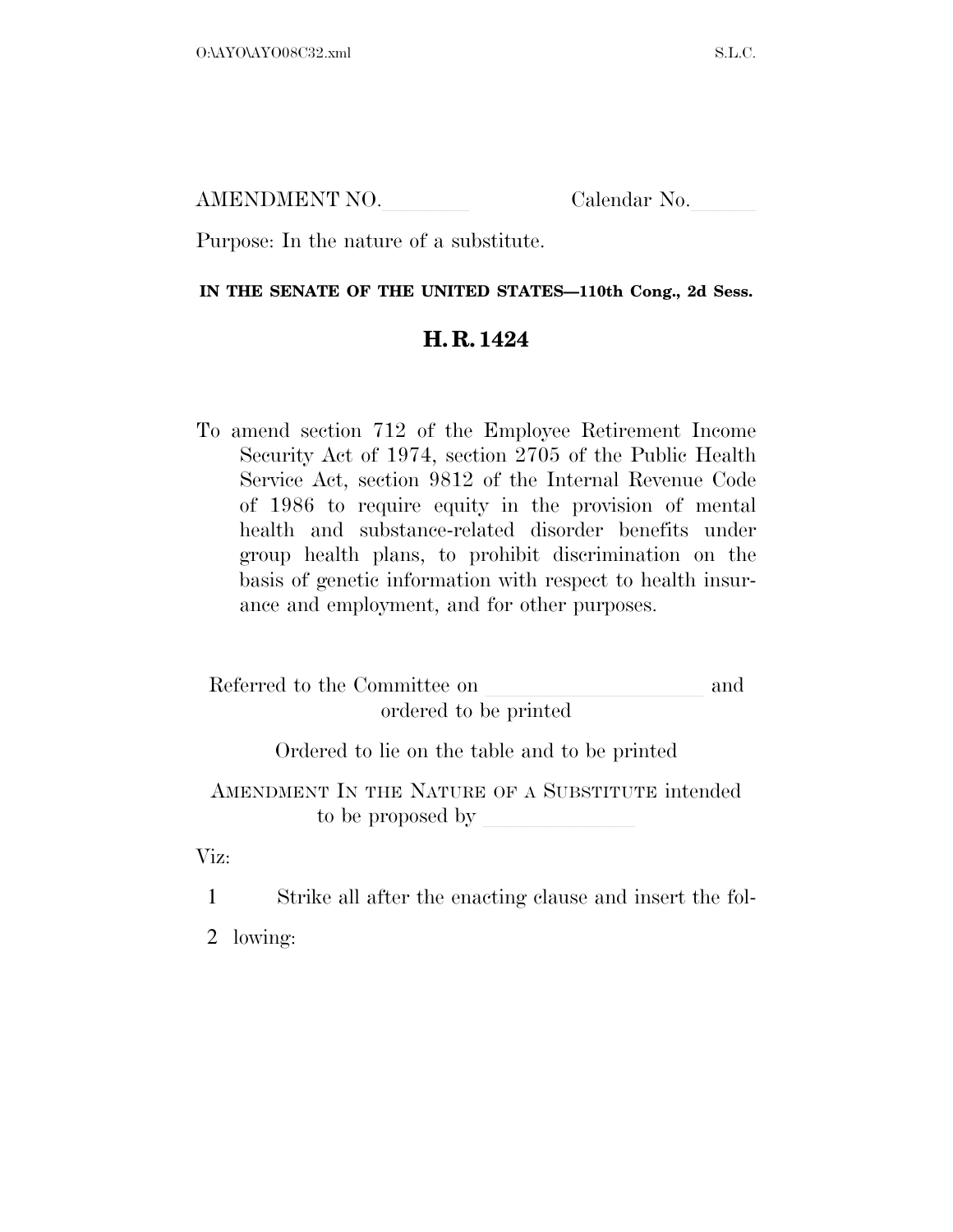# 1 **DIVISION A—EMERGENCY**  2 **ECONOMIC STABILIZATION**

#### 3 **SECTION 1. SHORT TITLE AND TABLE OF CONTENTS.**

- 4 (a) SHORT TITLE.—This division may be cited as the
- 5 ''Emergency Economic Stabilization Act of 2008''.
- 6 (b) TABLE OF CONTENTS.—The table of contents for

#### 7 this division is as follows:

Sec. 1. Short title and table of contents.

- Sec. 2. Purposes.
- Sec. 3. Definitions.

#### TITLE I—TROUBLED ASSETS RELIEF PROGRAM

- Sec. 101. Purchases of troubled assets.
- Sec. 102. Insurance of troubled assets.
- Sec. 103. Considerations.
- Sec. 104. Financial Stability Oversight Board.
- Sec. 105. Reports.
- Sec. 106. Rights; management; sale of troubled assets; revenues and sale proceeds.
- Sec. 107. Contracting procedures.
- Sec. 108. Conflicts of interest.
- Sec. 109. Foreclosure mitigation efforts.
- Sec. 110. Assistance to homeowners.
- Sec. 111. Executive compensation and corporate governance.
- Sec. 112. Coordination with foreign authorities and central banks.
- Sec. 113. Minimization of long-term costs and maximization of benefits for taxpayers.
- Sec. 114. Market transparency.
- Sec. 115. Graduated authorization to purchase.
- Sec. 116. Oversight and audits.
- Sec. 117. Study and report on margin authority.
- Sec. 118. Funding.
- Sec. 119. Judicial review and related matters.
- Sec. 120. Termination of authority.
- Sec. 121. Special Inspector General for the Troubled Asset Relief Program.
- Sec. 122. Increase in statutory limit on the public debt.
- Sec. 123. Credit reform.
- Sec. 124. HOPE for Homeowners amendments.
- Sec. 125. Congressional Oversight Panel.
- Sec. 126. FDIC authority.
- Sec. 127. Cooperation with the FBI.
- Sec. 128. Acceleration of effective date.
- Sec. 129. Disclosures on exercise of loan authority.
- Sec. 130. Technical corrections.
- Sec. 131. Exchange Stabilization Fund reimbursement.
- Sec. 132. Authority to suspend mark-to-market accounting.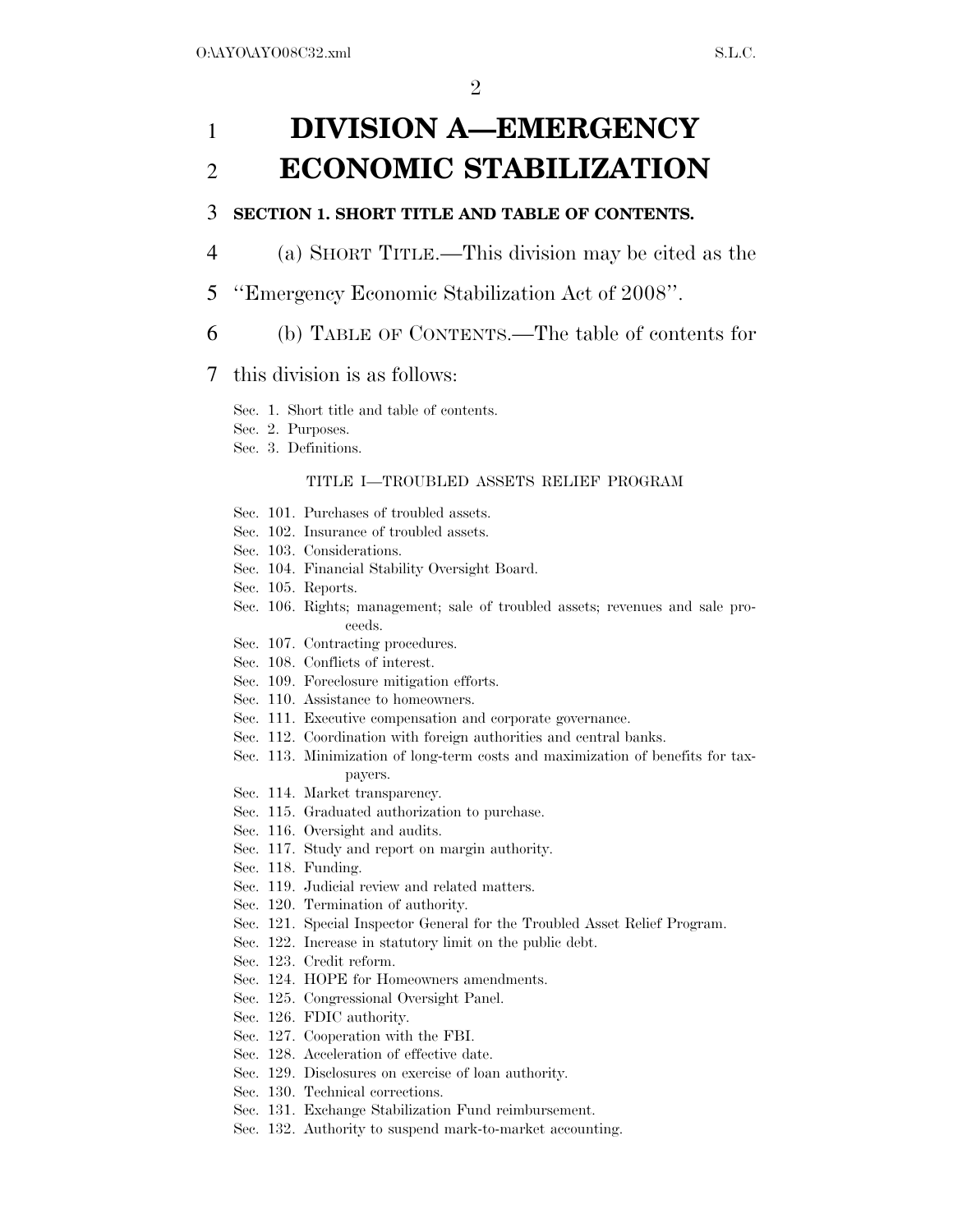- Sec. 133. Study on mark-to-market accounting.
- Sec. 134. Recoupment.
- Sec. 135. Preservation of authority.
- Sec. 136. Temporary increase in deposit and share insurance coverage.

#### TITLE II—BUDGET-RELATED PROVISIONS

- Sec. 201. Information for congressional support agencies.
- Sec. 202. Reports by the Office of Management and Budget and the Congressional Budget Office.
- Sec. 203. Analysis in President's Budget.
- Sec. 204. Emergency treatment.

#### TITLE III—TAX PROVISIONS

Sec. 301. Gain or loss from sale or exchange of certain preferred stock.

- Sec. 302. Special rules for tax treatment of executive compensation of employers participating in the troubled assets relief program.
- Sec. 303. Extension of exclusion of income from discharge of qualified principal residence indebtedness.

#### 1 **SEC. 2. PURPOSES.**

| $\overline{2}$ | The purposes of this Act are—                           |
|----------------|---------------------------------------------------------|
| 3              | (1) to immediately provide authority and facili-        |
| 4              | ties that the Secretary of the Treasury can use to      |
| 5              | restore liquidity and stability to the financial system |
| 6              | of the United States; and                               |
| 7              | (2) to ensure that such authority and such fa-          |
| 8              | cilities are used in a manner that—                     |
| 9              | (A) protects home values, college funds, re-            |
| 10             | tirement accounts, and life savings;                    |
| 11             | (B) preserves homeownership and<br>pro-                 |
| 12             | motes jobs and economic growth;                         |
| 13             | (C) maximizes overall returns to the tax-               |
| 14             | payers of the United States; and                        |
| 15             | (D) provides public accountability for the              |
| 16             | exercise of such authority.                             |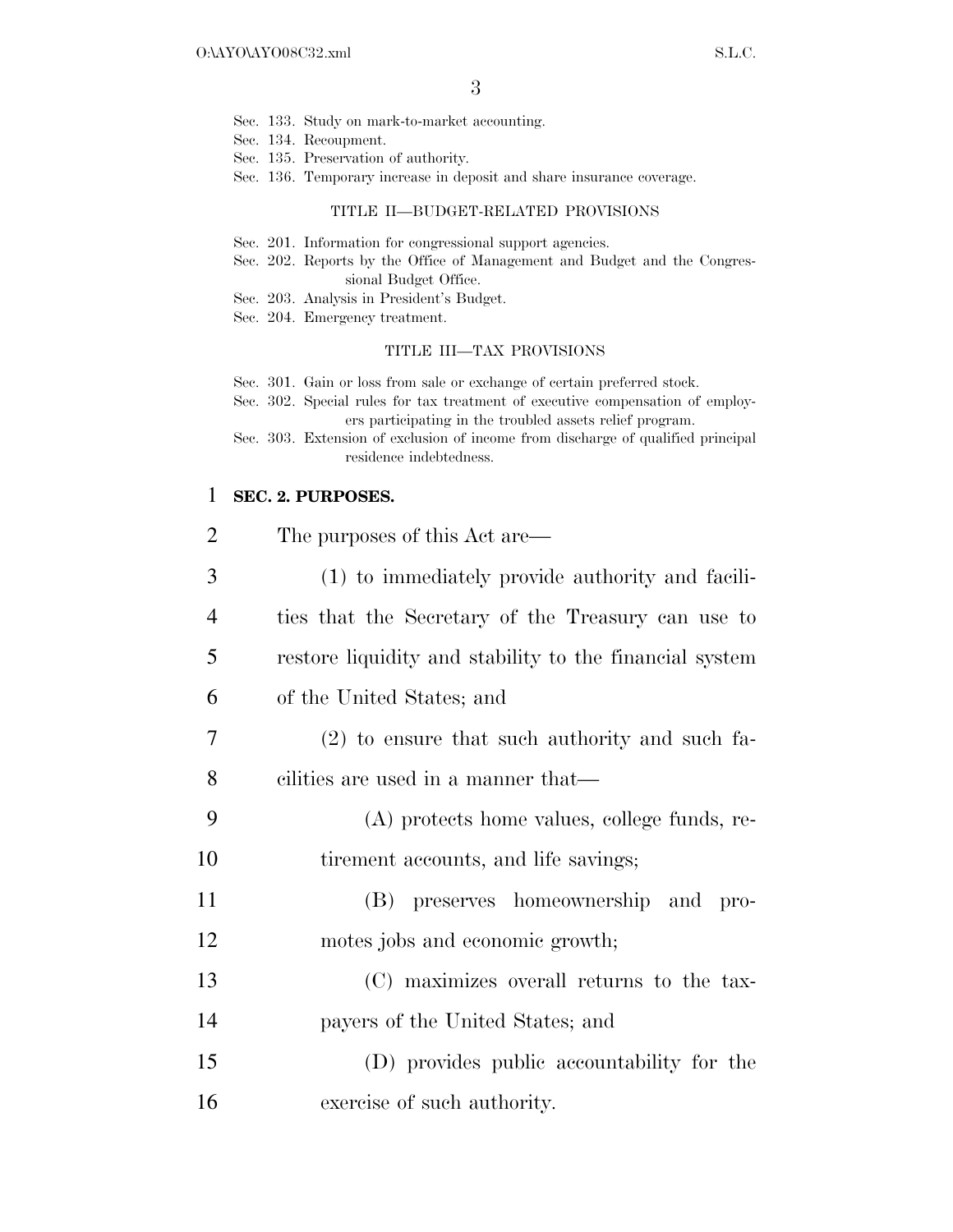### **SEC. 3. DEFINITIONS.**

 For purposes of this Act, the following definitions shall apply:

 (1) APPROPRIATE COMMITTEES OF CON- GRESS.—The term ''appropriate committees of Con-gress'' means—

 (A) the Committee on Banking, Housing, and Urban Affairs, the Committee on Finance, the Committee on the Budget, and the Com-mittee on Appropriations of the Senate; and

 (B) the Committee on Financial Services, the Committee on Ways and Means, the Com- mittee on the Budget, and the Committee on Appropriations of the House of Representatives. (2) BOARD.—The term ''Board'' means the Board of Governors of the Federal Reserve System. (3) CONGRESSIONAL SUPPORT AGENCIES.—The term ''congressional support agencies'' means the Congressional Budget Office and the Joint Com-mittee on Taxation.

 (4) CORPORATION.—The term ''Corporation'' means the Federal Deposit Insurance Corporation.

 (5) FINANCIAL INSTITUTION.—The term ''fi- nancial institution'' means any institution, including, but not limited to, any bank, savings association, credit union, security broker or dealer, or insurance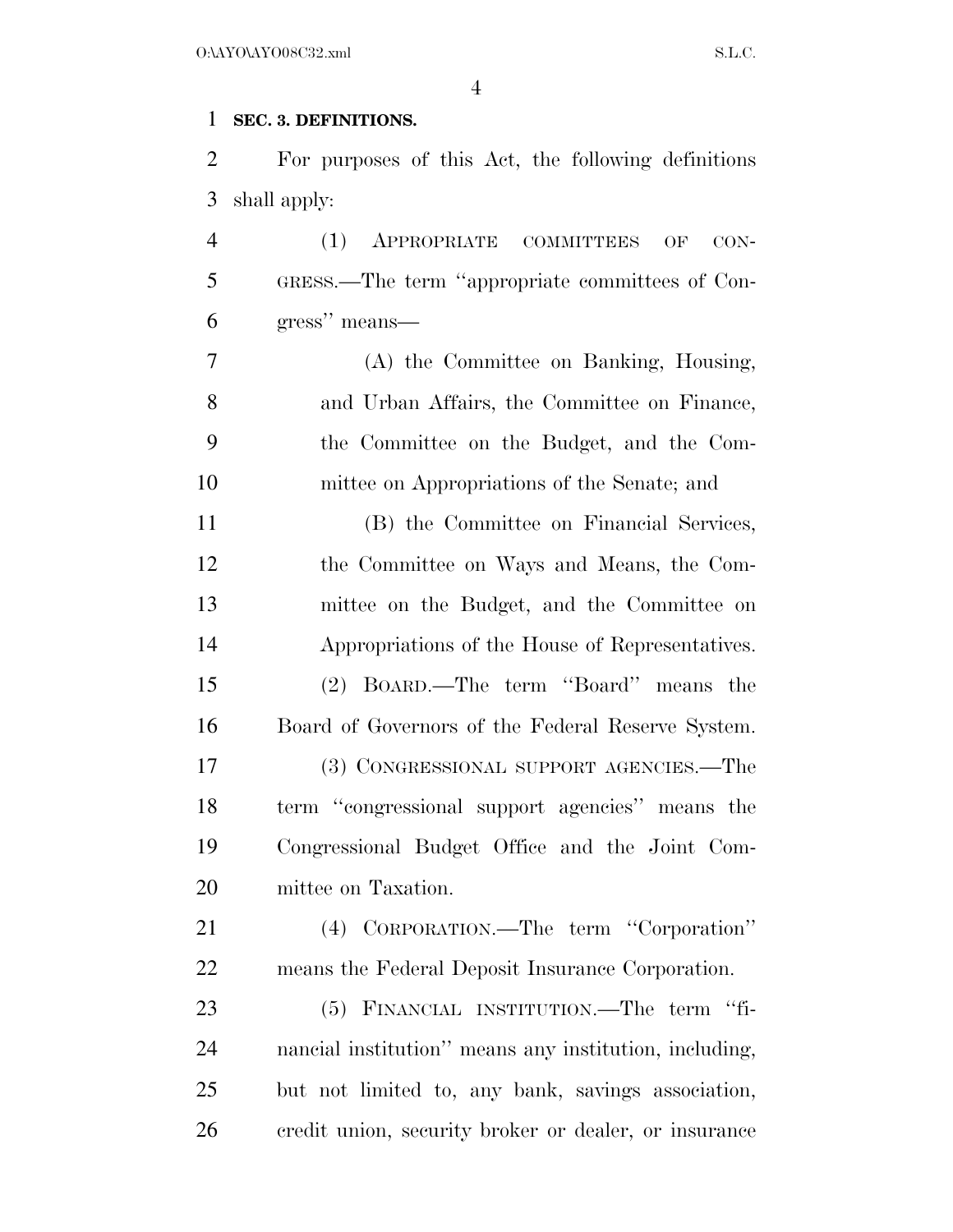| $\mathbf{1}$   | company, established and regulated under the laws     |
|----------------|-------------------------------------------------------|
| $\overline{2}$ | of the United States or any State, territory, or pos- |
| 3              | session of the United States, the District of Colum-  |
| $\overline{4}$ | bia, Commonwealth of Puerto Rico, Commonwealth        |
| 5              | of Northern Mariana Islands, Guam, American           |
| 6              | Samoa, or the United States Virgin Islands, and       |
| 7              | having significant operations in the United States,   |
| 8              | but excluding any central bank of, or institution     |
| 9              | owned by, a foreign government.                       |
| 10             | $(6)$ FUND.—The term "Fund" means the Trou-           |
| 11             | bled Assets Insurance Financing Fund established      |
| 12             | under section 102.                                    |
| 13             | (7) SECRETARY.—The term "Secretary" means             |
| 14             | the Secretary of the Treasury.                        |
| 15             | (8) TARP.—The term "TARP" means the                   |
| 16             | Troubled Asset Relief Program established under       |
| 17             | section 101.                                          |
| 18             | (9) TROUBLED ASSETS.—The term "troubled               |
| 19             | assets" means—                                        |
| 20             | (A) residential or commercial mortgages               |
| 21             | and any securities, obligations, or other instru-     |
| 22             | ments that are based on or related to such            |
| 23             | mortgages, that in each case was originated or        |
| 24             | issued on or before March 14, 2008, the pur-          |
|                |                                                       |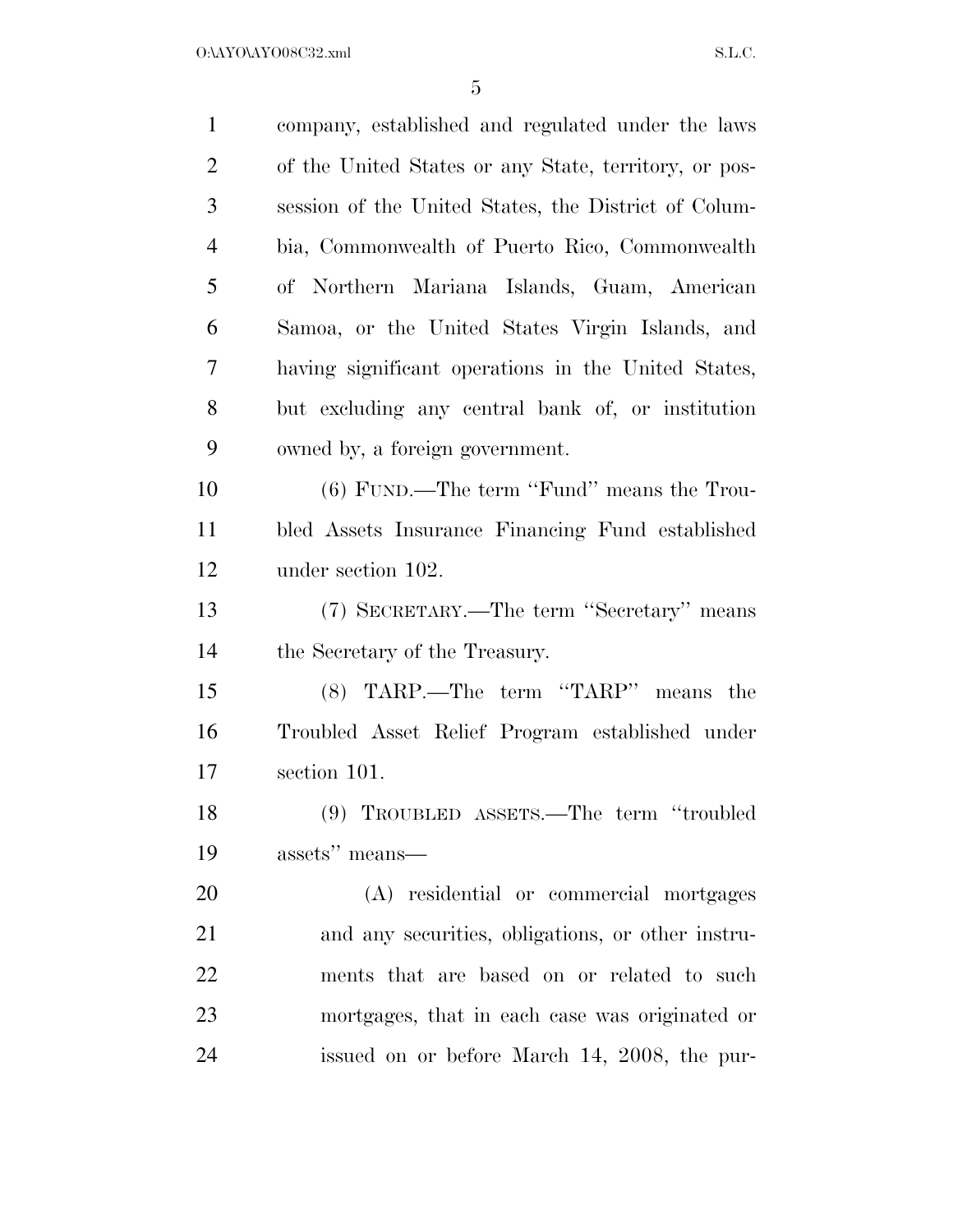| $\mathbf{1}$   | chase of which the Secretary determines pro-         |
|----------------|------------------------------------------------------|
| $\overline{2}$ | motes financial market stability; and                |
| 3              | (B) any other financial instrument that the          |
| $\overline{4}$ | Secretary, after consultation with the Chairman      |
| 5              | of the Board of Governors of the Federal Re-         |
| 6              | serve System, determines the purchase of which       |
| 7              | is necessary to promote financial market sta-        |
| 8              | bility, but only upon transmittal of such deter-     |
| 9              | mination, in writing, to the appropriate commit-     |
| 10             | tees of Congress.                                    |
| 11             | <b>TITLE I-TROUBLED ASSETS</b>                       |
| 12             | <b>RELIEF PROGRAM</b>                                |
| 13             | SEC. 101. PURCHASES OF TROUBLED ASSETS.              |
| 14             | (a) OFFICES; AUTHORITY.                              |
| 15             | (1) AUTHORITY.—The Secretary is authorized           |
| 16             | to establish the Troubled Asset Relief Program (or   |
| 17             | "TARP") to purchase, and to make and fund com-       |
| 18             | mitments to purchase, troubled assets from any fi-   |
| 19             | nancial institution, on such terms and conditions as |
| 20             | are determined by the Secretary, and in accordance   |
| 21             | with this Act and the policies and procedures devel- |
|                | oped and published by the Secretary.                 |
| 22             |                                                      |
| 23             | (2) COMMENCEMENT OF PROGRAM.—Establish-              |
| 24             | ment of the policies and procedures and other simi-  |
| 25             | lar administrative requirements imposed on the Sec-  |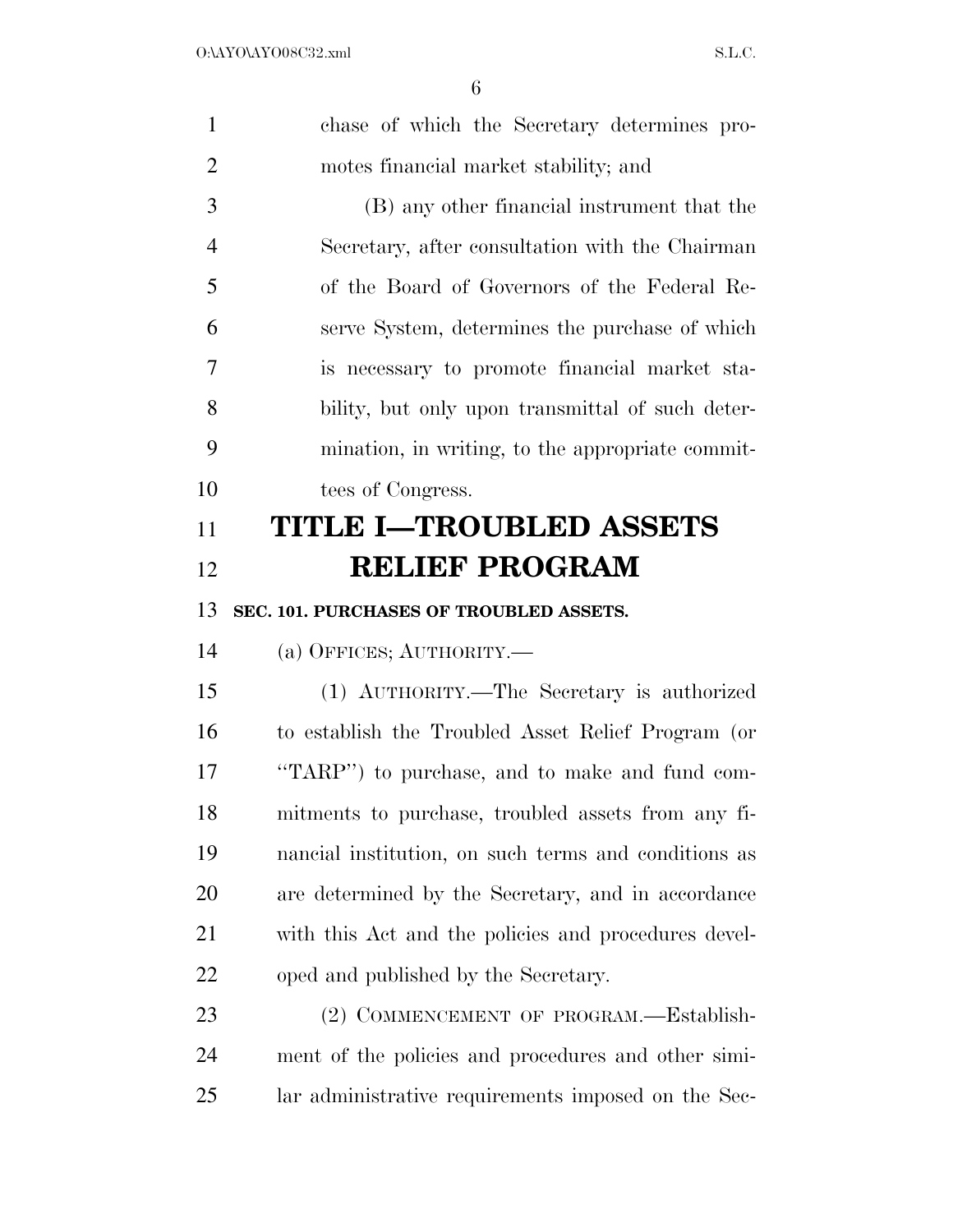retary by this Act are not intended to delay the com-mencement of the TARP.

3 (3) ESTABLISHMENT OF TREASURY OFFICE.— (A) IN GENERAL.—The Secretary shall im- plement any program under paragraph (1) through an Office of Financial Stability, estab- lished for such purpose within the Office of Do- mestic Finance of the Department of the Treas- ury, which office shall be headed by an Assist- ant Secretary of the Treasury, appointed by the President, by and with the advice and consent of the Senate, except that an interim Assistant Secretary may be appointed by the Secretary.

(B) CLERICAL AMENDMENTS.—

15 (i) TITLE 5.—Section 5315 of title 5, United States Code, is amended in the item relating to Assistant Secretaries of 18 the Treasury, by striking "(9)" and insert-19 ing  $\lq(10)$ ".

20 (ii) TITLE 31.—Section 301(e) of title 31, United States Code, is amended by 22 striking "9" and inserting "10".

 (b) CONSULTATION.—In exercising the authority under this section, the Secretary shall consult with the Board, the Corporation, the Comptroller of the Currency,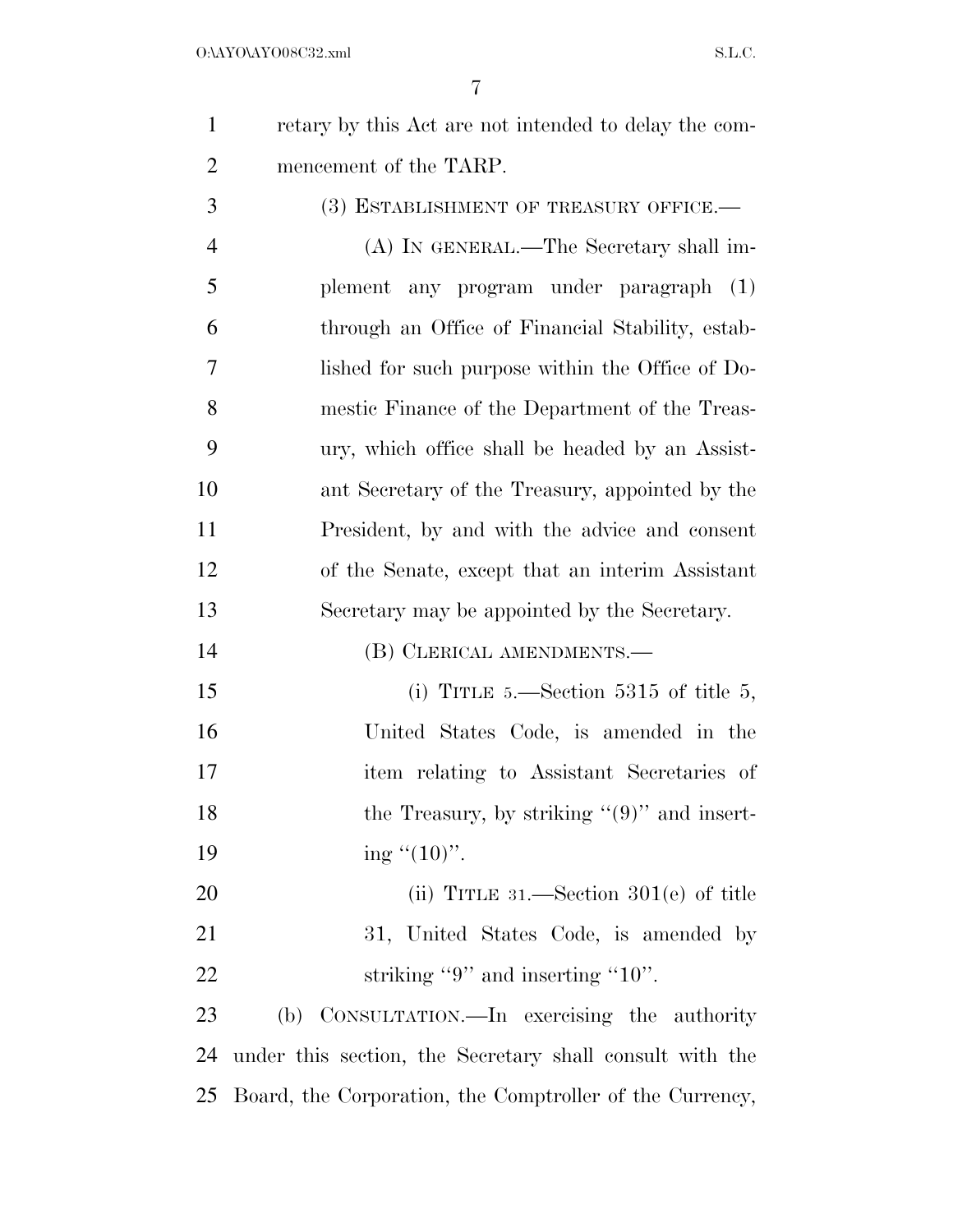the Director of the Office of Thrift Supervision, and the Secretary of Housing and Urban Development.

 (c) NECESSARY ACTIONS.—The Secretary is author- ized to take such actions as the Secretary deems necessary to carry out the authorities in this Act, including, without limitation, the following:

 (1) The Secretary shall have direct hiring au- thority with respect to the appointment of employees to administer this Act.

 (2) Entering into contracts, including contracts for services authorized by section 3109 of title 5, United States Code.

 (3) Designating financial institutions as finan- cial agents of the Federal Government, and such in- stitutions shall perform all such reasonable duties related to this Act as financial agents of the Federal Government as may be required.

 (4) In order to provide the Secretary with the flexibility to manage troubled assets in a manner de- signed to minimize cost to the taxpayers, estab-21 lishing vehicles that are authorized, subject to super- vision by the Secretary, to purchase, hold, and sell troubled assets and issue obligations.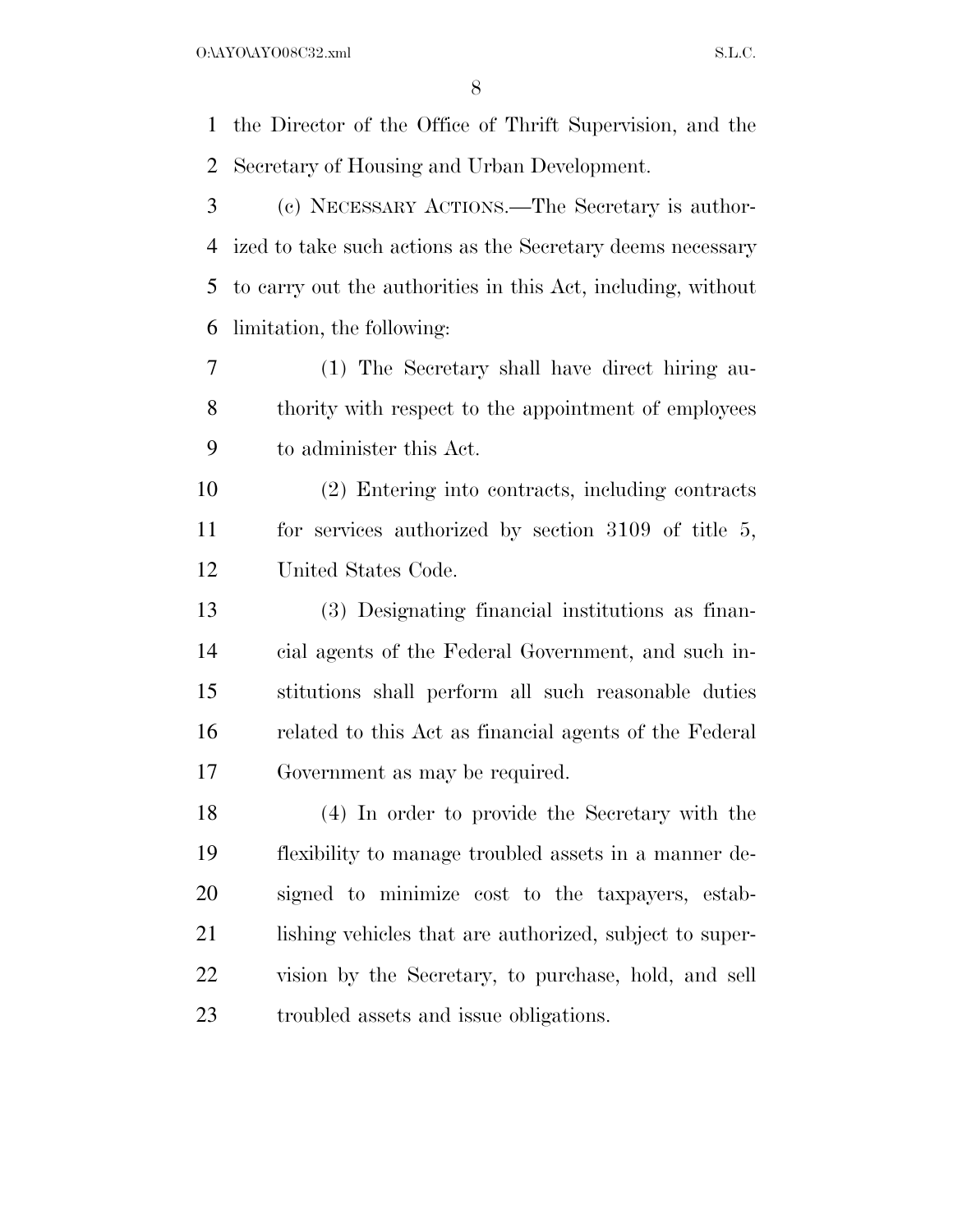(5) Issuing such regulations and other guidance as may be necessary or appropriate to define terms or carry out the authorities or purposes of this Act. (d) PROGRAM GUIDELINES.—Before the earlier of the end of the 2-business-day period beginning on the date of the first purchase of troubled assets pursuant to the authority under this section or the end of the 45-day pe- riod beginning on the date of enactment of this Act, the Secretary shall publish program guidelines, including the following: (1) Mechanisms for purchasing troubled assets.

 (2) Methods for pricing and valuing troubled assets.

(3) Procedures for selecting asset managers.

 (4) Criteria for identifying troubled assets for purchase.

 (e) PREVENTING UNJUST ENRICHMENT.—In making purchases under the authority of this Act, the Secretary shall take such steps as may be necessary to prevent un- just enrichment of financial institutions participating in a program established under this section, including by pre- venting the sale of a troubled asset to the Secretary at a higher price than what the seller paid to purchase the asset. This subsection does not apply to troubled assets acquired in a merger or acquisition, or a purchase of as-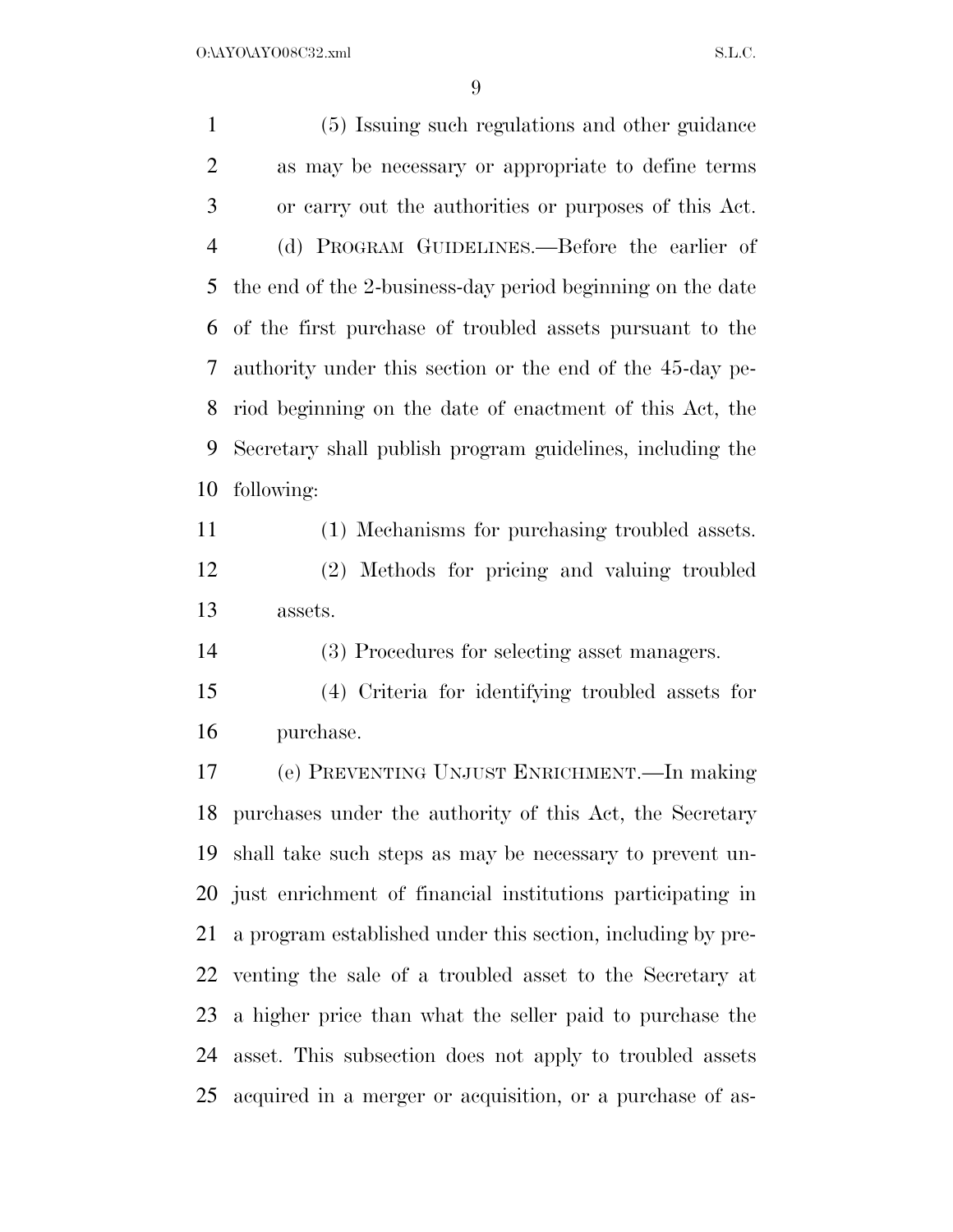sets from a financial institution in conservatorship or re- ceivership, or that has initiated bankruptcy proceedings under title 11, United States Code.

#### **SEC. 102. INSURANCE OF TROUBLED ASSETS.**

(a) AUTHORITY.—

 (1) IN GENERAL.—If the Secretary establishes the program authorized under section 101, then the Secretary shall establish a program to guarantee troubled assets originated or issued prior to March 14, 2008, including mortgage-backed securities.

 (2) GUARANTEES.—In establishing any pro- gram under this subsection, the Secretary may de- velop guarantees of troubled assets and the associ- ated premiums for such guarantees. Such guaran- tees and premiums may be determined by category or class of the troubled assets to be guaranteed.

 (3) EXTENT OF GUARANTEE.—Upon request of a financial institution, the Secretary may guarantee the timely payment of principal of, and interest on, troubled assets in amounts not to exceed 100 per- cent of such payments. Such guarantee may be on such terms and conditions as are determined by the Secretary, provided that such terms and conditions are consistent with the purposes of this Act.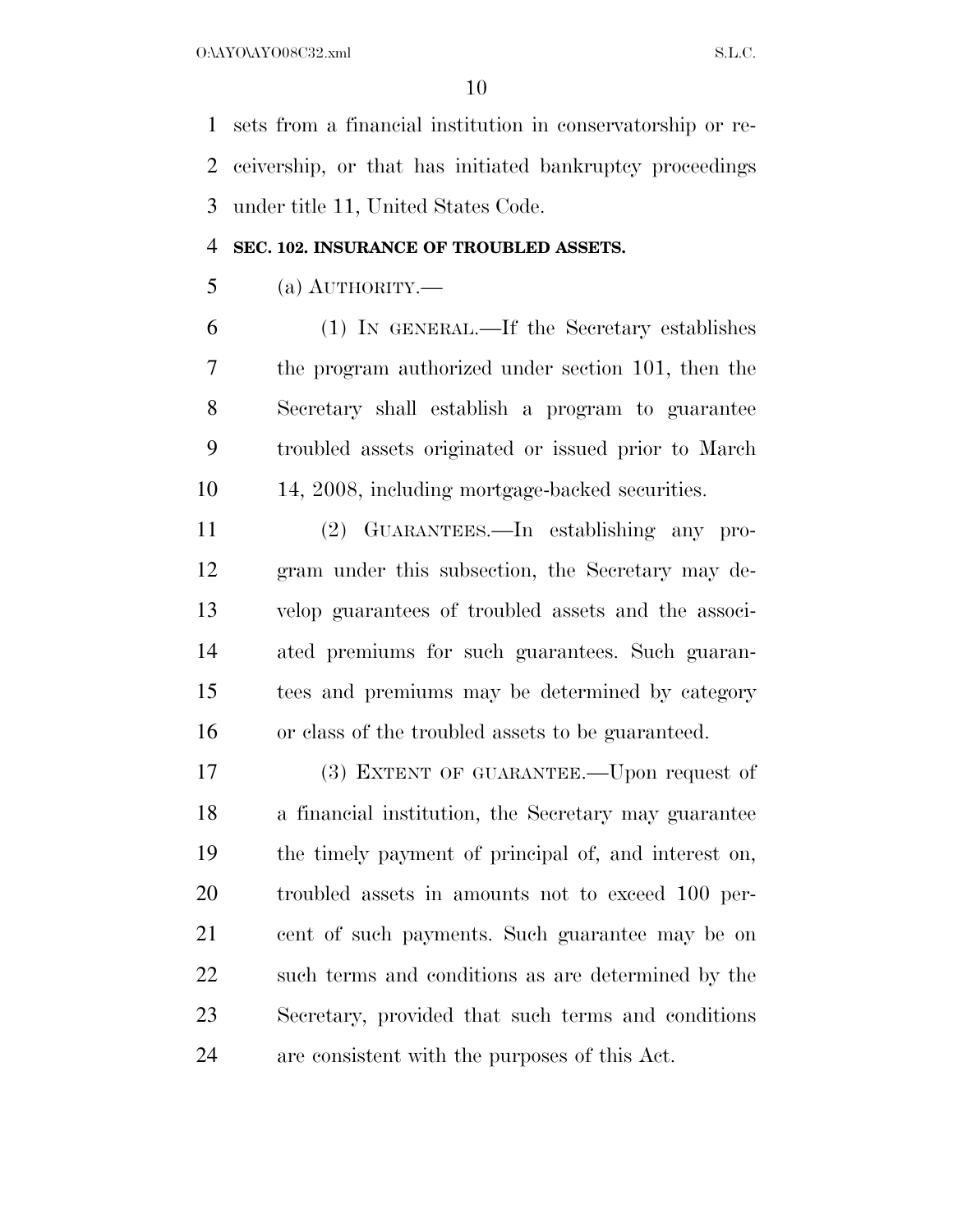(b) REPORTS.—Not later than 90 days after the date of enactment of this Act, the Secretary shall report to the appropriate committees of Congress on the program estab-lished under subsection (a).

(c) PREMIUMS.—

 (1) IN GENERAL.—The Secretary shall collect premiums from any financial institution partici- pating in the program established under subsection (a). Such premiums shall be in an amount that the Secretary determines necessary to meet the purposes of this Act and to provide sufficient reserves pursu-ant to paragraph (3).

 (2) AUTHORITY TO BASE PREMIUMS ON PROD- UCT RISK.—In establishing any premium under paragraph (1), the Secretary may provide for vari- ations in such rates according to the credit risk as- sociated with the particular troubled asset that is being guaranteed. The Secretary shall publish the methodology for setting the premium for a class of troubled assets together with an explanation of the appropriateness of the class of assets for participa- tion in the program established under this section. The methodology shall ensure that the premium is consistent with paragraph (3).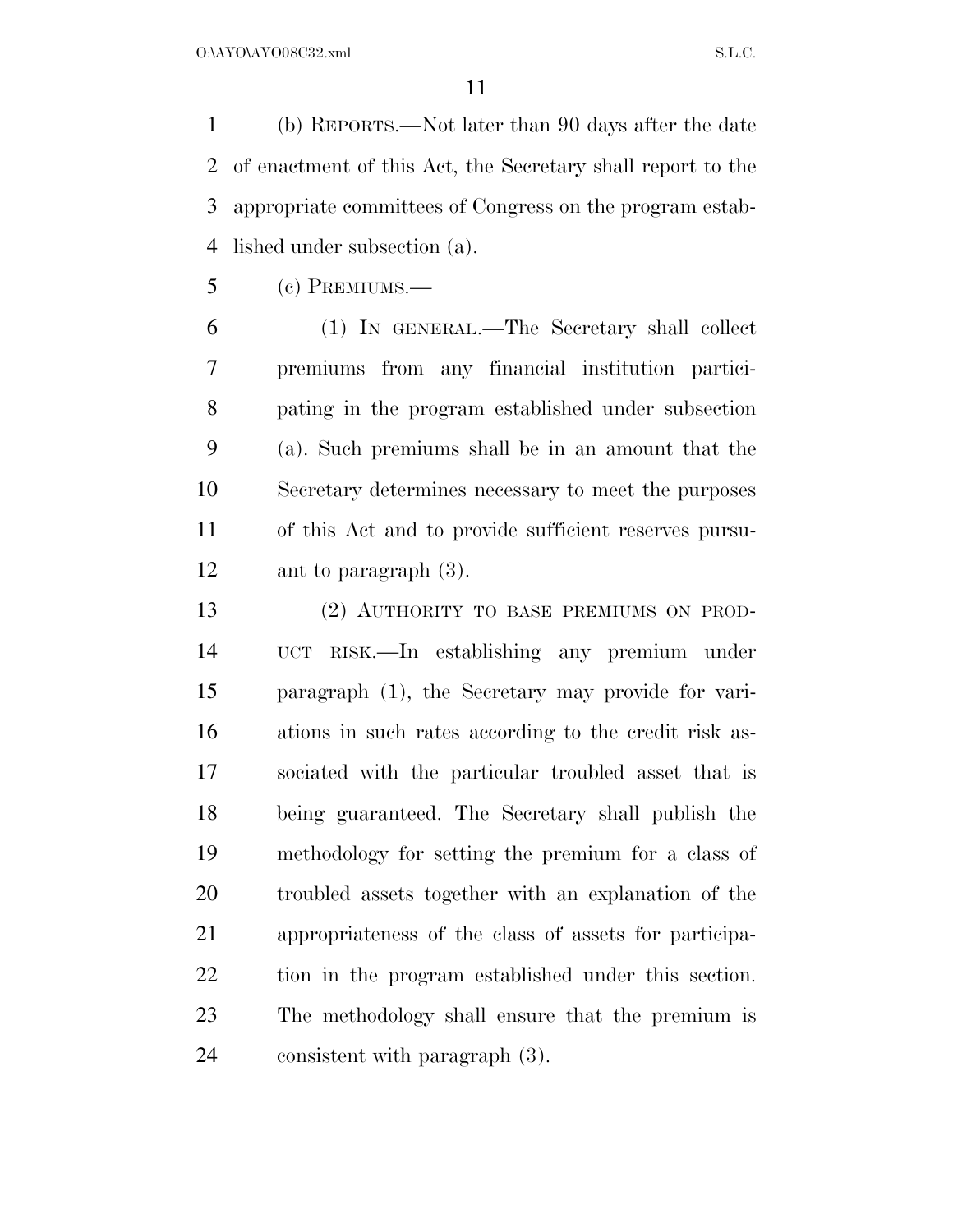(3) MINIMUM LEVEL.—The premiums referred to in paragraph (1) shall be set by the Secretary at a level necessary to create reserves sufficient to meet anticipated claims, based on an actuarial analysis, and to ensure that taxpayers are fully protected. (4) ADJUSTMENT TO PURCHASE AUTHORITY.— The purchase authority limit in section 115 shall be reduced by an amount equal to the difference be- tween the total of the outstanding guaranteed obli- gations and the balance in the Troubled Assets In- surance Financing Fund. (d) TROUBLED ASSETS INSURANCE FINANCING FUND.— (1) DEPOSITS.—The Secretary shall deposit fees collected under this section into the Fund estab- lished under paragraph (2). (2) ESTABLISHMENT.—There is established a Troubled Assets Insurance Financing Fund that shall consist of the amounts collected pursuant to paragraph (1), and any balance in such fund shall be invested by the Secretary in United States Treas- ury securities, or kept in cash on hand or on deposit, as necessary. (3) PAYMENTS FROM FUND.—The Secretary shall make payments from amounts deposited in the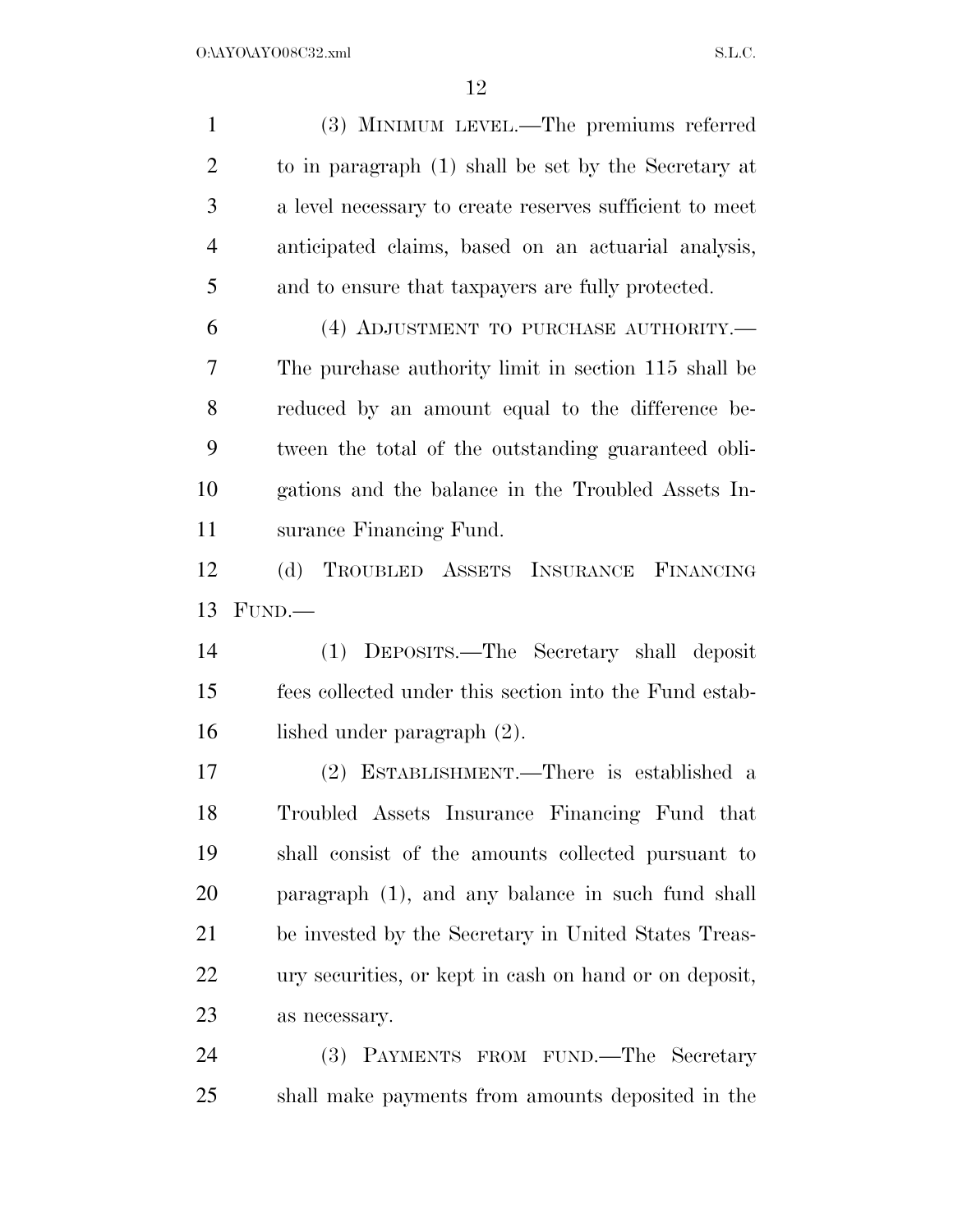| $\mathbf{1}$   | Fund to fulfill obligations of the guarantees provided  |
|----------------|---------------------------------------------------------|
| $\overline{2}$ | to financial institutions under subsection (a).         |
| 3              | SEC. 103. CONSIDERATIONS.                               |
| $\overline{4}$ | In exercising the authorities granted in this Act, the  |
| 5              | Secretary shall take into consideration—                |
| 6              | (1) protecting the interests of taxpayers by            |
| 7              | maximizing overall returns and minimizing the im-       |
| 8              | pact on the national debt;                              |
| 9              | (2) providing stability and preventing disrup-          |
| 10             | tion to financial markets in order to limit the impact  |
| 11             | on the economy and protect American jobs, savings,      |
| 12             | and retirement security;                                |
| 13             | (3) the need to help families keep their homes          |
| 14             | and to stabilize communities;                           |
| 15             | $(4)$ in determining whether to engage in a di-         |
| 16             | rect purchase from an individual financial institu-     |
| 17             | tion, the long-term viability of the financial institu- |
| 18             | tion in determining whether the purchase represents     |
| 19             | the most efficient use of funds under this Act;         |
| 20             | (5) ensuring that all financial institutions are        |
| 21             | eligible to participate in the program, without dis-    |
| 22             | crimination based on size, geography, form of orga-     |
| 23             | nization, or the size, type, and number of assets eli-  |
| 24             | gible for purchase under this Act;                      |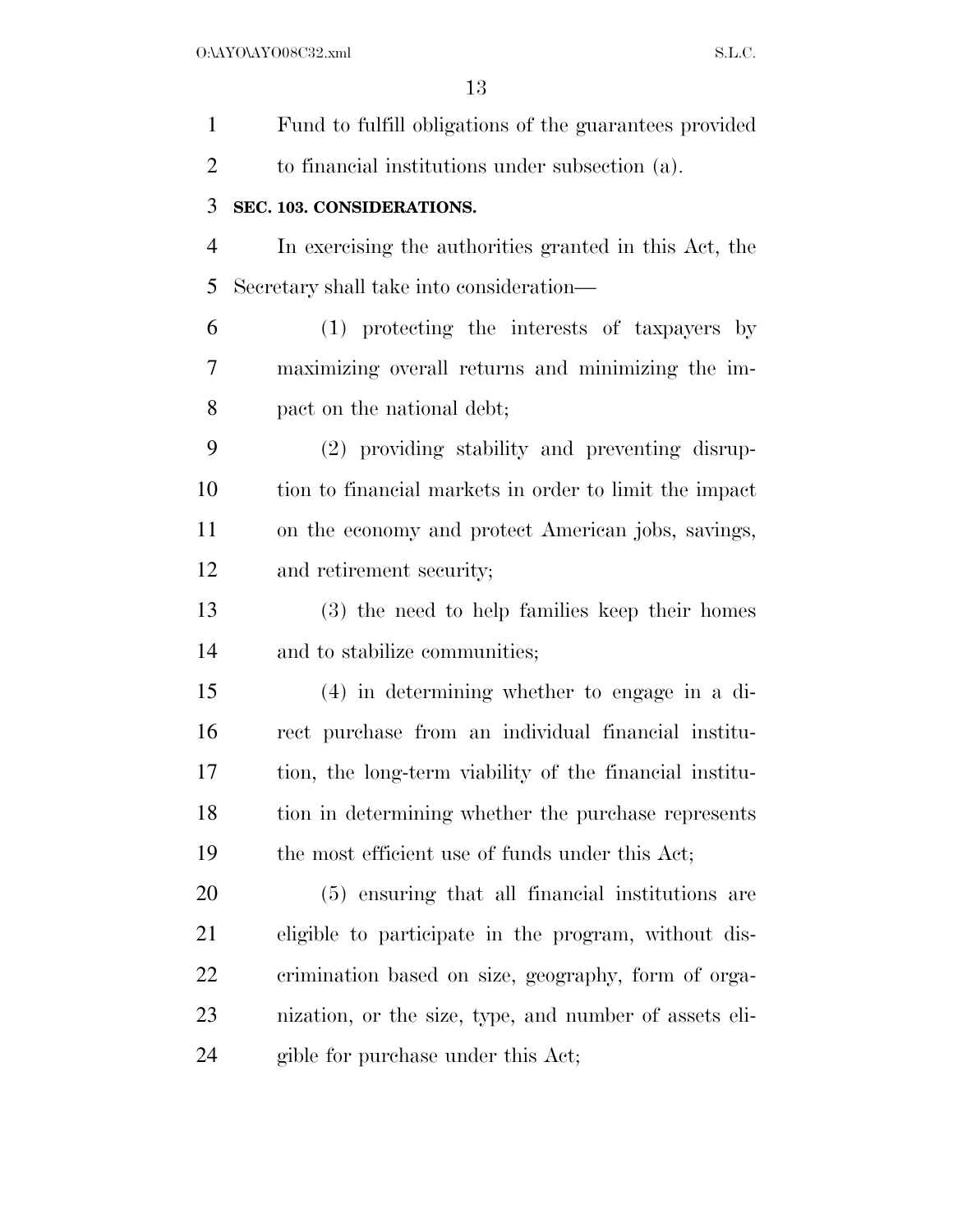(6) providing financial assistance to financial institutions, including those serving low- and mod- erate-income populations and other underserved communities, and that have assets less than 5 \$1,000,000,000, that were well or adequately cap- italized as of June 30, 2008, and that as a result of the devaluation of the preferred government-spon- sored enterprises stock will drop one or more capital levels, in a manner sufficient to restore the financial institutions to at least an adequately capitalized level;

 (7) the need to ensure stability for United States public instrumentalities, such as counties and cities, that may have suffered significant increased costs or losses in the current market turmoil;

 (8) protecting the retirement security of Ameri- cans by purchasing troubled assets held by or on be- half of an eligible retirement plan described in clause 19 (iii), (iv), (v), or (vi) of section  $402(e)(8)(B)$  of the Internal Revenue Code of 1986, except that such au- thority shall not extend to any compensation ar- rangements subject to section 409A of such Code; and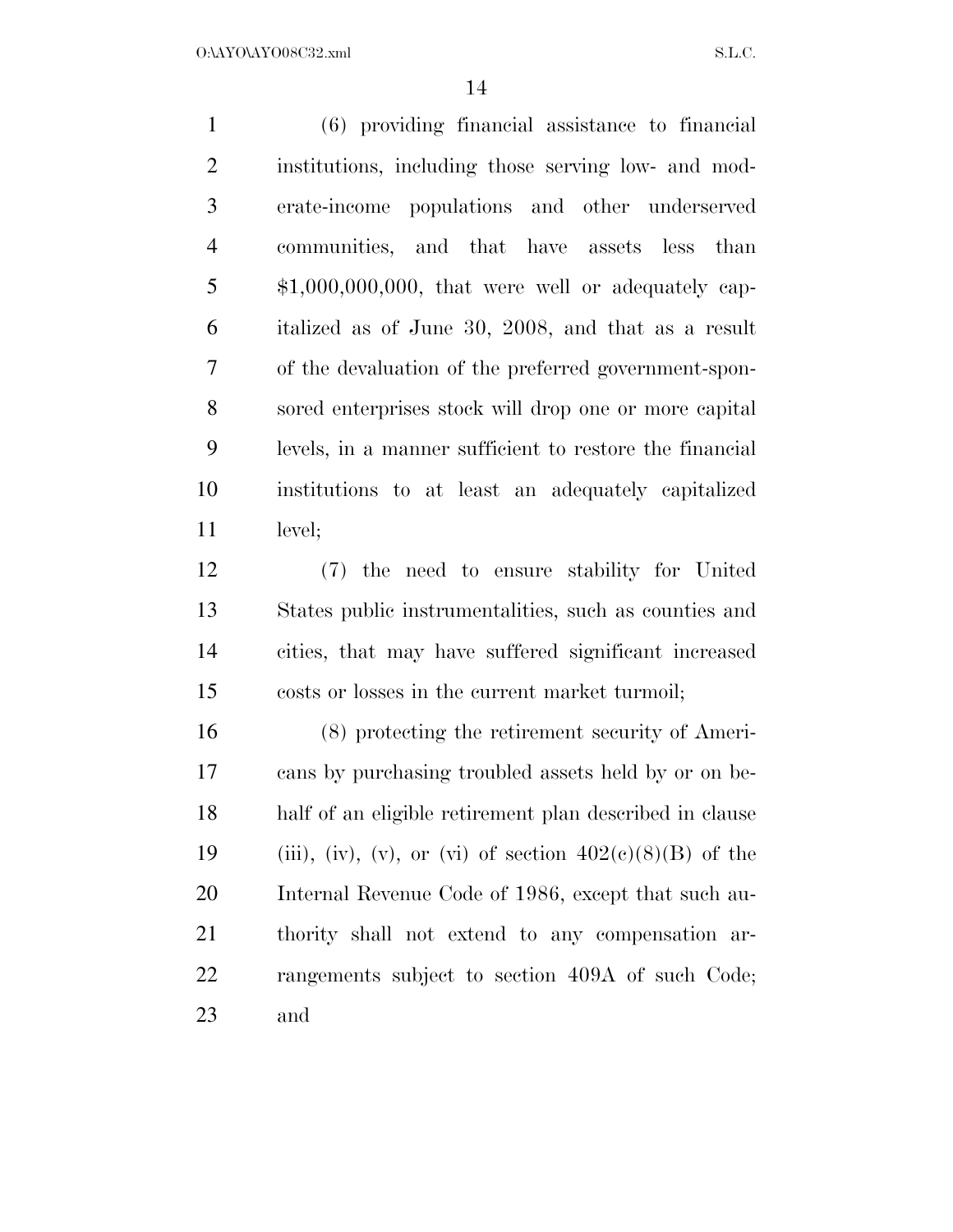(9) the utility of purchasing other real estate owned and instruments backed by mortgages on multifamily properties.

#### **SEC. 104. FINANCIAL STABILITY OVERSIGHT BOARD.**

 (a) ESTABLISHMENT.—There is established the Fi- nancial Stability Oversight Board, which shall be respon-sible for—

 (1) reviewing the exercise of authority under a program developed in accordance with this Act, in-cluding—

 (A) policies implemented by the Secretary and the Office of Financial Stability created under sections 101 and 102, including the ap- pointment of financial agents, the designation of asset classes to be purchased, and plans for 16 the structure of vehicles used to purchase trou-bled assets; and

 (B) the effect of such actions in assisting American families in preserving home owner- ship, stabilizing financial markets, and pro-21 tecting taxpayers;

 (2) making recommendations, as appropriate, to the Secretary regarding use of the authority under this Act; and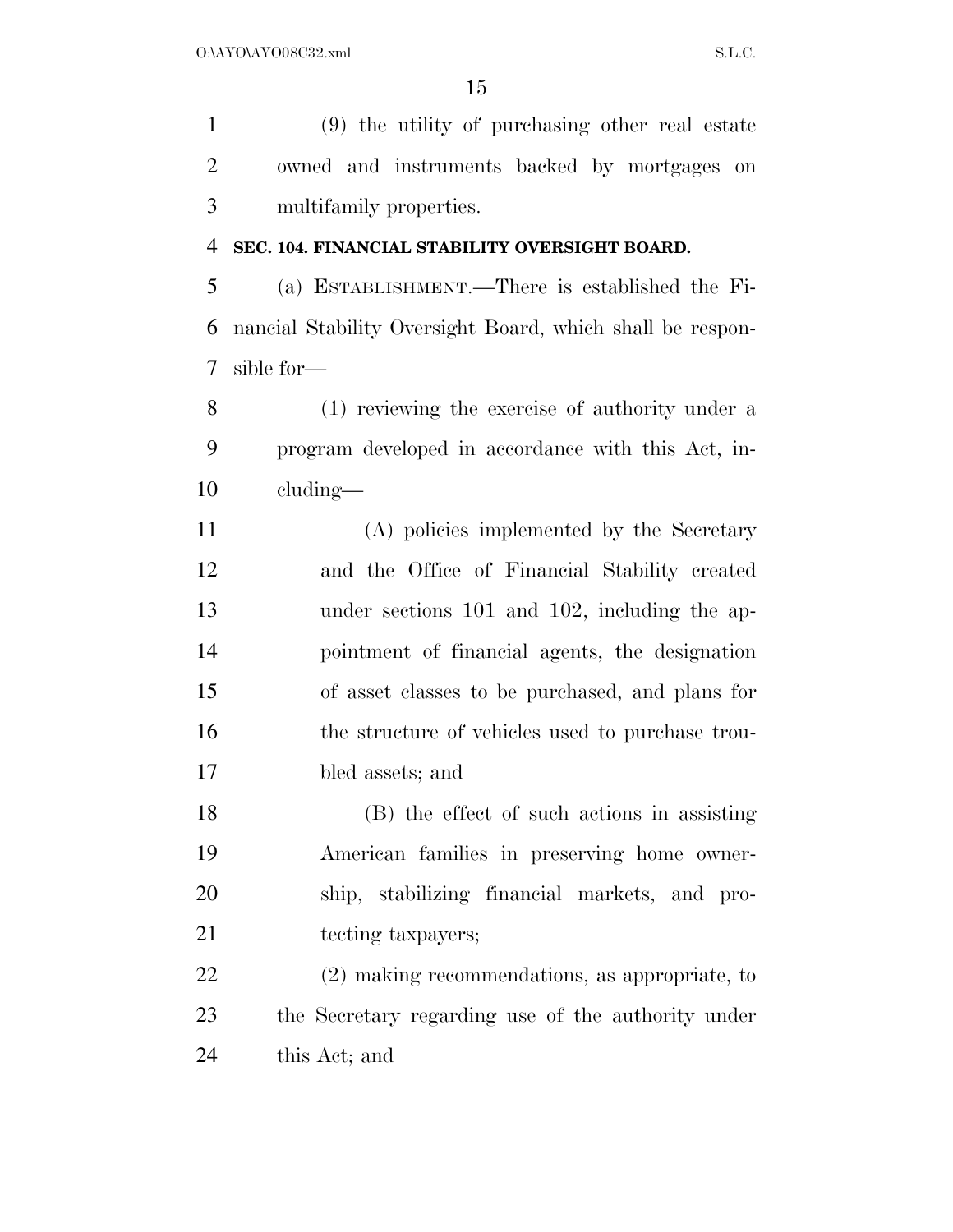| $\mathbf{1}$   | (3) reporting any suspected fraud, misrepresen-           |
|----------------|-----------------------------------------------------------|
| $\overline{2}$ | tation, or malfeasance to the Special Inspector Gen-      |
| 3              | eral for the Troubled Assets Relief Program or the        |
| $\overline{4}$ | Attorney General of the United States, consistent         |
| 5              | with section $535(b)$ of title 28, United States Code.    |
| 6              | (b) MEMBERSHIP.—The Financial Stability Over-             |
| 7              | sight Board shall be comprised of—                        |
| 8              | (1) the Chairman of the Board of Governors of             |
| 9              | the Federal Reserve System;                               |
| 10             | $(2)$ the Secretary;                                      |
| 11             | (3) the Director of the Federal Housing Fi-               |
| 12             | nance Agency;                                             |
| 13             | (4) the Chairman of the Securities Exchange               |
| 14             | Commission; and                                           |
| 15             | (5) the Secretary of Housing and Urban Devel-             |
| 16             | opment.                                                   |
| 17             | (c) CHAIRPERSON.—The chairperson of the Financial         |
| 18             | Stability Oversight Board shall be elected by the members |
| 19             | of the Board from among the members other than the Sec-   |
| 20             | retary.                                                   |
| 21             | (d) MEETINGS.—The Financial Stability Oversight           |
| 22             | Board shall meet 2 weeks after the first exercise of the  |
| 23             | purchase authority of the Secretary under this Act, and   |
| 24             | monthly thereafter.                                       |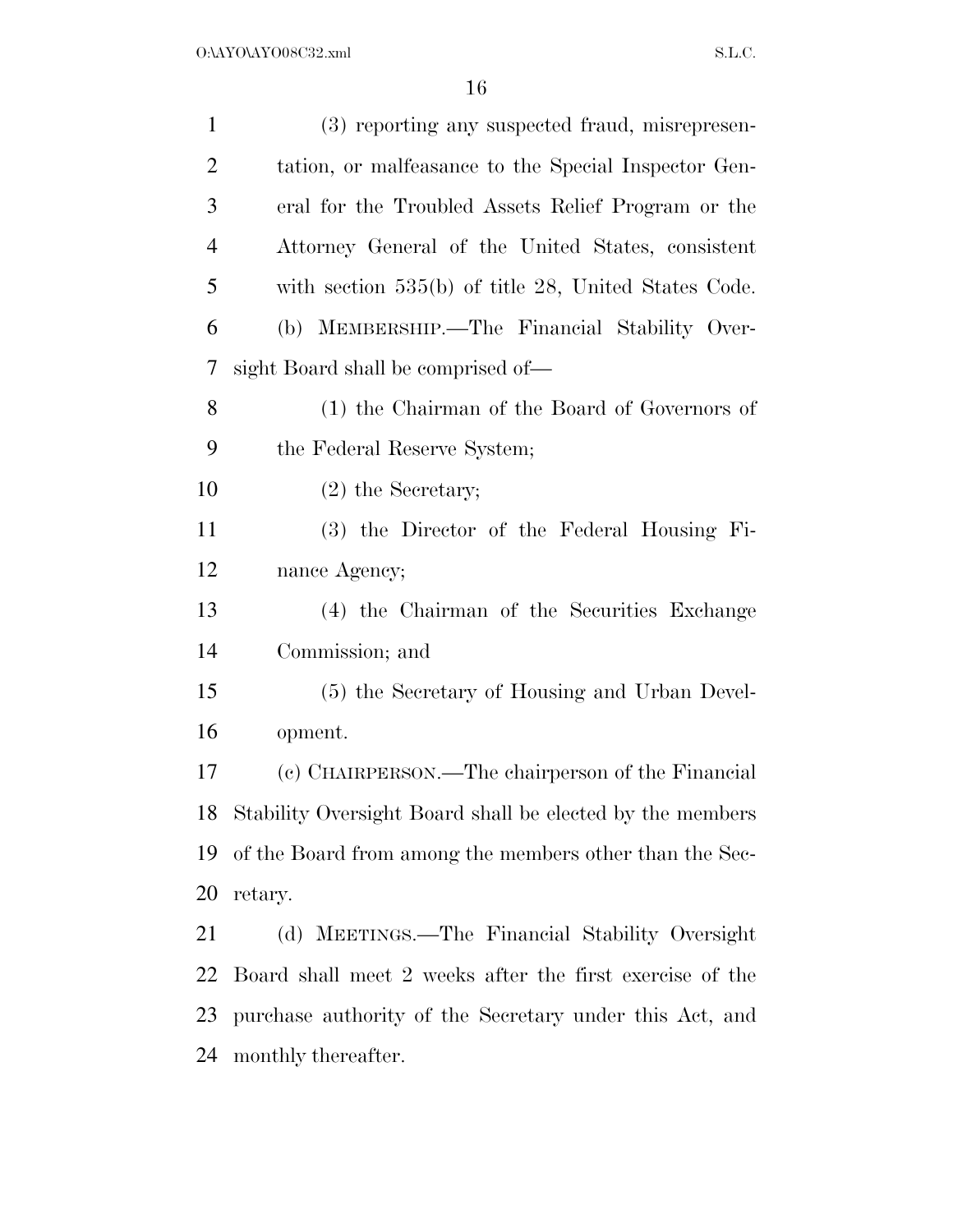(e) ADDITIONAL AUTHORITIES.—In addition to the responsibilities described in subsection (a), the Financial Stability Oversight Board shall have the authority to en-sure that the policies implemented by the Secretary are—

 (1) in accordance with the purposes of this Act; (2) in the economic interests of the United States; and

 (3) consistent with protecting taxpayers, in ac-cordance with section 113(a).

 (f) CREDIT REVIEW COMMITTEE.—The Financial Stability Oversight Board may appoint a credit review committee for the purpose of evaluating the exercise of the purchase authority provided under this Act and the assets acquired through the exercise of such authority, as the Financial Stability Oversight Board determines appro-priate.

 (g) REPORTS.—The Financial Stability Oversight Board shall report to the appropriate committees of Con- gress and the Congressional Oversight Panel established under section 125, not less frequently than quarterly, on 21 the matters described under subsection  $(a)(1)$ .

 (h) TERMINATION.—The Financial Stability Over- sight Board, and its authority under this section, shall ter- minate on the expiration of the 15-day period beginning upon the later of—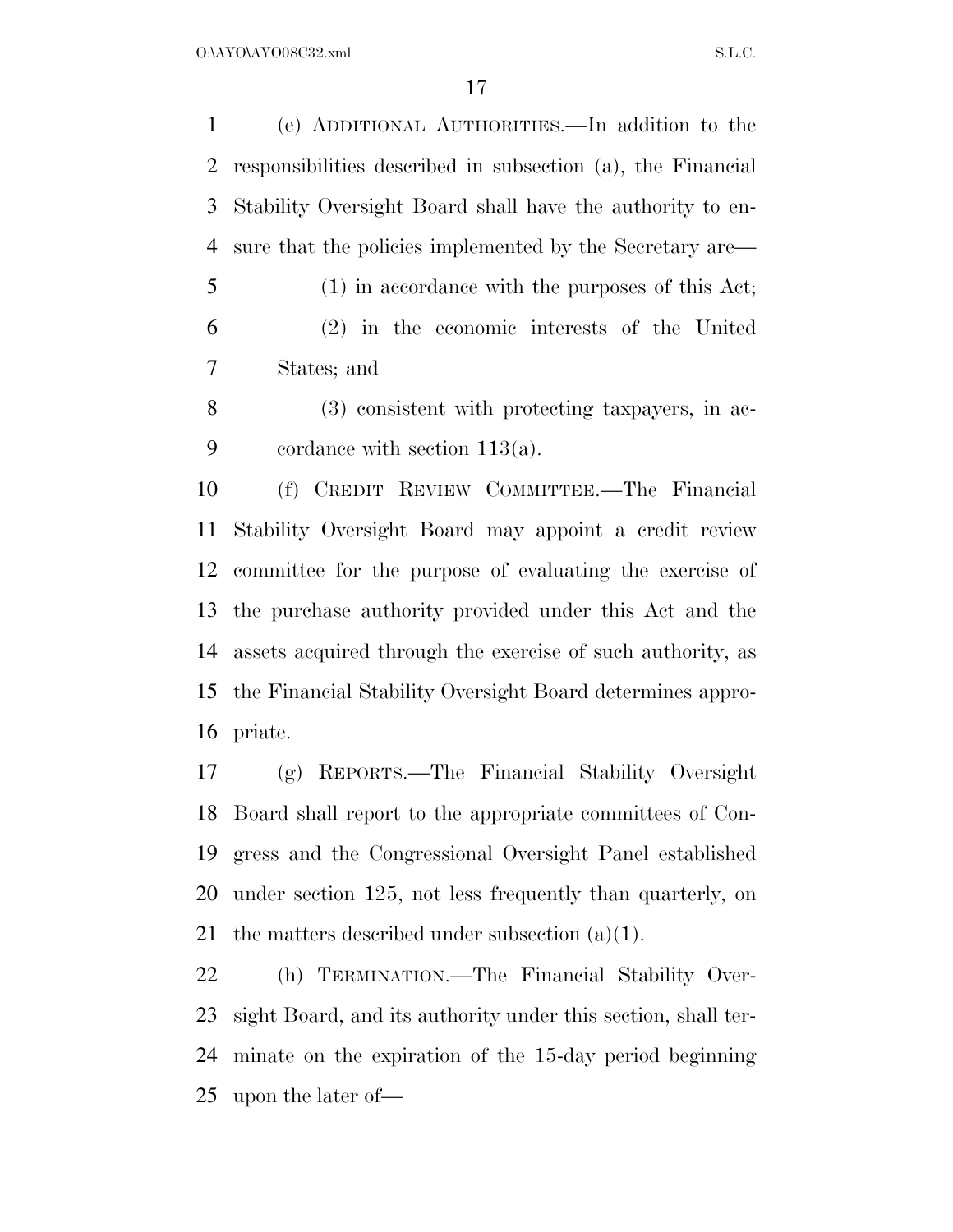(1) the date that the last troubled asset ac- quired by the Secretary under section 101 has been sold or transferred out of the ownership or control of the Federal Government; or

 (2) the date of expiration of the last insurance contract issued under section 102.

#### **SEC. 105. REPORTS.**

 (a) IN GENERAL.—Before the expiration of the 60- day period beginning on the date of the first exercise of 10 the authority granted in section  $101(a)$ , or of the first ex- ercise of the authority granted in section 102, whichever occurs first, and every 30-day period thereafter, the Sec- retary shall report to the appropriate committees of Con-gress, with respect to each such period—

 (1) an overview of actions taken by the Sec- retary, including the considerations required by sec-tion 103 and the efforts under section 109;

 (2) the actual obligation and expenditure of the funds provided for administrative expenses by sec- tion 118 during such period and the expected ex- penditure of such funds in the subsequent period; and

 (3) a detailed financial statement with respect to the exercise of authority under this Act, includ-ing—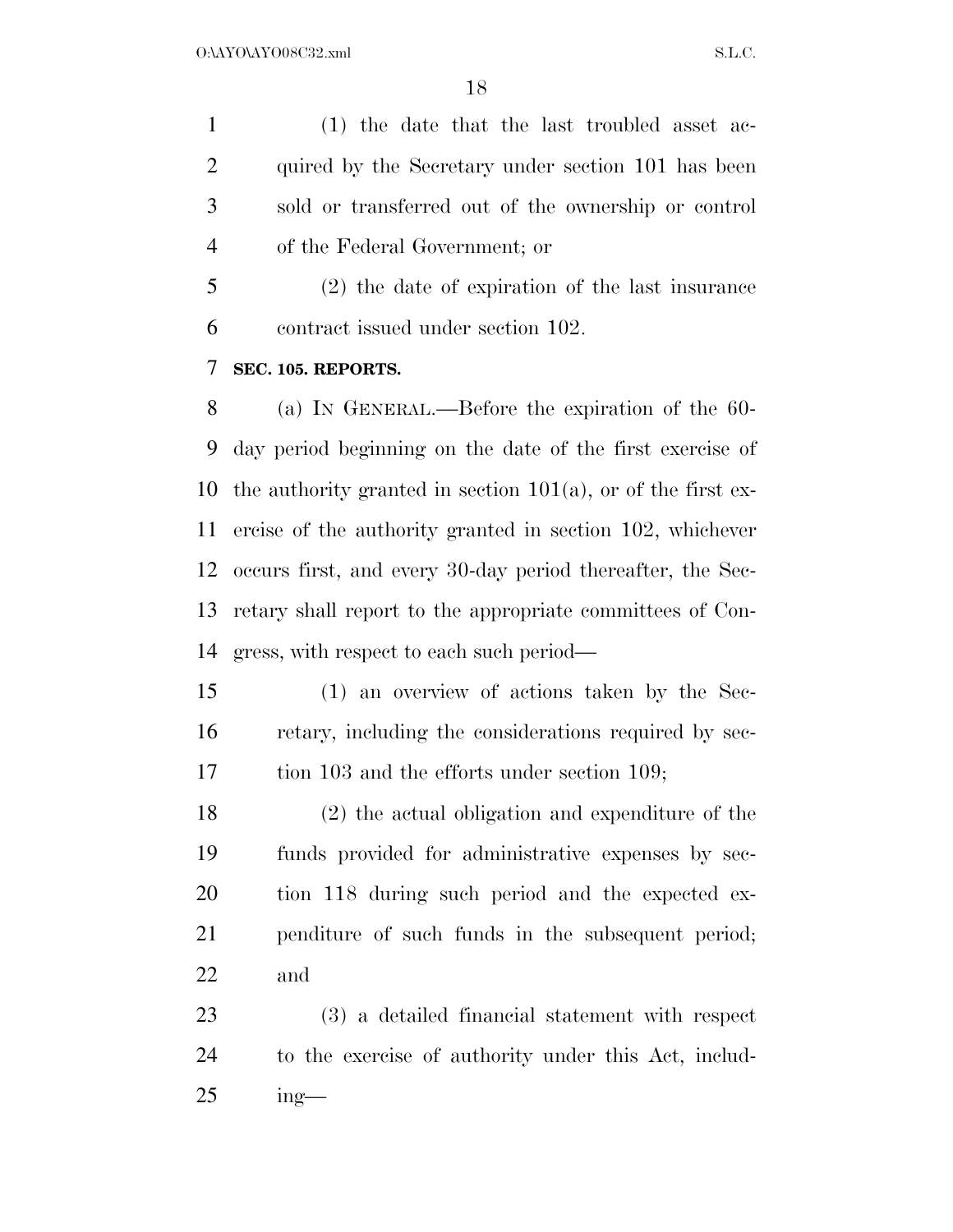| $\mathbf{1}$   | (A) all agreements made or renewed;                      |
|----------------|----------------------------------------------------------|
| $\overline{2}$ | (B) all insurance contracts entered into                 |
| 3              | pursuant to section 102;                                 |
| $\overline{4}$ | (C) all transactions occurring during such               |
| 5              | period, including the types of parties involved;         |
| 6              | (D) the nature of the assets purchased;                  |
| $\overline{7}$ | (E) all projected costs and liabilities;                 |
| 8              | (F) operating expenses, including com-                   |
| 9              | pensation for financial agents;                          |
| 10             | (G) the valuation or pricing method used                 |
| 11             | for each transaction; and                                |
| 12             | (H) a description of the vehicles estab-                 |
| 13             | lished to exercise such authority.                       |
| 14             | (b) TRANCHE REPORTS TO CONGRESS.-                        |
| 15             | (1) REPORTS.—The Secretary shall provide to              |
| 16             | the appropriate committees of Congress, at the times     |
| 17             | specified in paragraph $(2)$ , a written report, includ- |
| 18             | $mg -$                                                   |
| 19             | $(A)$ a description of all of the transactions           |
| 20             | made during the reporting period;                        |
| 21             | (B) a description of the pricing mechanism               |
| 22             | for the transactions;                                    |
| 23             | (C) a justification of the price paid for and            |
| 24             | other financial terms associated with the trans-         |
| 25             | actions;                                                 |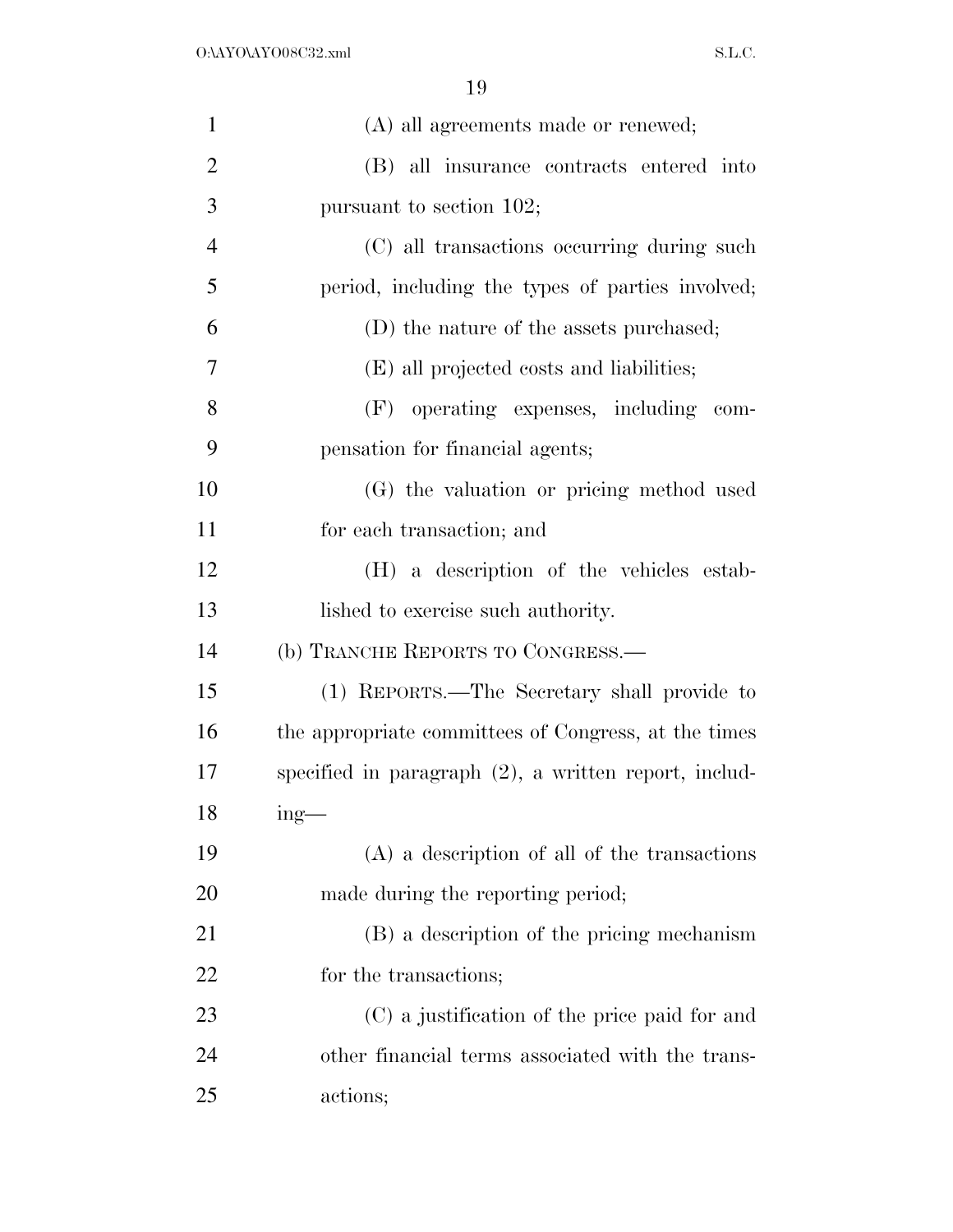| $\mathbf{1}$   | (D) a description of the impact of the exer-               |
|----------------|------------------------------------------------------------|
| $\overline{2}$ | cise of such authority on the financial system,            |
| 3              | supported, to the extent possible, by specific             |
| $\overline{4}$ | data;                                                      |
| 5              | (E) a description of challenges that remain                |
| 6              | in the financial system, including any bench-              |
| 7              | marks yet to be achieved; and                              |
| 8              | (F) an estimate of additional actions under                |
| 9              | the authority provided under this Act that may             |
| 10             | be necessary to address such challenges.                   |
| 11             | $(2)$ TIMING.—The report required by this sub-             |
| 12             | section shall be submitted not later than 7 days           |
| 13             | after the date on which commitments to purchase            |
| 14             | troubled assets under the authorities provided in this     |
| 15             | Act first reach an aggregate of $$50,000,000,000$ and      |
| 16             | not later than 7 days after each $$50,000,000,000$ in-     |
| 17             | terval of such commitments is reached thereafter.          |
| 18             | (c) REGULATORY MODERNIZATION REPORT.-The                   |
| 19             | Secretary shall review the current state of the financial  |
| 20             | markets and the regulatory system and submit a written     |
| 21             | report to the appropriate committees of Congress not later |
| 22             | than April 30, 2009, analyzing the current state of the    |
| 23             | regulatory system and its effectiveness at overseeing the  |
| 24             | participants in the financial markets, including the over- |
| 25             | the-counter swaps market and government-sponsored en-      |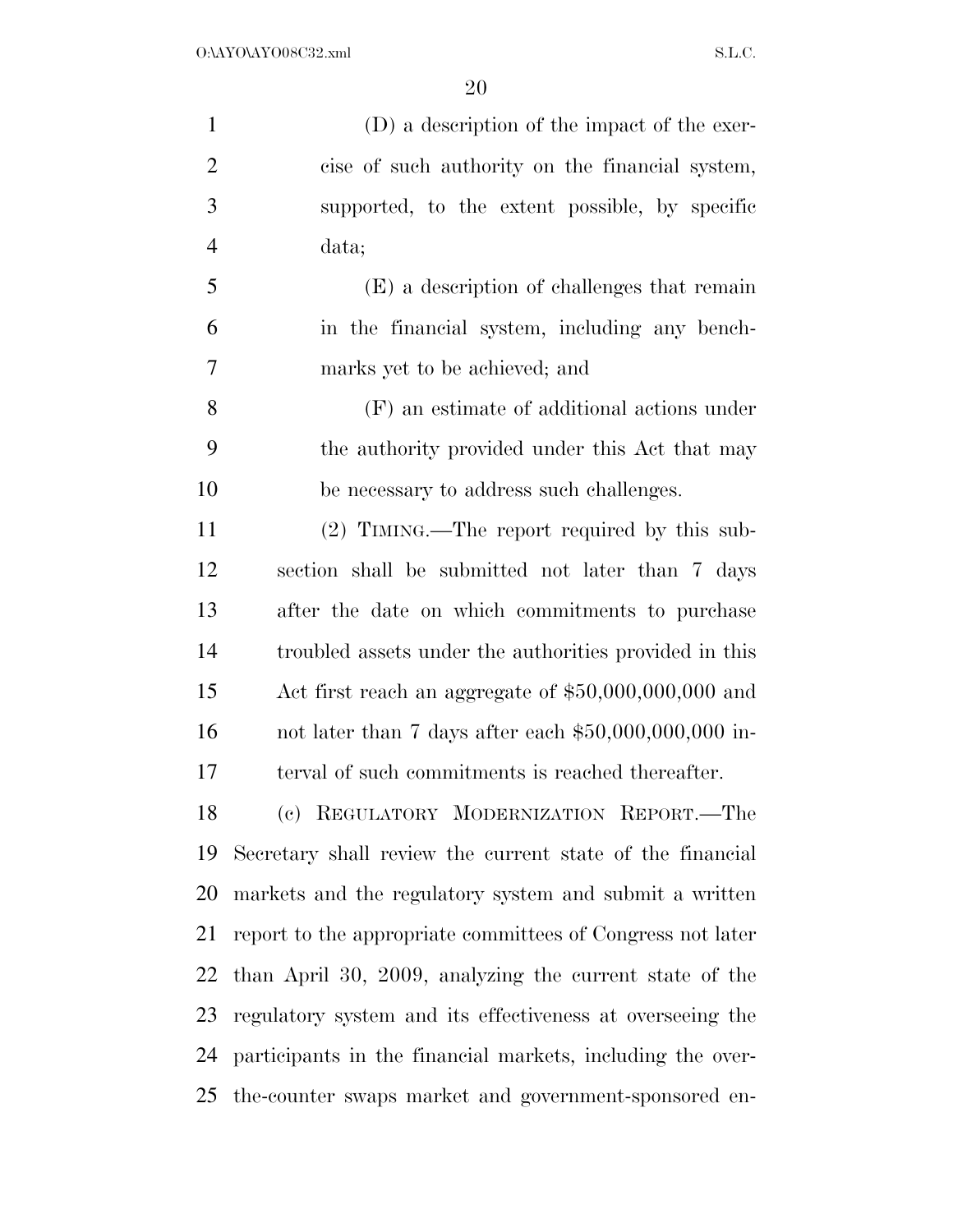terprises, and providing recommendations for improve-ment, including—

- (1) recommendations regarding— (A) whether any participants in the finan- cial markets that are currently outside the reg- ulatory system should become subject to the regulatory system; and (B) enhancement of the clearing and set- tlement of over-the-counter swaps; and (2) the rationale underlying such recommenda- tions. (d) SHARING OF INFORMATION.—Any report re- quired under this section shall also be submitted to the Congressional Oversight Panel established under section 125. (e) SUNSET.—The reporting requirements under this section shall terminate on the later of— (1) the date that the last troubled asset ac- quired by the Secretary under section 101 has been sold or transferred out of the ownership or control of the Federal Government; or
- (2) the date of expiration of the last insurance 23 contract issued under section 102.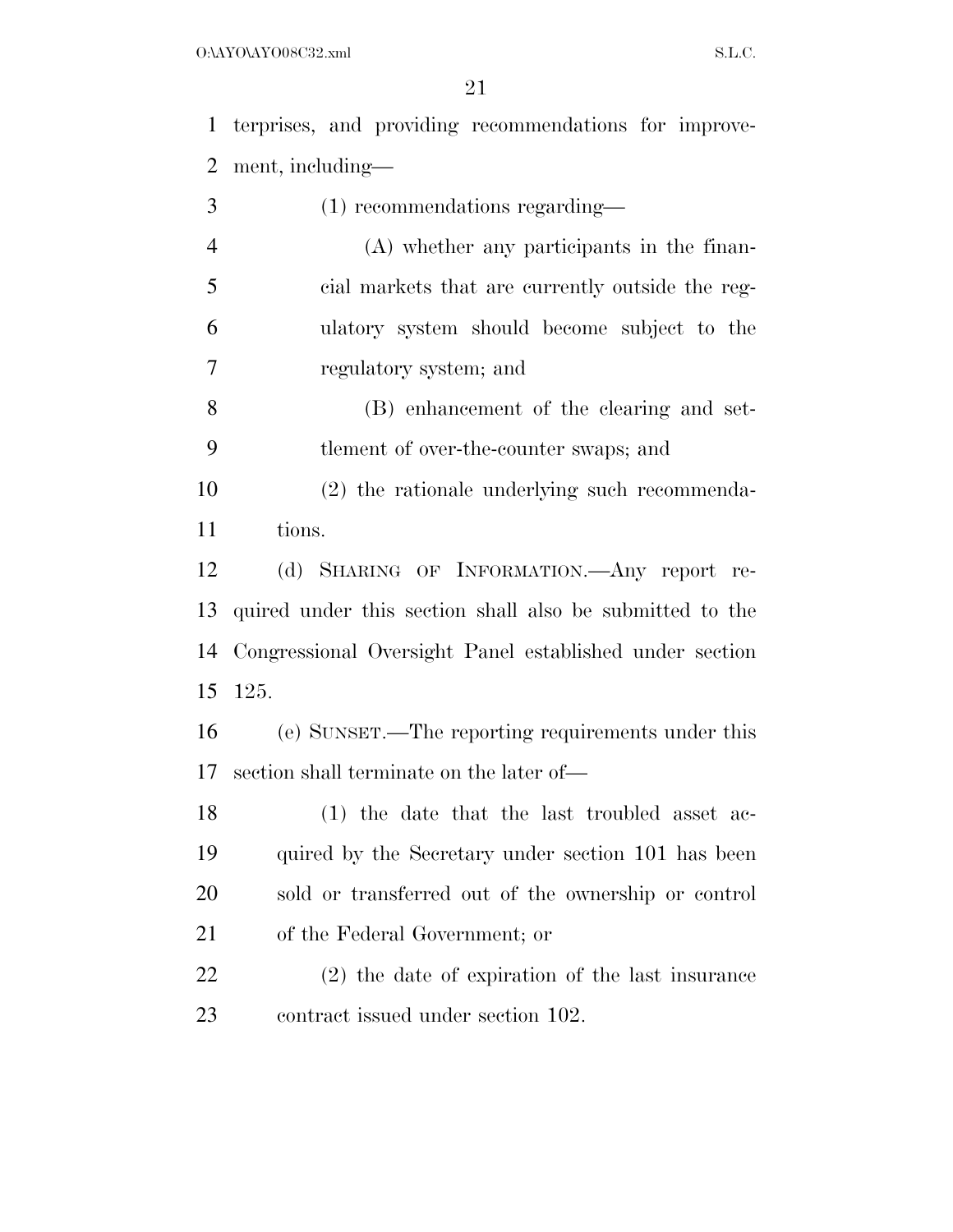# **SEC. 106. RIGHTS; MANAGEMENT; SALE OF TROUBLED AS-SETS; REVENUES AND SALE PROCEEDS.**

 (a) EXERCISE OF RIGHTS.—The Secretary may, at any time, exercise any rights received in connection with troubled assets purchased under this Act.

 (b) MANAGEMENT OF TROUBLED ASSETS.—The Sec- retary shall have authority to manage troubled assets pur- chased under this Act, including revenues and portfolio risks therefrom.

 (c) SALE OF TROUBLED ASSETS.—The Secretary may, at any time, upon terms and conditions and at a price determined by the Secretary, sell, or enter into secu- rities loans, repurchase transactions, or other financial transactions in regard to, any troubled asset purchased under this Act.

 (d) TRANSFER TO TREASURY.—Revenues of, and proceeds from the sale of troubled assets purchased under this Act, or from the sale, exercise, or surrender of war- rants or senior debt instruments acquired under section 113 shall be paid into the general fund of the Treasury for reduction of the public debt.

 (e) APPLICATION OF SUNSET TO TROUBLED AS- SETS.—The authority of the Secretary to hold any trou- bled asset purchased under this Act before the termination date in section 120, or to purchase or fund the purchase of a troubled asset under a commitment entered into be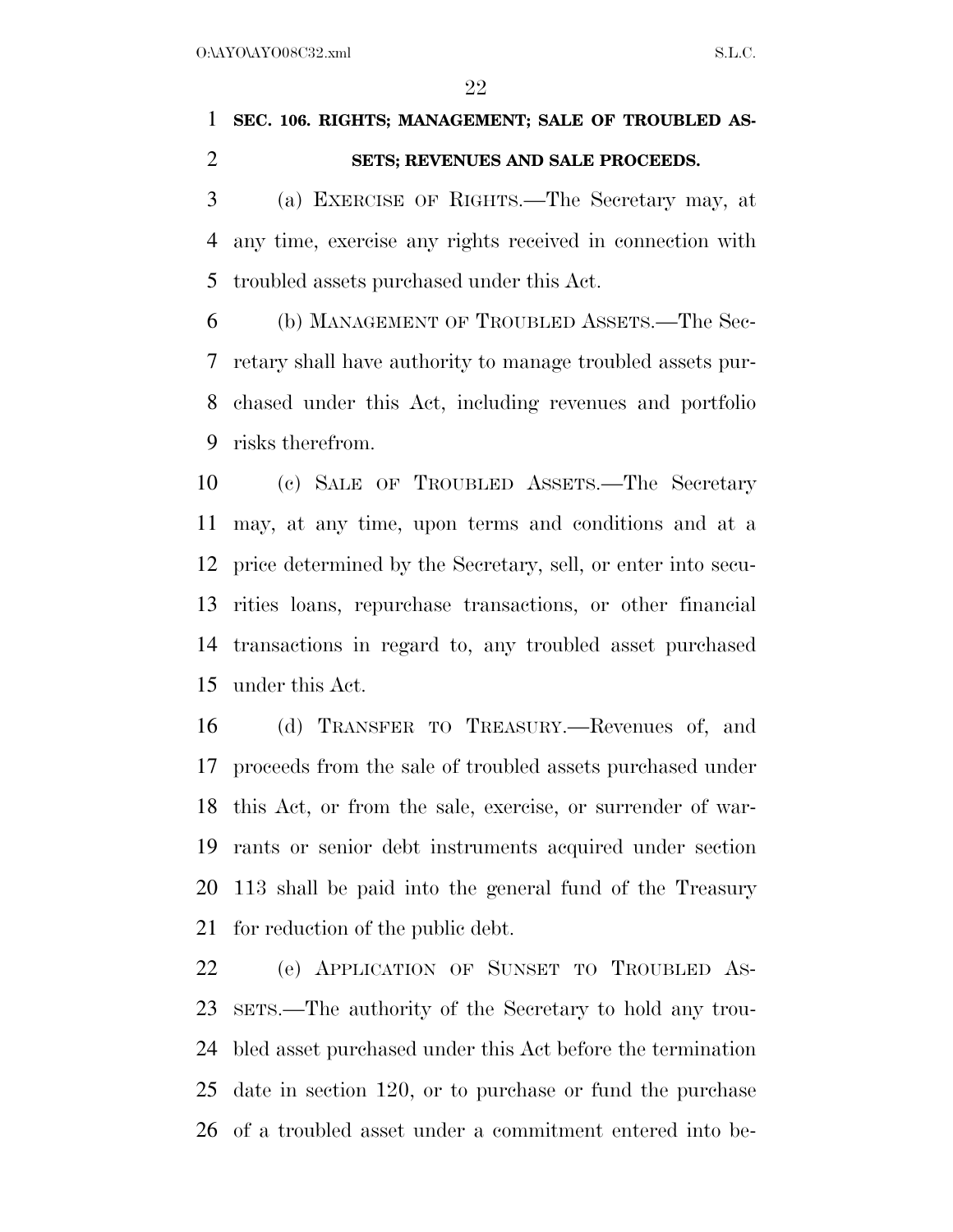O:\AYO\AYO08C32.xml S.L.C.

 fore the termination date in section 120, is not subject to the provisions of section 120.

#### **SEC. 107. CONTRACTING PROCEDURES.**

 (a) STREAMLINED PROCESS.—For purposes of this Act, the Secretary may waive specific provisions of the Federal Acquisition Regulation upon a determination that urgent and compelling circumstances make compliance with such provisions contrary to the public interest. Any such determination, and the justification for such deter- mination, shall be submitted to the Committees on Over- sight and Government Reform and Financial Services of the House of Representatives and the Committees on Homeland Security and Governmental Affairs and Bank- ing, Housing, and Urban Affairs of the Senate within 7 days.

 (b) ADDITIONAL CONTRACTING REQUIREMENTS.—In any solicitation or contract where the Secretary has, pur- suant to subsection (a), waived any provision of the Fed- eral Acquisition Regulation pertaining to minority con- tracting, the Secretary shall develop and implement stand- ards and procedures to ensure, to the maximum extent practicable, the inclusion and utilization of minorities (as such term is defined in section 1204(c) of the Financial Institutions Reform, Recovery, and Enforcement Act of 1989 (12 U.S.C. 1811 note)) and women, and minority-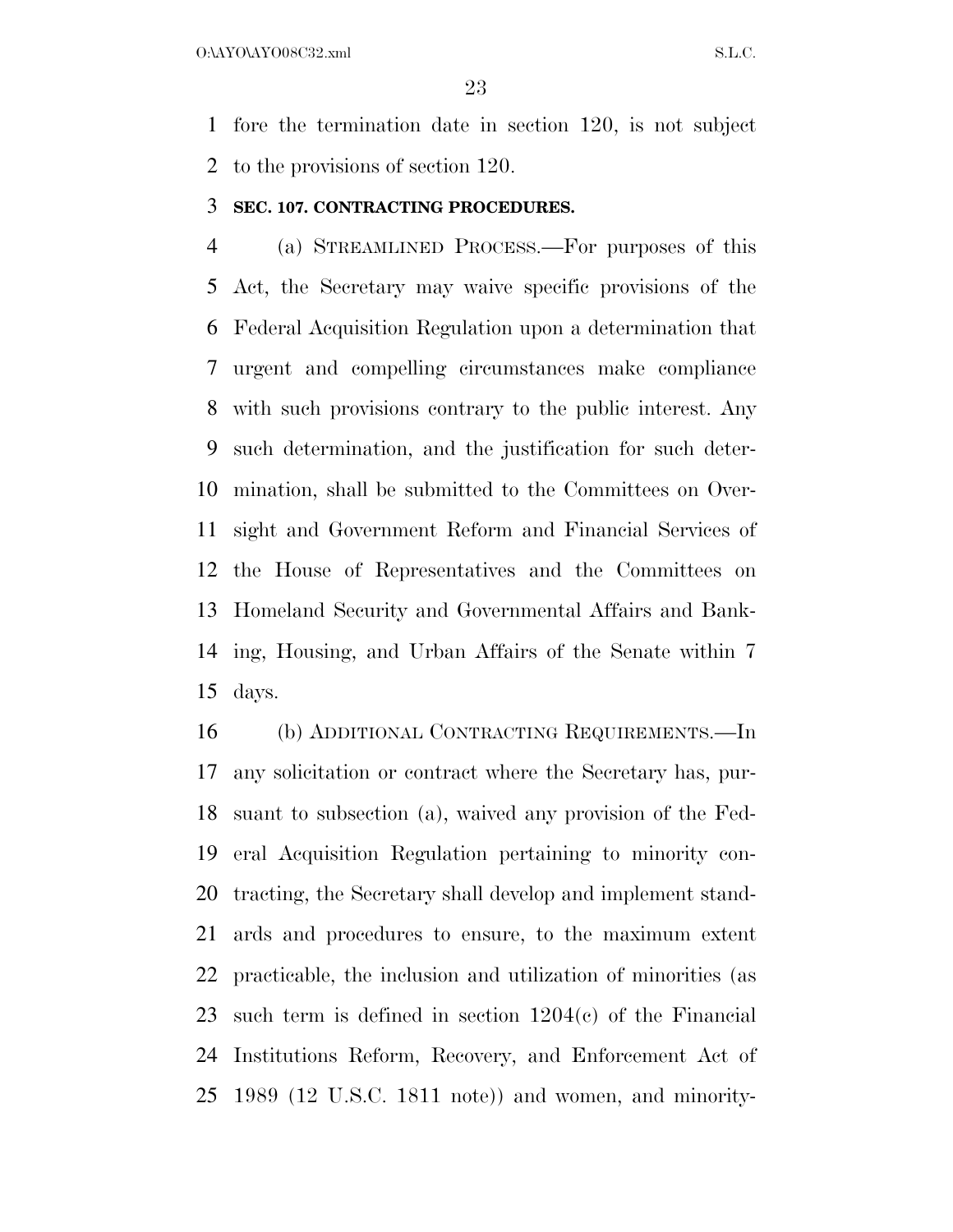and women-owned businesses (as such terms are defined in section 21A(r)(4) of the Federal Home Loan Bank Act 3 (12 U.S.C. 1441a( $r$ )(4)), in that solicitation or contract, including contracts to asset managers, servicers, property managers, and other service providers or expert consult-ants.

 (c) ELIGIBILITY OF FDIC.—Notwithstanding sub-sections (a) and (b), the Corporation—

 (1) shall be eligible for, and shall be considered in, the selection of asset managers for residential mortgage loans and residential mortgage-backed se-curities; and

 (2) shall be reimbursed by the Secretary for any services provided.

### **SEC. 108. CONFLICTS OF INTEREST.**

 (a) STANDARDS REQUIRED.—The Secretary shall issue regulations or guidelines necessary to address and manage or to prohibit conflicts of interest that may arise in connection with the administration and execution of the authorities provided under this Act, including—

 (1) conflicts arising in the selection or hiring of contractors or advisors, including asset managers;

23 (2) the purchase of troubled assets;

(3) the management of the troubled assets held;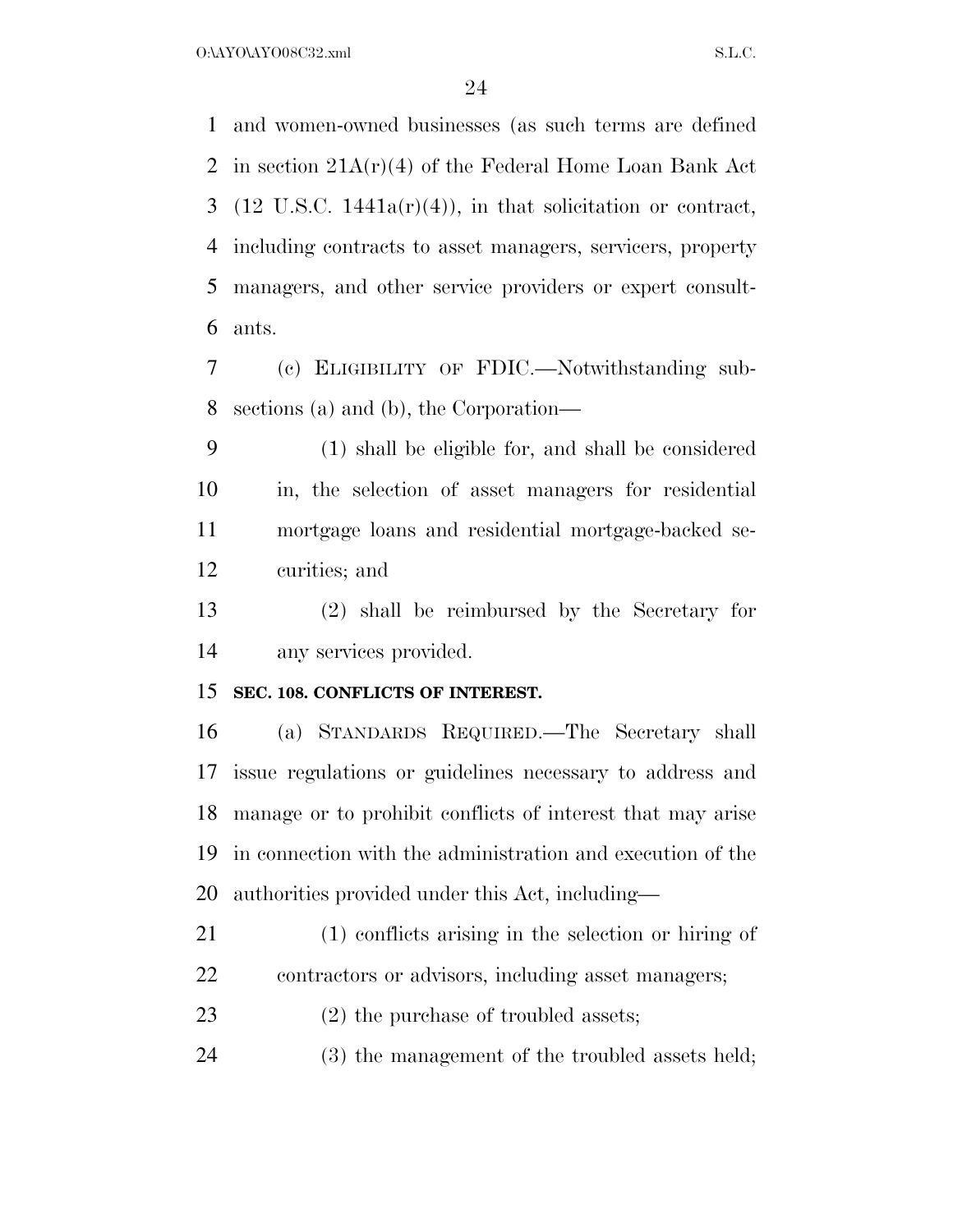(4) post-employment restrictions on employees; and

 (5) any other potential conflict of interest, as the Secretary deems necessary or appropriate in the public interest.

 (b) TIMING.—Regulations or guidelines required by this section shall be issued as soon as practicable after the date of enactment of this Act.

### **SEC. 109. FORECLOSURE MITIGATION EFFORTS.**

 (a) RESIDENTIAL MORTGAGE LOAN SERVICING STANDARDS.—To the extent that the Secretary acquires mortgages, mortgage backed securities, and other assets secured by residential real estate, including multifamily housing, the Secretary shall implement a plan that seeks to maximize assistance for homeowners and use the au- thority of the Secretary to encourage the servicers of the underlying mortgages, considering net present value to the taxpayer, to take advantage of the HOPE for Home- owners Program under section 257 of the National Hous- ing Act or other available programs to minimize fore- closures. In addition, the Secretary may use loan guaran- tees and credit enhancements to facilitate loan modifica-tions to prevent avoidable foreclosures.

 (b) COORDINATION.—The Secretary shall coordinate with the Corporation, the Board (with respect to any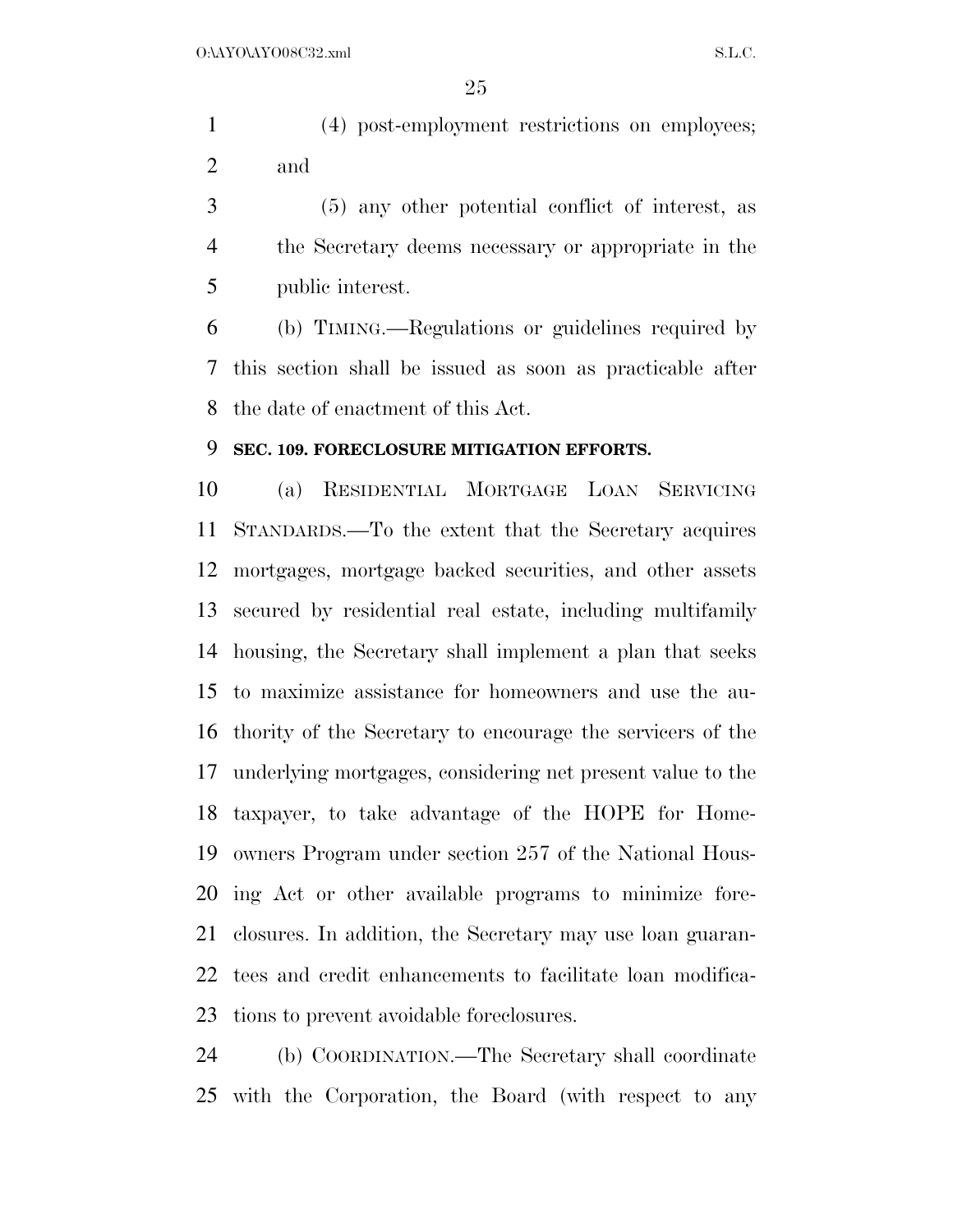O:\AYO\AYO08C32.xml S.L.C.

 mortgage or mortgage-backed securities or pool of securi- ties held, owned, or controlled by or on behalf of a Federal 3 reserve bank, as provided in section  $110(a)(1)(C)$ , the Federal Housing Finance Agency, the Secretary of Hous- ing and Urban Development, and other Federal Govern- ment entities that hold troubled assets to attempt to iden- tify opportunities for the acquisition of classes of troubled assets that will improve the ability of the Secretary to im- prove the loan modification and restructuring process and, where permissible, to permit bona fide tenants who are current on their rent to remain in their homes under the terms of the lease. In the case of a mortgage on a residen- tial rental property, the plan required under this section shall include protecting Federal, State, and local rental subsidies and protections, and ensuring any modification takes into account the need for operating funds to main-tain decent and safe conditions at the property.

 (c) CONSENT TO REASONABLE LOAN MODIFICATION REQUESTS.—Upon any request arising under existing in- vestment contracts, the Secretary shall consent, where ap- propriate, and considering net present value to the tax- payer, to reasonable requests for loss mitigation measures, including term extensions, rate reductions, principal write downs, increases in the proportion of loans within a trust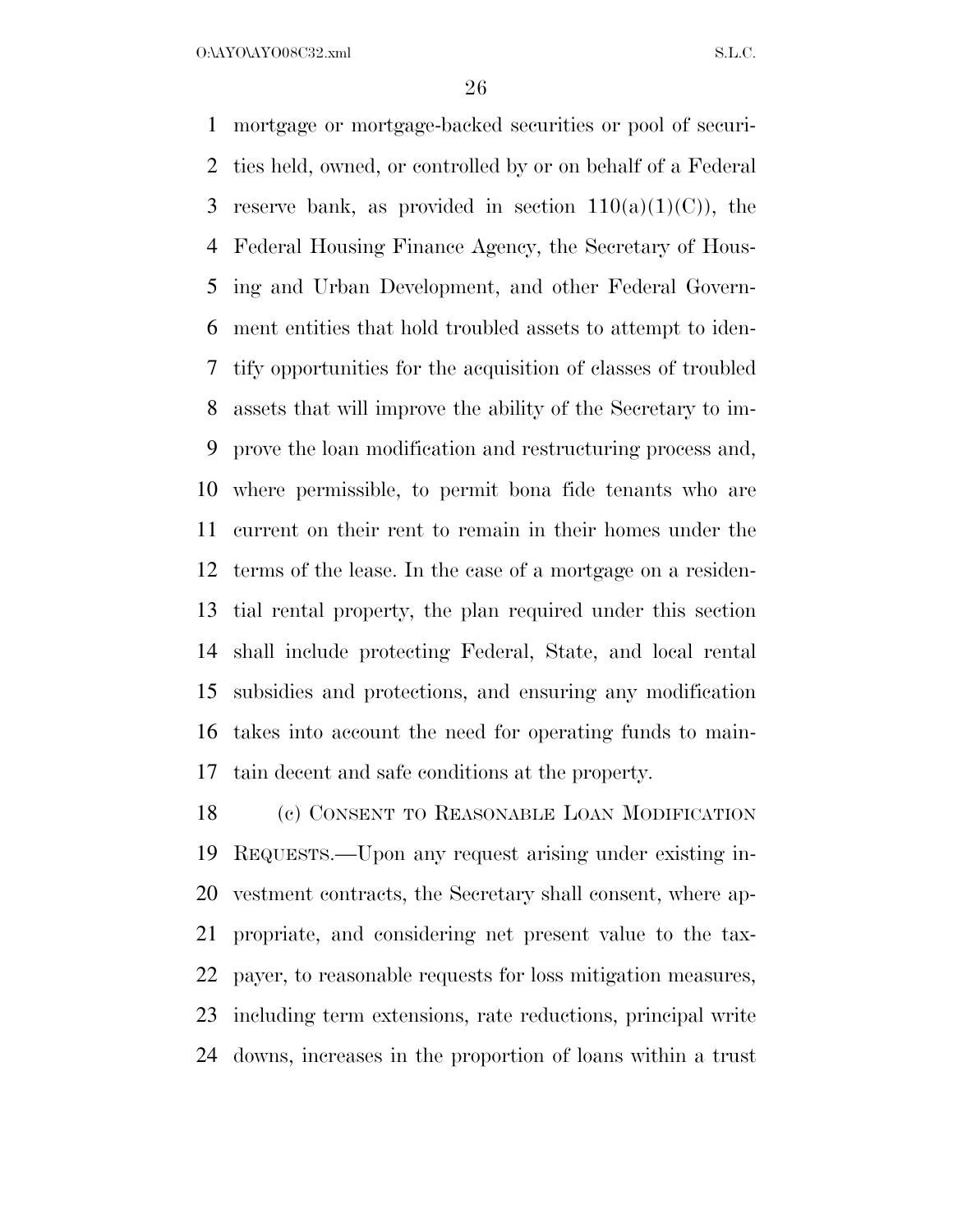or other structure allowed to be modified, or removal of other limitation on modifications. **SEC. 110. ASSISTANCE TO HOMEOWNERS.**  (a) DEFINITIONS.—As used in this section— (1) the term ''Federal property manager'' means— (A) the Federal Housing Finance Agency, in its capacity as conservator of the Federal National Mortgage Association and the Federal Home Loan Mortgage Corporation; (B) the Corporation, with respect to resi- dential mortgage loans and mortgage-backed se- curities held by any bridge depository institu- tion pursuant to section 11(n) of the Federal Deposit Insurance Act; and (C) the Board, with respect to any mort- gage or mortgage-backed securities or pool of securities held, owned, or controlled by or on behalf of a Federal reserve bank, other than mortgages or securities held, owned, or con- trolled in connection with open market oper- ations under section 14 of the Federal Reserve 23 Act (12 U.S.C. 353), or as collateral for an ad-vance or discount that is not in default;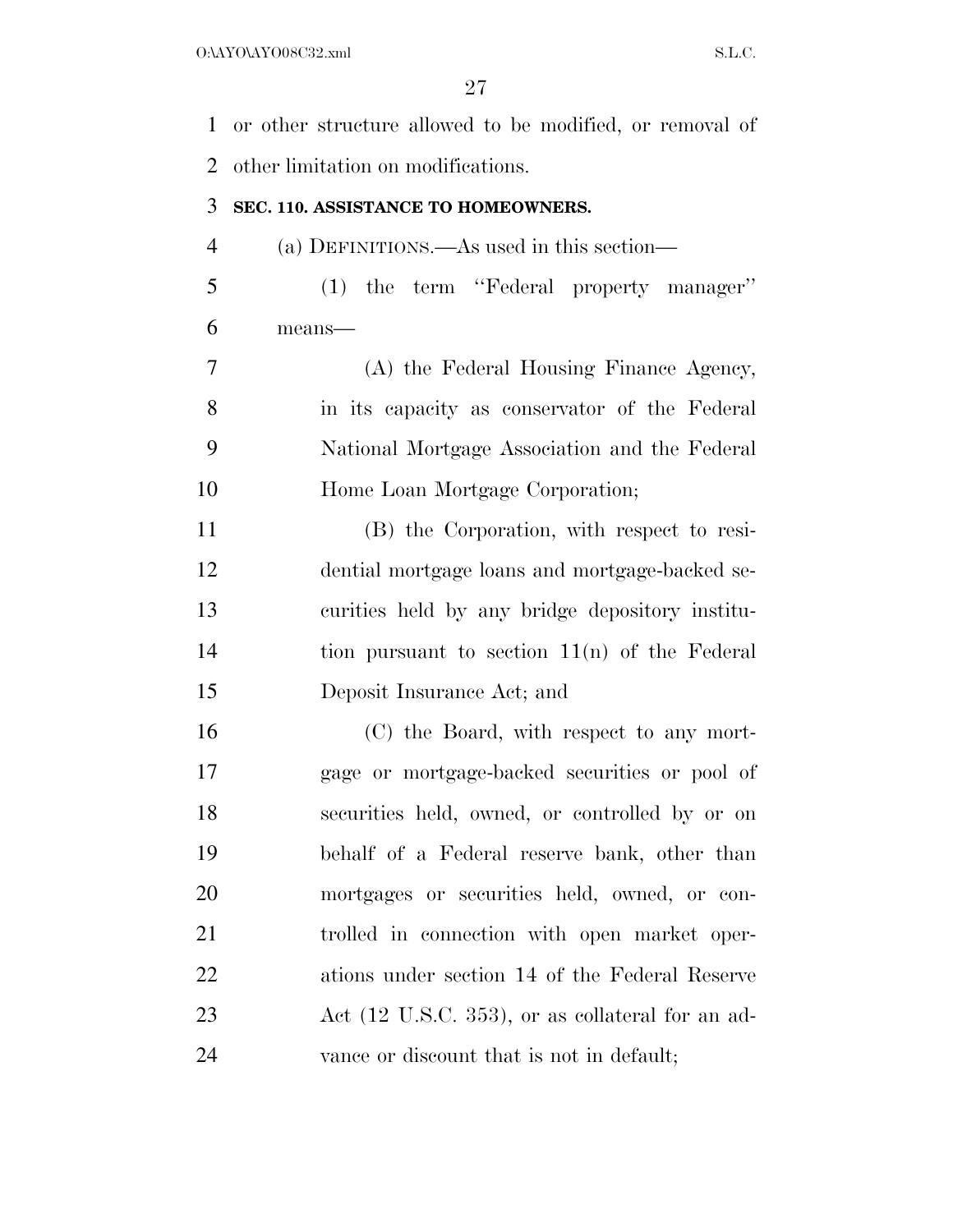| $\mathbf{1}$   | $(2)$ the term "consumer" has the same meaning         |
|----------------|--------------------------------------------------------|
| $\overline{2}$ | as in section $103$ of the Truth in Lending Act $(15)$ |
| 3              | U.S.C. 1602);                                          |
| $\overline{4}$ | (3) the term "insured depository institution"          |
| 5              | has the same meaning as in section 3 of the Federal    |
| 6              | Deposit Insurance Act (12 U.S.C. 1813); and            |
| 7              | (4) the term "servicer" has the same meaning           |
| 8              | as in section $6(i)(2)$ of the Real Estate Settlement  |
| 9              | Procedures Act of 1974 (12 U.S.C. 2605(i)(2)).         |
| 10             | (b) HOMEOWNER ASSISTANCE BY AGENCIES.—                 |
| 11             | (1) IN GENERAL.—To the extent that the Fed-            |
| 12             | eral property manager holds, owns, or controls mort-   |
| 13             | gages, mortgage backed securities, and other assets    |
| 14             | secured by residential real estate, including multi-   |
| 15             | family housing, the Federal property manager shall     |
| 16             | implement a plan that seeks to maximize assistance     |
| 17             | for homeowners and use its authority to encourage      |
| 18             | the servicers of the underlying mortgages, and con-    |
| 19             | sidering net present value to the taxpayer, to take    |
| 20             | advantage of the HOPE for Homeowners Program           |
| 21             | under section 257 of the National Housing Act or       |
| 22             | other available programs to minimize foreclosures.     |
| 23             | $(2)$ MODIFICATIONS.—In the case of a residen-         |
| 24             | tial mortgage loan, modifications made under para-     |
| 25             | $graph(1)$ may include—                                |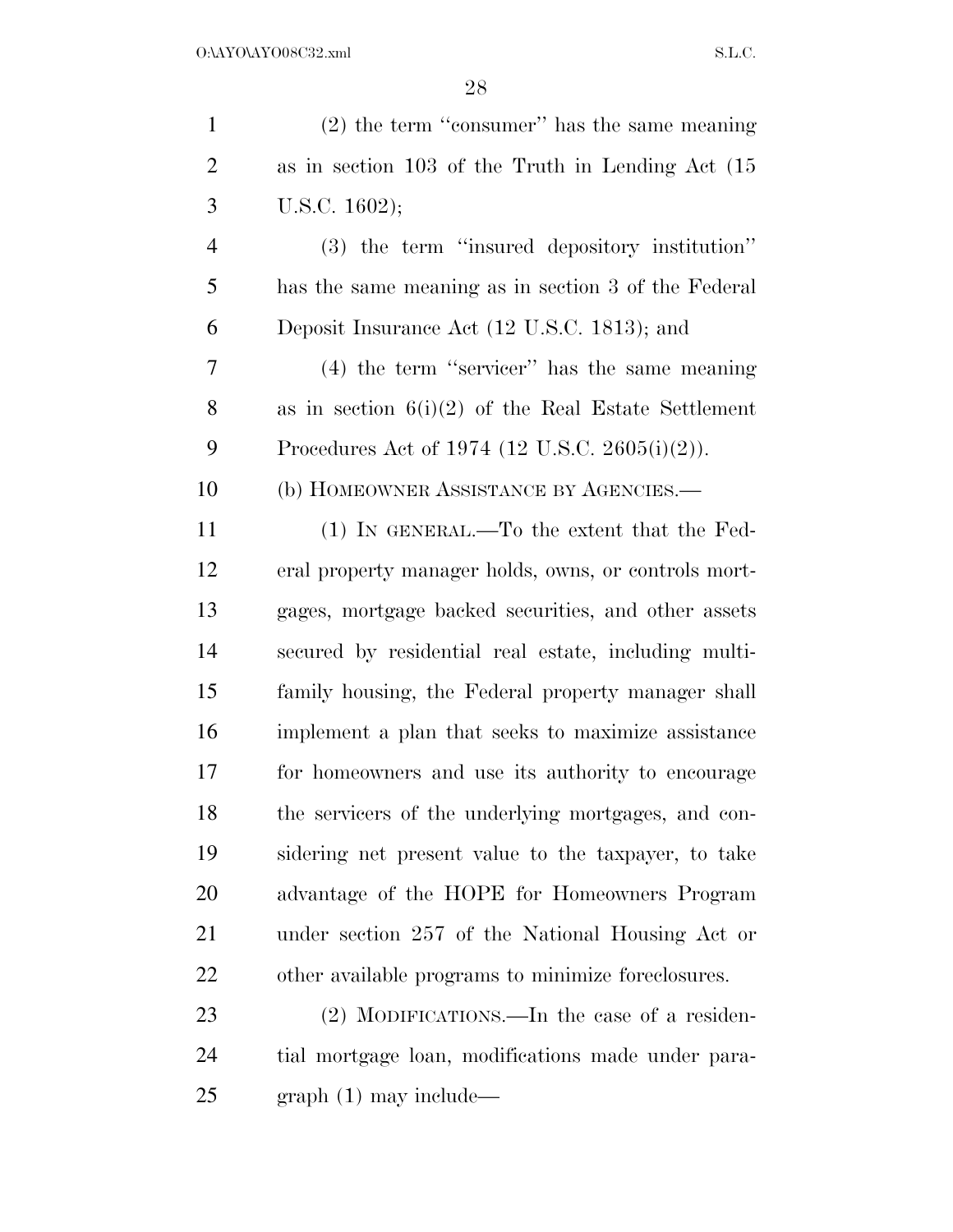| $\mathbf{1}$   | (A) reduction in interest rates;                      |
|----------------|-------------------------------------------------------|
| $\overline{2}$ | (B) reduction of loan principal; and                  |
| 3              | (C) other similar modifications.                      |
| $\overline{4}$ | (3) TENANT PROTECTIONS.—In the case of                |
| 5              | mortgages on residential rental properties, modifica- |
| 6              | tions made under paragraph (1) shall ensure—          |
| 7              | (A) the continuation of any existing Fed-             |
| 8              | eral, State, and local rental subsidies and pro-      |
| 9              | tections; and                                         |
| 10             | (B) that modifications take into account              |
| 11             | the need for operating funds to maintain decent       |
| 12             | and safe conditions at the property.                  |
| 13             | (4) TIMING.—Each Federal property manager             |
| 14             | shall develop and begin implementation of the plan    |
| 15             | required by this subsection not later than 60 days    |
| 16             | after the date of enactment of this Act.              |
| 17             | REPORTS TO CONGRESS.-Each Federal<br>(5)              |
| 18             | property manager shall, 60 days after the date of     |
| 19             | enactment of this Act and every 30 days thereafter,   |
| 20             | report to Congress specific information on the num-   |
| 21             | ber and types of loan modifications made and the      |
| 22             | number of actual foreclosures occurring during the    |
| 23             | reporting period in accordance with this section.     |
| 24             | $(6)$ CONSULTATION.—In developing the plan re-        |
| 25             | quired by this subsection, the Federal property man-  |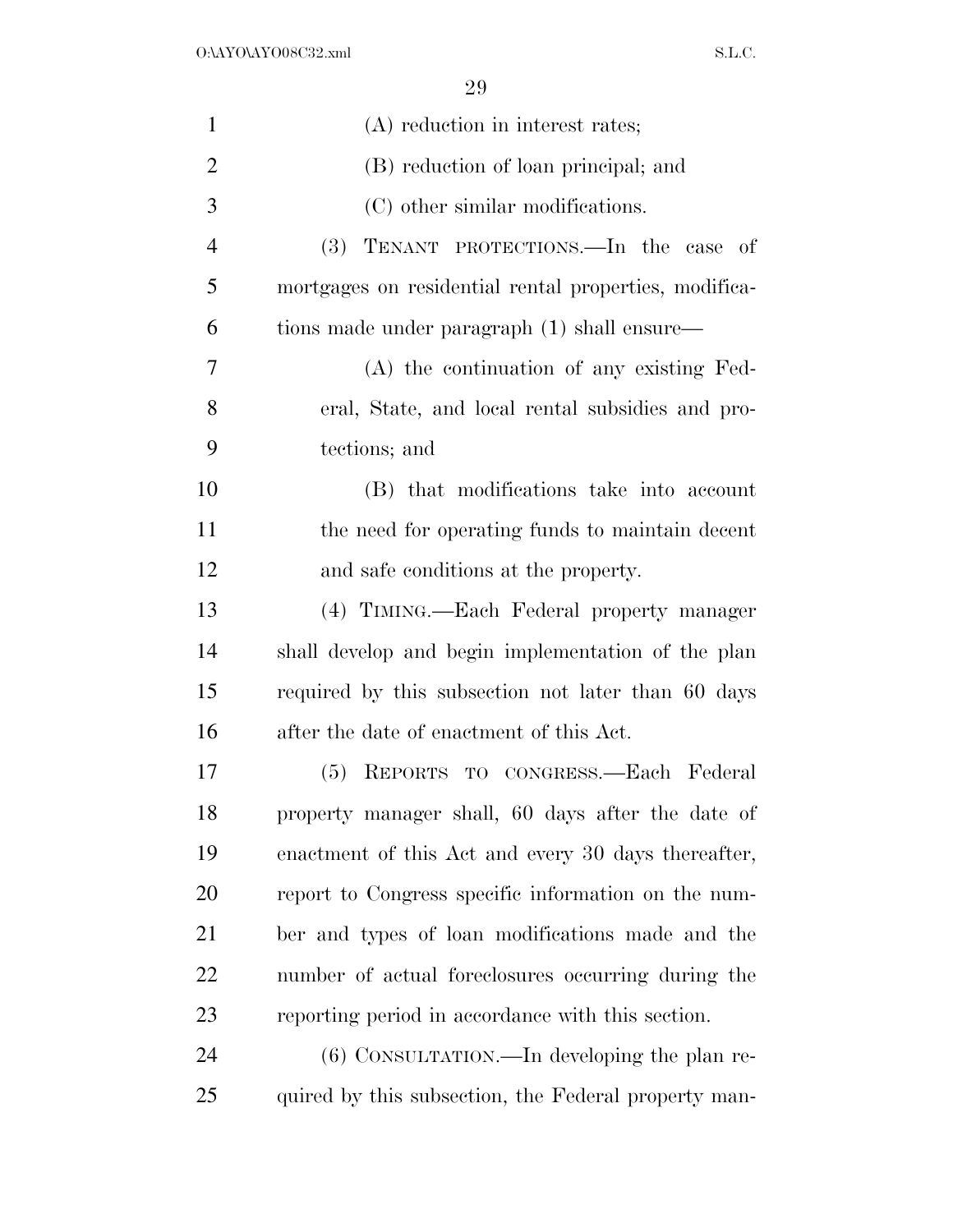$\begin{minipage}{.4\linewidth} \textbf{0:} \textbf{A} \textbf{Y} \textbf{O} \textbf{A} \textbf{Y} \textbf{O} \textbf{0} \textbf{8} \textbf{C} \textbf{3} \textbf{2} \textbf{.} \textbf{x} \textbf{m} \textbf{1} \textbf{1} \textbf{1} \textbf{1} \textbf{1} \textbf{1} \textbf{1} \textbf{1} \textbf{1} \textbf{1} \textbf{1} \textbf{1} \textbf{1} \textbf{1} \textbf{1} \textbf{1} \textbf{1} \textbf{1} \textbf{1} \textbf$ 

| $\mathbf{1}$   | agers shall consult with one another and, to the ex-        |
|----------------|-------------------------------------------------------------|
| $\overline{2}$ | tent possible, utilize consistent approaches to imple-      |
| 3              | ment the requirements of this subsection.                   |
| $\overline{4}$ | (c) ACTIONS WITH RESPECT TO SERVICERS.—In any               |
| 5              | case in which a Federal property manager is not the owner   |
| 6              | of a residential mortgage loan, but holds an interest in    |
| 7              | obligations or pools of obligations secured by residential  |
| 8              | mortgage loans, the Federal property manager shall—         |
| 9              | (1) encourage implementation by the loan                    |
| 10             | servicers of loan modifications developed under sub-        |
| 11             | section (b); and                                            |
| 12             | (2) assist in facilitating any such modifications,          |
| 13             | to the extent possible.                                     |
| 14             | (d) LIMITATION.—The requirements of this section            |
| 15             | shall not supersede any other duty or requirement imposed   |
| 16             | on the Federal property managers under otherwise appli-     |
| 17             | cable law.                                                  |
| 18             | SEC. 111. EXECUTIVE COMPENSATION AND CORPORATE              |
| 19             | <b>GOVERNANCE.</b>                                          |
| 20             | (a) APPLICABILITY.—Any financial institution that           |
| 21             | sells troubled assets to the Secretary under this Act shall |
| 22             | be subject to the executive compensation requirements of    |
| 23             | subsections (b) and (c) and the provisions under the Inter- |
| 24             | nal Revenue Code of 1986, as provided under the amend-      |
|                |                                                             |

ment by section 302, as applicable.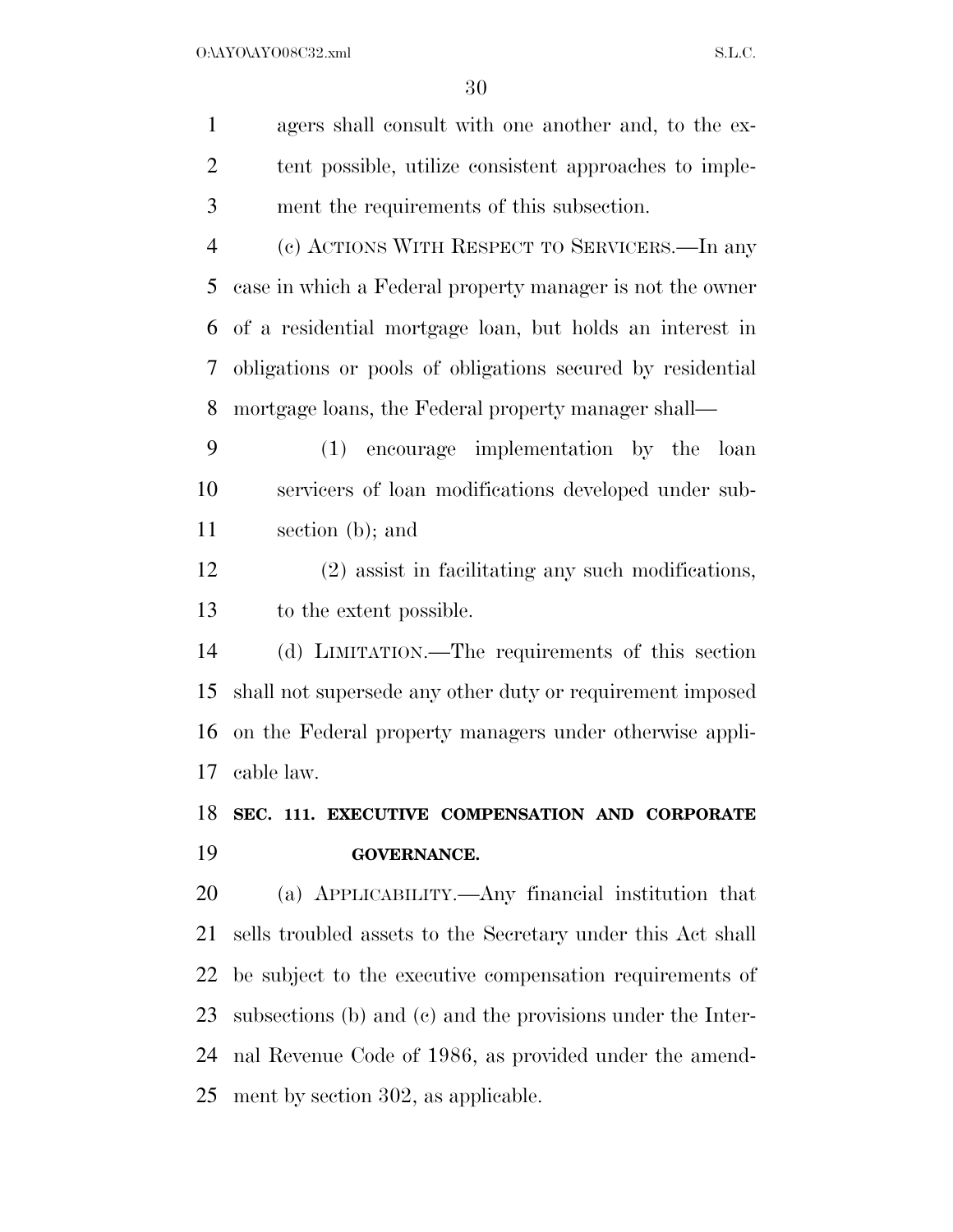(b) DIRECT PURCHASES.—

2 (1) IN GENERAL.—Where the Secretary deter- mines that the purposes of this Act are best met through direct purchases of troubled assets from an individual financial institution where no bidding process or market prices are available, and the Sec- retary receives a meaningful equity or debt position in the financial institution as a result of the trans- action, the Secretary shall require that the financial institution meet appropriate standards for executive compensation and corporate governance. The stand- ards required under this subsection shall be effective for the duration of the period that the Secretary holds an equity or debt position in the financial in-stitution.

 (2) CRITERIA.—The standards required under this subsection shall include—

 (A) limits on compensation that exclude in- centives for senior executive officers of a finan- cial institution to take unnecessary and exces- sive risks that threaten the value of the finan- cial institution during the period that the Sec- retary holds an equity or debt position in the fi-nancial institution;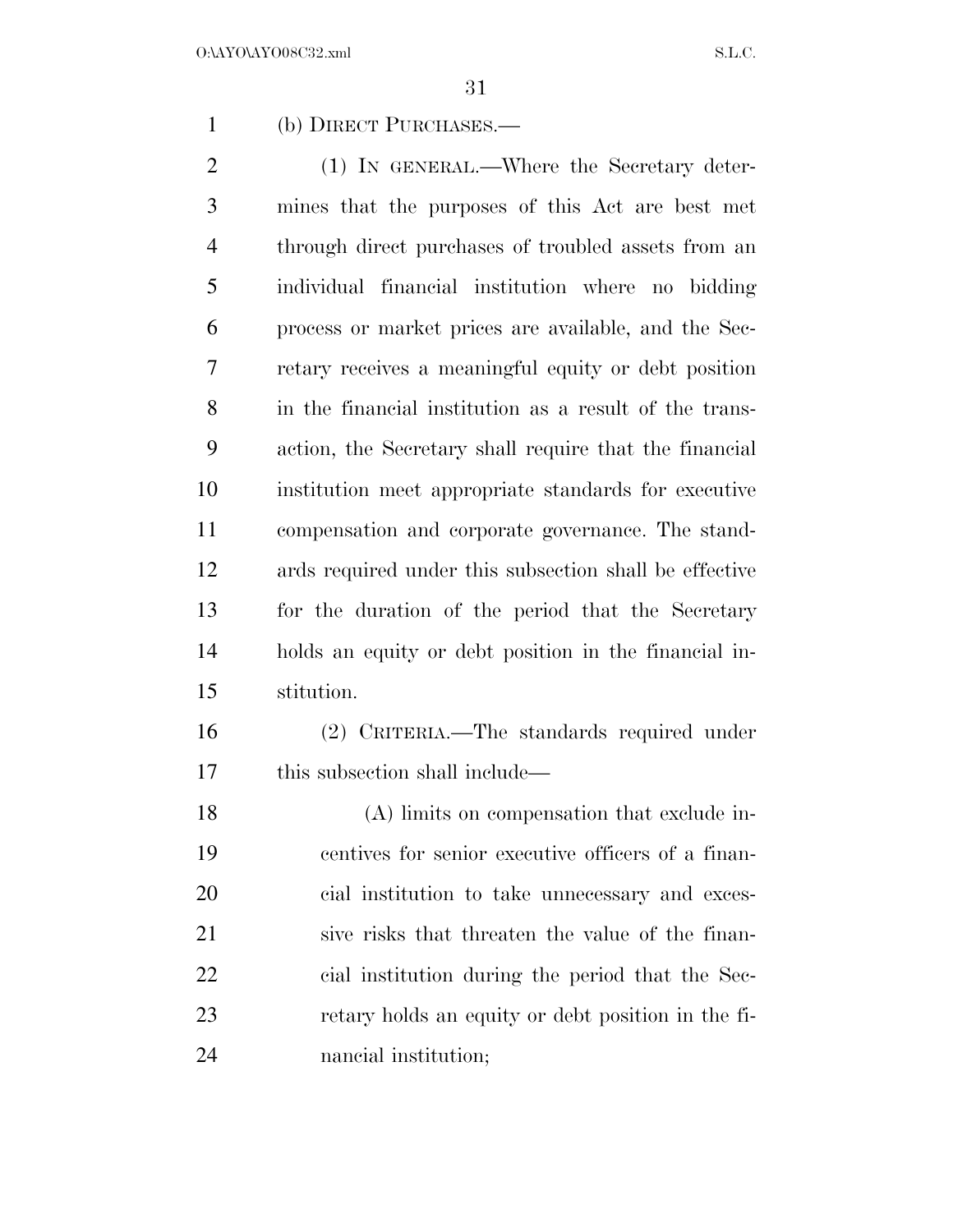| $\mathbf{1}$   | (B) a provision for the recovery by the fi-      |
|----------------|--------------------------------------------------|
| 2              | nancial institution of any bonus or incentive    |
| 3              | compensation paid to a senior executive officer  |
| $\overline{4}$ | based on statements of earnings, gains, or other |
| 5              | criteria that are later proven to be materially  |
| 6              | inaccurate; and                                  |
|                | $(C)$ a probibition on the financial institu-    |

 (C) a prohibition on the financial institu- tion making any golden parachute payment to its senior executive officer during the period that the Secretary holds an equity or debt posi-11 tion in the financial institution.

 (3) DEFINITION.—For purposes of this section, the term ''senior executive officer'' means an indi- vidual who is one of the top 5 highly paid executives of a public company, whose compensation is required to be disclosed pursuant to the Securities Exchange Act of 1934, and any regulations issued thereunder, and non-public company counterparts.

 (c) AUCTION PURCHASES.—Where the Secretary de- termines that the purposes of this Act are best met through auction purchases of troubled assets, and only where such purchases per financial institution in the ag- gregate exceed \$300,000,000 (including direct purchases), the Secretary shall prohibit, for such financial institution, any new employment contract with a senior executive offi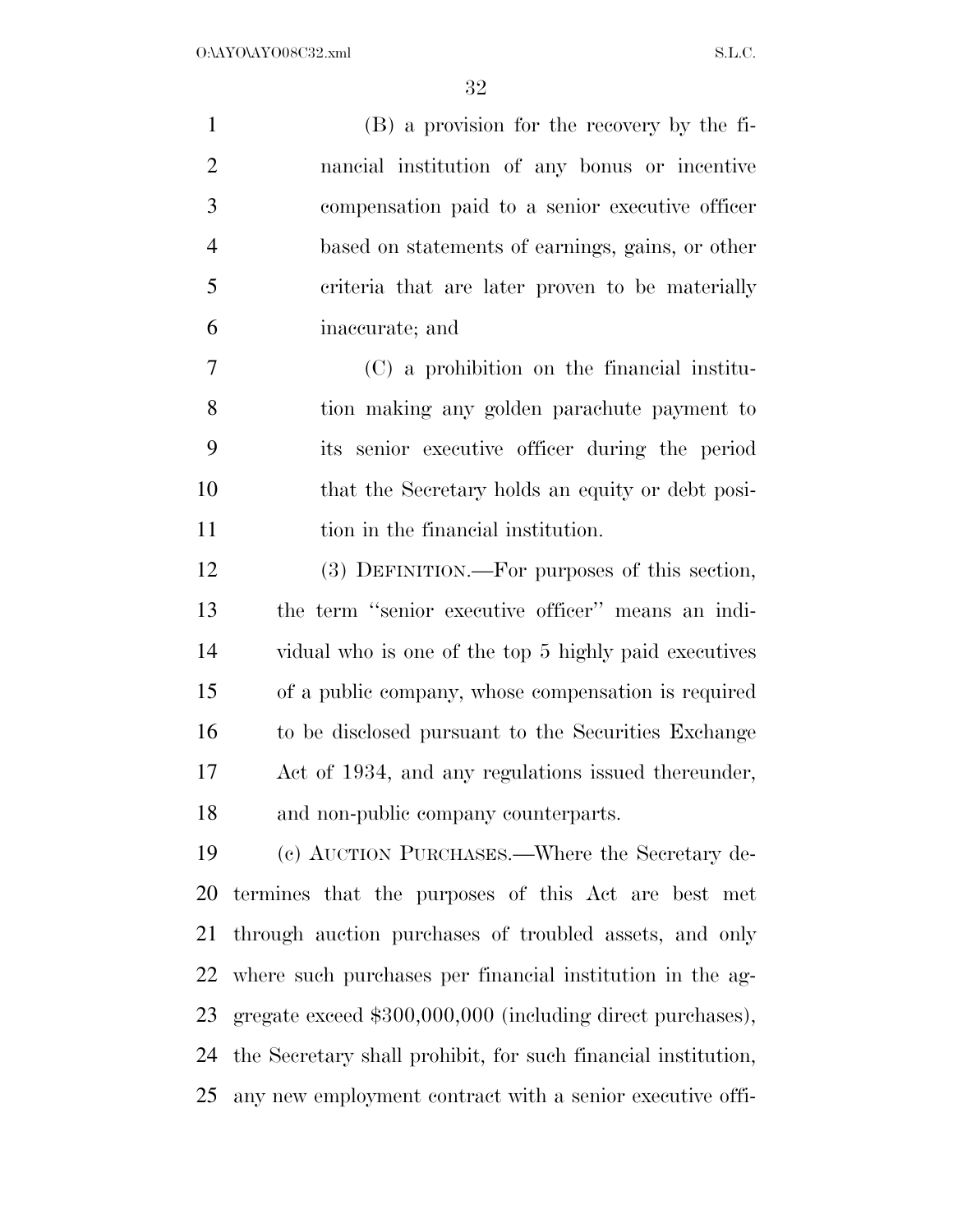O:\AYO\AYO08C32.xml S.L.C.

 cer that provides a golden parachute in the event of an involuntary termination, bankruptcy filing, insolvency, or receivership. The Secretary shall issue guidance to carry out this paragraph not later than 2 months after the date of enactment of this Act, and such guidance shall be effec-tive upon issuance.

 (d) SUNSET.—The provisions of subsection (c) shall apply only to arrangements entered into during the period during which the authorities under section 101(a) are in effect, as determined under section 120.

# **SEC. 112. COORDINATION WITH FOREIGN AUTHORITIES AND CENTRAL BANKS.**

 The Secretary shall coordinate, as appropriate, with foreign financial authorities and central banks to work to- ward the establishment of similar programs by such au- thorities and central banks. To the extent that such for- eign financial authorities or banks hold troubled assets as a result of extending financing to financial institutions that have failed or defaulted on such financing, such trou-bled assets qualify for purchase under section 101.

## **SEC. 113. MINIMIZATION OF LONG-TERM COSTS AND MAXI-**

#### **MIZATION OF BENEFITS FOR TAXPAYERS.**

23 (a) LONG-TERM COSTS AND BENEFITS.—

24 (1) MINIMIZING NEGATIVE IMPACT.—The Sec-retary shall use the authority under this Act in a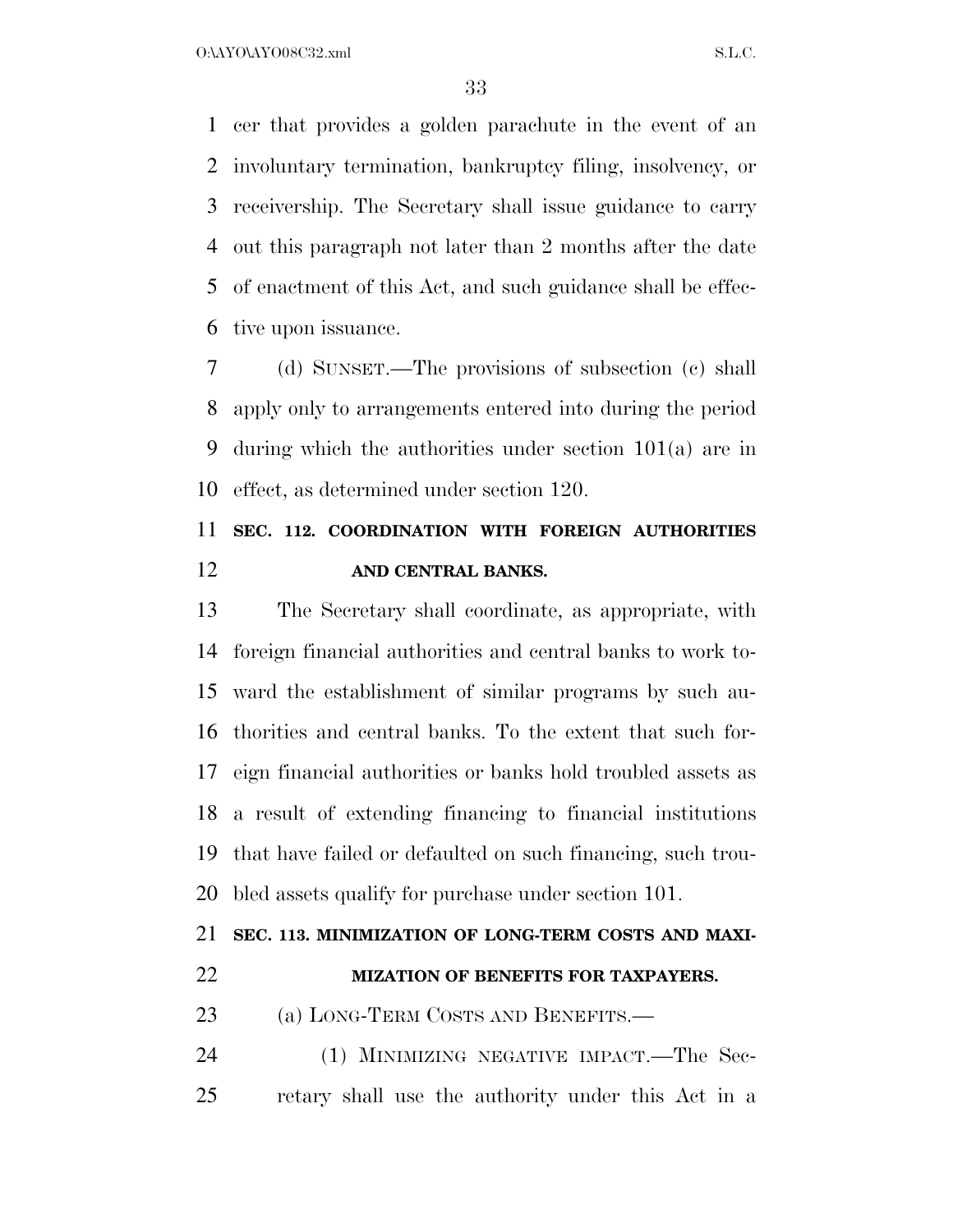$O:\Delta YO\Delta YO08C32.xml$  S.L.C.

| $\mathbf{1}$   | manner that will minimize any potential long-term        |
|----------------|----------------------------------------------------------|
| $\overline{2}$ | negative impact on the taxpayer, taking into account     |
| 3              | the direct outlays, potential long-term returns on as-   |
| $\overline{4}$ | sets purchased, and the overall economic benefits of     |
| 5              | the program, including economic benefits due to im-      |
| 6              | provements in economic activity and the availability     |
| 7              | of credit, the impact on the savings and pensions of     |
| 8              | individuals, and reductions in losses to the Federal     |
| 9              | Government.                                              |
| 10             | (2) AUTHORITY.—In carrying out paragraph                 |
| 11             | $(1)$ , the Secretary shall—                             |
| 12             | (A) hold the assets to maturity or for re-               |
| 13             | sale for and until such time as the Secretary            |
| 14             | determines that the market is optimal for sell-          |
| 15             | ing such assets, in order to maximize the value          |
| 16             | for taxpayers; and                                       |
| 17             | (B) sell such assets at a price that the Sec-            |
| 18             | retary determines, based on available financial          |
| 19             | analysis, will maximize return on investment for         |
| 20             | the Federal Government.                                  |
| 21             | (3)<br>PRIVATE<br>SECTOR PARTICIPATION.—The              |
| 22             | Secretary shall encourage the private sector to par-     |
| 23             | ticipate in purchases of troubled assets, and to in-     |
| 24             | vest in financial institutions, consistent with the pro- |
| 25             | visions of this section.                                 |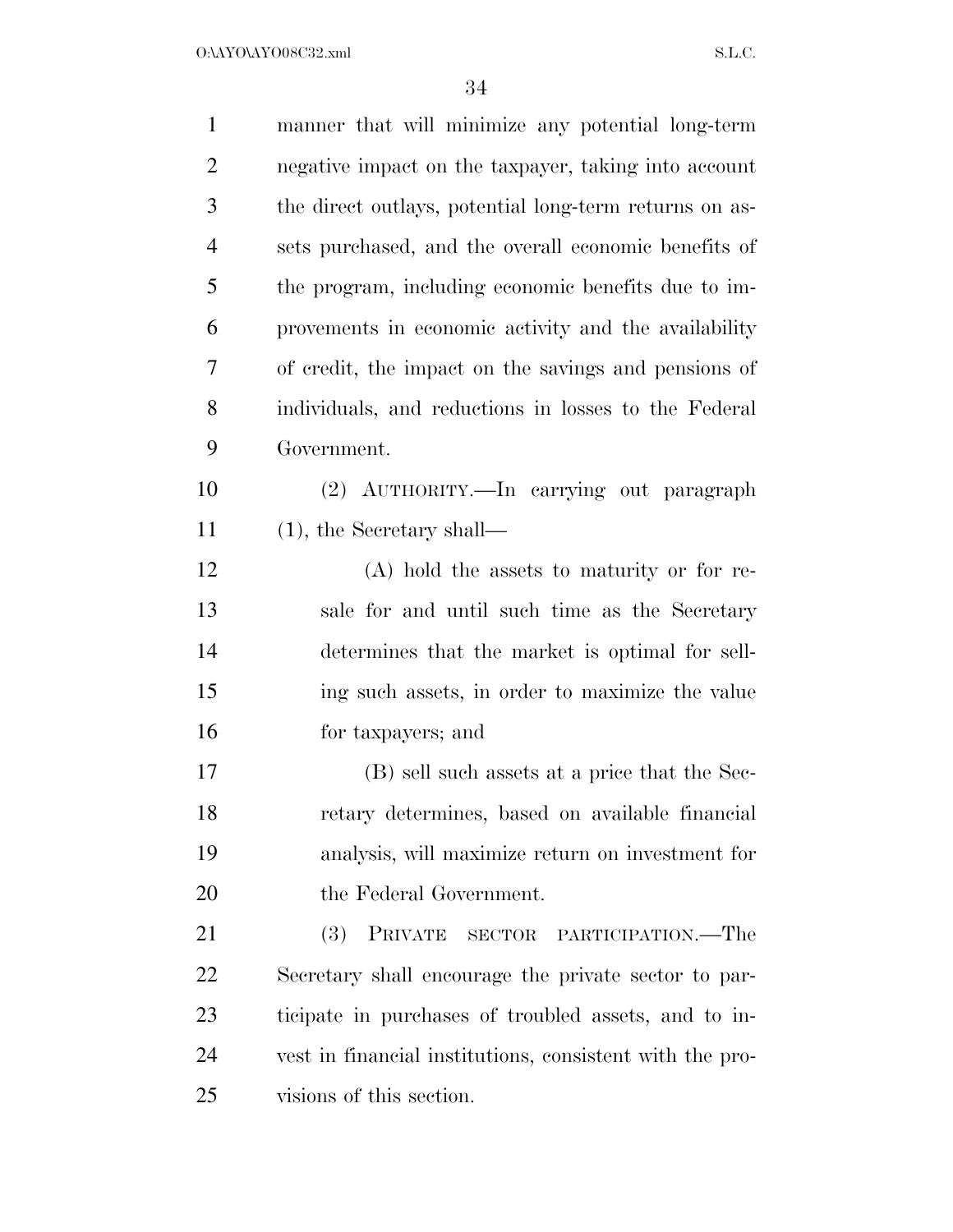(b) USE OF MARKET MECHANISMS.—In making pur-chases under this Act, the Secretary shall—

 (1) make such purchases at the lowest price that the Secretary determines to be consistent with the purposes of this Act; and

 (2) maximize the efficiency of the use of tax- payer resources by using market mechanisms, in- cluding auctions or reverse auctions, where appro-priate.

 (c) DIRECT PURCHASES.—If the Secretary deter- mines that use of a market mechanism under subsection (b) is not feasible or appropriate, and the purposes of the Act are best met through direct purchases from an indi- vidual financial institution, the Secretary shall pursue ad- ditional measures to ensure that prices paid for assets are reasonable and reflect the underlying value of the asset. (d) CONDITIONS ON PURCHASE AUTHORITY FOR WARRANTS AND DEBT INSTRUMENTS.—

 (1) IN GENERAL.—The Secretary may not pur- chase, or make any commitment to purchase, any 21 troubled asset under the authority of this Act, unless the Secretary receives from the financial institution from which such assets are to be purchased—

 (A) in the case of a financial institution, the securities of which are traded on a national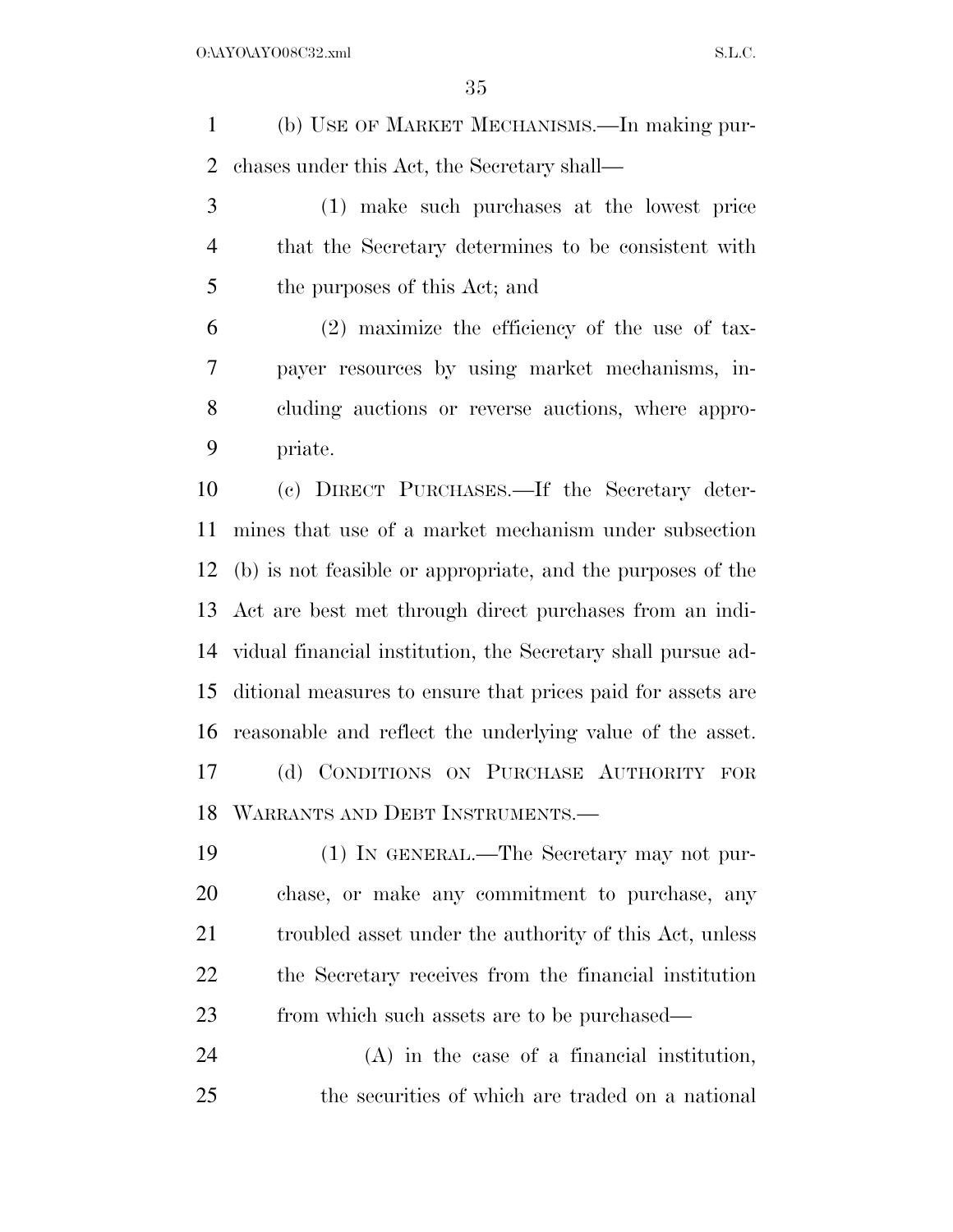| $\mathbf{1}$   | securities exchange, a warrant giving the right     |
|----------------|-----------------------------------------------------|
| $\overline{2}$ | to the Secretary to receive nonvoting common        |
| 3              | stock or preferred stock in such financial insti-   |
| $\overline{4}$ | tution, or voting stock with respect to which,      |
| 5              | the Secretary agrees not to exercise voting         |
| 6              | power, as the Secretary determines appropriate;     |
| 7              | <b>or</b>                                           |
| 8              | (B) in the case of any financial institution        |
| 9              | other than one described in subparagraph $(A)$ ,    |
| 10             | a warrant for common or preferred stock, or a       |
| 11             | senior debt instrument from such financial in-      |
| 12             | stitution, as described in paragraph $(2)(C)$ .     |
| 13             | (2) TERMS AND CONDITIONS.—The terms and             |
| 14             | conditions of any warrant or senior debt instrument |
| 15             | required under paragraph (1) shall meet the fol-    |
| 16             | lowing requirements:                                |
| 17             | (A) PURPOSES.—Such terms and condi-                 |
| 18             | tions shall, at a minimum, be designed—             |
| 19             | (i) to provide for reasonable participa-            |
| 20             | tion by the Secretary, for the benefit of           |
| 21             | taxpayers, in equity appreciation in the            |
| 22             | case of a warrant or other equity security,         |
| 23             | or a reasonable interest rate premium, in           |
| 24             | the case of a debt instrument; and                  |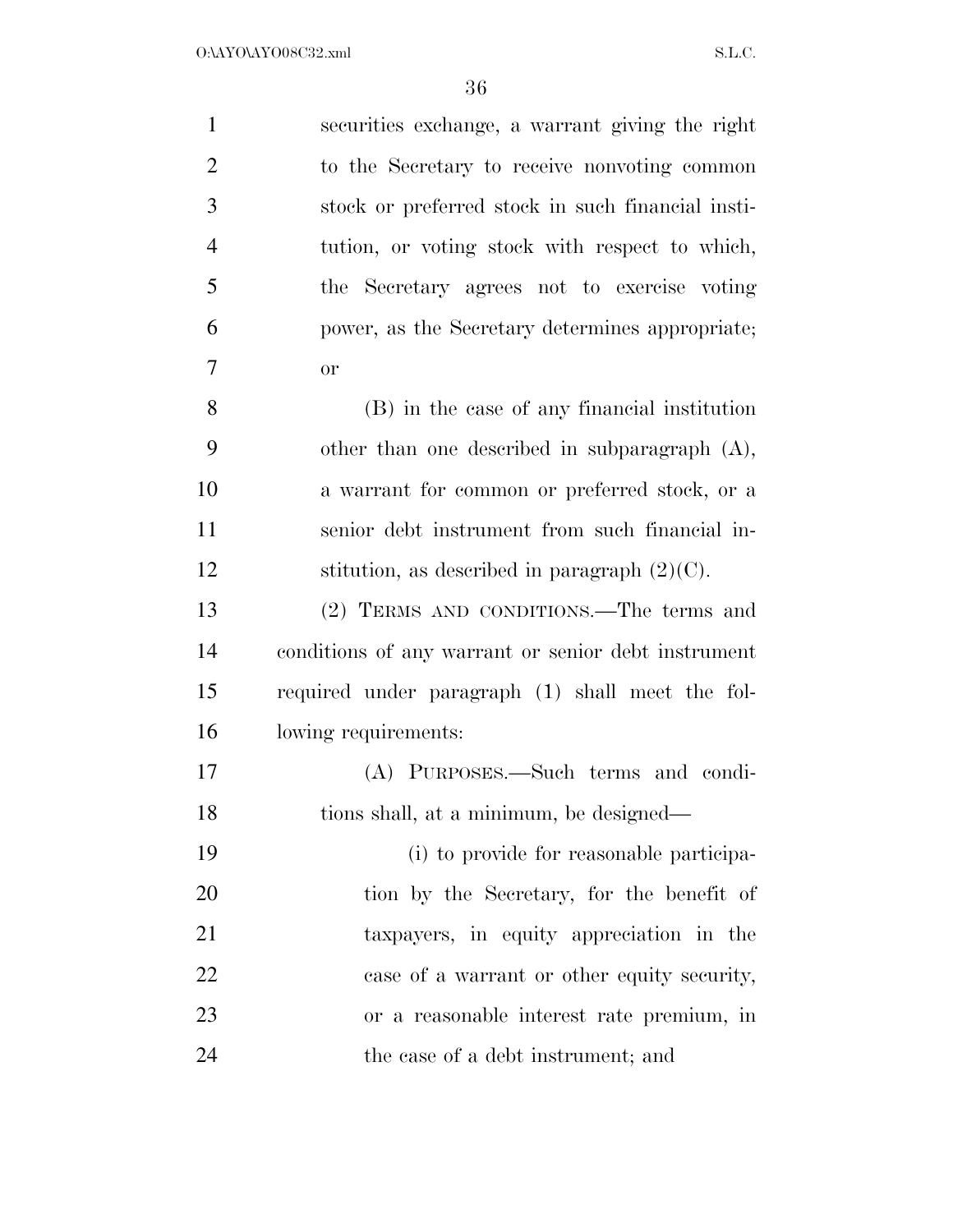$O:\Delta YO\Delta YO08C32.xml$  S.L.C.

| $\mathbf{1}$   | (ii) to provide additional protection              |
|----------------|----------------------------------------------------|
| $\overline{2}$ | for the taxpayer against losses from sale of       |
| 3              | assets by the Secretary under this Act and         |
| $\overline{4}$ | the administrative expenses of the TARP.           |
| 5              | (B) AUTHORITY TO SELL, EXERCISE, OR                |
| 6              | SURRENDER.—The Secretary may sell, exercise,       |
| 7              | or surrender a warrant or any senior debt in-      |
| 8              | strument received under this subsection, based     |
| 9              | on the conditions established under subpara-       |
| 10             | graph(A).                                          |
| 11             | (C) CONVERSION.—The warrant shall pro-             |
| 12             | vide that if, after the warrant is received by the |
| 13             | Secretary under this subsection, the financial     |
| 14             | institution that issued the warrant is no longer   |
| 15             | listed or traded on a national securities ex-      |
| 16             | change or securities association, as described in  |
| 17             | paragraph $(1)(A)$ , such warrants shall convert   |
| 18             | to senior debt, or contain appropriate protec-     |
| 19             | tions for the Secretary to ensure that the         |
| 20             | Treasury is appropriately compensated for the      |
| 21             | value of the warrant, in an amount determined      |
| 22             | by the Secretary.                                  |
| 23             | (D) PROTECTIONS.—Any warrant rep-                  |
| 24             | resenting securities to be received by the Sec-    |

retary under this subsection shall contain anti-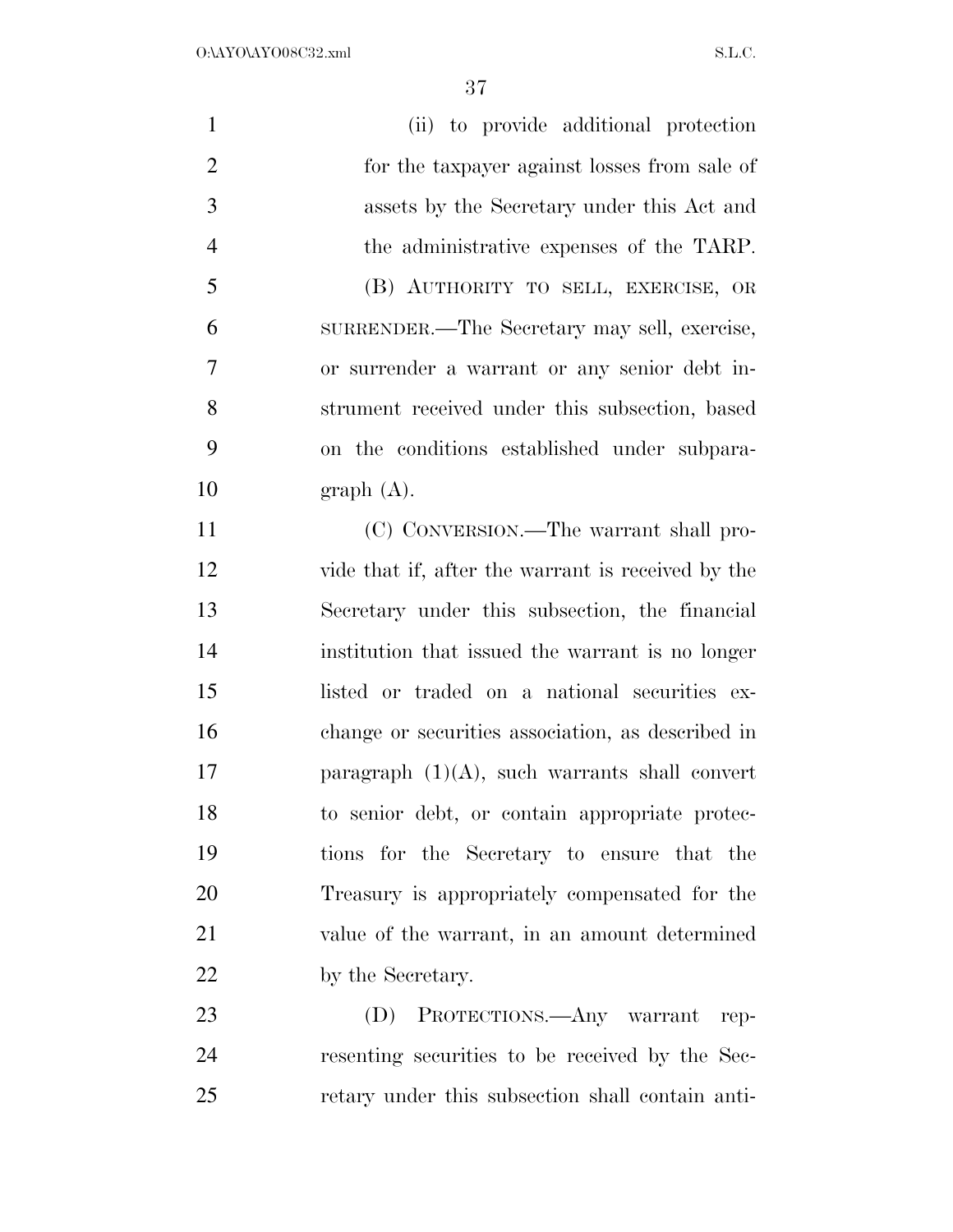dilution provisions of the type employed in cap- ital market transactions, as determined by the Secretary. Such provisions shall protect the value of the securities from market transactions such as stock splits, stock distributions, divi- dends, and other distributions, mergers, and other forms of reorganization or recapitaliza-tion.

 (E) EXERCISE PRICE.—The exercise price for any warrant issued pursuant to this sub- section shall be set by the Secretary, in the in-terest of the taxpayers.

 (F) SUFFICIENCY.—The financial institu- tion shall guarantee to the Secretary that it has authorized shares of nonvoting stock available to fulfill its obligations under this subsection. Should the financial institution not have suffi- cient authorized shares, including preferred shares that may carry dividend rights equal to a multiple number of common shares, the Sec- retary may, to the extent necessary, accept a senior debt note in an amount, and on such terms as will compensate the Secretary with equivalent value, in the event that a sufficient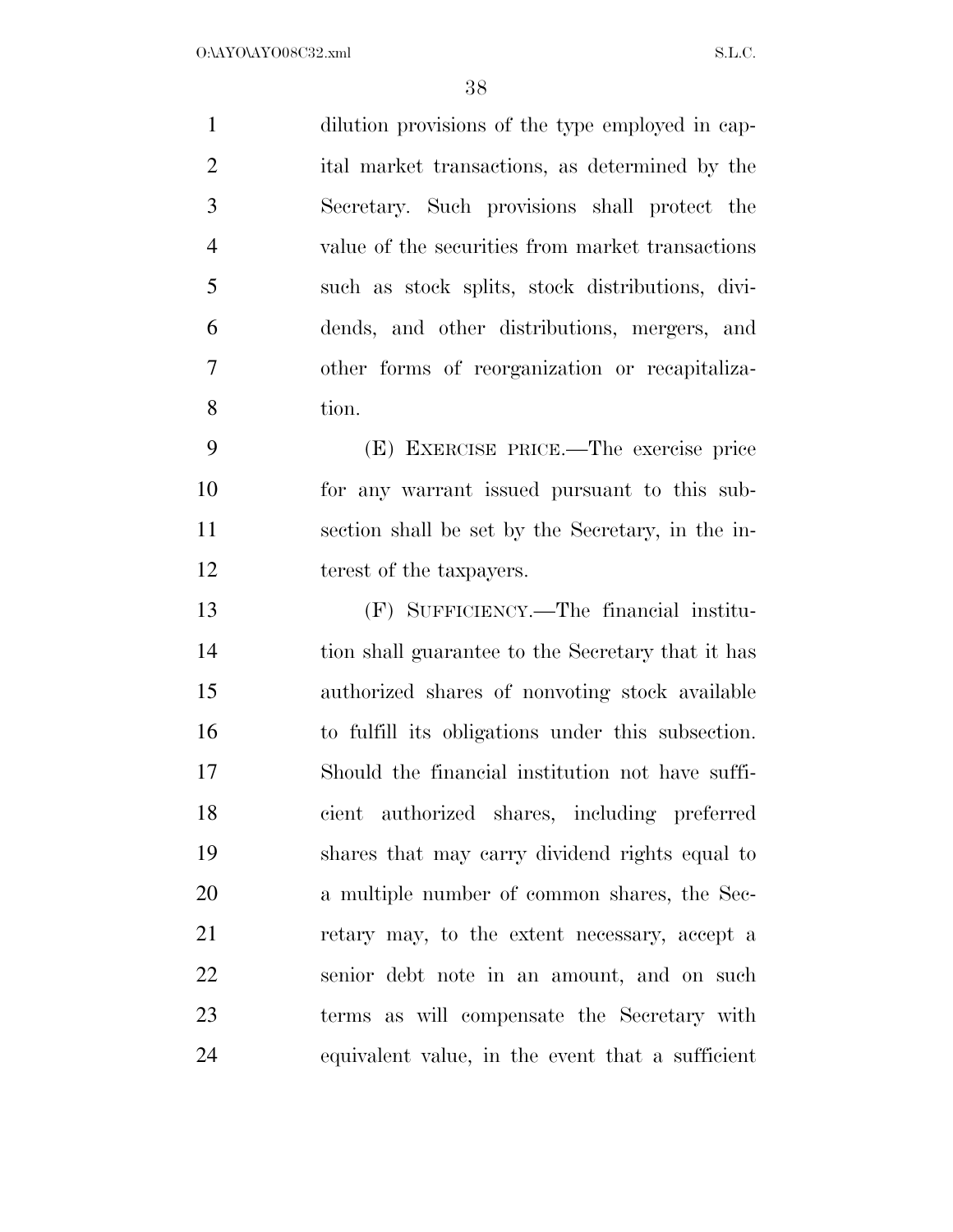|               | shareholder vote to authorize the necessary ad- |
|---------------|-------------------------------------------------|
| $\mathcal{D}$ | ditional shares cannot be obtained.             |
| $\mathcal{R}$ | $(3)$ EXCEPTIONS.—                              |

 (A) DE MINIMIS.—The Secretary shall es- tablish de minimis exceptions to the require- ments of this subsection, based on the size of the cumulative transactions of troubled assets purchased from any one financial institution for the duration of the program, at not more than  $$100,000,000.$ 

 (B) OTHER EXCEPTIONS.—The Secretary shall establish an exception to the requirements of this subsection and appropriate alternative requirements for any participating financial in- stitution that is legally prohibited from issuing securities and debt instruments, so as not to allow circumvention of the requirements of this section.

## **SEC. 114. MARKET TRANSPARENCY.**

 (a) PRICING.—To facilitate market transparency, the Secretary shall make available to the public, in electronic form, a description, amounts, and pricing of assets ac- quired under this Act, within 2 business days of purchase, trade, or other disposition.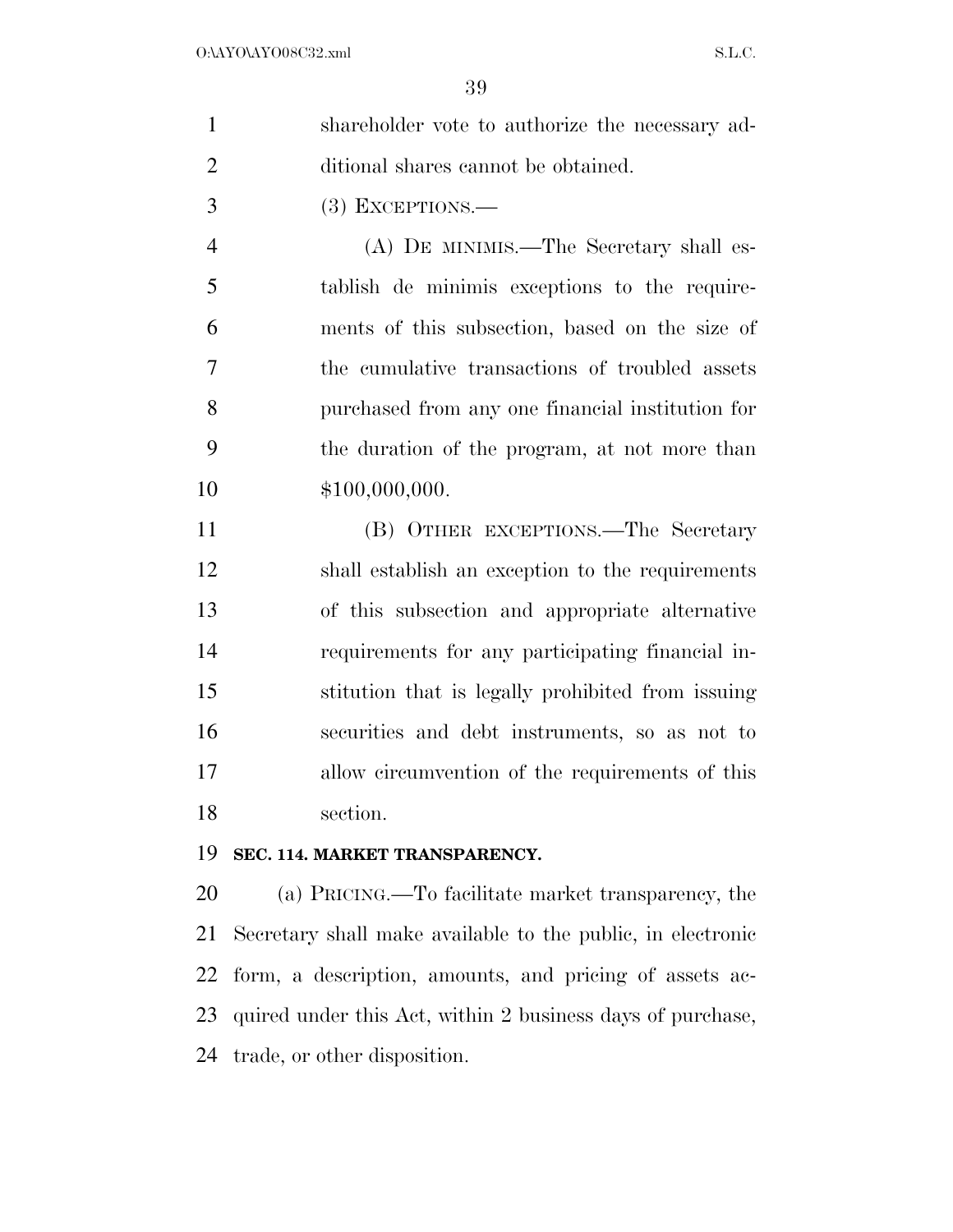(b) DISCLOSURE.—For each type of financial institu- tions that sells troubled assets to the Secretary under this Act, the Secretary shall determine whether the public dis- closure required for such financial institutions with re- spect to off-balance sheet transactions, derivatives instru- ments, contingent liabilities, and similar sources of poten- tial exposure is adequate to provide to the public sufficient information as to the true financial position of the institu- tions. If such disclosure is not adequate for that purpose, the Secretary shall make recommendations for additional disclosure requirements to the relevant regulators.

#### **SEC. 115. GRADUATED AUTHORIZATION TO PURCHASE.**

 (a) AUTHORITY.—The authority of the Secretary to purchase troubled assets under this Act shall be limited as follows:

 (1) Effective upon the date of enactment of this Act, such authority shall be limited to \$250,000,000,000 outstanding at any one time.

 (2) If at any time, the President submits to the Congress a written certification that the Secretary needs to exercise the authority under this paragraph, effective upon such submission, such authority shall be limited to \$350,000,000,000 outstanding at any one time.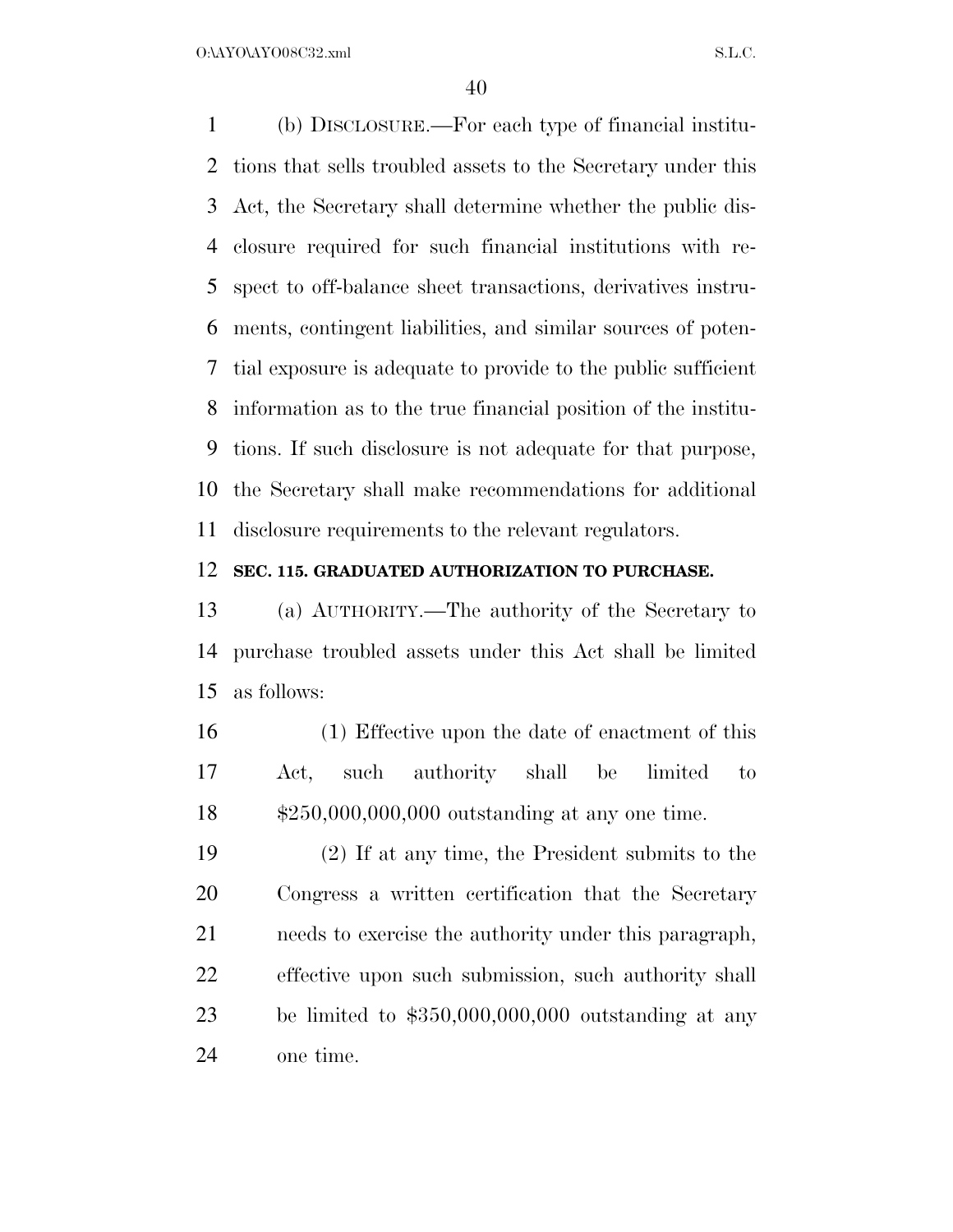(3) If, at any time after the certification in paragraph (2) has been made, the President trans- mits to the Congress a written report detailing the plan of the Secretary to exercise the authority under this paragraph, unless there is enacted, within 15 calendar days of such transmission, a joint resolu- tion described in subsection (c), effective upon the expiration of such 15-day period, such authority shall be limited to \$700,000,000,000 outstanding at any one time.

 (b) AGGREGATION OF PURCHASE PRICES.—The amount of troubled assets purchased by the Secretary out- standing at any one time shall be determined for purposes of the dollar amount limitations under subsection (a) by aggregating the purchase prices of all troubled assets held.

16 (c) JOINT RESOLUTION OF DISAPPROVAL.—

 (1) IN GENERAL.—Notwithstanding any other provision of this section, the Secretary may not exer- cise any authority to make purchases under this Act with regard to any amount in excess of \$350,000,000,000 previously obligated, as described in this section if, within 15 calendar days after the date on which Congress receives a report of the plan 24 of the Secretary described in subsection  $(a)(3)$ , there is enacted into law a joint resolution disapproving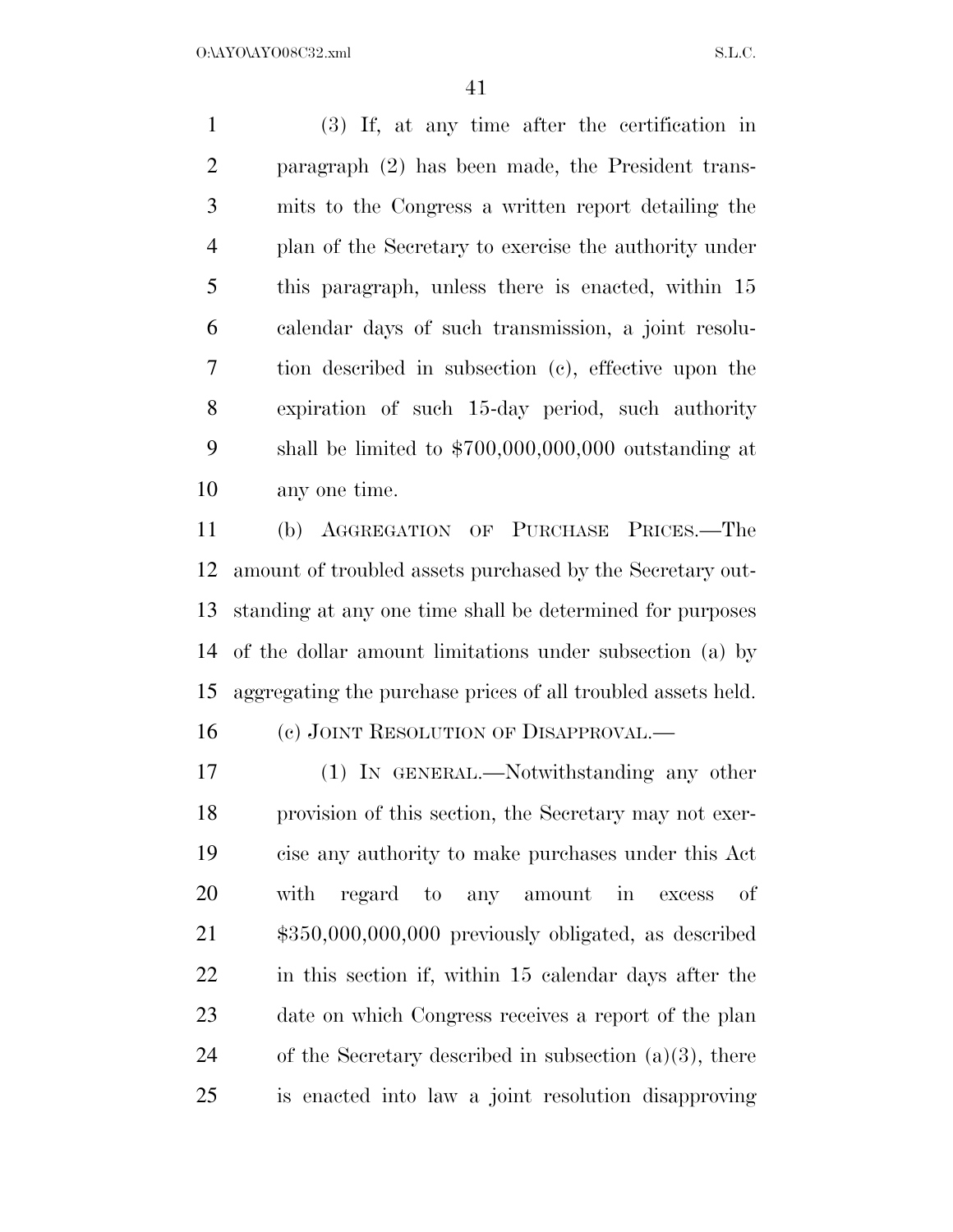| $\mathbf{1}$   | the plan of the Secretary with respect to such addi-  |
|----------------|-------------------------------------------------------|
| $\overline{2}$ | tional amount.                                        |
| 3              | (2) CONTENTS OF JOINT RESOLUTION.—For                 |
| $\overline{4}$ | the purpose of this section, the term "joint resolu-  |
| 5              | tion" means only a joint resolution—                  |
| 6              | $(A)$ that is introduced not later than 3 cal-        |
| 7              | endar days after the date on which the report         |
| 8              | of the plan of the Secretary referred to in sub-      |
| 9              | section $(a)(3)$ is received by Congress;             |
| 10             | (B) which does not have a preamble;                   |
| 11             | (C) the title of which is as follows: "Joint"         |
| 12             | resolution relating to the disapproval of obliga-     |
| 13             | tions under the Emergency Economic Stabiliza-         |
| 14             | tion Act of 2008"; and                                |
| 15             | (D) the matter after the resolving clause of          |
| 16             | which is as follows: "That Congress disapproves"      |
| 17             | the obligation of any amount exceeding the            |
| 18             | amounts obligated as described in paragraphs          |
| 19             | $(1)$ and $(2)$ of section $115(a)$ of the Emergency  |
| 20             | Economic Stabilization Act of 2008.".                 |
| 21             | (d) FAST TRACK CONSIDERATION IN HOUSE OF REP-         |
| 22             | RESENTATIVES.-                                        |
| 23             | (1) RECONVENING.—Upon receipt of a report             |
| 24             | under subsection $(a)(3)$ , the Speaker, if the House |
| 25             | would otherwise be adjourned, shall notify the Mem-   |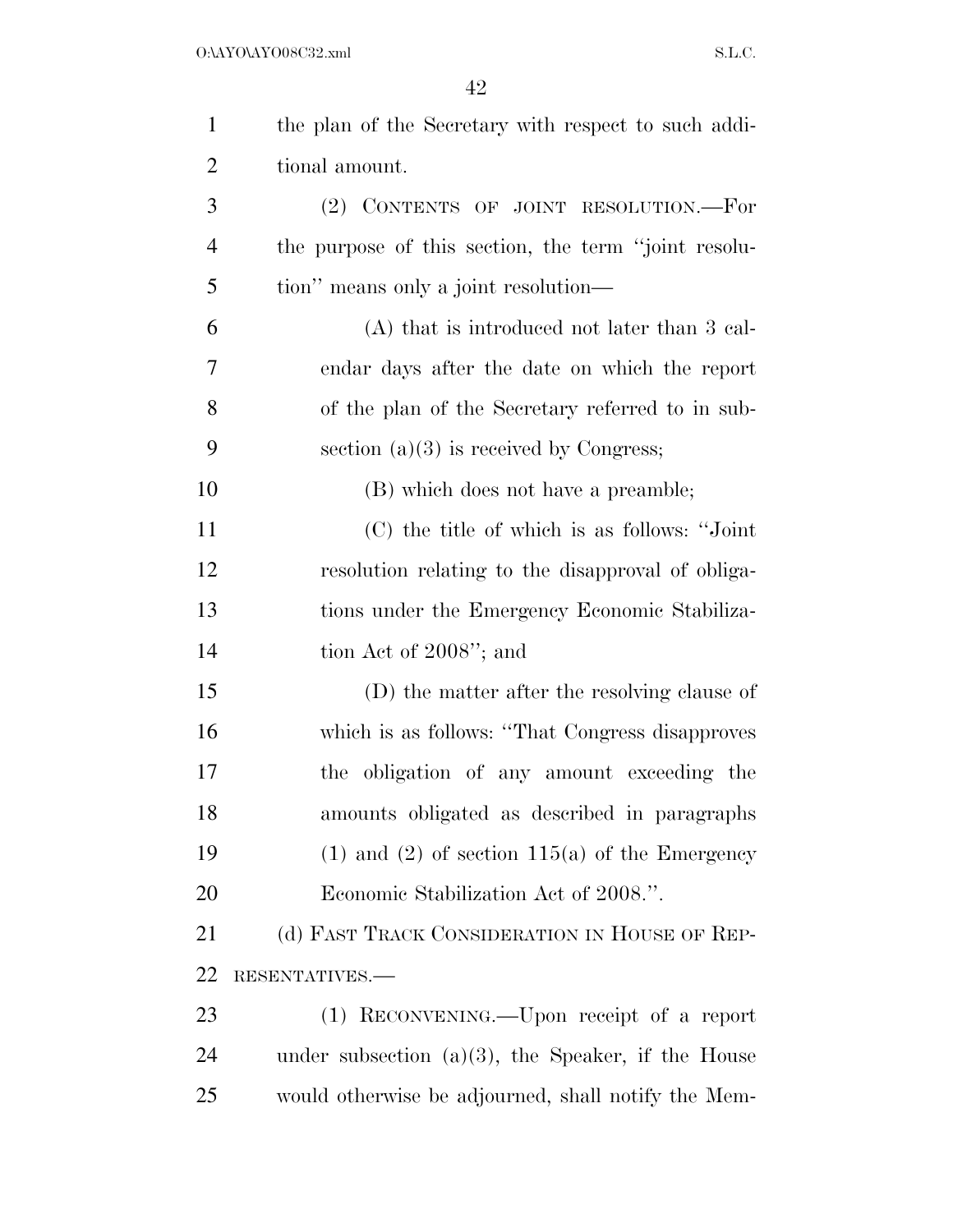bers of the House that, pursuant to this section, the House shall convene not later than the second cal-endar day after receipt of such report;

 (2) REPORTING AND DISCHARGE.—Any com- mittee of the House of Representatives to which a joint resolution is referred shall report it to the House not later than 5 calendar days after the date of receipt of the report described in subsection 9 (a)(3). If a committee fails to report the joint resolu- tion within that period, the committee shall be dis- charged from further consideration of the joint reso- lution and the joint resolution shall be referred to the appropriate calendar.

 (3) PROCEEDING TO CONSIDERATION.—After each committee authorized to consider a joint resolu- tion reports it to the House or has been discharged from its consideration, it shall be in order, not later than the sixth day after Congress receives the report described in subsection (a)(3), to move to proceed to consider the joint resolution in the House. All points of order against the motion are waived. Such a mo- tion shall not be in order after the House has dis- posed of a motion to proceed on the joint resolution. The previous question shall be considered as ordered on the motion to its adoption without intervening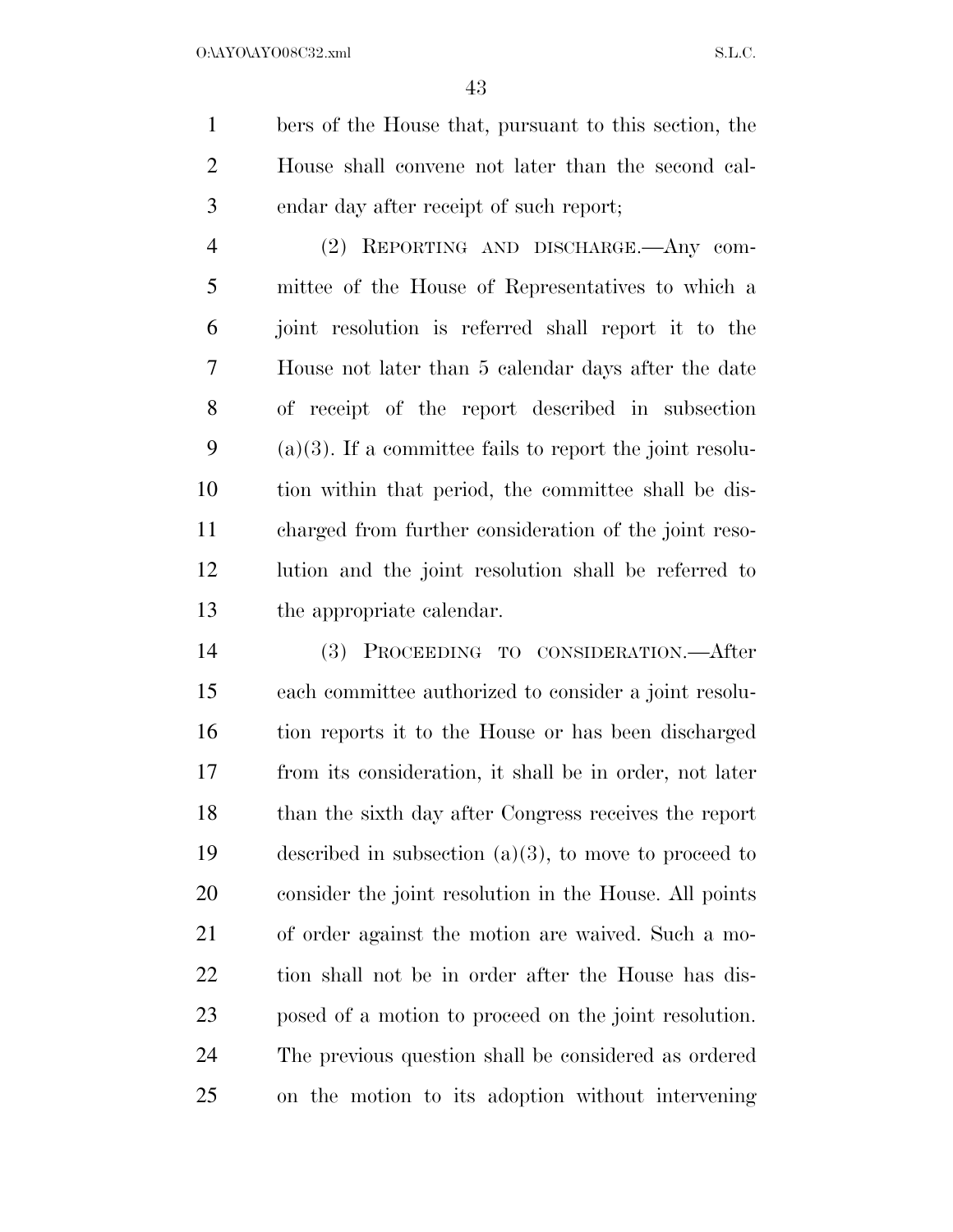motion. The motion shall not be debatable. A motion to reconsider the vote by which the motion is dis-posed of shall not be in order.

 (4) CONSIDERATION.—The joint resolution shall be considered as read. All points of order against the joint resolution and against its consider- ation are waived. The previous question shall be con- sidered as ordered on the joint resolution to its pas- sage without intervening motion except two hours of debate equally divided and controlled by the pro- ponent and an opponent. A motion to reconsider the vote on passage of the joint resolution shall not be in order.

(e) FAST TRACK CONSIDERATION IN SENATE.—

 (1) RECONVENING.—Upon receipt of a report under subsection (a)(3), if the Senate has adjourned or recessed for more than 2 days, the majority lead- er of the Senate, after consultation with the minority leader of the Senate, shall notify the Members of the Senate that, pursuant to this section, the Senate 21 shall convene not later than the second calendar day after receipt of such message.

23 (2) PLACEMENT ON CALENDAR. Upon intro- duction in the Senate, the joint resolution shall be placed immediately on the calendar.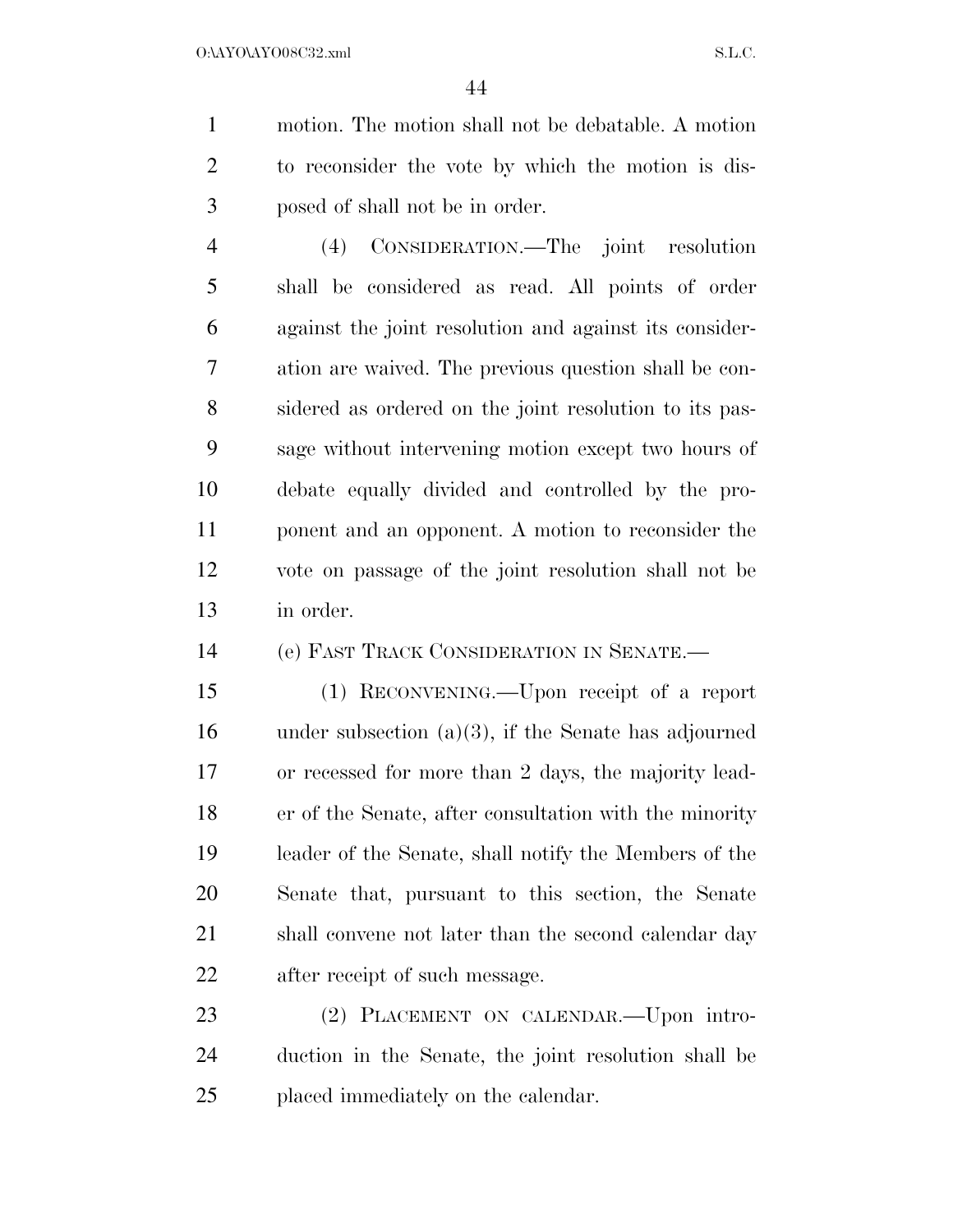(3) FLOOR CONSIDERATION.—

2 (A) IN GENERAL.—Notwithstanding Rule XXII of the Standing Rules of the Senate, it is in order at any time during the period begin- ning on the 4th day after the date on which Congress receives a report of the plan of the Secretary described in subsection (a)(3) and ending on the 6th day after the date on which Congress receives a report of the plan of the Secretary described in subsection (a)(3) (even though a previous motion to the same effect has been disagreed to) to move to proceed to the consideration of the joint resolution, and all points of order against the joint resolution (and against consideration of the joint resolution) are waived. The motion to proceed is not debat- able. The motion is not subject to a motion to postpone. A motion to reconsider the vote by which the motion is agreed to or disagreed to shall not be in order. If a motion to proceed to the consideration of the resolution is agreed to, 22 the joint resolution shall remain the unfinished business until disposed of.

 (B) DEBATE.—Debate on the joint resolu-tion, and on all debatable motions and appeals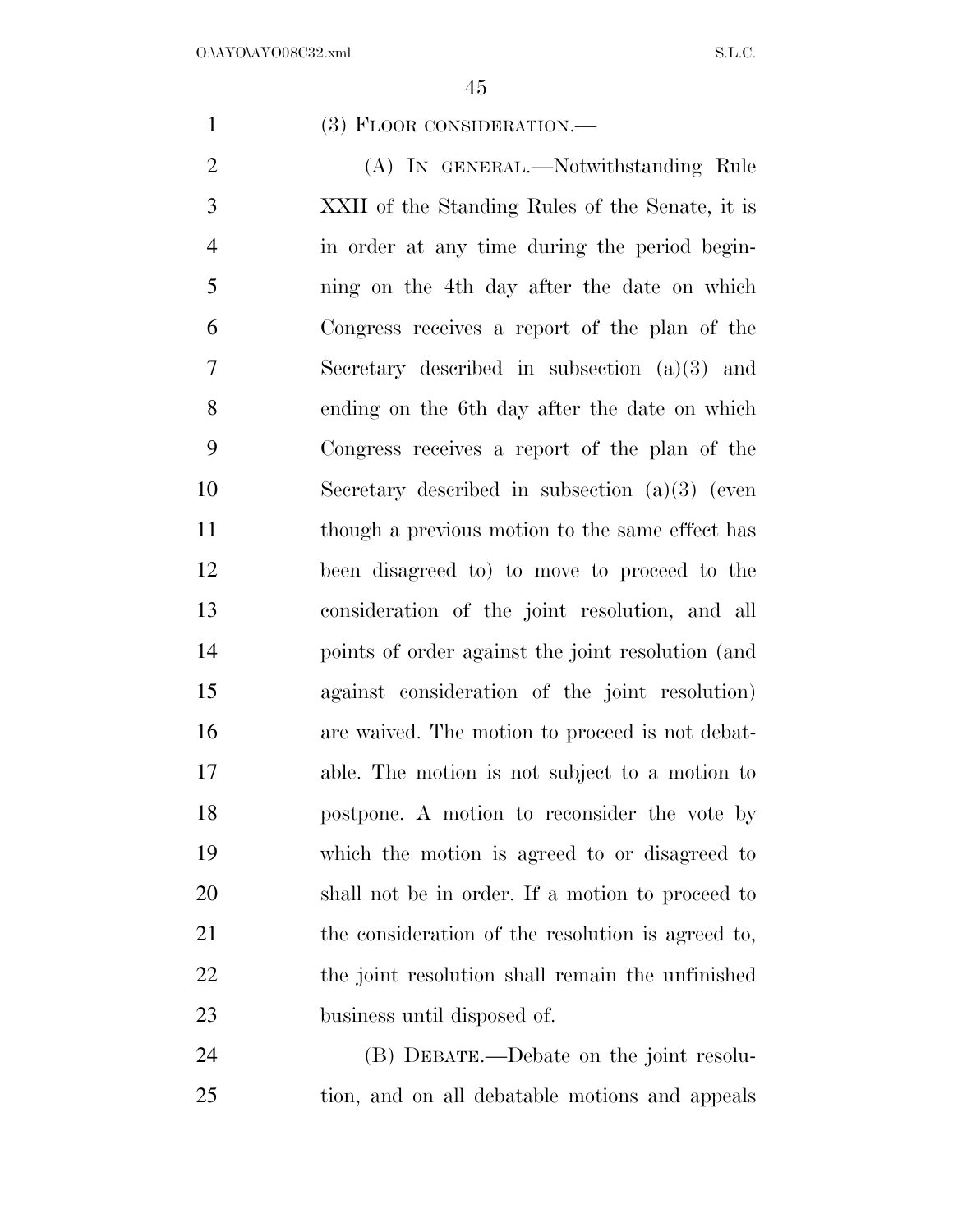| $\mathbf{1}$   | in connection therewith, shall be limited to not  |
|----------------|---------------------------------------------------|
| $\overline{2}$ | more than 10 hours, which shall be divided        |
| 3              | equally between the majority and minority lead-   |
| $\overline{4}$ | ers or their designees. A motion further to limit |
| 5              | debate is in order and not debatable. An          |
| 6              | amendment to, or a motion to postpone, or a       |
| 7              | motion to proceed to the consideration of other   |
| $8\,$          | business, or a motion to recommit the joint res-  |
| 9              | olution is not in order.                          |
| 10             | (C) VOTE ON PASSAGE.—The vote on pas-             |
| 11             | sage shall occur immediately following the con-   |
| 12             | clusion of the debate on a joint resolution, and  |
| 13             | a single quorum call at the conclusion of the de- |
| 14             | bate if requested in accordance with the rules of |
| 15             | the Senate.                                       |
| 16             | (D) RULINGS OF THE CHAIR ON PROCE-                |
| 17             | DURE.—Appeals from the decisions of the Chair     |
| 18             | relating to the application of the rules of the   |
| 19             | Senate, as the case may be, to the procedure re-  |
| 20             | lating to a joint resolution shall be decided     |
| 21             | without debate.                                   |
| 22             | (f) RULES RELATING TO SENATE AND HOUSE OF         |
| 23             | REPRESENTATIVES.-                                 |
| 24             | (1) COORDINATION WITH ACTION BY OTHER             |
| 25             | HOUSE.—If, before the passage by one House of a   |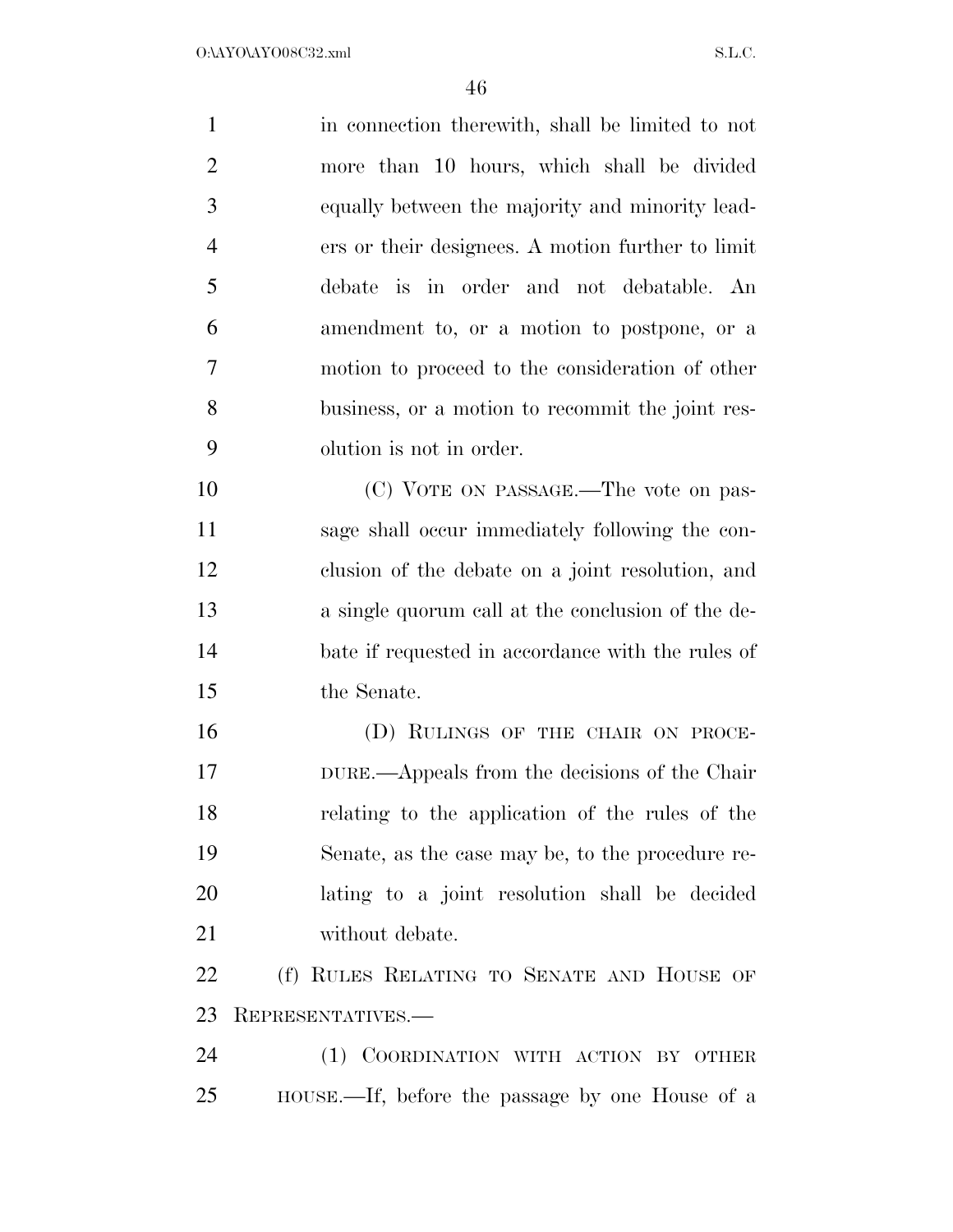| $\mathbf{1}$   | joint resolution of that House, that House receives    |
|----------------|--------------------------------------------------------|
| $\overline{2}$ | from the other House a joint resolution, then the fol- |
| 3              | lowing procedures shall apply:                         |
| $\overline{4}$ | (A) The joint resolution of the other House            |
| 5              | shall not be referred to a committee.                  |
| 6              | (B) With respect to a joint resolution of              |
| 7              | the House receiving the resolution—                    |
| 8              | (i) the procedure in that House shall                  |
| 9              | be the same as if no joint resolution had              |
| 10             | been received from the other House; but                |
| 11             | (ii) the vote on passage shall be on                   |
| 12             | the joint resolution of the other House.               |
| 13             | (2)<br>TREATMENT OF JOINT RESOLUTION<br>OF             |
| 14             | OTHER HOUSE.—If one House fails to introduce or        |
| 15             | consider a joint resolution under this section, the    |
| 16             | joint resolution of the other House shall be entitled  |
| 17             | to expedited floor procedures under this section.      |
| 18             | (3) TREATMENT OF COMPANION MEASURES.-                  |
| 19             | If, following passage of the joint resolution in the   |
| 20             | Senate, the Senate then receives the companion         |
| 21             | measure from the House of Representatives, the         |
| 22             | companion measure shall not be debatable.              |
| 23             | (4) CONSIDERATION AFTER PASSAGE.—                      |
| 24             | (A) IN GENERAL.—If Congress passes a                   |
| 25             | joint resolution, the period beginning on the          |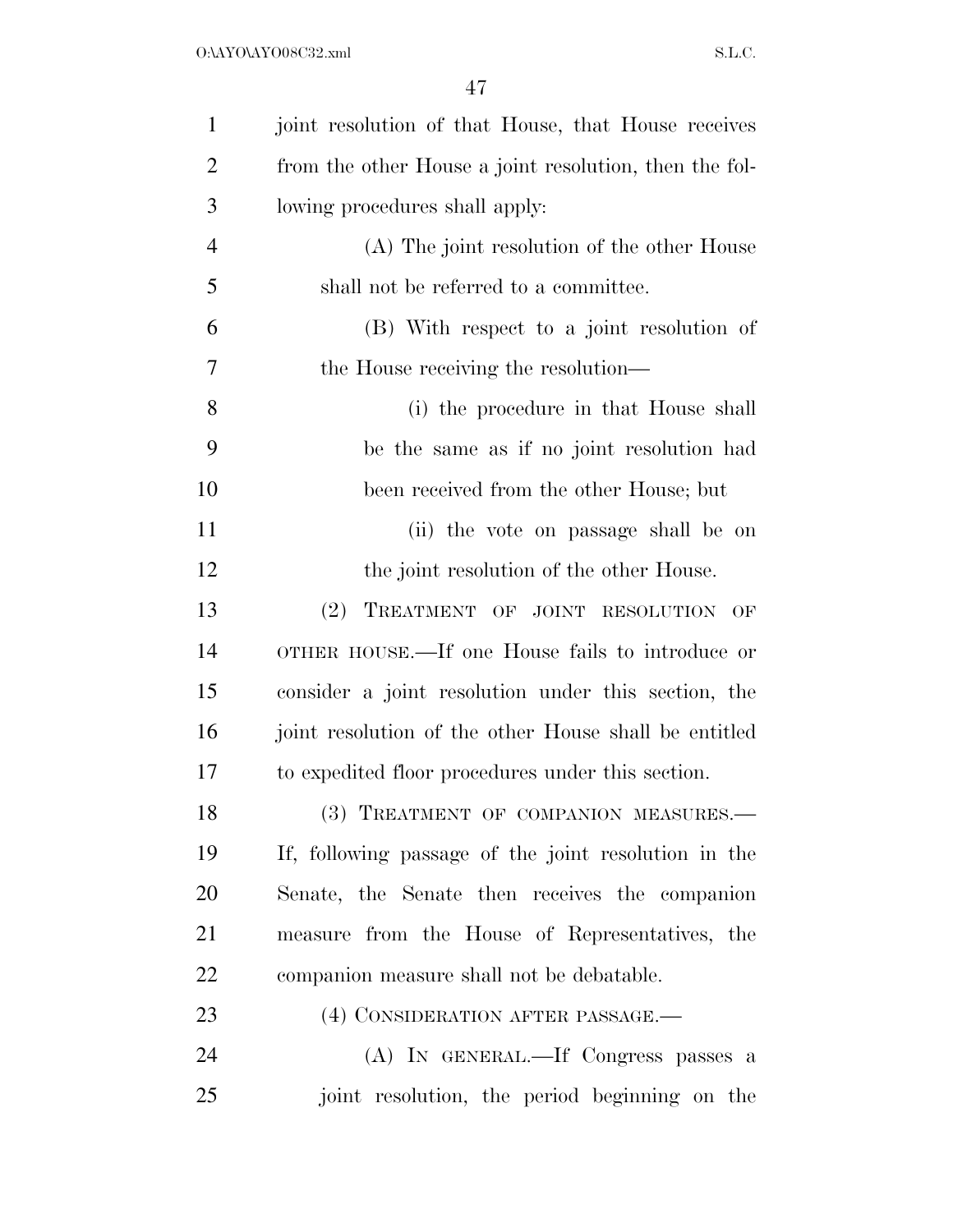| $\mathbf{1}$   | date the President is presented with the joint      |
|----------------|-----------------------------------------------------|
| $\overline{2}$ | resolution and ending on the date the President     |
| 3              | takes action with respect to the joint resolution   |
| $\overline{4}$ | shall be disregarded in computing the 15-cal-       |
| 5              | endar day period described in subsection $(a)(3)$ . |
| 6              | (B) VETOES.—If the President vetoes the             |
| 7              | joint resolution—                                   |
| 8              | (i) the period beginning on the date                |
| 9              | the President vetoes the joint resolution           |
| 10             | and ending on the date the Congress re-             |
| 11             | ceives the veto message with respect to the         |
| 12             | joint resolution shall be disregarded in            |
| 13             | computing the 15-calendar day period de-            |
| 14             | scribed in subsection $(a)(3)$ , and                |
| 15             | (ii) debate on a veto message in the                |
| 16             | Senate under this section shall be 1 hour           |
| 17             | equally divided between the majority and            |
| 18             | minority leaders or their designees.                |
| 19             | (5) RULES OF HOUSE OF REPRESENTATIVES               |
| 20             | AND SENATE.—This subsection and subsections $(e)$ , |
| 21             | (d), and (e) are enacted by Congress—               |
| <u>22</u>      | (A) as an exercise of the rulemaking power          |
| 23             | of the Senate and House of Representatives, re-     |
| 24             | spectively, and as such it is deemed a part of      |
| 25             | the rules of each House, respectively, but appli-   |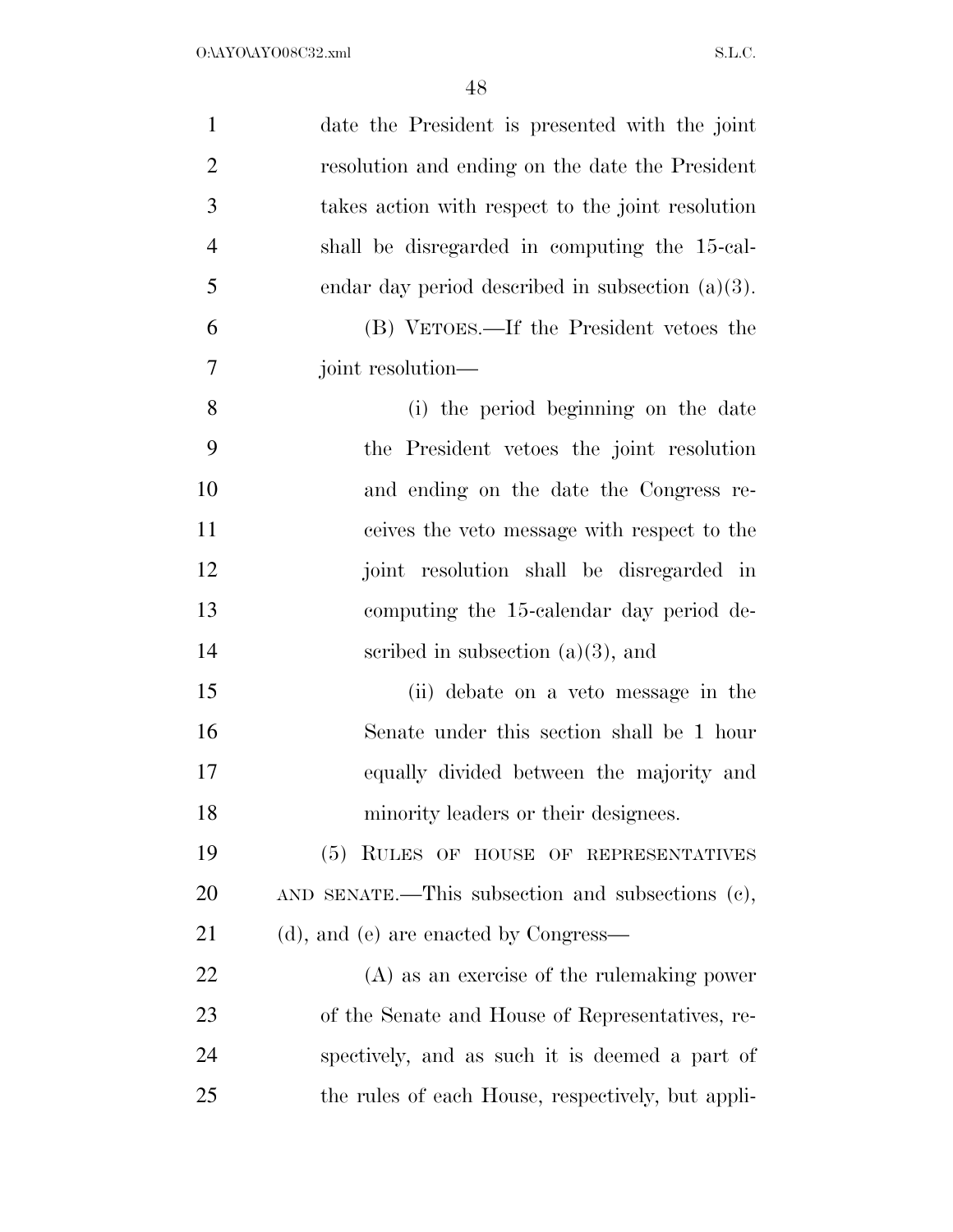| $\mathbf{1}$   | cable only with respect to the procedure to be        |
|----------------|-------------------------------------------------------|
| $\overline{2}$ | followed in that House in the case of a joint         |
| 3              | resolution, and it supersedes other rules only to     |
| $\overline{4}$ | the extent that it is inconsistent with such          |
| 5              | rules; and                                            |
| 6              | (B) with full recognition of the constitu-            |
| $\overline{7}$ | tional right of either House to change the rules      |
| 8              | (so far as relating to the procedure of that          |
| 9              | House) at any time, in the same manner, and           |
| 10             | to the same extent as in the case of any other        |
| 11             | rule of that House.                                   |
| 12             | SEC. 116. OVERSIGHT AND AUDITS.                       |
|                |                                                       |
| 13             | (a) COMPTROLLER GENERAL OVERSIGHT.                    |
| 14             | (1) SCOPE OF OVERSIGHT.—The Comptroller               |
| 15             | General of the United States shall, upon establish-   |
| 16             | ment of the troubled assets relief program under      |
| 17             | this Act (in this section referred to as the "TARP"), |
| 18             | commence ongoing oversight of the activities and      |
| 19             | performance of the TARP and of any agents and         |
| 20             | representatives of the TARP (as related to the agent  |
| 21             | or representative's activities on behalf of or under  |
| 22             | the authority of the TARP), including vehicles es-    |
| 23             | tablished by the Secretary under this Act. The sub-   |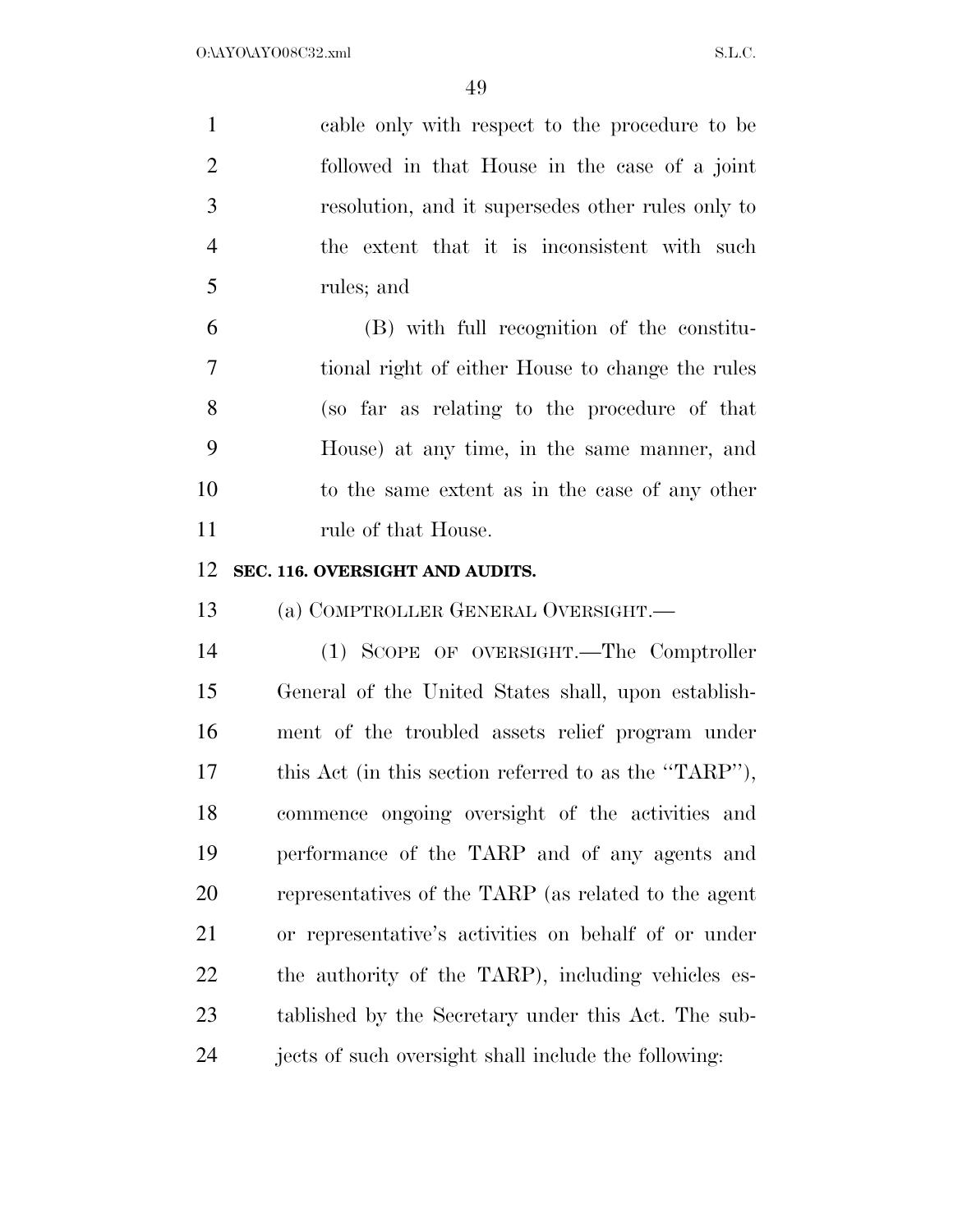| $\mathbf{1}$   | (A) The performance of the TARP in                 |
|----------------|----------------------------------------------------|
| $\overline{2}$ | meeting the purposes of this Act, particularly     |
| 3              | those involving—                                   |
| $\overline{4}$ | (i) foreclosure mitigation;                        |
| 5              | (ii) cost reduction;                               |
| 6              | (iii) whether it has provided stability            |
| $\overline{7}$ | or prevented disruption to the financial           |
| 8              | markets or the banking system; and                 |
| 9              | (iv) whether it has protected tax-                 |
| 10             | payers.                                            |
| 11             | (B) The financial condition and internal           |
| 12             | controls of the TARP, its representatives and      |
| 13             | agents.                                            |
| 14             | (C) Characteristics of transactions and            |
| 15             | commitments entered into, including trans-         |
| 16             | action type, frequency, size, prices paid, and all |
| 17             | other relevant terms and conditions, and the       |
| 18             | timing, duration and terms of any future com-      |
| 19             | mitments to purchase assets.                       |
| 20             | (D) Characteristics and disposition of ac-         |
| 21             | quired assets, including type, acquisition price,  |
| 22             | current market value, sale prices and terms,       |
| 23             | and use of proceeds from sales.                    |
| 24             | (E) Efficiency of the operations of the            |
| 25             | TARP in the use of appropriated funds.             |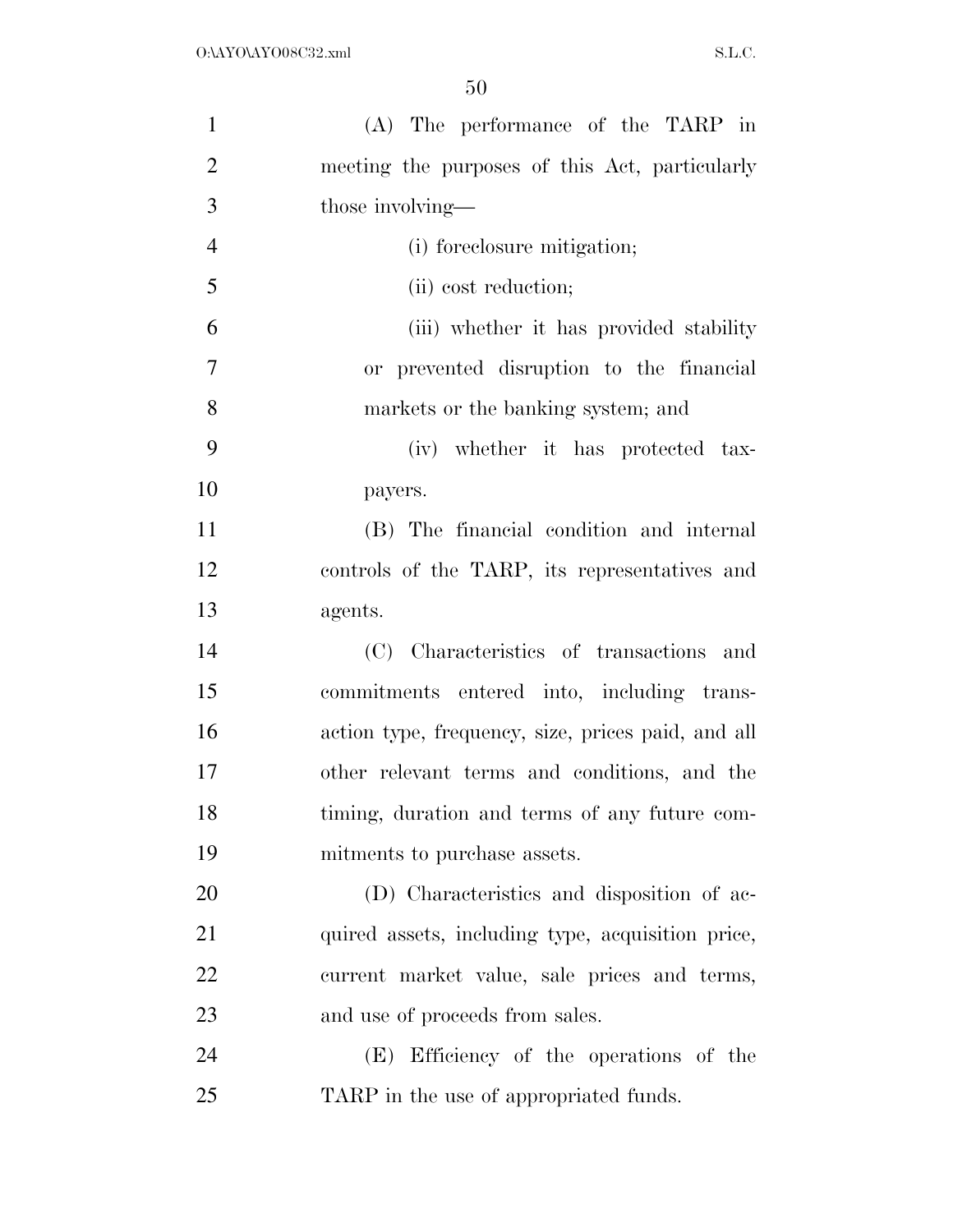(F) Compliance with all applicable laws and regulations by the TARP, its agents and representatives.

 (G) The efforts of the TARP to prevent, identify, and minimize conflicts of interest in- volving any agent or representative performing activities on behalf of or under the authority of the TARP.

 (H) The efficacy of contracting procedures pursuant to section 107(b), including, as appli- cable, the efforts of the TARP in evaluating proposals for inclusion and contracting to the maximum extent possible of minorities (as such term is defined in 1204(c) of the Financial In- stitutions Reform, Recovery, and Enhancement Act of 1989 (12 U.S.C. 1811 note), women, and minority- and women-owned businesses, in- cluding ascertaining and reporting the total amount of fees paid and other value delivered by the TARP to all of its agents and represent- atives, and such amounts paid or delivered to such firms that are minority- and women-owned businesses (as such terms are defined in section 21A of the Federal Home Loan Bank Act (12 U.S.C. 1441a)).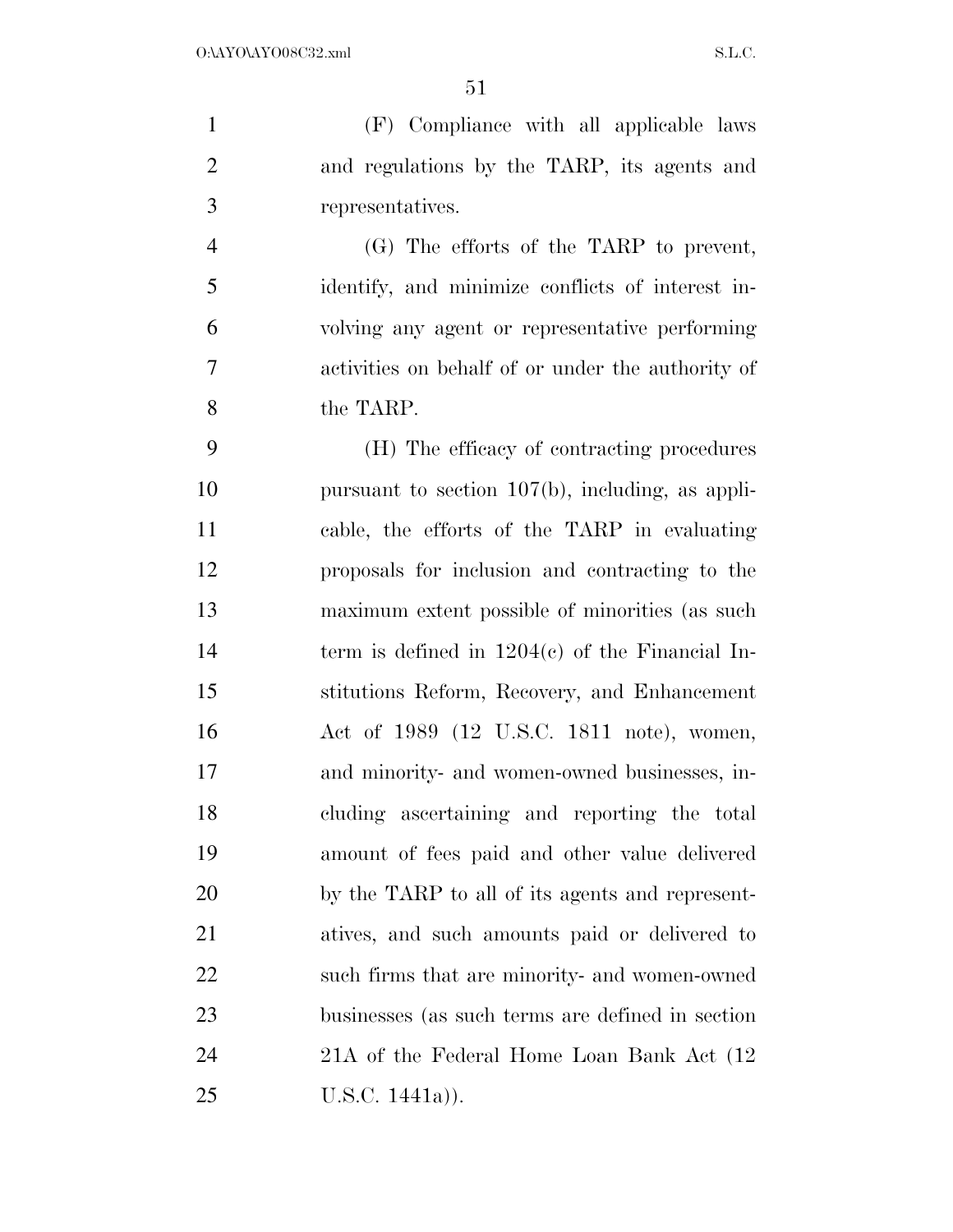(2) CONDUCT AND ADMINISTRATION OF OVER- SIGHT.— (A) GAO PRESENCE.—The Secretary shall provide the Comptroller General with appro- priate space and facilities in the Department of the Treasury as necessary to facilitate oversight of the TARP until the termination date estab- lished in section 120. (B) ACCESS TO RECORDS.—To the extent otherwise consistent with law, the Comptroller General shall have access, upon request, to any information, data, schedules, books, accounts,

 financial records, reports, files, electronic com- munications, or other papers, things, or prop- erty belonging to or in use by the TARP, or any vehicles established by the Secretary under this Act, and to the officers, directors, employ- ees, independent public accountants, financial advisors, and other agents and representatives of the TARP (as related to the agent or rep- resentative's activities on behalf of or under the authority of the TARP) or any such vehicle at such reasonable time as the Comptroller Gen- eral may request. The Comptroller General shall be afforded full facilities for verifying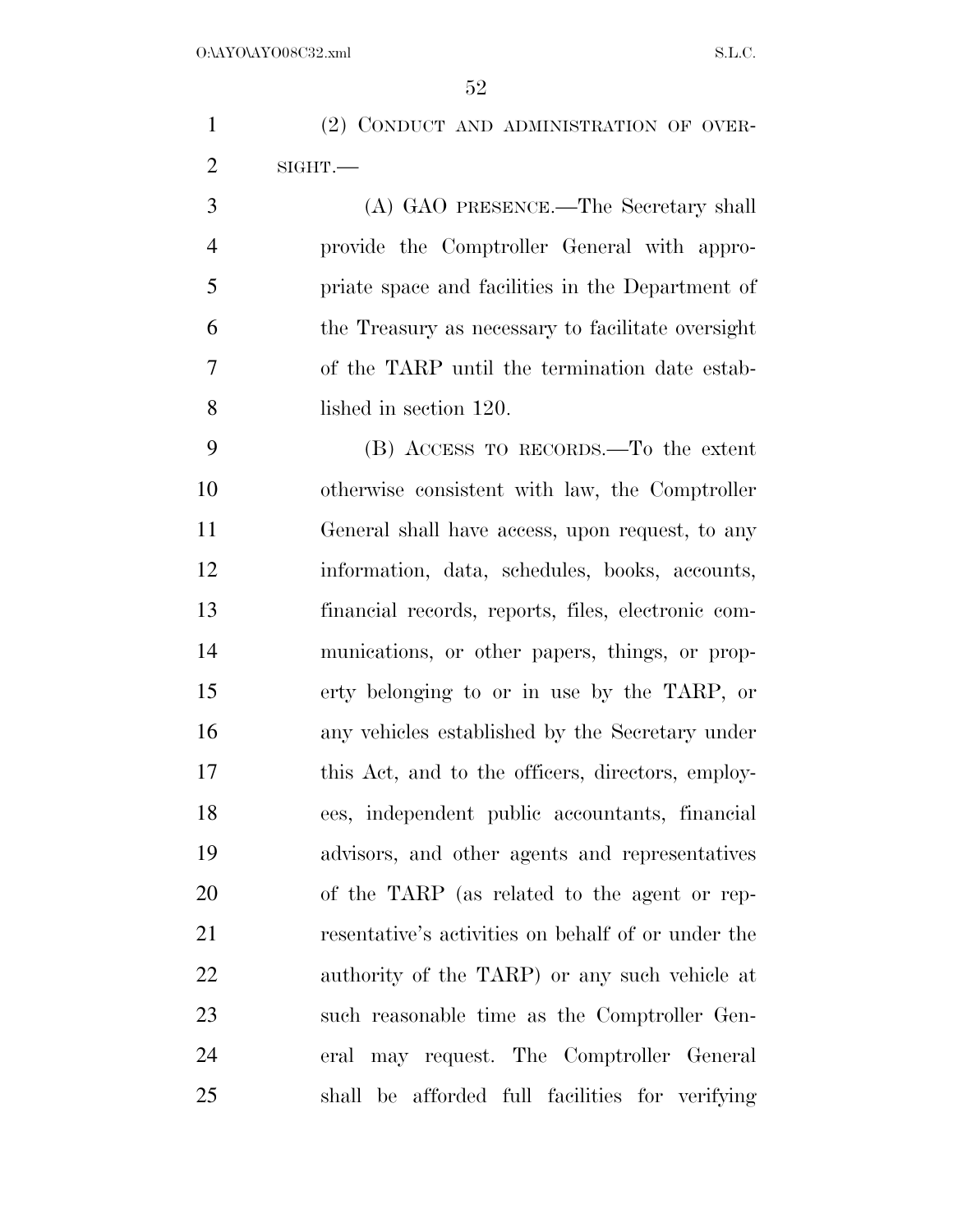transactions with the balances or securities held by depositaries, fiscal agents, and custodians. The Comptroller General may make and retain copies of such books, accounts, and other records as the Comptroller General deems ap-propriate.

 (C) REIMBURSEMENT OF COSTS.—The Treasury shall reimburse the Government Ac- countability Office for the full cost of any such oversight activities as billed therefor by the Comptroller General of the United States. Such reimbursements shall be credited to the appro- priation account ''Salaries and Expenses, Gov- ernment Accountability Office'' current when the payment is received and remain available until expended.

 (3) REPORTING.—The Comptroller General shall submit reports of findings under this section, regularly and no less frequently than once every 60 days, to the appropriate committees of Congress, and the Special Inspector General for the Troubled Asset Relief Program established under this Act on the activities and performance of the TARP. The Comptroller may also submit special reports under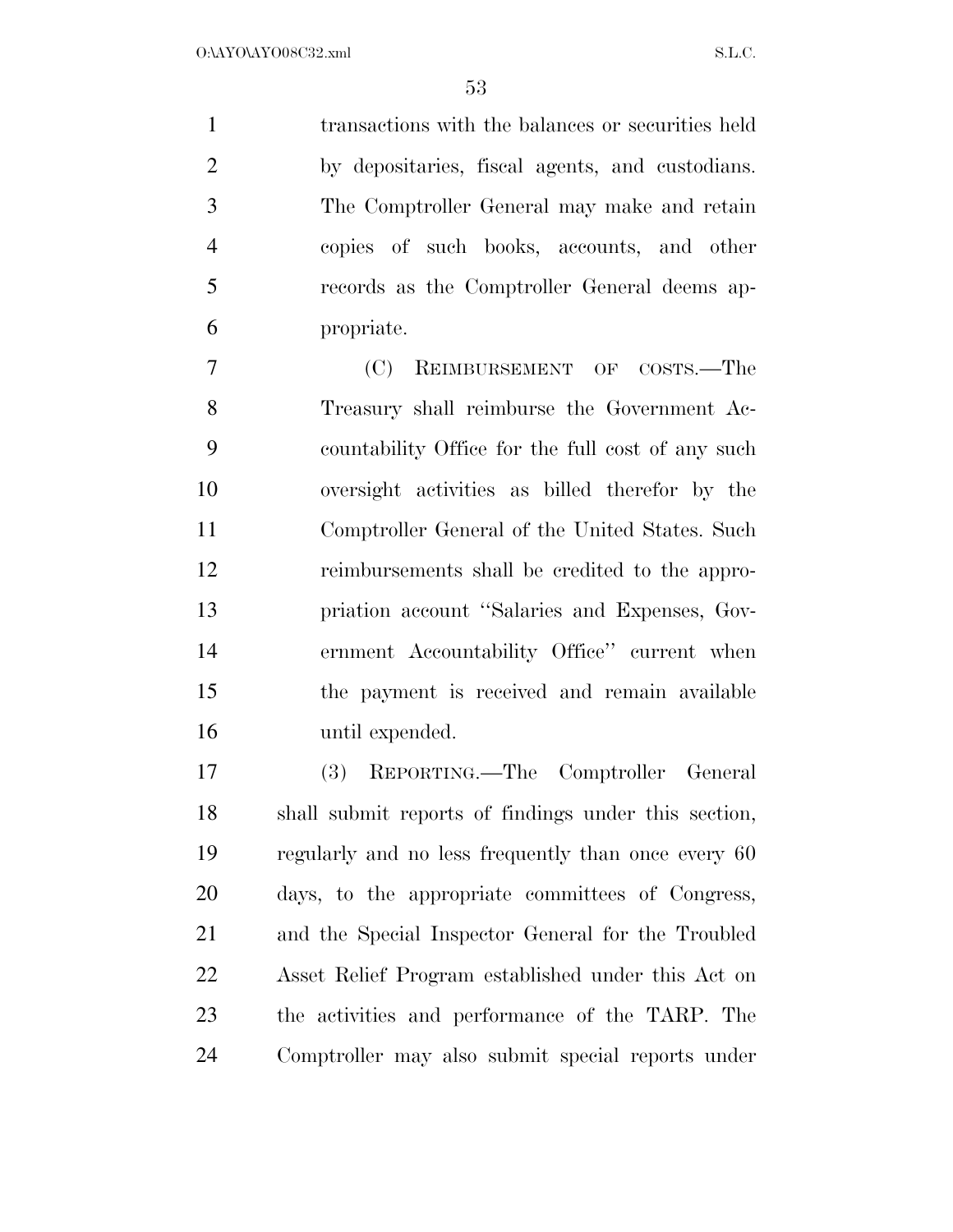O:\AYO\AYO08C32.xml S.L.C.

- this subsection as warranted by the findings of its oversight activities.
- (b) COMPTROLLER GENERAL AUDITS.—

 (1) ANNUAL AUDIT.—The TARP shall annually prepare and issue to the appropriate committees of Congress and the public audited financial statements prepared in accordance with generally accepted ac- counting principles, and the Comptroller General shall annually audit such statements in accordance with generally accepted auditing standards. The Treasury shall reimburse the Government Account- ability Office for the full cost of any such audit as billed therefor by the Comptroller General. Such re- imbursements shall be credited to the appropriation account ''Salaries and Expenses, Government Ac- countability Office'' current when the payment is re- ceived and remain available until expended. The fi- nancial statements prepared under this paragraph shall be on the fiscal year basis prescribed under section 1102 of title 31, United States Code.

 (2) AUTHORITY.—The Comptroller General may audit the programs, activities, receipts, expendi- tures, and financial transactions of the TARP and any agents and representatives of the TARP (as re-lated to the agent or representative's activities on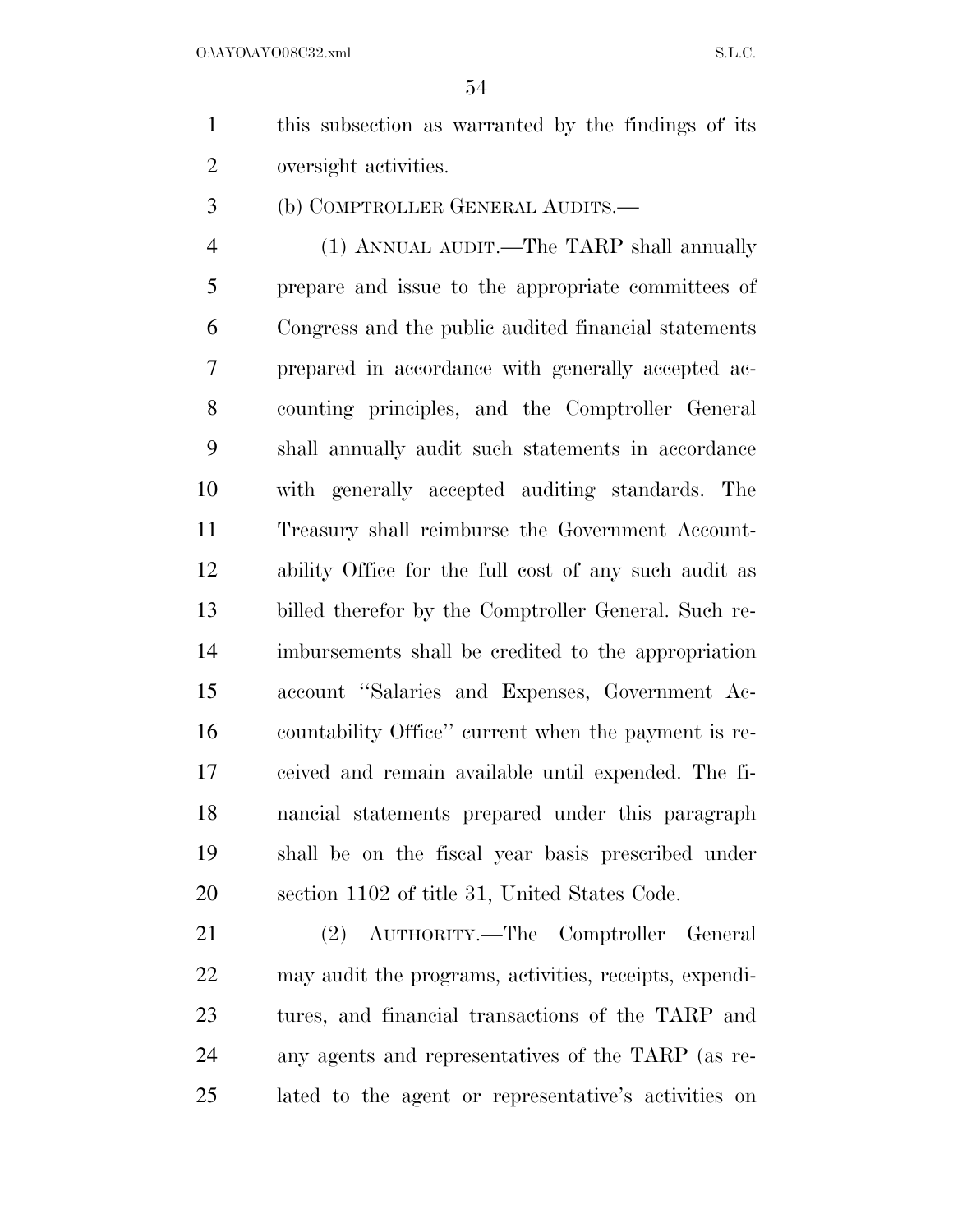| $\mathbf{1}$   | behalf of or under the authority of the TARP), in-  |
|----------------|-----------------------------------------------------|
| $\overline{2}$ | cluding vehicles established by the Secretary under |
| 3              | this Act.                                           |
| $\overline{4}$ | (3) CORRECTIVE RESPONSES TO AUDIT PROB-             |
| 5              | LEMS.—The TARP shall—                               |
| 6              | (A) take action to address deficiencies             |
| 7              | identified by the Comptroller General or other      |
| 8              | auditor engaged by the TARP; or                     |
| 9              | (B) certify to appropriate committees of            |
| 10             | Congress that no action is necessary or appro-      |
| 11             | priate.                                             |
| 12             | (c) INTERNAL CONTROL.—                              |
| 13             | (1) ESTABLISHMENT.—The TARP shall estab-            |
| 14             | lish and maintain an effective system of internal   |
| 15             | control, consistent with the standards prescribed   |
| 16             | under section $3512(c)$ of title 31, United States  |
| 17             | Code, that provides reasonable assurance of—        |
| 18             | (A) the effectiveness and efficiency of oper-       |
| 19             | ations, including the use of the resources of the   |
| 20             | TARP;                                               |
| 21             | (B) the reliability of financial reporting, in-     |
| 22             | cluding financial statements and other reports      |
| 23             | for internal and external use; and                  |
| 24             | (C) compliance with applicable laws and             |
| 25             | regulations.                                        |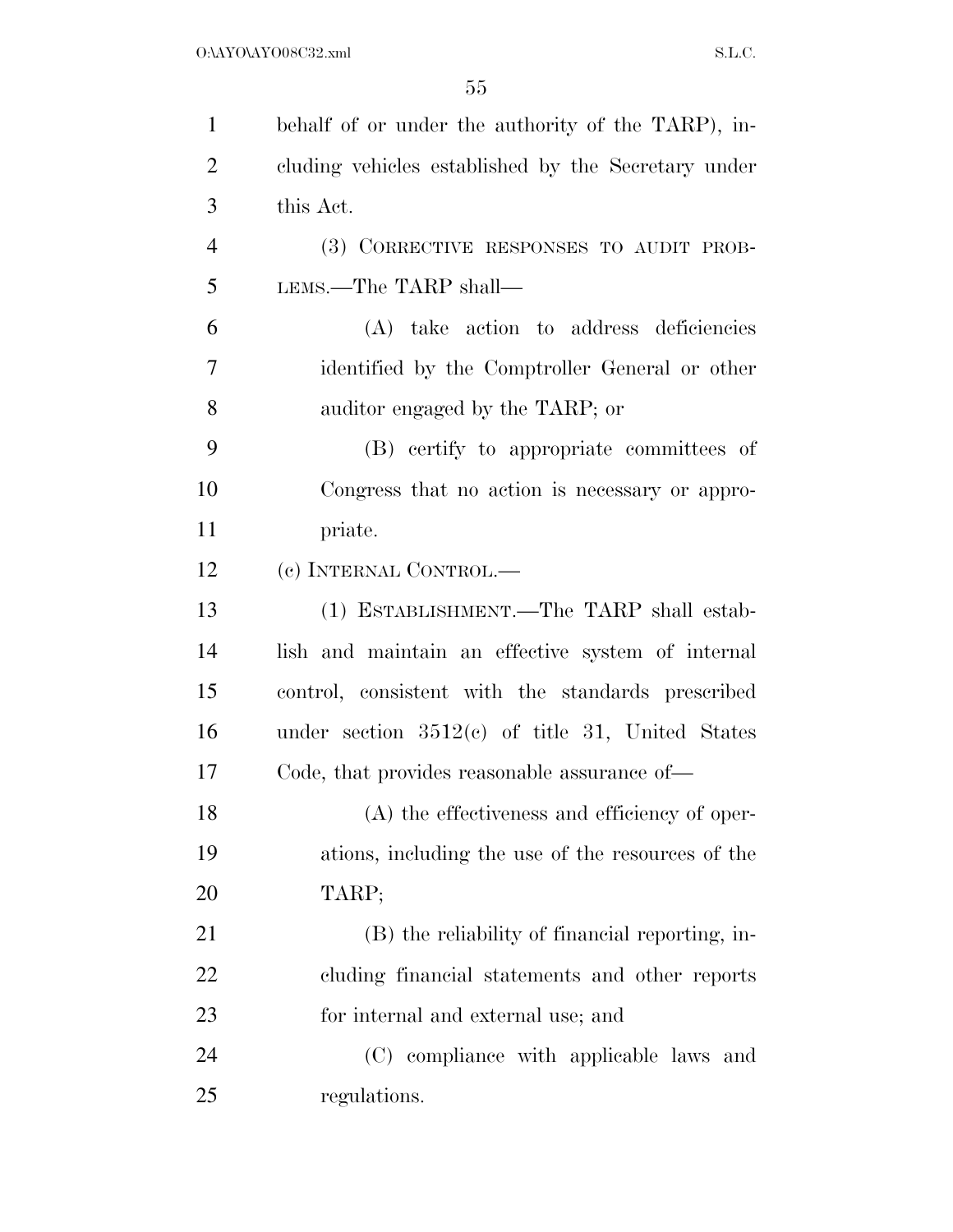| $\mathbf{1}$   | (2) REPORTING.—In conjunction with each an-                |
|----------------|------------------------------------------------------------|
| $\overline{2}$ | nual financial statement issued under this section,        |
| 3              | the TARP shall—                                            |
| $\overline{4}$ | (A) state the responsibility of management                 |
| 5              | for establishing and maintaining adequate in-              |
| 6              | ternal control over financial reporting; and               |
| $\overline{7}$ | (B) state its assessment, as of the end of                 |
| 8              | the most recent year covered by such financial             |
| 9              | statement of the TARP, of the effectiveness of             |
| 10             | the internal control over financial reporting.             |
| 11             | (d) SHARING OF INFORMATION.—Any report or audit            |
| 12             | required under this section shall also be submitted to the |
| 13             | Congressional Oversight Panel established under section    |
| 14             | 125.                                                       |
| 15             | (e) TERMINATION. Any oversight, reporting, or              |
| 16             | audit requirement under this section shall terminate on    |
| 17             | the later of—                                              |
| 18             | (1) the date that the last troubled asset ac-              |
| 19             | quired by the Secretary under section 101 has been         |
| 20             | sold or transferred out of the ownership or control        |
| 21             | of the Federal Government; or                              |
| 22             | $(2)$ the date of expiration of the last insurance         |
| 23             | contract issued under section 102.                         |
|                |                                                            |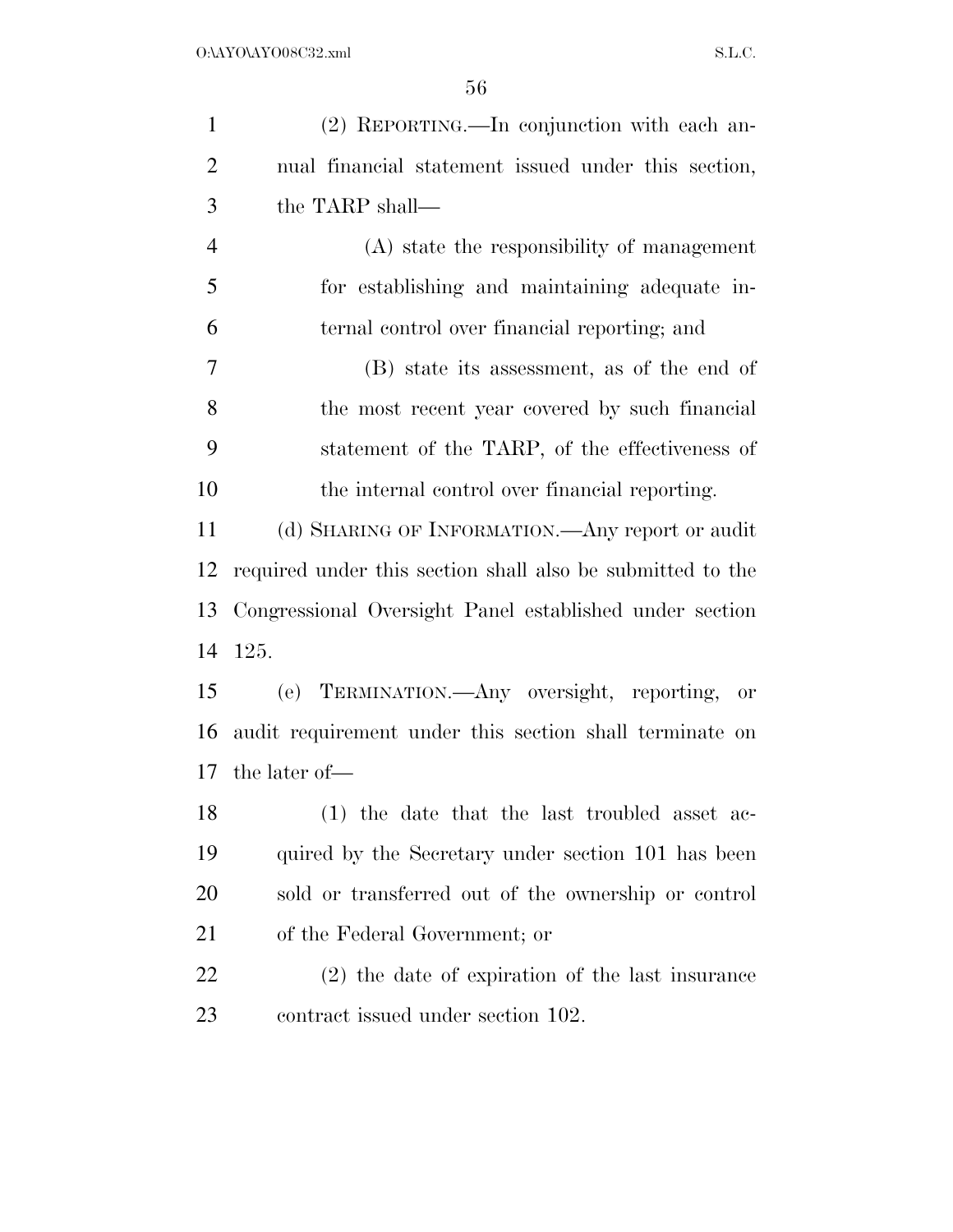## **SEC. 117. STUDY AND REPORT ON MARGIN AUTHORITY.**

 (a) STUDY.—The Comptroller General shall under- take a study to determine the extent to which leverage and sudden deleveraging of financial institutions was a factor behind the current financial crisis.

 (b) CONTENT.—The study required by this section shall include—

 (1) an analysis of the roles and responsibilities of the Board, the Securities and Exchange Commis- sion, the Secretary, and other Federal banking agen- cies with respect to monitoring leverage and acting to curtail excessive leveraging;

 (2) an analysis of the authority of the Board to regulate leverage, including by setting margin re- quirements, and what process the Board used to de-cide whether or not to use its authority;

 (3) an analysis of any usage of the margin au-thority by the Board; and

 (4) recommendations for the Board and appro- priate committees of Congress with respect to the existing authority of the Board.

 (c) REPORT.—Not later than June 1, 2009, the Comptroller General shall complete and submit a report on the study required by this section to the Committee on Banking, Housing, and Urban Affairs of the Senate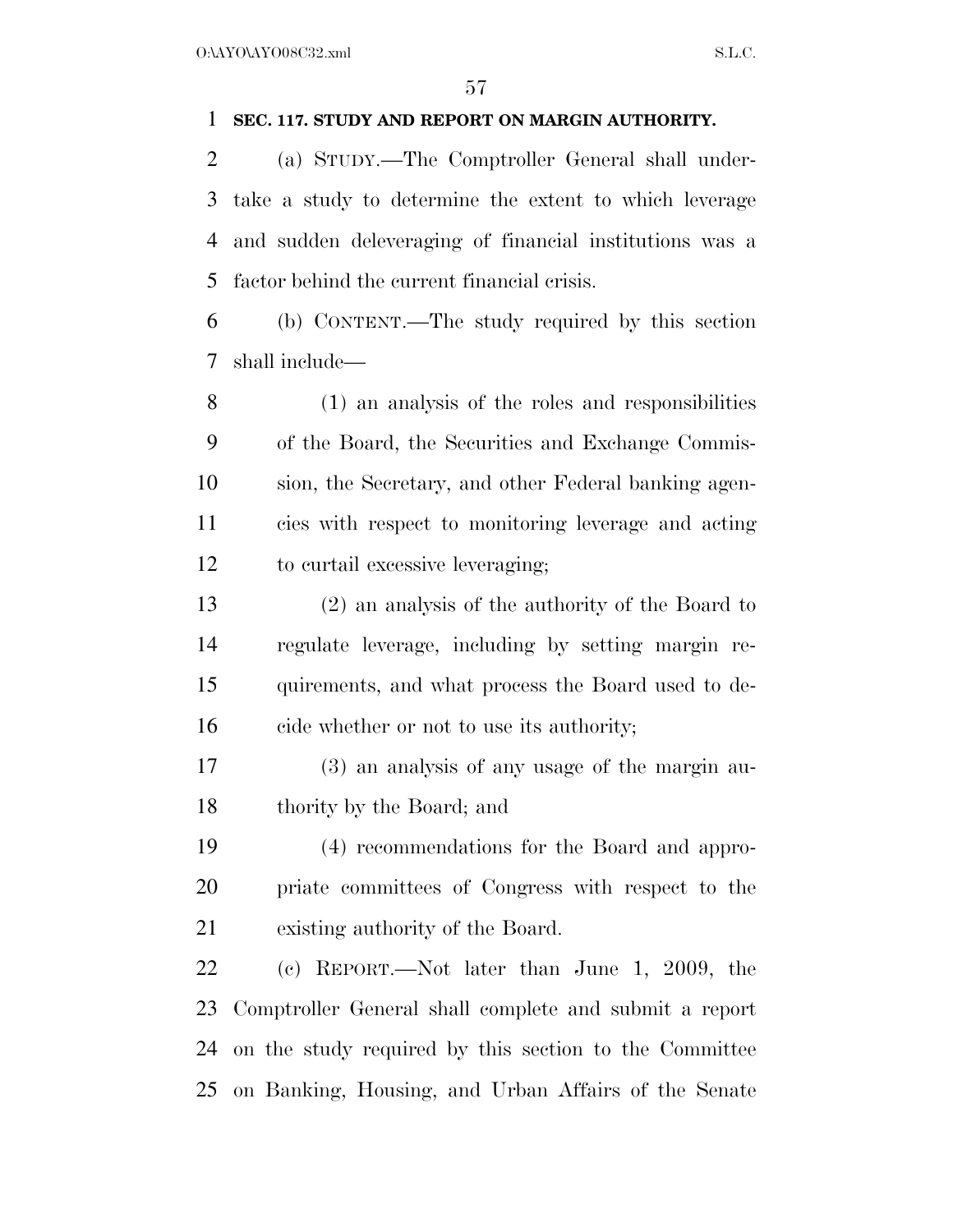and the Committee on Financial Services of the House of Representatives.

 (d) SHARING OF INFORMATION.—Any reports re- quired under this section shall also be submitted to the Congressional Oversight Panel established under section 125.

**SEC. 118. FUNDING.** 

 For the purpose of the authorities granted in this Act, and for the costs of administering those authorities, the Secretary may use the proceeds of the sale of any secu- rities issued under chapter 31 of title 31, United States Code, and the purposes for which securities may be issued under chapter 31 of title 31, United States Code, are ex- tended to include actions authorized by this Act, including the payment of administrative expenses. Any funds ex- pended or obligated by the Secretary for actions author- ized by this Act, including the payment of administrative expenses, shall be deemed appropriated at the time of such expenditure or obligation.

## **SEC. 119. JUDICIAL REVIEW AND RELATED MATTERS.**

(a) JUDICIAL REVIEW.—

 (1) STANDARD.—Actions by the Secretary pur- suant to the authority of this Act shall be subject to chapter 7 of title 5, United States Code, including that such final actions shall be held unlawful and set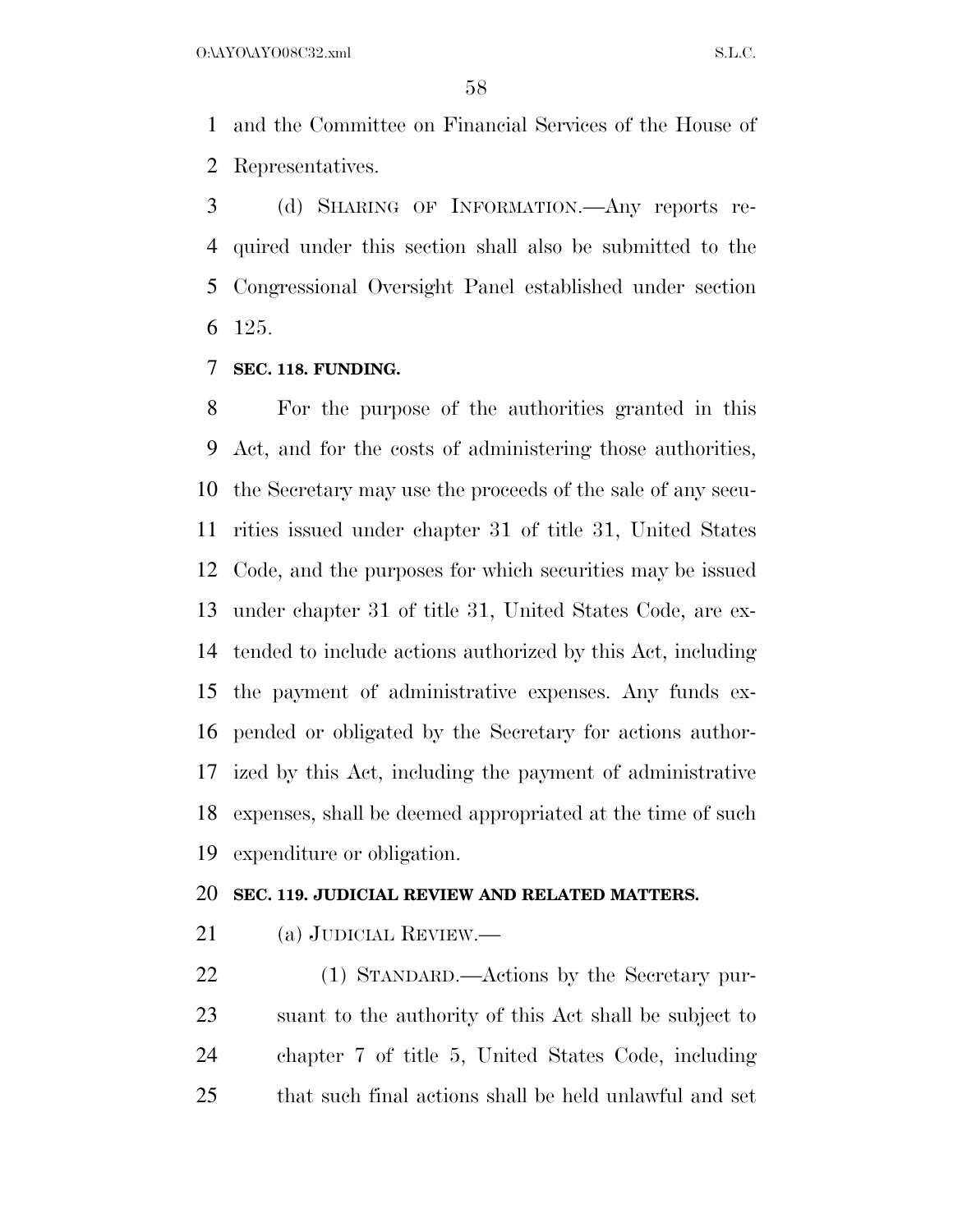| $\mathbf{1}$   | aside if found to be arbitrary, capricious, an abuse |
|----------------|------------------------------------------------------|
| $\overline{2}$ | of discretion, or not in accordance with law.        |
| 3              | (2) LIMITATIONS ON EQUITABLE RELIEF.                 |
| $\overline{4}$ | (A) INJUNCTION.—No injunction or other               |
| 5              | form of equitable relief shall be issued against     |
| 6              | the Secretary for actions pursuant to section        |
| 7              | $101, 102, 106,$ and $109,$ other than to remedy     |
| 8              | a violation of the Constitution.                     |
| 9              | (B) TEMPORARY RESTRAINING ORDER.-                    |
| 10             | Any request for a temporary restraining order        |
| 11             | against the Secretary for actions pursuant to        |
| 12             | this Act shall be considered and granted or de-      |
| 13             | nied by the court within 3 days of the date of       |
| 14             | the request.                                         |
| 15             | (C) PRELIMINARY INJUNCTION.—Any re-                  |
| 16             | quest for a preliminary injunction against the       |
| 17             | Secretary for actions pursuant to this Act shall     |
| 18             | be considered and granted or denied by the           |
| 19             | court on an expedited basis consistent with the      |
| 20             | provisions of rule $65(b)(3)$ of the Federal Rules   |
| 21             | of Civil Procedure, or any successor thereto.        |
| 22             | (D)<br>PERMANENT INJUNCTION.—Any re-                 |
| 23             | quest for a permanent injunction against the         |
| 24             | Secretary for actions pursuant to this Act shall     |
| 25             | be considered and granted or denied by the           |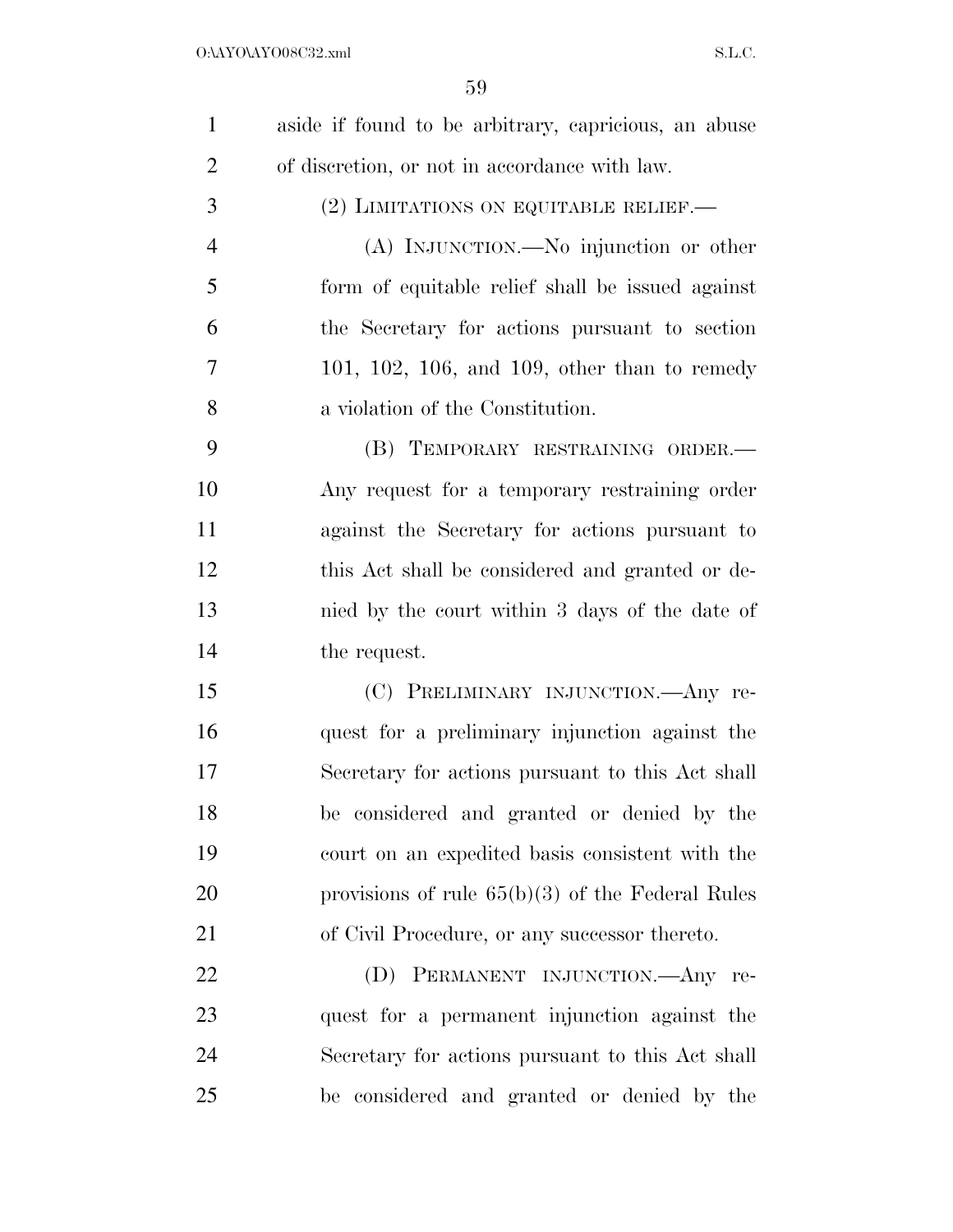court on an expedited basis. Whenever possible, the court shall consolidate trial on the merits with any hearing on a request for a preliminary injunction, consistent with the provisions of rule  $5 \qquad \qquad 65(a)(2)$  of the Federal Rules of Civil Proce-dure, or any successor thereto.

 (3) LIMITATION ON ACTIONS BY PARTICIPATING COMPANIES.—No action or claims may be brought against the Secretary by any person that divests its assets with respect to its participation in a program under this Act, except as provided in paragraph (1), other than as expressly provided in a written con-tract with the Secretary.

 (4) STAYS.—Any injunction or other form of equitable relief issued against the Secretary for ac- tions pursuant to section 101, 102, 106, and 109, shall be automatically stayed. The stay shall be lift- ed unless the Secretary seeks a stay from a higher court within 3 calendar days after the date on which the relief is issued.

(b) RELATED MATTERS.—

22 (1) TREATMENT OF HOMEOWNERS' RIGHTS. The terms of any residential mortgage loan that is part of any purchase by the Secretary under this Act shall remain subject to all claims and defenses that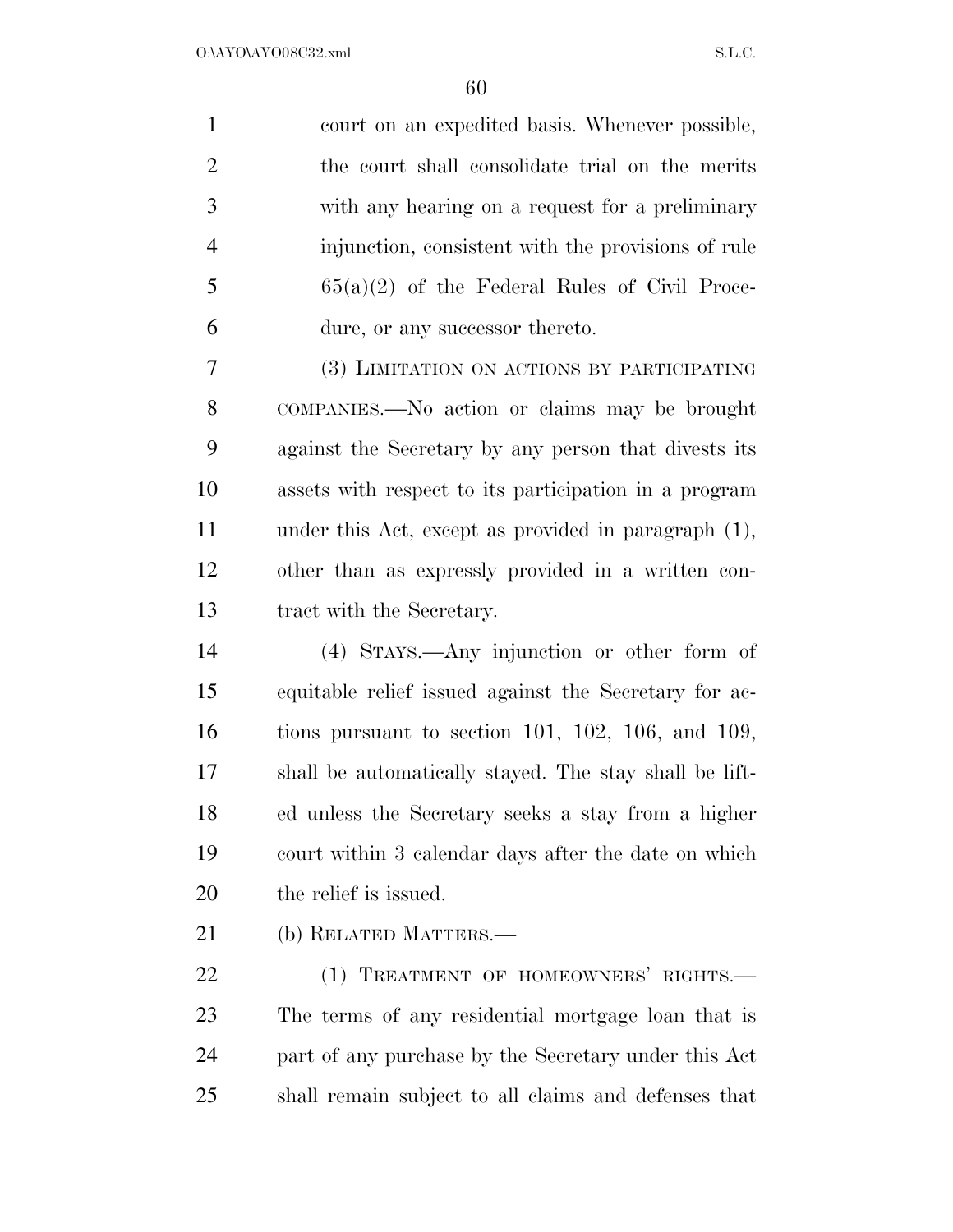would otherwise apply, notwithstanding the exercise of authority by the Secretary under this Act.

 (2) SAVINGS CLAUSE.—Any exercise of the au- thority of the Secretary pursuant to this Act shall not impair the claims or defenses that would other- wise apply with respect to persons other than the Secretary. Except as established in any contract, a servicer of pooled residential mortgages owes any duty to determine whether the net present value of the payments on the loan, as modified, is likely to be greater than the anticipated net recovery that would result from foreclosure to all investors and holders of beneficial interests in such investment, but not to any individual or groups of investors or beneficial interest holders, and shall be deemed to act in the best interests of all such investors or hold- ers of beneficial interests if the servicer agrees to or implements a modification or workout plan when the servicer takes reasonable loss mitigation actions, in-cluding partial payments.

# **SEC. 120. TERMINATION OF AUTHORITY.**

 (a) TERMINATION.—The authorities provided under 23 sections 101(a), excluding section 101(a)(3), and 102 shall terminate on December 31, 2009.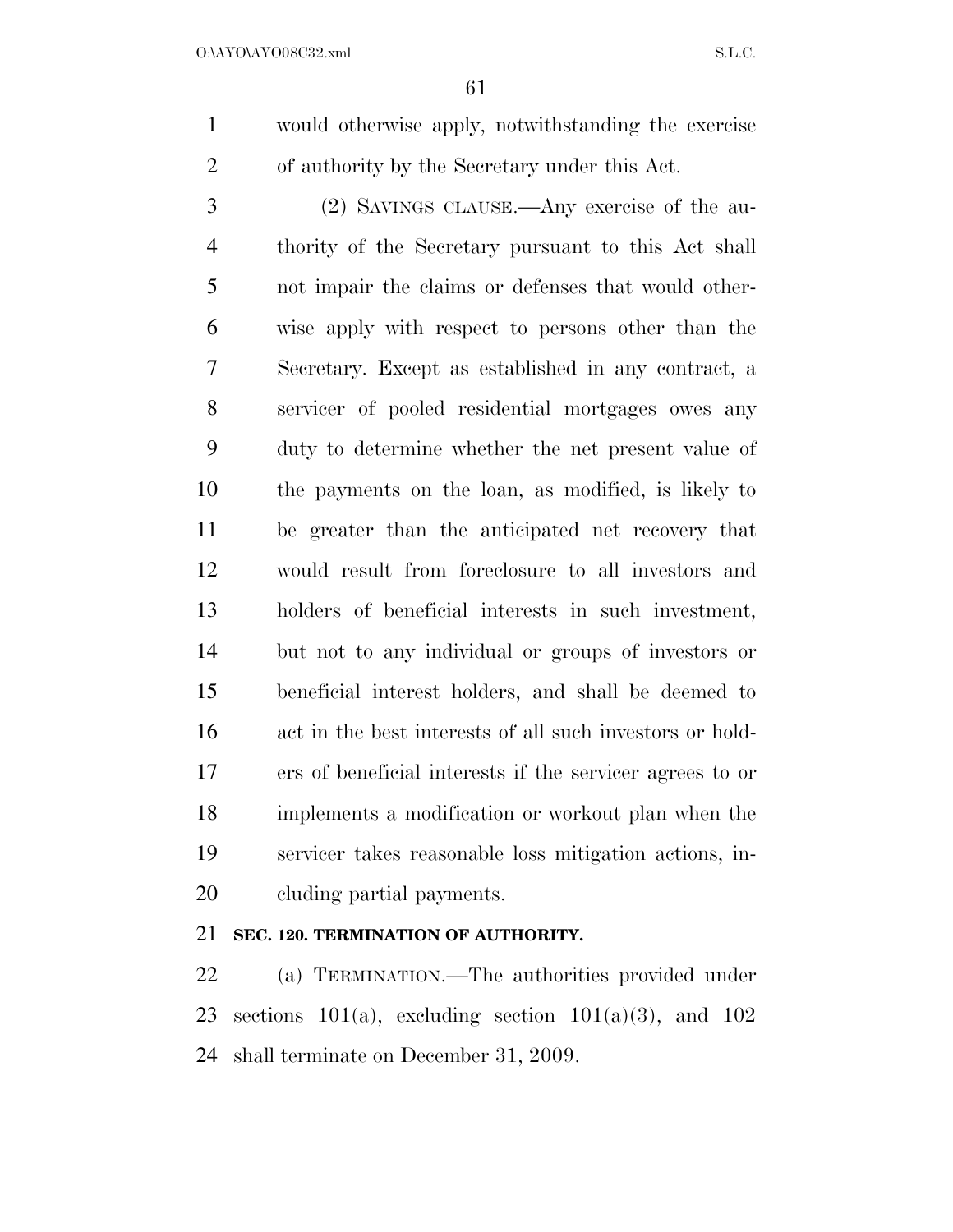(b) EXTENSION UPON CERTIFICATION.—The Sec- retary, upon submission of a written certification to Con- gress, may extend the authority provided under this Act to expire not later than 2 years from the date of enact- ment of this Act. Such certification shall include a jus- tification of why the extension is necessary to assist Amer- ican families and stabilize financial markets, as well as the expected cost to the taxpayers for such an extension. **SEC. 121. SPECIAL INSPECTOR GENERAL FOR THE TROU-BLED ASSET RELIEF PROGRAM.** 

 (a) OFFICE OF INSPECTOR GENERAL.—There is hereby established the Office of the Special Inspector Gen-eral for the Troubled Asset Relief Program.

 (b) APPOINTMENT OF INSPECTOR GENERAL; RE- MOVAL.—(1) The head of the Office of the Special Inspec- tor General for the Troubled Asset Relief Program is the Special Inspector General for the Troubled Asset Relief Program (in this section referred to as the ''Special In- spector General''), who shall be appointed by the Presi-dent, by and with the advice and consent of the Senate.

 (2) The appointment of the Special Inspector General shall be made on the basis of integrity and demonstrated ability in accounting, auditing, financial analysis, law, management analysis, public administration, or investiga-tions.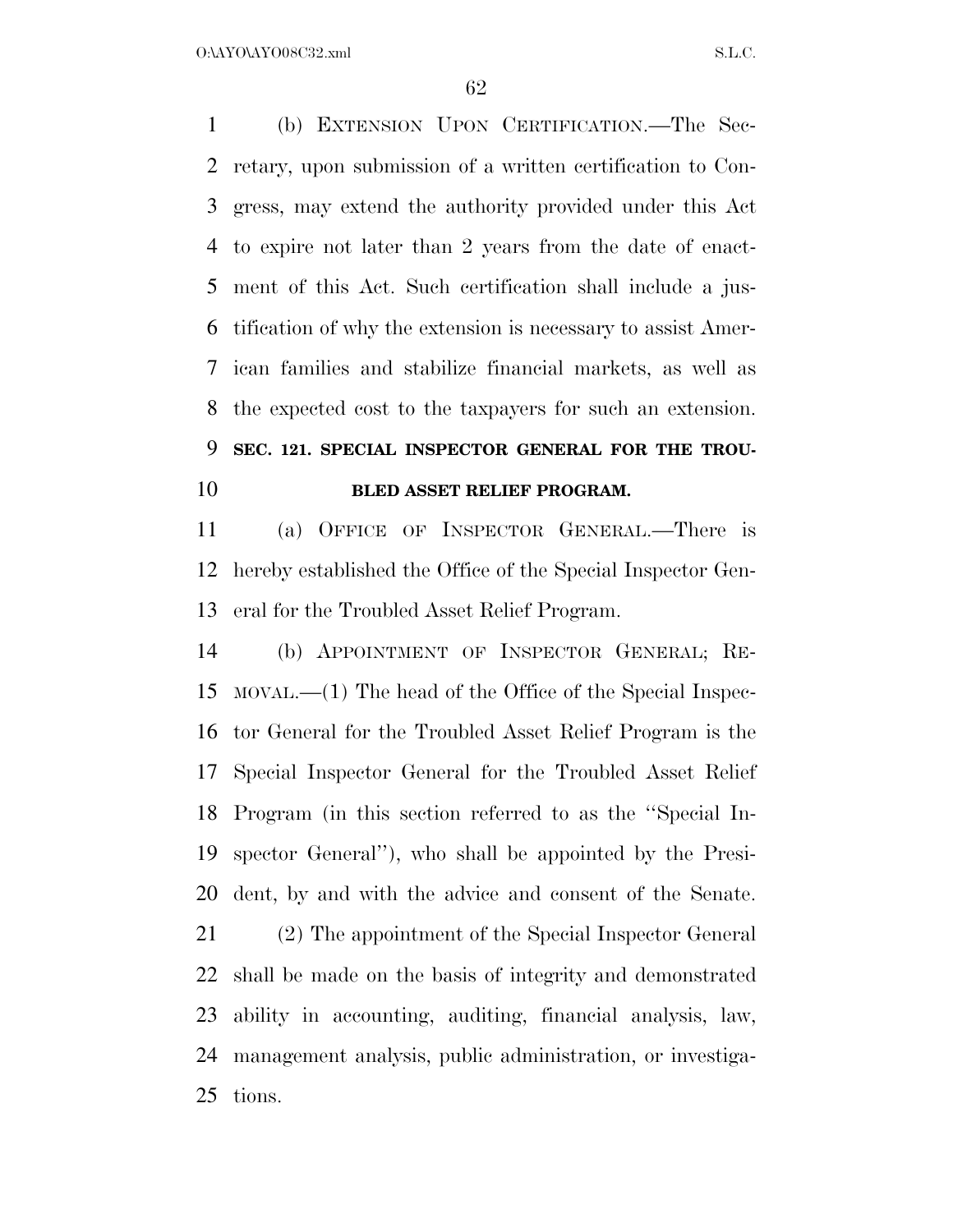(3) The nomination of an individual as Special In- spector General shall be made as soon as practicable after the establishment of any program under sections 101 and 102.

 (4) The Special Inspector General shall be removable from office in accordance with the provisions of section 3(b) of the Inspector General Act of 1978 (5 U.S.C. App.).

 (5) For purposes of section 7324 of title 5, United States Code, the Special Inspector General shall not be considered an employee who determines policies to be pur- sued by the United States in the nationwide administra-tion of Federal law.

 (6) The annual rate of basic pay of the Special In- spector General shall be the annual rate of basic pay for an Inspector General under section 3(e) of the Inspector General Act of 1978 (5 U.S.C. App.).

 (c) DUTIES.—(1) It shall be the duty of the Special Inspector General to conduct, supervise, and coordinate audits and investigations of the purchase, management, and sale of assets by the Secretary of the Treasury under any program established by the Secretary under section 101, and the management by the Secretary of any pro- gram established under section 102, including by col-lecting and summarizing the following information: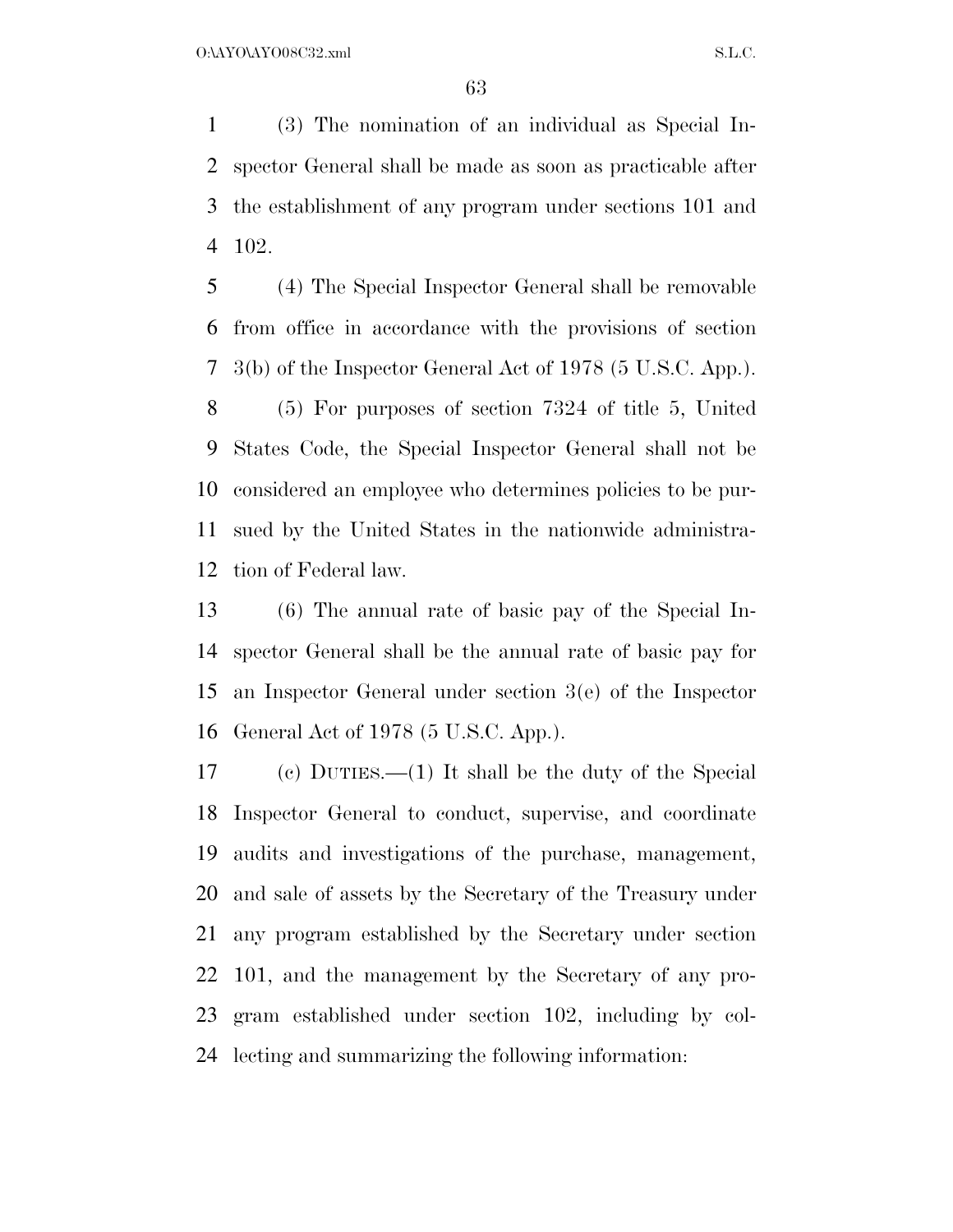| $\mathbf{1}$   | (A) A description of the categories of troubled          |
|----------------|----------------------------------------------------------|
| $\overline{2}$ | assets purchased or otherwise procured by the Sec-       |
| 3              | retary.                                                  |
| $\overline{4}$ | (B) A listing of the troubled assets purchased           |
| 5              | in each such category described under subparagraph       |
| 6              | (A).                                                     |
| 7              | (C) An explanation of the reasons the Secretary          |
| 8              | deemed it necessary to purchase each such troubled       |
| 9              | asset.                                                   |
| 10             | (D) A listing of each financial institution that         |
| 11             | such troubled assets were purchased from.                |
| 12             | (E) A listing of and detailed biographical infor-        |
| 13             | mation on each person or entity hired to manage          |
| 14             | such troubled assets.                                    |
| 15             | $(F)$ A current estimate of the total amount of          |
| 16             | troubled assets purchased pursuant to any program        |
| 17             | established under section 101, the amount of trou-       |
| 18             | bled assets on the books of the Treasury, the            |
| 19             | amount of troubled assets sold, and the profit and       |
| 20             | loss incurred on each sale or disposition of each such   |
| 21             | troubled asset.                                          |
| 22             | (G) A listing of the insurance contracts issued          |
| 23             | under section 102.                                       |
| 24             | (2) The Special Inspector General shall establish,       |
| 25             | maintain, and oversee such systems, procedures, and con- |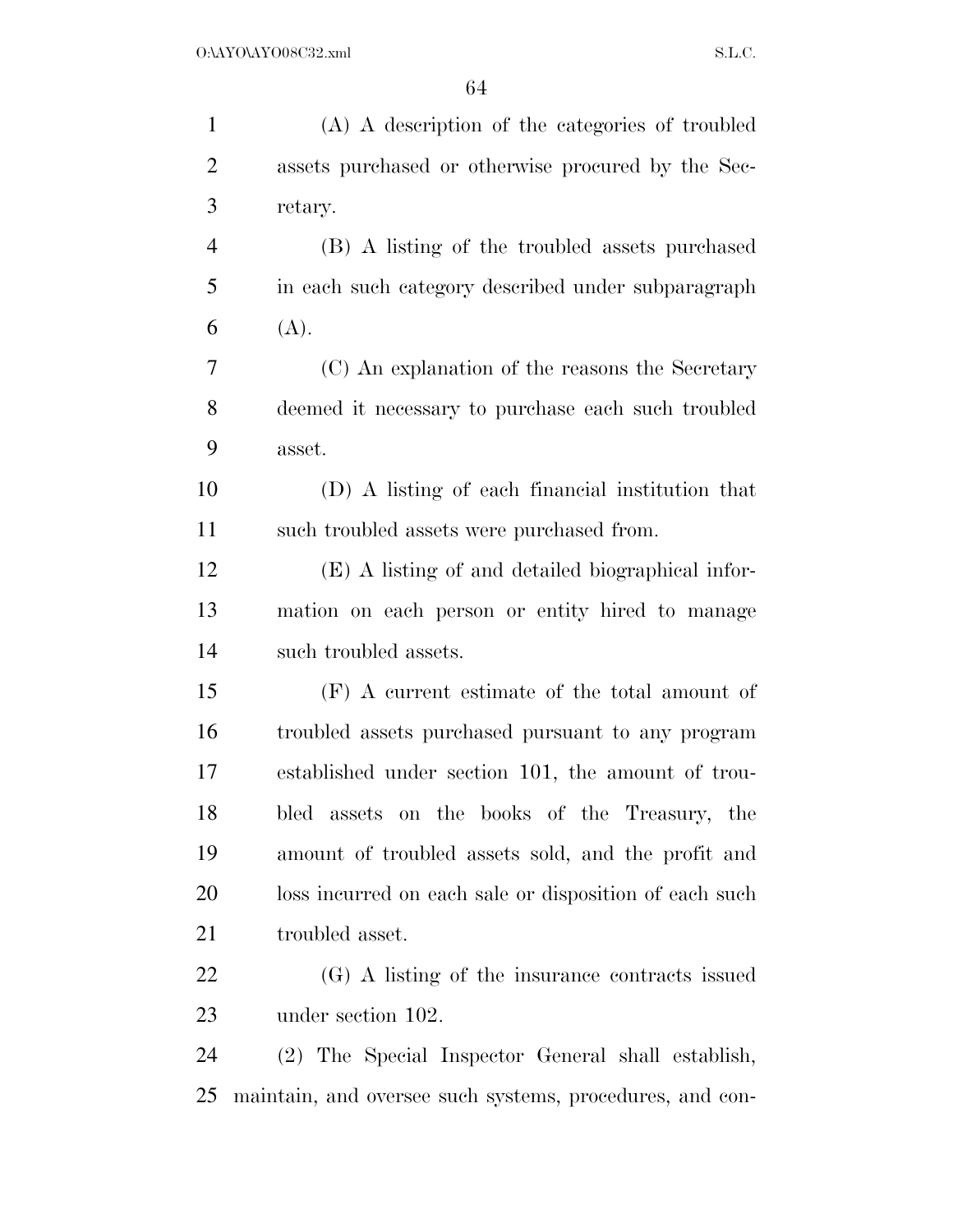trols as the Special Inspector General considers appro-priate to discharge the duty under paragraph (1).

 (3) In addition to the duties specified in paragraphs (1) and (2), the Inspector General shall also have the du- ties and responsibilities of inspectors general under the In-spector General Act of 1978.

 (d) POWERS AND AUTHORITIES.—(1) In carrying out the duties specified in subsection (c), the Special Inspector General shall have the authorities provided in section 6 of the Inspector General Act of 1978.

 (2) The Special Inspector General shall carry out the duties specified in subsection (c)(1) in accordance with section 4(b)(1) of the Inspector General Act of 1978.

 (e) PERSONNEL, FACILITIES, AND OTHER RE- SOURCES.—(1) The Special Inspector General may select, appoint, and employ such officers and employees as may be necessary for carrying out the duties of the Special In- spector General, subject to the provisions of title 5, United States Code, governing appointments in the competitive service, and the provisions of chapter 51 and subchapter III of chapter 53 of such title, relating to classification and General Schedule pay rates.

 (2) The Special Inspector General may obtain serv- ices as authorized by section 3109 of title 5, United States Code, at daily rates not to exceed the equivalent rate pre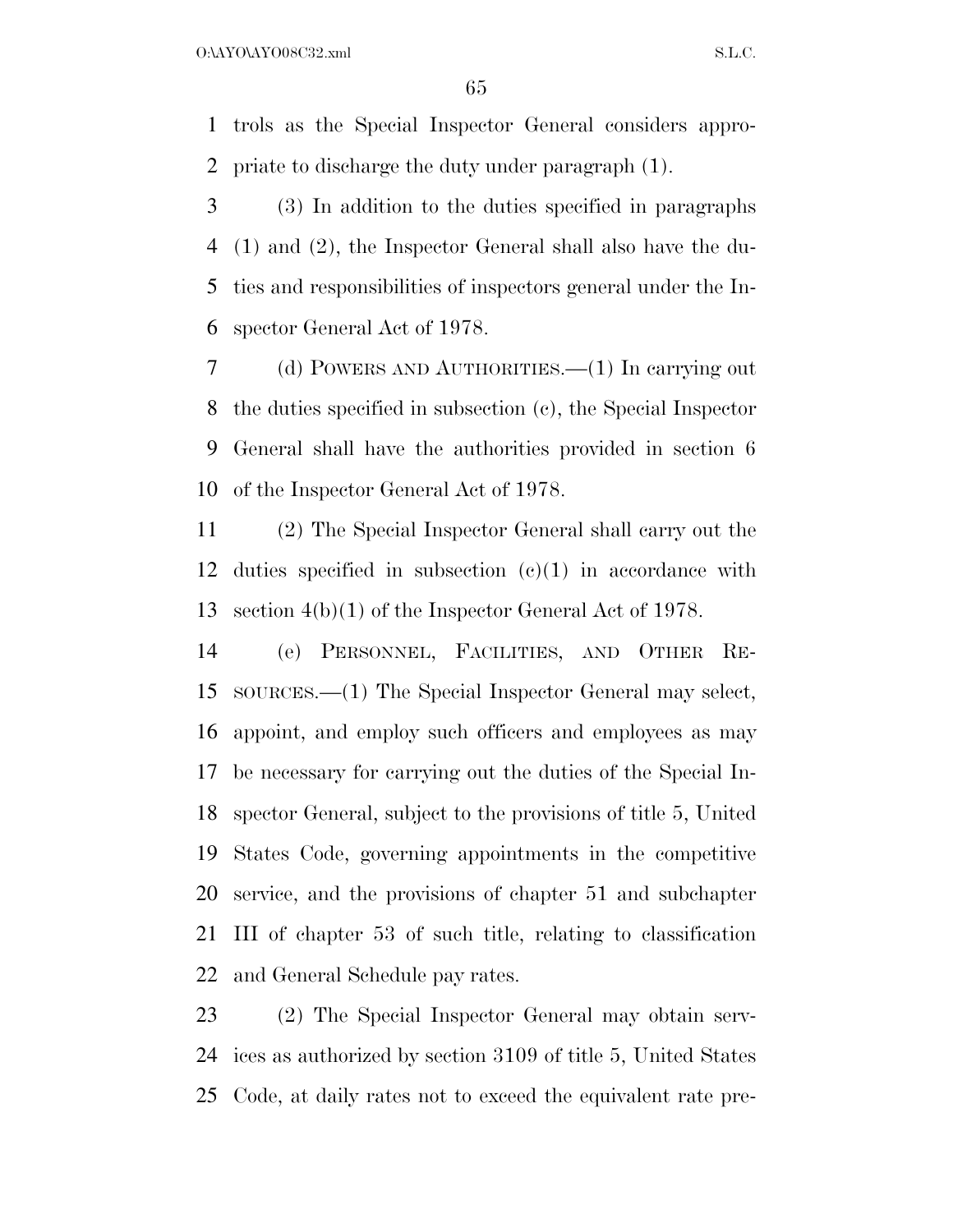O:\AYO\AYO08C32.xml S.L.C.

 scribed for grade GS–15 of the General Schedule by sec-tion 5332 of such title.

 (3) The Special Inspector General may enter into contracts and other arrangements for audits, studies, analyses, and other services with public agencies and with private persons, and make such payments as may be nec- essary to carry out the duties of the Inspector General. (4)(A) Upon request of the Special Inspector General for information or assistance from any department, agen- cy, or other entity of the Federal Government, the head of such entity shall, insofar as is practicable and not in contravention of any existing law, furnish such informa- tion or assistance to the Special Inspector General, or an authorized designee.

 (B) Whenever information or assistance requested by the Special Inspector General is, in the judgment of the Special Inspector General, unreasonably refused or not provided, the Special Inspector General shall report the circumstances to the appropriate committees of Congress without delay.

 (f) REPORTS.—(1) Not later than 60 days after the confirmation of the Special Inspector General, and every calendar quarter thereafter, the Special Inspector General shall submit to the appropriate committees of Congress a report summarizing the activities of the Special Inspec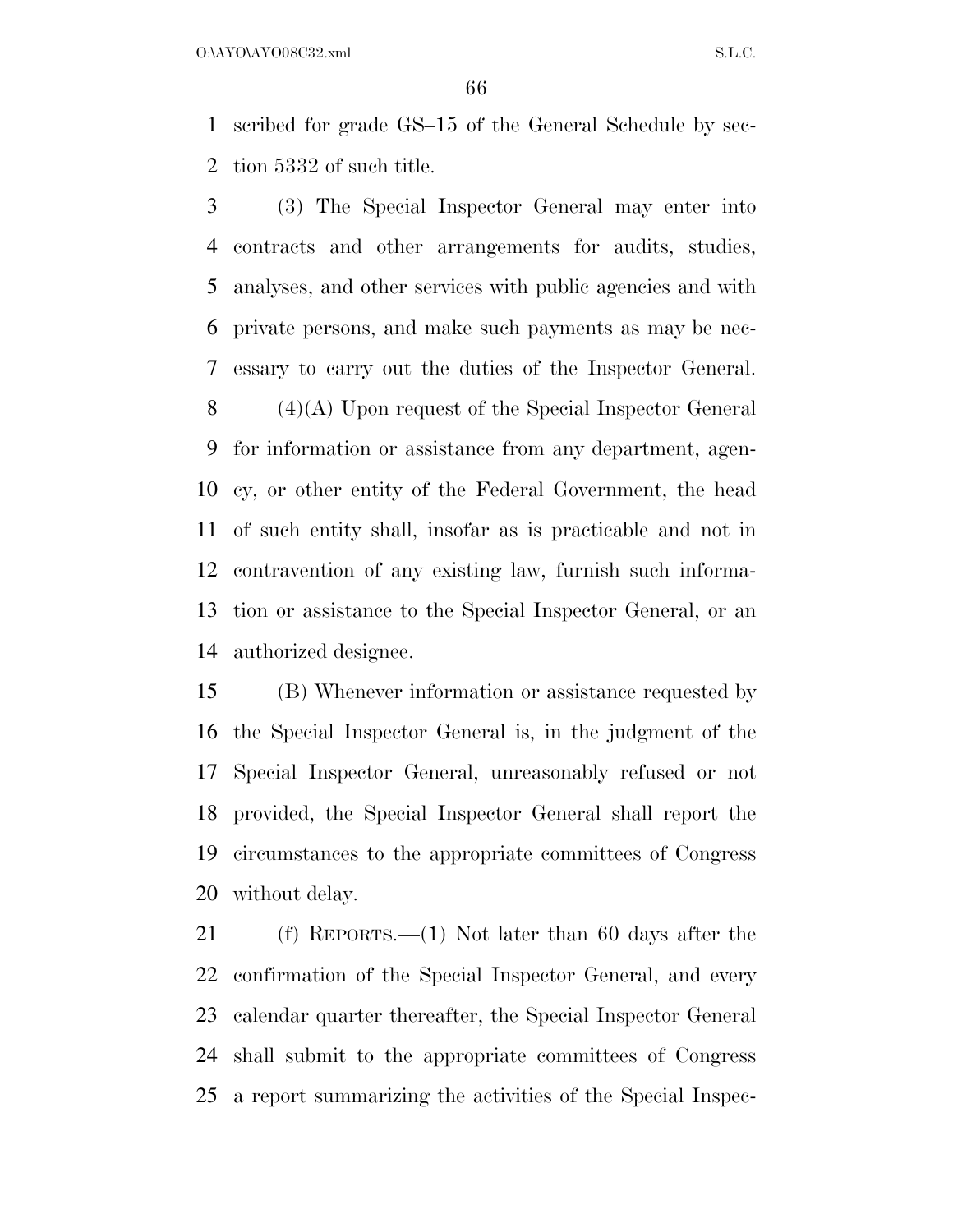O:\AYO\AYO08C32.xml S.L.C.

 tor General during the 120-day period ending on the date of such report. Each report shall include, for the period covered by such report, a detailed statement of all pur- chases, obligations, expenditures, and revenues associated with any program established by the Secretary of the Treasury under sections 101 and 102, as well as the infor-mation collected under subsection (c)(1).

 (2) Nothing in this subsection shall be construed to authorize the public disclosure of information that is—

 (A) specifically prohibited from disclosure by any other provision of law;

 (B) specifically required by Executive order to be protected from disclosure in the interest of na- tional defense or national security or in the conduct of foreign affairs; or

 (C) a part of an ongoing criminal investigation. (3) Any reports required under this section shall also be submitted to the Congressional Oversight Panel estab-lished under section 125.

20 (g) FUNDING.—(1) Of the amounts made available to the Secretary of the Treasury under section 118, \$50,000,000 shall be available to the Special Inspector General to carry out this section.

 (2) The amount available under paragraph (1) shall remain available until expended.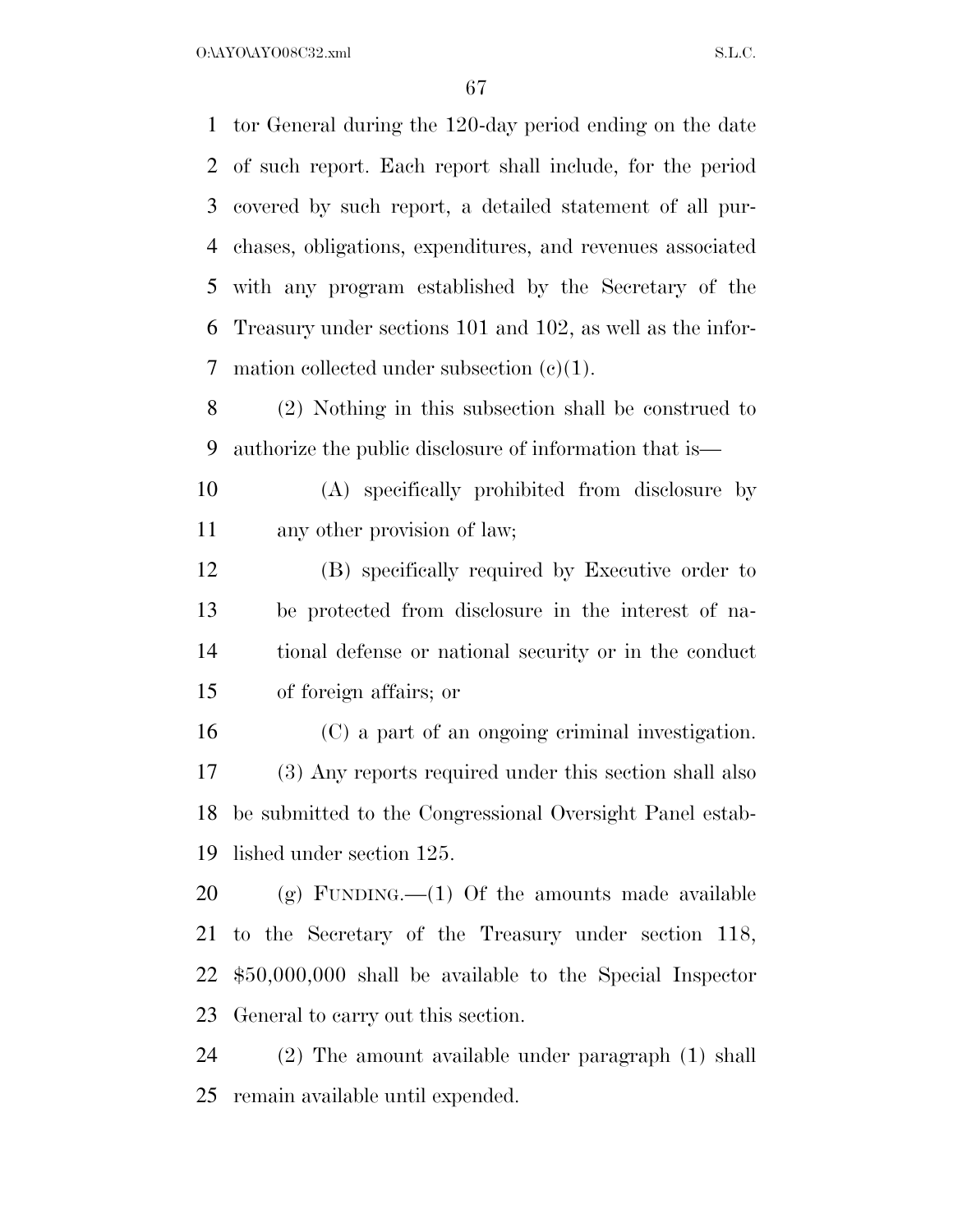(h) TERMINATION.—The Office of the Special Inspec-tor General shall terminate on the later of—

 (1) the date that the last troubled asset ac- quired by the Secretary under section 101 has been sold or transferred out of the ownership or control of the Federal Government; or

 (2) the date of expiration of the last insurance contract issued under section 102.

# **SEC. 122. INCREASE IN STATUTORY LIMIT ON THE PUBLIC DEBT.**

 Subsection (b) of section 3101 of title 31, United States Code, is amended by striking out the dollar limita- tion contained in such subsection and inserting ''\$11,315,000,000,000''.

## **SEC. 123. CREDIT REFORM.**

 (a) IN GENERAL.—Subject to subsection (b), the costs of purchases of troubled assets made under section 101(a) and guarantees of troubled assets under section 102, and any cash flows associated with the activities au- thorized in section 102 and subsections (a), (b), and (c) of section 106 shall be determined as provided under the Federal Credit Reform Act of 1990 (2 U.S.C. 661 et. seq.), as applicable.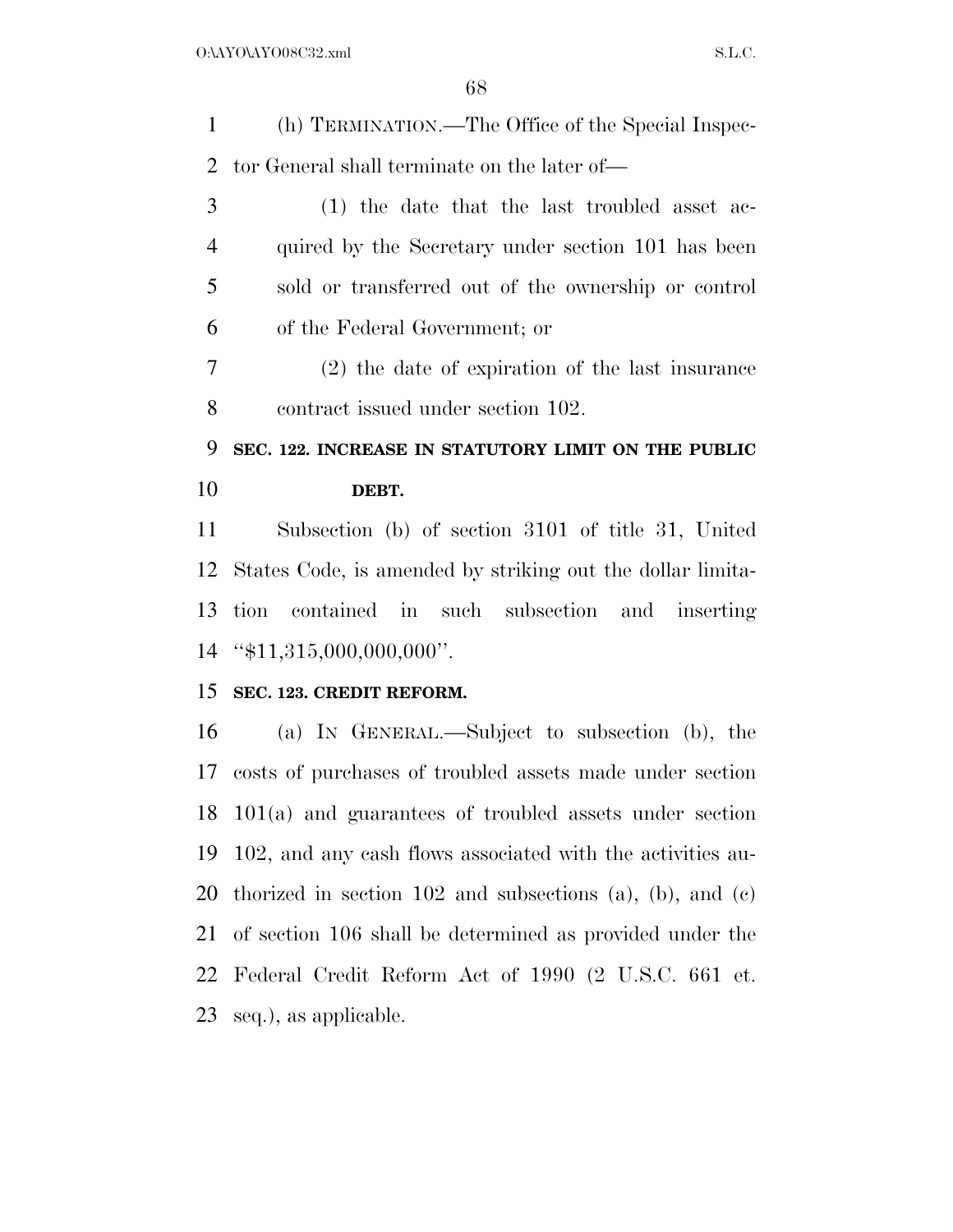(b) COSTS.—For the purposes of section 502(5) of the Federal Credit Reform Act of 1990 (2 U.S.C. 3  $661a(5)$  (1) the cost of troubled assets and guarantees of troubled assets shall be calculated by adjusting 6 the discount rate in section  $502(5)(E)$  (2 U.S.C. 7 661a(5)(E)) for market risks; and (2) the cost of a modification of a troubled asset or guarantee of a troubled asset shall be the

 difference between the current estimate consistent with paragraph (1) under the terms of the troubled asset or guarantee of the troubled asset and the cur- rent estimate consistent with paragraph (1) under the terms of the troubled asset or guarantee of the troubled asset, as modified.

### **SEC. 124. HOPE FOR HOMEOWNERS AMENDMENTS.**

 Section 257 of the National Housing Act (12 U.S.C. 1715z-23) is amended—

19  $(1)$  in subsection  $(e)$ —

20 (A) in paragraph  $(1)(B)$ , by inserting be- fore ''a ratio'' the following: '', or thereafter is 22 likely to have, due to the terms of the mortgage being reset,'';

24 (B) in paragraph  $(2)(B)$ , by inserting be-fore the period at the end ''(or such higher per-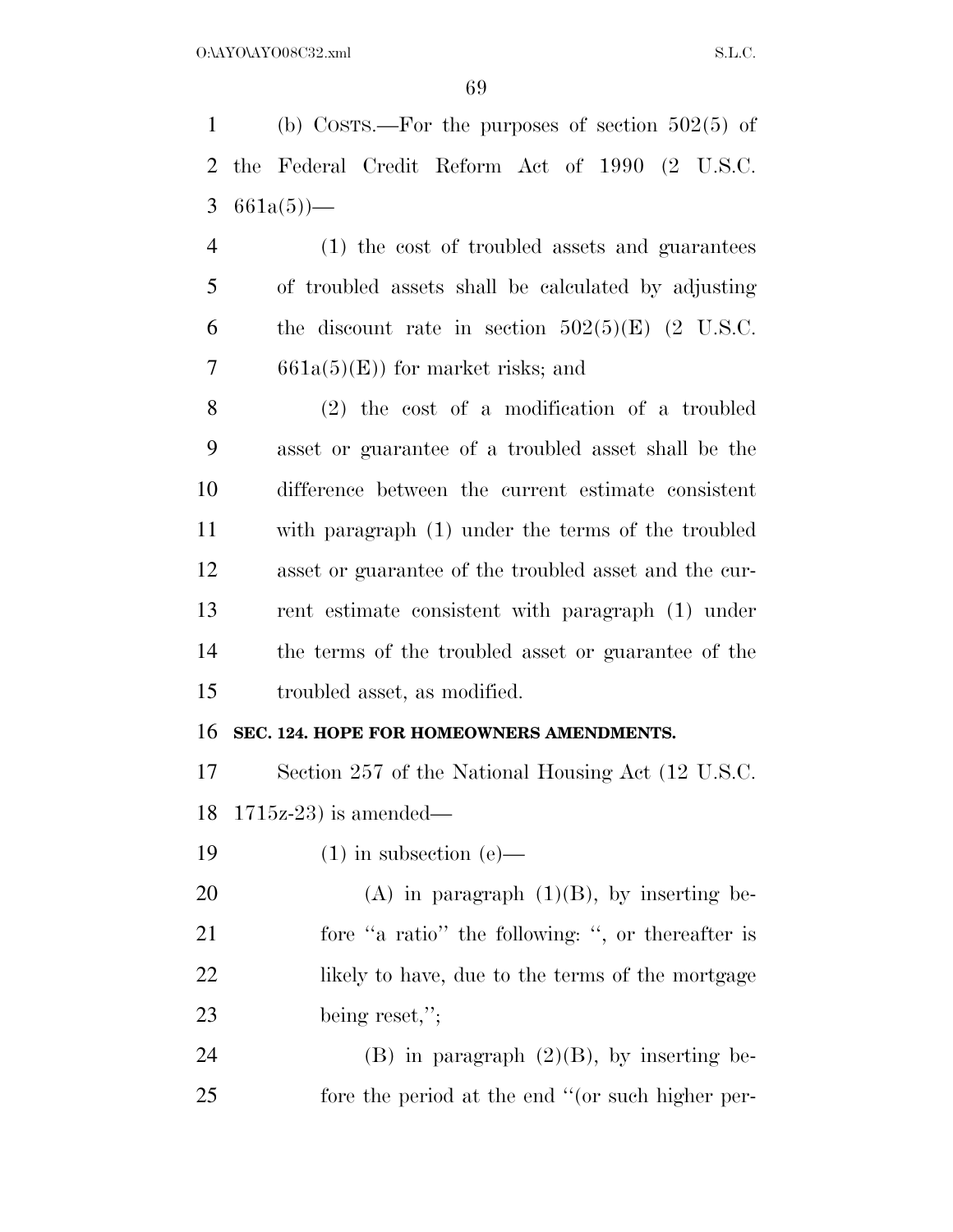| $\mathbf{1}$   | centage as the Board determines, in the discre-             |
|----------------|-------------------------------------------------------------|
| $\overline{2}$ | tion of the Board)";                                        |
| 3              | (C) in paragraph $(4)(A)$ —                                 |
| $\overline{4}$ | (i) in the first sentence, by inserting                     |
| 5              | after "insured loan" the following: "and                    |
| 6              | any payments made under this para-                          |
| $\overline{7}$ | $graph,$ "; and                                             |
| 8              | (ii) by adding at the end the fol-                          |
| 9              | lowing: "Such actions may include making                    |
| 10             | payments, which shall be accepted as pay-                   |
| 11             | ment in full of all indebtedness under the                  |
| 12             | eligible mortgage, to any holder of an ex-                  |
| 13             | isting subordinate mortgage, in lieu of any                 |
| 14             | future appreciation payments authorized                     |
| 15             | under subparagraph $(B)$ ."; and                            |
| 16             | $(2)$ in subsection $(w)$ , by inserting after "ad-         |
| 17             | ministrative costs" the following: "and payments"           |
| 18             | pursuant to subsection (e)(4)(A)".                          |
| 19             | SEC. 125. CONGRESSIONAL OVERSIGHT PANEL.                    |
| 20             | (a) ESTABLISHMENT.—There is hereby established              |
| 21             | the Congressional Oversight Panel (hereafter in this sec-   |
| 22             | tion referred to as the "Oversight Panel") as an establish- |
| 23             | ment in the legislative branch.                             |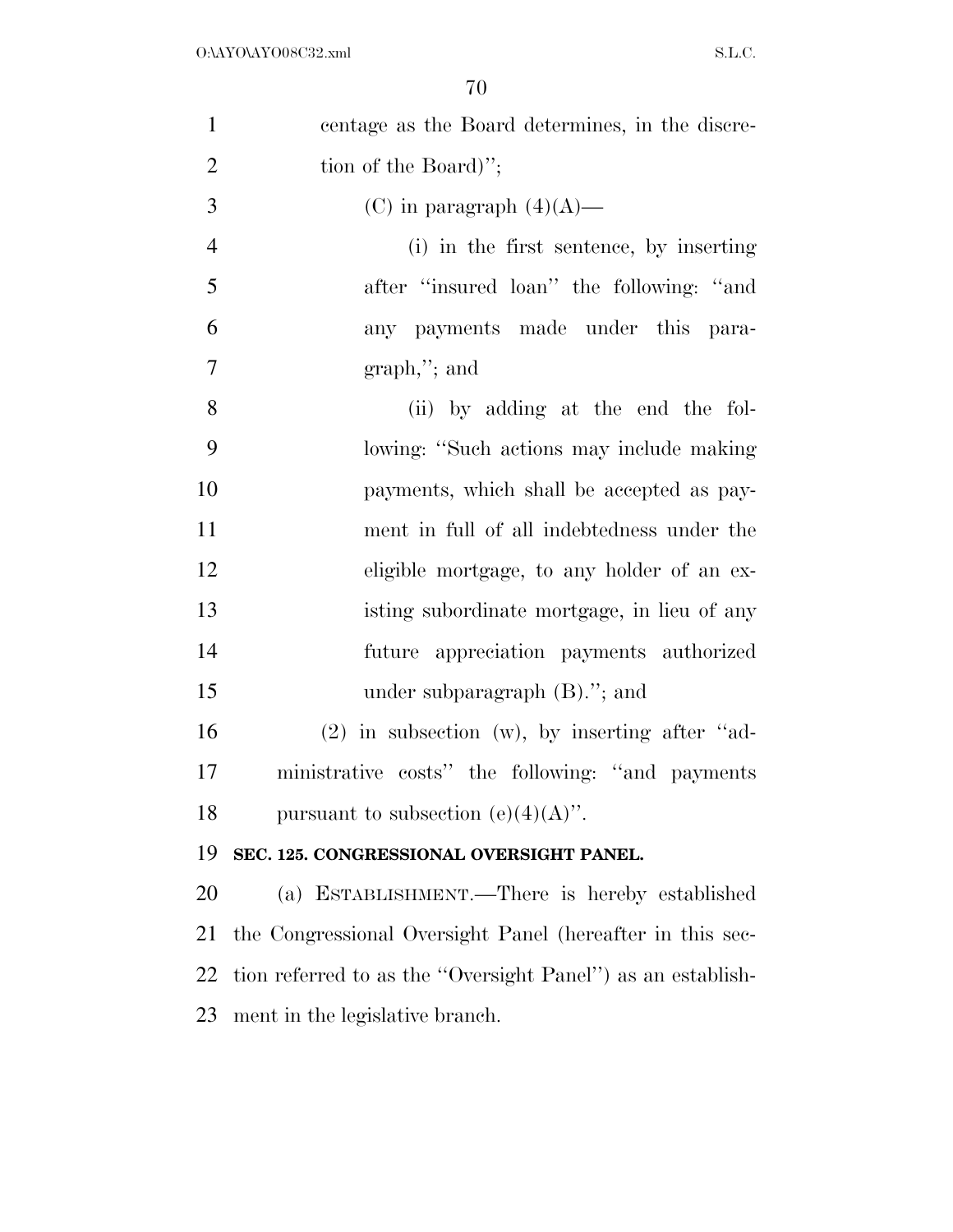| $\mathbf{1}$   | (b) DUTIES.—The Oversight Panel shall review the          |
|----------------|-----------------------------------------------------------|
| 2              | current state of the financial markets and the regulatory |
| 3              | system and submit the following reports to Congress:      |
| $\overline{4}$ | $(1)$ REGULAR REPORTS.—                                   |
| 5              | (A) IN GENERAL.—Regular reports of the                    |
| 6              | Oversight Panel shall include the following:              |
| 7              | (i) The use by the Secretary of au-                       |
| 8              | thority under this Act, including with re-                |
| 9              | spect to the use of contracting authority                 |
| 10             | and administration of the program.                        |
| 11             | (ii) The impact of purchases made                         |
| 12             | under the Act on the financial markets and                |
| 13             | financial institutions.                                   |
| 14             | (iii) The extent to which the informa-                    |
| 15             | tion made available on transactions under                 |
| 16             | the program has contributed to market                     |
| 17             | transparency.                                             |
| 18             | (iv) The effectiveness of foreclosure                     |
| 19             | mitigation efforts, and the effectiveness of              |
| 20             | the program from the standpoint of mini-                  |
| 21             | mizing long-term costs to the taxpayers                   |
| 22             | and maximizing the benefits for taxpayers.                |
| 23             | (B) TIMING.—The reports required under                    |
| 24             | this paragraph shall be submitted not later               |
| 25             | than 30 days after the first exercise by the Sec-         |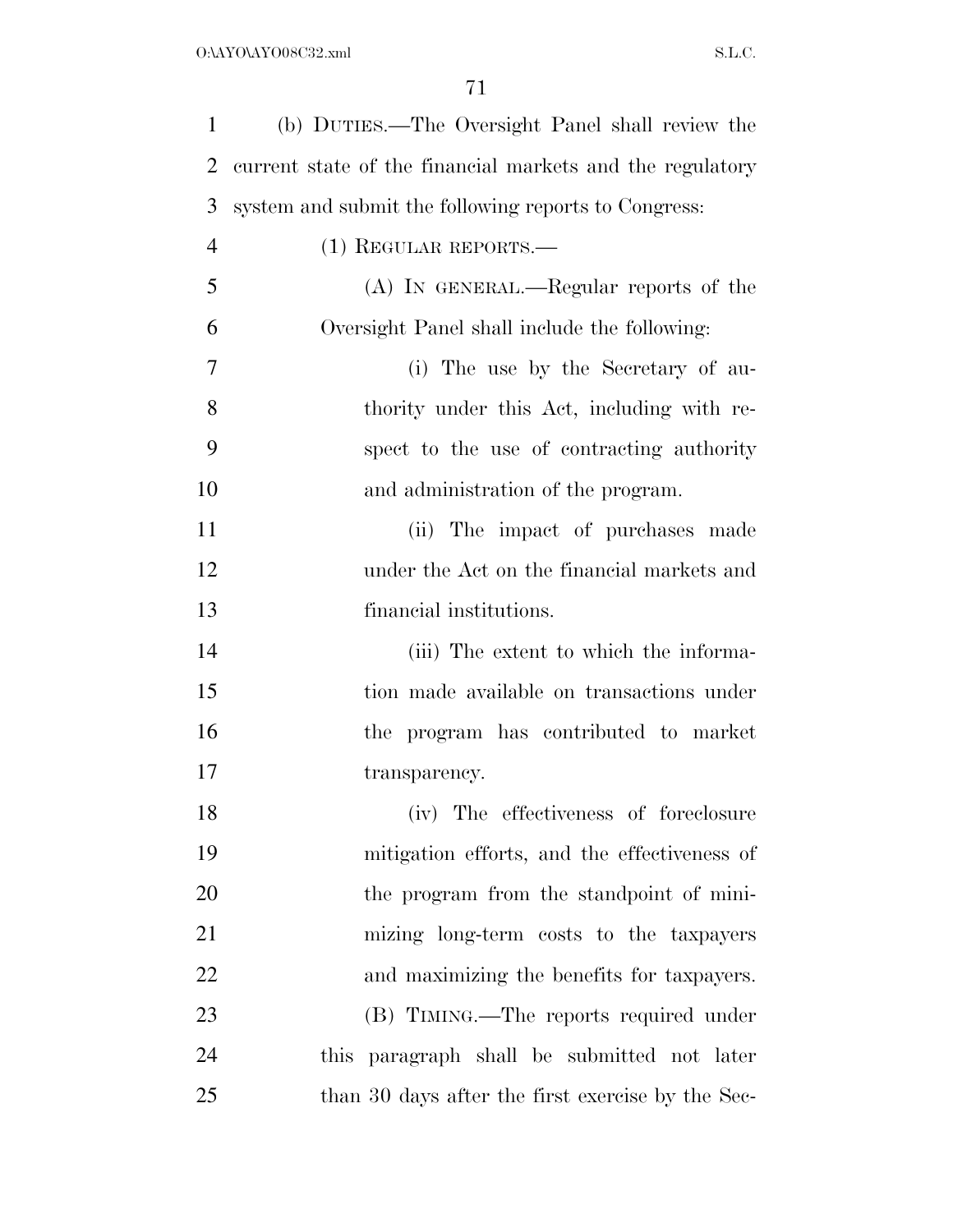|                | retary of the authority under section $101(a)$ or |
|----------------|---------------------------------------------------|
| $\overline{2}$ | 102, and every 30 days thereafter.                |
| $\mathcal{R}$  | (2) SPECIAL REPORT ON REGULATORY RE-              |

 FORM.—The Oversight Panel shall submit a special report on regulatory reform not later than January 20, 2009, analyzing the current state of the regu- latory system and its effectiveness at overseeing the participants in the financial system and protecting consumers, and providing recommendations for im- provement, including recommendations regarding whether any participants in the financial markets that are currently outside the regulatory system should become subject to the regulatory system, the rationale underlying such recommendation, and whether there are any gaps in existing consumer protections.

(c) MEMBERSHIP.—

 (1) IN GENERAL.—The Oversight Panel shall consist of 5 members, as follows:

 (A) 1 member appointed by the Speaker of 21 the House of Representatives.

 (B) 1 member appointed by the minority leader of the House of Representatives.

 (C) 1 member appointed by the majority leader of the Senate.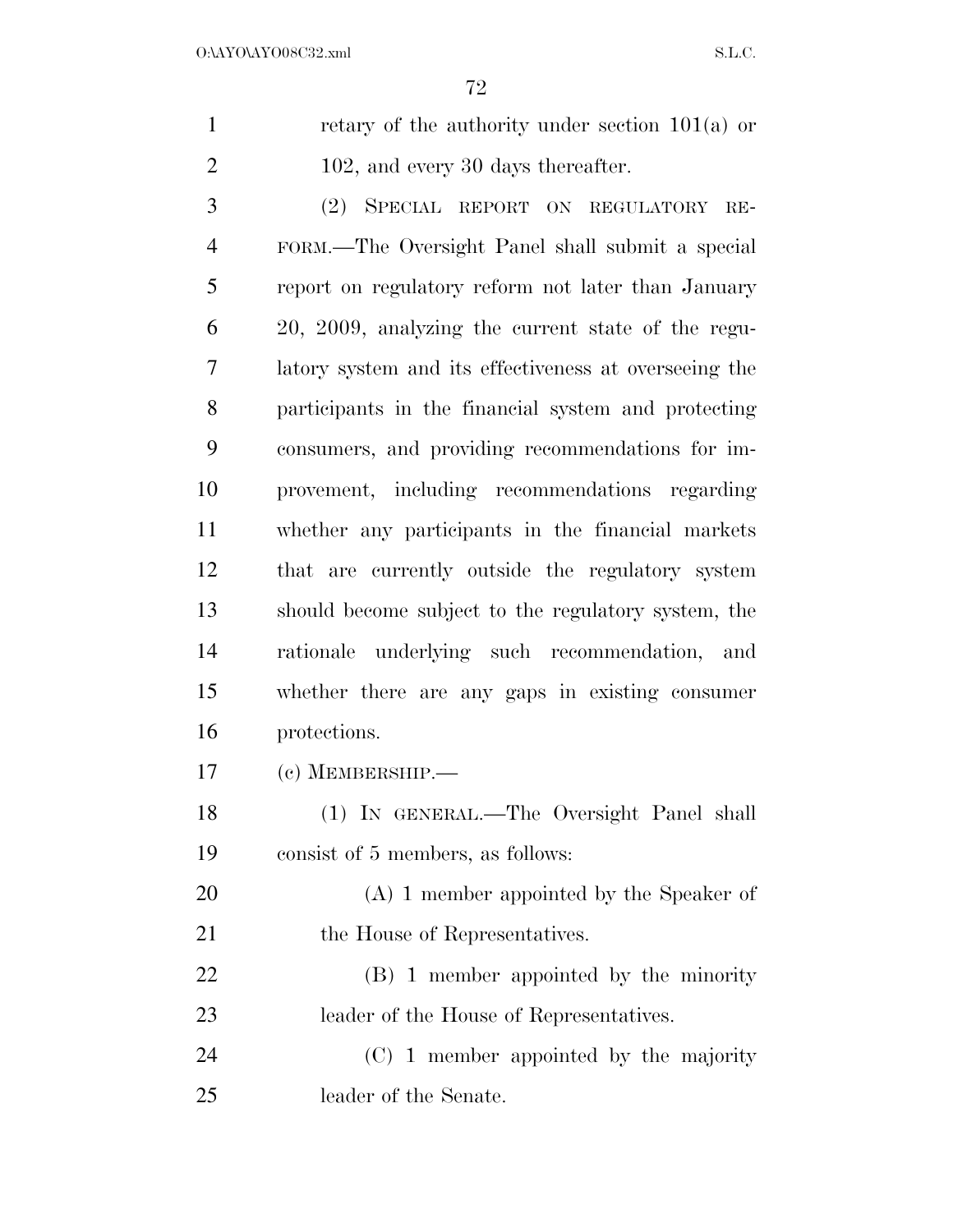| $\mathbf{1}$   | (D) 1 member appointed by the minority                 |
|----------------|--------------------------------------------------------|
| $\overline{2}$ | leader of the Senate.                                  |
| 3              | (E) 1 member appointed by the Speaker of               |
| $\overline{4}$ | the House of Representatives and the majority          |
| 5              | leader of the Senate, after consultation with the      |
| 6              | minority leader of the Senate and the minority         |
| 7              | leader of the House of Representatives.                |
| 8              | (2) PAY.—Each member of the Oversight Panel            |
| 9              | shall each be paid at a rate equal to the daily equiv- |
| 10             | alent of the annual rate of basic pay for level I of   |
| 11             | the Executive Schedule for each day (including trav-   |
| 12             | el time) during which such member is engaged in        |
| 13             | the actual performance of duties vested in the Com-    |
| 14             | mission.                                               |
| 15             | (3) PROHIBITION OF COMPENSATION OF FED-                |
| 16             | EMPLOYEES.—Members of the Oversight<br>ERAL            |
| 17             | Panel who are full-time officers or employees of the   |
| 18             | United States or Members of Congress may not re-       |
| 19             | ceive additional pay, allowances, or benefits by rea-  |
| 20             | son of their service on the Oversight Panel.           |
| 21             | (4) TRAVEL EXPENSES.—Each member shall                 |
| 22             | receive travel expenses, including per diem in lieu of |
| 23             | subsistence, in accordance with applicable provisions  |
| 24             | under subchapter I of chapter 57 of title 5, United    |
| 25             | States Code.                                           |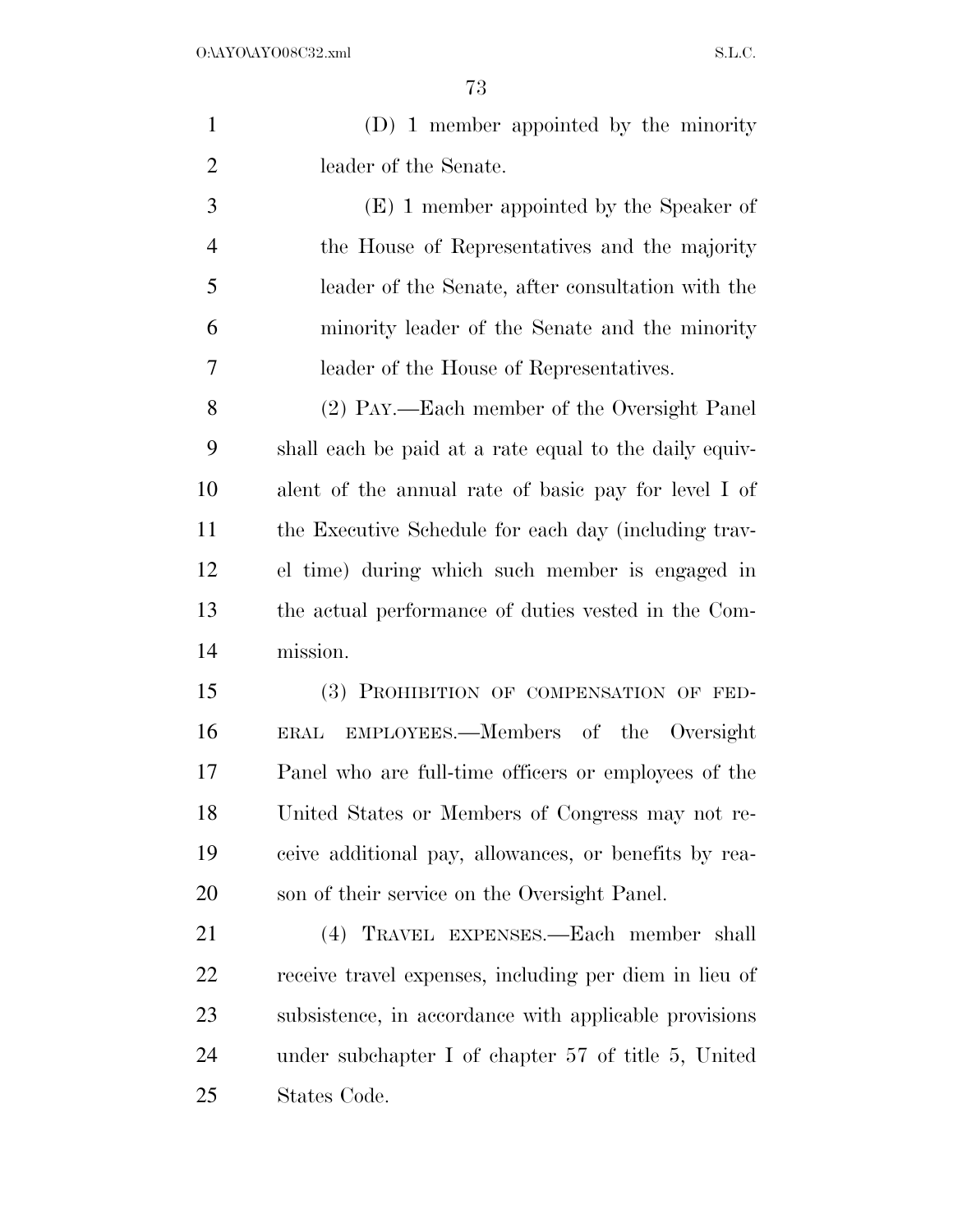| $\mathbf{1}$   | (5) QUORUM.—Four members of the Oversight               |
|----------------|---------------------------------------------------------|
| $\overline{2}$ | Panel shall constitute a quorum but a lesser number     |
| 3              | may hold hearings.                                      |
| $\overline{4}$ | $(6)$ VACANCIES.— $A$ vacancy on the Oversight          |
| 5              | Panel shall be filled in the manner in which the        |
| 6              | original appointment was made.                          |
| 7              | (7) MEETINGS.—The Oversight Panel shall                 |
| 8              | meet at the call of the Chairperson or a majority of    |
| 9              | its members.                                            |
| 10             | $(d)$ STAFF.—                                           |
| 11             | (1) IN GENERAL.—The Oversight Panel may                 |
| 12             | appoint and fix the pay of any personnel as the         |
| 13             | Commission considers appropriate.                       |
| 14             | (2) EXPERTS AND CONSULTANTS.—The Over-                  |
| 15             | sight Panel may procure temporary and intermittent      |
| 16             | services under section 3109(b) of title 5, United       |
| 17             | States Code.                                            |
| 18             | (3) STAFF OF AGENCIES.—Upon request of the              |
| 19             | Oversight Panel, the head of any Federal depart-        |
| 20             | ment or agency may detail, on a reimbursable basis,     |
| 21             | any of the personnel of that department or agency       |
| 22             | to the Oversight Panel to assist it in carrying out its |
| 23             | duties under this Act.                                  |
| 24             | (e) POWERS.—                                            |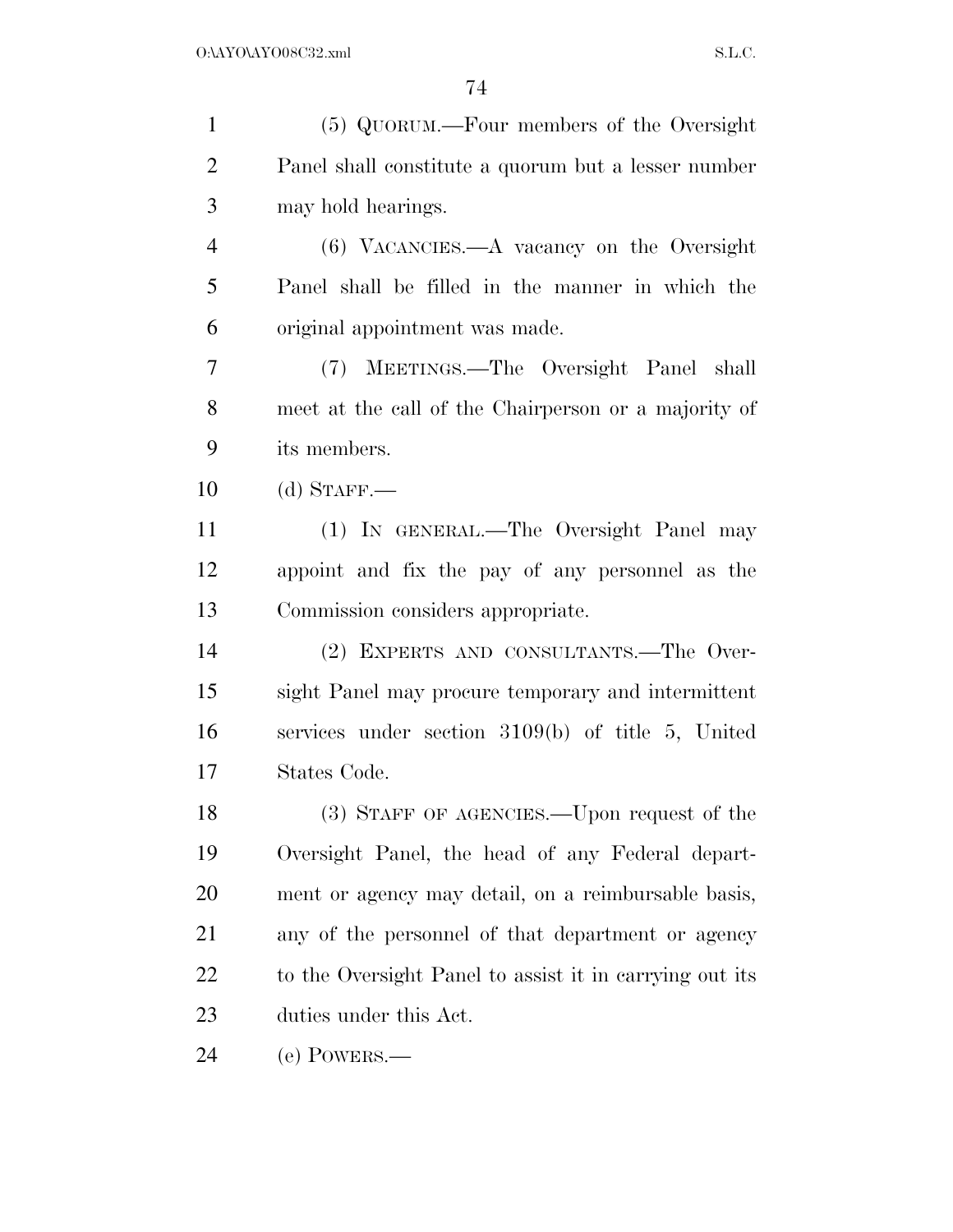(1) HEARINGS AND SESSIONS.—The Oversight Panel may, for the purpose of carrying out this sec- tion, hold hearings, sit and act at times and places, take testimony, and receive evidence as the Panel considers appropriate and may administer oaths or affirmations to witnesses appearing before it.

 (2) POWERS OF MEMBERS AND AGENTS.—Any member or agent of the Oversight Panel may, if au- thorized by the Oversight Panel, take any action which the Oversight Panel is authorized to take by this section.

 (3) OBTAINING OFFICIAL DATA.—The Over- sight Panel may secure directly from any depart- ment or agency of the United States information necessary to enable it to carry out this section. Upon request of the Chairperson of the Oversight Panel, the head of that department or agency shall furnish 18 that information to the Oversight Panel.

 (4) REPORTS .—The Oversight Panel shall re- ceive and consider all reports required to be sub-mitted to the Oversight Panel under this Act.

 (f) TERMINATION.—The Oversight Panel shall termi- nate 6 months after the termination date specified in sec-tion 120.

25 (g) FUNDING FOR EXPENSES.—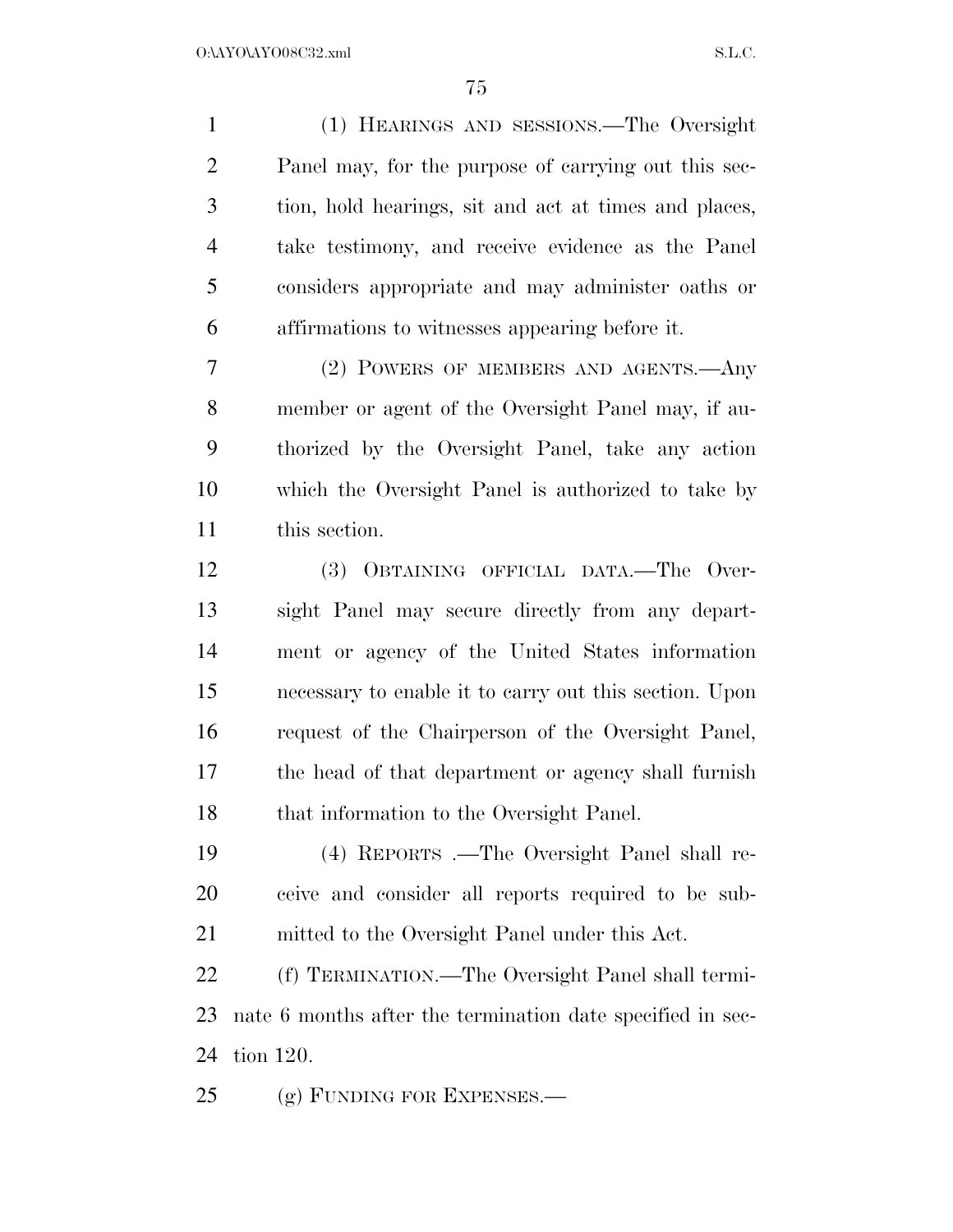(1) AUTHORIZATION OF APPROPRIATIONS.— There is authorized to be appropriated to the Over- sight Panel such sums as may be necessary for any fiscal year, half of which shall be derived from the applicable account of the House of Representatives, and half of which shall be derived from the contin-gent fund of the Senate.

 (2) REIMBURSEMENT OF AMOUNTS.—An amount equal to the expenses of the Oversight Panel shall be promptly transferred by the Secretary, from time to time upon the presentment of a statement of such expenses by the Chairperson of the Over- sight Panel, from funds made available to the Sec- retary under this Act to the applicable fund of the House of Representatives and the contingent fund of the Senate, as appropriate, as reimbursement for amounts expended from such account and fund under paragraph (1).

#### **SEC. 126. FDIC AUTHORITY.**

 (a) IN GENERAL.—Section 18(a) of the Federal De- posit Insurance Act (12 U.S.C. 1828(a)) is amended by adding at the end the following new paragraph:

23 "(4) FALSE ADVERTISING, MISUSE OF FDIC NAMES, AND MISREPRESENTATION TO INDICATE IN-SURED STATUS.—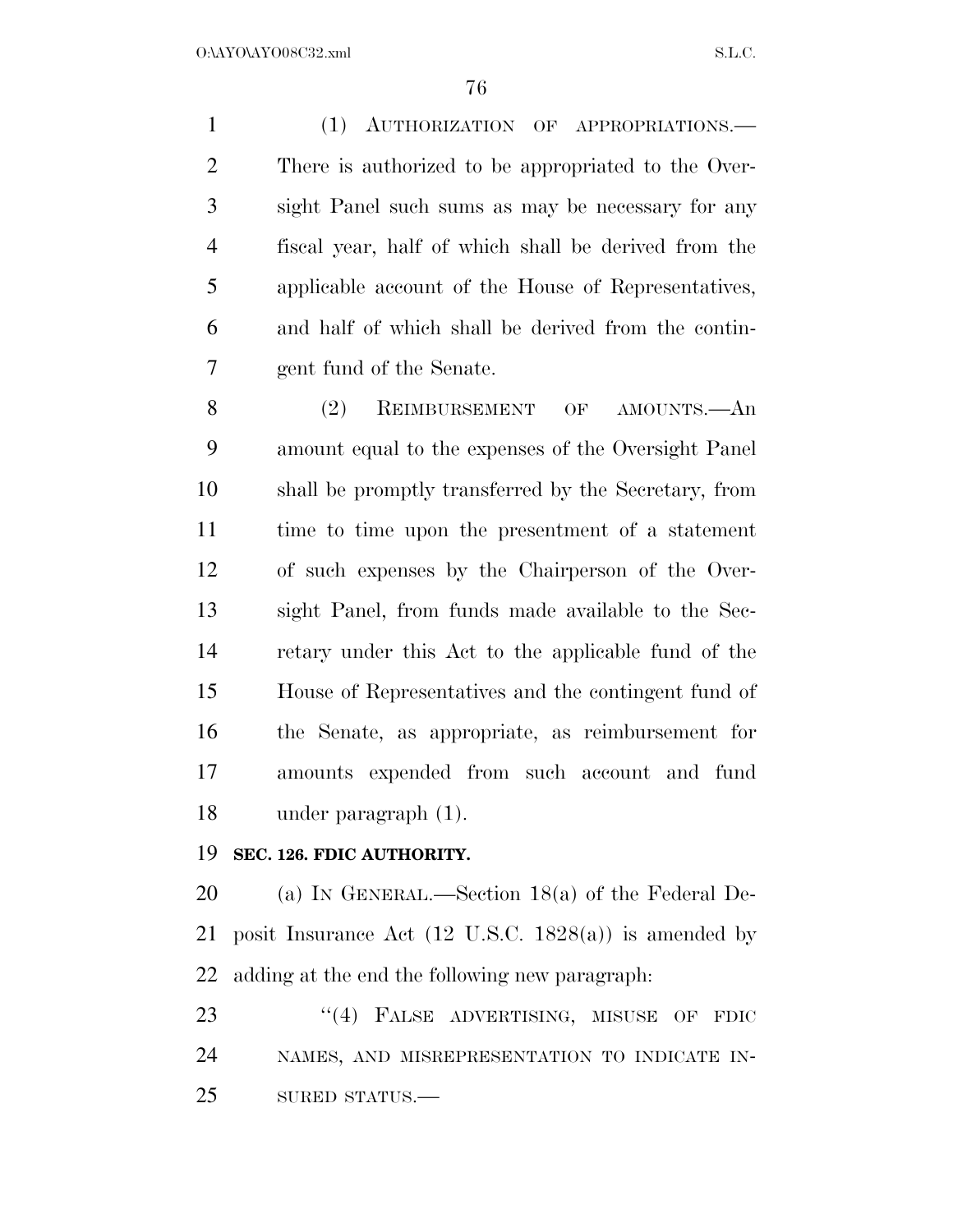| $\mathbf{1}$   | "(A) PROHIBITION ON FALSE ADVER-                     |
|----------------|------------------------------------------------------|
| $\overline{2}$ | TISING AND MISUSE OF FDIC NAMES.-No per-             |
| 3              | son may represent or imply that any deposit li-      |
| $\overline{4}$ | ability, obligation, certificate, or share is in-    |
| 5              | sured or guaranteed by the Corporation, if such      |
| 6              | deposit liability, obligation, certificate, or share |
| 7              | is not insured or guaranteed by the Corpora-         |
| 8              | tion-                                                |
| 9              | "(i) by using the terms 'Federal De-                 |
| 10             | posit', 'Federal Deposit Insurance', 'Fed-           |
| 11             | eral Deposit Insurance Corporation', any             |
| 12             | combination of such terms, or the abbre-             |
| 13             | viation 'FDIC' as part of the business               |
| 14             | name or firm name of any person, includ-             |
| 15             | ing any corporation, partnership, business           |
| 16             | trust, association, or other business entity;        |
| 17             | or                                                   |
| 18             | "(ii) by using such terms or any other               |
| 19             | terms, sign, or symbol as part of an adver-          |
| 20             | tisement, solicitation, or other document.           |
| 21             | "(B) PROHIBITION ON MISREPRESENTA-                   |
| 22             | TIONS OF INSURED STATUS.—No person may               |
| 23             | knowingly misrepresent—                              |
| 24             | "(i) that any deposit liability, obliga-             |
| 25             | tion, certificate, or share is insured, under        |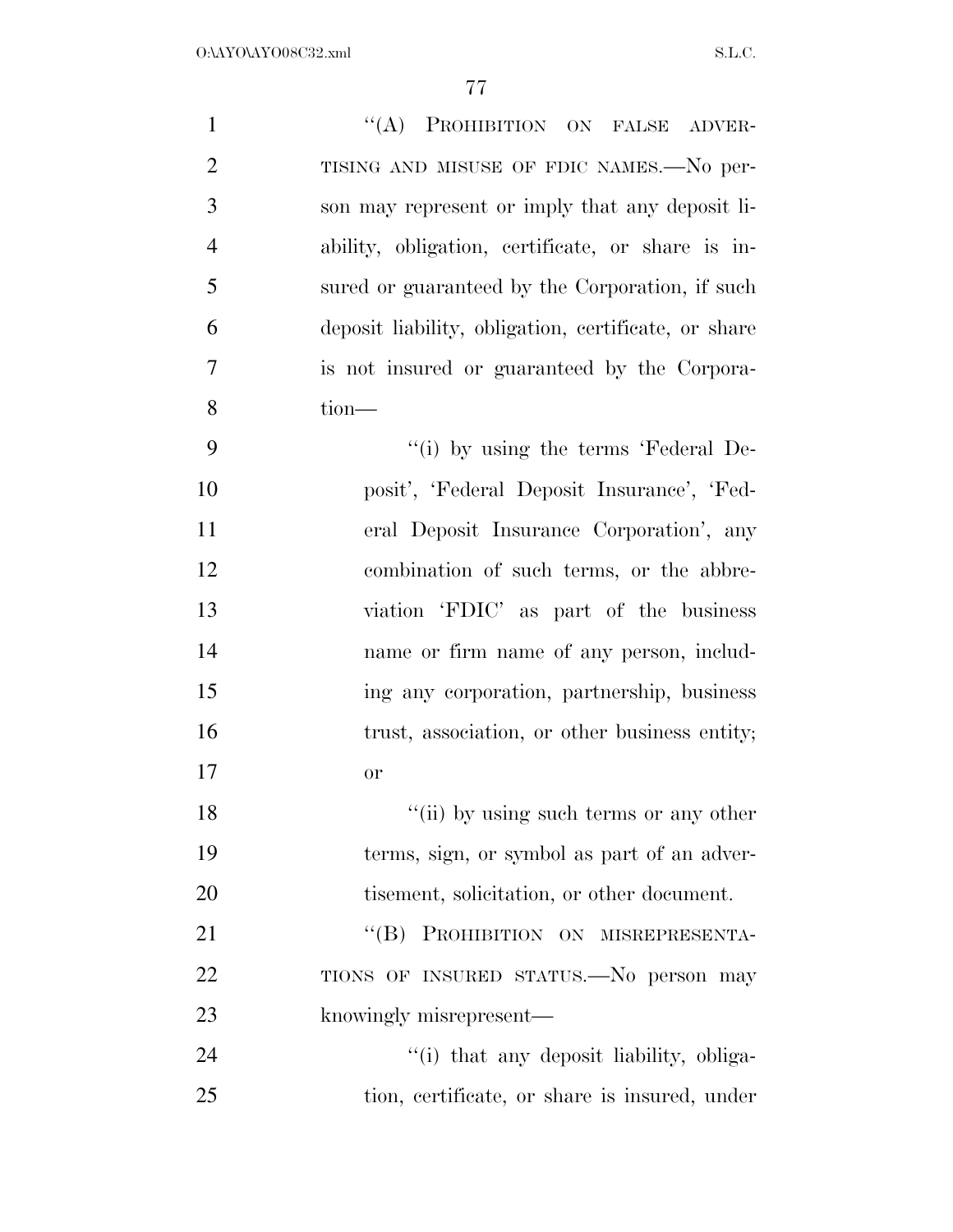| 1              | this Act, if such deposit liability, obliga-   |
|----------------|------------------------------------------------|
| 2              | tion, certificate, or share is not so insured; |
| 3              | <sub>or</sub>                                  |
| $\overline{4}$ | "(ii) the extent to which or the man-          |
| 5              | ner in which any deposit liability, obliga-    |
| 6              | tion, certificate, or share is insured under   |
| 7              | this Act, if such deposit liability, obliga-   |
| 8              | tion, certificate, or share is not so insured, |
| 9              | to the extent or in the manner represented.    |
| 10             | "(C) AUTHORITY OF THE APPROPRIATE              |
| 11             | FEDERAL BANKING AGENCY.—The appropriate        |

 appropriate Federal banking agency, or any in- stitution-affiliated party thereof. 17 "(D) CORPORATION AUTHORITY IF THE APPROPRIATE FEDERAL BANKING AGENCY

FAILS TO FOLLOW RECOMMENDATION.—

Federal banking agency shall have enforcement

authority in the case of a violation of this para-

graph by any person for which the agency is the

20 "(i) RECOMMENDATION.—The Cor- poration may recommend in writing to the appropriate Federal banking agency that the agency take any enforcement action authorized under section 8 for purposes of enforcement of this paragraph with respect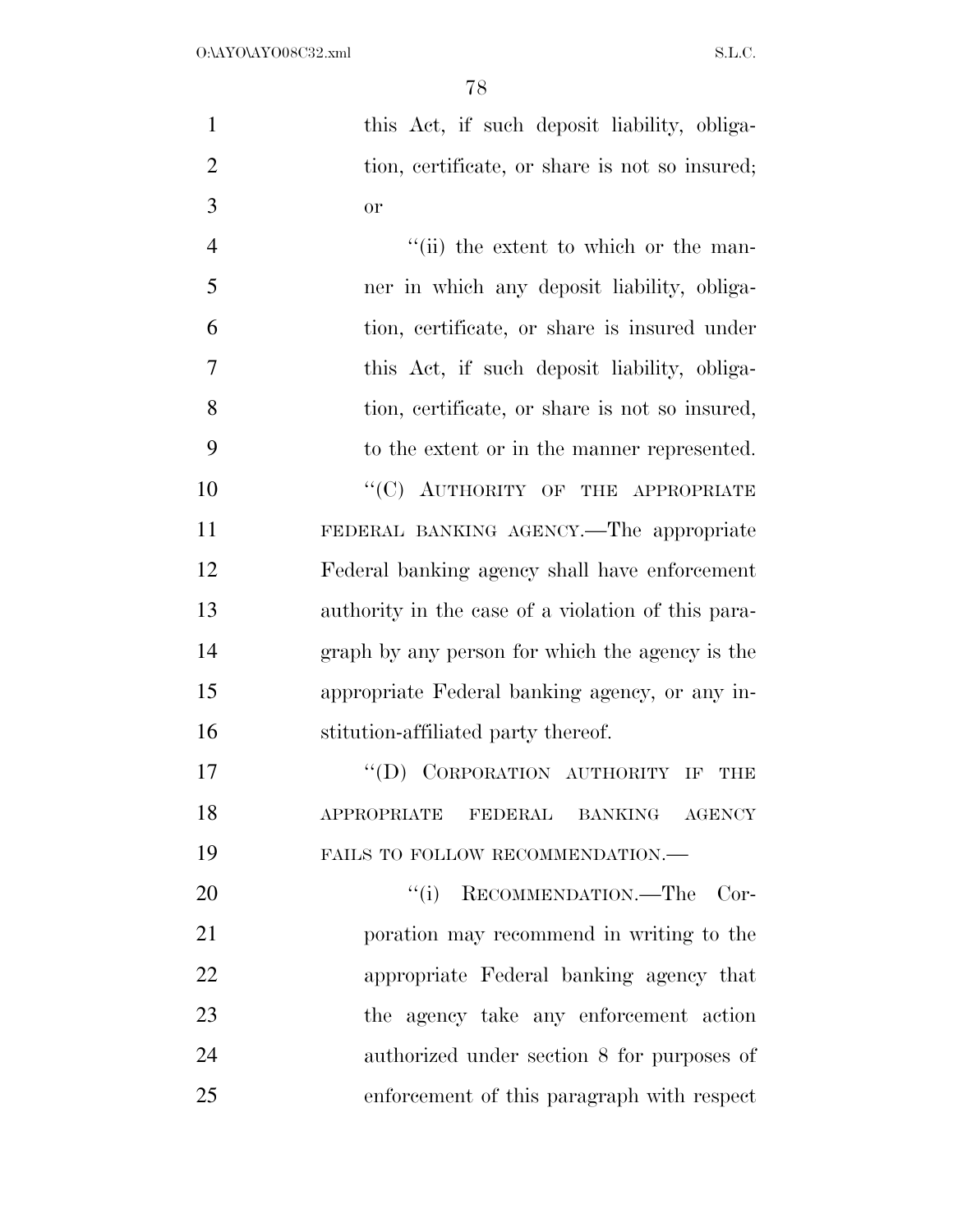| $\mathbf{1}$   | to any person for which the agency is the      |
|----------------|------------------------------------------------|
| $\overline{2}$ | appropriate Federal banking agency or any      |
| 3              | institution-affiliated party thereof.          |
| $\overline{4}$ | "(ii) AGENCY RESPONSE.—If the ap-              |
| 5              | propriate Federal banking agency does not,     |
| 6              | within 30 days of the date of receipt of a     |
| $\overline{7}$ | recommendation under clause (i), take the      |
| 8              | enforcement action with respect to this        |
| 9              | paragraph recommended by the Corpora-          |
| 10             | tion or provide a plan acceptable to the       |
| 11             | Corporation for responding to the situation    |
| 12             | presented, the Corporation may take the        |
| 13             | recommended enforcement action against         |
| 14             | such person or institution-affiliated party.   |
| 15             | "(E) ADDITIONAL AUTHORITY.-In addi-            |
| 16             | tion to its authority under subparagraphs (C)  |
| 17             | and (D), for purposes of this paragraph, the   |
| 18             | Corporation shall have, in the same manner and |
| 19             | to the same extent as with respect to a State  |
| 20             | nonmember insured bank—                        |
| 21             | "(i) jurisdiction over—                        |
| 22             | $\lq\lq$ (I) any person other than a per-      |
| 23             | son for which another agency is the            |
| 24             | appropriate Federal banking agency             |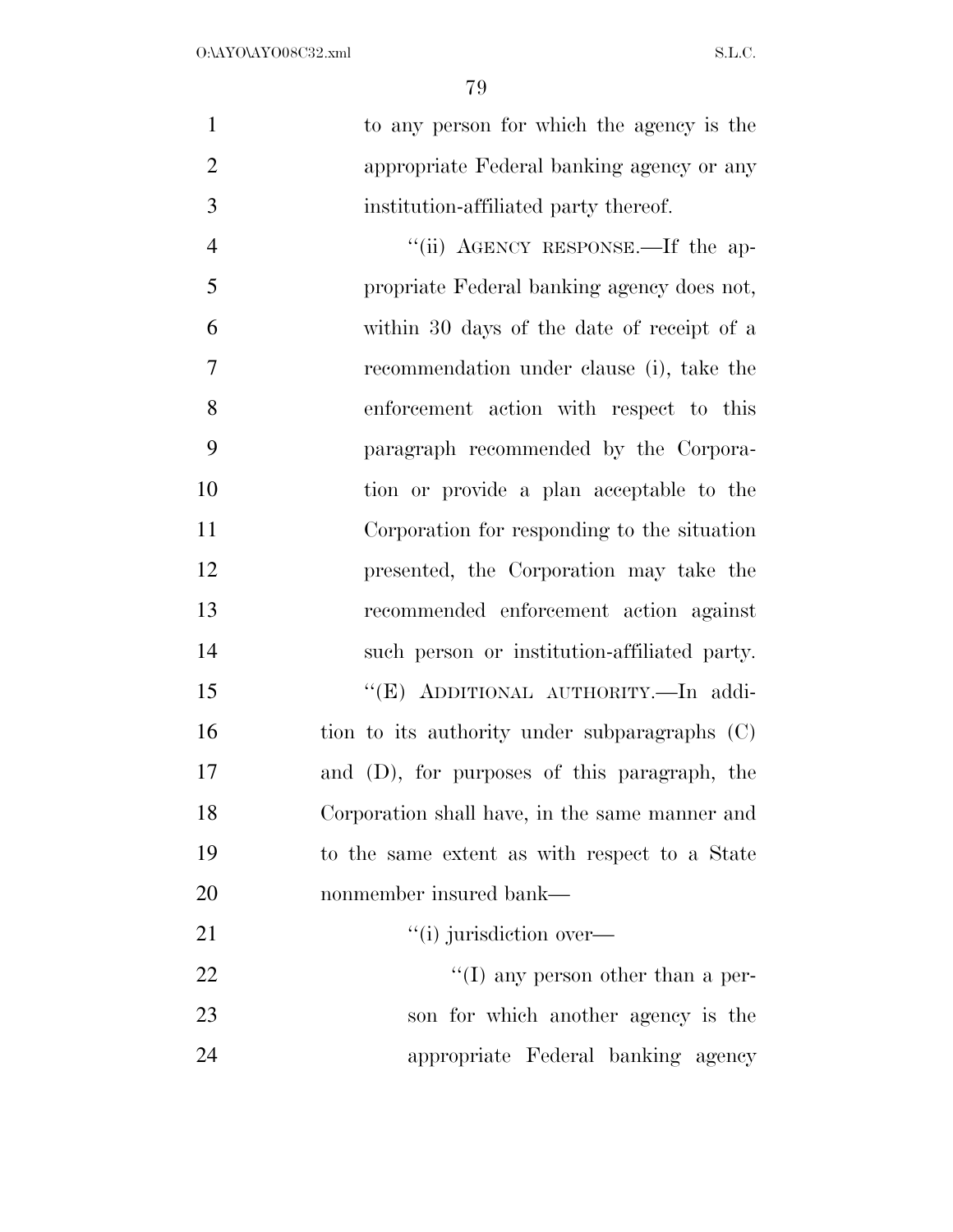| $\mathbf{1}$   | any institution-affiliated party<br>or                          |
|----------------|-----------------------------------------------------------------|
| $\overline{2}$ | thereof; and                                                    |
| $\overline{3}$ | "(II) any person that aids or                                   |
| $\overline{4}$ | abets a violation of this paragraph by                          |
| 5              | a person described in subclause $(I);$                          |
| 6              | and                                                             |
| $\tau$         | "(ii) for purposes of enforcing the re-                         |
| 8              | quirements of this paragraph, the author-                       |
| 9              | ity of the Corporation under—                                   |
| 10             | "(I) section $10(e)$ to conduct in-                             |
| 11             | vestigations; and                                               |
| 12             | "(II) subsections (b), (c), (d) and                             |
| 13             | $(i)$ of section 8 to conduct enforce-                          |
| 14             | ment actions.                                                   |
| 15             | "(F) OTHER ACTIONS PRESERVED.—No                                |
| 16             | provision of this paragraph shall be construed                  |
| 17             | as barring any action otherwise available, under                |
| 18             | the laws of the United States or any State, to                  |
| 19             | any Federal or State agency or individual.".                    |
| 20             | (b) ENFORCEMENT ORDERS.—Section $8(c)$ of the                   |
| 21             | Federal Deposit Insurance Act $(12 \text{ U.S.C. } 1818(e))$ is |
| 22             | amended by adding at the end the following new para-            |
| 23             | graph:                                                          |
| 24             | "(4) FALSE ADVERTISING OR<br><b>MISUSE</b><br>OF                |
| 25             | NAMES TO INDICATE INSURED STATUS.-                              |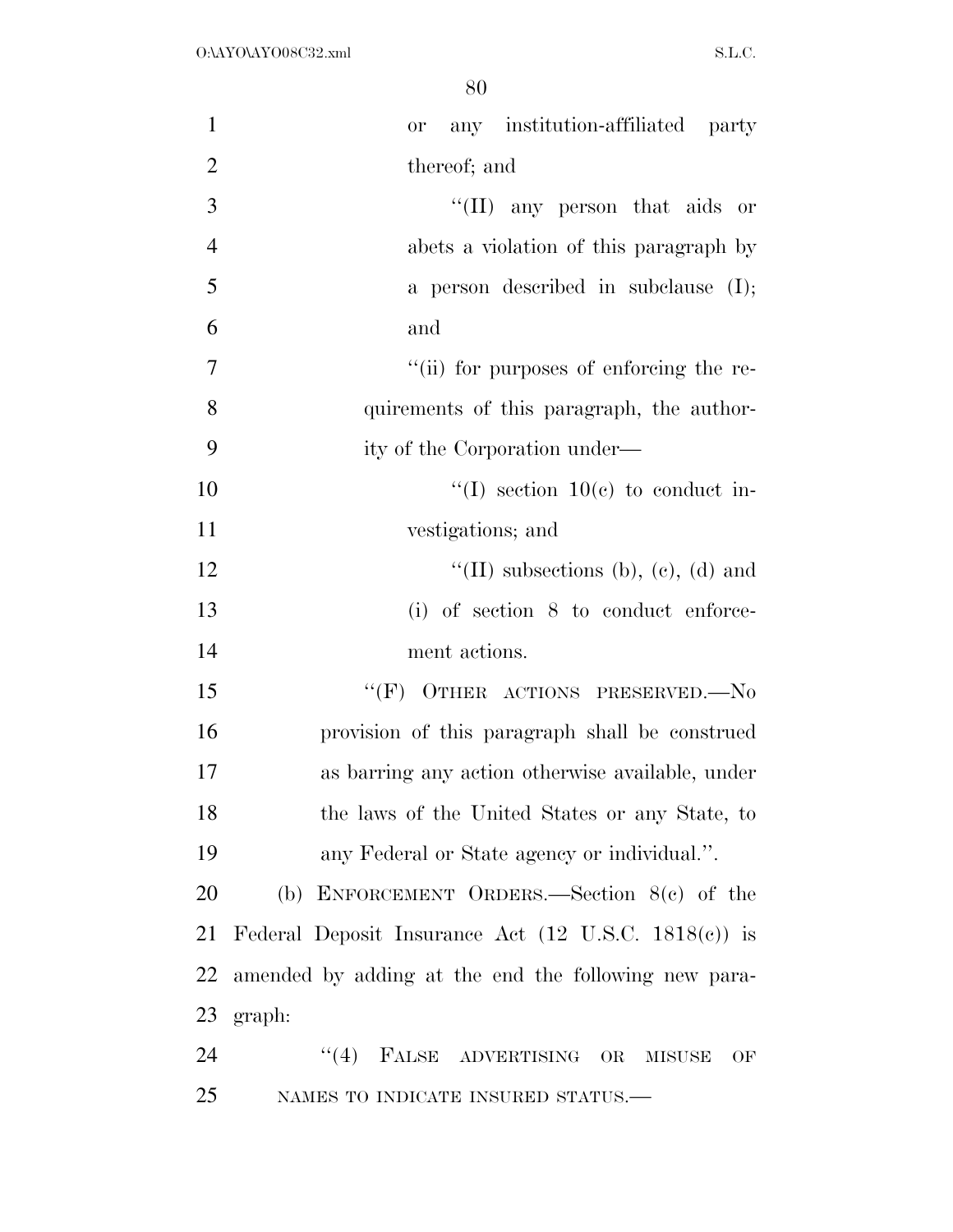| $\mathbf{1}$   | $\lq\lq$ (A) TEMPORARY ORDER.—                 |
|----------------|------------------------------------------------|
| $\overline{2}$ | "(i) IN GENERAL.—If a notice of                |
| 3              | charges served under subsection $(b)(1)$       |
| $\overline{4}$ | specifies on the basis of particular facts     |
| 5              | that any person engaged or is engaging in      |
| 6              | conduct described in section $18(a)(4)$ , the  |
| $\overline{7}$ | Corporation or other appropriate Federal       |
| 8              | banking agency may issue a temporary           |
| 9              | order requiring-                               |
| 10             | $\lq\lq$ (I) the immediate cessation of        |
| 11             | any activity or practice described,            |
| 12             | which gave rise to the notice of               |
| 13             | charges; and                                   |
| 14             | $\lq\lq$ (II) affirmative action to pre-       |
| 15             | vent any further, or to remedy any ex-         |
| 16             | isting, violation.                             |
| 17             | "(ii) EFFECT OF ORDER.—Any tem-                |
| 18             | porary order issued under this subpara-        |
| 19             | graph shall take effect upon service.          |
| 20             | "(B) EFFECTIVE PERIOD OF TEMPORARY             |
| 21             | ORDER.—A temporary order issued under sub-     |
| 22             | paragraph (A) shall remain effective and en-   |
| 23             | forceable, pending the completion of an admin- |
| 24             | istrative proceeding pursuant to subsection    |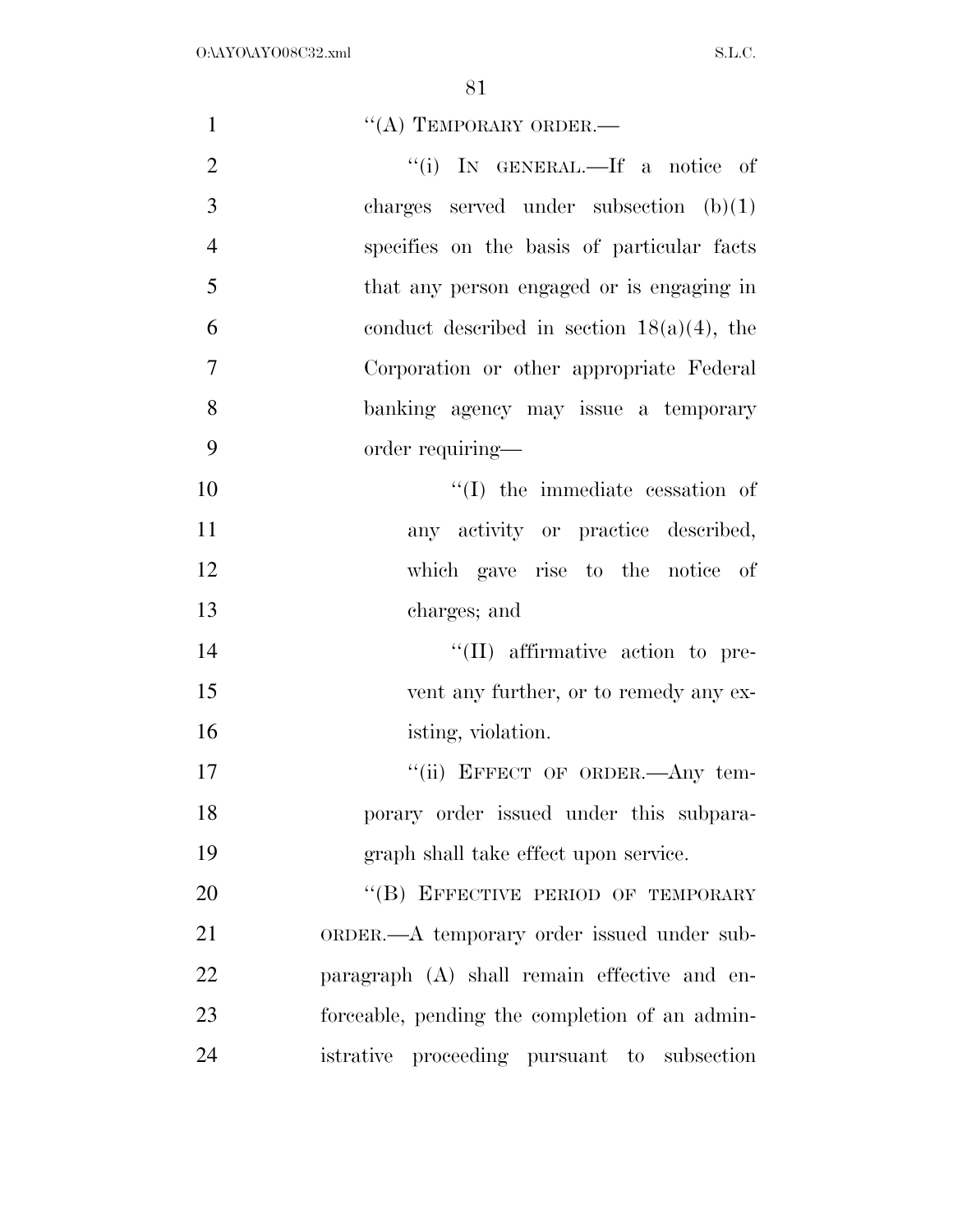| $\mathbf{1}$   | $(b)(1)$ in connection with the notice of                          |
|----------------|--------------------------------------------------------------------|
| $\overline{2}$ | charges—                                                           |
| 3              | "(i) until such time as the Corpora-                               |
| $\overline{4}$ | tion or other appropriate Federal banking                          |
| 5              | agency dismisses the charges specified in                          |
| 6              | such notice; or                                                    |
| $\overline{7}$ | "(ii) if a cease-and-desist order is                               |
| 8              | issued against such person, until the effec-                       |
| 9              | tive date of such order.                                           |
| 10             | "(C) CIVIL MONEY PENALTIES. Any vio-                               |
| 11             | lation of section $18(a)(4)$ shall be subject to                   |
| 12             | civil money penalties, as set forth in subsection                  |
| 13             | (i), except that for any person other than an in-                  |
| 14             | sured depository institution or an institution-af-                 |
| 15             | filiated party that is found to have violated this                 |
| 16             | paragraph, the Corporation or other appro-                         |
| 17             | priate Federal banking agency shall not be re-                     |
| 18             | quired to demonstrate any loss to an insured                       |
| 19             | depository institution.".                                          |
| 20             | (e)<br>UNENFORCEABILITY OF CERTAIN AGREE-                          |
| 21             | MENTS.—Section $13(c)$ of the Federal Deposit Insurance            |
| 22             | Act $(12 \text{ U.S.C. } 1823(c))$ is amended by adding at the end |
| 23             | the following new paragraph:                                       |
| 24             | "(11) UNENFORCEABILITY OF CERTAIN AGREE-                           |
| 25             | MENTS.—No provision contained in any existing or                   |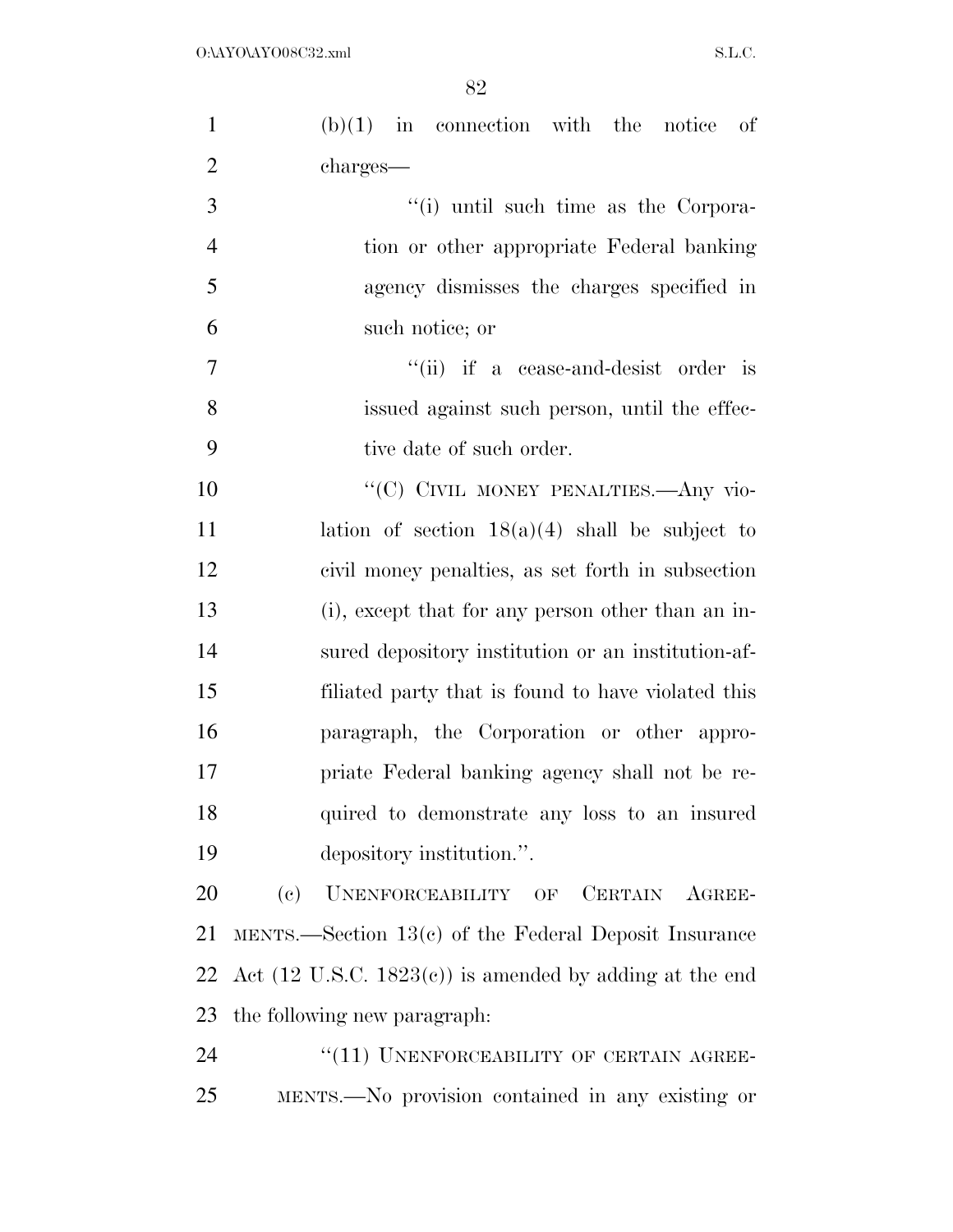| $\mathbf{1}$   | future standstill, confidentiality, or other agreement   |
|----------------|----------------------------------------------------------|
| $\overline{2}$ | that, directly or indirectly—                            |
| 3              | $\lq\lq$ affects, restricts, or limits the ability       |
| $\overline{4}$ | of any person to offer to acquire or acquire,            |
| 5              | $\lq\lq (B)$ prohibits any person from offering to       |
| 6              | acquire or acquiring, or                                 |
| 7              | $\cdot\cdot$ (C) prohibits any person from using any     |
| 8              | previously disclosed information in connection           |
| 9              | with any such offer to acquire or acquisition of,        |
| 10             | all or part of any insured depository institution, in-   |
| 11             | cluding any liabilities, assets, or interest therein, in |
| 12             | connection with any transaction in which the Cor-        |
| 13             | poration exercises its authority under section 11 or     |
| 14             | 13, shall be enforceable against or impose any liabil-   |
| 15             | ity on such person, as such enforcement or liability     |
| 16             | shall be contrary to public policy.".                    |
| 17             | (d) TECHNICAL AND CONFORMING AMENDMENTS.-                |
| 18             | Section 18 of the Federal Deposit Insurance Act (12      |
| 19             | U.S.C. $1828$ ) is amended—                              |
| 20             | $(1)$ in subsection $(a)(3)$ —                           |
| 21             | $(A)$ by striking "this subsection" the first            |
| 22             | place that term appears and inserting "para-             |
| 23             | graph $(1)$ "; and                                       |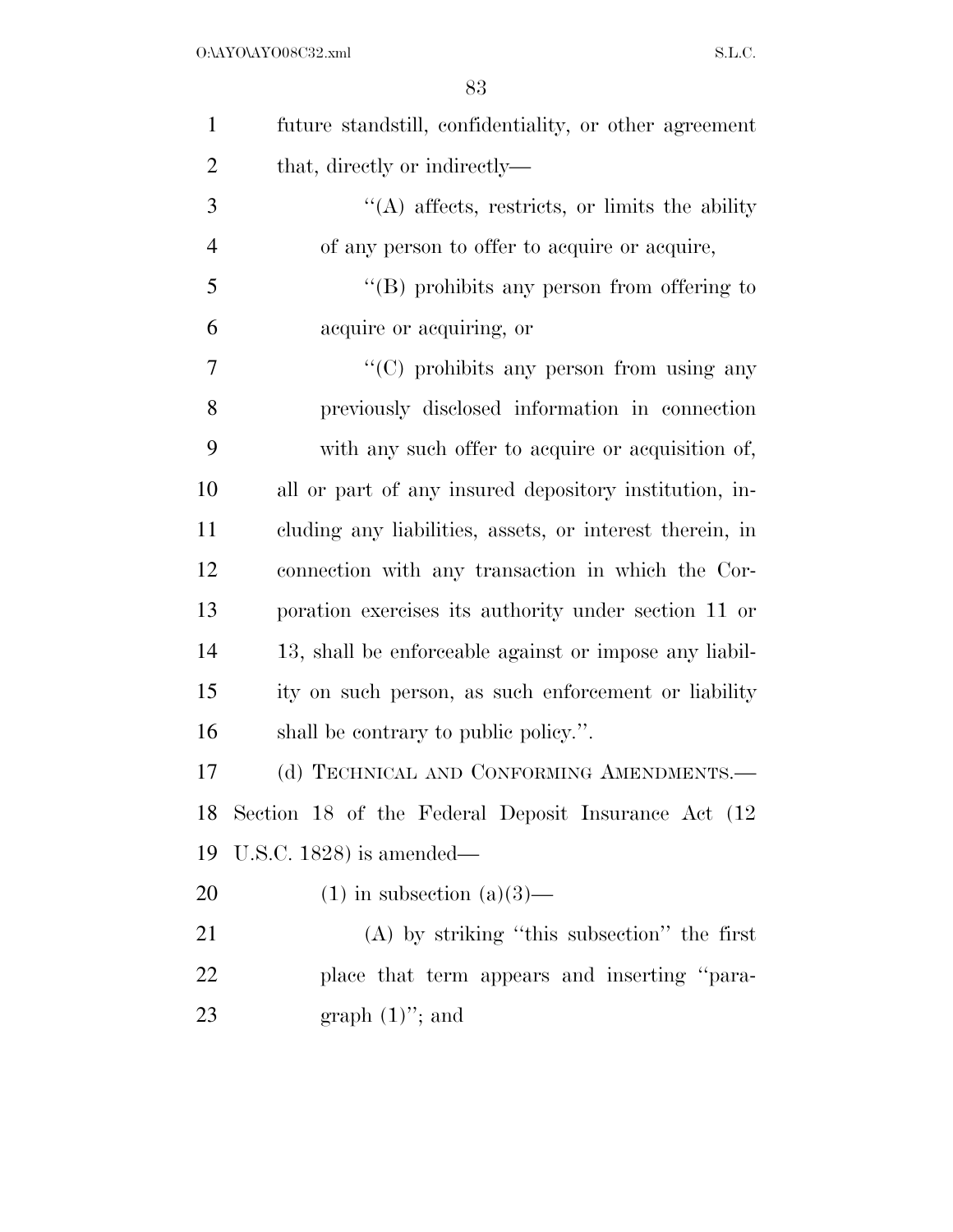|    | (B) by striking "this subsection" the sec-            |
|----|-------------------------------------------------------|
| 2  | ond place that term appears and inserting             |
| -3 | "paragraph $(2)$ "; and                               |
|    | $(2)$ in the heading for subsection $(a)$ , by strik- |

 ing ''INSURANCE LOGO.—'' and inserting ''REP-RESENTATIONS OF DEPOSIT INSURANCE.—''.

#### **SEC. 127. COOPERATION WITH THE FBI.**

 Any Federal financial regulatory agency shall cooper- ate with the Federal Bureau of Investigation and other law enforcement agencies investigating fraud, misrepre- sentation, and malfeasance with respect to development, advertising, and sale of financial products.

#### **SEC. 128. ACCELERATION OF EFFECTIVE DATE.**

 Section 203 of the Financial Services Regulatory Re- lief Act of 2006 (12 U.S.C. 461 note) is amended by strik- ing ''October 1, 2011'' and inserting ''October 1, 2008''. **SEC. 129. DISCLOSURES ON EXERCISE OF LOAN AUTHOR-ITY.** 

 (a) IN GENERAL.—Not later than 7 days after the date on which the Board exercises its authority under the third paragraph of section 13 of the Federal Reserve Act (12 U.S.C. 343; relating to discounts for individuals, part- nerships, and corporations) the Board shall provide to the Committee on Banking, Housing, and Urban Affairs of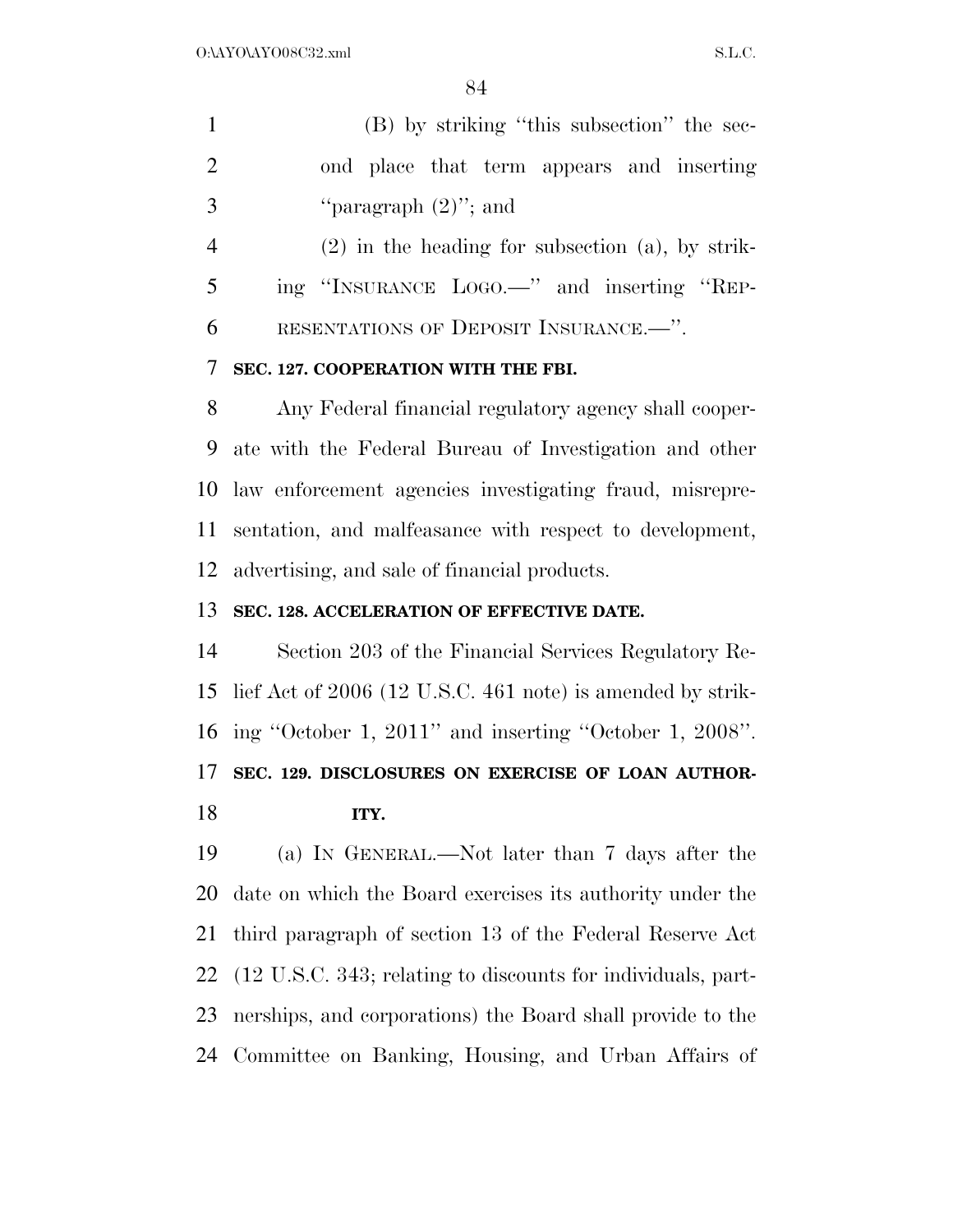the Senate and the Committee on Financial Services of the House of Representatives a report which includes— (1) the justification for exercising the authority; and (2) the specific terms of the actions of the Board, including the size and duration of the lend- ing, available information concerning the value of any collateral held with respect to such a loan, the recipient of warrants or any other potential equity in exchange for the loan, and any expected cost to the taxpayers for such exercise. (b) PERIODIC UPDATES.—The Board shall provide updates to the Committees specified in subsection (a) not less frequently than once every 60 days while the subject loan is outstanding, including— (1) the status of the loan; (2) the value of the collateral held by the Fed- eral reserve bank which initiated the loan; and (3) the projected cost to the taxpayers of the

loan.

 (c) CONFIDENTIALITY.—The information submitted to the Congress under this section may be kept confiden- tial, upon the written request of the Chairman of the Board, in which case it shall made available only to the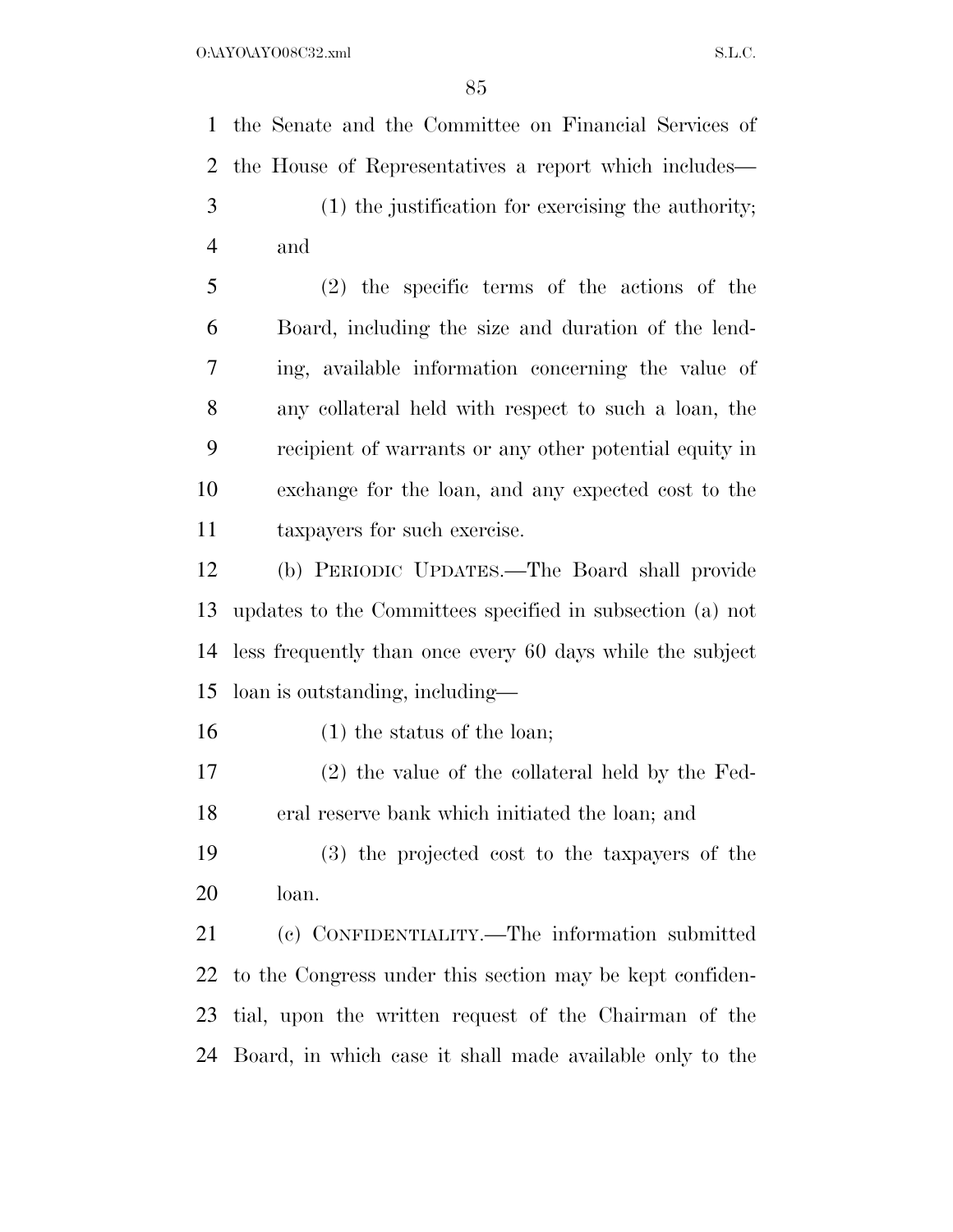$O:\Delta YO\Delta YO08C32.xml$  S.L.C.

 Chairpersons and Ranking Members of the Committees described in subsection (a).

 (d) APPLICABILITY.—The provisions of this section shall be in force for all uses of the authority provided under section 13 of the Federal Reserve Act occurring during the period beginning on March 1, 2008 and ending on the after the date of enactment of this Act, and reports described in subsection (a) shall be required beginning not later than 30 days after that date of enactment, with re-spect to any such exercise of authority.

 (e) SHARING OF INFORMATION.—Any reports re- quired under this section shall also be submitted to the Congressional Oversight Panel established under section 125.

#### **SEC. 130. TECHNICAL CORRECTIONS.**

 (a) IN GENERAL.—Section 128(b)(2) of the Truth in 17 Lending Act  $(15 \text{ U.S.C. } 1638(b)(2))$ , as amended by sec- tion 2502 of the Mortgage Disclosure Improvement Act of 2008 (Public Law 110-289), is amended—

 (1) in subparagraph (A), by striking ''In the case'' and inserting ''Except as provided in subpara-graph (G), in the case''; and

 (2) by amending subparagraph (G) to read as follows: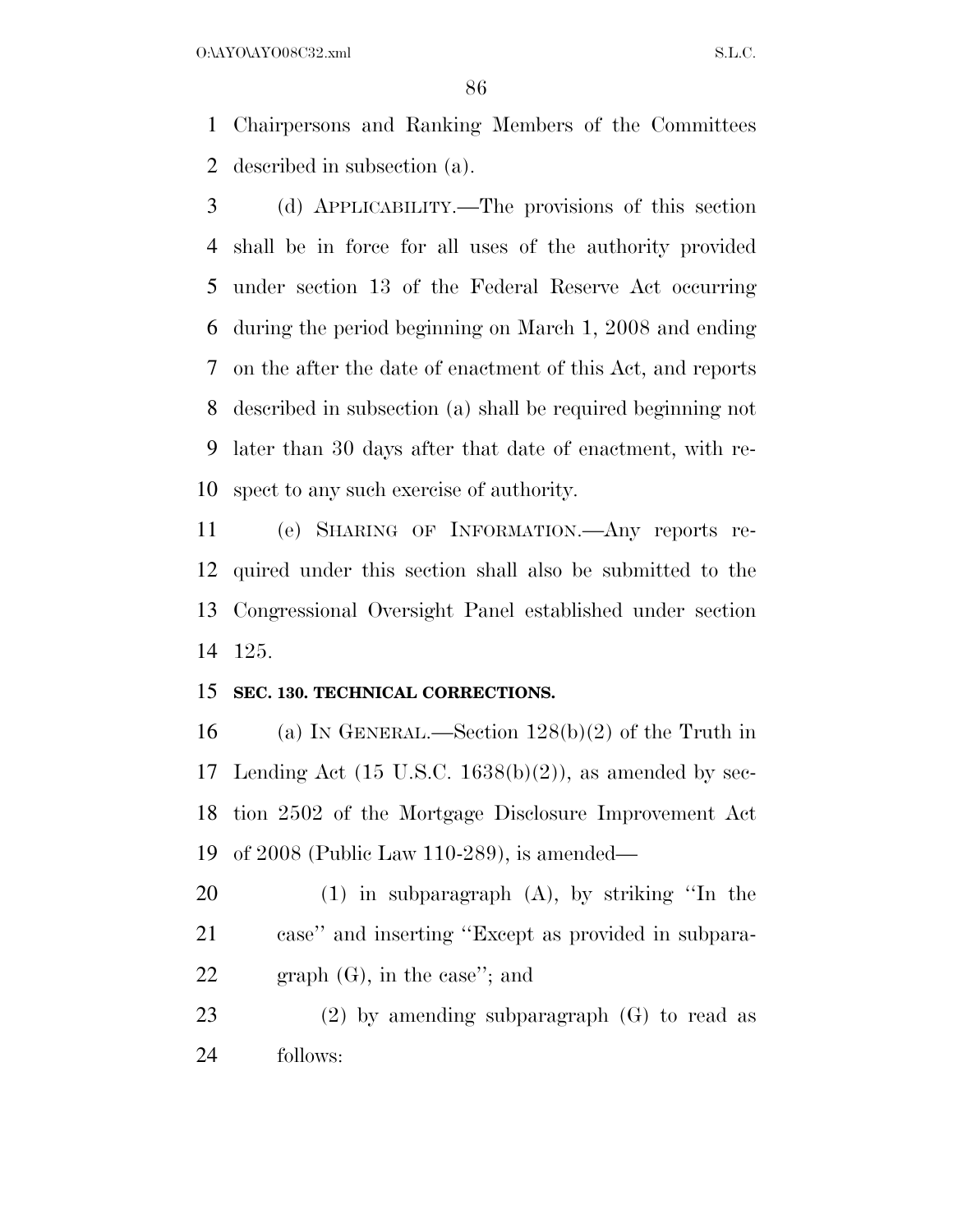| $\mathbf{1}$   | $\lq\lq(G)(i)$ In the case of an extension of cred-  |
|----------------|------------------------------------------------------|
| $\overline{2}$ | it relating to a plan described in section           |
| 3              | $101(53D)$ of title 11, United States Code—          |
| $\overline{4}$ | "(I) the requirements of subpara-                    |
| 5              | graphs $(A)$ through $(E)$ shall not apply;          |
| 6              | and                                                  |
| $\tau$         | $\lq\lq$ (II) a good faith estimate of the dis-      |
| 8              | closures required under subsection (a) shall         |
| 9              | be made in accordance with regulations of            |
| 10             | the Board under section $121(c)$ before              |
| 11             | such credit is extended, or shall be deliv-          |
| 12             | ered or placed in the mail not later than            |
| 13             | 3 business days after the date on which              |
| 14             | the creditor receives the written application        |
| 15             | of the consumer for such credit, whichever           |
| 16             | is earlier.                                          |
| 17             | "(ii) If a disclosure statement furnished            |
| 18             | within 3 business days of the written applica-       |
| 19             | tion (as provided under clause $(i)(II)$ ) contains  |
| 20             | annual percentage rate which is subse-<br>an         |
| 21             | quently rendered inaccurate, within the mean-        |
| 22             | ing of section $107(c)$ , the creditor shall furnish |
| 23             | another disclosure statement at the time of set-     |
| 24             | tlement or consummation of the transaction.".        |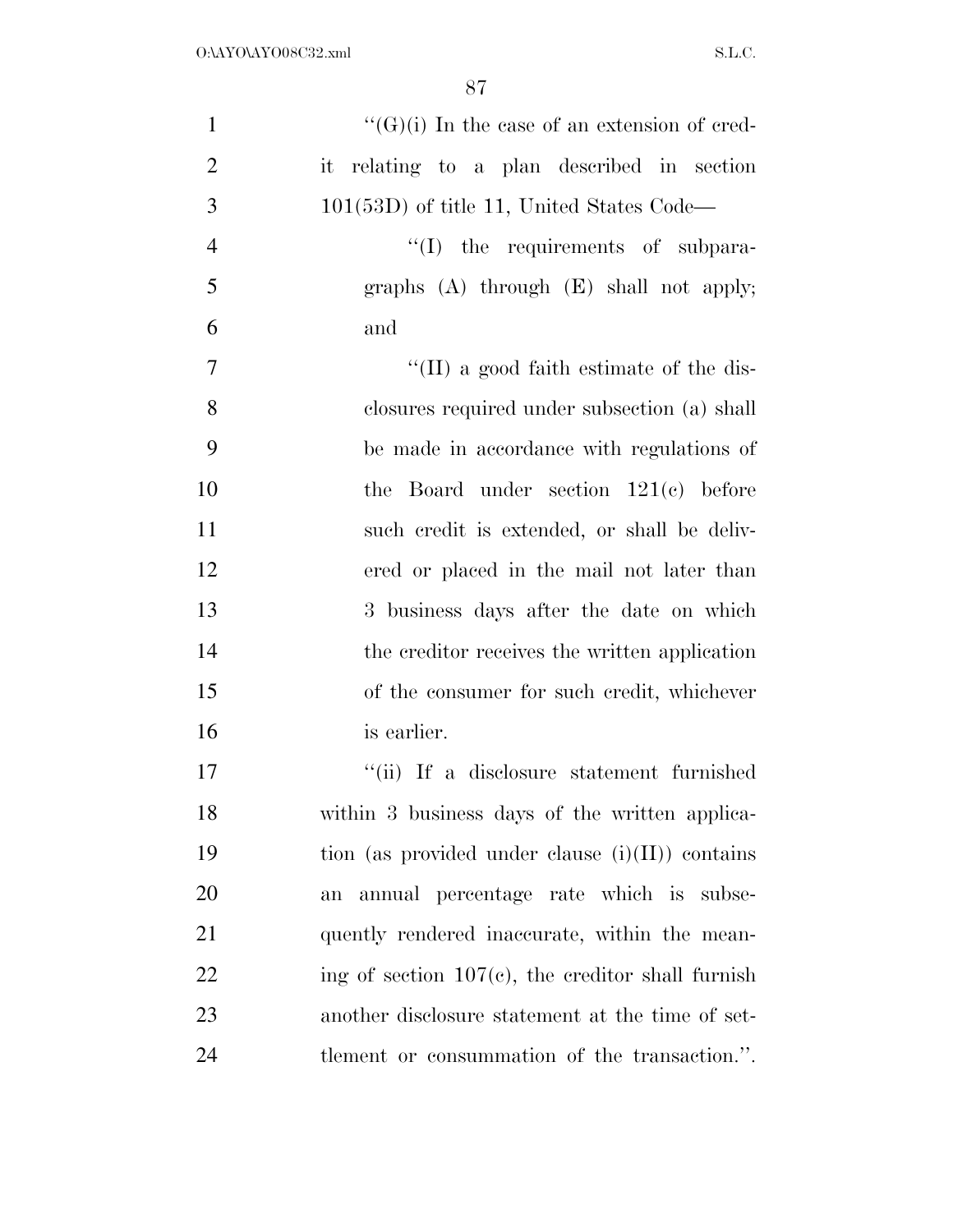(b) EFFECTIVE DATE.—The amendments made by subsection (a) shall take effect as if included in the amendments made by section 2502 of the Mortgage Dis- closure Improvement Act of 2008 (Public Law 110-289). **SEC. 131. EXCHANGE STABILIZATION FUND REIMBURSE-MENT.** 

 (a) REIMBURSEMENT.—The Secretary shall reim- burse the Exchange Stabilization Fund established under section 5302 of title 31, United States Code, for any funds that are used for the Treasury Money Market Funds Guaranty Program for the United States money market mutual fund industry, from funds under this Act.

 (b) LIMITS ON USE OF EXCHANGE STABILIZATION FUND.—The Secretary is prohibited from using the Ex- change Stabilization Fund for the establishment of any future guaranty programs for the United States money market mutual fund industry.

### **SEC. 132. AUTHORITY TO SUSPEND MARK-TO-MARKET AC-COUNTING.**

 (a) AUTHORITY.—The Securities and Exchange Com- mission shall have the authority under the securities laws 22 (as such term is defined in section  $3(a)(47)$  of the Securi-23 ties Exchange Act of 1934 (15 U.S.C.  $78c(a)(47)$ ) to sus- pend, by rule, regulation, or order, the application of Statement Number 157 of the Financial Accounting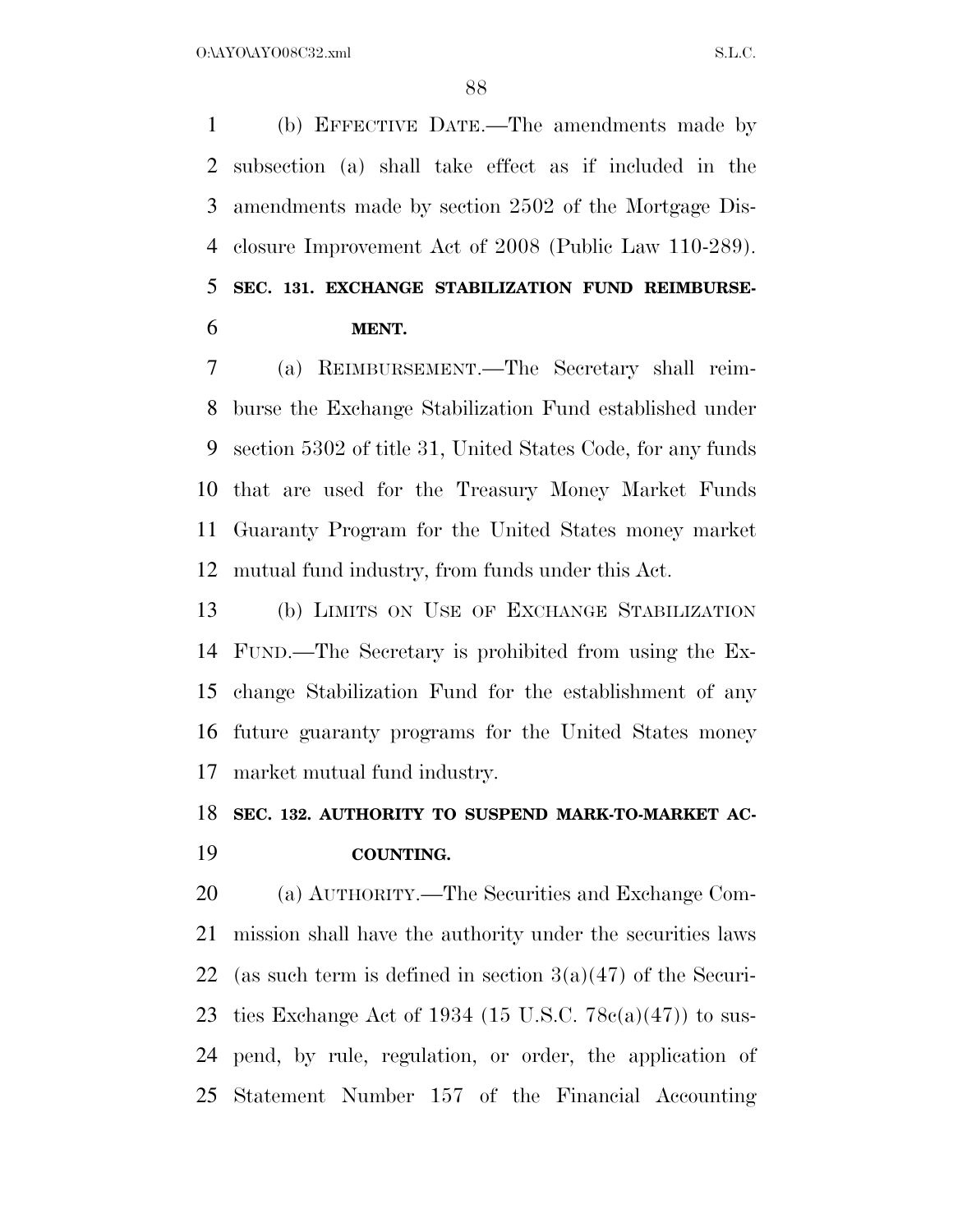O:\AYO\AYO08C32.xml S.L.C.

 Standards Board for any issuer (as such term is defined 2 in section  $3(a)(8)$  of such Act) or with respect to any class or category of transaction if the Commission determines that is necessary or appropriate in the public interest and is consistent with the protection of investors.

 (b) SAVINGS PROVISION.—Nothing in subsection (a) shall be construed to restrict or limit any authority of the Securities and Exchange Commission under securities laws as in effect on the date of enactment of this Act.

#### **SEC. 133. STUDY ON MARK-TO-MARKET ACCOUNTING.**

 (a) STUDY.—The Securities and Exchange Commis- sion, in consultation with the Board and the Secretary, shall conduct a study on mark-to-market accounting standards as provided in Statement Number 157 of the Financial Accounting Standards Board, as such standards are applicable to financial institutions, including deposi- tory institutions. Such a study shall consider at a min-imum—

- (1) the effects of such accounting standards on a financial institution's balance sheet;
- (2) the impacts of such accounting on bank fail-ures in 2008;
- (3) the impact of such standards on the quality of financial information available to investors;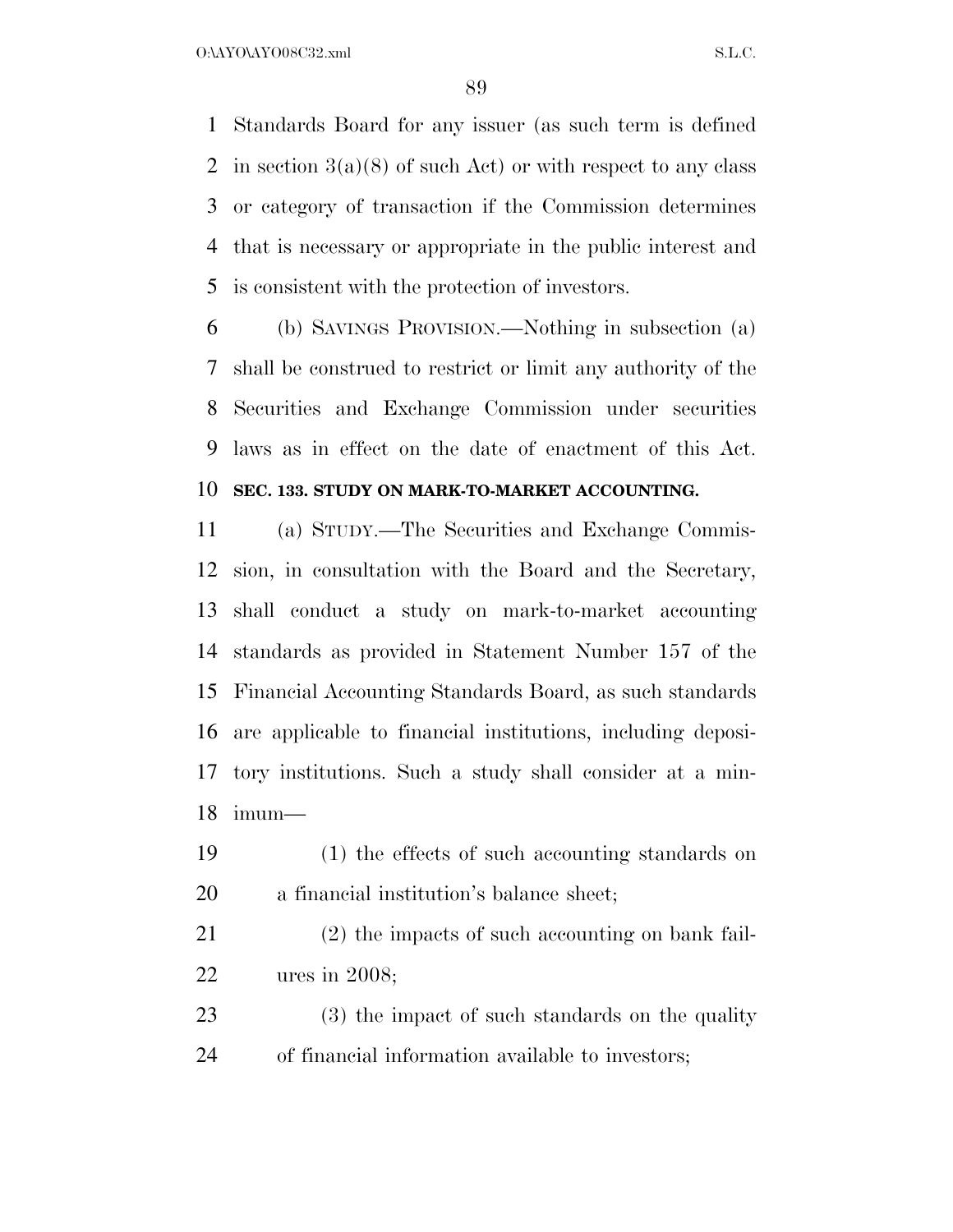(4) the process used by the Financial Account- ing Standards Board in developing accounting standards;

 (5) the advisability and feasibility of modifica-tions to such standards; and

 (6) alternative accounting standards to those provided in such Statement Number 157.

 (b) REPORT.—The Securities and Exchange Commis- sion shall submit to Congress a report of such study before the end of the 90-day period beginning on the date of the enactment of this Act containing the findings and deter- minations of the Commission, including such administra- tive and legislative recommendations as the Commission determines appropriate.

#### **SEC. 134. RECOUPMENT.**

 Upon the expiration of the 5-year period beginning upon the date of the enactment of this Act, the Director of the Office of Management and Budget, in consultation with the Director of the Congressional Budget Office, shall submit a report to the Congress on the net amount within the Troubled Asset Relief Program under this Act. In any case where there is a shortfall, the President shall submit a legislative proposal that recoups from the financial in-dustry an amount equal to the shortfall in order to ensure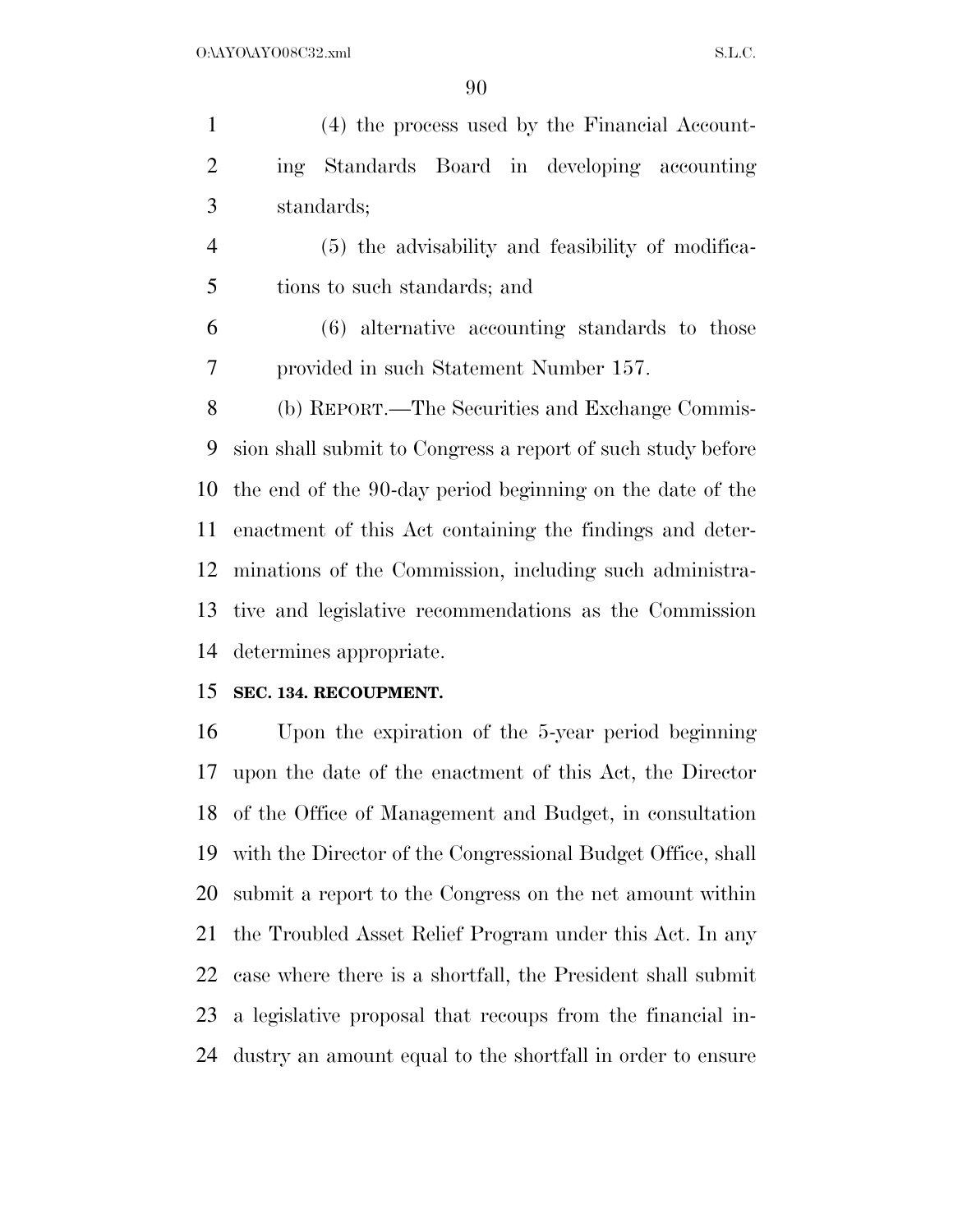that the Troubled Asset Relief Program does not add to the deficit or national debt.

#### **SEC. 135. PRESERVATION OF AUTHORITY.**

 With the exception of section 131, nothing in this Act may be construed to limit the authority of the Secretary or the Board under any other provision of law.

### **SEC. 136. TEMPORARY INCREASE IN DEPOSIT AND SHARE INSURANCE COVERAGE.**

 (a) FEDERAL DEPOSIT INSURANCE ACT; TEM-PORARY INCREASE IN DEPOSIT INSURANCE.—

 (1) INCREASED AMOUNT.—Effective only dur- ing the period beginning on the date of enactment of this Act and ending on December 31, 2009, sec-14 tion  $11(a)(1)(E)$  of the Federal Deposit Insurance 15 Act (12 U.S.C.  $1821(a)(1)(E)$ ) shall apply with ''\$250,000'' substituted for ''\$100,000''.

 (2) TEMPORARY INCREASE NOT TO BE CONSID- ERED FOR SETTING ASSESSMENTS.—The temporary increase in the standard maximum deposit insurance amount made under paragraph (1) shall not be taken into account by the Board of Directors of the Corporation for purposes of setting assessments under section 7(b)(2) of the Federal Deposit Insur-ance Act (12 U.S.C. 1817(b)(2)).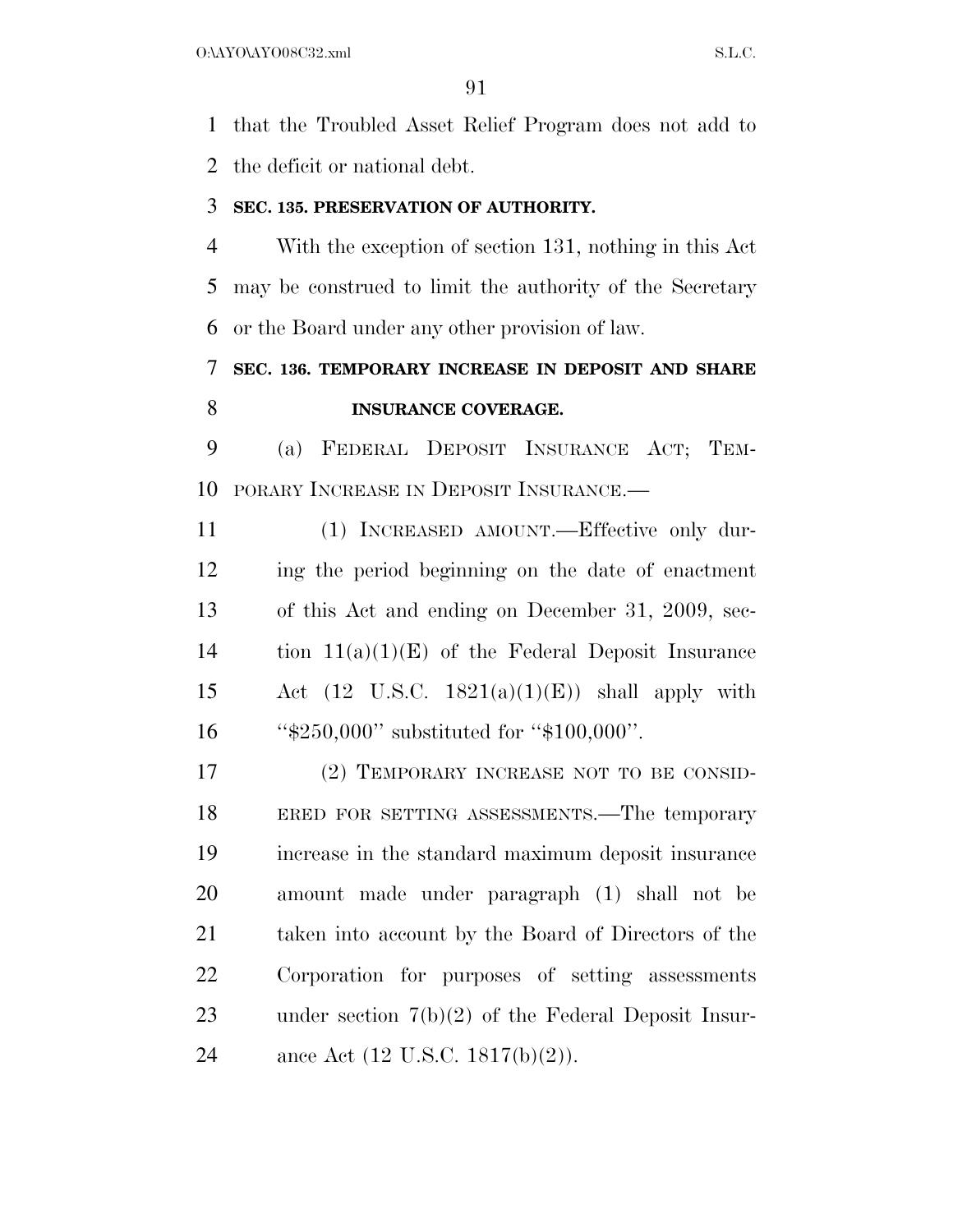(3) BORROWING LIMITS TEMPORARILY LIFT- ED.—During the period beginning on the date of en- actment of this Act and ending on December 31, 2009, the Board of Directors of the Corporation may request from the Secretary, and the Secretary shall approve, a loan or loans in an amount or amounts necessary to carry out this subsection, without regard to the limitations on such borrowing under section 14(a) and 15(c) of the Federal De- posit Insurance Act (12 U.S.C. 1824(a), 1825(c)). (b) FEDERAL CREDIT UNION ACT; TEMPORARY IN- CREASE IN SHARE INSURANCE.— (1) INCREASED AMOUNT.—Effective only dur- ing the period beginning on the date of enactment of this Act and ending on December 31, 2009, sec-16 tion  $207(k)(5)$  of the Federal Credit Union Act (12) U.S.C. 1787(k)(5)) shall apply with ''\$250,000'' substituted for ''\$100,000''. (2) TEMPORARY INCREASE NOT TO BE CONSID- ERED FOR SETTING INSURANCE PREMIUM CHARGES.—The temporary increase in the standard maximum share insurance amount made under para- graph (1) shall not be taken into account by the Na- tional Credit Union Administration Board for pur-poses of setting insurance premium charges under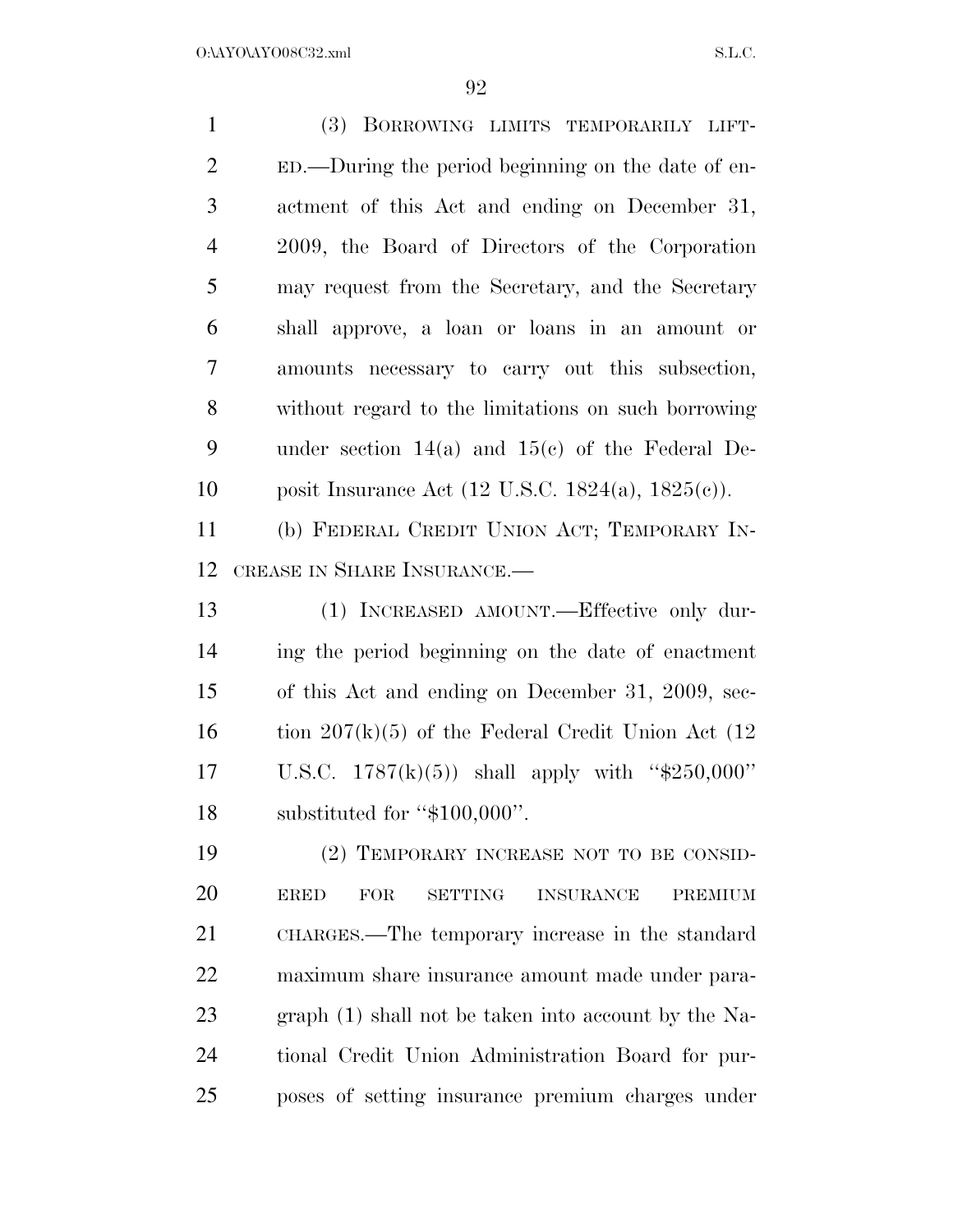section 202(c)(2) of the Federal Credit Union Act 2 (12 U.S.C. 1782(c)(2)).

 (3) BORROWING LIMITS TEMPORARILY LIFT- ED.—During the period beginning on the date of en- actment of this Act and ending on December 31, 2009, the National Credit Union Administration Board may request from the Secretary, and the Sec- retary shall approve, a loan or loans in an amount or amounts necessary to carry out this subsection, without regard to the limitations on such borrowing under section 203(d)(1) of the Federal Credit Union 12 Act  $(12 \text{ U.S.C. } 1783(d)(1))$ .

 (c) NOT FOR USE IN INFLATION ADJUSTMENTS.— The temporary increase in the standard maximum deposit insurance amount made under this section shall not be used to make any inflation adjustment under section 17 11(a)(1)(F) of the Federal Deposit Insurance Act  $(12)$ 18 U.S.C.  $1821(a)(1)(F)$  for purposes of that Act or the Federal Credit Union Act.

# **TITLE II—BUDGET-RELATED PROVISIONS**

 **SEC. 201. INFORMATION FOR CONGRESSIONAL SUPPORT AGENCIES.** 

 Upon request, and to the extent otherwise consistent with law, all information used by the Secretary in connec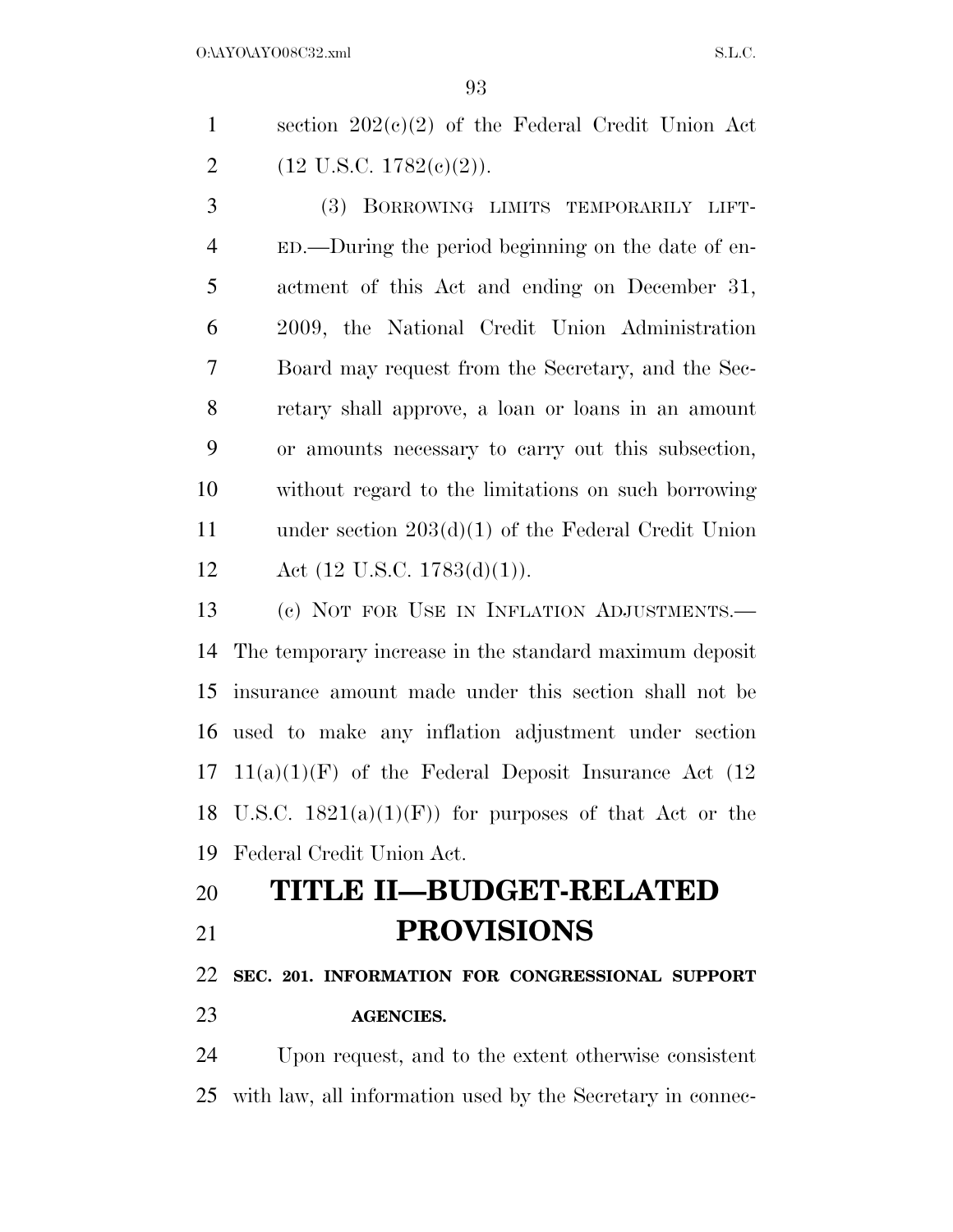O:\AYO\AYO08C32.xml S.L.C.

 tion with activities authorized under this Act (including the records to which the Comptroller General is entitled under this Act) shall be made available to congressional support agencies (in accordance with their obligations to support the Congress as set out in their authorizing stat- utes) for the purposes of assisting the committees of Con- gress with conducting oversight, monitoring, and analysis of the activities authorized under this Act.

## **SEC. 202. REPORTS BY THE OFFICE OF MANAGEMENT AND BUDGET AND THE CONGRESSIONAL BUDGET OFFICE.**

 (a) REPORTS BY THE OFFICE OF MANAGEMENT AND BUDGET.—Within 60 days of the first exercise of the au- thority granted in section 101(a), but in no case later than December 31, 2008, and semiannually thereafter, the Of- fice of Management and Budget shall report to the Presi-dent and the Congress—

 (1) the estimate, notwithstanding section 502(5)(F) of the Federal Credit Reform Act of 1990 20 (2 U.S.C.  $661a(5)(F)$ ), as of the first business day 21 that is at least 30 days prior to the issuance of the report, of the cost of the troubled assets, and guar- antees of the troubled assets, determined in accord-ance with section 123;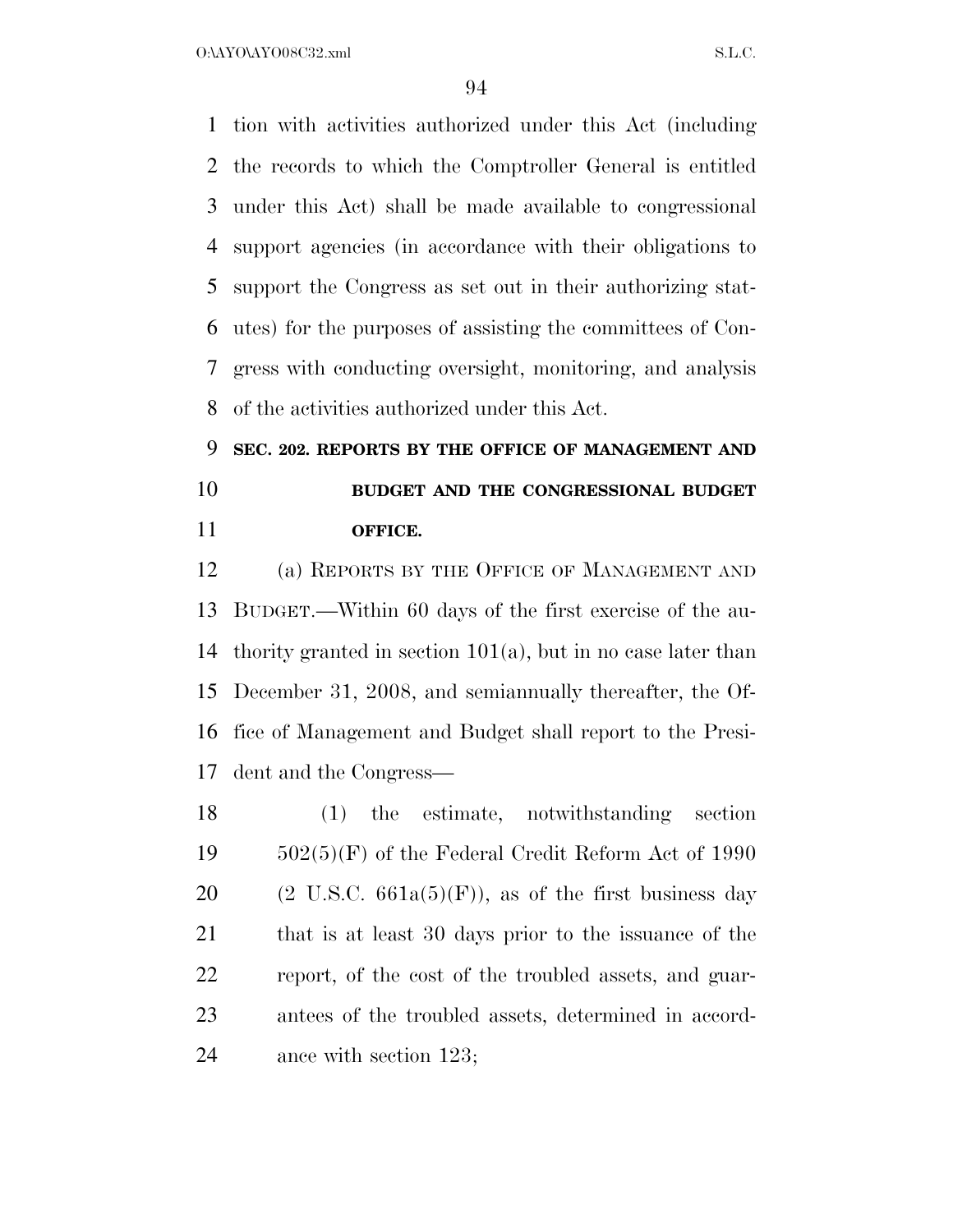(2) the information used to derive the estimate, including assets purchased or guaranteed, prices paid, revenues received, the impact on the deficit and debt, and a description of any outstanding com- mitments to purchase troubled assets; and (3) a detailed analysis of how the estimate has

changed from the previous report.

 Beginning with the second report under subsection (a), the Office of Management and Budget shall explain the dif- ferences between the Congressional Budget Office esti- mates delivered in accordance with subsection (b) and prior Office of Management and Budget estimates.

 (b) REPORTS BY THE CONGRESSIONAL BUDGET OF- FICE.—Within 45 days of receipt by the Congress of each report from the Office of Management and Budget under subsection (a), the Congressional Budget Office shall re- port to the Congress the Congressional Budget Office's assessment of the report submitted by the Office of Man-agement and Budget, including—

 (1) the cost of the troubled assets and guaran-21 tees of the troubled assets,

 (2) the information and valuation methods used to calculate such cost, and

(3) the impact on the deficit and the debt.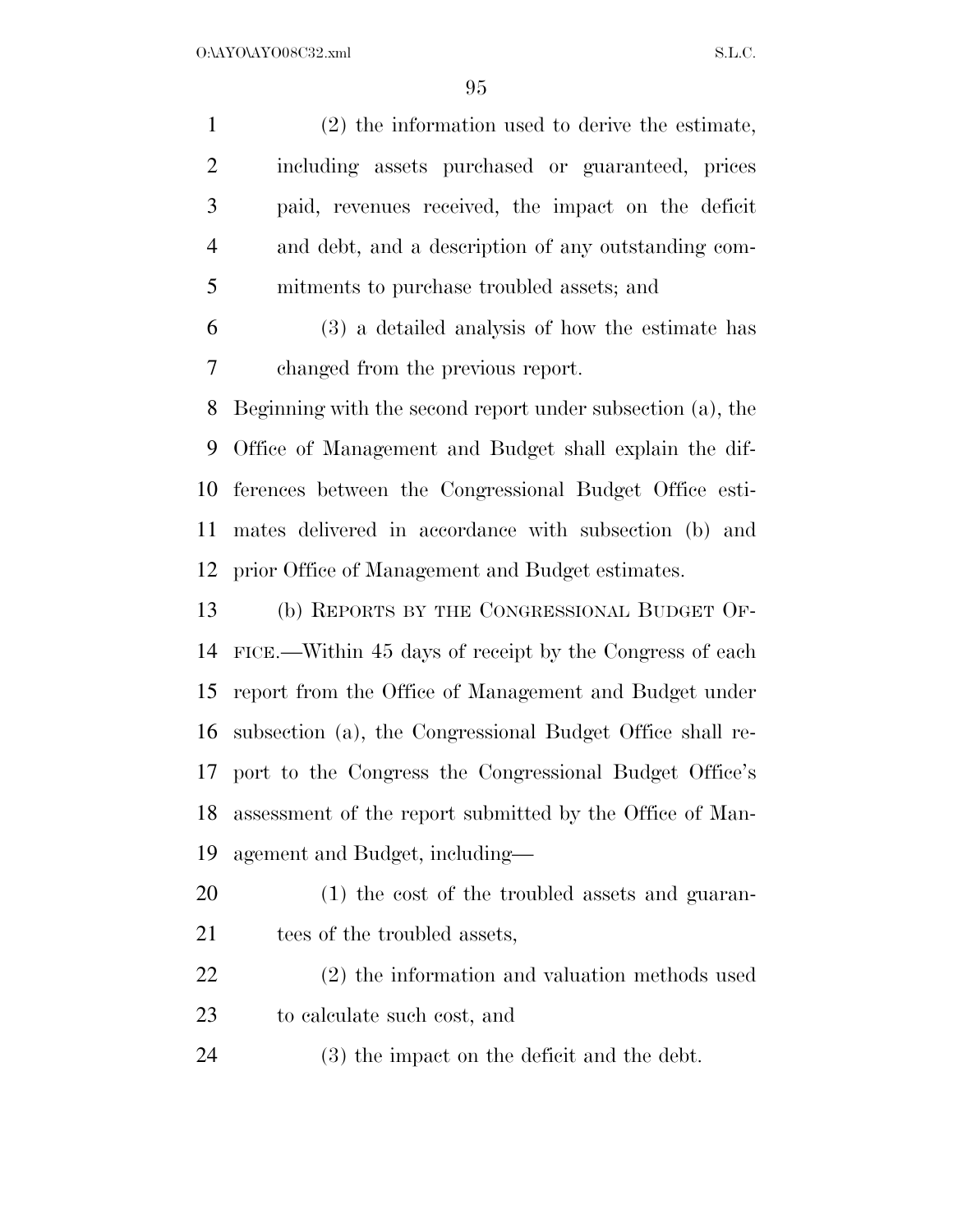(c) FINANCIAL EXPERTISE.—In carrying out the du- ties in this subsection or performing analyses of activities under this Act, the Director of the Congressional Budget Office may employ personnel and procure the services of experts and consultants.

 (d) AUTHORIZATION OF APPROPRIATIONS.—There are authorized to be appropriated such sums as may be necessary to produce reports required by this section.

#### **SEC. 203. ANALYSIS IN PRESIDENT'S BUDGET.**

 (a) IN GENERAL.—Section 1105(a) of title 31, United States Code, is amended by adding at the end the following new paragraph:

 ''(35) as supplementary materials, a separate analysis of the budgetary effects for all prior fiscal years, the current fiscal year, the fiscal year for which the budget is submitted, and ensuing fiscal years of the actions the Secretary of the Treasury has taken or plans to take using any authority pro- vided in the Emergency Economic Stabilization Act of 2008, including—

 $\langle (A)$  an estimate of the current value of all assets purchased, sold, and guaranteed under the authority provided in the Emergency Eco- nomic Stabilization Act of 2008 using method-ology required by the Federal Credit Reform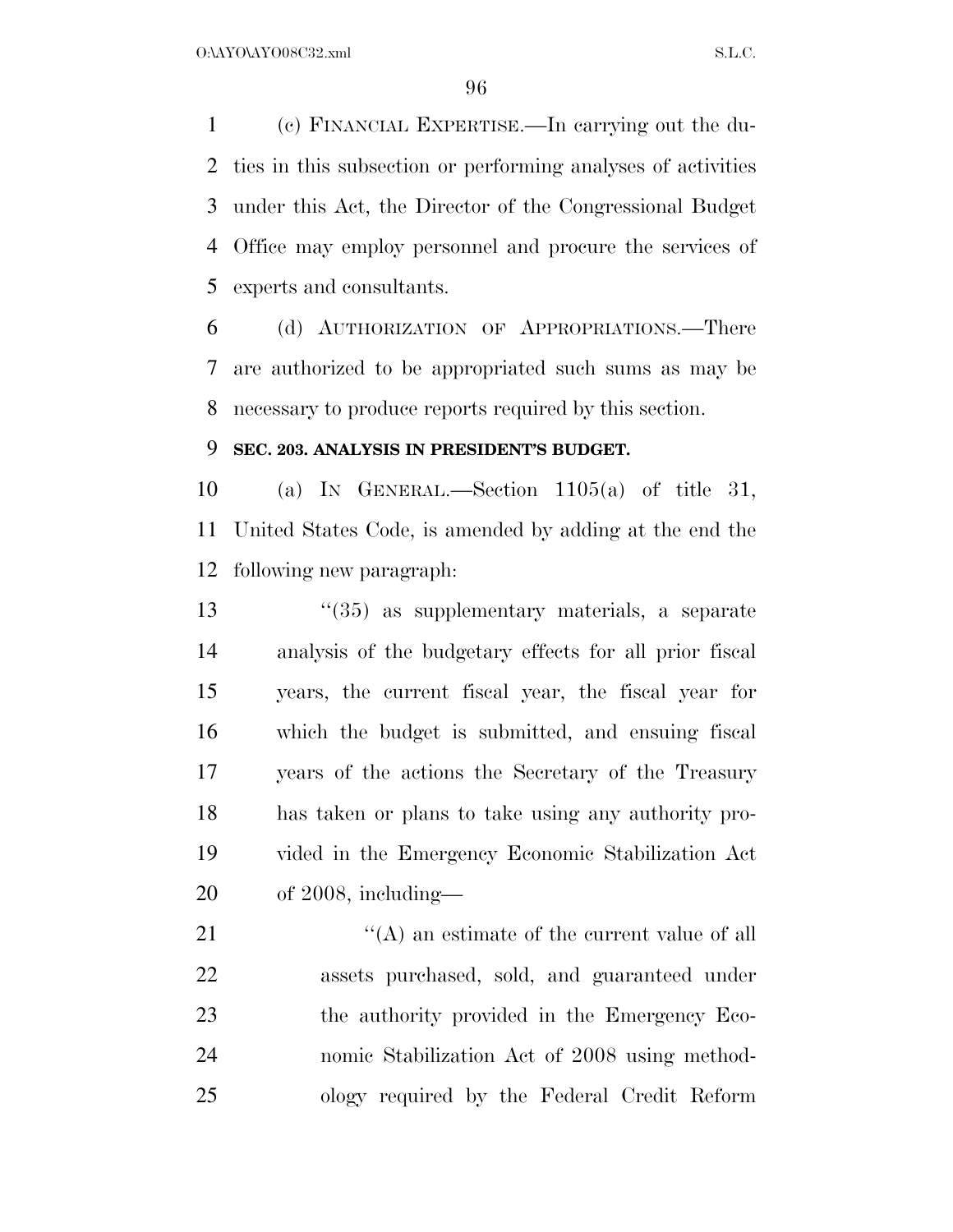| $\mathbf{1}$   | Act of 1990 $(2 \text{ U.S.C. } 661 \text{ et seq.})$ and section |
|----------------|-------------------------------------------------------------------|
| $\overline{2}$ | 123 of the Emergency Economic Stabilization                       |
| 3              | Act of 2008;                                                      |
| $\overline{4}$ | $\lq\lq$ an estimate of the deficit, the debt                     |
| 5              | held by the public, and the gross Federal debt                    |
| 6              | using methodology required by the Federal                         |
| 7              | Credit Reform Act of 1990 and section 123 of                      |
| 8              | the Emergency Economic Stabilization Act of                       |
| 9              | 2008;                                                             |
| 10             | $\lq\lq (C)$ an estimate of the current value of all              |
| 11             | assets purchased, sold, and guaranteed under                      |
| 12             | the authority provided in the Emergency Eco-                      |
| 13             | nomic Stabilization Act of 2008 calculated on a                   |
| 14             | cash basis;                                                       |
| 15             | $\lq\lq$ (D) a revised estimate of the deficit, the               |
| 16             | debt held by the public, and the gross Federal                    |
| 17             | debt, substituting the cash-based estimates in                    |
| 18             | subparagraph (C) for the estimates calculated                     |
| 19             | under subparagraph (A) pursuant to the Fed-                       |
| 20             | eral Credit Reform Act of 1990 and section 123                    |
| 21             | of the Emergency Economic Stabilization Act of                    |
| 22             | $2008$ ; and                                                      |
| 23             | $\lq\lq(E)$ the portion of the deficit which can                  |
| 24             | be attributed to any action taken by the Sec-                     |
| 25             | retary using authority provided by the Emer-                      |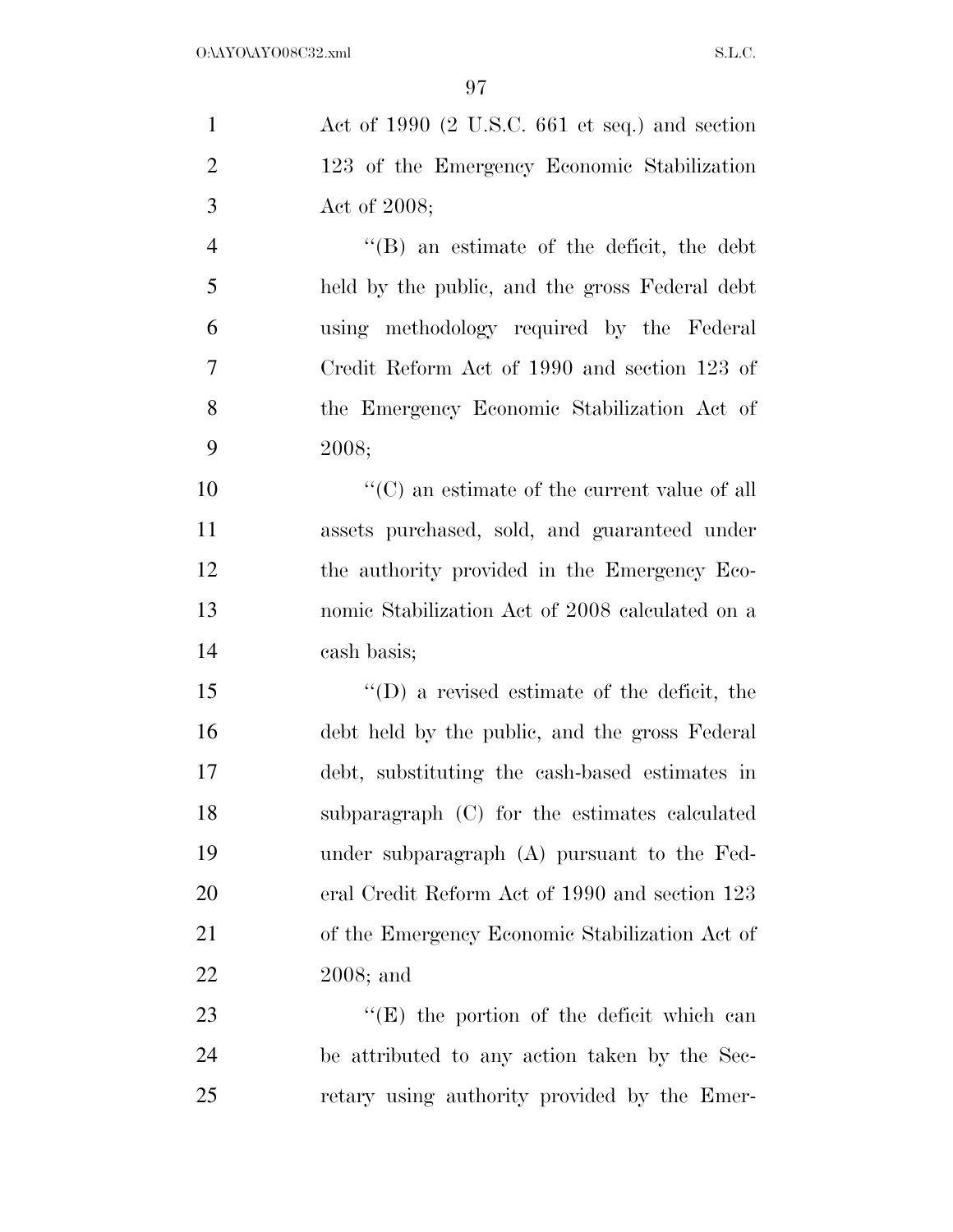gency Economic Stabilization Act of 2008 and the extent to which the change in the deficit since the most recent estimate is due to a re- estimate using the methodology required by the Federal Credit Reform Act of 1990 and section 123 of the Emergency Economic Stabilization Act of 2008.''

 (b) CONSULTATION.—In implementing this section, the Director of Office of Management and Budget shall consult periodically, but at least annually, with the Com- mittee on the Budget of the House of Representatives, the Committee on the Budget of the Senate, and the Director of the Congressional Budget Office.

 (c) EFFECTIVE DATE.—This section and the amend- ment made by this section shall apply beginning with re- spect to the fiscal year 2010 budget submission of the President.

#### **SEC. 204. EMERGENCY TREATMENT.**

 All provisions of this Act are designated as an emer- gency requirement and necessary to meet emergency needs pursuant to section 204(a) of S. Con. Res 21 (110th Con- gress), the concurrent resolution on the budget for fiscal year 2008 and rescissions of any amounts provided in this Act shall not be counted for purposes of budget enforce-ment.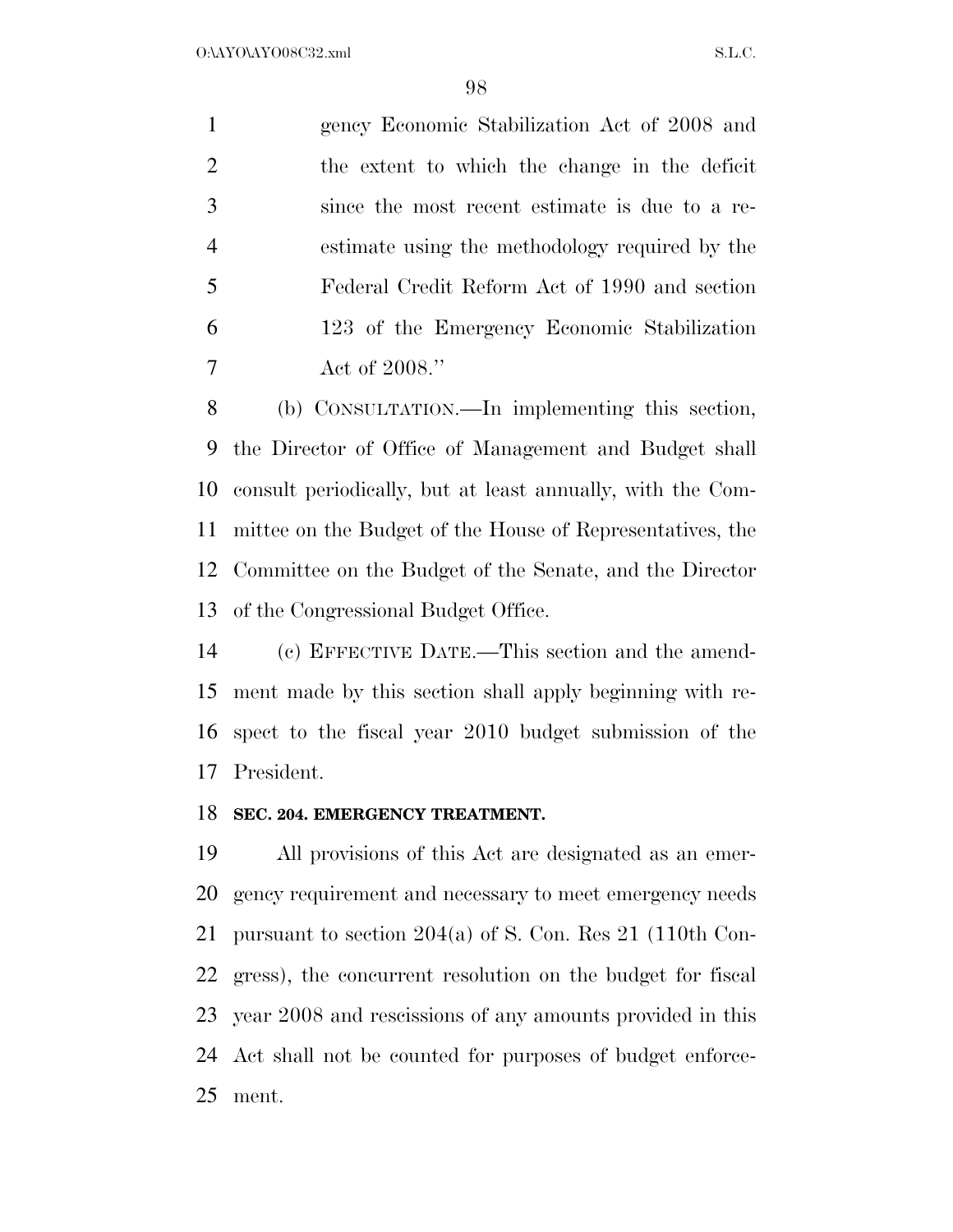# **TITLE III—TAX PROVISIONS SEC. 301. GAIN OR LOSS FROM SALE OR EXCHANGE OF CERTAIN PREFERRED STOCK.**  (a) IN GENERAL.—For purposes of the Internal Rev- enue Code of 1986, gain or loss from the sale or exchange of any applicable preferred stock by any applicable finan- cial institution shall be treated as ordinary income or loss. (b) APPLICABLE PREFERRED STOCK.—For purposes of this section, the term ''applicable preferred stock'' means any stock— 11 (1) which is preferred stock in— (A) the Federal National Mortgage Asso- ciation, established pursuant to the Federal Na- tional Mortgage Association Charter Act (12 U.S.C. 1716 et seq.), or (B) the Federal Home Loan Mortgage Corporation, established pursuant to the Fed- eral Home Loan Mortgage Corporation Act (12 U.S.C. 1451 et seq.), and (2) which— (A) was held by the applicable financial in-22 stitution on September 6, 2008, or (B) was sold or exchanged by the applica- ble financial institution on or after January 1, 2008, and before September 7, 2008.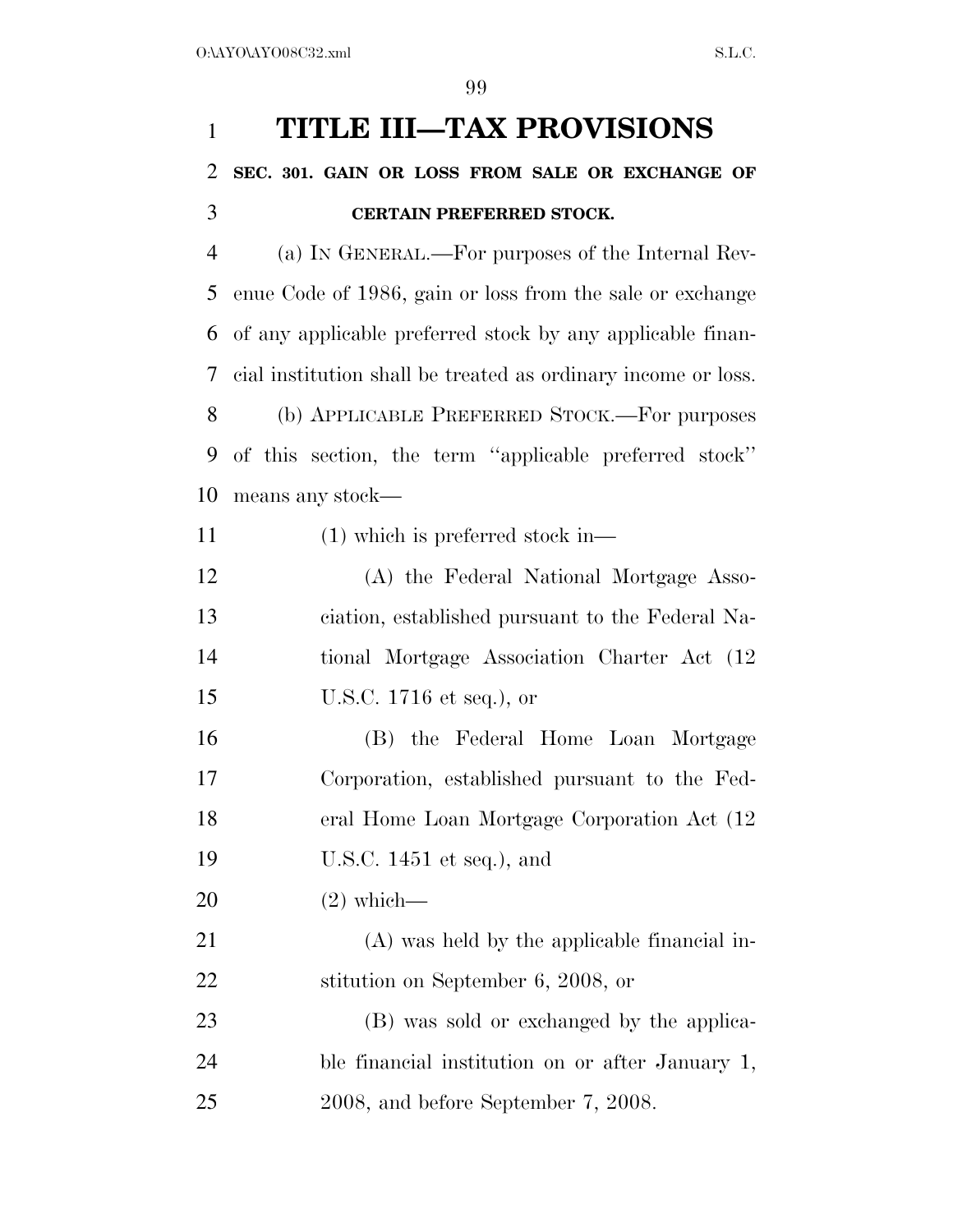| $\mathbf{1}$   | (c) APPLICABLE FINANCIAL INSTITUTION.—For pur-            |
|----------------|-----------------------------------------------------------|
| $\overline{2}$ | poses of this section:                                    |
| 3              | (1) IN GENERAL.—Except as provided in para-               |
| $\overline{4}$ | graph $(2)$ , the term "applicable financial institution" |
| 5              | means-                                                    |
| 6              | $(A)$ a financial institution referred to in              |
| 7              | section $582(c)(2)$ of the Internal Revenue Code          |
| 8              | of 1986, or                                               |
| 9              | (B) a depository institution holding com-                 |
| 10             | pany (as defined in section $3(w)(1)$ of the Fed-         |
| 11             | eral Deposit Insurance Act (12 U.S.C.                     |
| 12             | $1813(w)(1))$ .                                           |
| 13             | (2) SPECIAL RULES FOR CERTAIN SALES.—In                   |
| 14             | the case of-                                              |
| 15             | (A) a sale or exchange described in sub-                  |
| 16             | section $(b)(2)(B)$ , an entity shall be treated as       |
| 17             | an applicable financial institution only if it was        |
| 18             | an entity described in subparagraph $(A)$ or $(B)$        |
| 19             | of paragraph $(1)$ at the time of the sale or ex-         |
| 20             | change, and                                               |
| 21             | (B) a sale or exchange after September 6,                 |
| 22             | 2008, of preferred stock described in subsection          |
| 23             | $(b)(2)(A)$ , an entity shall be treated as an appli-     |
| 24             | cable financial institution only if it was an enti-       |
| 25             | ty described in subparagraph $(A)$ or $(B)$ of            |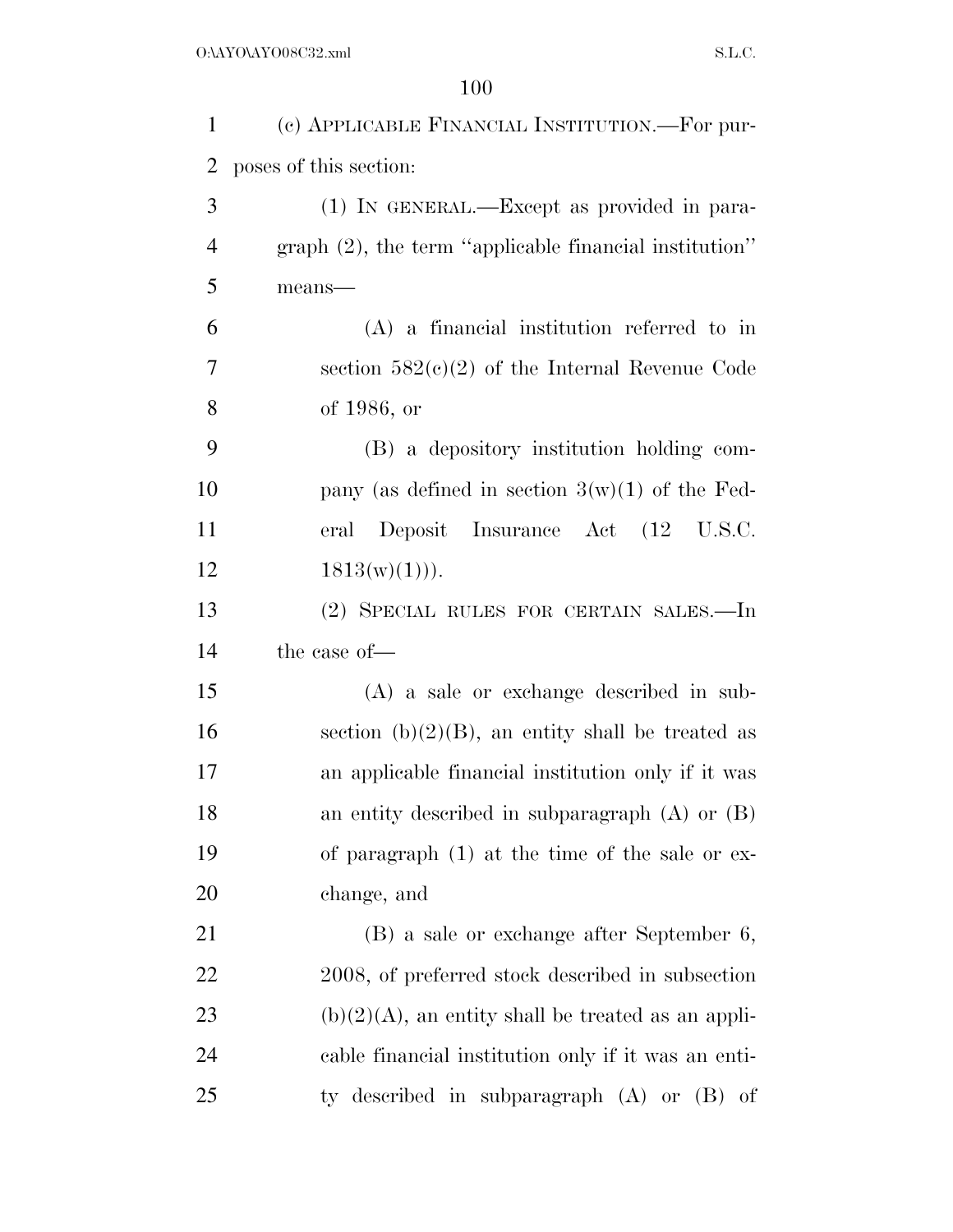paragraph (1) at all times during the period be- ginning on September 6, 2008, and ending on the date of the sale or exchange of the pre-ferred stock.

 (d) SPECIAL RULE FOR CERTAIN PROPERTY NOT HELD ON SEPTEMBER 6, 2008.—The Secretary of the Treasury or the Secretary's delegate may extend the appli- cation of this section to all or a portion of the gain or loss from a sale or exchange in any case where—

 (1) an applicable financial institution sells or exchanges applicable preferred stock after Sep- tember 6, 2008, which the applicable financial insti- tution did not hold on such date, but the basis of which in the hands of the applicable financial insti- tution at the time of the sale or exchange is the same as the basis in the hands of the person which held such stock on such date, or

 (2) the applicable financial institution is a part-ner in a partnership which—

 (A) held such stock on September 6, 2008, and later sold or exchanged such stock, or (B) sold or exchanged such stock during 23 the period described in subsection  $(b)(2)(B)$ .

 (e) REGULATORY AUTHORITY.—The Secretary of the Treasury or the Secretary's delegate may prescribe such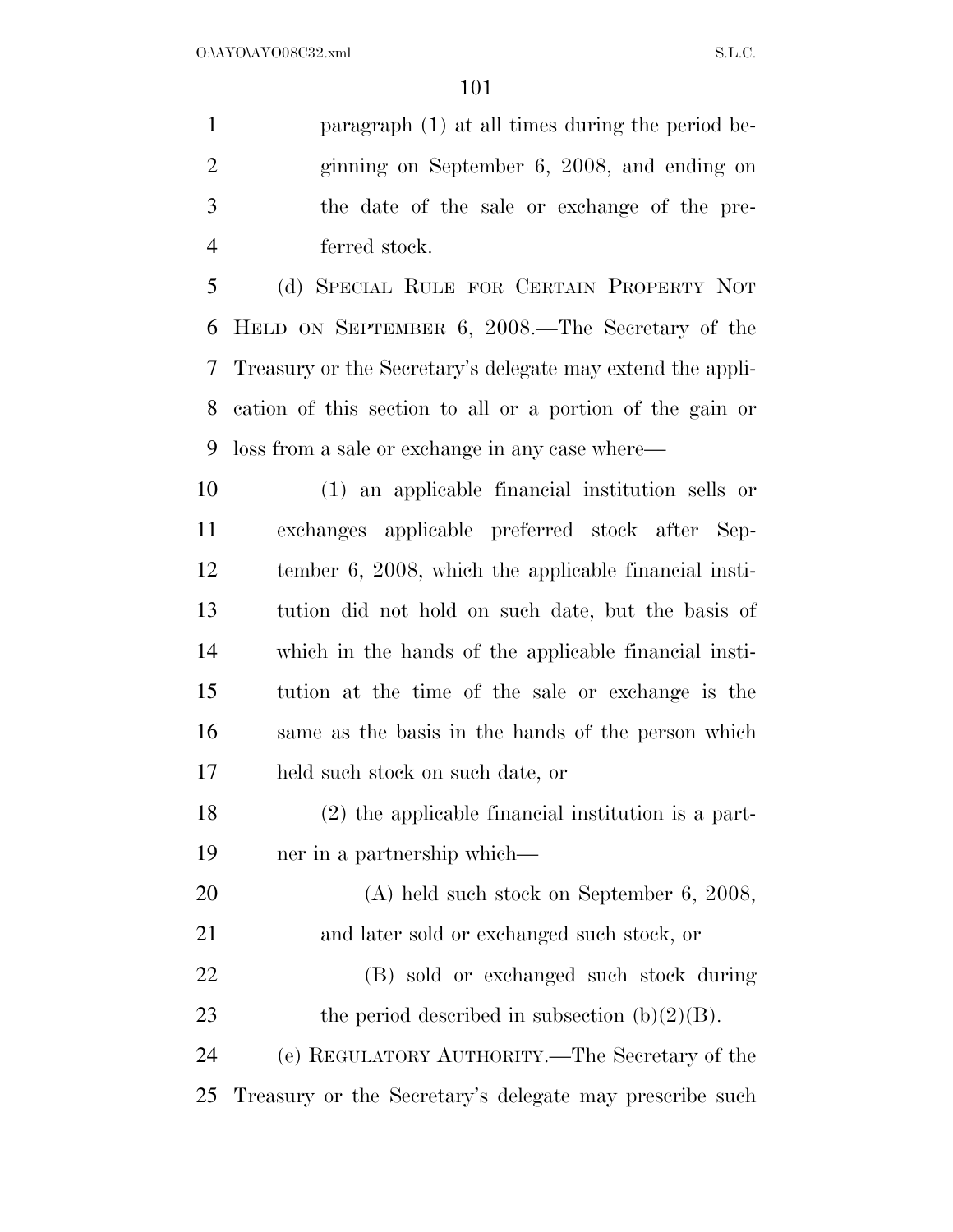guidance, rules, or regulations as are necessary to carry out the purposes of this section.

 (f) EFFECTIVE DATE.—This section shall apply to sales or exchanges occurring after December 31, 2007, in taxable years ending after such date.

 **SEC. 302. SPECIAL RULES FOR TAX TREATMENT OF EXECU- TIVE COMPENSATION OF EMPLOYERS PAR- TICIPATING IN THE TROUBLED ASSETS RE-LIEF PROGRAM.** 

 (a) DENIAL OF DEDUCTION.—Subsection (m) of sec- tion 162 of the Internal Revenue Code of 1986 is amended by adding at the end the following new paragraph:

13 "(5) SPECIAL RULE FOR APPLICATION TO EM- PLOYERS PARTICIPATING IN THE TROUBLED ASSETS RELIEF PROGRAM.—

16  $((A)$  In GENERAL.—In the case of an ap- plicable employer, no deduction shall be allowed under this chapter—

 $\frac{1}{1}$  in the case of executive remunera-20 tion for any applicable taxable year which is attributable to services performed by a covered executive during such applicable taxable year, to the extent that the amount of such remuneration exceeds \$500,000, or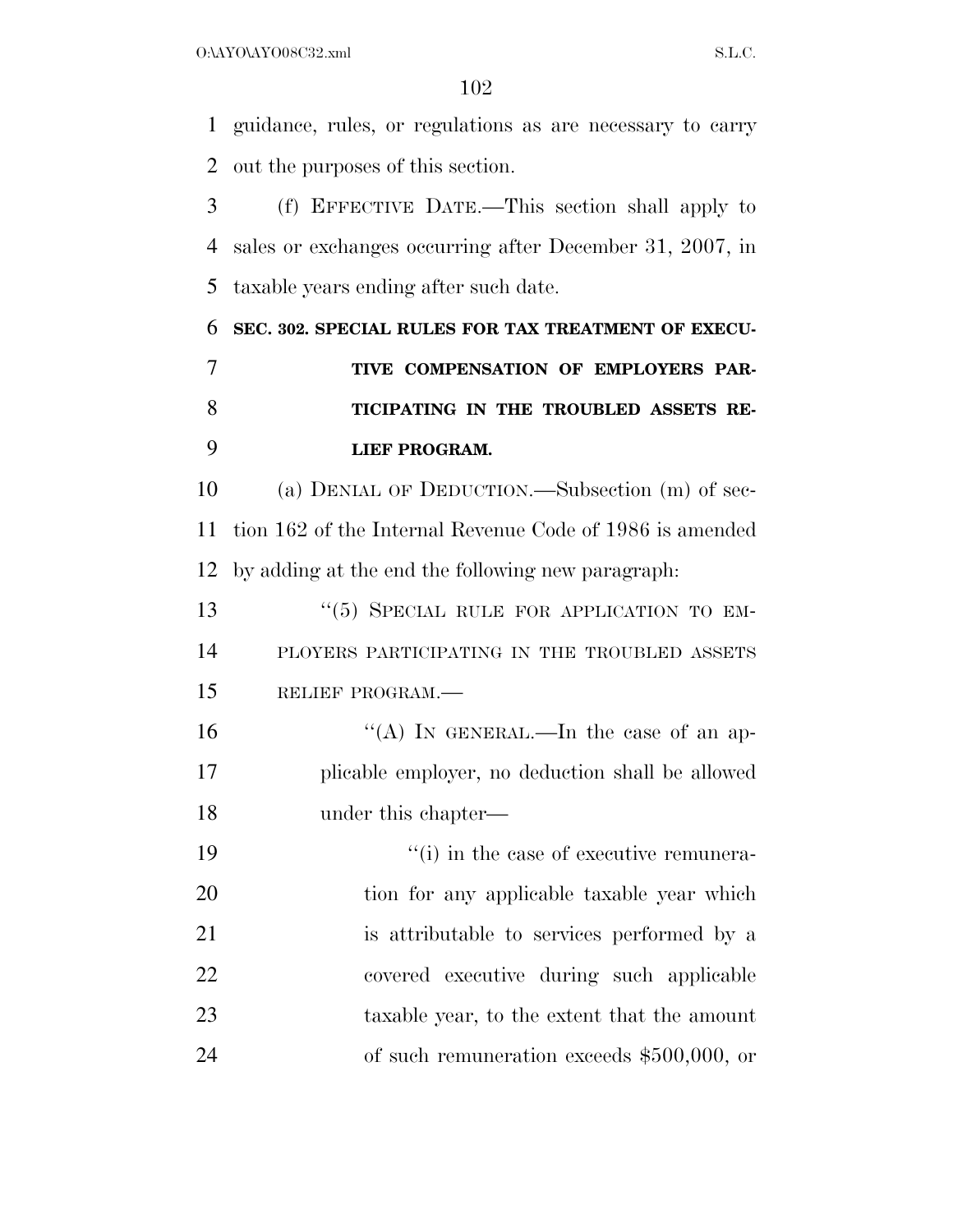| $\mathbf{1}$   | "(ii) in the case of deferred deduction     |
|----------------|---------------------------------------------|
| $\overline{2}$ | executive remuneration for any taxable      |
| 3              | year for services performed during any ap-  |
| $\overline{4}$ | plicable taxable year by a covered execu-   |
| 5              | tive, to the extent that the amount of such |
| 6              | remuneration exceeds \$500,000 reduced      |
| $\overline{7}$ | (but not below zero) by the sum of—         |
| 8              | $\lq\lq$ the executive remuneration         |
| 9              | for such applicable taxable year, plus      |
| 10             | "(II) the portion of the deferred           |
| 11             | deduction executive remuneration for        |
| 12             | such services which was taken into ac-      |
| 13             | count under this clause in a preceding      |
| 14             | taxable year.                               |
| 15             | "(B) APPLICABLE EMPLOYER.—For pur-          |
| 16             | poses of this paragraph—                    |
| 17             | "(i) IN GENERAL.-Except as pro-             |
| 18             | vided in clause (ii), the term 'applicable  |
| 19             | employer' means any employer from whom      |
| 20             | 1 or more troubled assets are acquired      |
| 21             | under a program established by the Sec-     |
| 22             | retary under section $101(a)$ of the Emer-  |
| 23             | gency Economic Stabilization Act of 2008    |
| 24             | if the aggregate amount of the assets so    |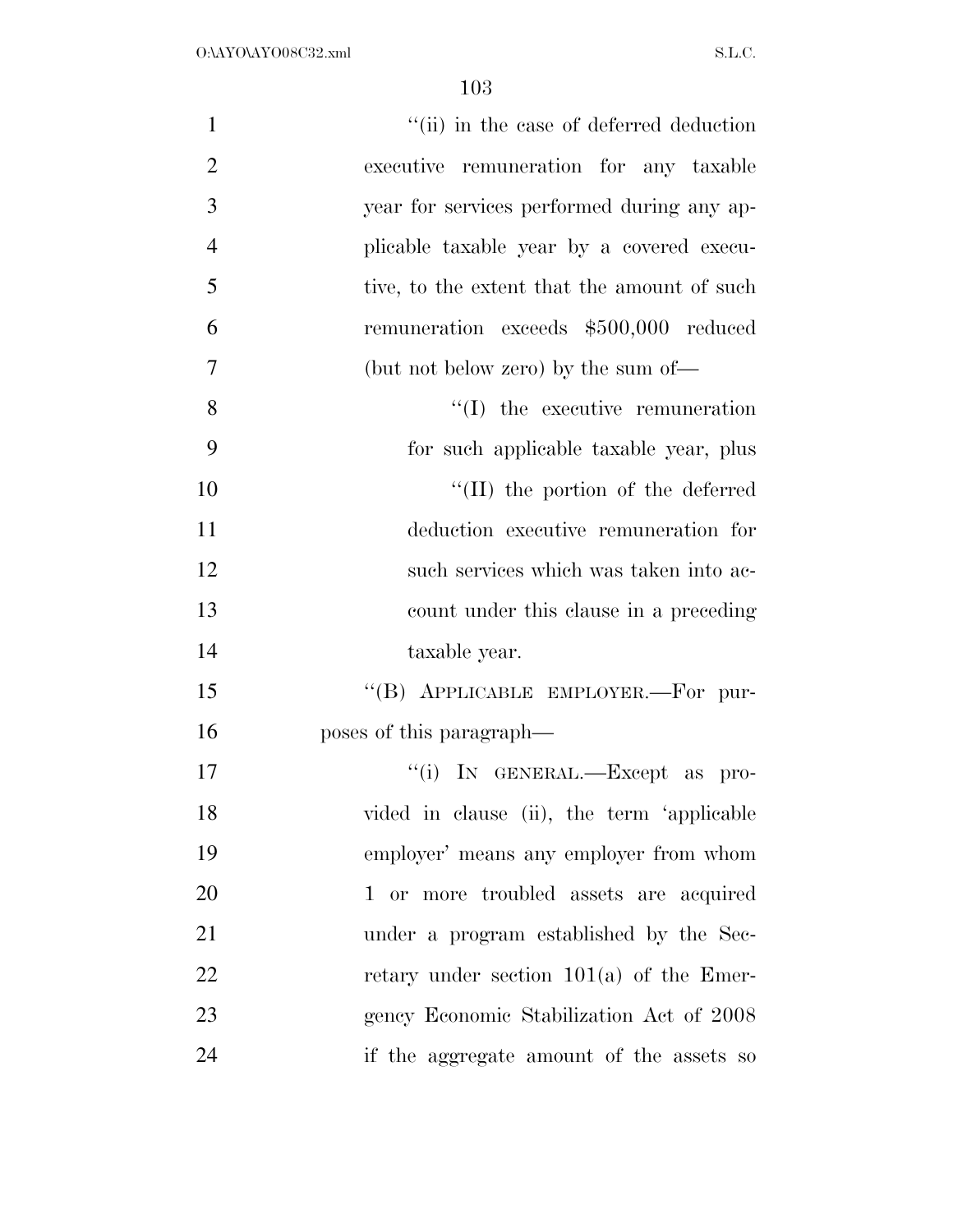acquired for all taxable years exceeds 2 \$300,000,000.

3 "(ii) DISREGARD OF CERTAIN ASSETS SOLD THROUGH DIRECT PURCHASE.—If 5 the only sales of troubled assets by an em- ployer under the program described in clause (i) are through 1 or more direct purchases (within the meaning of section 113(c) of the Emergency Economic Sta- bilization Act of 2008), such assets shall not be taken into account under clause (i) 12 in determining whether the employer is an applicable employer for purposes of this paragraph.

15 ""(iii) AGGREGATION RULES.—Two or more persons who are treated as a single employer under subsection (b) or (c) of section 414 shall be treated as a single em- ployer, except that in applying section 20 1563(a) for purposes of either such sub- section, paragraphs (2) and (3) thereof 22 shall be disregarded.

23 "'(C) APPLICABLE TAXABLE YEAR.—For purposes of this paragraph, the term 'applicable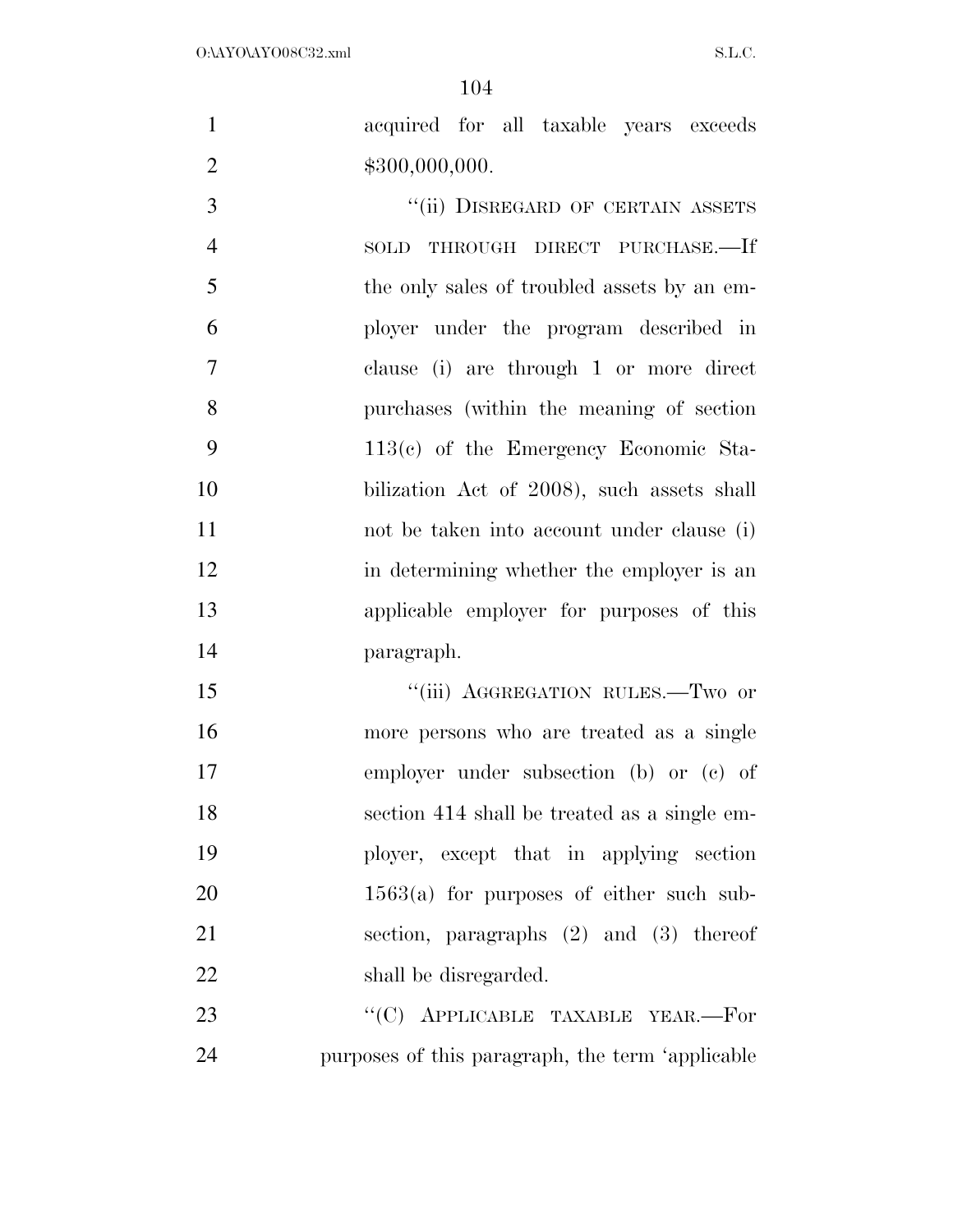| $\mathbf{1}$   | taxable year' means, with respect to any em-   |
|----------------|------------------------------------------------|
| $\overline{2}$ | ployer—                                        |
| 3              | "(i) the first taxable year of the em-         |
| $\overline{4}$ | ployer—                                        |
| 5              | $\lq\lq$ which includes any portion            |
| 6              | of the period during which the au-             |
| $\overline{7}$ | thorities under section $101(a)$ of the        |
| $8\,$          | Emergency Economic Stabilization               |
| 9              | Act of 2008 are in effect (determined          |
| 10             | under section 120 thereof), and                |
| 11             | $\lq\lq$ (II) in which the aggregate           |
| 12             | amount of troubled assets acquired             |
| 13             | from the employer during the taxable           |
| 14             | year pursuant to such authorities              |
| 15             | (other than assets to which subpara-           |
| 16             | $graph$ (B)(ii) applies), when added to        |
| 17             | the aggregate amount so acquired for           |
| 18             | all preceding taxable years, exceeds           |
| 19             | $$300,000,000,$ and                            |
| 20             | "(ii) any subsequent taxable year              |
| 21             | which includes any portion of such period.     |
| 22             | $\lq\lq (D)$<br>COVERED EXECUTIVE.—For<br>pur- |
| 23             | poses of this paragraph—                       |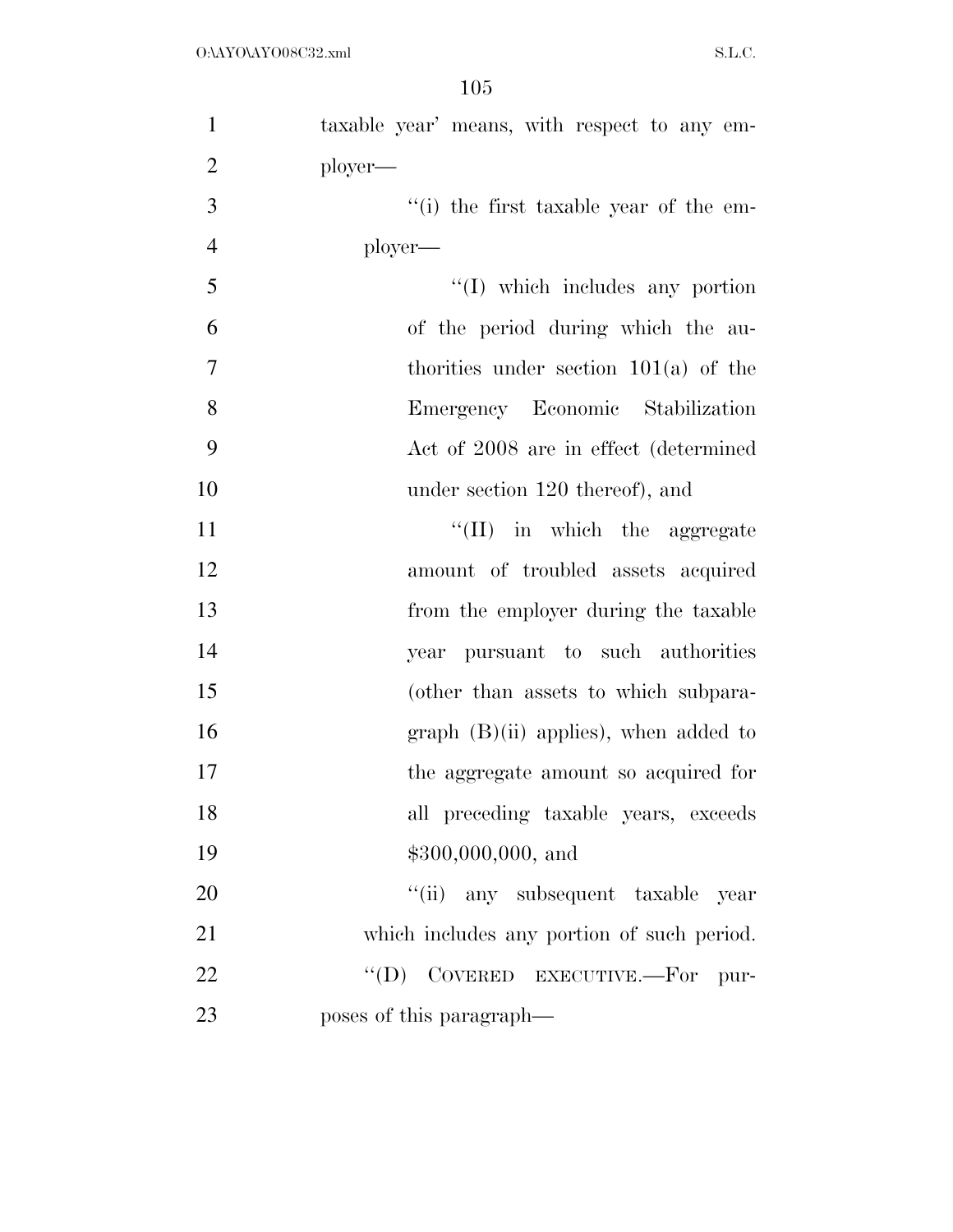| $\mathbf{1}$   | "(i) IN GENERAL.—The term 'covered         |
|----------------|--------------------------------------------|
| $\overline{2}$ | executive' means, with respect to any ap-  |
| 3              | plicable taxable year, any employee—       |
| $\overline{4}$ | $\lq\lq$ (I) who, at any time during the   |
| 5              | portion of the taxable year during         |
| 6              | which the authorities under section        |
| 7              | $101(a)$ of the Emergency Economic         |
| 8              | Stabilization Act of 2008 are in effect    |
| 9              | (determined under section 120 there-       |
| 10             | of), is the chief executive officer of the |
| 11             | applicable employer or the chief finan-    |
| 12             | cial officer of the applicable employer,   |
| 13             | or an individual acting in either such     |
| 14             | capacity, or                               |
| 15             | $\lq\lq$ (II) who is described in clause   |
| 16             | (ii).                                      |
| 17             | ``(ii)<br>HIGHEST COMPENSATED<br>EM-       |
| 18             | PLOYEES.—An employee is described in       |
| 19             | this clause if the employee is 1 of the 3  |
| 20             | highest compensated officers of the appli- |
| 21             | cable employer for the taxable year (other |
| 22             | than an individual described in clause     |
| 23             | $(i)(I)$ , determined—                     |
| 24             | $\lq\lq$ (I) on the basis of the share-    |
| 25             | holder disclosure rules for compensa-      |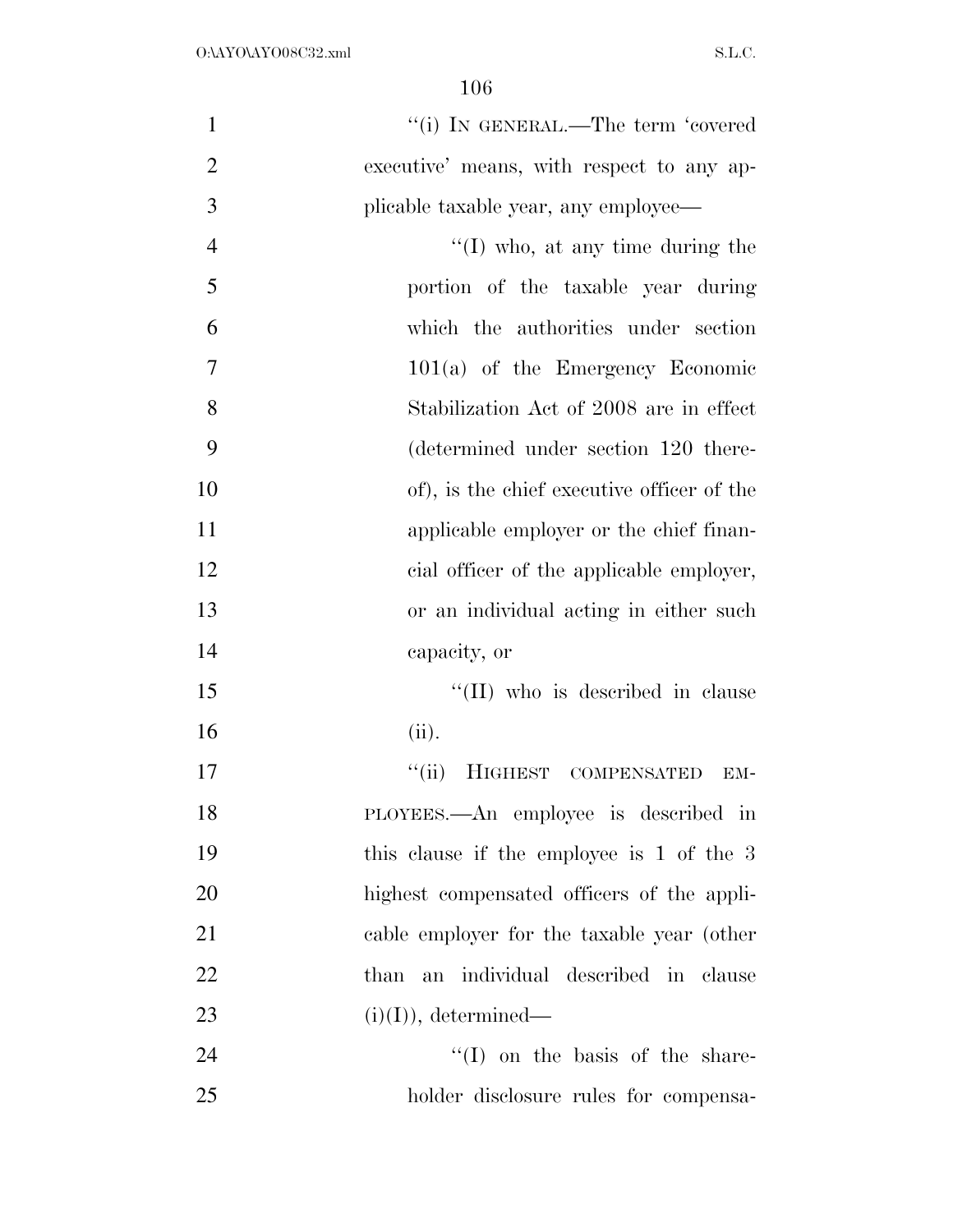| $\mathbf{1}$   | tion under the Securities Exchange               |
|----------------|--------------------------------------------------|
|                |                                                  |
| $\overline{2}$ | Act of 1934 (without regard to wheth-            |
| 3              | er those rules apply to the employer),           |
| $\overline{4}$ | and                                              |
| 5              | $\lq\lq$ (II) by only taking into account        |
| 6              | employees employed during the por-               |
| 7              | tion of the taxable year described in            |
| 8              | clause $(i)(I)$ .                                |
| 9              | "(iii) EMPLOYEE REMAINS COVERED                  |
| 10             | EXECUTIVE.—If an employee is a covered           |
| 11             | executive with respect to an applicable em-      |
| 12             | ployer for any applicable taxable year, such     |
| 13             | employee shall be treated as a covered ex-       |
| 14             | ecutive with respect to such employer for        |
| 15             | all subsequent applicable taxable years and      |
| 16             | for all subsequent taxable years in which        |
| 17             | deferred deduction executive remuneration        |
| 18             | with respect to services performed in all        |
| 19             | such applicable taxable years would (but         |
| 20             | for this paragraph) be deductible.               |
| 21             | ``(E)<br>EXECUTIVE REMUNERATION.--For            |
| 22             | purposes of this paragraph, the term 'executive  |
| 23             | remuneration' means the applicable employee      |
| 24             | remuneration of the covered executive, as deter- |
| 25             | mined under paragraph (4) without regard to      |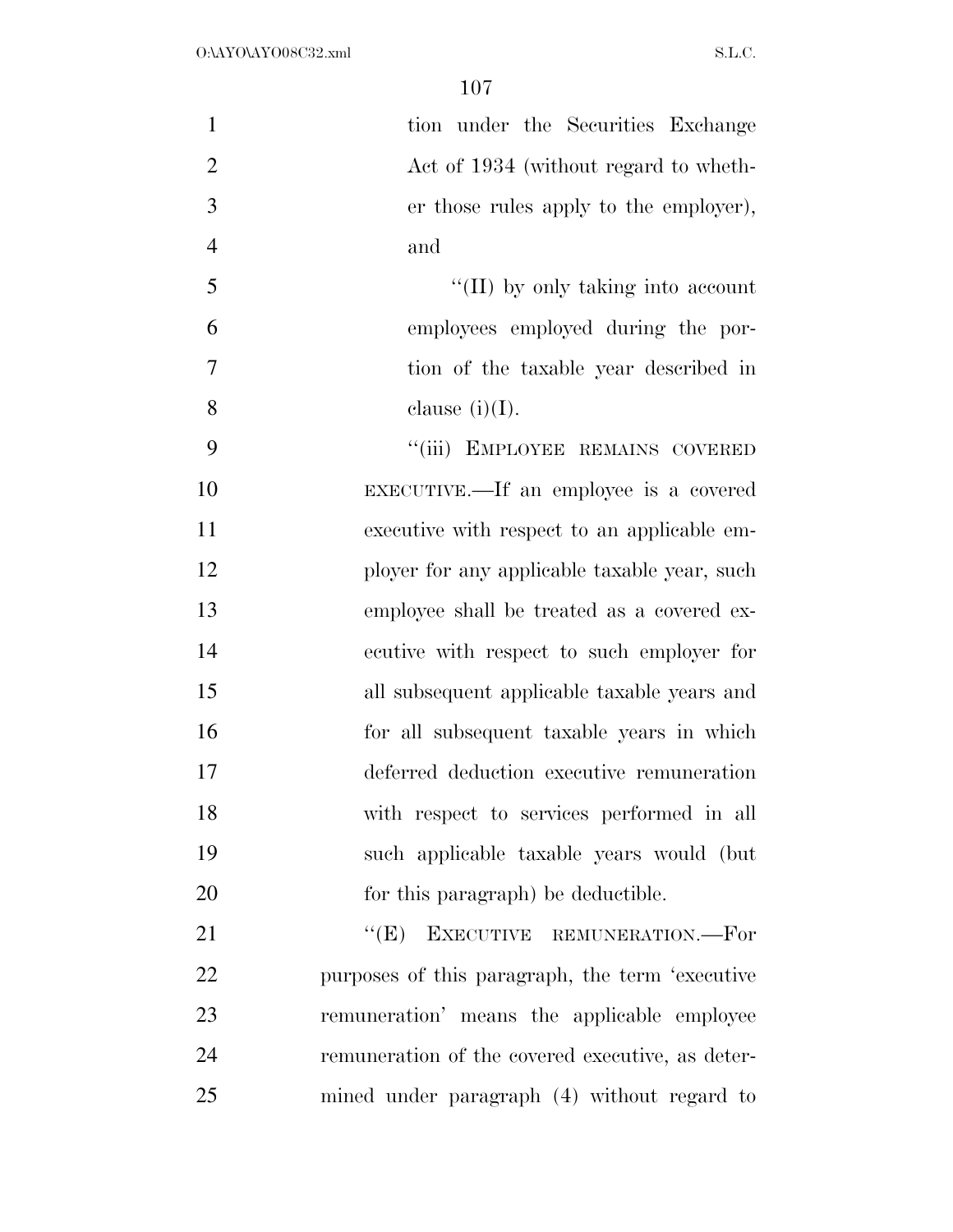subparagraphs (B), (C), and (D) thereof. Such term shall not include any deferred deduction executive remuneration with respect to services performed in a prior applicable taxable year.

5 "(F) DEFERRED DEDUCTION EXECUTIVE REMUNERATION.—For purposes of this para- graph, the term 'deferred deduction executive remuneration' means remuneration which would be executive remuneration for services per- formed in an applicable taxable year but for the fact that the deduction under this chapter (de- termined without regard to this paragraph) for such remuneration is allowable in a subsequent taxable year.

15 "(G) COORDINATION.—Rules similar to 16 the rules of subparagraphs (F) and (G) of para- graph (4) shall apply for purposes of this para-graph.

19 "'(H) REGULATORY AUTHORITY.—The Sec- retary may prescribe such guidance, rules, or regulations as are necessary to carry out the purposes of this paragraph and the Emergency Economic Stabilization Act of 2008, including the extent to which this paragraph applies in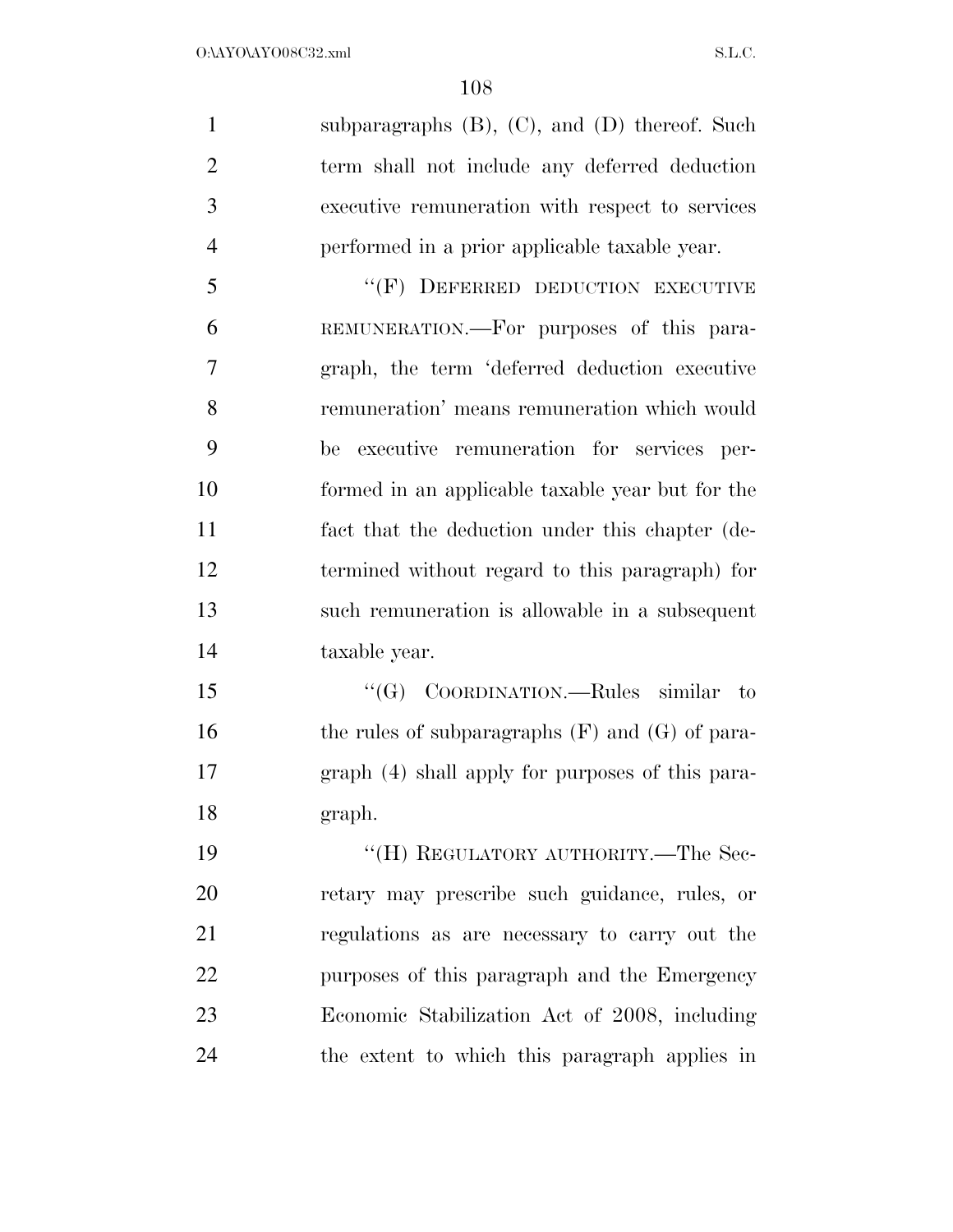| $\mathbf{1}$   | the case of any acquisition, merger, or reorga-       |
|----------------|-------------------------------------------------------|
| $\overline{2}$ | nization of an applicable employer.".                 |
| 3              | (b) GOLDEN PARACHUTE RULE.—Section 280G of            |
| 4              | the Internal Revenue Code of 1986 is amended—         |
| 5              | $(1)$ by redesignating subsection $(e)$ as<br>sub-    |
| 6              | section (f), and                                      |
| 7              | $(2)$ by inserting after subsection (d) the fol-      |
| 8              | lowing new subsection:                                |
| 9              | "(e) SPECIAL RULE FOR APPLICATION TO EMPLOY-          |
| 10             | ERS PARTICIPATING IN THE TROUBLED ASSETS RELIEF       |
| 11             | PROGRAM.                                              |
| 12             | "(1) IN GENERAL.—In the case of the sever-            |
| 13             | ance from employment of a covered executive of an     |
| 14             | applicable employer during the period during which    |
| 15             | the authorities under section $101(a)$ of the Emer-   |
| 16             | gency Economic Stabilization Act of 2008 are in ef-   |
| 17             | fect (determined under section 120 of such Act), this |
| 18             | section shall be applied to payments to such execu-   |
| 19             | tive with the following modifications:                |
| 20             | $\lq\lq$ . Any reference to a disqualified indi-      |
| 21             | vidual (other than in subsection (c)) shall be        |
| 22             | treated as a reference to a covered executive.        |
| 23             | "(B) Any reference to a change described              |
| 24             | in subsection $(b)(2)(A)(i)$ shall be treated as a    |
| 25             | reference to an applicable severance from em-         |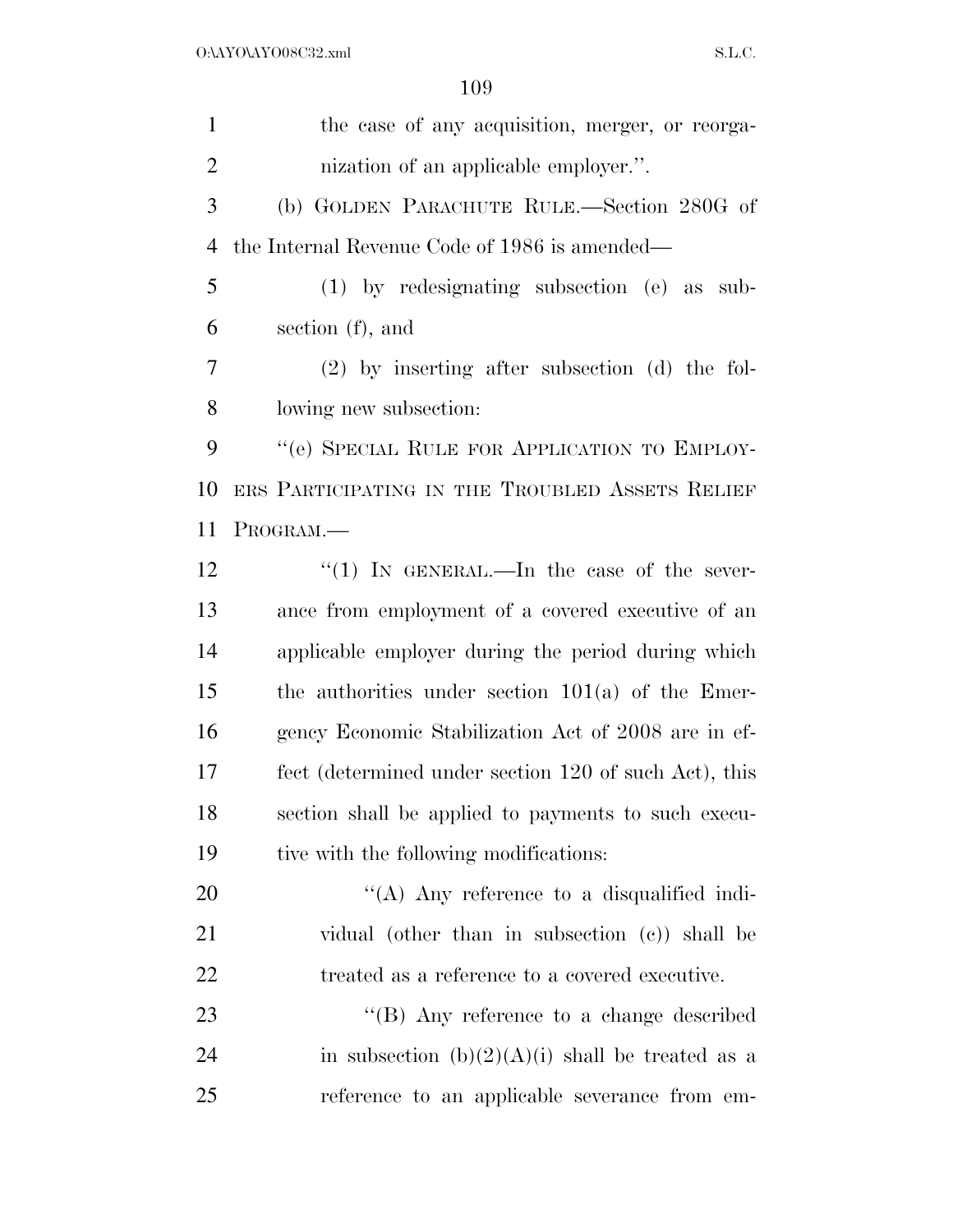| $\mathbf{1}$   | ployment of a covered executive, and any ref-              |
|----------------|------------------------------------------------------------|
| $\overline{2}$ | erence to a payment contingent on such a                   |
| 3              | change shall be treated as a reference to any              |
| $\overline{4}$ | payment made during an applicable taxable                  |
| 5              | year of the employer on account of such appli-             |
| 6              | cable severance from employment.                           |
| 7              | "(C) Any reference to a corporation shall                  |
| 8              | be treated as a reference to an applicable em-             |
| 9              | ployer.                                                    |
| 10             | $\lq\lq$ (D) The provisions of subsections                 |
| 11             | $(b)(2)(C)$ , $(b)(4)$ , $(b)(5)$ , and $(d)(5)$ shall not |
| 12             | apply.                                                     |
| 13             | "(2) DEFINITIONS AND SPECIAL RULES.-For                    |
| 14             | purposes of this subsection:                               |
| 15             | "(A) DEFINITIONS.—Any term used in                         |
| 16             | this subsection which is also used in section              |
| 17             | $162(m)(5)$ shall have the meaning given such              |
| 18             | term by such section.                                      |
| 19             | "(B) APPLICABLE SEVERANCE FROM EM-                         |
| 20             | PLOYMENT.—The term 'applicable severance                   |
| 21             | from employment' means any severance from                  |
| 22             | employment of a covered executive—                         |
| 23             | "(i) by reason of an involuntary ter-                      |
| 24             | mination of the executive by the employer,                 |
| 25             | or                                                         |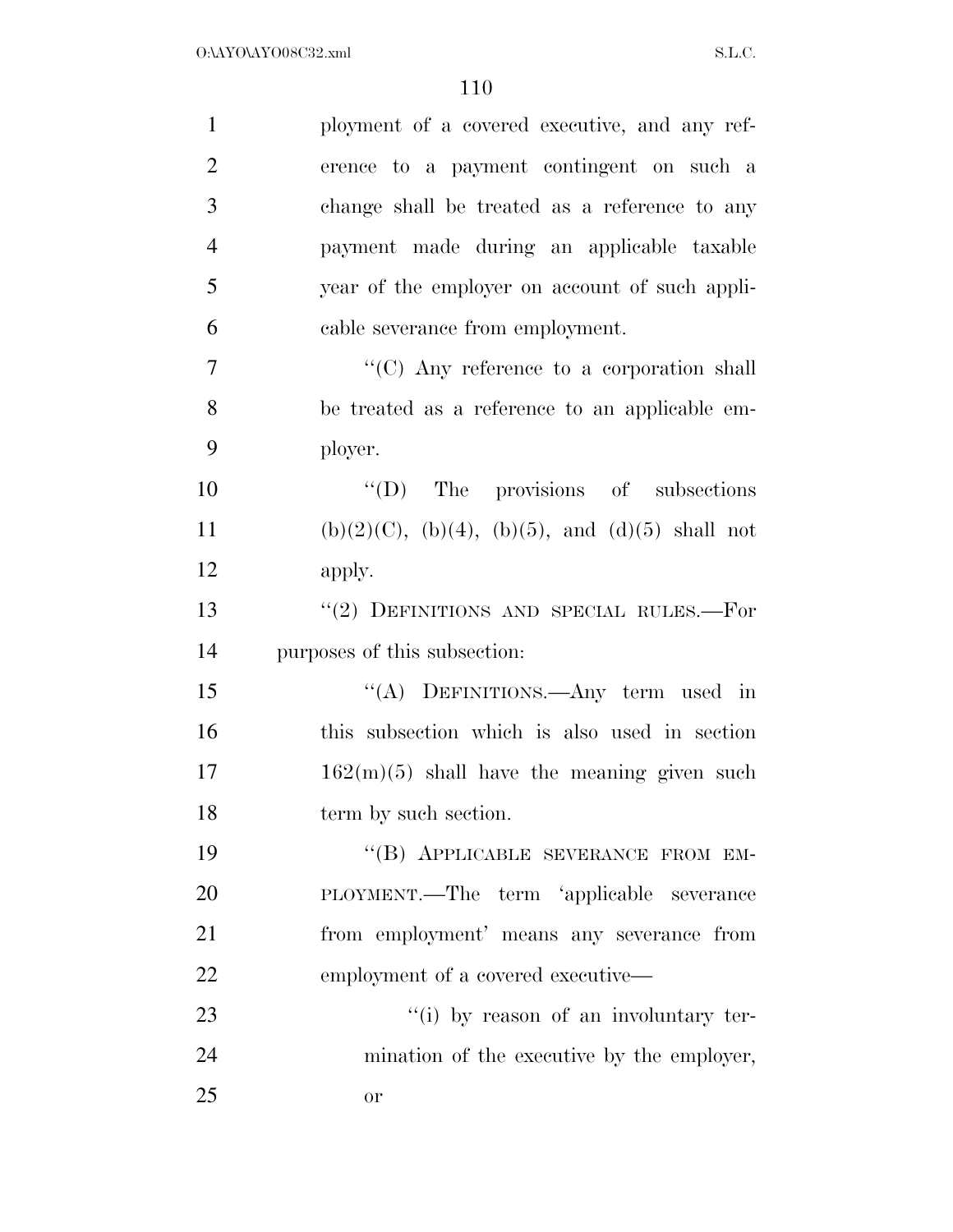| $\mathbf{1}$   | "(ii) in connection with any bank-            |
|----------------|-----------------------------------------------|
| $\overline{2}$ | ruptcy, liquidation, or receivership of the   |
| 3              | employer.                                     |
| $\overline{4}$ | "(C) COORDINATION AND<br><b>OTHER</b>         |
| 5              | RULES.-                                       |
| 6              | "(i) IN GENERAL.—If a payment                 |
| $\tau$         | which is treated as a parachute payment       |
| 8              | by reason of this subsection is also a para-  |
| 9              | chute payment determined without regard       |
| 10             | to this subsection, this subsection shall not |
| 11             | apply to such payment.                        |
| 12             | "(ii) REGULATORY AUTHORITY.—The               |
| 13             | Secretary may prescribe such guidance,        |
| 14             | rules, or regulations as are necessary—       |
| 15             | "(I) to carry out the purposes of             |
| 16             | this subsection and the Emergency             |
| 17             | Economic Stabilization Act of 2008,           |
| 18             | including the extent to which this sub-       |
| 19             | section applies in the case of any ac-        |
| 20             | quisition, merger, or reorganization of       |
| 21             | an applicable employer,                       |
| 22             | "(II) to apply this section and               |
| 23             | section 4999 in cases where one or            |
| 24             | more payments with respect to any in-         |
| 25             | dividual are treated as parachute pay-        |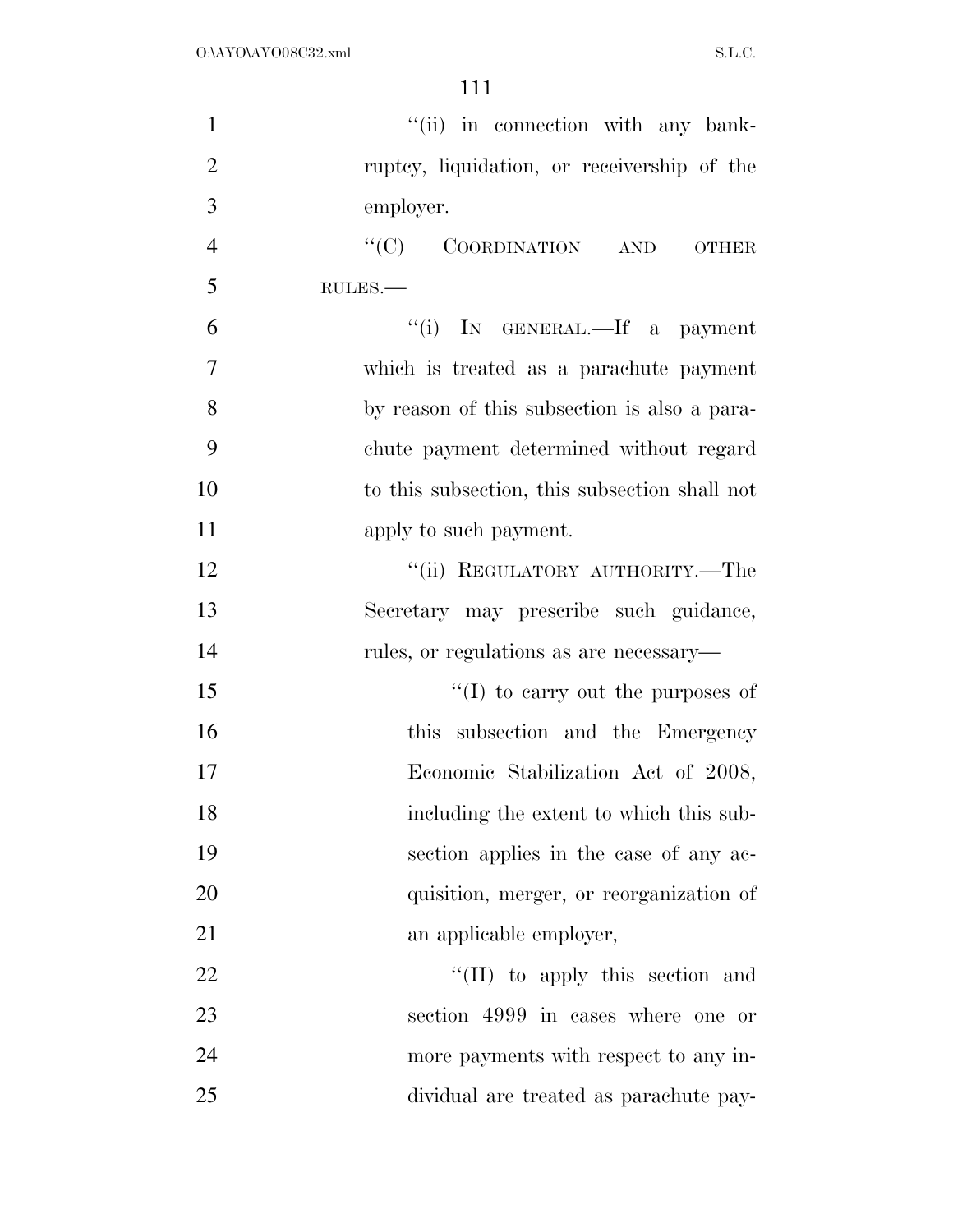| $\mathbf{1}$   | ments by reason of this subsection,                   |
|----------------|-------------------------------------------------------|
| $\overline{2}$ | and other payments with respect to                    |
| 3              | such individual are treated as para-                  |
| $\overline{4}$ | chute payments under this section                     |
| 5              | without regard to this subsection, and                |
| 6              | "(III) to prevent the avoidance of                    |
| $\tau$         | the application of this section through               |
| 8              | the mischaracterization of a severance                |
| 9              | from employment as other than an                      |
| 10             | applicable severance from employ-                     |
| 11             | ment.".                                               |
| 12             | (c) EFFECTIVE DATES.—                                 |
| 13             | (1) IN GENERAL.—The amendment made by                 |
| 14             | subsection (a) shall apply to taxable years ending on |
| 15             | or after the date of the enactment of this Act.       |
| 16             | (2) GOLDEN PARACHUTE RULE.—The amend-                 |
| 17             | ments made by subsection (b) shall apply to pay-      |
| 18             | ments with respect to severances occurring during     |
| 19             | the period during which the authorities under sec-    |
| 20             | tion $101(a)$ of this Act are in effect (determined   |
| 21             | under section 120 of this Act).                       |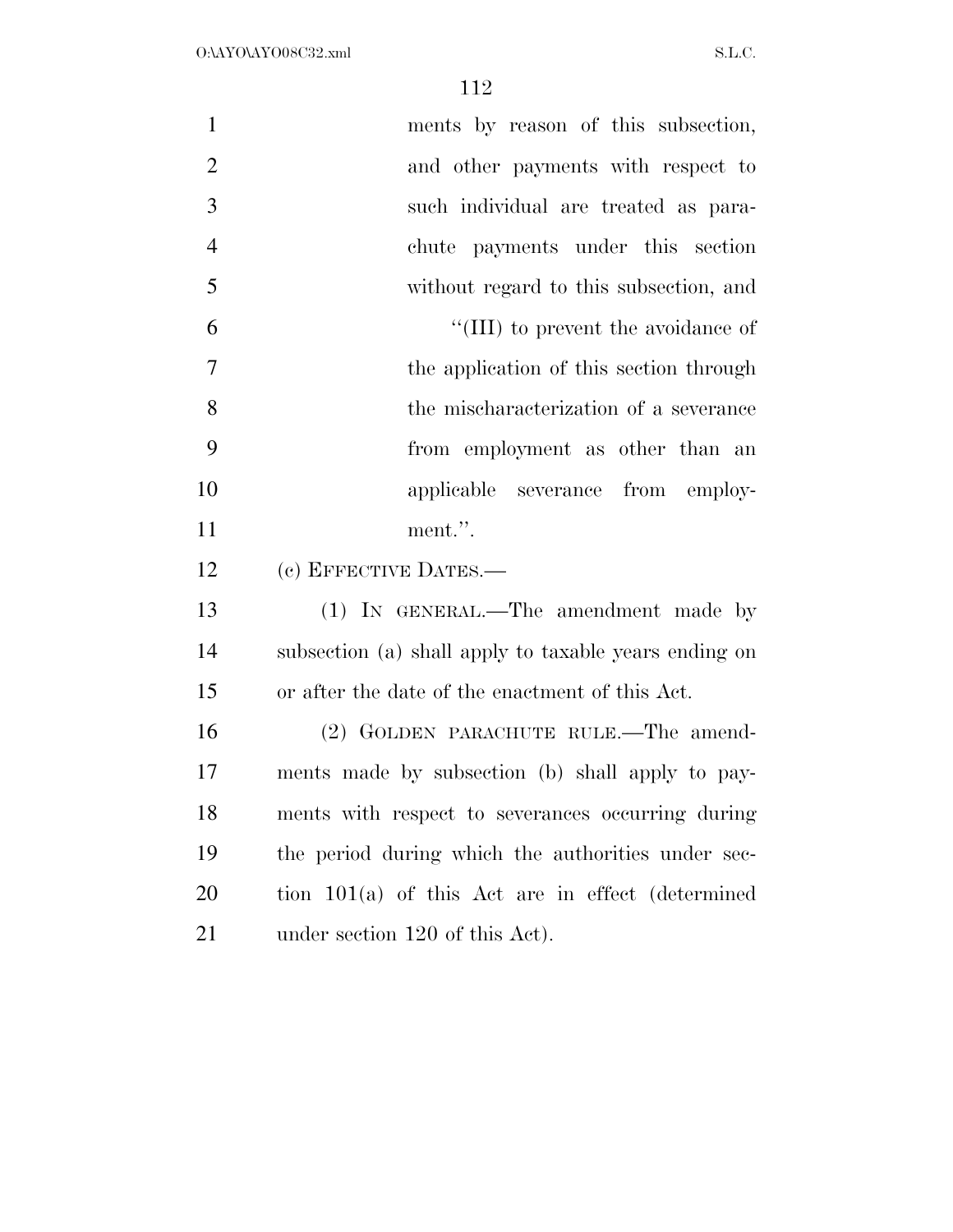# **SEC. 303. EXTENSION OF EXCLUSION OF INCOME FROM DISCHARGE OF QUALIFIED PRINCIPAL RESI-DENCE INDEBTEDNESS.**

 (a) EXTENSION.—Subparagraph (E) of section 108(a)(1) of the Internal Revenue Code of 1986 is amend- ed by striking ''January 1, 2010'' and inserting ''January 1, 2013''.

 (b) EFFECTIVE DATE.—The amendment made by this section shall apply to discharges of indebtedness oc-curring on or after January 1, 2010.

# **DIVISION B—ENERGY IMPROVE- MENT AND EXTENSION ACT OF 2008**

### **SECTION 1. SHORT TITLE, ETC.**

 (a) SHORT TITLE.—This division may be cited as the ''Energy Improvement and Extension Act of 2008''.

 (b) REFERENCE.—Except as otherwise expressly pro- vided, whenever in this division an amendment or repeal is expressed in terms of an amendment to, or repeal of, a section or other provision, the reference shall be consid- ered to be made to a section or other provision of the In-ternal Revenue Code of 1986.

 (c) TABLE OF CONTENTS.—The table of contents for this division is as follows:

Sec. 1. Short title, etc.

TITLE I—ENERGY PRODUCTION INCENTIVES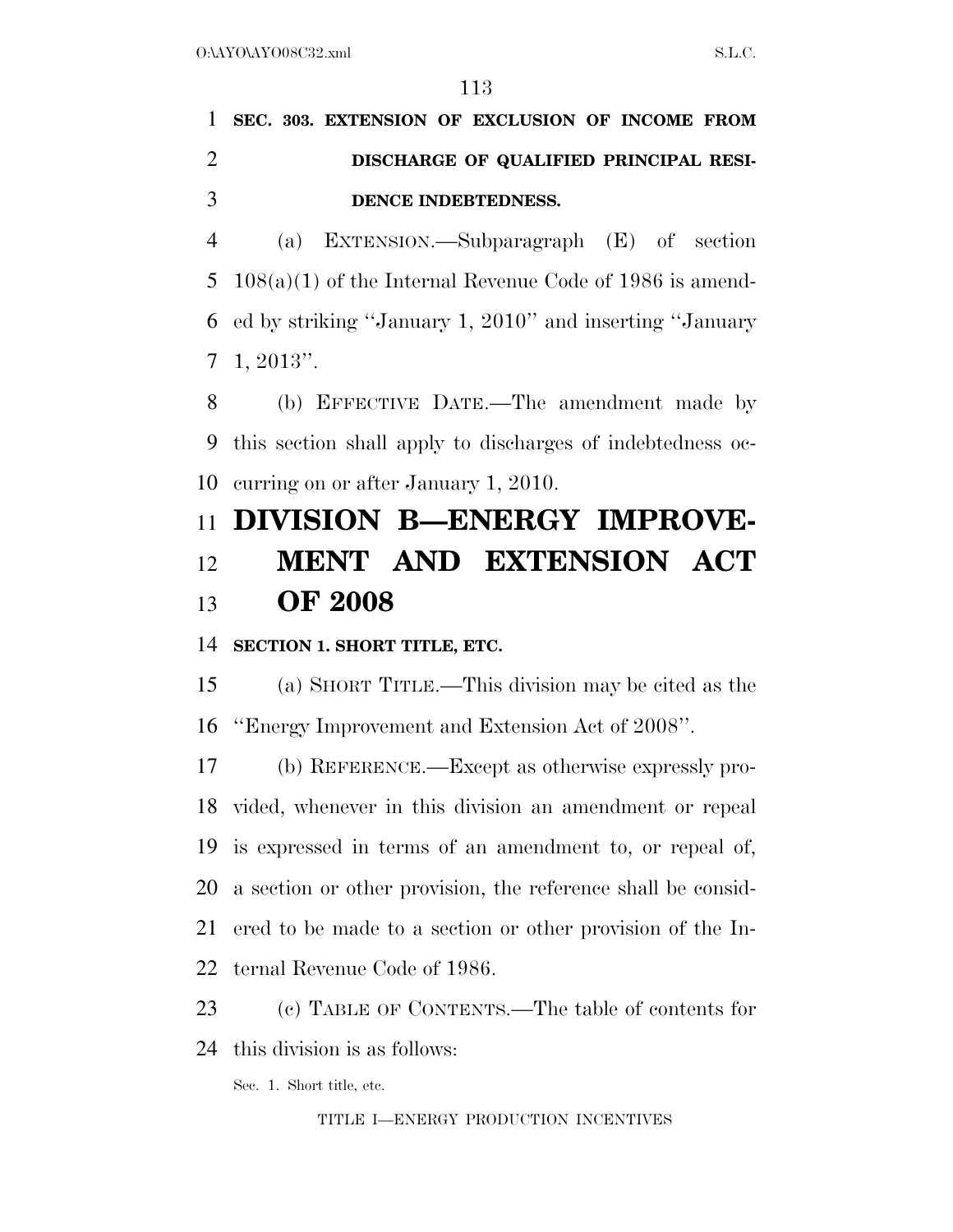#### Subtitle A—Renewable Energy Incentives

- Sec. 101. Renewable energy credit.
- Sec. 102. Production credit for electricity produced from marine renewables.
- Sec. 103. Energy credit.
- Sec. 104. Energy credit for small wind property.
- Sec. 105. Energy credit for geothermal heat pump systems.
- Sec. 106. Credit for residential energy efficient property.
- Sec. 107. New clean renewable energy bonds.
- Sec. 108. Credit for steel industry fuel.
- Sec. 109. Special rule to implement FERC and State electric restructuring policy.

#### Subtitle B—Carbon Mitigation and Coal Provisions

- Sec. 111. Expansion and modification of advanced coal project investment credit.
- Sec. 112. Expansion and modification of coal gasification investment credit.
- Sec. 113. Temporary increase in coal excise tax; funding of Black Lung Disability Trust Fund.
- Sec. 114. Special rules for refund of the coal excise tax to certain coal producers and exporters.
- Sec. 115. Tax credit for carbon dioxide sequestration.
- Sec. 116. Certain income and gains relating to industrial source carbon dioxide treated as qualifying income for publicly traded partnerships.
- Sec. 117. Carbon audit of the tax code.

### TITLE II—TRANSPORTATION AND DOMESTIC FUEL SECURITY PROVISIONS

- Sec. 201. Inclusion of cellulosic biofuel in bonus depreciation for biomass ethanol plant property.
- Sec. 202. Credits for biodiesel and renewable diesel.
- Sec. 203. Clarification that credits for fuel are designed to provide an incentive for United States production.
- Sec. 204. Extension and modification of alternative fuel credit.
- Sec. 205. Credit for new qualified plug-in electric drive motor vehicles.
- Sec. 206. Exclusion from heavy truck tax for idling reduction units and advanced insulation.
- Sec. 207. Alternative fuel vehicle refueling property credit.
- Sec. 208. Certain income and gains relating to alcohol fuels and mixtures, biodiesel fuels and mixtures, and alternative fuels and mixtures treated as qualifying income for publicly traded partnerships.
- Sec. 209. Extension and modification of election to expense certain refineries.
- Sec. 210. Extension of suspension of taxable income limit on percentage depletion for oil and natural gas produced from marginal properties.
- Sec. 211. Transportation fringe benefit to bicycle commuters.

#### TITLE III—ENERGY CONSERVATION AND EFFICIENCY PROVISIONS

- Sec. 301. Qualified energy conservation bonds.
- Sec. 302. Credit for nonbusiness energy property.
- Sec. 303. Energy efficient commercial buildings deduction.
- Sec. 304. New energy efficient home credit.
- Sec. 305. Modifications of energy efficient appliance credit for appliances produced after 2007.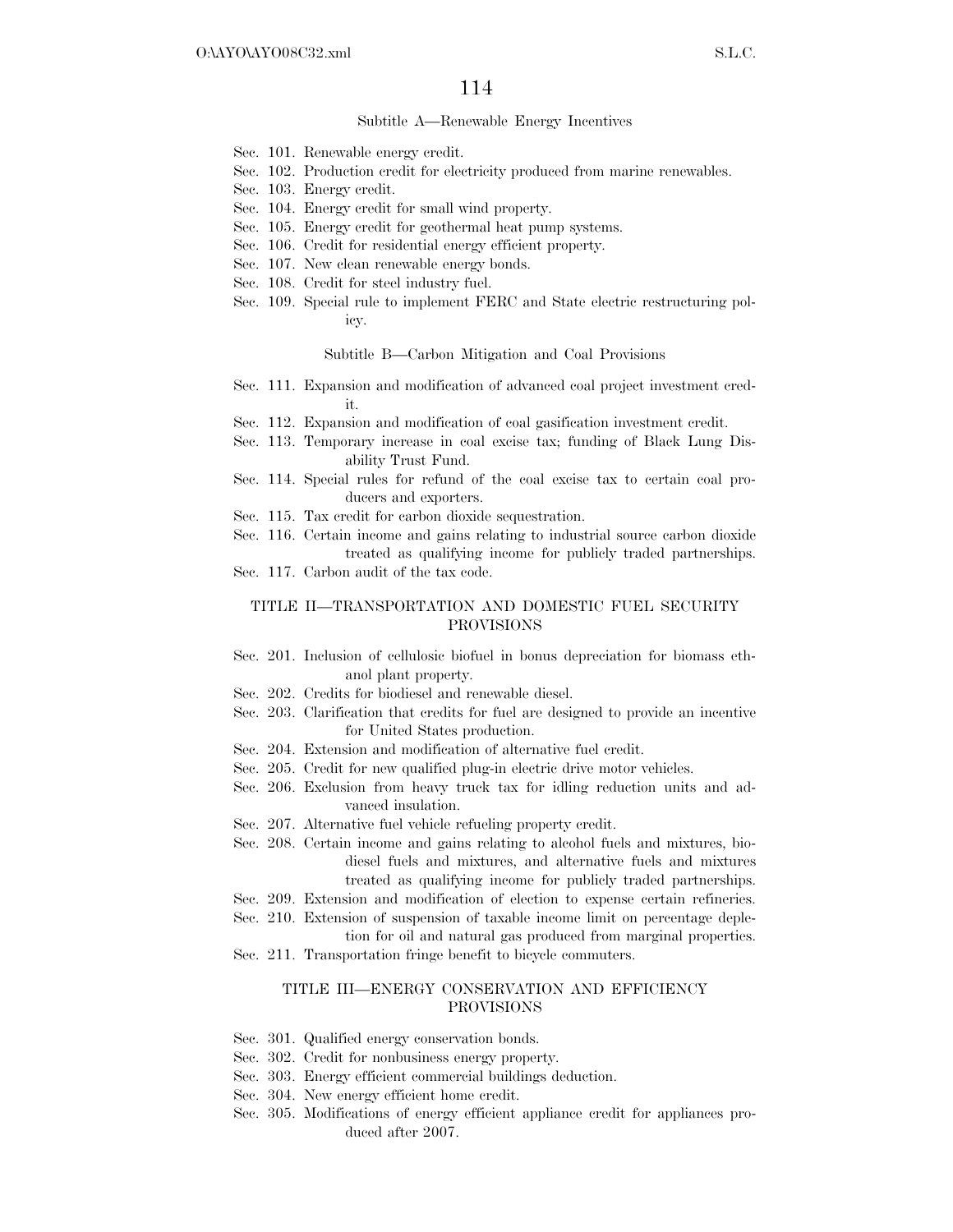- Sec. 306. Accelerated recovery period for depreciation of smart meters and smart grid systems.
- Sec. 307. Qualified green building and sustainable design projects.
- Sec. 308. Special depreciation allowance for certain reuse and recycling property.

#### TITLE IV—REVENUE PROVISIONS

- Sec. 401. Limitation of deduction for income attributable to domestic production of oil, gas, or primary products thereof.
- Sec. 402. Elimination of the different treatment of foreign oil and gas extraction income and foreign oil related income for purposes of the foreign tax credit.
- Sec. 403. Broker reporting of customer's basis in securities transactions.

Sec. 404. 0.2 percent FUTA surtax.

Sec. 405. Increase and extension of Oil Spill Liability Trust Fund tax.

# 1 **TITLE I—ENERGY PRODUCTION**  2 **INCENTIVES**

# 3 **Subtitle A—Renewable Energy**  4 **Incentives**

### 5 **SEC. 101. RENEWABLE ENERGY CREDIT.**

6 (a) EXTENSION OF CREDIT.—

 (1) 1-YEAR EXTENSION FOR WIND AND RE- FINED COAL FACILITIES.—Paragraphs (1) and (8) of section 45(d) are each amended by striking ''Jan-uary 1, 2009'' and inserting ''January 1, 2010''.

 (2) 2-YEAR EXTENSION FOR CERTAIN OTHER FACILITIES.—Each of the following provisions of section 45(d) is amended by striking ''January 1, 2009'' and inserting ''January 1, 2011'':

15 (A) Clauses (i) and (ii) of paragraph 16  $(2)(A)$ .

17 (B) Clauses (i)(I) and (ii) of paragraph 18  $(3)(A)$ .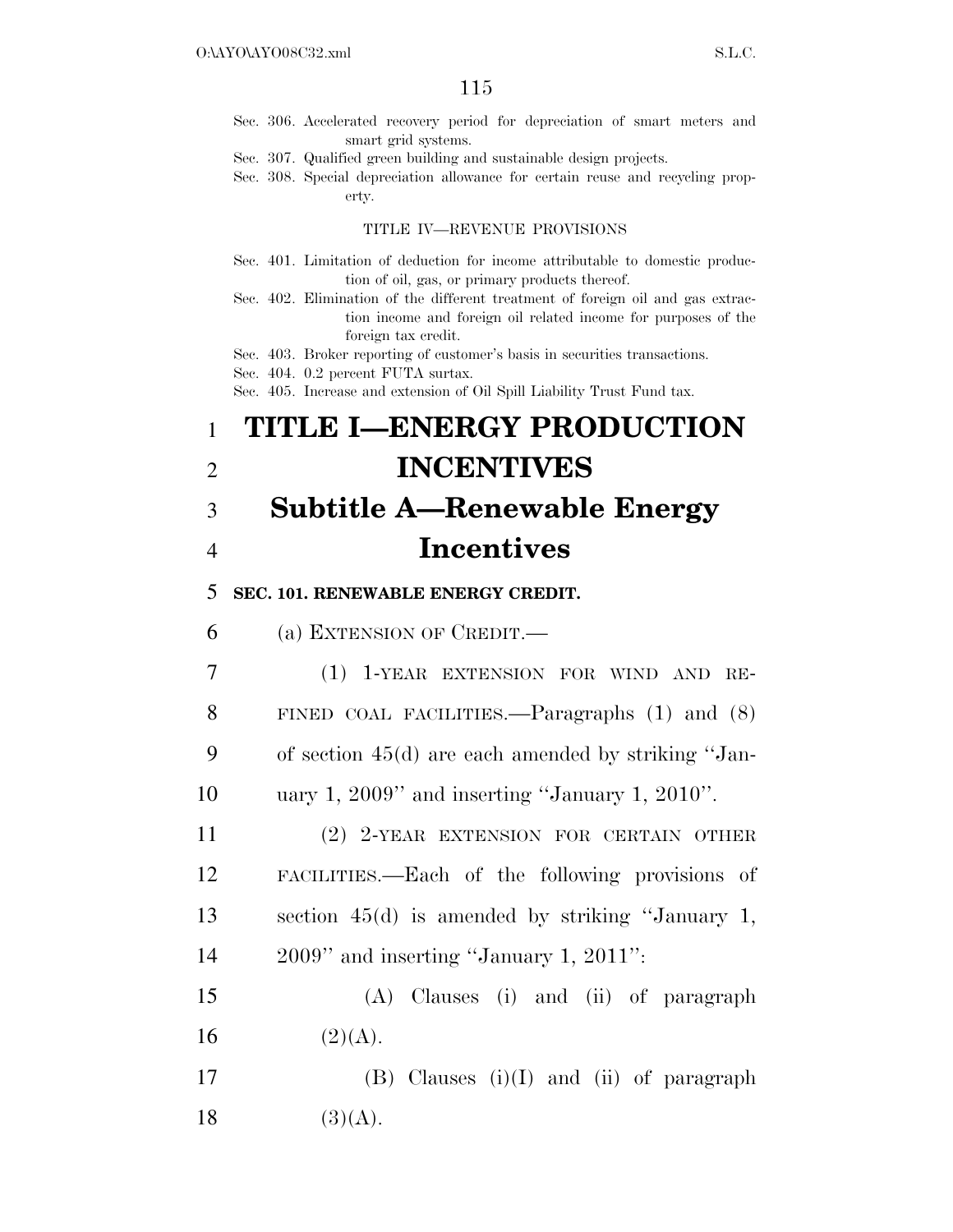| $\mathbf{1}$   | $(C)$ Paragraph $(4)$ .                                  |
|----------------|----------------------------------------------------------|
| $\overline{2}$ | $(D)$ Paragraph $(5)$ .                                  |
| 3              | $(E)$ Paragraph $(6)$ .                                  |
| $\overline{4}$ | $(F)$ Paragraph $(7)$ .                                  |
| 5              | $(G)$ Subparagraphs $(A)$ and $(B)$ of para-             |
| 6              | $graph(9)$ .                                             |
| 7              | (b) MODIFICATION OF REFINED COAL AS A QUALI-             |
| 8              | FIED ENERGY RESOURCE.                                    |
| 9              | (1)<br>ELIMINATION OF INCREASED<br><b>MARKET</b>         |
| 10             | VALUE TEST.—Section $45(e)(7)(A)(i)$ (defining re-       |
| 11             | fined coal), as amended by section 108, is amend-        |
| 12             | $ed$ —                                                   |
| 13             | $(A)$ by striking subclause $(IV)$ ,                     |
| 14             | (B) by adding "and" at the end of sub-                   |
| 15             | clause $(II)$ , and                                      |
| 16             | $(C)$ by striking ", and" at the end of sub-             |
| 17             | clause (III) and inserting a period.                     |
| 18             | (2) INCREASE IN REQUIRED EMISSION REDUC-                 |
| 19             | $TION.$ —Section $45(e)(7)(B)$ (defining qualified emis- |
| 20             | sion reduction) is amended by inserting "at least 40     |
| 21             | percent of the emissions of" after "nitrogen oxide       |
| 22             | and".                                                    |
| 23             | (c) TRASH FACILITY CLARIFICATION.—Paragraph              |
| 24             | $(7)$ of section 45(d) is amended—                       |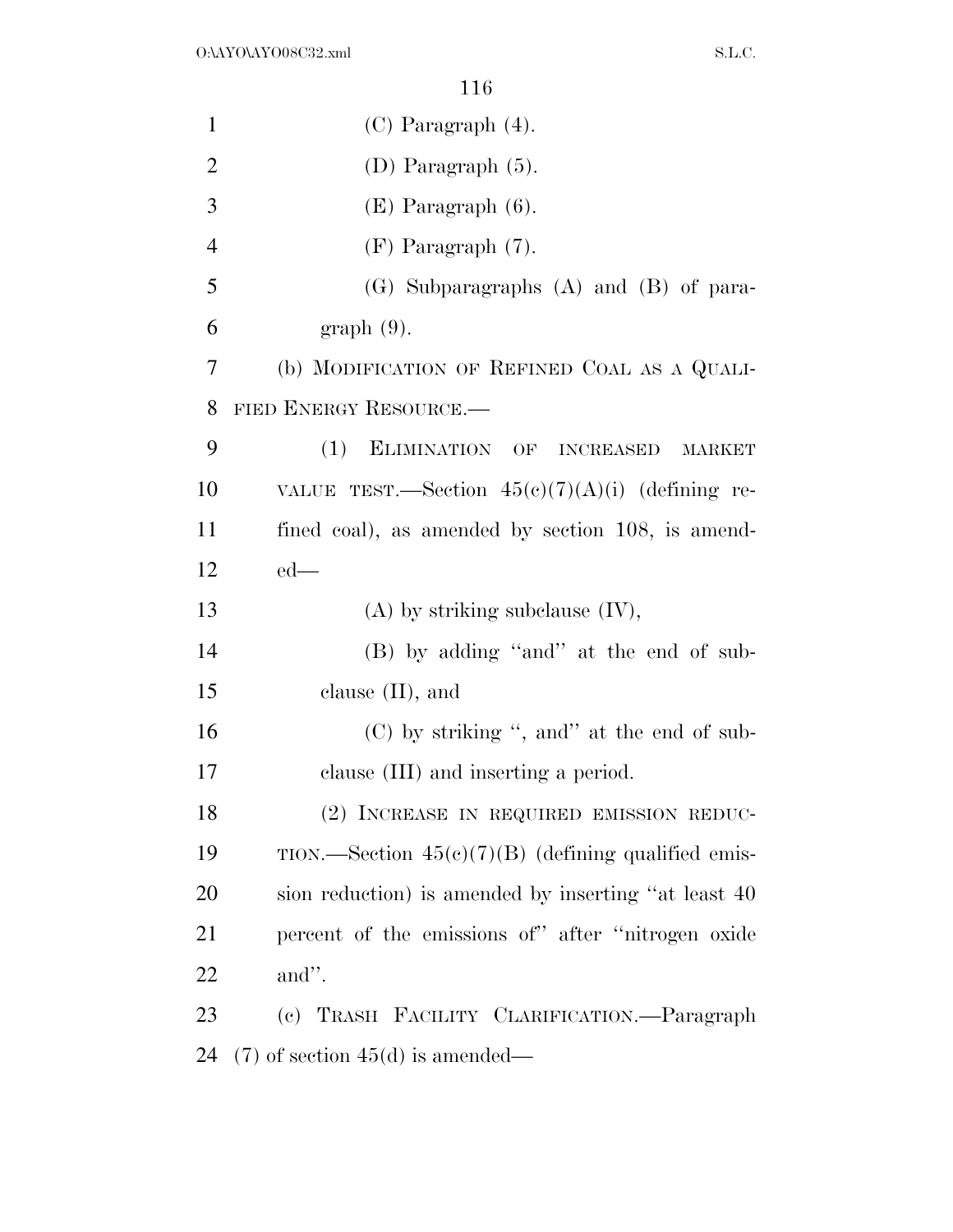| $\mathbf{1}$   | (1) by striking "facility which burns" and in-        |
|----------------|-------------------------------------------------------|
| $\overline{2}$ | serting "facility (other than a facility described in |
| 3              | paragraph $(6)$ ) which uses", and                    |
| $\overline{4}$ | $(2)$ by striking "COMBUSTION".                       |
| 5              | (d) EXPANSION OF BIOMASS FACILITIES.-                 |
| 6              | (1) OPEN-LOOP BIOMASS FACILITIES.-Para-               |
| 7              | graph $(3)$ of section $45(d)$ is amended by redesig- |
| 8              | nating subparagraph $(B)$ as subparagraph $(C)$ and   |
| 9              | by inserting after subparagraph (A) the following     |
| 10             | new subparagraph:                                     |
| 11             | "(B) EXPANSION OF FACILITY.—Such                      |
| 12             | term shall include a new unit placed in service       |
| 13             | after the date of the enactment of this subpara-      |
| 14             | graph in connection with a facility described in      |
| 15             | subparagraph $(A)$ , but only to the extent of the    |
| 16             | increased amount of electricity produced at the       |
| 17             | facility by reason of such new unit.".                |
| 18             | (2) CLOSED-LOOP BIOMASS FACILITIES.-Para-             |
| 19             | graph $(2)$ of section $45(d)$ is amended by redesig- |
| <b>20</b>      | nating subparagraph $(B)$ as subparagraph $(C)$ and   |
| 21             | inserting after subparagraph (A) the following new    |
| <u>22</u>      | subparagraph:                                         |
| 23             | ``(B)<br>EXPANSION OF FACILITY.-Such                  |
| 24             | term shall include a new unit placed in service       |
| 25             | after the date of the enactment of this subpara-      |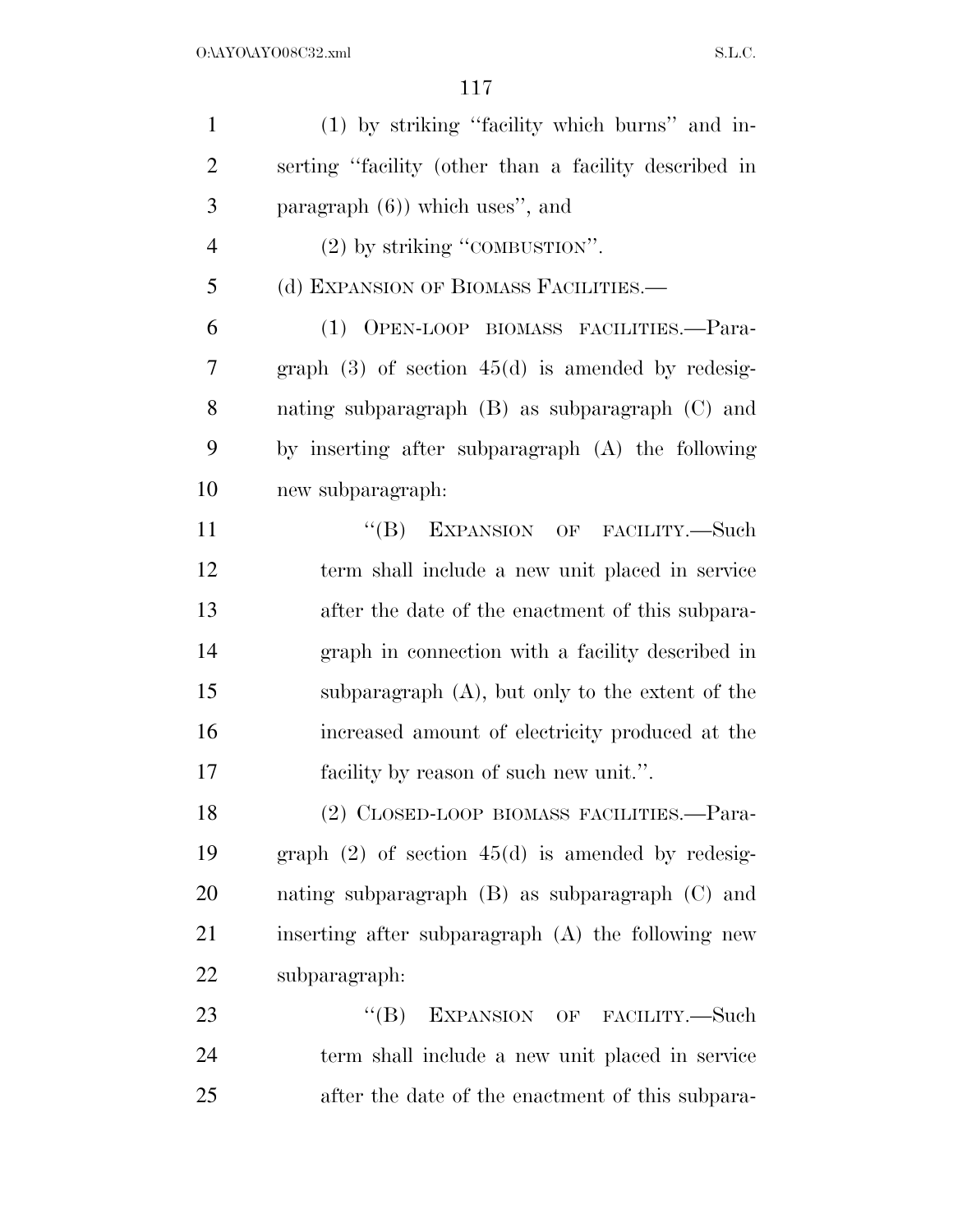| $\mathbf{1}$   | graph in connection with a facility described in      |
|----------------|-------------------------------------------------------|
| $\overline{2}$ | subparagraph $(A)(i)$ , but only to the extent of     |
| 3              | the increased amount of electricity produced at       |
| $\overline{4}$ | the facility by reason of such new unit.".            |
| 5              | (e) MODIFICATION OF RULES FOR HYDROPOWER              |
| 6              | PRODUCTION.—Subparagraph (C) of section $45(e)(8)$ is |
| 7              | amended to read as follows:                           |
| 8              | "(C) NONHYDROELECTRIC DAM.—For pur-                   |
| 9              | poses of subparagraph (A), a facility is de-          |
| 10             | scribed in this subparagraph if—                      |
| 11             | "(i) the hydroelectric project installed              |
| 12             | on the nonhydroelectric dam is licensed by            |
| 13             | the Federal Energy Regulatory Commis-                 |
| 14             | sion and meets all other applicable environ-          |
| 15             | mental, licensing, and regulatory require-            |
| 16             | ments,                                                |
| 17             | the nonhydroelectric dam was<br>``(ii)                |
| 18             | placed in service before the date of the en-          |
| 19             | actment of this paragraph and operated                |
| 20             | for flood control, navigation, or water sup-          |
| 21             | ply purposes and did not produce hydro-               |
| 22             | electric power on the date of the enactment           |
| 23             | of this paragraph, and                                |
| 24             | "(iii) the hydroelectric project is oper-             |
| 25             | ated so that the water surface elevation at           |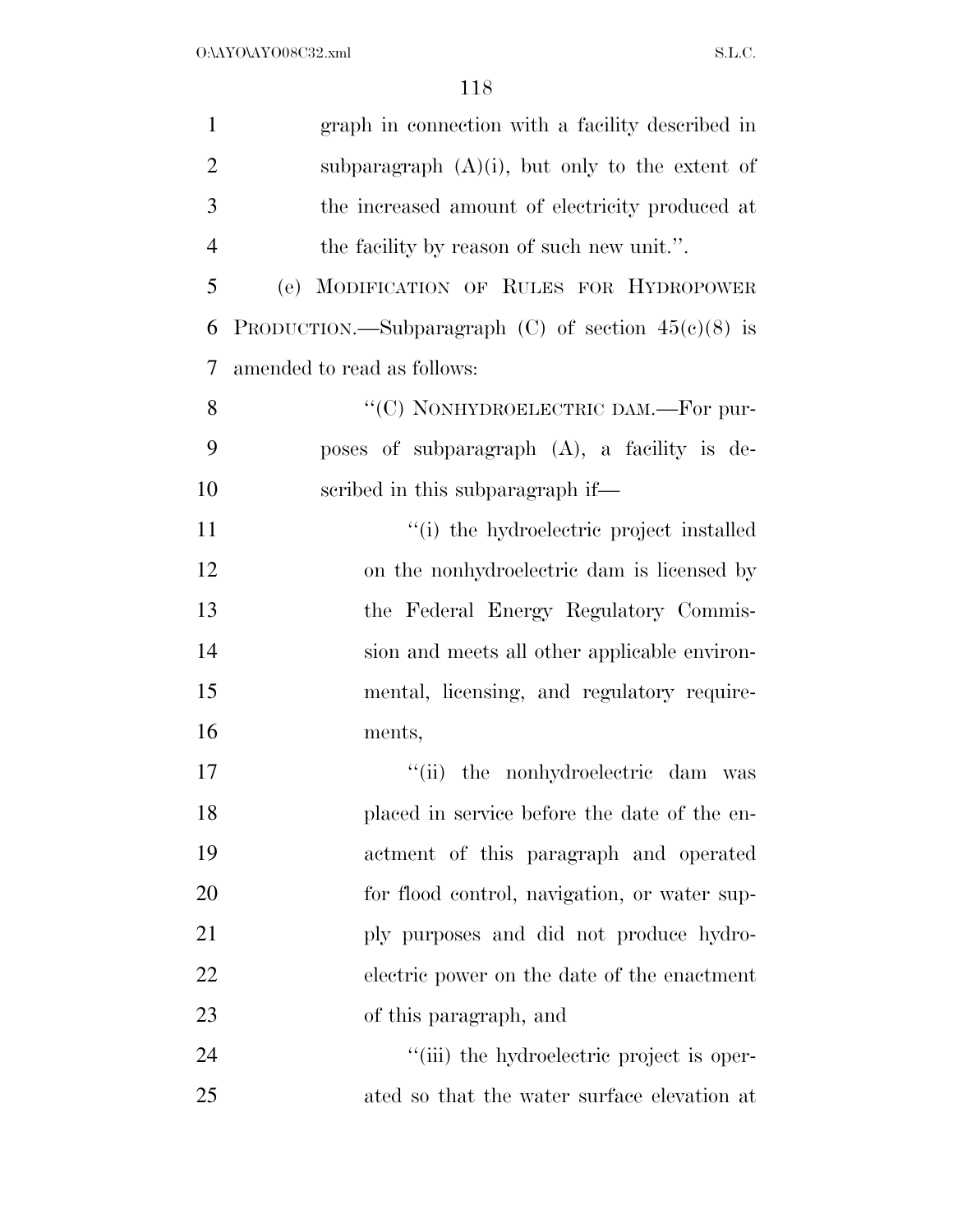| $\mathbf{1}$   | any given location and time that would                 |
|----------------|--------------------------------------------------------|
| $\overline{2}$ | have occurred in the absence of the hydro-             |
| 3              | electric project is maintained, subject to             |
| $\overline{4}$ | any license requirements imposed under                 |
| 5              | applicable law that change the water sur-              |
| 6              | face elevation for the purpose of improving            |
| 7              | environmental quality of the affected wa-              |
| 8              | terway.                                                |
| 9              | The Secretary, in consultation with the Federal        |
| 10             | Energy Regulatory Commission, shall certify if         |
| 11             | a hydroelectric project licensed at a nonhydro-        |
| 12             | electric dam meets the criteria in clause (iii).       |
| 13             | Nothing in this section shall affect the stand-        |
| 14             | ards under which the Federal Energy Regu-              |
| 15             | latory Commission issues licenses for and regu-        |
| 16             | lates hydropower projects under part I of the          |
| 17             | Federal Power Act.".                                   |
| 18             | (f) EFFECTIVE DATE.-                                   |
| 19             | (1) IN GENERAL.—Except as otherwise pro-               |
| 20             | vided in this subsection, the amendments made by       |
| 21             | this section shall apply to property originally placed |
| 22             | in service after December 31, 2008.                    |
|                |                                                        |

 (2) REFINED COAL.—The amendments made by subsection (b) shall apply to coal produced and sold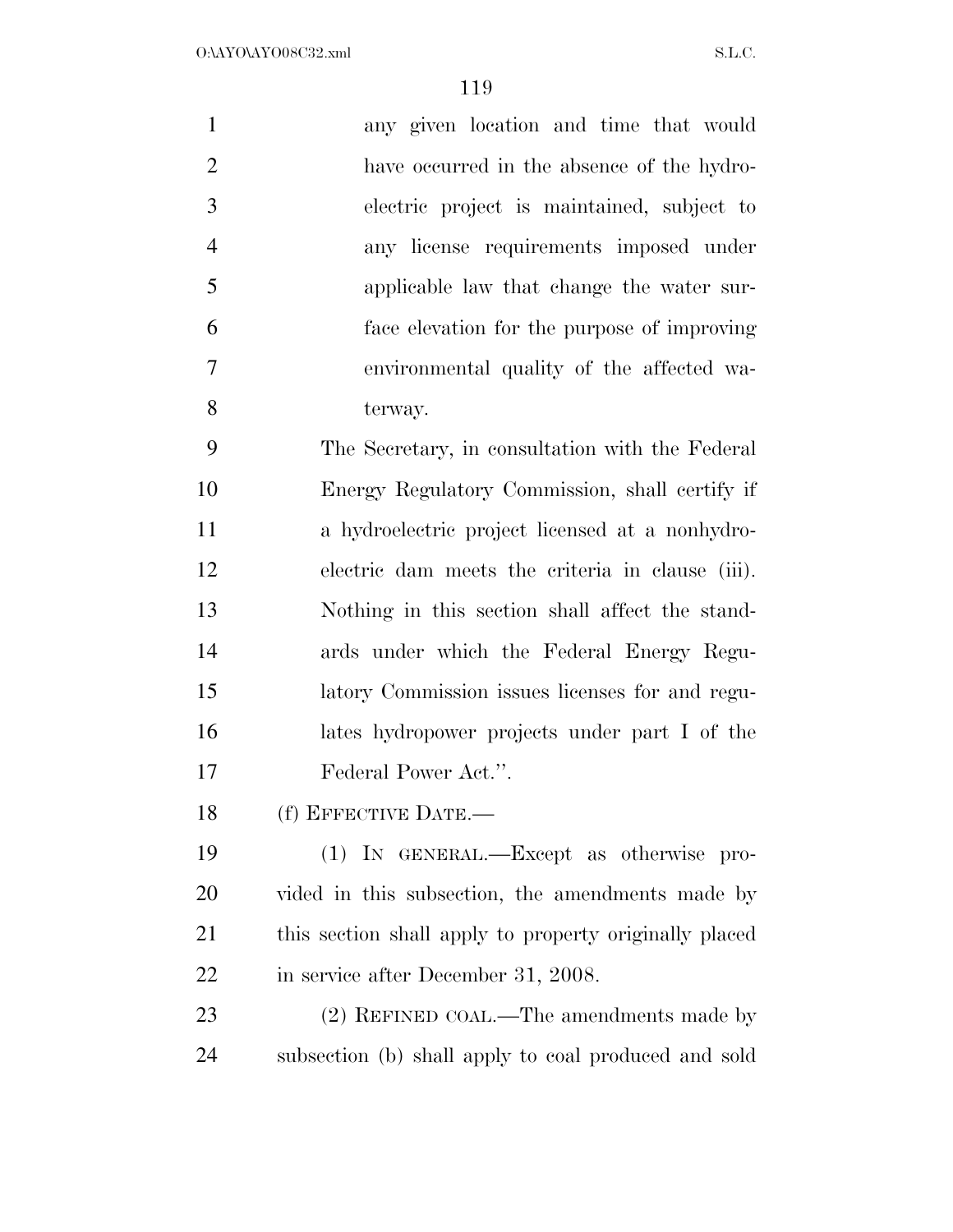from facilities placed in service after December 31, 2008. (3) TRASH FACILITY CLARIFICATION.—The

 amendments made by subsection (c) shall apply to electricity produced and sold after the date of the enactment of this Act.

 (4) EXPANSION OF BIOMASS FACILITIES.—The amendments made by subsection (d) shall apply to property placed in service after the date of the en-actment of this Act.

## **SEC. 102. PRODUCTION CREDIT FOR ELECTRICITY PRO-DUCED FROM MARINE RENEWABLES.**

 (a) IN GENERAL.—Paragraph (1) of section 45(c) is amended by striking ''and'' at the end of subparagraph (G), by striking the period at the end of subparagraph (H) and inserting '', and'', and by adding at the end the following new subparagraph:

18  $\cdot$  (I) marine and hydrokinetic renewable en-ergy.''.

 (b) MARINE RENEWABLES.—Subsection (c) of sec- tion 45 is amended by adding at the end the following new paragraph:

23 "(10) MARINE AND HYDROKINETIC RENEW-ABLE ENERGY.—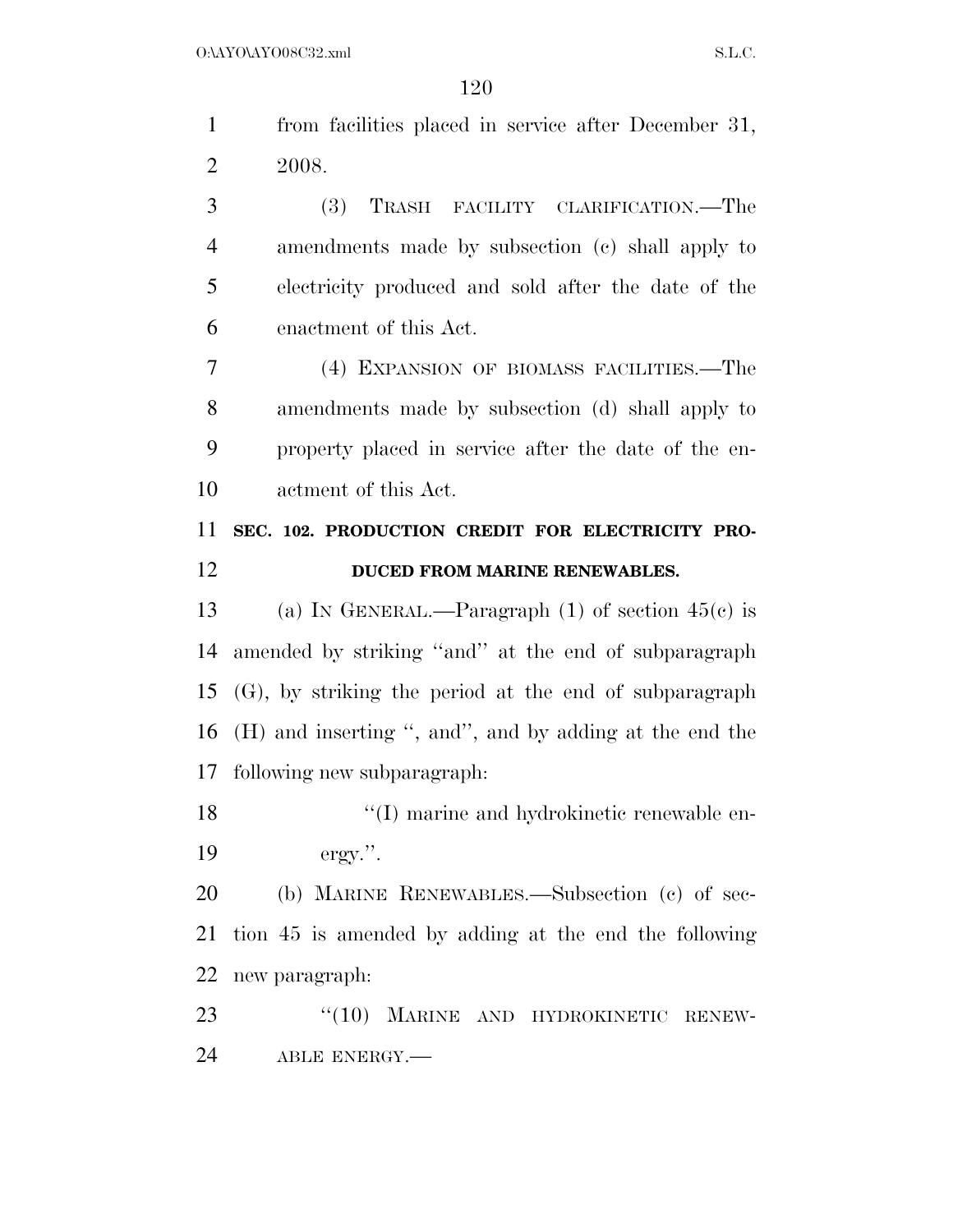| $\mathbf{1}$   | "(A) IN GENERAL.—The term 'marine and                    |
|----------------|----------------------------------------------------------|
| $\overline{2}$ | hydrokinetic renewable energy' means energy              |
| 3              | derived from-                                            |
| $\overline{4}$ | "(i) waves, tides, and currents in                       |
| 5              | oceans, estuaries, and tidal areas,                      |
| 6              | "(ii) free flowing water in rivers,                      |
| 7              | lakes, and streams,                                      |
| 8              | "(iii) free flowing water in an irriga-                  |
| 9              | tion system, canal, or other man-made                    |
| 10             | channel, including projects that utilize non-            |
| 11             | mechanical structures to accelerate the                  |
| 12             | flow of water for electric power production              |
| 13             | purposes, or                                             |
| 14             | "(iv) differentials in ocean tempera-                    |
| 15             | ture (ocean thermal energy conversion).                  |
| 16             | "(B) EXCEPTIONS.—Such term shall not                     |
| 17             | include any energy which is derived from any             |
| 18             | source which utilizes a dam, diversionary struc-         |
| 19             | ture (except as provided in subparagraph                 |
| 20             | $(A)(iii)$ , or impoundment for electric power           |
| 21             | production purposes.".                                   |
| 22             | (c) DEFINITION OF FACILITY.—Subsection (d) of            |
| 23             | section 45 is amended by adding at the end the following |
| 24             | new paragraph:                                           |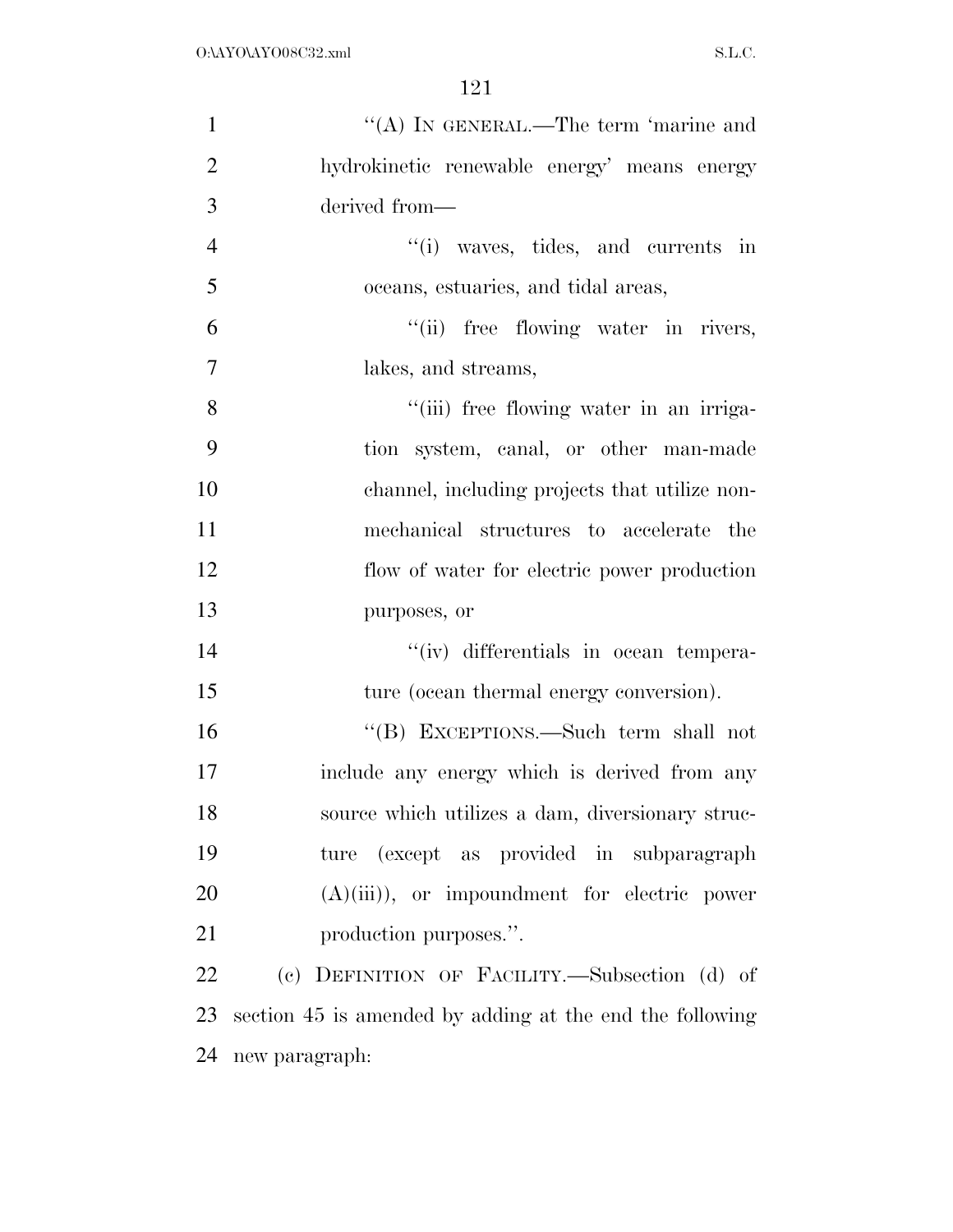| $\mathbf{1}$   | "(11) MARINE AND HYDROKINETIC RENEW-                        |
|----------------|-------------------------------------------------------------|
| $\overline{2}$ | ABLE ENERGY FACILITIES.—In the case of a facility           |
| 3              | producing electricity from marine and hydrokinetic          |
| $\overline{4}$ | renewable energy, the term 'qualified facility' means       |
| 5              | any facility owned by the taxpayer—                         |
| 6              | "(A) which has a nameplate capacity rat-                    |
| 7              | ing of at least 150 kilowatts, and                          |
| 8              | "(B) which is originally placed in service                  |
| 9              | on or after the date of the enactment of this               |
| 10             | paragraph and before January 1, 2012.".                     |
| 11             | (d) CREDIT RATE.—Subparagraph (A) of section                |
| 12             | $45(b)(4)$ is amended by striking "or $(9)$ " and inserting |
| 13             | " $(9)$ , or $(11)$ ".                                      |
| 14             | COORDINATION WITH SMALL<br><b>IRRIGATION</b><br>(e)         |
| 15             | POWER.—Paragraph $(5)$ of section $45(d)$ , as amended by   |
| 16             | section 101, is amended by striking "January 1, 2012"       |
| 17             | and inserting "the date of the enactment of paragraph       |
| 18             | $(11)$ ".                                                   |
| 19             | (f) EFFECTIVE DATE.—The amendments made by                  |
| 20             | this section shall apply to electricity produced and sold   |
| 21             | after the date of the enactment of this Act, in taxable     |
| 22             | years ending after such date.                               |
| 23             | SEC. 103. ENERGY CREDIT.                                    |

(a) EXTENSION OF CREDIT.—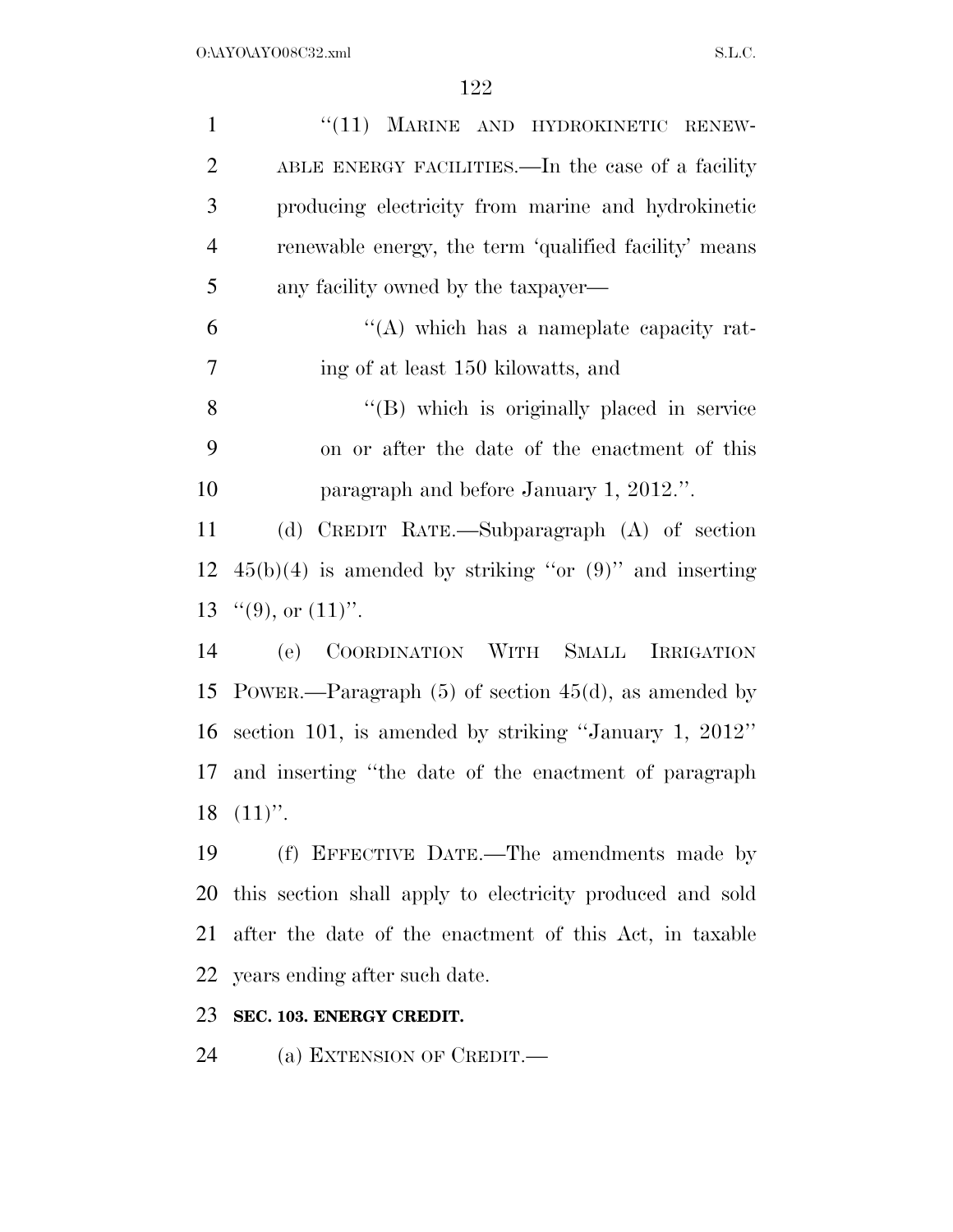| $\mathbf{1}$   | (1) SOLAR ENERGY PROPERTY.-Paragraphs                      |
|----------------|------------------------------------------------------------|
| $\overline{2}$ | $(2)(A)(i)(II)$ and $(3)(A)(ii)$ of section 48(a) are each |
| 3              | amended by striking "January 1, 2009" and insert-          |
| $\overline{4}$ | ing "January 1, 2017".                                     |
| 5              | (2) FUEL CELL PROPERTY.—Subparagraph (E)                   |
| 6              | of section $48(c)(1)$ is amended by striking "Decem-       |
| 7              | ber 31, 2008" and inserting "December 31, 2016".           |
| 8              | (3) MICROTURBINE PROPERTY.—Subparagraph                    |
| 9              | (E) of section $48(c)(2)$ is amended by striking "De-      |
| 10             | cember 31, 2008" and inserting "December 31,               |
| 11             | $2016"$ .                                                  |
| 12             | (b) ALLOWANCE OF ENERGY CREDIT AGAINST AL-                 |
| 13             | TERNATIVE MINIMUM TAX.—                                    |
| 14             | $(1)$ IN GENERAL.—Subparagraph $(B)$ of section            |
| 15             | $38(e)(4)$ , as amended by the Housing Assistance          |
| 16             | Tax Act of 2008, is amended by redesignating clause        |
| 17             | (vi) as clause (vi) and (vii), respectively, and by in-    |
| 18             | serting after clause (iv) the following new clause:        |
| 19             | $f'(v)$ the credit determined under sec-                   |
| 20             | tion 46 to the extent that such credit is at-              |
| 21             | tributable to the energy credit determined                 |
| 22             | under section 48,".                                        |
| 23             | TECHNICAL AMENDMENT.—Clause (vi) of<br>(2)                 |
| 24             | section $38(c)(4)(B)$ , as redesignated by paragraph       |
| 25             | $(1)$ , is amended by striking "section 47 to the extent   |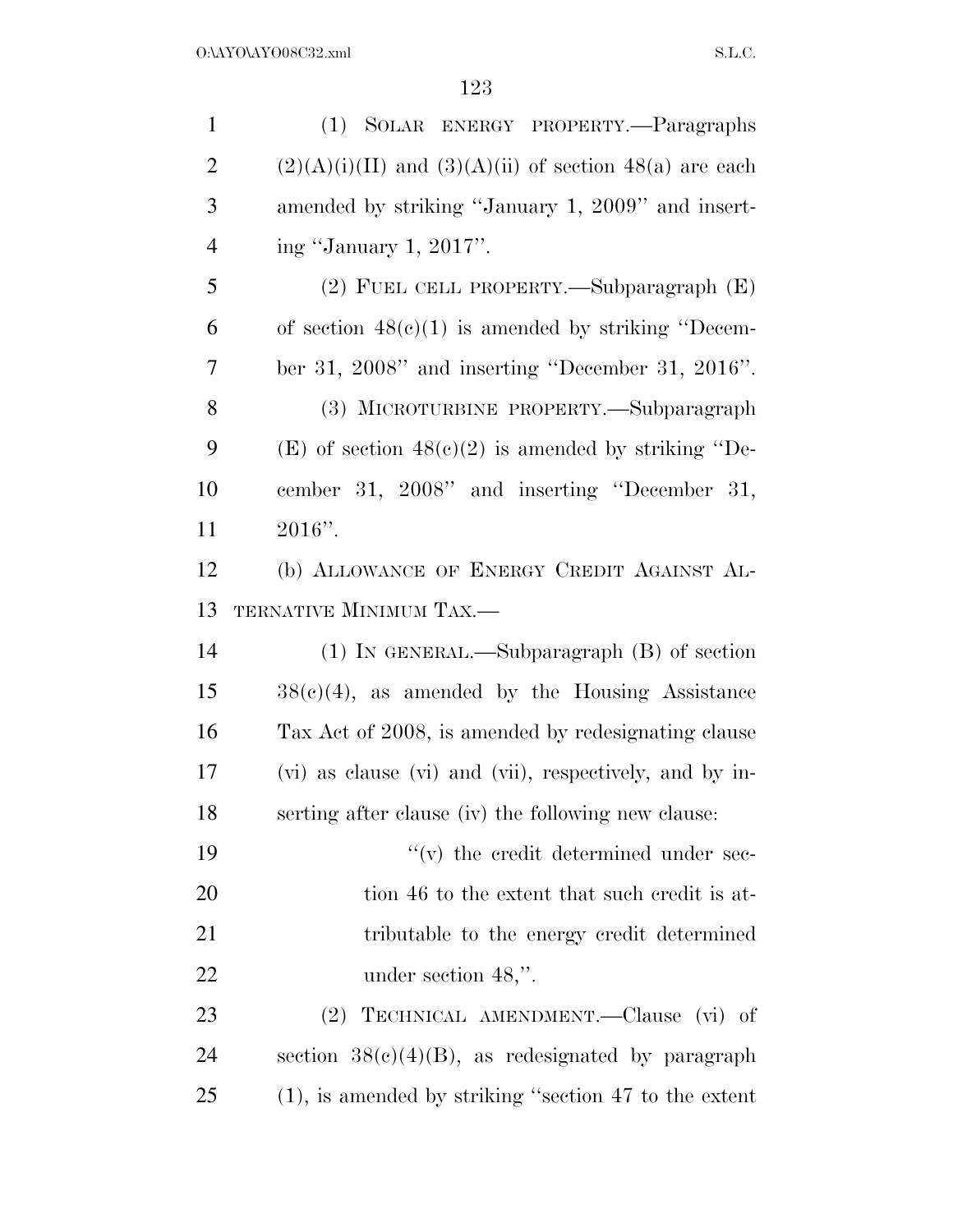| $\mathbf{1}$   | attributable to" and inserting "section 46 to the ex-    |
|----------------|----------------------------------------------------------|
| $\overline{2}$ | tent that such credit is attributable to the rehability- |
| 3              | tion credit under section 47, but only with respect      |
| $\overline{4}$ | $\mathrm{to}$ ".                                         |
| 5              | (c) ENERGY CREDIT FOR COMBINED HEAT AND                  |
| 6              | POWER SYSTEM PROPERTY.                                   |
| 7              | (1) IN GENERAL.—Section $48(a)(3)(A)$ is                 |
| 8              | amended by striking "or" at the end of clause (iii),     |
| 9              | by inserting "or" at the end of clause (iv), and by      |
| 10             | adding at the end the following new clause:              |
| 11             | $\lq\lq$ combined heat and power system                  |
| 12             | property,".                                              |
| 13             | (2)<br>COMBINED HEAT AND POWER<br><b>SYSTEM</b>          |
| 14             | PROPERTY.—Subsection (c) of section 48 is amend-         |
| 15             | $ed$ —                                                   |
| 16             | (A) by striking "QUALIFIED FUEL CELL                     |
| 17             | PROPERTY; QUALIFIED MICROTURBINE PROP-                   |
| 18             | ERTY" in the heading and inserting "DEFINI-              |
| 19             | TIONS", and                                              |
| 20             | (B) by adding at the end the following new               |
| 21             | paragraph:                                               |
| 22             | "(3) COMBINED HEAT AND POWER SYSTEM                      |
| 23             | PROPERTY.-                                               |
| 24             | "(A) COMBINED HEAT AND POWER SYS-                        |
| 25             | TEM PROPERTY.—The term 'combined heat and                |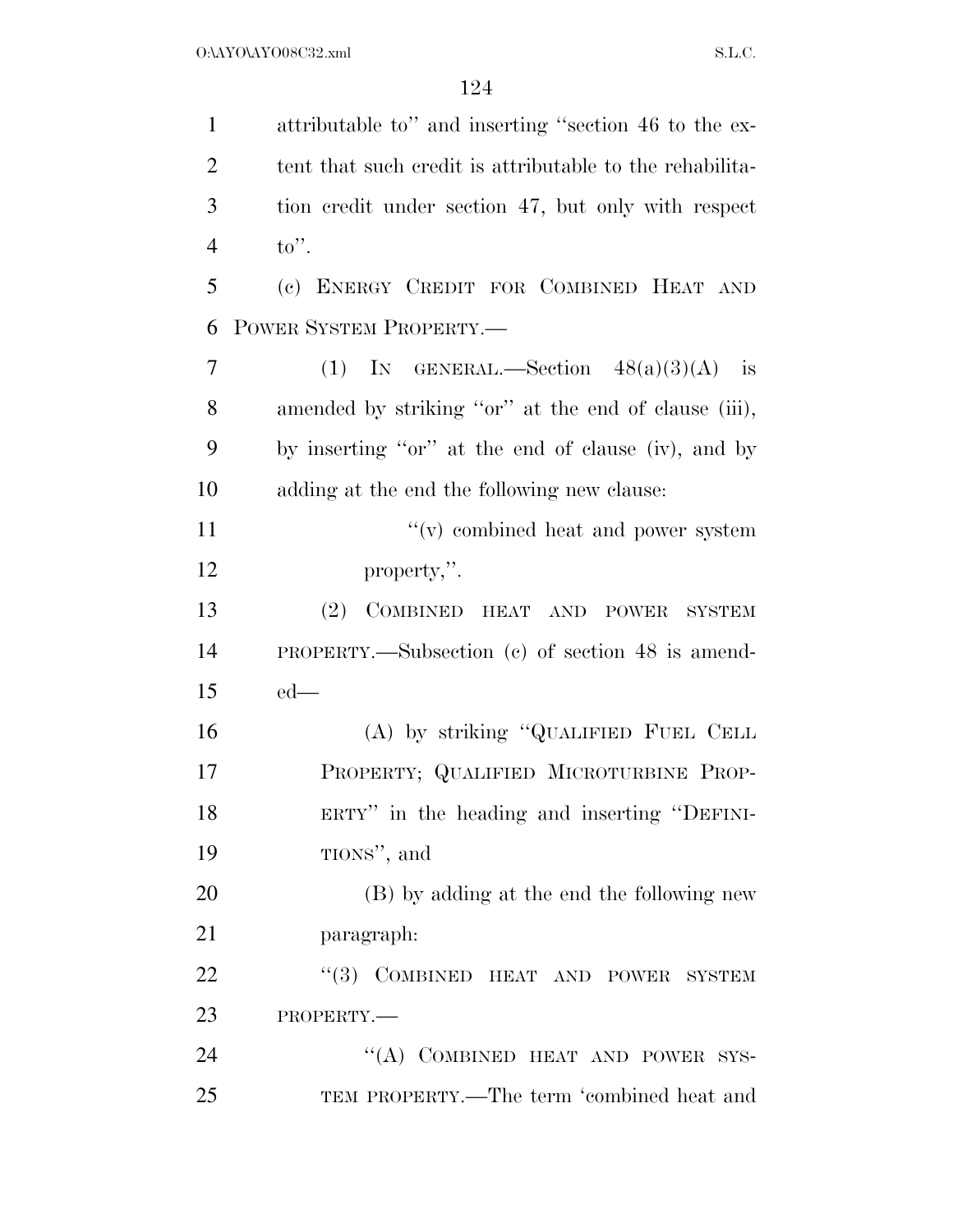| $\mathbf{1}$   | power system property' means property com- |
|----------------|--------------------------------------------|
| $\overline{2}$ | prising a system—                          |
| 3              | "(i) which uses the same energy            |
| $\overline{4}$ | source for the simultaneous or sequential  |
| 5              | generation of electrical power, mechanical |
| 6              | shaft power, or both, in combination with  |
| 7              | the generation of steam or other forms of  |
| 8              | useful thermal energy (including heating   |
| 9              | and cooling applications),                 |
| 10             | $``$ (ii) which produces—                  |
| 11             | "(I) at least 20 percent of its            |
| 12             | total useful energy in the form of         |
| 13             | thermal energy which is not used to        |
| 14             | produce electrical or mechanical power     |
| 15             | (or combination thereof), and              |
| 16             | "(II) at least 20 percent of its           |
| 17             | total useful energy in the form of elec-   |
| 18             | trical or mechanical power (or com-        |
| 19             | bination thereof),                         |
| 20             | "(iii) the energy efficiency percentage    |
| 21             | of which exceeds 60 percent, and           |
| 22             | "(iv) which is placed in service before    |
| 23             | January 1, 2017.                           |
| 24             | "(B) LIMITATION.—                          |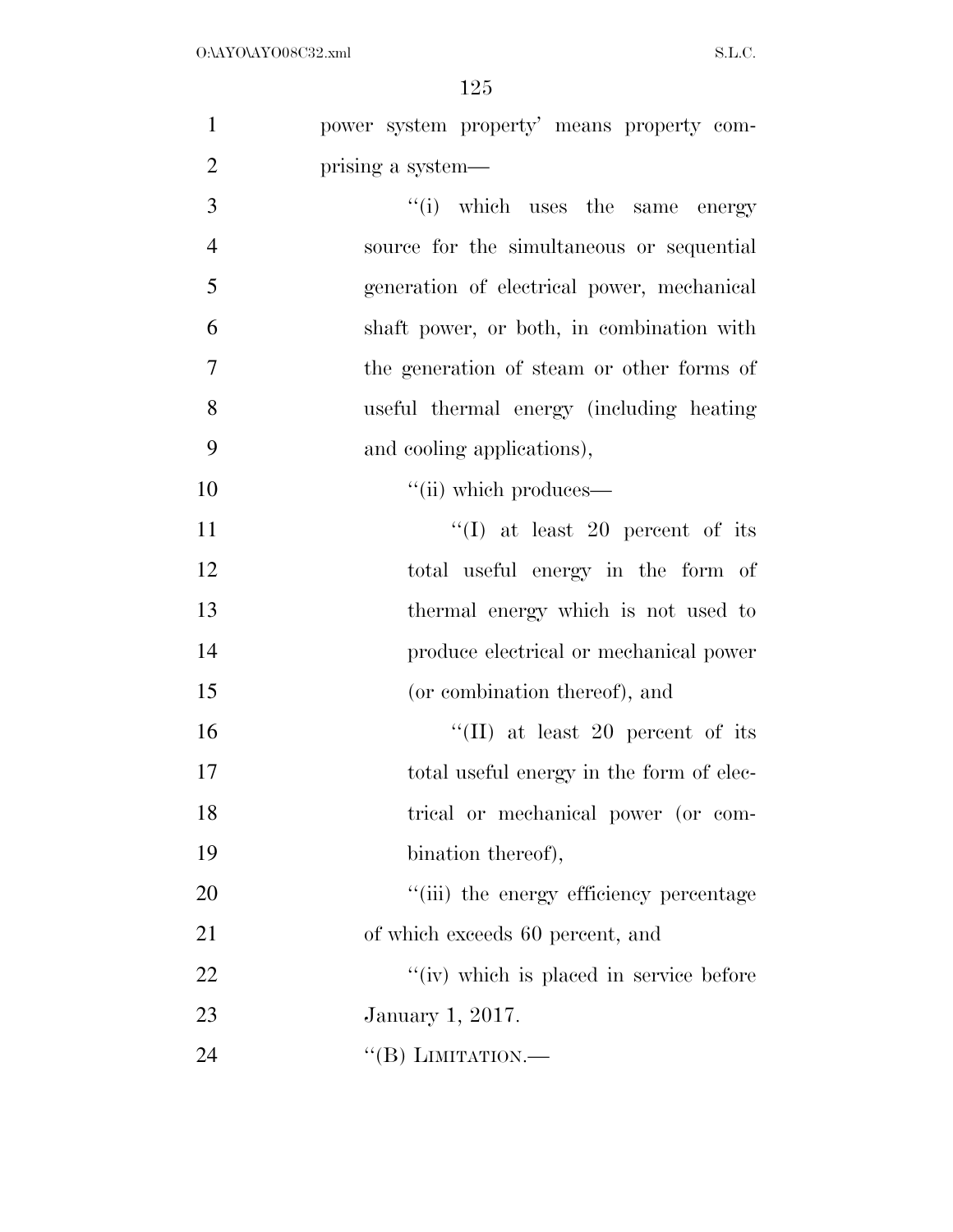| $\mathbf{1}$   | "(i) IN GENERAL.—In the case of              |
|----------------|----------------------------------------------|
| $\overline{2}$ | combined heat and power system property      |
| 3              | with an electrical capacity in excess of the |
| $\overline{4}$ | applicable capacity placed in service during |
| 5              | the taxable year, the credit under sub-      |
| 6              | section $(a)(1)$ (determined without regard  |
| $\overline{7}$ | to this paragraph) for such year shall be    |
| 8              | equal to the amount which bears the same     |
| 9              | ratio to such credit as the applicable ca-   |
| 10             | pacity bears to the capacity of such prop-   |
| 11             | erty.                                        |
| 12             | "(ii) APPLICABLE CAPACITY.—For               |
| 13             | purposes of clause (i), the term 'applicable |
| 14             | capacity' means 15 megawatts or a me-        |
| 15             | chanical energy capacity of more than        |
| 16             | 20,000 horsepower or an equivalent com-      |
| 17             | bination of electrical and mechanical en-    |
| 18             | ergy capacities.                             |
| 19             | "(iii) MAXIMUM CAPACITY.—The term            |
| 20             | 'combined heat and power system property'    |
| 21             | shall not include any property comprising a  |
| 22             | system if such system has a capacity in ex-  |
| 23             | cess of 50 megawatts or a mechanical en-     |
| 24             | ergy capacity in excess of 67,000 horse-     |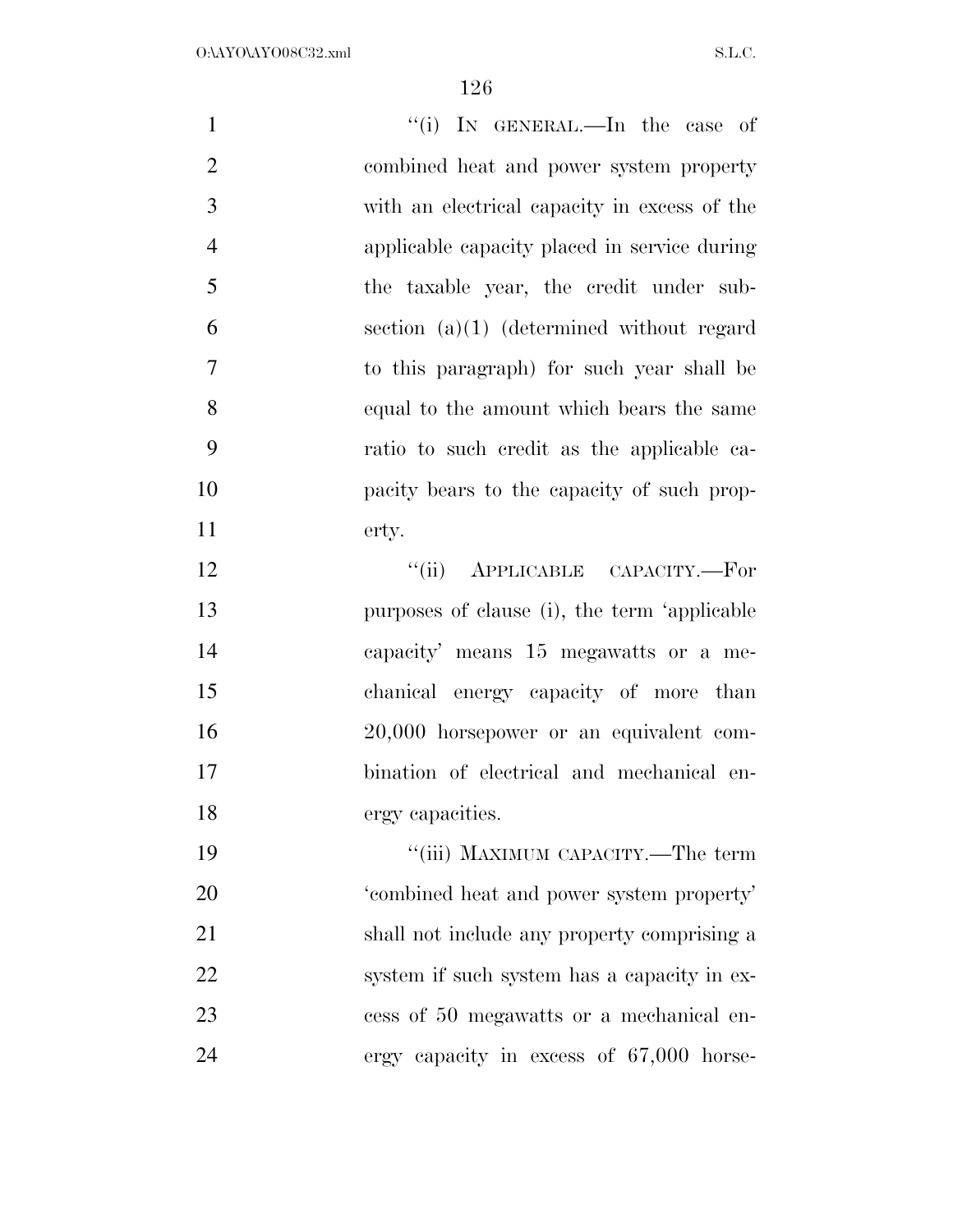| $\mathbf{1}$   | power or an equivalent combination of elec-   |
|----------------|-----------------------------------------------|
| $\overline{2}$ | trical and mechanical energy capacities.      |
| 3              | $\lq\lq(C)$ SPECIAL RULES.—                   |
| $\overline{4}$ | "(i) ENERGY EFFICIENCY PERCENT-               |
| 5              | AGE.—For purposes of this paragraph, the      |
| 6              | energy efficiency percentage of a system is   |
| 7              | the fraction—                                 |
| 8              | $\lq\lq$ (I) the numerator of which is        |
| 9              | the total useful electrical, thermal,         |
| 10             | and mechanical power produced by              |
| 11             | the system at normal operating rates,         |
| 12             | and expected to be consumed in its            |
| 13             | normal application, and                       |
| 14             | $\lq\lq$ (II) the denominator of which is     |
| 15             | the lower heating value of the fuel           |
| 16             | sources for the system.                       |
| 17             | "(ii) DETERMINATIONS MADE ON BTU              |
| 18             | BASIS.—The energy efficiency percentage       |
| 19             | and the percentages under subparagraph        |
| 20             | $(A)(ii)$ shall be determined on a Btu basis. |
| 21             | "(iii) INPUT AND OUTPUT PROPERTY              |
| 22             | NOT INCLUDED.—The term 'combined heat         |
| 23             | and power system property' does not in-       |
| 24             | clude property used to transport the en-      |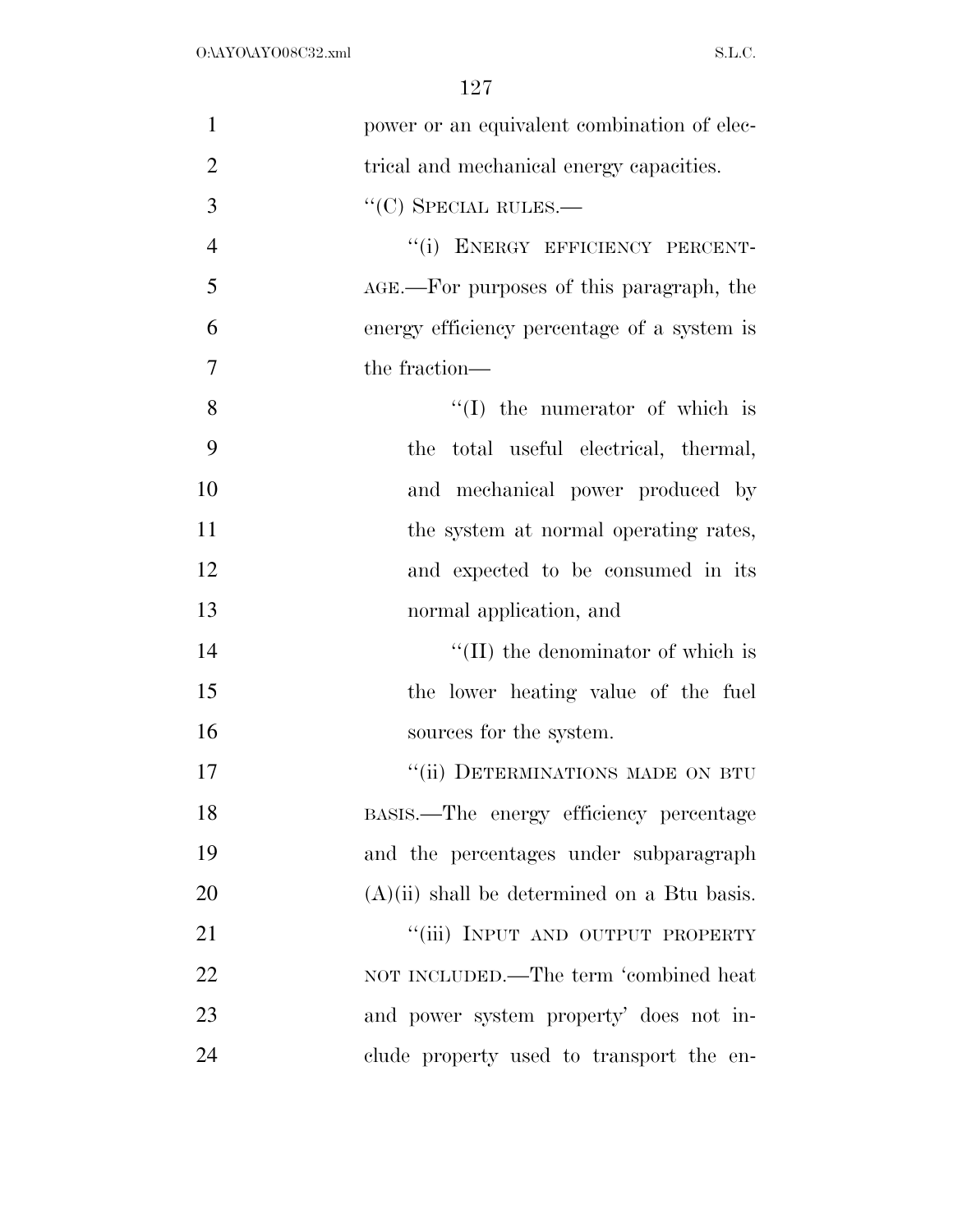| $\mathbf{1}$   | ergy source to the facility or to distribute                 |
|----------------|--------------------------------------------------------------|
| $\overline{2}$ | energy produced by the facility.                             |
| 3              | "(D) SYSTEMS USING BIOMASS.—If a sys-                        |
| $\overline{4}$ | tem is designed to use biomass (within the                   |
| 5              | meaning of paragraphs $(2)$ and $(3)$ of section             |
| 6              | $45(e)$ without regard to the last sentence of               |
| 7              | paragraph $(3)(A)$ for at least 90 percent of the            |
| 8              | energy source-                                               |
| 9              | "(i) subparagraph $(A)(iii)$ shall not                       |
| 10             | apply, but                                                   |
| 11             | "(ii) the amount of credit determined                        |
| 12             | under subsection (a) with respect to such                    |
| 13             | system shall not exceed the amount which                     |
| 14             | bears the same ratio to such amount of                       |
| 15             | credit (determined without regard to this                    |
| 16             | subparagraph) as the energy efficiency per-                  |
| 17             | centage of such system bears to 60 per-                      |
| 18             | cent.".                                                      |
| 19             | CONFORMING AMENDMENT.-Section<br>(3)                         |
| 20             | $48(a)(1)$ is amended by striking "paragraphs $(1)(B)$       |
| 21             | and $(2)(B)$ " and inserting "paragraphs $(1)(B)$ ,          |
| 22             | $(2)(B)$ , and $(3)(B)$ ".                                   |
| 23             | (d) INCREASE OF CREDIT LIMITATION FOR FUEL                   |
| 24             | CELL PROPERTY.—Subparagraph (B) of section $48(e)(1)$        |
| 25             | is amended by striking " $$500"$ and inserting " $$1,500"$ . |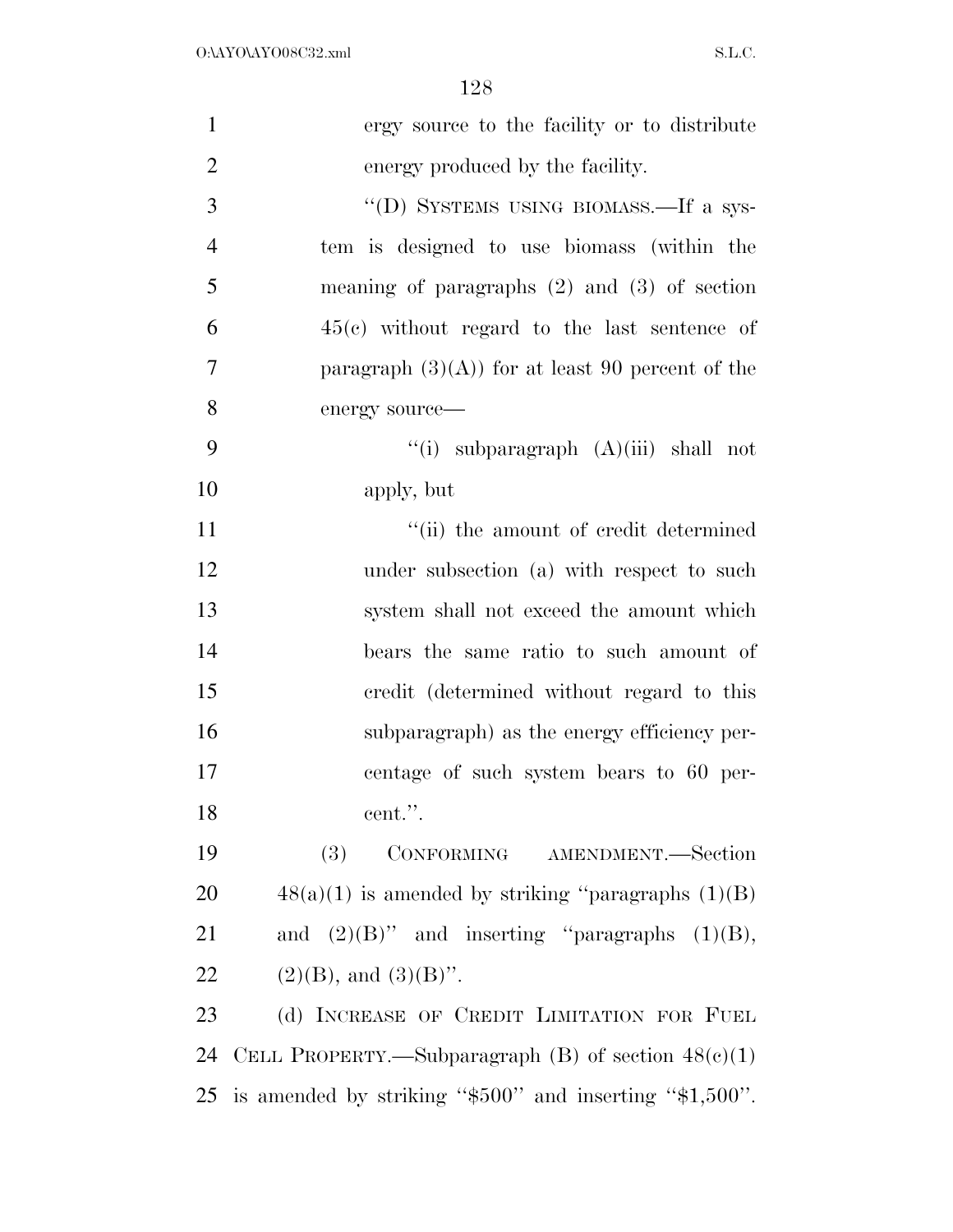| $\mathbf{1}$     | (e) PUBLIC UTILITY PROPERTY TAKEN INTO AC-            |
|------------------|-------------------------------------------------------|
| 2                | COUNT.                                                |
| 3                | $(1)$ IN GENERAL.—Paragraph $(3)$ of section          |
| $\overline{4}$   | $48(a)$ is amended by striking the second sentence    |
| 5                | thereof.                                              |
| 6                | (2) CONFORMING AMENDMENTS.—                           |
| $\boldsymbol{7}$ | (A) Paragraph $(1)$ of section $48(e)$ is             |
| 8                | amended by striking subparagraph (D) and re-          |
| 9                | designating subparagraph (E) as subparagraph          |
| 10               | (D).                                                  |
| 11               | (B) Paragraph $(2)$ of section $48(e)$ is             |
| 12               | amended by striking subparagraph (D) and re-          |
| 13               | designating subparagraph (E) as subparagraph          |
| 14               | (D).                                                  |
| 15               | (f) EFFECTIVE DATE.-                                  |
| 16               | (1) IN GENERAL.—Except as otherwise pro-              |
| 17               | vided in this subsection, the amendments made by      |
| 18               | this section shall take effect on the date of the en- |
| 19               | actment of this Act.                                  |
| 20               | (2) ALLOWANCE AGAINST ALTERNATIVE<br>MIN-             |
| 21               | IMUM TAX.—The amendments made by subsection           |
| 22               | (b) shall apply to credits determined under section   |
| 23               | 46 of the Internal Revenue Code of 1986 in taxable    |
| 24               | years beginning after the date of the enactment of    |
| 25               | this Act and to carrybacks of such credits.           |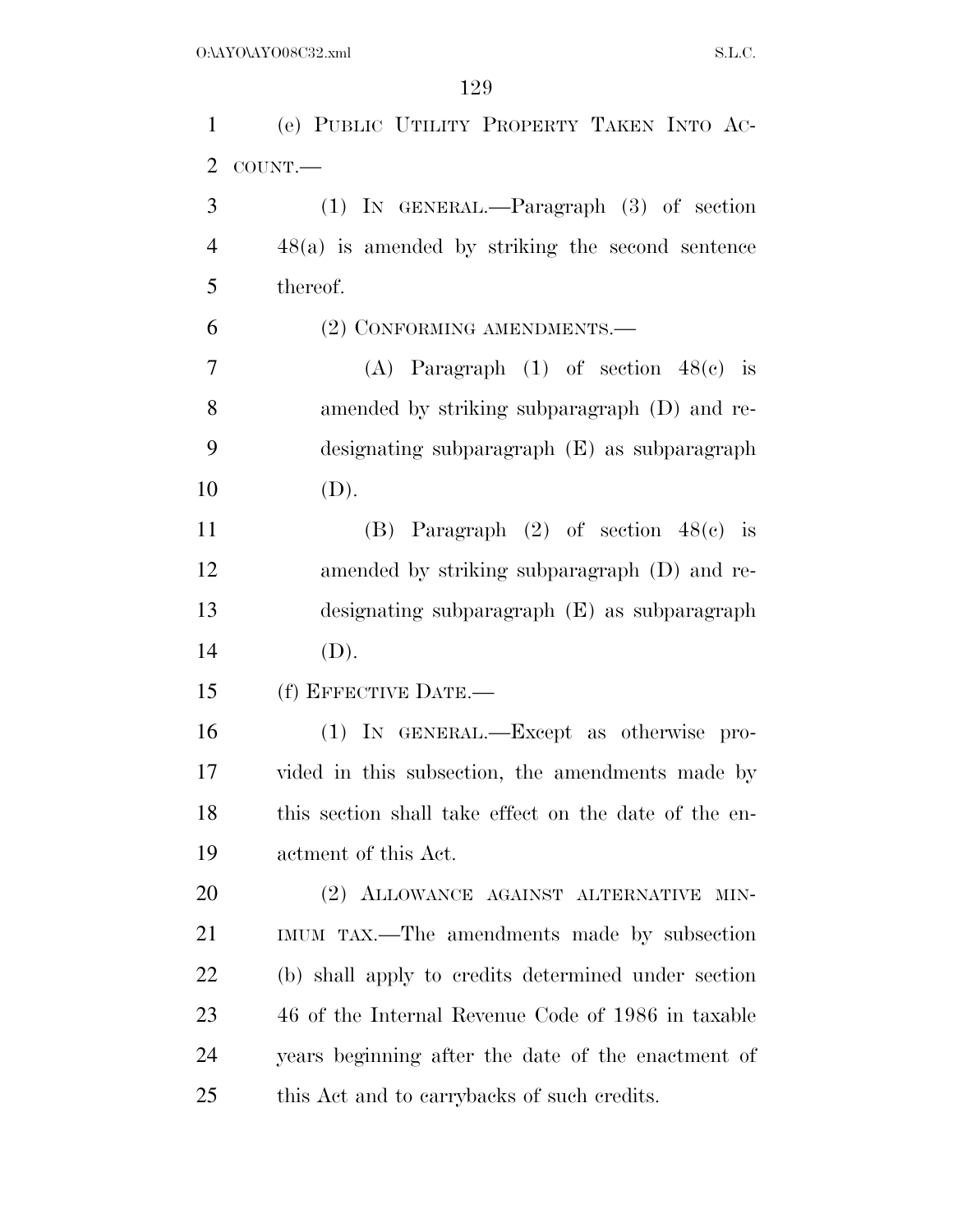(3) COMBINED HEAT AND POWER AND FUEL CELL PROPERTY.—The amendments made by sub- sections (c) and (d) shall apply to periods after the date of the enactment of this Act, in taxable years ending after such date, under rules similar to the rules of section 48(m) of the Internal Revenue Code of 1986 (as in effect on the day before the date of the enactment of the Revenue Reconciliation Act of 1990). (4) PUBLIC UTILITY PROPERTY.—The amend- ments made by subsection (e) shall apply to periods after February 13, 2008, in taxable years ending

 after such date, under rules similar to the rules of section 48(m) of the Internal Revenue Code of 1986 (as in effect on the day before the date of the enact-ment of the Revenue Reconciliation Act of 1990).

## **SEC. 104. ENERGY CREDIT FOR SMALL WIND PROPERTY.**

18 (a) IN GENERAL.—Section  $48(a)(3)(A)$ , as amended by section 103, is amended by striking ''or'' at the end of clause (iv), by adding ''or'' at the end of clause (v), and by inserting after clause (v) the following new clause:  $\frac{v}{v}$   $\frac{v}{v}$  qualified small wind energy property,''.

24 (b) 30 PERCENT CREDIT.—Section  $48(a)(2)(A)(i)$  is amended by striking ''and'' at the end of subclause (II)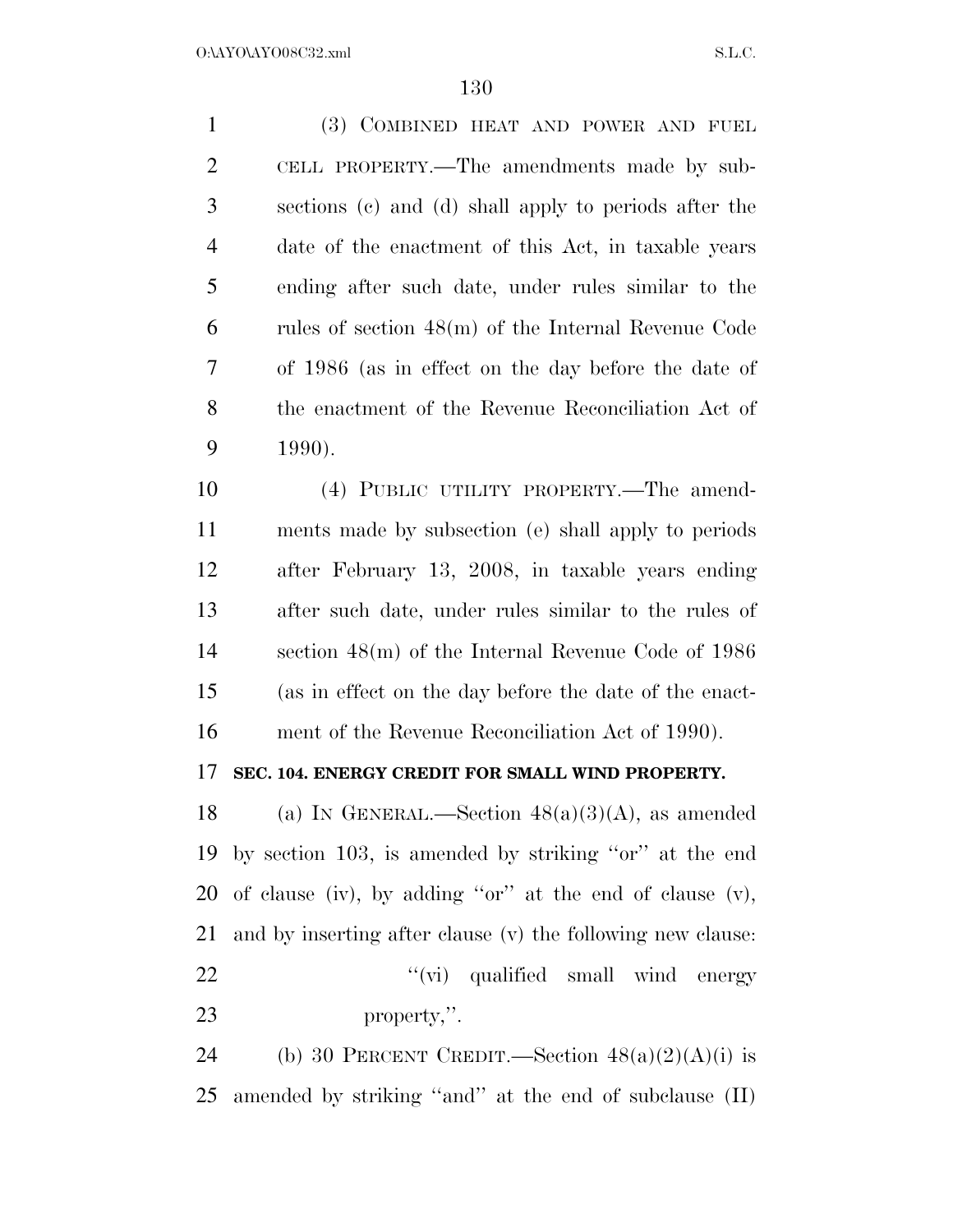and by inserting after subclause (III) the following new subclause:

|   | $\lq\lq (IV)$ qualified small wind energy |
|---|-------------------------------------------|
| Δ | property, and".                           |

 (c) QUALIFIED SMALL WIND ENERGY PROPERTY.— Section 48(c), as amended by section 103, is amended by adding at the end the following new paragraph:

8 "(4) QUALIFIED SMALL WIND ENERGY PROP-ERTY.—

10 "(A) IN GENERAL.—The term 'qualified small wind energy property' means property which uses a qualifying small wind turbine to generate electricity.

14 "(B) LIMITATION.—In the case of quali- fied small wind energy property placed in serv- ice during the taxable year, the credit otherwise determined under subsection (a)(1) for such year with respect to all such property of the 19 taxpayer shall not exceed \$4,000.

20 "(C) QUALIFYING SMALL WIND TUR- BINE.—The term 'qualifying small wind tur- bine' means a wind turbine which has a name- plate capacity of not more than 100 kilowatts. 24 "(D) TERMINATION.—The term 'qualified small wind energy property' shall not include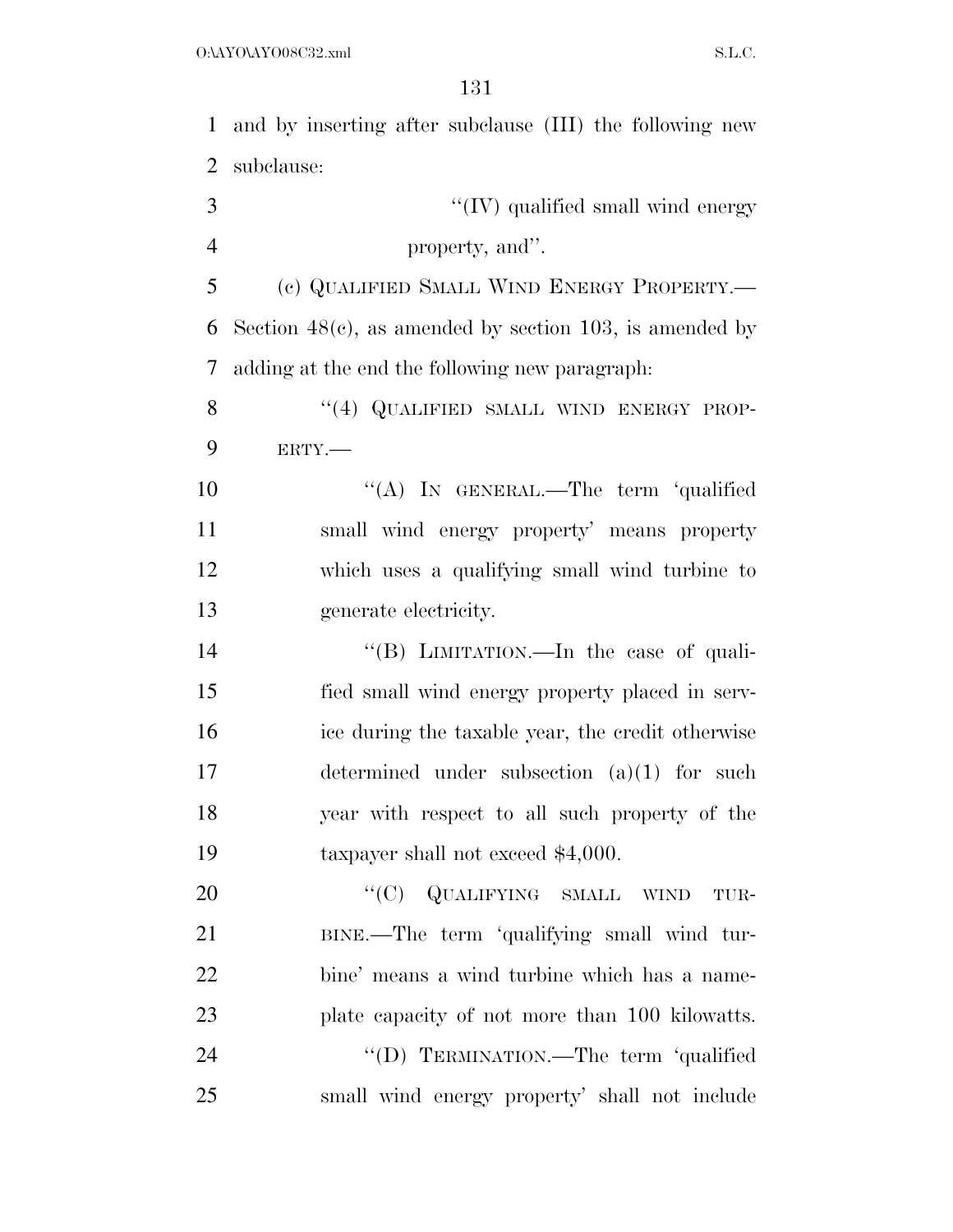any property for any period after December 31, 2 2016."

 (d) CONFORMING AMENDMENT.—Section 48(a)(1), as amended by section 103, is amended by striking ''para-5 graphs  $(1)(B)$ ,  $(2)(B)$ , and  $(3)(B)$ " and inserting "para-6 graphs  $(1)(B)$ ,  $(2)(B)$ ,  $(3)(B)$ , and  $(4)(B)$ ".

 (e) EFFECTIVE DATE.—The amendments made by this section shall apply to periods after the date of the enactment of this Act, in taxable years ending after such date, under rules similar to the rules of section 48(m) of the Internal Revenue Code of 1986 (as in effect on the day before the date of the enactment of the Revenue Rec-onciliation Act of 1990).

## **SEC. 105. ENERGY CREDIT FOR GEOTHERMAL HEAT PUMP**

## **SYSTEMS.**

 (a) IN GENERAL.—Subparagraph (A) of section  $17 \quad 48(a)(3)$ , as amended by this Act, is amended by striking ''or'' at the end of clause (v), by inserting ''or'' at the end of clause (vi), and by adding at the end the following new clause:

21 ''(vii) equipment which uses the ground or ground water as a thermal en- ergy source to heat a structure or as a thermal energy sink to cool a structure,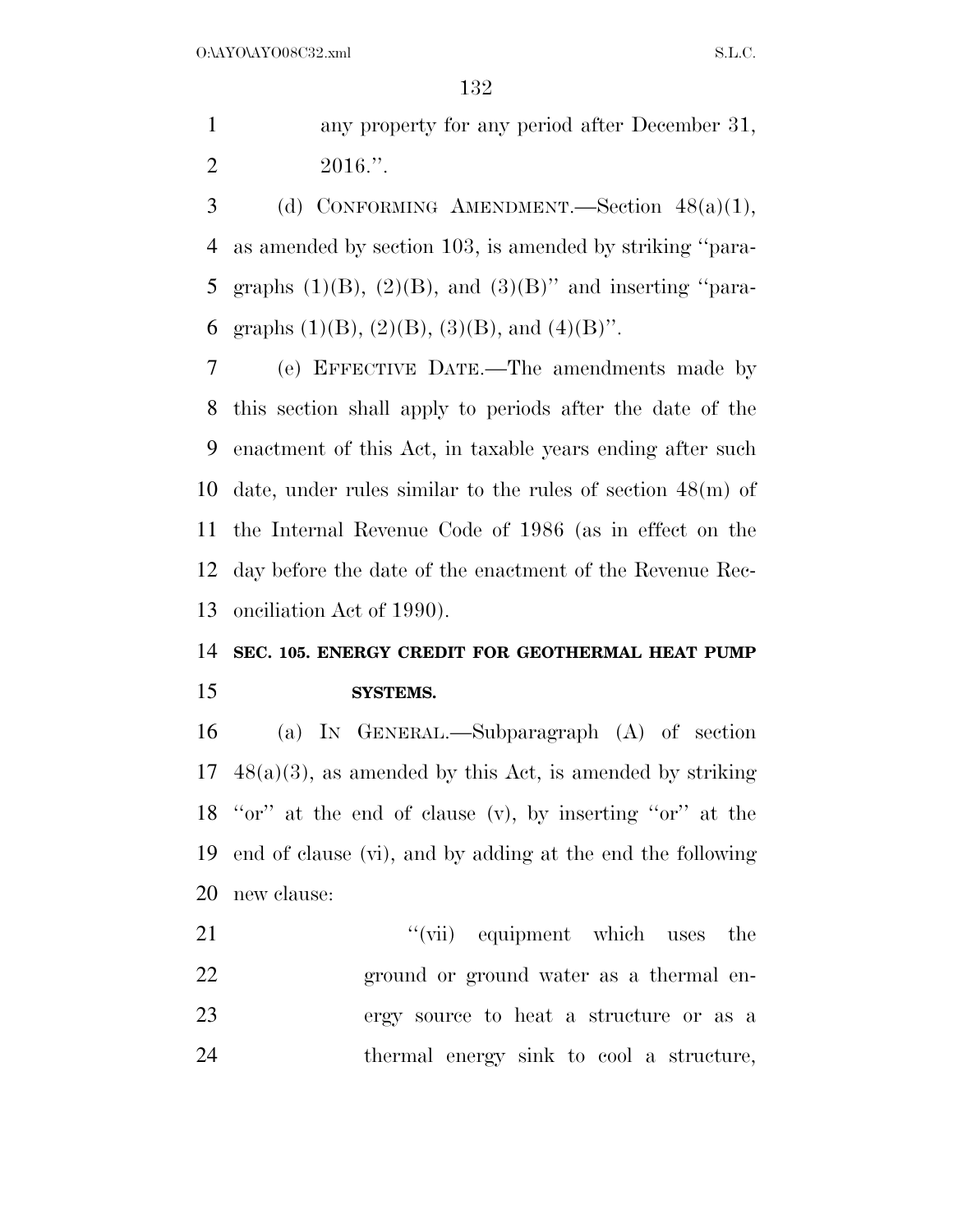| but only with respect to periods ending be- |
|---------------------------------------------|
| fore January 1, $2017$ .".                  |

 (b) EFFECTIVE DATE.—The amendments made by this section shall apply to periods after the date of the enactment of this Act, in taxable years ending after such date, under rules similar to the rules of section 48(m) of the Internal Revenue Code of 1986 (as in effect on the day before the date of the enactment of the Revenue Rec-onciliation Act of 1990).

## **SEC. 106. CREDIT FOR RESIDENTIAL ENERGY EFFICIENT PROPERTY.**

12 (a) EXTENSION.—Section  $25D(g)$  is amended by striking ''December 31, 2008'' and inserting ''December 31, 2016''.

 (b) REMOVAL OF LIMITATION FOR SOLAR ELECTRIC PROPERTY.—

17 (1) IN GENERAL.—Section  $25D(b)(1)$ , as amended by subsections (c) and (d), is amended— (A) by striking subparagraph (A), and (B) by redesignating subparagraphs (B) 21 through (E) as subparagraphs (A) through and (D), respectively. 23 (2) CONFORMING AMENDMENT.—Section  $24 \qquad 25D(e)(4)(A)$ , as amended by subsections (c) and (d), is amended—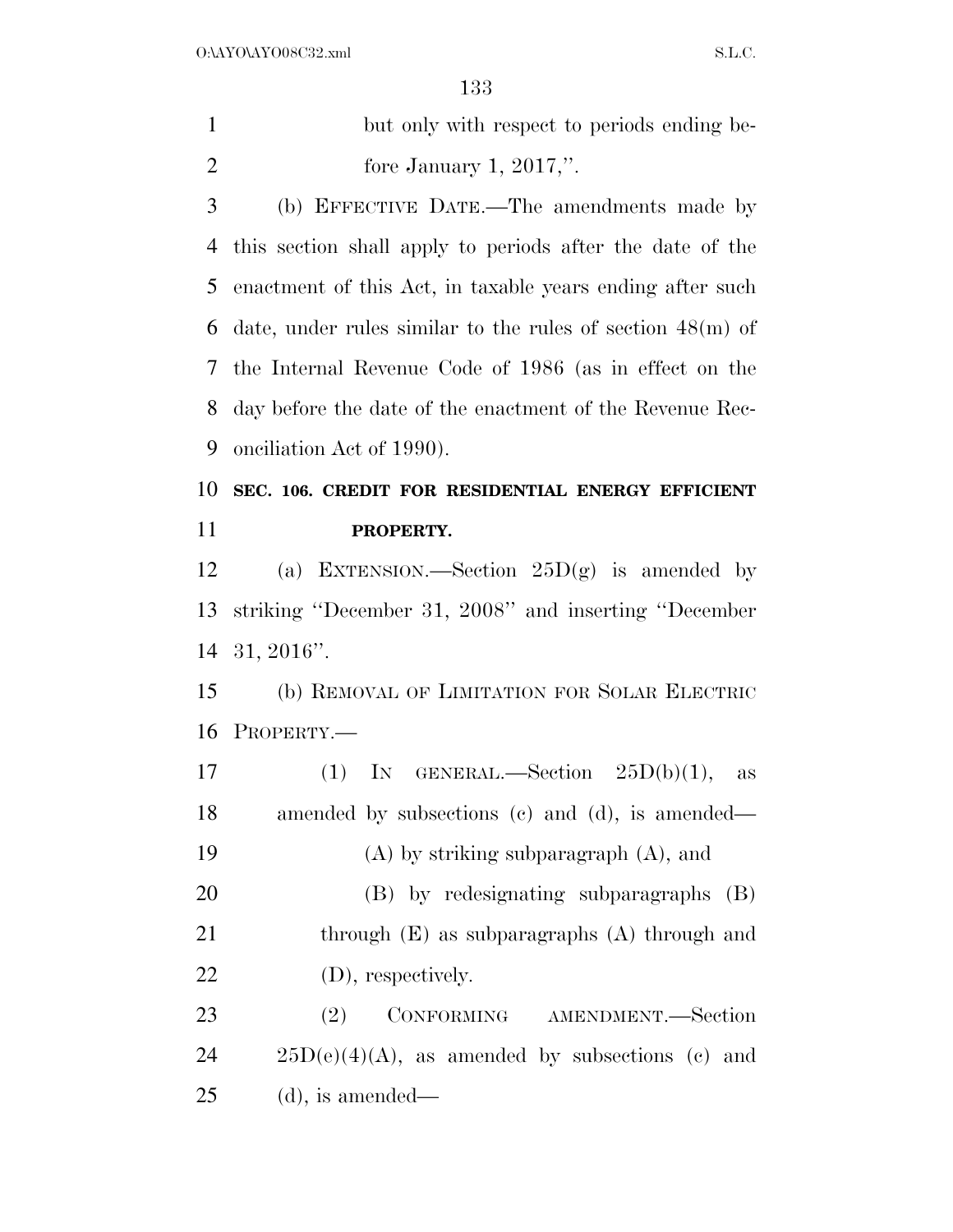| $\mathbf{1}$   | (A) by striking clause (i), and                        |
|----------------|--------------------------------------------------------|
| $\overline{2}$ | (B) by redesignating clauses (ii) through              |
| 3              | (v) as clauses (i) and (iv), respectively.             |
| $\overline{4}$ | (c) CREDIT FOR RESIDENTIAL WIND PROPERTY.—             |
| 5              | (1) IN GENERAL.—Section $25D(a)$ is amended            |
| 6              | by striking "and" at the end of paragraph (2), by      |
| 7              | striking the period at the end of paragraph (3) and    |
| 8              | inserting ", and", and by adding at the end the fol-   |
| 9              | lowing new paragraph:                                  |
| 10             | $\cdot$ (4) 30 percent of the qualified small wind en- |
| 11             | ergy property expenditures made by the taxpayer        |
| 12             | during such year.".                                    |
| 13             | (2) LIMITATION.—Section $25D(b)(1)$ is amend-          |
| 14             | ed by striking "and" at the end of subparagraph        |
| 15             | (B), by striking the period at the end of subpara-     |
| 16             | graph $(C)$ and inserting ", and", and by adding at    |
| 17             | the end the following new subparagraph:                |
| 18             | "(D) $$500$ with respect to each half kilo-            |
| 19             | watt of capacity (not to exceed $$4,000$ ) of wind     |
| 20             | turbines for which qualified small wind energy         |
| 21             | property expenditures are made.".                      |
| 22             | (3) QUALIFIED SMALL WIND ENERGY PROP-                  |
| 23             | ERTY EXPENDITURES.-                                    |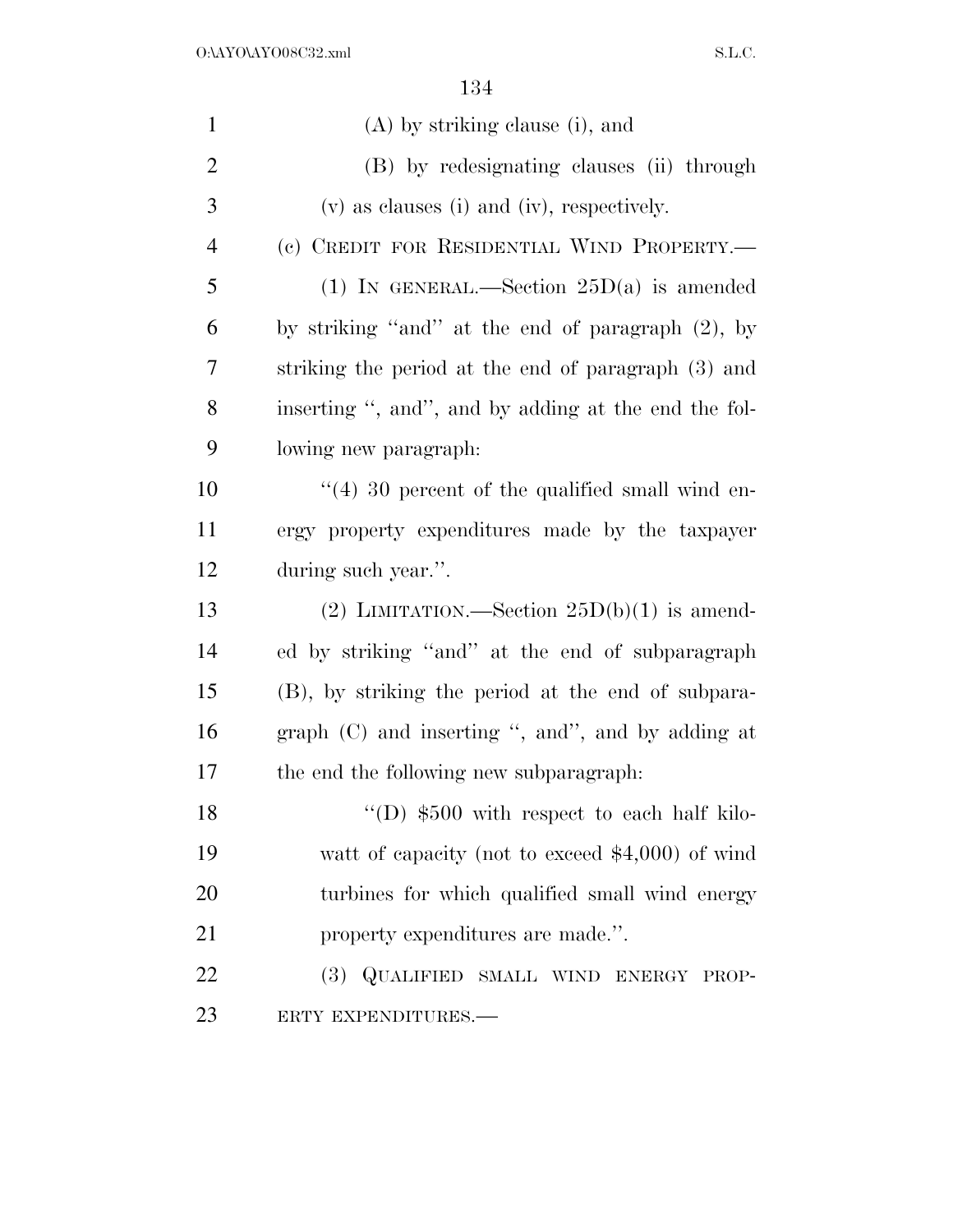(A) IN GENERAL.—Section 25D(d) is amended by adding at the end the following new paragraph:

4 "(4) QUALIFIED SMALL WIND ENERGY PROP- ERTY EXPENDITURE.—The term 'qualified small wind energy property expenditure' means an expend- iture for property which uses a wind turbine to gen- erate electricity for use in connection with a dwelling unit located in the United States and used as a resi-dence by the taxpayer.''.

 (B) NO DOUBLE BENEFIT.—Section 45(d)(1) is amended by adding at the end the following new sentence: ''Such term shall not include any facility with respect to which any qualified small wind energy property expendi-16 ture (as defined in subsection  $(d)(4)$  of section 25D) is taken into account in determining the credit under such section.''.

 (4) MAXIMUM EXPENDITURES IN CASE OF 20 JOINT OCCUPANCY.—Section  $25D(e)(4)(A)$  is amended by striking ''and'' at the end of clause (ii), by striking the period at the end of clause (iii) and inserting '', and'', and by adding at the end the fol-lowing new clause: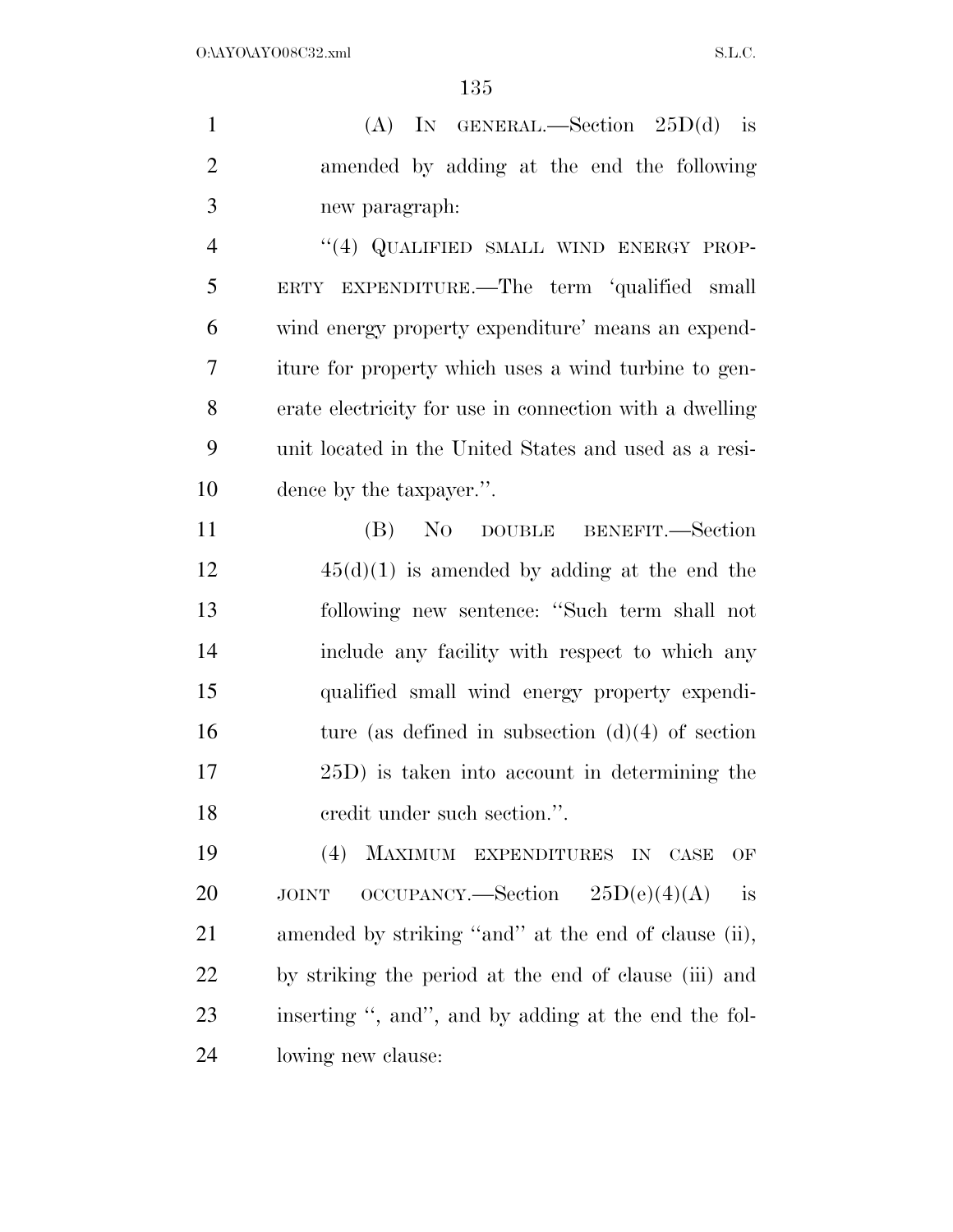| $\mathbf{1}$   | "(iv) $$1,667$ in the case of each half                          |
|----------------|------------------------------------------------------------------|
| $\overline{2}$ | kilowatt<br>of capacity (not to exceed                           |
| 3              | $$13,333$ of wind turbines for which quali-                      |
| $\overline{4}$ | fied small wind energy property expendi-                         |
| 5              | tures are made.".                                                |
| 6              | (d) CREDIT FOR GEOTHERMAL HEAT PUMP SYS-                         |
| $\tau$         | TEMS.-                                                           |
| 8              | (1) IN GENERAL.—Section $25D(a)$ , as amended                    |
| 9              | by subsection (c), is amended by striking "and" at               |
| 10             | the end of paragraph $(3)$ , by striking the period at           |
| 11             | the end of paragraph (4) and inserting ", and", and              |
| 12             | by adding at the end the following new paragraph.                |
| 13             | $\degree$ (5) 30 percent of the qualified geothermal             |
| 14             | heat pump property expenditures made by the tax-                 |
| 15             | payer during such year.".                                        |
| 16             | LIMITATION.—Section $25D(b)(1)$ ,<br>(2)<br>as                   |
| 17             | amended by subsection (c), is amended by striking                |
| 18             | "and" at the end of subparagraph (C), by striking                |
| 19             | the period at the end of subparagraph (D) and in-                |
| 20             | serting ", and", and by adding at the end the fol-               |
| 21             | lowing new subparagraph:                                         |
| 22             | "(E) $$2,000$ with respect to any qualified                      |
| 23             | geothermal heat pump property expenditures.".                    |
| 24             | QUALIFIED GEOTHERMAL<br><b>(3)</b><br><b>HEAT</b><br><b>PUMP</b> |
| 25             | EXPENDITURE. Section $25D(d)$ ,<br>PROPERTY<br>$\rm{as}$         |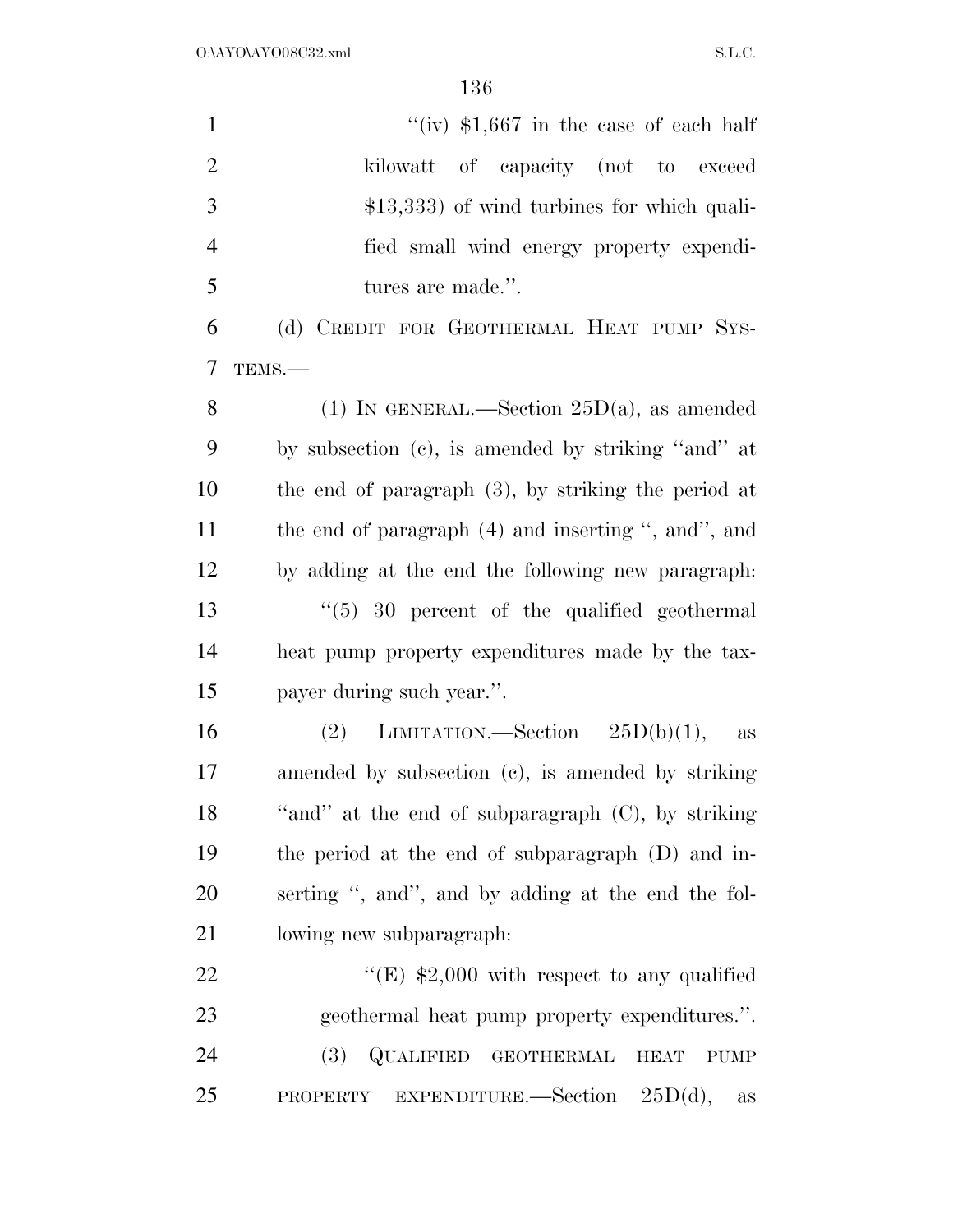| $\mathbf{1}$   | amended by subsection (c), is amended by adding at               |
|----------------|------------------------------------------------------------------|
| $\overline{2}$ | the end the following new paragraph:                             |
| 3              | "(5) QUALIFIED GEOTHERMAL HEAT PUMP                              |
| $\overline{4}$ | PROPERTY EXPENDITURE.                                            |
| 5              | "(A) IN GENERAL.—The term 'qualified                             |
| 6              | geothermal heat pump property expenditure'                       |
| 7              | means an expenditure for qualified geothermal                    |
| 8              | heat pump property installed on or in connec-                    |
| 9              | tion with a dwelling unit located in the United                  |
| 10             | States and used as a residence by the taxpayer.                  |
| 11             | $\lq\lq(B)$ QUALIFIED GEOTHERMAL<br><b>HEAT</b>                  |
| 12             | PUMP PROPERTY.—The term 'qualified geo-                          |
| 13             | thermal heat pump property' means any equip-                     |
| 14             | ment which-                                                      |
| 15             | "(i) uses the ground or ground water                             |
| 16             | as a thermal energy source to heat the                           |
| 17             | dwelling unit referred to in subparagraph                        |
| 18             | $(A)$ or as a thermal energy sink to cool                        |
| 19             | such dwelling unit, and                                          |
| 20             | "(ii) meets the requirements of the                              |
| 21             | Energy Star program which are in effect                          |
| 22             | at the time that the expenditure for such                        |
| 23             | equipment is made.".                                             |
| 24             | MAXIMUM EXPENDITURES IN CASE<br>(4)<br>OF                        |
| 25             | OCCUPANCY.—Section $25D(e)(4)(A)$ ,<br><b>JOINT</b><br><b>as</b> |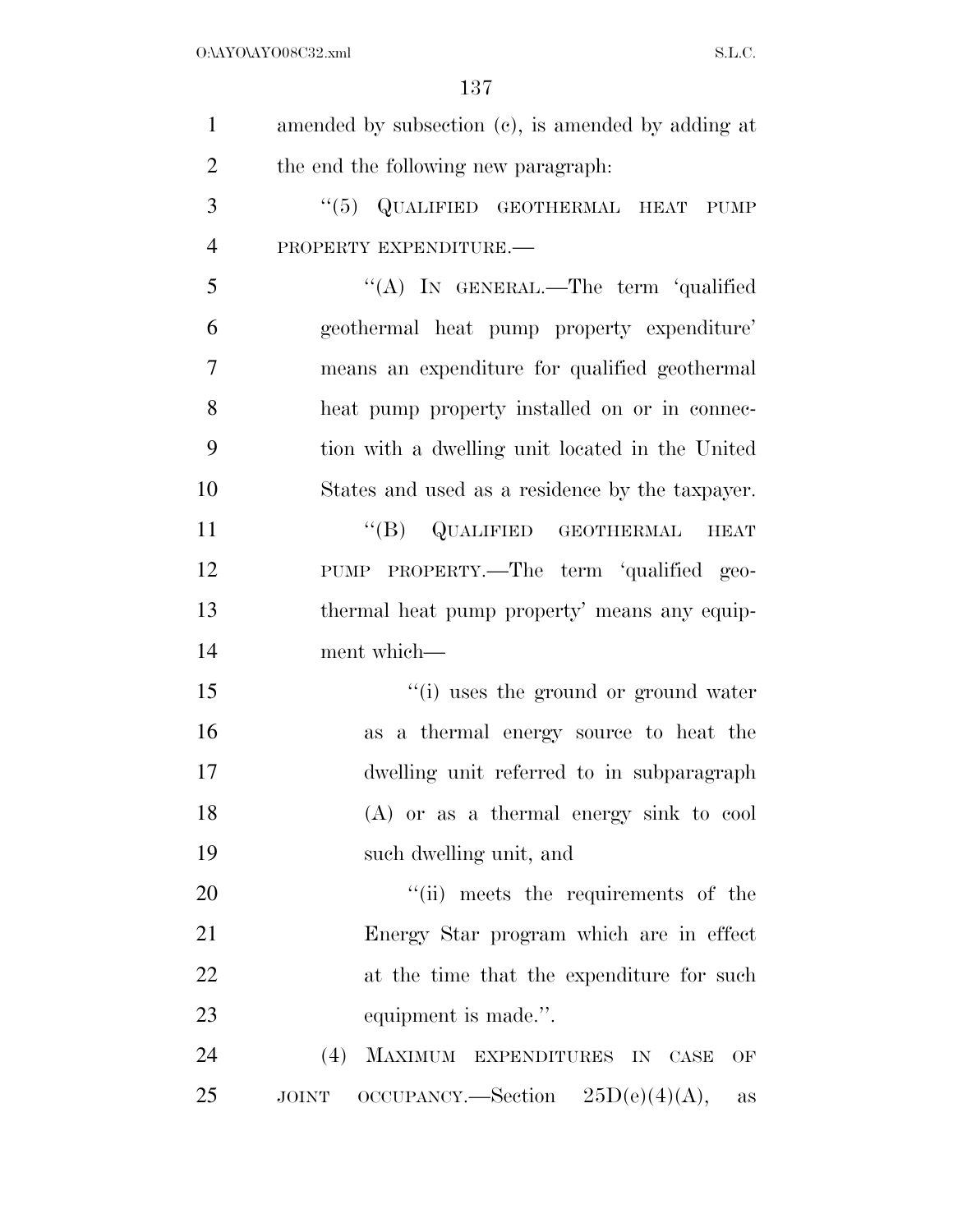| $\mathbf{1}$   | amended by subsection (c), is amended by striking     |
|----------------|-------------------------------------------------------|
| $\overline{2}$ | "and" at the end of clause (iii), by striking the pe- |
| 3              | riod at the end of clause (iv) and inserting ", and", |
| $\overline{4}$ | and by adding at the end the following new clause:    |
| 5              | "(v) $$6,667$ in the case of any quali-               |
| 6              | fied geothermal heat pump property ex-                |
| 7              | penditures.".                                         |
| 8              | (e) CREDIT ALLOWED AGAINST ALTERNATIVE MIN-           |
| 9              | IMUM TAX.-                                            |
| 10             | $(1)$ IN GENERAL.—Subsection $(e)$ of section         |
| 11             | 25D is amended to read as follows:                    |
| 12             | "(c) LIMITATION BASED ON AMOUNT OF TAX;               |
| 13             | CARRYFORWARD OF UNUSED CREDIT.                        |
| 14             | LIMITATION BASED ON<br>``(1)<br><b>AMOUNT</b><br>OF   |
| 15             | TAX.—In the case of a taxable year to which section   |
| 16             | $26(a)(2)$ does not apply, the credit allowed under   |
| 17             | subsection (a) for the taxable year shall not exceed  |
| 18             | the excess of-                                        |
| 19             | "(A) the sum of the regular tax liability             |
| 20             | (as defined in section $26(b)$ ) plus the tax im-     |
| 21             | posed by section 55, over                             |
| 22             | $\lq\lq$ (B) the sum of the credits allowable         |
| 23             | under this subpart (other than this section) and      |
| 24             | section 27 for the taxable year.                      |
| 25             | $``(2)$ CARRYFORWARD OF UNUSED CREDIT.—               |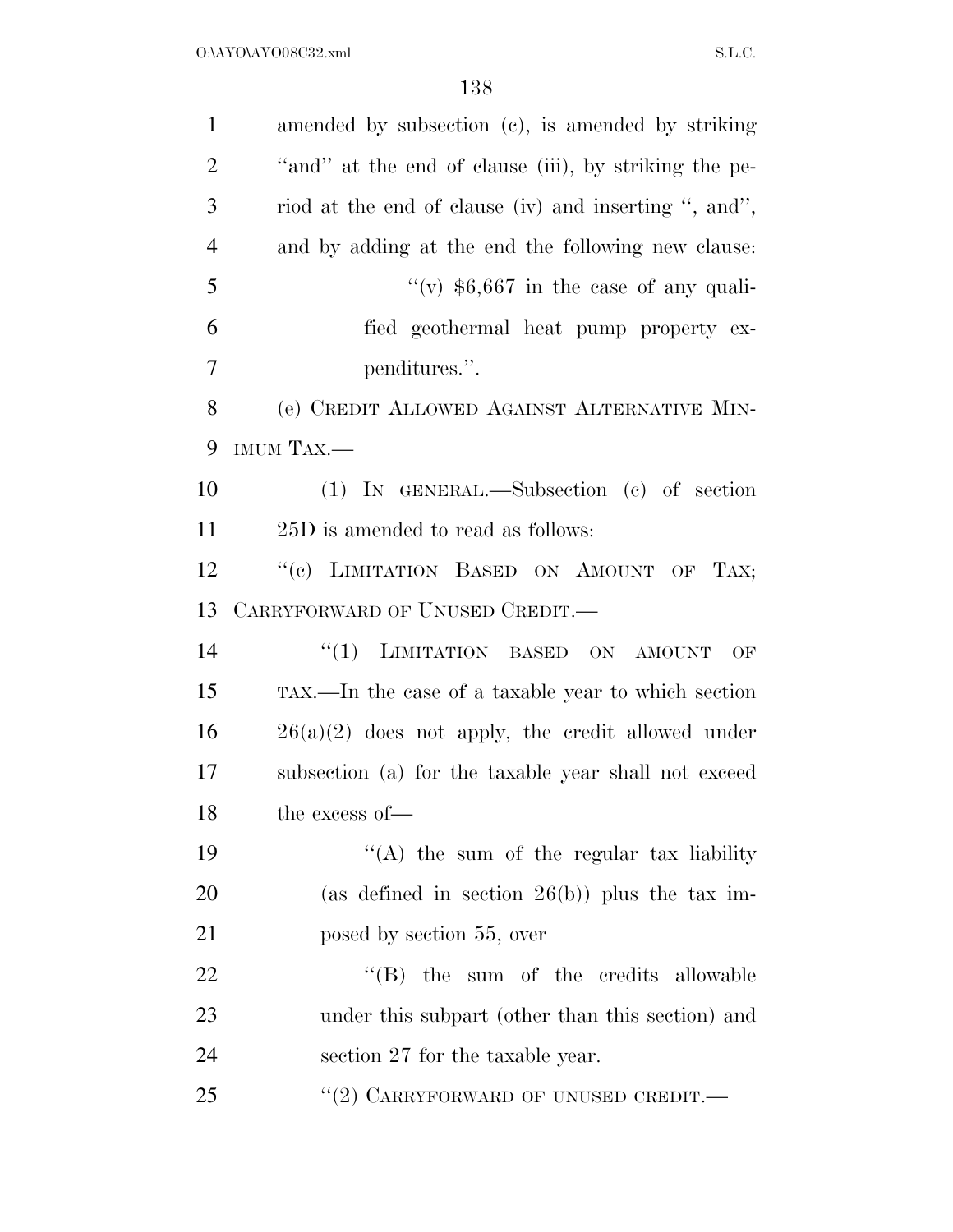| $\mathbf{1}$   | "(A) RULE FOR YEARS IN WHICH ALL                                                                                                    |
|----------------|-------------------------------------------------------------------------------------------------------------------------------------|
| $\overline{2}$ | PERSONAL CREDITS ALLOWED AGAINST REG-                                                                                               |
| 3              | ULAR AND ALTERNATIVE MINIMUM TAX.—In                                                                                                |
| $\overline{4}$ | the case of a taxable year to which section                                                                                         |
| 5              | $26(a)(2)$ applies, if the credit allowable under                                                                                   |
| 6              | subsection (a) exceeds the limitation imposed by                                                                                    |
| $\tau$         | section $26(a)(2)$ for such taxable year reduced                                                                                    |
| 8              | by the sum of the credits allowable under this                                                                                      |
| 9              | subpart (other than this section), such excess                                                                                      |
| 10             | shall be carried to the succeeding taxable year                                                                                     |
| 11             | and added to the credit allowable under sub-                                                                                        |
| 12             | section (a) for such succeeding taxable year.                                                                                       |
| 13             | "(B) RULE FOR OTHER YEARS.—In the                                                                                                   |
| 14             | case of a taxable year to which section $26(a)(2)$                                                                                  |
| 15             | does not apply, if the credit allowable under                                                                                       |
| 16             | subsection (a) exceeds the limitation imposed by                                                                                    |
| 17             | paragraph (1) for such taxable year, such ex-                                                                                       |
| 18             | cess shall be carried to the succeeding taxable                                                                                     |
| 19             | year and added to the credit allowable under                                                                                        |
| 20             | subsection (a) for such succeeding taxable                                                                                          |
| 21             | year.".                                                                                                                             |
| 22             | (2) CONFORMING AMENDMENTS.-                                                                                                         |
| $\mathbf{A}$   | $\mathbf{u}^* = \mathbf{0} \mathbf{0} \mathbf{0} \mathbf{1} \mathbf{1} \mathbf{1} \mathbf{1} \mathbf{1} \mathbf{0} \mathbf{1}^{-1}$ |

23 (A) Section  $23(b)(4)(B)$  is amended by in-serting ''and section 25D'' after ''this section''.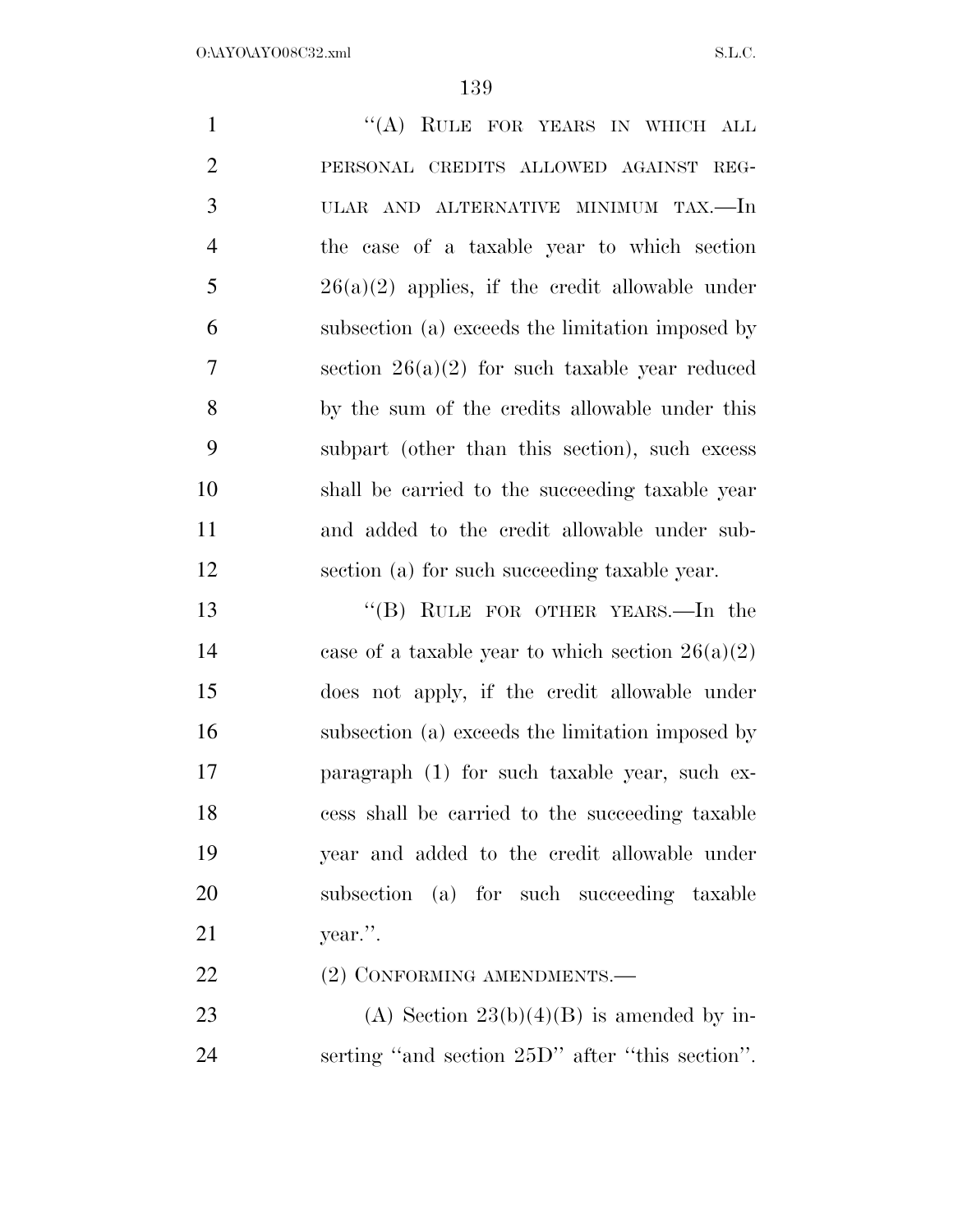| $\mathbf{1}$   | (B) Section $24(b)(3)(B)$ is amended by                 |
|----------------|---------------------------------------------------------|
| $\overline{2}$ | striking "and 25B" and inserting ", 25B, and            |
| 3              | $25D$ ".                                                |
| $\overline{4}$ | (C) Section $25B(g)(2)$ is amended by strik-            |
| 5              | ing "section 23" and inserting "sections 23 and         |
| 6              | $25D$ ".                                                |
| $\overline{7}$ | (D) Section $26(a)(1)$ is amended by strik-             |
| 8              | ing "and 25B" and inserting "25B, and 25D".             |
| 9              | (f) EFFECTIVE DATE.-                                    |
| 10             | (1) IN GENERAL.—Except as provided in para-             |
| 11             | $graph (2)$ , the amendments made by this section       |
| 12             | shall apply to taxable years beginning after Decem-     |
| 13             | ber 31, 2007.                                           |
| 14             | (2) SOLAR ELECTRIC PROPERTY LIMITATION.—                |
| 15             | The amendments made by subsection (b) shall apply       |
| 16             | to taxable years beginning after December 31, 2008.     |
| 17             | (3) APPLICATION OF EGTRRA SUNSET.—The                   |
| 18             | amendments made by subparagraphs $(A)$ and $(B)$ of     |
| 19             | subsection $(e)(2)$ shall be subject to title IX of the |
| 20             | Economic Growth and Tax Relief Reconciliation Act       |
| 21             | of 2001 in the same manner as the provisions of         |
| 22             | such Act to which such amendments relate.               |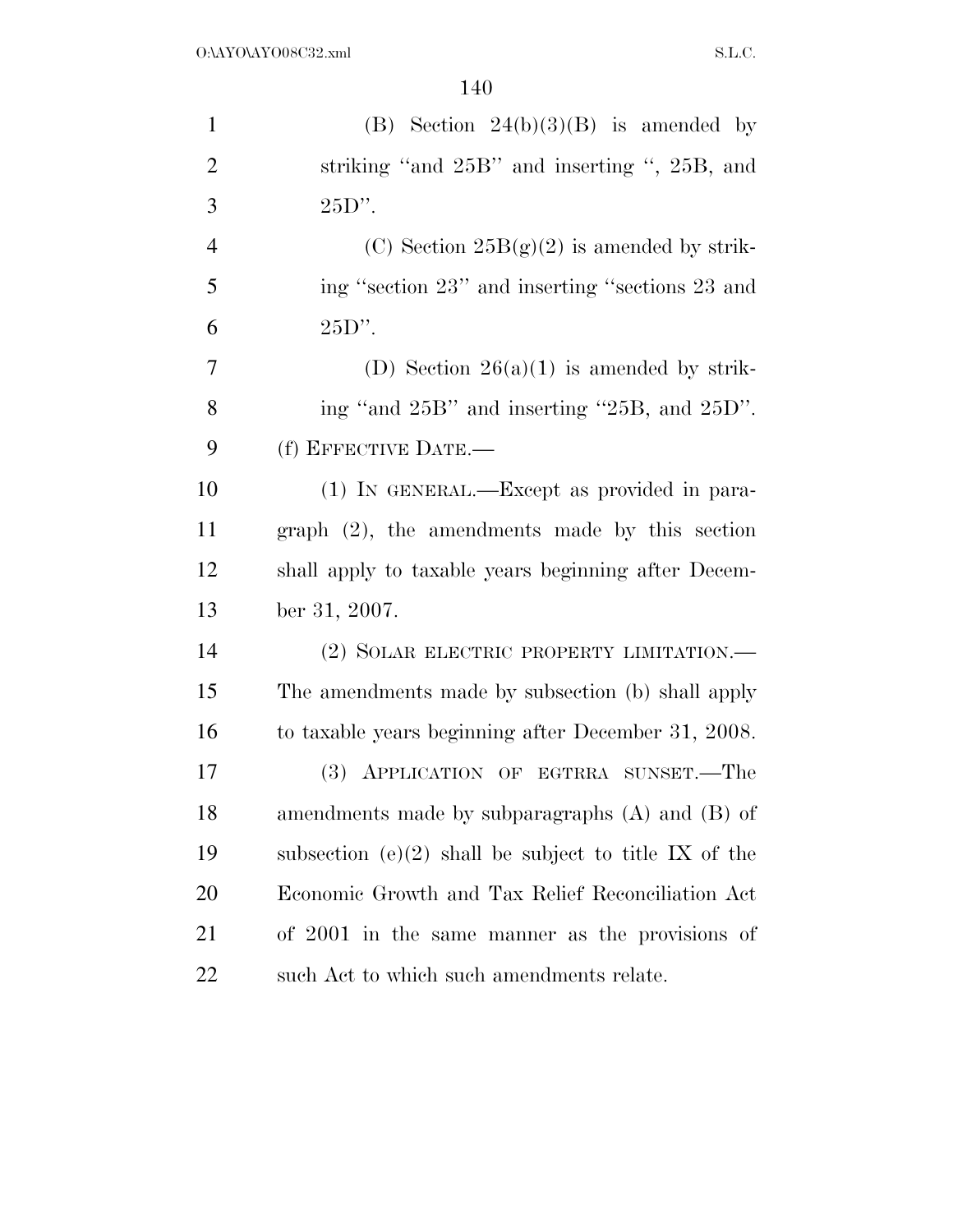### **SEC. 107. NEW CLEAN RENEWABLE ENERGY BONDS.**

 (a) IN GENERAL.—Subpart I of part IV of sub- chapter A of chapter 1 is amended by adding at the end the following new section:

## **''SEC. 54C. NEW CLEAN RENEWABLE ENERGY BONDS.**

 ''(a) NEW CLEAN RENEWABLE ENERGY BOND.—For purposes of this subpart, the term 'new clean renewable energy bond' means any bond issued as part of an issue if—

 ''(1) 100 percent of the available project pro- ceeds of such issue are to be used for capital expend- itures incurred by governmental bodies, public power providers, or cooperative electric companies for one or more qualified renewable energy facilities,

- 15  $\frac{1}{2}$  the bond is issued by a qualified issuer, and
- 17  $\frac{1}{3}$  the issuer designates such bond for pur-poses of this section.

 ''(b) REDUCED CREDIT AMOUNT.—The annual credit determined under section 54A(b) with respect to any new clean renewable energy bond shall be 70 percent of the amount so determined without regard to this subsection. 23 "(c) LIMITATION ON AMOUNT OF BONDS DES-IGNATED.—

25 "(1) In GENERAL.—The maximum aggregate face amount of bonds which may be designated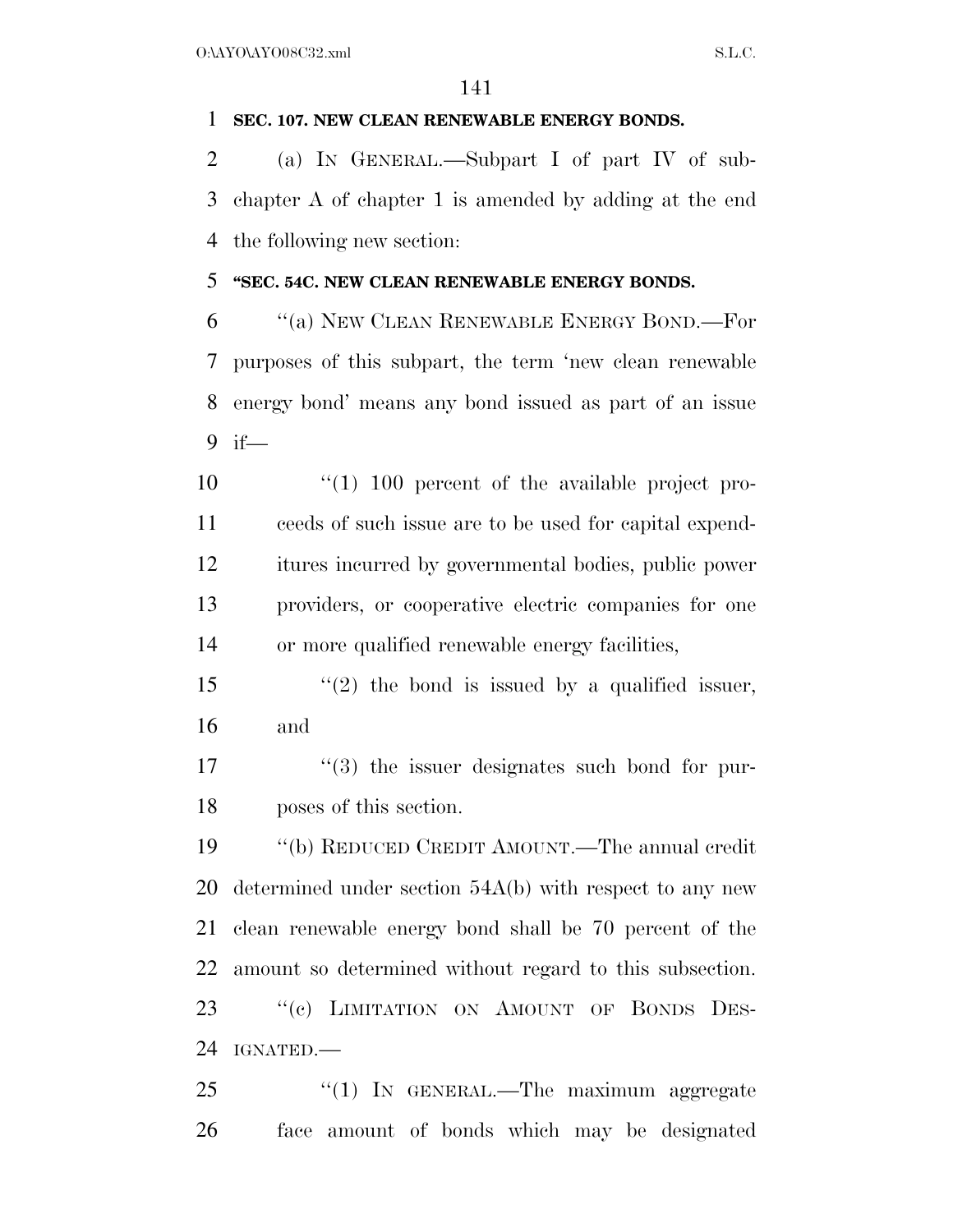| $\mathbf{1}$   | under subsection (a) by any issuer shall not exceed   |
|----------------|-------------------------------------------------------|
| $\overline{2}$ | the limitation amount allocated under this sub-       |
| 3              | section to such issuer.                               |
| $\overline{4}$ | "(2) NATIONAL LIMITATION ON AMOUNT OF                 |
| 5              | BONDS DESIGNATED.—There is a national new clean       |
| 6              | renewable energy bond limitation of \$800,000,000     |
| 7              | which shall be allocated by the Secretary as provided |
| 8              | in paragraph $(3)$ , except that—                     |
| 9              | "(A) not more than $33\frac{1}{3}$ percent thereof    |
| 10             | may be allocated to qualified projects of public      |
| 11             | power providers,                                      |
| 12             | "(B) not more than $33\frac{1}{3}$ percent thereof    |
| 13             | may be allocated to qualified projects of govern-     |
| 14             | mental bodies, and                                    |
| 15             | "(C) not more than $33\frac{1}{3}$ percent thereof    |
| 16             | may be allocated to qualified projects of cooper-     |
| 17             | ative electric companies.                             |
| 18             | $``(3)$ METHOD OF ALLOCATION.—                        |
| 19             | "(A) ALLOCATION AMONG PUBLIC POWER                    |
| 20             | PROVIDERS.—After the Secretary determines             |
| 21             | the qualified projects of public power providers      |
| 22             | which are appropriate for receiving an alloca-        |
| 23             | tion of the national new clean renewable energy       |
| 24             | bond limitation, the Secretary shall, to the max-     |
| 25             | extent practicable, make allocations<br>imum          |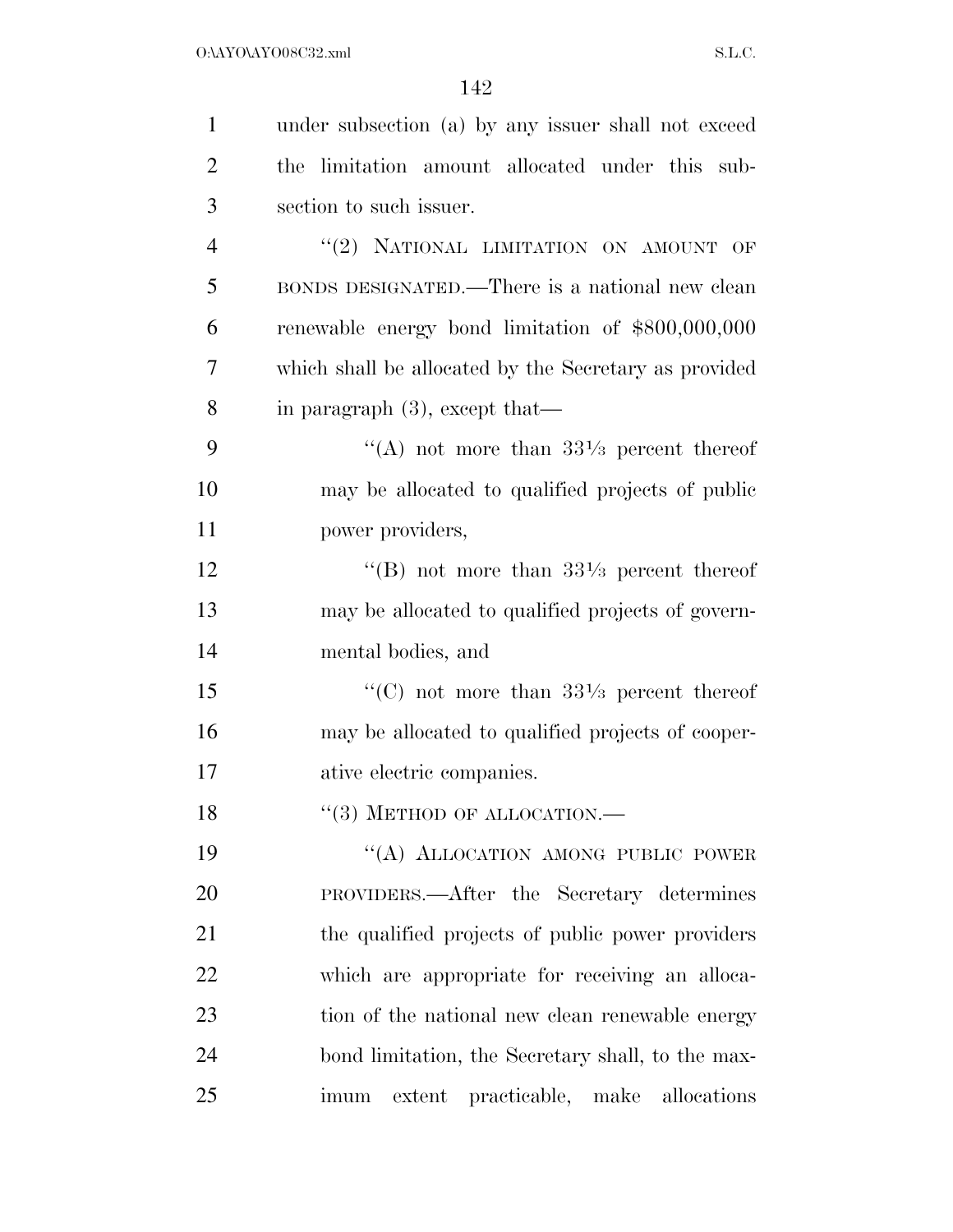| $\mathbf{1}$   | among such projects in such manner that the          |
|----------------|------------------------------------------------------|
| $\overline{2}$ | amount allocated to each such project bears the      |
| 3              | same ratio to the cost of such project as the        |
| $\overline{4}$ | limitation under paragraph $(2)(A)$ bears to the     |
| 5              | cost of all such projects.                           |
| 6              | "(B) ALLOCATION AMONG GOVERNMENTAL                   |
| $\overline{7}$ | BODIES AND COOPERATIVE ELECTRIC COMPA-               |
| 8              | NIES.—The Secretary shall make allocations of        |
| 9              | the amount of the national new clean renewable       |
| 10             | energy bond limitation described in paragraphs       |
| 11             | $(2)(B)$ and $(2)(C)$ among qualified projects of    |
| 12             | governmental bodies and cooperative electric         |
| 13             | companies, respectively, in such manner as the       |
| 14             | Secretary determines appropriate.                    |
| 15             | "(d) DEFINITIONS.—For purposes of this section—      |
| 16             | "(1) QUALIFIED RENEWABLE ENERGY FACIL-               |
| 17             | ITY.—The term 'qualified renewable energy facility'  |
| 18             | means a qualified facility (as determined under sec- |
| 19             | tion $45(d)$ without regard to paragraphs $(8)$ and  |
| <b>20</b>      | (10) thereof and to any placed in service date)      |
| 21             | owned by a public power provider, a governmental     |
| 22             | body, or a cooperative electric company.             |
| 23             | "(2) PUBLIC POWER PROVIDER.—The term                 |
| 24             | 'public power provider' means a State utility with a |

service obligation, as such terms are defined in sec-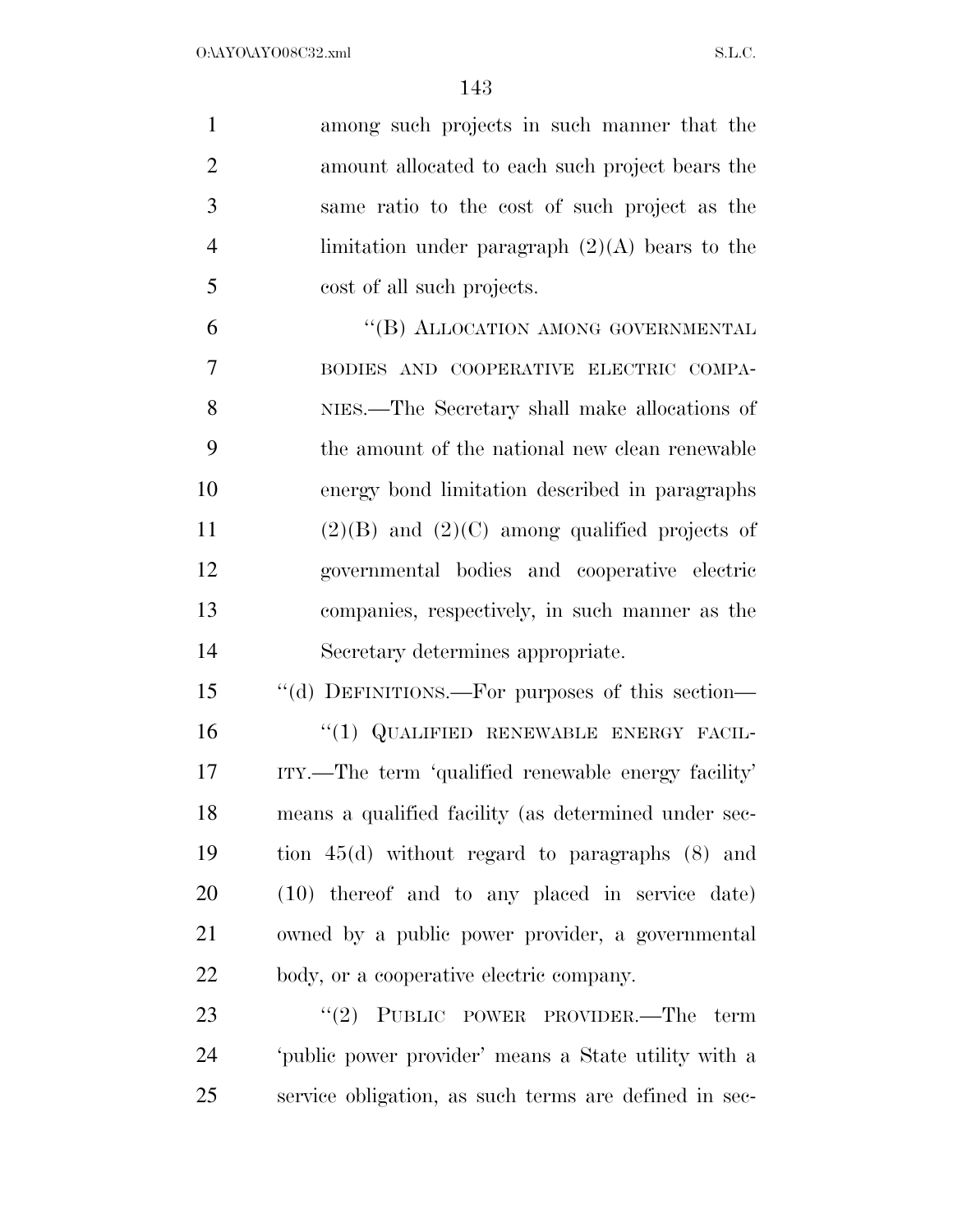| $\mathbf{1}$   | tion 217 of the Federal Power Act (as in effect on    |
|----------------|-------------------------------------------------------|
| $\overline{2}$ | the date of the enactment of this paragraph).         |
| 3              | "(3) GOVERNMENTAL BODY.—The term 'gov-                |
| $\overline{4}$ | ernmental body' means any State or Indian tribal      |
| 5              | government, or any political subdivision thereof.     |
| 6              | "(4) COOPERATIVE ELECTRIC COMPANY.—The                |
| 7              | term 'cooperative electric company' means a mutual    |
| 8              | or cooperative electric company described in section  |
| 9              | $501(c)(12)$ or section $1381(a)(2)(C)$ .             |
| 10             | $``(5)$ CLEAN RENEWABLE ENERGY BOND LEND-             |
| 11             | ER.—The term 'clean renewable energy bond lender'     |
| 12             | means a lender which is a cooperative which is        |
| 13             | owned by, or has outstanding loans to, 100 or more    |
| 14             | cooperative electric companies and is in existence on |
| 15             | February 1, 2002, and shall include any affiliated    |
| 16             | entity which is controlled by such lender.            |
| 17             | " $(6)$ QUALIFIED ISSUER.—The term 'qualified         |
| 18             | issuer' means a public power provider, a cooperative  |
| 19             | electric company, a governmental body, a clean re-    |
| 20             | newable energy bond lender, or a not-for-profit elec- |
| 21             | tric utility which has received a loan or loan guar-  |
| 22             | antee under the Rural Electrification Act.".          |
| 23             | (b) CONFORMING AMENDMENTS.-                           |
| 24             | (1) Paragraph (1) of section $54A(d)$ is amended      |
| 25             | to read as follows:                                   |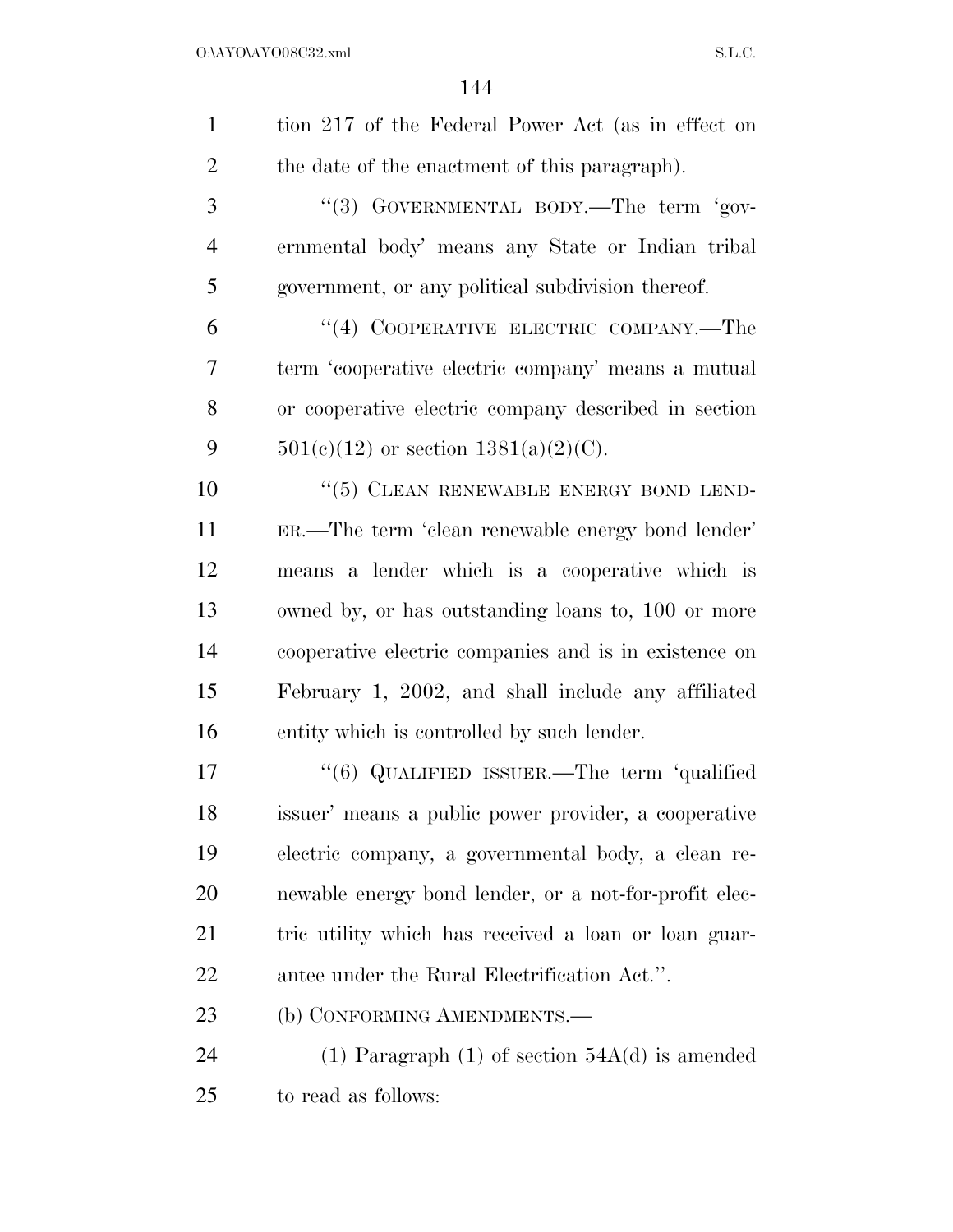| $\mathbf{1}$   | "(1) QUALIFIED TAX CREDIT BOND.—The term                 |
|----------------|----------------------------------------------------------|
| $\overline{2}$ | 'qualified tax credit bond' means-                       |
| 3              | "(A) a qualified forestry conservation                   |
| $\overline{4}$ | bond, or                                                 |
| 5              | "(B) a new clean renewable energy bond,                  |
| 6              | which is part of an issue that meets requirements of     |
| 7              | paragraphs $(2)$ , $(3)$ , $(4)$ , $(5)$ , and $(6)$ .". |
| 8              | (2) Subparagraph (C) of section $54A(d)(2)$ is           |
| 9              | amended to read as follows:                              |
| 10             | "(C) QUALIFIED PURPOSE.—For purposes                     |
| 11             | of this paragraph, the term 'qualified purpose'          |
| 12             | $means$ —                                                |
| 13             | "(i) in the case of a qualified forestry                 |
| 14             | conservation bond, a purpose specified in                |
| 15             | section $54B(e)$ , and                                   |
| 16             | "(ii) in the case of a new clean renew-                  |
| 17             | able energy bond, a purpose specified in                 |
| 18             | section $54C(a)(1)$ .".                                  |
| 19             | $(3)$ The table of sections for subpart I of part        |
| <b>20</b>      | IV of subchapter A of chapter 1 is amended by add-       |
| 21             | ing at the end the following new item:                   |
|                | "Sec. 54C. Qualified clean renewable energy bonds.".     |
| 22             | (c) EXTENSION FOR CLEAN RENEWABLE ENERGY                 |
| 23             | BONDS.—Subsection (m) of section 54 is amended by        |
| 24             | striking "December 31, 2008" and inserting "December     |
| 25             | $31, 2009$ ".                                            |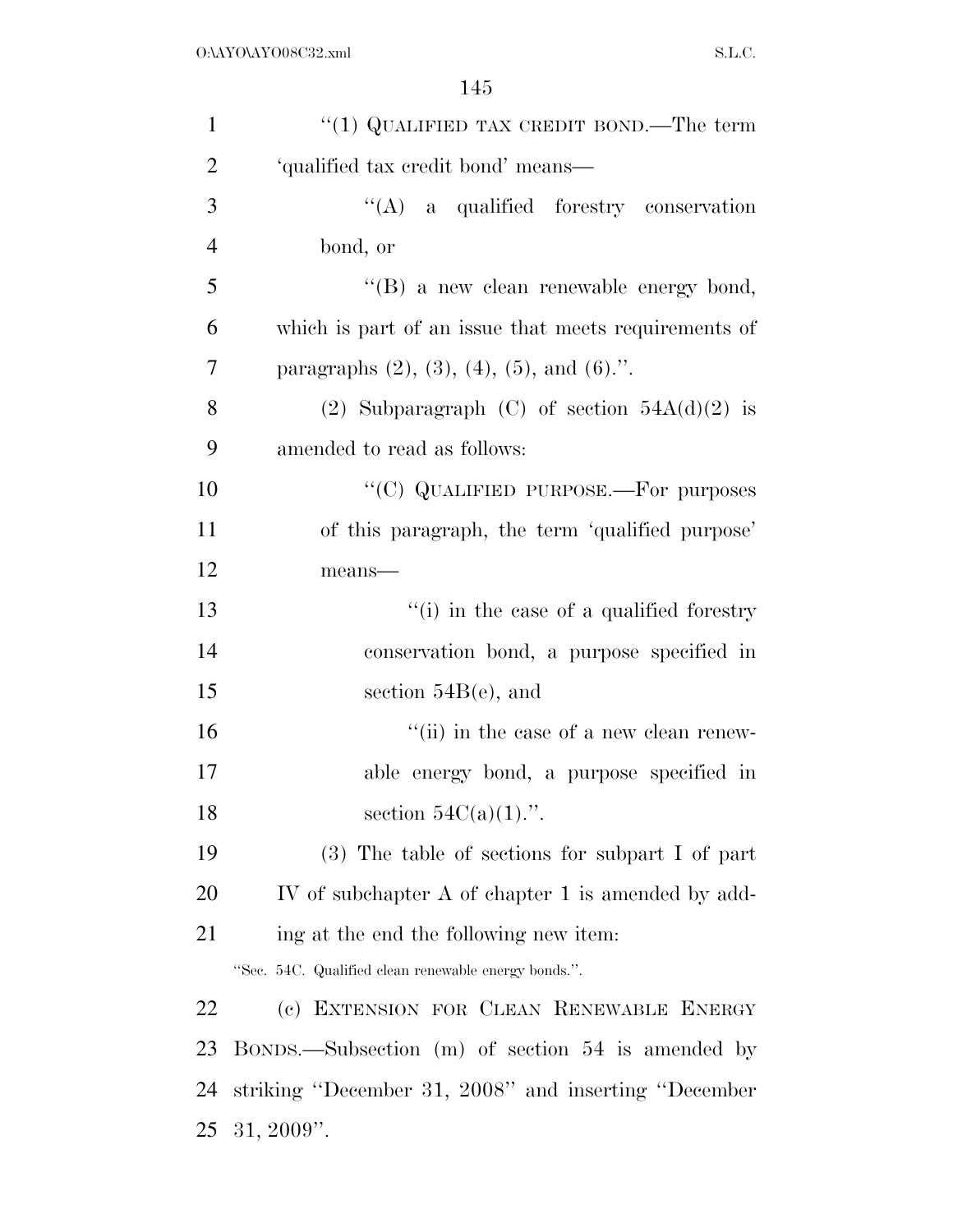| 1              | (d) EFFECTIVE DATE.—The amendments made by                    |
|----------------|---------------------------------------------------------------|
| 2              | this section shall apply to obligations issued after the date |
| 3              | of the enactment of this Act.                                 |
| $\overline{4}$ | SEC. 108. CREDIT FOR STEEL INDUSTRY FUEL.                     |
| 5              | (a) TREATMENT AS REFINED COAL.—                               |
| 6              | $(1)$ In GENERAL.—Subparagraph $(A)$ of section               |
| 7              | $45(e)(7)$ of the Internal Revenue Code of 1986 (re-          |
| 8              | lating to refined coal), as amended by this Act, is           |
| 9              | amended to read as follows:                                   |
| 10             | "(A) IN GENERAL.—The term 'refined                            |
| 11             | coal' means a fuel—                                           |
| 12             | $``(i) which$ —                                               |
| 13             | $\lq\lq$ is a liquid, gaseous, or solid                       |
| 14             | fuel produced from coal (including lig-                       |
| 15             | nite) or high carbon fly ash, including                       |
| 16             | such fuel used as a feedstock,                                |
| 17             | $\lq\lq$ (II) is sold by the taxpayer with                    |
| 18             | the reasonable expectation that it will                       |
| 19             | used for purpose of producing<br>be                           |
| 20             | steam,                                                        |
| 21             | "(III) is certified by the taxpayer                           |
| 22             | as resulting (when used in the produc-                        |
| 23             | tion of steam) in a qualified emission                        |
| 24             | reduction, and                                                |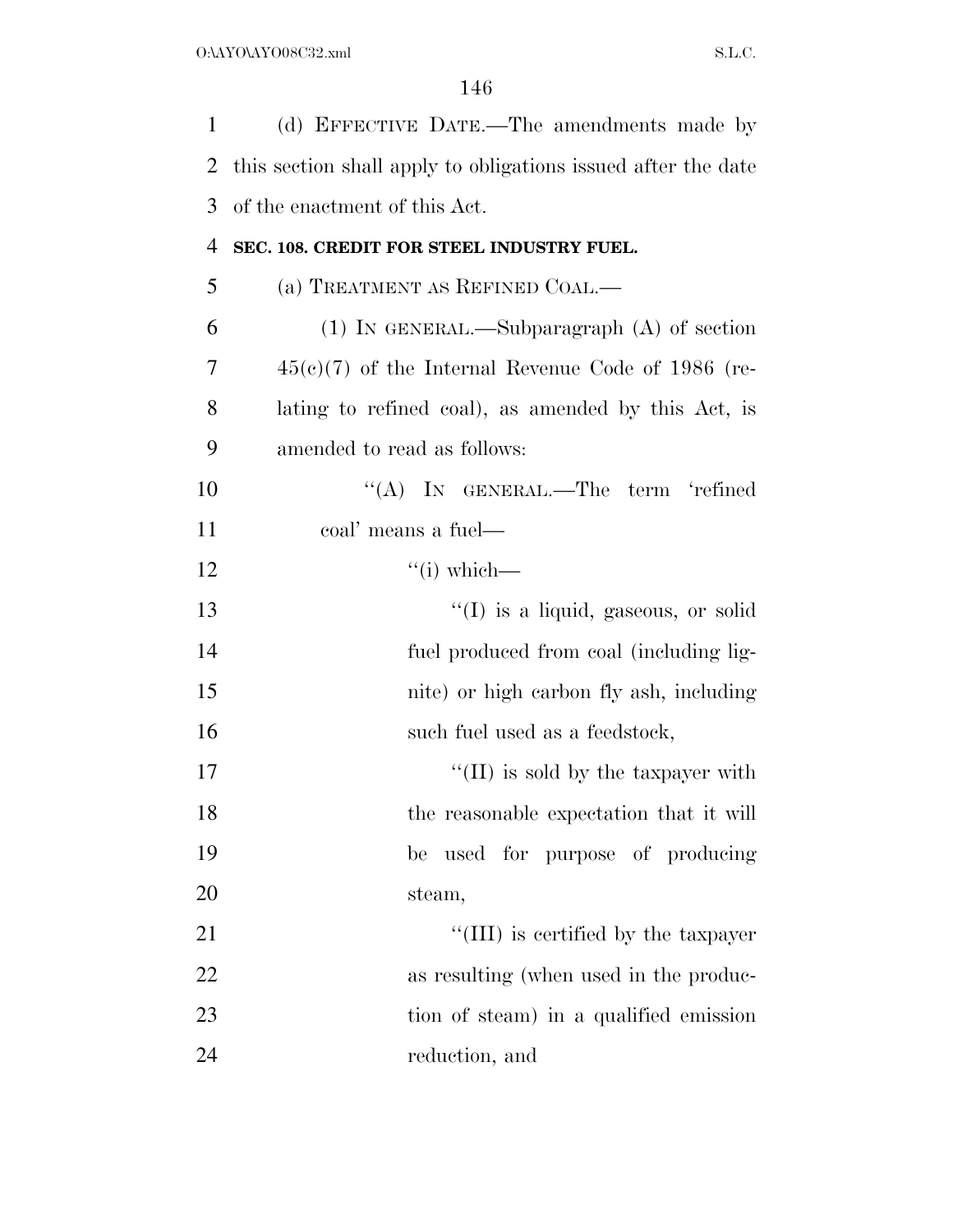| $\mathbf{1}$   | $\lq\lq$ (IV) is produced in such a man-               |
|----------------|--------------------------------------------------------|
| $\overline{2}$ | ner as to result in an increase of at                  |
| 3              | least 50 percent in the market value                   |
| $\overline{4}$ | of the refined coal (excluding any in-                 |
| 5              | crease caused by materials combined                    |
| 6              | or added during the production proc-                   |
| 7              | ess), as compared to the value of the                  |
| 8              | feedstock coal, or                                     |
| 9              | $"$ (ii) which is steel industry fuel.".               |
| 10             | (2) STEEL INDUSTRY FUEL DEFINED. Para-                 |
| 11             | graph $(7)$ of section $45(c)$ of such Code is amended |
| 12             | by adding at the end the following new subpara-        |
| 13             | graph:                                                 |
| 14             | $``$ (C) STEEL INDUSTRY FUEL.—                         |
| 15             | "(i) IN GENERAL.—The term 'steel in-                   |
| 16             | dustry fuel' means a fuel which—                       |
| 17             | $\lq\lq$ (I) is produced through a proc-               |
| 18             | ess of liquifying coal waste sludge and                |
| 19             | distributing it on coal, and                           |
| 20             | $\lq\lq$ (II) is used as a feedstock for               |
| 21             | the manufacture of coke.                               |
| 22             | ``(ii)<br>COAL WASTE SLUDGE.—The                       |
| 23             | term 'coal waste sludge' means the tar de-             |
| 24             | canter sludge and related byproducts of                |
| 25             | the coking process, including such mate-               |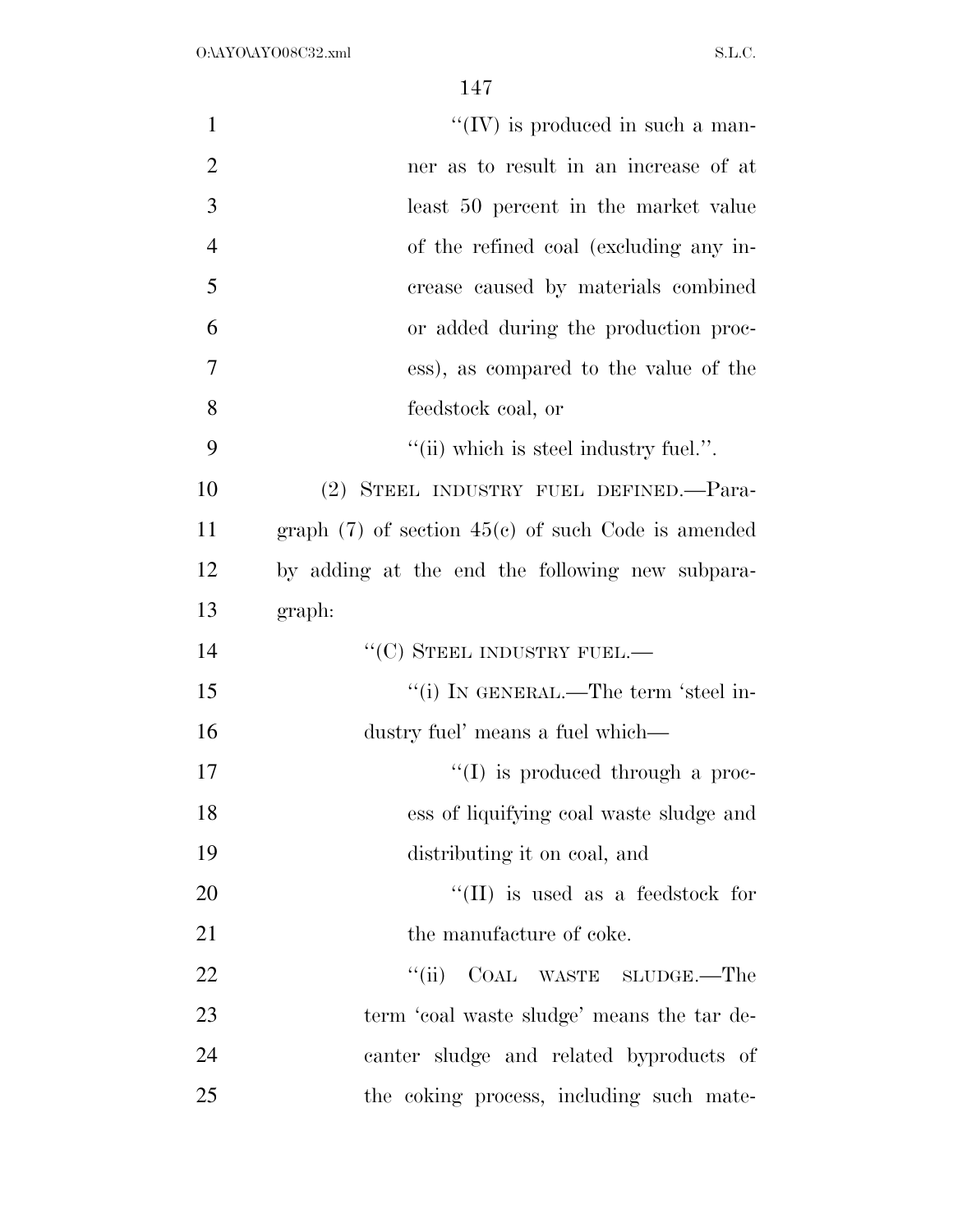| $\mathbf{1}$   | rials that have been stored in ground, in             |
|----------------|-------------------------------------------------------|
| $\overline{2}$ | tanks and in lagoons, that have been treat-           |
| 3              | ed as hazardous wastes under applicable               |
| $\overline{4}$ | Federal environmental rules absent lique-             |
| 5              | faction and processing with coal into a               |
| 6              | feedstock for the manufacture of coke.".              |
| 7              | (b) CREDIT AMOUNT.—                                   |
| 8              | $(1)$ IN GENERAL.—Paragraph $(8)$ of section          |
| 9              | $45(e)$ of the Internal Revenue Code of 1986 (relat-  |
| 10             | ing to refined coal production facilities) is amended |
| 11             | by adding at the end the following new subpara-       |
| 12             | graph                                                 |
| 13             | $\lq\lq$ (D) SPECIAL RULE FOR STEEL INDUSTRY          |
| 14             | $FUBL$ .                                              |
| 15             | "(i) IN GENERAL.—In the case of a                     |
| 16             | taxpayer who produces steel industry                  |
| 17             | fuel-                                                 |
| 18             | $\lq(1)$ this paragraph shall be ap-                  |
| 19             | plied separately with respect to steel                |
| 20             | industry fuel and other refined coal,                 |
| 21             | and                                                   |
| 22             | "(II) in applying this paragraph                      |
| 23             | to steel industry fuel, the modifica-                 |
| 24             | tions in clause (ii) shall apply.                     |
| 25             | "(ii) MODIFICATIONS.—                                 |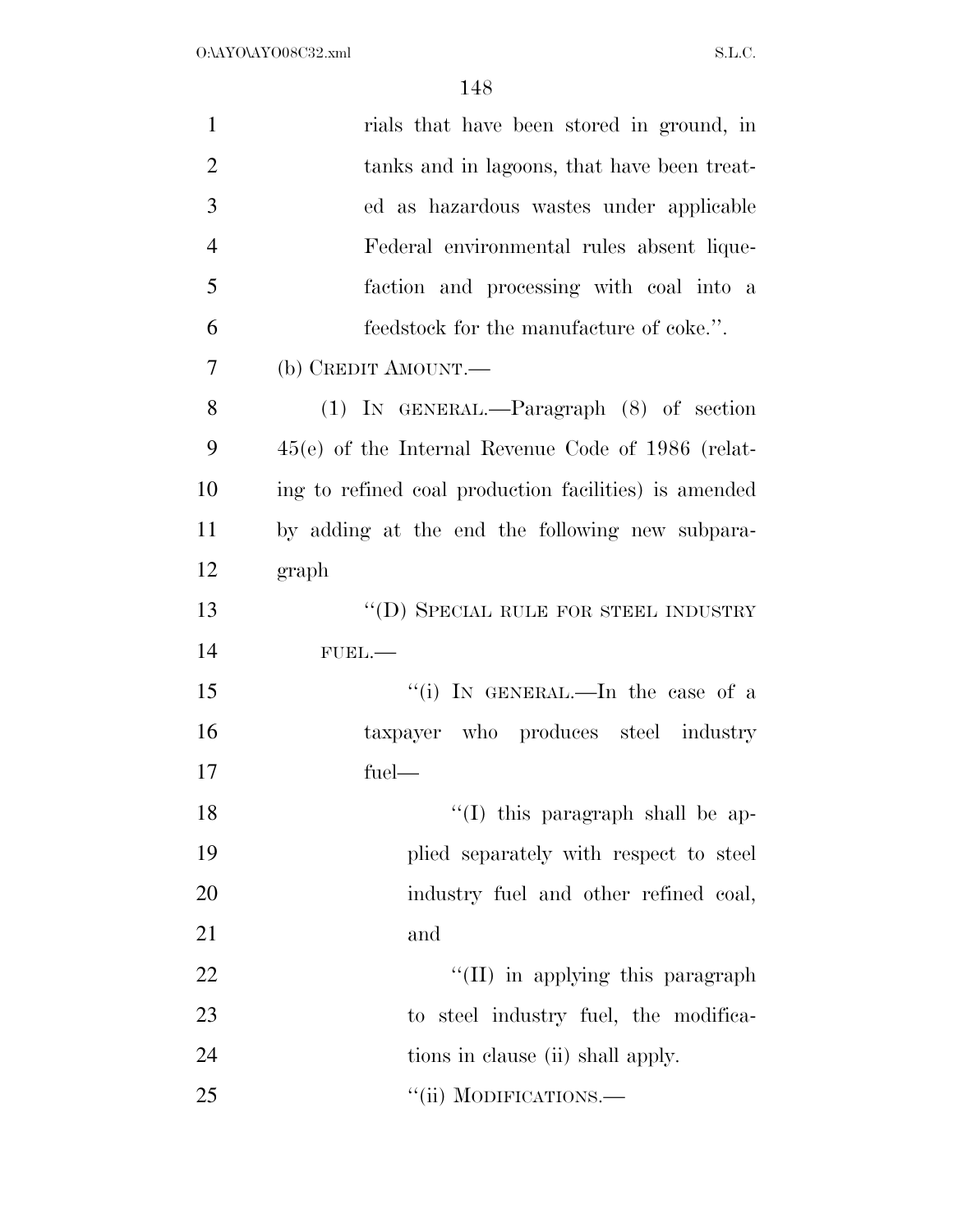$\text{``(I)}$  CREDIT AMOUNT.—Subpara- graph (A) shall be applied by sub- stituting '\$2 per barrel-of-oil equiva-4 lent' for ' $\text{\$4.375}$  per ton'. ''(II) CREDIT PERIOD.—In lieu

 of the 10-year period referred to in clauses (i) and (ii)(II) of subpara- graph (A), the credit period shall be the period beginning on the later of the date such facility was originally placed in service, the date the modi- fications described in clause (iii) were 13 placed in service, or October 1, 2008, and ending on the later of December 15 31, 2009, or the date which is 1 year after the date such facility or the modifications described in clause (iii) were placed in service.

19 "'(III) No PHASEOUT.—Subpara-20 graph (B) shall not apply.

21 ""(iii) MODIFICATIONS.—The modifica-22 tions described in this clause are modifica- tions to an existing facility which allow such facility to produce steel industry fuel.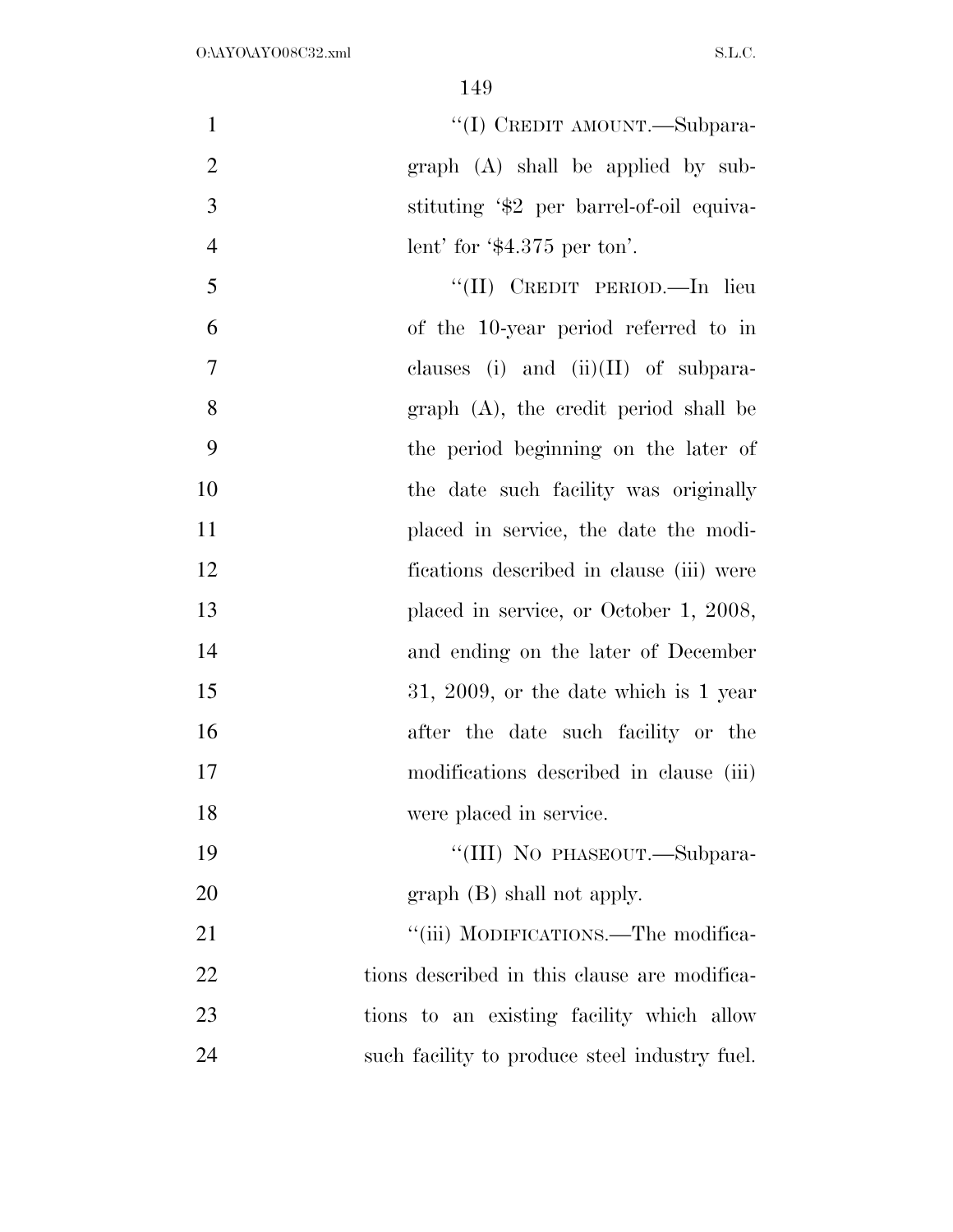| $\mathbf{1}$   | "(iv) BARREL-OF-OIL EQUIVALENT.-                          |
|----------------|-----------------------------------------------------------|
| $\overline{2}$ | For purposes of this subparagraph, a bar-                 |
| 3              | rel-of-oil equivalent is the amount of steel              |
| $\overline{4}$ | industry fuel that has a Btu content of                   |
| 5              | 5,800,000 Btus.".                                         |
| 6              | (2) INFLATION ADJUSTMENT.—Paragraph (2)                   |
| 7              | of section $45(b)$ of such Code is amended by insert-     |
| 8              | ing "the \$3 amount in subsection $(e)(8)(D)(ii)(I)$ ,"   |
| 9              | after "subsection $(e)(8)(A)$ ,".                         |
| 10             | (c) TERMINATION.—Paragraph $(8)$ of section $45(d)$       |
| 11             | of the Internal Revenue Code of 1986 (relating to refined |
| 12             | coal production facility), as amended by this Act, is     |
| 13             | amended to read as follows:                               |
| 14             | "(8) REFINED COAL PRODUCTION FACILITY.-                   |
| 15             | In the case of a facility that produces refined coal,     |
| 16             | the term 'refined coal production facility' means—        |
| 17             | "(A) with respect to a facility producing                 |
| 18             | steel industry fuel, any facility (or any modi-           |
| 19             | fication to a facility) which is placed in service        |
| 20             | before January 1, 2010, and                               |
| 21             | $\lq\lq$ (B) with respect to any other facility pro-      |
| 22             | ducing refined coal, any facility placed in serv-         |
| 23             | ice after the date of the enactment of the Amer-          |
| 24             | ican Jobs Creation Act of 2004 and before Jan-            |
| 25             | uary 1, 2010.".                                           |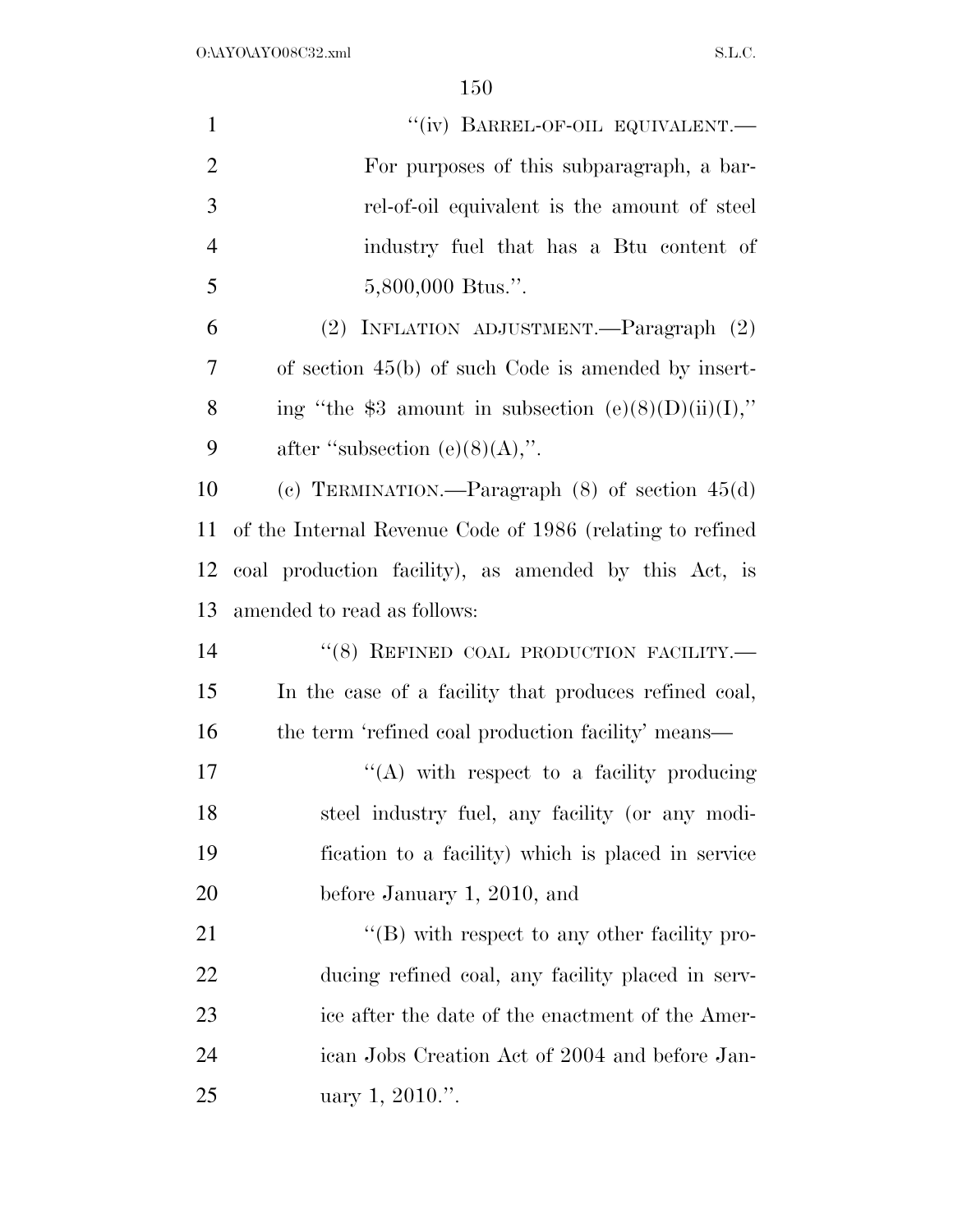| $\mathbf{1}$   | (d) COORDINATION WITH CREDIT FOR PRODUCING          |
|----------------|-----------------------------------------------------|
| 2              | FUEL FROM A NONCONVENTIONAL SOURCE.                 |
| 3              | $(1)$ In GENERAL.—Subparagraph $(B)$ of section     |
| $\overline{4}$ | $45(e)(9)$ of the Internal Revenue Code of 1986 is  |
| 5              | amended—                                            |
| 6              | $(A)$ by striking "The term" and inserting          |
| 7              | the following:                                      |
| 8              | "(i) IN GENERAL.—The term", and                     |
| 9              | (B) by adding at the end the following new          |
| 10             | clause:                                             |
| 11             | "(ii) EXCEPTION FOR STEEL INDUS-                    |
| 12             | TRY COAL.—In the case of a facility pro-            |
| 13             | ducing steel industry fuel, clause (i) shall        |
| 14             | not apply to so much of the refined coal            |
| 15             | produced at such facility as is steel indus-        |
| 16             | try fuel.".                                         |
| 17             | (2) NO DOUBLE BENEFIT.—Section $45K(g)(2)$          |
| 18             | of such Code is amended by adding at the end the    |
| 19             | following new subparagraph:                         |
| <b>20</b>      | "(E) COORDINATION WITH SECTION 45.-                 |
| 21             | No credit shall be allowed with respect to any      |
| 22             | qualified fuel which is steel industry fuel (as de- |
| 23             | fined in section $45(c)(7)$ if a credit is allowed  |
| 24             | to the taxpayer for such fuel under section         |
| 25             | $45.$ ".                                            |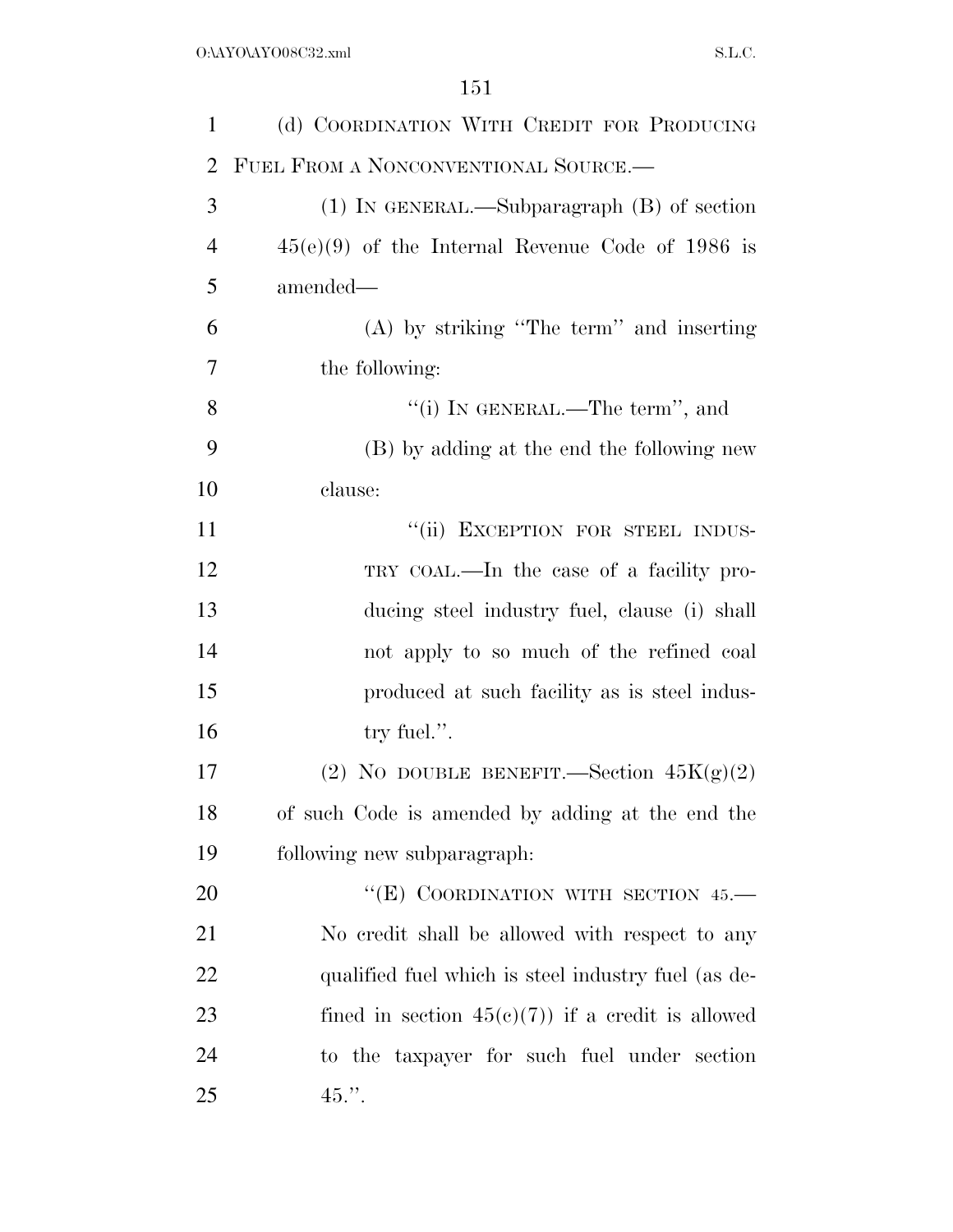(e) EFFECTIVE DATE.—The amendments made by this section shall apply to fuel produced and sold after September 30, 2008.

## **SEC. 109. SPECIAL RULE TO IMPLEMENT FERC AND STATE ELECTRIC RESTRUCTURING POLICY.**

 (a) EXTENSION FOR QUALIFIED ELECTRIC UTILI-TIES.—

 (1) IN GENERAL.—Paragraph (3) of section 451(i) is amended by inserting ''(before January 1, 2010, in the case of a qualified electric utility)'' after ''January 1, 2008''.

 (2) QUALIFIED ELECTRIC UTILITY.—Subsection (i) of section 451 is amended by redesignating para- graphs (6) through (10) as paragraphs (7) through (11), respectively, and by inserting after paragraph (5) the following new paragraph:

17 "(6) QUALIFIED ELECTRIC UTILITY.—For pur- poses of this subsection, the term 'qualified electric utility' means a person that, as of the date of the qualifying electric transmission transaction, is vertically integrated, in that it is both—

 $\mathcal{L}(A)$  a transmitting utility (as defined in section 3(23) of the Federal Power Act (16 U.S.C. 796(23))) with respect to the trans-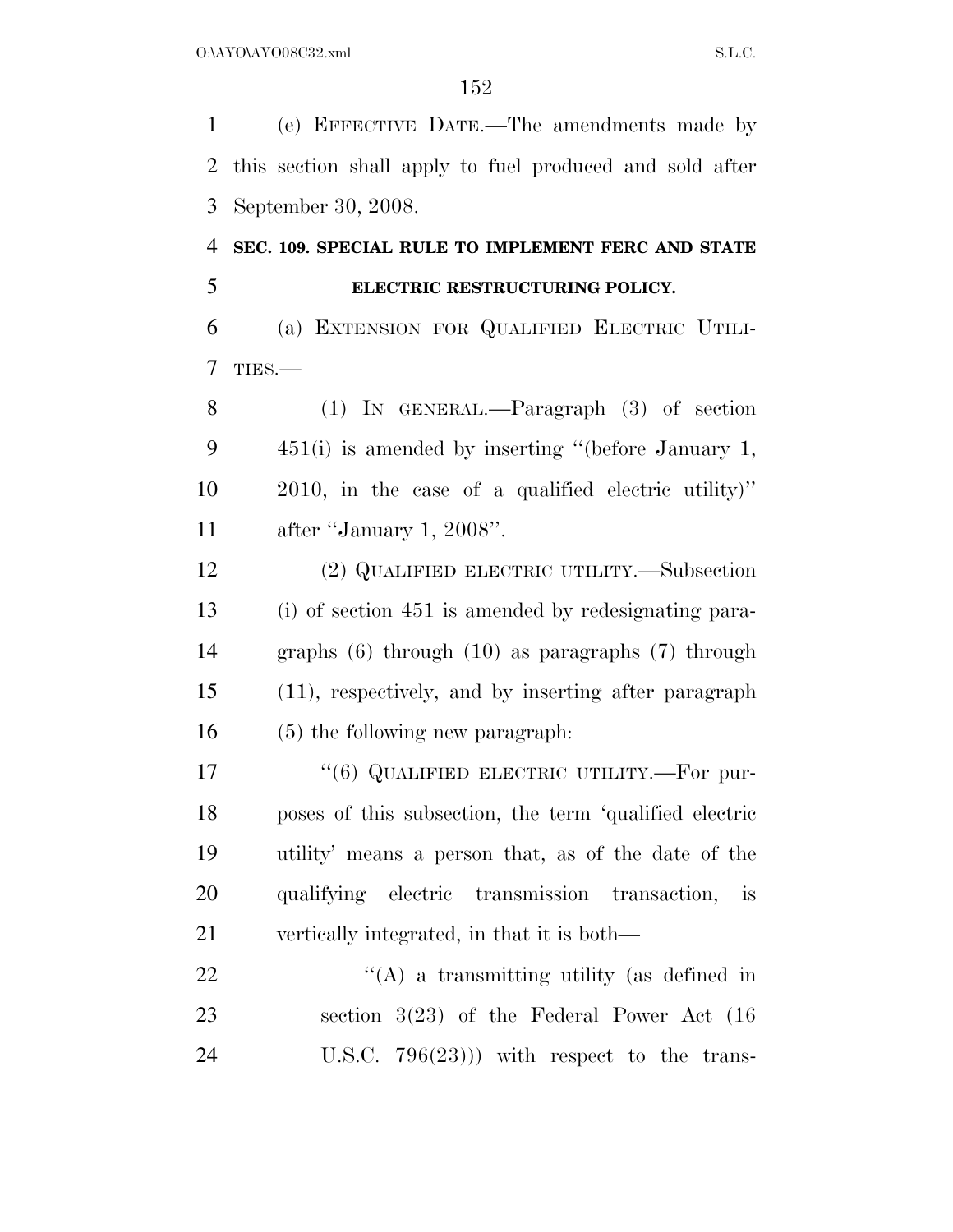| $\mathbf{1}$   | mission facilities to which the election under               |
|----------------|--------------------------------------------------------------|
| $\overline{2}$ | this subsection applies, and                                 |
| 3              | $\lq$ (B) an electric utility (as defined in sec-            |
| $\overline{4}$ | tion $3(22)$ of the Federal Power Act (16 U.S.C.             |
| 5              | $796(22))$                                                   |
| 6              | EXTENSION OF PERIOD FOR TRANSFER OF<br>(b)                   |
| 7              | OPERATIONAL CONTROL AUTHORIZED BY FERC.-                     |
| 8              | Clause (ii) of section $451(i)(4)(B)$ is amended by striking |
| 9              | "December 31, 2007" and inserting "the date which is         |
| 10             | 4 years after the close of the taxable year in which the     |
| 11             | transaction occurs".                                         |
| 12             | (c) PROPERTY LOCATED OUTSIDE THE UNITED                      |
| 13             | STATES NOT TREATED AS EXEMPT UTILITY PROP-                   |
| 14             | ERTY.—Paragraph $(5)$ of section $451(i)$ is amended by      |
| 15             | adding at the end the following new subparagraph:            |
| 16             | "(C) EXCEPTION FOR PROPERTY LOCATED                          |
| 17             | OUTSIDE THE UNITED STATES.—The term 'ex-                     |
| 18             | empt utility property' shall not include any                 |
| 19             | property which is located outside the United                 |
| 20             | States.".                                                    |
| 21             | (d) EFFECTIVE DATES.-                                        |
| 22             | (1) EXTENSION.—The amendments made by                        |
| 23             | subsection (a) shall apply to transactions after De-         |
| 24             | cember 31, 2007.                                             |
|                |                                                              |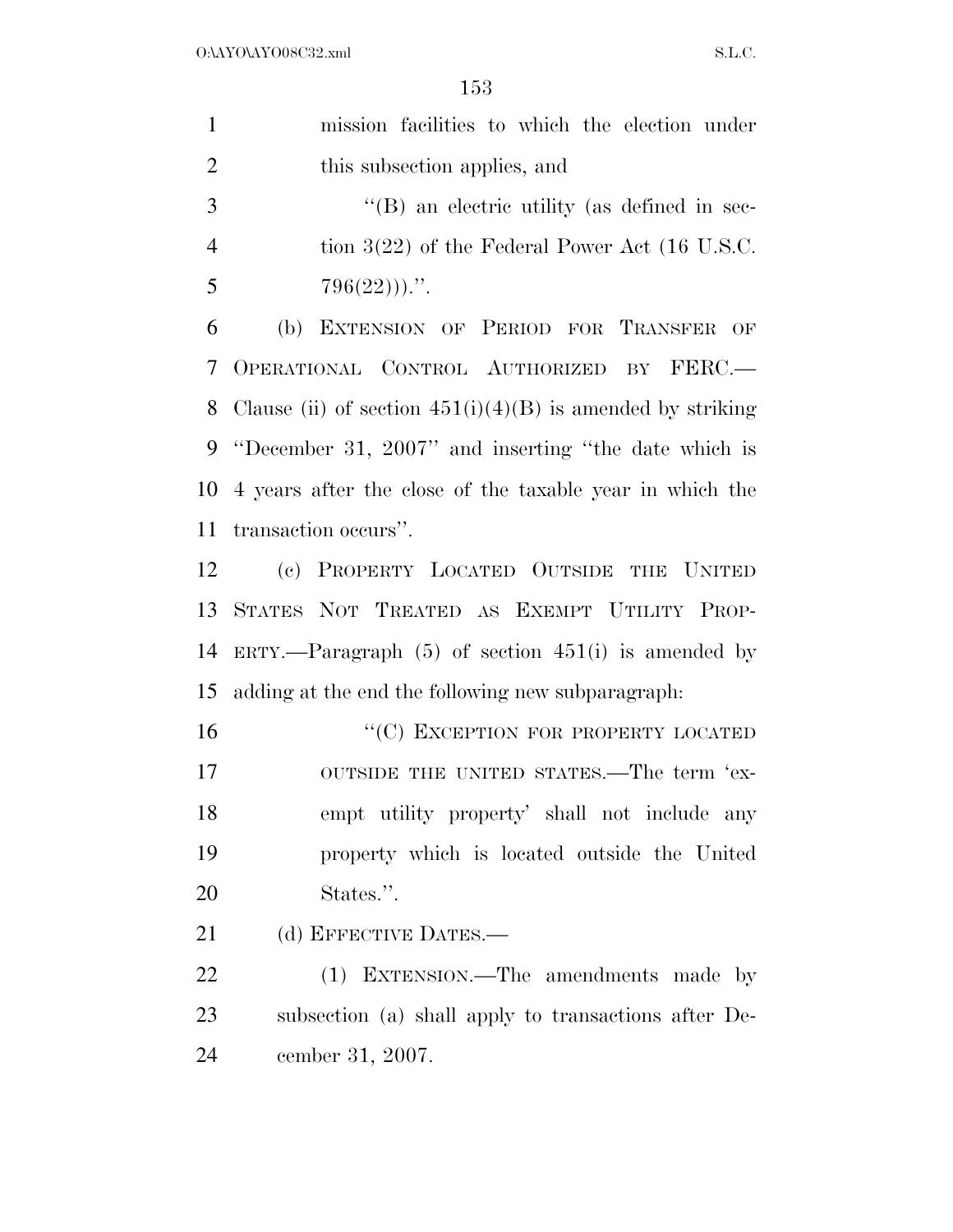1 (2) TRANSFERS OF OPERATIONAL CONTROL.— The amendment made by subsection (b) shall take effect as if included in section 909 of the American Jobs Creation Act of 2004. (3) EXCEPTION FOR PROPERTY LOCATED OUT- SIDE THE UNITED STATES.—The amendment made by subsection (c) shall apply to transactions after the date of the enactment of this Act. **Subtitle B—Carbon Mitigation and Coal Provisions SEC. 111. EXPANSION AND MODIFICATION OF ADVANCED COAL PROJECT INVESTMENT CREDIT.**  (a) MODIFICATION OF CREDIT AMOUNT.—Section 48A(a) is amended by striking ''and'' at the end of para- graph (1), by striking the period at the end of paragraph (2) and inserting '', and'', and by adding at the end the following new paragraph: ''(3) 30 percent of the qualified investment for such taxable year in the case of projects described 20 in clause (iii) of subsection  $(d)(3)(B)$ .". (b) EXPANSION OF AGGREGATE CREDITS.—Section 48A(d)(3)(A) is amended by striking ''\$1,300,000,000'' and inserting ''\$2,550,000,000''.

(c) AUTHORIZATION OF ADDITIONAL PROJECTS.—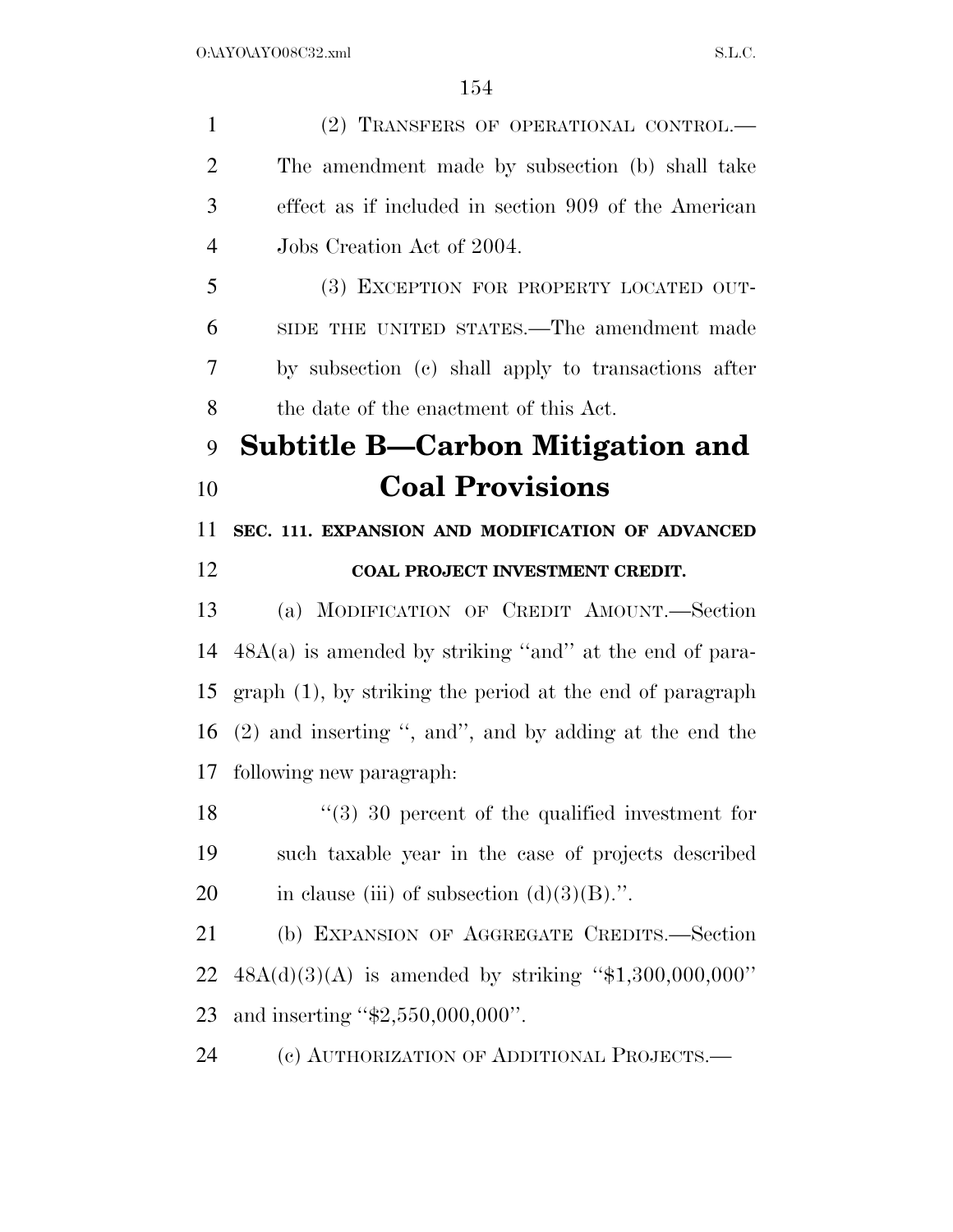| $\mathbf{1}$   | $(1)$ IN GENERAL.—Subparagraph $(B)$ of section   |
|----------------|---------------------------------------------------|
| $\overline{2}$ | $48A(d)(3)$ is amended to read as follows:        |
| 3              | "(B) PARTICULAR PROJECTS.—Of the dol-             |
| $\overline{4}$ | lar amount in subparagraph $(A)$ , the Secretary  |
| 5              | is authorized to certify—                         |
| 6              | "(i) $$800,000,000$ for integrated gas-           |
| 7              | ification combined cycle projects the appli-      |
| 8              | cation for which is submitted during the          |
| 9              | period described in paragraph $(2)(A)(i)$ ,       |
| 10             | "(ii) $$500,000,000$ for projects which           |
| 11             | use other advanced coal-based generation          |
| 12             | technologies the application for which is         |
| 13             | submitted during the period described in          |
| 14             | paragraph $(2)(A)(i)$ , and                       |
| 15             | "(iii) $$1,250,000,000$ for advanced              |
| 16             | coal-based generation technology projects         |
| 17             | the application for which is submitted dur-       |
| 18             | ing the period described in paragraph             |
| 19             | $(2)(A)(ii)$ .".                                  |
| 20             | (2) APPLICATION PERIOD FOR ADDITIONAL             |
| 21             | PROJECTS.—Subparagraph (A) of section $48A(d)(2)$ |
| 22             | is amended to read as follows:                    |
| 23             | "(A) APPLICATION PERIOD.—Each appli-              |
| 24             | cant for certification under this paragraph shall |
| 25             | submit an application meeting the requirements    |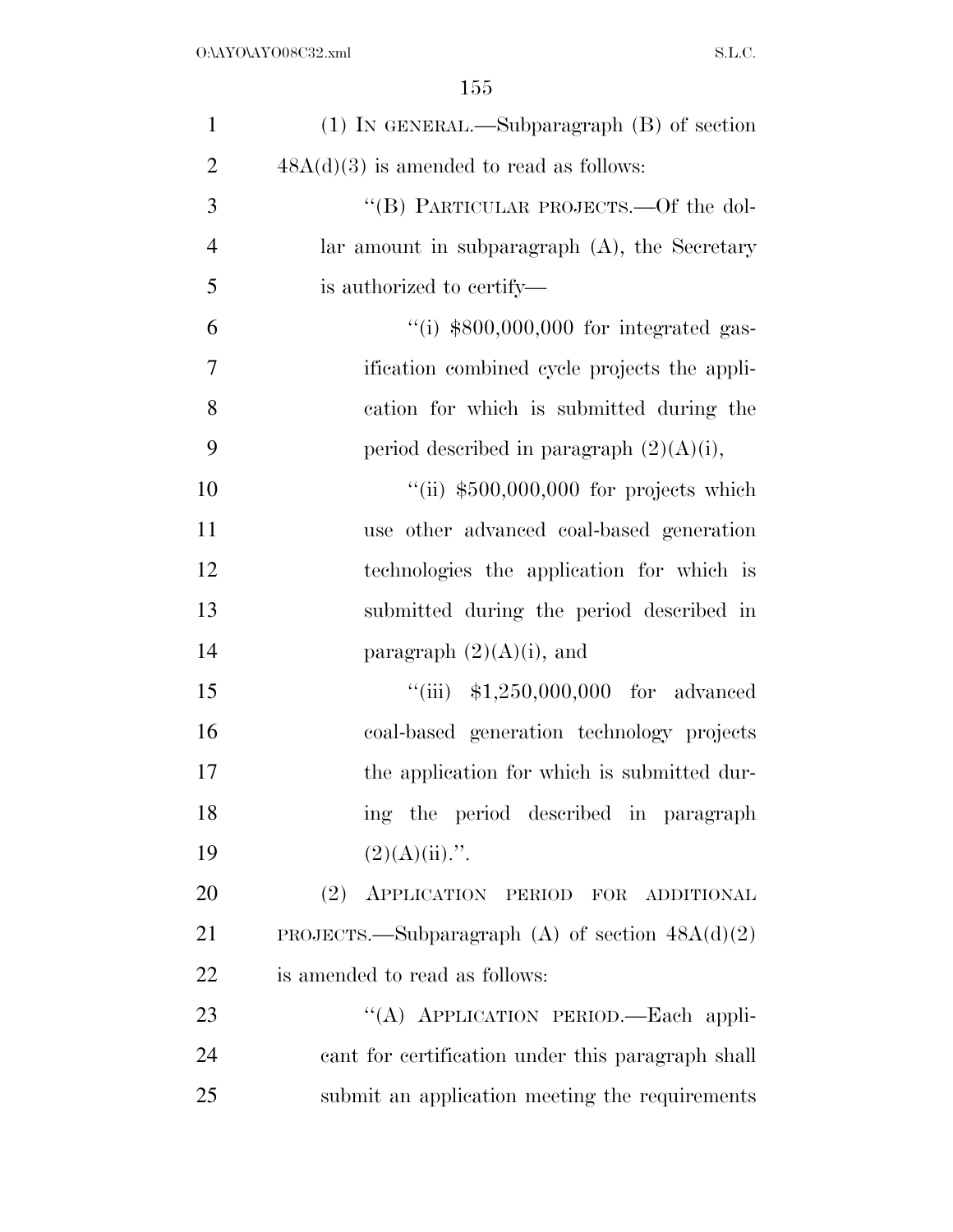| $\mathbf{1}$   | of subparagraph (B). An applicant may only            |
|----------------|-------------------------------------------------------|
| $\overline{2}$ | submit an application—                                |
| 3              | "(i) for an allocation from the dollar                |
| $\overline{4}$ | amount specified in clause (i) or (ii) of             |
| 5              | paragraph $(3)(B)$ during the 3-year period           |
| 6              | beginning on the date the Secretary estab-            |
| 7              | lishes the program under paragraph $(1)$ ,            |
| 8              | and                                                   |
| 9              | "(ii) for an allocation from the dollar               |
| 10             | amount specified in paragraph $(3)(B)(iii)$           |
| 11             | during the 3-year period beginning at the             |
| 12             | earlier of the termination of the period de-          |
| 13             | scribed in clause (i) or the date prescribed          |
| 14             | by the Secretary.".                                   |
| 15             | (3) CAPTURE AND SEQUESTRATION OF CARBON               |
| 16             | DIOXIDE EMISSIONS REQUIREMENT.-                       |
| 17             | (A) IN GENERAL.—Section $48A(e)(1)$ is                |
| 18             | amended by striking "and" at the end of sub-          |
| 19             | paragraph (E), by striking the period at the          |
| 20             | end of subparagraph $(F)$ and inserting "; and",      |
| 21             | and by adding at the end the following new sub-       |
| <u>22</u>      | paragraph:                                            |
| 23             | $\lq\lq(G)$ in the case of any project the applica-   |
| 24             | tion for which is submitted during the period         |
| 25             | described in subsection $(d)(2)(A)(ii)$ , the project |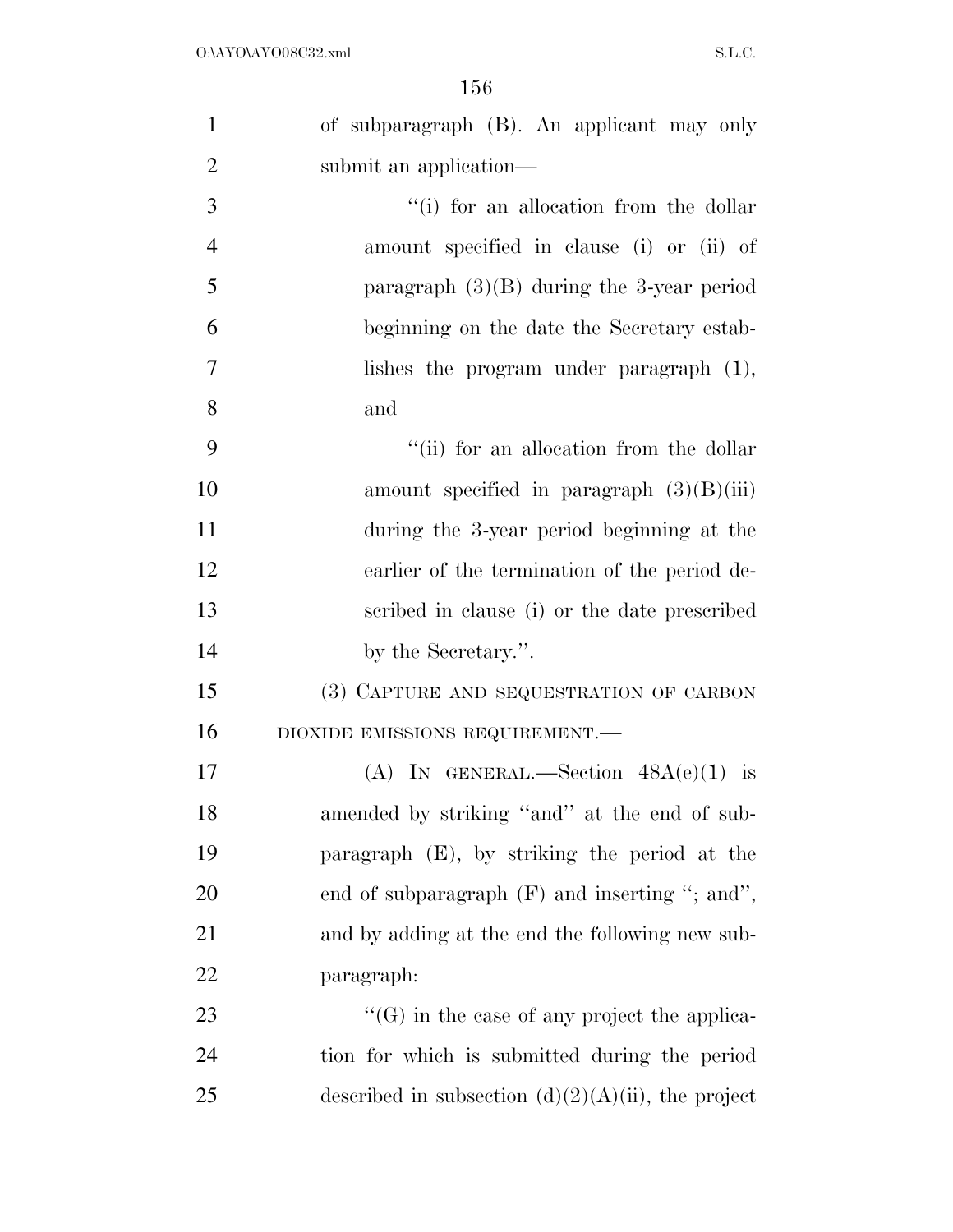| $\mathbf{1}$   | includes equipment which separates and seques-             |
|----------------|------------------------------------------------------------|
| $\overline{2}$ | ters at least 65 percent (70 percent in the case           |
| 3              | of an application for reallocated credits under            |
| $\overline{4}$ | subsection $(d)(4)$ of such project's total carbon         |
| 5              | dioxide emissions.".                                       |
| 6              | (B) HIGHEST PRIORITY FOR PROJECTS                          |
| 7              | SEQUESTER CARBON DIOXIDE EMIS-<br><b>WHICH</b>             |
| 8              | $SIONS$ . Section $48A(e)(3)$ is amended by strik-         |
| 9              | ing "and" at the end of subparagraph (A)(iii),             |
| 10             | by striking the period at the end of subpara-              |
| 11             | graph $(B)(iii)$ and inserting ", and", and by             |
| 12             | adding at the end the following new subpara-               |
| 13             | graph:                                                     |
| 14             | "(C) give highest priority to projects with                |
| 15             | the greatest separation and sequestration per-             |
| 16             | centage of total carbon dioxide emissions.".               |
| 17             | (C) RECAPTURE OF CREDIT FOR FAILURE                        |
| 18             | TO SEQUESTER.—Section 48A is amended by                    |
| 19             | adding at the end the following new subsection:            |
| 20             | "(i) RECAPTURE OF CREDIT FOR FAILURE TO SE-                |
| 21             | QUESTER.—The Secretary shall provide for recapturing       |
| 22             | the benefit of any credit allowable under subsection (a)   |
| 23             | with respect to any project which fails to attain or main- |
| 24             | tain the separation and sequestration requirements of sub- |
| 25             | section (e) $(1)(G)$ .".                                   |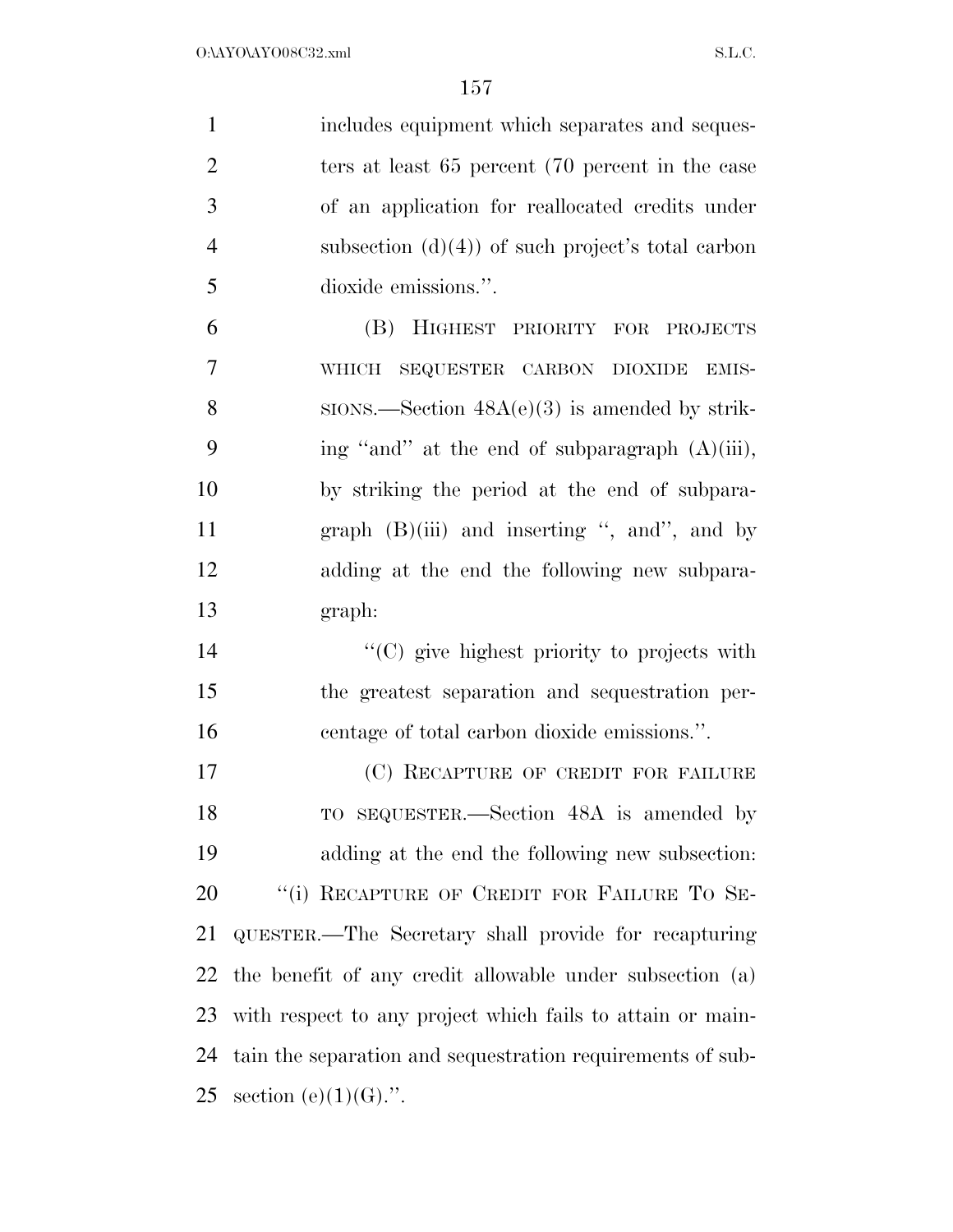| $\mathbf{1}$   | (4) ADDITIONAL PRIORITY FOR RESEARCH                    |
|----------------|---------------------------------------------------------|
| $\overline{2}$ | PARTNERSHIPS.—Section $48A(e)(3)(B)$ , as amended       |
| 3              | by paragraph $(3)(B)$ , is amended—                     |
| $\overline{4}$ | $(A)$ by striking "and" at the end of clause            |
| 5              | (ii),                                                   |
| 6              | (B) by redesignating clause (iii) as clause             |
| 7              | $(iv)$ , and                                            |
| 8              | (C) by inserting after clause (ii) the fol-             |
| 9              | lowing new clause:                                      |
| 10             | "(iii) applicant participants who have                  |
| 11             | a research partnership with an eligible edu-            |
| 12             | cational institution (as defined in section             |
| 13             | $529(e)(5)$ , and".                                     |
| 14             | (5) CLERICAL AMENDMENT.—Section $48A(e)(3)$             |
| 15             | is amended by striking "INTEGRATED GASIFICATION         |
| 16             | COMBINED CYCLE" in the heading and inserting            |
| 17             | "CERTAIN".                                              |
| 18             | (d) DISCLOSURE OF ALLOCATIONS.—Section 48A(d)           |
| 19             | is amended by adding at the end the following new para- |
| <b>20</b>      | graph:                                                  |
| 21             | "(5) DISCLOSURE OF ALLOCATIONS.—The Sec-                |
| 22             | retary shall, upon making a certification under this    |
| 23             | subsection or section $48B(d)$ , publicly disclose the  |
| 24             | identity of the applicant and the amount of the cred-   |
| 25             | it certified with respect to such applicant.".          |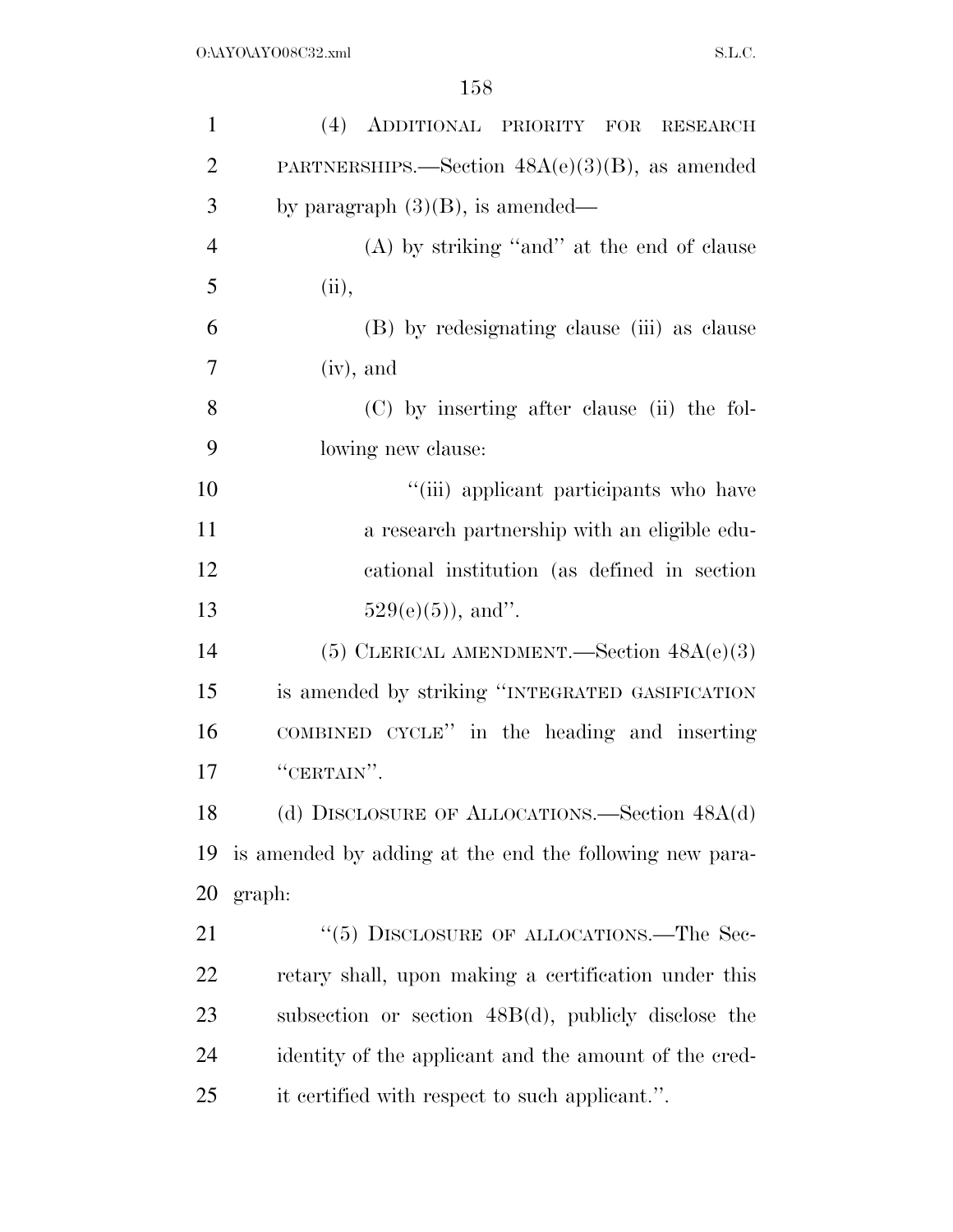(e) EFFECTIVE DATES.—

 (1) IN GENERAL.—Except as otherwise pro- vided in this subsection, the amendments made by this section shall apply to credits the application for which is submitted during the period described in 6 section  $48A(d)(2)(A)(ii)$  of the Internal Revenue Code of 1986 and which are allocated or reallocated after the date of the enactment of this Act.

 (2) DISCLOSURE OF ALLOCATIONS.—The amendment made by subsection (d) shall apply to certifications made after the date of the enactment of this Act.

 (3) CLERICAL AMENDMENT.—The amendment made by subsection (c)(5) shall take effect as if in- cluded in the amendment made by section 1307(b) of the Energy Tax Incentives Act of 2005.

### **SEC. 112. EXPANSION AND MODIFICATION OF COAL GASIFI-**

#### **CATION INVESTMENT CREDIT.**

 (a) MODIFICATION OF CREDIT AMOUNT.—Section  $48B(a)$  is amended by inserting "(30 percent in the case 21 of credits allocated under subsection  $(d)(1)(B)$ " after "20" percent''.

 (b) EXPANSION OF AGGREGATE CREDITS.—Section 48B(d)(1) is amended by striking ''shall not exceed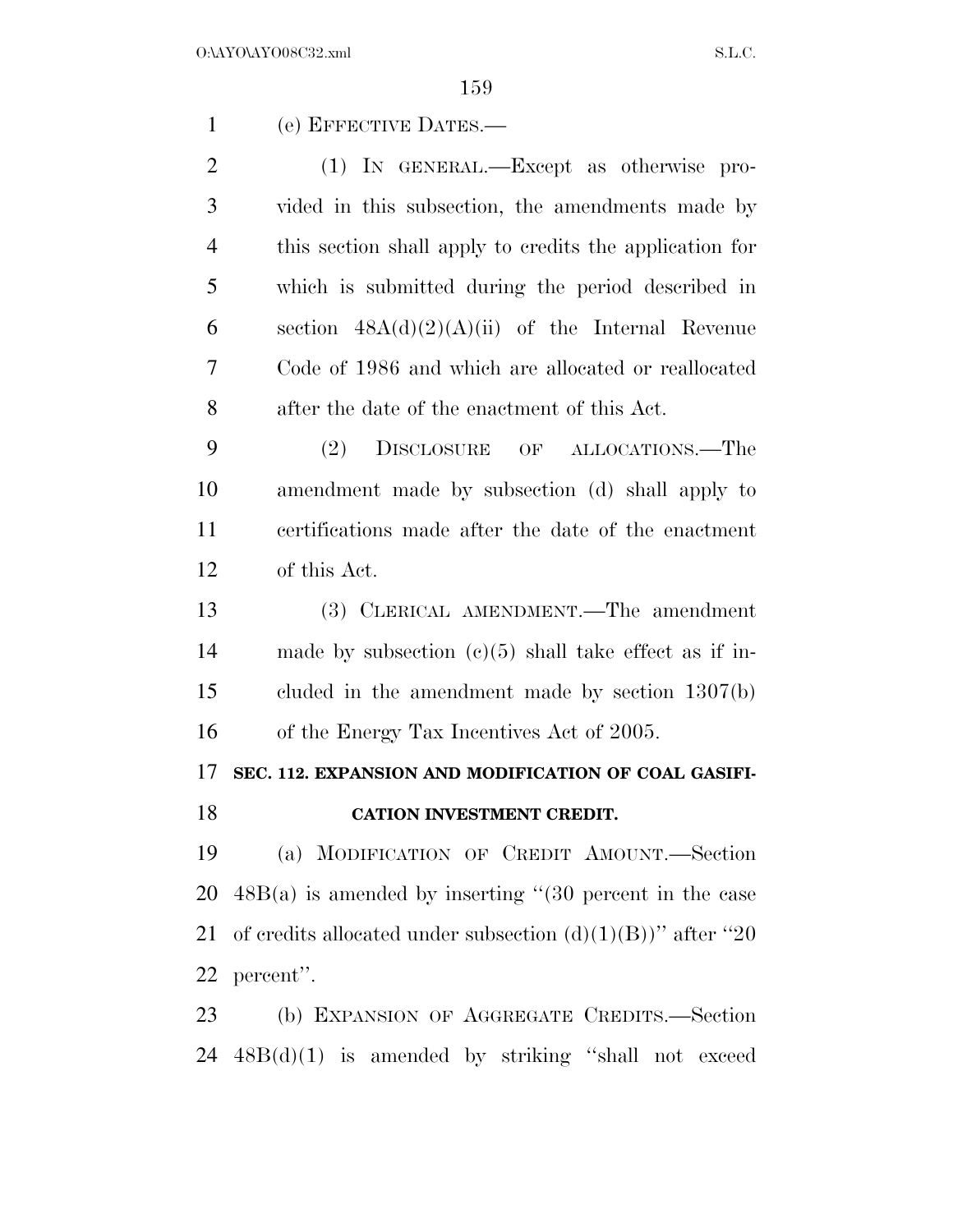\$350,000,000'' and all that follows and inserting ''shall not exceed—

 $((A) \, \$350,000,000, \text{ plus}$  ''(B) \$250,000,000 for qualifying gasifi- cation projects that include equipment which separates and sequesters at least 75 percent of such project's total carbon dioxide emissions.''. (c) RECAPTURE OF CREDIT FOR FAILURE TO SE- QUESTER.—Section 48B is amended by adding at the end the following new subsection:

11 ""(f) RECAPTURE OF CREDIT FOR FAILURE TO SE- QUESTER.—The Secretary shall provide for recapturing the benefit of any credit allowable under subsection (a) with respect to any project which fails to attain or main- tain the separation and sequestration requirements for 16 such project under subsection  $(d)(1)$ .".

 (d) SELECTION PRIORITIES.—Section 48B(d) is amended by adding at the end the following new para-graph:

 ''(4) SELECTION PRIORITIES.—In determining which qualifying gasification projects to certify 22 under this section, the Secretary shall—

23 "(A) give highest priority to projects with the greatest separation and sequestration per-centage of total carbon dioxide emissions, and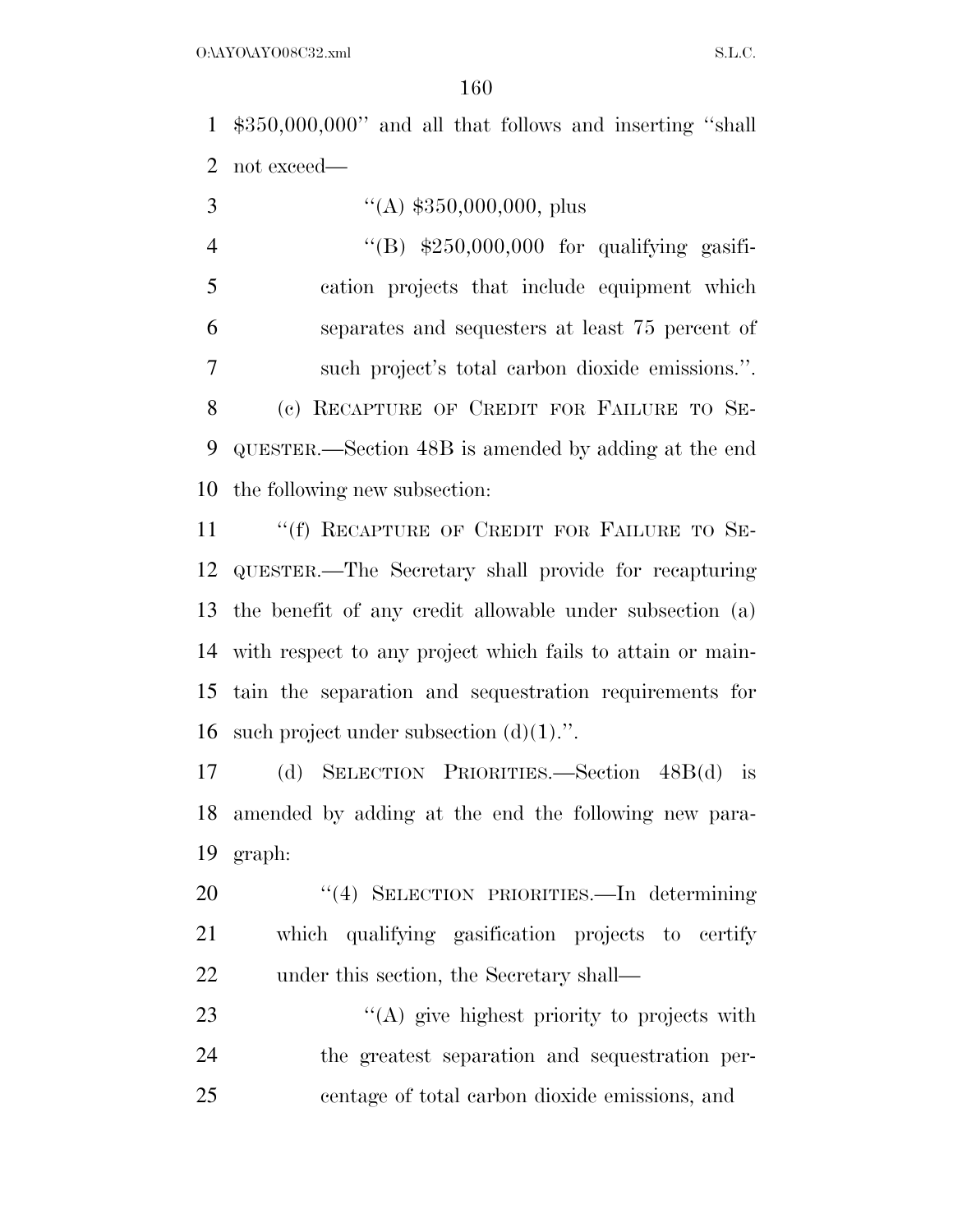$\langle$  (B) give high priority to applicant partici- pants who have a research partnership with an eligible educational institution (as defined in 4 section  $529(e)(5)$ .

 (e) ELIGIBLE PROJECTS INCLUDE TRANSPORTATION GRADE LIQUID FUELS.—Section 48B(c)(7) (defining eli- gible entity) is amended by striking ''and'' at the end of subparagraph (F), by striking the period at the end of subparagraph (G) and inserting '', and'', and by adding at the end the following new subparagraph:

11  $\langle H \rangle$  transportation grade liquid fuels.".

 (f) EFFECTIVE DATE.—The amendments made by this section shall apply to credits described in section 48B(d)(1)(B) of the Internal Revenue Code of 1986 which are allocated or reallocated after the date of the enactment of this Act.

 **SEC. 113. TEMPORARY INCREASE IN COAL EXCISE TAX; FUNDING OF BLACK LUNG DISABILITY TRUST FUND.** 

 (a) EXTENSION OF TEMPORARY INCREASE.—Para-graph (2) of section 4121(e) is amended—

 (1) by striking ''January 1, 2014'' in subpara-graph (A) and inserting ''December 31, 2018'', and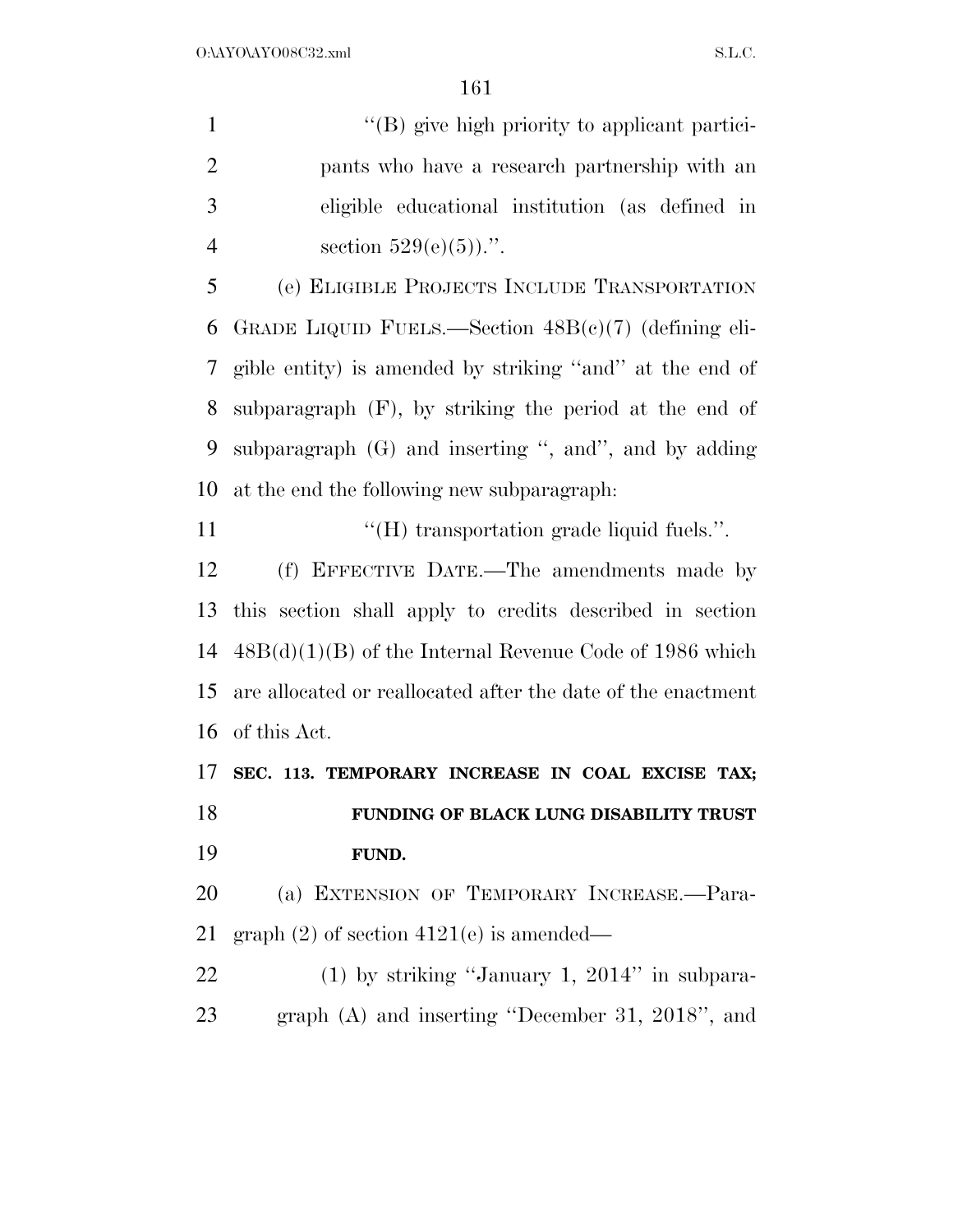(2) by striking ''January 1 after 1981'' in sub- paragraph (B) and inserting ''December 31 after  $3 \t 2007$ ".

(b) RESTRUCTURING OF TRUST FUND DEBT.—

 (1) DEFINITIONS.—For purposes of this sub-section—

 (A) MARKET VALUE OF THE OUTSTANDING REPAYABLE ADVANCES, PLUS ACCRUED INTER- EST.—The term ''market value of the out- standing repayable advances, plus accrued in- terest'' means the present value (determined by the Secretary of the Treasury as of the refi- nancing date and using the Treasury rate as the discount rate) of the stream of principal and interest payments derived assuming that each repayable advance that is outstanding on the refinancing date is due on the 30th anniver- sary of the end of the fiscal year in which the advance was made to the Trust Fund, and that all such principal and interest payments are made on September 30 of the applicable fiscal year.

23 (B) REFINANCING DATE.—The term "refi- nancing date'' means the date occurring 2 days after the enactment of this Act.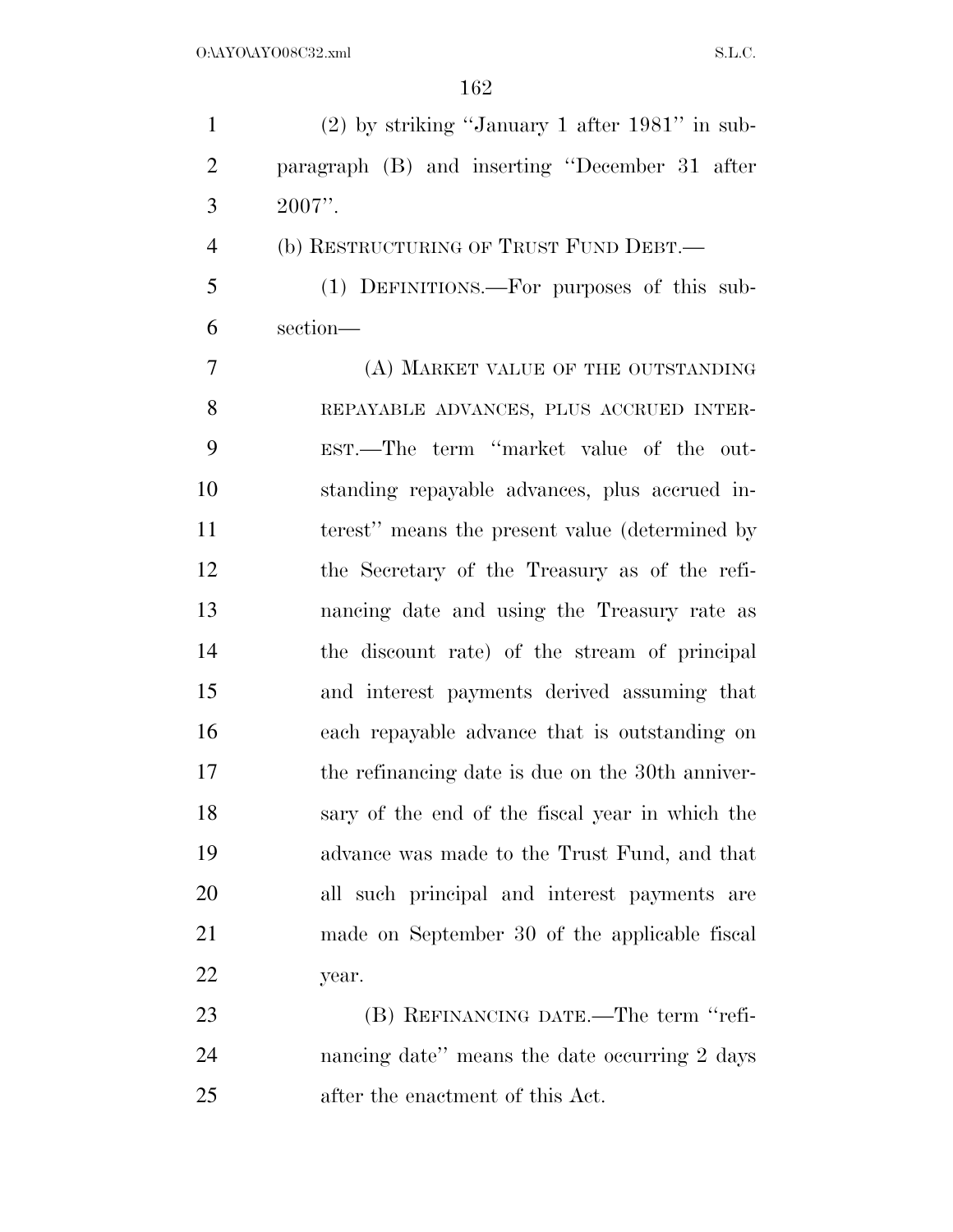| $\mathbf{1}$   | (C) REPAYABLE ADVANCE.—The term "re-             |
|----------------|--------------------------------------------------|
| $\overline{2}$ | payable advance" means an amount that has        |
| 3              | been appropriated to the Trust Fund in order     |
| $\overline{4}$ | to make benefit payments and other expendi-      |
| 5              | tures that are authorized under section 9501 of  |
| 6              | the Internal Revenue Code of 1986 and are re-    |
| $\overline{7}$ | quired to be repaid when the Secretary of the    |
| 8              | Treasury determines that monies are available    |
| 9              | in the Trust Fund for such purpose.              |
| 10             | (D) TREASURY RATE.—The term "Treas-              |
| 11             | ury rate" means a rate determined by the Sec-    |
| 12             | retary of the Treasury, taking into consider-    |
| 13             | ation current market yields on outstanding       |
| 14             | marketable obligations of the United States of   |
| 15             | comparable maturities.                           |
| 16             | (E) TREASURY 1-YEAR RATE.—The term               |
| 17             | "Treasury 1-year rate" means a rate deter-       |
| 18             | mined by the Secretary of the Treasury, taking   |
| 19             | into consideration current market yields on out- |
| 20             | standing marketable obligations of the United    |
| 21             | States with remaining periods to maturity of     |
| 22             | approximately 1 year, to have been in effect as  |
| 23             | of the close of business 1 business day prior to |
| 24             | the date on which the Trust Fund issues obliga-  |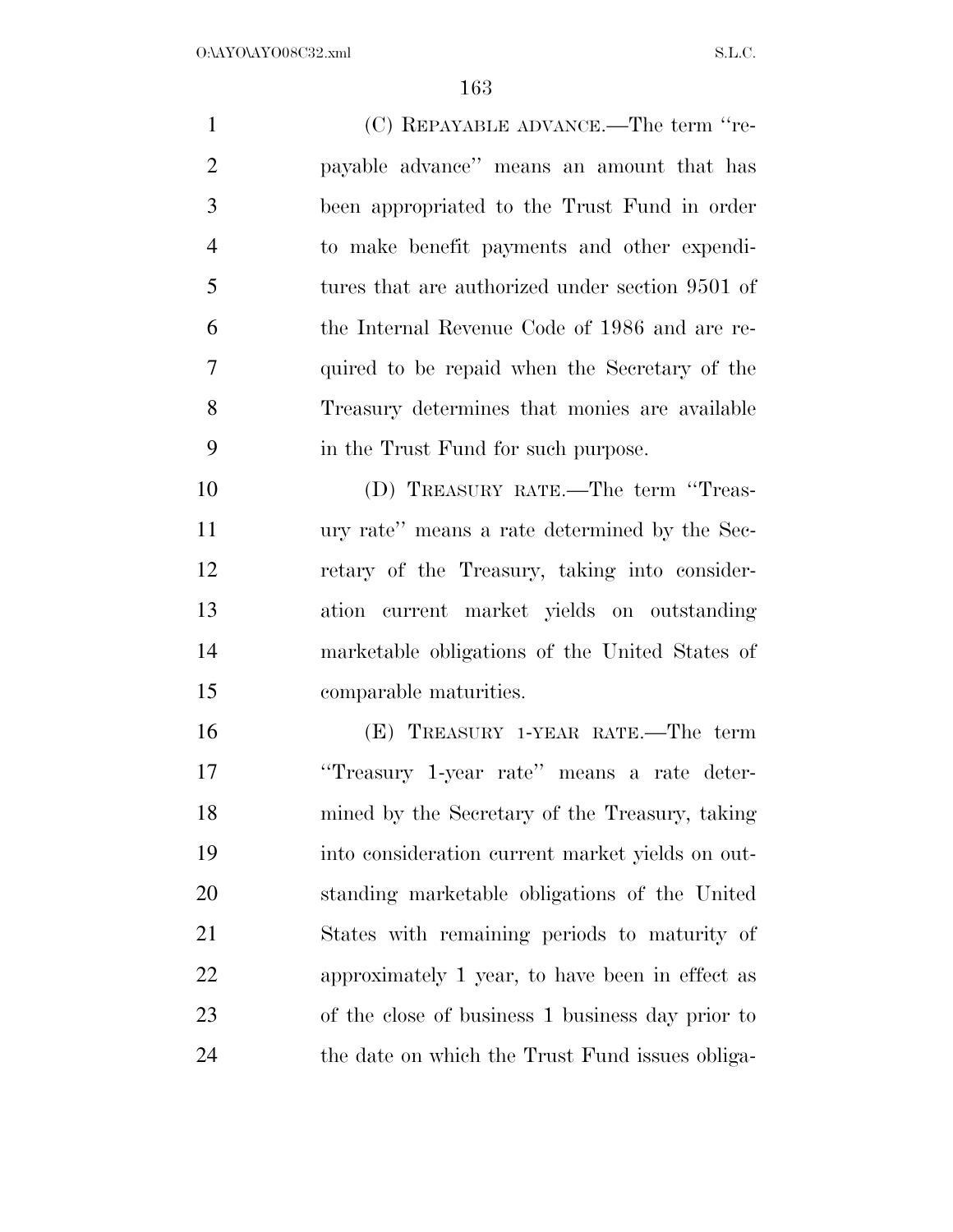| $\mathbf{1}$   | tions to the Secretary of the Treasury under     |
|----------------|--------------------------------------------------|
| $\overline{2}$ | paragraph $(2)(B)$ .                             |
| 3              | (F) TRUST FUND.—The term "Trust"                 |
| $\overline{4}$ | Fund" means the Black Lung Disability Trust      |
| 5              | Fund established under section 9501 of the In-   |
| 6              | ternal Revenue Code of 1986.                     |
| 7              | (2) REFINANCING OF OUTSTANDING PRINCIPAL         |
| 8              | OF REPAYABLE ADVANCES AND UNPAID INTEREST        |
| 9              | ON SUCH ADVANCES.-                               |
| 10             | (A) TRANSFER TO GENERAL FUND. - On               |
| 11             | the refinancing date, the Trust Fund shall       |
| 12             | repay the market value of the outstanding re-    |
| 13             | payable advances, plus accrued interest, by      |
| 14             | transferring into the general fund of the Treas- |
| 15             | ury the following sums:                          |
| 16             | (i) The proceeds from obligations that           |
| 17             | the Trust Fund shall issue to the Sec-           |
| 18             | retary of the Treasury in such amounts as        |
| 19             | the Secretaries of Labor and the Treasury        |
| 20             | shall determine and bearing interest at the      |
| 21             | Treasury rate, and that shall be in such         |
| 22             | forms and denominations and be subject to        |
| 23             | such other terms and conditions, including       |
| 24             | maturity, as the Secretary of the Treasury       |
| 25             | shall prescribe.                                 |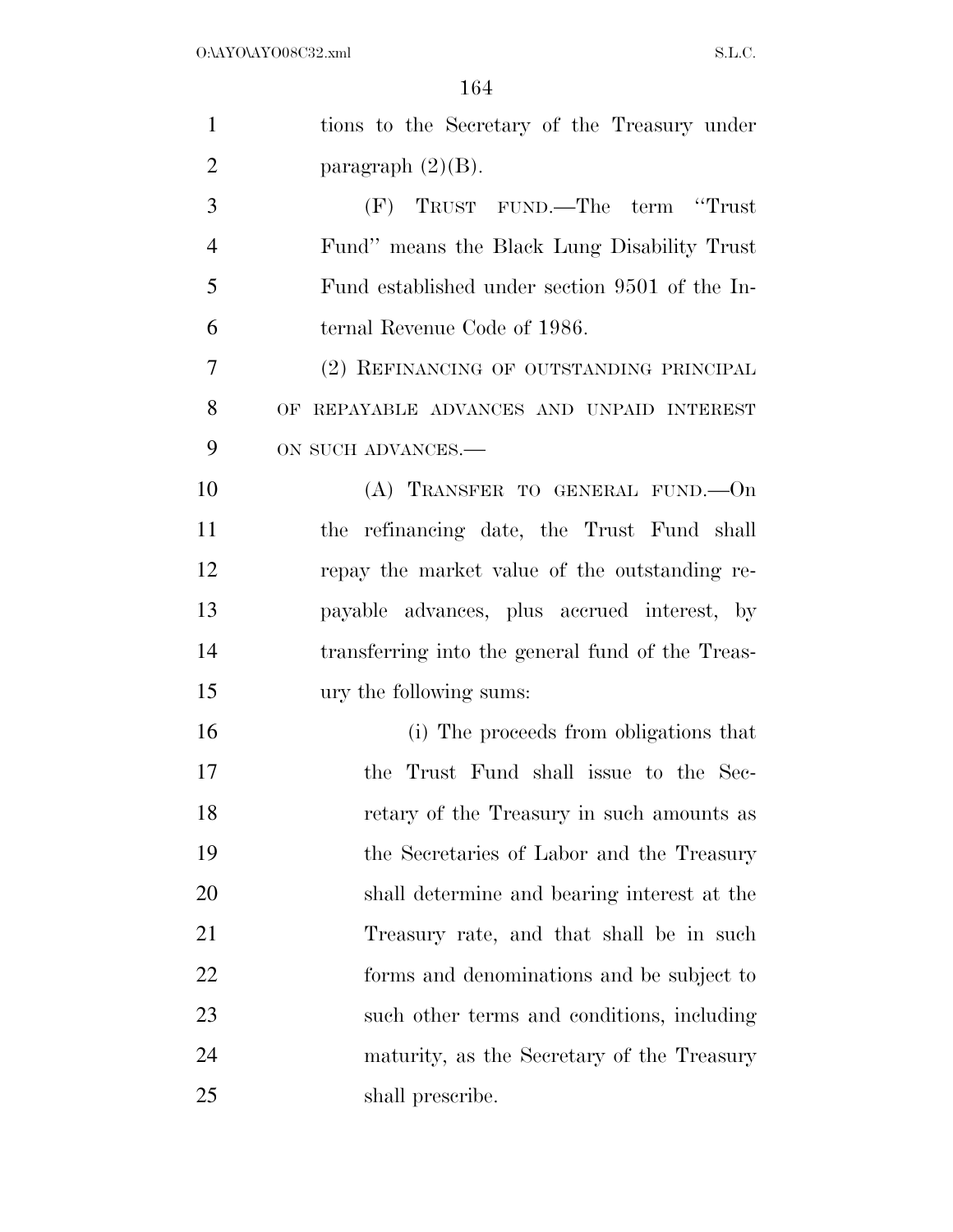| $\mathbf{1}$   | (ii) All, or that portion, of the appro-            |
|----------------|-----------------------------------------------------|
| $\overline{2}$ | priation made to the Trust Fund pursuant            |
| $\mathfrak{Z}$ | to paragraph $(3)$ that is needed to cover          |
| $\overline{4}$ | the difference defined in that paragraph.           |
| 5              | (B) REPAYMENT OF OBLIGATIONS.—In the                |
| 6              | event that the Trust Fund is unable to repay        |
| 7              | the obligations that it has issued to the Sec-      |
| 8              | retary of the Treasury under subparagraph           |
| 9              | $(A)(i)$ and this subparagraph, or is unable to     |
| 10             | make benefit payments and other authorized ex-      |
| 11             | penditures, the Trust Fund shall issue obliga-      |
| 12             | tions to the Secretary of the Treasury in such      |
| 13             | amounts as may be necessary to make such re-        |
| 14             | payments, payments, and expenditures, with a        |
| 15             | maturity of 1 year, and bearing interest at the     |
| 16             | Treasury 1-year rate. These obligations shall be    |
| 17             | in such forms and denominations and be sub-         |
| 18             | ject to such other terms and conditions as the      |
| 19             | Secretary of the Treasury shall prescribe.          |
| 20             | (C) AUTHORITY TO ISSUE OBLIGATIONS.—                |
| 21             | The Trust Fund is authorized to issue obliga-       |
| 22             | tions to the Secretary of the Treasury under        |
| 23             | subparagraphs $(A)(i)$ and $(B)$ . The Secretary of |
| 24             | the Treasury is authorized to purchase such ob-     |
| 25             | ligations of the Trust Fund. For the purposes       |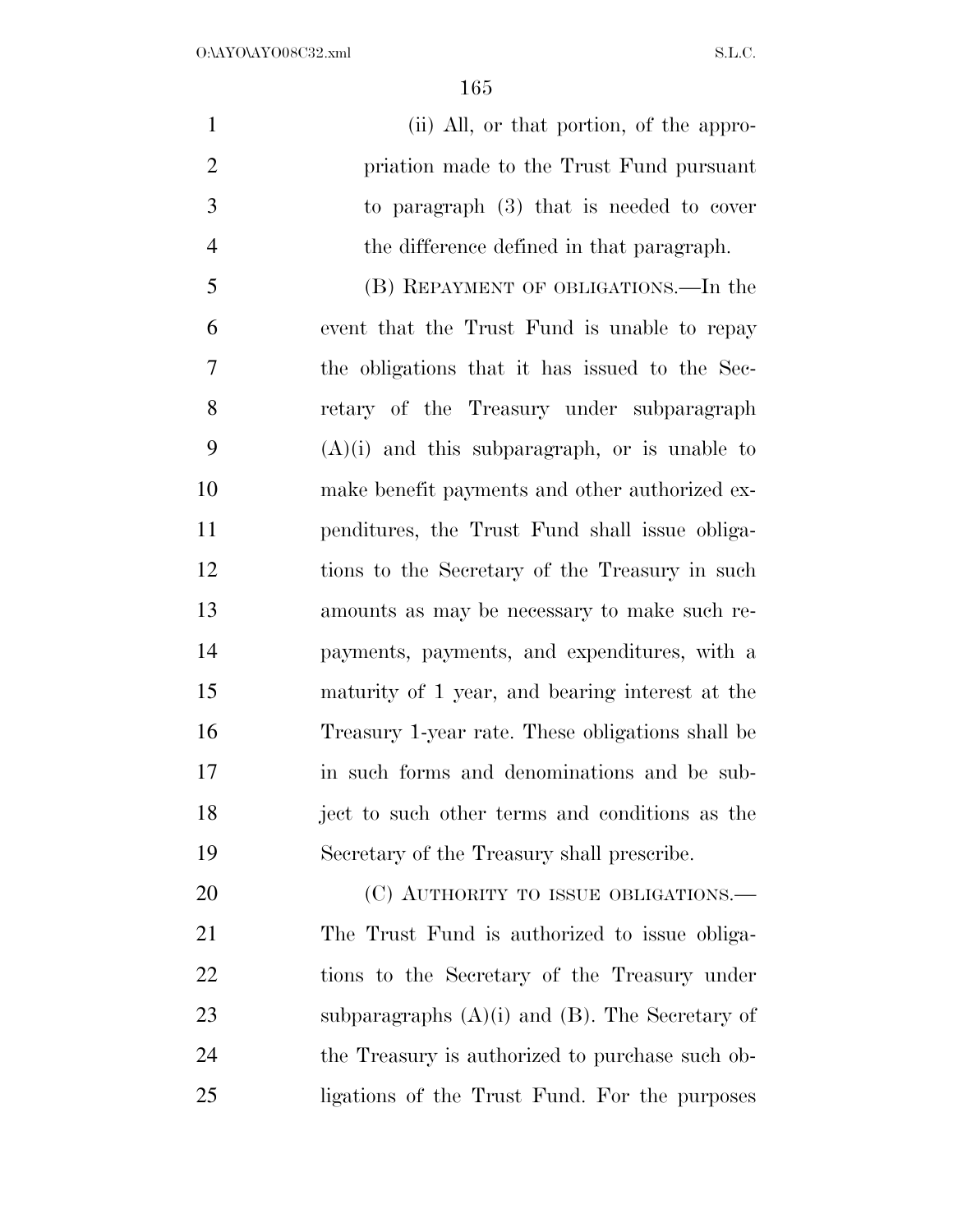| $\mathbf{1}$   | of making such purchases, the Secretary of the       |
|----------------|------------------------------------------------------|
| $\overline{2}$ | Treasury may use as a public debt transaction        |
| 3              | the proceeds from the sale of any securities         |
| $\overline{4}$ | issued under chapter 31 of title 31, United          |
| 5              | States Code, and the purposes for which securi-      |
| 6              | ties may be issued under such chapter are ex-        |
| $\overline{7}$ | tended to include any purchase of such Trust         |
| 8              | Fund obligations under this subparagraph.            |
| 9              | (3) ONE-TIME APPROPRIATION.—There is here-           |
| 10             | by appropriated to the Trust Fund an amount suffi-   |
| 11             | cient to pay to the general fund of the Treasury the |
| 12             | difference between—                                  |
| 13             | (A) the market value of the outstanding              |
| 14             | repayable advances, plus accrued interest; and       |
| 15             | (B) the proceeds from the obligations                |
| 16             | issued by the Trust Fund to the Secretary of         |
| 17             | the Treasury under paragraph $(2)(A)(i)$ .           |
| 18             | (4) PREPAYMENT OF TRUST FUND OBLIGA-                 |
| 19             | TIONS.—The Trust Fund is authorized to repay any     |
| 20             | obligation issued to the Secretary of the Treasury   |
| 21             | under subparagraphs $(A)(i)$ and $(B)$ of paragraph  |
| 22             | (2) prior to its maturity date by paying a prepay-   |
| 23             | ment price that would, if the obligation being pre-  |
| 24             | paid (including all unpaid interest accrued thereon  |
| 25             | through the date of prepayment) were purchased by    |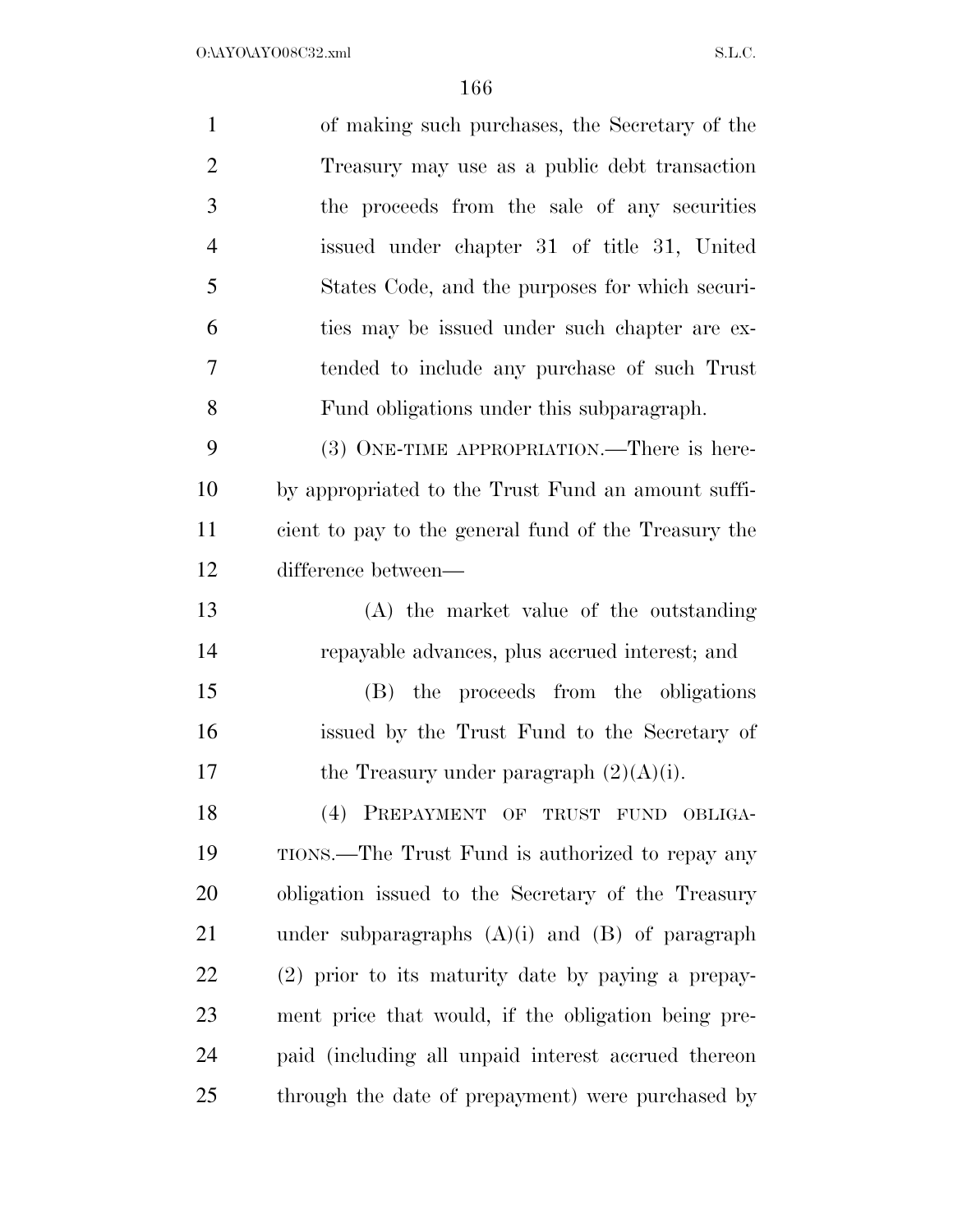| $\mathbf{1}$   | a third party and held to the maturity date of such  |
|----------------|------------------------------------------------------|
| $\overline{2}$ | obligation, produce a yield to the third-party pur-  |
| 3              | chaser for the period from the date of purchase to   |
| $\overline{4}$ | the maturity date of such obligation substantially   |
| 5              | equal to the Treasury yield on outstanding market-   |
| 6              | able obligations of the United States having a com-  |
| 7              | parable maturity to this period.                     |
| 8              | SEC. 114. SPECIAL RULES FOR REFUND OF THE COAL EX-   |
| 9              | CISE TAX TO CERTAIN COAL PRODUCERS                   |
| 10             | AND EXPORTERS.                                       |
| 11             | (a) REFUND.—                                         |
| 12             | $(1)$ COAL PRODUCERS.—                               |
| 13             | (A) IN GENERAL.—Notwithstanding sub-                 |
| 14             | sections $(a)(1)$ and $(c)$ of section 6416 and sec- |
| 15             | tion 6511 of the Internal Revenue Code of            |
| 16             | 1986, if—                                            |
| 17             | (i) a coal producer establishes that                 |
| 18             | such coal producer, or a party related to            |
| 19             | such coal producer, exported coal produced           |
| 20             | by such coal producer to a foreign country           |
| 21             | or shipped coal produced by such coal pro-           |
| 22             | ducer to a possession of the United States,          |
| 23             | or caused such coal to be exported or                |
| 24             | shipped, the export or shipment of which             |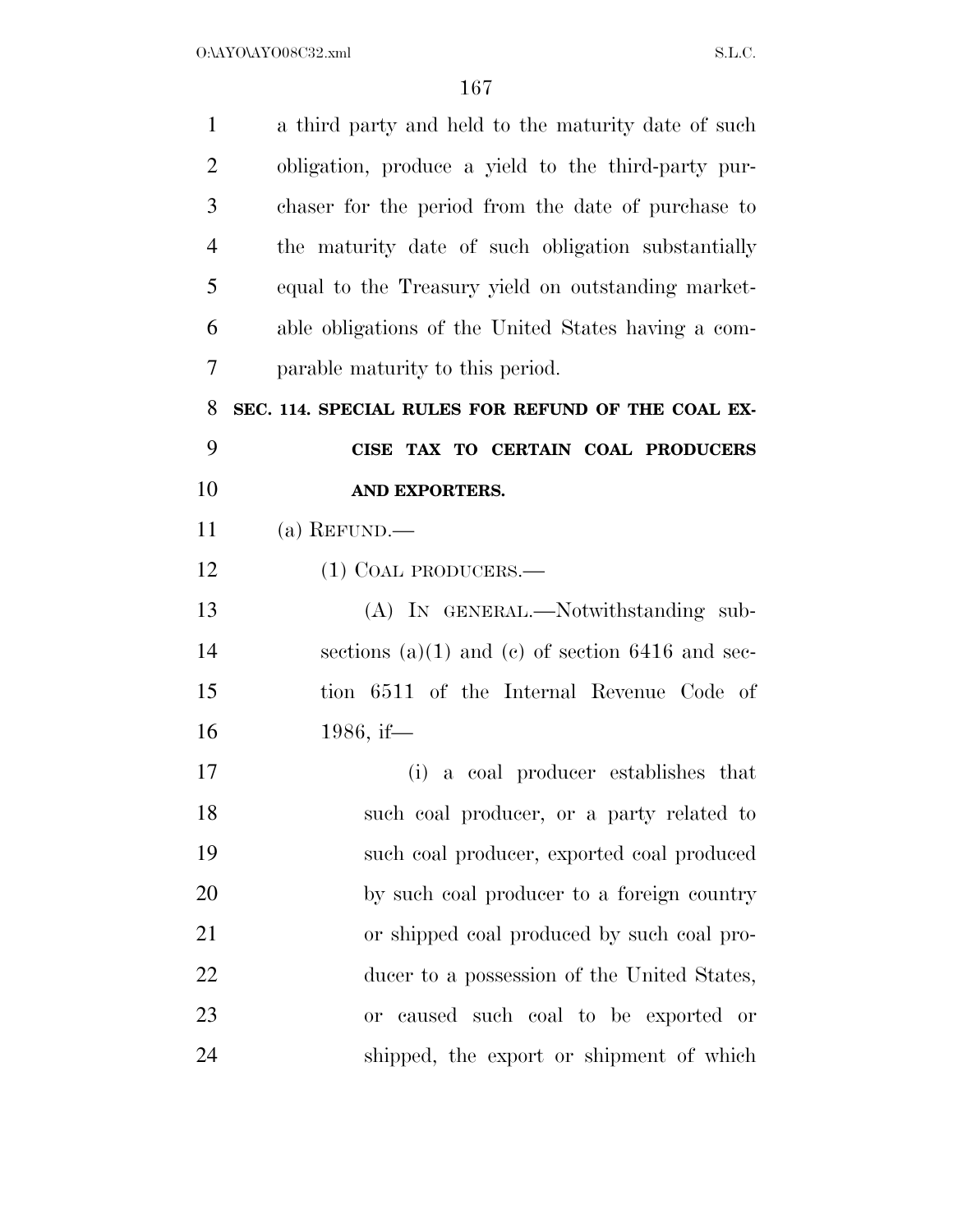| $\mathbf{1}$   | was other than through an exporter who          |
|----------------|-------------------------------------------------|
| $\overline{2}$ | meets the requirements of paragraph $(2)$ ,     |
| 3              | (ii) such coal producer filed an excise         |
| $\overline{4}$ | tax return on or after October 1, 1990,         |
| 5              | and on or before the date of the enactment      |
| 6              | of this Act, and                                |
| 7              | (iii) such coal producer files a claim          |
| 8              | for refund with the Secretary not later         |
| 9              | than the close of the 30-day period begin-      |
| 10             | ning on the date of the enactment of this       |
| 11             | Act,                                            |
| 12             | then the Secretary shall pay to such coal pro-  |
| 13             | ducer an amount equal to the tax paid under     |
| 14             | section 4121 of such Code on such coal ex-      |
| 15             | ported or shipped by the coal producer or a     |
| 16             | party related to such coal producer, or caused  |
| 17             | by the coal producer or a party related to such |
| 18             | coal producer to be exported or shipped.        |
| 19             | (B) SPECIAL RULES FOR CERTAIN TAX-              |
| 20             | PAYERS.—For purposes of this section—           |
| 21             | (i) IN GENERAL.—If a coal producer              |
| 22             | or a party related to a coal producer has       |
| 23             | received a judgment described in clause         |
| 24             | (iii), such coal producer shall be deemed to    |
| 25             | have established the export of coal to a for-   |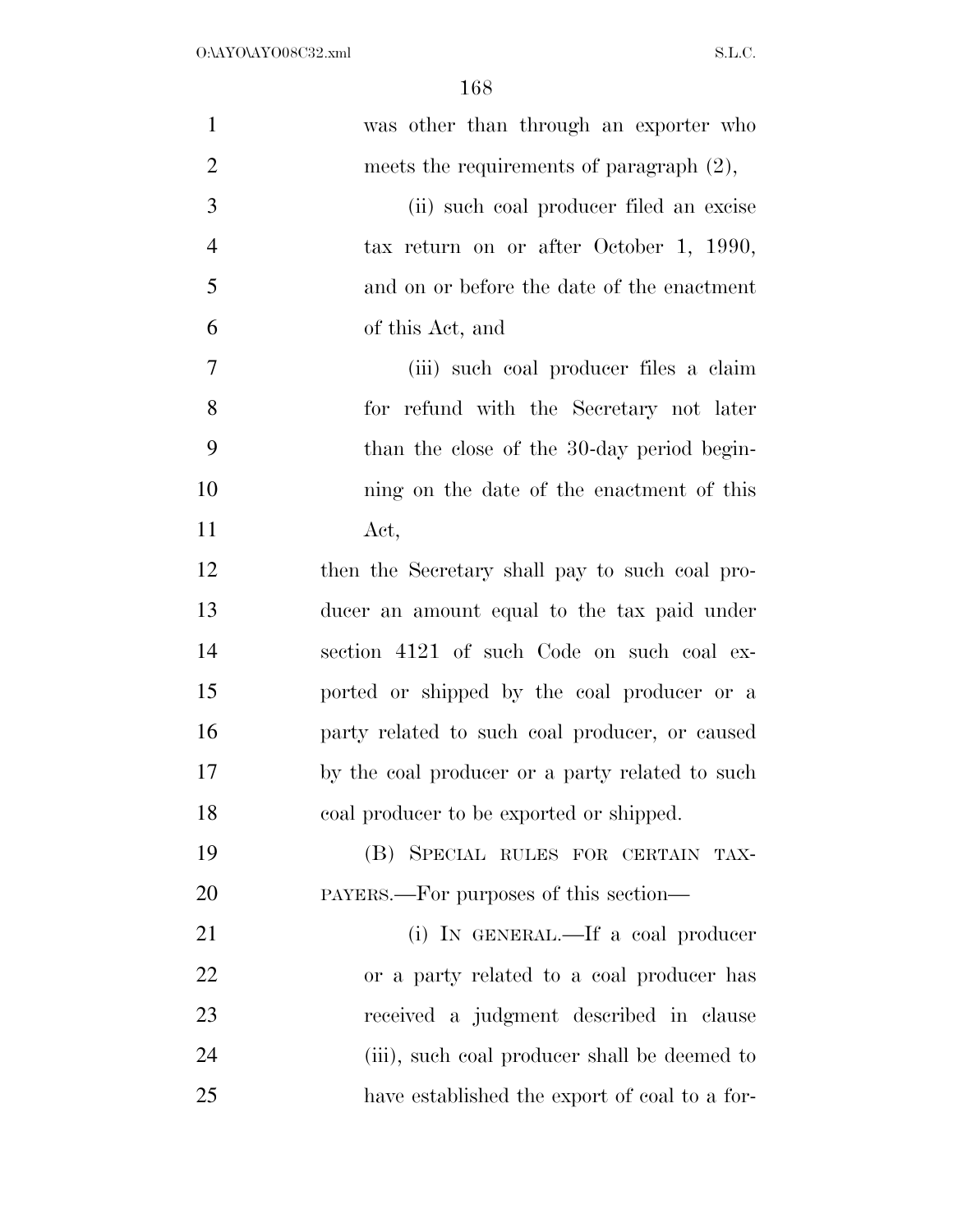| $\mathbf{1}$   | eign country or shipment of coal to a pos-             |
|----------------|--------------------------------------------------------|
| $\overline{2}$ | session of the United States under sub-                |
| 3              | paragraph $(A)(i)$ .                                   |
| $\overline{4}$ | (ii) AMOUNT OF PAYMENT.—If a tax-                      |
| 5              | payer described in clause (i) is entitled to           |
| 6              | a payment under subparagraph (A), the                  |
| 7              | amount of such payment shall be reduced                |
| 8              | by any amount paid pursuant to the judg-               |
| 9              | ment described in clause (iii).                        |
| 10             | (iii) JUDGMENT DESCRIBED.—A judg-                      |
| 11             | ment is described in this subparagraph if              |
| 12             | such judgment—                                         |
| 13             | $(I)$ is made by a court of com-                       |
| 14             | petent jurisdiction within the United                  |
| 15             | States,                                                |
| 16             | (II) relates to the constitu-                          |
| 17             | tionality of any tax paid on exported                  |
| 18             | coal under section 4121 of the Inter-                  |
| 19             | nal Revenue Code of 1986, and                          |
| 20             | (III) is in favor of the coal pro-                     |
| 21             | ducer or the party related to the coal                 |
| 22             | producer.                                              |
| 23             | (2) EXPORTERS.—Notwithstanding subsections             |
| 24             | $(a)(1)$ and $(c)$ of section 6416 and section 6511 of |
| 25             | the Internal Revenue Code of 1986, and a judgment      |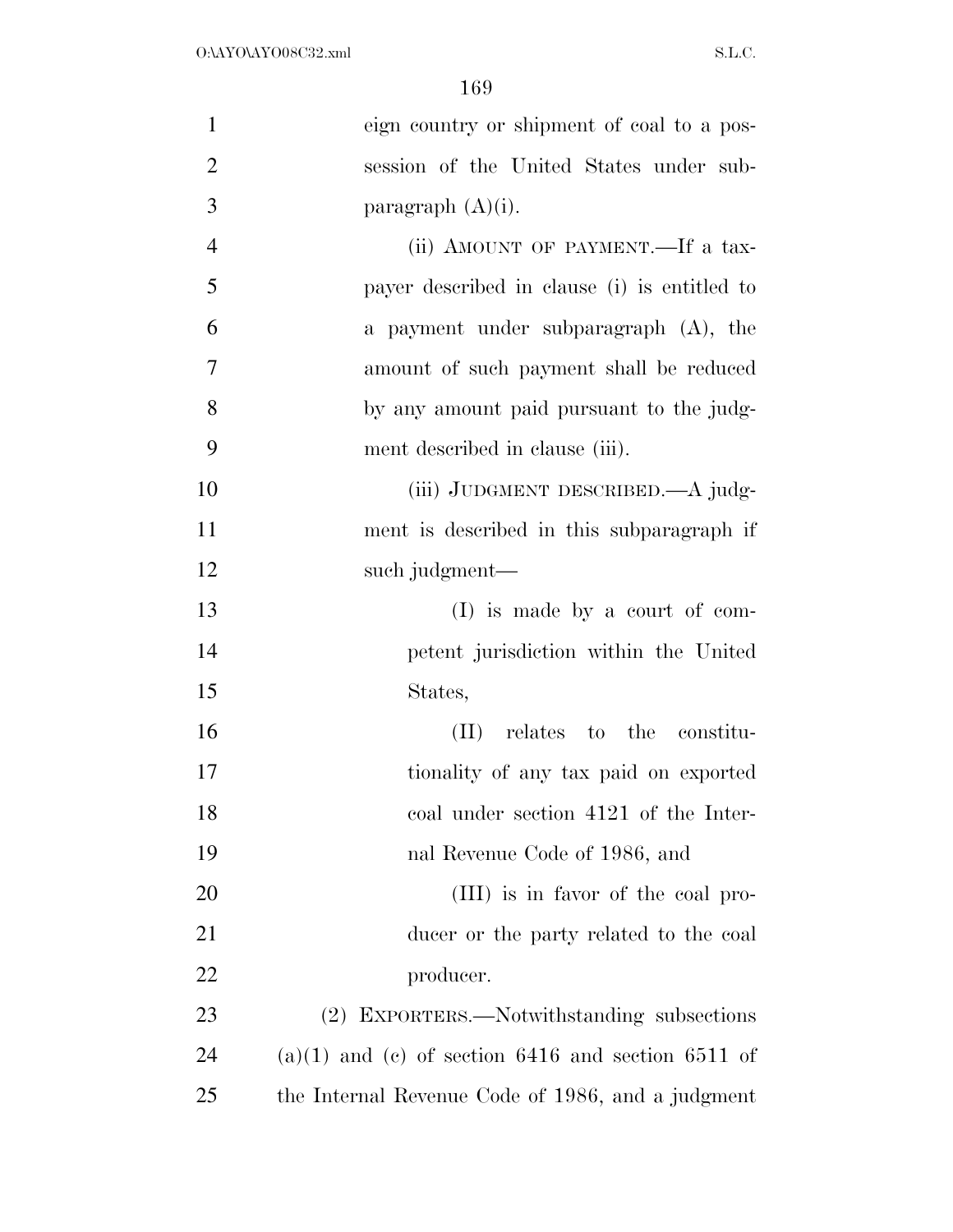| $\mathbf{1}$   | described in paragraph $(1)(B)(iii)$ of this subsection,    |
|----------------|-------------------------------------------------------------|
| $\overline{2}$ | $if$ —                                                      |
| 3              | $(A)$ an exporter establishes that such ex-                 |
| $\overline{4}$ | porter exported coal to a foreign country or                |
| 5              | shipped coal to a possession of the United                  |
| 6              | States, or caused such coal to be so exported or            |
| 7              | shipped,                                                    |
| 8              | (B) such exporter filed a tax return on or                  |
| 9              | after October 1, 1990, and on or before the                 |
| 10             | date of the enactment of this Act, and                      |
| 11             | (C) such exporter files a claim for refund                  |
| 12             | with the Secretary not later than the close of              |
| 13             | the 30-day period beginning on the date of the              |
| 14             | enactment of this Act,                                      |
| 15             | then the Secretary shall pay to such exporter an            |
| 16             | amount equal to \$0.825 per ton of such coal ex-            |
| 17             | ported by the exporter or caused to be exported or          |
| 18             | shipped, or caused to be exported or shipped, by the        |
| 19             | exporter.                                                   |
| 20             | (b) LIMITATIONS.—Subsection (a) shall not apply             |
| 21             | with respect to exported coal if a settlement with the Fed- |
| 22             | eral Government has been made with and accepted by, the     |
| 23             | coal producer, a party related to such coal producer, or    |
| 24             | the exporter, of such coal, as of the date that the claim   |
| 25             | is filed under this section with respect to such exported   |
|                |                                                             |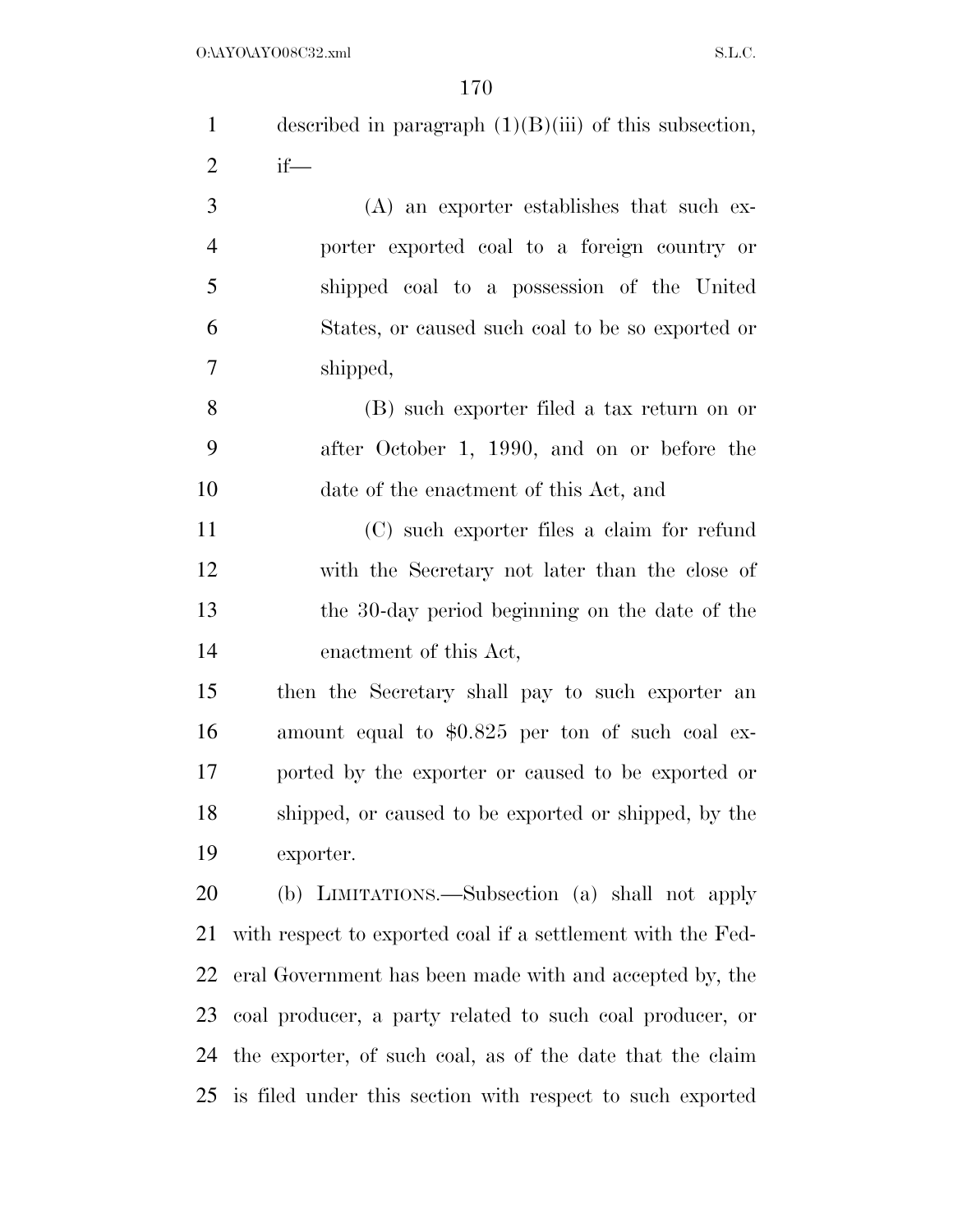coal. For purposes of this subsection, the term ''settlement with the Federal Government'' shall not include any settle- ment or stipulation entered into as of the date of the en- actment of this Act, the terms of which contemplate a judgment concerning which any party has reserved the right to file an appeal, or has filed an appeal.

 (c) SUBSEQUENT REFUND PROHIBITED.—No refund shall be made under this section to the extent that a credit or refund of such tax on such exported or shipped coal has been paid to any person.

(d) DEFINITIONS.—For purposes of this section—

 (1) COAL PRODUCER.—The term ''coal pro- ducer'' means the person in whom is vested owner- ship of the coal immediately after the coal is severed from the ground, without regard to the existence of any contractual arrangement for the sale or other disposition of the coal or the payment of any royal- ties between the producer and third parties. The term includes any person who extracts coal from coal waste refuse piles or from the silt waste product which results from the wet washing (or similar proc-essing) of coal.

 (2) EXPORTER.—The term ''exporter'' means a person, other than a coal producer, who does not have a contract, fee arrangement, or any other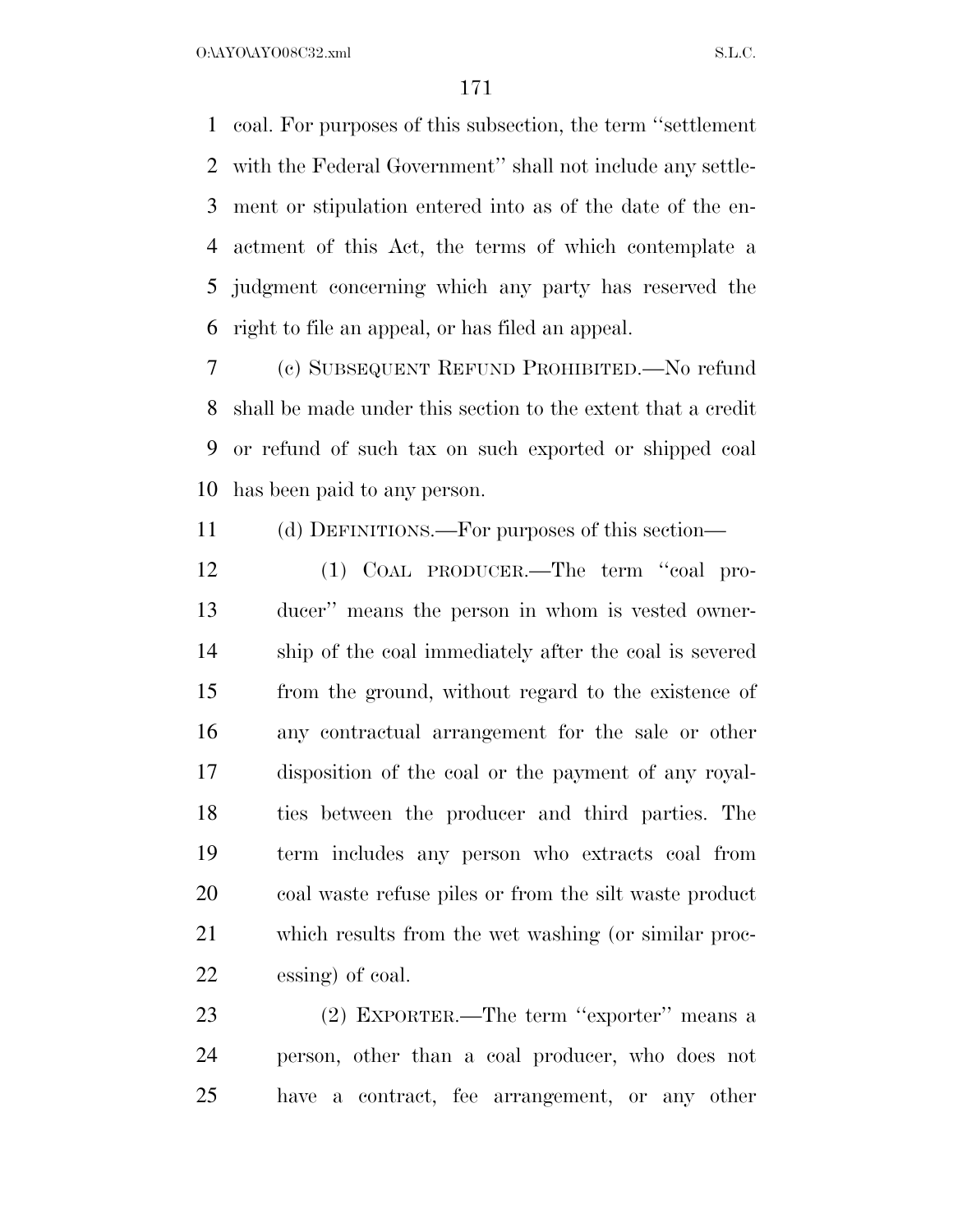| $\mathbf{1}$   | agreement with a producer or seller of such coal to |
|----------------|-----------------------------------------------------|
| $\overline{2}$ | export or ship such coal to a third party on behalf |
| 3              | of the producer or seller of such coal and—         |
| $\overline{4}$ | $(A)$ is indicated in the shipper's export          |
| 5              | declaration or other documentation as the ex-       |
| 6              | porter of record, or                                |
| 7              | (B) actually exported such coal to a for-           |
| 8              | eign country or shipped such coal to a posses-      |
| 9              | sion of the United States, or caused such coal      |
| 10             | to be so exported or shipped.                       |
| 11             | (3) RELATED PARTY.—The term "a party re-            |
| 12             | lated to such coal producer" means a person who-    |
| 13             | (A) is related to such coal producer                |
| 14             | through any degree of common management,            |
| 15             | stock ownership, or voting control,                 |
| 16             | (B) is related (within the meaning of sec-          |
| 17             | tion $144(a)(3)$ of the Internal Revenue Code of    |
| 18             | 1986) to such coal producer, or                     |
| 19             | (C) has a contract, fee arrangement, or             |
| 20             | any other agreement with such coal producer to      |
| 21             | sell such coal to a third party on behalf of such   |
| 22             | coal producer.                                      |
| 23             | (4) SECRETARY.—The term "Secretary" means           |
| 24             | the Secretary of Treasury or the Secretary's des-   |
| 25             | ignee.                                              |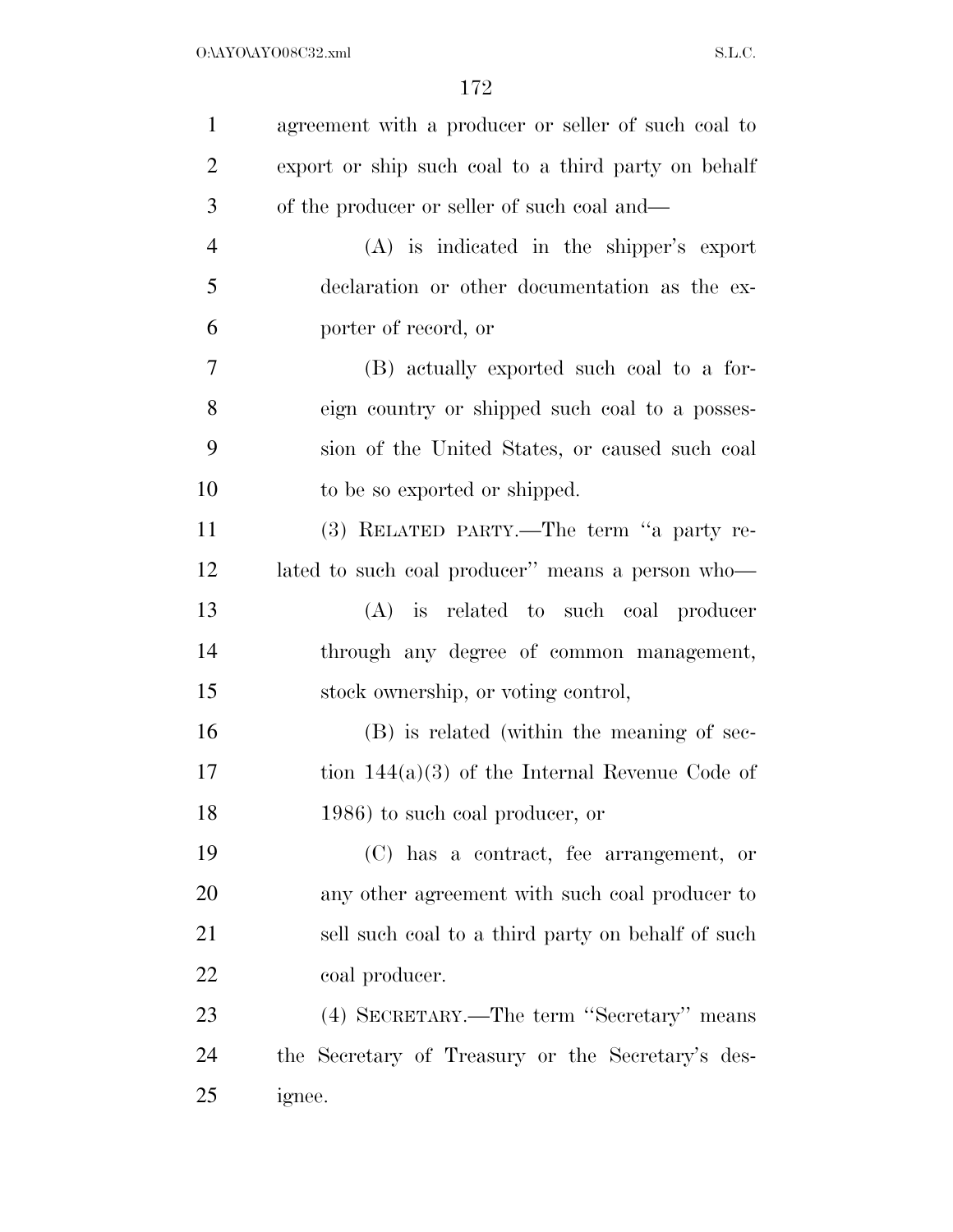(e) TIMING OF REFUND.—With respect to any claim for refund filed pursuant to this section, the Secretary shall determine whether the requirements of this section are met not later than 180 days after such claim is filed. If the Secretary determines that the requirements of this section are met, the claim for refund shall be paid not later than 180 days after the Secretary makes such deter-mination.

 (f) INTEREST.—Any refund paid pursuant to this section shall be paid by the Secretary with interest from the date of overpayment determined by using the overpay- ment rate and method under section 6621 of the Internal Revenue Code of 1986.

 (g) DENIAL OF DOUBLE BENEFIT.—The payment under subsection (a) with respect to any coal shall not ex-ceed—

 (1) in the case of a payment to a coal producer, the amount of tax paid under section 4121 of the Internal Revenue Code of 1986 with respect to such 20 coal by such coal producer or a party related to such coal producer, and

 (2) in the case of a payment to an exporter, an amount equal to \$0.825 per ton with respect to such coal exported by the exporter or caused to be ex-ported by the exporter.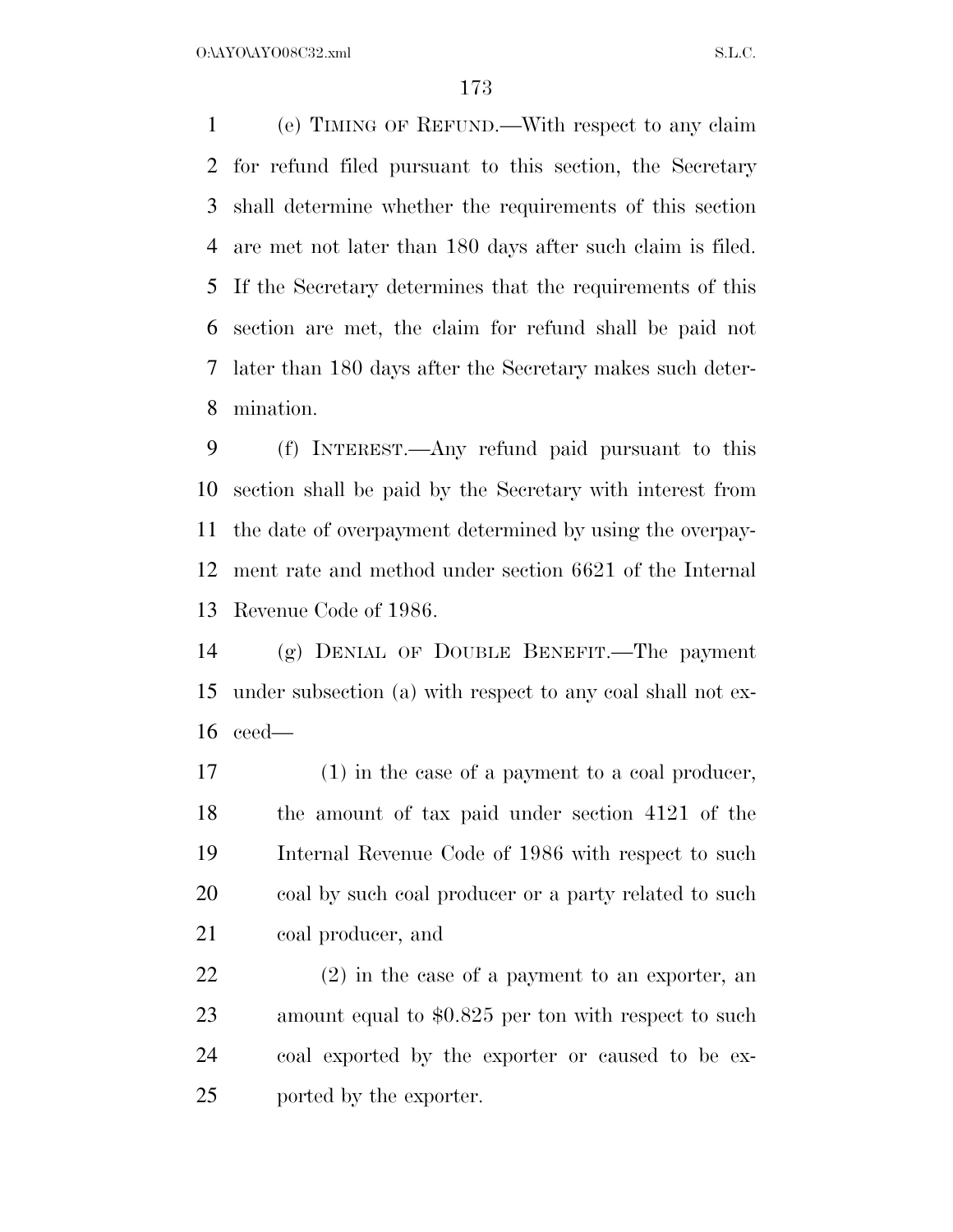(h) APPLICATION OF SECTION.—This section applies only to claims on coal exported or shipped on or after Oc- tober 1, 1990, through the date of the enactment of this Act.

(i) STANDING NOT CONFERRED.—

 (1) EXPORTERS.—With respect to exporters, this section shall not confer standing upon an ex- porter to commence, or intervene in, any judicial or administrative proceeding concerning a claim for re- fund by a coal producer of any Federal or State tax, fee, or royalty paid by the coal producer.

 (2) COAL PRODUCERS.—With respect to coal producers, this section shall not confer standing upon a coal producer to commence, or intervene in, any judicial or administrative proceeding concerning a claim for refund by an exporter of any Federal or State tax, fee, or royalty paid by the producer and alleged to have been passed on to an exporter.

## **SEC. 115. TAX CREDIT FOR CARBON DIOXIDE SEQUESTRA-TION.**

 (a) IN GENERAL.—Subpart D of part IV of sub- chapter A of chapter 1 (relating to business credits) is amended by adding at the end the following new section: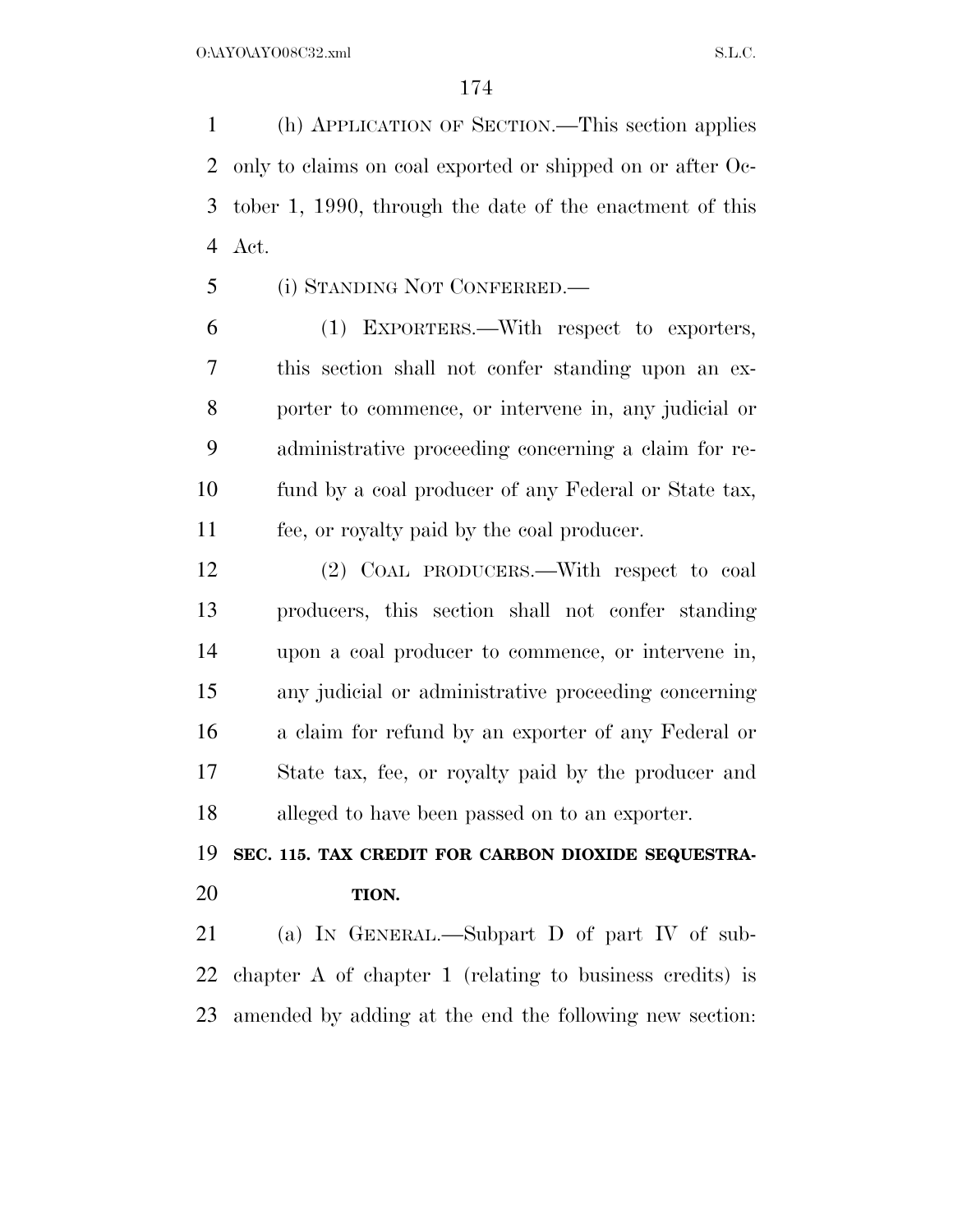| 1  | "SEC. 45Q. CREDIT FOR CARBON DIOXIDE SEQUESTRATION.     |
|----|---------------------------------------------------------|
| 2  | "(a) GENERAL RULE.—For purposes of section $38$ ,       |
| 3  | the carbon dioxide sequestration credit for any taxable |
| 4  | year is an amount equal to the sum of—                  |
| 5  | $(1)$ \$20 per metric ton of qualified carbon di-       |
| 6  | oxide which is—                                         |
| 7  | "(A) captured by the taxpayer at a quali-               |
| 8  | fied facility, and                                      |
| 9  | $\lq\lq$ disposed of by the taxpayer in secure          |
| 10 | geological storage, and                                 |
| 11 | "(2) $$10$ per metric ton of qualified carbon di-       |
| 12 | oxide which is—                                         |
| 13 | "(A) captured by the taxpayer at a quali-               |
| 14 | fied facility, and                                      |
| 15 | "(B) used by the taxpayer as a tertiary                 |
| 16 | injectant in a qualified enhanced oil or natural        |
| 17 | gas recovery project.                                   |
| 18 | "(b) QUALIFIED CARBON DIOXIDE.—For purposes of          |
| 19 | this section—                                           |
| 20 | " $(1)$ IN GENERAL.—The term 'qualified carbon          |
| 21 | dioxide' means carbon dioxide captured from an in-      |
| 22 | dustrial source which—                                  |
| 23 | "(A) would otherwise be released into the               |
| 24 | atmosphere as industrial emission of green-             |
| 25 | house gas, and                                          |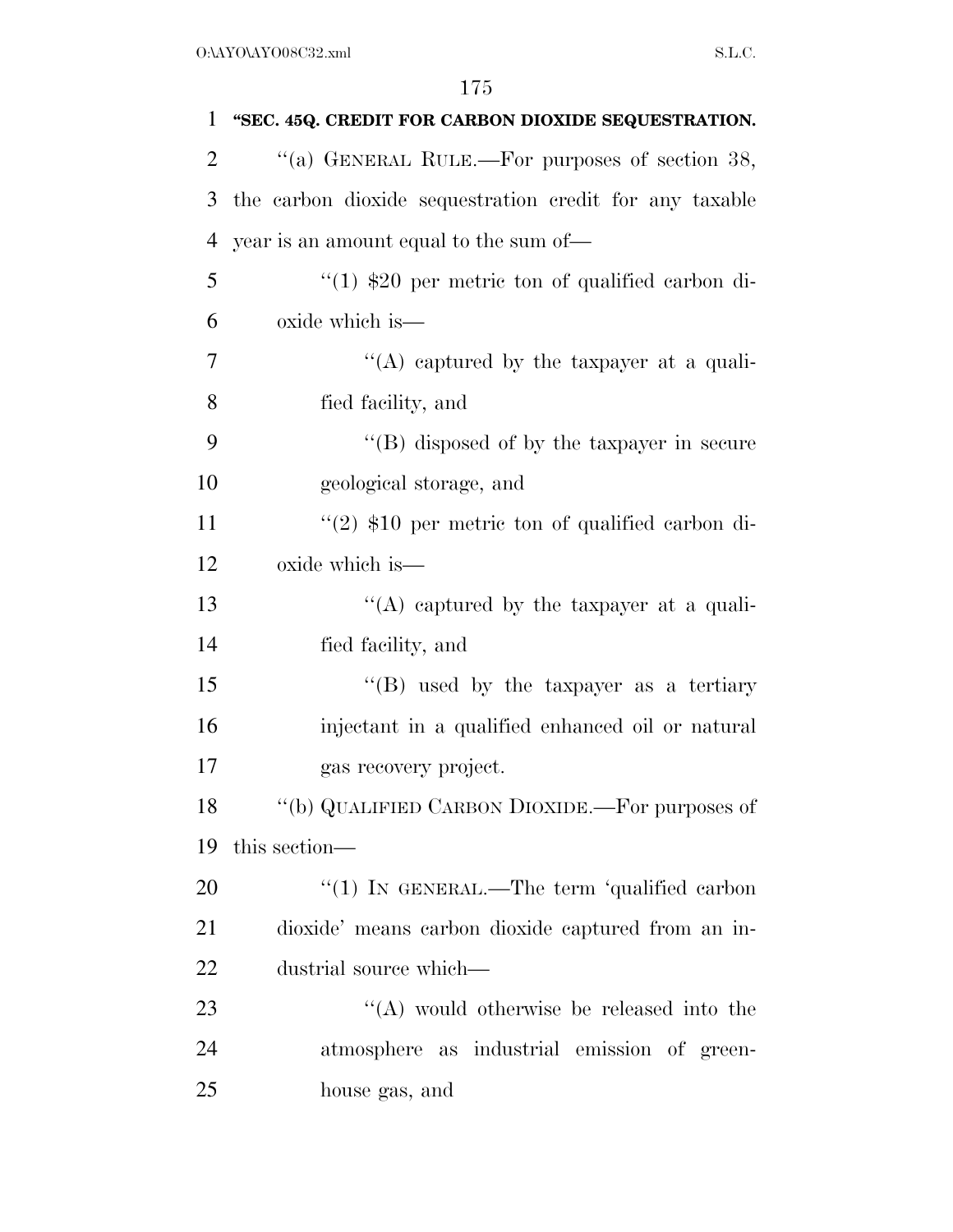1 ''(B) is measured at the source of capture and verified at the point of disposal or injec- tion. 4 "(2) RECYCLED CARBON DIOXIDE.—The term 'qualified carbon dioxide' includes the initial deposit of captured carbon dioxide used as a tertiary injectant. Such term does not include carbon dioxide that is re-captured, recycled, and re-injected as part of the enhanced oil and natural gas recovery process.

 ''(c) QUALIFIED FACILITY.—For purposes of this section, the term 'qualified facility' means any industrial facility—

13  $\frac{1}{2}$  (1) which is owned by the taxpayer,

14  $(2)$  at which carbon capture equipment is placed in service, and

 $\frac{4}{3}$  which captures not less than 500,000 met- ric tons of carbon dioxide during the taxable year. 18 "(d) SPECIAL RULES AND OTHER DEFINITIONS.— For purposes of this section—

20 "(1) ONLY CARBON DIOXIDE CAPTURED AND DISPOSED OF OR USED WITHIN THE UNITED STATES TAKEN INTO ACCOUNT.—The credit under this sec- tion shall apply only with respect to qualified carbon dioxide the capture and disposal or use of which is within—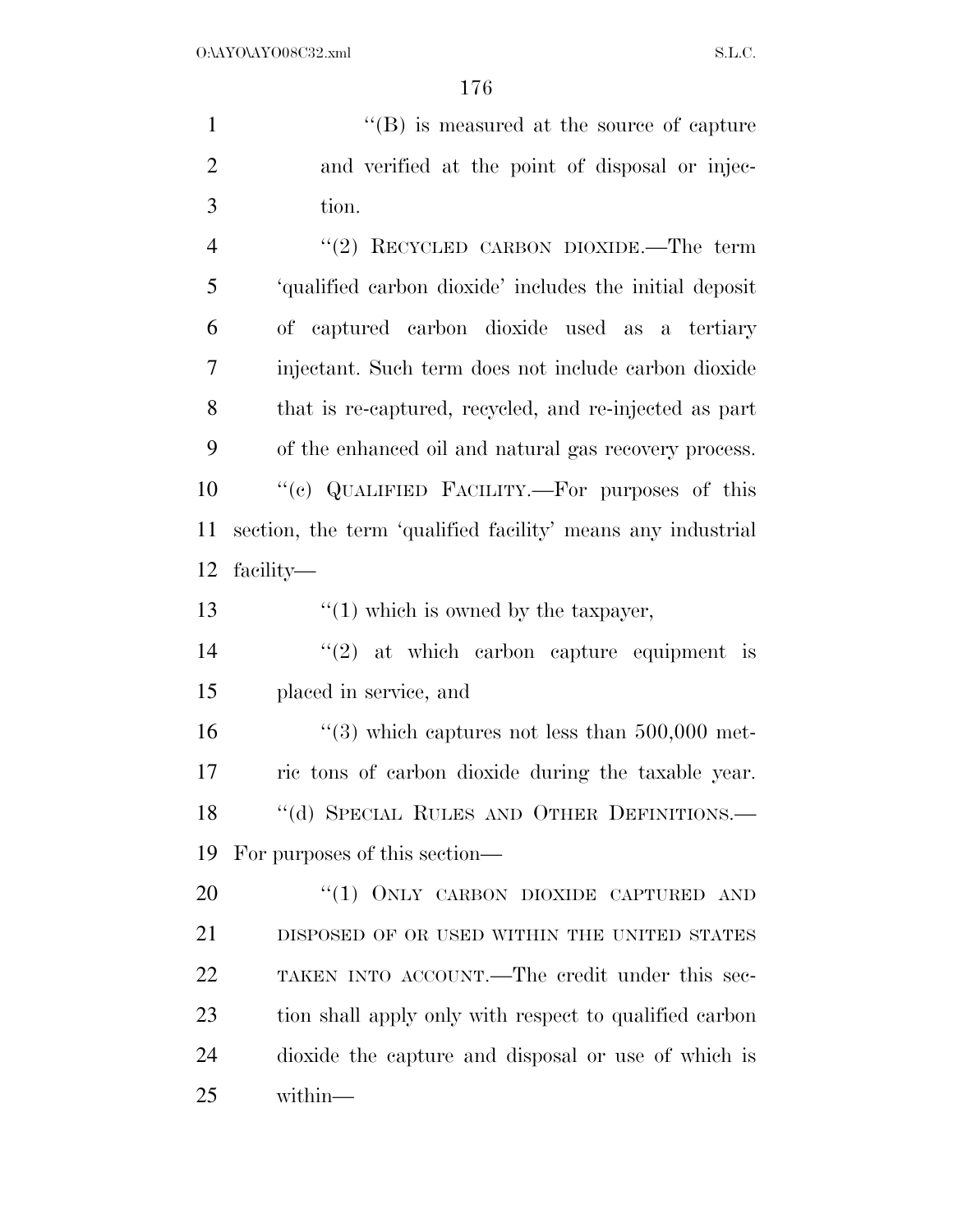| $\mathbf{1}$   | "(A) the United States (within the mean-                |
|----------------|---------------------------------------------------------|
| $\overline{2}$ | ing of section $638(1)$ , or                            |
| 3              | "(B) a possession of the United States                  |
| $\overline{4}$ | (within the meaning of section $638(2)$ ).              |
| 5              | "(2) SECURE GEOLOGICAL STORAGE.—The Sec-                |
| 6              | retary, in consultation with the Administrator of the   |
| 7              | Environmental Protection Agency, shall establish        |
| 8              | regulations for determining adequate security meas-     |
| 9              | ures for the geological storage of carbon dioxide       |
| 10             | under subsection $(a)(1)(B)$ such that the carbon di-   |
| 11             | oxide does not escape into the atmosphere. Such         |
| 12             | term shall include storage at deep saline formations    |
| 13             | and unminable coal seems under such conditions as       |
| 14             | the Secretary may determine under such regulations.     |
| 15             | "(3) TERTIARY INJECTANT.—The term 'ter-                 |
| 16             | tiary injectant' has the same meaning as when used      |
| 17             | within section $193(b)(1)$ .                            |
| 18             | "(4) QUALIFIED ENHANCED OIL OR NATURAL                  |
| 19             | GAS RECOVERY PROJECT.—The term 'qualified en-           |
| 20             | hanced oil or natural gas recovery project' has the     |
| 21             | meaning given the term 'qualified enhanced oil re-      |
| <u>22</u>      | covery project' by section $43(c)(2)$ , by substituting |
| 23             | 'erude oil or natural gas' for 'erude oil' in subpara-  |
| 24             | graph $(A)(i)$ thereof.                                 |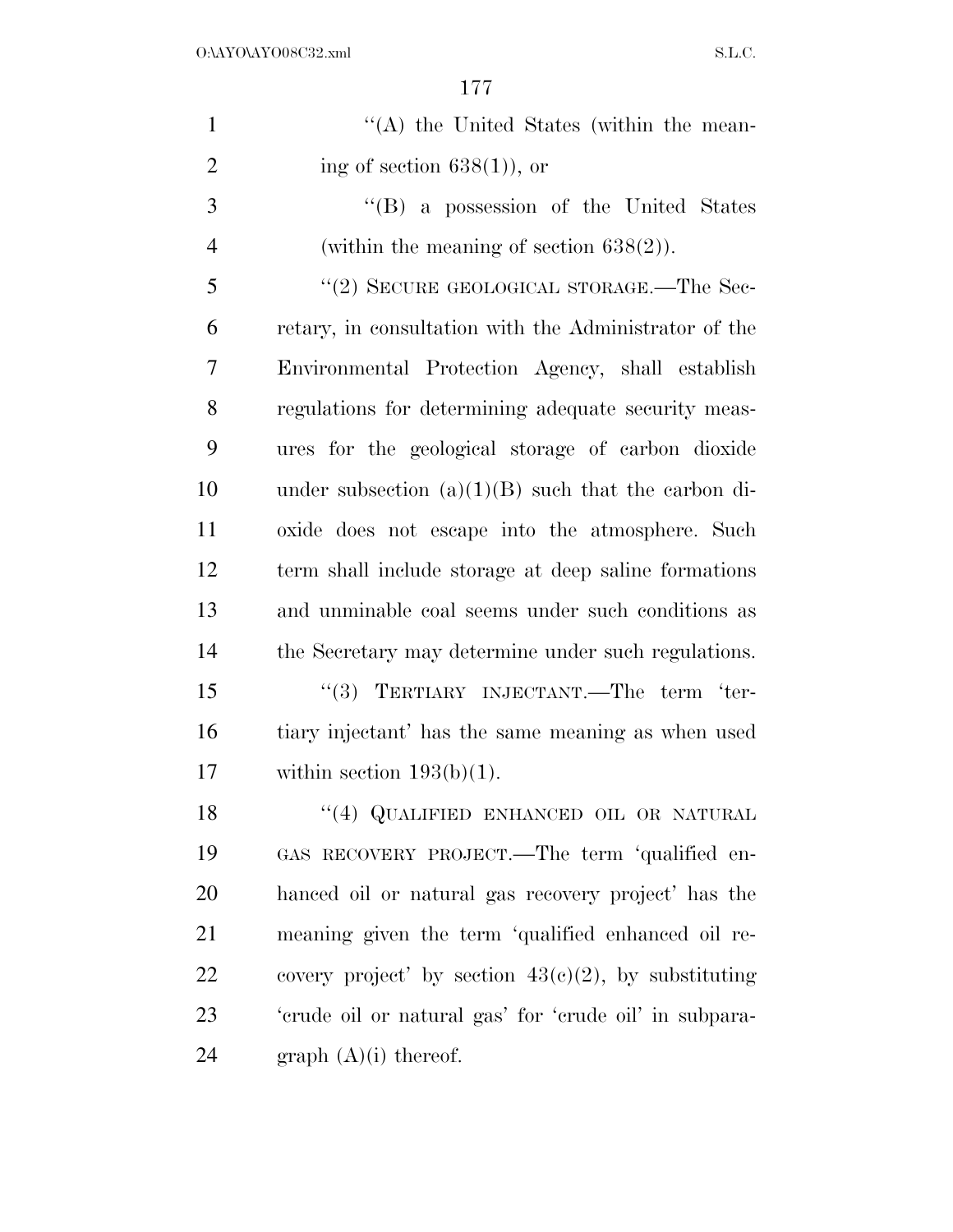''(5) CREDIT ATTRIBUTABLE TO TAXPAYER.— Any credit under this section shall be attributable to the person that captures and physically or contrac- tually ensures the disposal of or the use as a tertiary injectant of the qualified carbon dioxide, except to the extent provided in regulations prescribed by the Secretary. 8 "(6) RECAPTURE.—The Secretary shall, by reg-ulations, provide for recapturing the benefit of any

 credit allowable under subsection (a) with respect to any qualified carbon dioxide which ceases to be cap- tured, disposed of, or used as a tertiary injectant in a manner consistent with the requirements of this section.

15 "(7) INFLATION ADJUSTMENT.—In the case of any taxable year beginning in a calendar year after 2009, there shall be substituted for each dollar amount contained in subsection (a) an amount equal to the product of—

 ''(A) such dollar amount, multiplied by 21 ''(B) the inflation adjustment factor for such calendar year determined under section  $43(b)(3)(B)$  for such calendar year, determined by substituting '2008' for '1990'.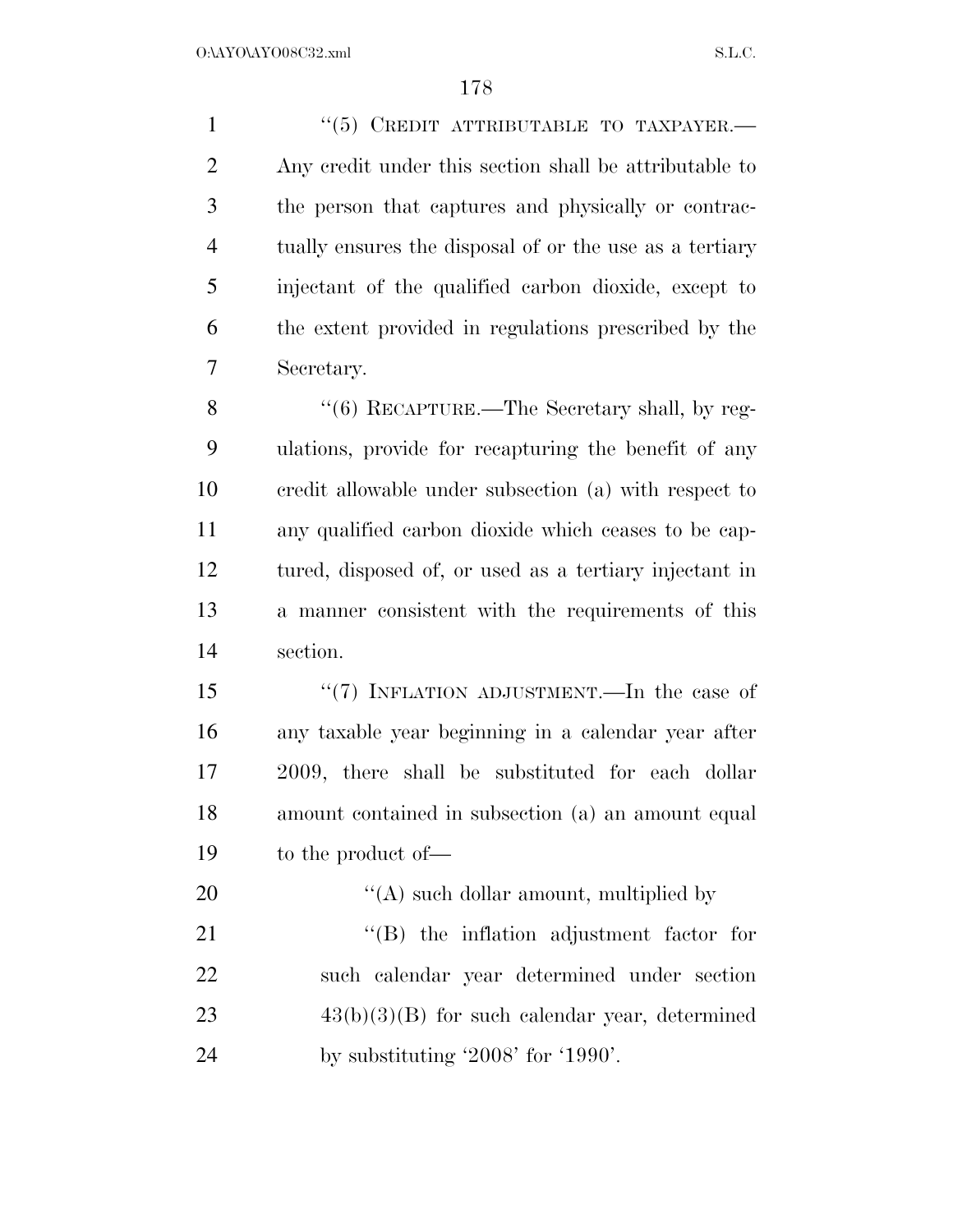$O:\Delta YO\Delta YO08C32.xml$  S.L.C.

 ''(e) APPLICATION OF SECTION.—The credit under this section shall apply with respect to qualified carbon dioxide before the end of the calendar year in which the Secretary, in consultation with the Administrator of the Environmental Protection Agency, certifies that 75,000,000 metric tons of qualified carbon dioxide have been captured and disposed of or used as a tertiary injectant.''.

 (b) CONFORMING AMENDMENT.—Section 38(b) (re- lating to general business credit) is amended by striking ''plus'' at the end of paragraph (32), by striking the period at the end of paragraph (33) and inserting '', plus'', and by adding at the end of following new paragraph:

14 ''(34) the carbon dioxide sequestration credit determined under section 45Q(a).''.

 (c) CLERICAL AMENDMENT.—The table of sections for subpart B of part IV of subchapter A of chapter 1 (relating to other credits) is amended by adding at the end the following new section:

''Sec. 45Q. Credit for carbon dioxide sequestration.''.

20 (d) EFFECTIVE DATE.—The amendments made by this section shall apply to carbon dioxide captured after the date of the enactment of this Act.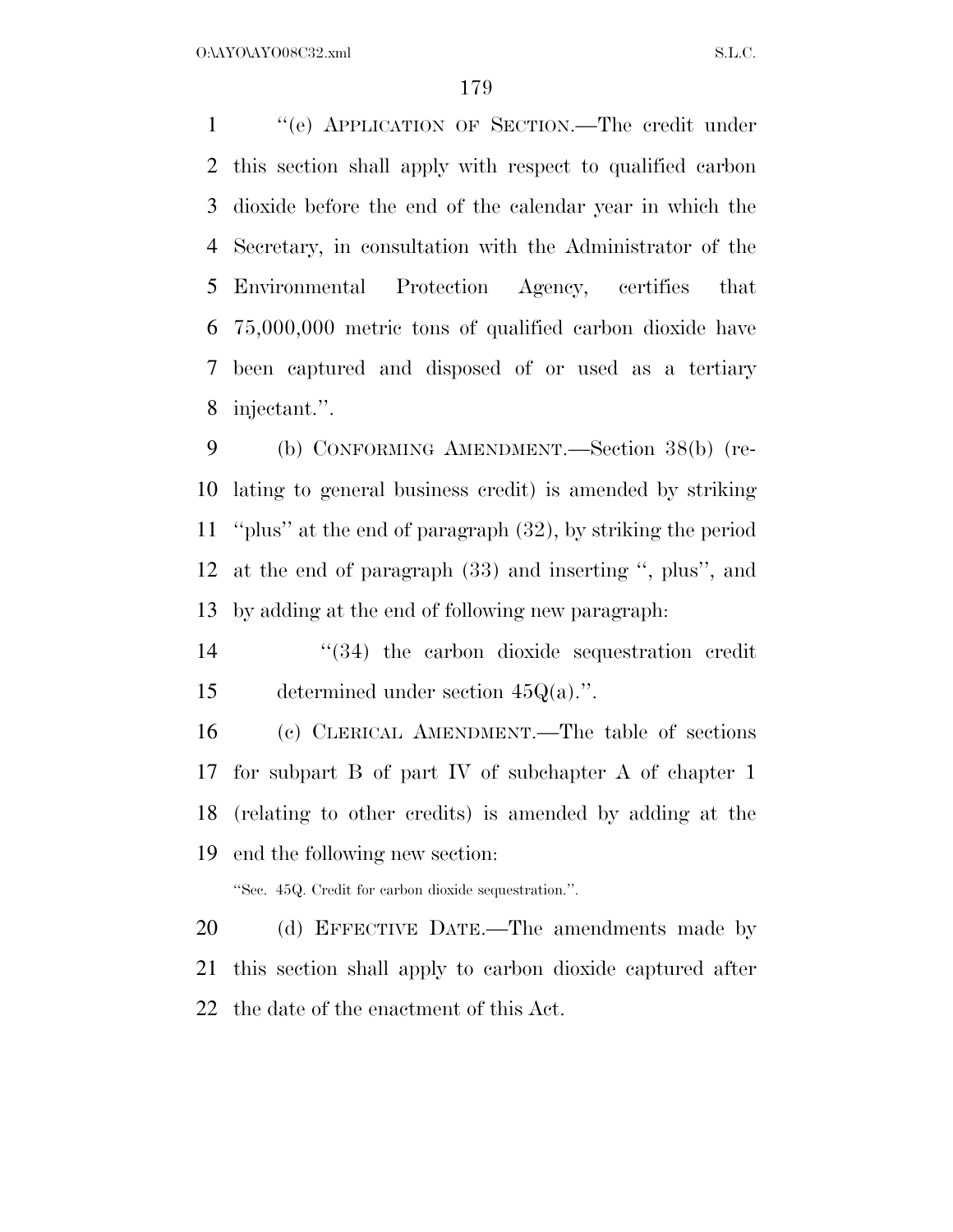# **SEC. 116. CERTAIN INCOME AND GAINS RELATING TO IN- DUSTRIAL SOURCE CARBON DIOXIDE TREAT- ED AS QUALIFYING INCOME FOR PUBLICLY TRADED PARTNERSHIPS.**

 (a) IN GENERAL.—Subparagraph (E) of section  $7704(d)(1)$  (defining qualifying income) is amended by in- serting ''or industrial source carbon dioxide'' after ''tim-ber)''.

 (b) EFFECTIVE DATE.—The amendment made by this section shall take effect on the date of the enactment of this Act, in taxable years ending after such date.

#### **SEC. 117. CARBON AUDIT OF THE TAX CODE.**

 (a) STUDY.—The Secretary of the Treasury shall enter into an agreement with the National Academy of Sciences to undertake a comprehensive review of the Inter- nal Revenue Code of 1986 to identify the types of and specific tax provisions that have the largest effects on car- bon and other greenhouse gas emissions and to estimate the magnitude of those effects.

 (b) REPORT.—Not later than 2 years after the date of enactment of this Act, the National Academy of Sciences shall submit to Congress a report containing the results of study authorized under this section.

 (c) AUTHORIZATION OF APPROPRIATIONS.—There is authorized to be appropriated to carry out this section \$1,500,000 for the period of fiscal years 2009 and 2010.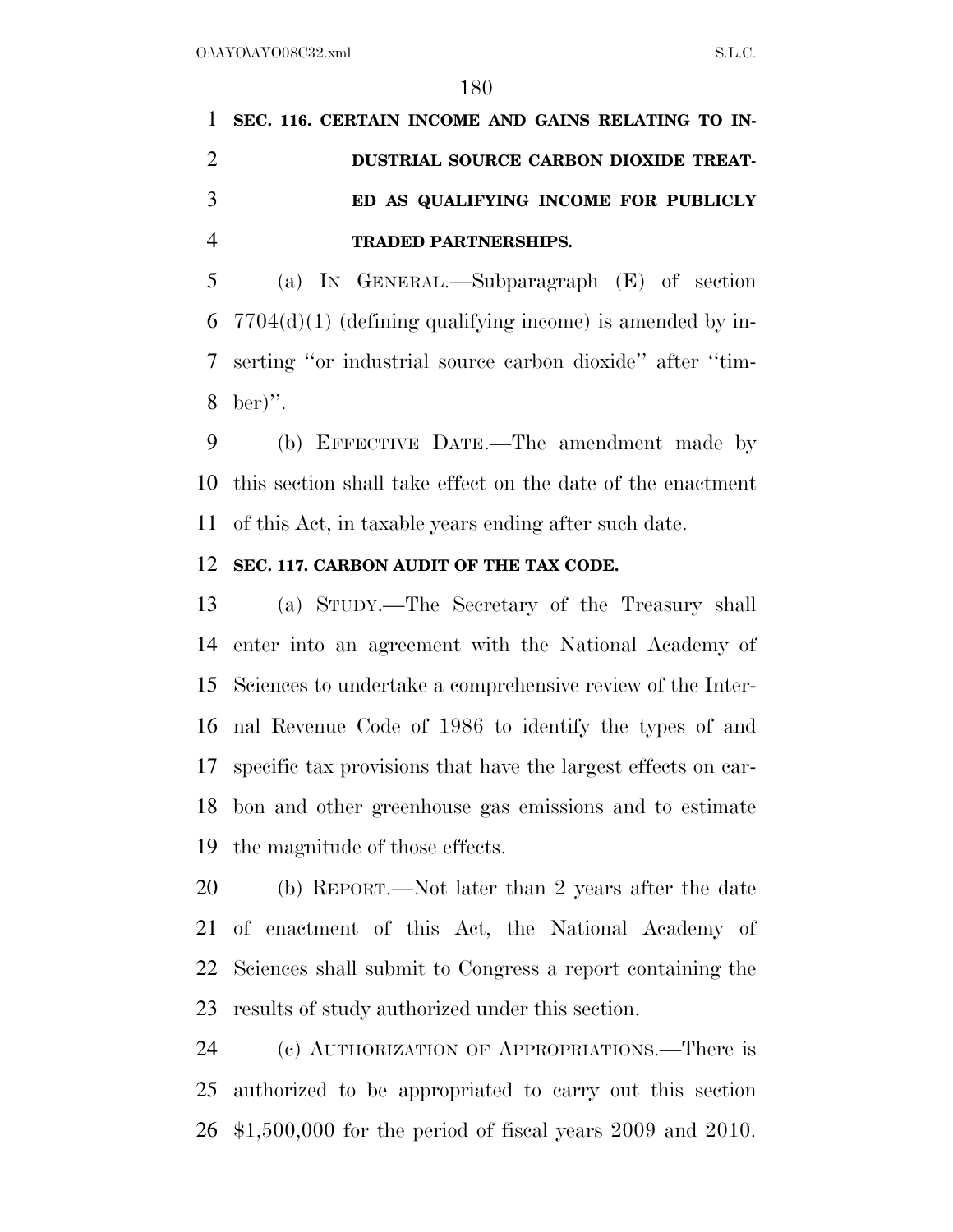# **TITLE II—TRANSPORTATION AND DOMESTIC FUEL SECU-RITY PROVISIONS**

 **SEC. 201. INCLUSION OF CELLULOSIC BIOFUEL IN BONUS DEPRECIATION FOR BIOMASS ETHANOL PLANT PROPERTY.** 

 (a) IN GENERAL.—Paragraph (3) of section 168(l) is amended to read as follows:

9 "(3) CELLULOSIC BIOFUEL.—The term 'cel- lulosic biofuel' means any liquid fuel which is pro- duced from any lignocellulosic or hemicellulosic mat- ter that is available on a renewable or recurring basis.''.

 (b) CONFORMING AMENDMENTS.—Subsection (l) of section 168 is amended—

 (1) by striking ''cellulosic biomass ethanol'' each place it appears and inserting ''cellulosic biofuel'',

 (2) by striking ''CELLULOSIC BIOMASS ETH- ANOL'' in the heading of such subsection and insert-21 ing "CELLULOSIC BIOFUEL", and

 (3) by striking ''CELLULOSIC BIOMASS ETH- ANOL'' in the heading of paragraph (2) thereof and inserting ''CELLULOSIC BIOFUEL''.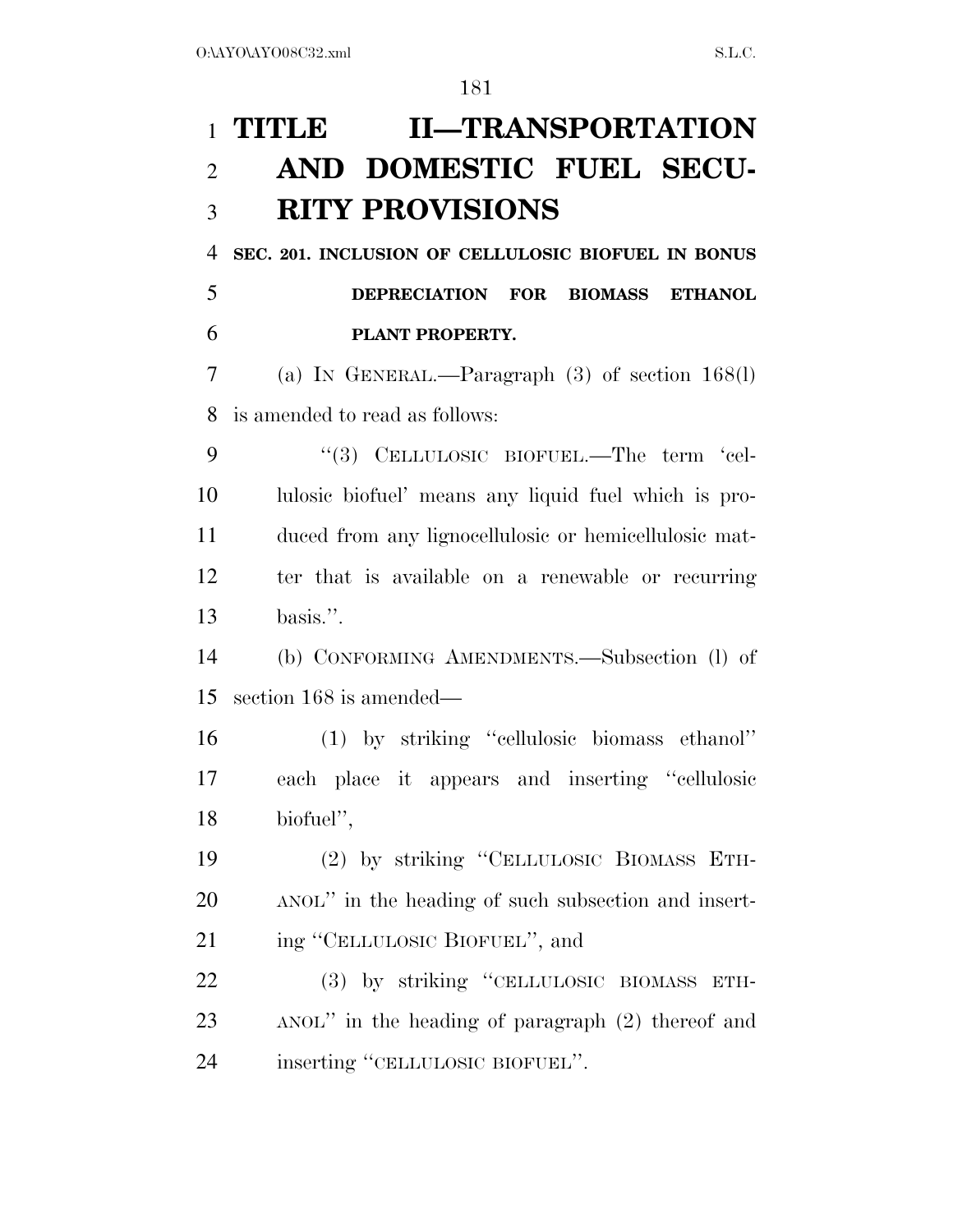(c) EFFECTIVE DATE.—The amendments made by this section shall apply to property placed in service after the date of the enactment of this Act, in taxable years ending after such date. **SEC. 202. CREDITS FOR BIODIESEL AND RENEWABLE DIE- SEL.**  7 (a) IN GENERAL.—Sections  $40A(g)$ ,  $6426(c)(6)$ , and 6427(e)(5)(B) are each amended by striking ''December 31, 2008'' and inserting ''December 31, 2009''. 10 (b) INCREASE IN RATE OF CREDIT.— 11 (1) INCOME TAX CREDIT.—Paragraphs  $(1)(A)$ 12 and  $(2)(A)$  of section 40A(b) are each amended by striking ''50 cents'' and inserting ''\$1.00''. (2) EXCISE TAX CREDIT.—Paragraph (2) of section 6426(c) is amended to read as follows: 16 "(2) APPLICABLE AMOUNT.—For purposes of this subsection, the applicable amount is \$1.00.''. 18 (3) CONFORMING AMENDMENTS.— (A) Subsection (b) of section 40A is amended by striking paragraph (3) and by re- designating paragraphs (4) and (5) as para-22 graphs (3) and (4), respectively. (B) Paragraph (2) of section 40A(f) is amended to read as follows: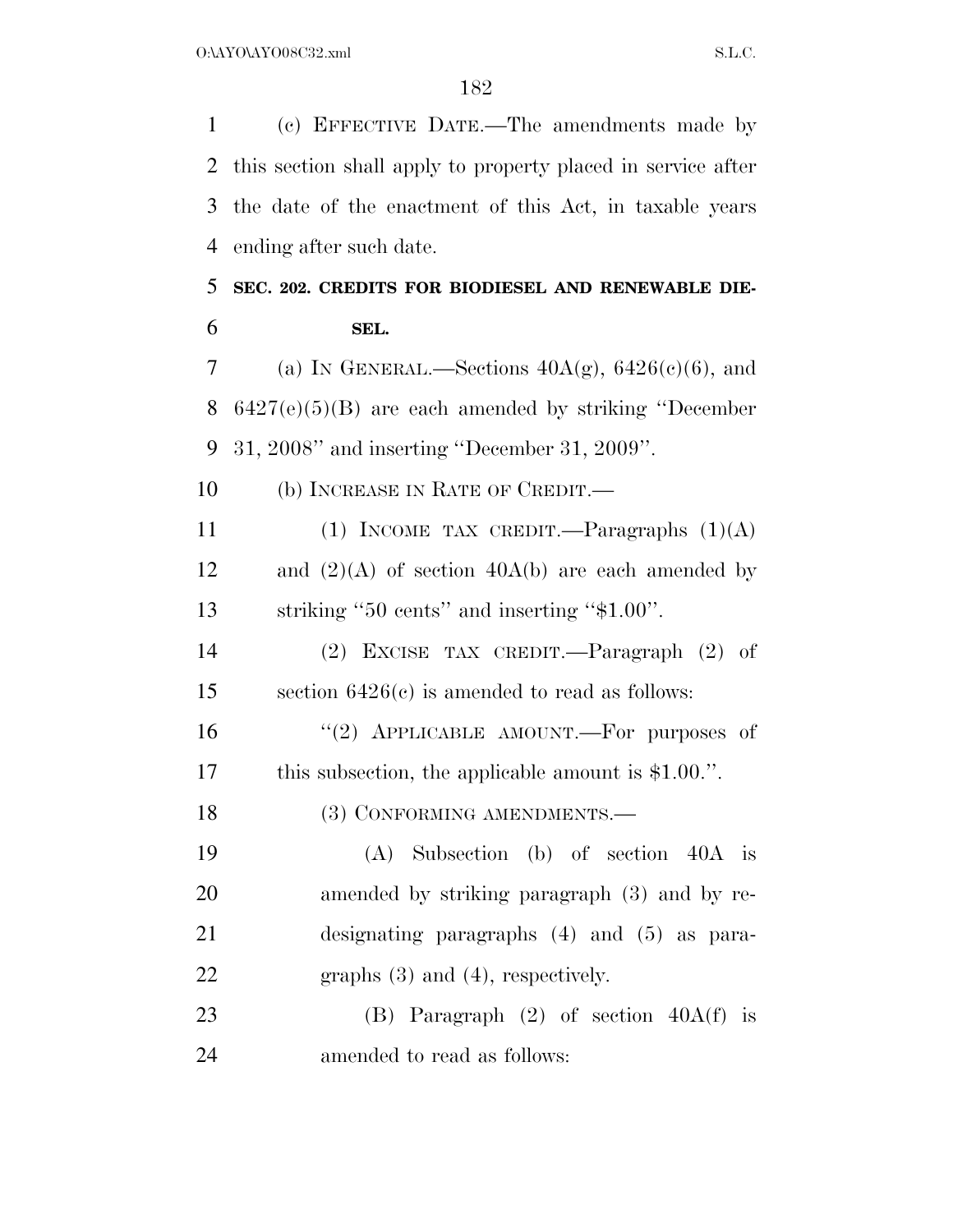| $\mathbf{1}$   | "(2) EXCEPTION.—Subsection (b)(4) shall not          |
|----------------|------------------------------------------------------|
| $\overline{2}$ | apply with respect to renewable diesel.".            |
| 3              | (C) Paragraphs (2) and (3) of section                |
| $\overline{4}$ | $40A(e)$ are each amended by striking "sub-          |
| 5              | section (b) $(5)(C)$ " and inserting "subsection     |
| 6              | (b)(4)(C)".                                          |
| $\overline{7}$ | (D) Clause (ii) of section $40A(d)(3)(C)$ is         |
| 8              | amended by striking "subsection $(b)(5)(B)$ "        |
| 9              | and inserting "subsection $(b)(4)(B)$ ".             |
| 10             | (c) UNIFORM TREATMENT OF DIESEL PRODUCED             |
| 11             | FROM BIOMASS.—Paragraph $(3)$ of section $40A(f)$ is |
| 12             | amended—                                             |
| 13             | (1) by striking "diesel fuel" and inserting "liq-    |
| 14             | uid fuel",                                           |
| 15             | $(2)$ by striking "using a thermal                   |
| 16             | depolymerization process", and                       |
| 17             | $(3)$ by inserting ", or other equivalent standard   |
| 18             | approved by the Secretary" after "D396".             |
| 19             | (d) COPRODUCTION OF RENEWABLE DIESEL WITH            |
| 20             | PETROLEUM FEEDSTOCK.-                                |
| 21             | $(1)$ IN GENERAL.—Paragraph $(3)$ of section         |
| 22             | $40A(f)$ is amended by adding at the end the fol-    |
| 23             | lowing new sentences: "Such term does not include    |
| 24             | any fuel derived from coprocessing biomass with a    |
| 25             | feedstock which is not biomass. For purposes of this |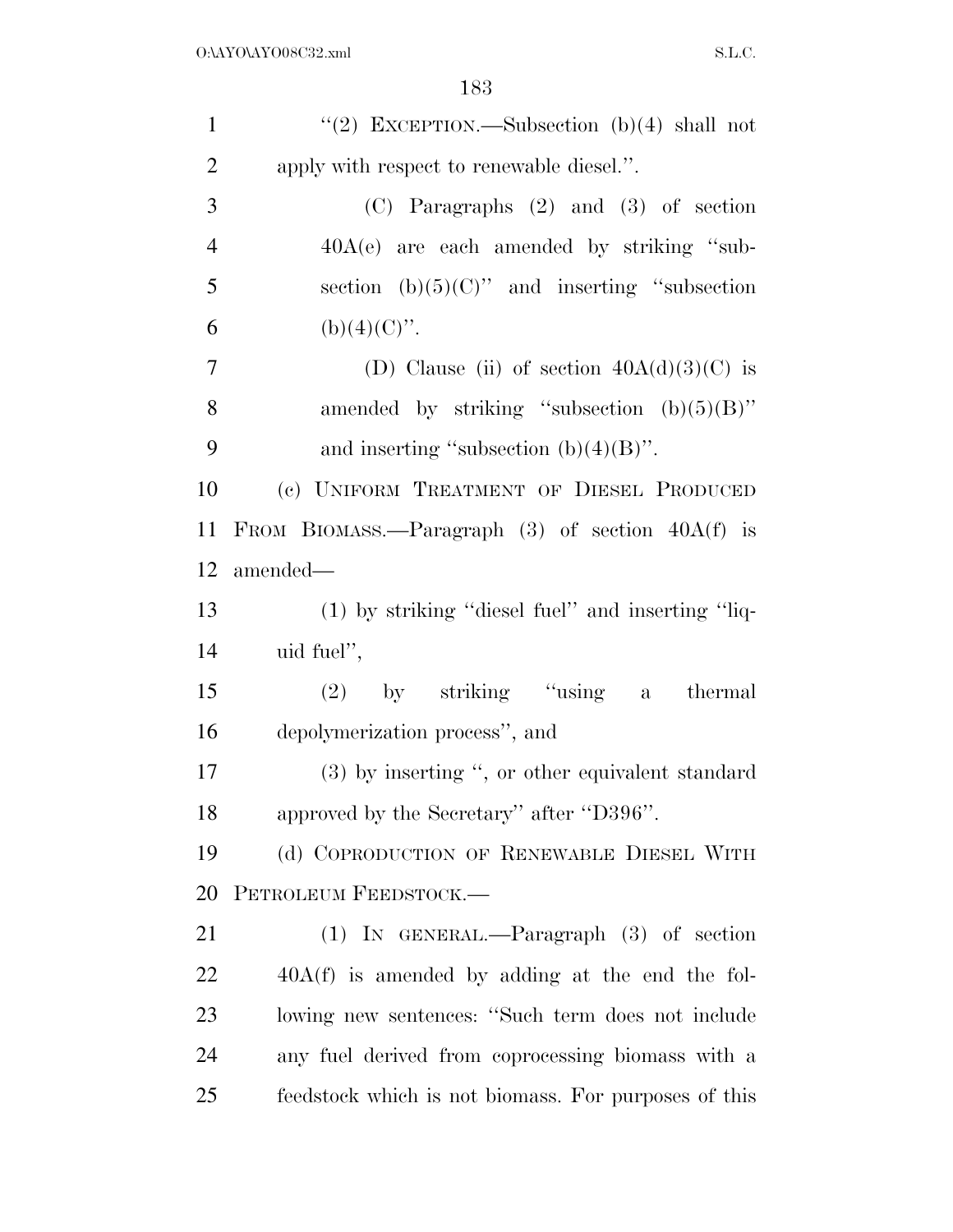$O:\Delta YO\Delta YO08C32.xml$  S.L.C.

| $\mathbf{1}$   | paragraph, the term 'biomass' has the meaning             |
|----------------|-----------------------------------------------------------|
| $\overline{2}$ | given such term by section $45K(c)(3)$ .".                |
| 3              | (2) CONFORMING AMENDMENT.—Paragraph (3)                   |
| $\overline{4}$ | of section $40A(f)$ is amended by striking "(as de-       |
| 5              | fined in section $45K(c)(3)$ ".                           |
| 6              | (e) ELIGIBILITY OF CERTAIN AVIATION FUEL.-Sub-            |
| 7              | section (f) of section 40A (relating to renewable diesel) |
| 8              | is amended by adding at the end the following new para-   |
| 9              | graph:                                                    |
| 10             | $``(4)$ CERTAIN AVIATION FUEL.—                           |
| 11             | "(A) IN GENERAL.—Except as provided in                    |
| 12             | the last 3 sentences of paragraph $(3)$ , the term        |
| 13             | 'renewable diesel' shall include fuel derived from        |
| 14             | biomass which meets the requirements of a De-             |
| 15             | partment of Defense specification for military            |
| 16             | jet fuel or an American Society of Testing and            |
| 17             | Materials specification for aviation turbine fuel.        |
| 18             | "(B) APPLICATION OF MIXTURE<br>CRED-                      |
| 19             | ITS.—In the case of fuel which is treated as re-          |
| 20             | newable diesel solely by reason of subparagraph           |
| 21             | $(A)$ , subsection $(b)(1)$ and section $6426(c)$ shall   |
| 22             | be applied with respect to such fuel by treating          |
| 23             | kerosene as though it were diesel fuel.".                 |
| 24             | MODIFICATION RELATING TO DEFINITION OF<br>(f)             |
| 25             | AGRI-BIODIESEL.—Paragraph $(2)$ of section $40A(d)$ (re-  |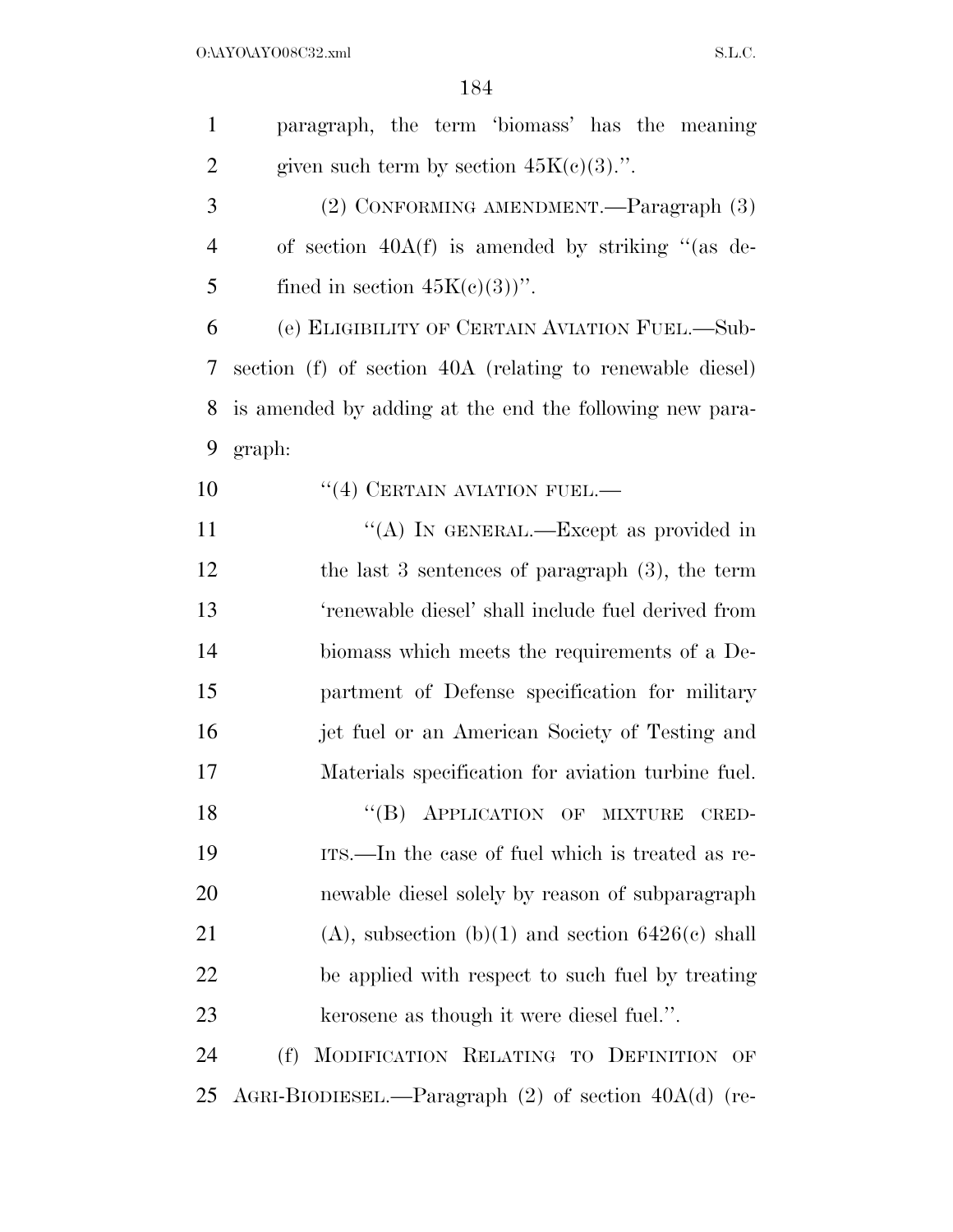lating to agri-biodiesel) is amended by striking ''and mus- tard seeds'' and inserting ''mustard seeds, and camelina''. (g) EFFECTIVE DATE.— (1) IN GENERAL.—Except as otherwise pro- vided in this subsection, the amendments made by this section shall apply to fuel produced, and sold or used, after December 31, 2008. 8 (2) COPRODUCTION OF RENEWABLE DIESEL WITH PETROLEUM FEEDSTOCK.—The amendment made by subsection (d) shall apply to fuel produced, and sold or used, after the date of the enactment of this Act. **SEC. 203. CLARIFICATION THAT CREDITS FOR FUEL ARE DESIGNED TO PROVIDE AN INCENTIVE FOR UNITED STATES PRODUCTION.**  (a) ALCOHOL FUELS CREDIT.—Subsection (d) of section 40 is amended by adding at the end the following new paragraph: 19 "(7) LIMITATION TO ALCOHOL WITH CONNEC- TION TO THE UNITED STATES.—No credit shall be determined under this section with respect to any al- cohol which is produced outside the United States for use as a fuel outside the United States. For pur- poses of this paragraph, the term 'United States' in-cludes any possession of the United States.''.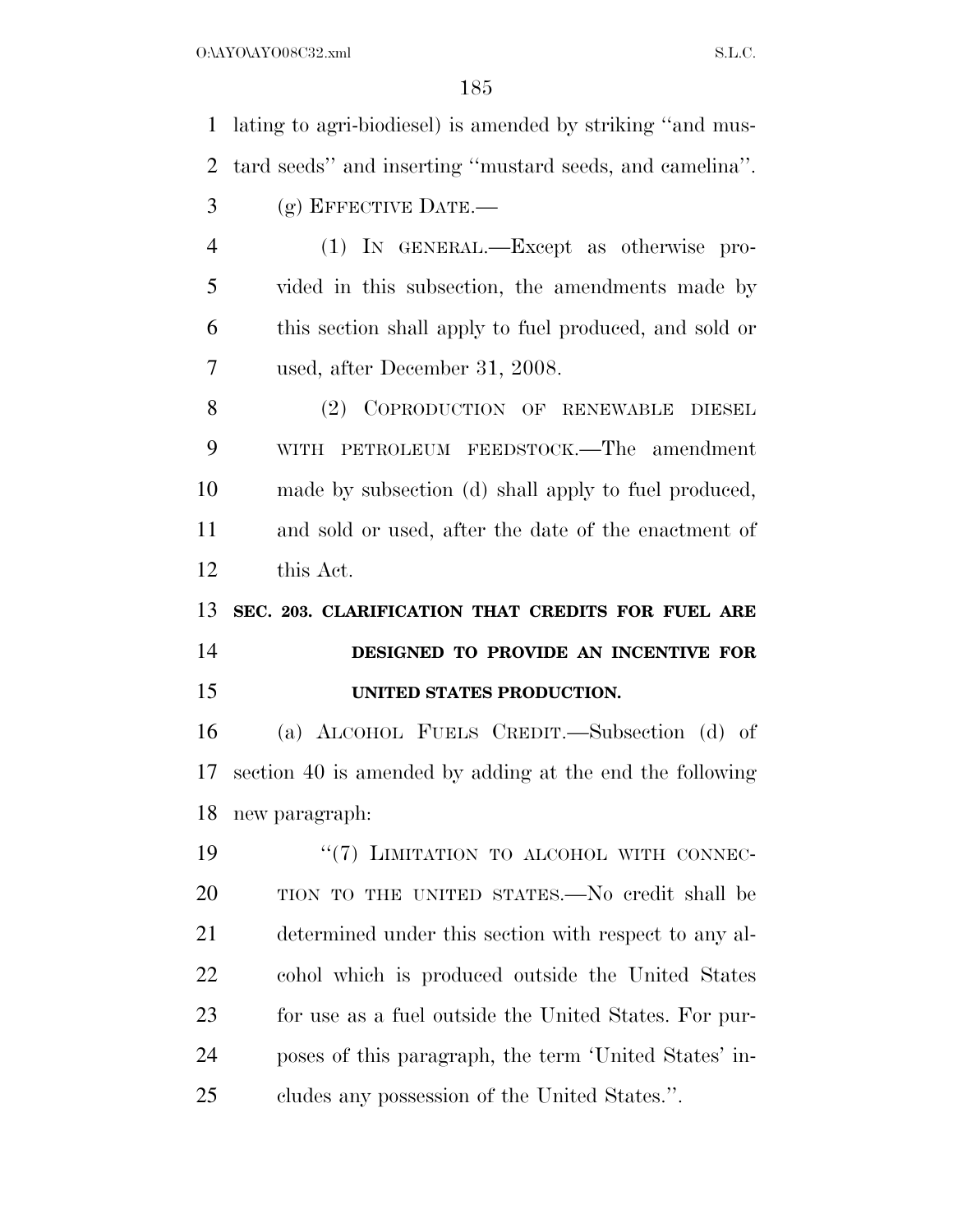(b) BIODIESEL FUELS CREDIT.—Subsection (d) of section 40A is amended by adding at the end the following new paragraph:

4 "(5) LIMITATION TO BIODIESEL WITH CONNEC- TION TO THE UNITED STATES.—No credit shall be determined under this section with respect to any biodiesel which is produced outside the United States for use as a fuel outside the United States. For purposes of this paragraph, the term 'United States' includes any possession of the United States.''.

(c) EXCISE TAX CREDIT.—

 (1) IN GENERAL.—Section 6426 is amended by adding at the end the following new subsection:

15 "(i) LIMITATION TO FUELS WITH CONNECTION TO THE UNITED STATES.—

17 "(1) ALCOHOL.—No credit shall be determined under this section with respect to any alcohol which is produced outside the United States for use as a fuel outside the United States.

21 "(2) BIODIESEL AND ALTERNATIVE FUELS.— No credit shall be determined under this section with respect to any biodiesel or alternative fuel which is produced outside the United States for use as a fuel outside the United States.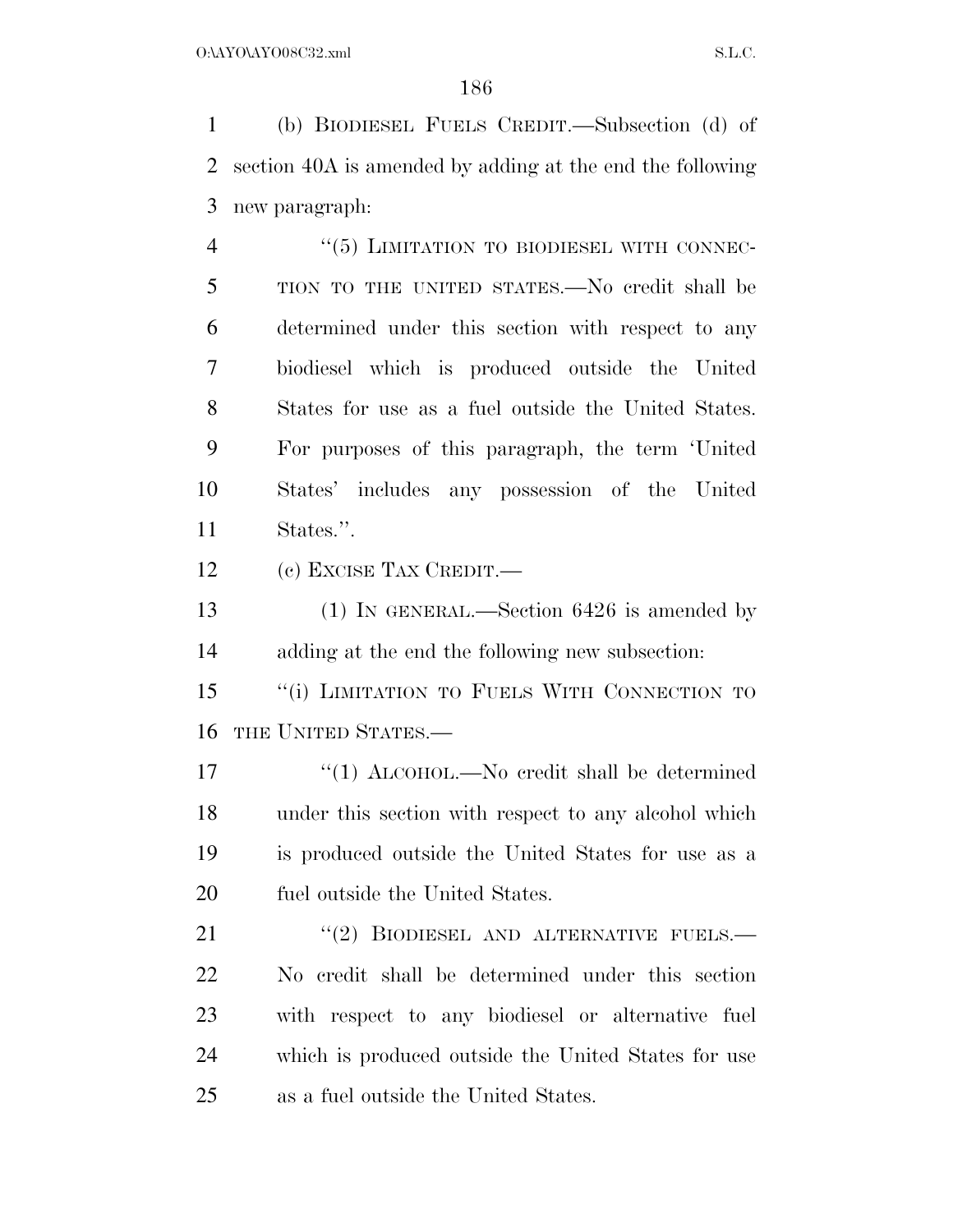For purposes of this subsection, the term 'United States' includes any possession of the United States.''.

 (2) CONFORMING AMENDMENT.—Subsection (e) of section 6427 is amended by redesignating para- graph (5) as paragraph (6) and by inserting after paragraph (4) the following new paragraph:

7 "(5) LIMITATION TO FUELS WITH CONNECTION TO THE UNITED STATES.—No amount shall be pay- able under paragraph (1) or (2) with respect to any mixture or alternative fuel if credit is not allowed with respect to such mixture or alternative fuel by reason of section 6426(i).''.

 (d) EFFECTIVE DATE.—The amendments made by this section shall apply to claims for credit or payment made on or after May 15, 2008.

 **SEC. 204. EXTENSION AND MODIFICATION OF ALTER-NATIVE FUEL CREDIT.** 

(a) EXTENSION.—

 (1) ALTERNATIVE FUEL CREDIT.—Paragraph (4) of section 6426(d) (relating to alternative fuel credit) is amended by striking ''September 30, 2009'' and inserting ''December 31, 2009''.

 (2) ALTERNATIVE FUEL MIXTURE CREDIT.— Paragraph (3) of section 6426(e) (relating to alter-native fuel mixture credit) is amended by striking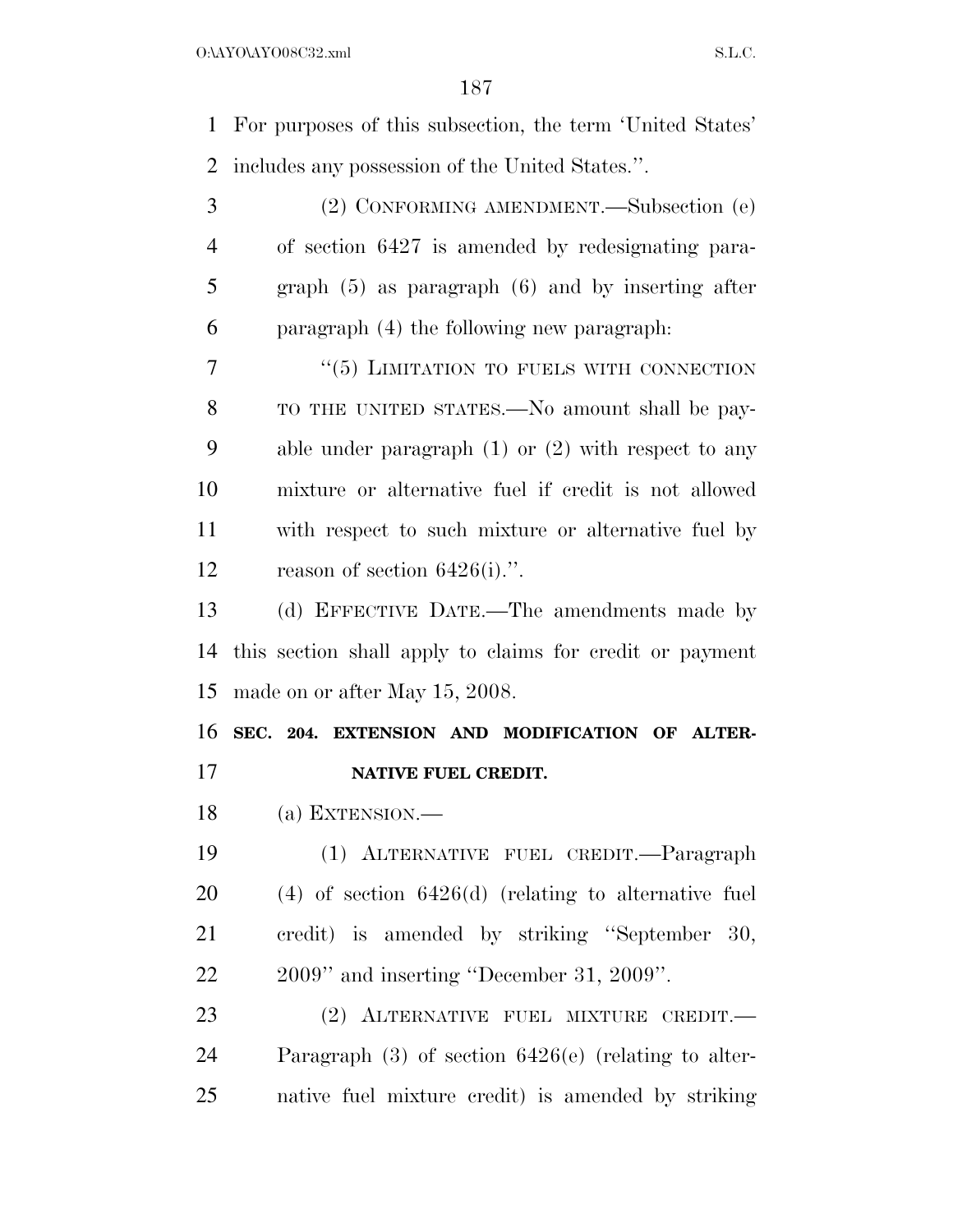''September 30, 2009'' and inserting ''December 31, 2  $2009"$ . (3) PAYMENTS.—Subparagraph (C) of section

 6427(e)(5) (relating to termination) is amended by striking ''September 30, 2009'' and inserting ''De-cember 31, 2009''.

(b) MODIFICATIONS.—

 (1) ALTERNATIVE FUEL TO INCLUDE COM- PRESSED OR LIQUIFIED BIOMASS GAS.—Paragraph (2) of section 6426(d) (relating to alternative fuel credit) is amended by striking ''and'' at the end of subparagraph (E), by redesignating subparagraph (F) as subparagraph (G), and by inserting after sub-paragraph (E) the following new subparagraph:

 ''(F) compressed or liquefied gas derived 16 from biomass (as defined in section  $45K(c)(3)$ ), and''.

 (2) CREDIT ALLOWED FOR AVIATION USE OF FUEL.—Paragraph (1) of section 6426(d) is amend- ed by inserting ''sold by the taxpayer for use as a fuel in aviation,'' after ''motorboat,''.

22 (c) CARBON CAPTURE REQUIREMENT FOR CERTAIN FUELS.—

 (1) IN GENERAL.—Subsection (d) of section 6426, as amended by subsection (a), is amended by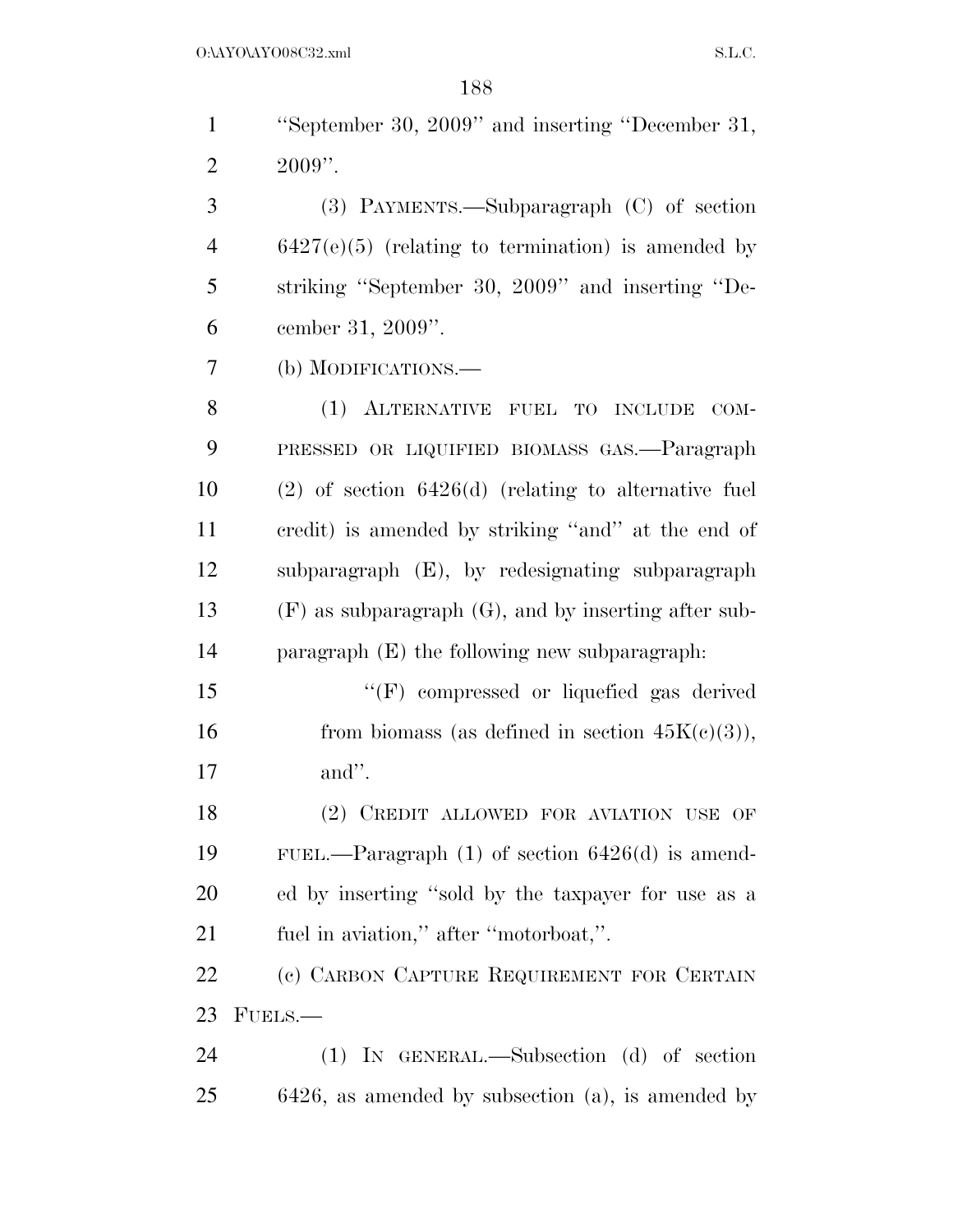redesignating paragraph (4) as paragraph (5) and by inserting after paragraph (3) the following new paragraph: 4 "(4) CARBON CAPTURE REQUIREMENT. ''(A) IN GENERAL.—The requirements of this paragraph are met if the fuel is certified, under such procedures as required by the Sec- retary, as having been derived from coal pro- duced at a gasification facility which separates and sequesters not less than the applicable per- centage of such facility's total carbon dioxide emissions.

 ''(B) APPLICABLE PERCENTAGE.—For purposes of subparagraph (A), the applicable percentage is—

 ''(i) 50 percent in the case of fuel pro- duced after September 30, 2009, and on or before December 30, 2009, and

19 ''(ii) 75 percent in the case of fuel 20 produced after December 30, 2009.".

 (2) CONFORMING AMENDMENT.—Subparagraph 22 (E) of section  $6426(d)(2)$  is amended by inserting ''which meets the requirements of paragraph (4) and which is'' after ''any liquid fuel''.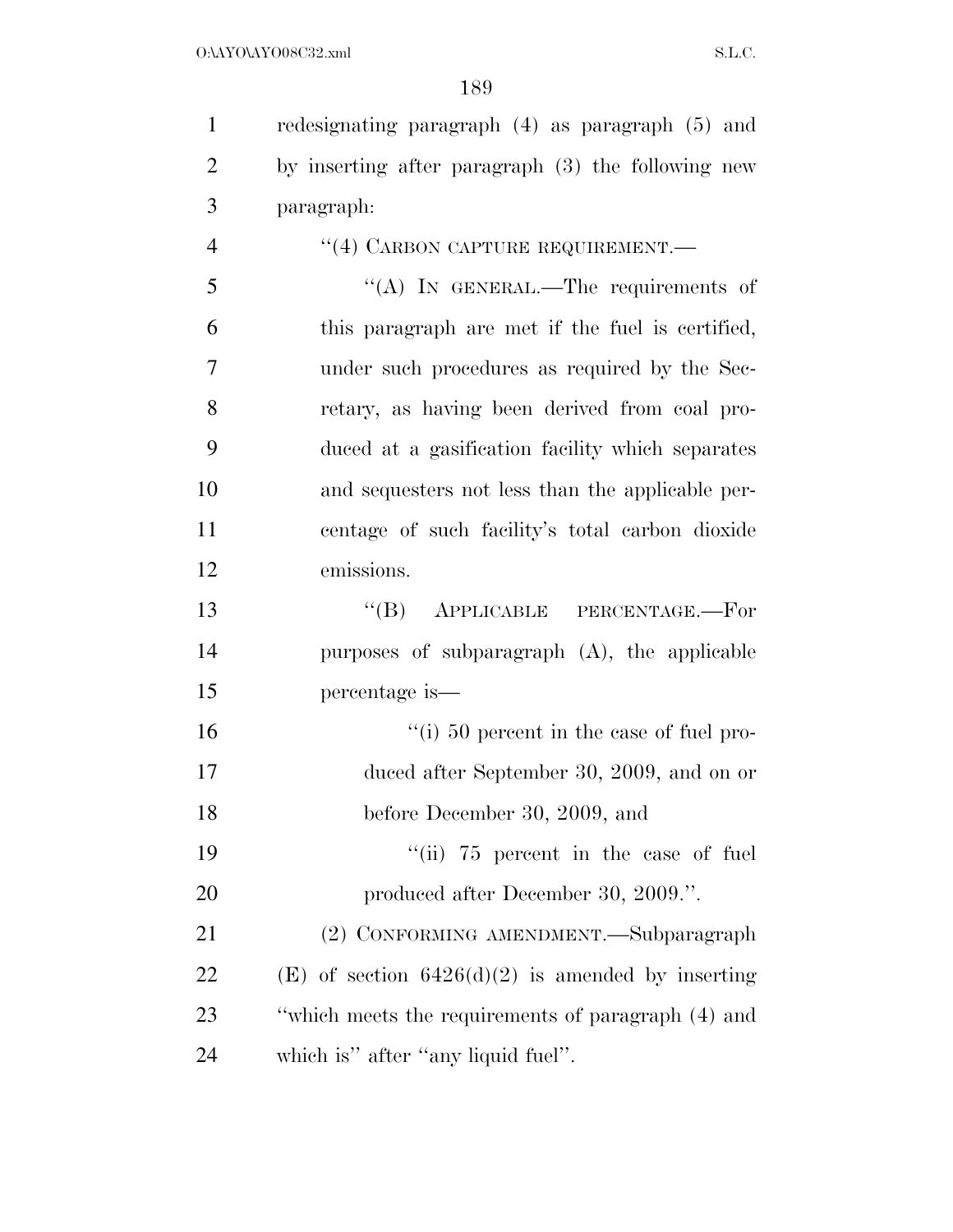(d) EFFECTIVE DATE.—The amendments made by this section shall apply to fuel sold or used after the date of the enactment of this Act.

## **SEC. 205. CREDIT FOR NEW QUALIFIED PLUG-IN ELECTRIC DRIVE MOTOR VEHICLES.**

 (a) PLUG-IN ELECTRIC DRIVE MOTOR VEHICLE CREDIT.—Subpart B of part IV of subchapter A of chap- ter 1 (relating to other credits) is amended by adding at the end the following new section:

## **''SEC. 30D. NEW QUALIFIED PLUG-IN ELECTRIC DRIVE MOTOR VEHICLES.**

12 "(a) ALLOWANCE OF CREDIT.—

13 "(1) IN GENERAL.—There shall be allowed as a credit against the tax imposed by this chapter for the taxable year an amount equal to the applicable amount with respect to each new qualified plug-in electric drive motor vehicle placed in service by the taxpayer during the taxable year.

19  $(2)$  APPLICABLE AMOUNT. For purposes of paragraph (1), the applicable amount is sum of—

21  $\frac{4}{(A)}$  \$2,500, plus

22 ''(B) \$417 for each kilowatt hour of trac- tion battery capacity in excess of 4 kilowatt hours.

25 "(b) LIMITATIONS.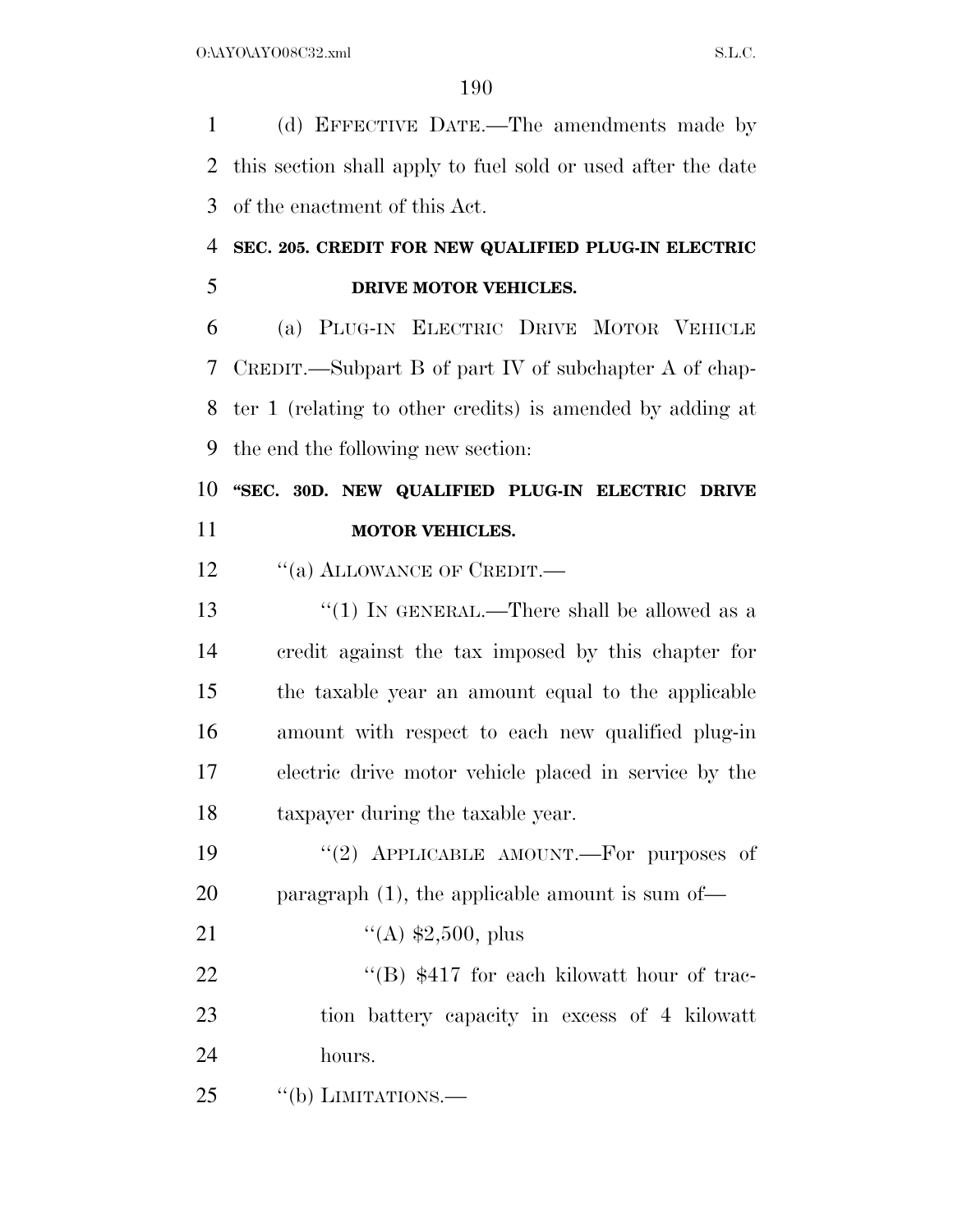| $\mathbf{1}$   | "(1) LIMITATION BASED ON WEIGHT.—The                 |
|----------------|------------------------------------------------------|
| $\overline{2}$ | amount of the credit allowed under subsection (a) by |
| 3              | reason of subsection $(a)(2)$ shall not exceed—      |
| $\overline{4}$ | "(A) $$7,500$ , in the case of any new quali-        |
| 5              | fied plug-in electric drive motor vehicle with a     |
| 6              | gross vehicle weight rating of not more than         |
| $\overline{7}$ | $10,000$ pounds,                                     |
| 8              | "(B) $$10,000$ , in the case of any new              |
| 9              | qualified plug-in electric drive motor vehicle       |
| 10             | with a gross vehicle weight rating of more than      |
| 11             | $10,000$ pounds but not more than $14,000$           |
| 12             | pounds,                                              |
| 13             | "(C) $$12,500$ , in the case of any new              |
| 14             | qualified plug-in electric drive motor vehicle       |
| 15             | with a gross vehicle weight rating of more than      |
| 16             | $14,000$ pounds but not more than $26,000$           |
| 17             | pounds, and                                          |
| 18             | "(D) $$15,000$ , in the case of any new              |
| 19             | qualified plug-in electric drive motor vehicle       |
| 20             | with a gross vehicle weight rating of more than      |
| 21             | $26,000$ pounds.                                     |
| 22             | "(2) LIMITATION ON NUMBER OF PASSENGER               |
| 23             | VEHICLES AND LIGHT TRUCKS ELIGIBLE FOR CRED-         |
| 24             | IT.                                                  |
|                |                                                      |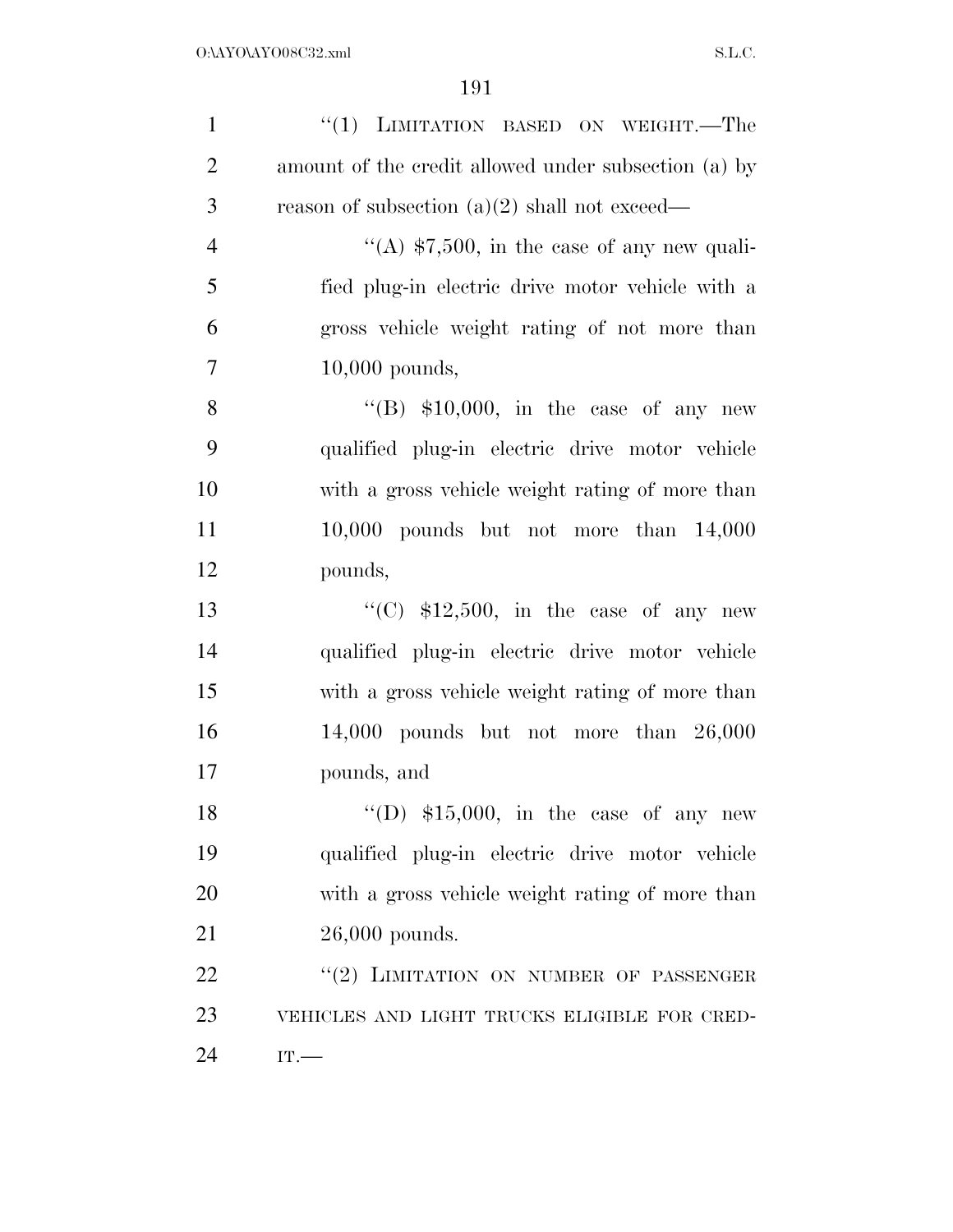| $\mathbf{1}$   | "(A) IN GENERAL.—In the case of a new            |
|----------------|--------------------------------------------------|
| $\overline{2}$ | qualified plug-in electric drive motor vehicle   |
| 3              | sold during the phaseout period, only the appli- |
| $\overline{4}$ | cable percentage of the credit otherwise allow-  |
| 5              | able under subsection (a) shall be allowed.      |
| 6              | "(B) PHASEOUT PERIOD.—For purposes               |
| $\overline{7}$ | of this subsection, the phase out period is the  |
| 8              | period beginning with the second calendar quar-  |
| 9              | ter following the calendar quarter which in-     |
| 10             | cludes the first date on which the total number  |
| 11             | of such new qualified plug-in electric drive     |
| 12             | motor vehicles sold for use in the United States |
| 13             | after December 31, 2008, is at least $250,000$ . |
| 14             | $\cdot$ (C) APPLICABLE PERCENTAGE.—For           |
| 15             | purposes of subparagraph $(A)$ , the applicable  |
| 16             | percentage is—                                   |
| 17             | "(i) 50 percent for the first 2 cal-             |
| 18             | endar quarters of the phaseout period,           |
| 19             | "(ii) 25 percent for the 3d and 4th              |
| 20             | calendar quarters of the phaseout period,        |
| 21             | and                                              |
| 22             | "(iii) 0 percent for each calendar               |
| 23             | quarter thereafter.                              |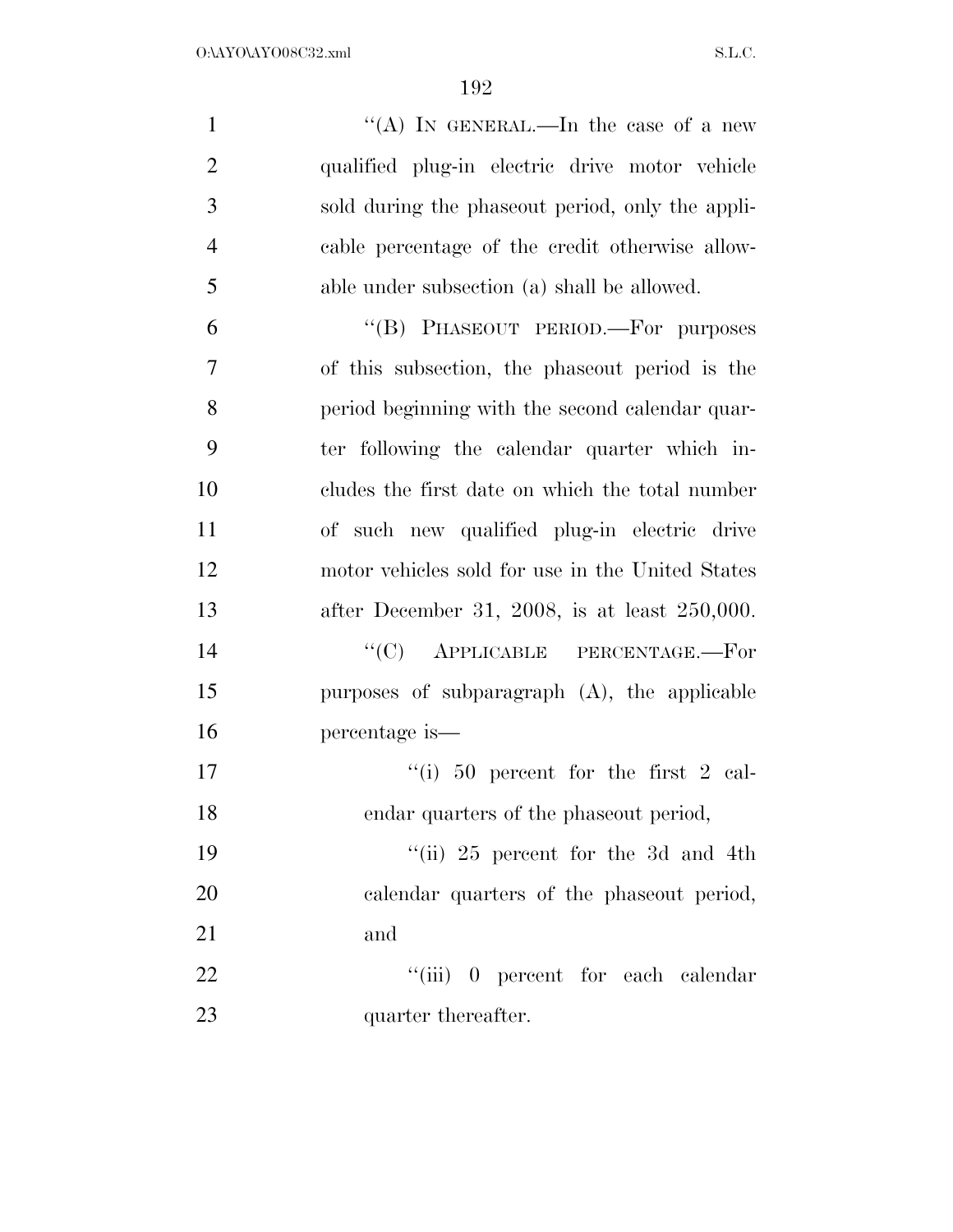| $\mathbf{1}$   | "(D) CONTROLLED GROUPS.—Rules simi-                        |
|----------------|------------------------------------------------------------|
| $\overline{2}$ | lar to the rules of section $30B(f)(4)$ shall apply        |
| 3              | for purposes of this subsection.                           |
| $\overline{4}$ | "(c) NEW QUALIFIED PLUG-IN ELECTRIC DRIVE                  |
| 5              | MOTOR VEHICLE.—For purposes of this section, the term      |
| 6              | 'new qualified plug-in electric drive motor vehicle' means |
| 7              | a motor vehicle—                                           |
| 8              | $\lq(1)$ which draws propulsion using a traction           |
| 9              | battery with at least 4 kilowatt hours of capacity,        |
| 10             | $\cdot\cdot(2)$ which uses an offboard source of energy to |
| 11             | recharge such battery,                                     |
| 12             | $\cdot$ (3) which, in the case of a passenger vehicle      |
| 13             | or light truck which has a gross vehicle weight rat-       |
| 14             | ing of not more than 8,500 pounds, has received a          |
| 15             | certificate of conformity under the Clean Air Act          |
| 16             | and meets or exceeds the equivalent qualifying Cali-       |
| 17             | fornia low emission vehicle standard under section         |
| 18             | $243(e)(2)$ of the Clean Air Act for that make and         |
| 19             | model year, and                                            |
| 20             | $\lq\lq$ in the case of a vehicle having a gross           |
| 21             | vehicle weight rating of 6,000 pounds or less,             |
| <u>22</u>      | the Bin 5 Tier II emission standard established            |
| 23             | in regulations prescribed by the Administrator             |
| 24             | of the Environmental Protection Agency under               |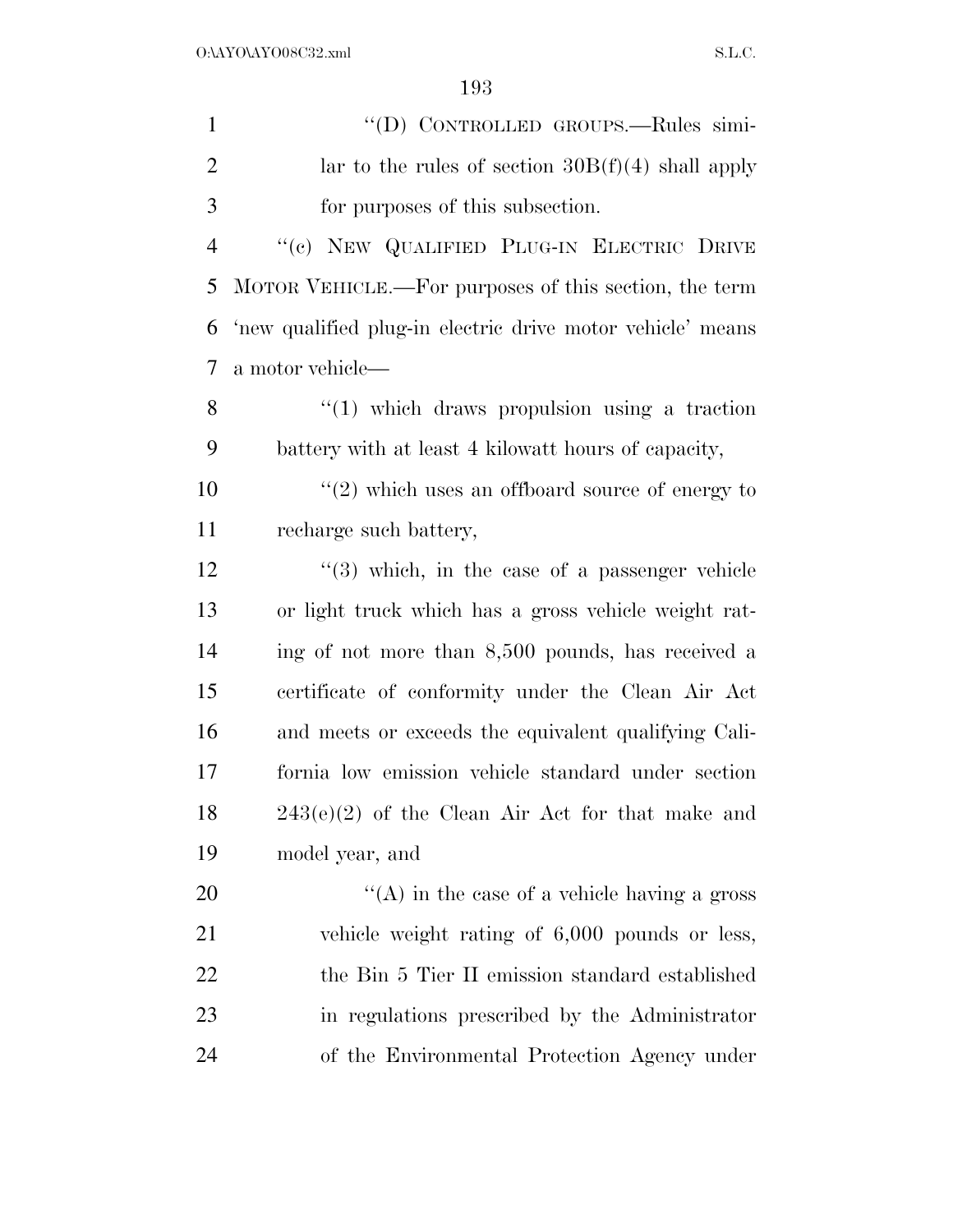| $\mathbf{1}$   | section 202(i) of the Clean Air Act for that               |
|----------------|------------------------------------------------------------|
| $\overline{2}$ | make and model year vehicle, and                           |
| 3              | $\lq\lq$ (B) in the case of a vehicle having a gross       |
| $\overline{4}$ | vehicle weight rating of more than 6,000                   |
| 5              | pounds but not more than 8,500 pounds, the                 |
| 6              | Bin 8 Tier II emission standard which is so es-            |
| 7              | tablished,                                                 |
| 8              | $\cdot$ (4) the original use of which commences with       |
| 9              | the taxpayer,                                              |
| 10             | $\cdot\cdot$ (5) which is acquired for use or lease by the |
| 11             | taxpayer and not for resale, and                           |
| 12             | $\cdot\cdot(6)$ which is made by a manufacturer.           |
| 13             | "(d) APPLICATION WITH OTHER CREDITS.—                      |
| 14             | "(1) BUSINESS CREDIT TREATED AS PART OF                    |
| 15             | GENERAL BUSINESS CREDIT.—So much of the credit             |
| 16             | which would be allowed under subsection (a) for any        |
| 17             | taxable year (determined without regard to this sub-       |
| 18             | section) that is attributable to property of a char-       |
| 19             | acter subject to an allowance for depreciation shall       |
| 20             | be treated as a credit listed in section $38(b)$ for such  |
| 21             | taxable year (and not allowed under subsection (a)).       |
| 22             | $``(2)$ PERSONAL CREDIT.—                                  |
| 23             | "(A) IN GENERAL.—For purposes of this                      |
| 24             | title, the credit allowed under subsection (a) for         |
| 25             | any taxable year (determined after application             |
|                |                                                            |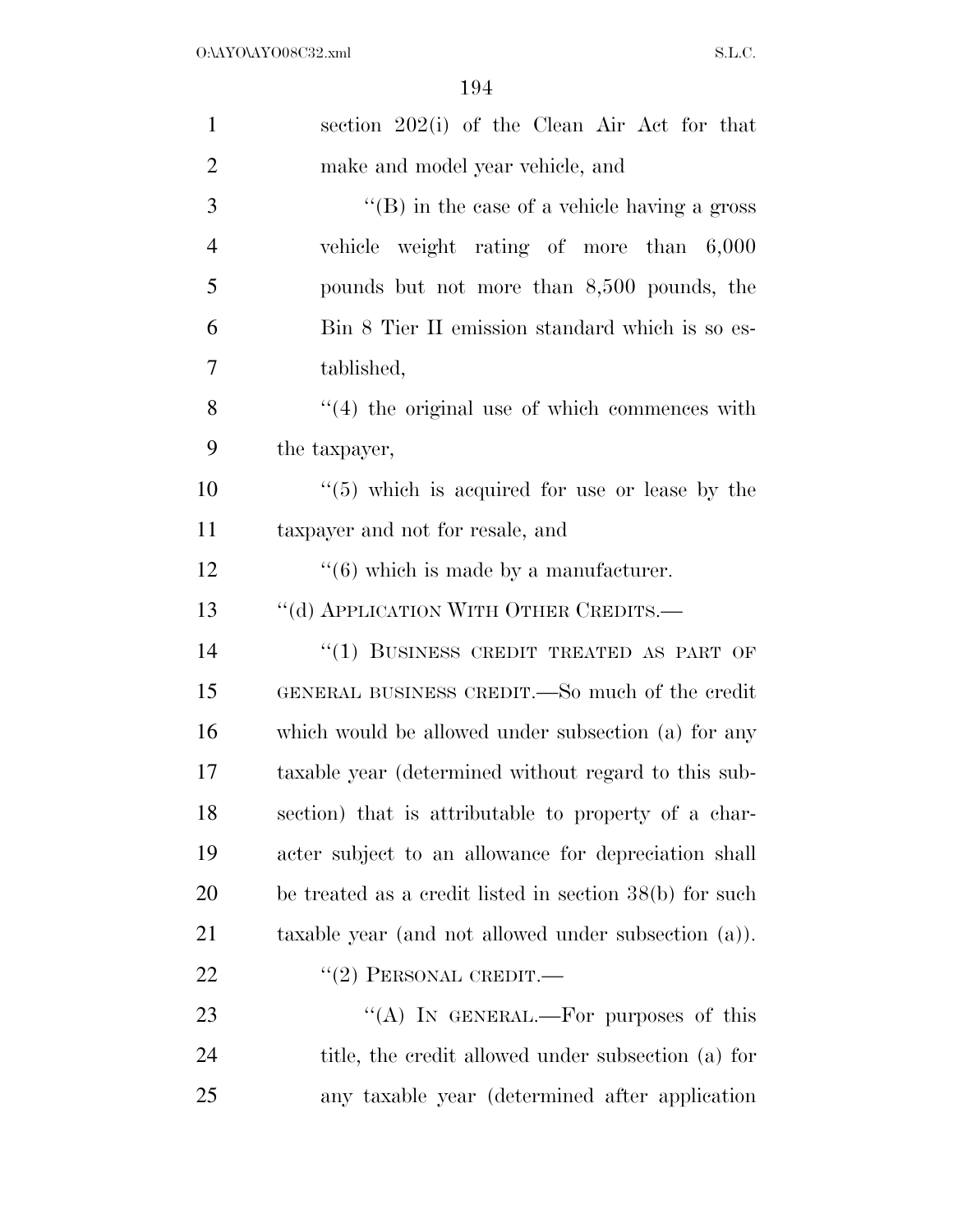| $\mathbf{1}$   | of paragraph $(1)$ ) shall be treated as a credit         |
|----------------|-----------------------------------------------------------|
| $\overline{2}$ | allowable under subpart A for such taxable                |
| 3              | year.                                                     |
| $\overline{4}$ | "(B) LIMITATION BASED ON AMOUNT OF                        |
| 5              | TAX.—In the case of a taxable year to which               |
| 6              | section $26(a)(2)$ does not apply, the credit al-         |
| $\overline{7}$ | lowed under subsection (a) for any taxable year           |
| 8              | $(\text{determined after application of paragraph } (1))$ |
| 9              | shall not exceed the excess of—                           |
| 10             | "(i) the sum of the regular tax liabil-                   |
| 11             | ity (as defined in section $26(b)$ ) plus the             |
| 12             | tax imposed by section 55, over                           |
| 13             | "(ii) the sum of the credits allowable                    |
| 14             | under subpart A (other than this section                  |
| 15             | and sections $23$ and $25D$ ) and section $27$            |
| 16             | for the taxable year.                                     |
| 17             | "(e) OTHER DEFINITIONS AND SPECIAL RULES.-                |
|                | 18 For purposes of this section—                          |
| 19             | "(1) MOTOR VEHICLE.—The term 'motor vehi-                 |
| 20             | cle' has the meaning given such term by section           |
| 21             | $30(c)(2)$ .                                              |
| 22             | "(2) OTHER TERMS.—The terms 'passenger                    |
| 23             | automobile', 'light truck', and 'manufacturer' have       |
| 24             | the meanings given such terms in regulations pre-         |
| 25             | scribed by the Administrator of the Environmental         |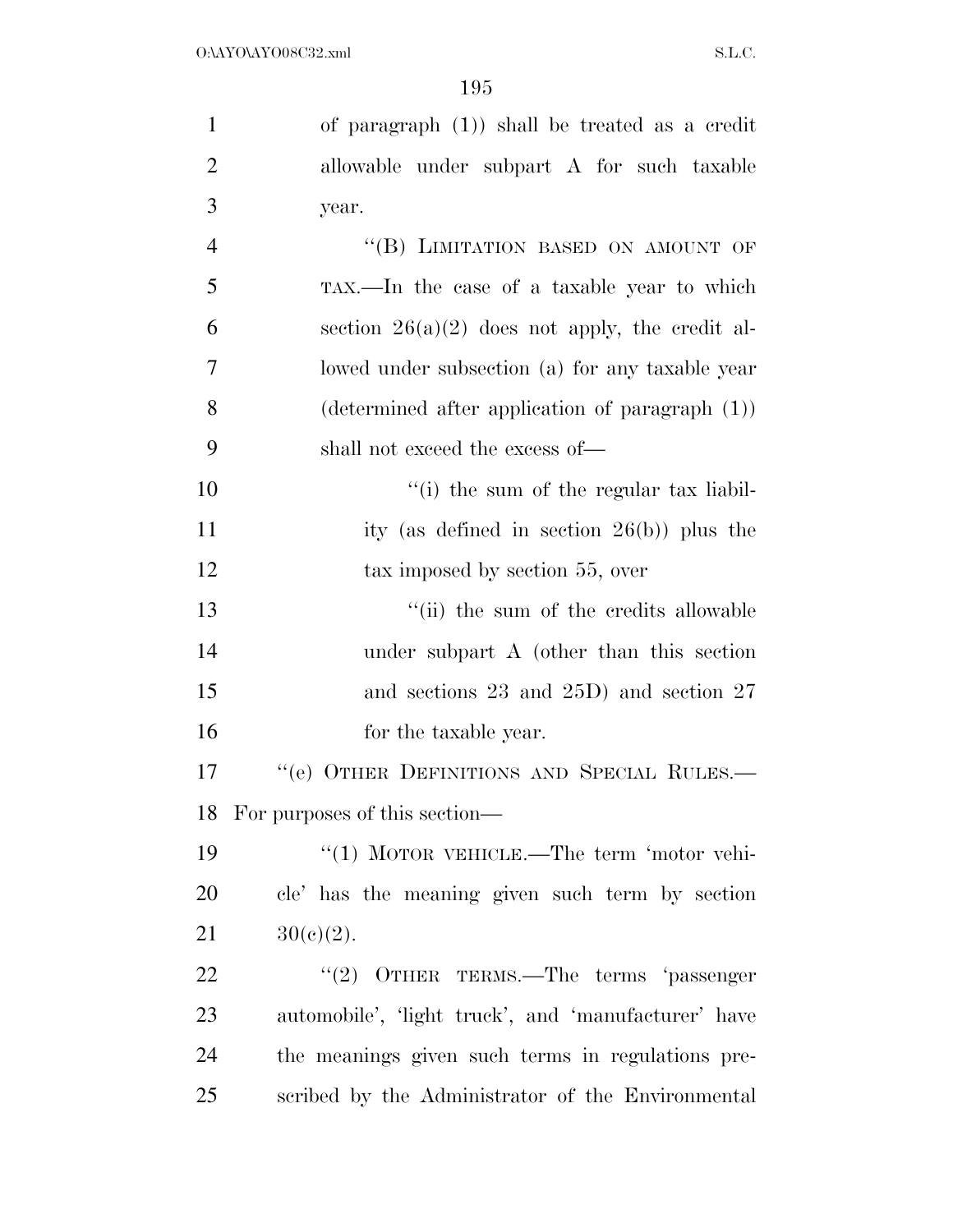Protection Agency for purposes of the administra-2 tion of title II of the Clean Air Act (42 U.S.C. 7521) et seq.). ''(3) TRACTION BATTERY CAPACITY.—Traction battery capacity shall be measured in kilowatt hours

from a 100 percent state of charge to a zero percent

state of charge.

8 "(4) REDUCTION IN BASIS.—For purposes of this subtitle, the basis of any property for which a credit is allowable under subsection (a) shall be re-duced by the amount of such credit so allowed.

12 ''(5) NO DOUBLE BENEFIT.—The amount of any deduction or other credit allowable under this chapter for a new qualified plug-in electric drive motor vehicle shall be reduced by the amount of credit allowed under subsection (a) for such vehicle for the taxable year.

18 "(6) PROPERTY USED BY TAX-EXEMPT ENTI- TY.—In the case of a vehicle the use of which is de- scribed in paragraph (3) or (4) of section 50(b) and which is not subject to a lease, the person who sold such vehicle to the person or entity using such vehi- cle shall be treated as the taxpayer that placed such vehicle in service, but only if such person clearly dis-closes to such person or entity in a document the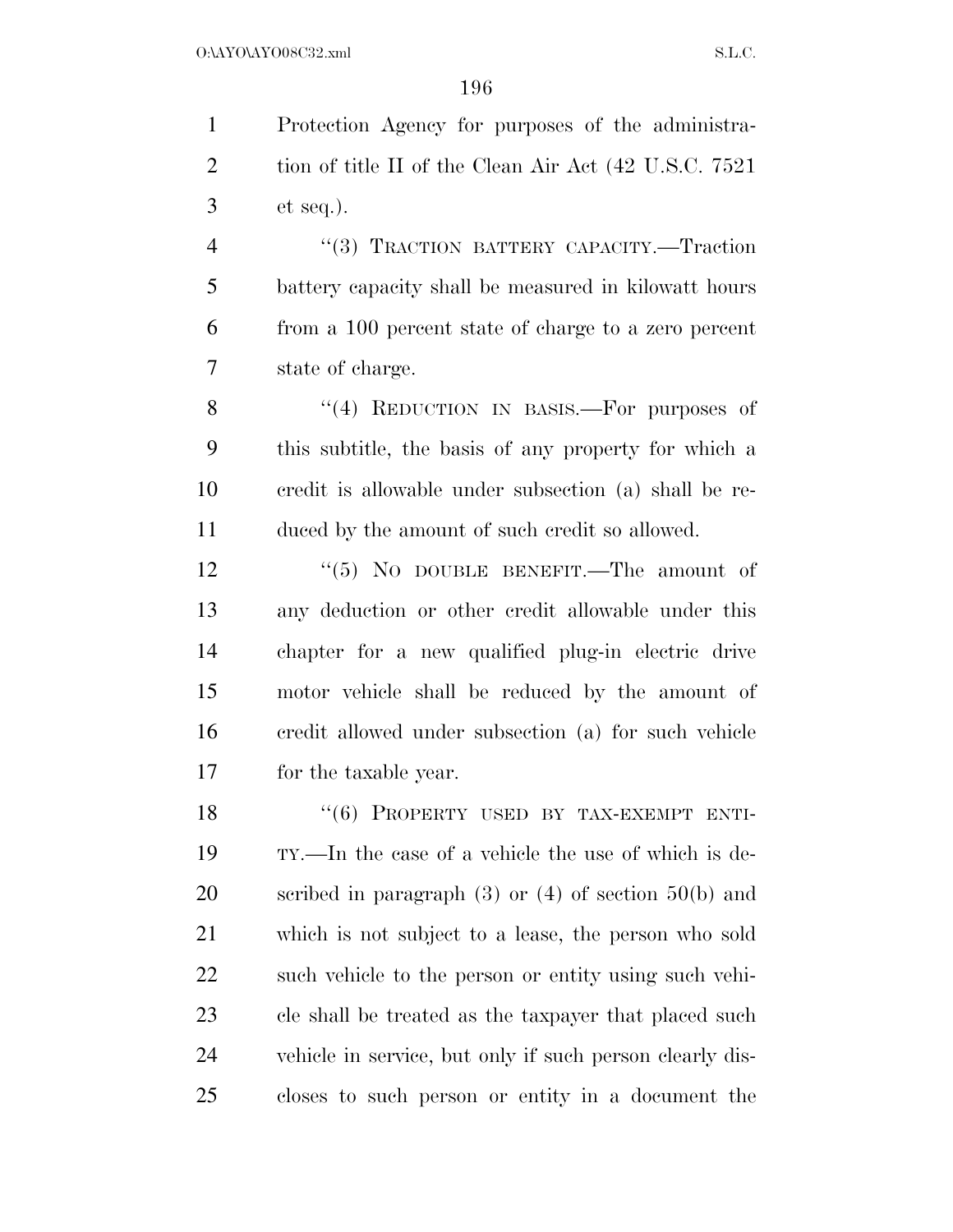amount of any credit allowable under subsection (a) with respect to such vehicle (determined without re-3 gard to subsection  $(b)(2)$ ).

4 "(7) PROPERTY USED OUTSIDE UNITED STATES, ETC., NOT QUALIFIED.—No credit shall be allowable under subsection (a) with respect to any 7 property referred to in section  $50(b)(1)$  or with re- spect to the portion of the cost of any property taken into account under section 179.

 ''(8) RECAPTURE.—The Secretary shall, by reg- ulations, provide for recapturing the benefit of any credit allowable under subsection (a) with respect to any property which ceases to be property eligible for such credit (including recapture in the case of a lease period of less than the economic life of a vehi-cle).

17 "(9) ELECTION TO NOT TAKE CREDIT. No credit shall be allowed under subsection (a) for any vehicle if the taxpayer elects not to have this section apply to such vehicle.

21 "(10) INTERACTION WITH AIR QUALITY AND MOTOR VEHICLE SAFETY STANDARDS.—Unless oth- erwise provided in this section, a motor vehicle shall not be considered eligible for a credit under this sec-tion unless such vehicle is in compliance with—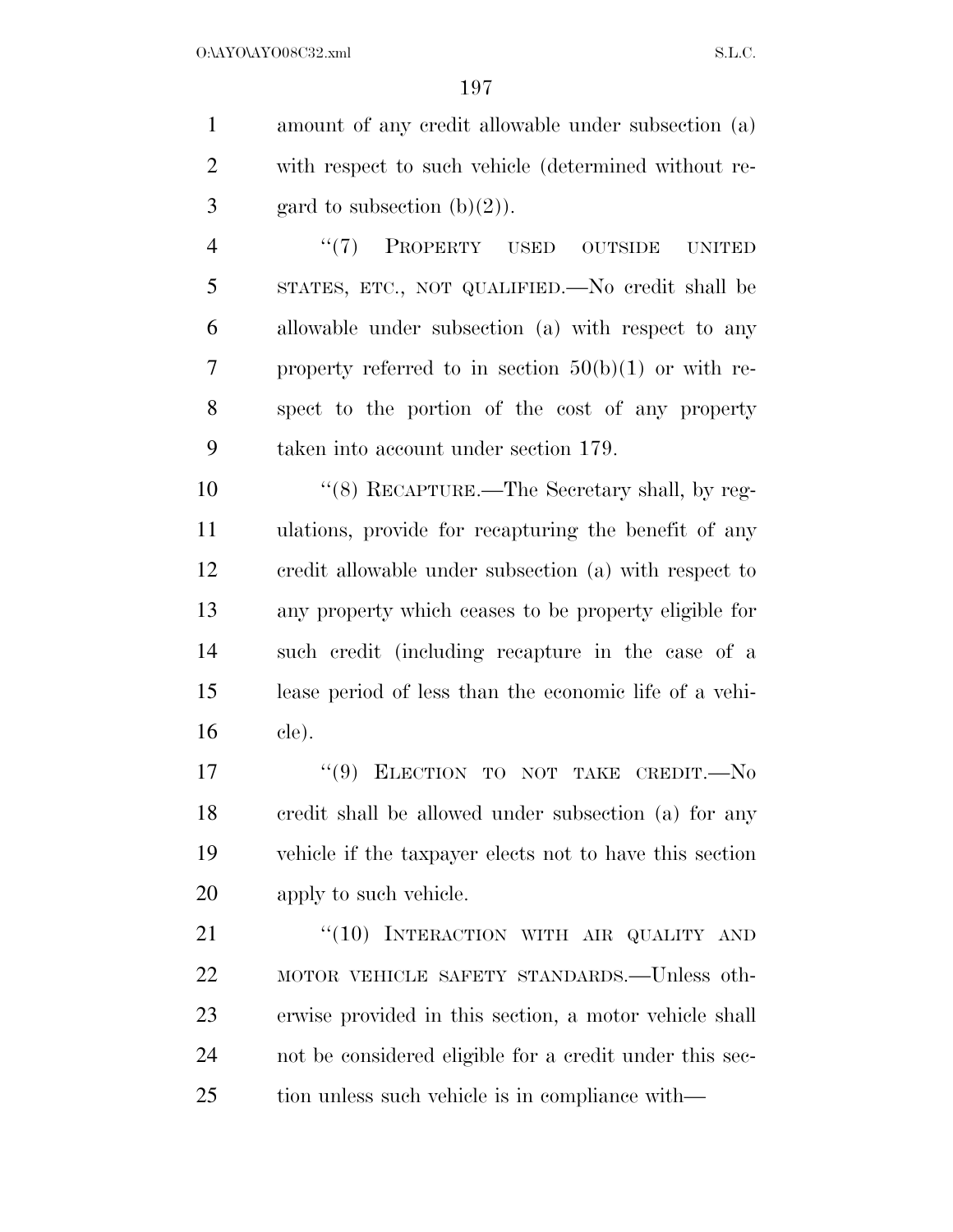| $\mathbf{1}$   | "(A) the applicable provisions of the Clean          |
|----------------|------------------------------------------------------|
| $\overline{2}$ | Air Act for the applicable make and model year       |
| 3              | of the vehicle (or applicable air quality provi-     |
| $\overline{4}$ | sions of State law in the case of a State which      |
| 5              | has adopted such provision under a waiver            |
| 6              | under section 209(b) of the Clean Air Act), and      |
| 7              | $\lq\lq$ the motor vehicle safety provisions of      |
| 8              | sections 30101 through 30169 of title 49,            |
| 9              | United States Code.                                  |
| 10             | "(f) REGULATIONS.—                                   |
| 11             | "(1) IN GENERAL.—Except as provided in para-         |
| 12             | graph (2), the Secretary shall promulgate such regu- |
| 13             | lations as necessary to carry out the provisions of  |
| 14             | this section.                                        |
| 15             | "(2) COORDINATION IN PRESCRIPTION OF CER-            |
| 16             | TAIN REGULATIONS.—The Secretary of the Treas-        |
| 17             | ury, in coordination with the Secretary of Transpor- |
| 18             | tation and the Administrator of the Environmental    |
| 19             | Protection Agency, shall prescribe such regulations  |
| 20             | as necessary to determine whether a motor vehicle    |
| 21             | meets the requirements to be eligible for a credit   |
| 22             | under this section.                                  |
| 23             | "(g) TERMINATION.—This section shall not apply to    |
| 24             | property purchased after December 31, 2014.".        |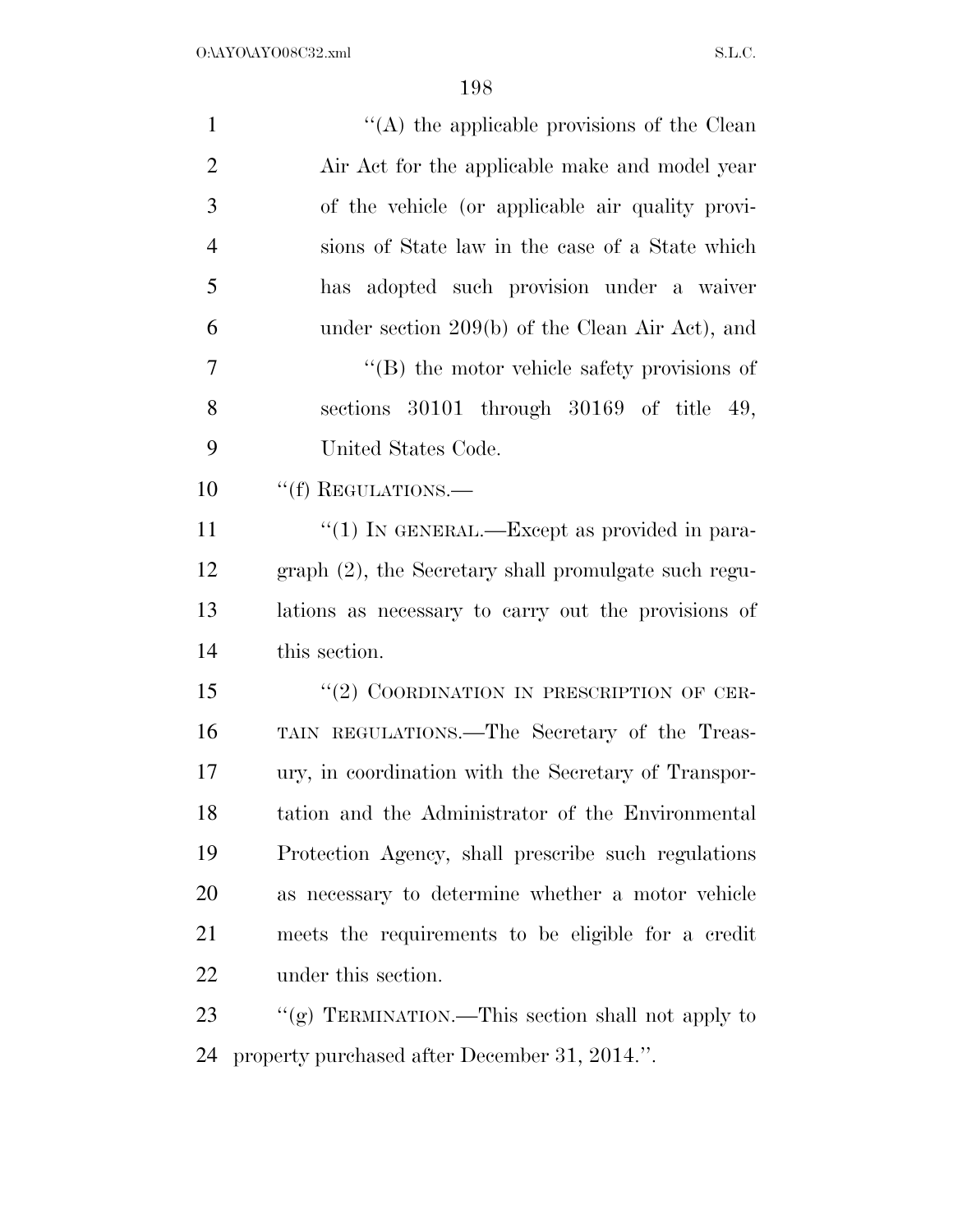(b) COORDINATION WITH ALTERNATIVE MOTOR VE- HICLE CREDIT.—Section 30B(d)(3) is amended by adding at the end the following new subparagraph:

4 "(D) EXCLUSION OF PLUG-IN VEHICLES. Any vehicle with respect to which a credit is al- lowable under section 30D (determined without regard to subsection (d) thereof) shall not be taken into account under this section.''.

 (c) CREDIT MADE PART OF GENERAL BUSINESS CREDIT.—Section 38(b), as amended by this Act, is amended by striking ''plus'' at the end of paragraph (33), by striking the period at the end of paragraph (34) and inserting ''plus'', and by adding at the end the following new paragraph:

 ''(35) the portion of the new qualified plug-in electric drive motor vehicle credit to which section 17  $30D(d)(1)$  applies.".

18 (d) CONFORMING AMENDMENTS.

19  $(1)(A)$  Section 24(b)(3)(B), as amended by sec- tion 106, is amended by striking ''and 25D'' and in-serting ''25D, and 30D''.

22 (B) Section  $25(e)(1)(C)(ii)$  is amended by in-23 serting "30D," after "25D,".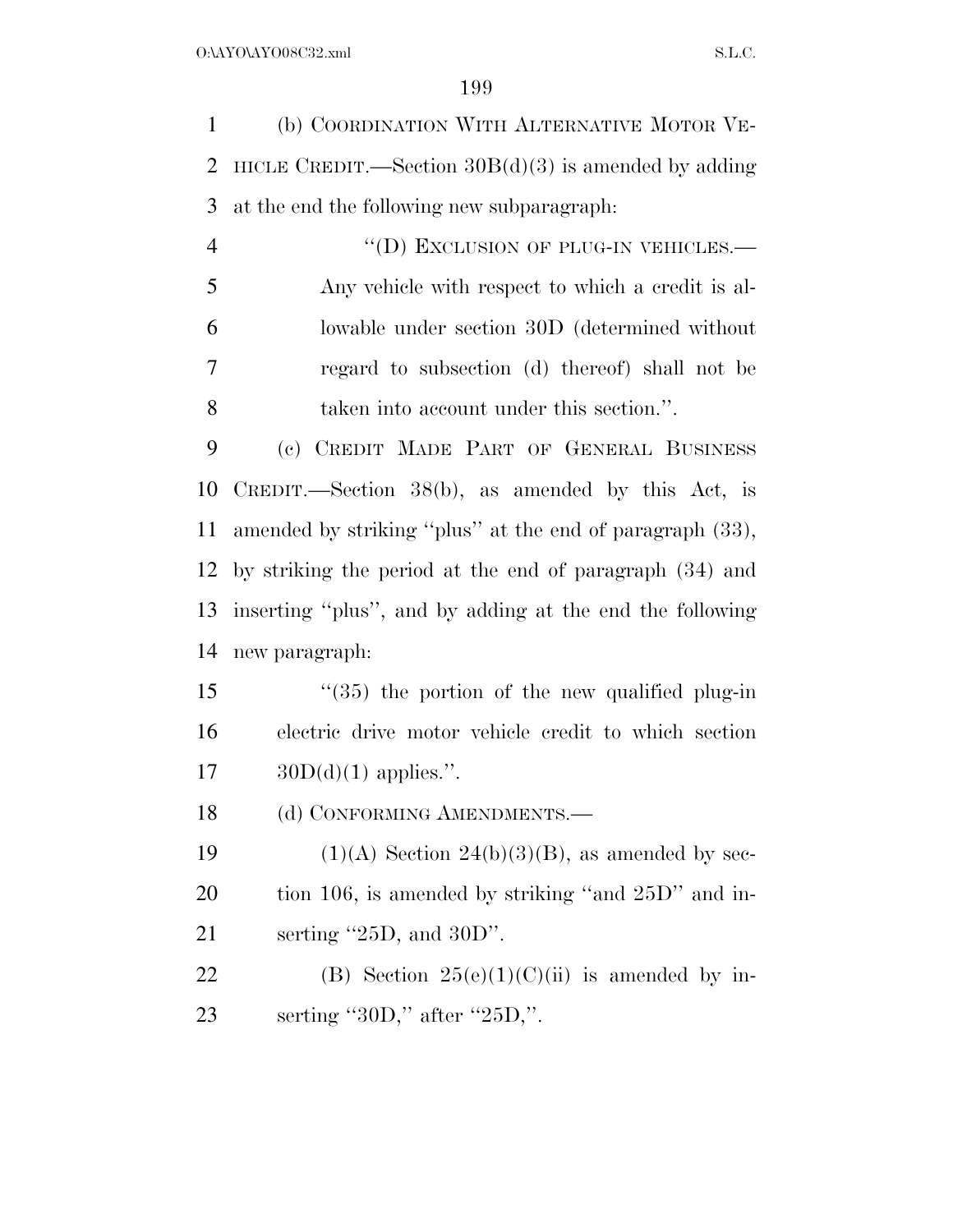| $\mathbf{1}$   | (C) Section $25B(g)(2)$ , as amended by section                   |
|----------------|-------------------------------------------------------------------|
| $\overline{2}$ | 106, is amended by striking "and 25D" and insert-                 |
| 3              | ing ", 25D, and 30D".                                             |
| $\overline{4}$ | (D) Section $26(a)(1)$ , as amended by section                    |
| 5              | 106, is amended by striking "and $25D$ " and insert-              |
| 6              | ing $"25D$ , and $30D"$ .                                         |
| 7              | $(E)$ Section 1400C(d)(2) is amended by striking                  |
| 8              | "and $25D$ " and inserting " $25D$ , and $30D$ ".                 |
| 9              | $(2)$ Section 1016(a) is amended by striking                      |
| 10             | "and" at the end of paragraph (35), by striking the               |
| 11             | period at the end of paragraph (36) and inserting ",              |
| 12             | and", and by adding at the end the following new                  |
| 13             | paragraph:                                                        |
| 14             | $(37)$ to the extent provided in section                          |
| 15             | $30D(e)(4)$ .".                                                   |
| 16             | $(3)$ Section 6501(m) is amended by inserting                     |
| 17             | "30D(e)(9)," after "30C(e)(5),".                                  |
| 18             | $(4)$ The table of sections for subpart B of part                 |
| 19             | IV of subchapter A of chapter 1 is amended by add-                |
| 20             | ing at the end the following new item:                            |
|                | "Sec. 30D. New qualified plug-in electric drive motor vehicles.". |
| 21             | (e) EFFECTIVE DATE.—The amendments made by                        |
| 22             | this section shall apply to taxable years beginning after         |
| 23             | December 31, 2008.                                                |
| 24             | (f)<br>APPLICATION OF EGTRRA SUNSET.—The                          |
| 25             | amendment made by subsection $(d)(1)(A)$ shall be subject         |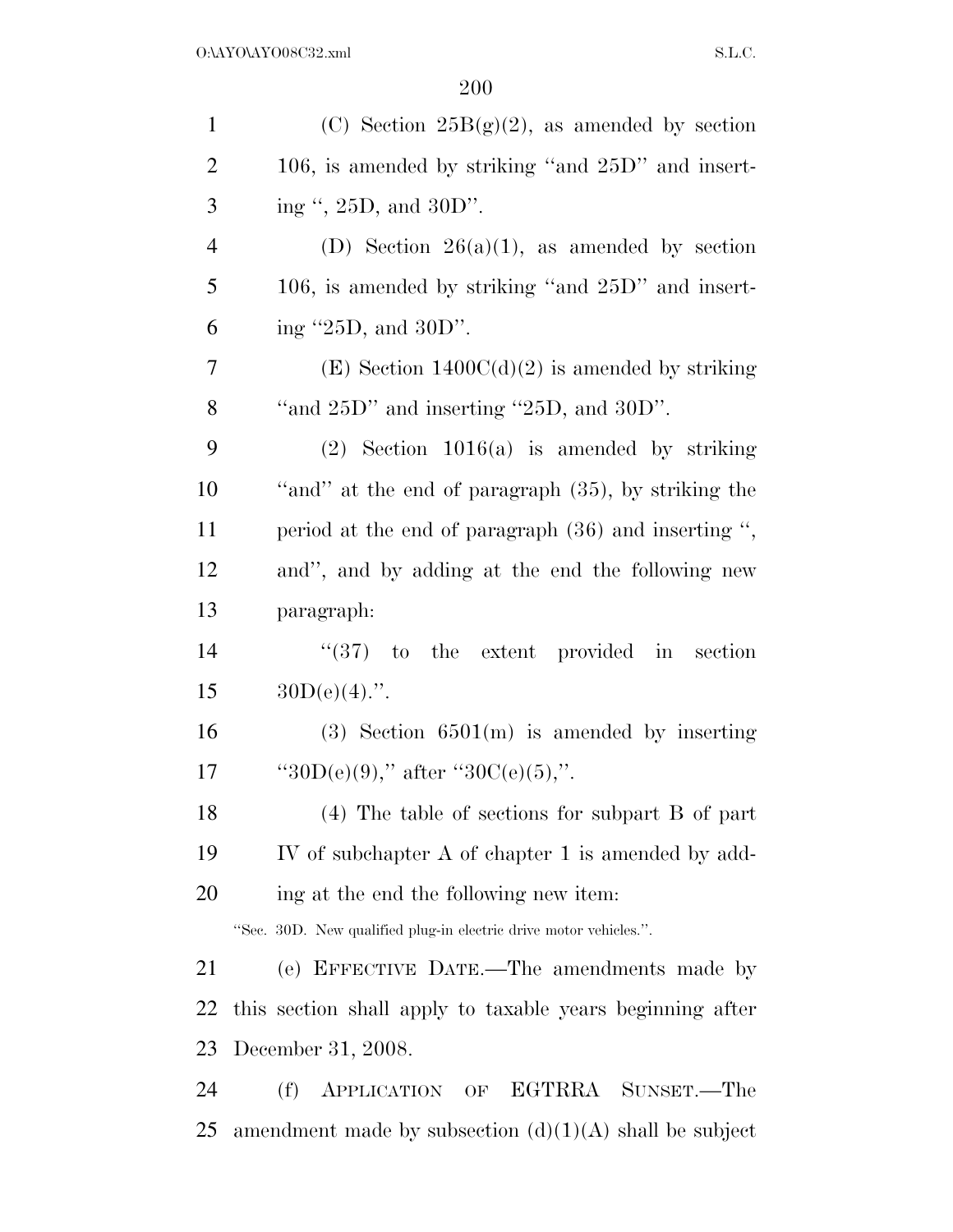to title IX of the Economic Growth and Tax Relief Rec- onciliation Act of 2001 in the same manner as the provi- sion of such Act to which such amendment relates. **SEC. 206. EXCLUSION FROM HEAVY TRUCK TAX FOR IDLING REDUCTION UNITS AND ADVANCED INSULA- TION.**  (a) IN GENERAL.—Section 4053 is amended by add- ing at the end the following new paragraphs: 9 "(9) IDLING REDUCTION DEVICE.—Any device or system of devices which—  $((A)$  is designed to provide to a vehicle those services (such as heat, air conditioning, or electricity) that would otherwise require the op- eration of the main drive engine while the vehi- cle is temporarily parked or remains stationary using one or more devices affixed to a tractor, and 18 ''(B) is determined by the Administrator of the Environmental Protection Agency, in con- sultation with the Secretary of Energy and the Secretary of Transportation, to reduce idling of such vehicle at a motor vehicle rest stop or

rarily parked or remain stationary.

other location where such vehicles are tempo-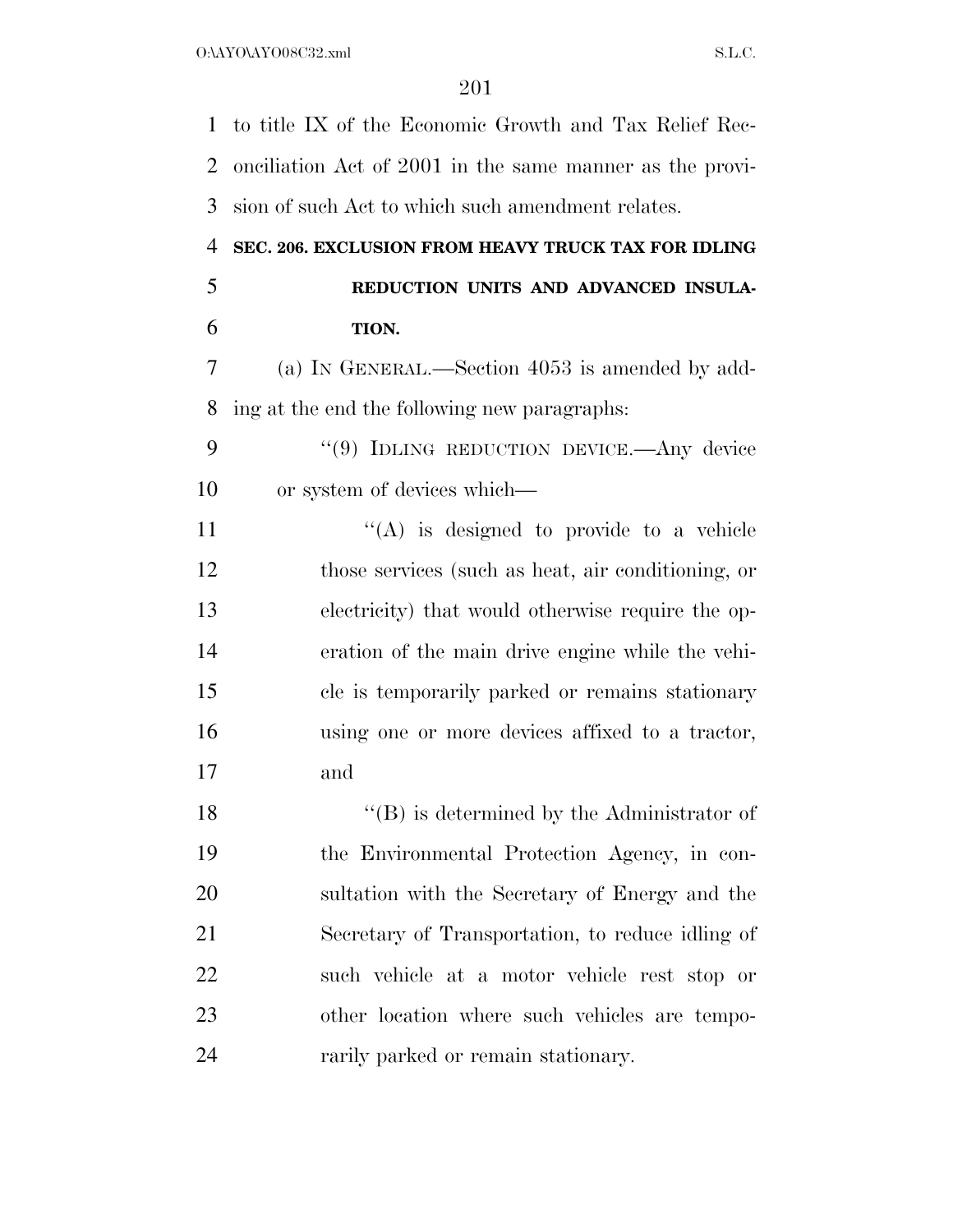1 "(10) ADVANCED INSULATION.—Any insulation 2 that has an R value of not less than R35 per inch.". (b) EFFECTIVE DATE.—The amendment made by this section shall apply to sales or installations after the date of the enactment of this Act.

### **SEC. 207. ALTERNATIVE FUEL VEHICLE REFUELING PROP-ERTY CREDIT.**

 (a) EXTENSION OF CREDIT.—Paragraph (2) of sec- tion 30C(g) is amended by striking ''December 31, 2009'' and inserting ''December 31, 2010''.

 (b) INCLUSION OF ELECTRICITY AS A CLEAN-BURN-12 ING FUEL.—Section  $30C(c)(2)$  is amended by adding at the end the following new subparagraph:

14  $\text{``(C)}$  Electricity.".

 (c) EFFECTIVE DATE.—The amendments made by this section shall apply to property placed in service after the date of the enactment of this Act, in taxable years ending after such date.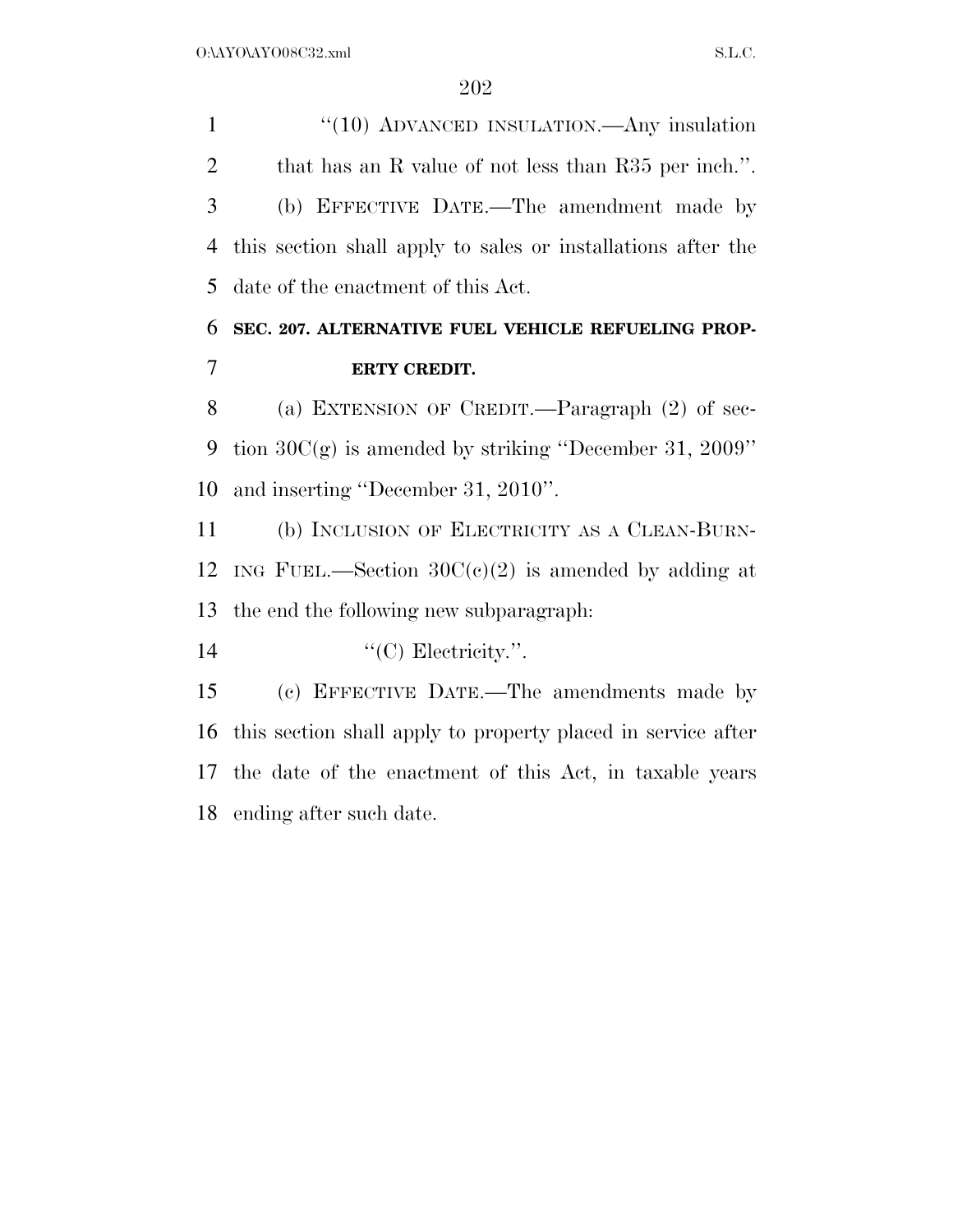**SEC. 208. CERTAIN INCOME AND GAINS RELATING TO AL- COHOL FUELS AND MIXTURES, BIODIESEL FUELS AND MIXTURES, AND ALTERNATIVE FUELS AND MIXTURES TREATED AS QUALI- FYING INCOME FOR PUBLICLY TRADED PARTNERSHIPS.**  (a) IN GENERAL.—Subparagraph (E) of section  $7704(d)(1)$ , as amended by this Act, is amended by strik-ing ''or industrial source carbon dioxide'' and inserting '',

 industrial source carbon dioxide, or the transportation or storage of any fuel described in subsection (b), (c), (d), or (e) of section 6426, or any alcohol fuel defined in sec-13 tion  $6426(b)(4)(A)$  or any biodiesel fuel as defined in sec-14 tion  $40A(d)(1)$ " after "timber)".

 (b) EFFECTIVE DATE.—The amendment made by this section shall take effect on the date of the enactment of this Act, in taxable years ending after such date.

**SEC. 209. EXTENSION AND MODIFICATION OF ELECTION TO** 

#### **EXPENSE CERTAIN REFINERIES.**

20 (a) EXTENSION.—Paragraph (1) of section  $179C(c)$ (relating to qualified refinery property) is amended—

 (1) by striking ''January 1, 2012'' in subpara- graph (B) and inserting ''January 1, 2014'', and (2) by striking ''January 1, 2008'' each place it appears in subparagraph (F) and inserting ''Janu-

26 ary 1, ".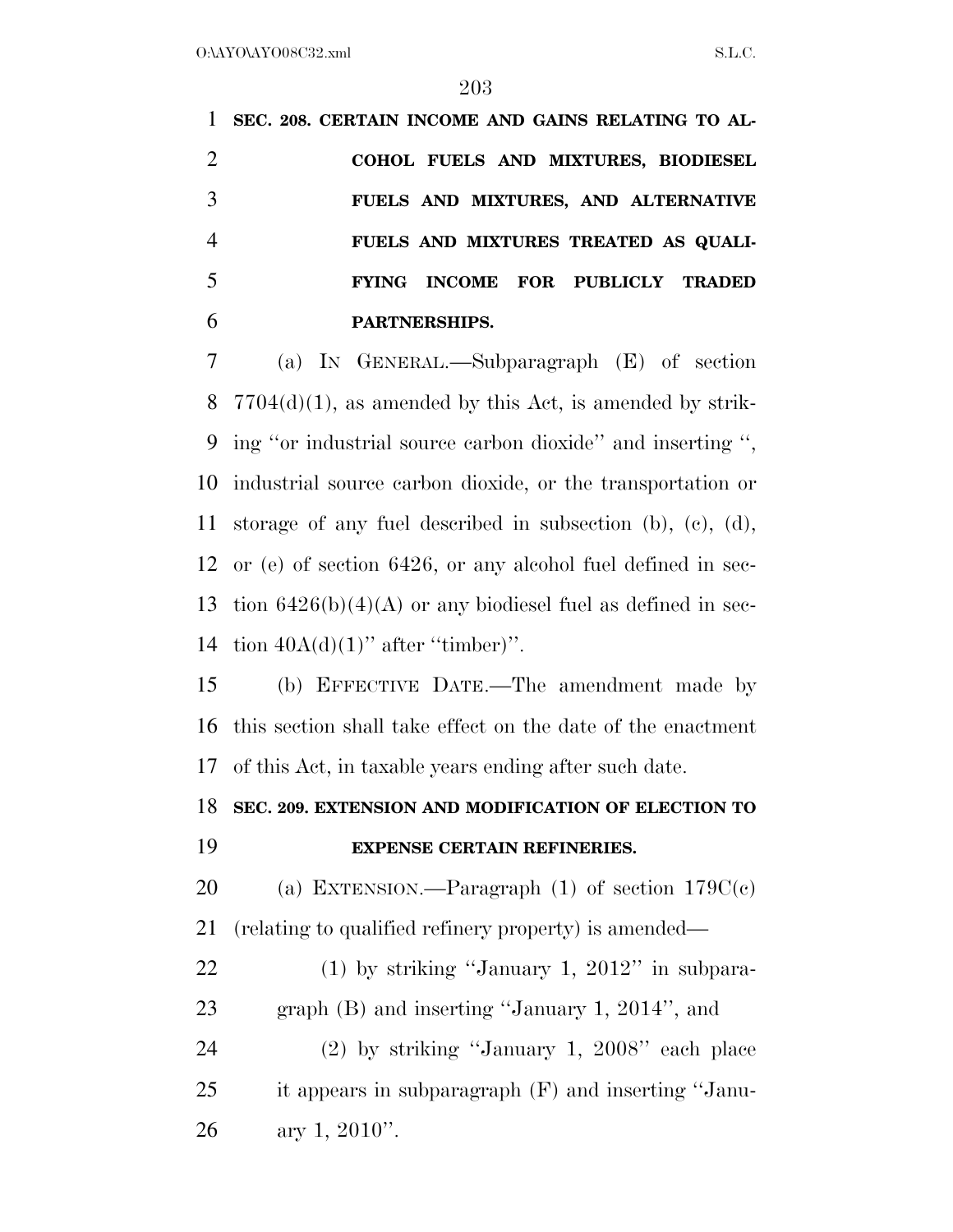(b) INCLUSION OF FUEL DERIVED FROM SHALE AND TAR SANDS.—

 (1) IN GENERAL.—Subsection (d) of section 179C is amended by inserting '', or directly from shale or tar sands'' after ''(as defined in section 6  $45K(e)$ ".

 (2) CONFORMING AMENDMENT.—Paragraph (2) of section 179C(e) is amended by inserting ''shale, tar sands, or'' before ''qualified fuels''.

 (c) EFFECTIVE DATE.—The amendments made by this section shall apply to property placed in service after the date of the enactment of this Act.

 **SEC. 210. EXTENSION OF SUSPENSION OF TAXABLE IN- COME LIMIT ON PERCENTAGE DEPLETION FOR OIL AND NATURAL GAS PRODUCED FROM MARGINAL PROPERTIES.** 

 Subparagraph (H) of section 613A(c)(6) (relating to oil and gas produced from marginal properties) is amend- ed by striking ''for any taxable year'' and all that follows and inserting ''for any taxable year—

- 21 ''(i) beginning after December 31, 1997, and before January 1, 2008, or 23 ''(ii) beginning after December 31,
- 2008, and before January 1, 2010.''.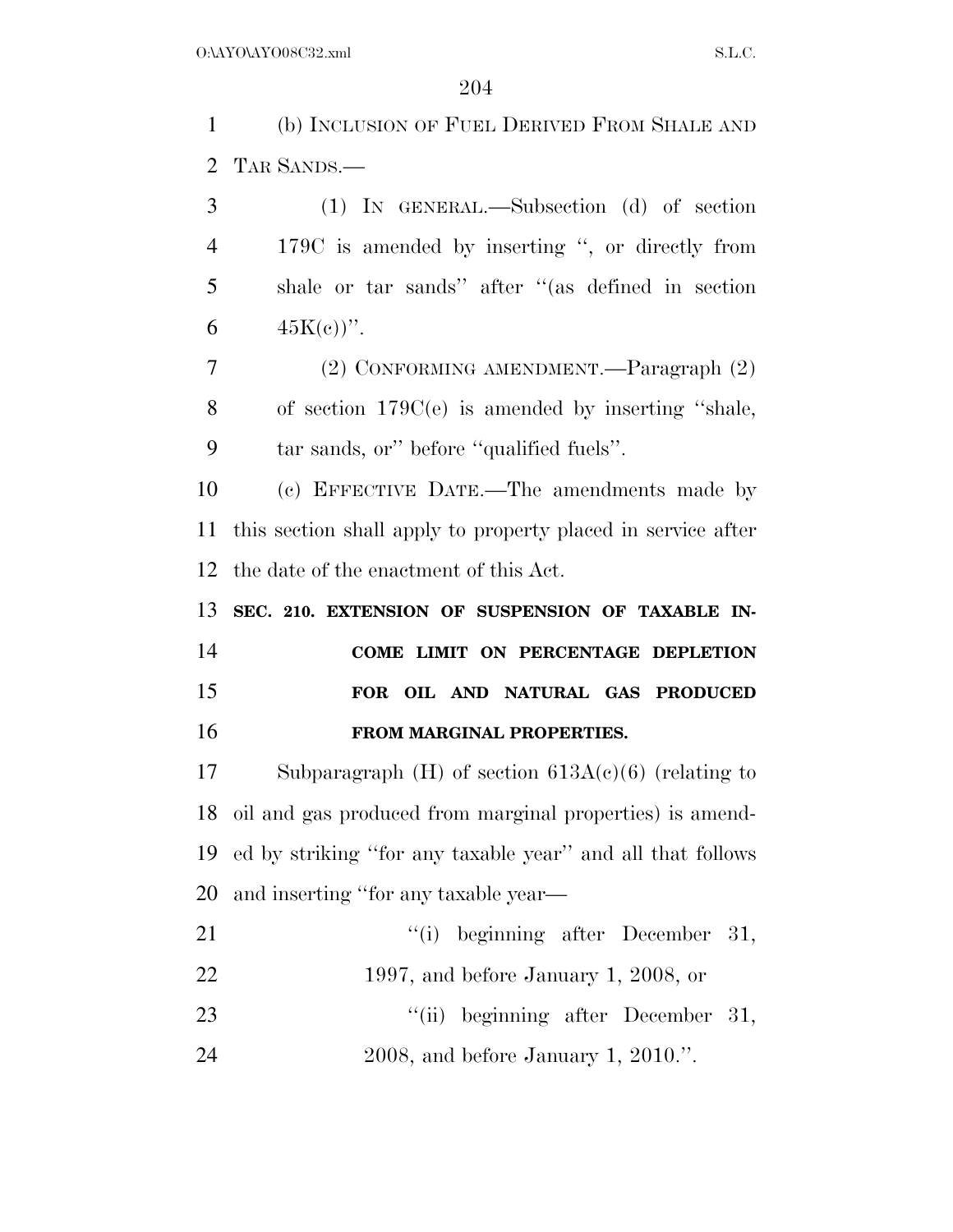| $\mathbf{1}$   | SEC. 211. TRANSPORTATION FRINGE BENEFIT TO BICYCLE       |
|----------------|----------------------------------------------------------|
| $\overline{2}$ | <b>COMMUTERS.</b>                                        |
| 3              | (a) IN GENERAL.—Paragraph $(1)$ of section $132(f)$      |
| $\overline{4}$ | is amended by adding at the end the following:           |
| 5              | "(D) Any qualified bicycle commuting re-                 |
| 6              | imbursement.".                                           |
| 7              | (b) LIMITATION ON EXCLUSION.—Paragraph (2) of            |
| 8              | section $132(f)$ is amended by striking "and" at the end |
| 9              | of subparagraph (A), by striking the period at the end   |
| 10             | of subparagraph (B) and inserting ", and", and by adding |
| 11             | at the end the following new subparagraph:               |
| 12             | $\lq\lq$ (C) the applicable annual limitation in         |
| 13             | the case of any qualified bicycle commuting re-          |
| 14             | imbursement.".                                           |
| 15             | (c) DEFINITIONS.—Paragraph $(5)$ of section $132(f)$     |
| 16             | is amended by adding at the end the following:           |
| 17             | "(F) DEFINITIONS RELATED TO BICYCLE                      |
| 18             | COMMUTING REIMBURSEMENT.-                                |
| 19             | "(i) QUALIFIED BICYCLE COMMUTING                         |
| 20             | REIMBURSEMENT.—The term 'qualified bi-                   |
| 21             | cycle commuting reimbursement' means,                    |
| 22             | with respect to any calendar year, any em-               |
| 23             | ployer reimbursement during the 15-month                 |
| 24             | period beginning with the first day of such              |
| 25             | calendar year for reasonable expenses in-                |
| 26             | curred by the employee during such cal-                  |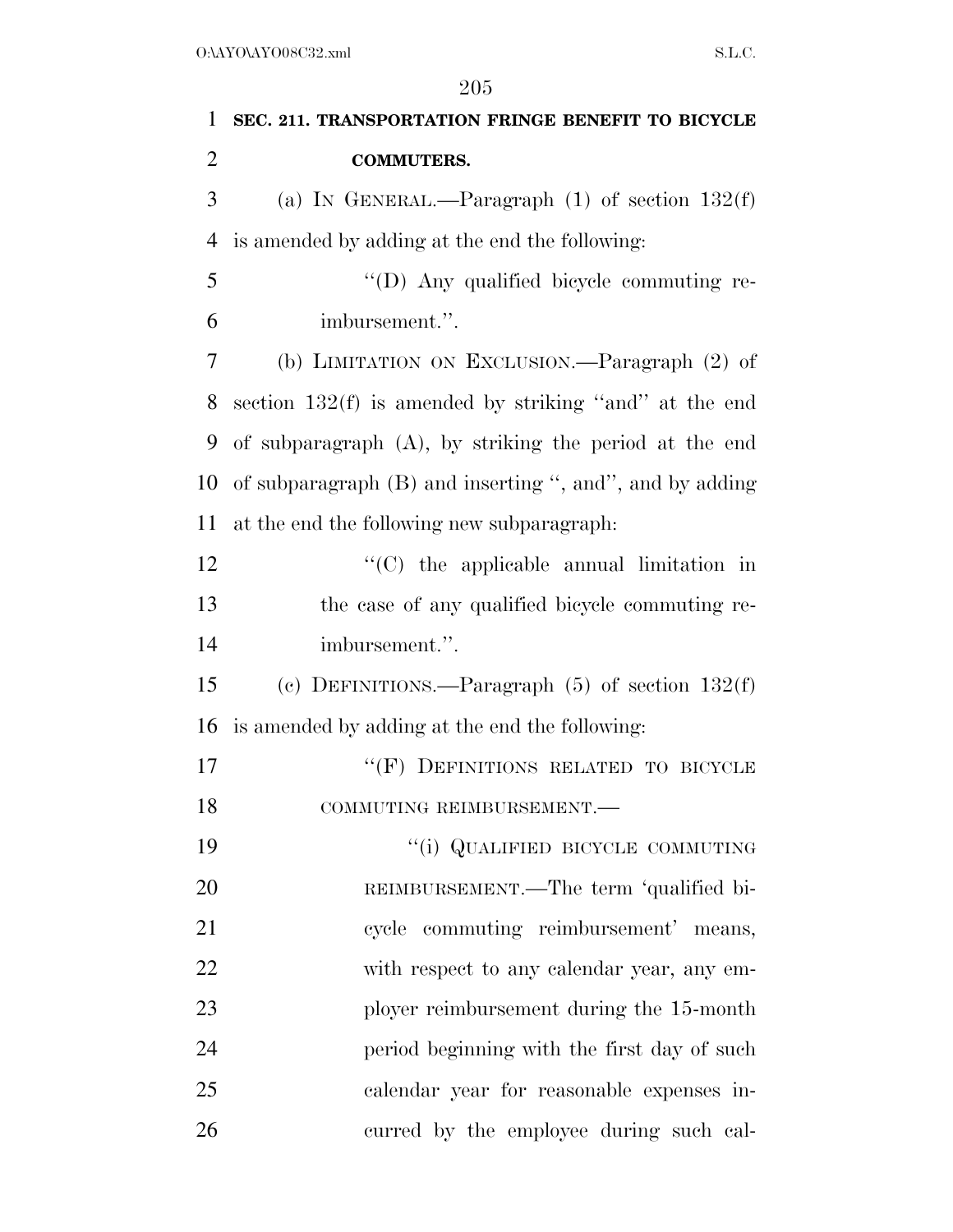| $\mathbf{1}$   | endar year for the purchase of a bicycle                |
|----------------|---------------------------------------------------------|
| $\overline{2}$ | and bicycle improvements, repair, and stor-             |
| 3              | age, if such bicycle is regularly used for              |
| $\overline{4}$ | travel between the employee's residence                 |
| 5              | and place of employment.                                |
| 6              | "(ii) APPLICABLE ANNUAL LIMITA-                         |
| $\overline{7}$ | TION.—The term 'applicable annual limita-               |
| 8              | tion' means, with respect to any employee               |
| 9              | for any calendar year, the product of $$20$             |
| 10             | multiplied by the number of qualified bicy-             |
| 11             | cle commuting months during such year.                  |
| 12             | "(iii) QUALIFIED BICYCLE<br>$COM-$                      |
| 13             | MUTING MONTH.—The term 'qualified bi-                   |
| 14             | cycle commuting month' means, with re-                  |
| 15             | spect to any employee, any month during                 |
| 16             | which such employee—                                    |
| 17             | $\lq\lq$ (I) regularly uses the bicycle for             |
| 18             | a substantial portion of the travel be-                 |
| 19             | tween the employee's residence and                      |
| 20             | place of employment, and                                |
| 21             | $\lq\lq$ (II) does not receive any benefit              |
| 22             | described in subparagraph $(A)$ , $(B)$ ,               |
| 23             | or $(C)$ of paragraph $(1)$ .".                         |
| 24             | (d) CONSTRUCTIVE RECEIPT OF BENEFIT.—Para-              |
| 25             | graph $(4)$ of section $132(f)$ is amended by inserting |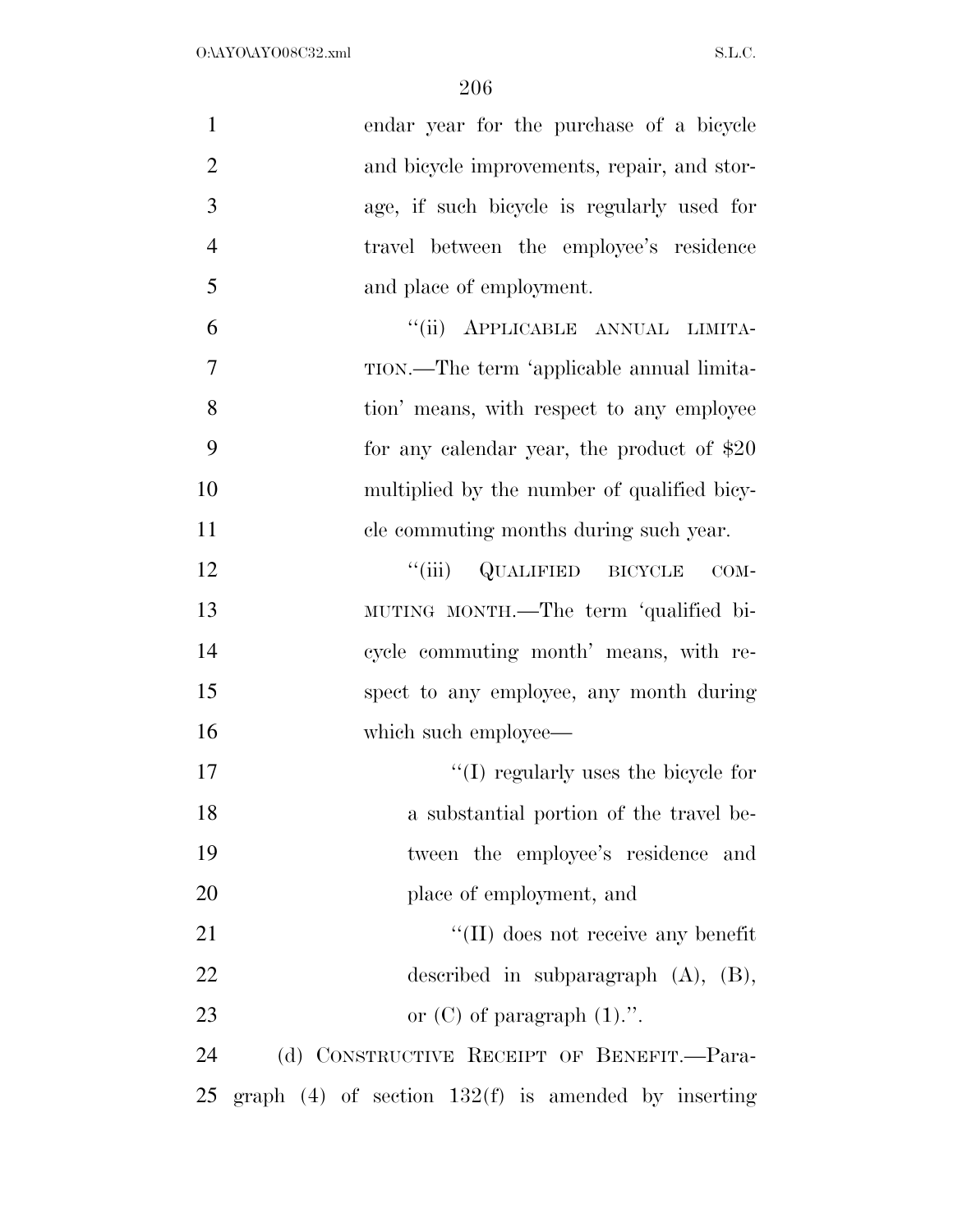''(other than a qualified bicycle commuting reimburse-ment)'' after ''qualified transportation fringe''.

 (e) EFFECTIVE DATE.—The amendments made by this section shall apply to taxable years beginning after December 31, 2008.

# **TITLE III—ENERGY CONSERVA- TION AND EFFICIENCY PRO-VISIONS**

### **SEC. 301. QUALIFIED ENERGY CONSERVATION BONDS.**

 (a) IN GENERAL.—Subpart I of part IV of sub- chapter A of chapter 1, as amended by section 107, is amended by adding at the end the following new section: **''SEC. 54D. QUALIFIED ENERGY CONSERVATION BONDS.** 

 ''(a) QUALIFIED ENERGY CONSERVATION BOND.— For purposes of this subchapter, the term 'qualified en- ergy conservation bond' means any bond issued as part of an issue if—

18 ''(1) 100 percent of the available project pro- ceeds of such issue are to be used for one or more qualified conservation purposes,

21  $\frac{1}{2}$  the bond is issued by a State or local gov-ernment, and

23  $\frac{1}{2}$  (3) the issuer designates such bond for pur-poses of this section.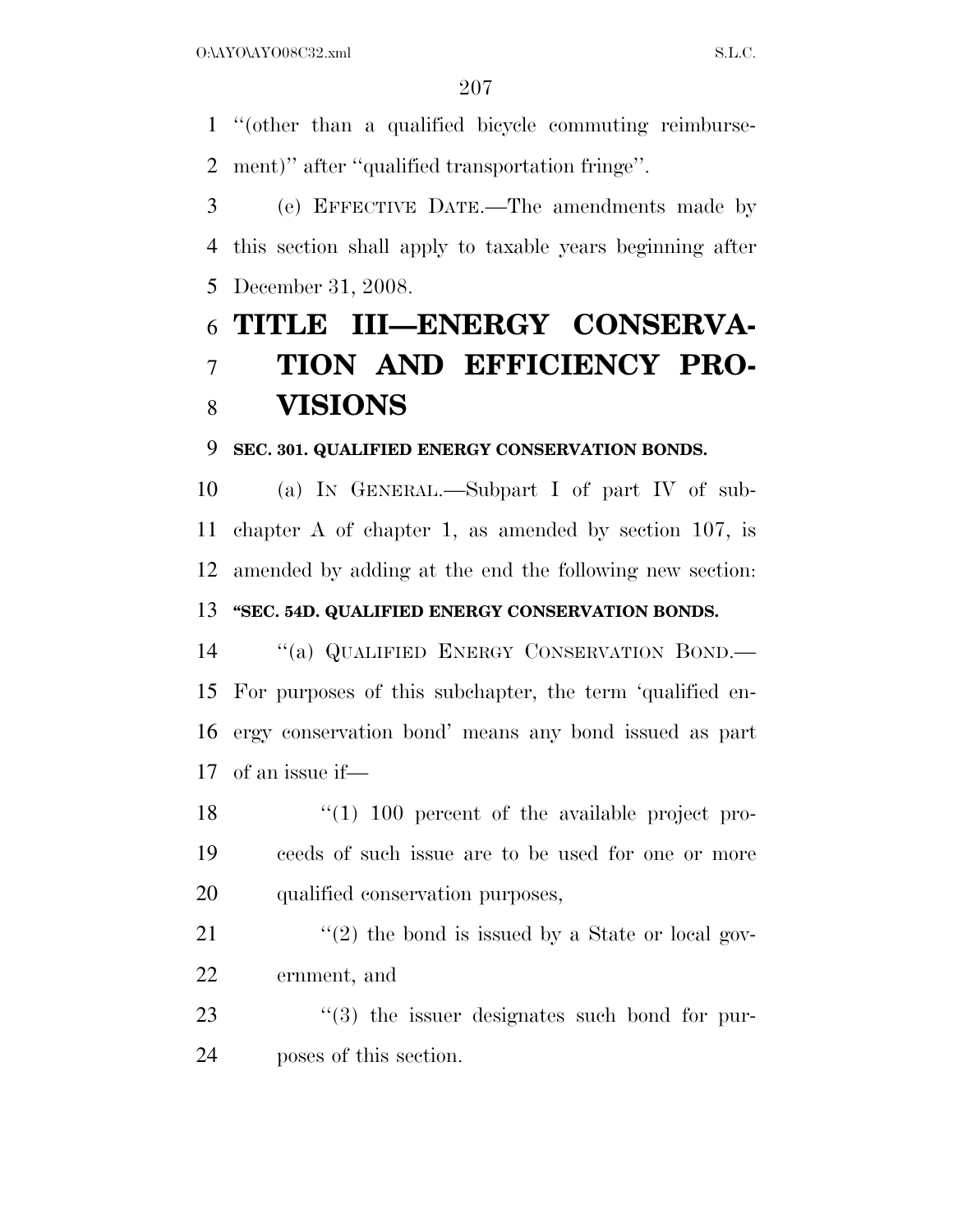''(b) REDUCED CREDIT AMOUNT.—The annual credit determined under section 54A(b) with respect to any qualified energy conservation bond shall be 70 percent of the amount so determined without regard to this sub-section.

 ''(c) LIMITATION ON AMOUNT OF BONDS DES- IGNATED.—The maximum aggregate face amount of bonds which may be designated under subsection (a) by any issuer shall not exceed the limitation amount allocated to such issuer under subsection (e).

11 "(d) NATIONAL LIMITATION ON AMOUNT OF BONDS DESIGNATED.—There is a national qualified energy con-servation bond limitation of \$800,000,000.

14 "(e) ALLOCATIONS.—

15 "(1) In GENERAL.—The limitation applicable under subsection (d) shall be allocated by the Sec- retary among the States in proportion to the popu-lation of the States.

19 "(2) ALLOCATIONS TO LARGEST LOCAL GOV-ERNMENTS.—

 $((A)$  In GENERAL.—In the case of any State in which there is a large local govern- ment, each such local government shall be allo- cated a portion of such State's allocation which bears the same ratio to the State's allocation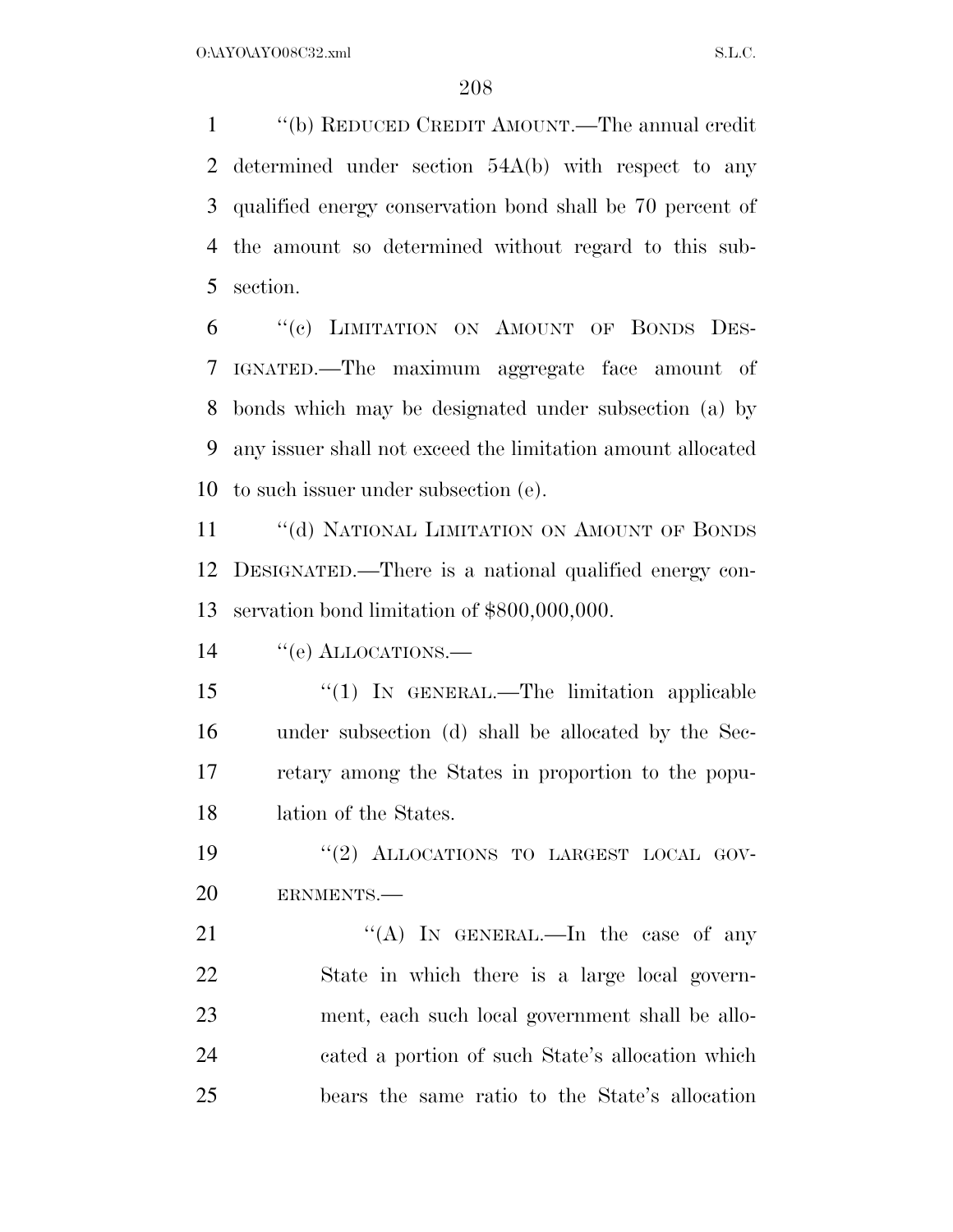(determined without regard to this subpara- graph) as the population of such large local government bears to the population of such State.

5 "(B) ALLOCATION OF UNUSED LIMITATION TO STATE.—The amount allocated under this subsection to a large local government may be reallocated by such local government to the State in which such local government is located.

10 "(C) LARGE LOCAL GOVERNMENT.—For purposes of this section, the term 'large local government' means any municipality or county if such municipality or county has a population 14 of 100,000 or more.

 ''(3) ALLOCATION TO ISSUERS; RESTRICTION ON PRIVATE ACTIVITY BONDS.—Any allocation under this subsection to a State or large local gov- ernment shall be allocated by such State or large local government to issuers within the State in a manner that results in not less than 70 percent of the allocation to such State or large local govern- ment being used to designate bonds which are not private activity bonds.

 ''(f) QUALIFIED CONSERVATION PURPOSE.—For purposes of this section—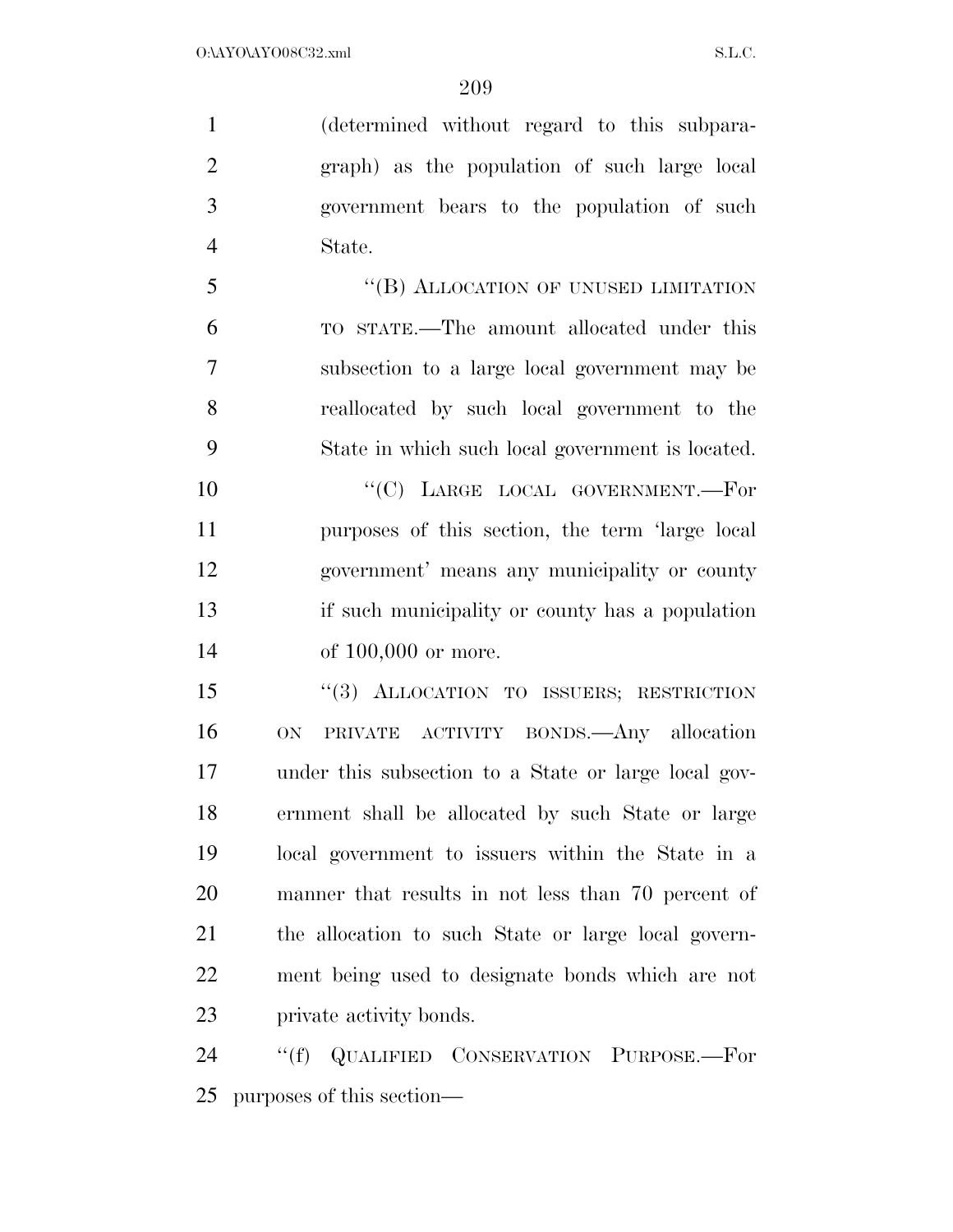| $\mathbf{1}$   | "(1) IN GENERAL.—The term 'qualified con-          |
|----------------|----------------------------------------------------|
| $\overline{2}$ | servation purpose' means any of the following:     |
| 3              | "(A) Capital expenditures incurred for             |
| $\overline{4}$ | purposes of-                                       |
| 5              | "(i) reducing energy consumption in                |
| 6              | publicly-owned buildings by at least 20            |
| $\overline{7}$ | percent,                                           |
| 8              | "(ii) implementing green community                 |
| 9              | programs,                                          |
| 10             | "(iii) rural development involving the             |
| 11             | production of electricity from renewable           |
| 12             | energy resources, or                               |
| 13             | "(iv) any qualified facility (as deter-            |
| 14             | mined under section $45(d)$ without regard         |
| 15             | to paragraphs $(8)$ and $(10)$ thereof and         |
| 16             | without regard to any placed in service            |
| 17             | date).                                             |
| 18             | $\lq\lq$ (B) Expenditures with respect to research |
| 19             | facilities, and research grants, to support re-    |
| 20             | search in-                                         |
| 21             | "(i) development of cellulosic ethanol             |
| 22             | or other nonfossil fuels,                          |
| 23             | "(ii) technologies for the capture and             |
| 24             | sequestration of carbon dioxide produced           |
| 25             | through the use of fossil fuels,                   |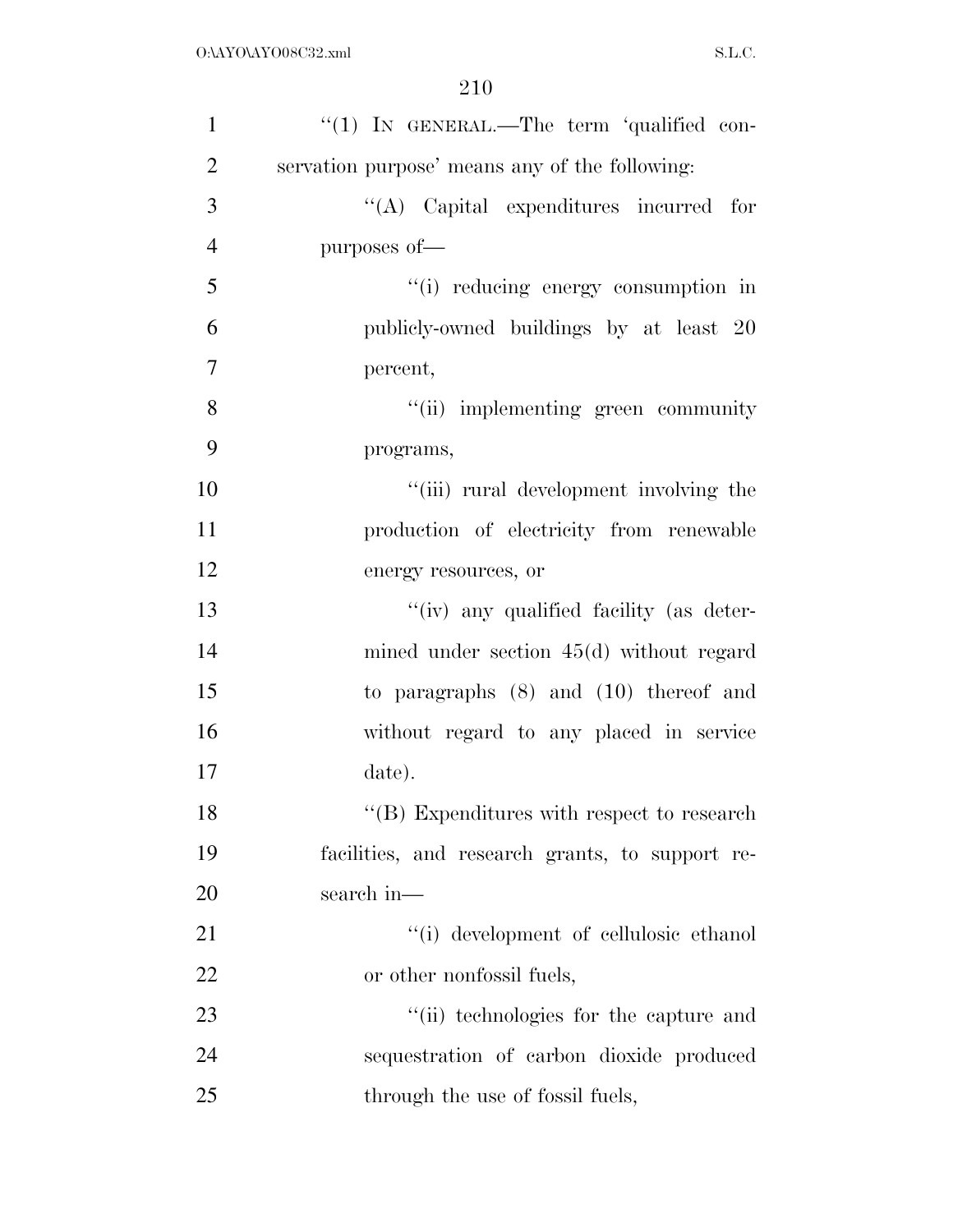| $\mathbf{1}$   | "(iii) increasing the efficiency of exist-        |
|----------------|---------------------------------------------------|
| $\overline{2}$ | ing technologies for producing nonfossil          |
| 3              | fuels,                                            |
| $\overline{4}$ | "(iv) automobile battery technologies             |
| 5              | and other technologies to reduce fossil fuel      |
| 6              | consumption in transportation, or                 |
| 7              | $\lq\lq$ (v) technologies to reduce energy use    |
| 8              | in buildings.                                     |
| 9              | "(C) Mass commuting facilities and related        |
| 10             | facilities that reduce the consumption of energy, |
| 11             | including expenditures to reduce pollution from   |
| 12             | vehicles used for mass commuting.                 |
| 13             | "(D) Demonstration projects designed to           |
| 14             | promote the commercialization of—                 |
| 15             | "(i) green building technology,                   |
| 16             | "(ii) conversion of agricultural waste            |
| 17             | for use in the production of fuel or other-       |
| 18             | wise,                                             |
| 19             | "(iii) advanced battery manufacturing             |
| 20             | technologies,                                     |
| 21             | "(iv) technologies to reduce peak use             |
| 22             | of electricity, or                                |
| 23             | "(v) technologies for the capture and             |
| 24             | sequestration of carbon dioxide emitted           |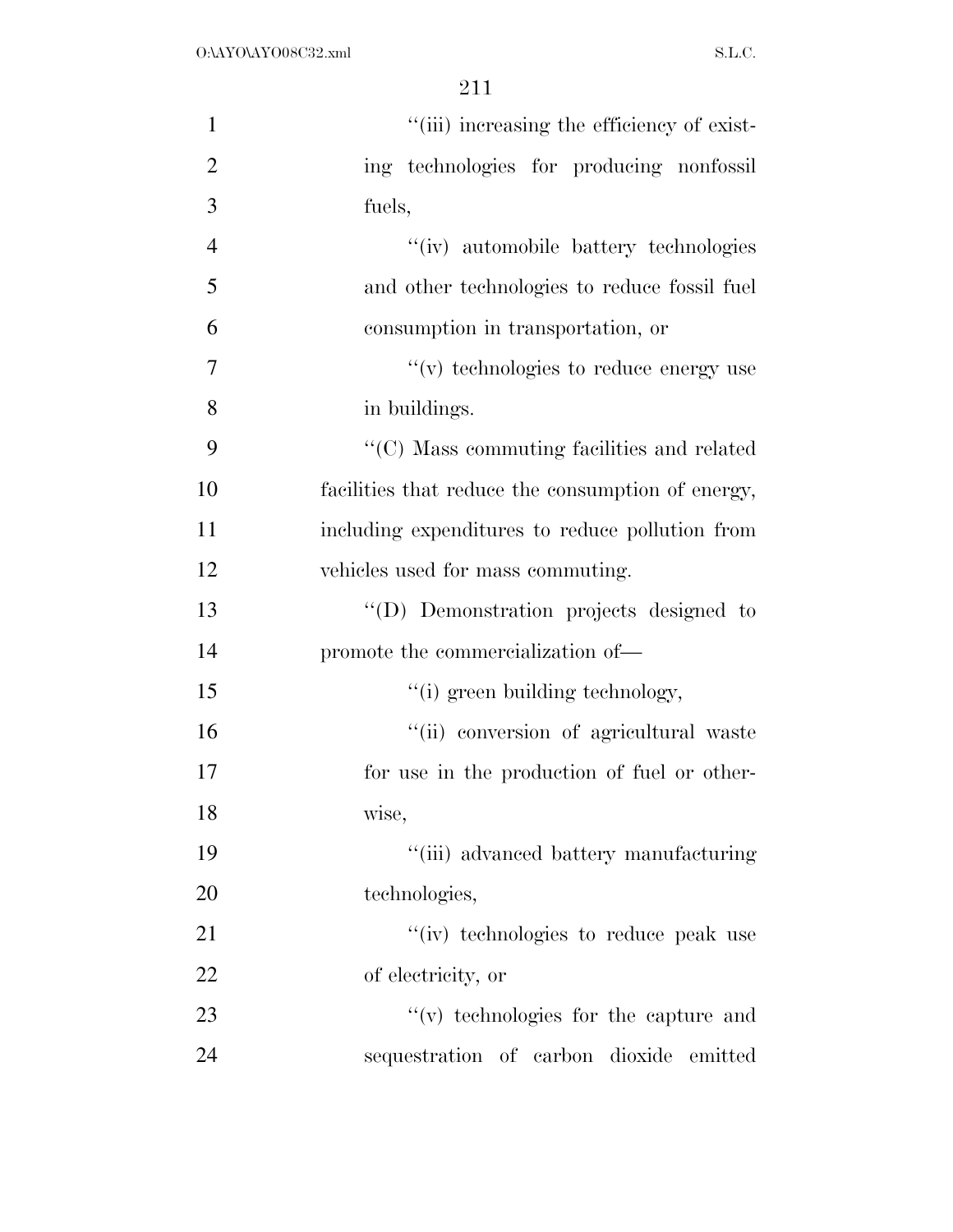| $\mathbf{1}$   | from combusting fossil fuels in order to                 |
|----------------|----------------------------------------------------------|
| $\overline{2}$ | produce electricity.                                     |
| 3              | $\lq\lq$ (E) Public education campaigns to pro-          |
| $\overline{4}$ | mote energy efficiency.                                  |
| 5              | "(2) SPECIAL RULES FOR PRIVATE ACTIVITY                  |
| 6              | BONDS.—For purposes of this section, in the case of      |
| 7              | any private activity bond, the term 'qualified con-      |
| 8              | servation purposes' shall not include any expenditure    |
| 9              | which is not a capital expenditure.                      |
| 10             | "(g) POPULATION.—                                        |
| 11             | "(1) IN GENERAL.—The population of any                   |
| 12             | State or local government shall be determined for        |
| 13             | purposes of this section as provided in section $146(j)$ |
| 14             | for the calendar year which includes the date of the     |
| 15             | enactment of this section.                               |
| 16             | "(2) SPECIAL RULE FOR COUNTIES.—In deter-                |
| 17             | mining the population of any county for purposes of      |
| 18             | this section, any population of such county which is     |
| 19             | taken into account in determining the population of      |
| 20             | any municipality which is a large local government       |
| 21             | shall not be taken into account in determining the       |
| 22             | population of such county.                               |
| 23             | "(h) APPLICATION TO INDIAN TRIBAL GOVERN-                |
| 24             | MENTS.—An Indian tribal government shall be treated for  |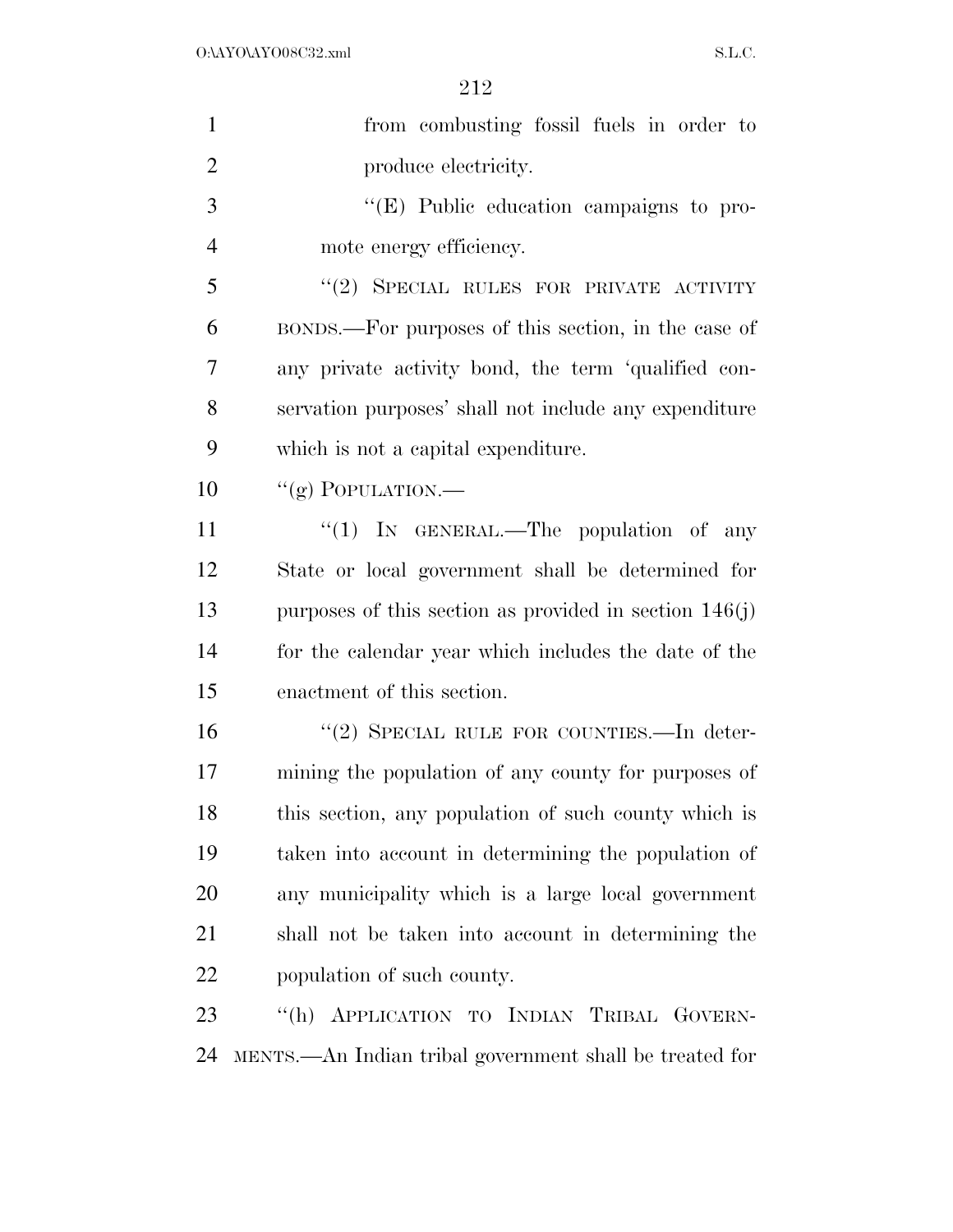purposes of this section in the same manner as a large local government, except that—

 ''(1) an Indian tribal government shall be treat- ed for purposes of subsection (e) as located within a State to the extent of so much of the population of such government as resides within such State, and

 $\frac{8}{2}$  ''(2) any bond issued by an Indian tribal gov- ernment shall be treated as a qualified energy con- servation bond only if issued as part of an issue the available project proceeds of which are used for pur- poses for which such Indian tribal government could issue bonds to which section 103(a) applies.''.

(b) CONFORMING AMENDMENTS.—

15 (1) Paragraph (1) of section  $54A(d)$ , as amend-ed by this Act, is amended to read as follows:

17 "(1) QUALIFIED TAX CREDIT BOND.—The term 'qualified tax credit bond' means—

 ''(A) a qualified forestry conservation bond,

21 "'(B) a new clean renewable energy bond, or

23  $\cdot$  (C) a qualified energy conservation bond, which is part of an issue that meets requirements of 25 paragraphs  $(2)$ ,  $(3)$ ,  $(4)$ ,  $(5)$ , and  $(6)$ .".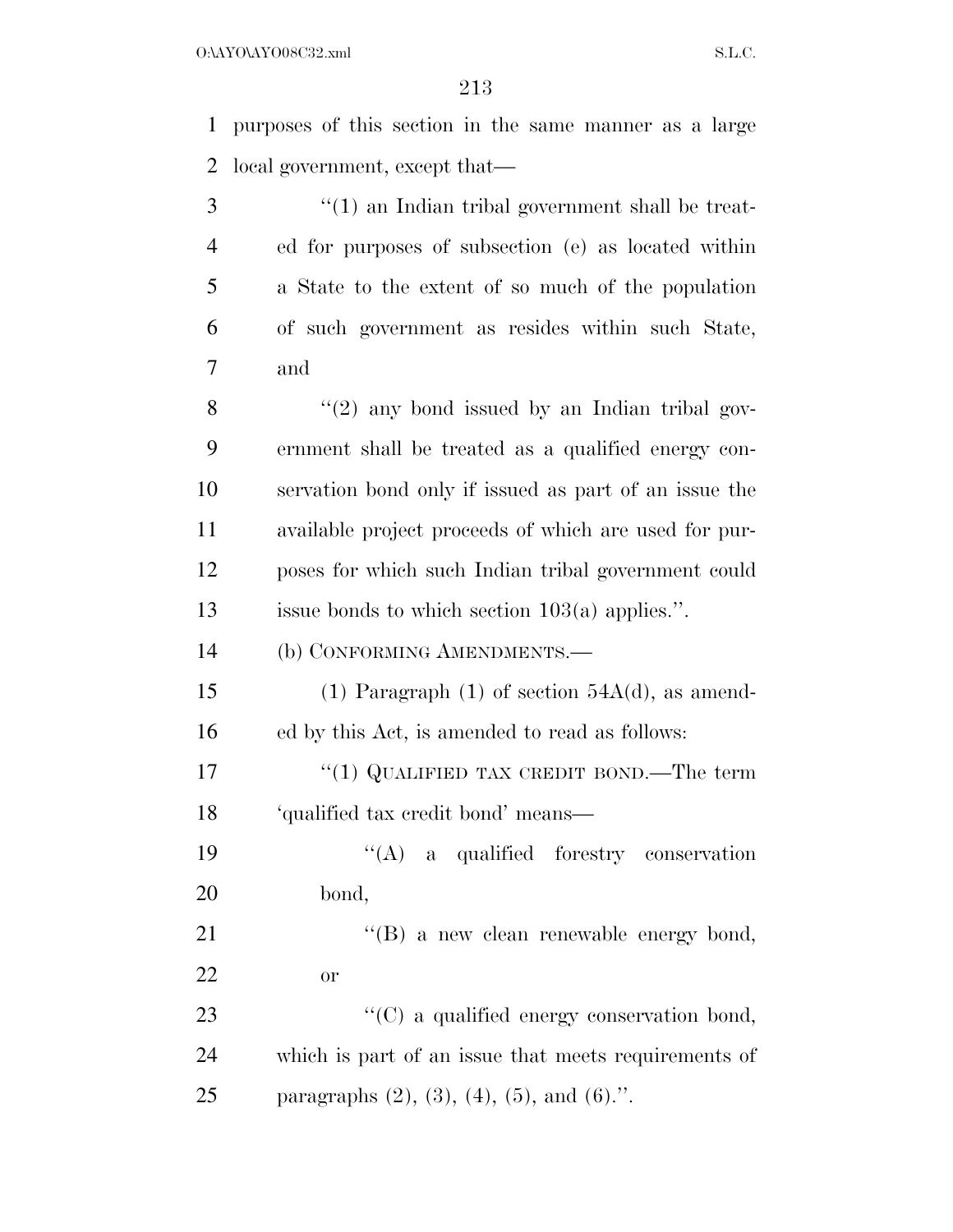| $\mathbf{1}$   | (2) Subparagraph (C) of section $54A(d)(2)$ , as              |
|----------------|---------------------------------------------------------------|
| $\overline{2}$ | amended by this Act, is amended to read as follows:           |
| 3              | "(C) QUALIFIED PURPOSE.—For purposes                          |
| $\overline{4}$ | of this paragraph, the term 'qualified purpose'               |
| 5              | means-                                                        |
| 6              | "(i) in the case of a qualified forestry                      |
| 7              | conservation bond, a purpose specified in                     |
| 8              | section $54B(e)$ ,                                            |
| 9              | $``$ (ii) in the case of a new clean renew-                   |
| 10             | able energy bond, a purpose specified in                      |
| 11             | section $54C(a)(1)$ , and                                     |
| 12             | "(iii) in the case of a qualified energy                      |
| 13             | conservation bond, a purpose specified in                     |
| 14             | section $54D(a)(1)$ .".                                       |
| 15             | (3) The table of sections for subpart I of part               |
| 16             | IV of subchapter A of chapter 1, as amended by this           |
| 17             | Act, is amended by adding at the end the following            |
| 18             | new item:                                                     |
|                | "Sec. 54D. Qualified energy conservation bonds.".             |
| 19             | (c) EFFECTIVE DATE.—The amendments made by                    |
| 20             | this section shall apply to obligations issued after the date |
| 21             | of the enactment of this Act.                                 |
| 22             | SEC. 302. CREDIT FOR NONBUSINESS ENERGY PROPERTY.             |
| 23             | EXTENSION OF CREDIT.—Section $25C(g)$ is<br>(a)               |
| 24             | amended by striking "placed in service after December 31,     |
| 25             | 2007" and inserting "placed in service—                       |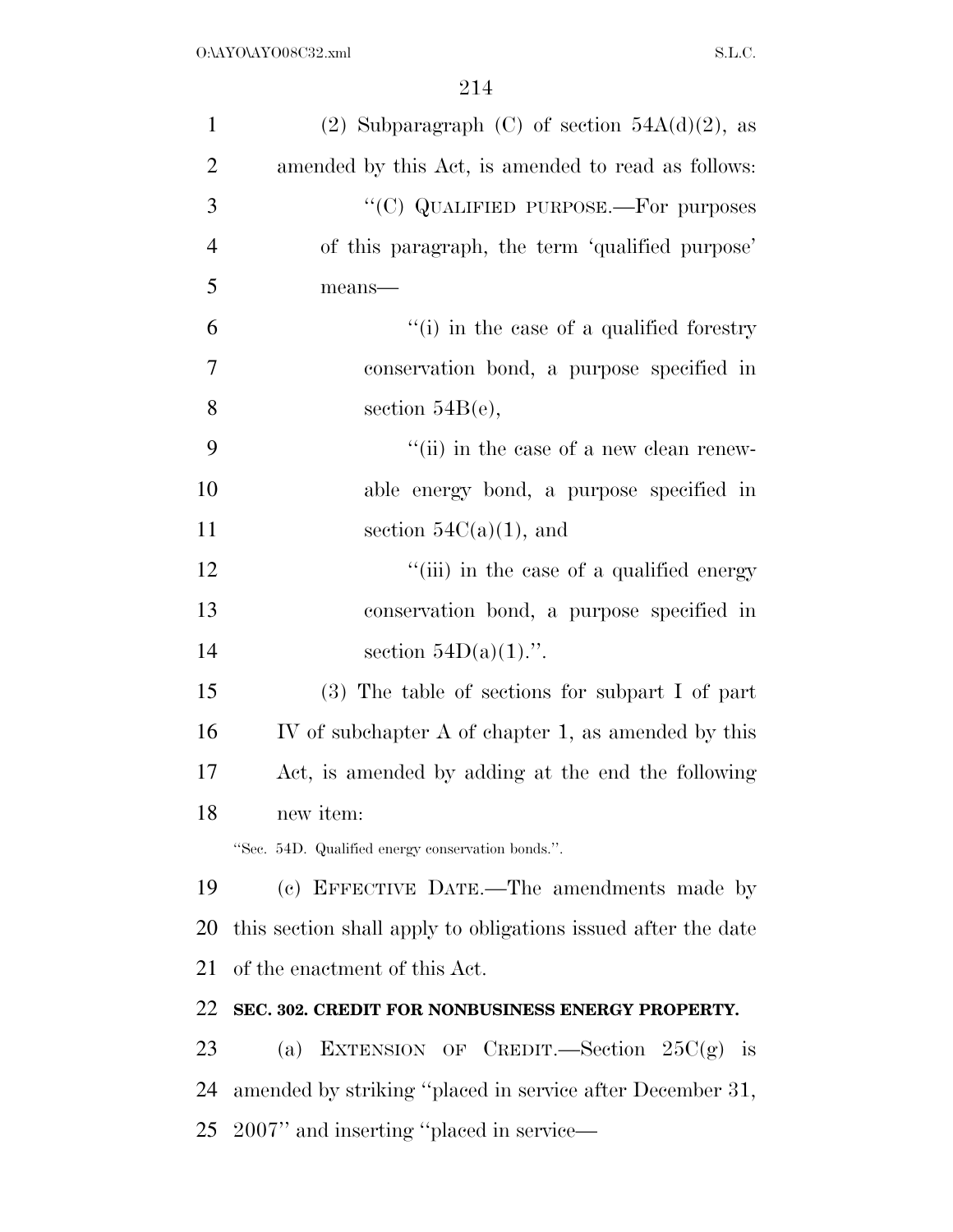| $\mathbf{1}$   | $(1)$ after December 31, 2007, and before Jan-        |
|----------------|-------------------------------------------------------|
| $\overline{2}$ | uary 1, 2009, or                                      |
| 3              | "(2) after December 31, 2009.".                       |
| $\overline{4}$ | (b) QUALIFIED BIOMASS FUEL PROPERTY.—                 |
| 5              | (1) IN GENERAL.—Section $25C(d)(3)$ is amend-         |
| 6              | $ed$ —                                                |
| $\tau$         | (A) by striking "and" at the end of sub-              |
| 8              | paragraph $(D)$ ,                                     |
| 9              | (B) by striking the period at the end of              |
| 10             | subparagraph $(E)$ and inserting ", and", and         |
| 11             | (C) by adding at the end the following new            |
| 12             | subparagraph:                                         |
| 13             | $\lq\lq(F)$ a stove which uses the burning of bio-    |
| 14             | mass fuel to heat a dwelling unit located in the      |
| 15             | United States and used as a residence by the          |
| 16             | taxpayer, or to heat water for use in such a          |
| 17             | dwelling unit, and which has a thermal effi-          |
| 18             | ciency rating of at least 75 percent.".               |
| 19             | (2) BIOMASS FUEL.—Section $25C(d)$ is amend-          |
| 20             | ed by adding at the end the following new para-       |
| 21             | graph:                                                |
| 22             | "(6) BIOMASS FUEL.—The term 'biomass fuel'            |
| 23             | means any plant-derived fuel available on a renew-    |
| 24             | able or recurring basis, including agricultural crops |
| 25             | and trees, wood and wood waste and residues (in-      |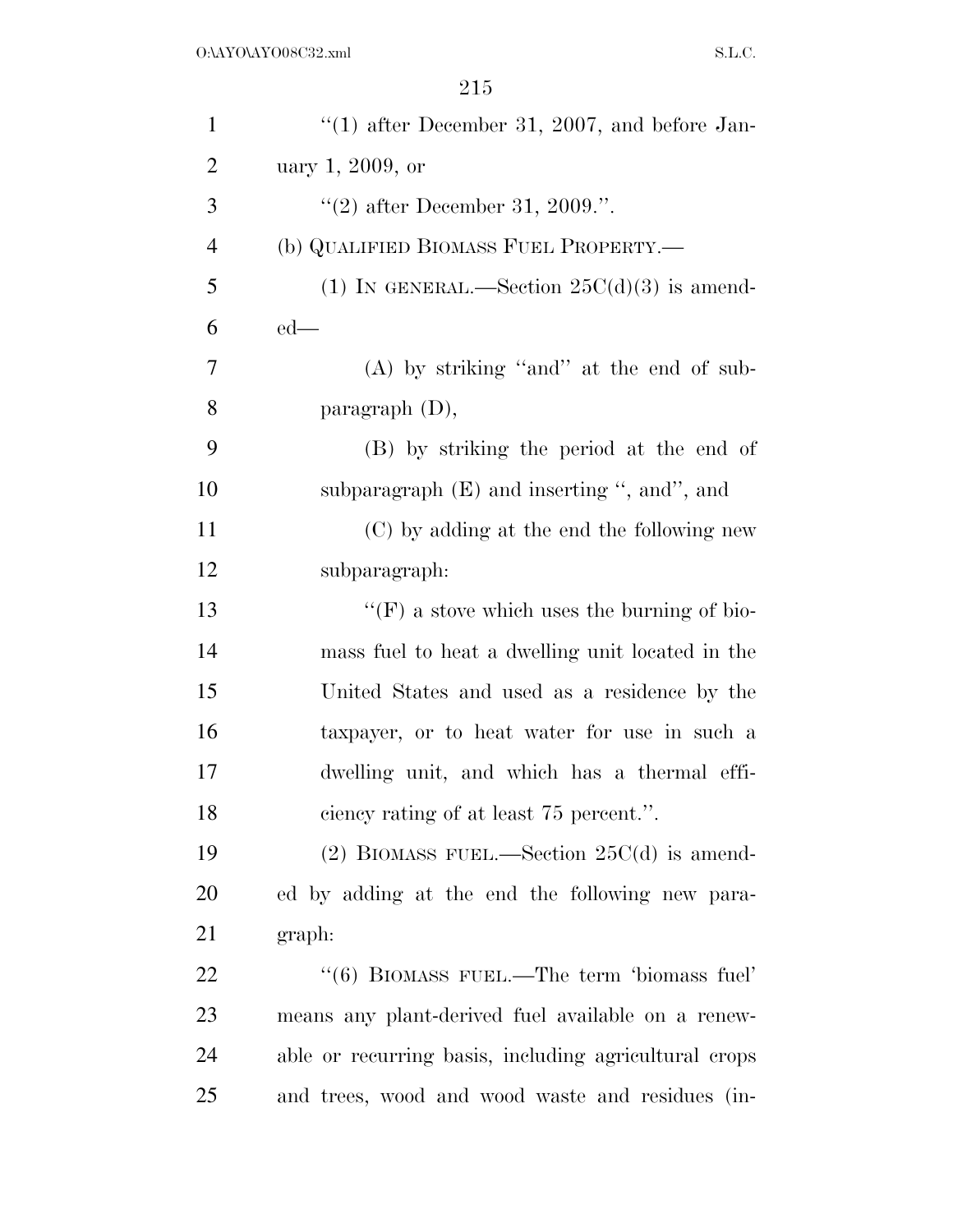$O:\Delta YO\Delta YO08C32.xml$  S.L.C.

 cluding wood pellets), plants (including aquatic plants), grasses, residues, and fibers.''.

 (c) MODIFICATION OF WATER HEATER REQUIRE-4 MENTS.—Section  $25C(d)(3)(E)$  is amended by inserting ''or a thermal efficiency of at least 90 percent'' after "0.80".

 (d) COORDINATION WITH CREDIT FOR QUALIFIED GEOTHERMAL HEAT PUMP PROPERTY EXPENDITURES.— (1) IN GENERAL.—Paragraph (3) of section  $10 \qquad 25C(d)$ , as amended by subsections (b) and (c), is amended by striking subparagraph (C) and by redes- ignating subparagraphs (D), (E), and (F) as sub-paragraphs (C), (D), and (E), respectively.

 (2) CONFORMING AMENDMENT.—Subparagraph 15 (C) of section  $25C(d)(2)$  is amended to read as fol-lows:

17 "'(C) REQUIREMENTS AND STANDARDS FOR AIR CONDITIONERS AND HEAT PUMPS.— The standards and requirements prescribed by 20 the Secretary under subparagraph (B) with re- spect to the energy efficiency ratio (EER) for central air conditioners and electric heat pumps—

24  $(i)$  shall require measurements to be based on published data which is tested by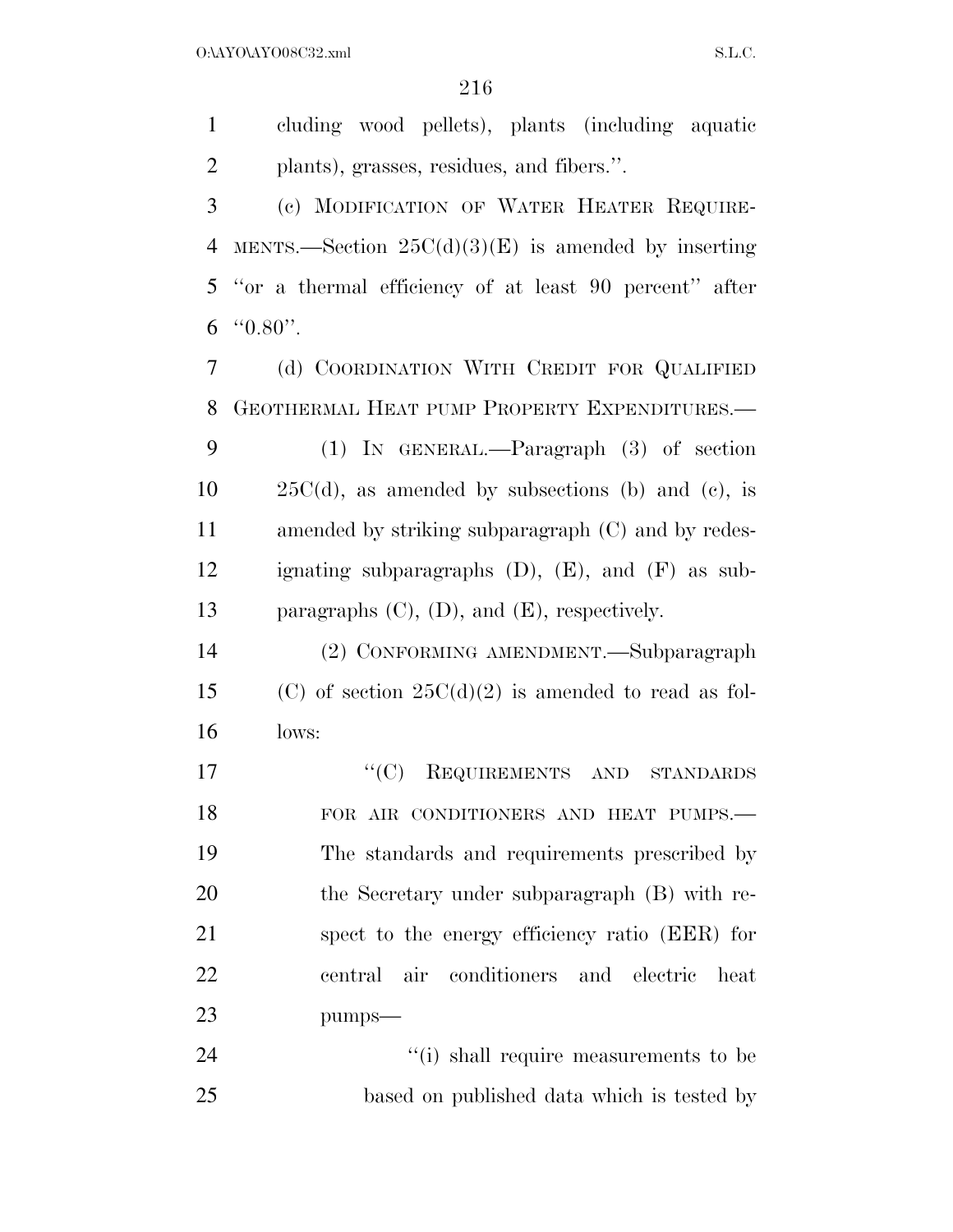| $\mathbf{1}$   | manufacturers at 95 degrees Fahrenheit,                |
|----------------|--------------------------------------------------------|
| $\overline{2}$ | and                                                    |
| 3              | "(ii) may be based on the certified                    |
| $\overline{4}$ | data of the Air Conditioning and Refrig-               |
| 5              | eration Institute that are prepared in part-           |
| 6              | nership with the Consortium for Energy                 |
| 7              | Efficiency.".                                          |
| 8              | (e) MODIFICATION OF QUALIFIED ENERGY EFFI-             |
| 9              | CIENCY IMPROVEMENTS.-                                  |
| 10             | $(1)$ IN GENERAL.—Paragraph $(1)$ of section           |
| 11             | $25C(c)$ is amended by inserting ", or an asphalt roof |
| 12             | with appropriate cooling granules," before "which      |
| 13             | meet the Energy Star program requirements".            |
| 14             | (2) BUILDING ENVELOPE COMPONENT.-Sub-                  |
| 15             | paragraph (D) of section $25C(c)(2)$ is amended—       |
| 16             | $(A)$ by inserting "or asphalt roof" after             |
| 17             | "metal roof", and                                      |
| 18             | (B) by inserting "or cooling granules"                 |
| 19             | after "pigmented coatings".                            |
| 20             | (f) EFFECTIVE DATES.-                                  |
| 21             | (1) IN GENERAL.—Except as provided in para-            |
| 22             | $graph (2)$ , the amendments made this section shall   |
| 23             | apply to expenditures made after December 31,          |
| 24             | 2008.                                                  |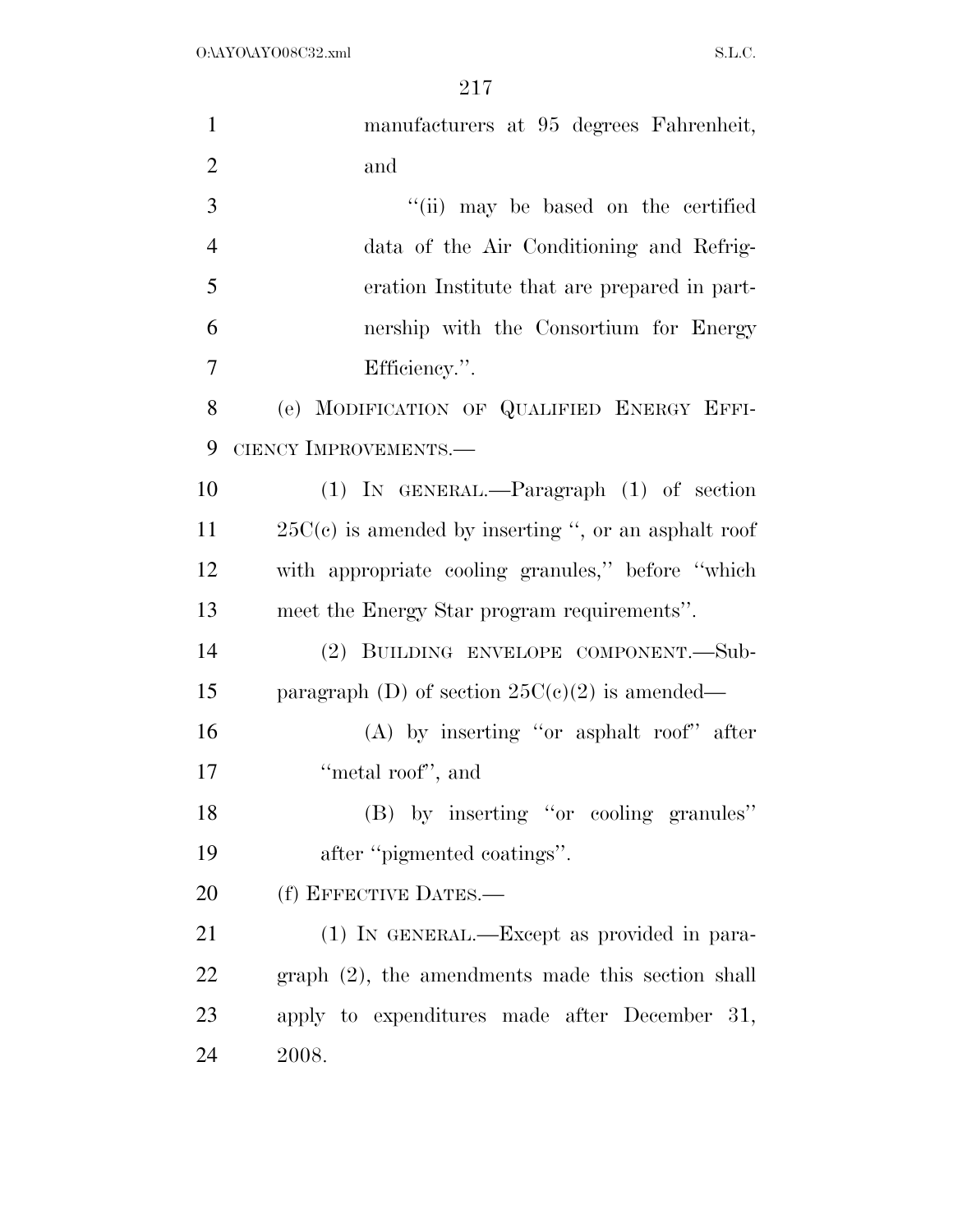| $\mathbf{1}$   | (2) MODIFICATION OF QUALIFIED ENERGY EF-               |
|----------------|--------------------------------------------------------|
| $\overline{2}$ | FICIENCY IMPROVEMENTS.—The amendments made             |
| 3              | by subsection (e) shall apply to property placed in    |
| $\overline{4}$ | service after the date of the enactment of this Act.   |
| 5              | SEC. 303. ENERGY EFFICIENT COMMERCIAL BUILDINGS DE-    |
| 6              | DUCTION.                                               |
| 7              | Subsection (h) of section 179D is amended by strik-    |
| 8              | ing "December 31, 2008" and inserting "December 31,    |
| 9              | $2013"$ .                                              |
| 10             | SEC. 304. NEW ENERGY EFFICIENT HOME CREDIT.            |
| 11             | Subsection $(g)$ of section $45L$ (relating to termi-  |
| 12             | nation) is amended by striking "December 31, 2008" and |
| 13             | inserting "December 31, 2009".                         |
| 14             | SEC. 305. MODIFICATIONS OF ENERGY EFFICIENT APPLI-     |
| 15             | ANCE CREDIT FOR APPLIANCES PRODUCED                    |
| 16             | <b>AFTER 2007.</b>                                     |
| 17             | (a) IN GENERAL.—Subsection (b) of section $45M$ is     |
| 18             | amended to read as follows:                            |
| 19             | "(b) APPLICABLE AMOUNT.—For purposes of sub-           |
| 20             | section $(a)$ —                                        |
| 21             | "(1) DISHWASHERS.—The applicable amount                |
| 22             | is—                                                    |
| 23             | "(A) $$45$ in the case of a dishwasher which           |
| 24             | is manufactured in calendar year 2008 or 2009          |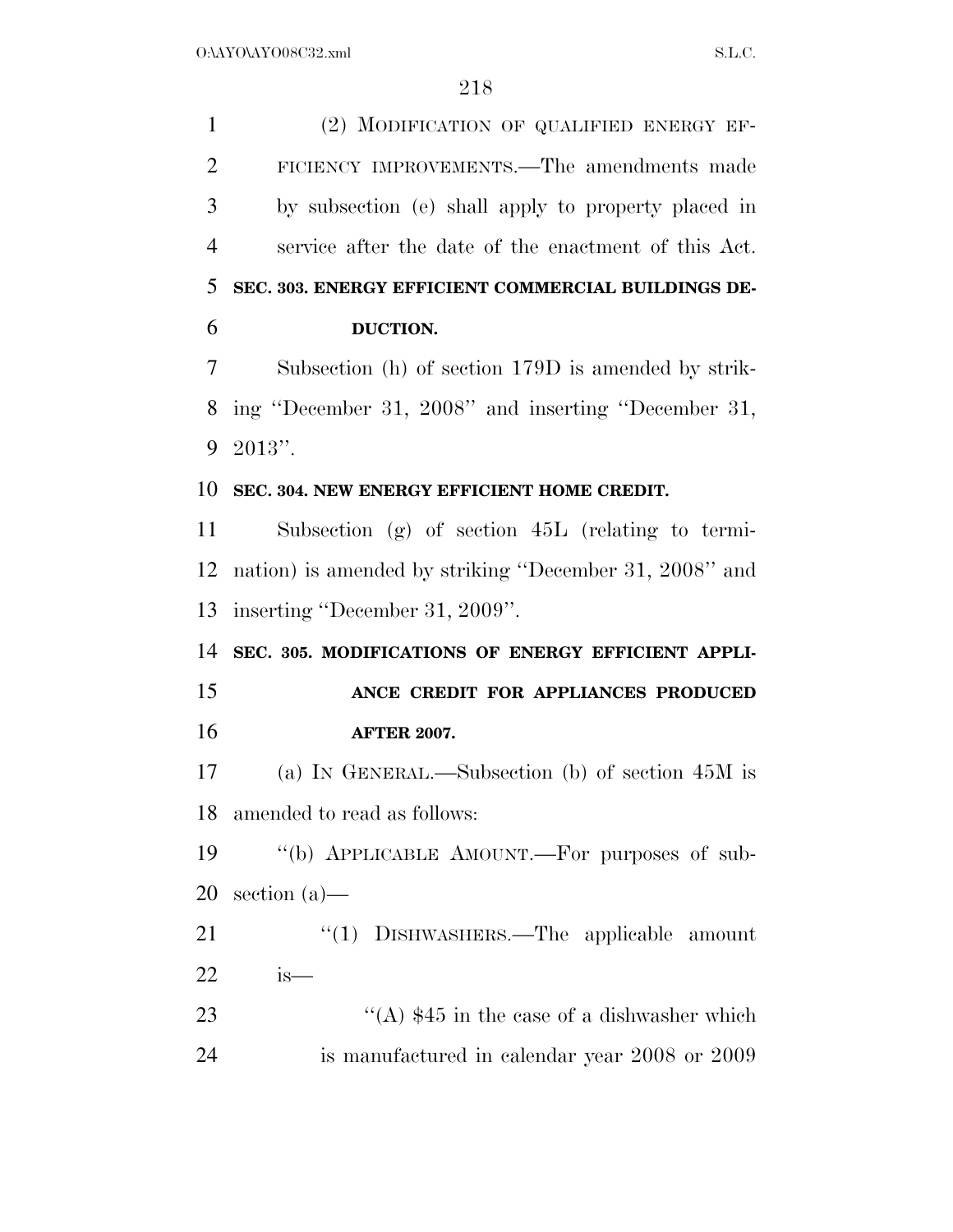| $\mathbf{1}$   | and which uses no more than 324 kilowatt                   |
|----------------|------------------------------------------------------------|
| $\overline{2}$ | hours per year and 5.8 gallons per cycle, and              |
| 3              | "(B) $$75$ in the case of a dishwasher                     |
| $\overline{4}$ | which is manufactured in calendar year 2008,               |
| 5              | 2009, or 2010 and which uses no more than                  |
| 6              | 307 kilowatt hours per year and 5.0 gallons per            |
| 7              | cycle $(5.5 \text{ gallons per cycle}$ for dishwashers de- |
| 8              | signed for greater than 12 place settings).                |
| 9              | "(2) CLOTHES WASHERS.—The applicable                       |
| 10             | amount is—                                                 |
| 11             | "(A) $$75$ in the case of a residential top-               |
| 12             | loading clothes washer manufactured in cal-                |
| 13             | endar year 2008 which meets or exceeds a 1.72              |
| 14             | modified energy factor and does not exceed a               |
| 15             | 8.0 water consumption factor,                              |
| 16             | "(B) $$125$ in the case of a residential top-              |
| 17             | loading clothes washer manufactured in cal-                |
| 18             | endar year 2008 or 2009 which meets or ex-                 |
| 19             | ceeds a 1.8 modified energy factor and does not            |
| 20             | exceed a 7.5 water consumption factor,                     |
| 21             | "(C) $$150$ in the case of a residential or                |
| 22             | commercial clothes washer manufactured in cal-             |
| 23             | endar year $2008$ , $2009$ , or $2010$ which meets or      |
| 24             | exceeds 2.0 modified energy factor and does not            |
| 25             | exceed a 6.0 water consumption factor, and                 |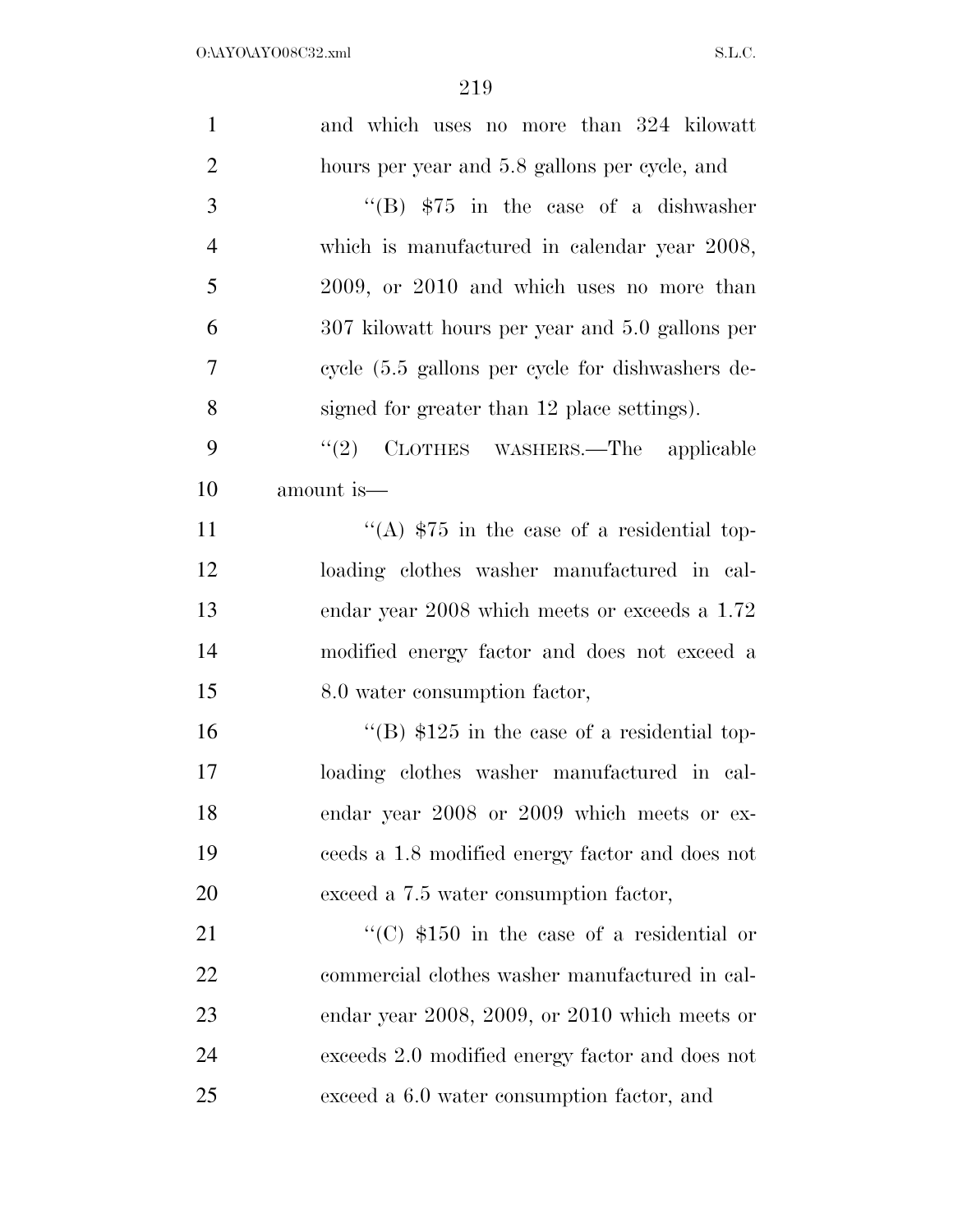| $\mathbf{1}$   | "(D) $$250$ in the case of a residential or          |
|----------------|------------------------------------------------------|
| $\overline{2}$ | commercial clothes washer manufactured in cal-       |
| 3              | endar year 2008, 2009, or 2010 which meets or        |
| $\overline{4}$ | exceeds 2.2 modified energy factor and does not      |
| 5              | exceed a 4.5 water consumption factor.               |
| 6              | "(3) REFRIGERATORS.—The applicable amount            |
| 7              | is—                                                  |
| 8              | "(A) $$50$ in the case of a refrigerator             |
| 9              | which is manufactured in calendar year 2008,         |
| 10             | and consumes at least 20 percent but not more        |
| 11             | than 22.9 percent less kilowatt hours per year       |
| 12             | than the 2001 energy conservation standards,         |
| 13             | $\cdot$ (B) \$75 in the case of a refrigerator       |
| 14             | which is manufactured in calendar year 2008 or       |
| 15             | 2009, and consumes at least 23 percent but no        |
| 16             | more than 24.9 percent less kilowatt hours per       |
| 17             | year than the 2001 energy conservation stand-        |
| 18             | ards,                                                |
| 19             | "(C) $$100$ in the case of a refrigerator            |
| 20             | which is manufactured in calendar year 2008,         |
| 21             | $2009$ , or $2010$ , and consumes at least $25$ per- |
| 22             | cent but not more than 29.9 percent less kilo-       |
| 23             | watt hours per year than the 2001 energy con-        |
| 24             | servation standards, and                             |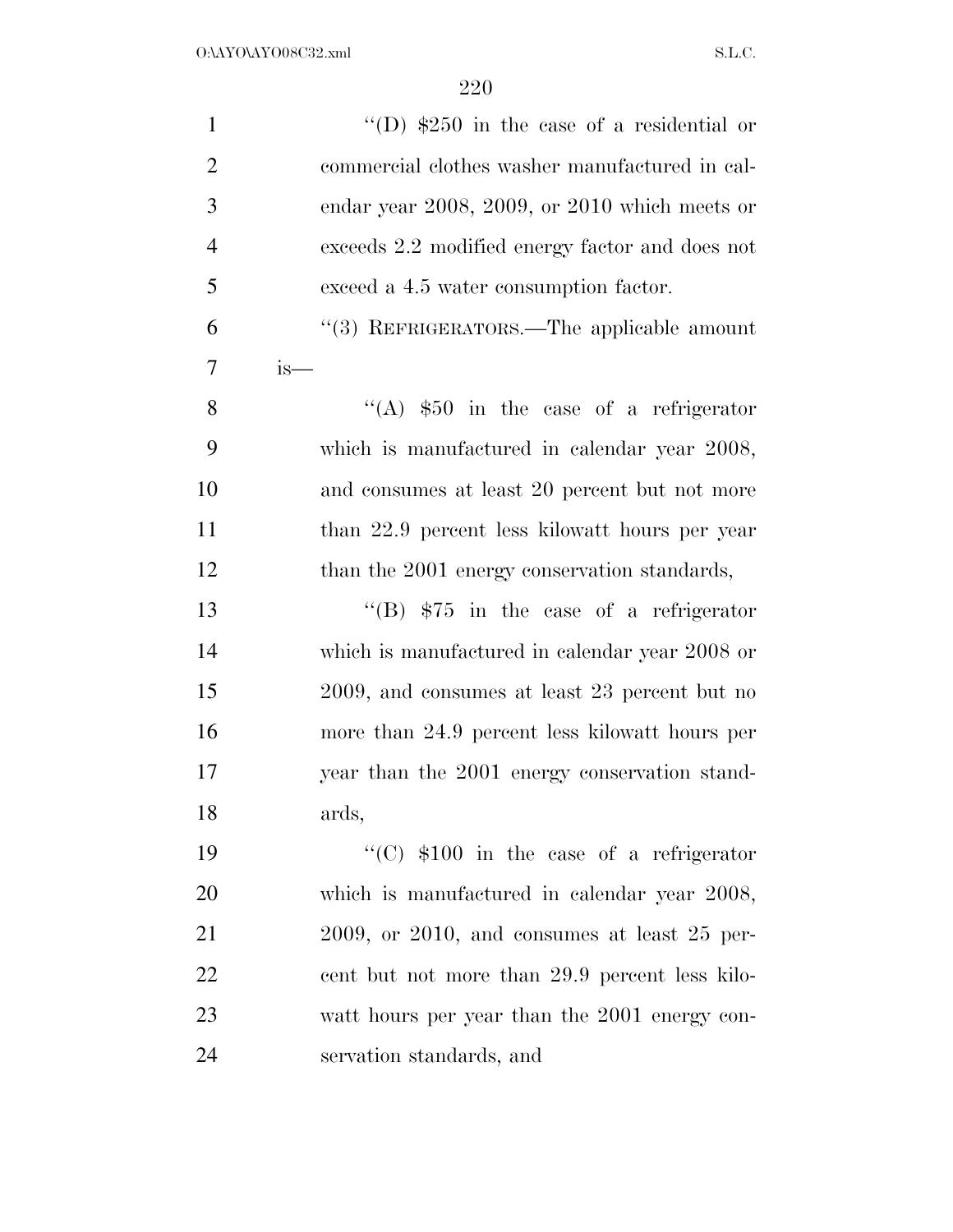| $\mathbf{1}$   | "(D) $$200$ in the case of a refrigerator               |
|----------------|---------------------------------------------------------|
| $\overline{2}$ | manufactured in calendar year 2008, 2009, or            |
| 3              | 2010 and which consumes at least 30 percent             |
| $\overline{4}$ | less energy than the 2001 energy conservation           |
| 5              | standards.".                                            |
| 6              | (b) ELIGIBLE PRODUCTION.—                               |
| 7              | SIMILAR TREATMENT FOR<br>(1)<br>ALL APPLI-              |
| 8              | $\Delta NCES$ . Subsection (c) of section 45M is amend- |
| 9              | $ed$ —                                                  |
| 10             | $(A)$ by striking paragraph $(2)$ ,                     |
| 11             | (B) by striking " $(1)$ In GENERAL" and all             |
| 12             | that follows through "the eligible" and inserting       |
| 13             | "The eligible",                                         |
| 14             | (C) by moving the text of such subsection               |
| 15             | in line with the subsection heading, and                |
| 16             | $(D)$ by redesignating subparagraphs $(A)$              |
| 17             | and $(B)$ as paragraphs $(1)$ and $(2)$ , respectively, |
| 18             | and by moving such paragraphs 2 ems to the              |
| 19             | left.                                                   |
| 20             | (2) MODIFICATION OF BASE PERIOD.-Para-                  |
| 21             | graph $(2)$ of section $45M(c)$ , as amended by para-   |
| 22             | graph (1), is amended by striking "3-calendar year"     |
| 23             | and inserting "2-calendar year".                        |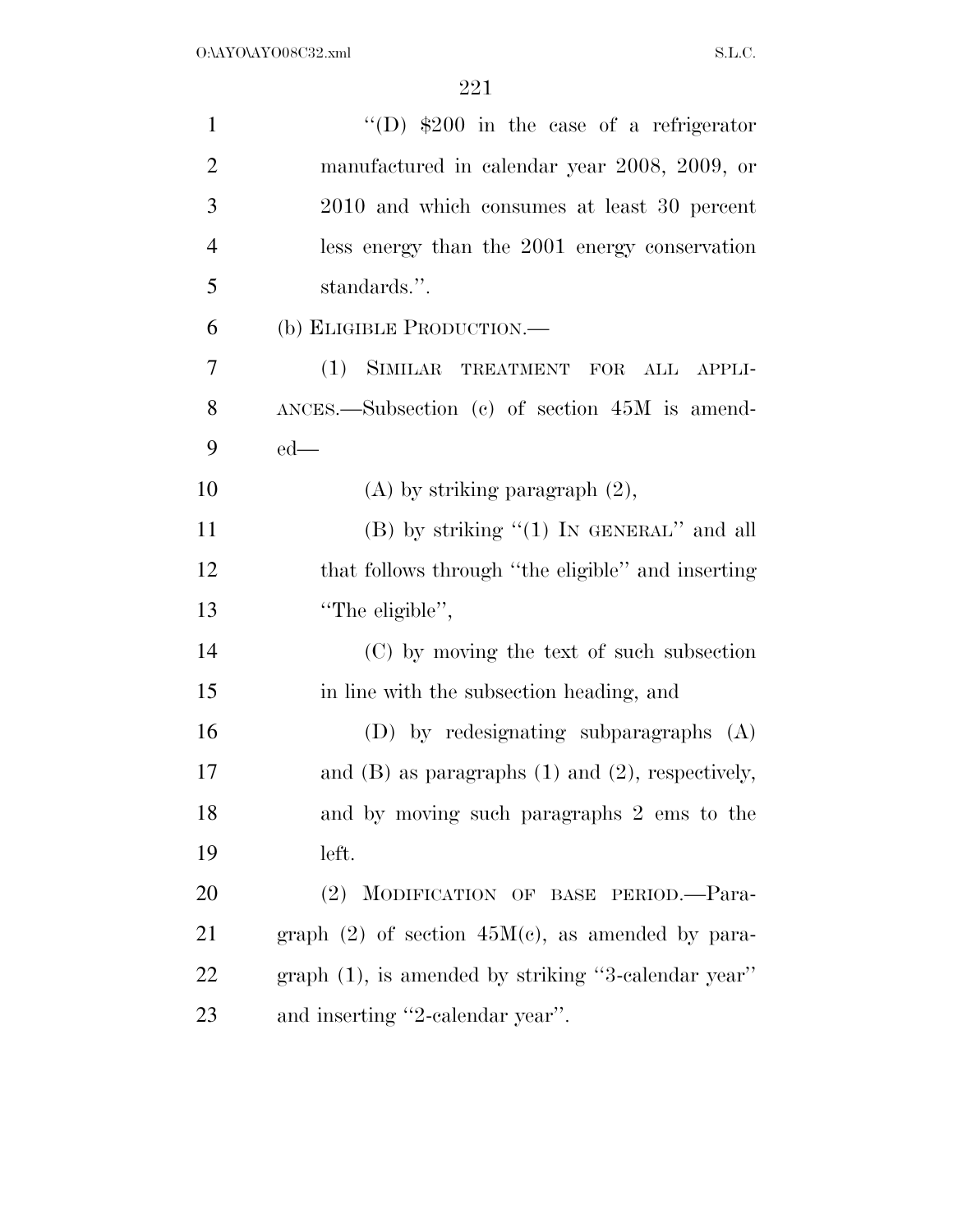(c) TYPES OF ENERGY EFFICIENT APPLIANCES.— Subsection (d) of section 45M is amended to read as fol- lows: 4 "(d) TYPES OF ENERGY EFFICIENT APPLIANCE. For purposes of this section, the types of energy efficient appliances are— ''(1) dishwashers described in subsection (b)(1), 8 "(2) clothes washers described in subsection 9 (b) $(2)$ , and ''(3) refrigerators described in subsection 11 (b)(3).". 12 (d) AGGREGATE CREDIT AMOUNT ALLOWED.— (1) INCREASE IN LIMIT.—Paragraph (1) of sec- tion 45M(e) is amended to read as follows: 15 "(1) AGGREGATE CREDIT AMOUNT ALLOWED.— The aggregate amount of credit allowed under sub- section (a) with respect to a taxpayer for any tax- able year shall not exceed \$75,000,000 reduced by the amount of the credit allowed under subsection (a) to the taxpayer (or any predecessor) for all prior taxable years beginning after December 31, 2007.''. (2) EXCEPTION FOR CERTAIN REFRIGERATOR AND CLOTHES WASHERS.—Paragraph (2) of section  $24 \qquad \qquad 45M(e)$  is amended to read as follows: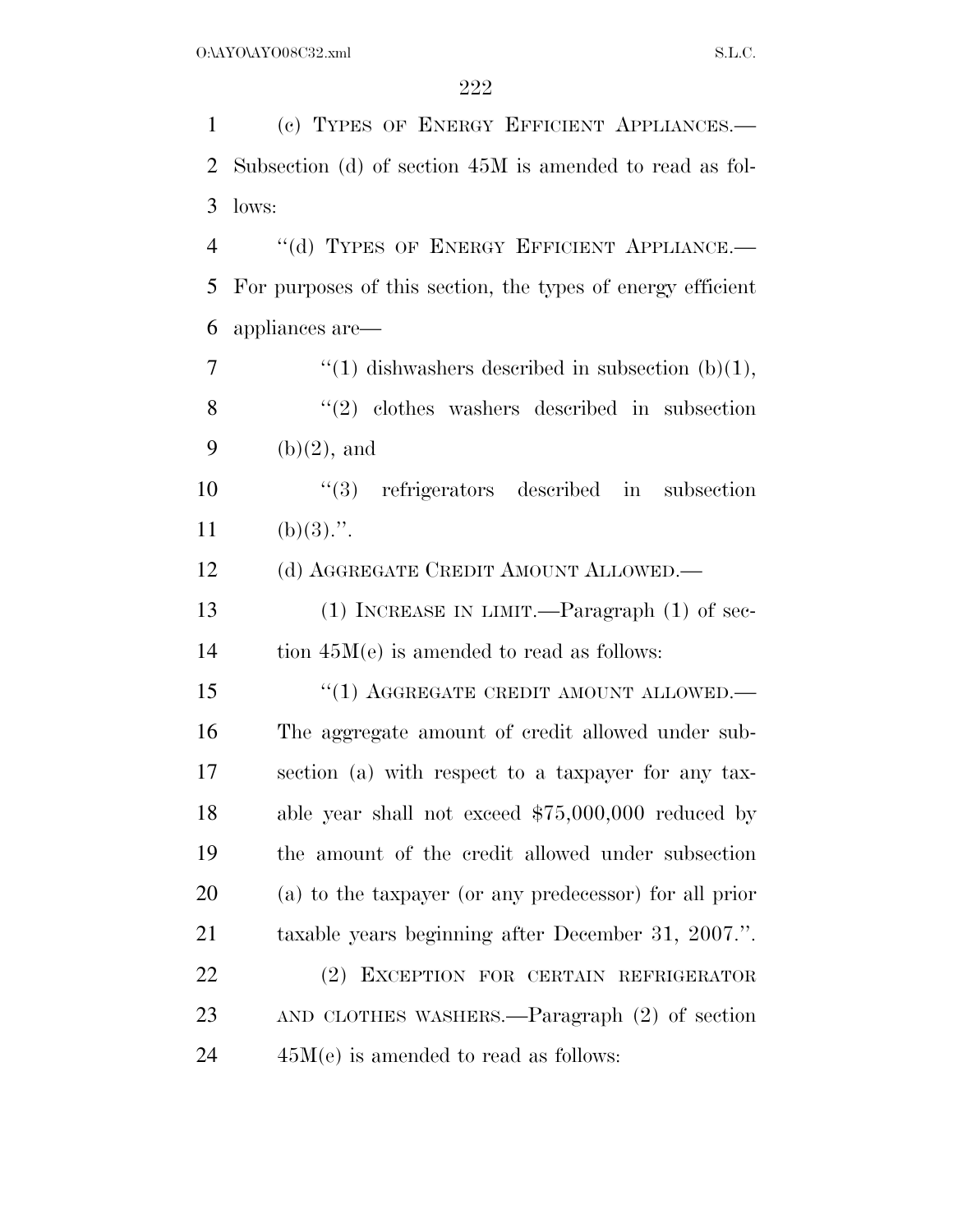| $\mathbf{1}$   | "(2) AMOUNT ALLOWED FOR CERTAIN REFRIG-                             |
|----------------|---------------------------------------------------------------------|
| $\overline{2}$ | ERATORS AND CLOTHES WASHERS.—Refrigerators                          |
| 3              | described in subsection $(b)(3)(D)$ and clothes wash-               |
| $\overline{4}$ | ers described in subsection $(b)(2)(D)$ shall not be                |
| 5              | taken into account under paragraph $(1)$ .".                        |
| 6              | (e) QUALIFIED ENERGY EFFICIENT APPLIANCES.—                         |
| 7              | $(1)$ IN GENERAL.—Paragraph $(1)$ of section                        |
| 8              | $45M(f)$ is amended to read as follows:                             |
| 9              | "(1) QUALIFIED ENERGY EFFICIENT APPLI-                              |
| 10             | ANCE.—The term 'qualified energy efficient appli-                   |
| 11             | ance' means—                                                        |
| 12             | $\lq\lq$ any dishwasher described in sub-                           |
| 13             | section $(b)(1)$ ,                                                  |
| 14             | "(B) any clothes washer described in sub-                           |
| 15             | section $(b)(2)$ , and                                              |
| 16             | "(C) any refrigerator described in sub-                             |
| 17             | section $(b)(3)$ .".                                                |
| 18             | (2) CLOTHES WASHER. Section $45M(f)(3)$ is                          |
| 19             | amended by inserting "commercial" before "residen-                  |
| 20             | tial" the second place it appears.                                  |
| 21             | (3) TOP-LOADING CLOTHES WASHER.-Sub-                                |
| 22             | section (f) of section 45M is amended by redesig-                   |
| 23             | nating paragraphs $(4)$ , $(5)$ , $(6)$ , and $(7)$ as para-        |
| 24             | graphs $(5)$ , $(6)$ , $(7)$ , and $(8)$ , respectively, and by in- |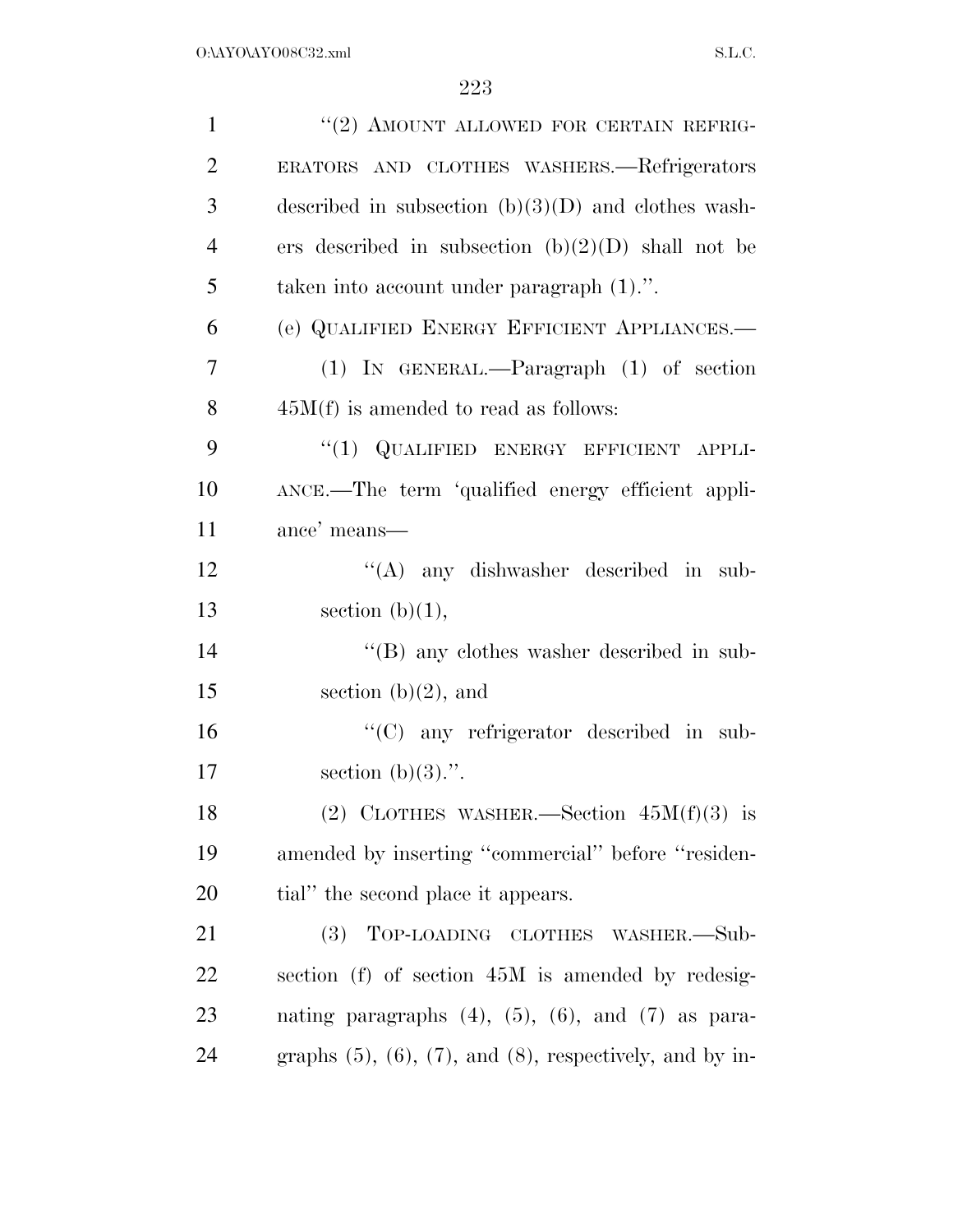serting after paragraph (3) the following new para-graph:

3 "(4) TOP-LOADING CLOTHES WASHER.—The term 'top-loading clothes washer' means a clothes washer which has the clothes container compartment access located on the top of the machine and which operates on a vertical axis.''.

8 (4) REPLACEMENT OF ENERGY FACTOR. Sec-9 tion  $45M(f)(6)$ , as redesignated by paragraph (3), is amended to read as follows:

11 ''(6) MODIFIED ENERGY FACTOR.—The term 'modified energy factor' means the modified energy factor established by the Department of Energy for compliance with the Federal energy conservation standard.''.

 (5) GALLONS PER CYCLE; WATER CONSUMP- TION FACTOR.—Section 45M(f), as amended by paragraph (3), is amended by adding at the end the following:

20 "(9) GALLONS PER CYCLE.—The term 'gallons per cycle' means, with respect to a dishwasher, the amount of water, expressed in gallons, required to complete a normal cycle of a dishwasher.

24 "(10) WATER CONSUMPTION FACTOR.—The term 'water consumption factor' means, with respect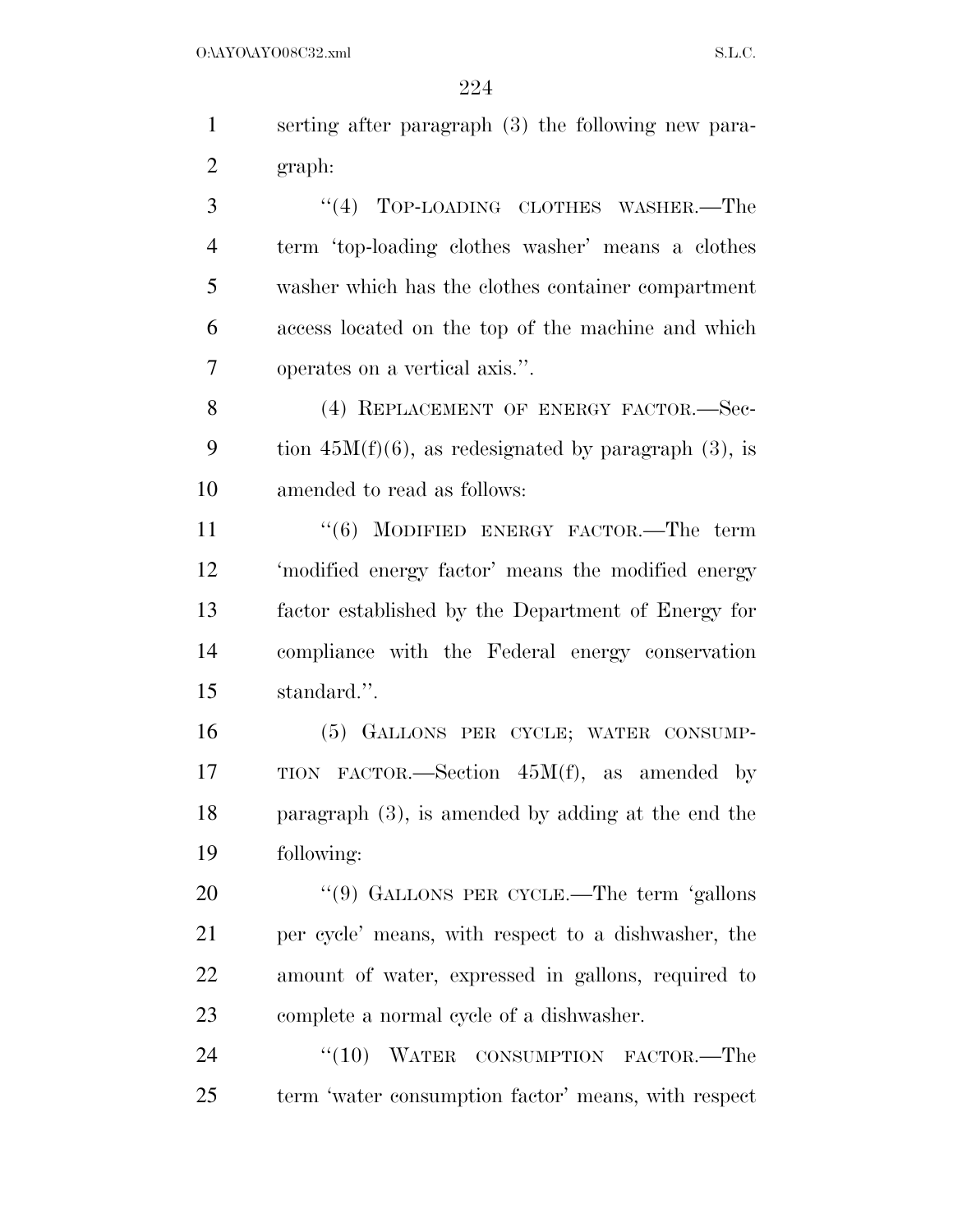| $\mathbf{1}$   | to a clothes washer, the quotient of the total weight-        |
|----------------|---------------------------------------------------------------|
| $\overline{2}$ | ed per-cycle water consumption divided by the cubic           |
| 3              | foot (or liter) capacity of the clothes washer.".             |
| $\overline{4}$ | (f) EFFECTIVE DATE.—The amendments made by                    |
| 5              | this section shall apply to appliances produced after De-     |
| 6              | cember 31, 2007.                                              |
| 7              | SEC. 306. ACCELERATED RECOVERY PERIOD FOR DEPRE-              |
| 8              | CIATION OF SMART METERS AND SMART                             |
| 9              | <b>GRID SYSTEMS.</b>                                          |
| 10             | (a) IN GENERAL.—Section $168(e)(3)(D)$ is amended             |
| 11             | by striking "and" at the end of clause (i), by striking the   |
| 12             | period at the end of clause (ii) and inserting a comma,       |
| 13             | and by inserting after clause (ii) the following new clauses: |
| 14             | ``(iii)<br>any qualified smart electric                       |
| 15             | meter, and                                                    |
| 16             | "(iv) any qualified smart electric grid                       |
| 17             | system.".                                                     |
| 18             | (b) DEFINITIONS.—Section $168(i)$ is amended by in-           |
| 19             | serting at the end the following new paragraph:               |
| 20             | "(18) QUALIFIED SMART ELECTRIC METERS.-                       |
| 21             | "(A) IN GENERAL.—The term 'qualified                          |
| 22             | smart electric meter' means any smart electric                |
| 23             | meter which—                                                  |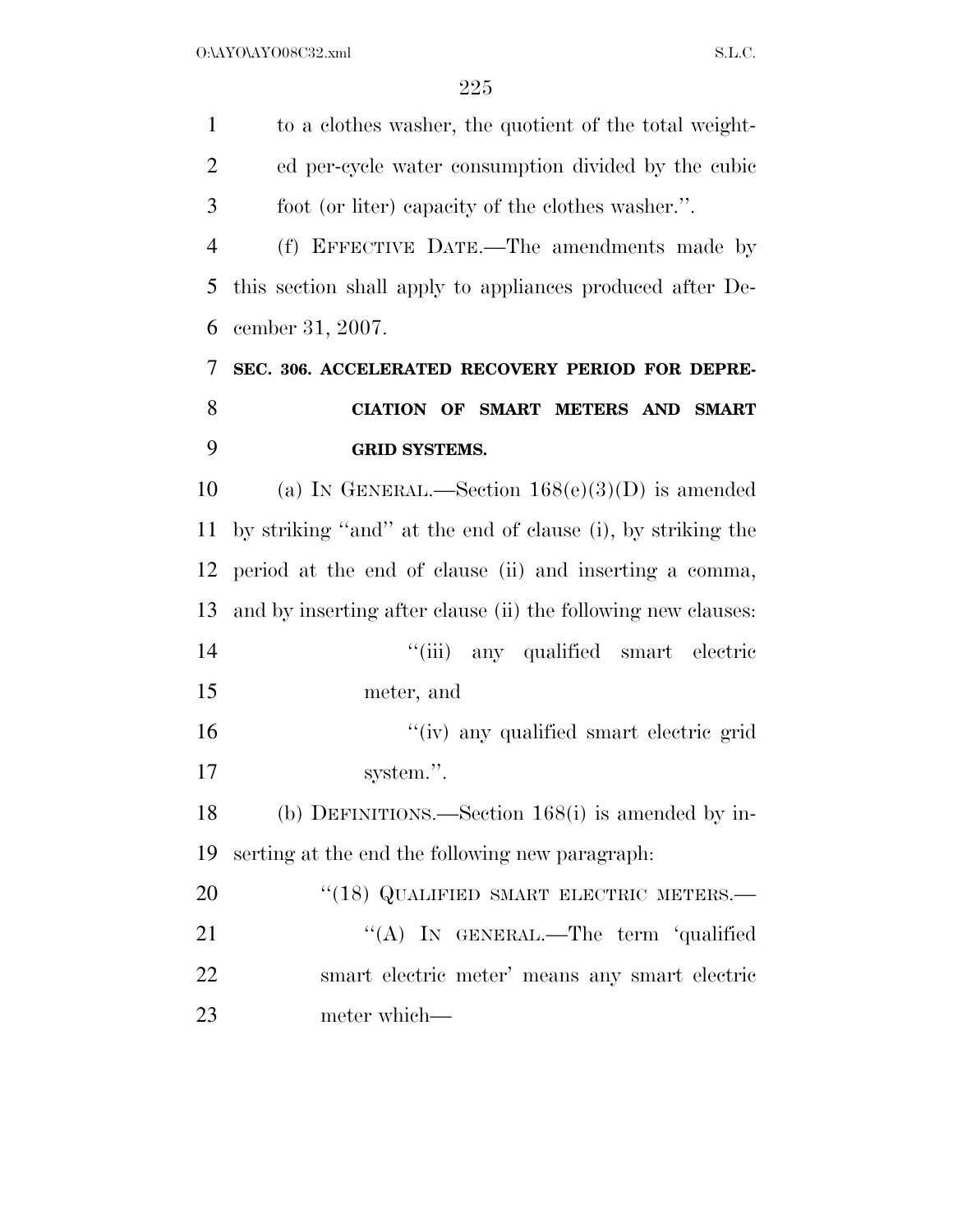| $\mathbf{1}$   | "(i) is placed in service by a taxpayer        |
|----------------|------------------------------------------------|
| $\overline{2}$ | who is a supplier of electric energy or a      |
| 3              | provider of electric energy services, and      |
| $\overline{4}$ | "(ii) does not have a class life (deter-       |
| 5              | mined without regard to subsection $(e)$ of    |
| 6              | less than 16 years.                            |
| 7              | "(B) SMART ELECTRIC METER.—For pur-            |
| 8              | poses of subparagraph (A), the term 'smart     |
| 9              | electric meter' means any time-based meter and |
| 10             | related communication equipment which is ca-   |
| 11             | pable of being used by the taxpayer as part of |
| 12             | a system that—                                 |
| 13             | "(i) measures and records electricity          |
| 14             | usage data on a time-differentiated basis      |
| 15             | in at least 24 separate time segments per      |
| 16             | day,                                           |
| 17             | "(ii) provides for the exchange of in-         |
| 18             | formation between supplier or provider and     |
| 19             | the customer's electric meter in support of    |
| 20             | time-based rates or other forms of demand      |
| 21             | response,                                      |
| 22             | "(iii) provides data to such supplier or       |
| 23             | provider so that the supplier or provider      |
| 24             | can provide energy usage information to        |
| 25             | customers electronically, and                  |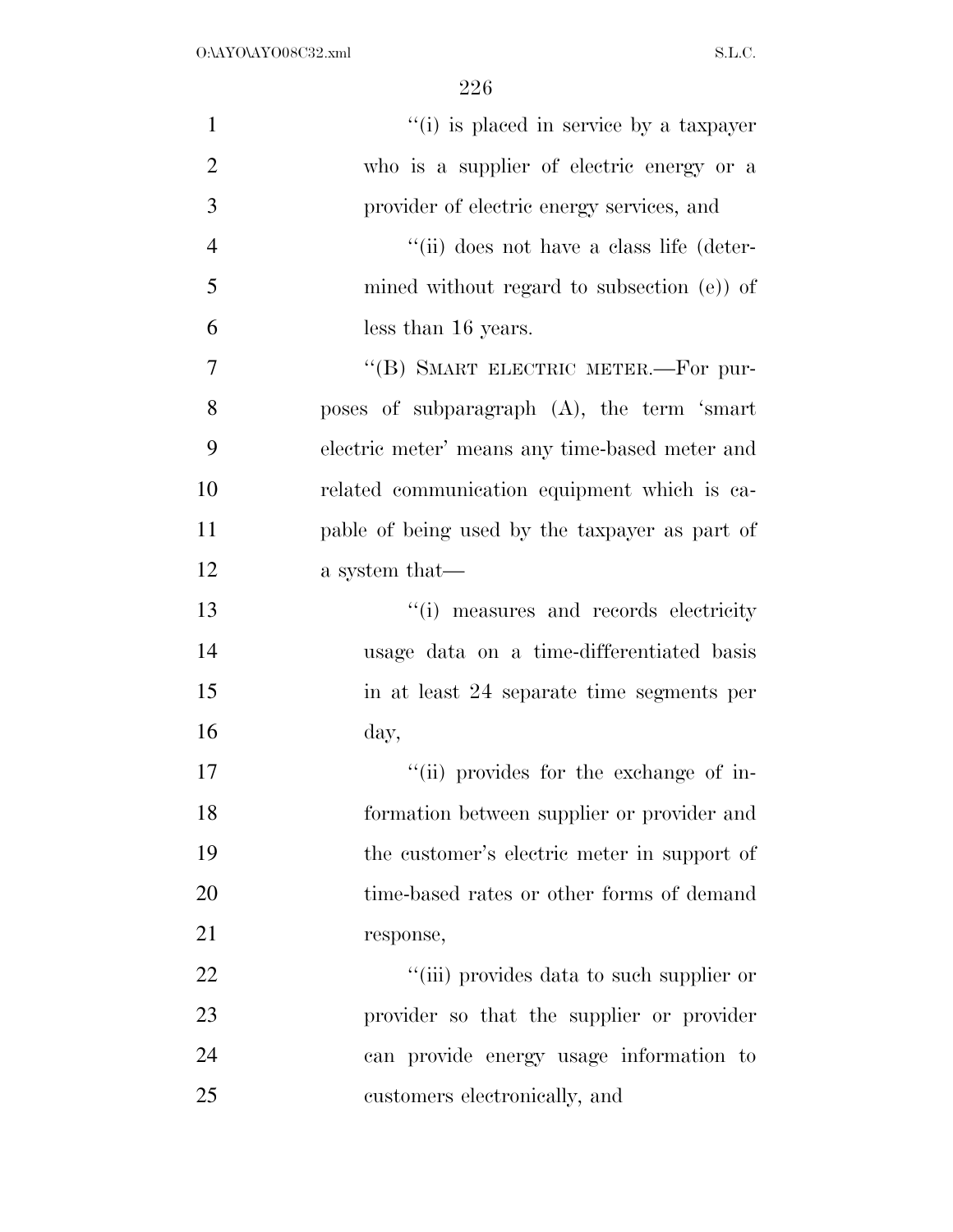| $\mathbf{1}$   | "(iv) provides net metering.                      |
|----------------|---------------------------------------------------|
| $\overline{2}$ | "(19) QUALIFIED SMART ELECTRIC GRID SYS-          |
| 3              | TEMS.-                                            |
| $\overline{4}$ | "(A) IN GENERAL.—The term 'qualified              |
| 5              | smart electric grid system' means any smart       |
| 6              | grid property which—                              |
| $\overline{7}$ | "(i) is used as part of a system for              |
| 8              | electric distribution grid communications,        |
| 9              | monitoring, and management placed in              |
| 10             | service by a taxpayer who is a supplier of        |
| 11             | electric energy or a provider of electric en-     |
| 12             | ergy services, and                                |
| 13             | "(ii) does not have a class life (deter-          |
| 14             | mined without regard to subsection $(e)$ of       |
| 15             | less than 16 years.                               |
| 16             | "(B) SMART GRID PROPERTY.—For the                 |
| 17             | purposes of subparagraph $(A)$ , the term 'smart' |
| 18             | grid property' means electronics and related      |
| 19             | equipment that is capable of—                     |
| 20             | "(i) sensing, collecting, and moni-               |
| 21             | toring data of or from all portions of a          |
| 22             | utility's electric distribution grid,             |
| 23             | "(ii) providing real-time, two-way                |
| 24             | communications to monitor or manage               |
| 25             | such grid, and                                    |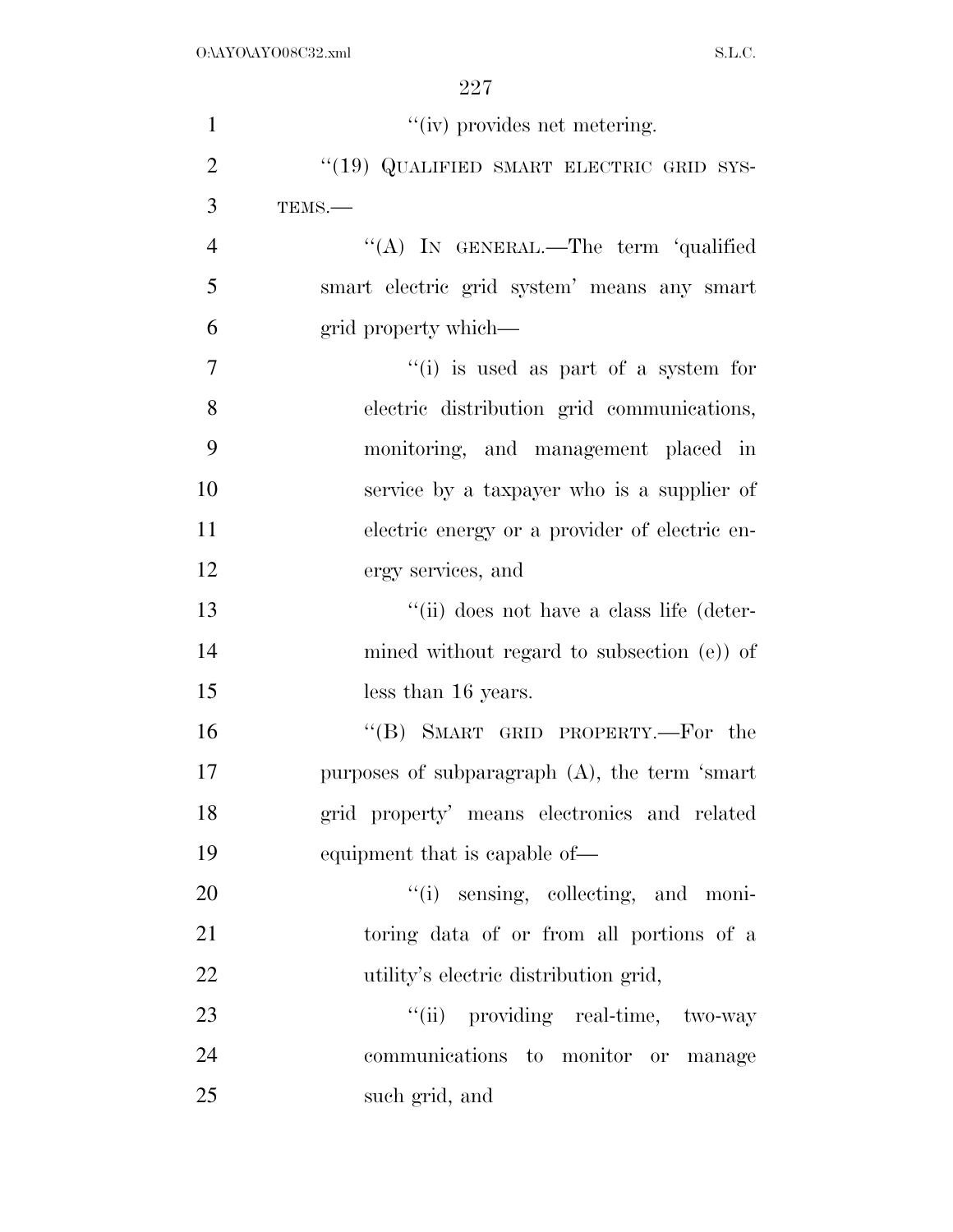| $\mathbf{1}$   | "(iii) providing real time analysis of                        |
|----------------|---------------------------------------------------------------|
| $\overline{2}$ | and event prediction based upon collected                     |
| 3              | data that can be used to improve electric                     |
| $\overline{4}$ | distribution system reliability, quality, and                 |
| 5              | performance.".                                                |
| 6              | (c) CONTINUED APPLICATION OF 150 PERCENT DE-                  |
| 7              | CLINING BALANCE METHOD.—Paragraph (2) of section              |
| 8              | $168(b)$ is amended by striking "or" at the end of subpara-   |
| 9              | graph $(B)$ , by redesignating subparagraph $(C)$ as subpara- |
| 10             | graph $(D)$ , and by inserting after subparagraph $(B)$ the   |
| 11             | following new subparagraph:                                   |
| 12             | "(C) any property (other than property de-                    |
| 13             | scribed in paragraph $(3)$ ) which is a qualified             |
| 14             | smart electric meter or qualified smart electric              |
| 15             | grid system, or".                                             |
| 16             | (d) EFFECTIVE DATE.—The amendments made by                    |
| 17             | this section shall apply to property placed in service after  |
|                | 18 the date of the enactment of this Act.                     |
| 19             | SEC. 307. QUALIFIED GREEN BUILDING AND SUSTAINABLE            |
| 20             | DESIGN PROJECTS.                                              |
| 21             | (a) IN GENERAL.—Paragraph $(8)$ of section 142(1)             |
| 22             | is amended by striking "September 30, 2009" and insert-       |
|                | 23 ing "September 30, 2012".                                  |
| 24             | (b) TREATMENT OF CURRENT REFUNDING                            |
|                | 25 BONDS.—Paragraph $(9)$ of section 142(1) is amended by     |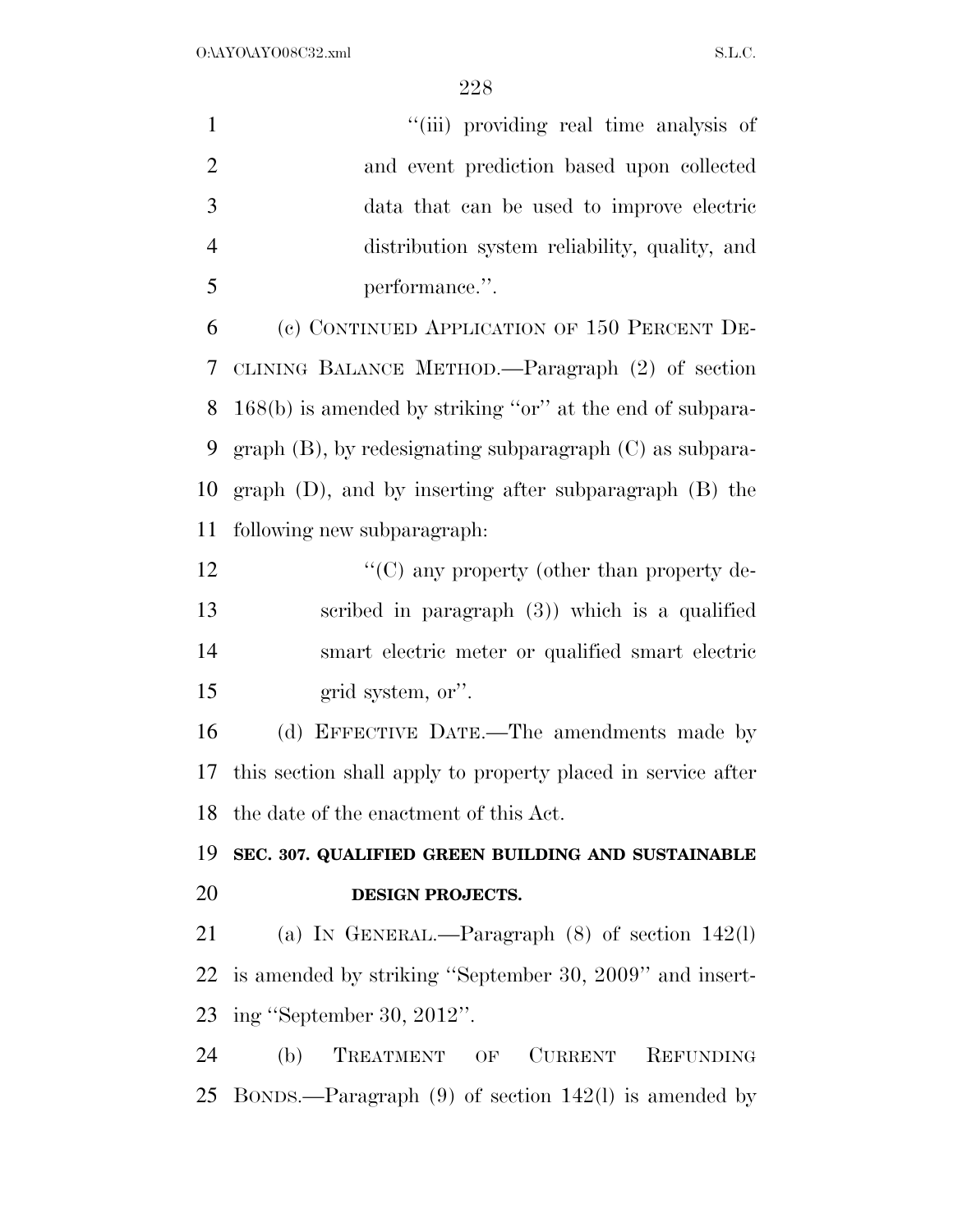striking ''October 1, 2009'' and inserting ''October 1, 2012''.

 (c) ACCOUNTABILITY.—The second sentence of sec- tion 701(d) of the American Jobs Creation Act of 2004 is amended by striking ''issuance,'' and inserting ''issuance of the last issue with respect to such project,''. **SEC. 308. SPECIAL DEPRECIATION ALLOWANCE FOR CER-TAIN REUSE AND RECYCLING PROPERTY.** 

 (a) IN GENERAL.—Section 168 is amended by adding at the end the following new subsection:

11 "(m) SPECIAL ALLOWANCE FOR CERTAIN REUSE AND RECYCLING PROPERTY.—

13 "(1) IN GENERAL.—In the case of any qualified reuse and recycling property—

15 "(A) the depreciation deduction provided by section 167(a) for the taxable year in which such property is placed in service shall include an allowance equal to 50 percent of the ad- justed basis of the qualified reuse and recycling property, and

21 ''(B) the adjusted basis of the qualified reuse and recycling property shall be reduced by the amount of such deduction before computing the amount otherwise allowable as a deprecia-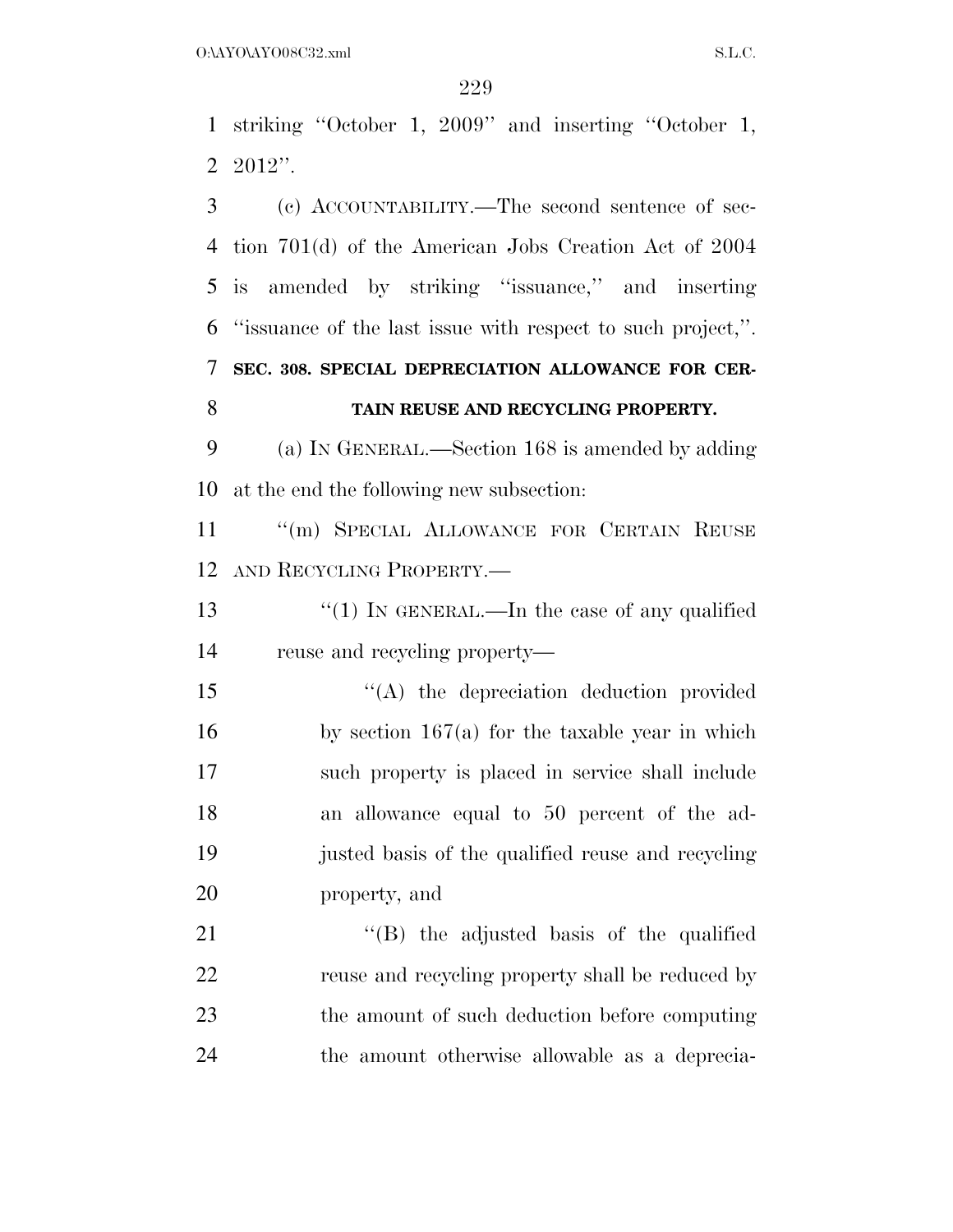| $\mathbf{1}$   | tion deduction under this chapter for such tax- |
|----------------|-------------------------------------------------|
| $\overline{2}$ | able year and any subsequent taxable year.      |
| 3              | "(2) QUALIFIED REUSE AND RECYCLING PROP-        |
| $\overline{4}$ | ERTY.—For purposes of this subsection—          |
| 5              | "(A) IN GENERAL.—The term 'qualified            |
| 6              | reuse and recycling property' means any reuse   |
| 7              | and recycling property—                         |
| 8              | "(i) to which this section applies,             |
| 9              | "(ii) which has a useful life of at least       |
| 10             | 5 years,                                        |
| 11             | "(iii) the original use of which com-           |
| 12             | mences with the taxpayer after August 31,       |
| 13             | $2008$ , and                                    |
| 14             | " $(iv)$ which is—                              |
| 15             | "(I) acquired by purchase (as de-               |
| 16             | fined in section $179(d)(2)$ by the tax-        |
| 17             | payer after August 31, 2008, but only           |
| 18             | if no written binding contract for the          |
| 19             | acquisition was in effect before Sep-           |
| 20             | tember 1, 2008, or                              |
| 21             | "(II) acquired by the taxpayer                  |
| 22             | pursuant to a written binding contract          |
| 23             | which was entered into after August             |
| 24             | 31, 2008.                                       |
| 25             | "(B) EXCEPTIONS.—                               |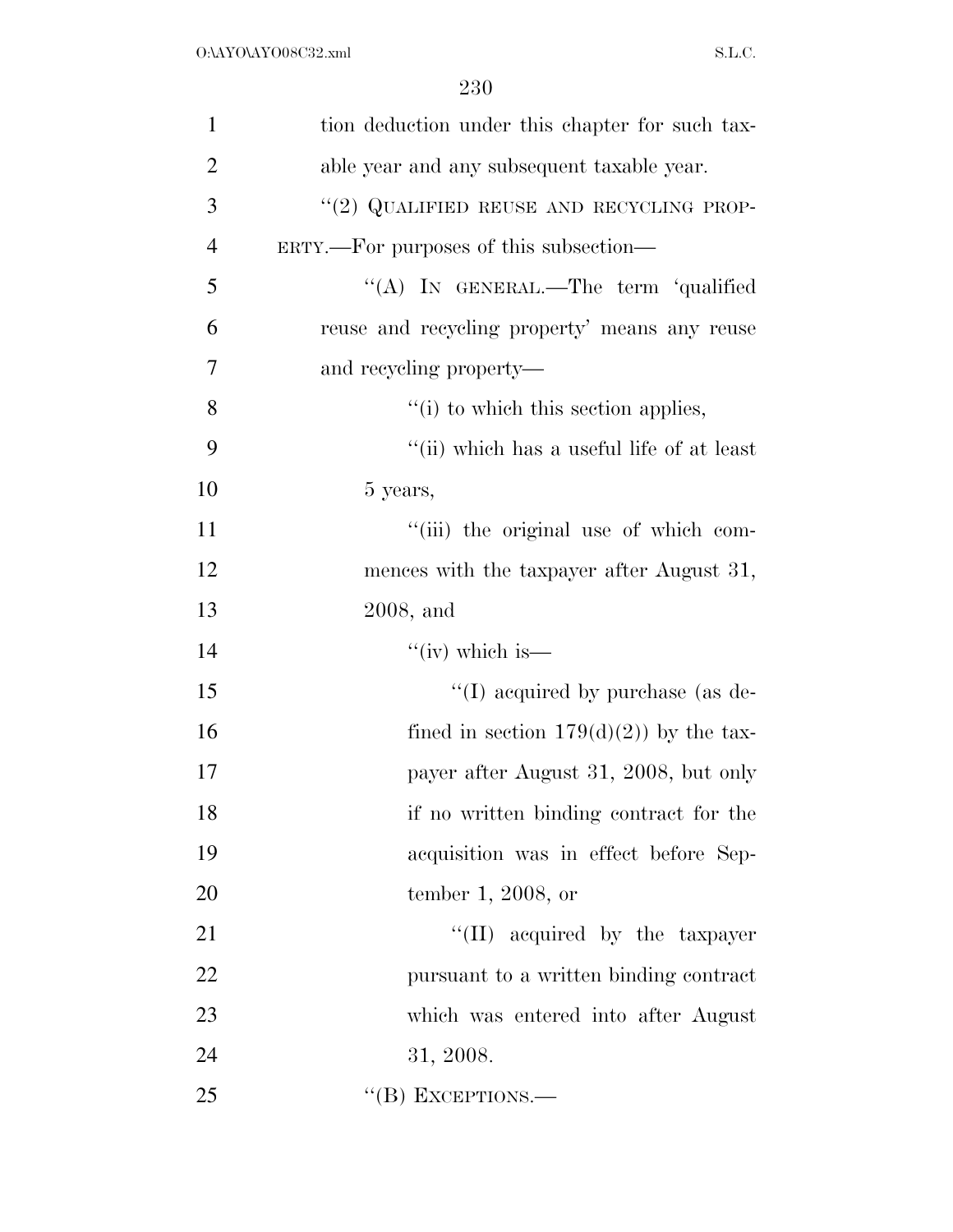| $\mathbf{1}$   | "(i) BONUS DEPRECIATION PROPERTY                   |
|----------------|----------------------------------------------------|
| $\overline{2}$ | UNDER SUBSECTION $(k)$ . The term 'quali-          |
| 3              | fied reuse and recycling property' shall not       |
| $\overline{4}$ | include any property to which section              |
| 5              | $168(k)$ applies.                                  |
| 6              | "(ii) ALTERNATIVE DEPRECIATION                     |
| 7              | PROPERTY.—The term 'qualified reuse and            |
| 8              | recycling property' shall not include any          |
| 9              | property to which the alternative deprecia-        |
| 10             | tion system under subsection (g) applies,          |
| 11             | determined without regard to paragraph             |
| 12             | $(7)$ of subsection $(g)$ (relating to election to |
| 13             | have system apply).                                |
| 14             | "(iii) ELECTION OUT.—If a taxpayer                 |
| 15             | makes an election under this clause with           |
| 16             | respect to any class of property for any           |
| 17             | taxable year, this subsection shall not            |
| 18             | apply to all property in such class placed         |
| 19             | in service during such taxable year.               |
| 20             | ``(C)<br>SPECIAL RULE FOR<br>SELF-CON-             |
| 21             | STRUCTED PROPERTY.—In the case of a tax-           |
| 22             | payer manufacturing, constructing, or pro-         |
| 23             | ducing property for the taxpayer's own use, the    |
| 24             | requirements of clause (iv) of subparagraph $(A)$  |
| 25             | shall be treated as met if the taxpayer begins     |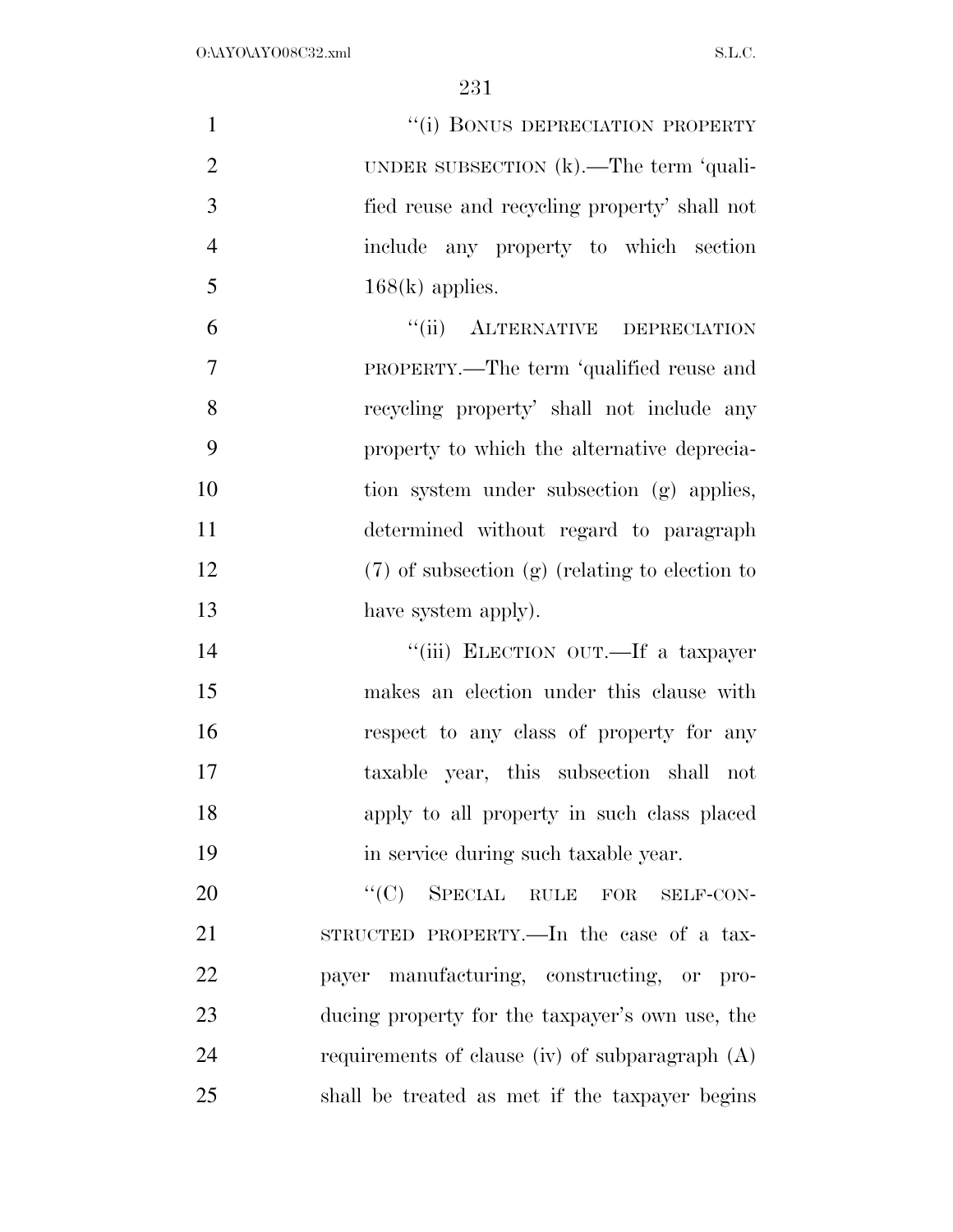| $\mathbf{1}$   | manufacturing, constructing, or producing the           |
|----------------|---------------------------------------------------------|
| $\overline{2}$ | property after August 31, 2008.                         |
| 3              | "(D) DEDUCTION ALLOWED IN<br>$COM-$                     |
| $\overline{4}$ | PUTING MINIMUM TAX.—For purposes of deter-              |
| 5              | mining alternative minimum taxable income               |
| 6              | under section 55, the deduction under sub-              |
| 7              | section (a) for qualified reuse and recycling           |
| 8              | property shall be determined under this section         |
| 9              | without regard to any adjustment under section          |
| 10             | 56.                                                     |
| 11             | $\cdot\cdot$ (3) DEFINITIONS.—For purposes of this sub- |
| 12             | section-                                                |
| 13             | "(A) REUSE AND RECYCLING PROPERTY.                      |
| 14             | "(i) IN GENERAL.—The term 'reuse                        |
| 15             | and recycling property' means any machin-               |
| 16             | ery and equipment (not including buildings)             |
| $17\,$         | or real estate), along with all appur-                  |
| 18             | tenances thereto, including software nec-               |
| 19             | essary to operate such equipment, which is              |
| 20             | used exclusively to collect, distribute, or re-         |
| 21             | cycle qualified reuse and recyclable mate-              |
| 22             | rials.                                                  |
| 23             | ``(ii)<br>EXCLUSION.—Such term<br>does                  |
| 24             |                                                         |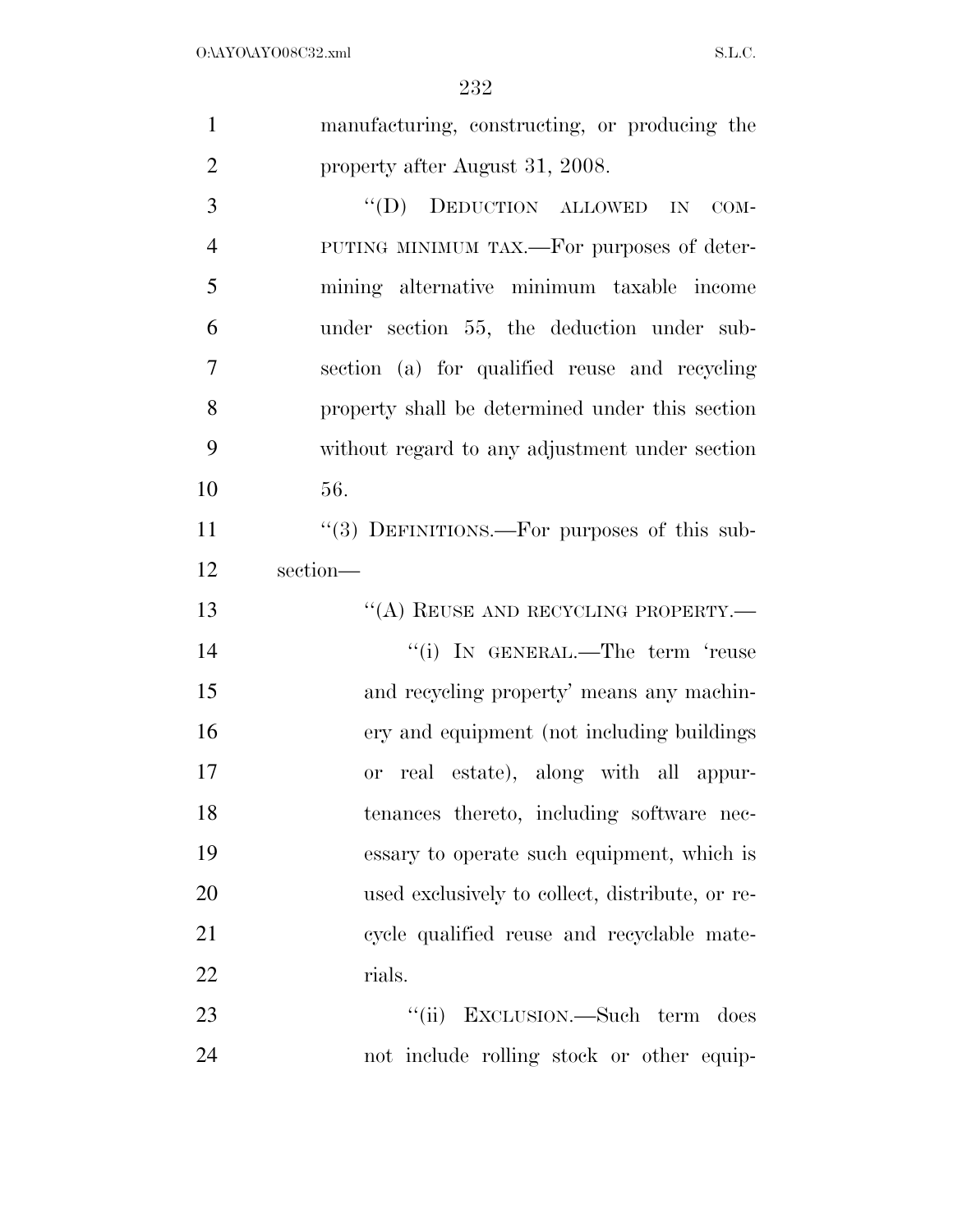| $\mathbf{1}$   | ment used to transport reuse and recycla-        |
|----------------|--------------------------------------------------|
| $\overline{2}$ | ble materials.                                   |
| 3              | "(B) QUALIFIED REUSE AND RECYCLABLE              |
| $\overline{4}$ | MATERIALS.-                                      |
| 5              | "(i) IN GENERAL.—The term 'quali-                |
| 6              | fied reuse and recyclable materials' means       |
| $\overline{7}$ | scrap plastic, scrap glass, scrap textiles,      |
| 8              | scrap rubber, scrap packaging, recovered         |
| 9              | fiber, scrap ferrous and nonferrous metals,      |
| 10             | or electronic scrap generated by an indi-        |
| 11             | vidual or business.                              |
| 12             | "(ii) ELECTRONIC SCRAP.—For pur-                 |
| 13             | poses of clause (i), the term 'electronic        |
| 14             | scrap' means—                                    |
| 15             | $\lq(1)$ any cathode ray tube, flat              |
| 16             | panel screen, or similar video display           |
| 17             | device with a screen size greater than           |
| 18             | 4 inches measured diagonally, or                 |
| 19             | "(II) any central processing unit.               |
| 20             | "(C) RECYCLING OR RECYCLE.—The term              |
| 21             | 'recycling' or 'recycle' means that process (in- |
| 22             | cluding sorting) by which worn or superfluous    |
| 23             | materials are manufactured or processed into     |
| 24             | specification grade commodities that are suit-   |
| 25             | able for use as a replacement or substitute for  |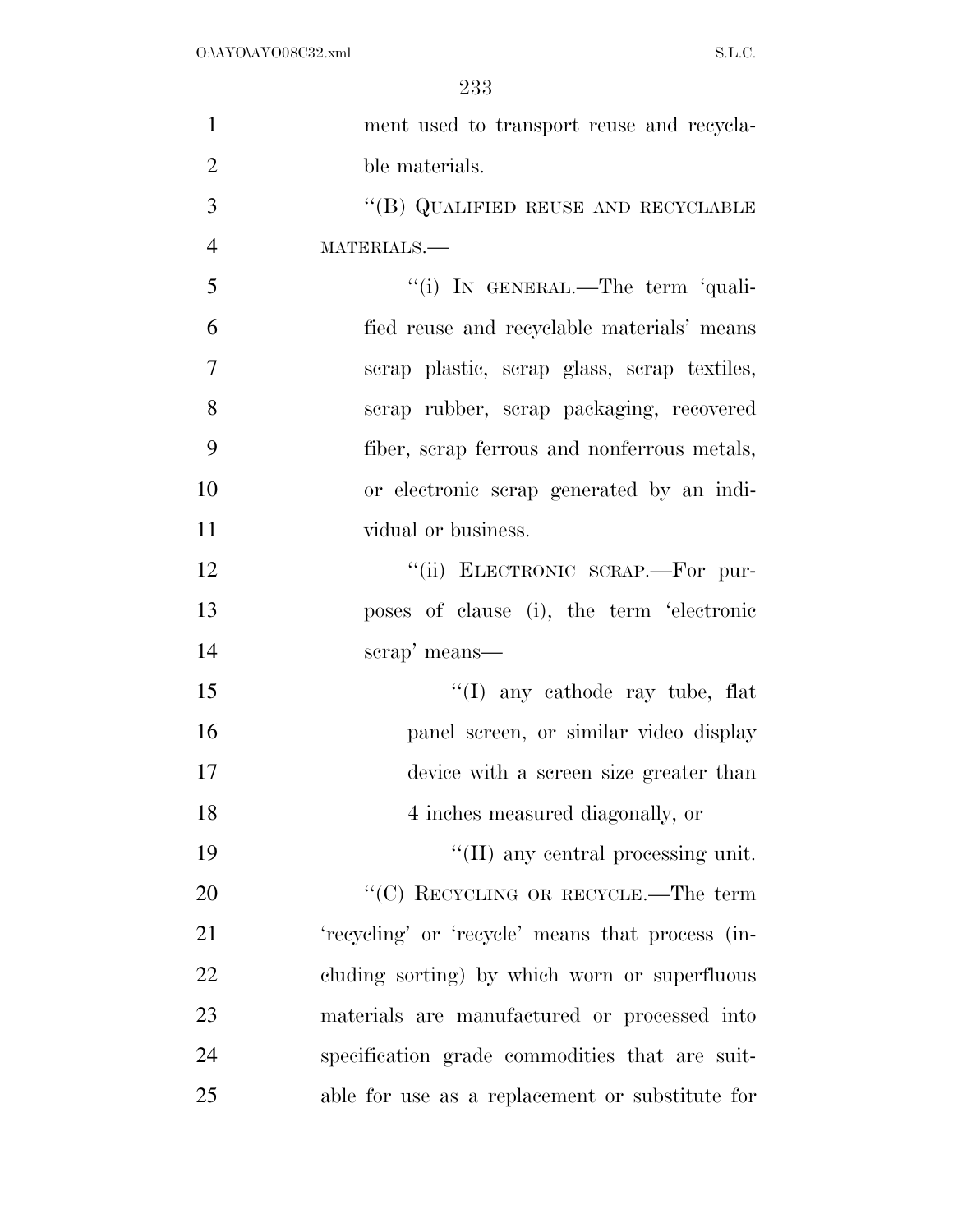virgin materials in manufacturing tangible con- sumer and commercial products, including packaging.''. (b) EFFECTIVE DATE.—The amendment made by this section shall apply to property placed in service after August 31, 2008. **TITLE IV—REVENUE PROVISIONS SEC. 401. LIMITATION OF DEDUCTION FOR INCOME AT- TRIBUTABLE TO DOMESTIC PRODUCTION OF OIL, GAS, OR PRIMARY PRODUCTS THEREOF.**  (a) IN GENERAL.—Section 199(d) is amended by re- designating paragraph (9) as paragraph (10) and by in- serting after paragraph (8) the following new paragraph: 15 "(9) SPECIAL RULE FOR TAXPAYERS WITH OIL RELATED QUALIFIED PRODUCTION ACTIVITIES IN- COME.— 18 "(A) IN GENERAL.—If a taxpayer has oil related qualified production activities income for any taxable year beginning after 2009, the amount otherwise allowable as a deduction under subsection (a) shall be reduced by 3 per-cent of the least of—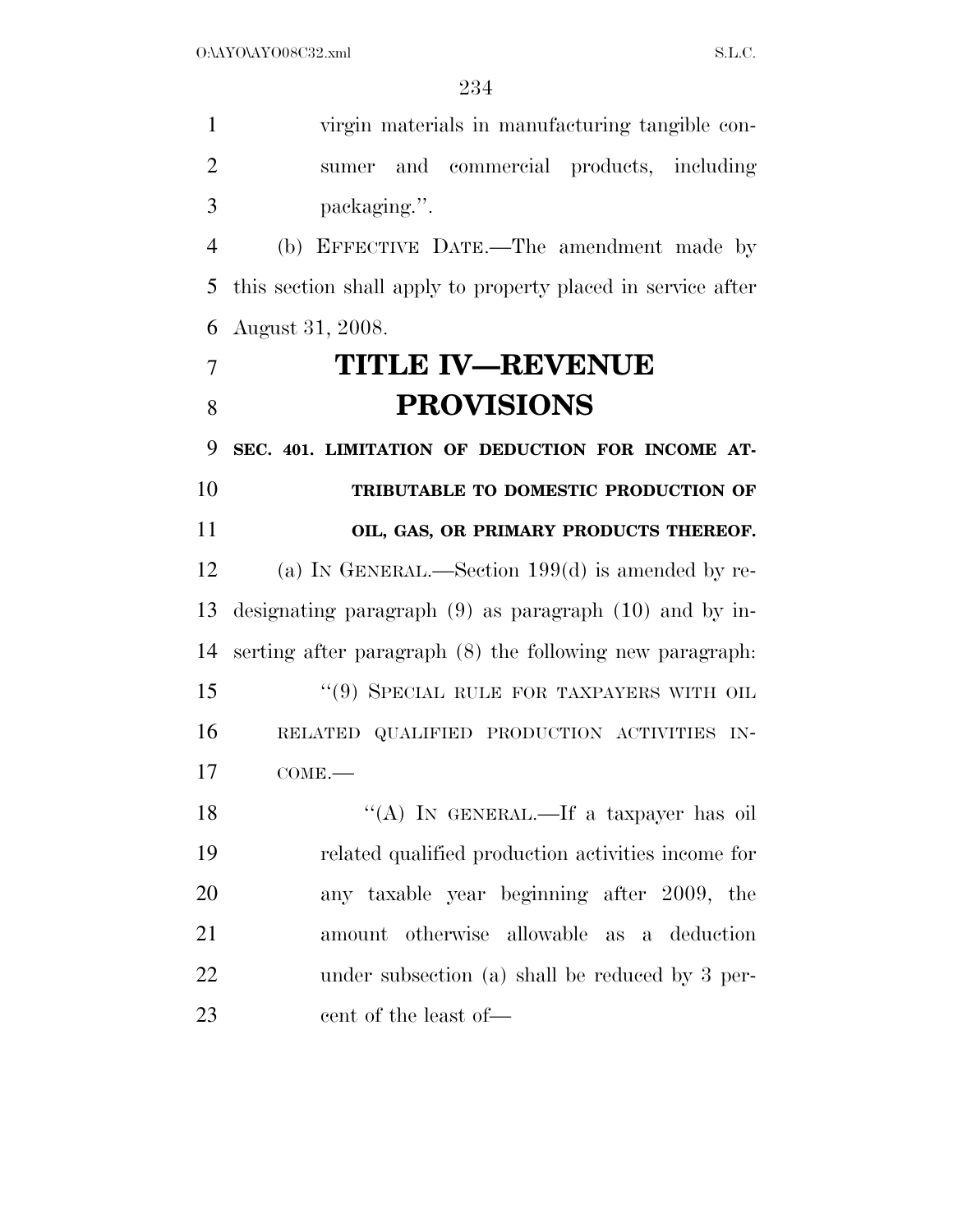| $\mathbf{1}$   | "(i) the oil related qualified produc-                         |
|----------------|----------------------------------------------------------------|
| $\overline{2}$ | tion activities income of the taxpayer for                     |
| 3              | the taxable year,                                              |
| $\overline{4}$ | "(ii) the qualified production activities                      |
| 5              | income of the taxpayer for the taxable                         |
| 6              | year, or                                                       |
| 7              | "(iii) taxable income (determined)                             |
| 8              | without regard to this section).                               |
| 9              | "(B) OIL RELATED QUALIFIED PRODUC-                             |
| 10             | TION ACTIVITIES INCOME.-For purposes of                        |
| 11             | this paragraph, the term 'oil related qualified                |
| 12             | production activities income' means for any tax-               |
| 13             | able year the qualified production activities in-              |
| 14             | come which is attributable to the production,                  |
| 15             | refining, processing, transportation, or distribu-             |
| 16             | tion of oil, gas, or any primary product thereof               |
| 17             | during such taxable year.                                      |
| 18             | "(C) PRIMARY PRODUCT.—For purposes of                          |
| 19             | this paragraph, the term 'primary product' has                 |
| 20             | the same meaning as when used in section                       |
| 21             | $927(a)(2)(C)$ , as in effect before its repeal.".             |
| 22             | (b) CONFORMING AMENDMENT.—Section $199(d)(2)$                  |
| 23             | (relating to application to individuals) is amended by         |
| 24             | striking "subsection $(a)(1)(B)$ " and inserting "subsections" |
| 25             | $(a)(1)(B)$ and $(d)(9)(A)(iii)$ ".                            |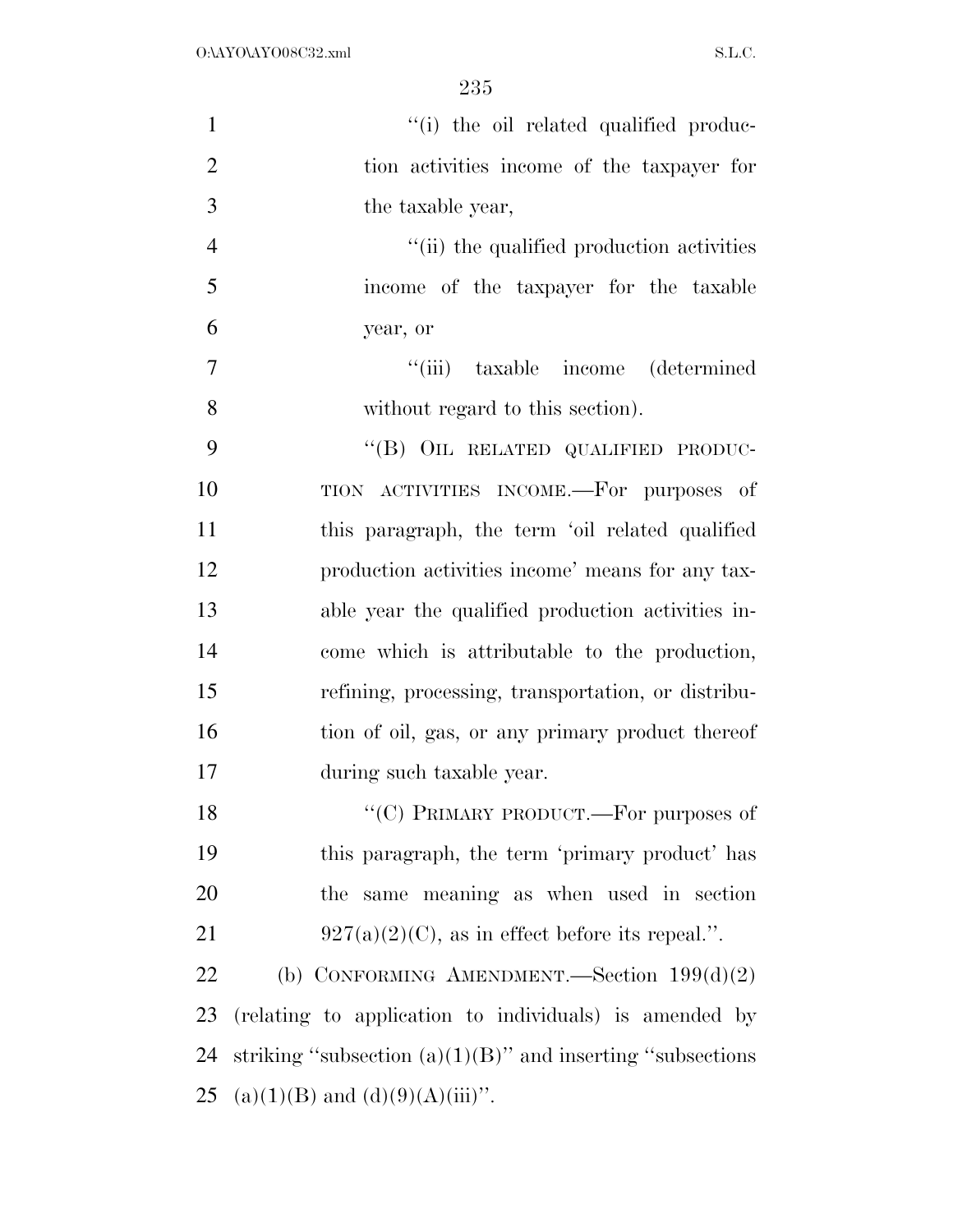(c) EFFECTIVE DATE.—The amendments made by this section shall apply to taxable years beginning after December 31, 2008.

 **SEC. 402. ELIMINATION OF THE DIFFERENT TREATMENT OF FOREIGN OIL AND GAS EXTRACTION IN- COME AND FOREIGN OIL RELATED INCOME FOR PURPOSES OF THE FOREIGN TAX CRED-IT.** 

 (a) IN GENERAL.—Subsections (a) and (b) of section 907 (relating to special rules in case of foreign oil and gas income) are amended to read as follows:

12 "(a) REDUCTION IN AMOUNT ALLOWED AS FOREIGN TAX UNDER SECTION 901.—In applying section 901, the amount of any foreign oil and gas taxes paid or accrued (or deemed to have been paid) during the taxable year which would (but for this subsection) be taken into ac- count for purposes of section 901 shall be reduced by the amount (if any) by which the amount of such taxes ex-ceeds the product of—

20  $\frac{1}{20}$  the amount of the combined foreign oil and gas income for the taxable year,

22  $\frac{((2) \text{ multiplied by}}{)}$ 

23  $\langle (A)$  in the case of a corporation, the per- centage which is equal to the highest rate of tax specified under section 11(b), or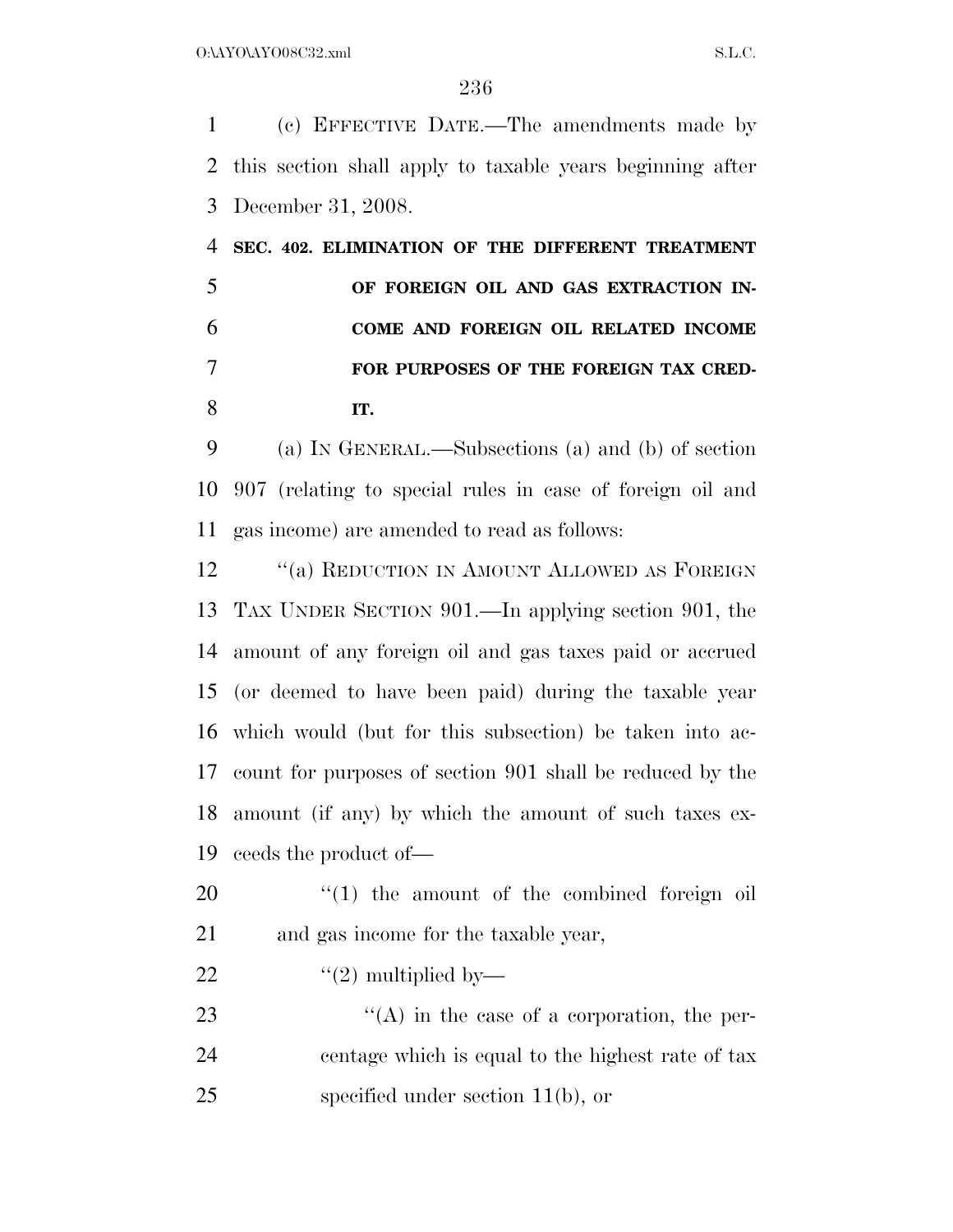| $\mathbf{1}$   | $\lq\lq$ (B) in the case of an individual, a frac-   |
|----------------|------------------------------------------------------|
| $\overline{2}$ | tion the numerator of which is the tax against       |
| 3              | which the credit under section $901(a)$ is taken     |
| $\overline{4}$ | and the denominator of which is the taxpayer's       |
| 5              | entire taxable income.                               |
| 6              | "(b) COMBINED FOREIGN OIL AND GAS INCOME;            |
| 7              | FOREIGN OIL AND GAS TAXES.—For purposes of this sec- |
| 8              | $tion$ —                                             |
| 9              | "(1) COMBINED FOREIGN OIL AND GAS IN-                |
| 10             | COME.—The term 'combined foreign oil and gas in-     |
| 11             | come' means, with respect to any taxable year, the   |
| 12             | sum of $-$                                           |
| 13             | "(A) foreign oil and gas extraction income,          |
| 14             | and                                                  |
| 15             | "(B) foreign oil related income.                     |
| 16             | "(2) FOREIGN OIL AND GAS TAXES.—The term             |
| 17             | 'foreign oil and gas taxes' means, with respect to   |
| 18             | any taxable year, the sum of—                        |
| 19             | $\lq\lq$ oil and gas extraction taxes, and           |
| 20             | "(B) any income, war profits, and excess             |
| 21             | profits taxes paid or accrued (or deemed to          |
| 22             | have been paid or accrued under section 902 or       |
| 23             | 960) during the taxable year with respect to         |
| 24             | foreign oil related income (determined without       |
| 25             | regard to subsection $(c)(4)$ or loss which would    |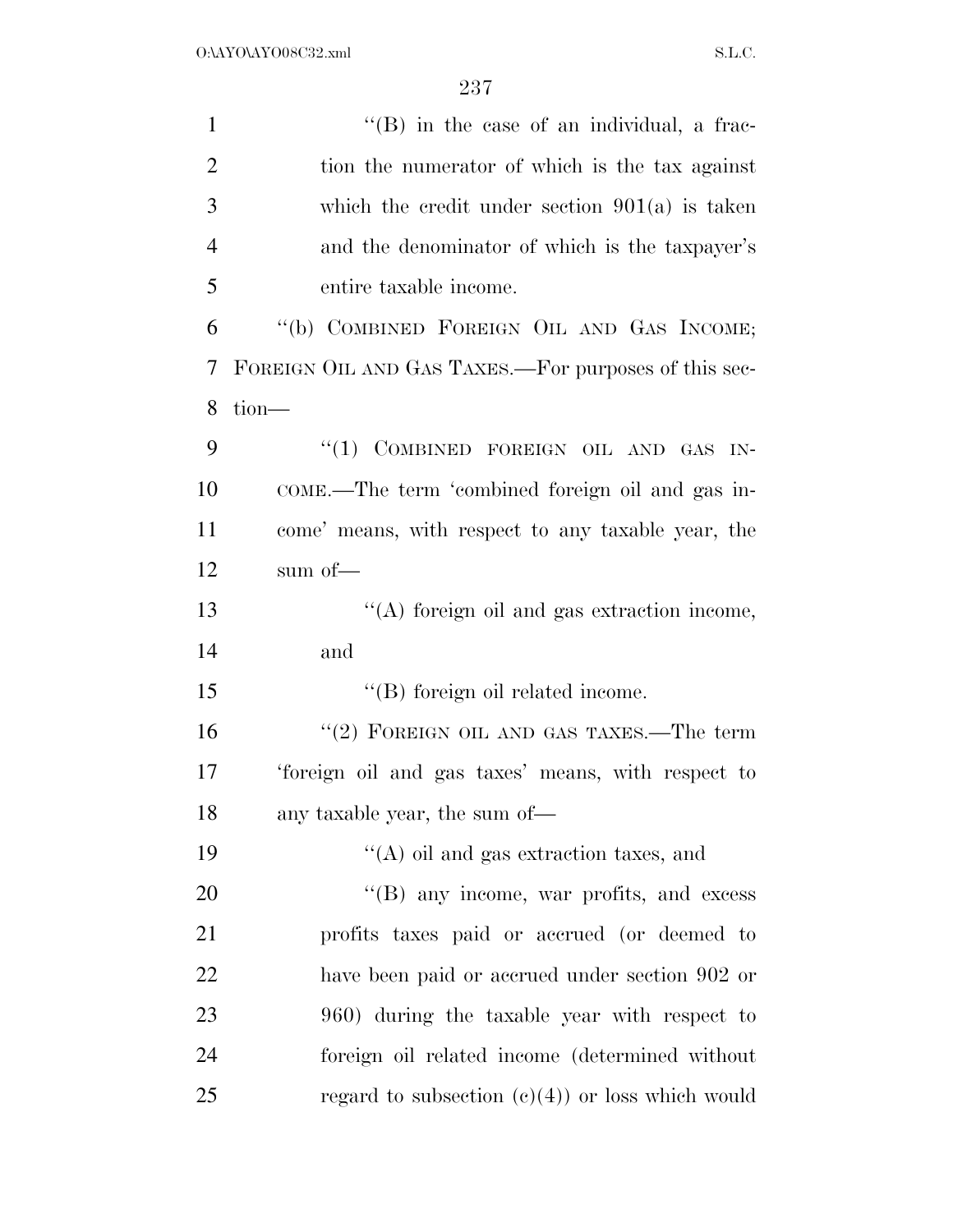| $\mathbf{1}$   | be taken into account for purposes of section                           |
|----------------|-------------------------------------------------------------------------|
| $\overline{2}$ | 901 without regard to this section.".                                   |
| 3              | RECAPTURE OF FOREIGN OIL AND GAS<br>(b)                                 |
| 4              | LOSSES.—Paragraph $(4)$ of section $907(c)$ (relating to re-            |
| 5              | capture of foreign oil and gas extraction losses by re-                 |
| 6              | characterizing later extraction income) is amended to read              |
| 7              | as follows:                                                             |
| 8              | "(4) RECAPTURE OF FOREIGN OIL AND GAS                                   |
| 9              | LOSSES BY RECHARACTERIZING LATER COMBINED                               |
| 10             | FOREIGN OIL AND GAS INCOME.-                                            |
| 11             | "(A) IN GENERAL.—The combined foreign                                   |
| 12             | oil and gas income of a taxpayer for a taxable                          |
| 13             | year (determined without regard to this para-                           |
| 14             | graph) shall be reduced—                                                |
| 15             | "(i) first by the amount determined                                     |
| 16             | under subparagraph (B), and                                             |
| 17             | "(ii) then by the amount determined                                     |
| 18             | under subparagraph $(C)$ .                                              |
| 19             | The aggregate amount of such reductions shall                           |
| 20             | be treated as income (from sources without the                          |
| 21             | United States) which is not combined foreign                            |
| <u>22</u>      | oil and gas income.                                                     |
| 23             | "(B) REDUCTION FOR PRE-2009 FOREIGN                                     |
| 24             | $_{\rm LOSSES.}-$ The<br>reduction<br>$_{\rm OIL}$<br><b>EXTRACTION</b> |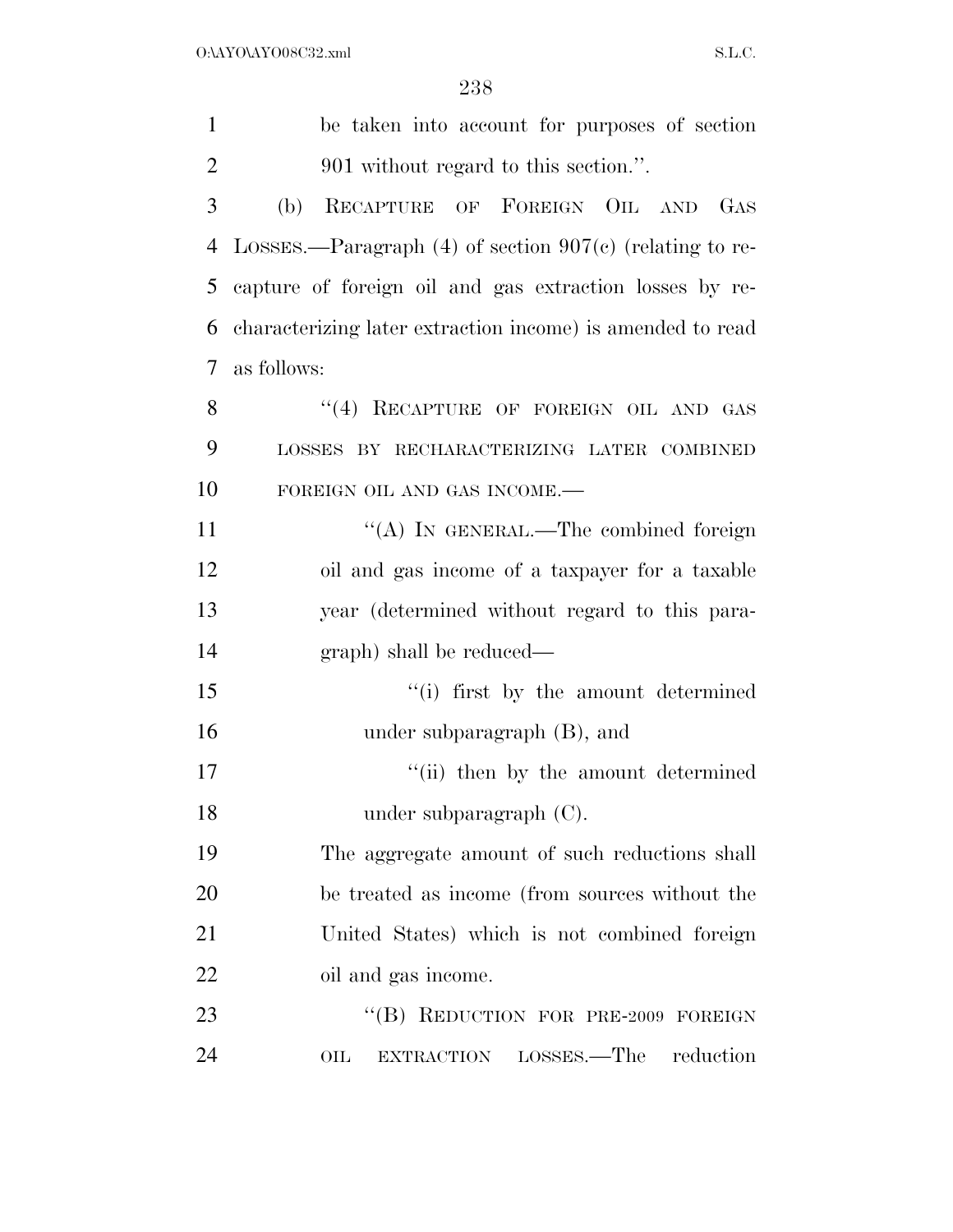| $\mathbf{1}$   | under this paragraph shall be equal to the less- |
|----------------|--------------------------------------------------|
| $\overline{2}$ | $er of$ —                                        |
| 3              | "(i) the foreign oil and gas extraction          |
| $\overline{4}$ | income of the taxpayer for the taxable year      |
| 5              | (determined without regard to this para-         |
| 6              | graph), or                                       |
| 7              | $\lq\lq$ (ii) the excess of —                    |
| 8              | $\lq\lq$ (I) the aggregate amount of for-        |
| 9              | eign oil extraction losses for preceding         |
| 10             | taxable years beginning after Decem-             |
| 11             | ber 31, 1982, and before January 1,              |
| 12             | $2009$ , over                                    |
| 13             | $\lq\lq$ (II) so much of such aggregate          |
| 14             | amount as was recharacterized under              |
| 15             | this paragraph (as in effect before              |
| 16             | and after the date of the enactment of           |
| 17             | the Energy Improvement and Exten-                |
| 18             | sion Act of 2008) for preceding tax-             |
| 19             | able years beginning after December              |
| 20             | 31, 1982.                                        |
| 21             | "(C) REDUCTION FOR POST-2008 FOREIGN             |
| 22             | OIL AND GAS LOSSES.—The reduction under          |
| 23             | this paragraph shall be equal to the lesser of—  |
| 24             | "(i) the combined foreign oil and gas            |
| 25             | income of the taxpayer for the taxable year      |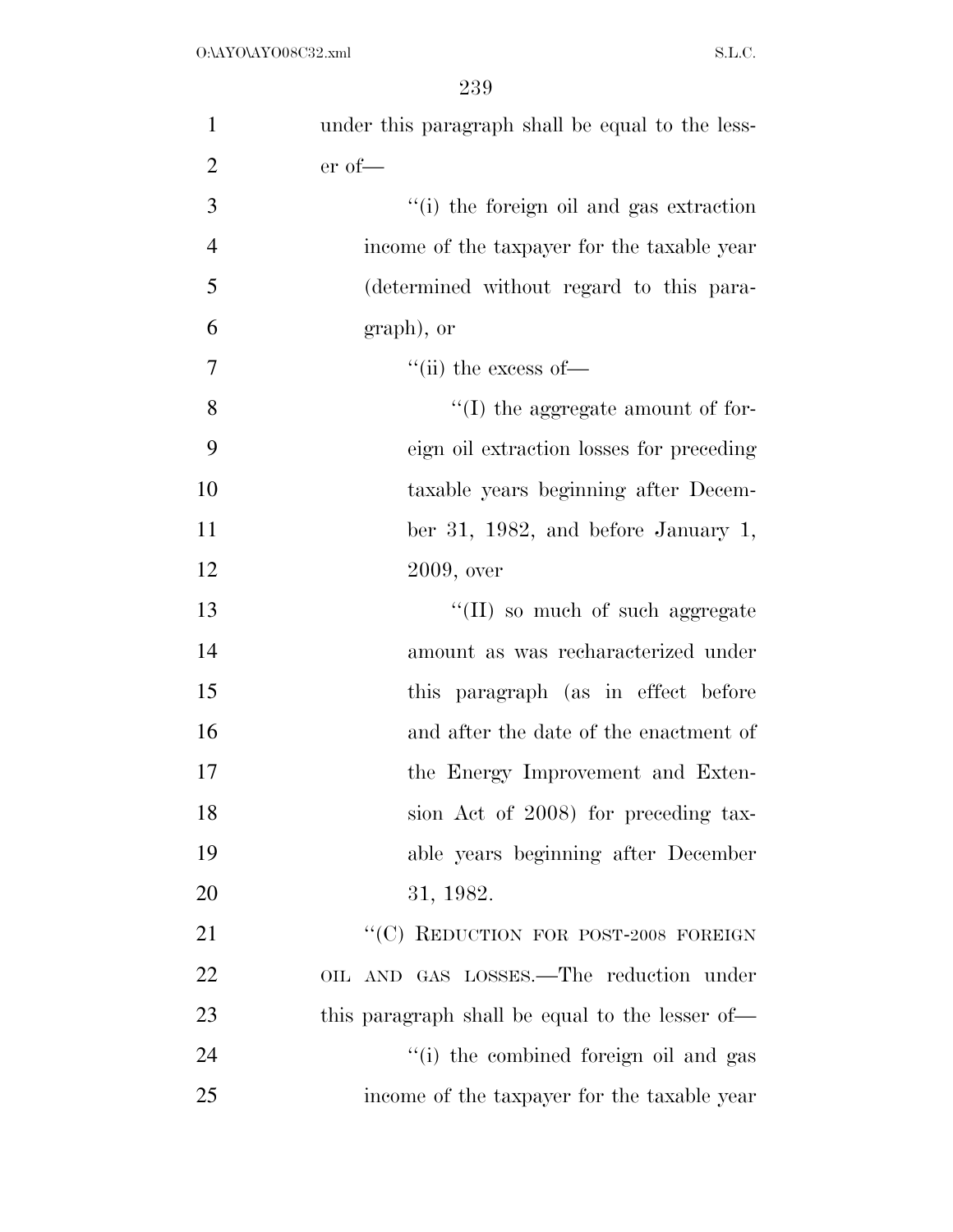| $\mathbf{1}$   | (determined without regard to this para-   |
|----------------|--------------------------------------------|
| $\overline{2}$ | graph), reduced by an amount equal to the  |
| 3              | reduction under subparagraph (A) for the   |
| $\overline{4}$ | taxable year, or                           |
| 5              | $\lq\lq$ (ii) the excess of —              |
| 6              | $\lq\lq$ (I) the aggregate amount of for-  |
| $\overline{7}$ | eign oil and gas losses for preceding      |
| 8              | taxable years beginning after Decem-       |
| 9              | ber 31, 2008, over                         |
| 10             | "(II) so much of such aggregate            |
| 11             | amount as was recharacterized under        |
| 12             | this paragraph for preceding taxable       |
| 13             | years beginning after December 31,         |
| 14             | 2008.                                      |
| 15             | "(D) FOREIGN OIL AND GAS LOSS DE-          |
| 16             | FINED.                                     |
| 17             | "(i) IN GENERAL.—For purposes of           |
| 18             | this paragraph, the term 'foreign oil and  |
| 19             | gas loss' means the amount by which—       |
| 20             | $\lq\lq$ (I) the gross income for the tax- |
| 21             | able year from sources without the         |
| 22             | United States and its possessions          |
| 23             | (whether or not the taxpayer chooses       |
| 24             | the benefits of this subpart for such      |
| 25             | taxable year) taken into account in        |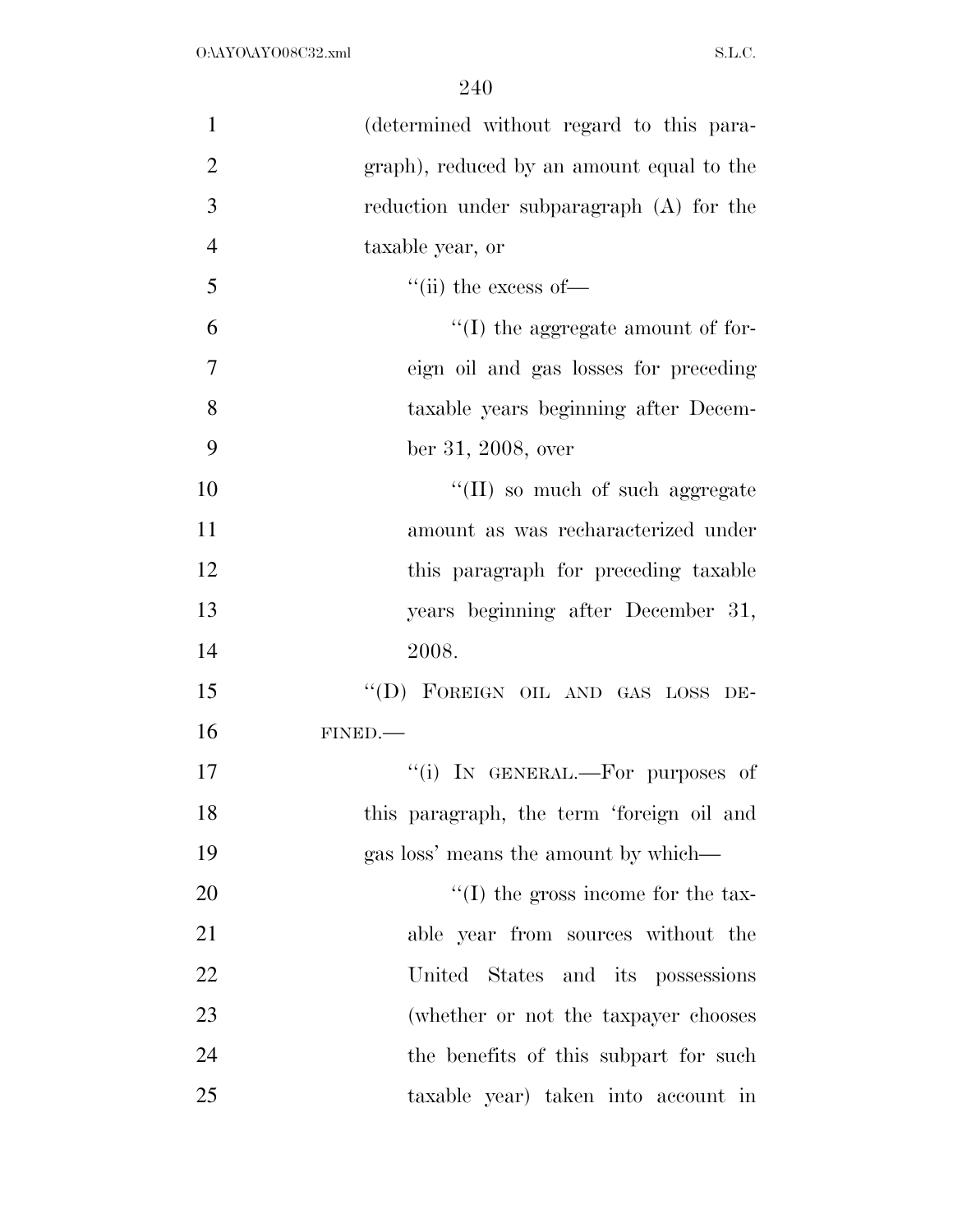| $\mathbf{1}$   | determining the combined foreign oil       |
|----------------|--------------------------------------------|
| $\overline{2}$ | and gas income for such year, is ex-       |
| 3              | ceeded by                                  |
| $\overline{4}$ | $\lq$ (II) the sum of the deductions       |
| 5              | properly apportioned or allocated          |
| 6              | thereto.                                   |
| $\overline{7}$ | "(ii) NET OPERATING LOSS DEDUC-            |
| 8              | TION NOT TAKEN INTO ACCOUNT.-For           |
| 9              | purposes of clause (i), the net operating  |
| 10             | loss deduction allowable for the taxable   |
| 11             | year under section $172(a)$ shall not be   |
| 12             | taken into account.                        |
| 13             | "(iii) EXPROPRIATION AND CASUALTY          |
| 14             | LOSSES NOT TAKEN INTO ACCOUNT.-For         |
| 15             | purposes of clause (i), there shall not be |
| 16             | taken into account—                        |
| 17             | "(I) any foreign expropriation             |
| 18             | $\cos$ (as defined in section 172(h) (as   |
| 19             | in effect on the day before the date of    |
| 20             | the enactment of the Revenue Rec-          |
| 21             | onciliation Act of 1990) for the tax-      |
| 22             | able year, or                              |
| 23             | "(II) any loss for the taxable             |
| 24             | year which arises from fire, storm,        |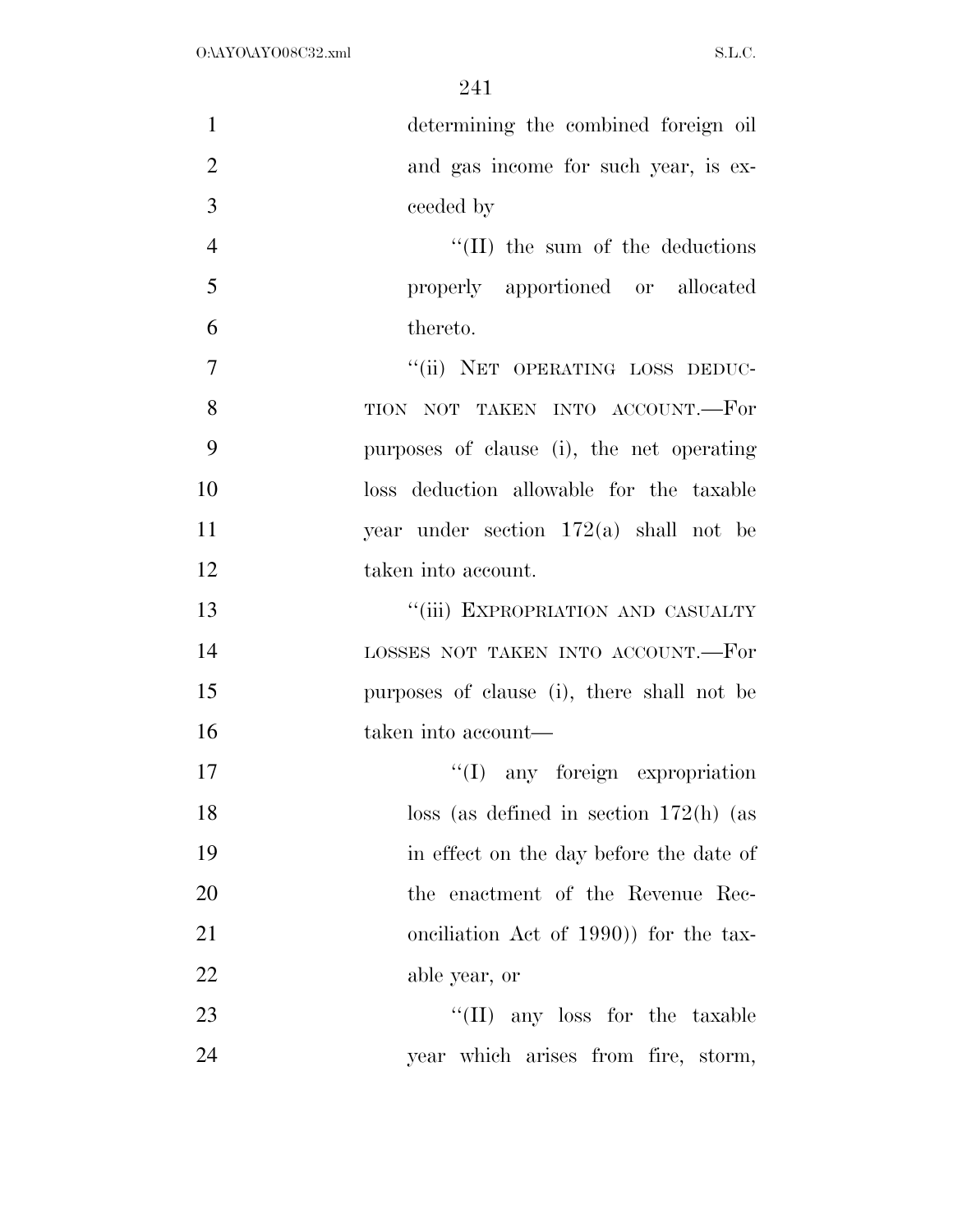| $\mathbf{1}$   | shipwreck, or other casualty, or from                   |
|----------------|---------------------------------------------------------|
|                |                                                         |
| $\overline{2}$ | theft,                                                  |
| 3              | to the extent such loss is not compensated              |
| $\overline{4}$ | for by insurance or otherwise.                          |
| 5              | "(iv) FOREIGN OIL EXTRACTION                            |
| 6              | LOSS.—For purposes of subparagraph                      |
| 7              | $(B)(ii)(I)$ , foreign oil extraction losses shall      |
| 8              | be determined under this paragraph as in                |
| 9              | effect on the day before the date of the en-            |
| 10             | actment of the Energy Improvement and                   |
| 11             | Extension Act of 2008.".                                |
| 12             | (c) CARRYBACK AND CARRYOVER OF DISALLOWED               |
| 13             | CREDITS.—Section 907(f) (relating to carryback and car- |
| 14             | ryover of disallowed credits) is amended—               |
| 15             | (1) by striking "oil and gas extraction taxes"          |
| 16             | each place it appears and inserting "foreign oil and    |
| 17             | gas taxes", and                                         |
| 18             | $(2)$ by adding at the end the following new            |
| 19             | paragraph:                                              |
| 20             | "(4) TRANSITION RULES FOR PRE-2009 AND                  |
| 21             | 2009 DISALLOWED CREDITS.-                               |
| 22             | "(A) PRE-2009 CREDITS.—In the case of                   |
| 23             | any unused credit year beginning before Janu-           |
| 24             | ary $1, 2009$ , this subsection shall be applied to     |
| 25             | any unused oil and gas extraction taxes carried         |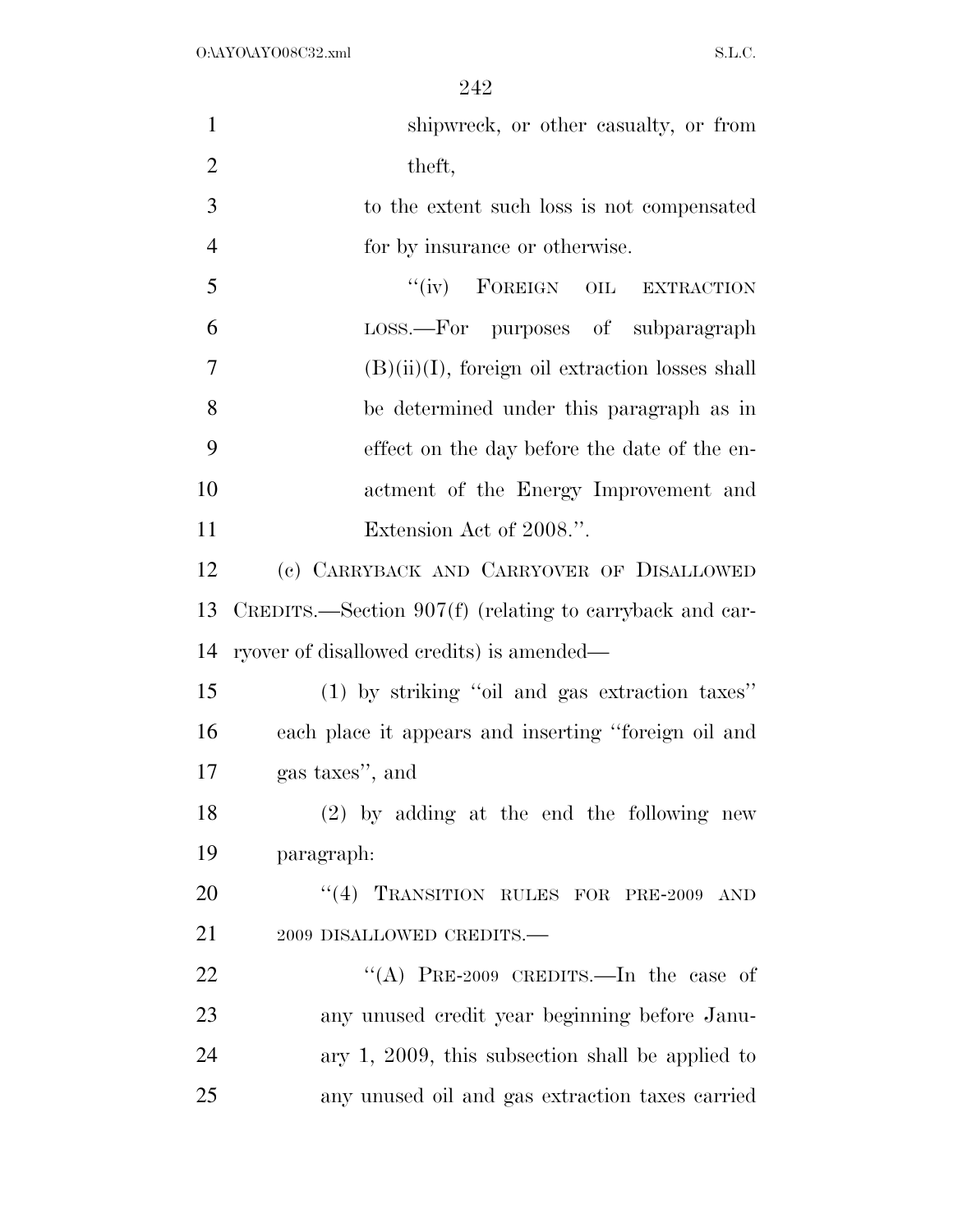| $\mathbf{1}$   | from such unused credit year to a year begin-          |
|----------------|--------------------------------------------------------|
| $\overline{2}$ | ning after December 31, 2008—                          |
| 3              | "(i) by substituting 'oil and gas ex-                  |
| $\overline{4}$ | traction taxes' for 'foreign oil and gas               |
| 5              | taxes' each place it appears in paragraphs             |
| 6              | (1), (2), and (3), and                                 |
| $\overline{7}$ | "(ii) by computing, for purposes of                    |
| 8              | paragraph $(2)(A)$ , the limitation under              |
| 9              | subparagraph (A) for the year to which                 |
| 10             | such taxes are carried by substituting 'for-           |
| 11             | eign oil and gas extraction income' for 'for-          |
| 12             | eign oil and gas income' in subsection (a).            |
| 13             | "(B) $2009$ CREDITS.—In the case of any                |
| 14             | unused credit year beginning in 2009, the              |
| 15             | amendments made to this subsection by the En-          |
| 16             | ergy Improvement and Extension Act of 2008             |
| 17             | shall be treated as being in effect for any pre-       |
| 18             | ceding year beginning before January 1, 2009,          |
| 19             | solely for purposes of determining how much of         |
| 20             | the unused foreign oil and gas taxes for such          |
| 21             | unused credit year may be deemed paid or ac-           |
| 22             | erued in such preceding year.".                        |
| 23             | (d) CONFORMING AMENDMENT.—Section $6501(i)$ is         |
| 24             | amended by striking "oil and gas extraction taxes" and |

inserting ''foreign oil and gas taxes''.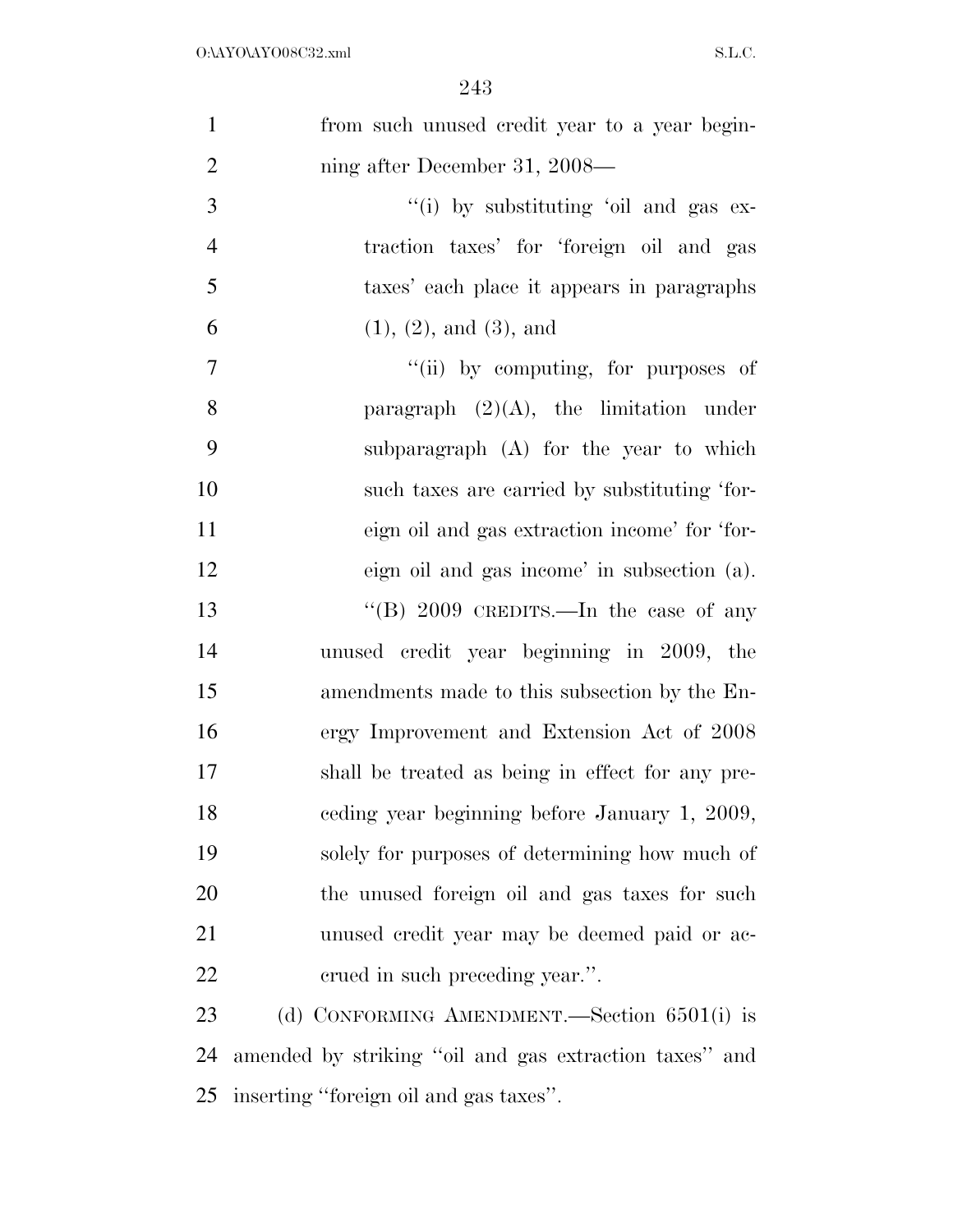(e) EFFECTIVE DATE.—The amendments made by this section shall apply to taxable years beginning after December 31, 2008.

 **SEC. 403. BROKER REPORTING OF CUSTOMER'S BASIS IN SECURITIES TRANSACTIONS.** 

(a) IN GENERAL.—

 (1) BROKER REPORTING FOR SECURITIES TRANSACTIONS.—Section 6045 is amended by add-ing at the end the following new subsection:

10 "(g) ADDITIONAL INFORMATION REQUIRED IN THE CASE OF SECURITIES TRANSACTIONS, ETC.—

12 "(1) IN GENERAL.—If a broker is otherwise re- quired to make a return under subsection (a) with respect to the gross proceeds of the sale of a covered security, the broker shall include in such return the information described in paragraph (2).

17 "(2) ADDITIONAL INFORMATION REQUIRED.—

18 "(A) In GENERAL.—The information re- quired under paragraph (1) to be shown on a return with respect to a covered security of a customer shall include the customer's adjusted basis in such security and whether any gain or loss with respect to such security is long-term or short-term (within the meaning of section 1222).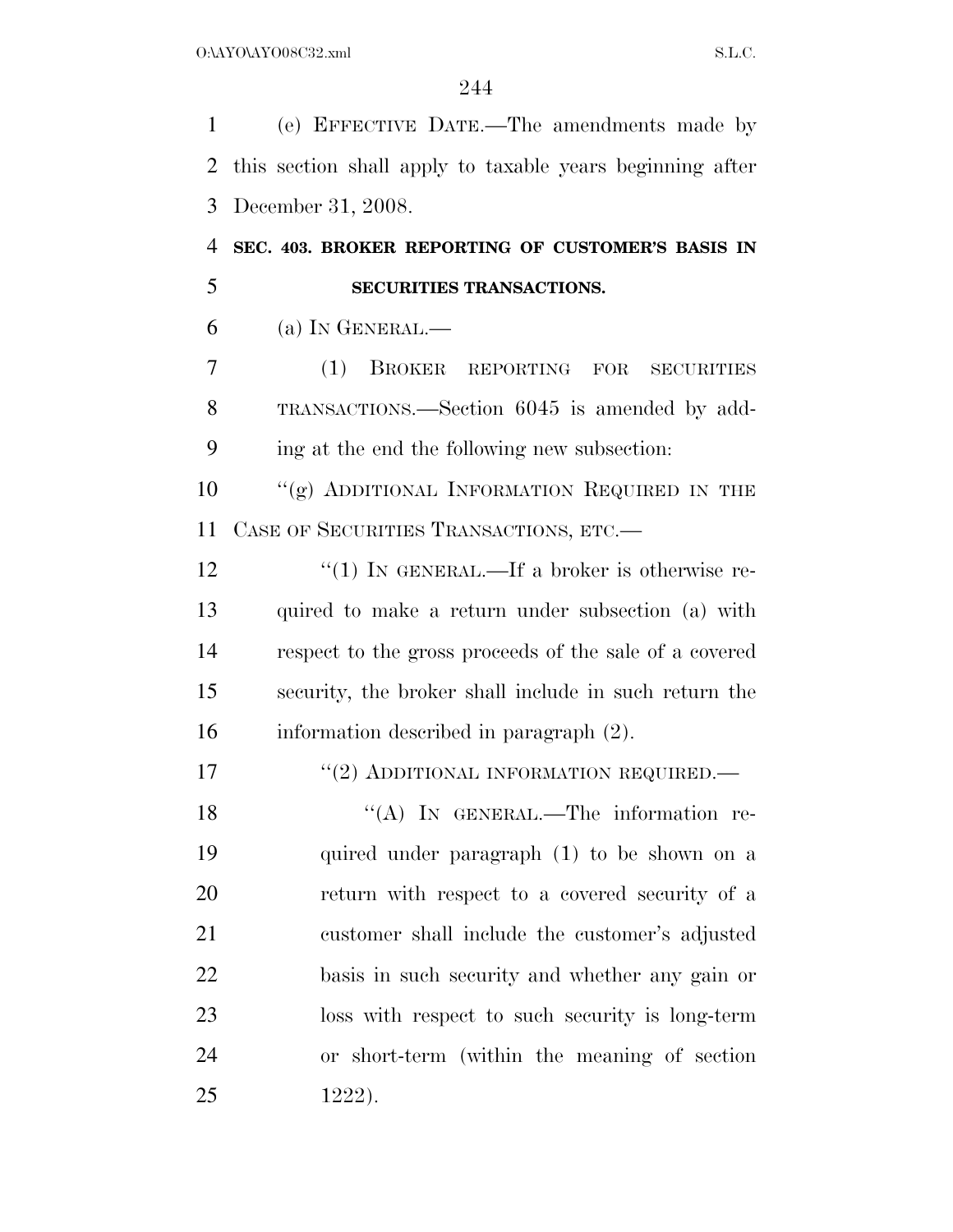| $\mathbf{1}$   | "(B) DETERMINATION OF ADJUSTED              |
|----------------|---------------------------------------------|
| $\overline{2}$ | BASIS.—For purposes of subparagraph $(A)$ — |
| 3              | "(i) IN GENERAL.—The customer's             |
| $\overline{4}$ | adjusted basis shall be determined—         |
| 5              | $\lq\lq$ (I) in the case of any security    |
| 6              | (other than any stock for which an av-      |
| 7              | basis method is permissible<br>erage        |
| 8              | under section 1012), in accordance          |
| 9              | with the first-in first-out method un-      |
| 10             | less the customer notifies the broker       |
| 11             | by means of making an adequate              |
| 12             | identification of the stock sold or         |
| 13             | transferred, and                            |
| 14             | $\lq\lq$ (II) in the case of any stock for  |
| 15             | which an average basis method is per-       |
| 16             | missible under section 1012, in ac-         |
| 17             | cordance with the broker's default          |
| 18             | method unless the customer notifies         |
| 19             | the broker that he elects another ac-       |
| 20             | ceptable method under section 1012          |
| 21             | with respect to the account in which        |
| 22             | such stock is held.                         |
| 23             | "(ii) EXCEPTION FOR WASH SALES.-            |
| 24             | Except as otherwise provided by the Sec-    |
| 25             | retary, the customer's adjusted basis shall |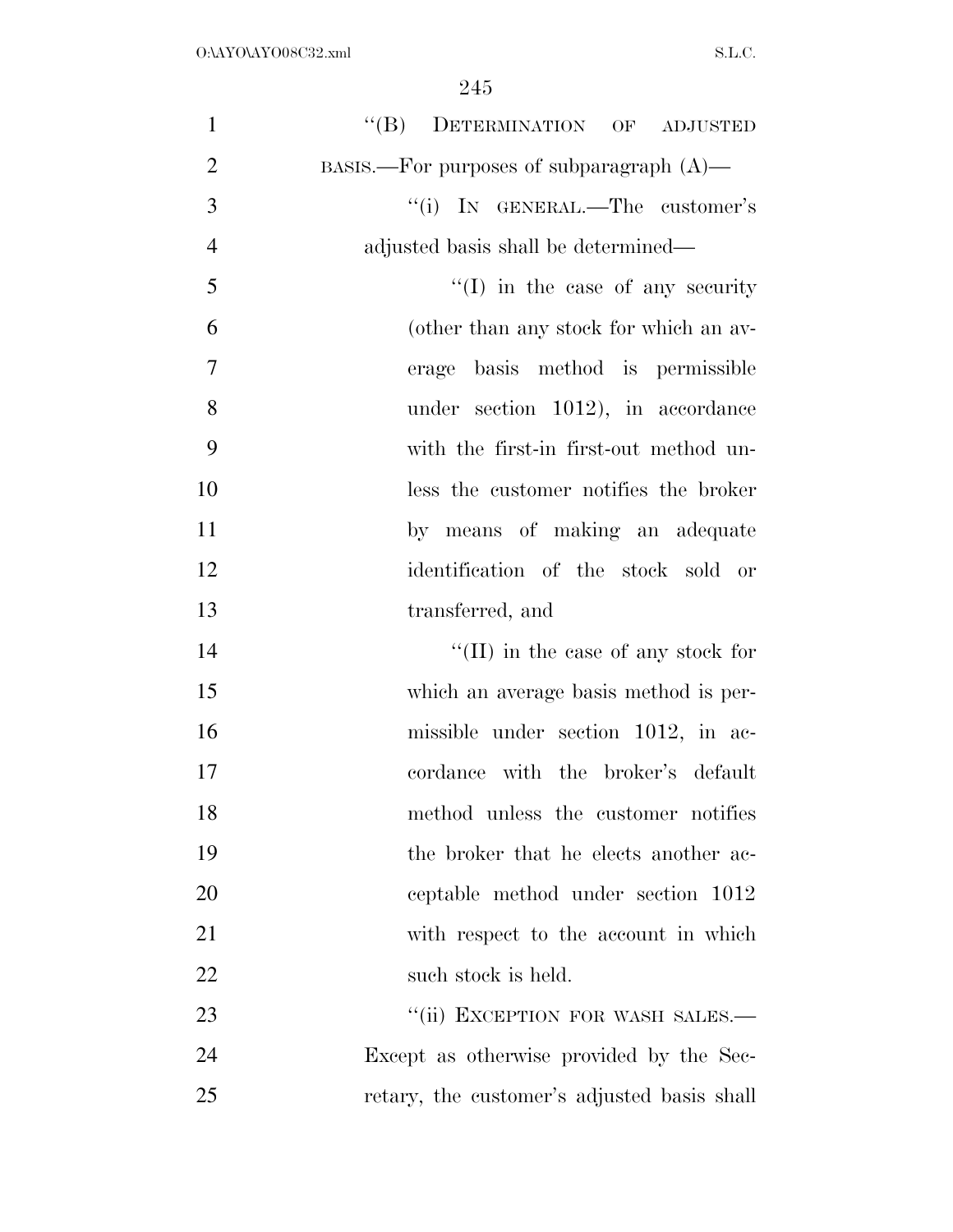| $\mathbf{1}$   | be determined without regard to section          |
|----------------|--------------------------------------------------|
| $\overline{2}$ | 1091 (relating to loss from wash sales of        |
| 3              | stock or securities) unless the transactions     |
| $\overline{4}$ | occur in the same account with respect to        |
| 5              | identical securities.                            |
| 6              | "(3) COVERED SECURITY.—For purposes of           |
| $\overline{7}$ | this subsection—                                 |
| 8              | "(A) IN GENERAL.—The term 'covered se-           |
| 9              | curity' means any specified security acquired on |
| 10             | or after the applicable date if such security—   |
| 11             | "(i) was acquired through a trans-               |
| 12             | action in the account in which such secu-        |
| 13             | rity is held, or                                 |
| 14             | "(ii) was transferred to such account            |
| 15             | from an account in which such security           |
| 16             | was a covered security, but only if the          |
| 17             | broker received a statement under section        |
| 18             | 6045A with respect to the transfer.              |
| 19             | $\lq\lq (B)$<br>SPECIFIED SECURITY.—The<br>term  |
| 20             | 'specified security' means—                      |
| 21             | "(i) any share of stock in a corpora-            |
| 22             | tion,                                            |
| 23             | "(ii) any note, bond, debenture, or              |
| 24             | other evidence of indebtedness,                  |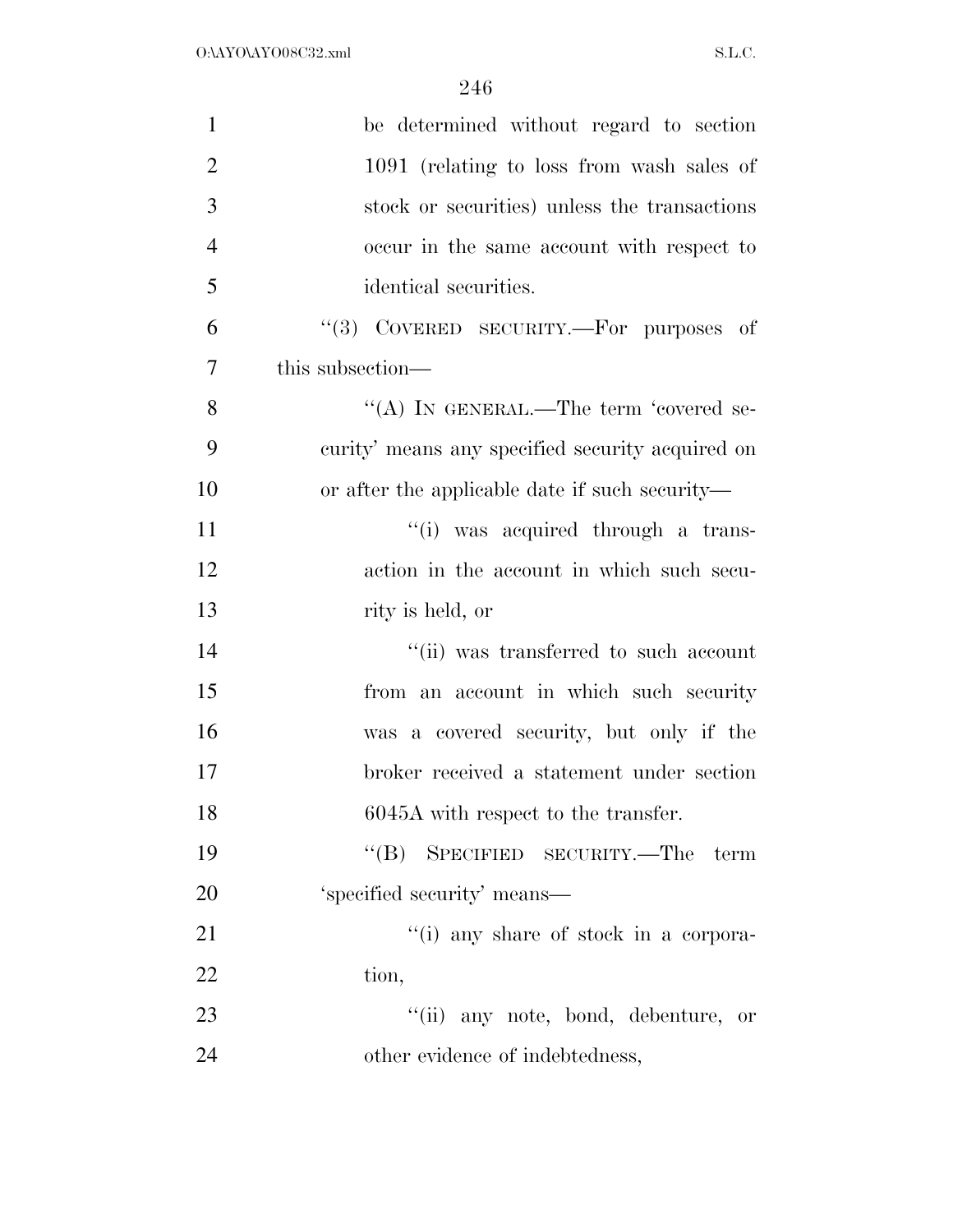| $\mathbf{1}$   | "(iii) any commodity, or contract or                  |
|----------------|-------------------------------------------------------|
| $\overline{2}$ | derivative with respect to such commodity,            |
| 3              | if the Secretary determines that adjusted             |
| $\overline{4}$ | basis reporting is appropriate for purposes           |
| 5              | of this subsection, and                               |
| 6              | $``(iv)$ any other financial instrument               |
| 7              | with respect to which the Secretary deter-            |
| 8              | mines that adjusted basis reporting is ap-            |
| 9              | propriate for purposes of this subsection.            |
| 10             | "(C) APPLICABLE DATE.—The term 'appli-                |
| 11             | cable date' means—                                    |
| 12             | "(i) January 1, 2011, in the case of                  |
| 13             | any specified security which is stock in a            |
| 14             | corporation (other than any stock de-                 |
| 15             | scribed in clause (ii),                               |
| 16             | "(ii) January 1, 2012, in the case of                 |
| 17             | any stock for which an average basis meth-            |
| 18             | od is permissible under section 1012, and             |
| 19             | "(iii) January 1, 2013, or such later                 |
| 20             | date determined by the Secretary in the               |
| 21             | case of any other specified security.                 |
| 22             | "(4) TREATMENT OF S CORPORATIONS.—In the              |
| 23             | case of the sale of a covered security acquired by an |
| 24             | S corporation (other than a financial institution)    |
| 25             | after December 31, 2011, such S corporation shall     |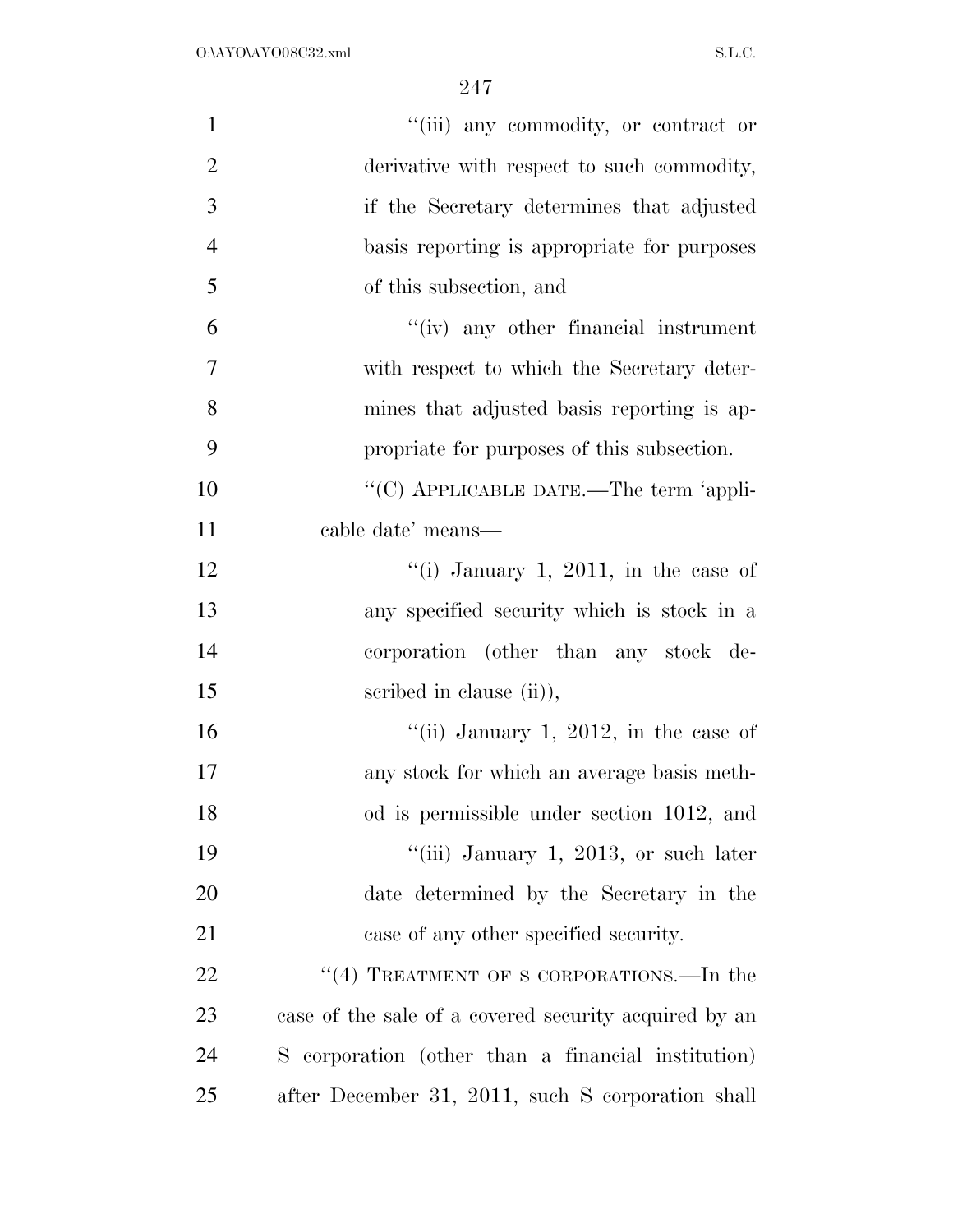| $\mathbf{1}$   | be treated in the same manner as a partnership for      |
|----------------|---------------------------------------------------------|
| $\overline{2}$ | purposes of this section.                               |
| 3              | " $(5)$ SPECIAL RULES FOR SHORT SALES.—In               |
| 4              | the case of a short sale, reporting under this section  |
| 5              | shall be made for the year in which such sale is        |
| 6              | closed.".                                               |
| 7              | (2) BROKER INFORMATION REQUIRED WITH RE-                |
| 8              | SPECT TO OPTIONS.—Section 6045, as amended by           |
| 9              | subsection (a), is amended by adding at the end the     |
| 10             | following new subsection:                               |
| 11             | "(h) APPLICATION TO OPTIONS ON SECURITIES.-             |
| 12             | "(1) EXERCISE OF OPTION.-For purposes of                |
| 13             | this section, if a covered security is acquired or dis- |
| 14             | posed of pursuant to the exercise of an option that     |
| 15             | was granted or acquired in the same account as the      |
| 16             | covered security, the amount received with respect to   |
| 17             | the grant or paid with respect to the acquisition of    |
| 18             | such option shall be treated as an adjustment to        |
| 19             | gross proceeds or as an adjustment to basis, as the     |
| 20             | case may be.                                            |
| 21             | "(2) LAPSE OR CLOSING TRANSACTION.—In the               |
| 22             | case of the lapse (or closing transaction (as defined   |
| 23             | in section $1234(b)(2)(A))$ of an option on a speci-    |
| 24             | fied security or the exercise of a cash-settled option  |

on a specified security, reporting under subsections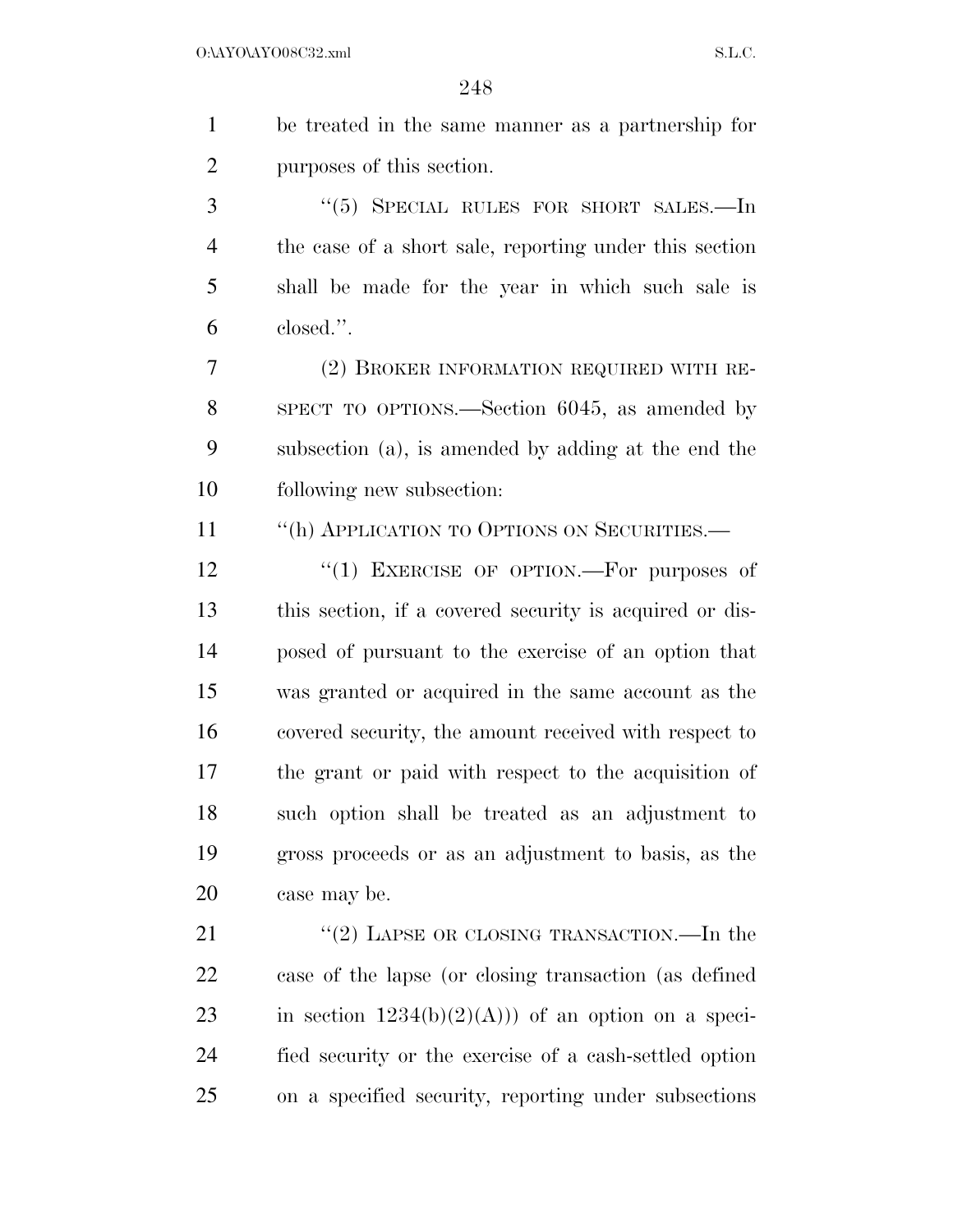| $\mathbf{1}$   | (a) and (g) with respect to such option shall be       |
|----------------|--------------------------------------------------------|
| $\overline{2}$ | made for the calendar year which includes the date     |
| 3              | of such lapse, closing transaction, or exercise.       |
| $\overline{4}$ | "(3) PROSPECTIVE APPLICATION.—Paragraphs               |
| 5              | $(1)$ and $(2)$ shall not apply to any option which is |
| 6              | granted or acquired before January 1, 2013.            |
| 7              | "(4) DEFINITIONS.—For purposes of this sub-            |
| 8              | section, the terms 'covered security' and 'specified   |
| 9              | security' shall have the meanings given such terms     |
| 10             | in subsection $(g)(3)$ .".                             |
| 11             | (3) EXTENSION OF PERIOD FOR STATEMENTS                 |
| 12             | SENT TO CUSTOMERS.-                                    |
| 13             | $(A)$ In GENERAL.—Subsection (b) of sec-               |
| 14             | tion 6045 is amended by striking "January 31"          |
| 15             | and inserting "February 15".                           |
| 16             | STATEMENTS RELATED<br>(B)<br>TO<br>SUB-                |
| 17             | STITUTE PAYMENTS.—Subsection (d) of section            |
| 18             | $6045$ is amended—                                     |
| 19             | (i) by striking "at such time and",                    |
| 20             | and                                                    |
| 21             | (ii) by inserting after "other item."                  |
| 22             | the following new sentence: "The written               |
| 23             | statement required under the preceding                 |
| 24             | sentence shall be furnished on or before               |
| 25             | February 15 of the year following the cal-             |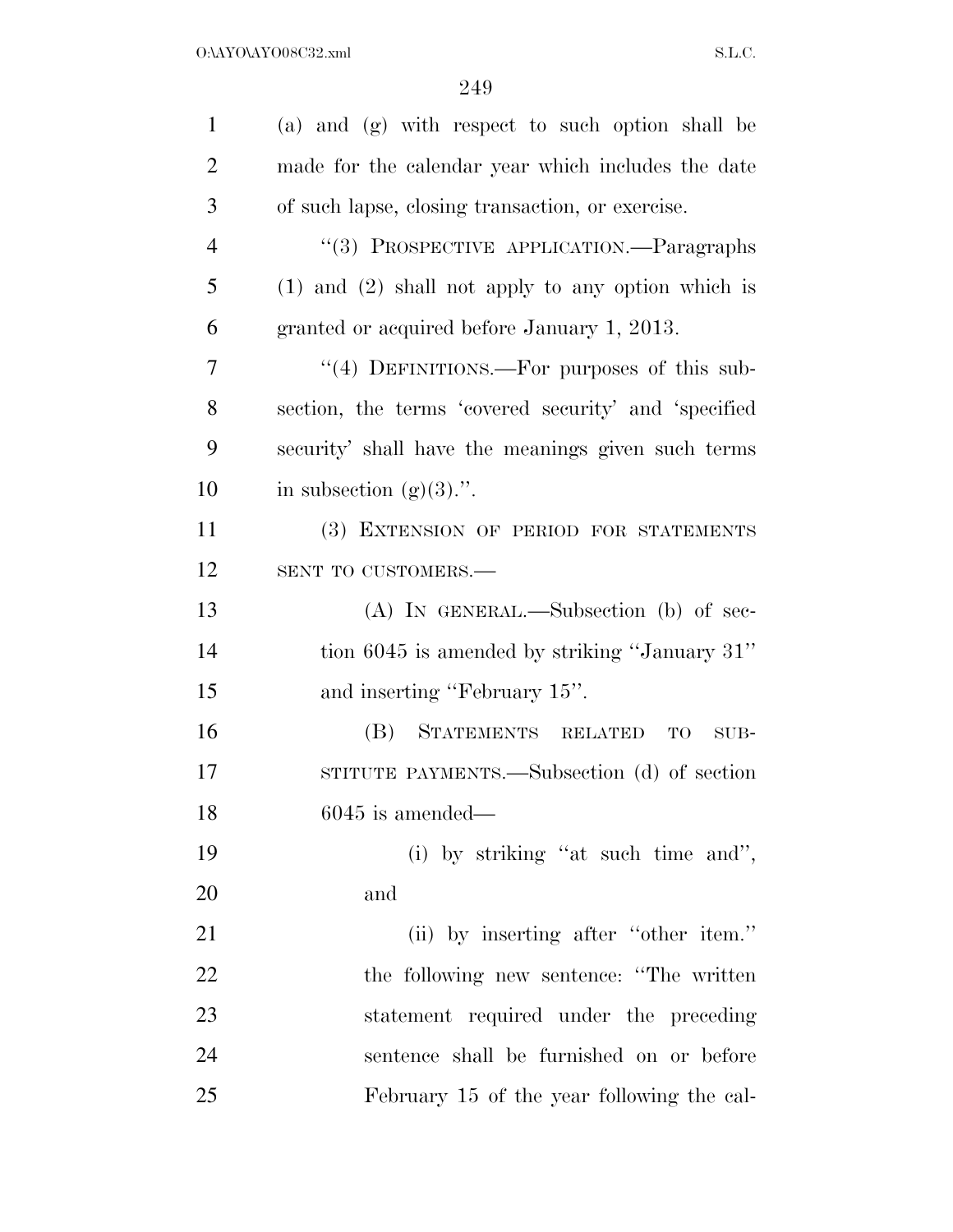| $\mathbf{1}$   | endar year in which the payment was               |
|----------------|---------------------------------------------------|
| $\overline{2}$ | made.".                                           |
| 3              | (C) OTHER STATEMENTS.—Subsection (b)              |
| $\overline{4}$ | of section 6045 is amended by adding at the       |
| 5              | end the following: "In the case of a consolidated |
| 6              | reporting statement (as defined in regulations)   |
| 7              | with respect to any customer, any statement       |
| 8              | which would otherwise be required to be fur-      |
| 9              | nished on or before January 31 of a calendar      |
| 10             | year with respect to any item reportable to the   |
| 11             | taxpayer shall instead be required to be fur-     |

METHOD.—Section 1012 is amended—

reporting statement.''.

 (1) by striking ''The basis of property'' and in-serting the following:

nished on or before February 15 of such cal-

endar year if furnished with such consolidated

(b) DETERMINATION OF BASIS OF CERTAIN SECURI-

TIES ON ACCOUNT BY ACCOUNT OR AVERAGE BASIS

20  $\qquad$  "(a) IN GENERAL.—The basis of property",

 (2) by striking ''The cost of real property'' and inserting the following:

 ''(b) SPECIAL RULE FOR APPORTIONED REAL ES-TATE TAXES.—The cost of real property'', and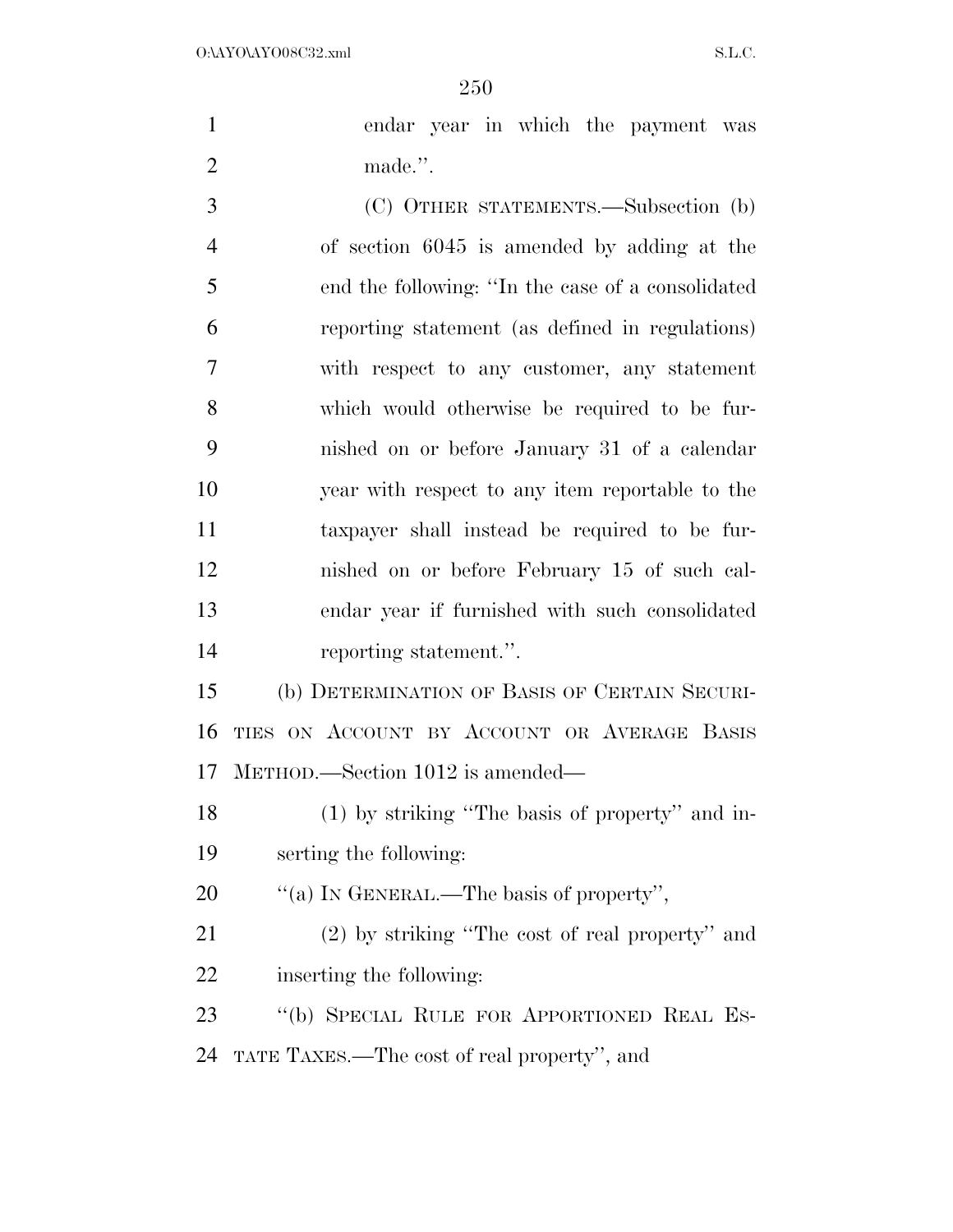| $\mathbf{1}$   | (3) by adding at the end the following new sub-        |
|----------------|--------------------------------------------------------|
| $\overline{2}$ | sections:                                              |
| 3              | "(c) DETERMINATIONS BY ACCOUNT.—                       |
| $\overline{4}$ | "(1) IN GENERAL.—In the case of the sale, ex-          |
| 5              | change, or other disposition of a specified security   |
| 6              | on or after the applicable date, the conventions pre-  |
| 7              | scribed by regulations under this section shall be ap- |
| 8              | plied on an account by account basis.                  |
| 9              | $``(2)$ APPLICATION TO CERTAIN FUNDS.—                 |
| 10             | "(A) IN GENERAL.—Except as provided in                 |
| 11             | subparagraph (B), any stock for which an aver-         |
| 12             | age basis method is permissible under section          |
| 13             | 1012 which is acquired before January 1, 2012,         |
| 14             | shall be treated as a separate account from any        |
| 15             | such stock acquired on or after such date.             |
| 16             | "(B) ELECTION FUND FOR TREATMENT AS                    |
| 17             | SINGLE ACCOUNT.—If a fund described in sub-            |
| 18             | paragraph (A) elects to have this subparagraph         |
| 19             | apply with respect to one or more of its stock-        |
| 20             | holders—                                               |
| 21             | "(i) subparagraph (A) shall not apply                  |
| 22             | with respect to any stock in such fund held            |
| 23             | by such stockholders, and                              |
| 24             | "(ii) all stock in such fund which is                  |
| 25             | held by such stockholders shall be treated             |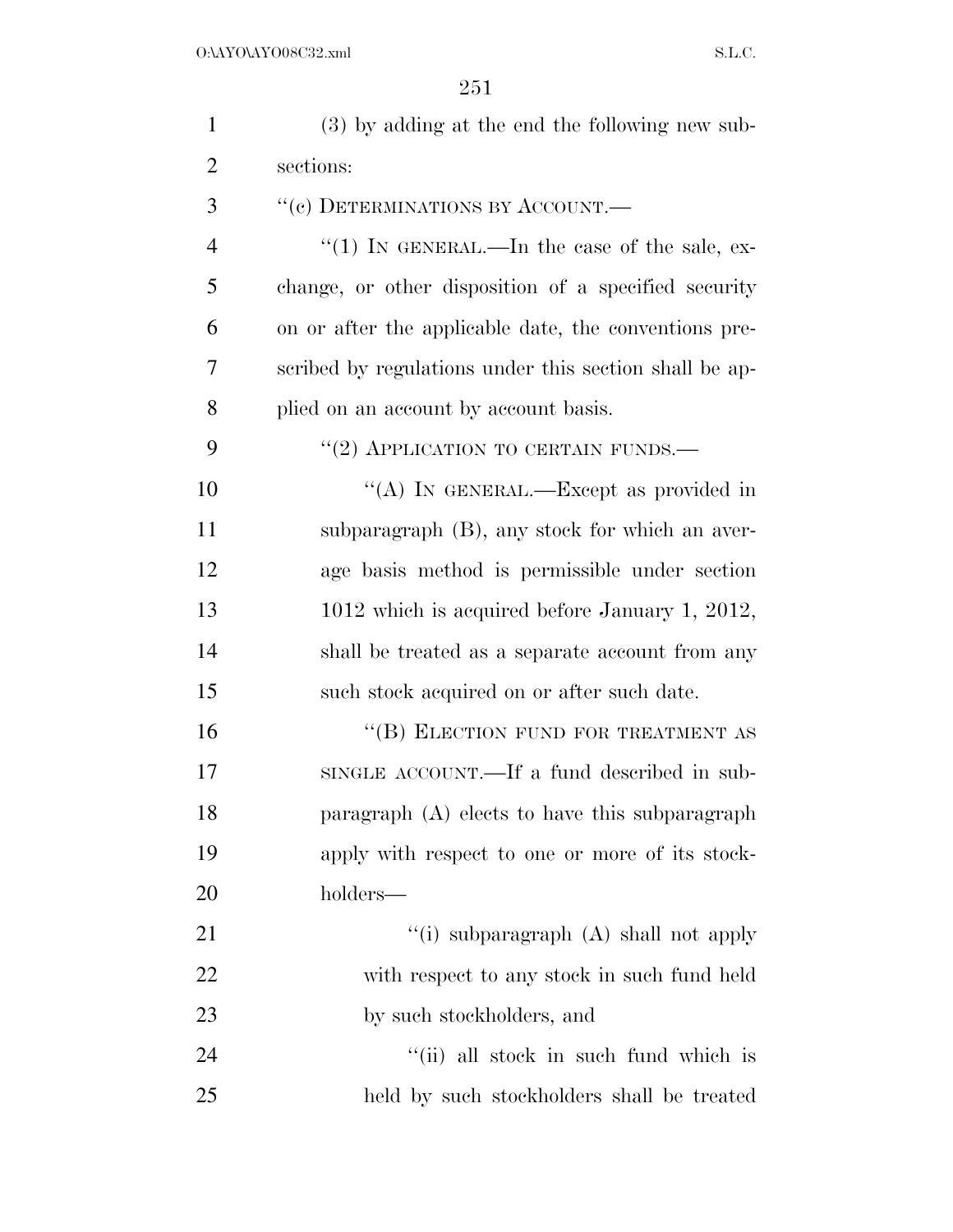| $\mathbf{1}$   | as covered securities described in section            |
|----------------|-------------------------------------------------------|
| $\overline{2}$ | $6045(g)(3)$ without regard to the date of            |
| 3              | the acquisition of such stock.                        |
| $\overline{4}$ | A rule similar to the rule of the preceding sen-      |
| 5              | tence shall apply with respect to a broker hold-      |
| 6              | ing such stock as a nominee.                          |
| 7              | "(3) DEFINITIONS.—For purposes of this sec-           |
| 8              | tion, the terms 'specified security' and 'applicable  |
| 9              | date' shall have the meaning given such terms in      |
| 10             | section $6045(g)$ .                                   |
| 11             | "(d) AVERAGE BASIS FOR STOCK ACQUIRED PURSU-          |
| 12             | ANT TO A DIVIDEND REINVESTMENT PLAN.—                 |
| 13             | "(1) IN GENERAL.—In the case of any stock ac-         |
| 14             | quired after December 31, 2010, in connection with    |
| 15             | a dividend reinvestment plan, the basis of such stock |
| 16             | while held as part of such plan shall be determined   |
| 17             | using one of the methods which may be used for de-    |
| 18             | termining the basis of stock in an open-end fund.     |
| 19             | "(2) TREATMENT AFTER TRANSFER.—In the                 |
| <b>20</b>      | case of the transfer to another account of stock to   |
| 21             | which paragraph (1) applies, such stock shall have    |
| 22             | a cost basis in such other account equal to its basis |
| 23             | in the dividend reinvestment plan immediately before  |
| 24             | such transfer (properly adjusted for any fees or      |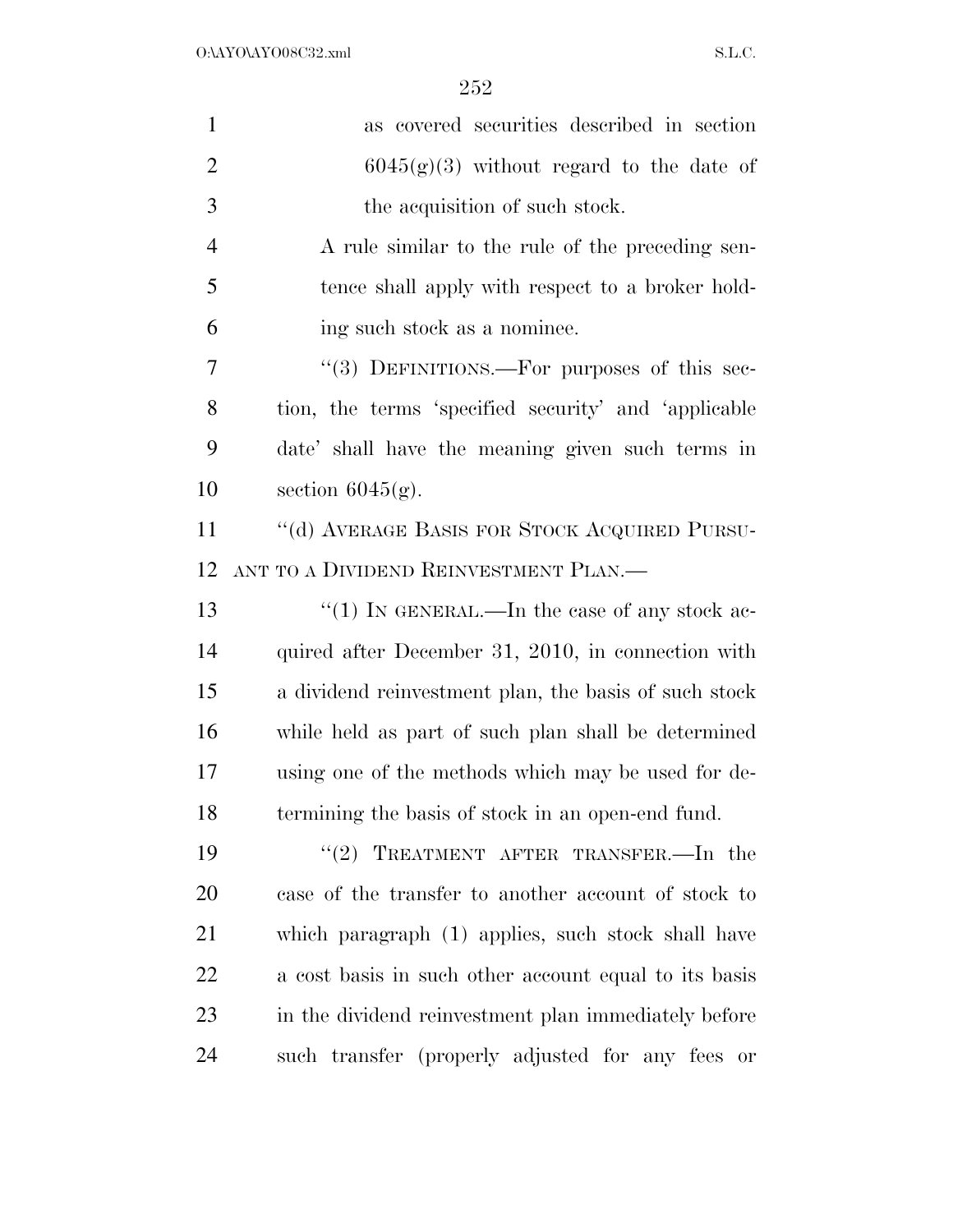| $\mathbf{1}$   | other charges taken into account in connection with   |
|----------------|-------------------------------------------------------|
| $\overline{2}$ | such transfer).                                       |
| 3              | "(3) SEPARATE ACCOUNTS; ELECTION FOR                  |
| $\overline{4}$ | TREATMENT AS SINGLE ACCOUNT.—Rules similar to         |
| 5              | the rules of subsection $(c)(2)$ shall apply for pur- |
| 6              | poses of this subsection.                             |
| 7              | DIVIDEND REINVESTMENT PLAN.—For<br>(4)                |
| 8              | purposes of this subsection—                          |
| 9              | "(A) IN GENERAL.—The term 'dividend re-               |
| 10             | investment plan' means any arrangement under          |
| 11             | which dividends on any stock are reinvested in        |
| 12             | stock identical to the stock with respect to          |
| 13             | which the dividends are paid.                         |
| 14             | "(B) INITIAL STOCK ACQUISITION TREAT-                 |
| 15             | AS ACQUIRED IN CONNECTION WITH<br>ED                  |
| 16             | PLAN.—Stock shall be treated as acquired in           |
| 17             | connection with a dividend reinvestment plan if       |
| 18             | such stock is acquired pursuant to such plan or       |
| 19             | if the dividends paid on such stock are subject       |
| 20             | to such plan.".                                       |
| 21             | (c) INFORMATION BY TRANSFERORS TO AID BRO-            |
| 22             | KERS.                                                 |
| 23             | $(1)$ IN GENERAL.—Subpart B of part III of            |
| 24             | subchapter A of chapter 61 is amended by inserting    |
| 25             | after section 6045 the following new section:         |
|                |                                                       |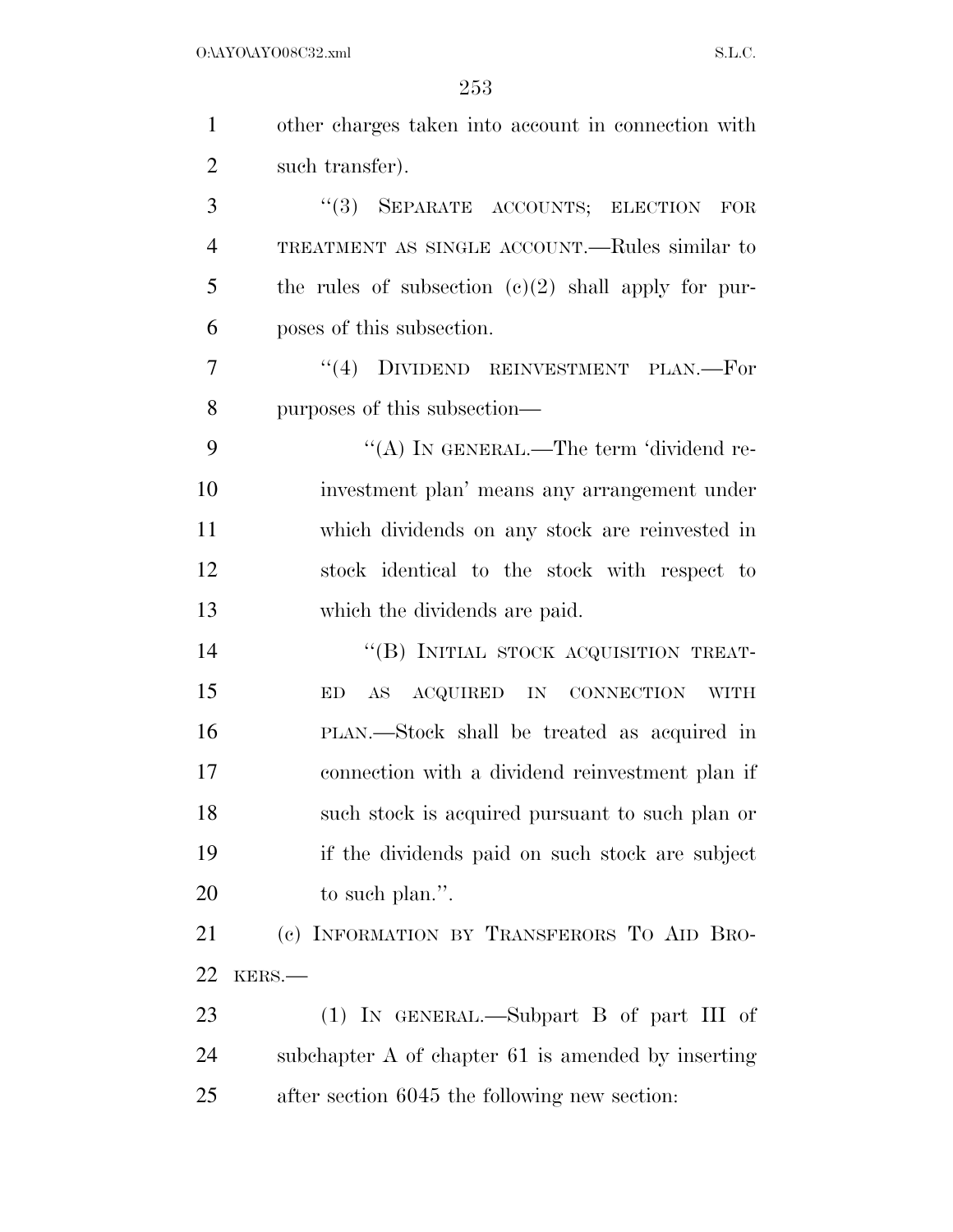# **''SEC. 6045A. INFORMATION REQUIRED IN CONNECTION WITH TRANSFERS OF COVERED SECURITIES TO BROKERS.**

 ''(a) FURNISHING OF INFORMATION.—Every applica- ble person which transfers to a broker (as defined in sec-6 tion  $6045(c)(1)$  a security which is a covered security (as 7 defined in section  $6045(g)(3)$  in the hands of such appli- cable person shall furnish to such broker a written state- ment in such manner and setting forth such information as the Secretary may by regulations prescribe for purposes of enabling such broker to meet the requirements of sec-tion 6045(g).

 ''(b) APPLICABLE PERSON.—For purposes of sub-section (a), the term 'applicable person' means—

 ''(1) any broker (as defined in section 16  $6045(e)(1)$ , and

 $\frac{17}{2}$  ''(2) any other person as provided by the Sec-retary in regulations.

 ''(c) TIME FOR FURNISHING STATEMENT.—Except as otherwise provided by the Secretary, any statement re- quired by subsection (a) shall be furnished not later than 15 days after the date of the transfer described in such subsection.''.

 (2) ASSESSABLE PENALTIES.—Paragraph (2) of section 6724(d), as amended by the Housing As-sistance Tax Act of 2008, is amended by redesig-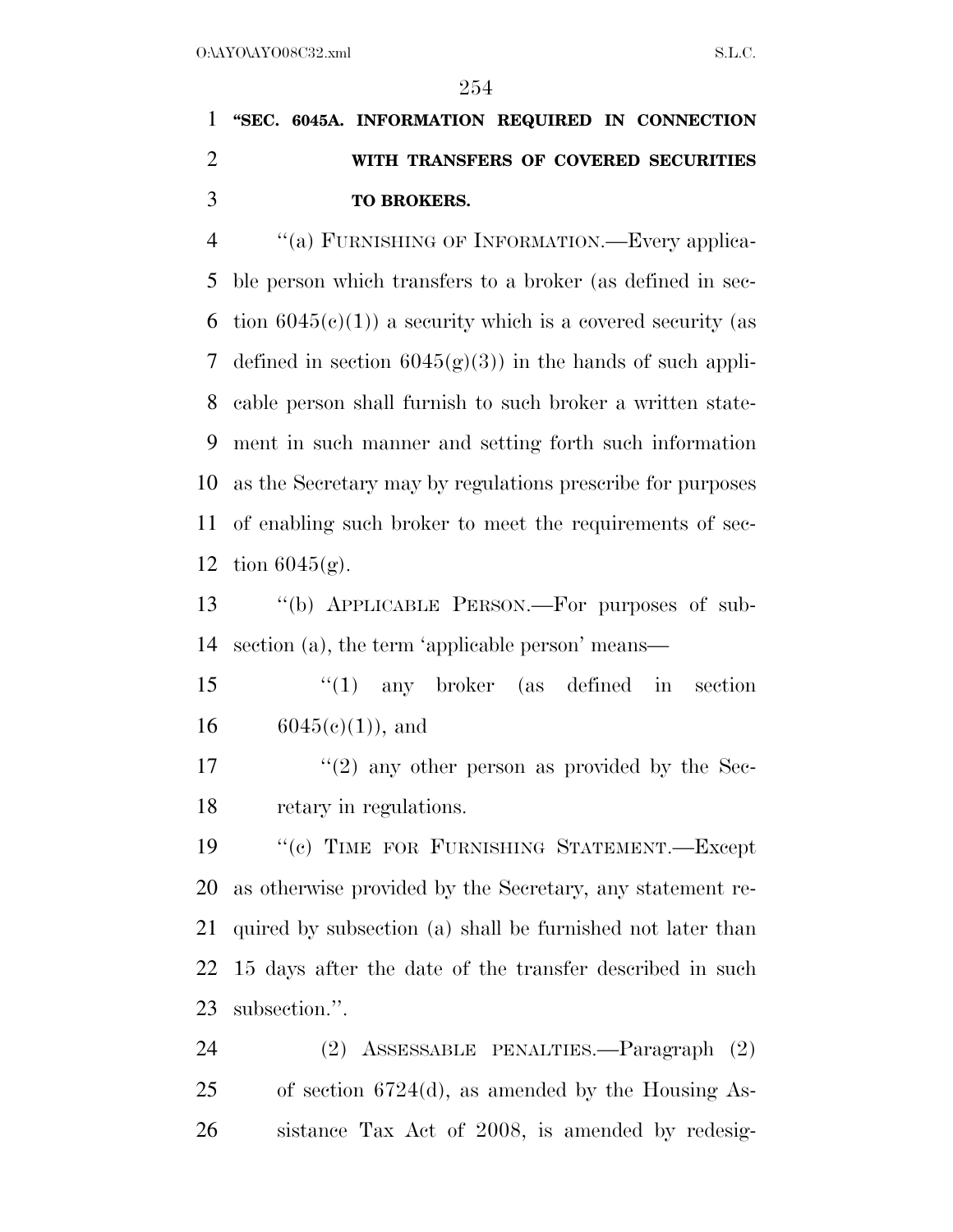| $\mathbf{1}$   | nating subparagraphs (I) through (DD) as subpara-                                                       |
|----------------|---------------------------------------------------------------------------------------------------------|
| $\overline{2}$ | graphs (J) through (EE), respectively, and by in-                                                       |
| 3              | serting after subparagraph (H) the following new                                                        |
| $\overline{4}$ | subparagraph:                                                                                           |
| 5              | $\lq(1)$ section 6045A (relating to information                                                         |
| 6              | required in connection with transfers of covered                                                        |
| 7              | securities to brokers),".                                                                               |
| 8              | (3) CLERICAL AMENDMENT.—The table of sec-                                                               |
| 9              | tions for subpart B of part III of subchapter A of                                                      |
| 10             | chapter 61 is amended by inserting after the item                                                       |
| 11             | relating to section 6045 the following new item.                                                        |
|                | "Sec. 6045A. Information required in connection with transfers of covered se-<br>curities to brokers.". |
| 12             | (d) ADDITIONAL ISSUER INFORMATION TO AID BRO-                                                           |
|                | KERS.-                                                                                                  |
| 13             |                                                                                                         |
| 14             | $(1)$ IN GENERAL.—Subpart B of part III of                                                              |
|                | subchapter A of chapter 61, as amended by sub-                                                          |
| 15<br>16       | section (b), is amended by inserting after section                                                      |
|                | 6045A the following new section:                                                                        |
|                | "SEC. 6045B. RETURNS RELATING TO ACTIONS AFFECTING                                                      |
| 17<br>18<br>19 | <b>BASIS OF SPECIFIED SECURITIES.</b>                                                                   |
| 20             | "(a) IN GENERAL.—According to the forms or regu-                                                        |
| 21             | lations prescribed by the Secretary, any issuer of a speci-                                             |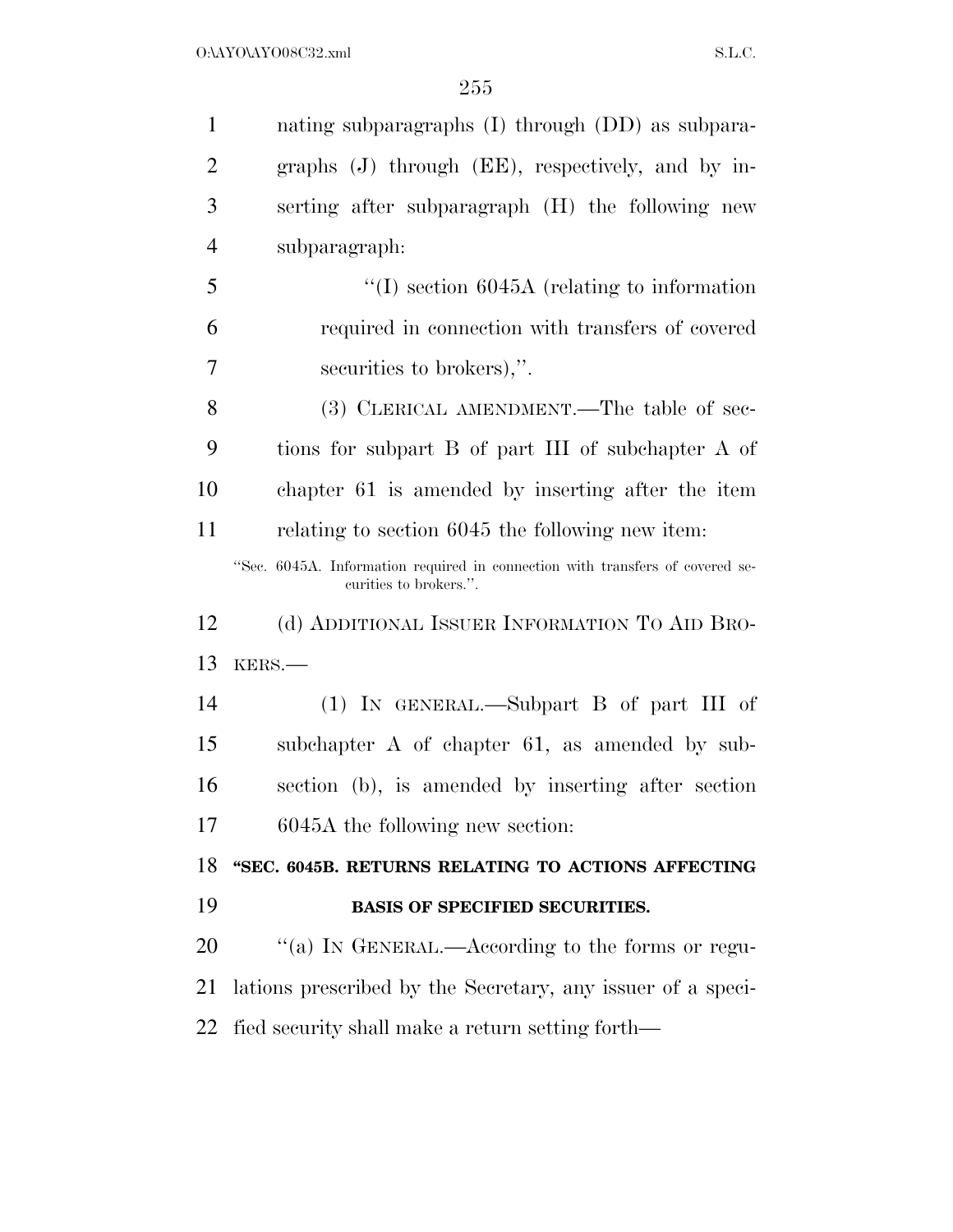1 ''(1) a description of any organizational action which affects the basis of such specified security of such issuer,  $\frac{4}{2}$  ''(2) the quantitative effect on the basis of such specified security resulting from such action, and ''(3) such other information as the Secretary may prescribe. ''(b) TIME FOR FILING RETURN.—Any return re- quired by subsection (a) shall be filed not later than the earlier of—  $\frac{1}{1}$   $\frac{1}{1}$  45 days after the date of the action de- scribed in subsection (a), or  $\frac{13}{2}$  January 15 of the year following the cal- endar year during which such action occurred. 15 "(c) STATEMENTS TO BE FURNISHED TO HOLDERS OF SPECIFIED SECURITIES OR THEIR NOMINEES.—Ac- cording to the forms or regulations prescribed by the Sec- retary, every person required to make a return under sub- section (a) with respect to a specified security shall furnish to the nominee with respect to the specified security (or certificate holder if there is no nominee) a written state- ment showing—  $\frac{1}{2}$  (1) the name, address, and phone number of the information contact of the person required to

make such return,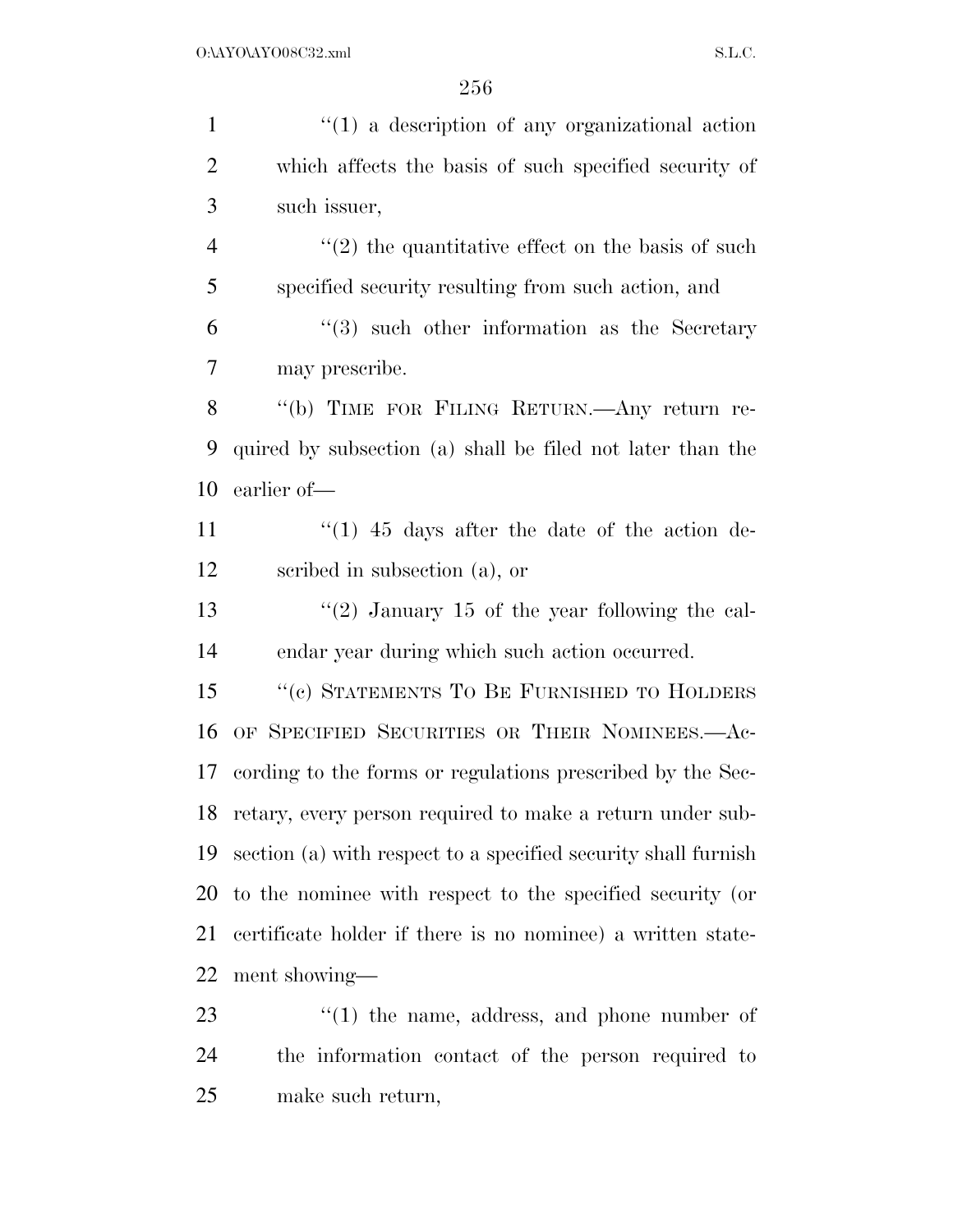$\frac{1}{2}$  the information required to be shown on such return with respect to such security, and 3 ''(3) such other information as the Secretary may prescribe. The written statement required under the preceding sen- tence shall be furnished to the holder on or before January 15 of the year following the calendar year during which the action described in subsection (a) occurred.

 ''(d) SPECIFIED SECURITY.—For purposes of this section, the term 'specified security' has the meaning given 11 such term by section  $6045(g)(3)(B)$ . No return shall be required under this section with respect to actions de- scribed in subsection (a) with respect to a specified secu- rity which occur before the applicable date (as defined in 15 section  $6045(g)(3)(C)$  with respect to such security.

 ''(e) PUBLIC REPORTING IN LIEU OF RETURN.—The Secretary may waive the requirements under subsections (a) and (c) with respect to a specified security, if the per- son required to make the return under subsection (a) makes publicly available, in such form and manner as the Secretary determines necessary to carry out the purposes of this section—

23 ''(1) the name, address, phone number, and email address of the information contact of such person, and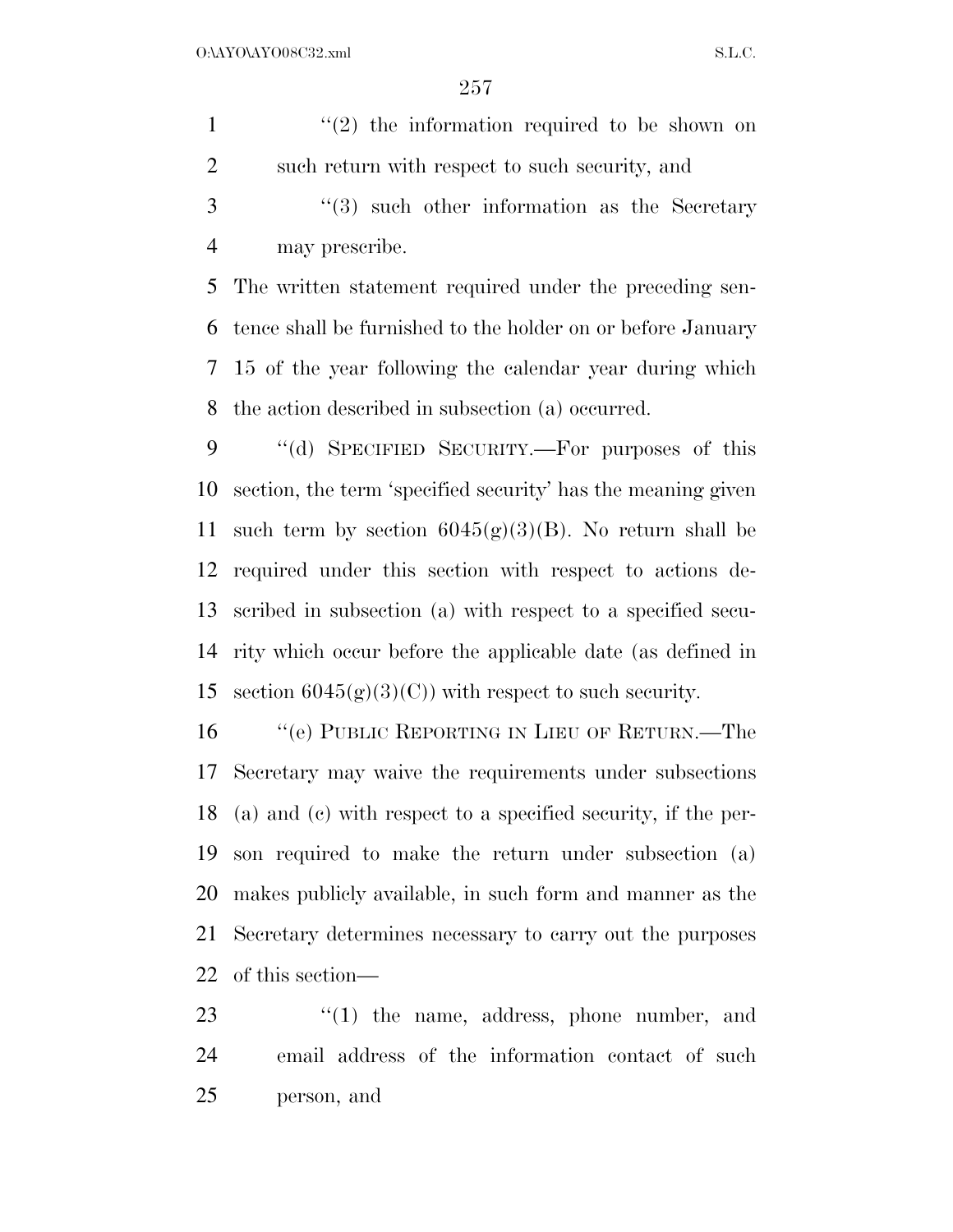| $\mathbf{1}$   | $\lq(2)$ the information described in paragraphs     |
|----------------|------------------------------------------------------|
| $\overline{2}$ | $(1), (2),$ and $(3)$ of subsection $(a)$ .".        |
| 3              | (2) ASSESSABLE PENALTIES.—                           |
| $\overline{4}$ | Subparagraph (B) of<br>section<br>(A)                |
| 5              | $6724(d)(1)$ , as amended by the Housing Assist-     |
| 6              | ance Tax Act of 2008, is amended by redesig-         |
| 7              | nating clause (iv) and each of the clauses which     |
| 8              | follow as clauses (v) through (xxiii), respec-       |
| 9              | tively, and by inserting after clause (iii) the fol- |
| 10             | lowing new clause:                                   |
| 11             | "(iv) section $6045B(a)$ (relating to re-            |
| 12             | turns relating to actions affecting basis of         |
| 13             | specified securities),".                             |
| 14             | (B) Paragraph $(2)$ of section 6724 $(d)$ , as       |
| 15             | amended by the Housing Assistance Tax Act of         |
| 16             | $2008$ and by subsection (c)(2), is amended by       |
| 17             | redesignating subparagraphs $(J)$ through $(EE)$     |
| 18             | as subparagraphs $(K)$ through $(FF)$ , respec-      |
| 19             | tively, and by inserting after subparagraph (I)      |
| 20             | the following new subparagraph:                      |
| 21             | $\lq\lq (J)$ subsections (c) and (e) of section      |
| 22             | $6045B$ (relating to returns relating to actions     |
| 23             | affecting basis of specified securities),".          |
| 24             | (3) CLERICAL AMENDMENT.—The table of sec-            |
| 25             | tions for subpart B of part III of subchapter A of   |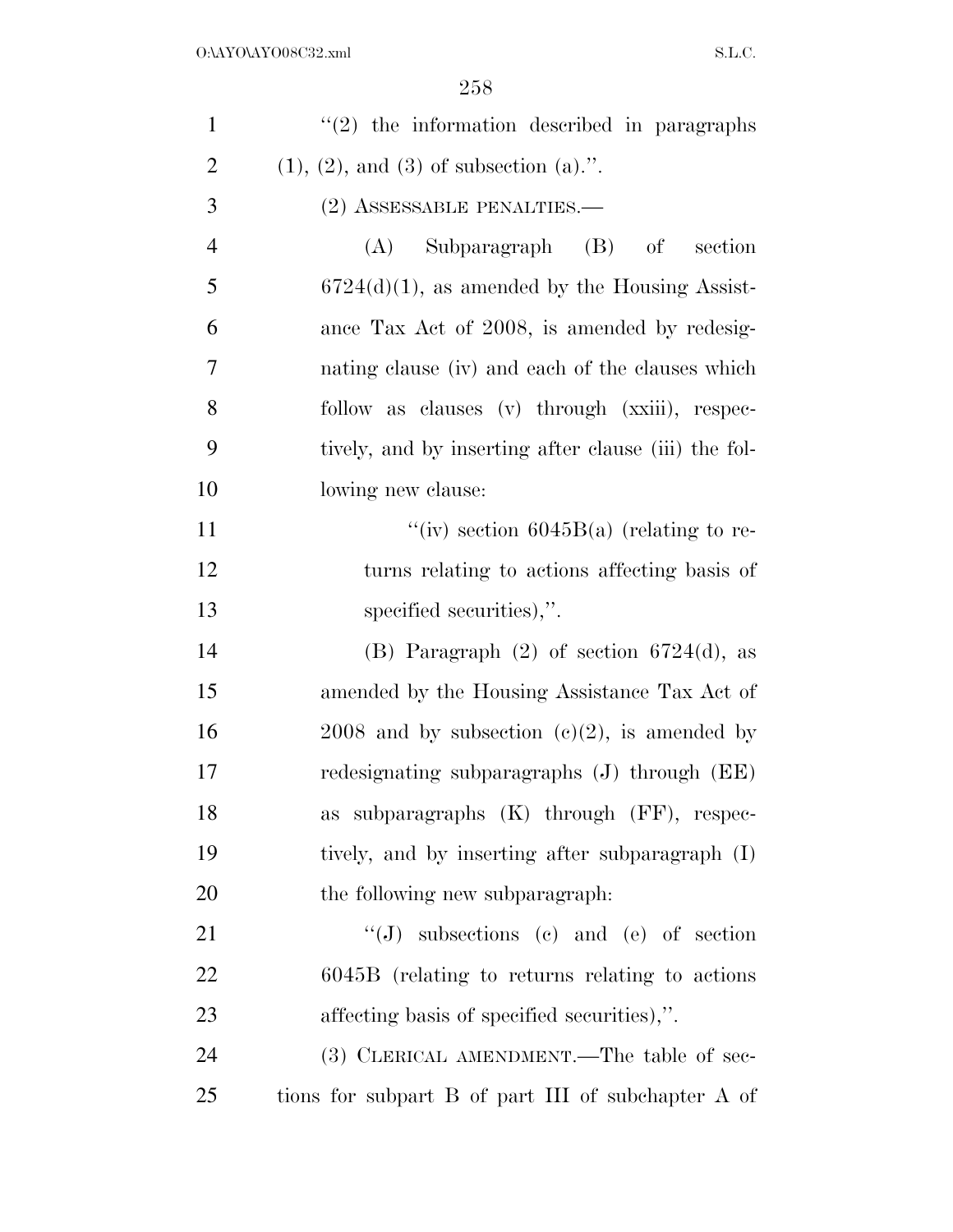$O:\Delta YO\Delta YO08C32.xml$  S.L.C.

| $\mathbf{1}$   | chapter 61, as amended by subsection $(b)(3)$ , is                                       |
|----------------|------------------------------------------------------------------------------------------|
| $\overline{2}$ | amended by inserting after the item relating to sec-                                     |
| 3              | tion 6045A the following new item:                                                       |
|                | "Sec. 6045B. Returns relating to actions affecting basis of specified securi-<br>ties.". |
| 4              | (e) EFFECTIVE DATE.—                                                                     |
| 5              | (1) IN GENERAL.—Except as otherwise pro-                                                 |
| 6              | vided in this subsection, the amendments made by                                         |
| 7              | this section shall take effect on January 1, 2011.                                       |
| 8              | (2) EXTENSION OF PERIOD FOR STATEMENTS                                                   |
| 9              | SENT TO CUSTOMERS.—The amendments made by                                                |
| 10             | subsection $(a)(3)$ shall apply to statements required                                   |
| 11             | to be furnished after December 31, 2008.                                                 |
| 12             | SEC. 404. 0.2 PERCENT FUTA SURTAX.                                                       |
| 13             | (a) IN GENERAL.—Section 3301 (relating to rate of                                        |
| 14             | tax) is amended—                                                                         |
| 15             | $(1)$ by striking "through $2008$ " in paragraph                                         |
| 16             | $(1)$ and inserting "through 2009", and                                                  |
| 17             | $(2)$ by striking "calendar year $2009$ " in para-                                       |
| 18             | graph $(2)$ and inserting "calendar year $2010$ ".                                       |
| 19             | (b) EFFECTIVE DATE.—The amendments made by                                               |
| 20             | this section shall apply to wages paid after December 31,                                |
| 21             | 2008.                                                                                    |
| 22             | SEC. 405. INCREASE AND EXTENSION OF OIL SPILL LIABIL-                                    |
| 23             | ITY TRUST FUND TAX.                                                                      |
| 24             | (a) INCREASE IN RATE.—                                                                   |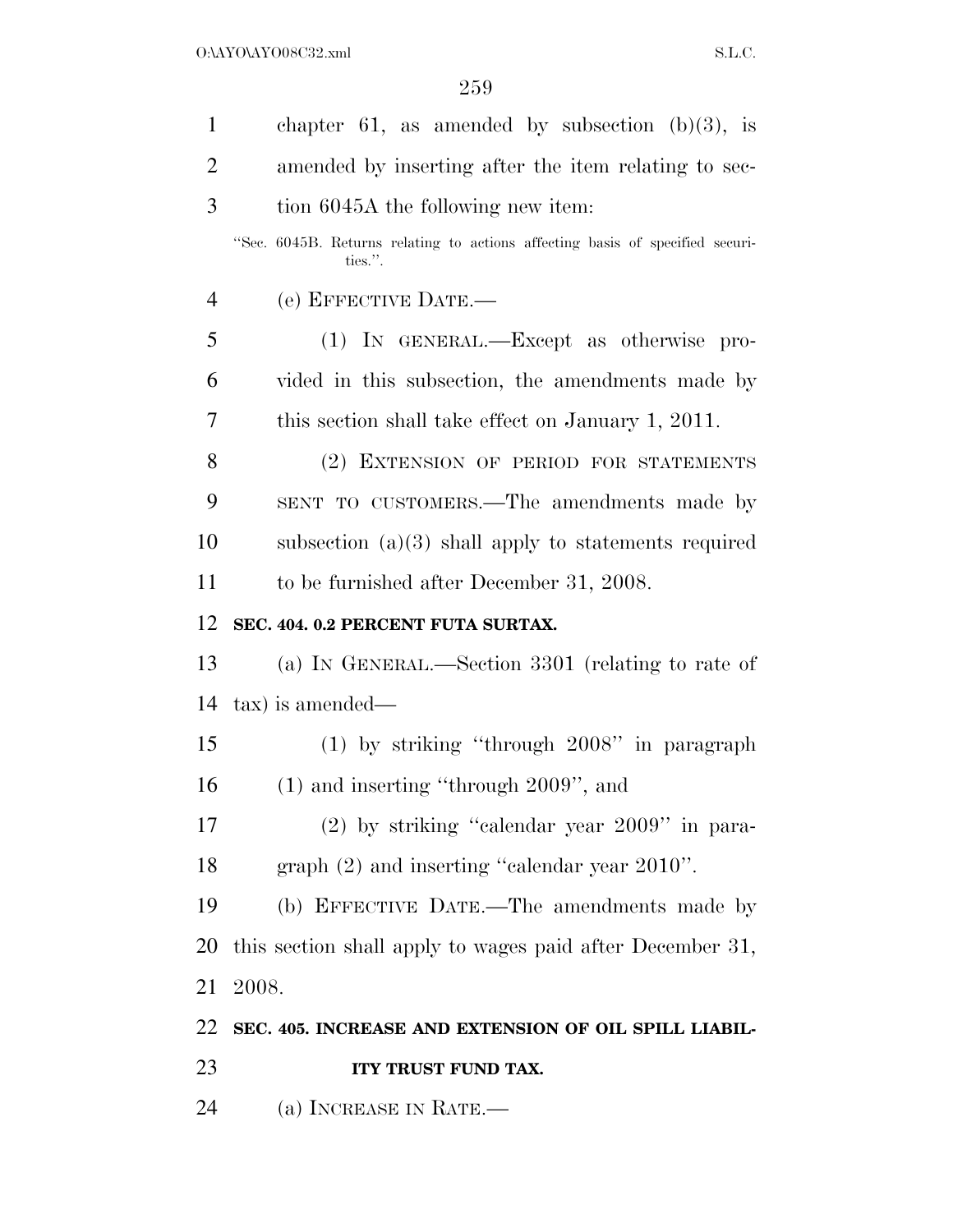| $\mathbf{1}$   | (1) IN GENERAL.—Section $4611(e)(2)(B)$ (re-          |
|----------------|-------------------------------------------------------|
| $\overline{2}$ | lating to rates) is amended by striking "is 5 cents   |
| 3              | a barrel." and inserting "is—                         |
| $\overline{4}$ | "(i) in the case of crude oil received                |
| 5              | or petroleum products entered before Jan-             |
| 6              | uary 1, 2017, 8 cents a barrel, and                   |
| 7              | "(ii) in the case of crude oil received               |
| 8              | or petroleum products entered after De-               |
| 9              | cember 31, 2016, 9 cents a barrel.".                  |
| 10             | (2) EFFECTIVE DATE.—The amendment made                |
| 11             | by this subsection shall apply on and after the first |
| 12             | day of the first calendar quarter beginning more      |
| 13             | than 60 days after the date of the enactment of this  |
| 14             | Act.                                                  |
| 15             | $(b)$ EXTENSION.—                                     |
| 16             | (1) IN GENERAL.—Section $4611(f)$ (relating to        |
| 17             | application of Oil Spill Liability Trust Fund financ- |
| 18             | ing rate) is amended by striking paragraphs (2) and   |
| 19             | (3) and inserting the following new paragraph.        |
| 20             | "(2) TERMINATION.-The Oil Spill Liability             |
| 21             | Trust Fund financing rate shall not apply after De-   |
| 22             | cember 31, 2017.".                                    |
| 23             | CONFORMING AMENDMENT.-Section<br>(2)                  |
| 24             | $4611(f)(1)$ is amended by striking "paragraphs $(2)$ |
| 25             | and $(3)$ " and inserting "paragraph $(2)$ ".         |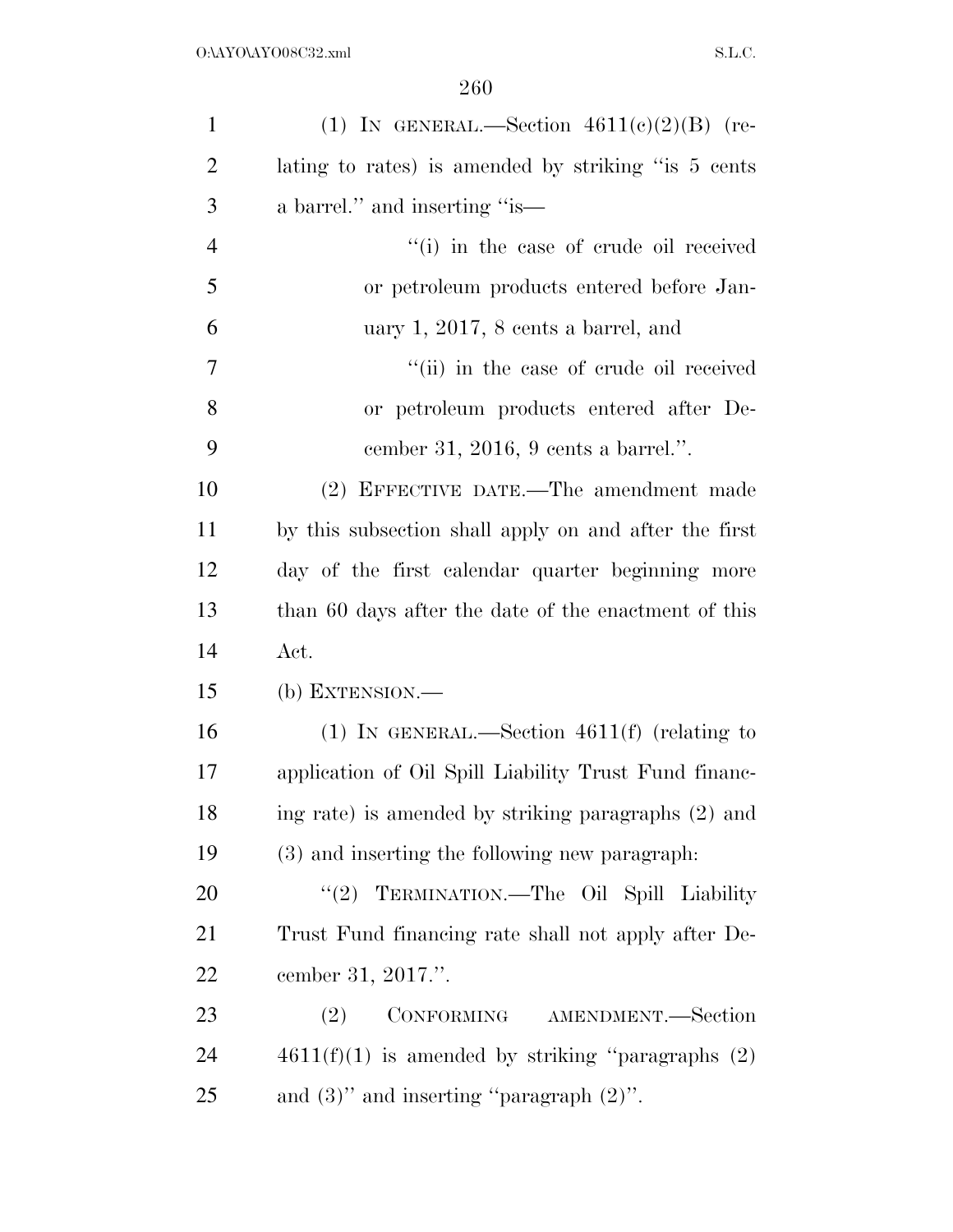(3) EFFECTIVE DATE.—The amendments made by this subsection shall take effect on the date of the enactment of this Act.

# **DIVISION C—TAX EXTENDERS AND ALTERNATIVE MINIMUM TAX RELIEF**

## **SECTION 1. SHORT TITLE; AMENDMENT OF 1986 CODE; TABLE OF CONTENTS.**

 (a) SHORT TITLE.—This division may be cited as the ''Tax Extenders and Alternative Minimum Tax Relief Act of 2008''.

 (b) AMENDMENT OF 1986 CODE.—Except as other- wise expressly provided, whenever in this division an amendment or repeal is expressed in terms of an amend- ment to, or repeal of, a section or other provision, the ref- erence shall be considered to be made to a section or other provision of the Internal Revenue Code of 1986.

(c) TABLE OF CONTENTS.—The table of contents of

this division is as follows:

Sec. 1. Short title; amendment of 1986 Code; table of contents.

#### TITLE I—ALTERNATIVE MINIMUM TAX RELIEF

- Sec. 101. Extension of alternative minimum tax relief for nonrefundable personal credits.
- Sec. 102. Extension of increased alternative minimum tax exemption amount.
- Sec. 103. Increase of AMT refundable credit amount for individuals with longterm unused credits for prior year minimum tax liability, etc.

TITLE II—EXTENSION OF INDIVIDUAL TAX PROVISIONS

Sec. 201. Deduction for State and local sales taxes.

Sec. 202. Deduction of qualified tuition and related expenses.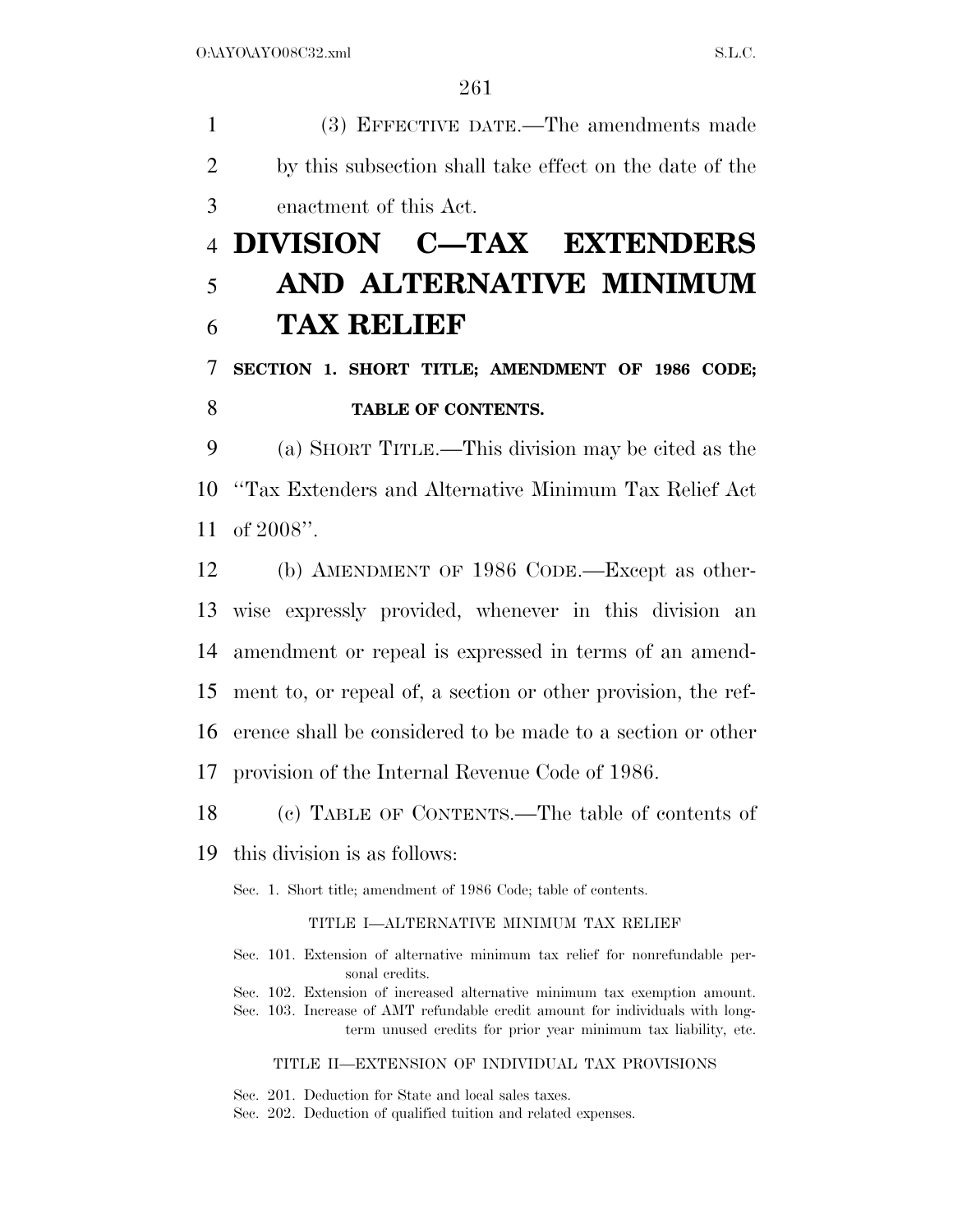- Sec. 203. Deduction for certain expenses of elementary and secondary school teachers.
- Sec. 204. Additional standard deduction for real property taxes for nonitemizers.
- Sec. 205. Tax-free distributions from individual retirement plans for charitable purposes.
- Sec. 206. Treatment of certain dividends of regulated investment companies.
- Sec. 207. Stock in RIC for purposes of determining estates of nonresidents not citizens.
- Sec. 208. Qualified investment entities.

#### TITLE III—EXTENSION OF BUSINESS TAX PROVISIONS

- Sec. 301. Extension and modification of research credit.
- Sec. 302. New markets tax credit.
- Sec. 303. Subpart F exception for active financing income.
- Sec. 304. Extension of look-thru rule for related controlled foreign corporations.
- Sec. 305. Extension of 15-year straight-line cost recovery for qualified leasehold improvements and qualified restaurant improvements; 15-year straight-line cost recovery for certain improvements to retail space.
- Sec. 306. Modification of tax treatment of certain payments to controlling exempt organizations.
- Sec. 307. Basis adjustment to stock of S corporations making charitable contributions of property.
- Sec. 308. Increase in limit on cover over of rum excise tax to Puerto Rico and the Virgin Islands.
- Sec. 309. Extension of economic development credit for American Samoa.
- Sec. 310. Extension of mine rescue team training credit.
- Sec. 311. Extension of election to expense advanced mine safety equipment.
- Sec. 312. Deduction allowable with respect to income attributable to domestic production activities in Puerto Rico.
- Sec. 313. Qualified zone academy bonds.
- Sec. 314. Indian employment credit.
- Sec. 315. Accelerated depreciation for business property on Indian reservations.
- Sec. 316. Railroad track maintenance.
- Sec. 317. Seven-year cost recovery period for motorsports racing track facility.
- Sec. 318. Expensing of environmental remediation costs.
- Sec. 319. Extension of work opportunity tax credit for Hurricane Katrina employees.
- Sec. 320. Extension of increased rehabilitation credit for structures in the Gulf Opportunity Zone.
- Sec. 321. Enhanced deduction for qualified computer contributions.
- Sec. 322. Tax incentives for investment in the District of Columbia.
- Sec. 323. Enhanced charitable deductions for contributions of food inventory.
- Sec. 324. Extension of enhanced charitable deduction for contributions of book inventory.
- Sec. 325. Extension and modification of duty suspension on wool products; wool research fund; wool duty refunds.

#### TITLE IV—EXTENSION OF TAX ADMINISTRATION PROVISIONS

- Sec. 401. Permanent authority for undercover operations.
- Sec. 402. Permanent authority for disclosure of information relating to terrorist activities.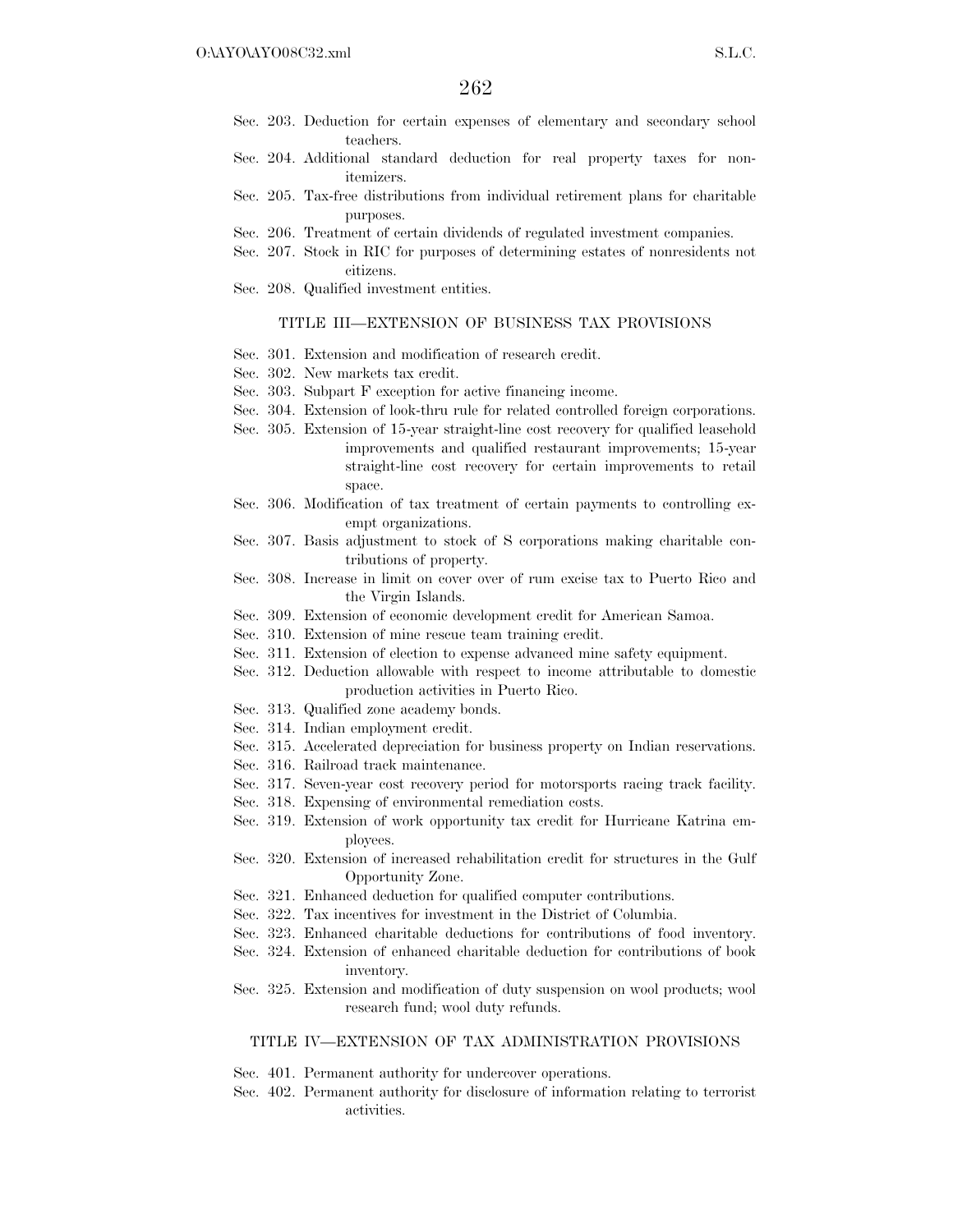#### TITLE V—ADDITIONAL TAX RELIEF AND OTHER TAX PROVISIONS

#### Subtitle A—General Provisions

- Sec. 501. \$8,500 income threshold used to calculate refundable portion of child tax credit.
- Sec. 502. Provisions related to film and television productions.
- Sec. 503. Exemption from excise tax for certain wooden arrows designed for use by children.
- Sec. 504. Income averaging for amounts received in connection with the Exxon Valdez litigation.
- Sec. 505. Certain farming business machinery and equipment treated as 5-year property.
- Sec. 506. Modification of penalty on understatement of taxpayer's liability by tax return preparer.

#### Subtitle B—Paul Wellstone and Pete Domenici Mental Health Parity and Addiction Equity Act of 2008

- Sec. 511. Short title.
- Sec. 512. Mental health parity.

#### TITLE VI—OTHER PROVISIONS

Sec. 601. Secure rural schools and community self-determination program. Sec. 602. Transfer to abandoned mine reclamation fund.

#### TITLE VII—DISASTER RELIEF

#### Subtitle A—Heartland and Hurricane Ike Disaster Relief

- Sec. 701. Short title.
- Sec. 702. Temporary tax relief for areas damaged by 2008 Midwestern severe storms, tornados, and flooding.
- Sec. 703. Reporting requirements relating to disaster relief contributions.
- Sec. 704. Temporary tax-exempt bond financing and low-income housing tax relief for areas damaged by Hurricane Ike.

#### Subtitle B—National Disaster Relief

- Sec. 706. Losses attributable to federally declared disasters.
- Sec. 707. Expensing of Qualified Disaster Expenses.
- Sec. 708. Net operating losses attributable to federally declared disasters.
- Sec. 709. Waiver of certain mortgage revenue bond requirements following federally declared disasters.
- Sec. 710. Special depreciation allowance for qualified disaster property.
- Sec. 711. Increased expensing for qualified disaster assistance property.
- Sec. 712. Coordination with Heartland disaster relief.

#### TITLE VIII—SPENDING REDUCTIONS AND APPROPRIATE REVENUE RAISERS FOR NEW TAX RELIEF POLICY

Sec. 801. Nonqualified deferred compensation from certain tax indifferent parties.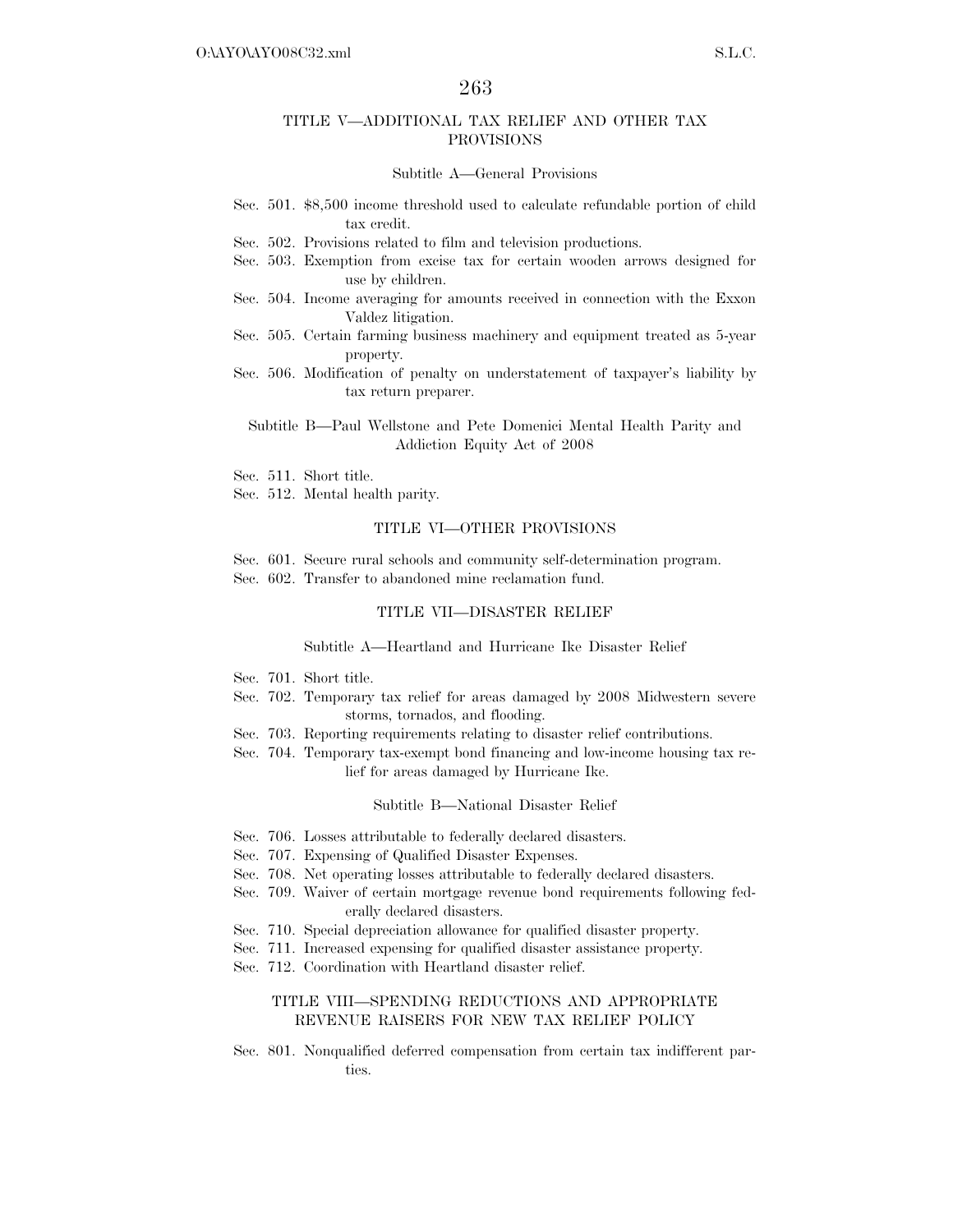# **TITLE I—ALTERNATIVE MINIMUM TAX RELIEF**

**SEC. 101. EXTENSION OF ALTERNATIVE MINIMUM TAX RE-**

 **LIEF FOR NONREFUNDABLE PERSONAL CREDITS.** 

6 (a) IN GENERAL.—Paragraph  $(2)$  of section  $26(a)$  (relating to special rule for taxable years 2000 through 2007) is amended—

9 (1) by striking "or " and inserting " $2007$ , or 2008'', and

 (2) by striking ''2007'' in the heading thereof and inserting ''2008''.

 (b) EFFECTIVE DATE.—The amendments made by this section shall apply to taxable years beginning after December 31, 2007.

 **SEC. 102. EXTENSION OF INCREASED ALTERNATIVE MIN-IMUM TAX EXEMPTION AMOUNT.** 

 (a) IN GENERAL.—Paragraph (1) of section 55(d) (relating to exemption amount) is amended—

 (1) by striking ''(\$66,250 in the case of taxable years beginning in 2007)'' in subparagraph (A) and 22 inserting "(\$69,950 in the case of taxable years be-23 ginning in )", and

 (2) by striking ''(\$44,350 in the case of taxable years beginning in 2007)'' in subparagraph (B) and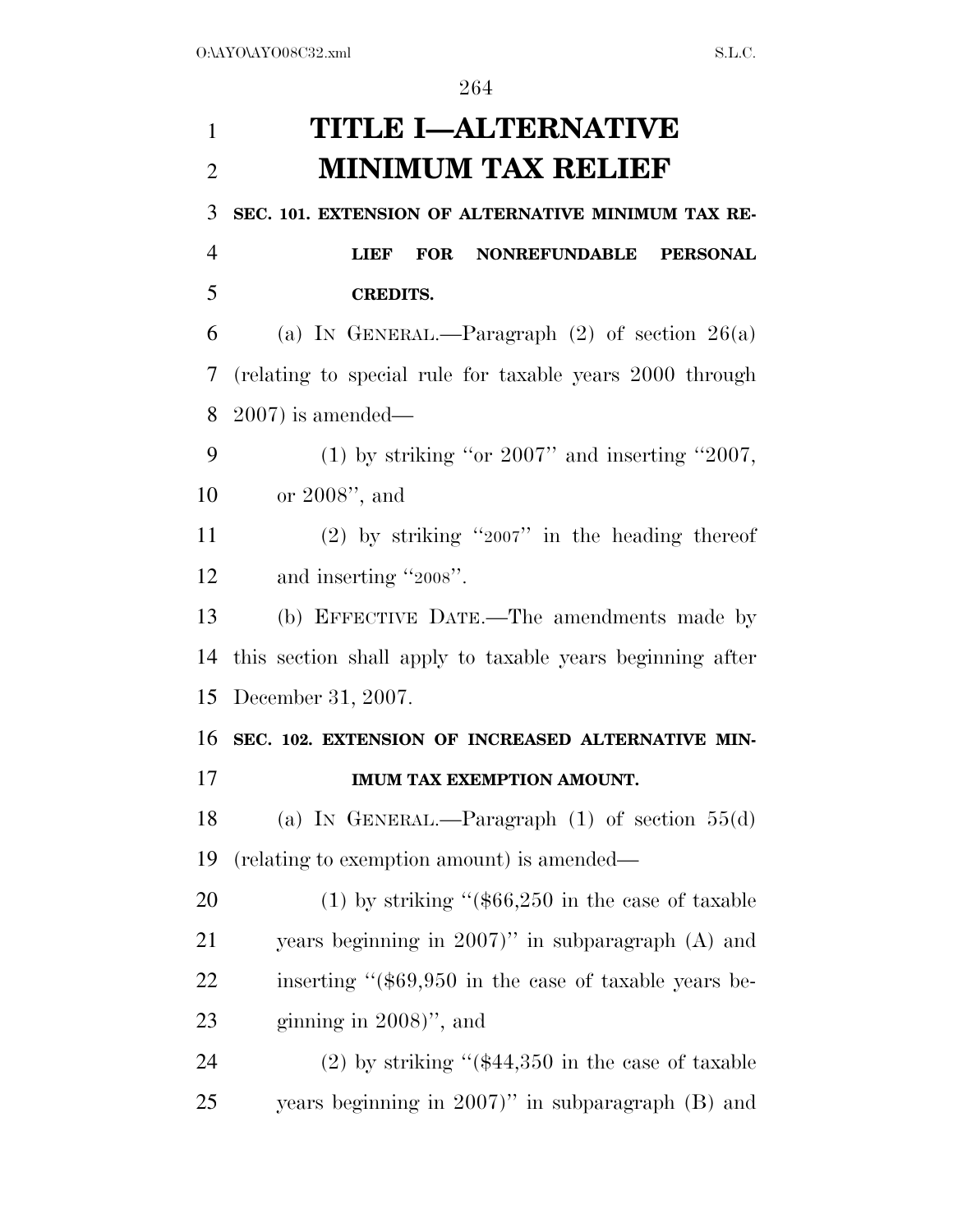$O:\Delta YO\Delta YO08C32.xml$  S.L.C.

 inserting ''(\$46,200 in the case of taxable years be-ginning in 2008)''.

 (b) EFFECTIVE DATE.—The amendments made by this section shall apply to taxable years beginning after December 31, 2007.

 **SEC. 103. INCREASE OF AMT REFUNDABLE CREDIT AMOUNT FOR INDIVIDUALS WITH LONG- TERM UNUSED CREDITS FOR PRIOR YEAR MINIMUM TAX LIABILITY, ETC.** 

10 (a) IN GENERAL.—Paragraph  $(2)$  of section 53(e) is amended to read as follows:

12 "(2) AMT REFUNDABLE CREDIT AMOUNT.— For purposes of paragraph (1), the term 'AMT re- fundable credit amount' means, with respect to any taxable year, the amount (not in excess of the long- term unused minimum tax credit for such taxable year) equal to the greater of—

18 "(A) 50 percent of the long-term unused minimum tax credit for such taxable year, or

20 "'(B) the amount (if any) of the AMT re- fundable credit amount determined under this paragraph for the taxpayer's preceding taxable year (determined without regard to subsection 24 (f)(2)).".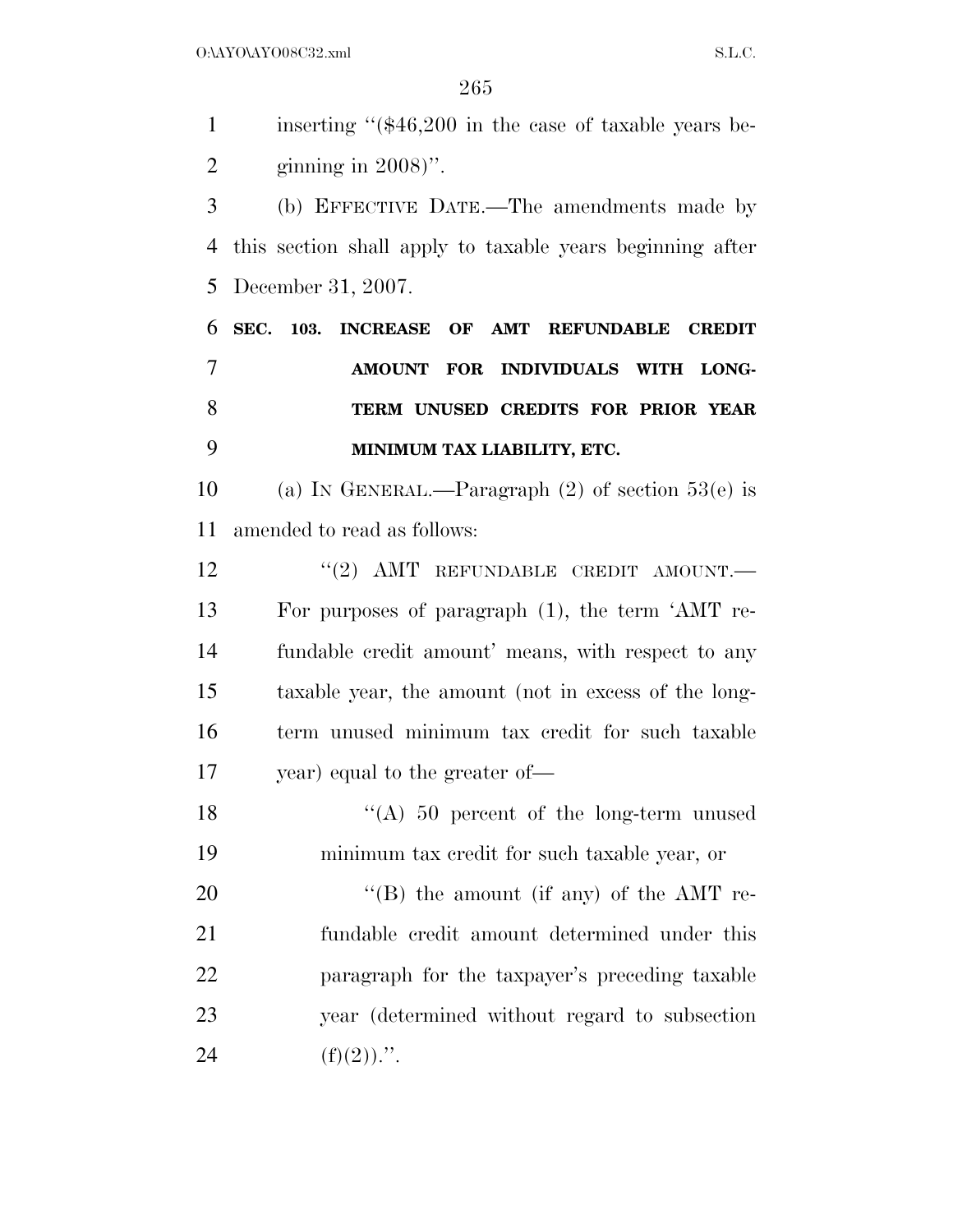(b) TREATMENT OF CERTAIN UNDERPAYMENTS, IN- TEREST, AND PENALTIES ATTRIBUTABLE TO THE TREAT- MENT OF INCENTIVE STOCK OPTIONS.—Section 53 is amended by adding at the end the following new sub-section:

 ''(f) TREATMENT OF CERTAIN UNDERPAYMENTS, IN- TEREST, AND PENALTIES ATTRIBUTABLE TO THE TREAT-MENT OF INCENTIVE STOCK OPTIONS.—

9 "(1) ABATEMENT.—Any underpayment of tax outstanding on the date of the enactment of this subsection which is attributable to the application of section 56(b)(3) for any taxable year ending before January 1, 2008, and any interest or penalty with respect to such underpayment which is outstanding on such date of enactment, is hereby abated. The amount determined under subsection (b)(1) shall not include any tax abated under the preceding sentence.

18 ''(2) INCREASE IN CREDIT FOR CERTAIN INTER- EST AND PENALTIES ALREADY PAID.—The AMT re- fundable credit amount, and the minimum tax credit determined under subsection (b), for the taxpayer's first 2 taxable years beginning after December 31, 2007, shall each be increased by 50 percent of the aggregate amount of the interest and penalties which were paid by the taxpayer before the date of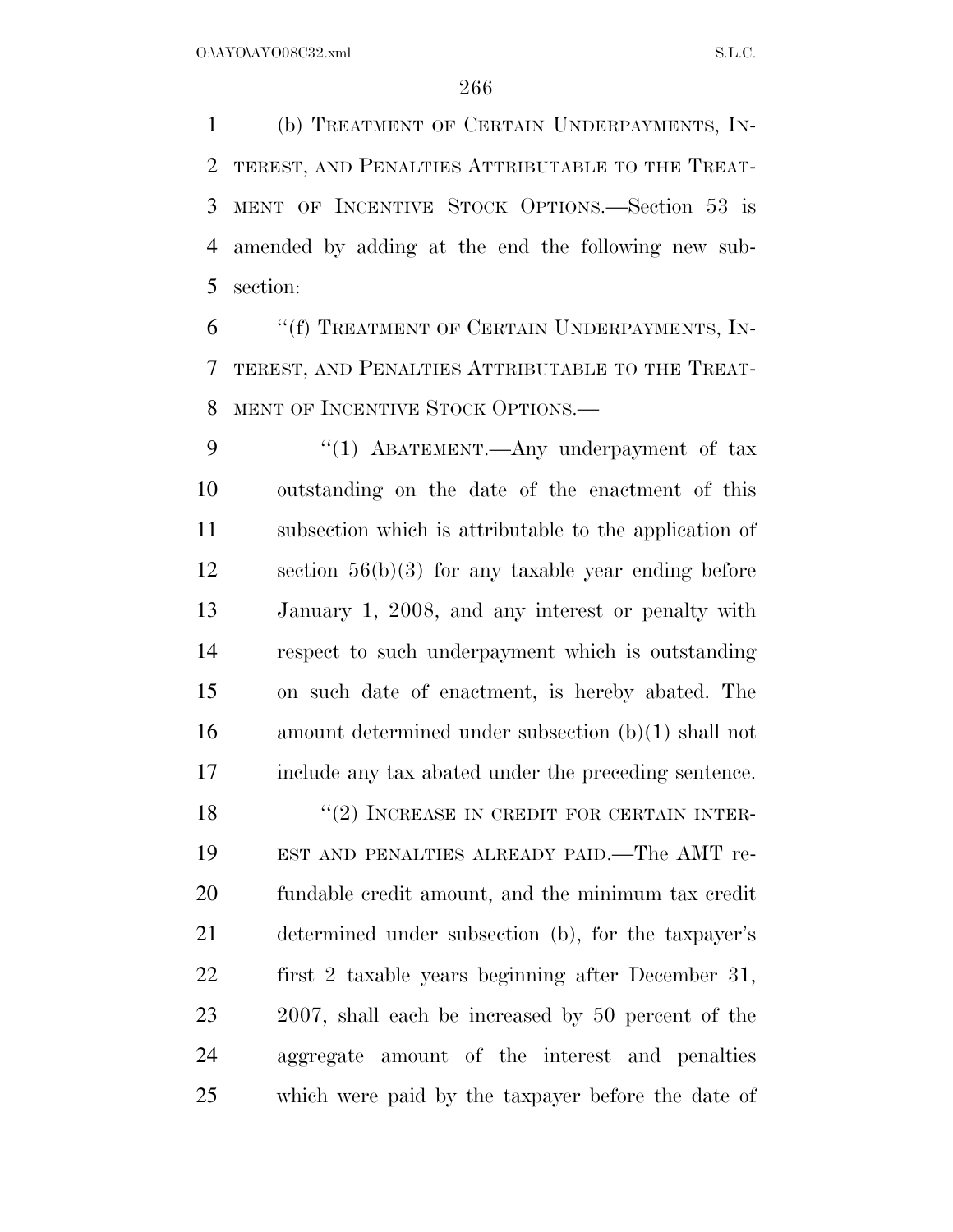| $\mathbf{1}$   | the enactment of this subsection and which would          |
|----------------|-----------------------------------------------------------|
| $\overline{2}$ | (but for such payment) have been abated under             |
| 3              | paragraph $(1)$ .".                                       |
| $\overline{4}$ | (c) EFFECTIVE DATE.-                                      |
| 5              | (1) IN GENERAL.—Except as provided in para-               |
| 6              | $graph (2)$ , the amendments made by this section         |
| 7              | shall apply to taxable years beginning after Decem-       |
| 8              | ber 31, 2007.                                             |
| 9              | (2) ABATEMENT.—Section $53(f)(1)$ , as added              |
| 10             | by subsection (b), shall take effect on the date of the   |
| 11             | enactment of this Act.                                    |
|                |                                                           |
| 12             | TITLE II—EXTENSION OF                                     |
| 13             | <b>INDIVIDUAL TAX PROVISIONS</b>                          |
| 14             | SEC. 201. DEDUCTION FOR STATE AND LOCAL SALES             |
| 15             | TAXES.                                                    |
| 16             | (a) IN GENERAL.—Subparagraph (I) of section               |
| 17             | $164(b)(5)$ is amended by striking "January 1, 2008" and  |
|                | 18 inserting "January 1, 2010".                           |
| 19             | (b) EFFECTIVE DATE.—The amendment made by                 |
| 20             | this section shall apply to taxable years beginning after |
| 21             | December 31, 2007.                                        |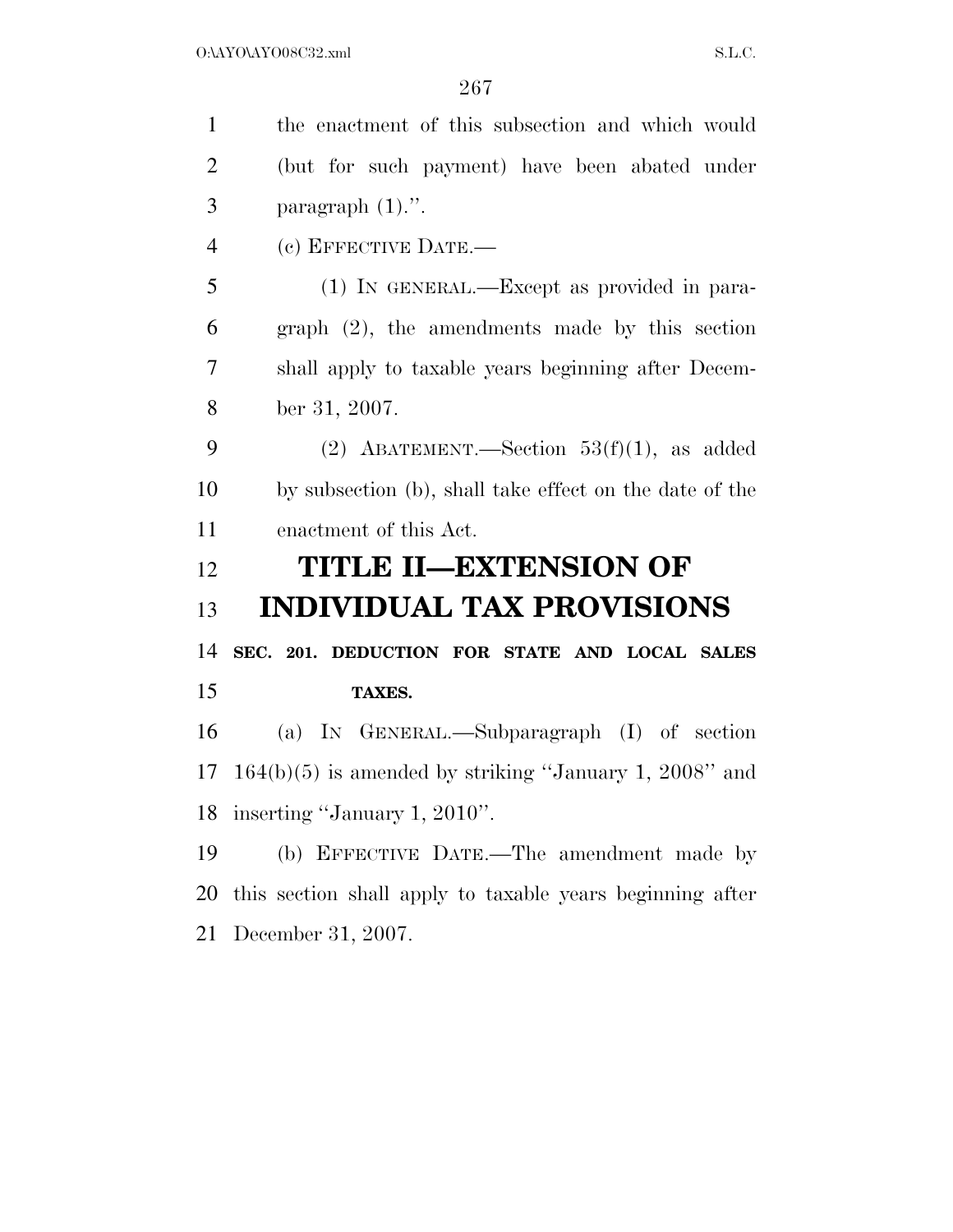## **SEC. 202. DEDUCTION OF QUALIFIED TUITION AND RE-LATED EXPENSES.**

 (a) IN GENERAL.—Subsection (e) of section 222 (re- lating to termination) is amended by striking ''December 31, 2007'' and inserting ''December 31, 2009''.

 (b) EFFECTIVE DATE.—The amendment made by this section shall apply to taxable years beginning after December 31, 2007.

 **SEC. 203. DEDUCTION FOR CERTAIN EXPENSES OF ELE- MENTARY AND SECONDARY SCHOOL TEACH-ERS.** 

 (a) IN GENERAL.—Subparagraph (D) of section 62(a)(2) (relating to certain expenses of elementary and secondary school teachers) is amended by striking ''or 2007'' and inserting ''2007, 2008, or 2009''.

 (b) EFFECTIVE DATE.—The amendment made by subsection (a) shall apply to taxable years beginning after December 31, 2007.

## **SEC. 204. ADDITIONAL STANDARD DEDUCTION FOR REAL PROPERTY TAXES FOR NONITEMIZERS.**

 (a) IN GENERAL.—Subparagraph (C) of section  $63(c)(1)$ , as added by the Housing Assistance Tax Act of 2008, is amended by inserting ''or 2009'' after ''2008''. (b) EFFECTIVE DATE.—The amendment made by this section shall apply to taxable years beginning after December 31, 2008.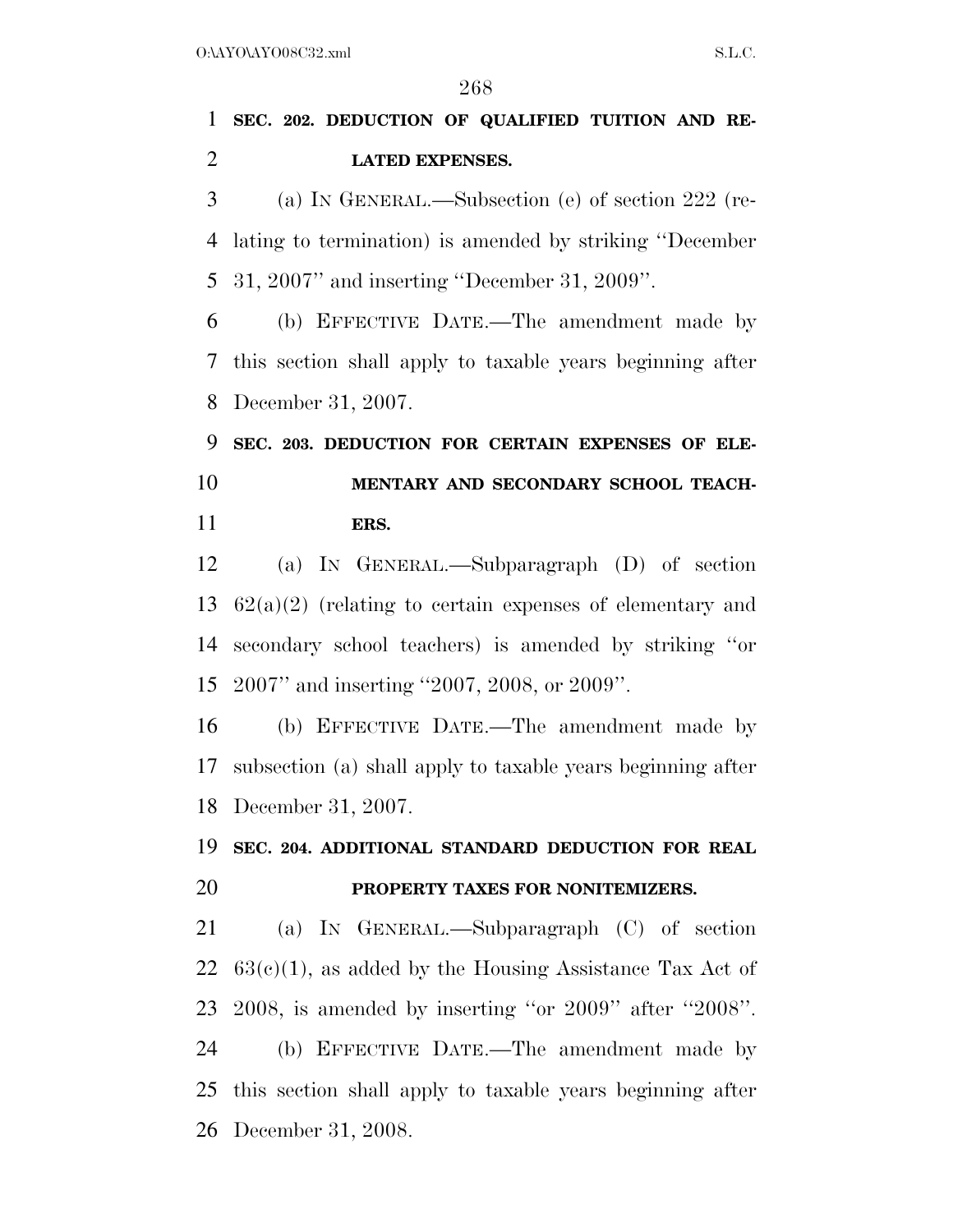# **SEC. 205. TAX-FREE DISTRIBUTIONS FROM INDIVIDUAL RE- TIREMENT PLANS FOR CHARITABLE PUR-POSES.**

 (a) IN GENERAL.—Subparagraph (F) of section 408(d)(8) (relating to termination) is amended by striking ''December 31, 2007'' and inserting ''December 31, 2009''.

 (b) EFFECTIVE DATE.—The amendment made by this section shall apply to distributions made in taxable years beginning after December 31, 2007.

### **SEC. 206. TREATMENT OF CERTAIN DIVIDENDS OF REGU-LATED INVESTMENT COMPANIES.**

 (a) INTEREST-RELATED DIVIDENDS.—Subpara- graph (C) of section 871(k)(1) (defining interest-related dividend) is amended by striking ''December 31, 2007'' and inserting ''December 31, 2009''.

 (b) SHORT-TERM CAPITAL GAIN DIVIDENDS.—Sub-18 paragraph (C) of section  $871(k)(2)$  (defining short-term capital gain dividend) is amended by striking ''December 31, 2007'' and inserting ''December 31, 2009''.

 (c) EFFECTIVE DATE.—The amendments made by this section shall apply to dividends with respect to taxable years of regulated investment companies beginning after December 31, 2007.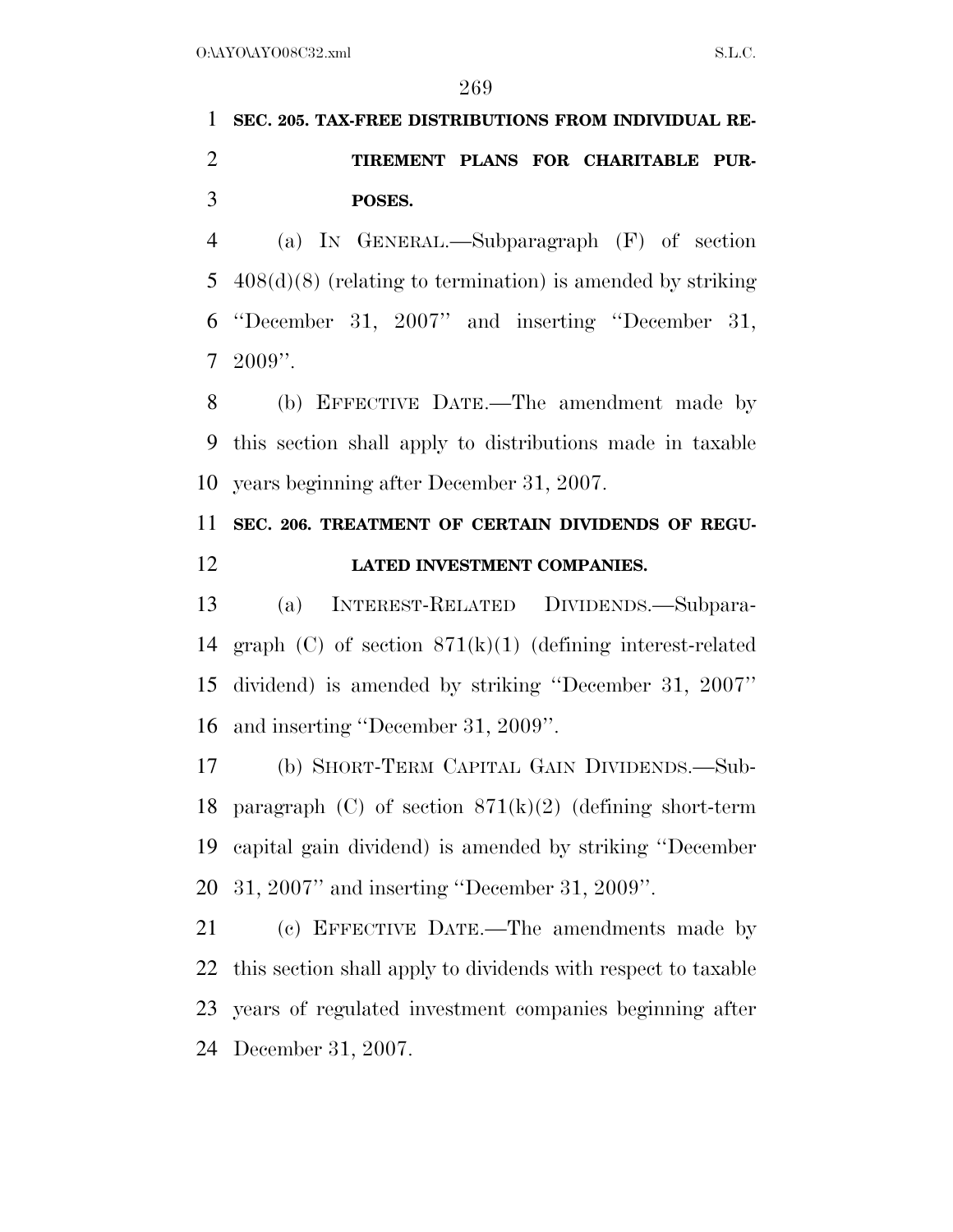# **SEC. 207. STOCK IN RIC FOR PURPOSES OF DETERMINING ESTATES OF NONRESIDENTS NOT CITIZENS.**  3 (a) IN GENERAL.—Paragraph  $(3)$  of section  $2105(d)$ (relating to stock in a RIC) is amended by striking ''De-

 cember 31, 2007'' and inserting ''December 31, 2009''. (b) EFFECTIVE DATE.—The amendment made by this section shall apply to decedents dying after December 31, 2007.

### **SEC. 208. QUALIFIED INVESTMENT ENTITIES.**

 (a) IN GENERAL.—Clause (ii) of section 11 897(h)(4)(A) (relating to termination) is amended by striking ''December 31, 2007'' and inserting ''December 31, 2009''.

 (b) EFFECTIVE DATE.—The amendment made by subsection (a) shall take effect on January 1, 2008, except that such amendment shall not apply to the application of withholding requirements with respect to any payment made on or before the date of the enactment of this Act.

# **TITLE III—EXTENSION OF**

### **BUSINESS TAX PROVISIONS**

**SEC. 301. EXTENSION AND MODIFICATION OF RESEARCH** 

### **CREDIT.**

(a) EXTENSION.—

 (1) IN GENERAL.—Section 41(h) (relating to termination) is amended by striking ''December 31,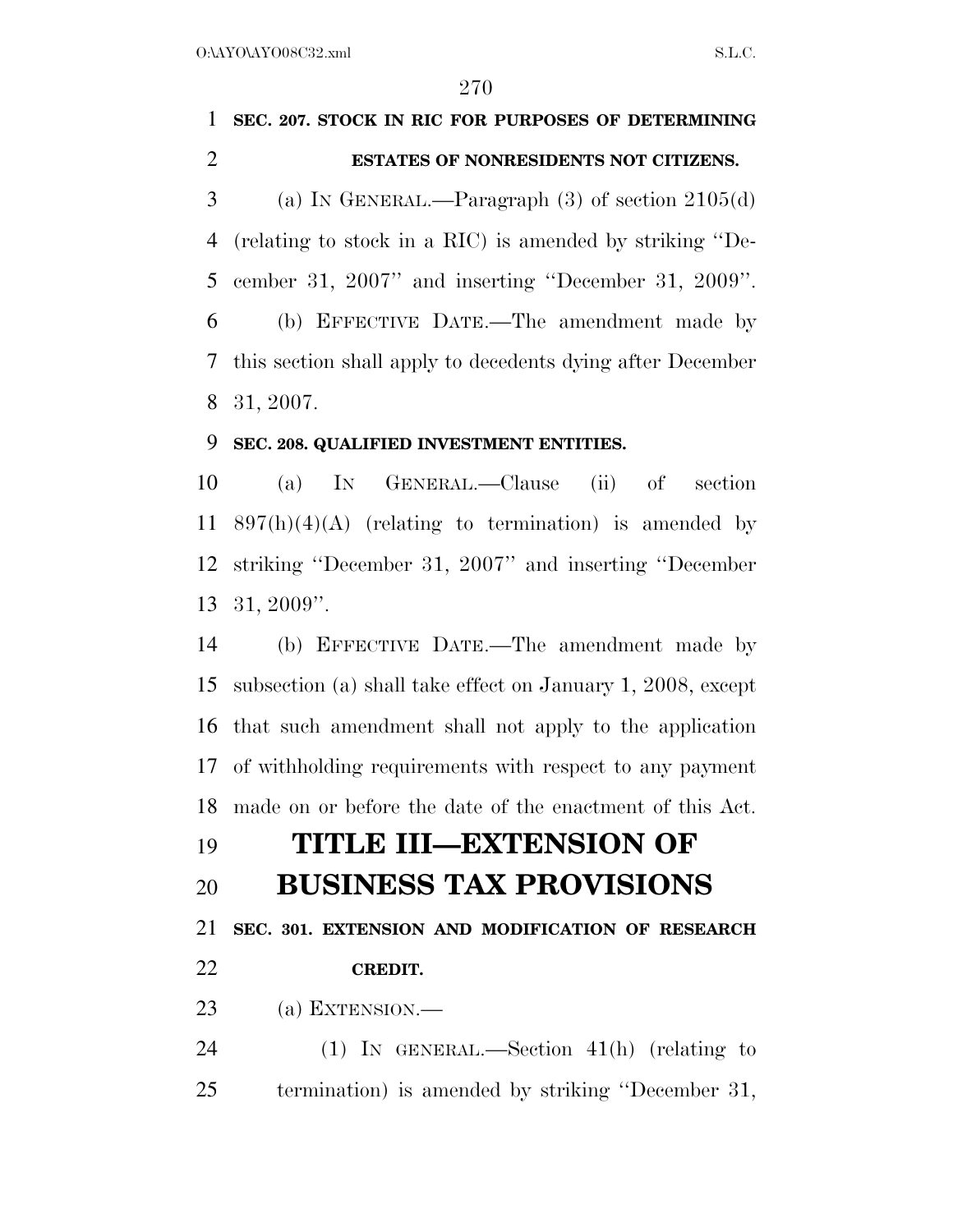2007'' and inserting ''December 31, 2009'' in para-2 graph  $(1)(B)$ .

 (2) CONFORMING AMENDMENT.—Subparagraph 4 (D) of section  $45C(b)(1)$  (relating to special rule) is amended by striking ''after December 31, 2007'' and inserting ''after December 31, 2009''.

 (b) TERMINATION OF ALTERNATIVE INCREMENTAL CREDIT.—Section 41(h) is amended by redesignating paragraph (2) as paragraph (3), and by inserting after paragraph (1) the following new paragraph:

11 "(2) TERMINATION OF ALTERNATIVE INCRE- MENTAL CREDIT.—No election under subsection (c)(4) shall apply to taxable years beginning after December 31, 2008.''.

 (c) MODIFICATION OF ALTERNATIVE SIMPLIFIED 16 CREDIT.—Paragraph  $(5)(A)$  of section  $41(e)$  (relating to election of alternative simplified credit) is amended by striking ''12 percent'' and inserting ''14 percent (12 per- cent in the case of taxable years ending before January 1, 2009)''.

21 (d) TECHNICAL CORRECTION.—Paragraph (3) of sec-tion 41(h) is amended to read as follows:

23 "(2) COMPUTATION FOR TAXABLE YEAR IN WHICH CREDIT TERMINATES.—In the case of any taxable year with respect to which this section ap-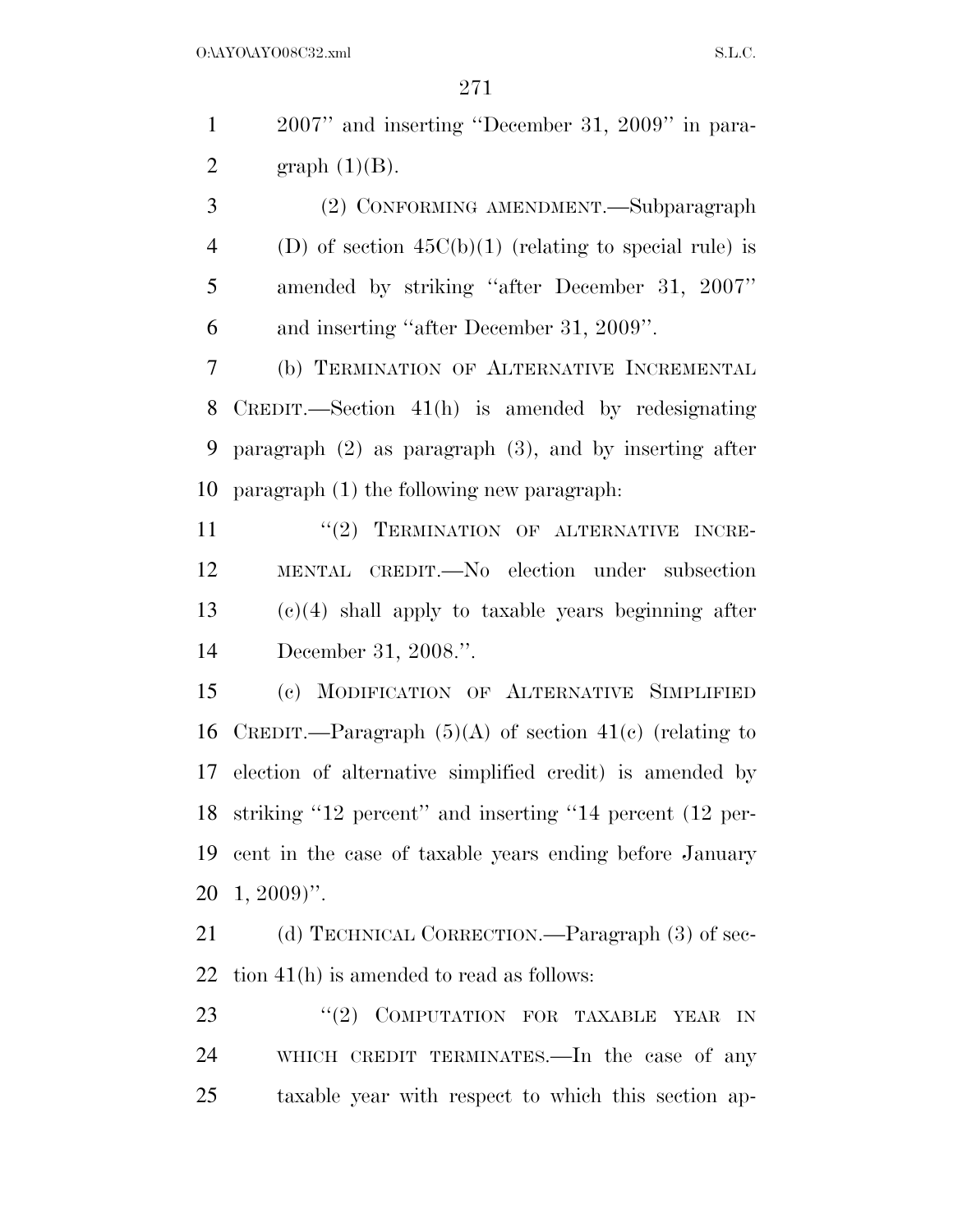| plies to a number of days which is less than the total |
|--------------------------------------------------------|
| number of days in such taxable year—                   |

 $\langle (A)$  the amount determined under sub-4 section  $(e)(1)(B)$  with respect to such taxable year shall be the amount which bears the same ratio to such amount (determined without re- gard to this paragraph) as the number of days in such taxable year to which this section ap- plies bears to the total number of days in such taxable year, and

 $"$ (B) for purposes of subsection (c)(5), the average qualified research expenses for the pre- ceding 3 taxable years shall be the amount which bears the same ratio to such average qualified research expenses (determined without regard to this paragraph) as the number of days in such taxable year to which this section applies bears to the total number of days in such taxable year.''.

(e) EFFECTIVE DATE.—

 (1) IN GENERAL.—Except as provided in para- graph (2), the amendments made by this section shall apply to taxable years beginning after Decem-ber 31, 2007.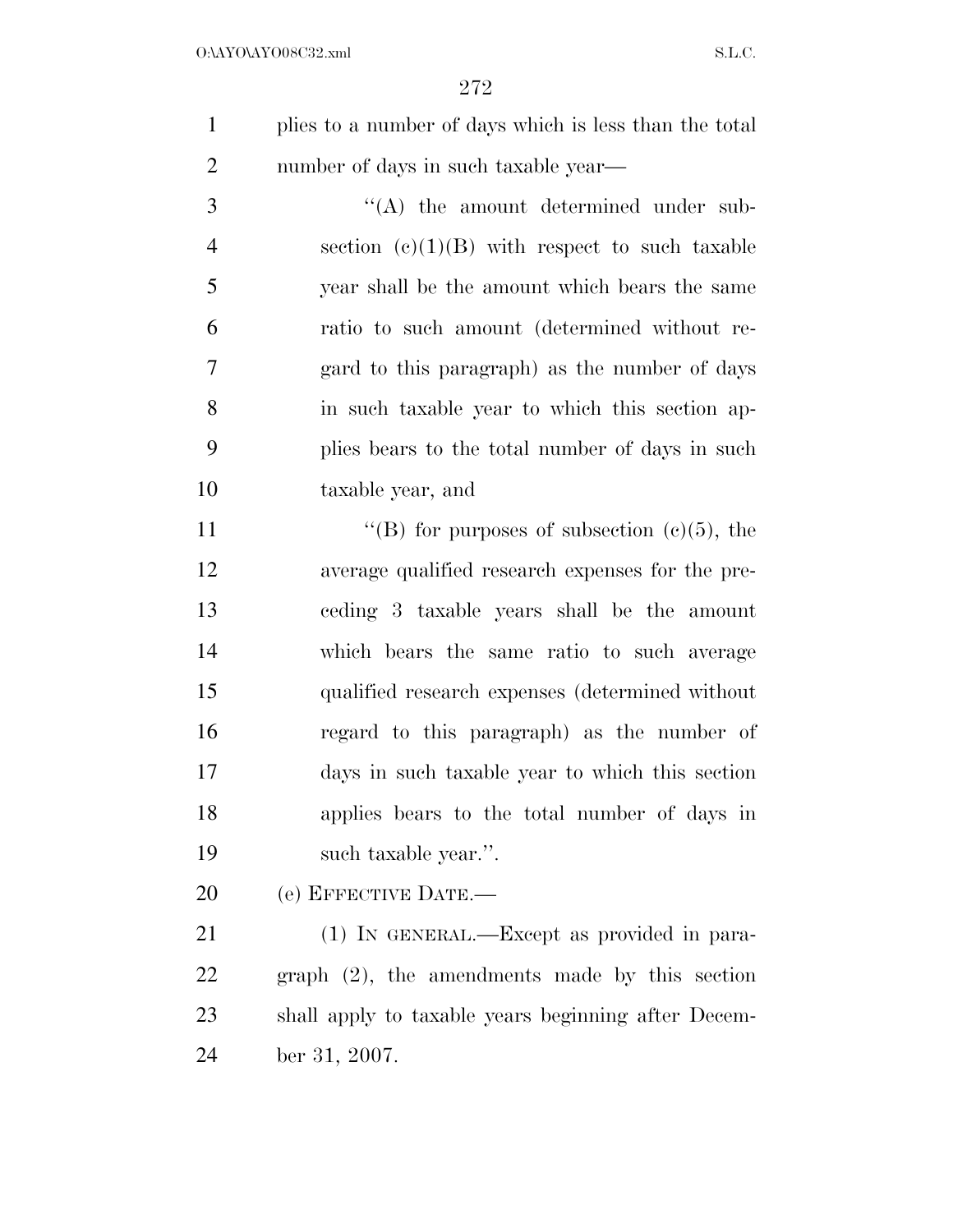(2) EXTENSION.—The amendments made by subsection (a) shall apply to amounts paid or in-curred after December 31, 2007.

### **SEC. 302. NEW MARKETS TAX CREDIT.**

5 Subparagraph (D) of section  $45D(f)(1)$  (relating to national limitation on amount of investments designated) is amended by striking ''and 2008'' and inserting ''2008, and 2009''.

## **SEC. 303. SUBPART F EXCEPTION FOR ACTIVE FINANCING INCOME.**

 (a) EXEMPT INSURANCE INCOME.—Paragraph (10) of section 953(e) (relating to application) is amended— (1) by striking ''January 1, 2009'' and insert- ing ''January 1, 2010'', and (2) by striking ''December 31, 2008'' and in-serting ''December 31, 2009''.

 (b) EXCEPTION TO TREATMENT AS FOREIGN PER- SONAL HOLDING COMPANY INCOME.—Paragraph (9) of section 954(h) (relating to application) is amended by striking ''January 1, 2009'' and inserting ''January 1, 2010''.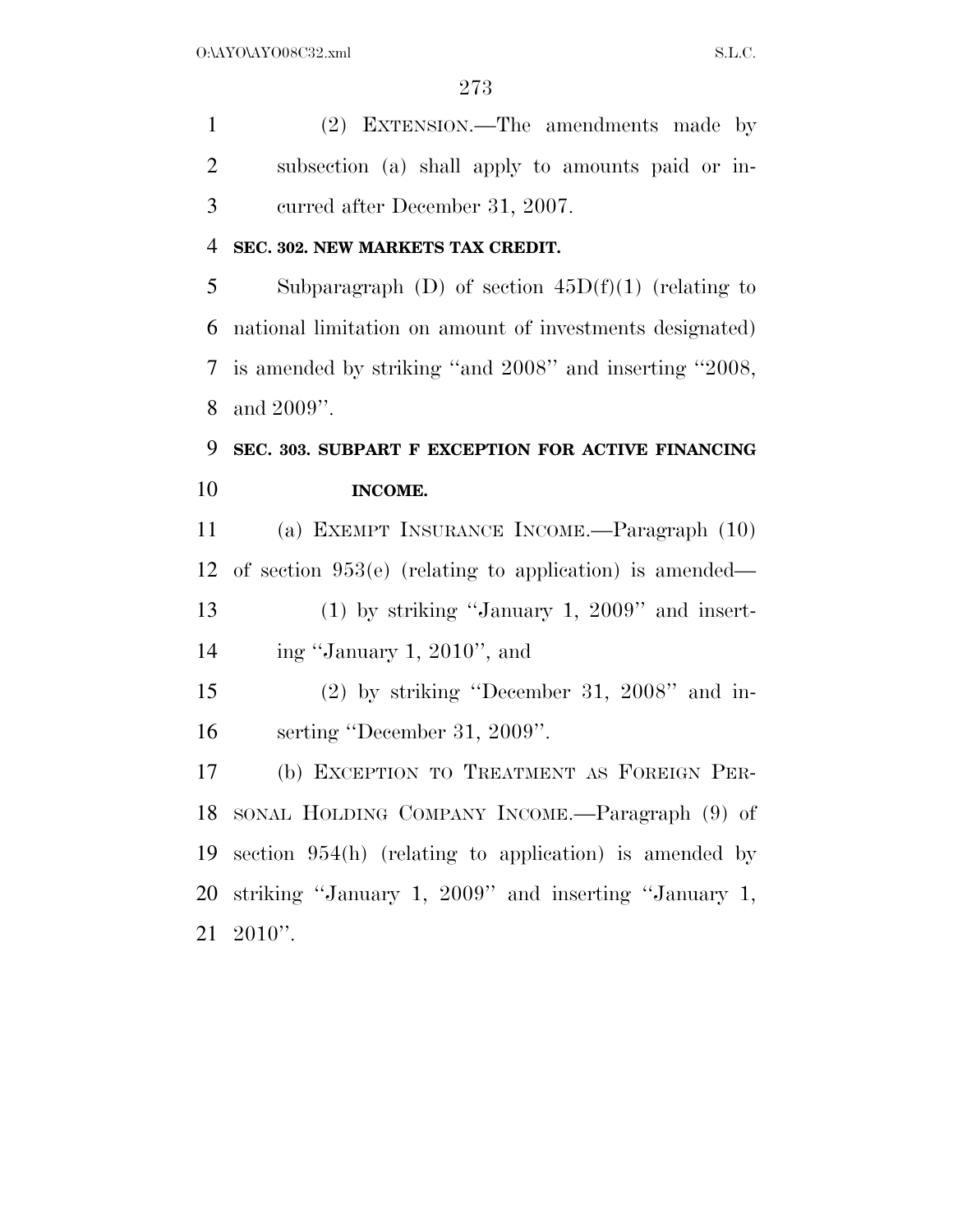| $\mathbf{1}$   | SEC. 304. EXTENSION OF LOOK-THRU RULE FOR RELATED             |
|----------------|---------------------------------------------------------------|
| $\overline{2}$ | CONTROLLED FOREIGN CORPORATIONS.                              |
| 3              | (a) IN GENERAL.—Subparagraph $(C)$ of section                 |
| $\overline{4}$ | $954(c)(6)$ (relating to application) is amended by striking  |
| 5              | "January 1, 2009" and inserting "January 1, 2010".            |
| 6              | (b) EFFECTIVE DATE.—The amendment made by                     |
| 7              | this section shall apply to taxable years of foreign corpora- |
| 8              | tions beginning after December 31, 2007, and to taxable       |
| 9              | years of United States shareholders with or within which      |
| 10             | such taxable years of foreign corporations end.               |
| 11             | SEC. 305. EXTENSION OF 15-YEAR STRAIGHT-LINE COST RE-         |
| 12             | COVERY FOR QUALIFIED LEASEHOLD<br>IM-                         |
| 13             | PROVEMENTS AND QUALIFIED RESTAURANT                           |
| 14             | <b>IMPROVEMENTS;</b><br><b>15-YEAR STRAIGHT-LINE</b>          |
| 15             | COST RECOVERY FOR CERTAIN IMPROVE-                            |
| 16             | MENTS TO RETAIL SPACE.                                        |
| 17             | (a) EXTENSION OF LEASEHOLD AND RESTAURANT                     |
|                | 18 IMPROVEMENTS.-                                             |
| 19             | (1) IN GENERAL.—Clauses (iv) and (v) of sec-                  |
| 20             | tion $168(e)(3)(E)$ (relating to 15-year property) are        |
| 21             | each amended by striking "January 1, 2008" and                |
| 22             | inserting "January 1, 2010".                                  |
| 23             | (2) EFFECTIVE DATE.—The amendments made                       |
| 24             | by this subsection shall apply to property placed in          |
| 25             | service after December 31, 2007.                              |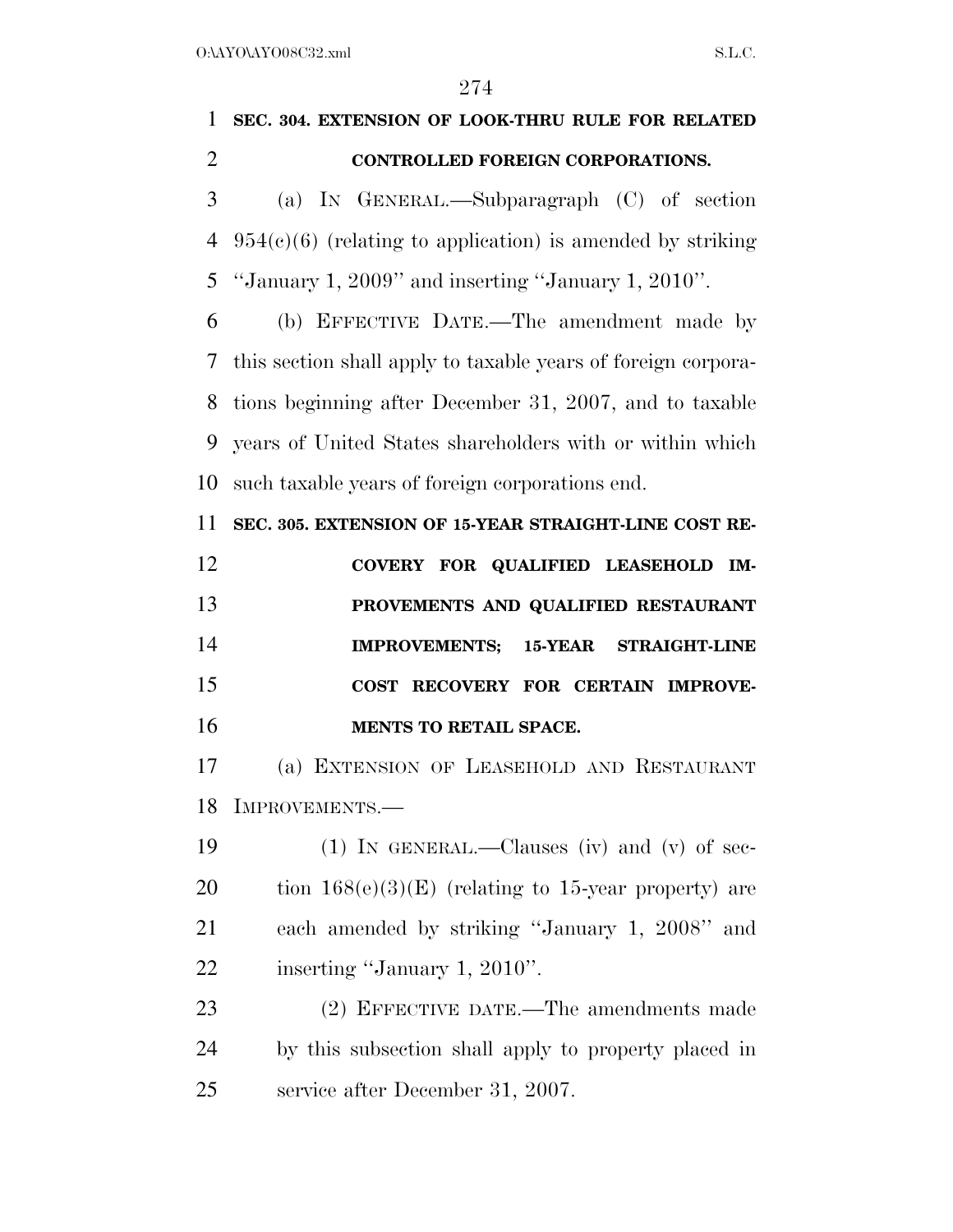| $\mathbf{1}$   | (b) TREATMENT TO INCLUDE NEW CONSTRUC-               |
|----------------|------------------------------------------------------|
| $\overline{2}$ | TION.                                                |
| 3              | $(1)$ IN GENERAL.—Paragraph $(7)$ of section         |
| $\overline{4}$ | $168(e)$ (relating to classification of property) is |
| 5              | amended to read as follows:                          |
| 6              | "(7) QUALIFIED RESTAURANT PROPERTY.—                 |
| 7              | "(A) IN GENERAL.—The term 'qualified                 |
| 8              | restaurant property' means any section 1250          |
| 9              | property which is—                                   |
| 10             | "(i) a building, if such building is                 |
| 11             | placed in service after December 31, 2008,           |
| 12             | and before January 1, 2010, or                       |
| 13             | "(ii) an improvement to a building,                  |
| 14             | if more than 50 percent of the building's square     |
| 15             | footage is devoted to preparation of, and seat-      |
| 16             | ing for on-premises consumption of, prepared         |
| 17             | meals.                                               |
| 18             | "(B) EXCLUSION FROM BONUS DEPRECIA-                  |
| 19             | TION.—Property described in this paragraph           |
| 20             | shall not be considered qualified property for       |
| 21             | purposes of subsection $(k)$ .".                     |
| 22             | (2) EFFECTIVE DATE.—The amendment made               |
| 23             | by this subsection shall apply to property placed in |
| 24             | service after December 31, 2008.                     |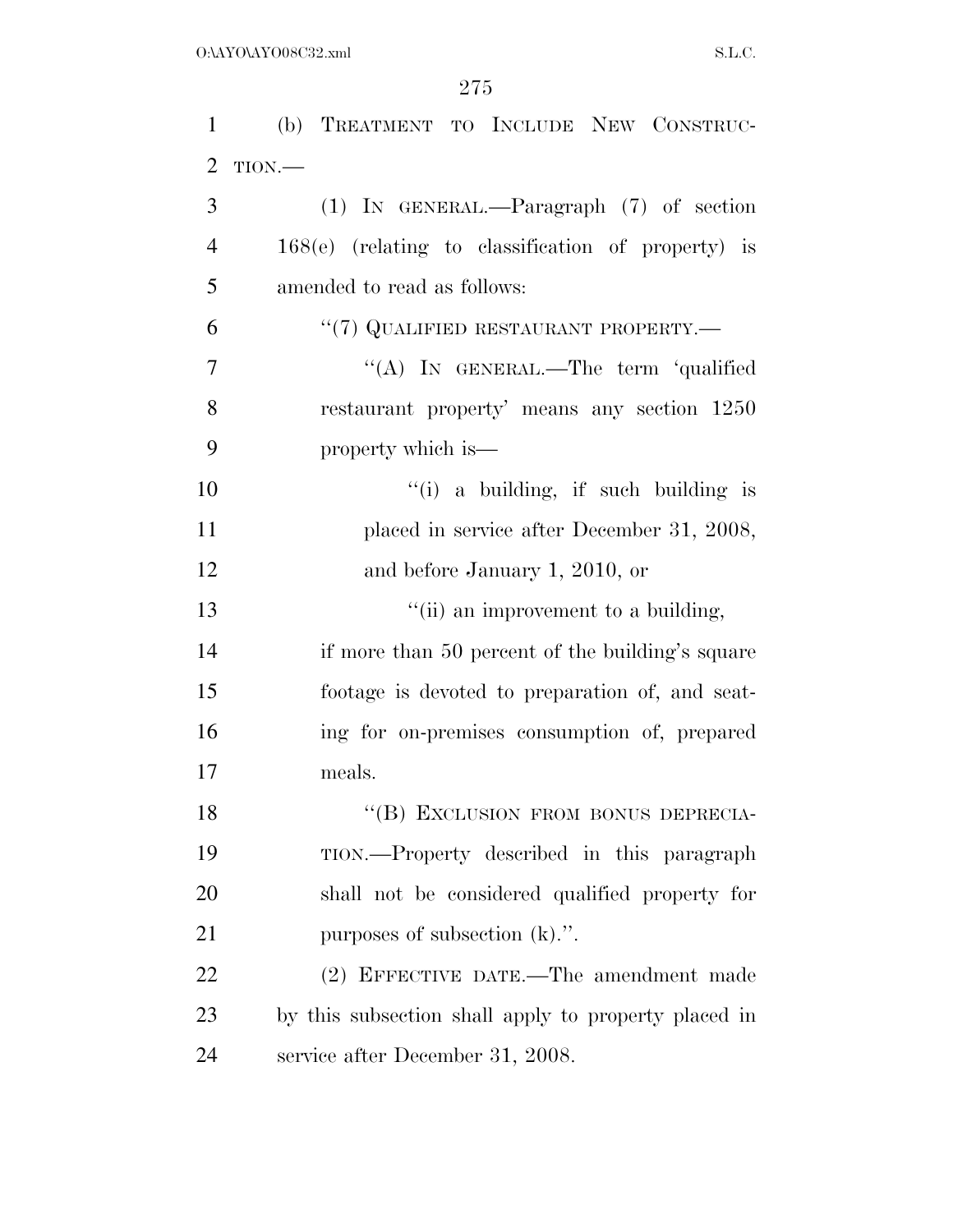| $\mathbf{1}$   | (c) RECOVERY PERIOD FOR DEPRECIATION OF CER-              |
|----------------|-----------------------------------------------------------|
| $\overline{2}$ | TAIN IMPROVEMENTS TO RETAIL SPACE.-                       |
| 3              | (1) 15-YEAR RECOVERY PERIOD.—Section                      |
| $\overline{4}$ | $168(e)(3)(E)$ (relating to 15-year property) is          |
| 5              | amended by striking "and" at the end of clause            |
| 6              | (vii), by striking the period at the end of clause (viii) |
| 7              | and inserting ", and", and by adding at the end the       |
| 8              | following new clause:                                     |
| 9              | "(ix) any qualified retail improvement                    |
| 10             | property placed in service after December                 |
| 11             | 31, 2008, and before January 1, 2010.".                   |
| 12             | (2) QUALIFIED RETAIL IMPROVEMENT PROP-                    |
| 13             | $ERTY.$ Section 168 $(e)$ is amended by adding at the     |
| 14             | end the following new paragraph.                          |
| 15             | "(8) QUALIFIED RETAIL IMPROVEMENT PROP-                   |
| 16             | ERTY.-                                                    |
| 17             | "(A) IN GENERAL.—The term 'qualified                      |
| 18             | retail improvement property' means any im-                |
| 19             | provement to an interior portion of a building            |
| 20             | which is nonresidential real property if—                 |
| 21             | $``(i)$ such portion is open to the gen-                  |
| 22             | eral public and is used in the retail trade               |
| 23             | or business of selling tangible personal                  |
| 24             | property to the general public, and                       |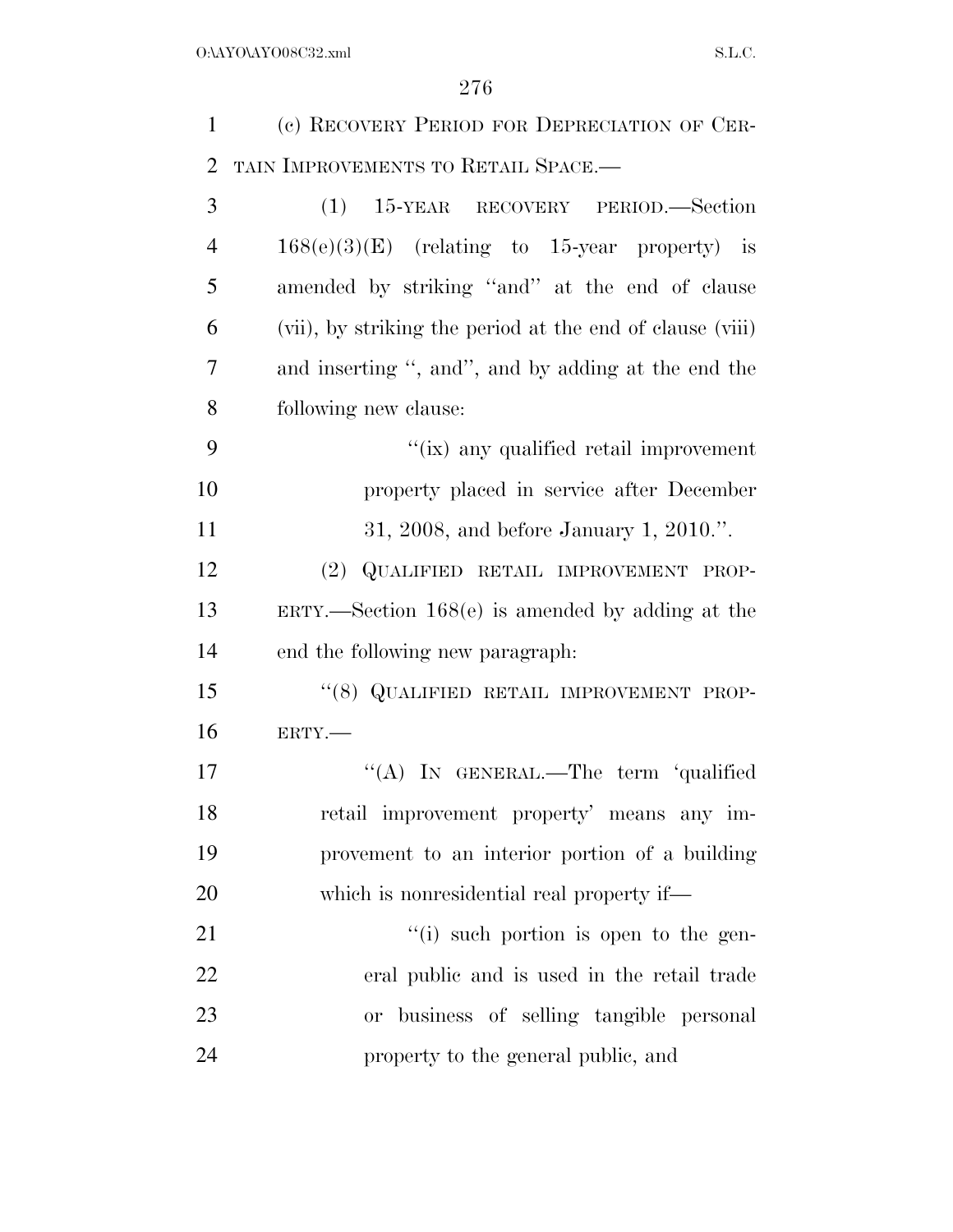| $\mathbf{1}$   | "(ii) such improvement is placed in             |
|----------------|-------------------------------------------------|
| $\overline{2}$ | service more than 3 years after the date        |
| 3              | the building was first placed in service.       |
| $\overline{4}$ | "(B) IMPROVEMENTS MADE BY OWNER.-               |
| 5              | In the case of an improvement made by the       |
| 6              | owner of such improvement, such improvement     |
| 7              | shall be qualified retail improvement property  |
| 8              | (if at all) only so long as such improvement is |
| 9              | held by such owner. Rules similar to the rules  |
| 10             | under paragraph $(6)(B)$ shall apply for pur-   |
| 11             | poses of the preceding sentence.                |
| 12             | "(C) CERTAIN IMPROVEMENTS NOT IN-               |
| 13             | CLUDED.—Such term shall not include any im-     |
| 14             | provement for which the expenditure is attrib-  |
| 15             | utable to-                                      |
| 16             | "(i) the enlargement of the building,           |
| 17             | "(ii) any elevator or escalator,                |
| 18             | "(iii) any structural component bene-           |
| 19             | fitting a common area, or                       |
| 20             | $``(iv)$ the internal structural frame-         |
| 21             | work of the building.                           |
| 22             | "(D) EXCLUSION FROM BONUS DEPRECIA-             |
| 23             | TION.—Property described in this paragraph      |
| 24             | shall not be considered qualified property for  |
| 25             | purposes of subsection (k).                     |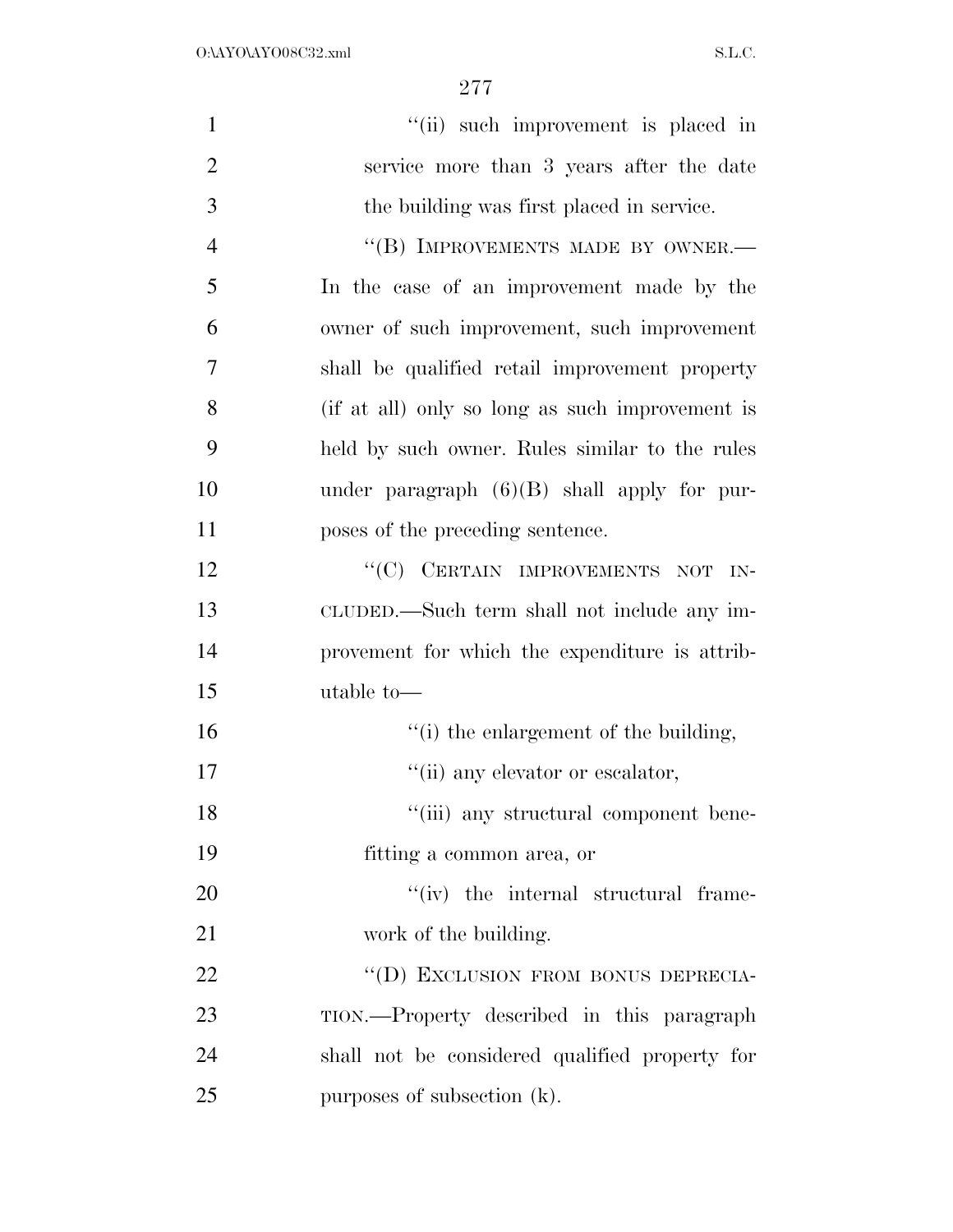| $\mathbf{1}$   | "(E) TERMINATION.—Such term shall not                    |
|----------------|----------------------------------------------------------|
| $\overline{2}$ | include any improvement placed in service after          |
| 3              | December 31, 2009.".                                     |
| $\overline{4}$ | REQUIREMENT TO USE STRAIGHT<br><b>(3)</b><br><b>LINE</b> |
| 5              | METHOD.—Section $168(b)(3)$ is amended by adding         |
| 6              | at the end the following new subparagraph.               |
| 7              | "(I) Qualified retail improvement property               |
| 8              | described in subsection $(e)(8)$ .".                     |
| 9              | (4) ALTERNATIVE SYSTEM.—The table<br>con-                |
| 10             | tained in section $168(g)(3)(B)$ is amended by insert-   |
| 11             | ing after the item relating to subparagraph $(E)(viii)$  |
| 12             | the following new item:                                  |
|                | $39"$ .                                                  |
|                |                                                          |
| 13             | (5) EFFECTIVE DATE.—The amendments made                  |
| 14             | by this subsection shall apply to property placed in     |
| 15             | service after December 31, 2008.                         |
| 16             | SEC. 306. MODIFICATION OF TAX TREATMENT OF CERTAIN       |
| 17             | PAYMENTS TO CONTROLLING EXEMPT ORGA-                     |
| 18             | NIZATIONS.                                               |
| 19             | (a) IN GENERAL.—Clause (iv) of section                   |
| 20             | $512(b)(13)(E)$ (relating to termination) is amended by  |
| 21             | striking "December 31, 2007" and inserting "December     |
|                | 22 31, 2009".                                            |
| 23             | (b) EFFECTIVE DATE.—The amendment made by                |

after December 31, 2007.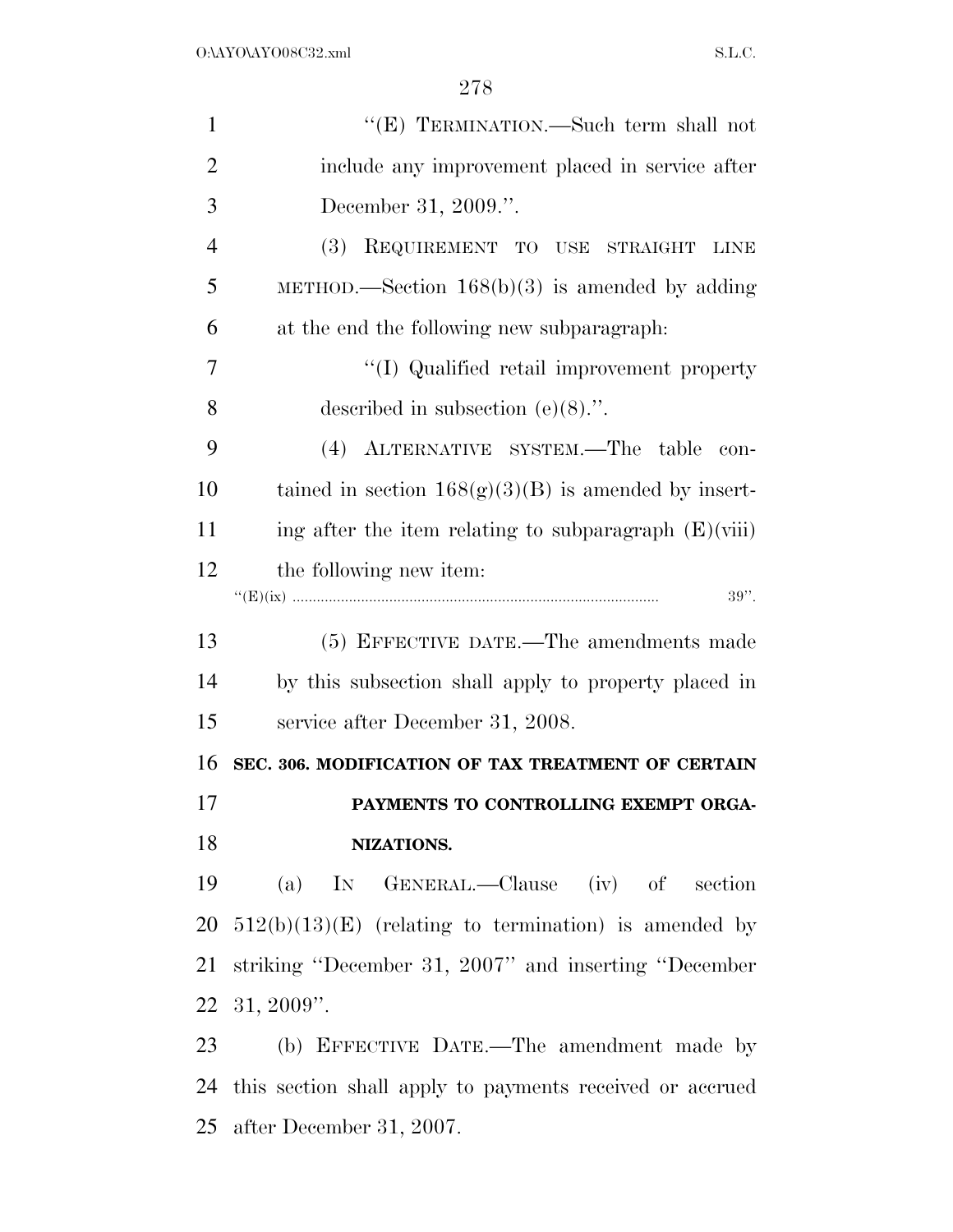# **SEC. 307. BASIS ADJUSTMENT TO STOCK OF S CORPORA- TIONS MAKING CHARITABLE CONTRIBU- TIONS OF PROPERTY.**  (a) IN GENERAL.—The last sentence of section 5  $1367(a)(2)$  (relating to decreases in basis) is amended by

 striking ''December 31, 2007'' and inserting ''December 31, 2009''.

 (b) EFFECTIVE DATE.—The amendment made by this section shall apply to contributions made in taxable years beginning after December 31, 2007.

 **SEC. 308. INCREASE IN LIMIT ON COVER OVER OF RUM EX- CISE TAX TO PUERTO RICO AND THE VIRGIN ISLANDS.** 

 (a) IN GENERAL.—Paragraph (1) of section 7652(f) is amended by striking ''January 1, 2008'' and inserting ''January 1, 2010''.

 (b) EFFECTIVE DATE.—The amendment made by this section shall apply to distilled spirits brought into the United States after December 31, 2007.

**SEC. 309. EXTENSION OF ECONOMIC DEVELOPMENT CRED-**

**IT FOR AMERICAN SAMOA.** 

 (a) IN GENERAL.—Subsection (d) of section 119 of division A of the Tax Relief and Health Care Act of 2006 is amended—

 (1) by striking ''first two taxable years'' and in-serting ''first 4 taxable years'', and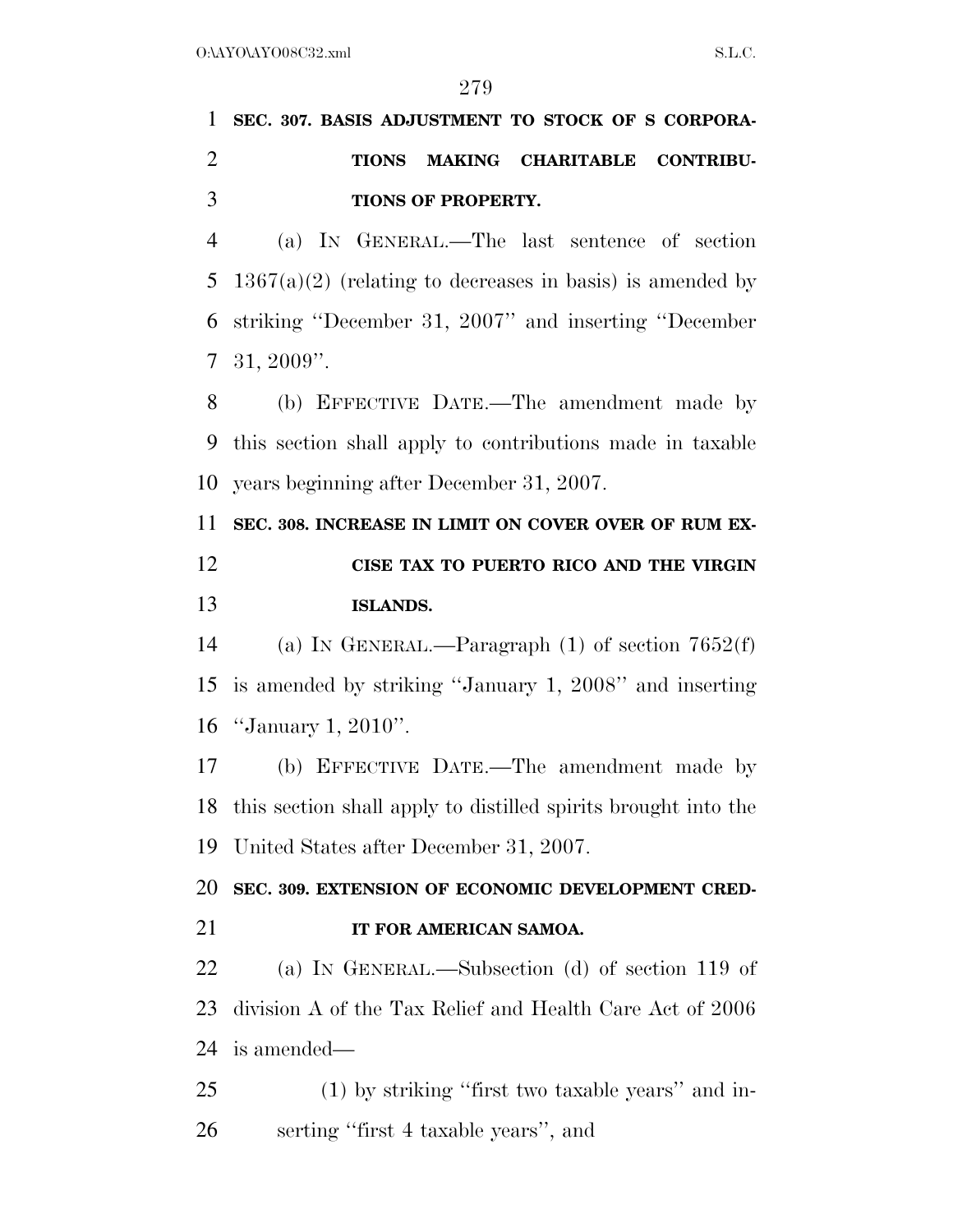(2) by striking ''January 1, 2008'' and insert-2 ing "January 1, ".

 (b) EFFECTIVE DATE.—The amendments made by this section shall apply to taxable years beginning after December 31, 2007.

### **SEC. 310. EXTENSION OF MINE RESCUE TEAM TRAINING CREDIT.**

 Section 45N(e) (relating to termination) is amended by striking ''December 31, 2008'' and inserting ''Decem-ber 31, 2009''.

### **SEC. 311. EXTENSION OF ELECTION TO EXPENSE AD-VANCED MINE SAFETY EQUIPMENT.**

 Section 179E(g) (relating to termination) is amended by striking ''December 31, 2008'' and inserting ''Decem-ber 31, 2009''.

 **SEC. 312. DEDUCTION ALLOWABLE WITH RESPECT TO IN- COME ATTRIBUTABLE TO DOMESTIC PRO- DUCTION ACTIVITIES IN PUERTO RICO.**  (a) IN GENERAL.—Subparagraph (C) of section 20 199 $(d)(8)$  (relating to termination) is amended— (1) by striking ''first 2 taxable years'' and in-

serting ''first 4 taxable years'', and

 (2) by striking ''January 1, 2008'' and insert-ing ''January 1, 2010''.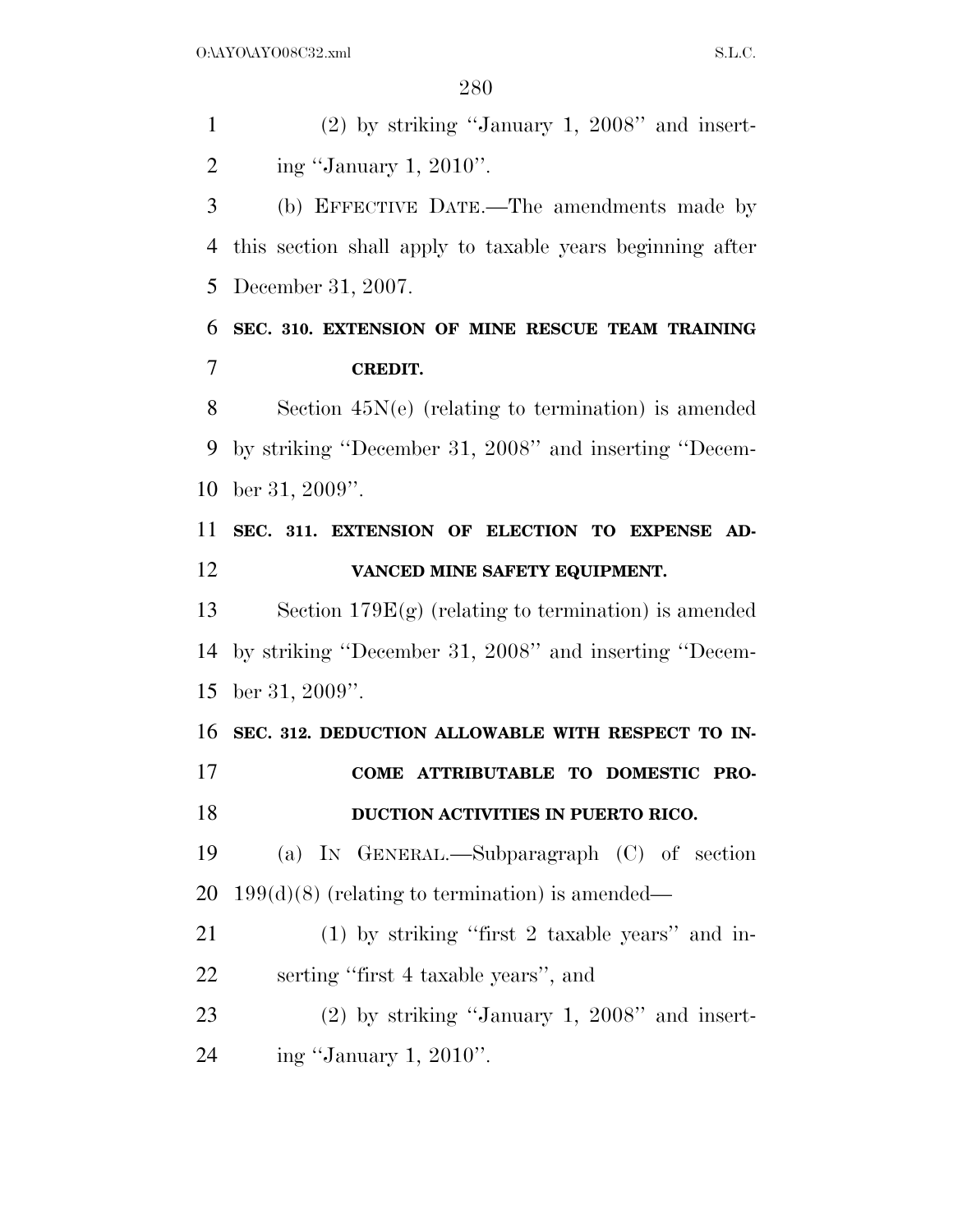(b) EFFECTIVE DATE.—The amendments made by this section shall apply to taxable years beginning after December 31, 2007.

### **SEC. 313. QUALIFIED ZONE ACADEMY BONDS.**

 (a) IN GENERAL.—Subpart I of part IV of sub- chapter A of chapter 1 is amended by adding at the end the following new section:

### **''SEC. 54E. QUALIFIED ZONE ACADEMY BONDS.**

9 "(a) QUALIFIED ZONE ACADEMY BONDS.—For pur- poses of this subchapter, the term 'qualified zone academy bond' means any bond issued as part of an issue if—

 $\frac{100}{100}$  percent of the available project pro- ceeds of such issue are to be used for a qualified purpose with respect to a qualified zone academy es-tablished by an eligible local education agency,

16  $\frac{16}{2}$  the bond is issued by a State or local gov- ernment within the jurisdiction of which such acad-emy is located, and

19  $\frac{1}{3}$  the issuer—

20  $\langle (A)$  designates such bond for purposes of 21 this section,

22 "'(B) certifies that it has written assur- ances that the private business contribution re- quirement of subsection (b) will be met with re-spect to such academy, and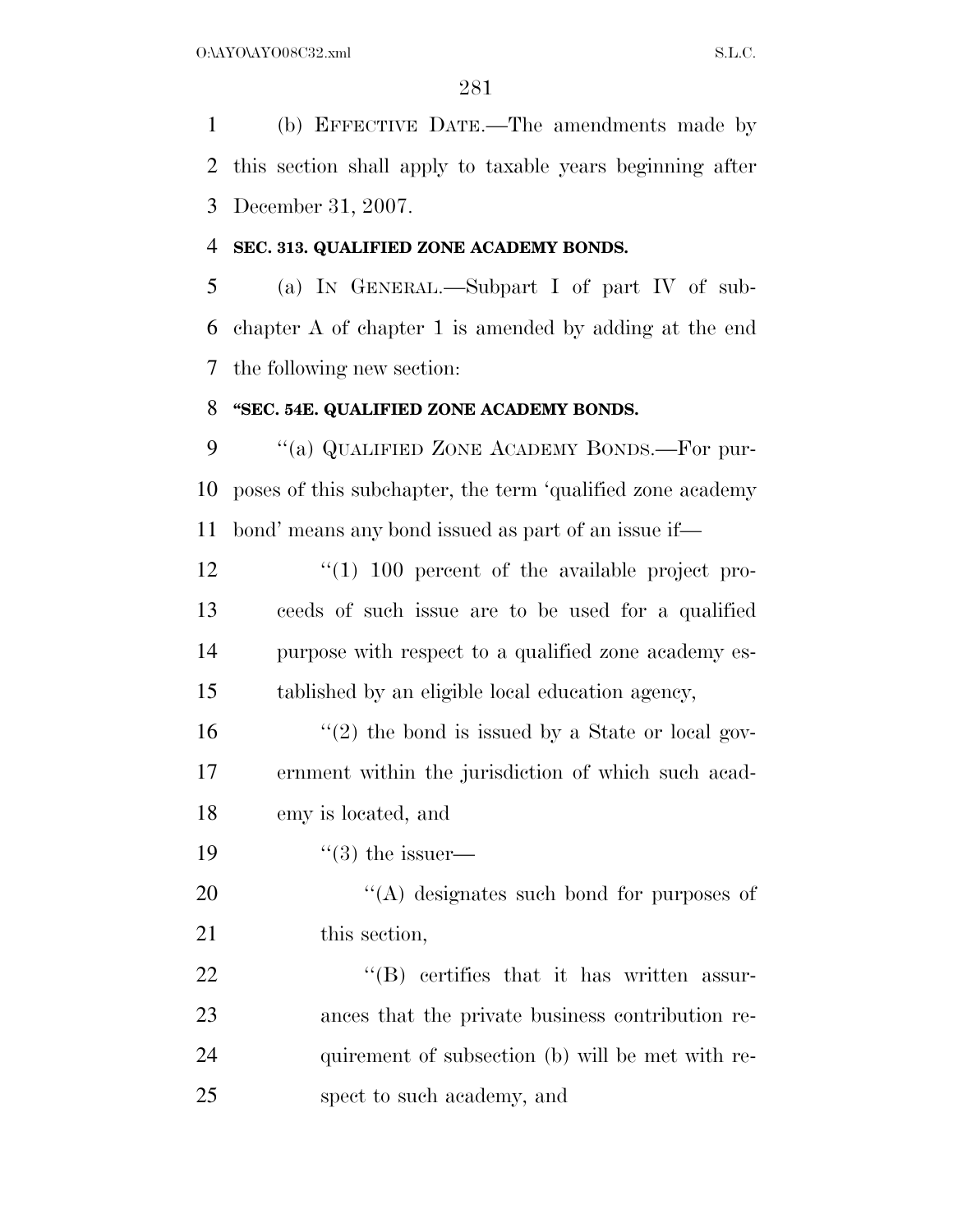1  $\langle ^{\prime}(C) \rangle$  certifies that it has the written ap- proval of the eligible local education agency for such bond issuance.

 ''(b) PRIVATE BUSINESS CONTRIBUTION REQUIRE- MENT.—For purposes of subsection (a), the private busi- ness contribution requirement of this subsection is met with respect to any issue if the eligible local education agency that established the qualified zone academy has written commitments from private entities to make quali- fied contributions having a present value (as of the date of issuance of the issue) of not less than 10 percent of the proceeds of the issue.

 ''(c) LIMITATION ON AMOUNT OF BONDS DES-IGNATED.—

 ''(1) NATIONAL LIMITATION.—There is a na- tional zone academy bond limitation for each cal- endar year. Such limitation is \$400,000,000 for 2008 and 2009, and, except as provided in para-graph (4), zero thereafter.

20 "(2) ALLOCATION OF LIMITATION.—The na- tional zone academy bond limitation for a calendar year shall be allocated by the Secretary among the States on the basis of their respective populations of individuals below the poverty line (as defined by the Office of Management and Budget). The limitation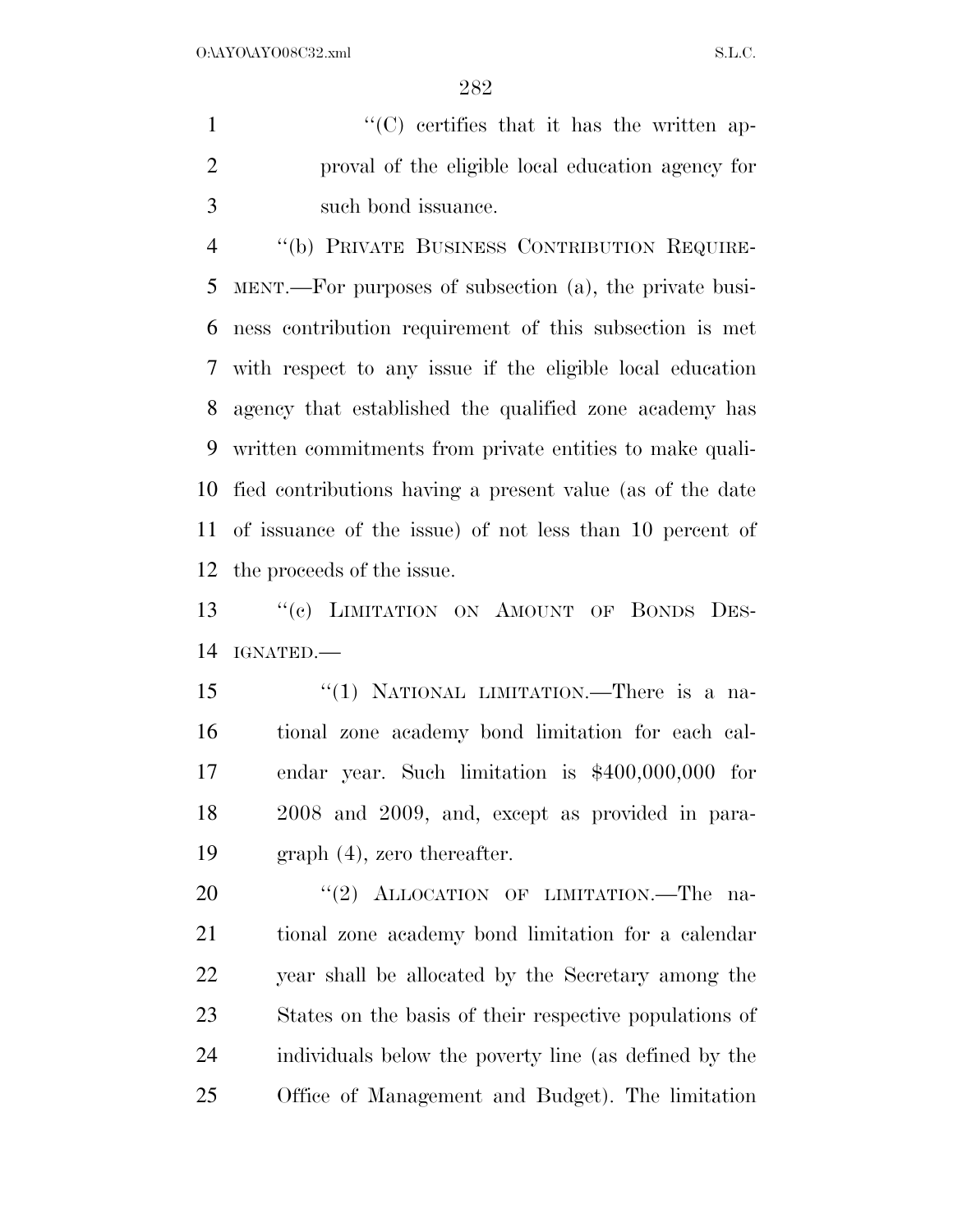| $\mathbf{1}$   | amount allocated to a State under the preceding     |
|----------------|-----------------------------------------------------|
| $\overline{2}$ | sentence shall be allocated by the State education  |
| 3              | agency to qualified zone academies within such      |
| $\overline{4}$ | State.                                              |
| 5              | "(3) DESIGNATION SUBJECT TO LIMITATION              |
| 6              | AMOUNT.—The maximum aggregate face amount of        |
| 7              | bonds issued during any calendar year which may be  |
| 8              | designated under subsection (a) with respect to any |
| 9              | qualified zone academy shall not exceed the limita- |
| 10             | tion amount allocated to such academy under para-   |
| 11             | $graph (2)$ for such calendar year.                 |
| 12             | $``(4)$ CARRYOVER OF UNUSED LIMITATION.—            |
| 13             | "(A) IN GENERAL.—If for any calendar                |
| 14             | year-                                               |
| 15             | "(i) the limitation amount for any                  |
| 16             | State, exceeds                                      |
| 17             | "(ii) the amount of bonds issued dur-               |
| 18             | ing such year which are designated under            |
| 19             | subsection (a) with respect to qualified            |
| 20             | zone academies within such State,                   |
| 21             | the limitation amount for such State for the fol-   |
| 22             | lowing calendar year shall be increased by the      |
| 23             | amount of such excess.                              |
| 24             | $\lq\lq (B)$<br>LIMITATION ON CARRYOVER.- Any       |
| 25             | carryforward of a limitation amount may be          |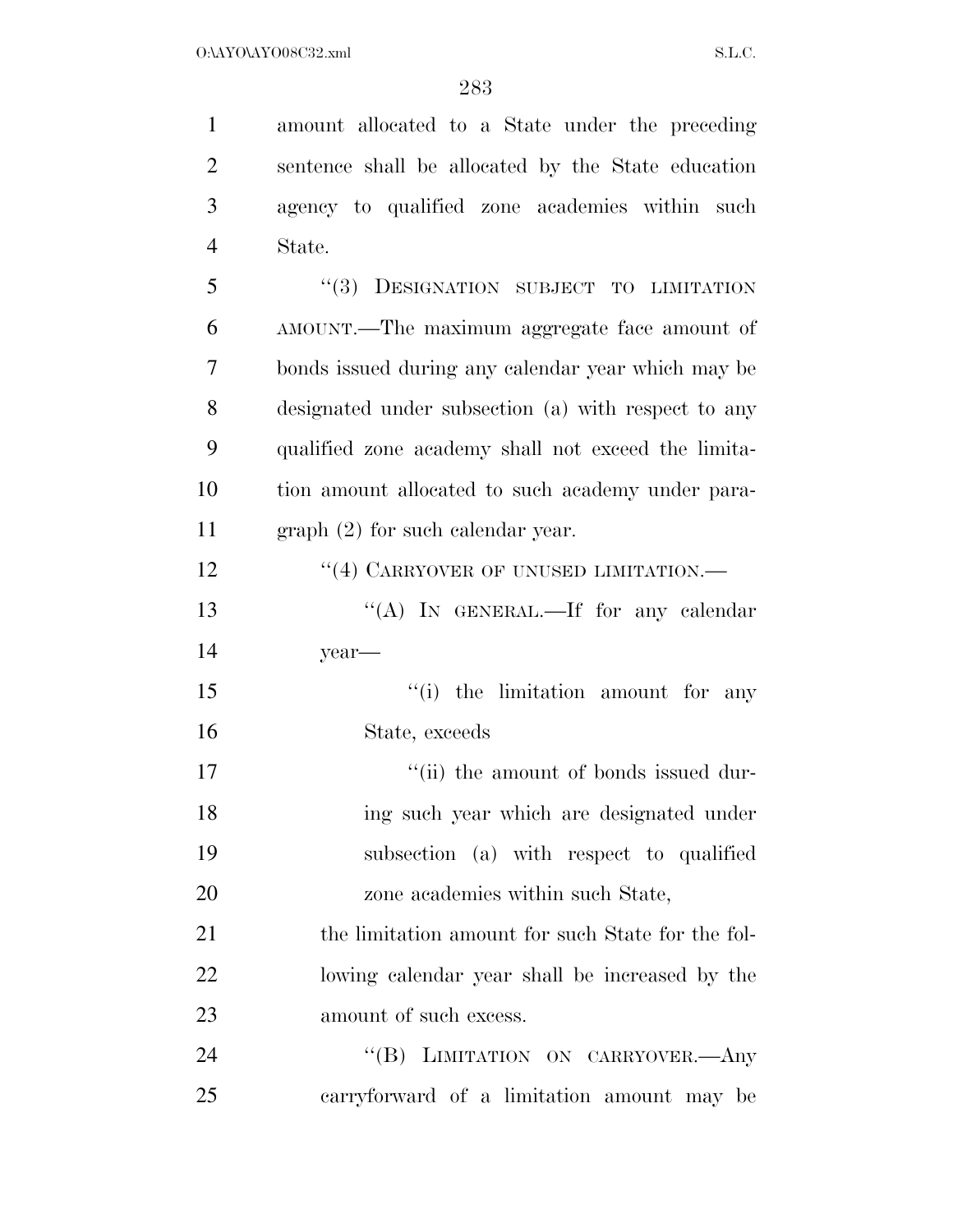carried only to the first 2 years following the unused limitation year. For purposes of the pre- ceding sentence, a limitation amount shall be treated as used on a first-in first-out basis.

5 "'(C) COORDINATION WITH SECTION 1397E.—Any carryover determined under sec- tion 1397E(e)(4) (relating to carryover of un- used limitation) with respect to any State to calendar year 2008 or 2009 shall be treated for purposes of this section as a carryover with re- spect to such State for such calendar year under subparagraph (A), and the limitation of subparagraph (B) shall apply to such carryover taking into account the calendar years to which such carryover relates.

 ''(d) DEFINITIONS.—For purposes of this section— 17 <sup>"</sup>(1) QUALIFIED ZONE ACADEMY.—The term 'qualified zone academy' means any public school (or academic program within a public school) which is established by and operated under the supervision of an eligible local education agency to provide edu- cation or training below the postsecondary level if— 23 ''(A) such public school or program (as the

 case may be) is designed in cooperation with business to enhance the academic curriculum,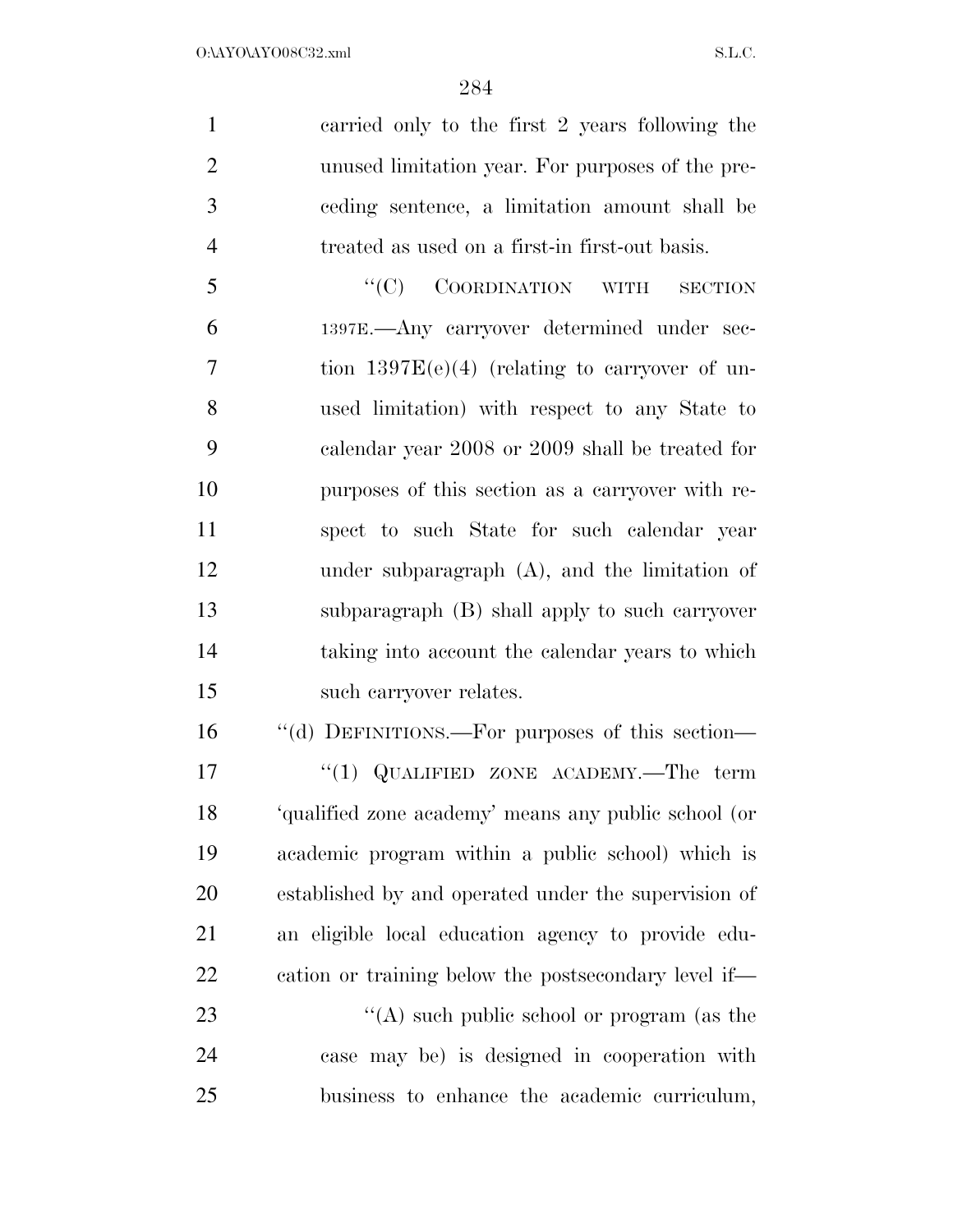| $\mathbf{1}$   | increase graduation and employment rates, and          |
|----------------|--------------------------------------------------------|
| $\overline{2}$ | better prepare students for the rigors of college      |
| 3              | and the increasingly complex workforce,                |
| $\overline{4}$ | $\lq\lq (B)$ students in such public school or pro-    |
| 5              | gram (as the case may be) will be subject to the       |
| 6              | same academic standards and assessments as             |
| $\overline{7}$ | other students educated by the eligible local          |
| 8              | education agency,                                      |
| 9              | "(C) the comprehensive education plan of               |
| 10             | such public school or program is approved by           |
| 11             | the eligible local education agency, and               |
| 12             | $\lq\lq$ (D)(i) such public school is located in an    |
| 13             | empowerment zone or enterprise community               |
| 14             | (including any such zone or community des-             |
| 15             | ignated after the date of the enactment of this        |
| 16             | section), or                                           |
| 17             | "(ii) there is a reasonable expectation (as            |
| 18             | of the date of issuance of the bonds) that at          |
| 19             | least 35 percent of the students attending such        |
| 20             | school or participating in such program (as the        |
| 21             | case may be) will be eligible for free or reduced-     |
| 22             | cost lunches under the school lunch program es-        |
| 23             | tablished under the National School Lunch Act.         |
| 24             | "(2) ELIGIBLE LOCAL EDUCATION AGENCY.-                 |
| 25             | For purposes of this section, the term 'eligible local |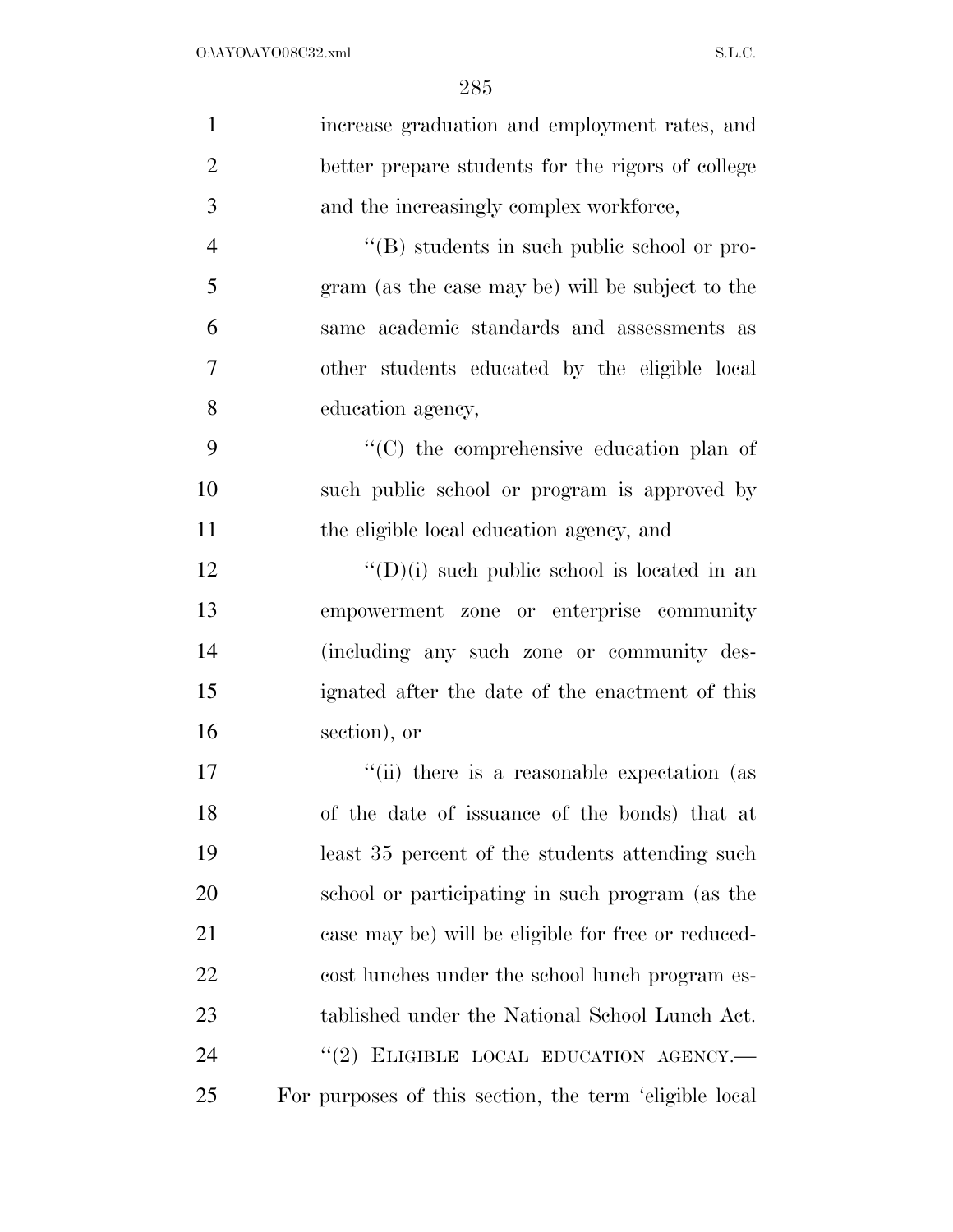| $\mathbf{1}$   | education agency' means any local educational agen-    |
|----------------|--------------------------------------------------------|
| $\overline{2}$ | cy as defined in section 9101 of the Elementary and    |
| 3              | Secondary Education Act of 1965.                       |
| $\overline{4}$ | "(3) QUALIFIED PURPOSE.—The term 'quali-               |
| 5              | fied purpose' means, with respect to any qualified     |
| 6              | zone academy—                                          |
| 7              | "(A) rehabilitating or repairing the public            |
| 8              | school facility in which the academy is estab-         |
| 9              | lished,                                                |
| 10             | "(B) providing equipment for use at such               |
| 11             | academy,                                               |
| 12             | "(C) developing course materials for edu-              |
| 13             | cation to be provided at such academy, and             |
| 14             | "(D) training teachers and other school                |
| 15             | personnel in such academy.                             |
| 16             | "(4) QUALIFIED CONTRIBUTIONS.—The term                 |
| 17             | 'qualified contribution' means any contribution (of a  |
| 18             | type and quality acceptable to the eligible local edu- |
| 19             | cation agency) of—                                     |
| 20             | $\lq\lq$ equipment for use in the qualified            |
| 21             | zone academy (including state-of-the-art tech-         |
| 22             | nology and vocational equipment),                      |
| 23             | "(B) technical assistance in developing                |
| 24             | curriculum or in training teachers in order to         |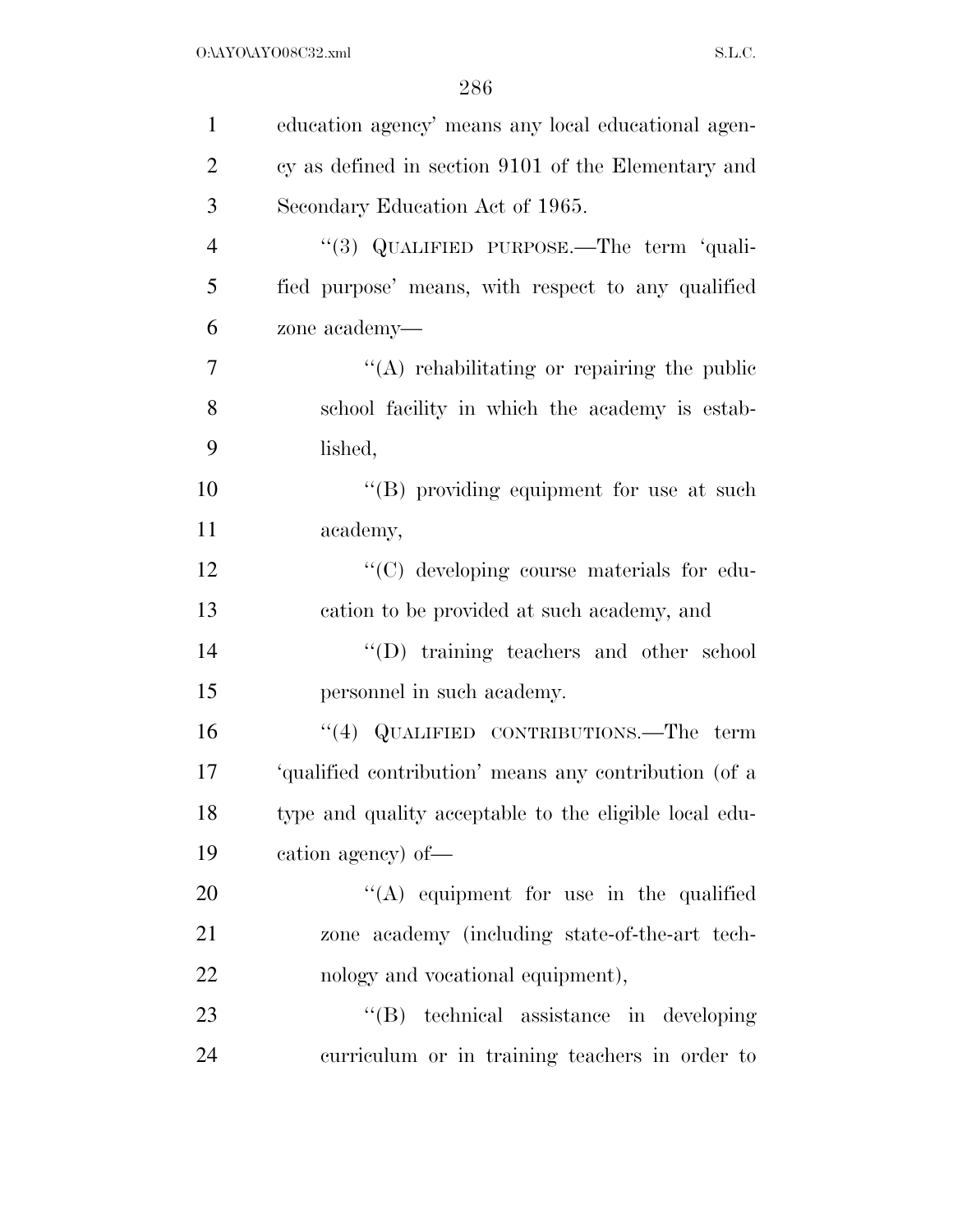| $\mathbf{1}$   | promote appropriate market driven technology            |
|----------------|---------------------------------------------------------|
| $\overline{2}$ | in the classroom,                                       |
| 3              | "(C) services of employees as volunteer                 |
| $\overline{4}$ | mentors,                                                |
| 5              | $\lq\lq$ (D) internships, field trips, or other edu-    |
| 6              | cational opportunities outside the academy for          |
| 7              | students, or                                            |
| 8              | $\lq\lq(E)$ any other property or service speci-        |
| 9              | fied by the eligible local education agency.".          |
| 10             | (b) CONFORMING AMENDMENTS.—                             |
| 11             | (1) Paragraph (1) of section $54A(d)$ , as amend-       |
| 12             | ed by this Act, is amended by striking "or" at the      |
| 13             | end of subparagraph (B), by inserting "or" at the       |
| 14             | end of subparagraph $(C)$ , and by inserting after sub- |
| 15             | paragraph (C) the following new subparagraph.           |
| 16             | "(D) a qualified zone academy bond,".                   |
| 17             | (2) Subparagraph (C) of section $54A(d)(2)$ , as        |
| 18             | amended by this Act, is amended by striking "and"       |
| 19             | at the end of clause (ii), by striking the period at    |
| <b>20</b>      | the end of clause (iii) and inserting ", and", and by   |
| 21             | adding at the end the following new clause:             |
| 22             | "(iv) in the case of a qualified zone                   |
| 23             | academy bond, a purpose specified in sec-               |
| 24             | tion $54E(a)(1)$ .".                                    |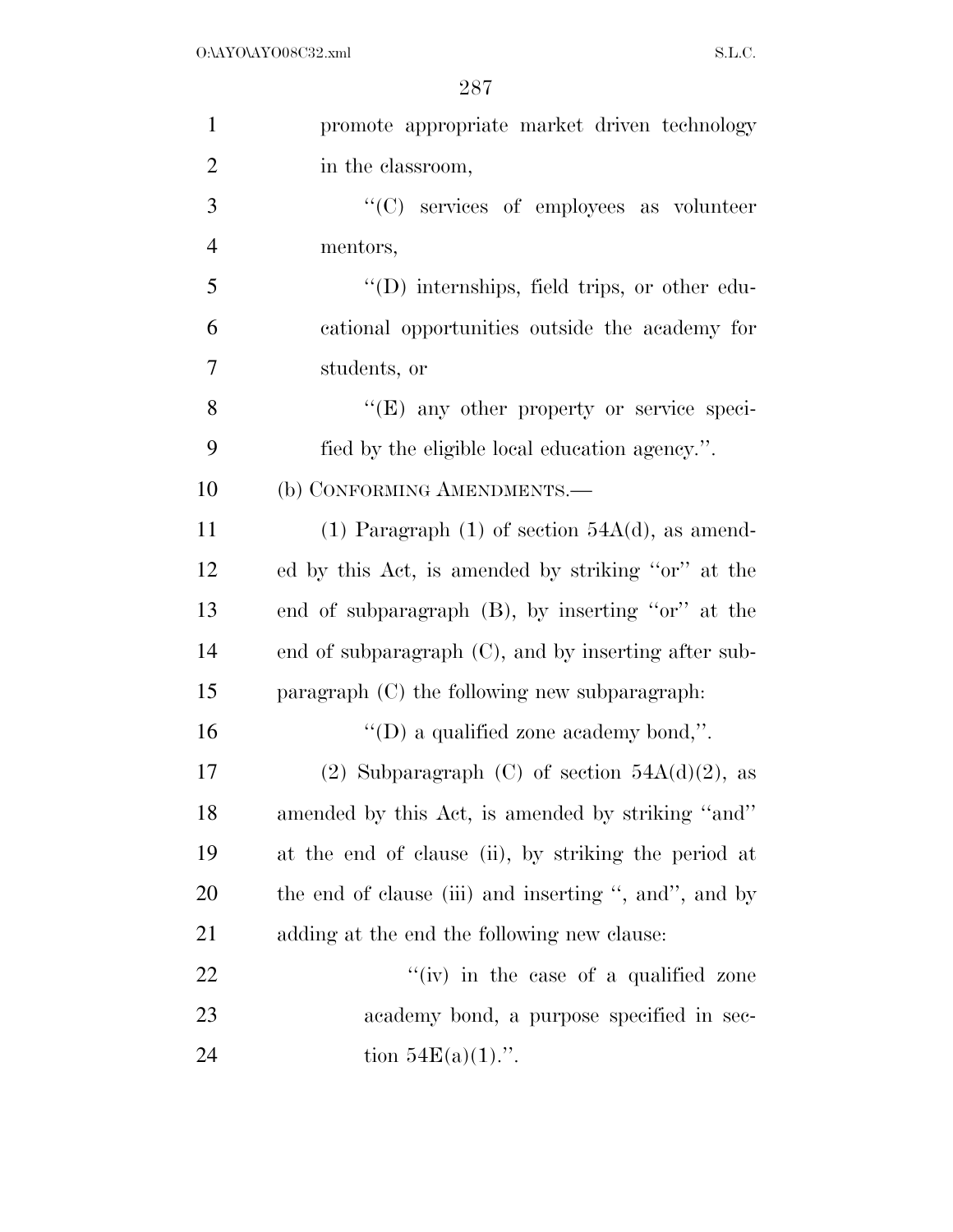(3) Section 1397E is amended by adding at the end the following new subsection:

 ''(m) TERMINATION.—This section shall not apply to any obligation issued after the date of the enactment of the Tax Extenders and Alternative Minimum Tax Relief Act of 2008.''.

 (4) The table of sections for subpart I of part IV of subchapter A of chapter 1 is amended by add- ing at the end the following new item: ''Sec. 54E. Qualified zone academy bonds.''.

 (c) EFFECTIVE DATE.—The amendments made by this section shall apply to obligations issued after the date of the enactment of this Act.

### **SEC. 314. INDIAN EMPLOYMENT CREDIT.**

 (a) IN GENERAL.—Subsection (f) of section 45A (re- lating to termination) is amended by striking ''December 31, 2007'' and inserting ''December 31, 2009''.

 (b) EFFECTIVE DATE.—The amendment made by this section shall apply to taxable years beginning after December 31, 2007.

## **SEC. 315. ACCELERATED DEPRECIATION FOR BUSINESS PROPERTY ON INDIAN RESERVATIONS.**

 (a) IN GENERAL.—Paragraph (8) of section 168(j) (relating to termination) is amended by striking ''Decem-ber 31, 2007'' and inserting ''December 31, 2009''.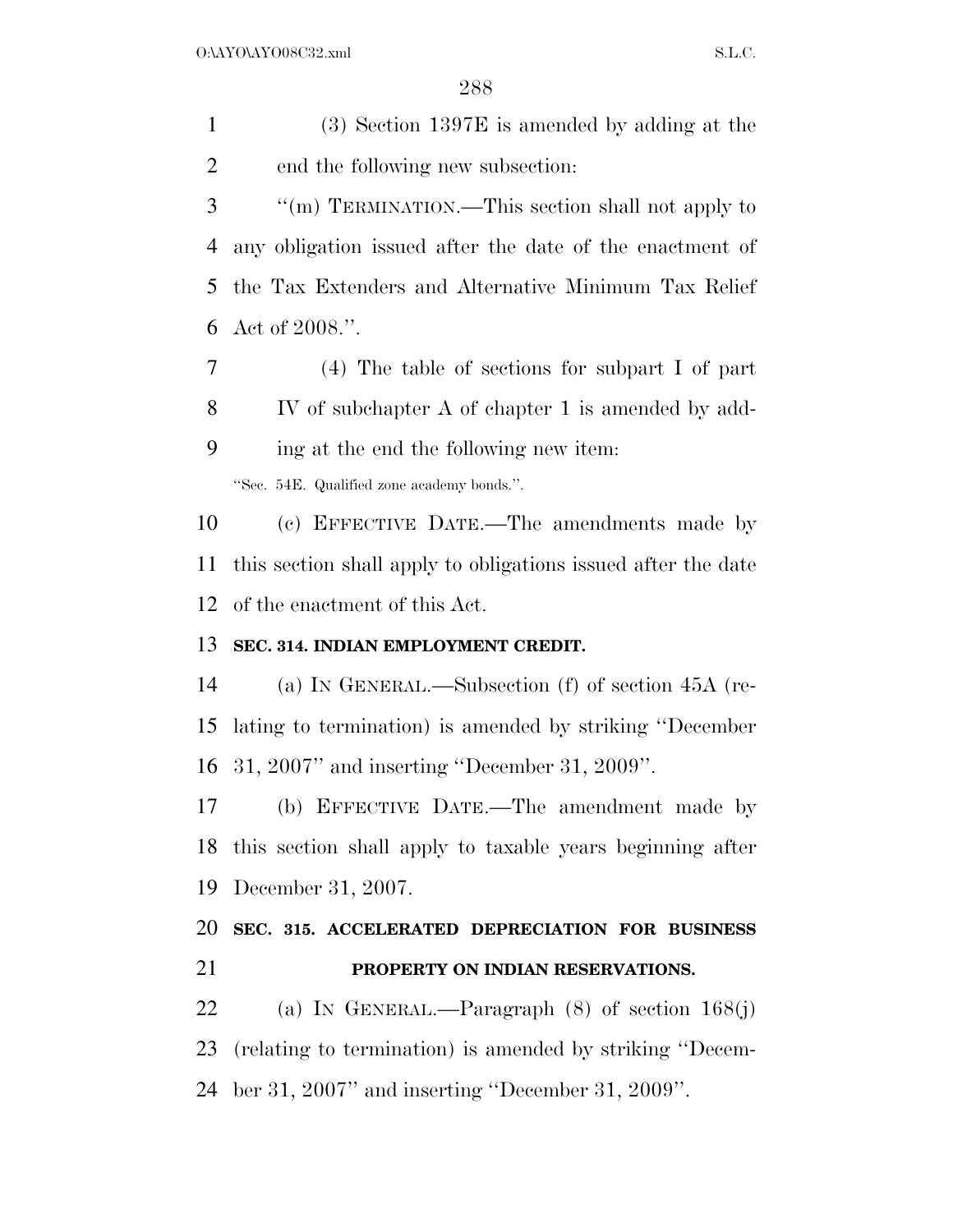(b) EFFECTIVE DATE.—The amendment made by this section shall apply to property placed in service after December 31, 2007.

#### **SEC. 316. RAILROAD TRACK MAINTENANCE.**

 (a) IN GENERAL.—Subsection (f) of section 45G (re- lating to application of section) is amended by striking ''January 1, 2008'' and inserting ''January 1, 2010''.

 (b) CREDIT ALLOWED AGAINST ALTERNATIVE MIN-9 IMUM TAX.—Subparagraph (B) of section  $38(c)(4)$ , as amended by this Act, is amended—

11  $(1)$  by redesignating clauses  $(v)$ ,  $(vi)$ , and  $(vii)$ as clauses (vi), (vii), and (viii), respectively, and

 (2) by inserting after clause (iv) the following new clause:

15  $''(v)$  the credit determined under sec-tion  $45G$ ,".

(c) EFFECTIVE DATES.—

 (1) The amendment made by subsection (a) shall apply to expenditures paid or incurred during taxable years beginning after December 31, 2007.

 (2) The amendments made by subsection (b) shall apply to credits determined under section 45G of the Internal Revenue Code of 1986 in taxable years beginning after December 31, 2007, and to carrybacks of such credits.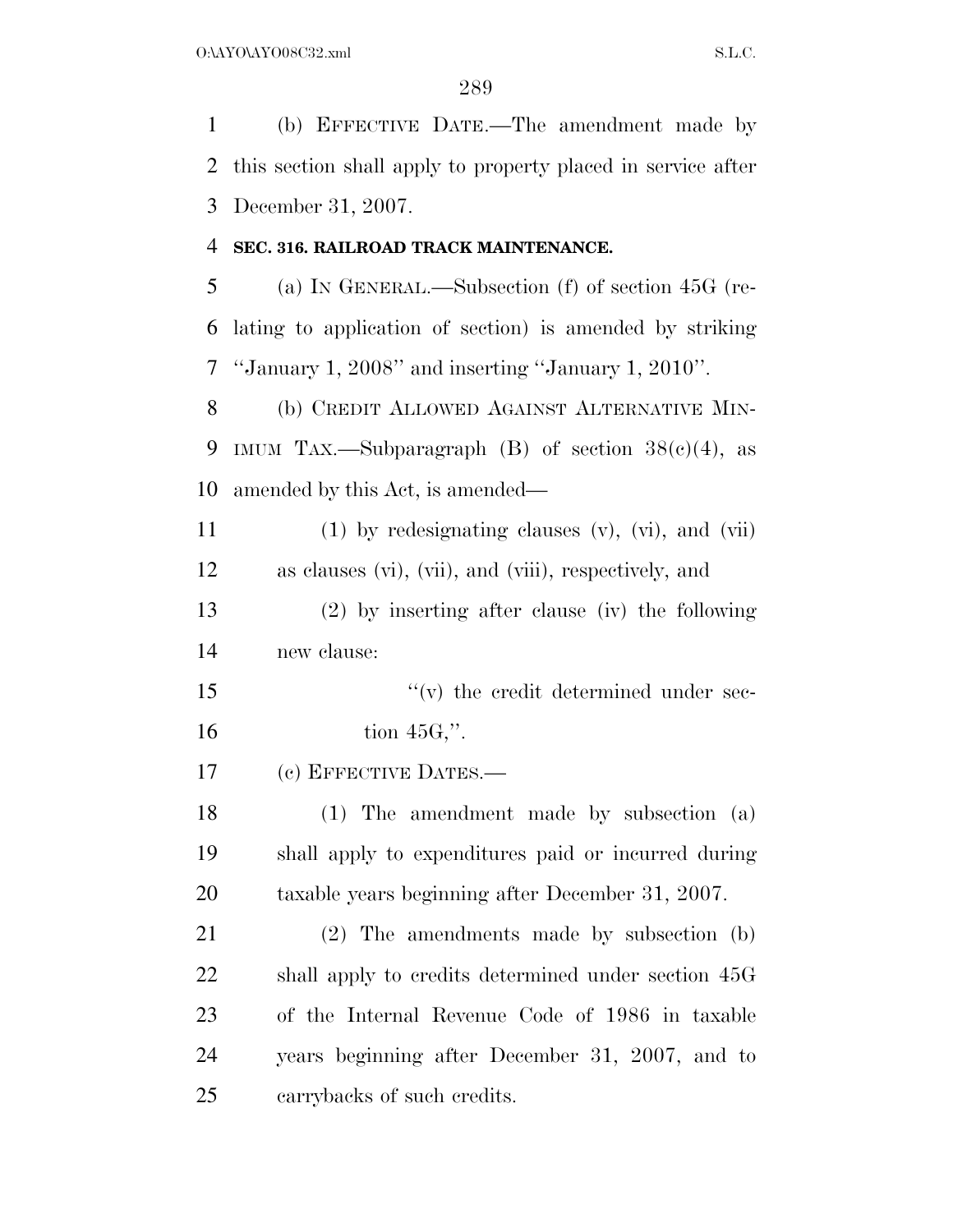## **SEC. 317. SEVEN-YEAR COST RECOVERY PERIOD FOR MO-TORSPORTS RACING TRACK FACILITY.**

 (a) IN GENERAL.—Subparagraph (D) of section 168(i)(15) (relating to termination) is amended by strik- ing ''December 31, 2007'' and inserting ''December 31, 2009''.

 (b) EFFECTIVE DATE.—The amendment made by this section shall apply to property placed in service after December 31, 2007.

## **SEC. 318. EXPENSING OF ENVIRONMENTAL REMEDIATION COSTS.**

 (a) IN GENERAL.—Subsection (h) of section 198 (re- lating to termination) is amended by striking ''December 31, 2007'' and inserting ''December 31, 2009''.

 (b) EFFECTIVE DATE.—The amendment made by this section shall apply to expenditures paid or incurred after December 31, 2007.

#### **SEC. 319. EXTENSION OF WORK OPPORTUNITY TAX CREDIT**

#### **FOR HURRICANE KATRINA EMPLOYEES.**

 (a) IN GENERAL.—Paragraph (1) of section 201(b) of the Katrina Emergency Tax Relief Act of 2005 is amended by striking ''2-year'' and inserting ''4-year''.

 (b) EFFECTIVE DATE.—The amendment made by subsection (a) shall apply to individuals hired after August 27, 2007.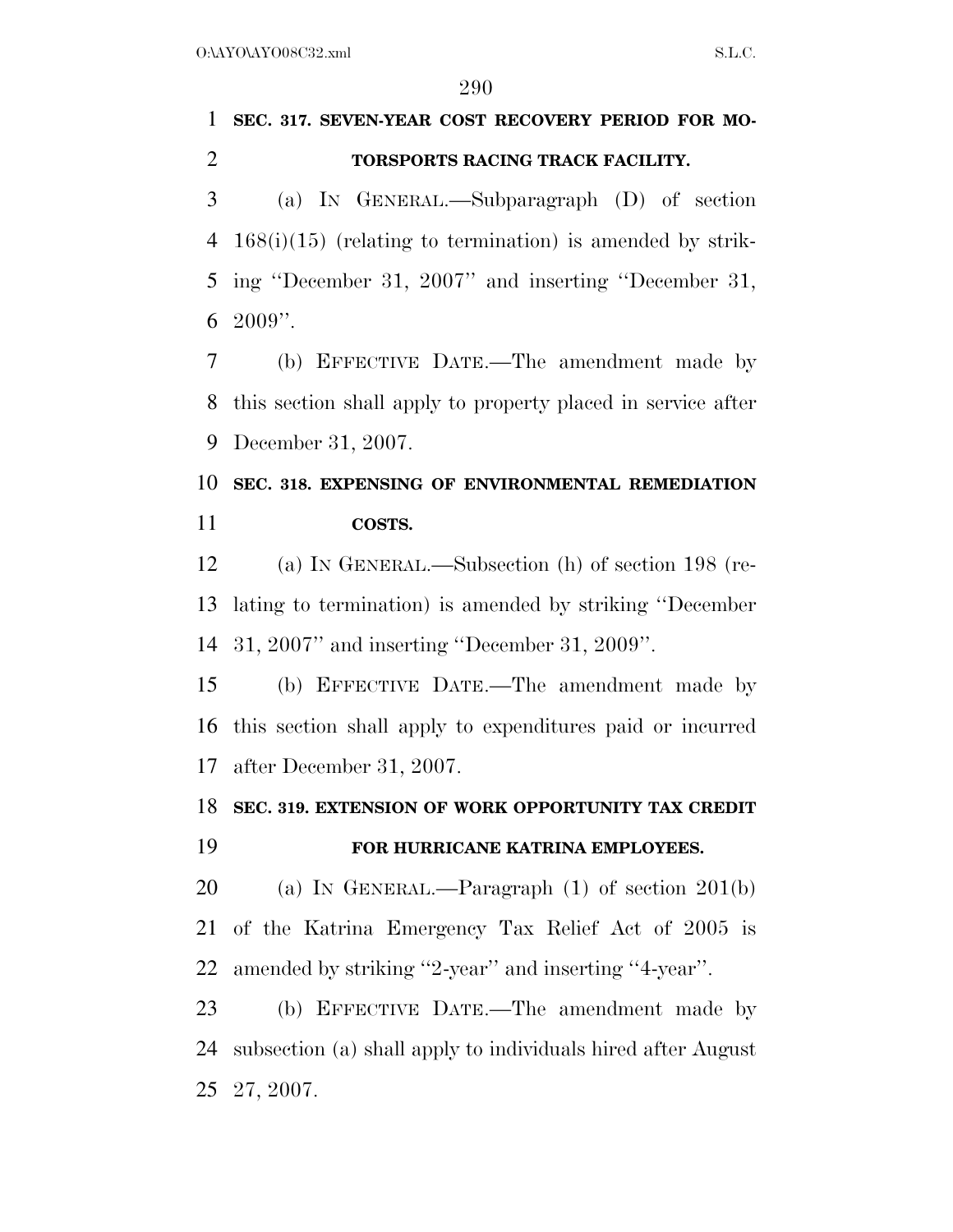# **SEC. 320. EXTENSION OF INCREASED REHABILITATION CREDIT FOR STRUCTURES IN THE GULF OP-PORTUNITY ZONE.**

 (a) IN GENERAL.—Subsection (h) of section 1400N is amended by striking ''December 31, 2008'' and insert-ing ''December 31, 2009''.

 (b) EFFECTIVE DATE.—The amendment made by this section shall apply to expenditures paid or incurred after the date of the enactment of this Act.

## **SEC. 321. ENHANCED DEDUCTION FOR QUALIFIED COM-PUTER CONTRIBUTIONS.**

 (a) IN GENERAL.—Subparagraph (G) of section 170(e)(6) is amended by striking ''December 31, 2007'' and inserting ''December 31, 2009''.

 (b) EFFECTIVE DATE.—The amendment made by this section shall apply to contributions made during tax-able years beginning after December 31, 2007.

**SEC. 322. TAX INCENTIVES FOR INVESTMENT IN THE DIS-**

**TRICT OF COLUMBIA.** 

20 (a) DESIGNATION OF ZONE.—

 (1) IN GENERAL.—Subsection (f) of section 1400 is amended by striking ''2007'' both places it appears and inserting ''2009''.

 (2) EFFECTIVE DATE.—The amendments made by this subsection shall apply to periods beginning after December 31, 2007.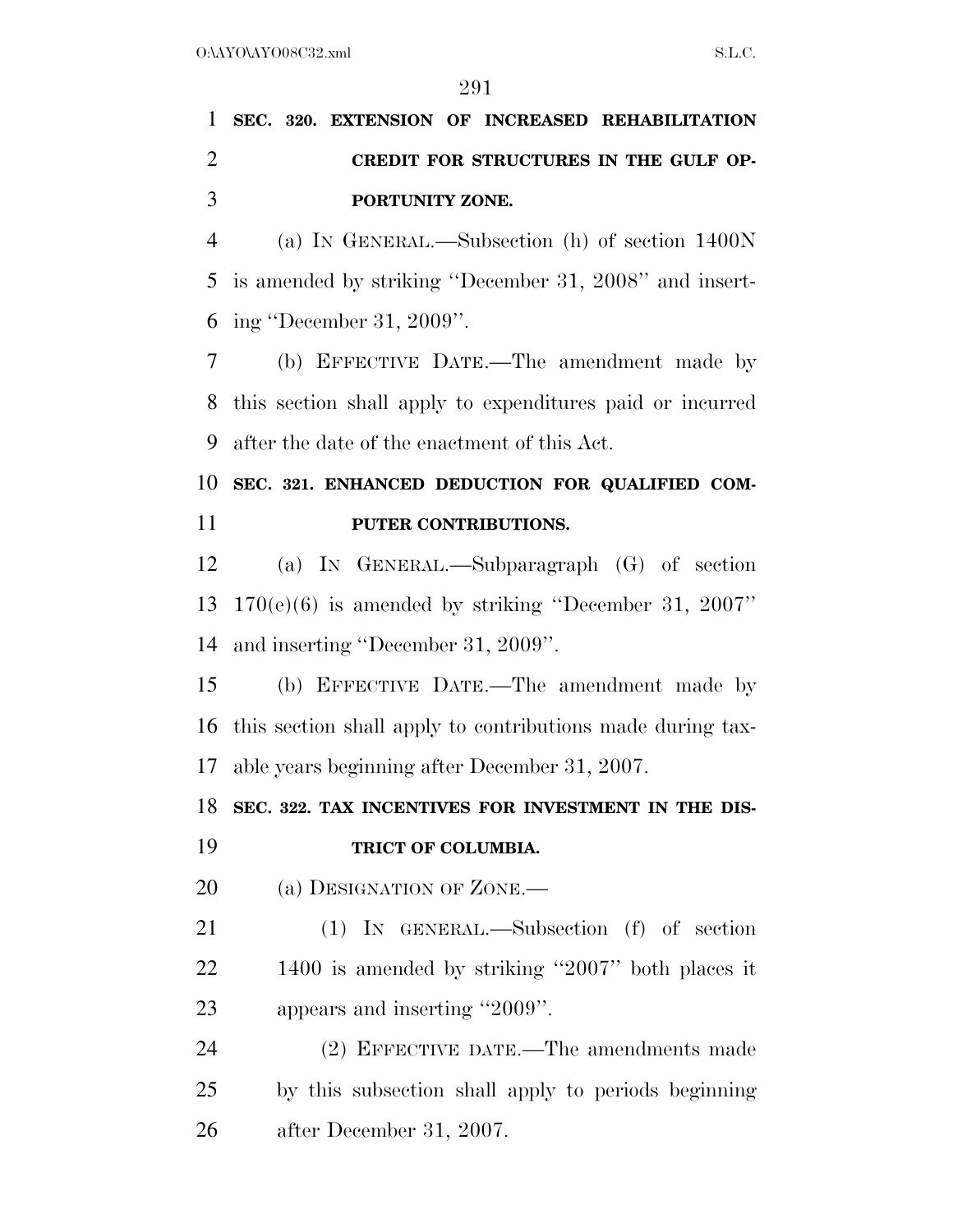| $\mathbf{1}$   | (b)<br>TAX-EXEMPT ECONOMIC DEVELOPMENT               |
|----------------|------------------------------------------------------|
| $\overline{2}$ | BONDS.—                                              |
| 3              | $(1)$ IN GENERAL.—Subsection $(b)$ of section        |
| $\overline{4}$ | 1400A is amended by striking "2007" and inserting    |
| 5              | "2009".                                              |
| 6              | (2) EFFECTIVE DATE.—The amendment made               |
| 7              | by this subsection shall apply to bonds issued after |
| 8              | December 31, 2007.                                   |
| 9              | (c) ZERO PERCENT CAPITAL GAINS RATE.-                |
| 10             | $(1)$ IN GENERAL.—Subsection $(b)$ of section        |
| 11             | 1400B is amended by striking "2008" each place it    |
| 12             | appears and inserting "2010".                        |
| 13             | (2) CONFORMING AMENDMENTS.—                          |
| 14             | (A) Section $1400B(e)(2)$ is amended—                |
| 15             | (i) by striking "2012" and inserting                 |
| 16             | " $2014$ ", and                                      |
| 17             | (ii) by striking "2012" in the heading               |
| 18             | thereof and inserting "2014".                        |
| 19             | (B) Section $1400B(g)(2)$ is amended by              |
| 20             | striking "2012" and inserting "2014".                |
| 21             | $(C)$ Section 1400 $F(d)$ is amended by strik-       |
| 22             | ing "2012" and inserting "2014".                     |
| 23             | $(3)$ EFFECTIVE DATES.—                              |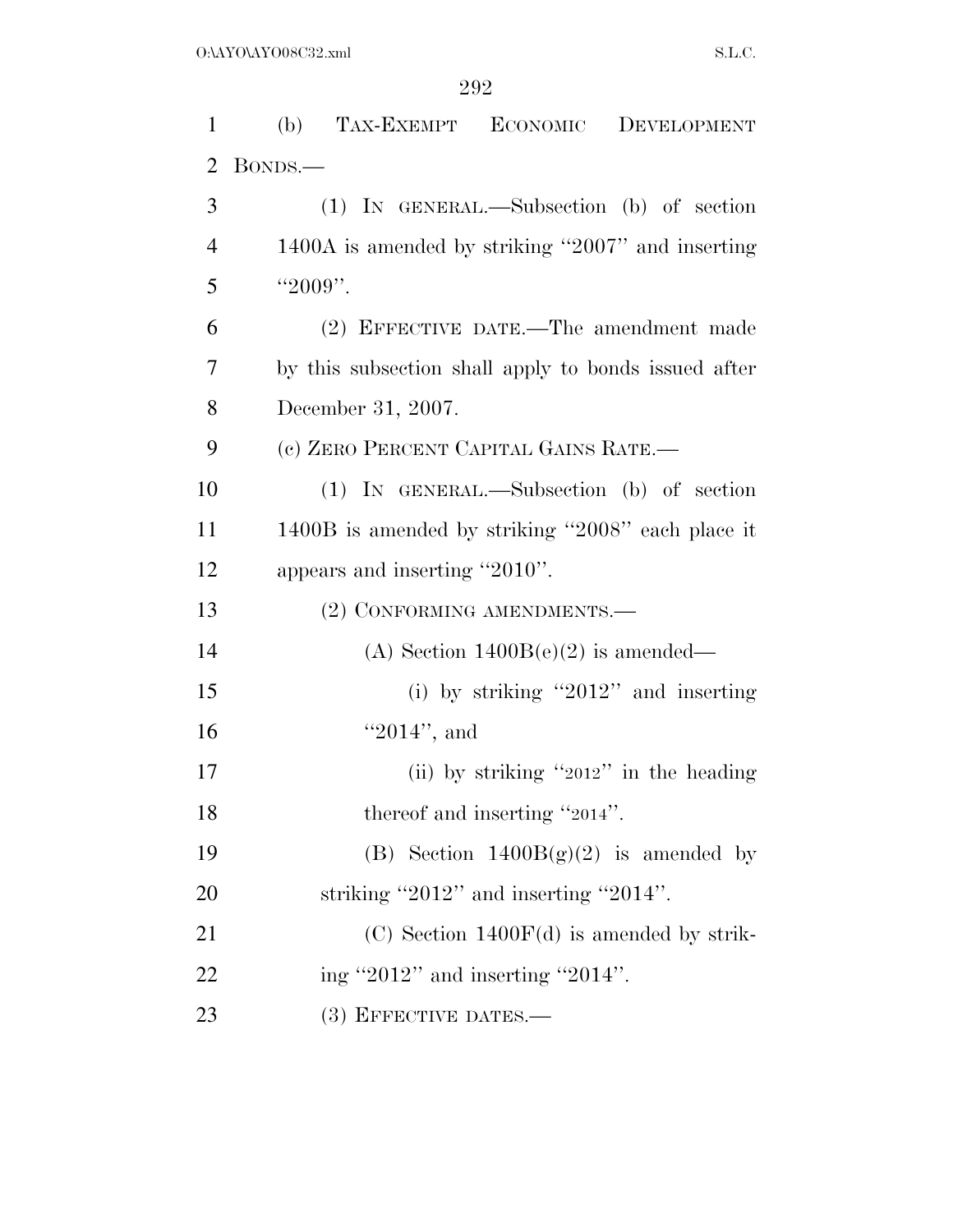| $\mathbf{1}$   | (A) EXTENSION.—The amendments made                     |
|----------------|--------------------------------------------------------|
| $\overline{2}$ | by paragraph (1) shall apply to acquisitions           |
| 3              | after December 31, 2007.                               |
| $\overline{4}$ | CONFORMING AMENDMENTS.—The<br>(B)                      |
| 5              | amendments made by paragraph (2) shall take            |
| 6              | effect on the date of the enactment of this Act.       |
| 7              | (d) FIRST-TIME HOMEBUYER CREDIT.-                      |
| 8              | (1) IN GENERAL.—Subsection (i) of section              |
| 9              | 1400C is amended by striking "2008" and inserting      |
| 10             | " $2010"$ .                                            |
| 11             | (2) EFFECTIVE DATE.—The amendment made                 |
| 12             | by this subsection shall apply to property purchased   |
|                |                                                        |
| 13             | after December 31, 2007.                               |
| 14             | SEC. 323. ENHANCED CHARITABLE DEDUCTIONS FOR CON-      |
| 15             | TRIBUTIONS OF FOOD INVENTORY.                          |
| 16             | (a) INCREASED AMOUNT OF DEDUCTION.—                    |
| 17             | $(1)$ IN GENERAL.—Clause (iv) of section               |
| 18             | $170(e)(3)(C)$ (relating to termination) is amended by |
| 19             | striking "December 31, 2007" and inserting "De-        |
| 20             | cember 31, 2009".                                      |
| 21             | (2) EFFECTIVE DATE.—The amendment made                 |
| 22             | by this subsection shall apply to contributions made   |
| 23             | after December 31, 2007.                               |
| 24             | (b) TEMPORARY SUSPENSION OF LIMITATIONS ON             |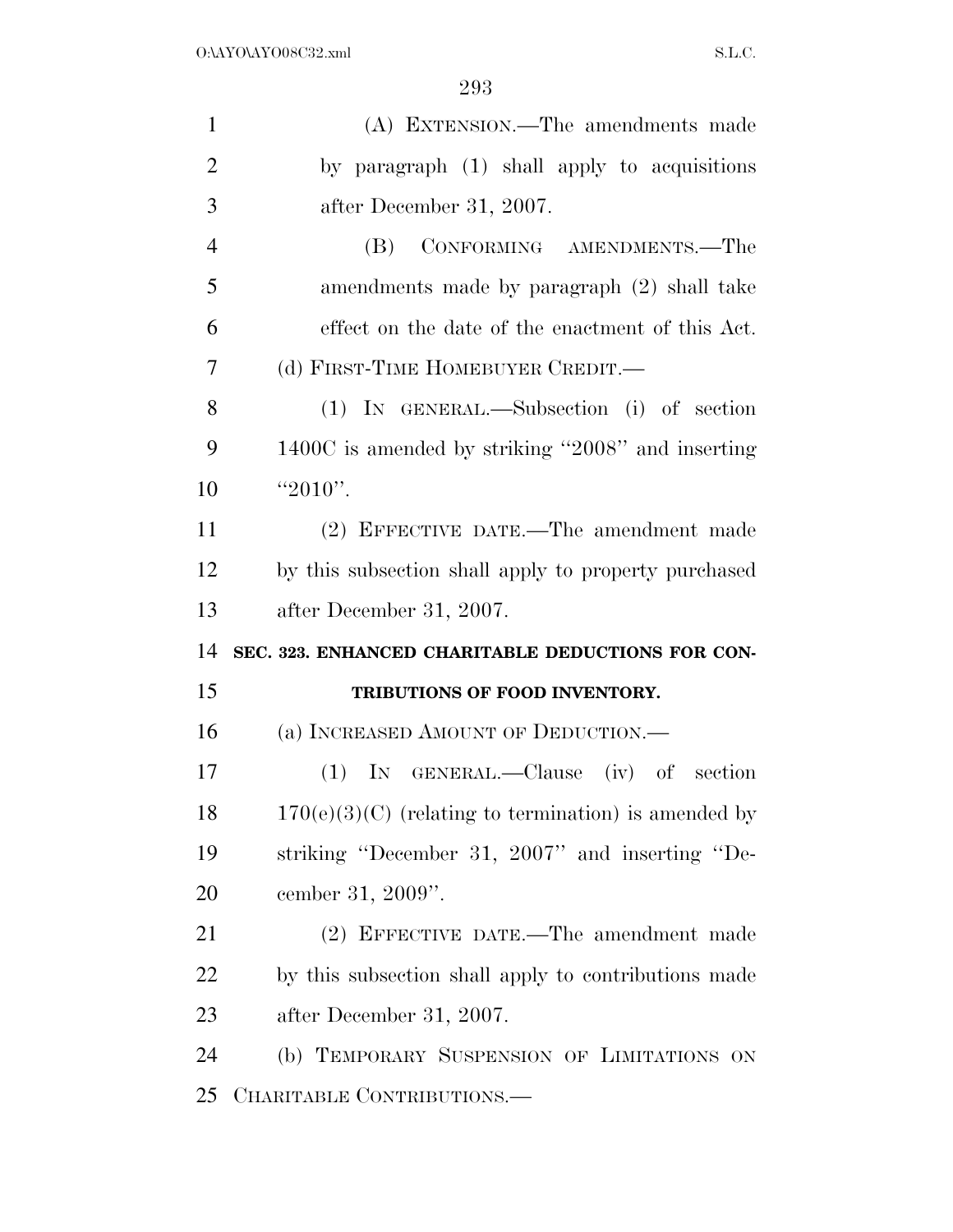| $\mathbf{1}$   | (1) IN GENERAL.—Section $170(b)$ is amended                |
|----------------|------------------------------------------------------------|
| $\overline{2}$ | by adding at the end the following new paragraph:          |
| 3              | "(3) TEMPORARY SUSPENSION OF LIMITATIONS                   |
| $\overline{4}$ | ON CHARITABLE CONTRIBUTIONS.—In the case of a              |
| 5              | qualified farmer or rancher (as defined in paragraph       |
| 6              | $(1)(E)(v)$ , any charitable contribution of food—         |
| 7              | "(A) to which subsection (e)(3)(C) applies                 |
| 8              | (without regard to clause (ii) thereof), and               |
| 9              | $\lq\lq (B)$ which is made during the period be-           |
| 10             | ginning on the date of the enactment of this               |
| 11             | paragraph and before January 1, 2009,                      |
| 12             | shall be treated for purposes of paragraph $(1)(E)$ or     |
| 13             | $(2)(B)$ , whichever is applicable, as if it were a quali- |
| 14             | fied conservation contribution which is made by a          |
| 15             | qualified farmer or rancher and which otherwise            |
| 16             | meets the requirements of such paragraph.".                |
| 17             | (2) EFFECTIVE DATE.—The amendment made                     |
| 18             | by this subsection shall apply to taxable years end-       |
| 19             | ing after the date of the enactment of this Act.           |
| 20             | SEC. 324. EXTENSION OF ENHANCED CHARITABLE DEDUC-          |
| 21             | TION FOR CONTRIBUTIONS OF BOOK INVEN-                      |
| 22             | TORY.                                                      |
| 23             | (a) EXTENSION.—Clause (iv) of section $170(e)(3)(D)$       |
| 24             | (relating to termination) is amended by striking "Decem-   |
| 25             | ber 31, 2007" and inserting "December 31, 2009".           |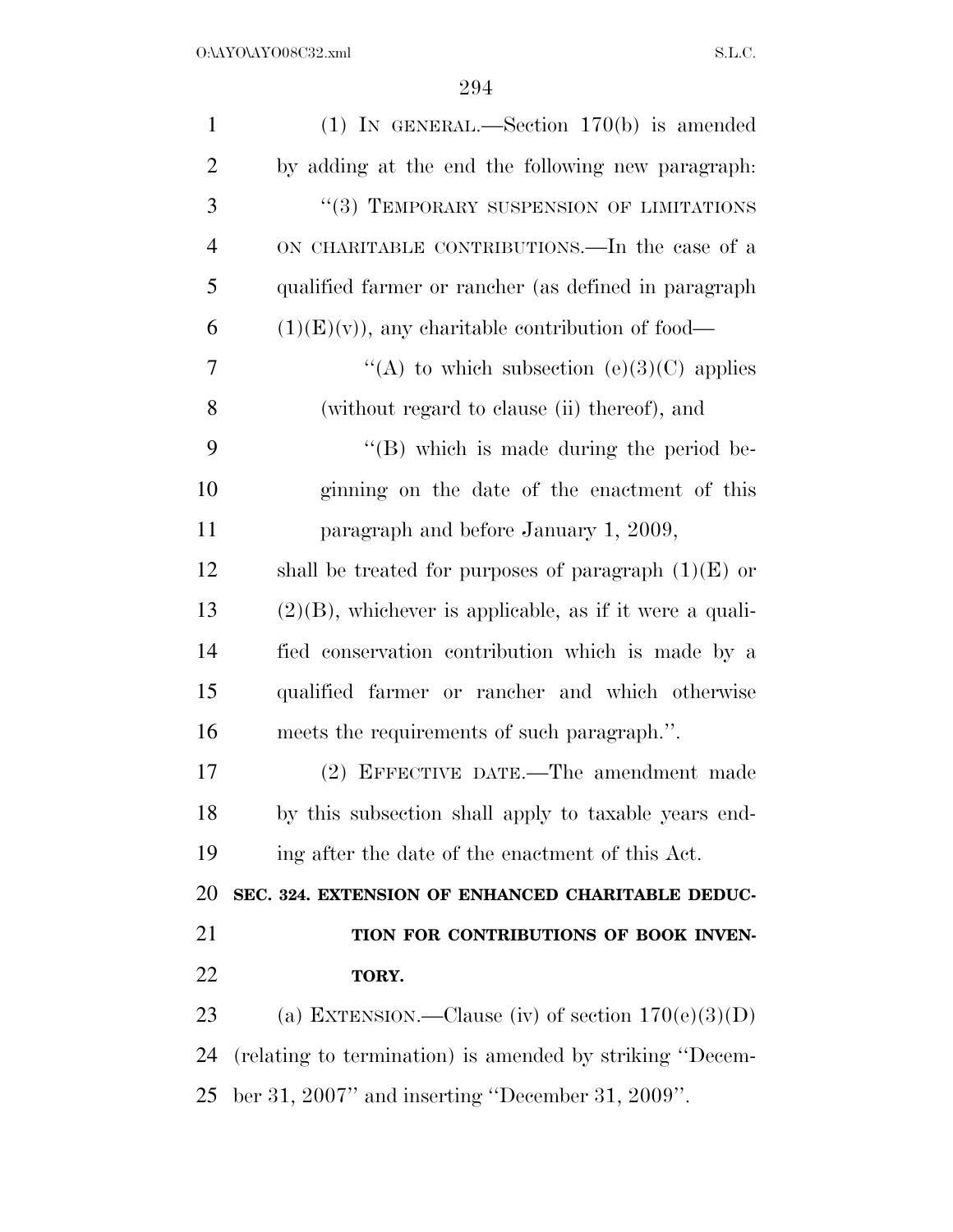(b) CLERICAL AMENDMENT.—Clause (iii) of section 2 170(e)(3)(D) (relating to certification by donee) is amend- ed by inserting ''of books'' after ''to any contribution''. (c) EFFECTIVE DATE.—The amendments made by this section shall apply to contributions made after De- cember 31, 2007. **SEC. 325. EXTENSION AND MODIFICATION OF DUTY SUS- PENSION ON WOOL PRODUCTS; WOOL RE- SEARCH FUND; WOOL DUTY REFUNDS.**  (a) EXTENSION OF TEMPORARY DUTY REDUC- TIONS.—Each of the following headings of the Har- monized Tariff Schedule of the United States is amended by striking the date in the effective period column and inserting ''12/31/2014'': (1) Heading 9902.51.11 (relating to fabrics of worsted wool). (2) Heading 9902.51.13 (relating to yarn of combed wool). (3) Heading 9902.51.14 (relating to wool fiber, waste, garnetted stock, combed wool, or wool top). (4) Heading 9902.51.15 (relating to fabrics of combed wool). (5) Heading 9902.51.16 (relating to fabrics of combed wool).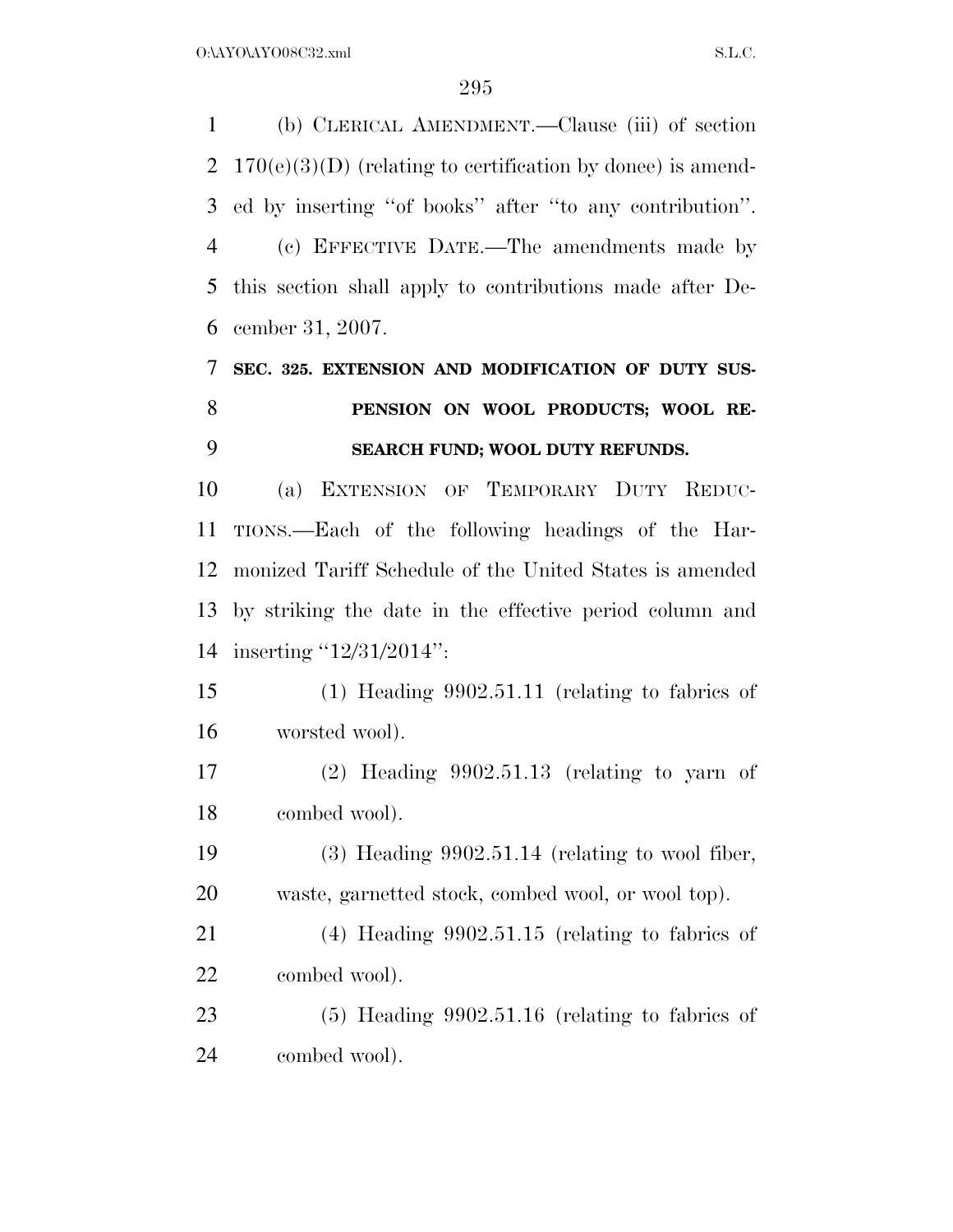(b) EXTENSION OF DUTY REFUNDS AND WOOL RE-SEARCH TRUST FUND.—

| 3              | (1) IN GENERAL.—Section $4002(c)$ of the Wool                   |
|----------------|-----------------------------------------------------------------|
| $\overline{4}$ | Suit and Textile Trade Extension Act of 2004 (Pub-              |
| 5              | lic Law $108-429$ ; 118 Stat. 2603) is amended—                 |
| 6              | (A) in paragraph $(3)(C)$ , by striking                         |
| 7              | "2010" and inserting "2015"; and                                |
| 8              | in paragraph $(6)(A)$ , by striking<br>(B)                      |
| 9              | "through $2009$ " and inserting "through $2014$ ".              |
| 10             | $(2)$ SUNSET.—Section 506(f) of the Trade and                   |
| 11             | Development Act of $2000$ (Public $106-200$ ; 114               |
| 12             | Stat. 303 $(7 \text{ U.S.C. } 7101 \text{ note})$ is amended by |
| 13             | striking "2010" and inserting "2015".                           |
| 14             | TITLE IV—EXTENSION OF TAX                                       |
| 15             | <b>ADMINISTRATION PROVISIONS</b>                                |
| 16             | SEC. 401. PERMANENT AUTHORITY FOR UNDERCOVER OP-                |
| 17             | <b>ERATIONS.</b>                                                |
| 18             | (a) IN GENERAL.—Section $7608(c)$ (relating to rules            |
| 19             | relating to undercover operations) is amended by striking       |
|                | 20 paragraph $(6)$ .                                            |
| 21             | (b) EFFECTIVE DATE.—The amendment made by                       |
| 22             | this section shall apply to operations conducted after the      |
| 23             | date of the enactment of this Act.                              |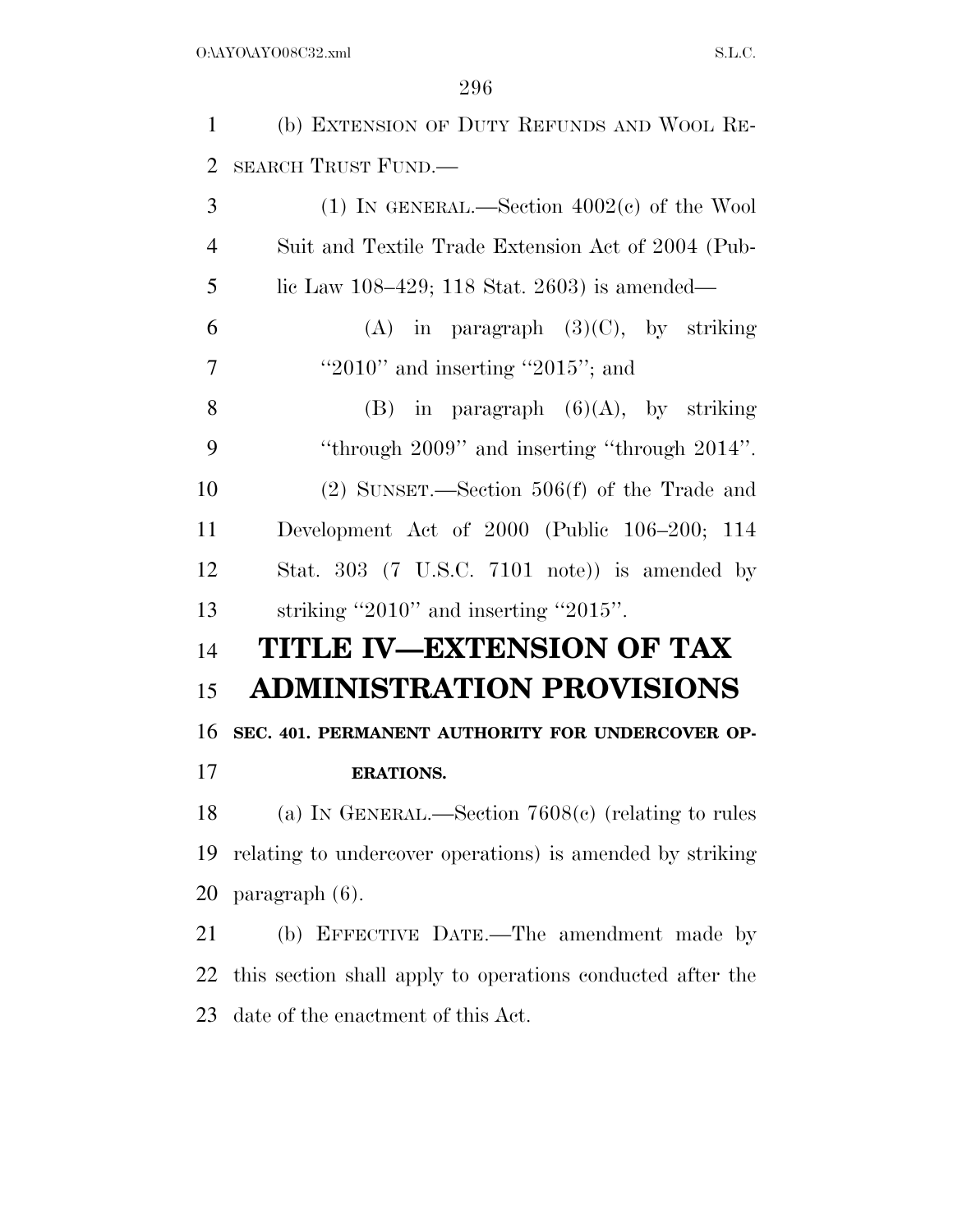# **SEC. 402. PERMANENT AUTHORITY FOR DISCLOSURE OF INFORMATION RELATING TO TERRORIST AC-TIVITIES.**

 (a) DISCLOSURE OF RETURN INFORMATION TO AP- PRISE APPROPRIATE OFFICIALS OF TERRORIST ACTIVI-6 TIES.—Subparagraph (C) of section  $6103(i)(3)$  is amend-ed by striking clause (iv).

 (b) DISCLOSURE UPON REQUEST OF INFORMATION RELATING TO TERRORIST ACTIVITIES.—Paragraph (7) of section 6103(i) is amended by striking subparagraph (E).

 (c) EFFECTIVE DATE.—The amendments made by this section shall apply to disclosures after the date of the enactment of this Act.

# **TITLE V—ADDITIONAL TAX RE-LIEF AND OTHER TAX PROVI-**

### **SIONS**

## **Subtitle A—General Provisions**

**SEC. 501. \$8,500 INCOME THRESHOLD USED TO CALCULATE** 

 **REFUNDABLE PORTION OF CHILD TAX CRED-IT.** 

 (a) IN GENERAL.—Section 24(d) is amended by add-ing at the end the following new paragraph:

23 "(4) SPECIAL RULE FOR 2008.—Notwith- standing paragraph (3), in the case of any taxable year beginning in 2008, the dollar amount in effect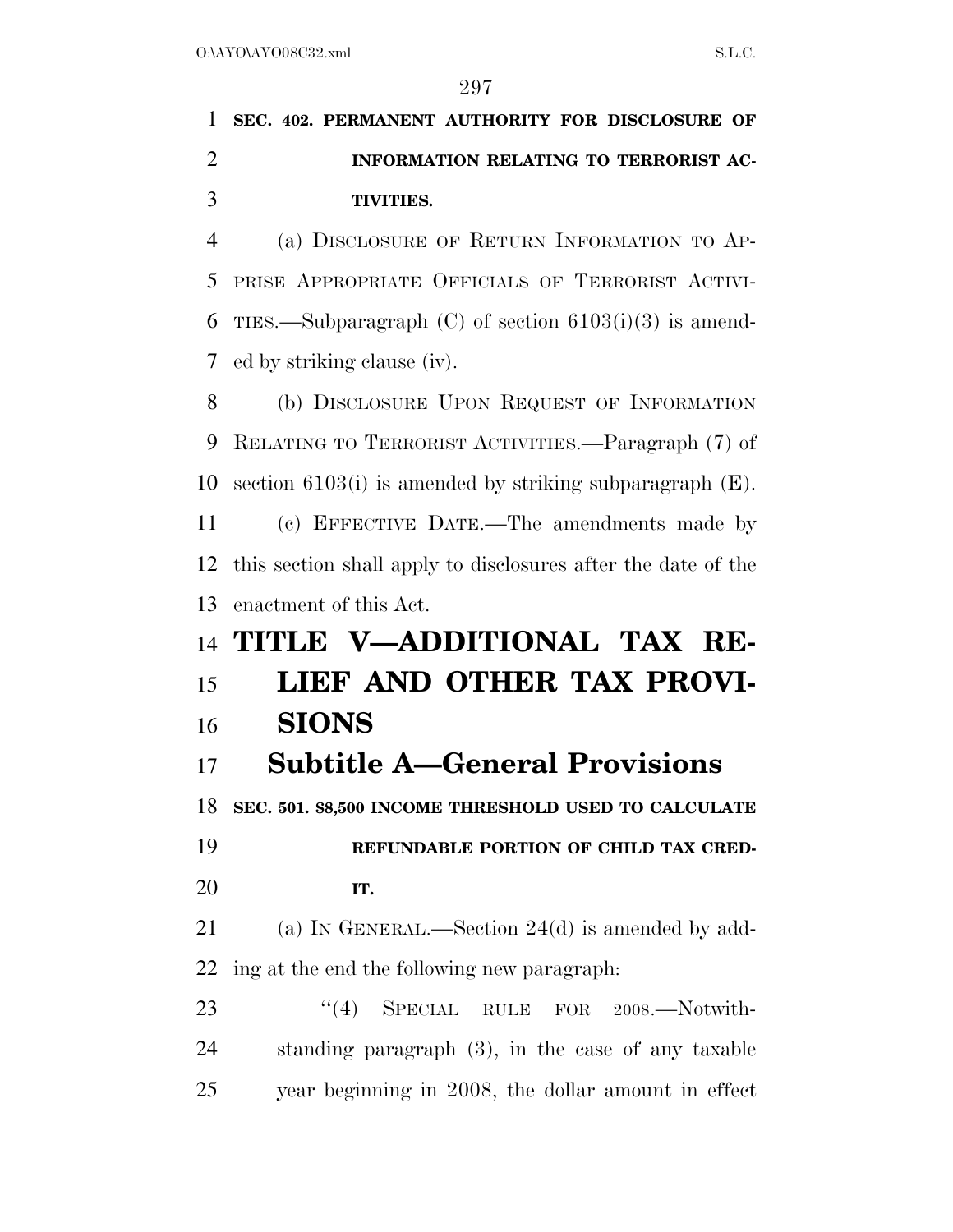1 for such taxable year under paragraph  $(1)(B)(i)$ shall be \$8,500.''.

 (b) EFFECTIVE DATE.—The amendment made by this section shall apply to taxable years beginning after December 31, 2007.

### **SEC. 502. PROVISIONS RELATED TO FILM AND TELEVISION PRODUCTIONS.**

 (a) EXTENSION OF EXPENSING RULES FOR QUALI- FIED FILM AND TELEVISION PRODUCTIONS.—Section 181(f) (relating to termination) is amended by striking ''December 31, 2008'' and inserting ''December 31, 2009''.

 (b) MODIFICATION OF LIMITATION ON EXPENS-14 ING.—Subparagraph (A) of section  $181(a)(2)$  is amended to read as follows:

16 "(A) In GENERAL.—Paragraph (1) shall not apply to so much of the aggregate cost of any qualified film or television production as ex-19 ceeds \$15,000,000.".

 (c) MODIFICATIONS TO DEDUCTION FOR DOMESTIC ACTIVITIES.—

 (1) DETERMINATION OF W–2 WAGES.—Para- graph (2) of section 199(b) is amended by adding at the end the following new subparagraph: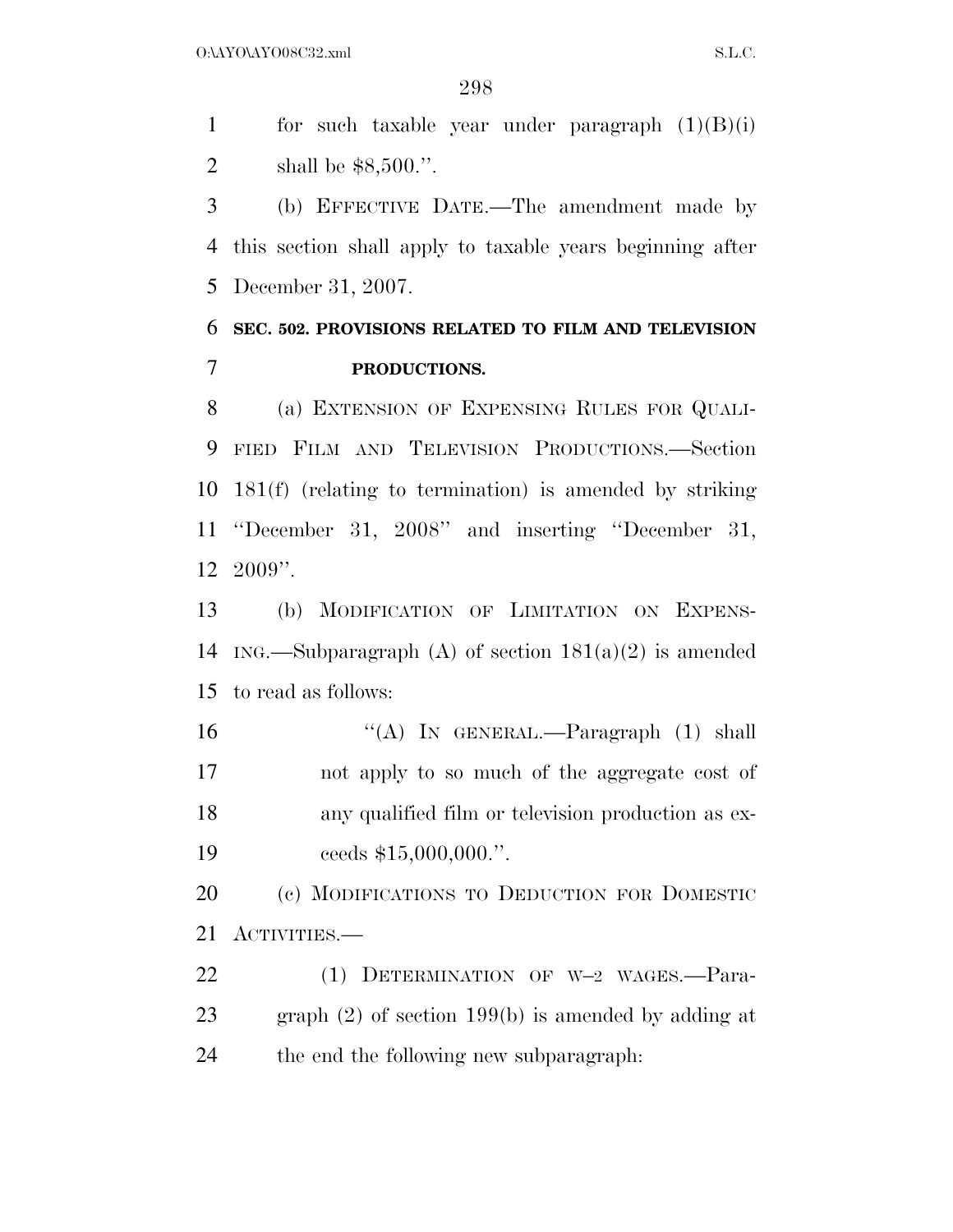| $\mathbf{1}$   | $\lq\lq (D)$<br>SPECIAL RULE FOR<br><b>QUALIFIED</b>     |
|----------------|----------------------------------------------------------|
| $\overline{2}$ | FILM.—In the case of a qualified film, such              |
| 3              | term shall include compensation for services             |
| $\overline{4}$ | performed in the United States by actors, pro-           |
| 5              | duction personnel, directors, and producers.".           |
| 6              | (2) DEFINITION OF QUALIFIED FILM.-Para-                  |
| 7              | graph $(6)$ of section 199 $(e)$ is amended by adding at |
| 8              | the end the following: "A qualified film shall include   |
| 9              | any copyrights, trademarks, or other intangibles         |
| 10             | with respect to such film. The methods and means         |
| 11             | of distributing a qualified film shall not affect the    |
| 12             | availability of the deduction under this section.".      |
| 13             | $(3)$ PARTNERSHIPS.—Subparagraph $(A)$ of sec-           |
| 14             | tion $199(d)(1)$ is amended by striking "and" at the     |
| 15             | end of clause (ii), by striking the period at the end    |
| 16             | of clause (iii) and inserting ", and", and by adding     |
| 17             | at the end the following new clause:                     |
| 18             | "(iv) in the case of each partner of a                   |
| 19             | partnership, or shareholder of an S cor-                 |
| 20             | poration, who owns (directly or indirectly)              |
| 21             | at least 20 percent of the capital interests             |
| 22             | in such partnership or of the stock of such              |
| 23             | S corporation—                                           |
| 24             | $\lq\lq$ such partner or shareholder                     |
| 25             | shall be treated as having engaged di-                   |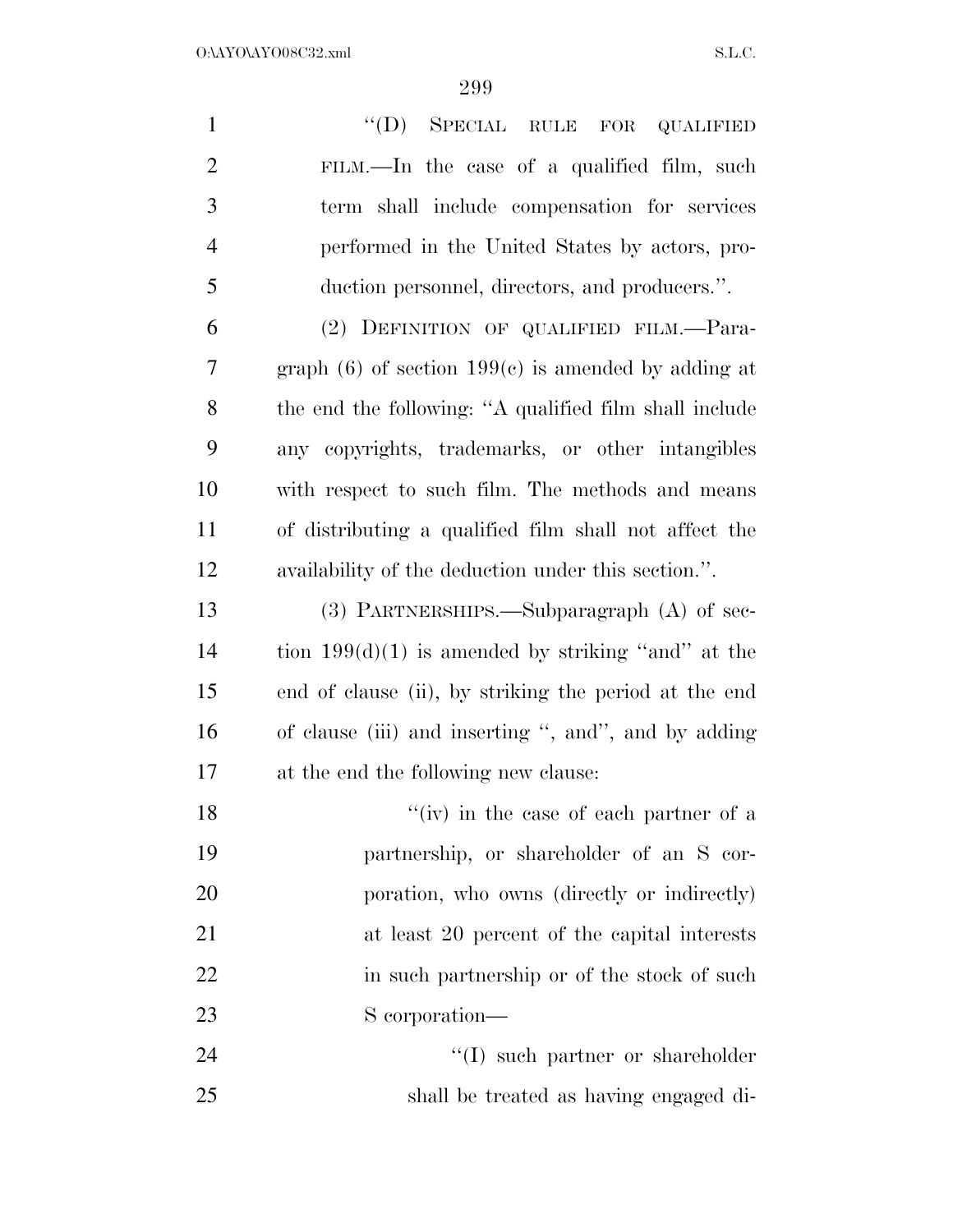| $\mathbf{1}$   | rectly in any film produced by such                         |
|----------------|-------------------------------------------------------------|
| $\overline{2}$ | partnership or S corporation, and                           |
| 3              | $\lq\lq$ (II) such partnership or S cor-                    |
| $\overline{4}$ | poration shall be treated as having en-                     |
| 5              | gaged directly in any film produced by                      |
| 6              | such partner or shareholder.".                              |
| 7              | (d)<br>CONFORMING<br>AMENDMENT.-Section                     |
| 8              | $181(d)(3)(A)$ is amended by striking "actors" and all that |
| 9              | follows and inserting "actors, production personnel, direc- |
| 10             | tors, and producers.".                                      |
| 11             | (e) EFFECTIVE DATES.-                                       |
| 12             | (1) IN GENERAL.—Except as otherwise pro-                    |
| 13             | vided in this subsection, the amendments made by            |
| 14             | this section shall apply to qualified film and tele-        |
| 15             | vision productions commencing after December 31,            |
| 16             | 2007.                                                       |
| 17             | (2) DEDUCTION.—The amendments made by                       |
| 18             | subsection (c) shall apply to taxable years beginning       |
| 19             | after December 31, 2007.                                    |
| 20             | SEC. 503. EXEMPTION FROM EXCISE TAX FOR CERTAIN             |
| 21             | WOODEN ARROWS DESIGNED FOR USE BY                           |
| 22             | <b>CHILDREN.</b>                                            |
| 23             | (a) IN GENERAL.—Paragraph $(2)$ of section $4161(b)$        |
| 24             | is amended by redesignating subparagraph (B) as sub-        |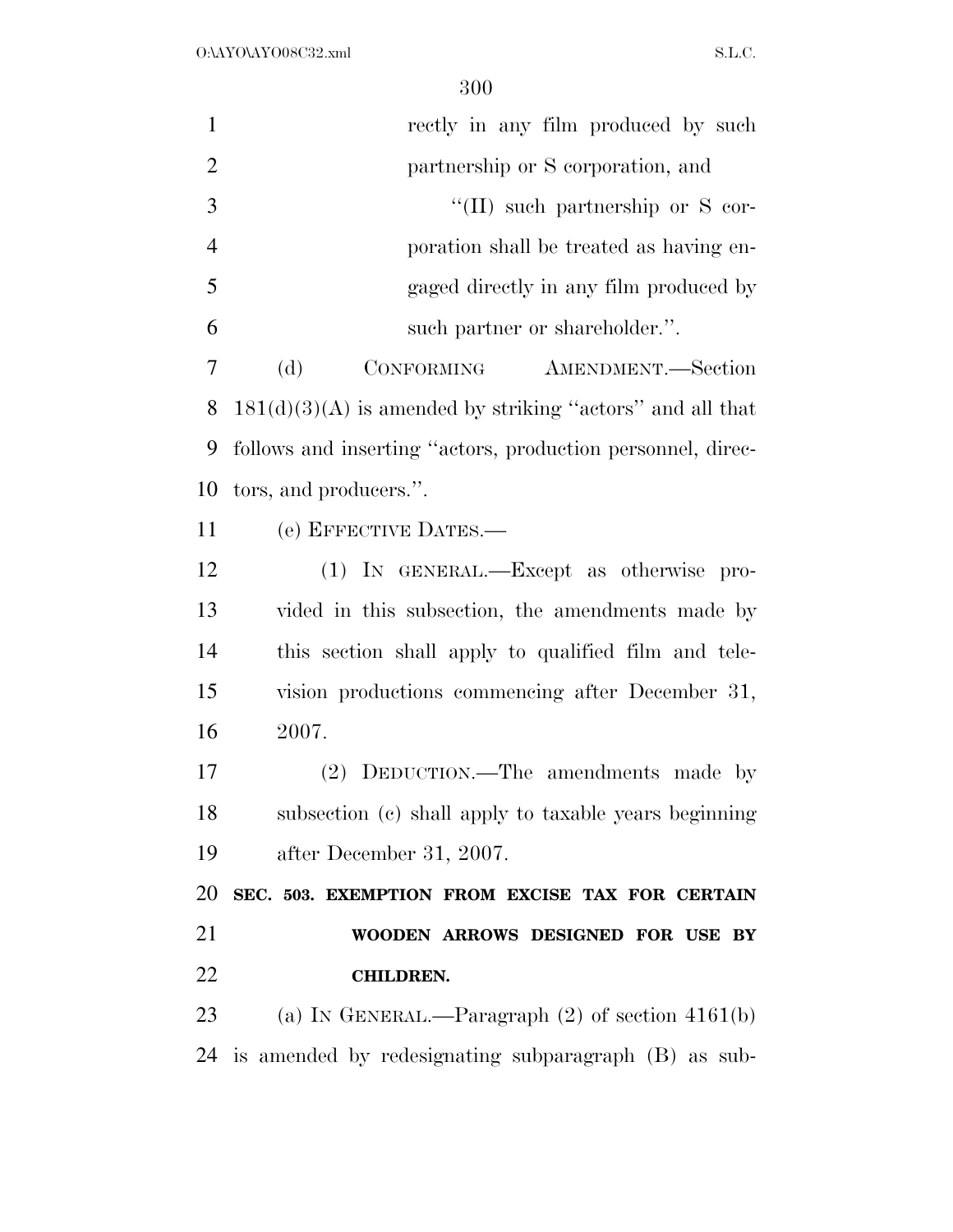paragraph (C) and by inserting after subparagraph (A) the following new subparagraph:

| 3              | "(B) EXEMPTION FOR CERTAIN WOODEN                            |
|----------------|--------------------------------------------------------------|
| $\overline{4}$ | ARROW SHAFTS.—Subparagraph (A) shall not                     |
| 5              | apply to any shaft consisting of all natural                 |
| 6              | wood with no laminations or artificial means of              |
| 7              | enhancing the spine of such shaft (whether sold              |
| 8              | separately or incorporated as part of a finished             |
| 9              | or unfinished product) of a type used in the                 |
| 10             | manufacture of any arrow which after its as-                 |
| 11             | sembly—                                                      |
| 12             | "(i) measures $\frac{5}{16}$ of an inch or less in           |
| 13             | diameter, and                                                |
| 14             | $\lq$ <sup>"</sup> (ii) is not suitable for use with a bow   |
| 15             | described in paragraph $(1)(A)$ .".                          |
| 16             | (b) EFFECTIVE DATE.—The amendments made by                   |
| 17             | this section shall apply to shafts first sold after the date |
| 18             | of enactment of this Act.                                    |
| 19             | SEC. 504. INCOME AVERAGING FOR AMOUNTS RECEIVED IN           |
| <b>20</b>      | CONNECTION WITH THE EXXON VALDEZ LITI-                       |
| 21             | <b>GATION.</b>                                               |
| 22             | (a) INCOME AVERAGING OF AMOUNTS RECEIVED                     |
| 23             | FROM THE EXXON VALDEZ LITIGATION. For purposes               |
| 24             | of section 1301 of the Internal Revenue Code of 1986—        |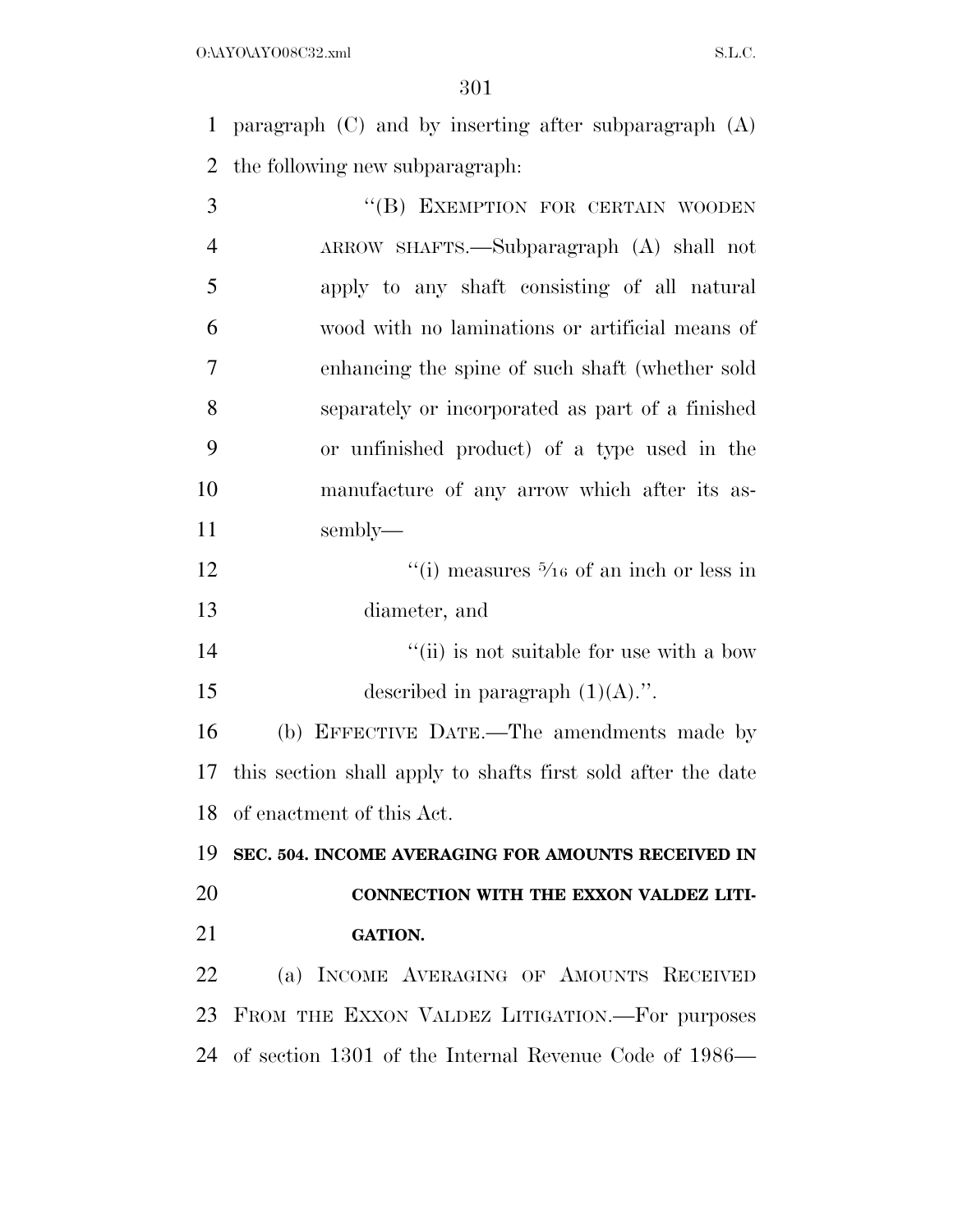(1) any qualified taxpayer who receives any qualified settlement income in any taxable year shall be treated as engaged in a fishing business (deter- mined without regard to the commercial nature of the business), and (2) such qualified settlement income shall be treated as income attributable to such a fishing busi- ness for such taxable year. (b) CONTRIBUTIONS OF AMOUNTS RECEIVED TO RE-10 TIREMENT ACCOUNTS. (1) IN GENERAL.—Any qualified taxpayer who receives qualified settlement income during the tax- able year may, at any time before the end of the tax- able year in which such income was received, make one or more contributions to an eligible retirement plan of which such qualified taxpayer is a bene- ficiary in an aggregate amount not to exceed the lesser of— (A) \$100,000 (reduced by the amount of qualified settlement income contributed to an eligible retirement plan in prior taxable years pursuant to this subsection), or (B) the amount of qualified settlement in- come received by the individual during the tax-able year.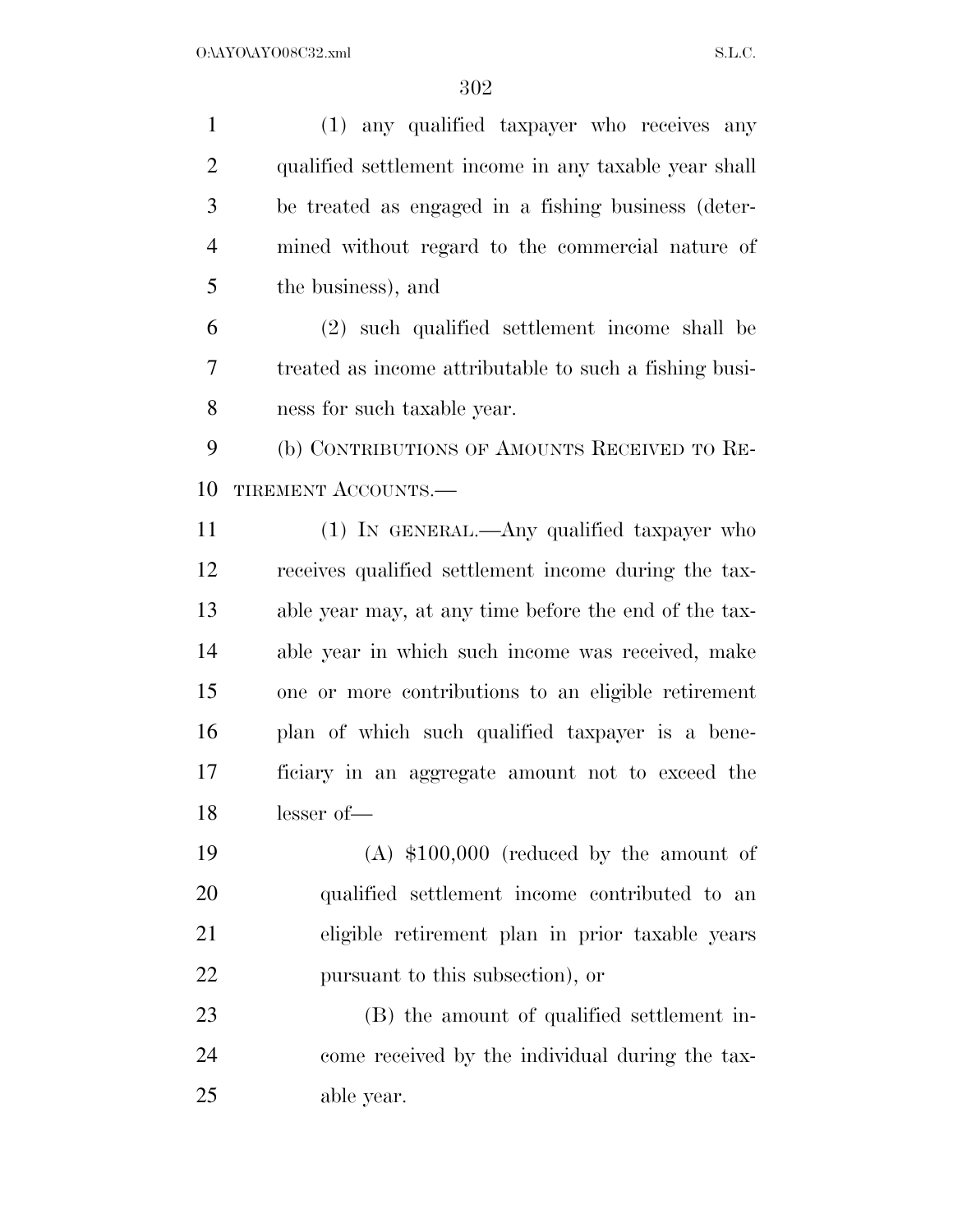| $\mathbf{1}$   | (2) TIME WHEN CONTRIBUTIONS DEEMED                            |
|----------------|---------------------------------------------------------------|
| $\overline{2}$ | $\text{MADE}$ . For purposes of paragraph $(1)$ , a qualified |
| 3              | taxpayer shall be deemed to have made a contribu-             |
| $\overline{4}$ | tion to an eligible retirement plan on the last day of        |
| 5              | the taxable year in which such income is received if          |
| 6              | the contribution is made on account of such taxable           |
| 7              | year and is made not later than the time prescribed           |
| 8              | by law for filing the return for such taxable year            |
| 9              | (not including extensions thereof).                           |
| 10             | (3) TREATMENT OF CONTRIBUTIONS TO ELIGI-                      |
| 11             | BLE RETIREMENT PLANS.—For purposes of the In-                 |
| 12             | ternal Revenue Code of 1986, if a contribution is             |
| 13             | made pursuant to paragraph (1) with respect to                |
| 14             | qualified settlement income, then—                            |
| 15             | $(A)$ except as provided in paragraph $(4)$ —                 |
| 16             | (i) to the extent of such contribution,                       |
| 17             | the qualified settlement income shall not                     |
| 18             | be included in taxable income, and                            |
| 19             | (ii) for purposes of section 72 of such                       |
| 20             | Code, such contribution shall not be con-                     |
| 21             | sidered to be investment in the contract,                     |
| 22             | (B) the qualified taxpayer shall, to the ex-                  |
| 23             | tent of the amount of the contribution, be treat-             |
| 24             | $ed$ —                                                        |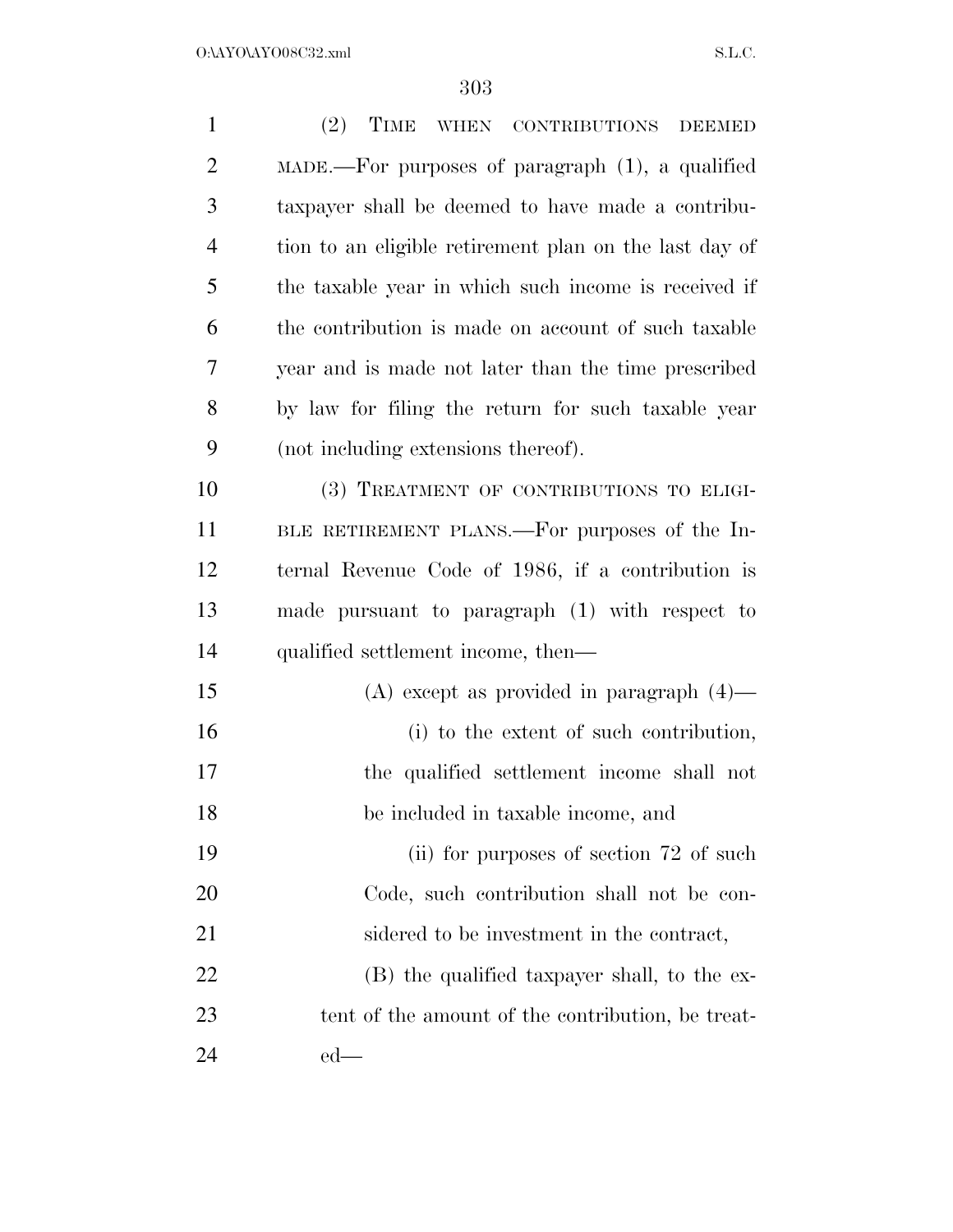| $\mathbf{1}$   | (i) as having received the qualified             |
|----------------|--------------------------------------------------|
| $\overline{2}$ | settlement income—                               |
| 3              | (I) in the case of a contribution                |
| $\overline{4}$ | to an individual retirement plan (as             |
| 5              | defined under section $7701(a)(37)$ of           |
| 6              | such Code), in a distribution described          |
| $\overline{7}$ | in section $408(d)(3)$ of such Code,             |
| 8              | and                                              |
| 9              | (II) in the case of any other eligi-             |
| 10             | ble retirement plan, in an eligible roll-        |
| 11             | over distribution (as defined under              |
| 12             | section $402(f)(2)$ of such Code), and           |
| 13             | (ii) as having transferred the amount            |
| 14             | to the eligible retirement plan in a direct      |
| 15             | trustee to trustee transfer within 60 days       |
| 16             | of the distribution,                             |
| 17             | (C) section $408(d)(3)(B)$ of the Internal       |
| 18             | Revenue Code of 1986 shall not apply with re-    |
| 19             | spect to amounts treated as a rollover under     |
| 20             | this paragraph, and                              |
| 21             | (D) section $408A(c)(3)(B)$ of the Internal      |
| 22             | Revenue Code of 1986 shall not apply with re-    |
| 23             | spect to amounts contributed to a Roth IRA (as   |
| 24             | defined under section $408A(b)$ of such Code) or |
| 25             | a designated Roth contribution to an applicable  |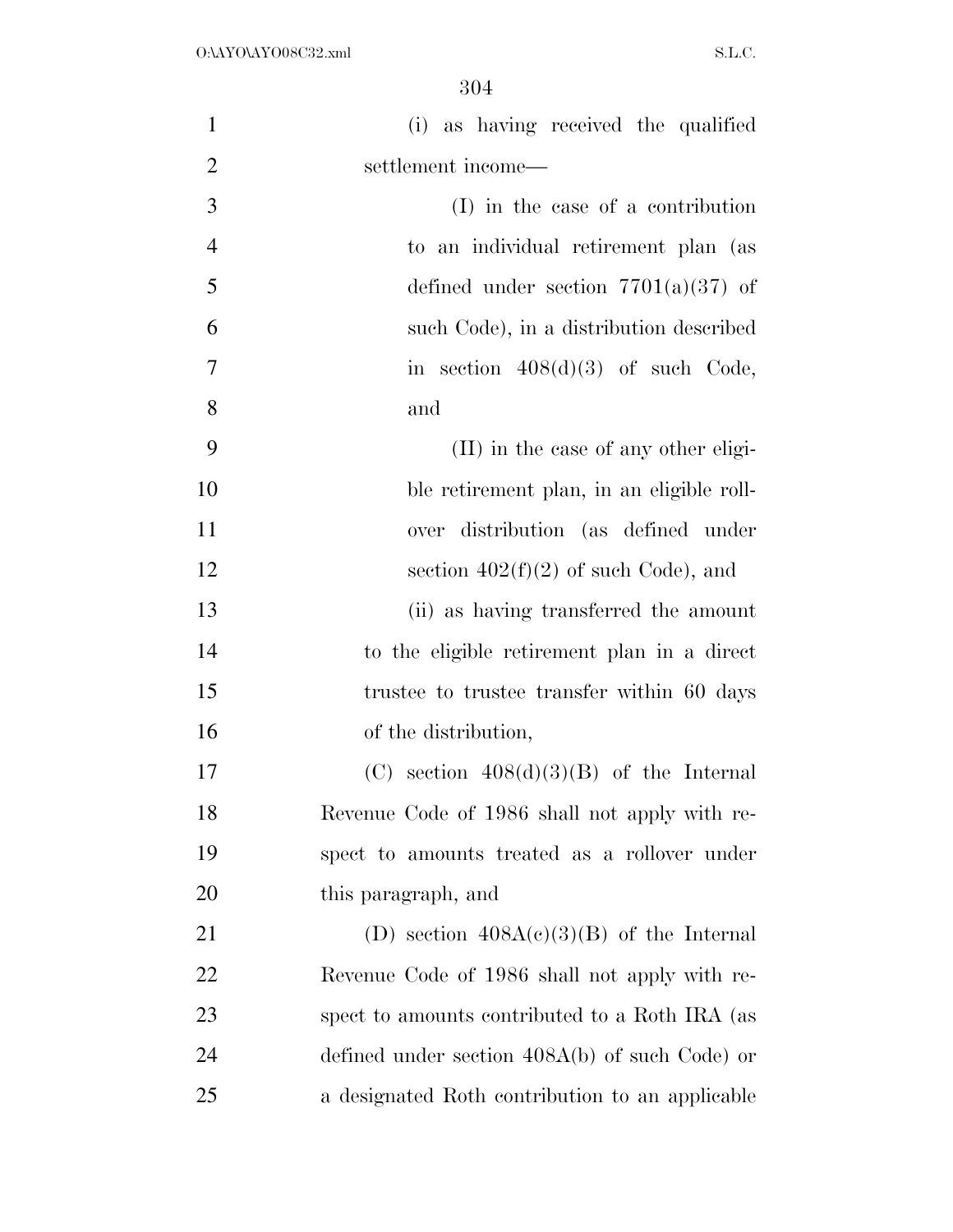| $\mathbf{1}$   | retirement plan (within the meaning of section)         |
|----------------|---------------------------------------------------------|
| $\overline{2}$ | 402A of such Code) under this paragraph.                |
| 3              | (4) SPECIAL RULE FOR ROTH IRAS AND ROTH                 |
| $\overline{4}$ | $401(k)$ s.—For purposes of the Internal Revenue        |
| 5              | Code of 1986, if a contribution is made pursuant to     |
| 6              | paragraph (1) with respect to qualified settlement      |
| 7              | income to a Roth IRA (as defined under section          |
| 8              | 408A(b) of such Code) or as a designated Roth con-      |
| 9              | tribution to an applicable retirement plan (within      |
| 10             | the meaning of section 402A of such Code), then—        |
| 11             | (A) the qualified settlement income shall               |
| 12             | be includible in taxable income, and                    |
| 13             | (B) for purposes of section 72 of such                  |
| 14             | Code, such contribution shall be considered to          |
| 15             | be investment in the contract.                          |
| 16             | (5) ELIGIBLE RETIREMENT PLAN.—For pur-                  |
| 17             | pose of this subsection, the term "eligible retirement" |
| 18             | plan" has the meaning given such term under sec-        |
| 19             | tion $402(e)(8)(B)$ of the Internal Revenue Code of     |
| 20             | 1986.                                                   |
| 21             | (c) TREATMENT OF QUALIFIED SETTLEMENT IN-               |
| 22             | COME UNDER EMPLOYMENT TAXES.-                           |
| 23             | $(1)$ SECA.—For purposes of chapter 2 of the            |
| 24             | Internal Revenue Code of 1986 and section 211 of        |
| 25             | the Social Security Act, no portion of qualified set-   |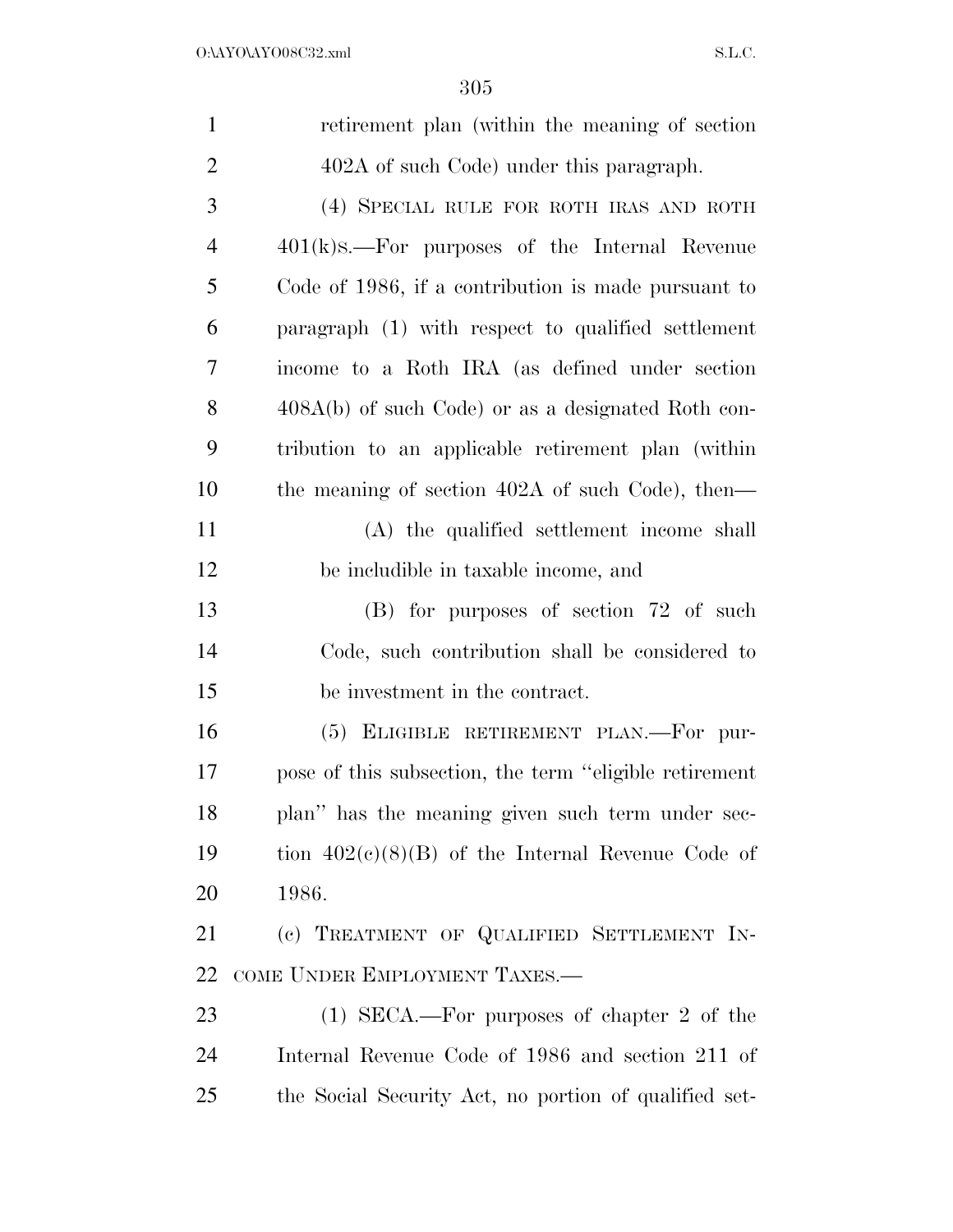| $\mathbf{1}$   | tlement income received by a qualified taxpayer shall            |
|----------------|------------------------------------------------------------------|
| $\overline{2}$ | be treated as self-employment income.                            |
| 3              | $(2)$ FICA.—For purposes of chapter 21 of the                    |
| $\overline{4}$ | Internal Revenue Code of 1986 and section 209 of                 |
| 5              | the Social Security Act, no portion of qualified set-            |
| 6              | tlement income received by a qualified taxpayer shall            |
| 7              | be treated as wages.                                             |
| 8              | (d) QUALIFIED TAXPAYER.—For purposes of this                     |
| 9              | section, the term "qualified taxpayer" means—                    |
| 10             | (1) any individual who is a plaintiff in the civil               |
| 11             | action In re Exxon Valdez, No. 89–095– $CV$ (HRH)                |
| 12             | (Consolidated) (D. Alaska); or                                   |
| 13             | $(2)$ any individual who is a beneficiary of the                 |
| 14             | estate of such a plaintiff who—                                  |
| 15             | (A) acquired the right to receive qualified                      |
| 16             | settlement income from that plaintiff; and                       |
| 17             | (B) was the spouse or an immediate rel-                          |
| 18             | ative of that plaintiff.                                         |
| 19             | (e) QUALIFIED SETTLEMENT INCOME.-For pur-                        |
| 20             | poses of this section, the term "qualified settlement in-        |
| 21             | come" means any interest and punitive damage awards              |
| 22             | which are—                                                       |
| 23             | (1) otherwise includible in taxable income, and                  |
| 24             | (2) received (whether as lump sums or periodic                   |
| 25             | payments) in connection with the civil action $\overline{In}$ re |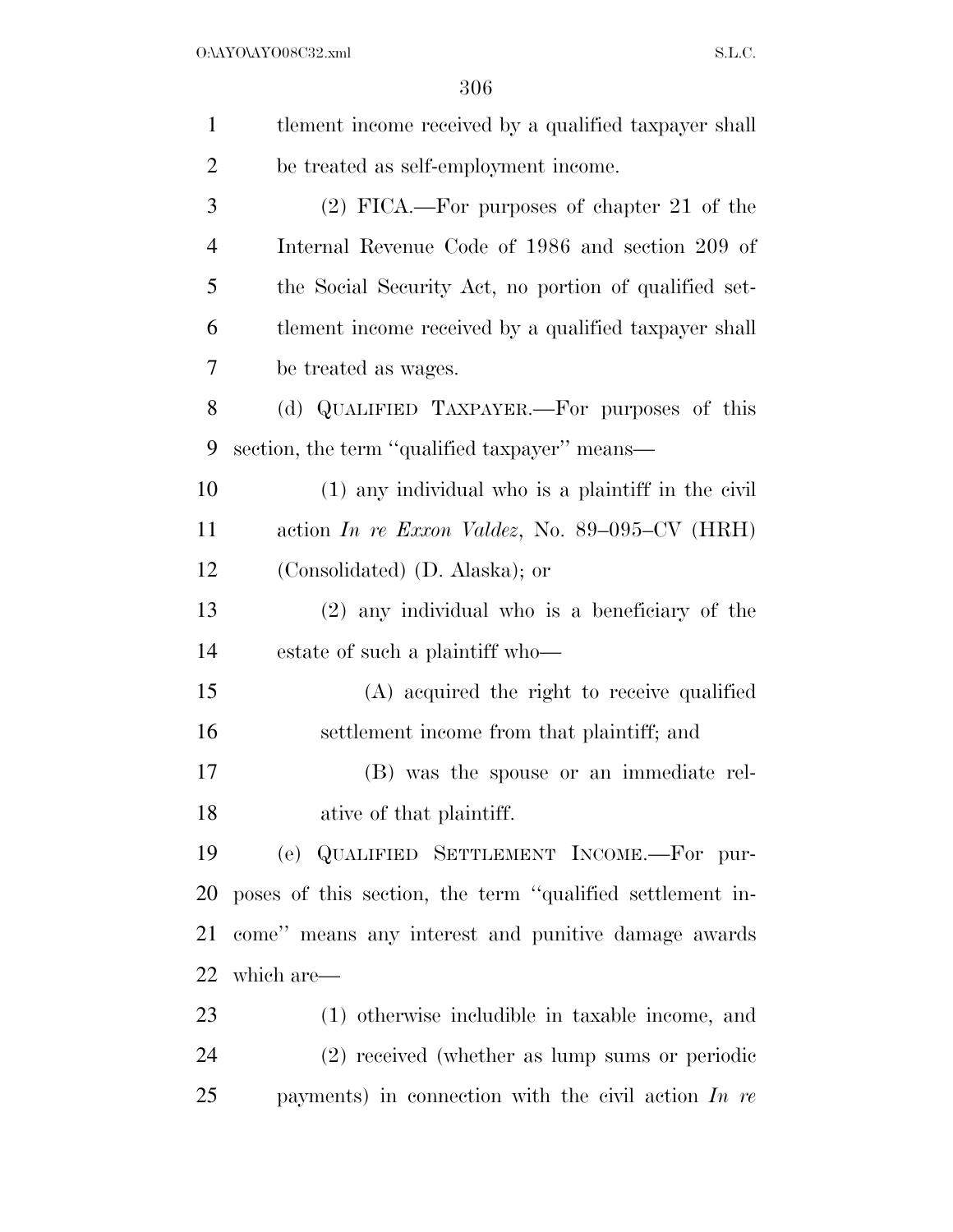*Exxon Valdez*, No. 89–095–CV (HRH) (Consoli- dated) (D. Alaska) (whether pre- or post-judgment and whether related to a settlement or judgment). **SEC. 505. CERTAIN FARMING BUSINESS MACHINERY AND EQUIPMENT TREATED AS 5-YEAR PROPERTY.**  6 (a) IN GENERAL.—Section  $168(e)(3)(B)$  (defining 5- year property) is amended by striking ''and'' at the end of clause (v), by striking the period at the end of clause (vi)(III) and inserting '', and'', and by inserting after clause (vi) the following new clause: 11 ''(vii) any machinery or equipment (other than any grain bin, cotton ginning asset, fence, or other land improvement) which is used in a farming business (as de-15 fined in section  $263A(e)(4)$ , the original use of which commences with the taxpayer after December 31, 2008, and which is 18 placed in service before January 1, 2010.". (b) ALTERNATIVE SYSTEM.—The table contained in 20 section  $168(g)(3)(B)$  (relating to special rule for certain property assigned to classes) is amended by inserting after 22 the item relating to subparagraph  $(B)(iii)$  the following:

(B)(vii) ................................................................................... 10''.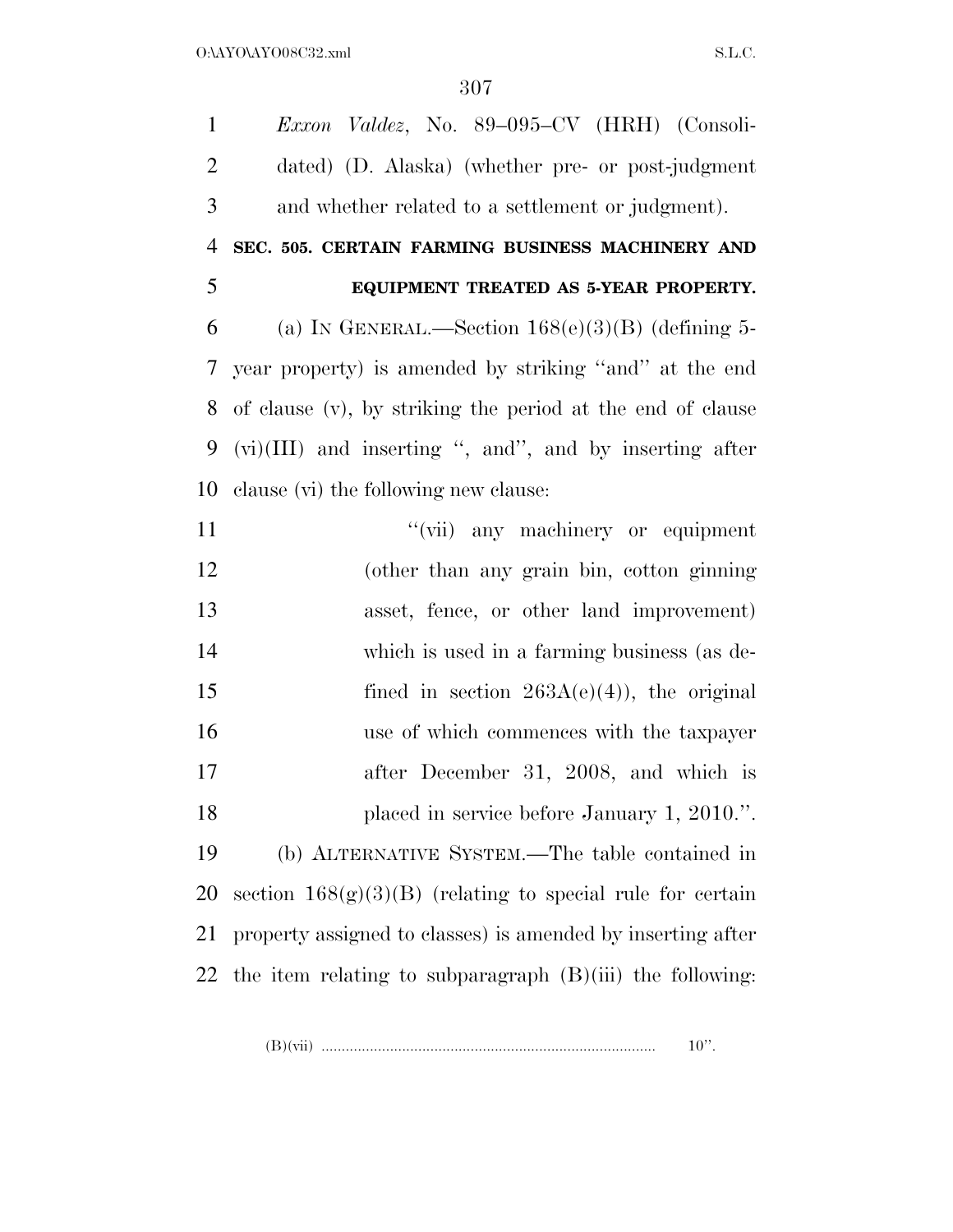(c) EFFECTIVE DATE.—The amendments made by this section shall apply to property placed in service after December 31, 2008. **SEC. 506. MODIFICATION OF PENALTY ON UNDERSTATE- MENT OF TAXPAYER'S LIABILITY BY TAX RE- TURN PREPARER.**  (a) IN GENERAL.—Subsection (a) of section 6694 is amended to read as follows: 9 "(a) UNDERSTATEMENT DUE TO UNREASONABLE POSITIONS.—  $\frac{1}{1}$  IN GENERAL.—If a tax return preparer— 12 "(A) prepares any return or claim of re- fund with respect to which any part of an un- derstatement of liability is due to a position de- scribed in paragraph (2), and 16 ''(B) knew (or reasonably should have known) of the position, such tax return preparer shall pay a penalty with re- spect to each such return or claim in an amount equal to the greater of \$1,000 or 50 percent of the income derived (or to be derived) by the tax return preparer with respect to the return or claim. 23 "(2) UNREASONABLE POSITION.— 24 "(A) In GENERAL.—Except as otherwise provided in this paragraph, a position is de-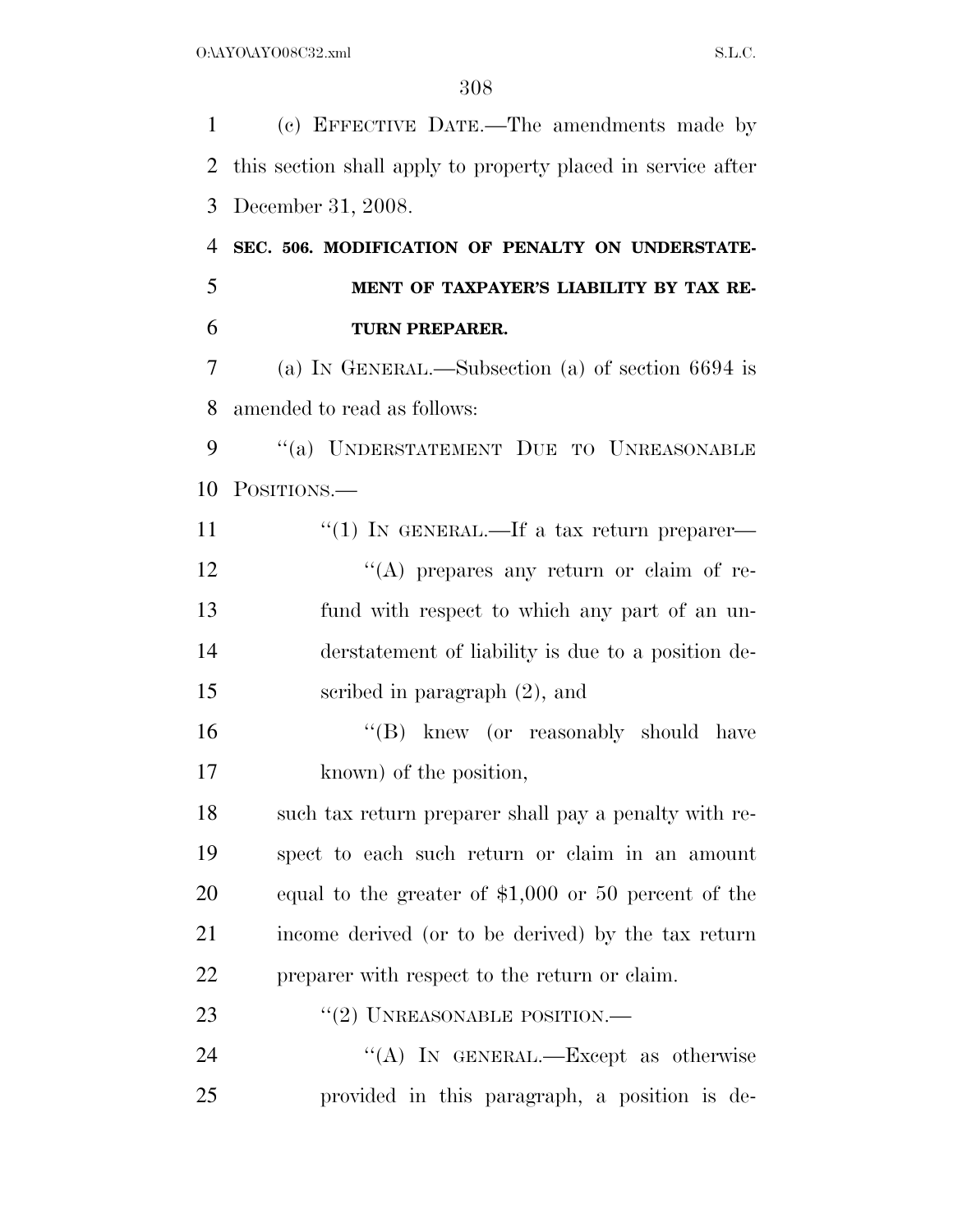|                | 309                                                                                                                                                                                                                                                                   |
|----------------|-----------------------------------------------------------------------------------------------------------------------------------------------------------------------------------------------------------------------------------------------------------------------|
| $\mathbf{1}$   | scribed in this paragraph unless there is or was                                                                                                                                                                                                                      |
| $\overline{2}$ | substantial authority for the position.                                                                                                                                                                                                                               |
| 3              | "(B) DISCLOSED POSITIONS.—If the posi-                                                                                                                                                                                                                                |
| $\overline{4}$ | tion was disclosed as provided in section                                                                                                                                                                                                                             |
| 5              | $6662(d)(2)(B)(ii)(I)$ and is not a position to                                                                                                                                                                                                                       |
| 6              | which subparagraph $(C)$ applies, the position is                                                                                                                                                                                                                     |
| $\tau$         | described in this paragraph unless there is a                                                                                                                                                                                                                         |
| 8              | reasonable basis for the position.                                                                                                                                                                                                                                    |
| 9              | "(C) TAX SHELTERS AND REPORTABLE                                                                                                                                                                                                                                      |
| 10             | TRANSACTIONS.—If the position is with respect                                                                                                                                                                                                                         |
| 11             | to a tax shelter (as defined in section                                                                                                                                                                                                                               |
| 12             | $6662(d)(2)(C(ii))$ or a reportable transaction                                                                                                                                                                                                                       |
| 13             | to which section 6662A applies, the position is                                                                                                                                                                                                                       |
| 14             | described in this paragraph unless it is reason-                                                                                                                                                                                                                      |
| 1 <sup>2</sup> | $\mathbf{u}$ . The set of $\mathbf{u}$ is the set of $\mathbf{u}$ is the set of $\mathbf{u}$ is the set of $\mathbf{u}$ is the set of $\mathbf{u}$ is the set of $\mathbf{u}$ is the set of $\mathbf{u}$ is the set of $\mathbf{u}$ is the set of $\mathbf{u}$ is the |

 able to believe that the position would more 16 likely than not be sustained on its merits.

 $\frac{17}{15}$  REASONABLE CAUSE EXCEPTION. No penalty shall be imposed under this subsection if it is shown that there is reasonable cause for the un- derstatement and the tax return preparer acted in good faith.''.

 (b) EFFECTIVE DATE.—The amendment made by this section shall apply—

 (1) in the case of a position other than a posi-tion described in subparagraph (C) of section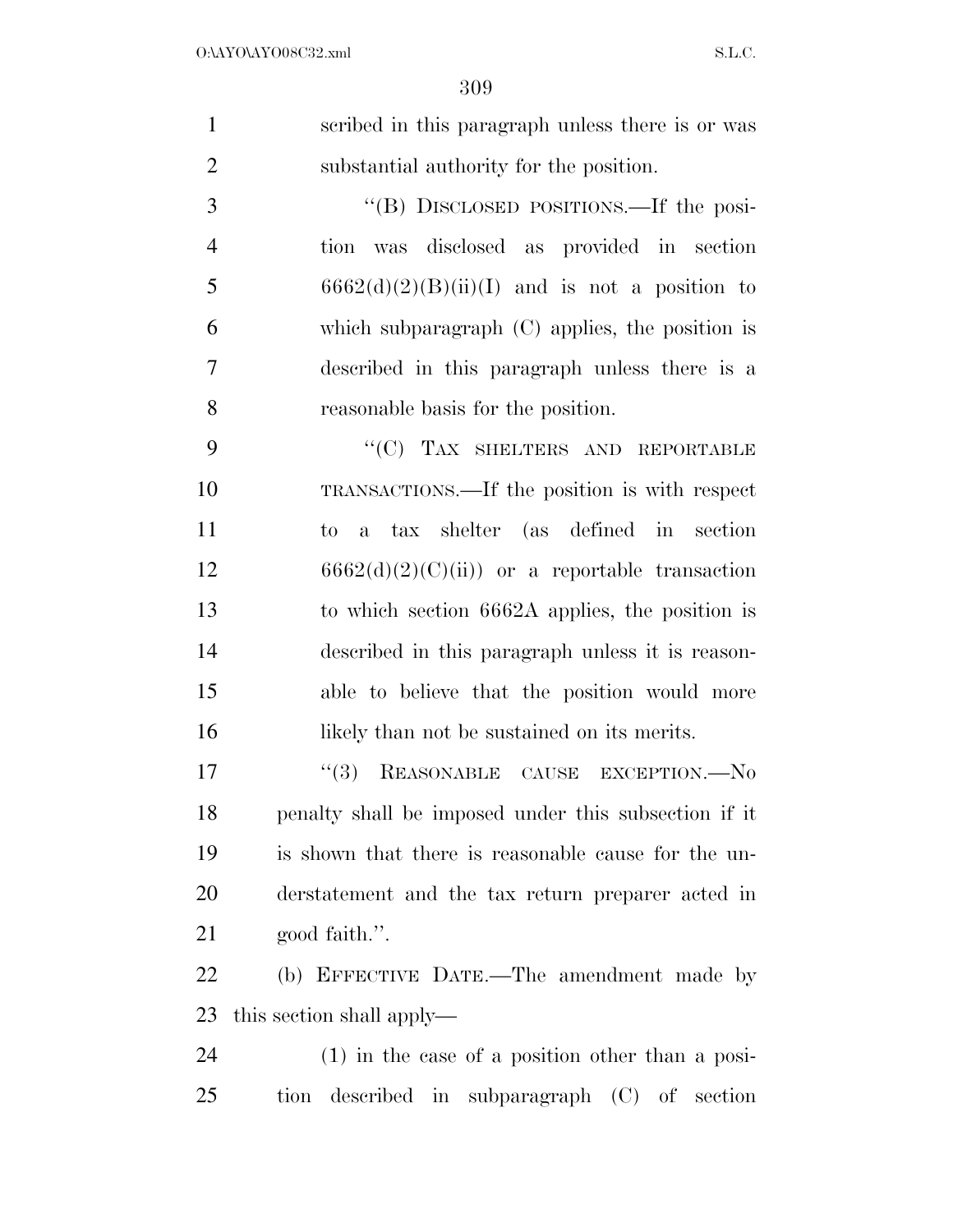| $\mathbf{1}$   | $6694(a)(2)$ of the Internal Revenue Code of 1986     |
|----------------|-------------------------------------------------------|
| $\overline{2}$ | (as amended by this section), to returns prepared     |
| 3              | after May $25, 2007,$ and                             |
| $\overline{4}$ | $(2)$ in the case of a position described in such     |
| 5              | subparagraph $(C)$ , to returns prepared for taxable  |
| 6              | years ending after the date of the enactment of this  |
| 7              | Act.                                                  |
| 8              | Subtitle B-Paul Wellstone<br>and                      |
| 9              | Pete Domenici Mental Health                           |
|                |                                                       |
| 10             | <b>Parity and Addiction Equity Act</b>                |
| 11             | of 2008                                               |
| 12             | SEC. 511. SHORT TITLE.                                |
| 13             | This subtitle may be cited as the "Paul Wellstone and |
| 14             | Pete Domenici Mental Health Parity and Addiction Eq-  |
| 15             | uity Act of 2008".                                    |
| 16             | SEC. 512. MENTAL HEALTH PARITY.                       |
| 17             | (a) AMENDMENTS TO ERISA.—Section 712 of the           |
| 18             | Employee Retirement Income Security Act of 1974 (29)  |
| 19             | U.S.C. 1185a) is amended—                             |

 (1) in subsection (a), by adding at the end the following:

22 "(3) FINANCIAL REQUIREMENTS AND TREAT-MENT LIMITATIONS.—

24 ''(A) IN GENERAL.—In the case of a group health plan (or health insurance coverage of-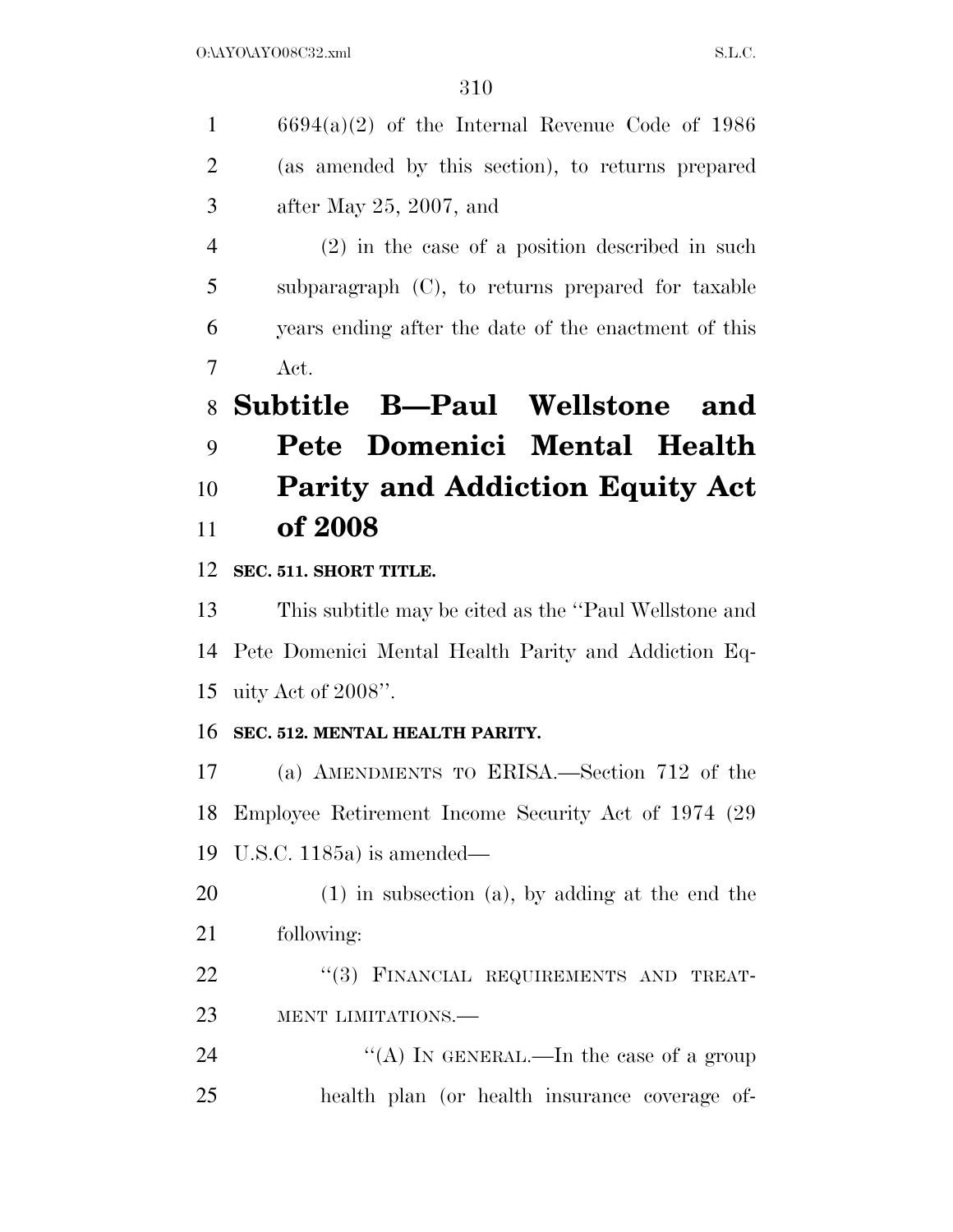| $\mathbf{1}$   | fered in connection with such a plan) that pro- |
|----------------|-------------------------------------------------|
| $\overline{2}$ | vides both medical and surgical benefits and    |
| 3              | mental health or substance use disorder bene-   |
| $\overline{4}$ | fits, such plan or coverage shall ensure that—  |
| 5              | "(i) the financial requirements appli-          |
| 6              | cable to such mental health or substance        |
| $\overline{7}$ | use disorder benefits are no more restric-      |
| 8              | tive than the predominant financial re-         |
| 9              | quirements applied to substantially all         |
| 10             | medical and surgical benefits covered by        |
| 11             | the plan (or coverage), and there are no        |
| 12             | separate cost sharing requirements that         |
| 13             | are applicable only with respect to mental      |
| 14             | health or substance use disorder benefits;      |
| 15             | and                                             |
| 16             | "(ii) the treatment limitations applica-        |
| 17             | ble to such mental health or substance use      |
| 18             | disorder benefits are no more restrictive       |
| 19             | than the predominant treatment limita-          |
| 20             | tions applied to substantially all medical      |
| 21             | and surgical benefits covered by the plan       |
| 22             | (or coverage) and there are no separate         |
| 23             | treatment limitations that are applicable       |
| 24             | only with respect to mental health or sub-      |
| 25             | stance use disorder benefits.                   |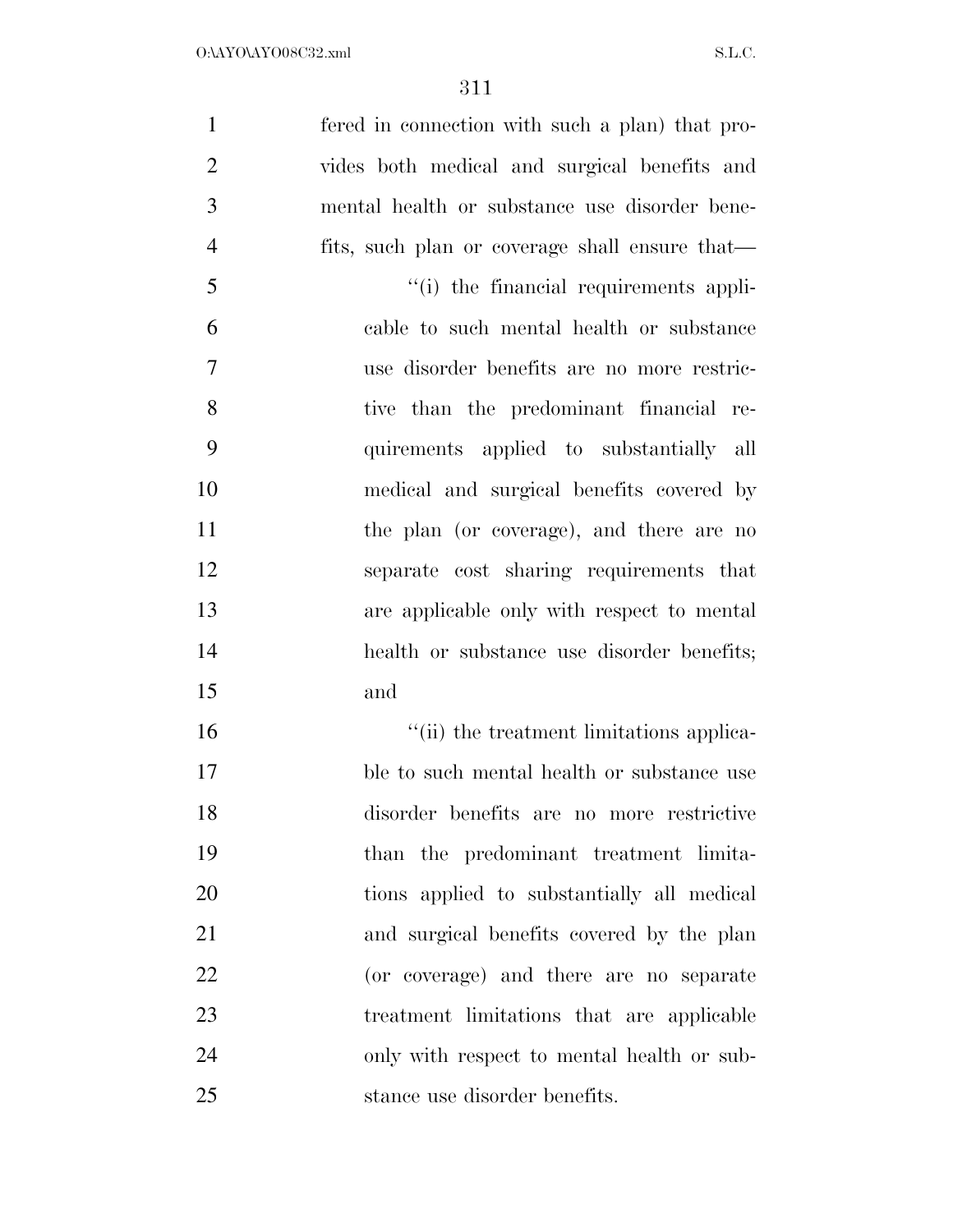| $\mathbf{1}$   | "(B) DEFINITIONS.—In this paragraph:                  |
|----------------|-------------------------------------------------------|
| $\overline{2}$ | "(i) FINANCIAL REQUIREMENT.—The                       |
| 3              | 'financial requirement' includes<br>term              |
| $\overline{4}$ | deductibles, copayments, coinsurance, and             |
| 5              | out-of-pocket expenses, but excludes an ag-           |
| 6              | gregate lifetime limit and an annual limit            |
| $\overline{7}$ | subject to paragraphs $(1)$ and $(2)$ ,               |
| 8              | "(ii) PREDOMINANT.—A financial re-                    |
| 9              | quirement or treatment limit is considered            |
| 10             | to be predominant if it is the most com-              |
| 11             | mon or frequent of such type of limit or              |
| 12             | requirement.                                          |
| 13             | "(iii) TREATMENT LIMITATION.—The                      |
| 14             | term 'treatment limitation' includes limits           |
| 15             | on the frequency of treatment, number of              |
| 16             | visits, days of coverage, or other similar            |
| 17             | limits on the scope or duration of treat-             |
| 18             | ment.                                                 |
| 19             | "(4) AVAILABILITY OF PLAN INFORMATION.-               |
| 20             | criteria for medical necessity determinations<br>The  |
| 21             | made under the plan with respect to mental health     |
| 22             | or substance use disorder benefits (or the health in- |
| 23             | surance coverage offered in connection with the plan  |
| 24             | with respect to such benefits) shall be made avail-   |
| 25             | able by the plan administrator (or the health insur-  |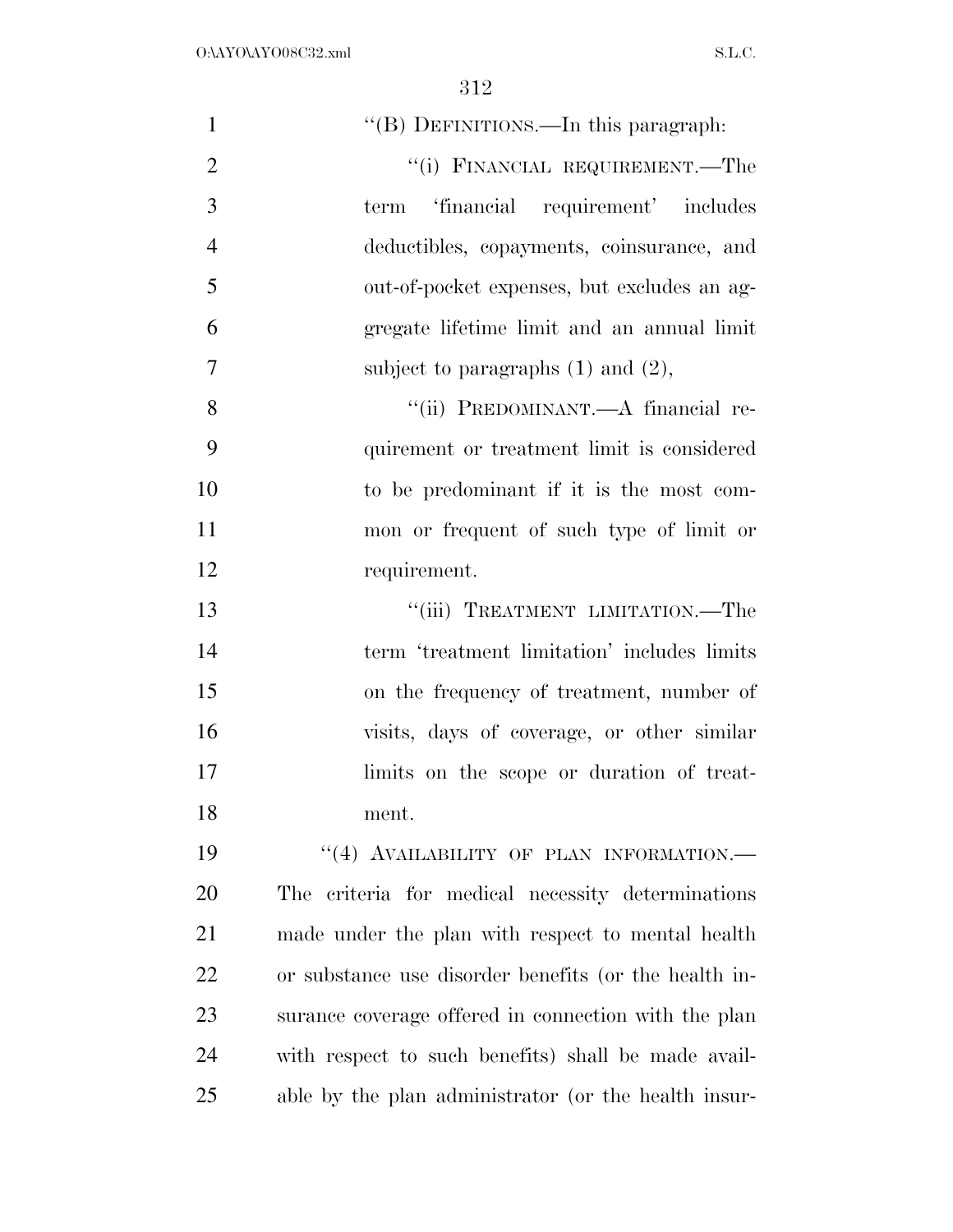O:\AYO\AYO08C32.xml S.L.C.

 ance issuer offering such coverage) in accordance with regulations to any current or potential partici- pant, beneficiary, or contracting provider upon re- quest. The reason for any denial under the plan (or coverage) of reimbursement or payment for services with respect to mental health or substance use dis- order benefits in the case of any participant or bene- ficiary shall, on request or as otherwise required, be made available by the plan administrator (or the health insurance issuer offering such coverage) to the participant or beneficiary in accordance with regulations.

13 "(5) OUT-OF-NETWORK PROVIDERS.—In the case of a plan or coverage that provides both med- ical and surgical benefits and mental health or sub- stance use disorder benefits, if the plan or coverage provides coverage for medical or surgical benefits provided by out-of-network providers, the plan or coverage shall provide coverage for mental health or substance use disorder benefits provided by out-of- network providers in a manner that is consistent with the requirements of this section.'';

 (2) in subsection (b), by amending paragraph (2) to read as follows: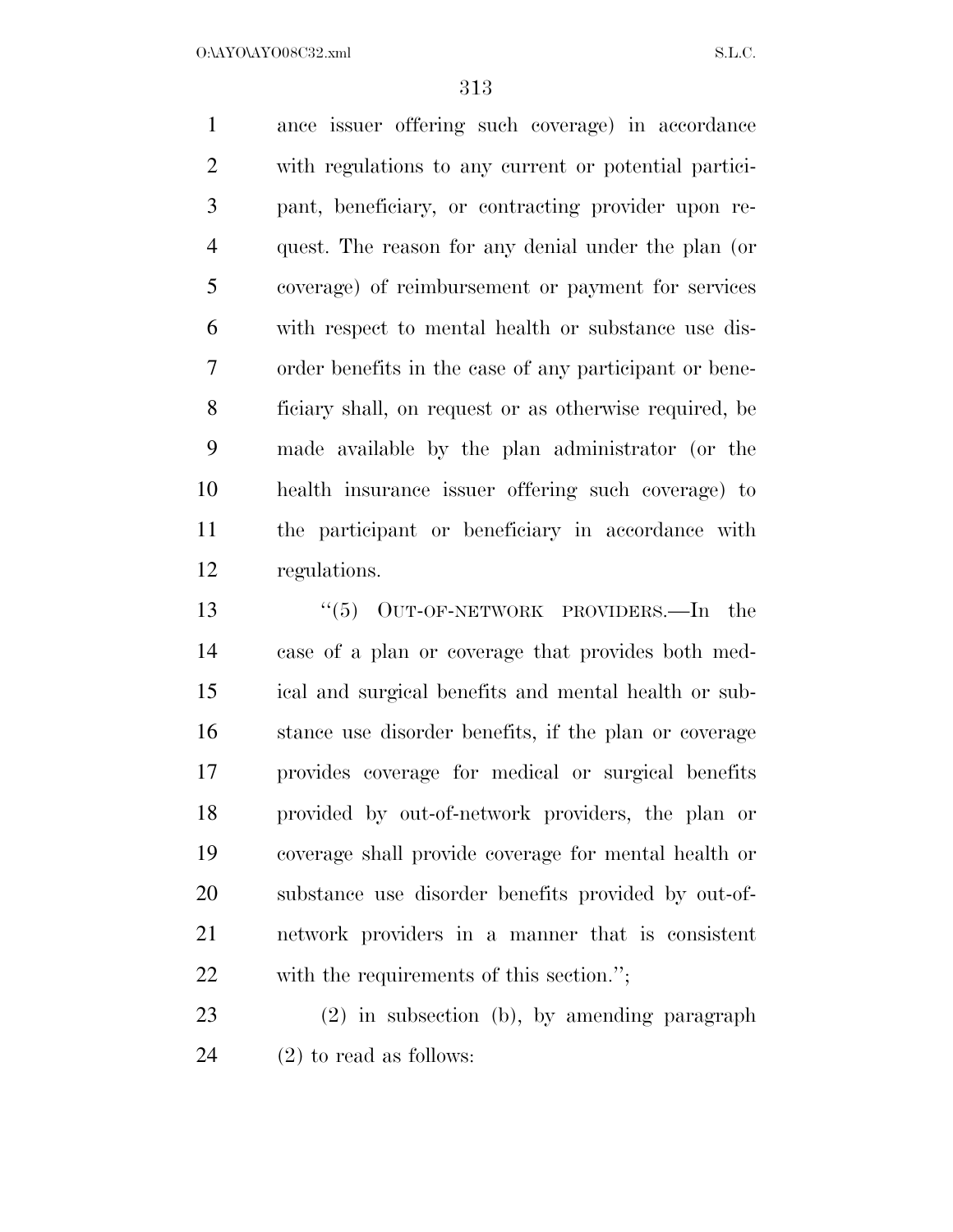| $\mathbf{1}$   | "(2) in the case of a group health plan (or          |
|----------------|------------------------------------------------------|
| $\overline{2}$ | health insurance coverage offered in connection with |
| 3              | such a plan) that provides mental health or sub-     |
| $\overline{4}$ | stance use disorder benefits, as affecting the terms |
| 5              | and conditions of the plan or coverage relating to   |
| 6              | such benefits under the plan or coverage, except as  |
| 7              | provided in subsection $(a)$ .";                     |
| 8              |                                                      |
|                | $(3)$ in subsection $(e)$ —                          |
| 9              | (A) in paragraph $(1)(B)$ —                          |
| 10             | (i) by inserting "(or $1$ in the case of             |
| 11             | an employer residing in a State that per-            |
| 12             | mits small groups to include a single indi-          |
| 13             | vidual)" after "at least 2" the first place          |
| 14             | that such appears; and                               |
| 15             | (ii) by striking "and who employs at                 |
| 16             | least 2 employees on the first day of the            |
| 17             | plan year"; and                                      |
| 18             | $(B)$ by striking paragraph $(2)$ and insert-        |
| 19             | ing the following:                                   |
| 20             | "(2) COST EXEMPTION.—                                |
| 21             | "(A) IN GENERAL.—With respect to a                   |
| 22             | group health plan (or health insurance coverage      |
| 23             | offered in connection with such a plan), if the      |
| 24             | application of this section to such plan (or cov-    |
| 25             | erage) results in an increase for the plan year      |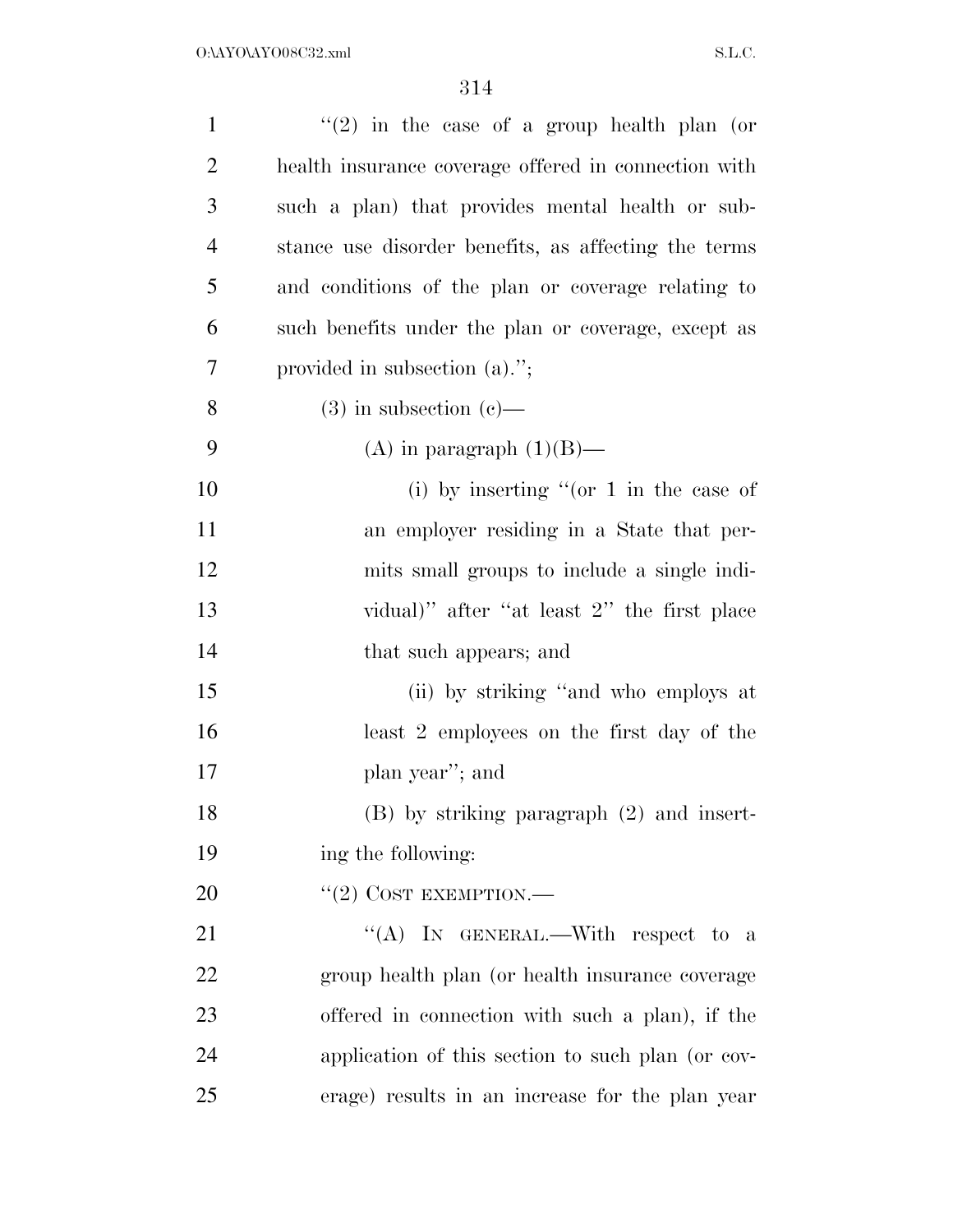involved of the actual total costs of coverage with respect to medical and surgical benefits and mental health and substance use disorder benefits under the plan (as determined and cer- tified under subparagraph (C)) by an amount that exceeds the applicable percentage described in subparagraph (B) of the actual total plan costs, the provisions of this section shall not apply to such plan (or coverage) during the fol- lowing plan year, and such exemption shall apply to the plan (or coverage) for 1 plan year. An employer may elect to continue to apply mental health and substance use disorder parity pursuant to this section with respect to the group health plan (or coverage) involved regard- less of any increase in total costs. 17 "(B) APPLICABLE PERCENTAGE.—With re- spect to a plan (or coverage), the applicable percentage described in this subparagraph shall be— 21 ''(i) 2 percent in the case of the first plan year in which this section is applied; and 24 ''(ii) 1 percent in the case of each subsequent plan year.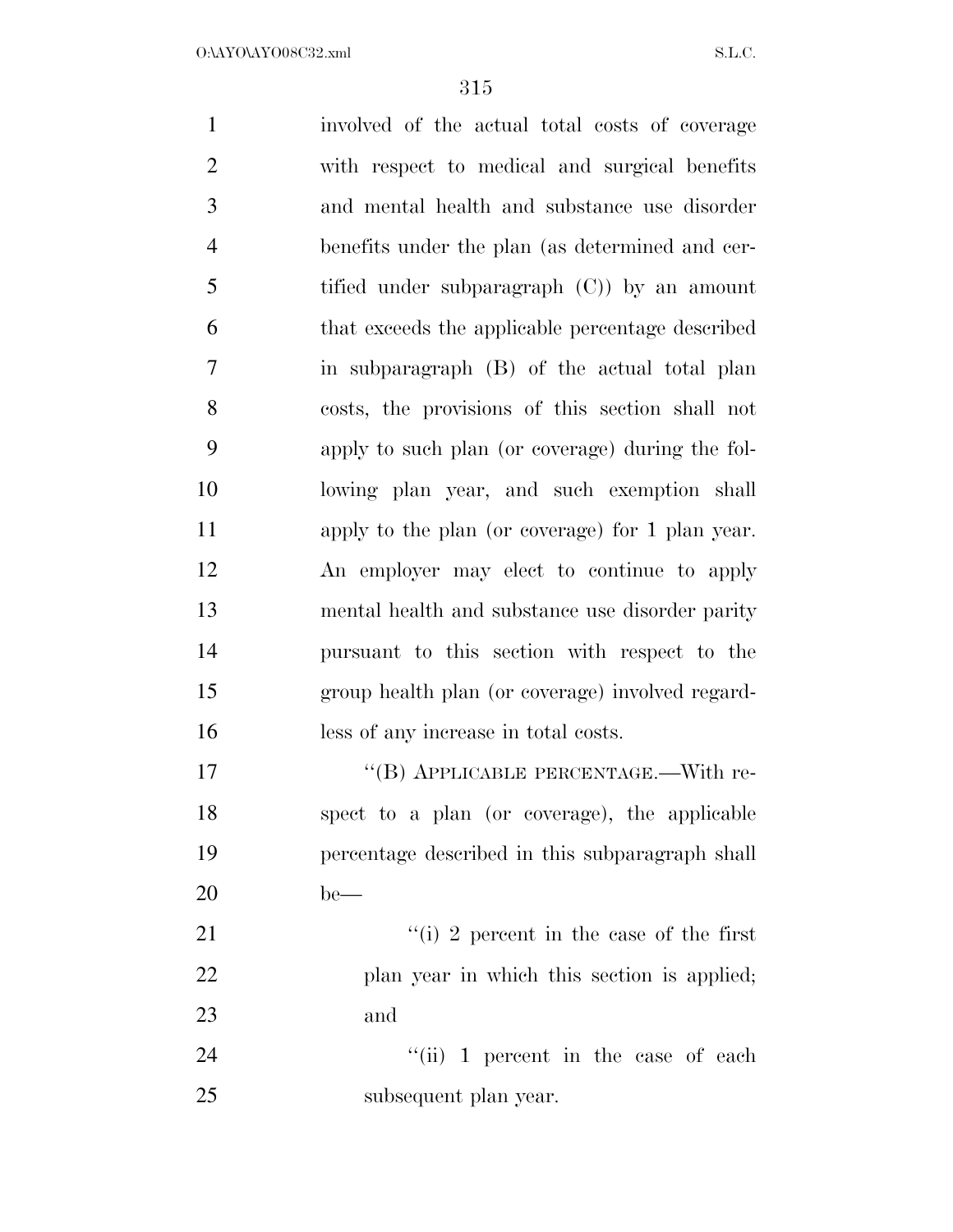1 ""(C) DETERMINATIONS BY ACTUARIES. Determinations as to increases in actual costs under a plan (or coverage) for purposes of this section shall be made and certified by a quali- fied and licensed actuary who is a member in good standing of the American Academy of Ac- tuaries. All such determinations shall be in a written report prepared by the actuary. The re- port, and all underlying documentation relied upon by the actuary, shall be maintained by the group health plan or health insurance issuer for a period of 6 years following the notification made under subparagraph (E). 14 "(D) 6-MONTH DETERMINATIONS.—If a group health plan (or a health insurance issuer offering coverage in connection with a group health plan) seeks an exemption under this paragraph, determinations under subparagraph (A) shall be made after such plan (or coverage) has complied with this section for the first 6 21 months of the plan year involved. 22 "'(E) NOTIFICATION.— 23 "(i) IN GENERAL.—A group health plan (or a health insurance issuer offering

coverage in connection with a group health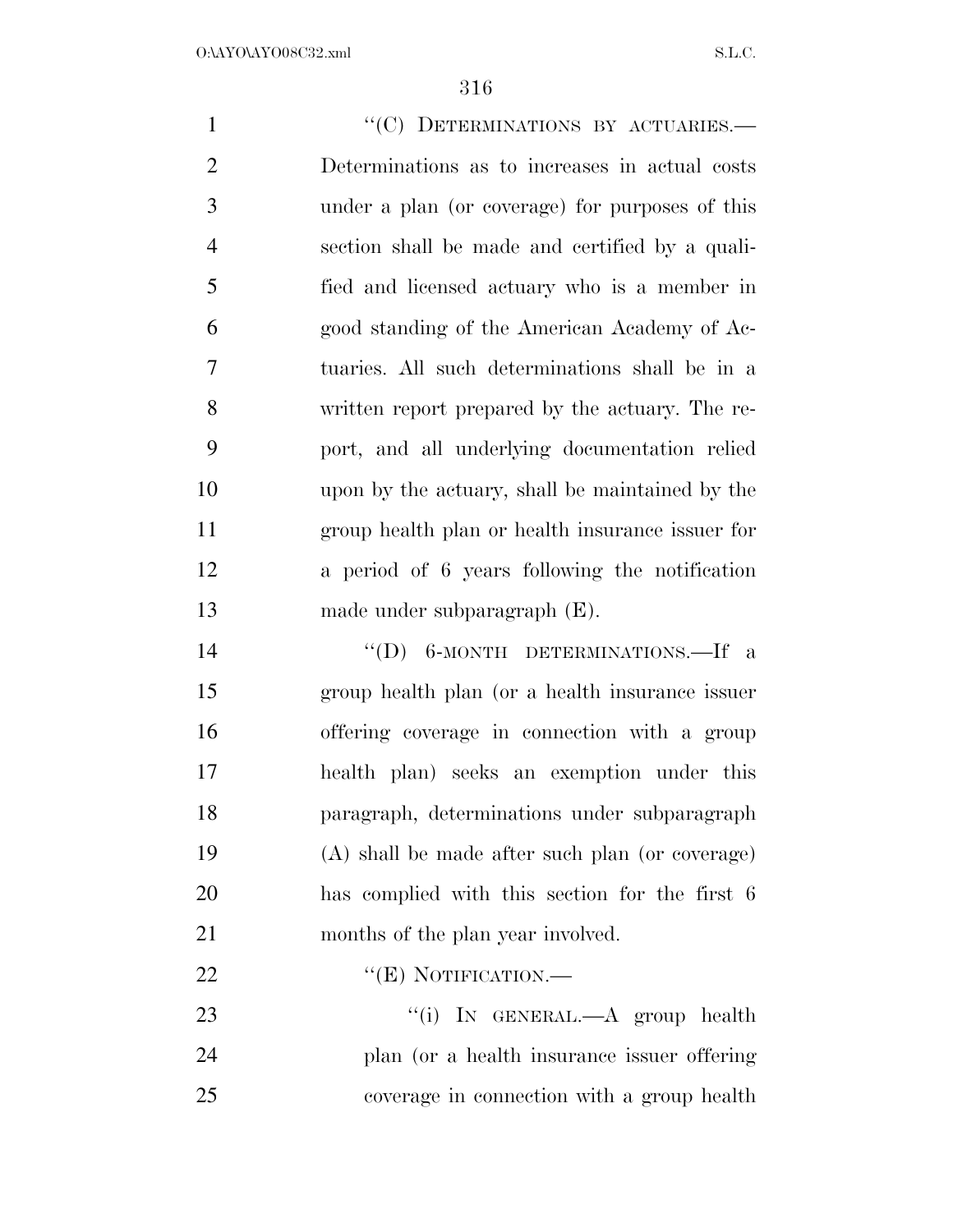| $\mathbf{1}$   | plan) that, based upon a certification de-   |
|----------------|----------------------------------------------|
| $\overline{2}$ | scribed under subparagraph (C), qualifies    |
| 3              | for an exemption under this paragraph,       |
| $\overline{4}$ | and elects to implement the exemption,       |
| 5              | shall promptly notify the Secretary, the ap- |
| 6              | propriate State agencies, and participants   |
| $\overline{7}$ | and beneficiaries in the plan of such elec-  |
| 8              | tion.                                        |
| 9              | "(ii) REQUIREMENT.—A notification            |
| 10             | to the Secretary under clause (i) shall in-  |
| 11             | clude—                                       |
| 12             | $\lq\lq$ a description of the number         |
| 13             | of covered lives under the plan (or          |
| 14             | coverage) involved at the time of the        |
| 15             | notification, and as applicable, at the      |
| 16             | time of any prior election of the cost-      |
| 17             | exemption under this paragraph by            |
| 18             | such plan (or coverage);                     |
| 19             | "(II) for both the plan year upon            |
| 20             | which a cost exemption is sought and         |
| 21             | the year prior, a description of the ac-     |
| 22             | tual total costs of coverage with re-        |
| 23             | spect to medical and surgical benefits       |
| 24             | and mental health and substance use          |
| 25             | disorder benefits under the plan; and        |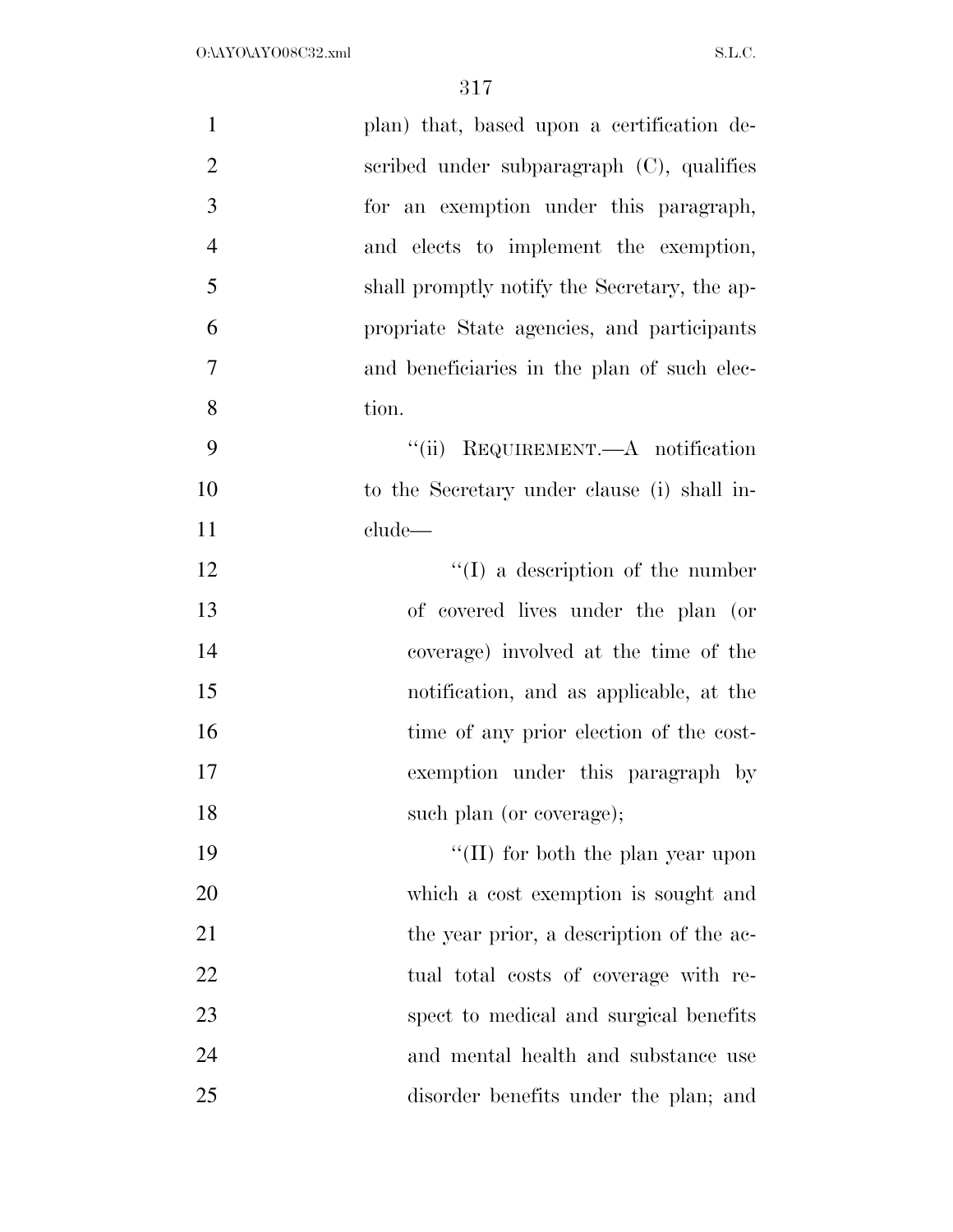| $\mathbf{1}$   | "(III) for both the plan year                   |
|----------------|-------------------------------------------------|
| $\overline{2}$ | upon which a cost exemption is sought           |
| 3              | and the year prior, the actual total            |
| $\overline{4}$ | costs of coverage with respect to men-          |
| 5              | tal health and substance use disorder           |
| 6              | benefits under the plan.                        |
| $\overline{7}$ | "(iii) CONFIDENTIALITY.—A notifica-             |
| 8              | tion to the Secretary under clause (i) shall    |
| 9              | be confidential. The Secretary shall make       |
| 10             | available, upon request and on not more         |
| 11             | than an annual basis, an anonymous              |
| 12             | itemization of such notifications, that in-     |
| 13             | cludes—                                         |
| 14             | $\lq\lq$ a breakdown of States by               |
| 15             | the size and type of employers submit-          |
| 16             | ting such notification; and                     |
| 17             | "(II) a summary of the data re-                 |
| 18             | ceived under clause (ii).                       |
| 19             | $``(F)$ AUDITS BY APPROPRIATE<br>AGEN-          |
| 20             | CIES.—To determine compliance with this para-   |
| 21             | graph, the Secretary may audit the books and    |
| 22             | records of a group health plan or health insur- |
| 23             | ance issuer relating to an exemption, including |
| 24             | any actuarial reports prepared pursuant to sub- |
| 25             | paragraph (C), during the 6 year period fol-    |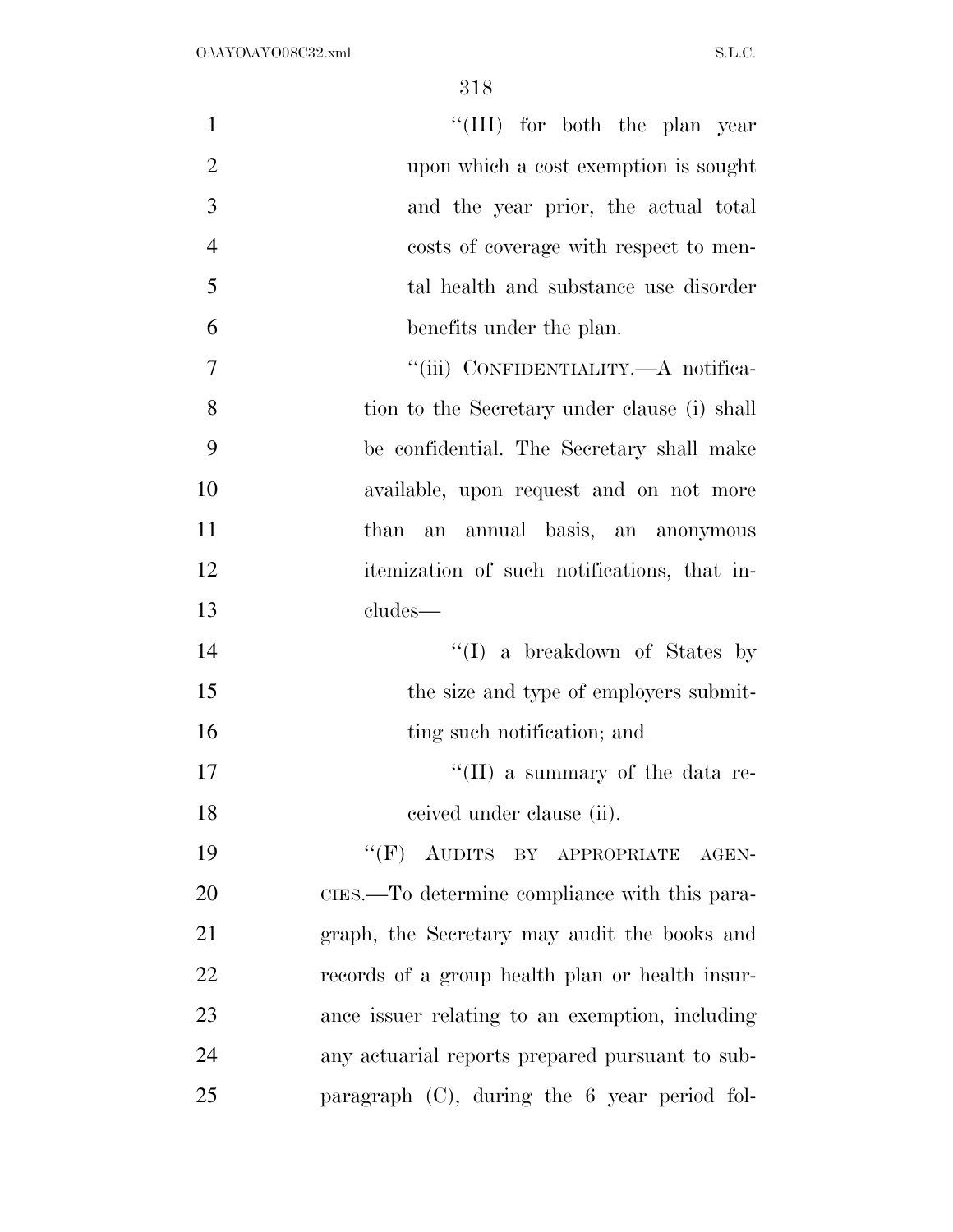| $\mathbf{1}$   | lowing the notification of such exemption under         |
|----------------|---------------------------------------------------------|
| $\overline{2}$ | subparagraph (E). A State agency receiving a            |
| 3              | notification under subparagraph (E) may also            |
| $\overline{4}$ | conduct such an audit with respect to an ex-            |
| 5              | emption covered by such notification.";                 |
| 6              | $(4)$ in subsection (e), by striking paragraph $(4)$    |
| 7              | and inserting the following:                            |
| 8              | "(4) MENTAL HEALTH BENEFITS.—The term                   |
| 9              | 'mental health benefits' means benefits with respect    |
| 10             | to services for mental health conditions, as defined    |
| 11             | under the terms of the plan and in accordance with      |
| 12             | applicable Federal and State law.                       |
| 13             | "(5) SUBSTANCE USE DISORDER BENEFITS.-                  |
| 14             | The term 'substance use disorder benefits' means        |
| 15             | benefits with respect to services for substance use     |
| 16             | disorders, as defined under the terms of the plan       |
| 17             | and in accordance with applicable Federal and State     |
| 18             | $law.'$ ;                                               |
| 19             | $(5)$ by striking subsection $(f)$ ;                    |
| 20             | $(6)$ by inserting after subsection $(e)$ the fol-      |
| 21             | lowing:                                                 |
| 22             | "(f) SECRETARY REPORT.—The Secretary shall, by          |
| 23             | January 1, 2012, and every two years thereafter, submit |
| 24             | to the appropriate committees of Congress a report on   |
| 25             | compliance of group health plans (and health insurance  |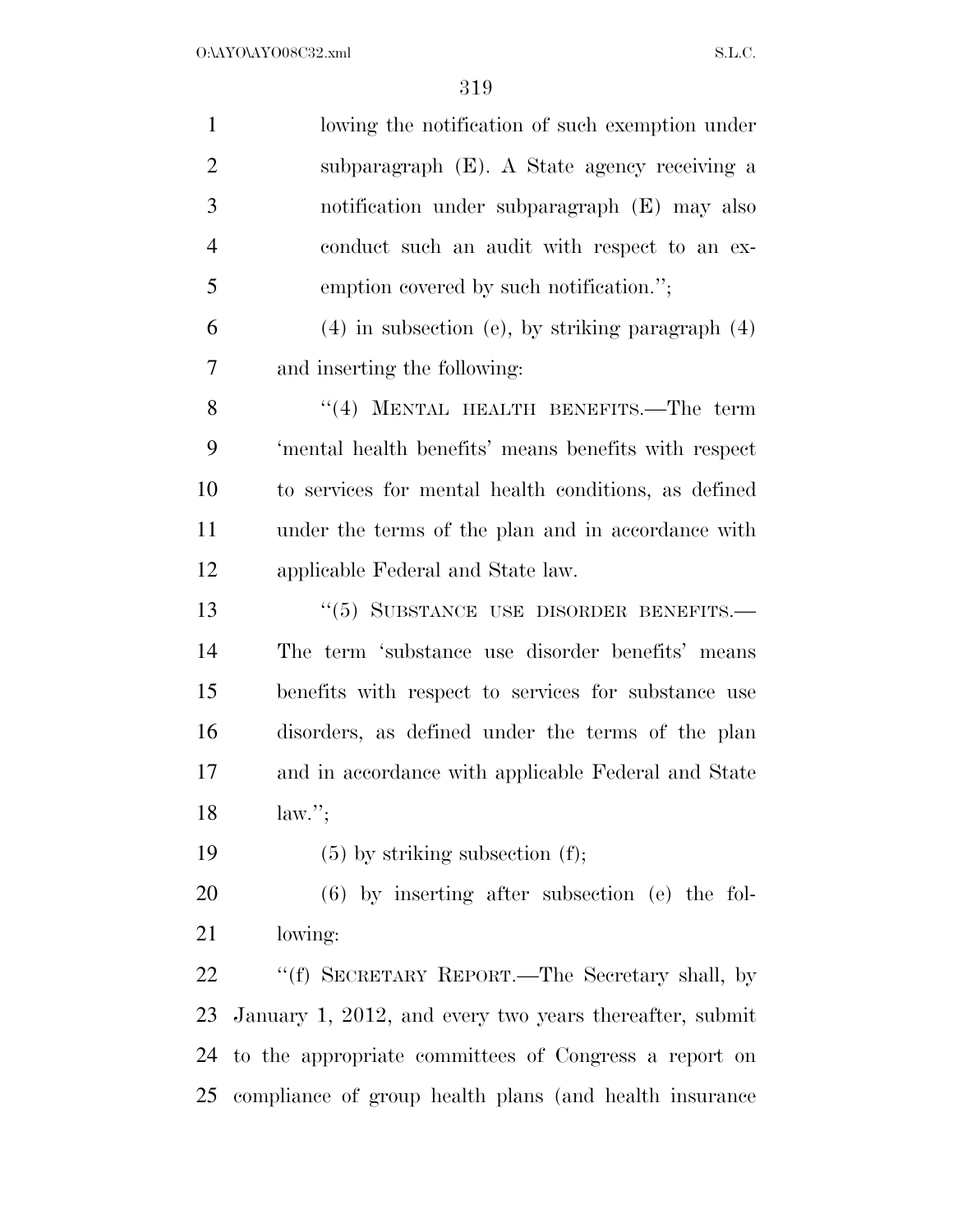O:\AYO\AYO08C32.xml S.L.C.

 coverage offered in connection with such plans) with the requirements of this section. Such report shall include the results of any surveys or audits on compliance of group health plans (and health insurance coverage offered in connection with such plans) with such requirements and an analysis of the reasons for any failures to comply.

 ''(g) NOTICE AND ASSISTANCE.—The Secretary, in cooperation with the Secretaries of Health and Human Services and Treasury, as appropriate, shall publish and widely disseminate guidance and information for group health plans, participants and beneficiaries, applicable State and local regulatory bodies, and the National Asso- ciation of Insurance Commissioners concerning the re- quirements of this section and shall provide assistance concerning such requirements and the continued operation of applicable State law. Such guidance and information shall inform participants and beneficiaries of how they may obtain assistance under this section, including, where appropriate, assistance from State consumer and insur-ance agencies.'';

 (7) by striking ''mental health benefits'' and in- serting ''mental health and substance use disorder benefits'' each place it appears in subsections 24 (a)(1)(B)(i), (a)(1)(C), (a)(2)(B)(i), and (a)(2)(C); and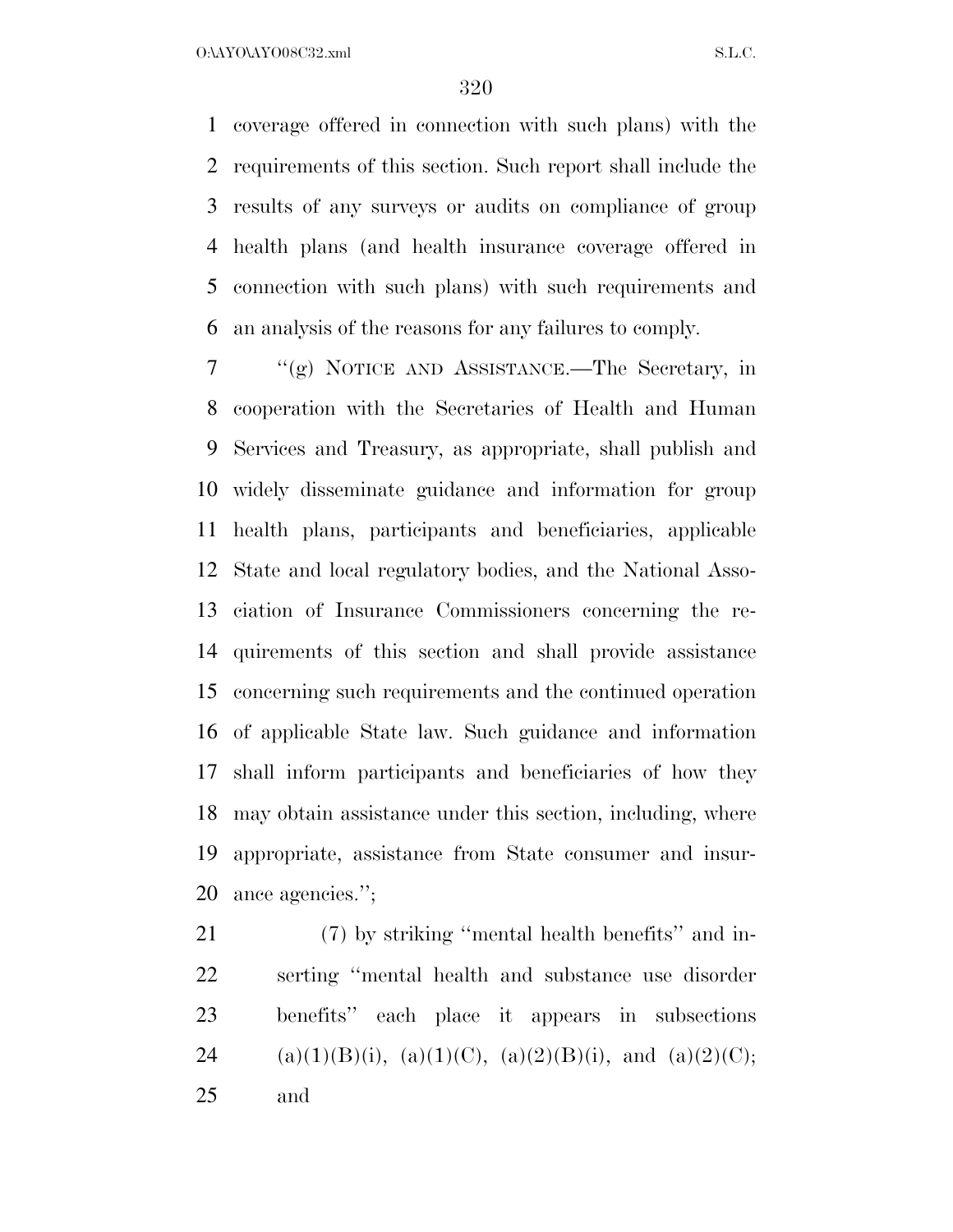| $\mathbf{1}$   | (8) by striking "mental health benefits" and in-       |
|----------------|--------------------------------------------------------|
| $\overline{2}$ | serting "mental health or substance use disorder       |
| 3              | benefits" each place it appears (other than in any     |
| $\overline{4}$ | provision amended by the previous paragraph).          |
| 5              | (b) AMENDMENTS TO PUBLIC HEALTH SERVICE                |
| 6              | ACT.—Section 2705 of the Public Health Service Act (42 |
| 7              | U.S.C. $300gg-5$ ) is amended—                         |
| 8              | $(1)$ in subsection $(a)$ , by adding at the end the   |
| 9              | following:                                             |
| 10             | "(3) FINANCIAL REQUIREMENTS AND TREAT-                 |
| 11             | MENT LIMITATIONS.-                                     |
| 12             | "(A) IN GENERAL.—In the case of a group                |
| 13             | health plan (or health insurance coverage of-          |
| 14             | fered in connection with such a plan) that pro-        |
| 15             | vides both medical and surgical benefits and           |
| 16             | mental health or substance use disorder bene-          |
| 17             | fits, such plan or coverage shall ensure that—         |
| 18             | "(i) the financial requirements appli-                 |
| 19             | cable to such mental health or substance               |
| 20             | use disorder benefits are no more restric-             |
| 21             | tive than the predominant financial re-                |
| 22             | quirements applied to substantially all                |
| 23             | medical and surgical benefits covered by               |
| 24             | the plan (or coverage), and there are no               |
| 25             | separate cost sharing requirements that                |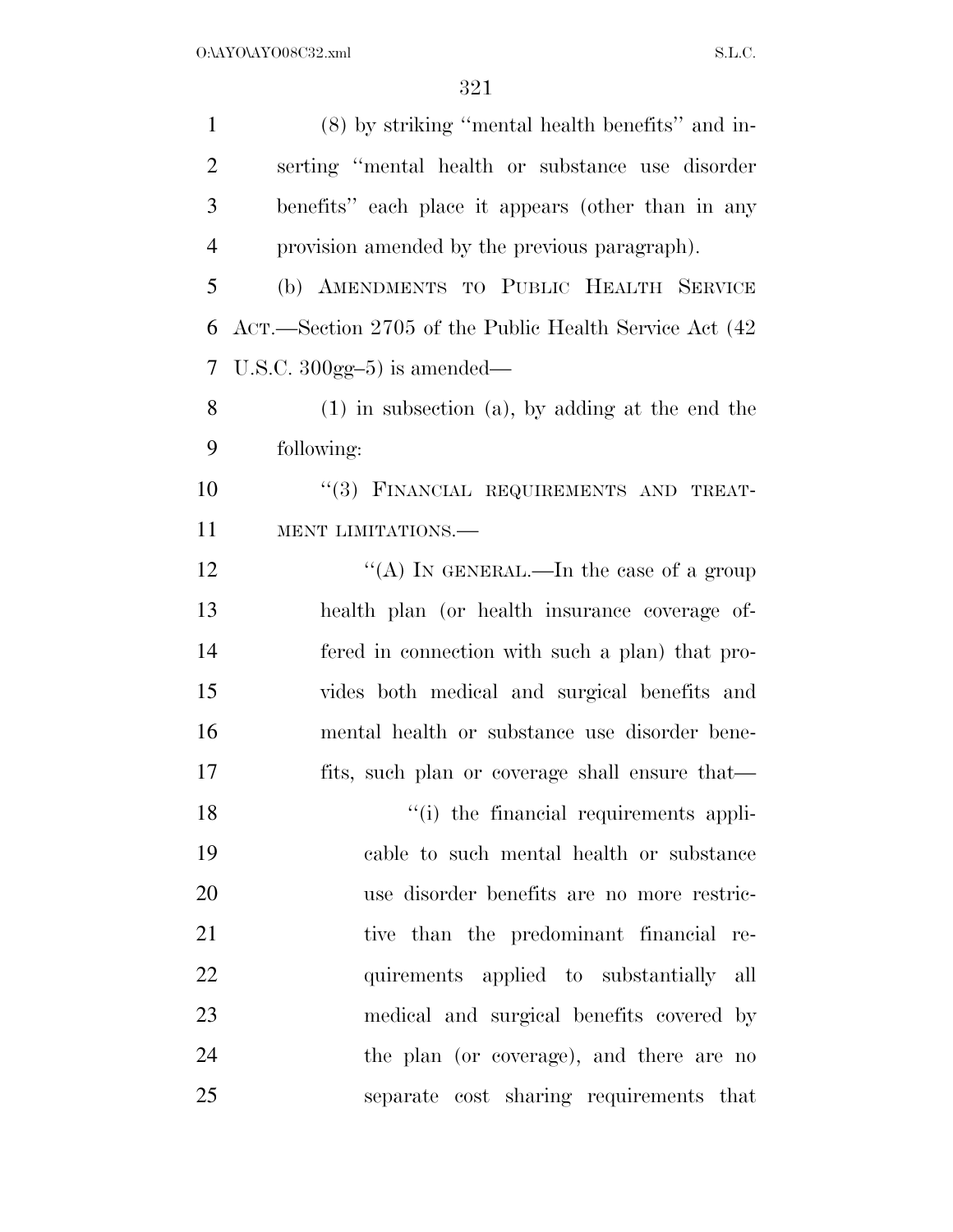are applicable only with respect to mental health or substance use disorder benefits; and

 $\frac{4}{\sin}$  the treatment limitations applica- ble to such mental health or substance use disorder benefits are no more restrictive than the predominant treatment limita- tions applied to substantially all medical and surgical benefits covered by the plan (or coverage) and there are no separate treatment limitations that are applicable only with respect to mental health or sub-stance use disorder benefits.

14 "(B) DEFINITIONS.—In this paragraph:

15 "(i) FINANCIAL REQUIREMENT.—The term 'financial requirement' includes deductibles, copayments, coinsurance, and out-of-pocket expenses, but excludes an ag- gregate lifetime limit and an annual limit 20 subject to paragraphs (1) and (2).

21 ""(ii) PREDOMINANT.—A financial re-22 quirement or treatment limit is considered to be predominant if it is the most com- mon or frequent of such type of limit or requirement.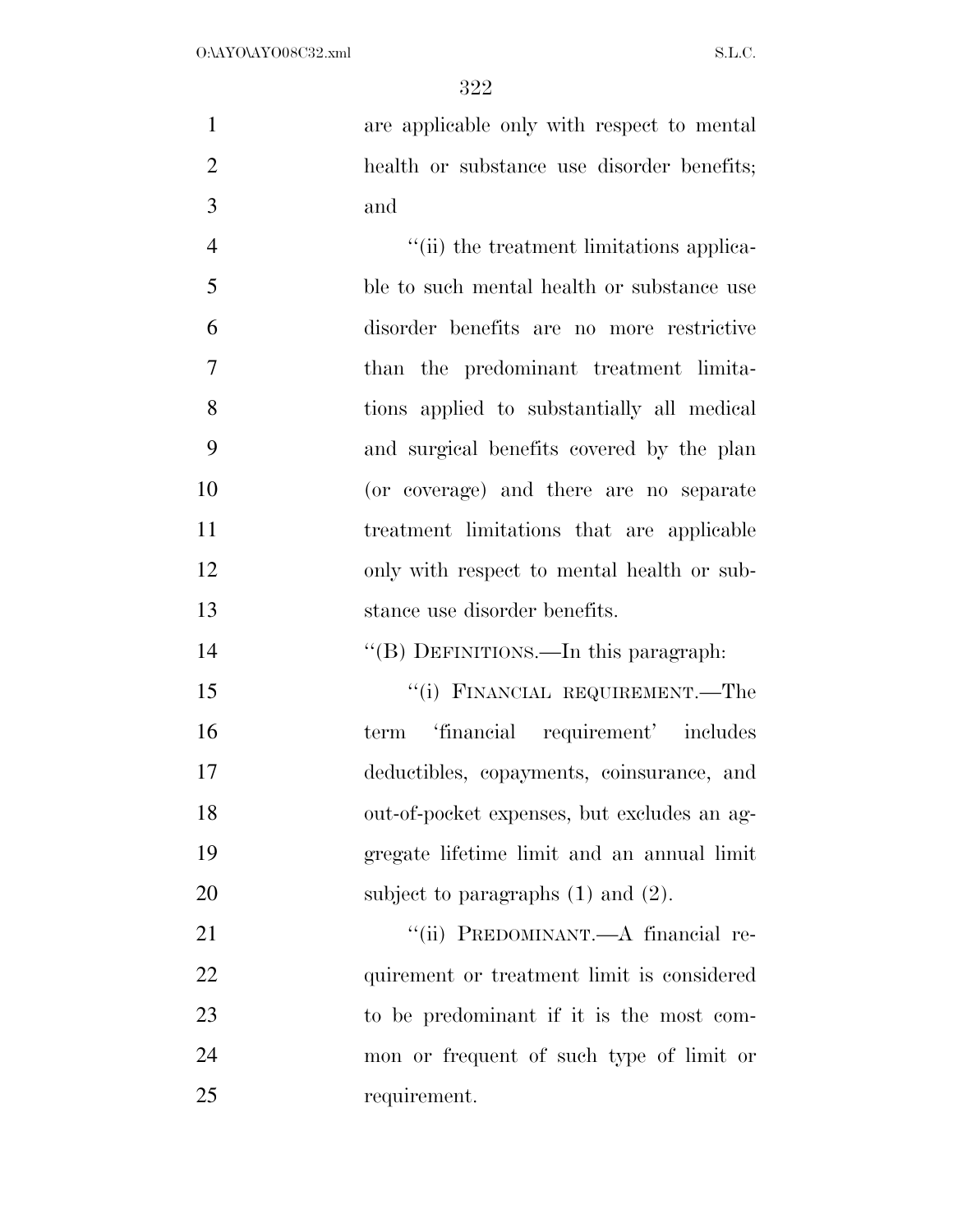$O:\Delta YO\Delta YO08C32.xml$  S.L.C.

1 "(iii) TREATMENT LIMITATION.—The 2 term 'treatment limitation' includes limits on the frequency of treatment, number of visits, days of coverage, or other similar limits on the scope or duration of treat-ment.

7 "(4) AVAILABILITY OF PLAN INFORMATION.— The criteria for medical necessity determinations made under the plan with respect to mental health or substance use disorder benefits (or the health in- surance coverage offered in connection with the plan with respect to such benefits) shall be made avail- able by the plan administrator (or the health insur- ance issuer offering such coverage) in accordance with regulations to any current or potential partici- pant, beneficiary, or contracting provider upon re- quest. The reason for any denial under the plan (or coverage) of reimbursement or payment for services with respect to mental health or substance use dis- order benefits in the case of any participant or bene- ficiary shall, on request or as otherwise required, be made available by the plan administrator (or the health insurance issuer offering such coverage) to the participant or beneficiary in accordance with regulations.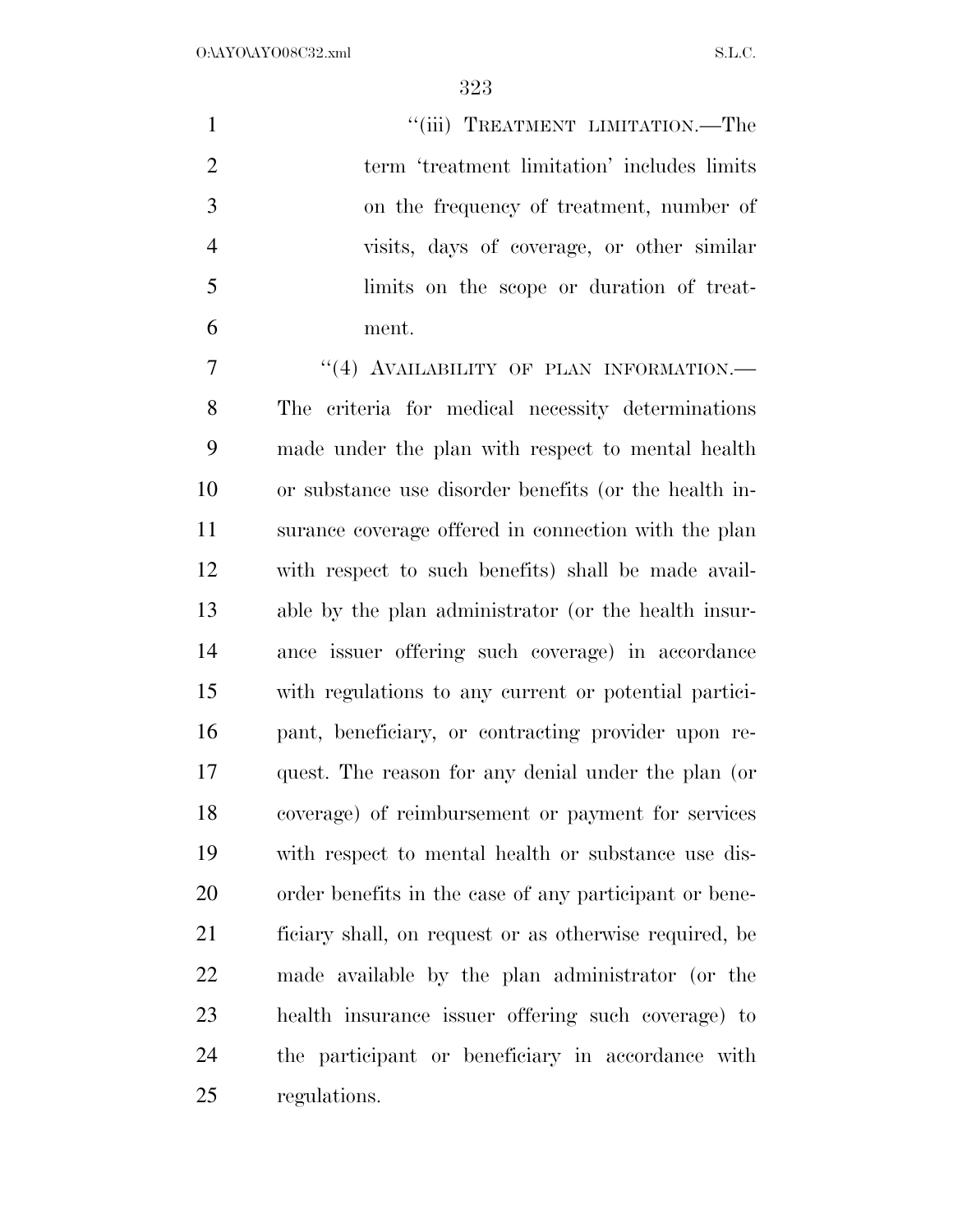| $\mathbf{1}$   | " $(5)$ OUT-OF-NETWORK PROVIDERS.—In the              |
|----------------|-------------------------------------------------------|
| $\overline{2}$ | case of a plan or coverage that provides both med-    |
| 3              | ical and surgical benefits and mental health or sub-  |
| $\overline{4}$ | stance use disorder benefits, if the plan or coverage |
| 5              | provides coverage for medical or surgical benefits    |
| 6              | provided by out-of-network providers, the plan or     |
| $\overline{7}$ | coverage shall provide coverage for mental health or  |
| 8              | substance use disorder benefits provided by out-of-   |
| 9              | network providers in a manner that is consistent      |
| 10             | with the requirements of this section.";              |
| 11             | $(2)$ in subsection (b), by amending paragraph        |
| 12             | $(2)$ to read as follows:                             |
| 13             | $(2)$ in the case of a group health plan (or          |
| 14             | health insurance coverage offered in connection with  |
| 15             | such a plan) that provides mental health or sub-      |
| 16             | stance use disorder benefits, as affecting the terms  |
| 17             | and conditions of the plan or coverage relating to    |
| 18             | such benefits under the plan or coverage, except as   |
| 19             | provided in subsection (a).";                         |
| 20             | $(3)$ in subsection $(e)$ —                           |
| 21             | $(A)$ in paragraph $(1)$ , by inserting before        |
| 22             | the period the following: "(as defined in section)    |
| 23             | $2791(e)(4)$ , except that for purposes of this       |
| 24             | paragraph such term shall include employers           |
| 25             | with 1 employee in the case of an employer re-        |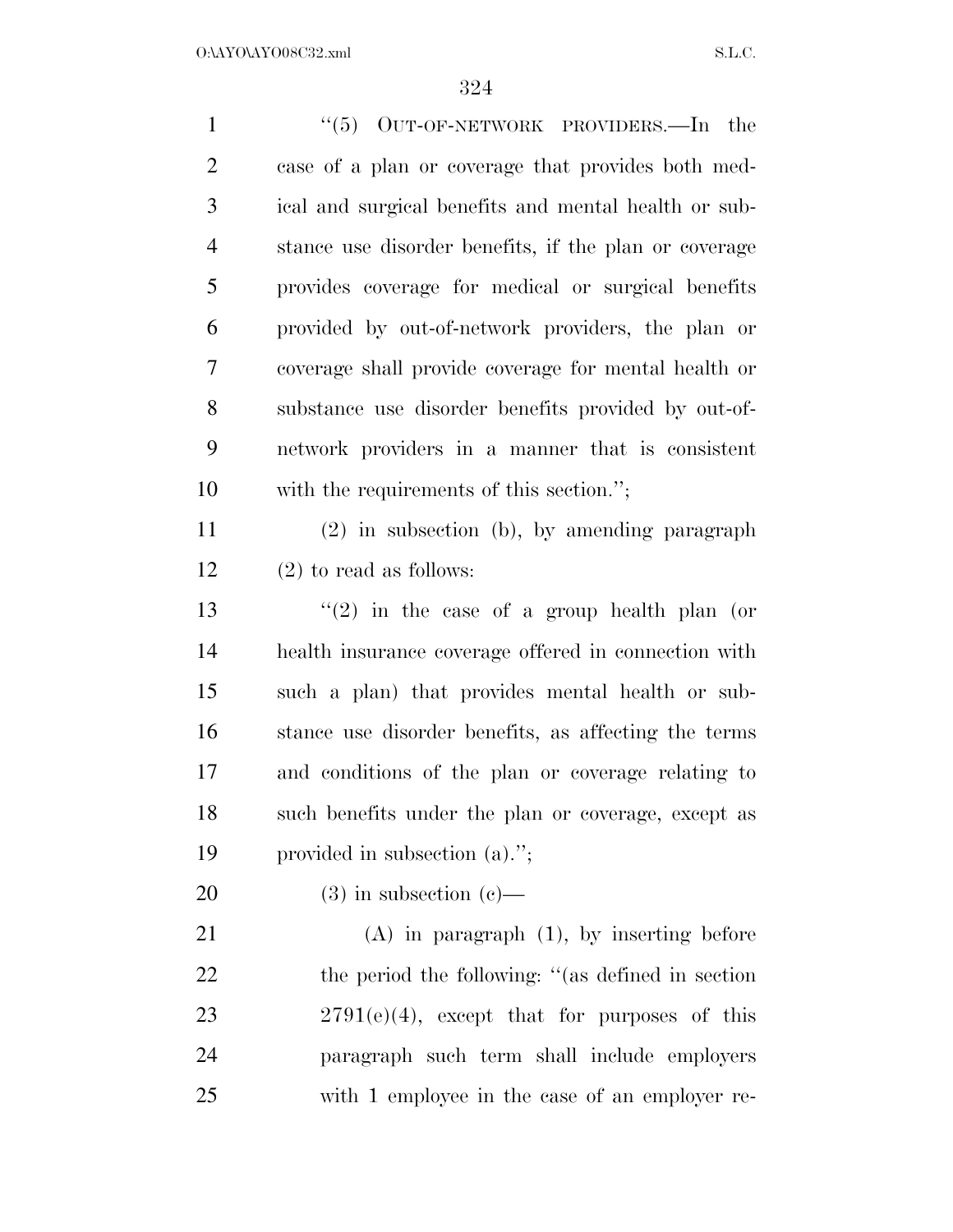| $\mathbf{1}$   | siding in a State that permits small groups to    |
|----------------|---------------------------------------------------|
| $\overline{2}$ | include a single individual)"; and                |
| 3              | $(B)$ by striking paragraph $(2)$ and insert-     |
| $\overline{4}$ | ing the following:                                |
| 5              | $``(2)$ COST EXEMPTION.—                          |
| 6              | "(A) IN GENERAL.—With respect to a                |
| 7              | group health plan (or health insurance coverage   |
| 8              | offered in connection with such a plan), if the   |
| 9              | application of this section to such plan (or cov- |
| 10             | erage) results in an increase for the plan year   |
| 11             | involved of the actual total costs of coverage    |
| 12             | with respect to medical and surgical benefits     |
| 13             | and mental health and substance use disorder      |
| 14             | benefits under the plan (as determined and cer-   |
| 15             | tified under subparagraph $(C)$ ) by an amount    |
| 16             | that exceeds the applicable percentage described  |
| 17             | in subparagraph (B) of the actual total plan      |
| 18             | costs, the provisions of this section shall not   |
| 19             | apply to such plan (or coverage) during the fol-  |
| 20             | lowing plan year, and such exemption shall        |
| 21             | apply to the plan (or coverage) for 1 plan year.  |
| 22             | An employer may elect to continue to apply        |
| 23             | mental health and substance use disorder parity   |
| 24             | pursuant to this section with respect to the      |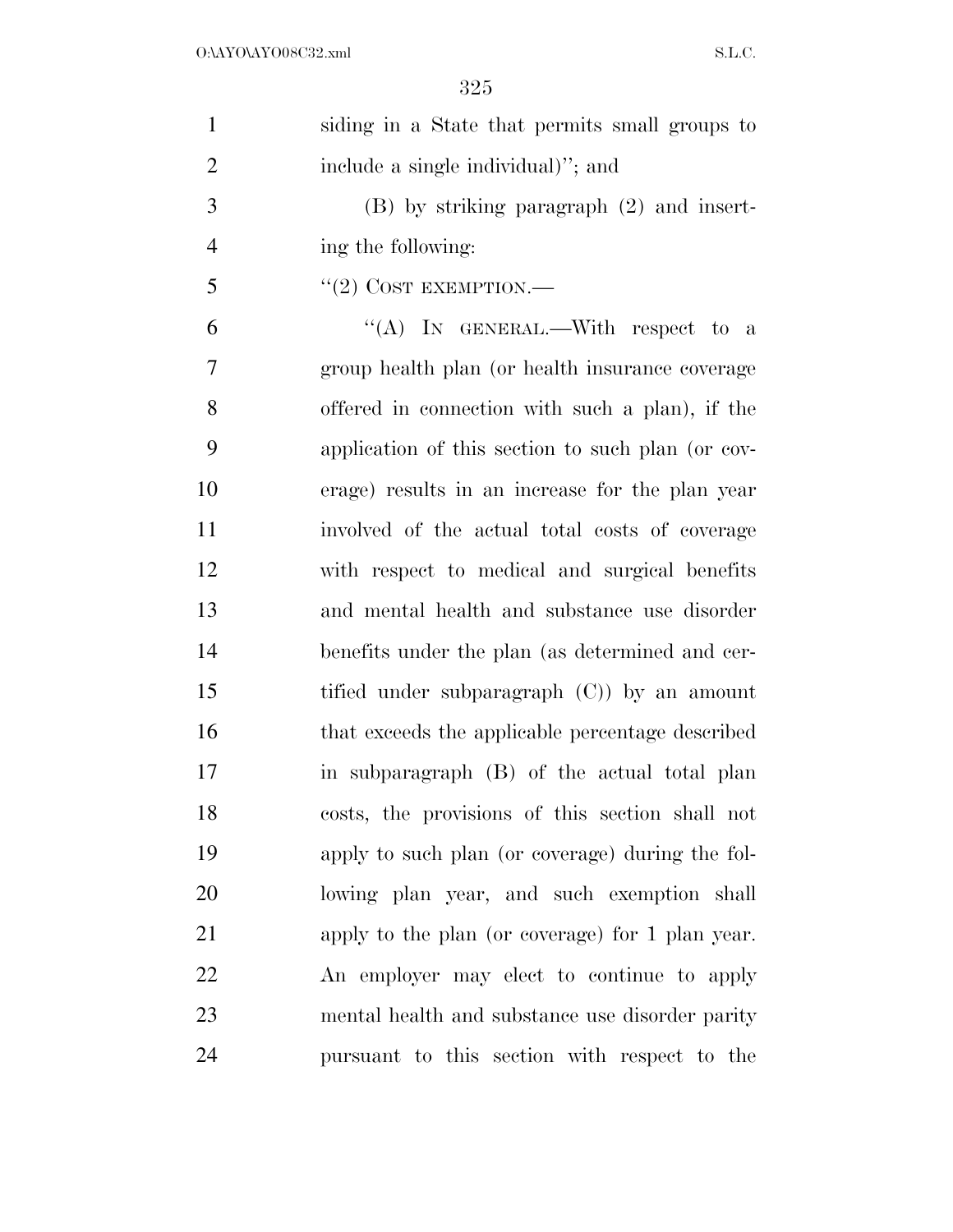| $\mathbf{1}$   | group health plan (or coverage) involved regard- |
|----------------|--------------------------------------------------|
| $\overline{2}$ | less of any increase in total costs.             |
| 3              | "(B) APPLICABLE PERCENTAGE.—With re-             |
| $\overline{4}$ | spect to a plan (or coverage), the applicable    |
| 5              | percentage described in this subparagraph shall  |
| 6              | $be$ —                                           |
| 7              | "(i) 2 percent in the case of the first          |
| 8              | plan year in which this section is applied;      |
| 9              | and                                              |
| 10             | $``(ii) 1$ percent in the case of each           |
| 11             | subsequent plan year.                            |
| 12             | "(C) DETERMINATIONS BY ACTUARIES.—               |
| 13             | Determinations as to increases in actual costs   |
| 14             | under a plan (or coverage) for purposes of this  |
| 15             | section shall be made and certified by a quali-  |
| 16             | fied and licensed actuary who is a member in     |
| 17             | good standing of the American Academy of Ac-     |
| 18             | tuaries. All such determinations shall be in a   |
| 19             | written report prepared by the actuary. The re-  |
| 20             | port, and all underlying documentation relied    |
| 21             | upon by the actuary, shall be maintained by the  |
| 22             | group health plan or health insurance issuer for |
| 23             | a period of 6 years following the notification   |
| 24             | made under subparagraph $(E)$ .                  |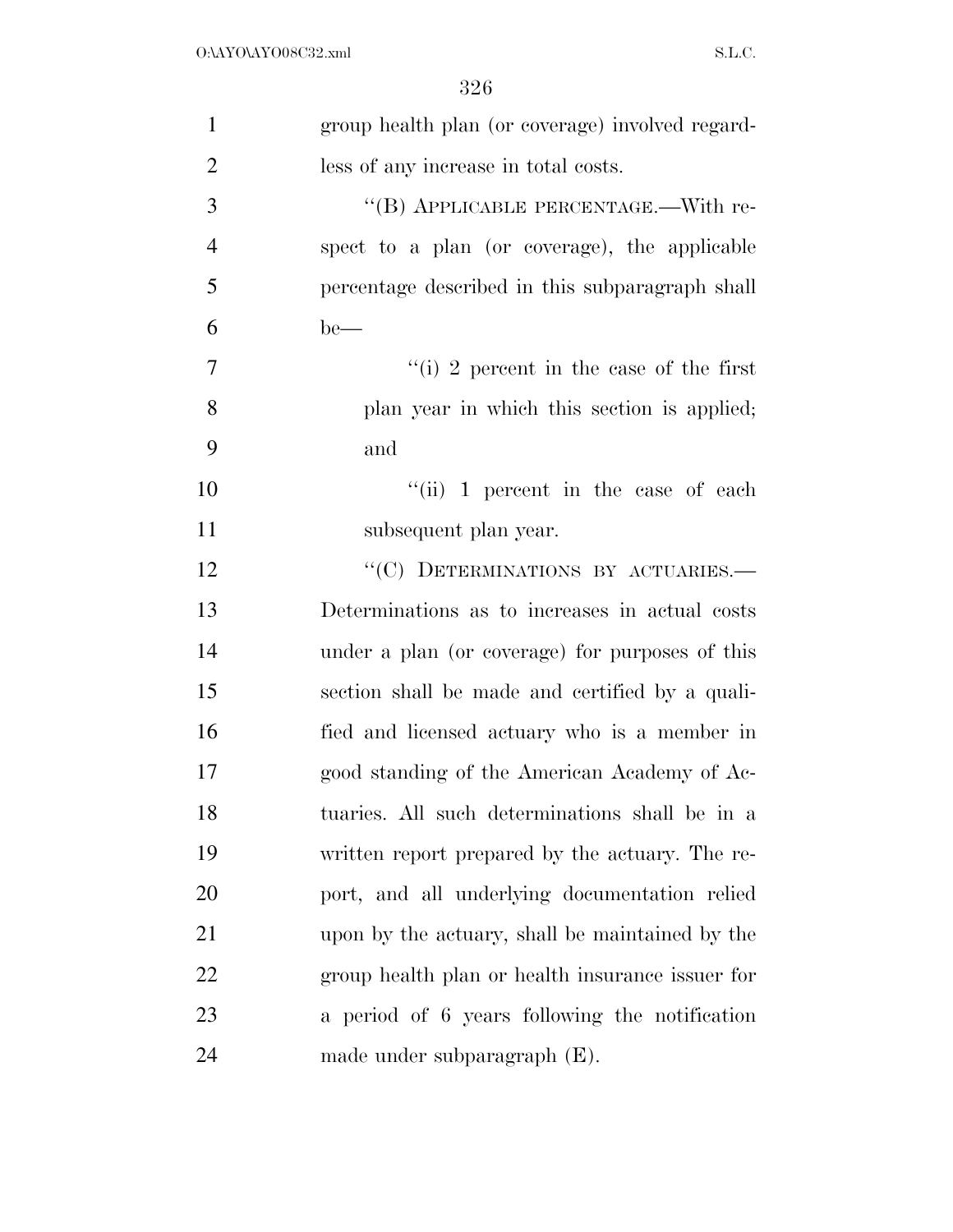| $\mathbf{1}$   | "(D) 6-MONTH DETERMINATIONS.—If a               |
|----------------|-------------------------------------------------|
| $\overline{2}$ | group health plan (or a health insurance issuer |
| 3              | offering coverage in connection with a group    |
| $\overline{4}$ | health plan) seeks an exemption under this      |
| 5              | paragraph, determinations under subparagraph    |
| 6              | (A) shall be made after such plan (or coverage) |
| 7              | has complied with this section for the first 6  |
| 8              | months of the plan year involved.               |
| 9              | "(E) NOTIFICATION.—                             |
| 10             | "(i) IN GENERAL.—A group health                 |
| 11             | plan (or a health insurance issuer offering     |
| 12             | coverage in connection with a group health      |
| 13             | plan) that, based upon a certification de-      |
| 14             | scribed under subparagraph $(C)$ , qualifies    |
| 15             | for an exemption under this paragraph,          |
| 16             | and elects to implement the exemption,          |
| 17             | shall promptly notify the Secretary, the ap-    |
| 18             | propriate State agencies, and participants      |
| 19             | and beneficiaries in the plan of such elec-     |
| 20             | tion.                                           |
| 21             | "(ii) REQUIREMENT.—A notification               |
| 22             | to the Secretary under clause (i) shall in-     |
| 23             | clude                                           |
| 24             | $\lq\lq$ (I) a description of the number        |
| 25             | of covered lives under the plan (or             |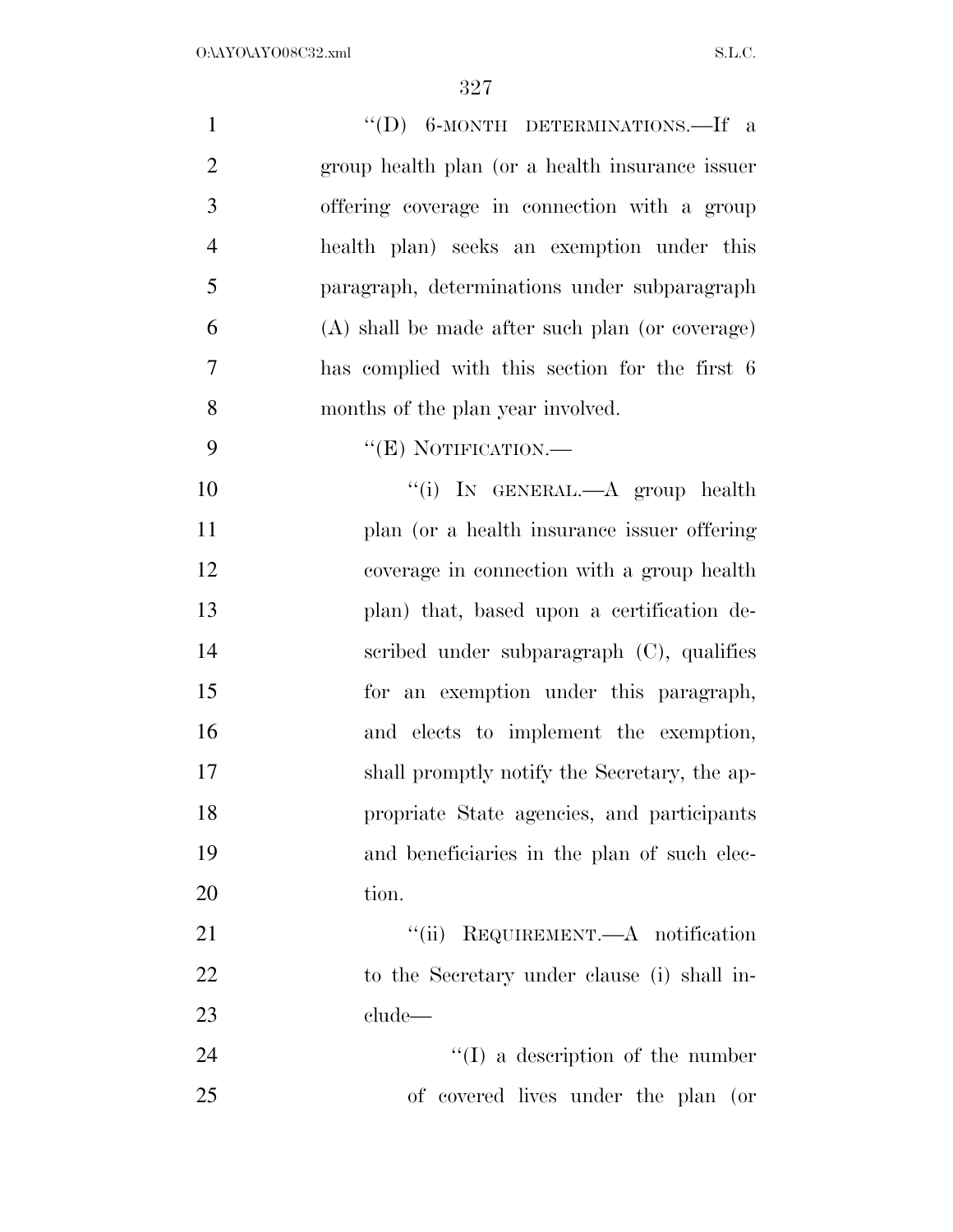| $\mathbf{1}$   | coverage) involved at the time of the        |
|----------------|----------------------------------------------|
| $\overline{2}$ | notification, and as applicable, at the      |
| 3              | time of any prior election of the cost-      |
| $\overline{4}$ | exemption under this paragraph by            |
| 5              | such plan (or coverage);                     |
| 6              | "(II) for both the plan year upon            |
| $\tau$         | which a cost exemption is sought and         |
| 8              | the year prior, a description of the ac-     |
| 9              | tual total costs of coverage with re-        |
| 10             | spect to medical and surgical benefits       |
| 11             | and mental health and substance use          |
| 12             | disorder benefits under the plan; and        |
| 13             | "(III) for both the plan year                |
| 14             | upon which a cost exemption is sought        |
| 15             | and the year prior, the actual total         |
| 16             | costs of coverage with respect to men-       |
| 17             | tal health and substance use disorder        |
| 18             | benefits under the plan.                     |
| 19             | "(iii) CONFIDENTIALITY.—A notifica-          |
| 20             | tion to the Secretary under clause (i) shall |
| 21             | be confidential. The Secretary shall make    |
| 22             | available, upon request and on not more      |
| 23             | annual basis, an anonymous<br>than<br>an     |
| 24             | itemization of such notifications, that in-  |
| 25             | cludes—                                      |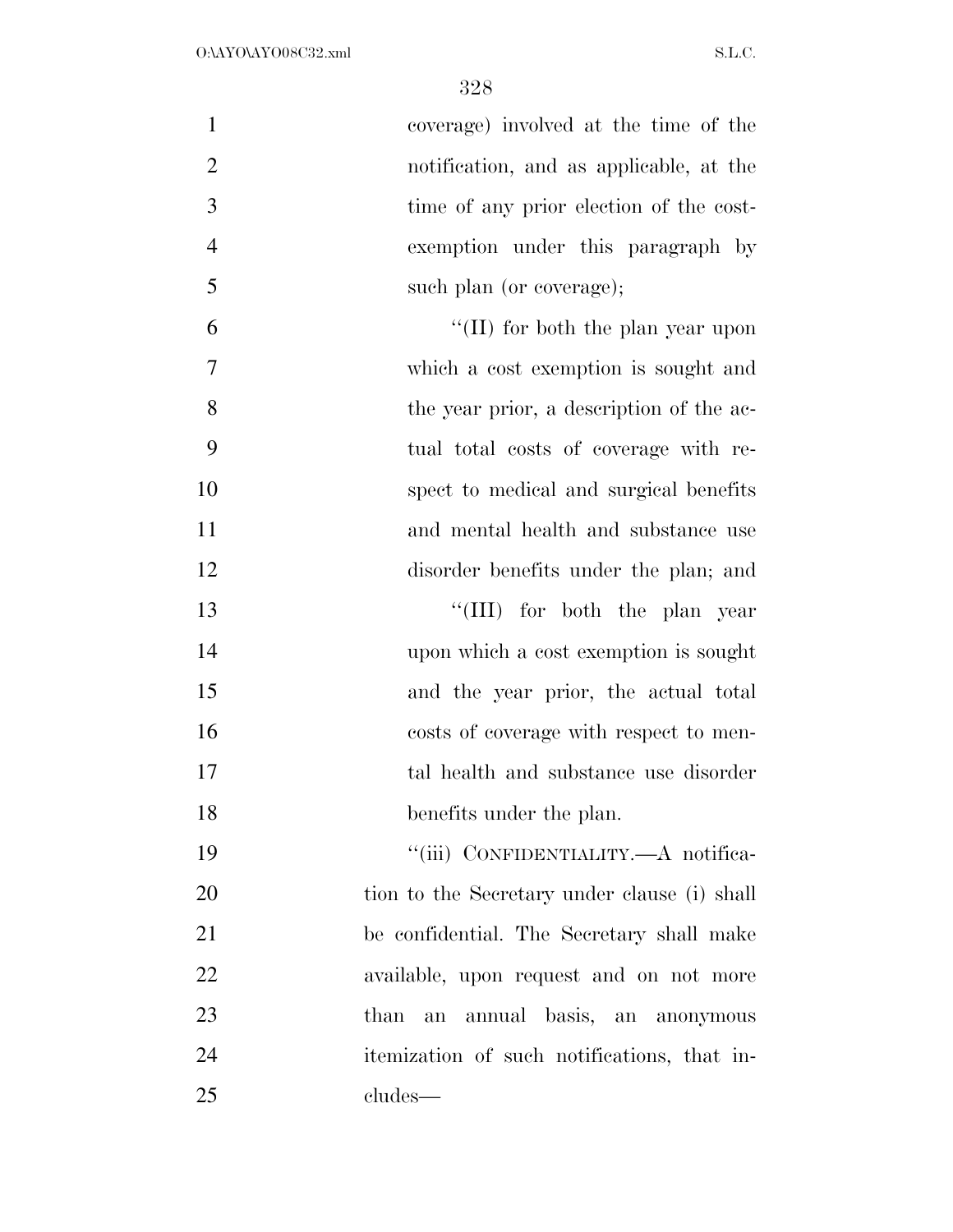| $\mathbf{1}$   | "(I) a breakdown of States by                        |
|----------------|------------------------------------------------------|
| $\overline{2}$ | the size and type of employers submit-               |
| 3              | ting such notification; and                          |
| $\overline{4}$ | "(II) a summary of the data re-                      |
| 5              | ceived under clause (ii).                            |
| 6              | "(F) AUDITS BY APPROPRIATE AGEN-                     |
| 7              | CIES.—To determine compliance with this para-        |
| 8              | graph, the Secretary may audit the books and         |
| 9              | records of a group health plan or health insur-      |
| 10             | ance issuer relating to an exemption, including      |
| 11             | any actuarial reports prepared pursuant to sub-      |
| 12             | paragraph $(C)$ , during the 6 year period fol-      |
| 13             | lowing the notification of such exemption under      |
| 14             | subparagraph (E). A State agency receiving a         |
| 15             | notification under subparagraph (E) may also         |
| 16             | conduct such an audit with respect to an ex-         |
| 17             | emption covered by such notification.";              |
| 18             | $(4)$ in subsection (e), by striking paragraph $(4)$ |
| 19             | and inserting the following:                         |
| 20             | MENTAL HEALTH BENEFITS.-The term<br>(4)              |
| 21             | 'mental health benefits' means benefits with respect |
| <u>22</u>      | to services for mental health conditions, as defined |
| 23             | under the terms of the plan and in accordance with   |
| 24             | applicable Federal and State law.                    |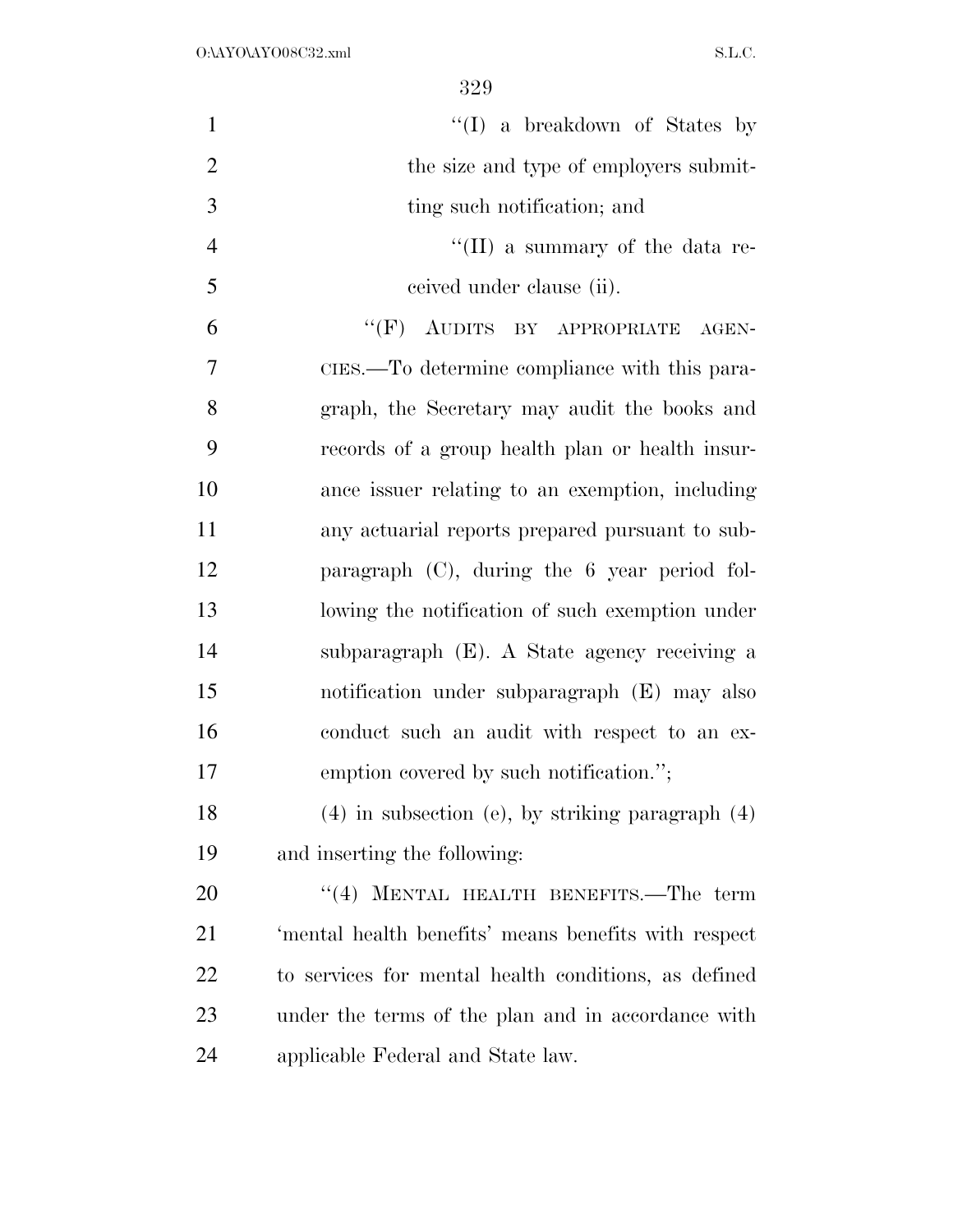| $\mathbf{1}$   | "(5) SUBSTANCE USE DISORDER BENEFITS.-                            |
|----------------|-------------------------------------------------------------------|
| $\overline{2}$ | The term 'substance use disorder benefits' means                  |
| 3              | benefits with respect to services for substance use               |
| $\overline{4}$ | disorders, as defined under the terms of the plan                 |
| 5              | and in accordance with applicable Federal and State               |
| 6              | $law.'$ ;                                                         |
| 7              | $(5)$ by striking subsection $(f)$ ;                              |
| 8              | $(6)$ by striking "mental health benefits" and in-                |
| 9              | serting "mental health and substance use disorder                 |
| 10             | benefits" each place it appears in subsections                    |
| 11             | $(a)(1)(B)(i)$ , $(a)(1)(C)$ , $(a)(2)(B)(i)$ , and $(a)(2)(C)$ ; |
| 12             | and                                                               |
| 13             | (7) by striking "mental health benefits" and in-                  |
| 14             | serting "mental health or substance use disorder                  |
| 15             | benefits" each place it appears (other than in any                |
| 16             | provision amended by the previous paragraph).                     |
| 17             | (c) AMENDMENTS TO INTERNAL REVENUE CODE.-                         |
| 18             | Section 9812 of the Internal Revenue Code of 1986 is              |
| 19             | amended-                                                          |
| 20             | $(1)$ in subsection $(a)$ , by adding at the end the              |
| 21             | following:                                                        |
| 22             | "(3) FINANCIAL REQUIREMENTS AND TREAT-                            |
| 23             | MENT LIMITATIONS.-                                                |
| 24             | "(A) IN GENERAL.—In the case of a group                           |
| 25             | health plan that provides both medical and sur-                   |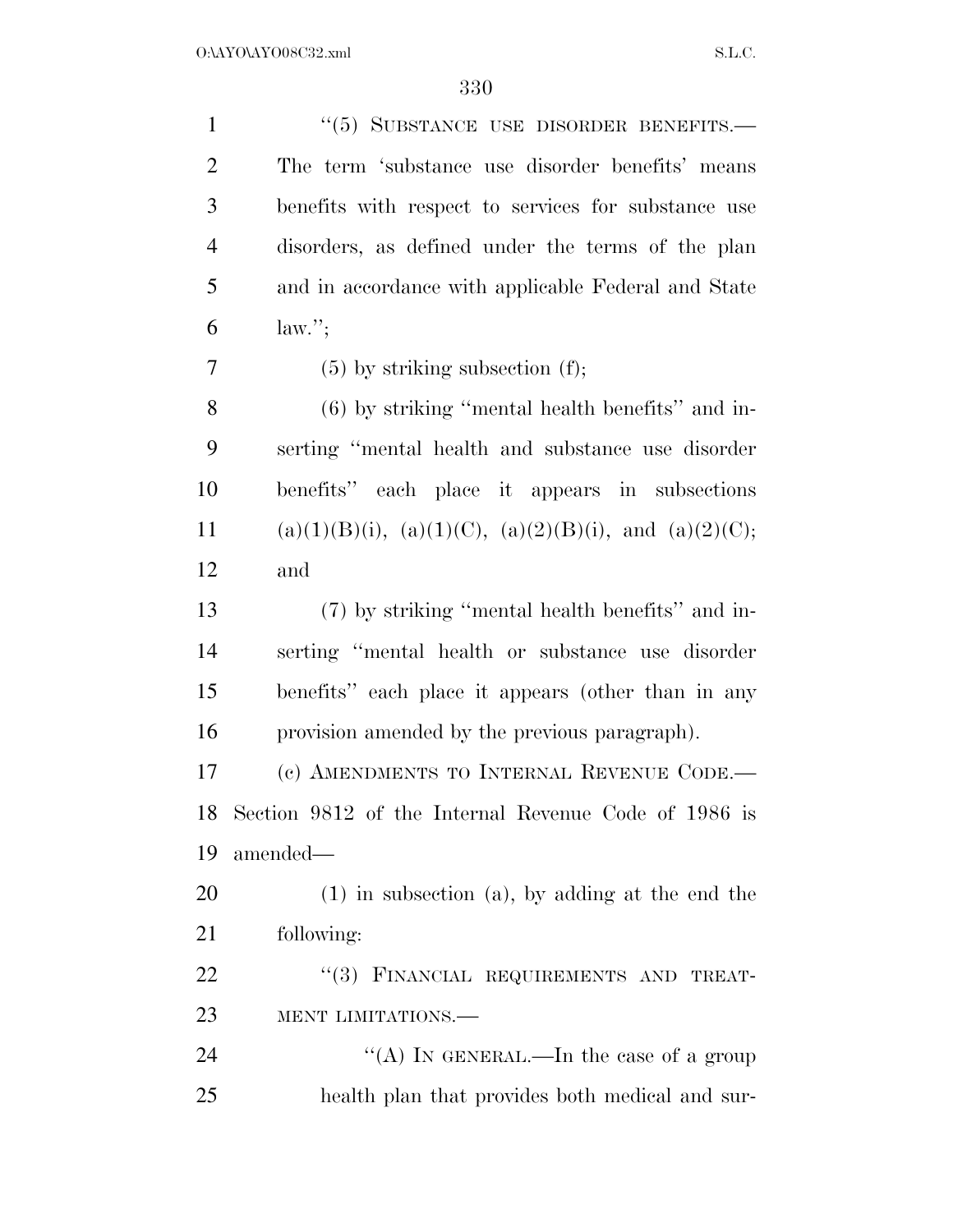gical benefits and mental health or substance use disorder benefits, such plan shall ensure that—

 $''(i)$  the financial requirements appli- cable to such mental health or substance use disorder benefits are no more restric- tive than the predominant financial re- quirements applied to substantially all medical and surgical benefits covered by the plan, and there are no separate cost sharing requirements that are applicable only with respect to mental health or sub-stance use disorder benefits; and

 $\frac{1}{2}$  (ii) the treatment limitations applica- ble to such mental health or substance use disorder benefits are no more restrictive than the predominant treatment limita- tions applied to substantially all medical and surgical benefits covered by the plan and there are no separate treatment limi- tations that are applicable only with re- spect to mental health or substance use disorder benefits.

24 "(B) DEFINITIONS.—In this paragraph: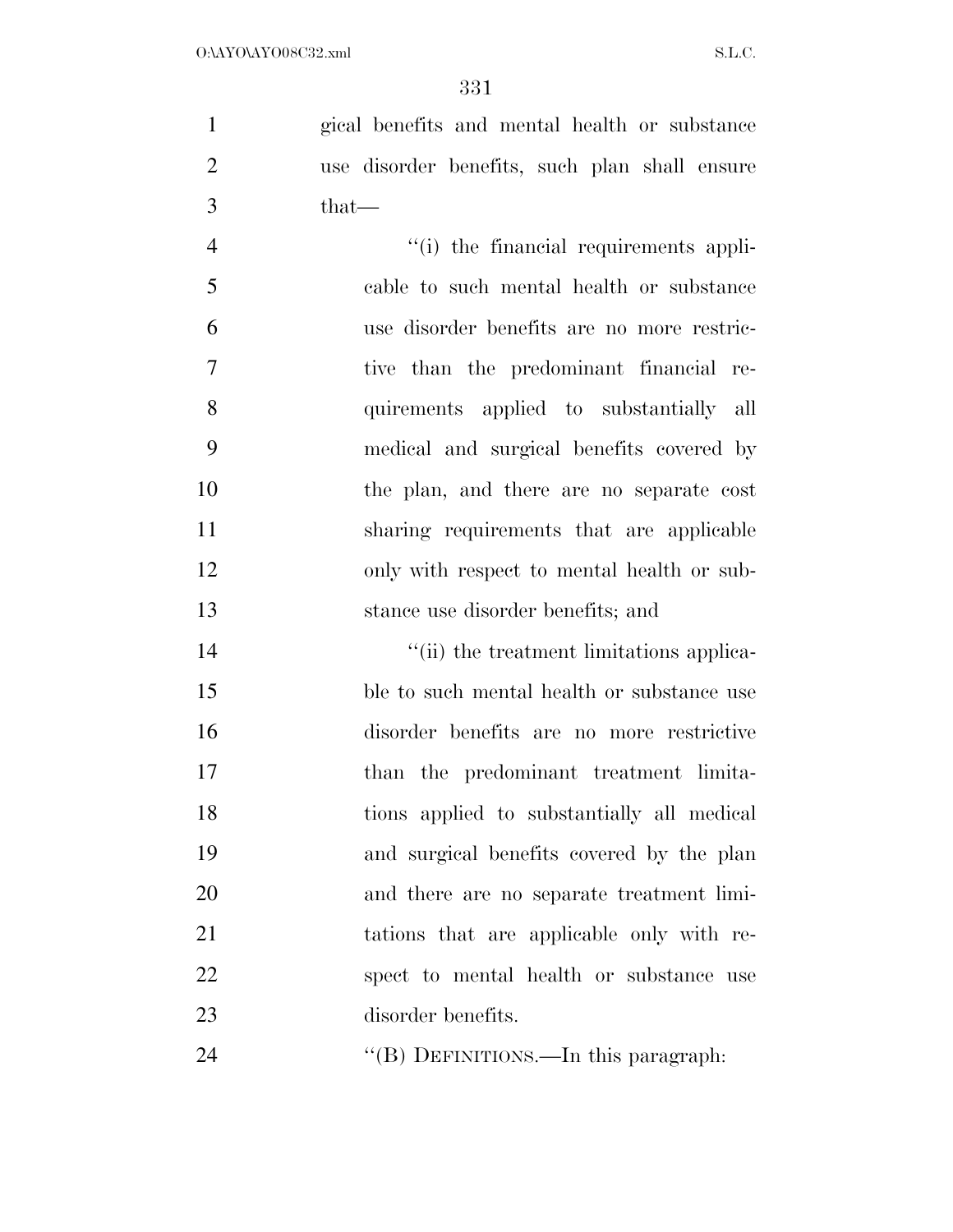| $\mathbf{1}$   | "(i) FINANCIAL REQUIREMENT.—The                       |
|----------------|-------------------------------------------------------|
| $\overline{2}$ | term 'financial requirement' includes                 |
| 3              | deductibles, copayments, coinsurance, and             |
| $\overline{4}$ | out-of-pocket expenses, but excludes an ag-           |
| 5              | gregate lifetime limit and an annual limit            |
| 6              | subject to paragraphs $(1)$ and $(2)$ ,               |
| 7              | "(ii) PREDOMINANT.—A financial re-                    |
| 8              | quirement or treatment limit is considered            |
| 9              | to be predominant if it is the most com-              |
| 10             | mon or frequent of such type of limit or              |
| 11             | requirement.                                          |
| 12             | "(iii) TREATMENT LIMITATION.—The                      |
| 13             | term 'treatment limitation' includes limits           |
| 14             | on the frequency of treatment, number of              |
| 15             | visits, days of coverage, or other similar            |
| 16             | limits on the scope or duration of treat-             |
| 17             | ment.                                                 |
| 18             | "(4) AVAILABILITY OF PLAN INFORMATION.-               |
| 19             | The criteria for medical necessity determinations     |
| 20             | made under the plan with respect to mental health     |
| 21             | or substance use disorder benefits shall be made      |
| 22             | available by the plan administrator in accordance     |
| 23             | with regulations to any current or potential partici- |
| 24             | pant, beneficiary, or contracting provider upon re-   |
| 25             | quest. The reason for any denial under the plan of    |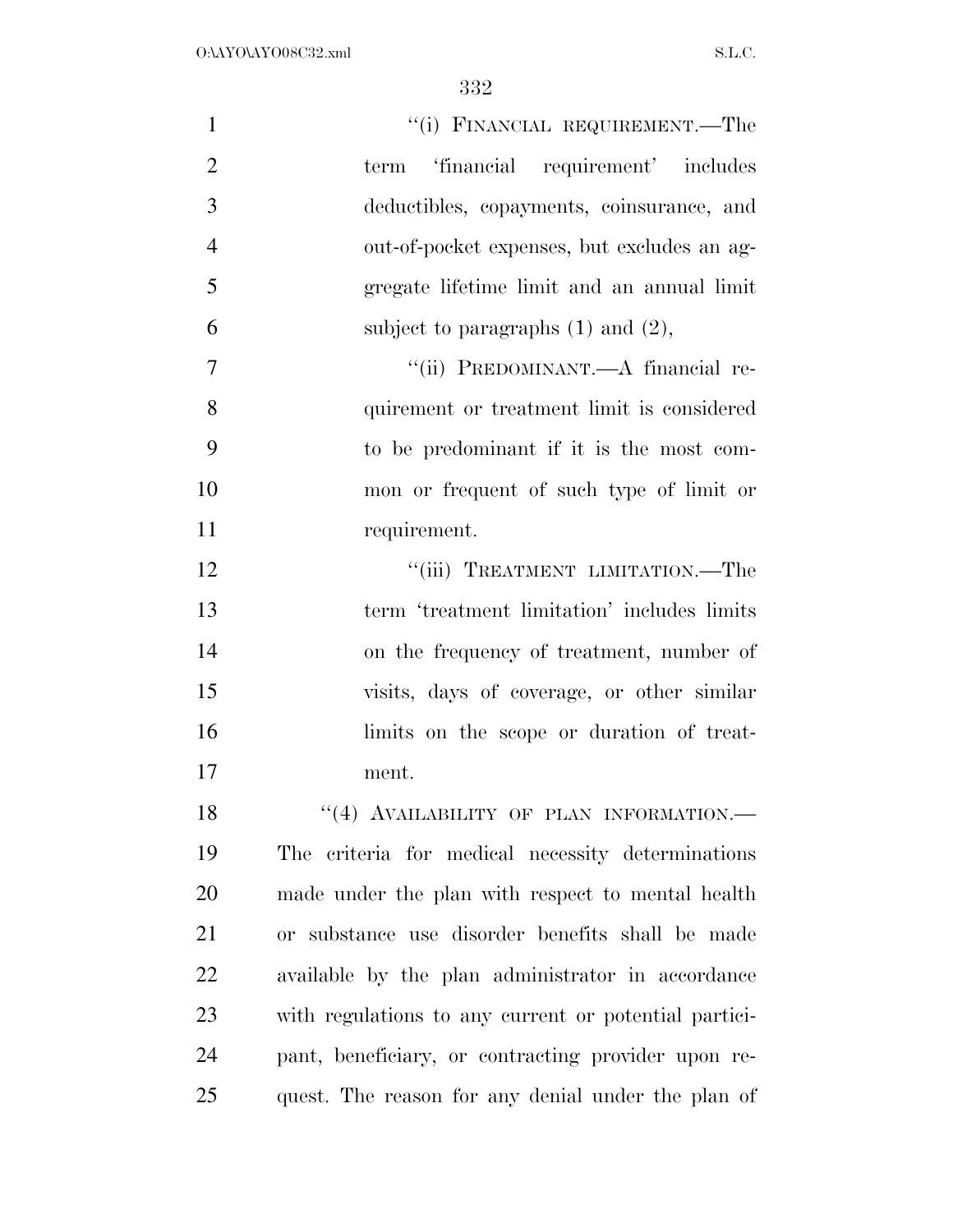reimbursement or payment for services with respect to mental health or substance use disorder benefits in the case of any participant or beneficiary shall, on request or as otherwise required, be made available by the plan administrator to the participant or bene-ficiary in accordance with regulations.

7 "(5) OUT-OF-NETWORK PROVIDERS.—In the case of a plan that provides both medical and sur- gical benefits and mental health or substance use disorder benefits, if the plan provides coverage for medical or surgical benefits provided by out-of-net- work providers, the plan shall provide coverage for mental health or substance use disorder benefits pro- vided by out-of-network providers in a manner that is consistent with the requirements of this section.'';

 (2) in subsection (b), by amending paragraph (2) to read as follows:

 $\langle \cdot (2) \rangle$  in the case of a group health plan that provides mental health or substance use disorder benefits, as affecting the terms and conditions of the 21 plan relating to such benefits under the plan, except as provided in subsection (a).'';

23 (3) in subsection  $(c)$ —

 (A) by amending paragraph (1) to read as follows: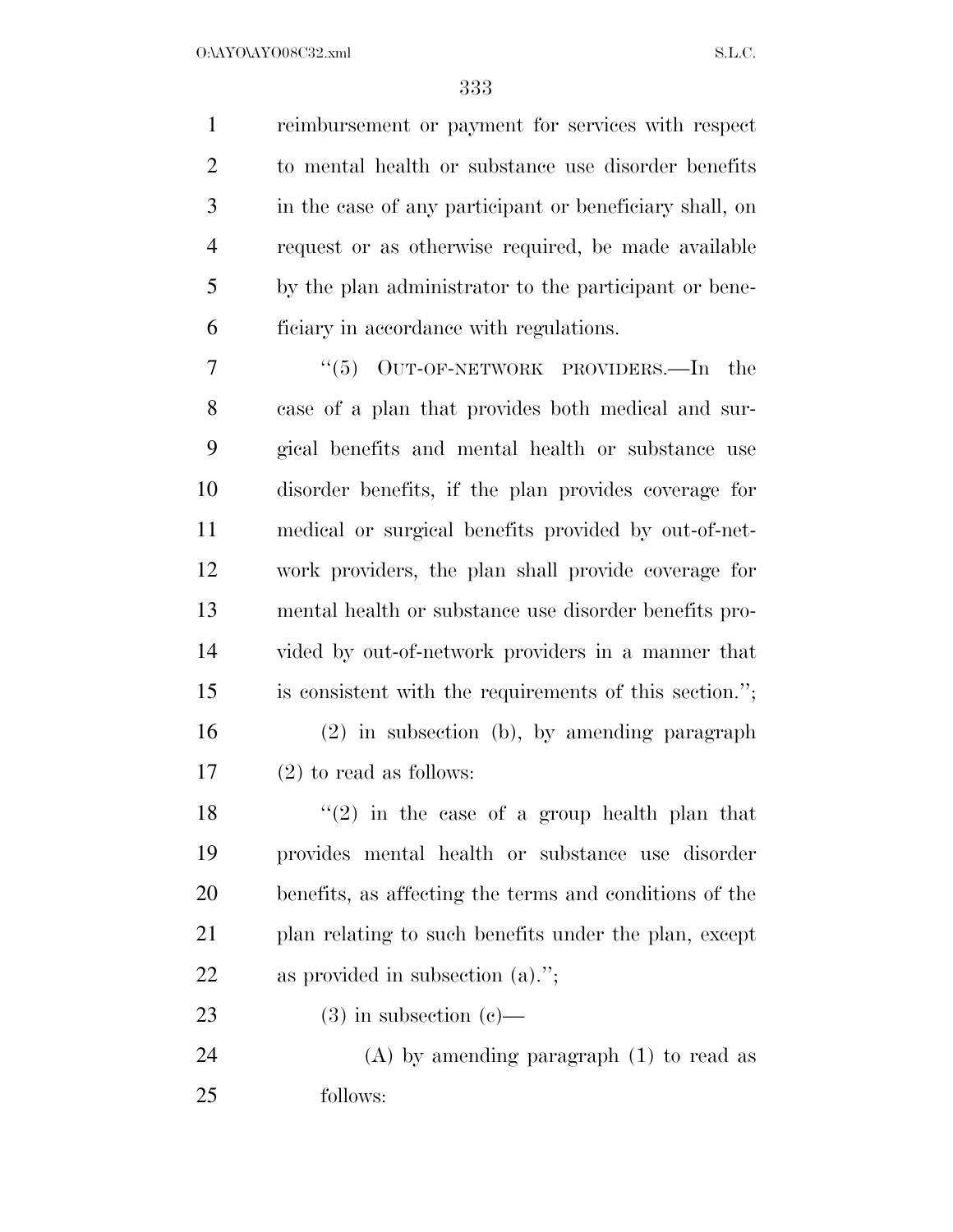| $\mathbf{1}$   | "(1) SMALL EMPLOYER EXEMPTION.-                       |
|----------------|-------------------------------------------------------|
| $\overline{2}$ | "(A) IN GENERAL.—This section shall not               |
| 3              | apply to any group health plan for any plan           |
| $\overline{4}$ | year of a small employer.                             |
| 5              | "(B) SMALL EMPLOYER.—For purposes of                  |
| 6              | subparagraph (A), the term 'small employer'           |
| 7              | means, with respect to a calendar year and a          |
| 8              | plan year, an employer who employed an aver-          |
| 9              | age of at least $2$ (or $1$ in the case of an em-     |
| 10             | ployer residing in a State that permits small         |
| 11             | groups to include a single individual) but not        |
| 12             | more than 50 employees on business days dur-          |
| 13             | ing the preceding calendar year. For purposes         |
| 14             | of the preceding sentence, all persons treated as     |
| 15             | a single employer under subsection (b), (c),          |
| 16             | $(m)$ , or $(o)$ of section 414 shall be treated as 1 |
| 17             | employer and rules similar to rules of subpara-       |
| 18             | graphs (B) and (C) of section $4980D(d)(2)$           |
| 19             | shall apply."; and                                    |
| 20             | $(B)$ by striking paragraph $(2)$ and insert-         |
| 21             | ing the following:                                    |
| 22             | $``(2)$ COST EXEMPTION.—                              |
| 23             | "(A) IN GENERAL.—With respect to a                    |
| 24             | group health plan, if the application of this sec-    |
| 25             | tion to such plan results in an increase for the      |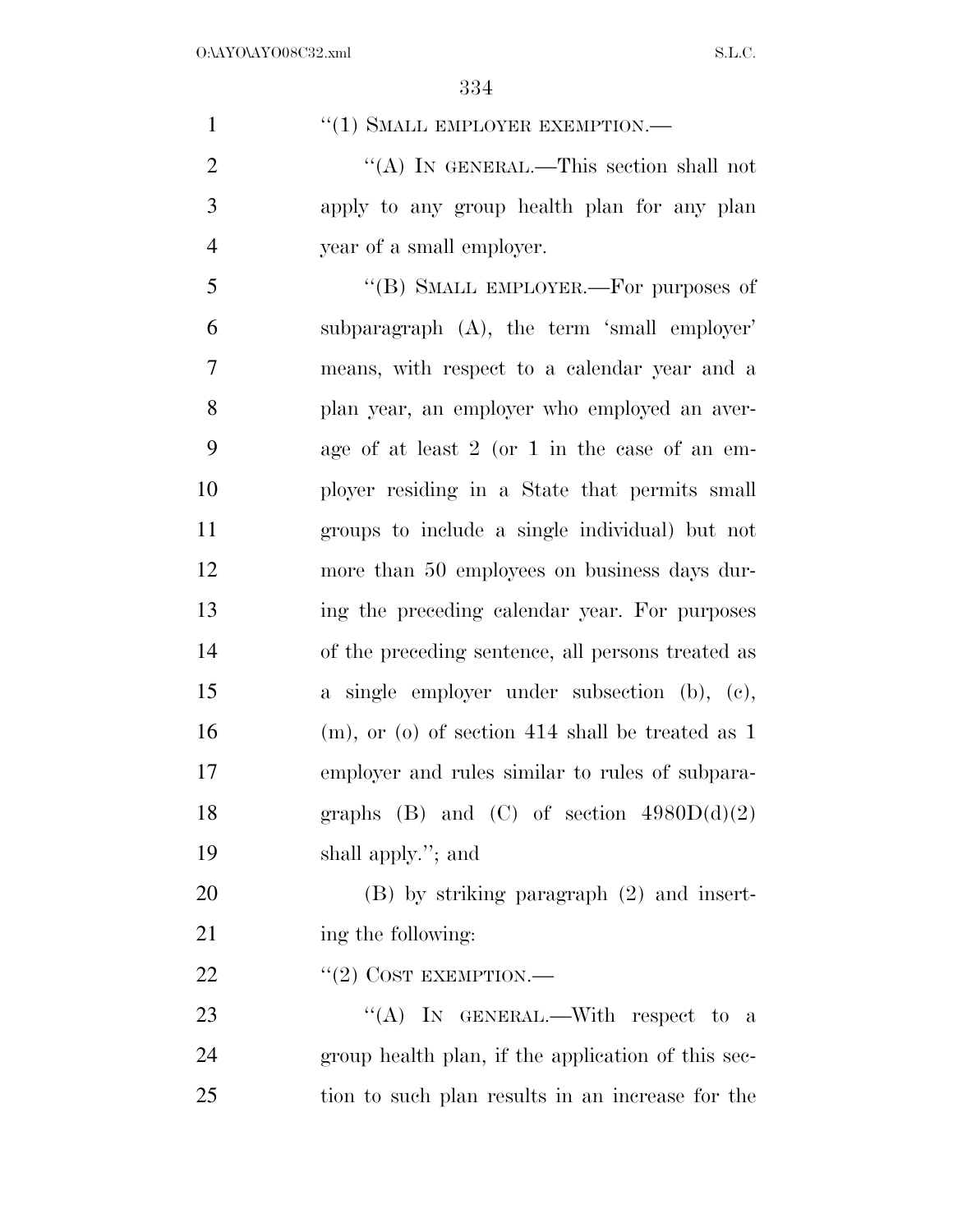plan year involved of the actual total costs of coverage with respect to medical and surgical benefits and mental health and substance use disorder benefits under the plan (as determined and certified under subparagraph (C)) by an amount that exceeds the applicable percentage described in subparagraph (B) of the actual total plan costs, the provisions of this section shall not apply to such plan during the fol- lowing plan year, and such exemption shall apply to the plan for 1 plan year. An employer may elect to continue to apply mental health and substance use disorder parity pursuant to this section with respect to the group health plan involved regardless of any increase in total costs. 17 "(B) APPLICABLE PERCENTAGE.—With re- spect to a plan, the applicable percentage de- scribed in this subparagraph shall be—  $\frac{1}{2}$  percent in the case of the first 21 plan year in which this section is applied; and 23 ''(ii) 1 percent in the case of each subsequent plan year.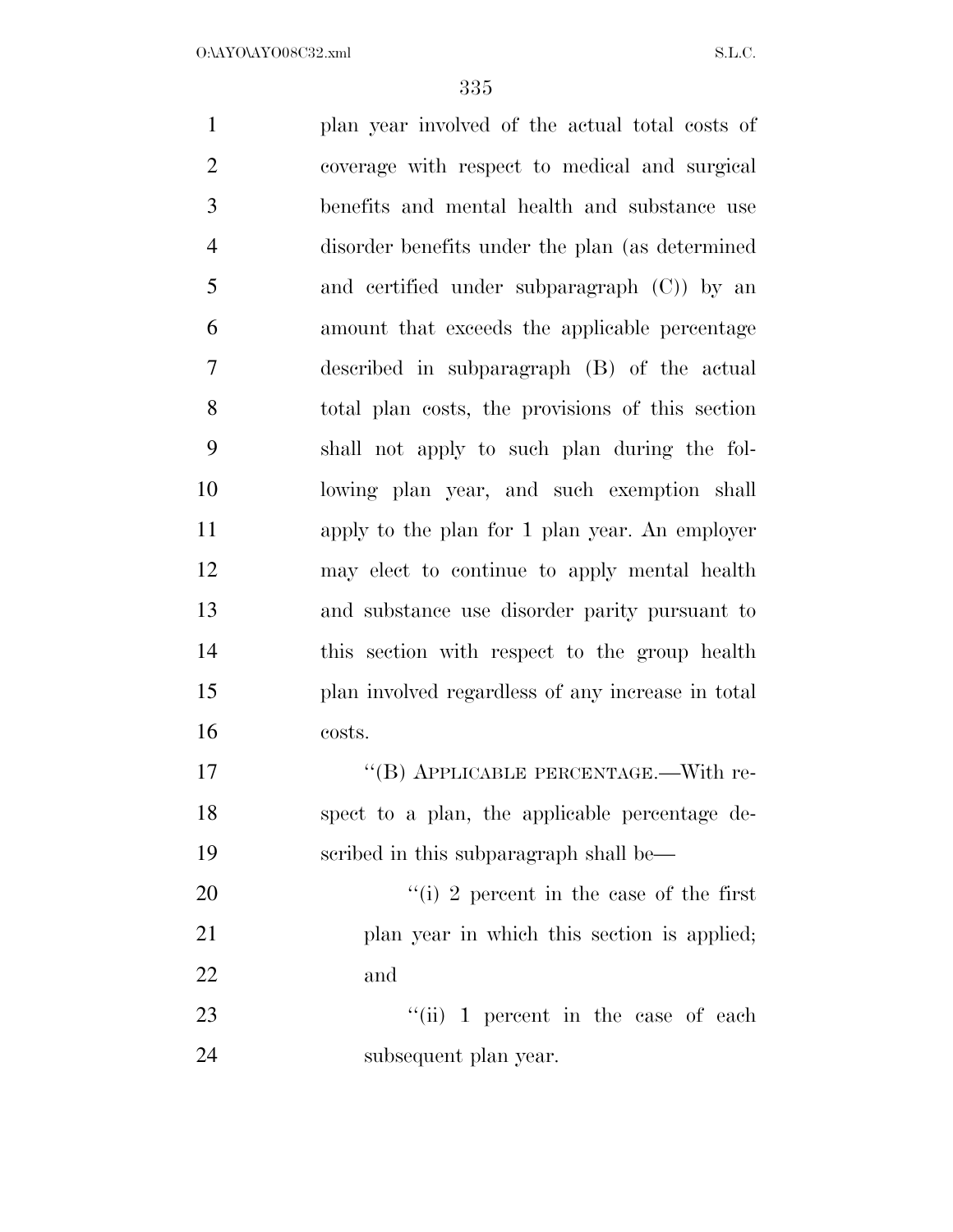| $\mathbf{1}$   | "(C) DETERMINATIONS BY ACTUARIES.-                |
|----------------|---------------------------------------------------|
| $\mathbf{2}$   | Determinations as to increases in actual costs    |
| 3              | under a plan for purposes of this section shall   |
| $\overline{4}$ | be made and certified by a qualified and li-      |
| 5              | censed actuary who is a member in good stand-     |
| 6              | ing of the American Academy of Actuaries. All     |
| $\tau$         | such determinations shall be in a written report  |
| 8              | prepared by the actuary. The report, and all      |
| 9              | underlying documentation relied upon by the       |
| 10             | actuary, shall be maintained by the group         |
| 11             | health plan for a period of 6 years following the |
| 12             | notification made under subparagraph (E).         |
| 13             | "(D) 6-MONTH DETERMINATIONS.—If a                 |
| 14             | group health plan seeks an exemption under        |
| 15             | this paragraph, determinations under subpara-     |
| 16             | graph (A) shall be made after such plan has       |
| 17             | complied with this section for the first 6        |
| 18             | months of the plan year involved.                 |
| 19             | $``(E)$ NOTIFICATION.—                            |
| 20             | "(i) IN GENERAL.—A group health                   |
| 21             | plan that, based upon a certification de-         |
| 22             | scribed under subparagraph $(C)$ , qualifies      |
| 23             | for an exemption under this paragraph,            |
| 24             | and elects to implement the exemption,            |
| 25             | shall promptly notify the Secretary, the ap-      |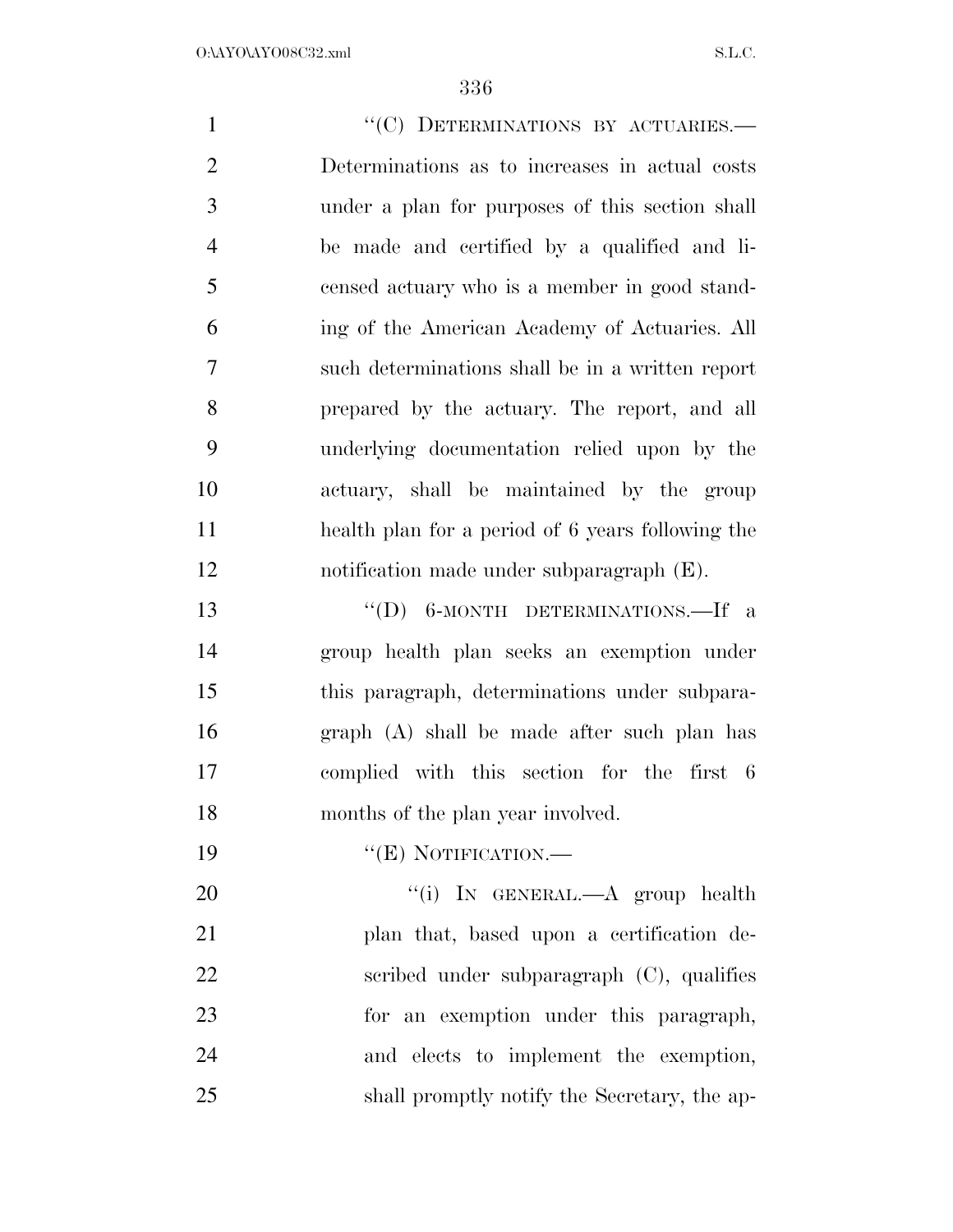| $\mathbf{1}$   | propriate State agencies, and participants  |
|----------------|---------------------------------------------|
| $\overline{2}$ | and beneficiaries in the plan of such elec- |
| 3              | tion.                                       |
| $\overline{4}$ | REQUIREMENT.—A notification<br>``(ii)       |
| 5              | to the Secretary under clause (i) shall in- |
| 6              | clude—                                      |
| 7              | $\lq\lq$ a description of the number        |
| 8              | of covered lives under the plan in-         |
| 9              | volved at the time of the notification,     |
| 10             | and as applicable, at the time of any       |
| 11             | prior election of the cost-exemption        |
| 12             | under this paragraph by such plan;          |
| 13             | "(II) for both the plan year upon           |
| 14             | which a cost exemption is sought and        |
| 15             | the year prior, a description of the ac-    |
| 16             | tual total costs of coverage with re-       |
| 17             | spect to medical and surgical benefits      |
| 18             | and mental health and substance use         |
| 19             | disorder benefits under the plan; and       |
| 20             | "(III) for both the plan year               |
| 21             | upon which a cost exemption is sought       |
| 22             | and the year prior, the actual total        |
| 23             | costs of coverage with respect to men-      |
| 24             | tal health and substance use disorder       |
| 25             | benefits under the plan.                    |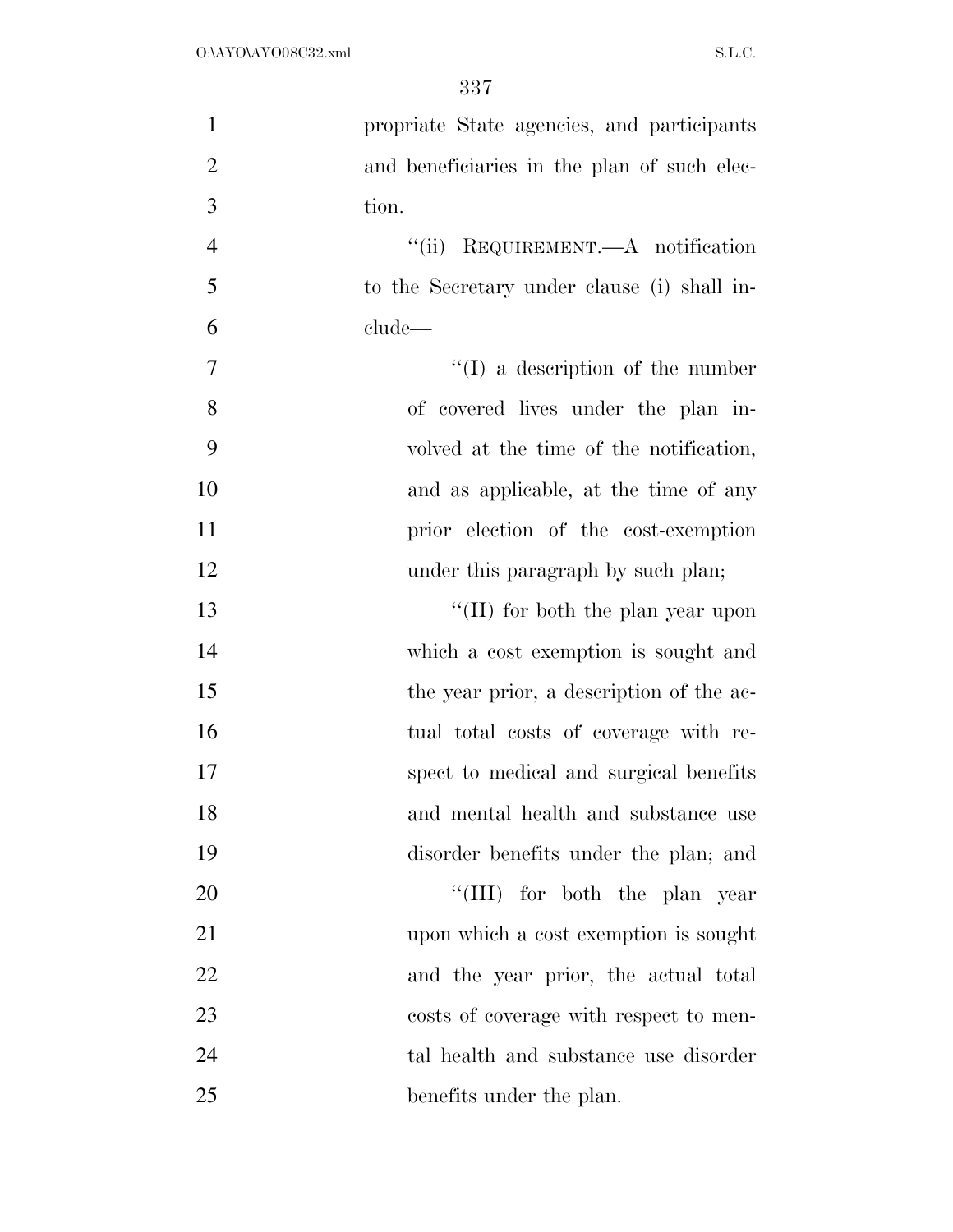| $\mathbf{1}$   | "(iii) CONFIDENTIALITY.—A notifica-              |
|----------------|--------------------------------------------------|
| $\overline{2}$ | tion to the Secretary under clause (i) shall     |
| 3              | be confidential. The Secretary shall make        |
| $\overline{4}$ | available, upon request and on not more          |
| 5              | than an annual basis, an anonymous               |
| 6              | itemization of such notifications, that in-      |
| 7              | cludes—                                          |
| 8              | $\lq\lq$ a breakdown of States by                |
| 9              | the size and type of employers submit-           |
| 10             | ting such notification; and                      |
| 11             | "(II) a summary of the data re-                  |
| 12             | ceived under clause (ii).                        |
| 13             | "(F) AUDITS BY APPROPRIATE AGEN-                 |
| 14             | CIES.—To determine compliance with this para-    |
| 15             | graph, the Secretary may audit the books and     |
| 16             | records of a group health plan relating to an    |
| 17             | exemption, including any actuarial reports pre-  |
| 18             | pared pursuant to subparagraph (C), during       |
| 19             | the 6 year period following the notification of  |
| 20             | such exemption under subparagraph (E). A         |
| 21             | State agency receiving a notification under sub- |
| 22             | paragraph (E) may also conduct such an audit     |
| 23             | with respect to an exemption covered by such     |
| 24             | notification.";                                  |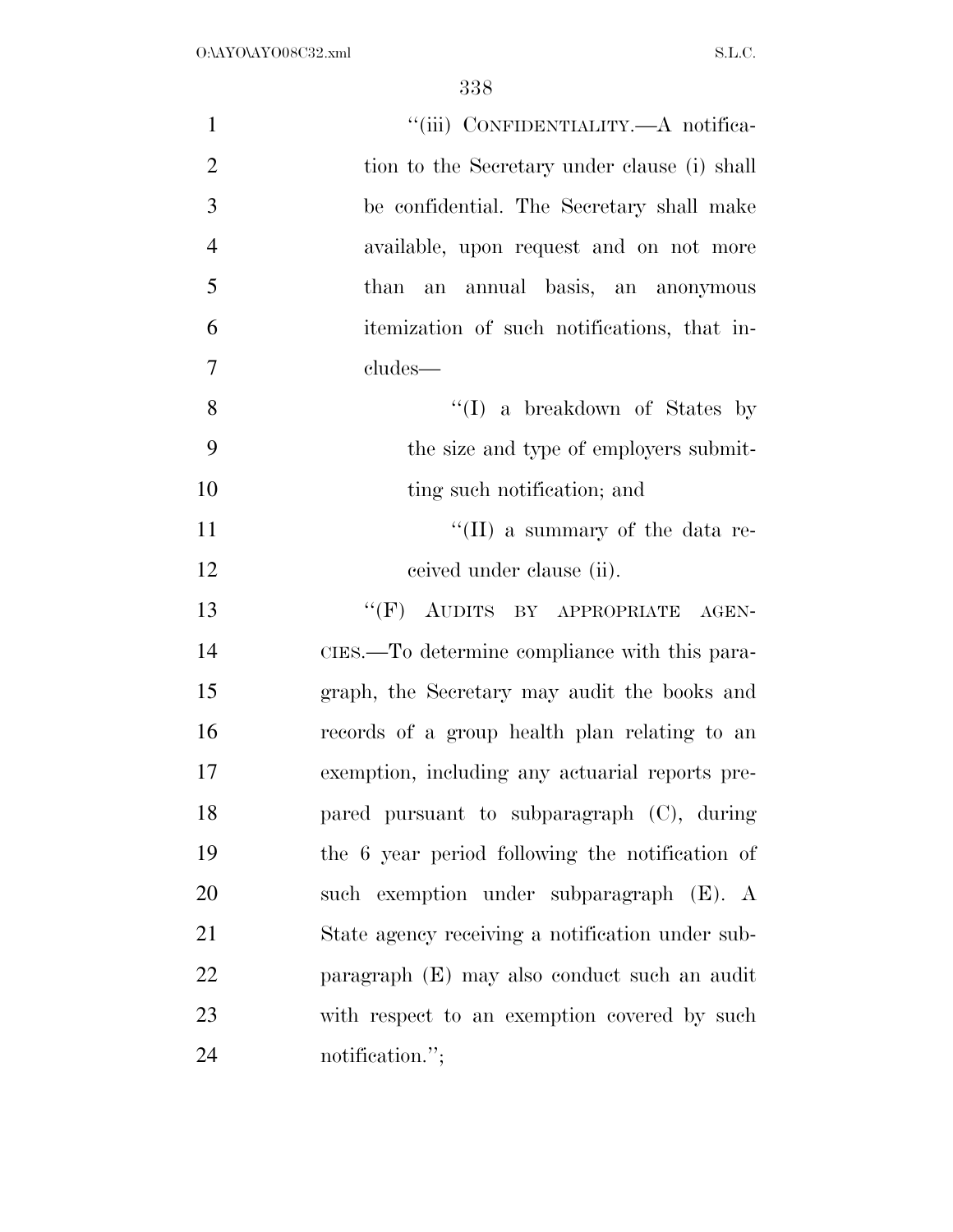| $\mathbf{1}$   | $(4)$ in subsection (e), by striking paragraph $(4)$              |
|----------------|-------------------------------------------------------------------|
| $\overline{2}$ | and inserting the following:                                      |
| 3              | "(4) MENTAL HEALTH BENEFITS.—The term                             |
| $\overline{4}$ | 'mental health benefits' means benefits with respect              |
| 5              | to services for mental health conditions, as defined              |
| 6              | under the terms of the plan and in accordance with                |
| 7              | applicable Federal and State law.                                 |
| 8              | $``(5)$ SUBSTANCE USE DISORDER BENEFITS.                          |
| 9              | The term 'substance use disorder benefits' means                  |
| 10             | benefits with respect to services for substance use               |
| 11             | disorders, as defined under the terms of the plan                 |
| 12             | and in accordance with applicable Federal and State               |
|                |                                                                   |
| 13             | $law.'$ ;                                                         |
| 14             | $(5)$ by striking subsection $(f)$ ;                              |
| 15             | $(6)$ by striking "mental health benefits" and in-                |
| 16             | serting "mental health and substance use disorder                 |
| 17             | benefits" each place it appears in subsections                    |
| 18             | $(a)(1)(B)(i)$ , $(a)(1)(C)$ , $(a)(2)(B)(i)$ , and $(a)(2)(C)$ ; |
| 19             | and                                                               |
| 20             | (7) by striking "mental health benefits" and in-                  |
| 21             | serting "mental health or substance use disorder                  |
| 22             | benefits" each place it appears (other than in any                |
| 23             | provision amended by the previous paragraph).                     |
| 24             | (d) REGULATIONS.—Not later than 1 year after the                  |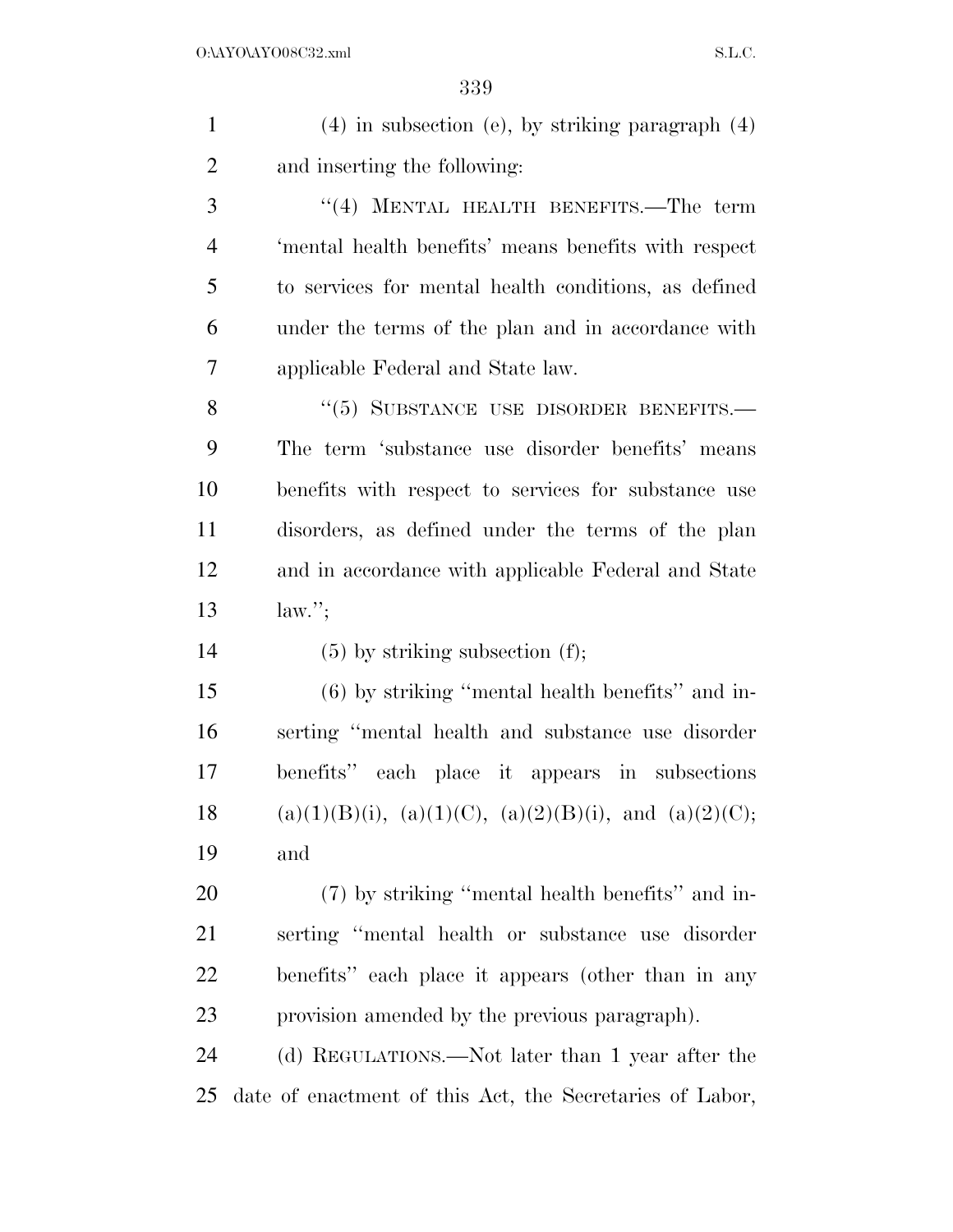$O:\Delta YO\Delta YO08C32.xml$  S.L.C.

 Health and Human Services, and the Treasury shall issue regulations to carry out the amendments made by sub-sections (a), (b), and (c), respectively.

(e) EFFECTIVE DATE.—

 (1) IN GENERAL.—The amendments made by this section shall apply with respect to group health plans for plan years beginning after the date that is 1 year after the date of enactment of this Act, re- gardless of whether regulations have been issued to carry out such amendments by such effective date, except that the amendments made by subsections (a)(5), (b)(5), and (c)(5), relating to striking of cer- tain sunset provisions, shall take effect on January 1, 2009.

 (2) SPECIAL RULE FOR COLLECTIVE BAR- GAINING AGREEMENTS.—In the case of a group health plan maintained pursuant to one or more col- lective bargaining agreements between employee rep- resentatives and one or more employers ratified be- fore the date of the enactment of this Act, the amendments made by this section shall not apply to 22 plan years beginning before the later of—

 (A) the date on which the last of the col- lective bargaining agreements relating to the plan terminates (determined without regard to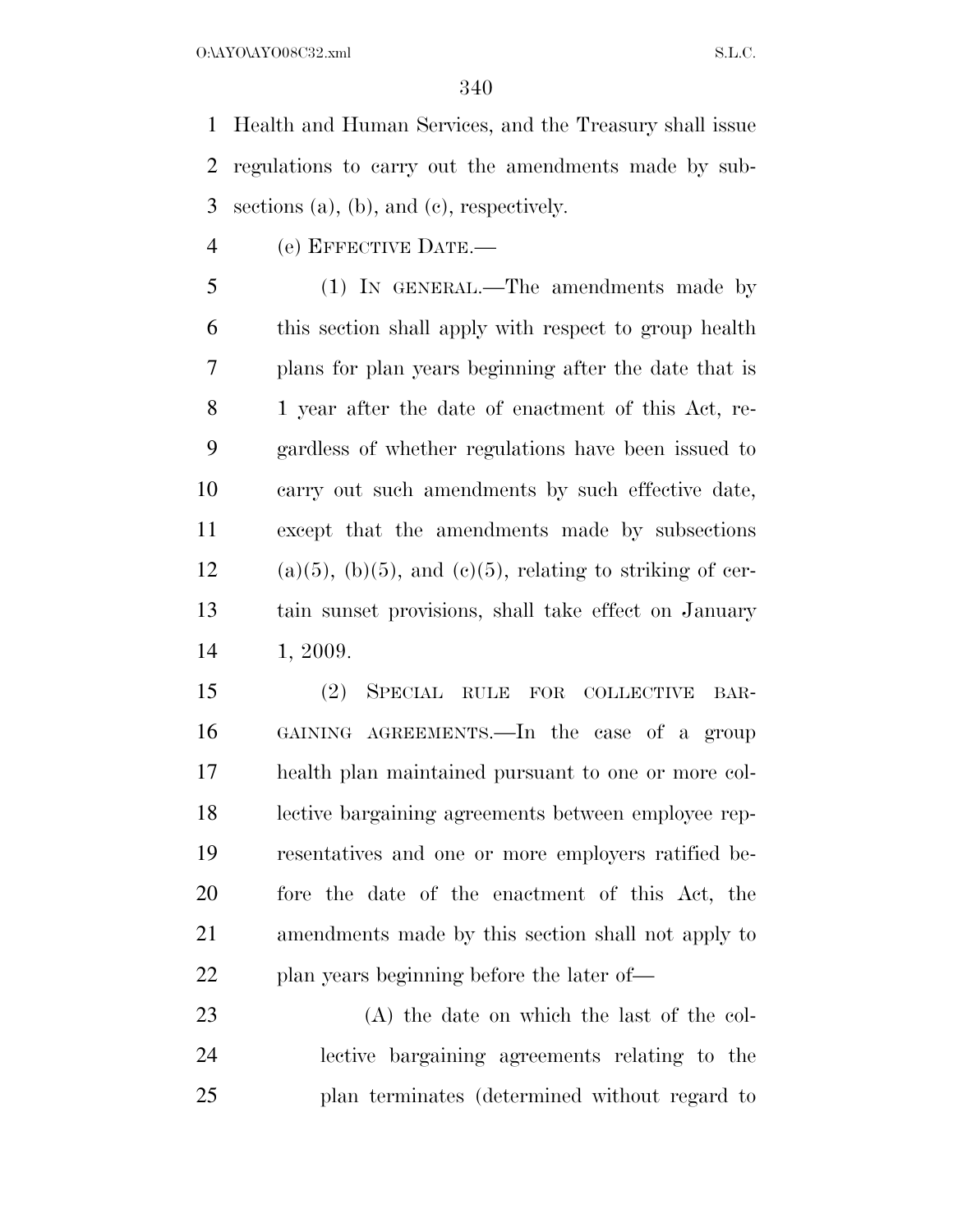| $\mathbf{1}$   | any extension thereof agreed to after the date         |
|----------------|--------------------------------------------------------|
| $\overline{2}$ | of the enactment of this Act), or                      |
| 3              | (B) January 1, 2009.                                   |
| $\overline{4}$ | For purposes of subparagraph $(A)$ , any plan amend-   |
| 5              | made pursuant to a collective bargaining<br>ment       |
| 6              | agreement relating to the plan which amends the        |
| 7              | plan solely to conform to any requirement added by     |
| 8              | this section shall not be treated as a termination of  |
| 9              | such collective bargaining agreement.                  |
| 10             | (f) ASSURING COORDINATION.—The Secretary of            |
| 11             | Health and Human Services, the Secretary of Labor, and |
| 12             | the Secretary of the Treasury may ensure, through the  |
| 13             | execution or revision of an interagency memorandum of  |
| 14             | understanding among such Secretaries, that—            |
| 15             | (1) regulations, rulings, and interpretations          |
| 16             | issued by such Secretaries relating to the same mat-   |
| $17\,$         | ter over which two or more such Secretaries have re-   |
| 18             | sponsibility under this section (and the amendments    |
| 19             | made by this section) are administered so as to have   |
| <b>20</b>      | the same effect at all times; and                      |
| 21             | (2) coordination of policies relating to enforcing     |
| <u>22</u>      | the same requirements through such Secretaries in      |
| 23             | order to have a coordinated enforcement strategy       |
| 24             | that avoids duplication of enforcement efforts and     |
| 25             | assigns priorities in enforcement.                     |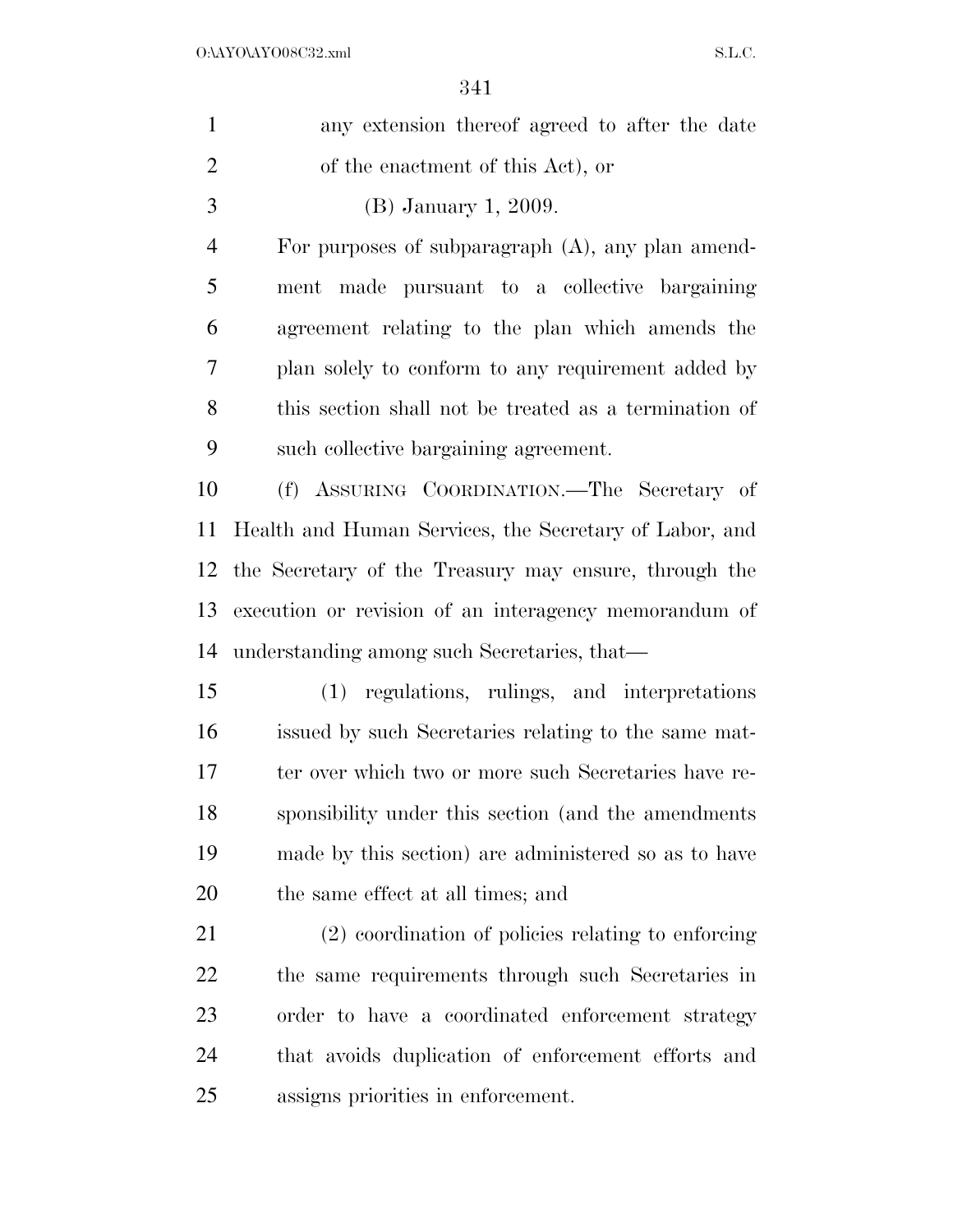| $\mathbf{1}$   | (g) CONFORMING CLERICAL AMENDMENTS.-                                      |
|----------------|---------------------------------------------------------------------------|
| $\overline{2}$ | $(1)$ ERISA HEADING.—                                                     |
| 3              | (A) IN GENERAL.—The heading of section                                    |
| $\overline{4}$ | 712 of the Employee Retirement Income Secu-                               |
| 5              | rity Act of 1974 is amended to read as follows:                           |
| 6              | "SEC. 712. PARITY IN MENTAL HEALTH AND SUBSTANCE                          |
| 7              | USE DISORDER BENEFITS.".                                                  |
| 8              | (B) CLERICAL AMENDMENT.—The table of                                      |
| 9              | contents in section 1 of such Act is amended by                           |
| 10             | striking the item relating to section 712 and in-                         |
| 11             | serting the following new item:                                           |
|                | "Sec. 712. Parity in mental health and substance use disorder benefits.". |
| 12             | (2) PHSA HEADING.—The heading of section                                  |
| 13             | 2705 of the Public Health Service Act is amended                          |
| 14             | to read as follows:                                                       |
| 15             | "SEC. 2705. PARITY IN MENTAL HEALTH AND SUBSTANCE                         |
| 16             | USE DISORDER BENEFITS.".                                                  |
| 17             | $(3)$ IRC HEADING.—                                                       |
| 18             | $(A)$ In GENERAL.—The heading of section                                  |
| 19             | 9812 of the Internal Revenue Code of 1986 is                              |
| 20             | amended to read as follows:                                               |
| 21             | "SEC. 9812. PARITY IN MENTAL HEALTH AND SUBSTANCE                         |
| 22             | USE DISORDER BENEFITS.".                                                  |
| 23             | (B) CLERICAL AMENDMENT.—The table of                                      |
| 24             | sections for subchapter B of chapter 100 of                               |
| 25             | such Code is amended by striking the item re-                             |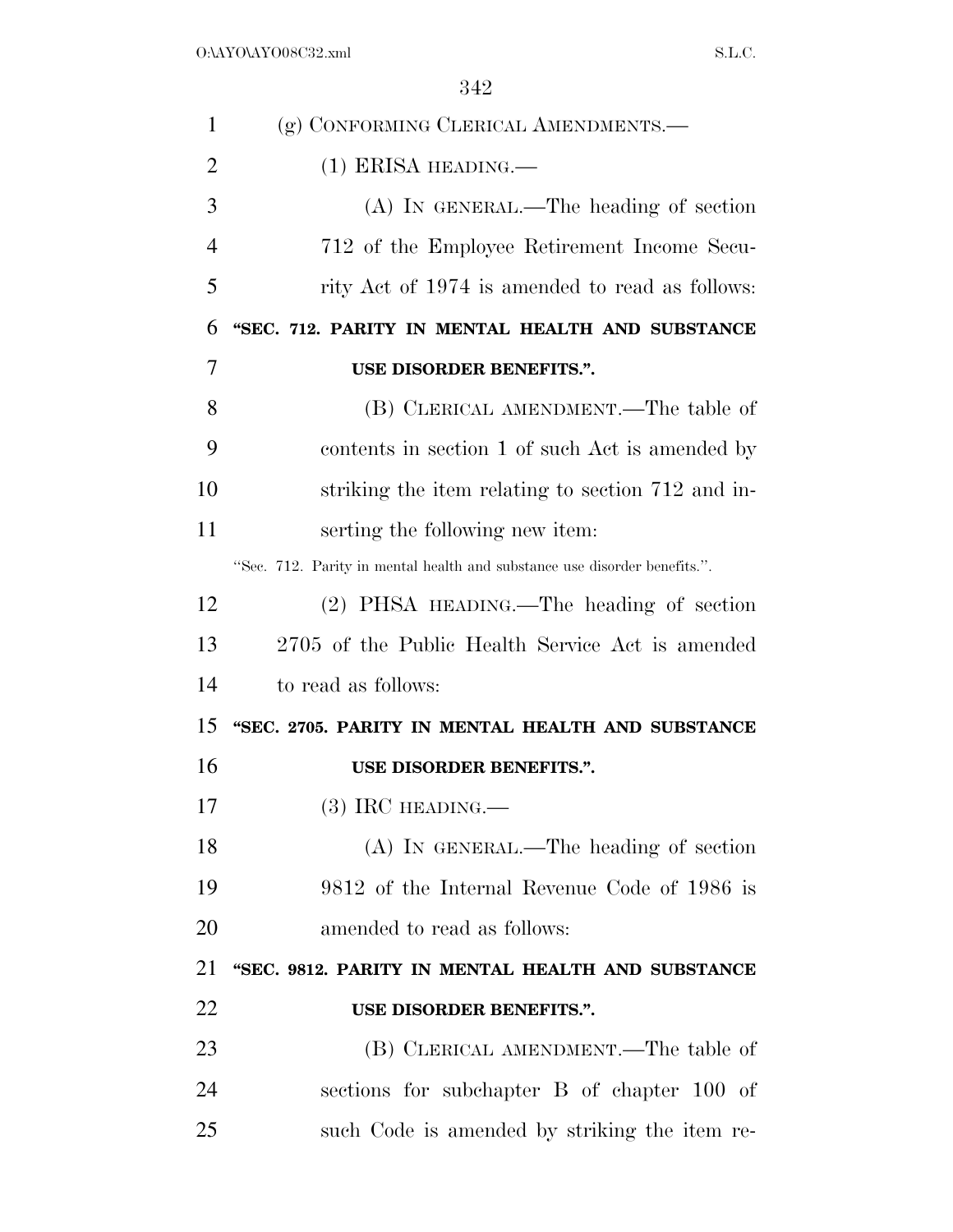|                | りまり                                                                        |
|----------------|----------------------------------------------------------------------------|
| $\mathbf{1}$   | lating to section 9812 and inserting the fol-                              |
| $\overline{2}$ | lowing new item:                                                           |
|                | "Sec. 9812. Parity in mental health and substance use disorder benefits.". |
| 3              | (h) GAO STUDY ON COVERAGE AND EXCLUSION OF                                 |
| 4              | MENTAL HEALTH AND SUBSTANCE USE DISORDER DIAG-                             |
| 5              | NOSES.                                                                     |
| 6              | (1) IN GENERAL.—The Comptroller General of                                 |
| 7              | the United States shall conduct a study that ana-                          |
| 8              | lyzes the specific rates, patterns, and trends in cov-                     |
| 9              | erage and exclusion of specific mental health and                          |
| 10             | substance use disorder diagnoses by health plans                           |
| 11             | and health insurance. The study shall include an                           |
| 12             | analysis of-                                                               |
| 13             | (A) specific coverage rates for all mental                                 |
| 14             | health conditions and substance use disorders;                             |
| 15             | (B) which diagnoses are most commonly                                      |
| 16             | covered or excluded;                                                       |
| 17             | (C) whether implementation of this Act                                     |
| 18             | has affected trends in coverage or exclusion of                            |
| 19             | such diagnoses; and                                                        |
| 20             | (D) the impact of covering or excluding                                    |
| 21             | specific diagnoses on participants' and enroll-                            |
| 22             | ees' health, their health care coverage, and the                           |
| 23             | costs of delivering health care.                                           |
| 24             | (2) REPORTS.—Not later than 3 years after the                              |

date of the enactment of this Act, and 2 years after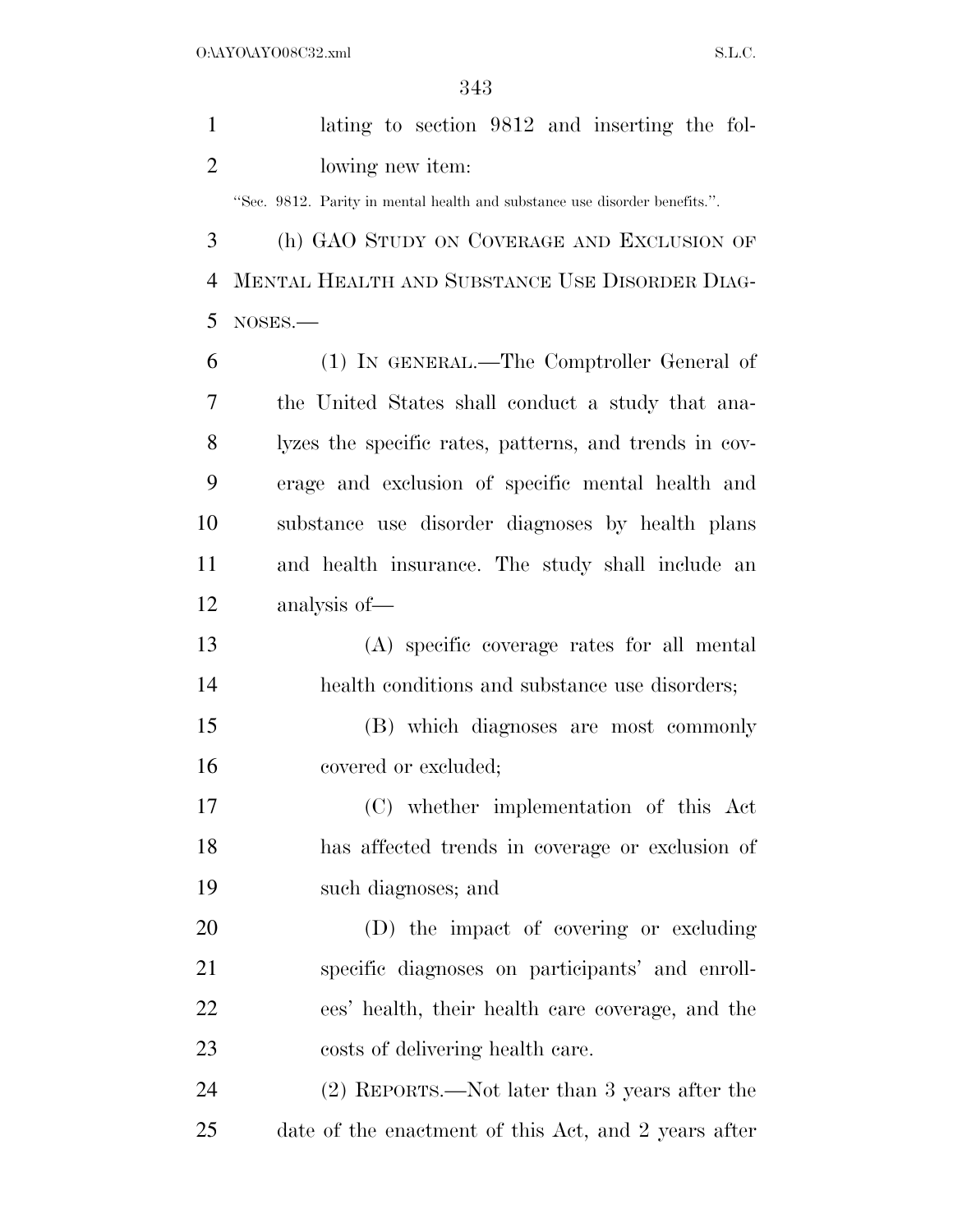O:\AYO\AYO08C32.xml S.L.C.

 the date of submission the first report under this paragraph, the Comptroller General shall submit to Congress a report on the results of the study con-ducted under paragraph (1).

# **TITLE VI—OTHER PROVISIONS**

# **SEC. 601. SECURE RURAL SCHOOLS AND COMMUNITY SELF-**

## **DETERMINATION PROGRAM.**

 (a) REAUTHORIZATION OF THE SECURE RURAL SCHOOLS AND COMMUNITY SELF-DETERMINATION ACT OF 2000.—The Secure Rural Schools and Community Self-Determination Act of 2000 (16 U.S.C. 500 note; Pub- lic Law 106–393) is amended by striking sections 1 through 403 and inserting the following:

### **"SECTION 1. SHORT TITLE.**

 ''This Act may be cited as the 'Secure Rural Schools and Community Self-Determination Act of 2000'.

### **''SEC. 2. PURPOSES.**

''The purposes of this Act are—

19  $\frac{1}{2}$  (1) to stabilize and transition payments to counties to provide funding for schools and roads 21 that supplements other available funds;

  $(2)$  to make additional investments in, and create additional employment opportunities through, projects that—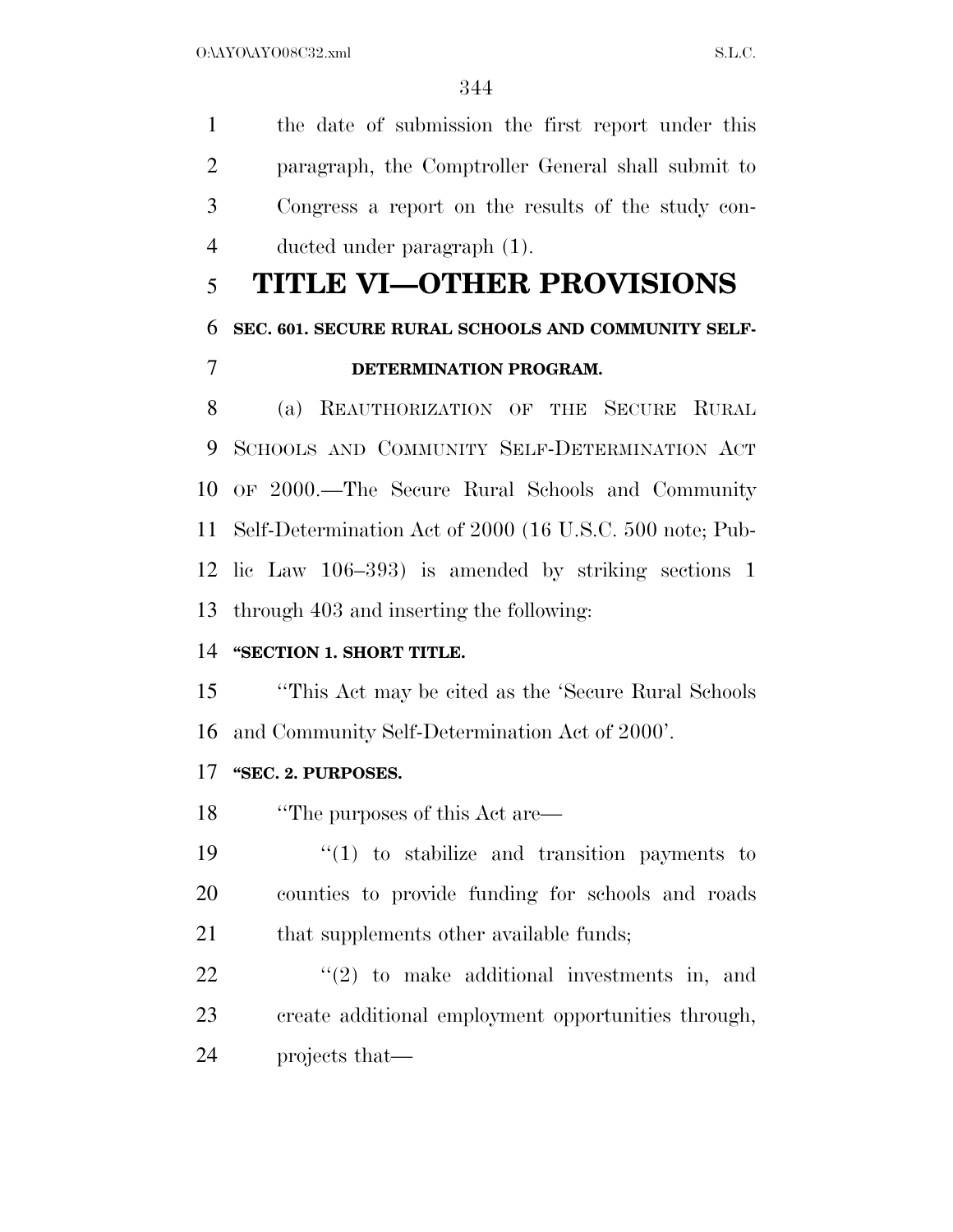| $\mathbf{1}$   | $\lq\lq$ (A)(i) improve the maintenance of exist- |
|----------------|---------------------------------------------------|
| $\overline{2}$ | ing infrastructure;                               |
| 3              | "(ii) implement stewardship objectives that       |
| $\overline{4}$ | enhance forest ecosystems; and                    |
| 5              | "(iii) restore and improve land health and        |
| 6              | water quality;                                    |
| 7              | "(B) enjoy broad-based support; and               |
| 8              | $\lq\lq$ (C) have objectives that may include—    |
| 9              | "(i) road, trail, and infrastructure              |
| 10             | maintenance or obliteration;                      |
| 11             | "(ii) soil productivity improvement;              |
| 12             | "(iii) improvements in forest<br>$-$ eco-         |
| 13             | system health;                                    |
| 14             | "(iv) watershed restoration and main-             |
| 15             | tenance;                                          |
| 16             | $f'(v)$ the restoration, maintenance, and         |
| 17             | improvement of wildlife and fish habitat;         |
| 18             | "(vi) the control of noxious and exotic           |
| 19             | weeds; and                                        |
| 20             | "(vii) the reestablishment of native              |
| 21             | species; and                                      |
| 22             | $\cdot$ (3) to improve cooperative relationships  |
| 23             | among-                                            |
| 24             | "(A) the people that use and care for Fed-        |
| 25             | eral land; and                                    |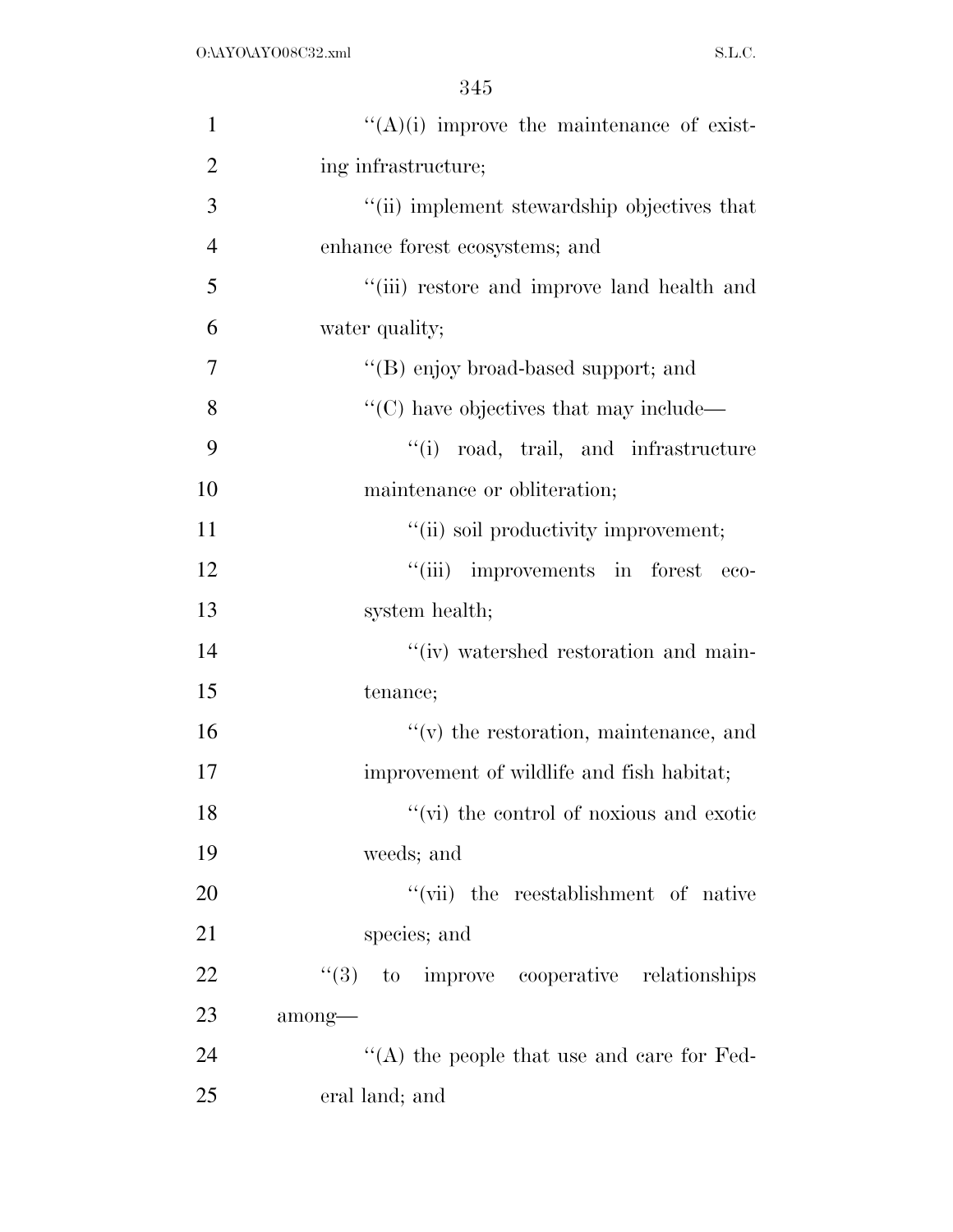| $\mathbf{1}$   | $\lq\lq$ the agencies that manage the Federal     |
|----------------|---------------------------------------------------|
| $\overline{2}$ | land.                                             |
| 3              | "SEC. 3. DEFINITIONS.                             |
| 4              | "In this Act:                                     |
| 5              | "(1) ADJUSTED SHARE.—The term 'adjusted           |
| 6              | share' means the number equal to the quotient ob- |
| 7              | tained by dividing—                               |
| 8              | "(A) the number equal to the quotient ob-         |
| 9              | tained by dividing-                               |
| 10             | "(i) the base share for the eligible              |
| 11             | county; by                                        |
| 12             | "(ii) the income adjustment for the el-           |
| 13             | igible county; by                                 |
| 14             | "(B) the number equal to the sum of the           |
| 15             | quotients obtained under subparagraph (A) and     |
| 16             | paragraph $(8)(A)$ for all eligible counties.     |
| 17             | BASE SHARE.—The term 'base share'<br>(2)          |
| 18             | means the number equal to the average of-         |
| 19             | "(A) the quotient obtained by dividing—           |
| 20             | "(i) the number of acres of Federal               |
| 21             | land described in paragraph $(7)(A)$ in each      |
| 22             | eligible county; by                               |
| 23             | "(ii) the total number acres of Fed-              |
| 24             | eral land in all eligible counties in all eligi-  |
| 25             | ble States; and                                   |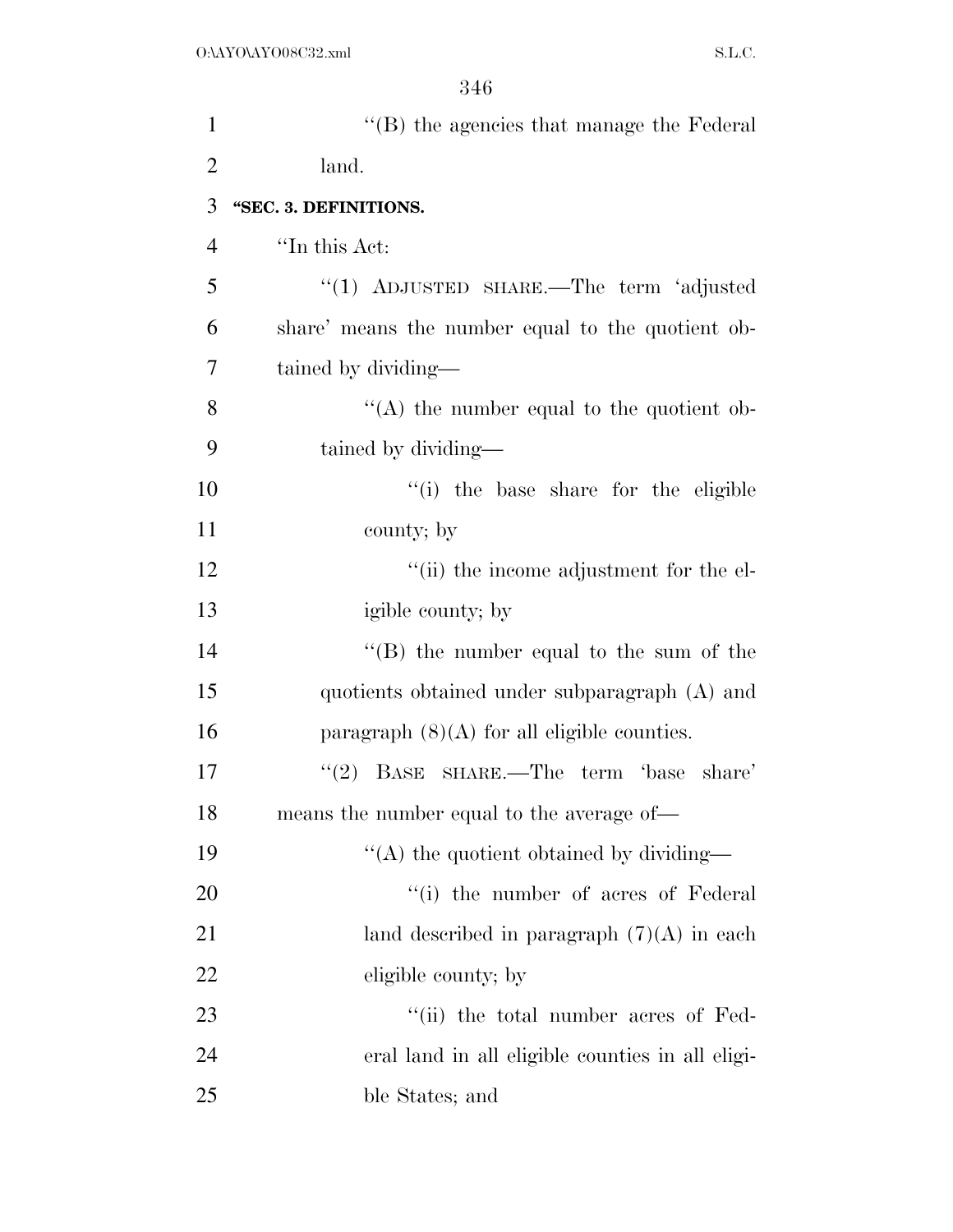| $\mathbf{1}$   | "(B) the quotient obtained by dividing—              |
|----------------|------------------------------------------------------|
| $\overline{2}$ | "(i) the amount equal to the average                 |
| 3              | of the 3 highest 25-percent payments and             |
| $\overline{4}$ | safety net payments made to each eligible            |
| 5              | State for each eligible county during the            |
| 6              | eligibility period; by                               |
| $\tau$         | "(ii) the amount equal to the sum of                 |
| 8              | the amounts calculated under clause (i)              |
| 9              | and paragraph $(9)(B)(i)$ for all eligible           |
| 10             | counties in all eligible States during the           |
| 11             | eligibility period.                                  |
| 12             | "(3) COUNTY PAYMENT.—The term 'county                |
| 13             | payment' means the payment for an eligible county    |
| 14             | calculated under section $101(b)$ .                  |
| 15             | "(4) ELIGIBLE COUNTY.—The term 'eligible             |
| 16             | county' means any county that—                       |
| 17             | "(A) contains Federal land (as defined in            |
| 18             | paragraph $(7)$ ; and                                |
| 19             | "(B) elects to receive a share of the State          |
| 20             | payment or the county payment under section          |
| 21             | $102(b)$ .                                           |
| 22             | ELIGIBILITY PERIOD.-The term 'eligi-<br>(5)          |
| 23             | bility period' means fiscal year 1986 through fiscal |
| 24             | year 1999.                                           |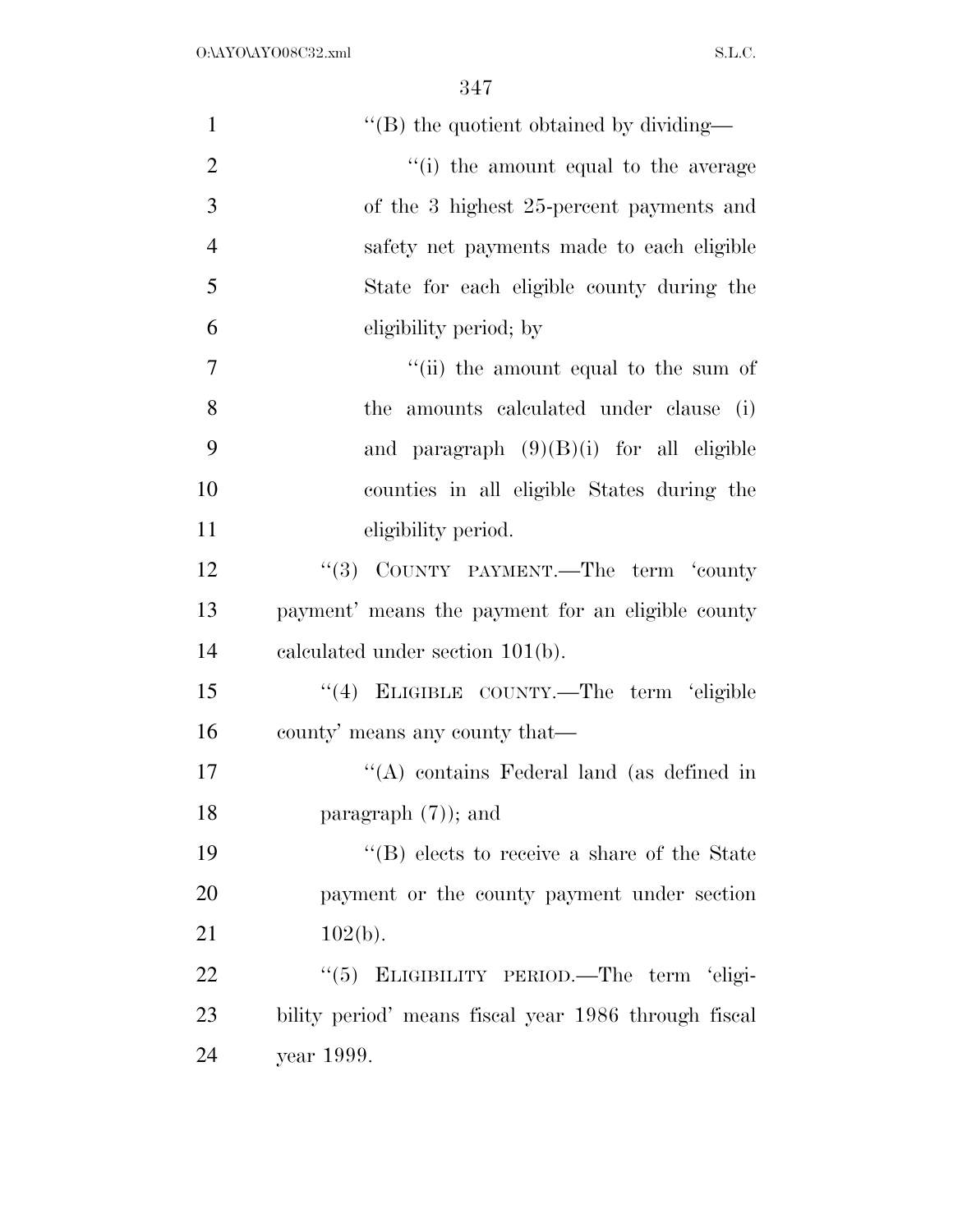| $\mathbf{1}$   | "(6) ELIGIBLE STATE.—The term 'eligible                             |
|----------------|---------------------------------------------------------------------|
| $\overline{2}$ | State' means a State or territory of the United                     |
| 3              | States that received a 25-percent payment for 1 or                  |
| $\overline{4}$ | more fiscal years of the eligibility period.                        |
| 5              | "(7) FEDERAL LAND.—The term 'Federal land'                          |
| 6              | means-                                                              |
| 7              | "(A) land within the National Forest Sys-                           |
| 8              | tem, as defined in section $11(a)$ of the Forest                    |
| 9              | and Rangeland Renewable Resources Planning                          |
| 10             | Act of 1974 (16 U.S.C. 1609(a)) exclusive of                        |
| 11             | the National Grasslands and land utilization                        |
| 12             | projects designated as National Grasslands ad-                      |
| 13             | ministered pursuant to the Act of July $22$ ,                       |
| 14             | 1937 (7 U.S.C. 1010–1012); and                                      |
| 15             | $\lq\lq (B)$ such portions of the revested Oregon                   |
| 16             | and California Railroad and reconveyed Coos                         |
| 17             | Bay Wagon Road grant land as are or may                             |
| 18             | hereafter come under the jurisdiction of the De-                    |
| 19             | partment of the Interior, which have heretofore                     |
| 20             | or may hereafter be classified as timberlands,                      |
| 21             | and power-site land valuable for timber, that                       |
| 22             | shall be managed, except as provided in the                         |
| 23             | former section 3 of the Act of August $28$ , $1937$                 |
| 24             | $(50 \text{ Stat. } 875; 43 \text{ U.S.C. } 1181c)$ , for permanent |
| 25             | forest production.                                                  |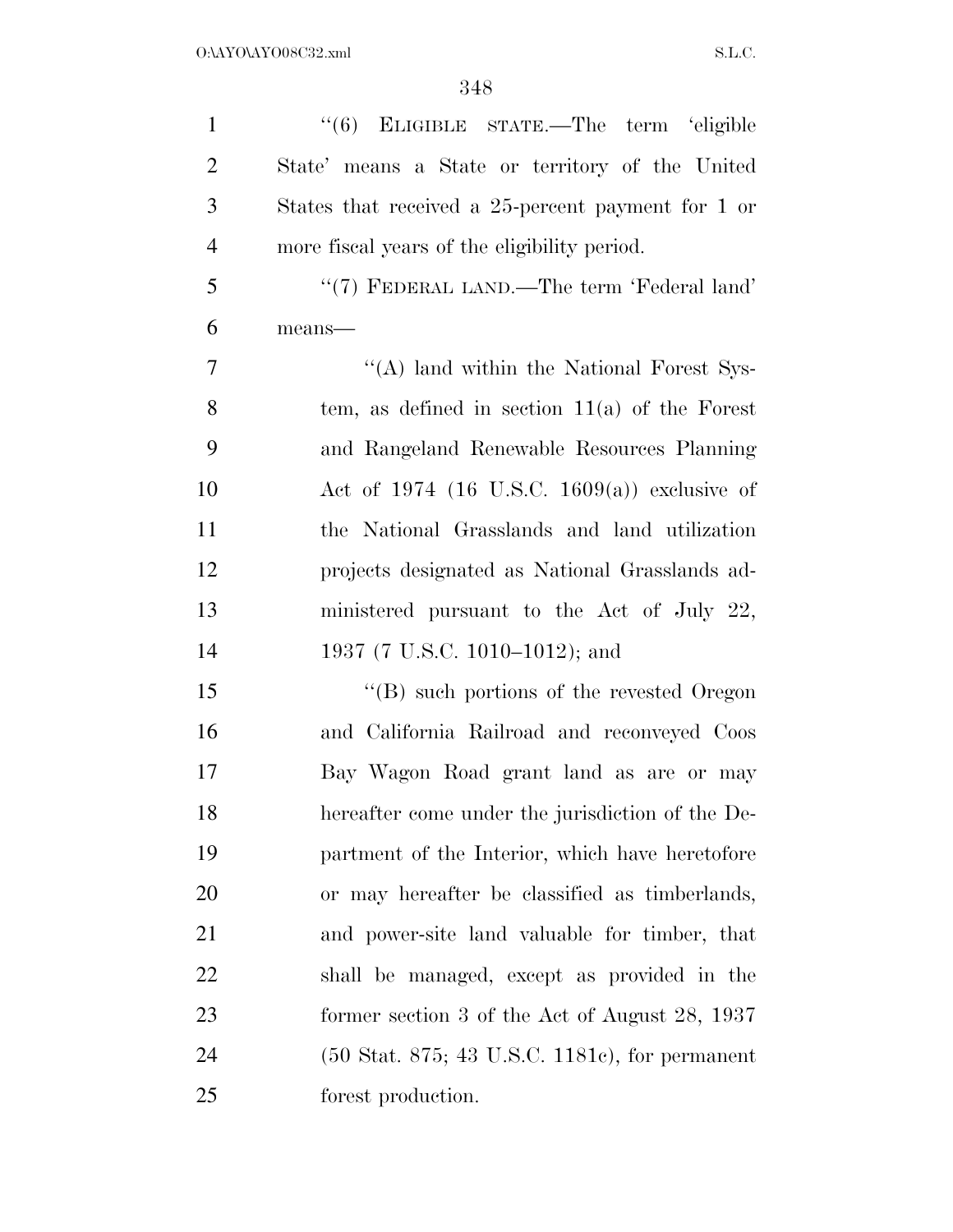| $\mathbf{1}$   | $(8)$ 50-PERCENT ADJUSTED SHARE.—The              |
|----------------|---------------------------------------------------|
| $\overline{2}$ | term '50-percent adjusted share' means the number |
| 3              | equal to the quotient obtained by dividing—       |
| $\overline{4}$ | $\lq\lq$ the number equal to the quotient ob-     |
| 5              | tained by dividing—                               |
| 6              | "(i) the 50-percent base share for the            |
| 7              | eligible county; by                               |
| 8              | "(ii) the income adjustment for the el-           |
| 9              | igible county; by                                 |
| 10             | "(B) the number equal to the sum of the           |
| 11             | quotients obtained under subparagraph (A) and     |
| 12             | paragraph $(1)(A)$ for all eligible counties.     |
| 13             | "(9) $50$ -PERCENT BASE SHARE.—The term '50-      |
| 14             | percent base share' means the number equal to the |
| 15             | average of-                                       |
| 16             | "(A) the quotient obtained by dividing—           |
| 17             | "(i) the number of acres of Federal"              |
| 18             | land described in paragraph $(7)(B)$ in each      |
| 19             | eligible county; by                               |
| 20             | "(ii) the total number acres of Fed-              |
| 21             | eral land in all eligible counties in all eligi-  |
| 22             | ble States; and                                   |
| 23             | $\lq$ (B) the quotient obtained by dividing—      |
| 24             | "(i) the amount equal to the average              |
| 25             | of the 3 highest 50-percent payments made         |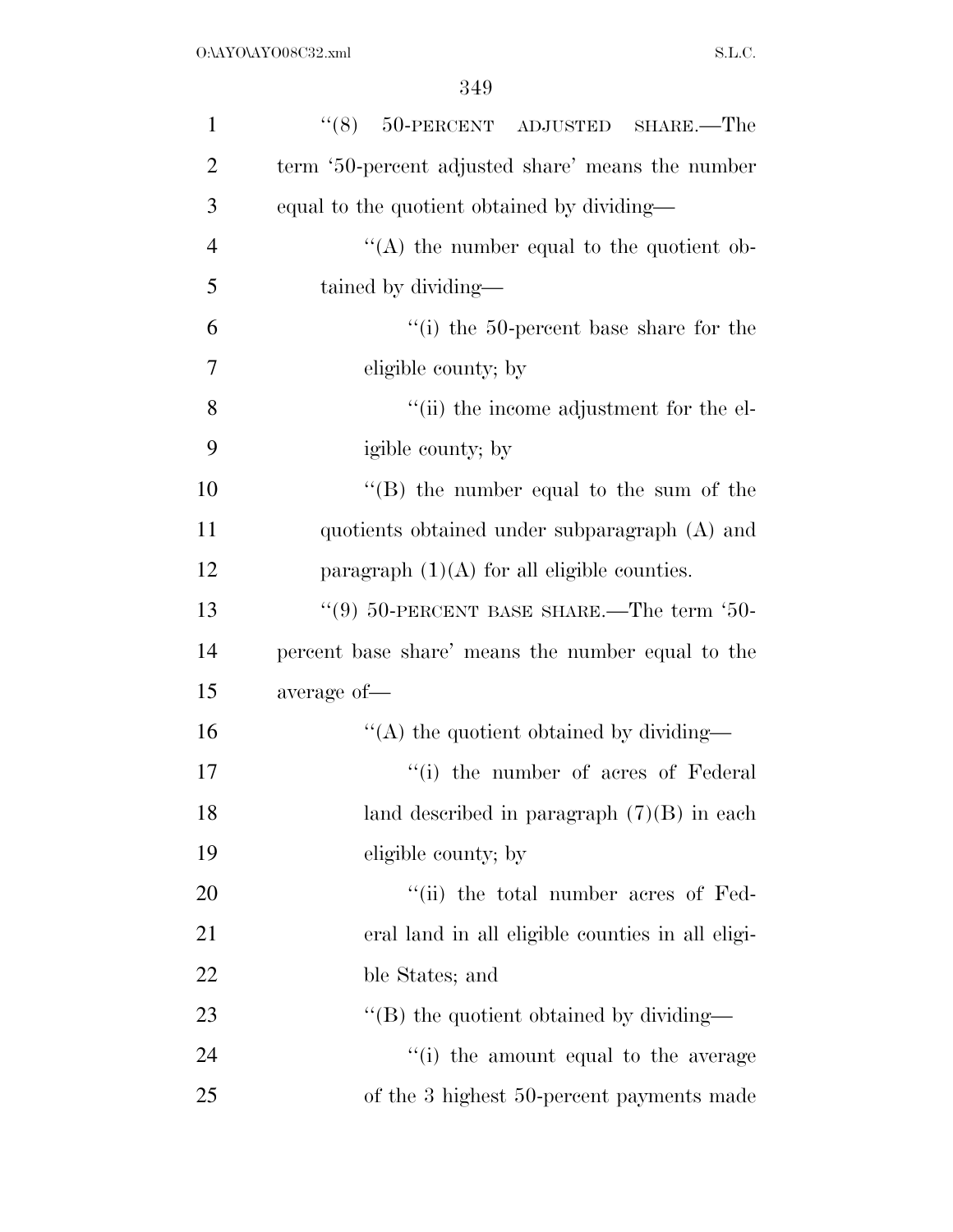| $\mathbf{1}$   | to each eligible county during the eligibility       |
|----------------|------------------------------------------------------|
| $\overline{2}$ | period; by                                           |
| 3              | "(ii) the amount equal to the sum of                 |
| $\overline{4}$ | the amounts calculated under clause (i)              |
| 5              | and paragraph $(2)(B)(i)$ for all eligible           |
| 6              | counties in all eligible States during the           |
| $\overline{7}$ | eligibility period.                                  |
| 8              | "(10) $50$ -PERCENT PAYMENT.—The term '50-           |
| 9              | percent payment' means the payment that is the       |
| 10             | sum of the 50-percent share otherwise paid to a      |
| 11             | county pursuant to title II of the Act of August 28, |
| 12             | 1937 (chapter 876; 50 Stat. 875; 43 U.S.C. 1181f),   |
| 13             | and the payment made to a county pursuant to the     |
| 14             | Act of May 24, 1939 (chapter 144; 53 Stat. 753; 43)  |
| 15             | U.S.C. 1181f-1 et seq.).                             |
| 16             | "(11) FULL FUNDING AMOUNT.—The term 'full            |
| 17             | funding amount' means—                               |
| 18             | "(A) $$500,000,000$ for fiscal year 2008;            |
| 19             | and                                                  |
| 20             | "(B) for fiscal year $2009$ and each fiscal          |
| 21             | year thereafter, the amount that is equal to 90      |
| 22             | percent of the full funding amount for the pre-      |
| 23             | ceding fiscal year.                                  |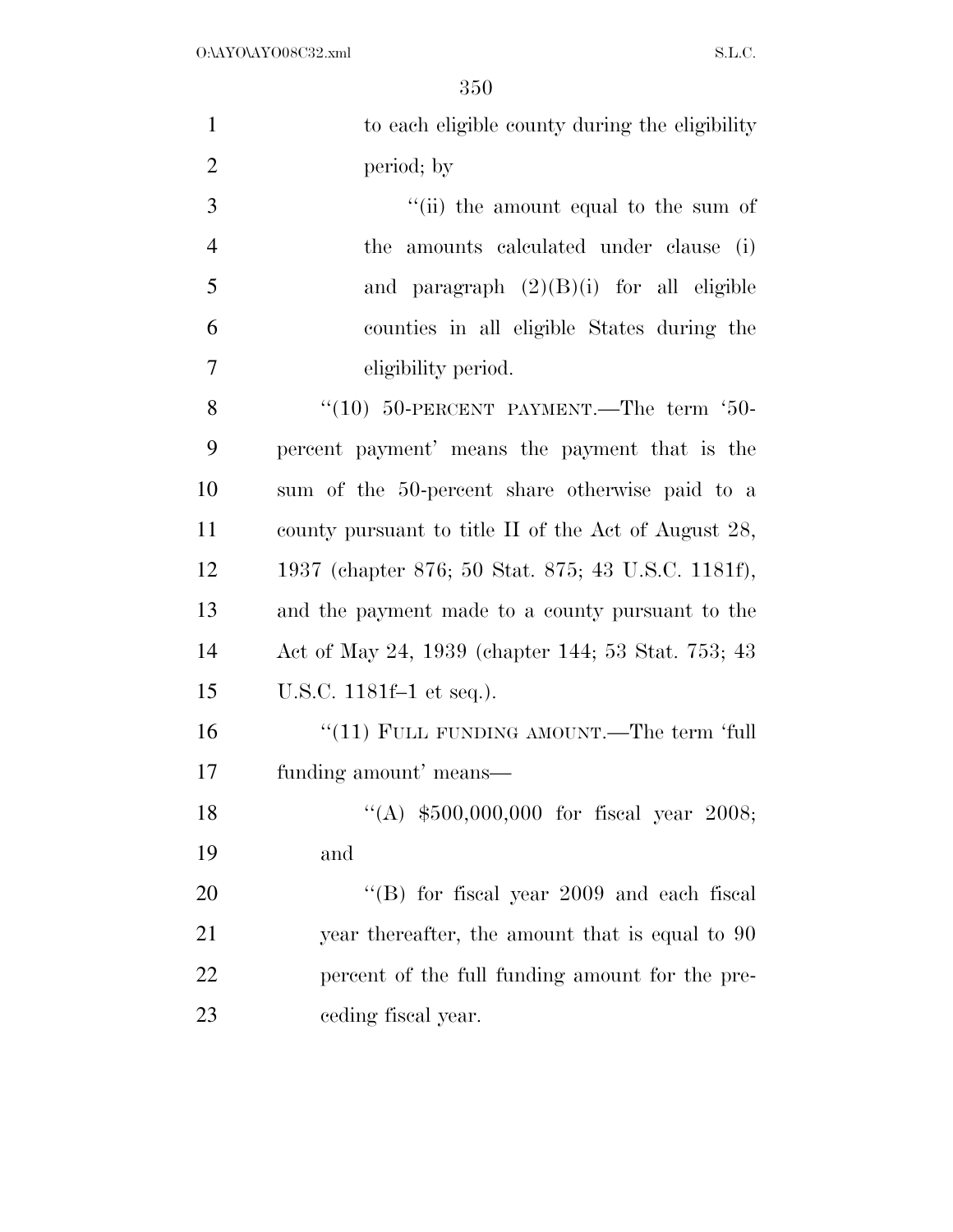| $\mathbf{1}$   | "(12) INCOME ADJUSTMENT.—The term 'in-            |
|----------------|---------------------------------------------------|
| $\overline{2}$ | come adjustment' means the square of the quotient |
| 3              | obtained by dividing—                             |
| $\overline{4}$ | $\lq\lq$ the per capita personal income for       |
| 5              | each eligible county; by                          |
| 6              | "(B) the median per capita personal in-           |
| 7              | come of all eligible counties.                    |
| 8              | $(13)$ PER CAPITA PERSONAL INCOME.—The            |
| 9              | term 'per capita personal income' means the most  |
| 10             | recent per capita personal income data, as deter- |
| 11             | mined by the Bureau of Economic Analysis.         |
| 12             | "(14) SAFETY NET PAYMENTS.—The term               |
| 13             | 'safety net payments' means the special payment   |
| 14             | amounts paid to States and counties required by   |
| 15             | section 13982 or 13983 of the Omnibus Budget      |
| 16             | Reconciliation Act of 1993 (Public Law 103–66; 16 |
| 17             | U.S.C. 500 note; 43 U.S.C. 1181f note).           |
| 18             | $``(15)$ SECRETARY CONCERNED.—The term            |
| 19             | 'Secretary concerned' means-                      |
| 20             | "(A) the Secretary of Agriculture or the          |
| 21             | designee of the Secretary of Agriculture with     |
| 22             | respect to the Federal land described in para-    |
| 23             | graph $(7)(A)$ ; and                              |
| 24             | $\lq\lq (B)$ the Secretary of the Interior or the |
| 25             | designee of the Secretary of the Interior with    |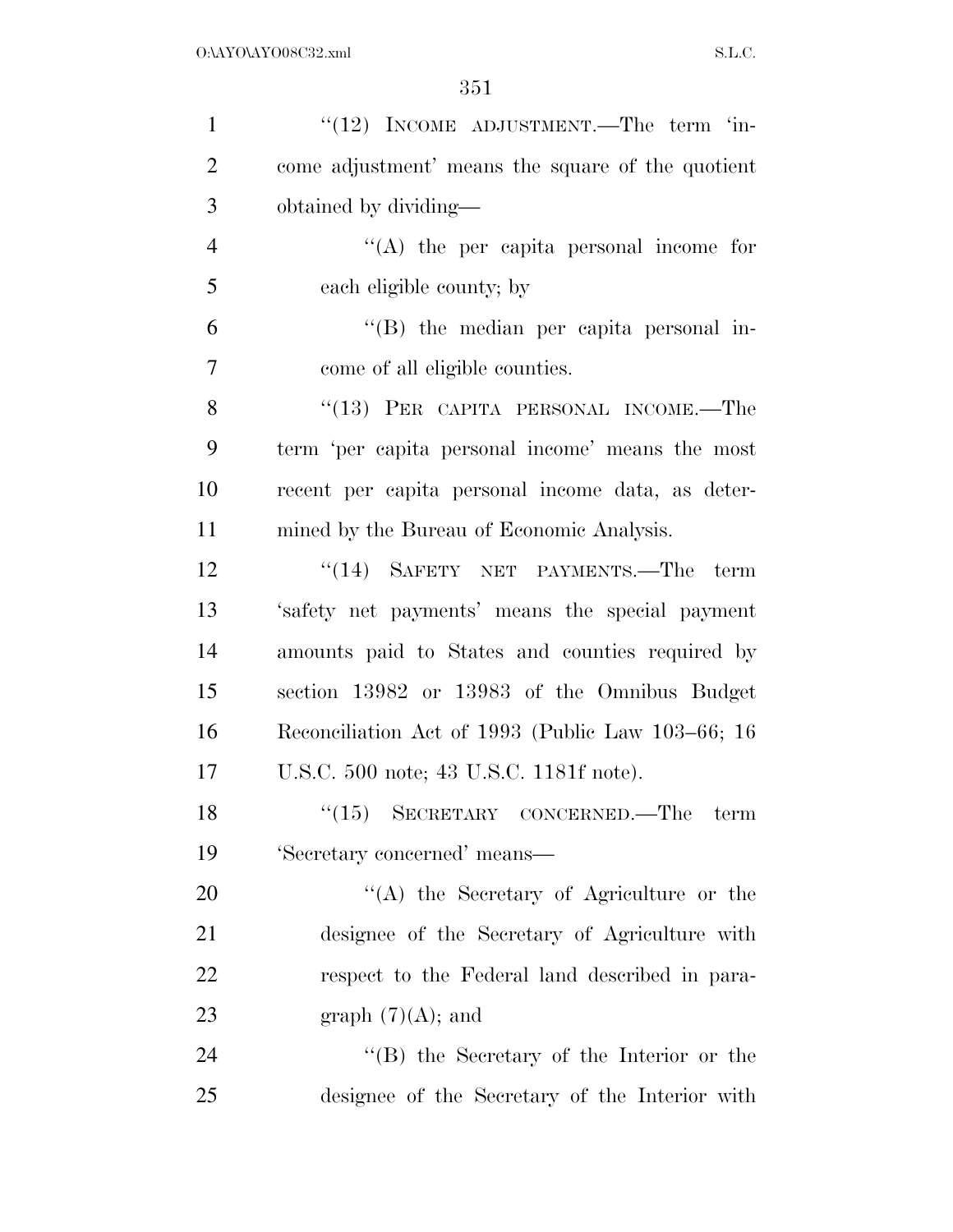respect to the Federal land described in para-2 graph  $(7)(B)$ . 3 "(16) STATE PAYMENT.—The term 'State pay- ment' means the payment for an eligible State cal- culated under section 101(a). 6 " $(17)$  25-PERCENT PAYMENT.—The term  $25$ - percent payment' means the payment to States re- quired by the sixth paragraph under the heading of 'FOREST SERVICE' in the Act of May 23, 1908 (35 Stat. 260; 16 U.S.C. 500), and section 13 of the Act of March 1, 1911 (36 Stat. 963; 16 U.S.C. 500). **''TITLE I—SECURE PAYMENTS FOR STATES AND COUNTIES CONTAINING FEDERAL LAND ''SEC. 101. SECURE PAYMENTS FOR STATES CONTAINING FEDERAL LAND.**  18 "(a) STATE PAYMENT.—For each of fiscal years 2008 through 2011, the Secretary of Agriculture shall cal- culate for each eligible State an amount equal to the sum of the products obtained by multiplying—  $\frac{1}{2}$  (1) the adjusted share for each eligible county within the eligible State; by  $\qquad$  (2) the full funding amount for the fiscal year.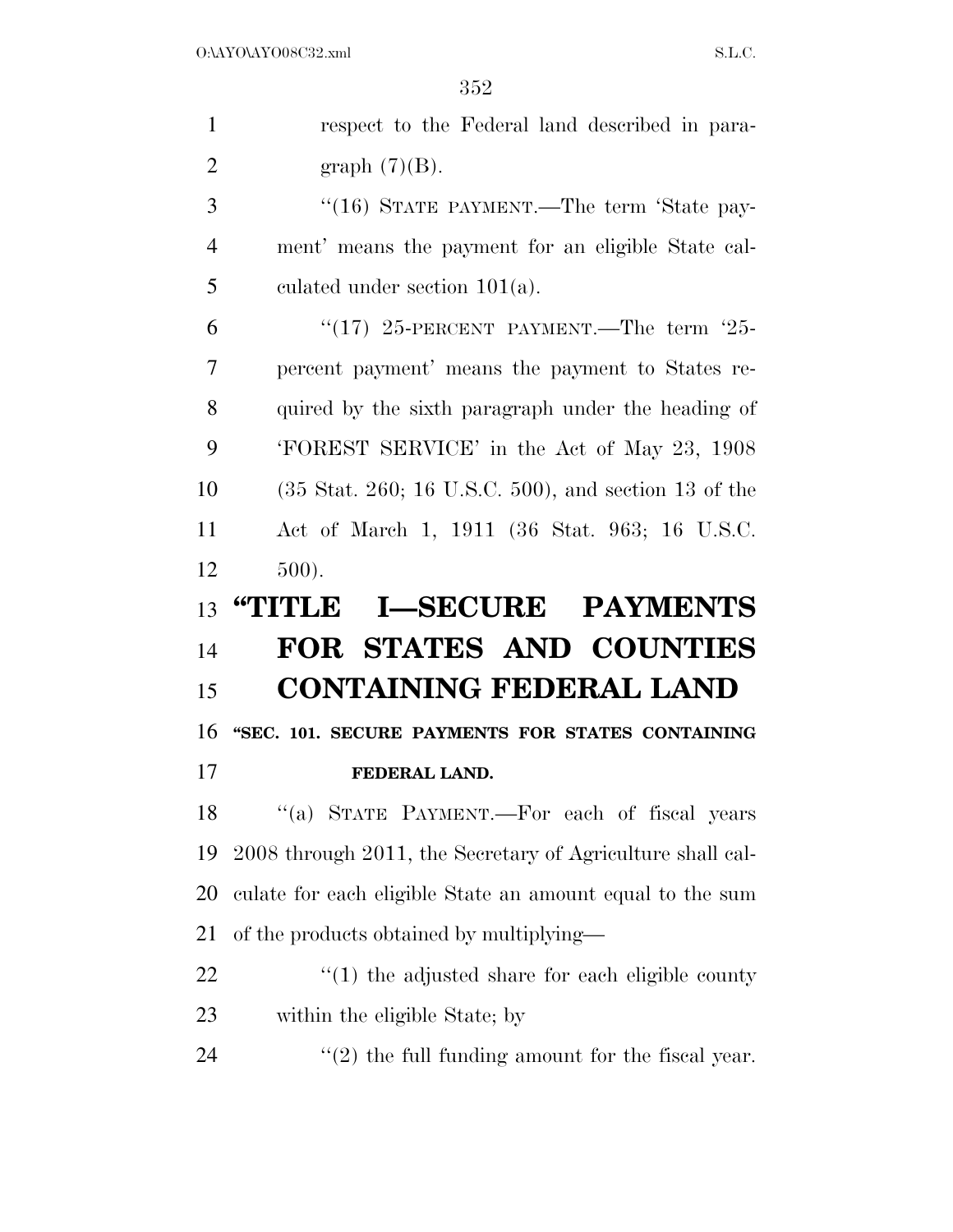| $\mathbf{1}$   | "(b) COUNTY PAYMENT.—For each of fiscal years               |
|----------------|-------------------------------------------------------------|
| $\overline{2}$ | 2008 through 2011, the Secretary of the Interior shall cal- |
| 3              | culate for each eligible county that received a 50-percent  |
| $\overline{4}$ | payment during the eligibility period an amount equal to    |
| 5              | the product obtained by multiplying—                        |
| 6              | $\cdot$ (1) the 50-percent adjusted share for the eligi-    |
| 7              | ble county; by                                              |
| 8              | $\lq(2)$ the full funding amount for the fiscal year.       |
| 9              | "SEC. 102. PAYMENTS TO STATES AND COUNTIES.                 |
| 10             | "(a) PAYMENT AMOUNTS.—Except as provided in                 |
| 11             | section 103, the Secretary of the Treasury shall pay to—    |
| 12             | $\lq(1)$ a State or territory of the United States          |
| 13             | an amount equal to the sum of the amounts elected           |
| 14             | under subsection (b) by each county within the State        |
| 15             | or territory for-                                           |
| 16             | "(A) if the county is eligible for the $25$ -               |
| 17             | percent payment, the share of the 25-percent                |
| 18             | payment; or                                                 |
| 19             | $\lq\lq$ (B) the share of the State payment of the          |
| 20             | eligible county; and                                        |
| 21             | $\lq(2)$ a county an amount equal to the amount             |
| 22             | elected under subsection (b) by each county for—            |
| 23             | "(A) if the county is eligible for the $50-$                |
| 24             | percent payment, the 50-percent payment; or                 |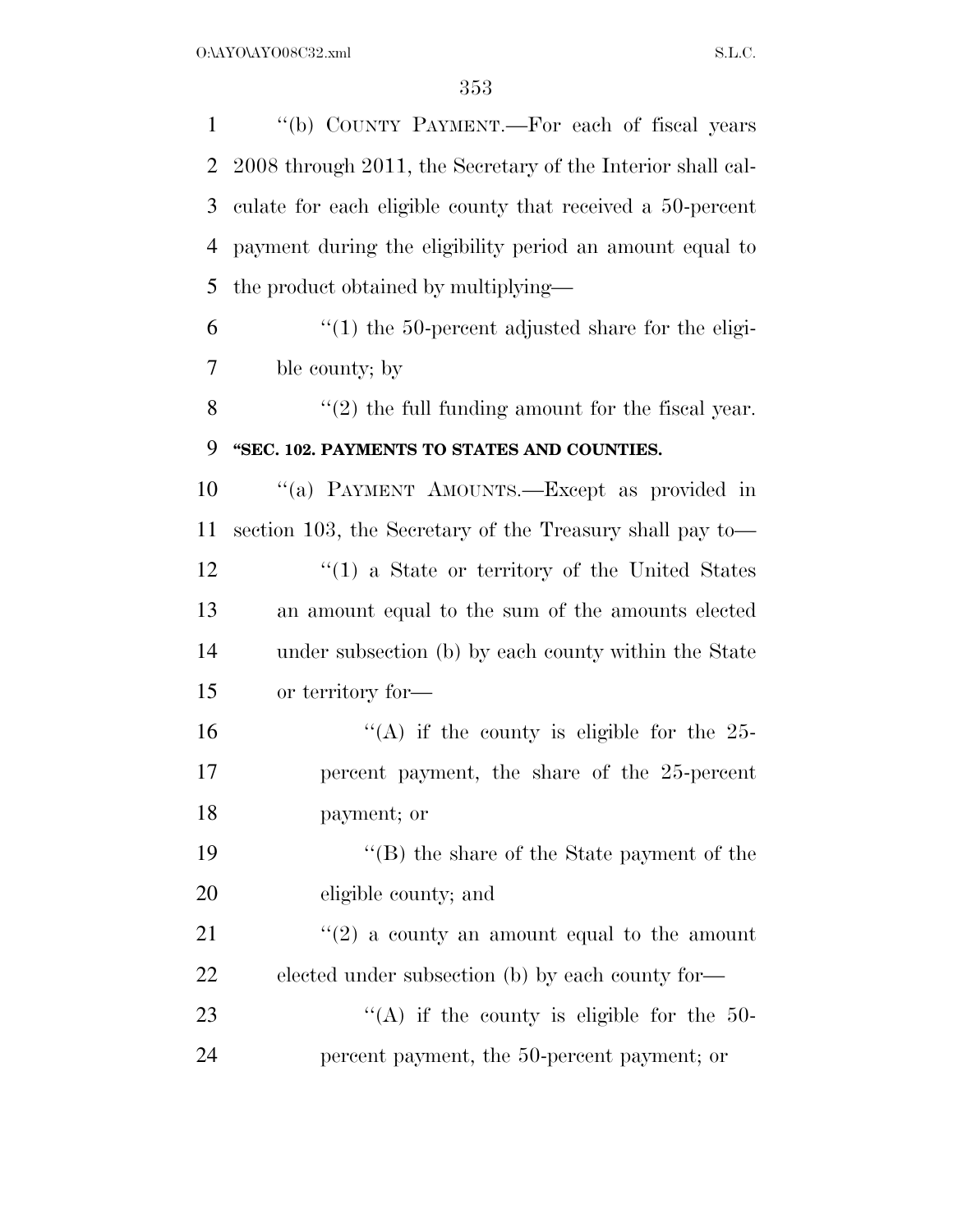1 ''(B) the county payment for the eligible county.

 ''(b) ELECTION TO RECEIVE PAYMENT AMOUNT.—  $''(1)$  ELECTION; SUBMISSION OF RESULTS.— ''(A) IN GENERAL.—The election to receive a share of the State payment, the county pay- ment, a share of the State payment and the county payment, a share of the 25-percent pay- ment, the 50-percent payment, or a share of the 25-percent payment and the 50-percent pay- ment, as applicable, shall be made at the discre- tion of each affected county by August 1, 2008 (or as soon thereafter as the Secretary con- cerned determines is practicable), and August 1 of each second fiscal year thereafter, in accord- ance with paragraph (2), and transmitted to the Secretary concerned by the Governor of each eligible State.

19 "(B) FAILURE TO TRANSMIT.—If an elec-20 tion for an affected county is not transmitted to the Secretary concerned by the date specified 22 under subparagraph (A), the affected county shall be considered to have elected to receive a share of the State payment, the county pay-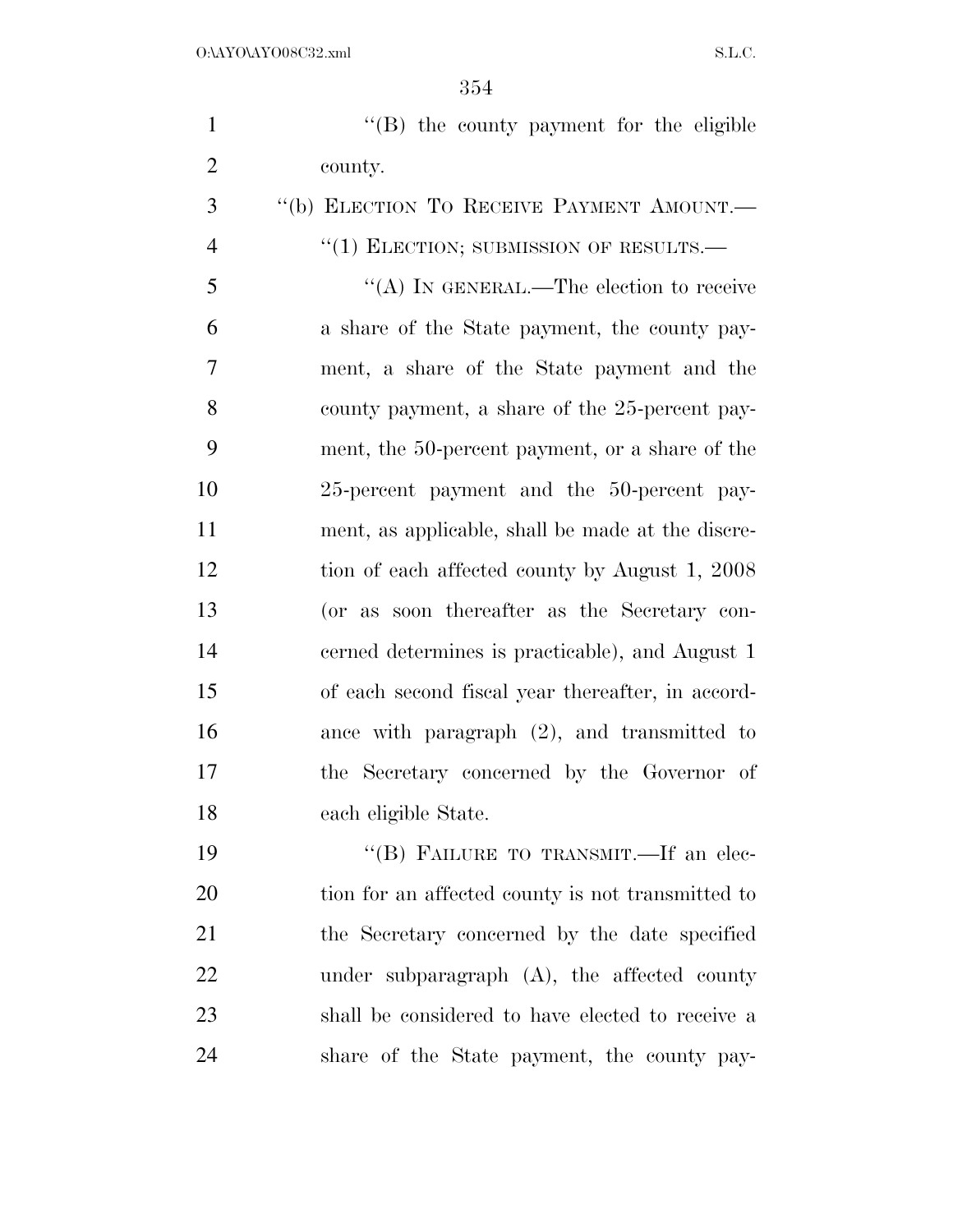| $\mathbf{1}$   | ment, or a share of the State payment and the         |
|----------------|-------------------------------------------------------|
| $\overline{2}$ | county payment, as applicable.                        |
| 3              | $``(2)$ DURATION OF ELECTION.—                        |
| $\overline{4}$ | "(A) IN GENERAL.—A county election to                 |
| 5              | receive a share of the 25-percent payment or          |
| 6              | 50-percent payment, as applicable, shall be ef-       |
| 7              | fective for 2 fiscal years.                           |
| 8              | "(B) FULL FUNDING AMOUNT.—If a coun-                  |
| 9              | ty elects to receive a share of the State payment     |
| 10             | or the county payment, the election shall be ef-      |
| 11             | fective for all subsequent fiscal years through       |
| 12             | fiscal year 2011.                                     |
| 13             | "(3) SOURCE OF PAYMENT AMOUNTS.—The                   |
| 14             | payment to an eligible State or eligible county under |
| 15             | this section for a fiscal year shall be derived from— |
| 16             | "(A) any amounts that are appropriated to             |
| 17             | carry out this Act;                                   |
| 18             | "(B) any revenues, fees, penalties, or mis-           |
| 19             | cellaneous receipts, exclusive of deposits to any     |
| 20             | relevant trust fund, special account, or perma-       |
| 21             | nent operating funds, received by the Federal         |
| 22             | Government from activities by the Bureau of           |
| 23             | Land Management or the Forest Service on the          |
| 24             | applicable Federal land; and                          |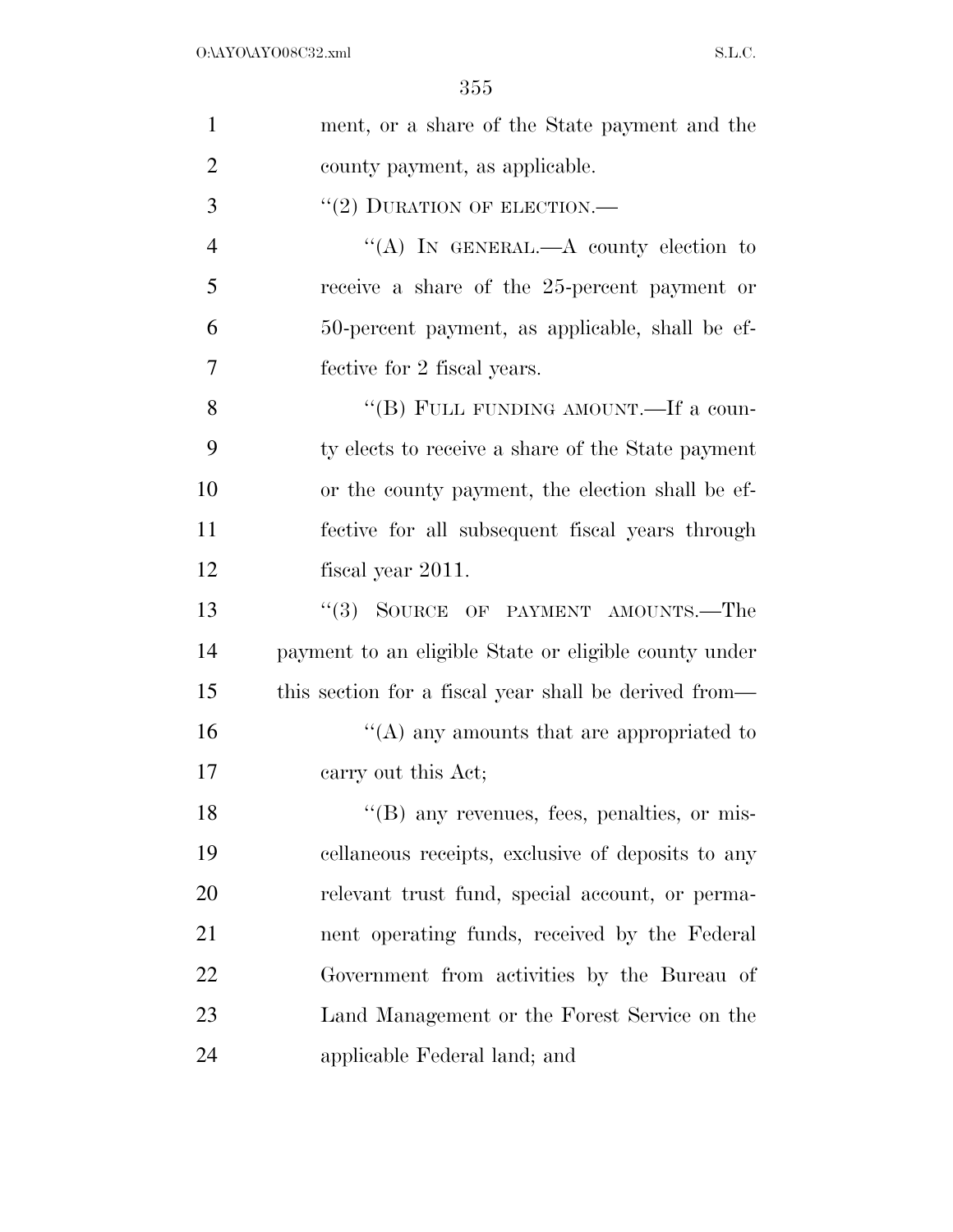| $\mathbf{1}$   | " $(C)$ to the extent of any shortfall, out of           |
|----------------|----------------------------------------------------------|
| $\overline{2}$ | any amounts in the Treasury of the United                |
| 3              | States not otherwise appropriated.                       |
| $\overline{4}$ | "(c) DISTRIBUTION AND EXPENDITURE OF PAY-                |
| 5              | MENTS.-                                                  |
| 6              | "(1) DISTRIBUTION METHOD.—A State that re-               |
| 7              | ceives a payment under subsection (a) for Federal        |
| 8              | land described in section $3(7)(A)$ shall distribute the |
| 9              | appropriate payment amount among the appropriate         |
| 10             | counties in the State in accordance with—                |
| 11             | "(A) the Act of May 23, 1908 (16 U.S.C.                  |
| 12             | $500$ ; and                                              |
| 13             | "(B) section 13 of the Act of March 1,                   |
| 14             | 1911 (36 Stat. 963; 16 U.S.C. 500).                      |
| 15             | "(2) EXPENDITURE PURPOSES.—Subject<br>$-$ to             |
| 16             | subsection (d), payments received by a State under       |
| 17             | subsection (a) and distributed to counties in accord-    |
| 18             | ance with paragraph (1) shall be expended as re-         |
| 19             | quired by the laws referred to in paragraph (1).         |
| 20             | "(d) EXPENDITURE RULES FOR ELIGIBLE COUN-                |
| 21             | TIES.                                                    |
| 22             | $\lq(1)$ ALLOCATIONS.—                                   |
| 23             | "(A) USE OF PORTION IN SAME MANNER                       |
| 24             | AS 25-PERCENT PAYMENT OR 50-PERCENT PAY-                 |
| 25             | MENT, AS APPLICABLE.—Except as provided in               |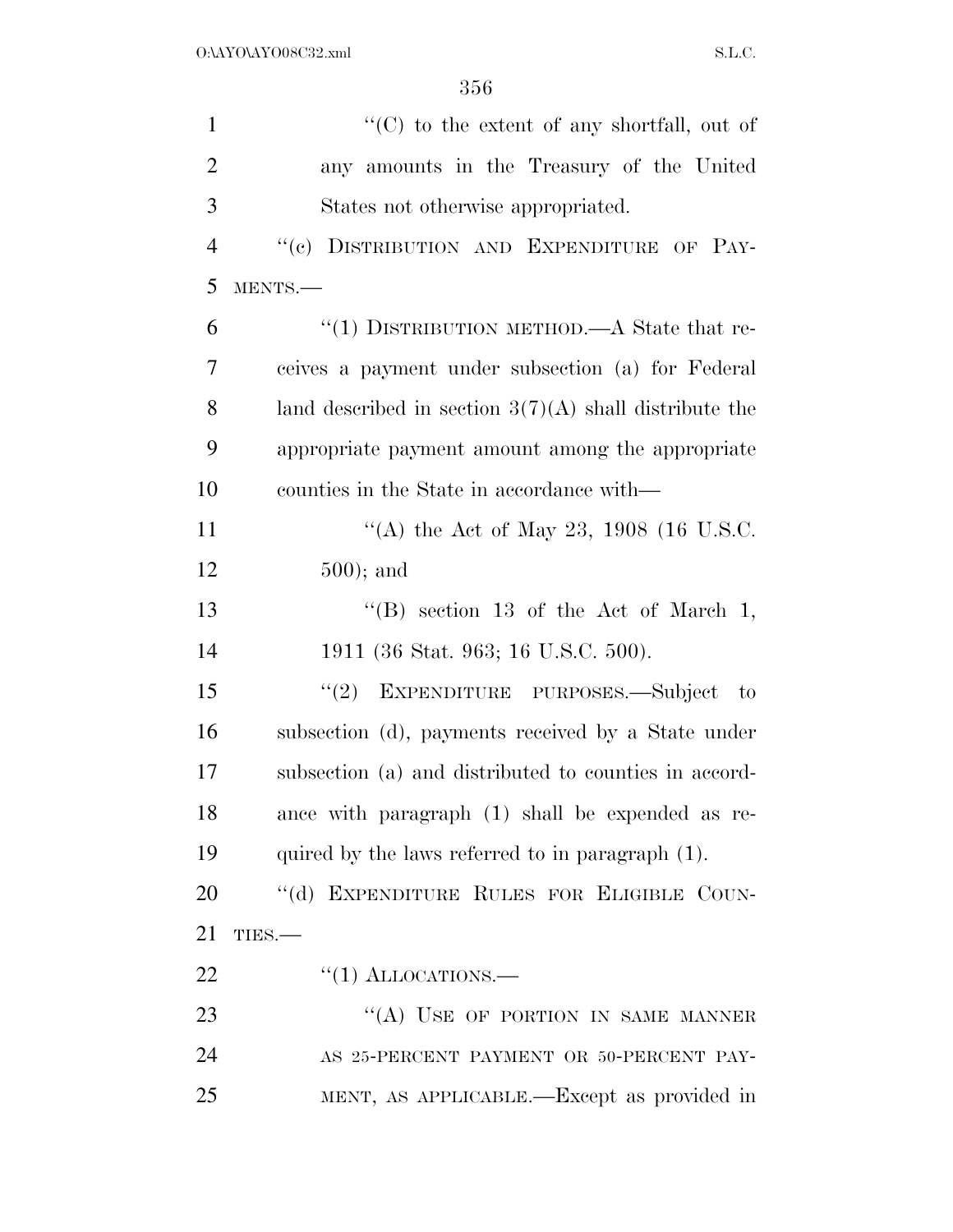| $\mathbf{1}$   | paragraph $(3)(B)$ , if an eligible county elects to |
|----------------|------------------------------------------------------|
| $\overline{2}$ | receive its share of the State payment or the        |
| 3              | county payment, not less than 80 percent, but        |
| $\overline{4}$ | not more than 85 percent, of the funds shall be      |
| 5              | expended in the same manner in which the 25-         |
| 6              | percent payments or 50-percent payment, as           |
| 7              | applicable, are required to be expended.             |
| 8              | "(B) ELECTION AS TO USE<br>OF<br>BAL-                |
| 9              | ANCE.-Except as provided in subparagraph             |
| 10             | $(C)$ , an eligible county shall elect to do 1 or    |
| 11             | more of the following with the balance of any        |
| 12             | funds not expended pursuant to subparagraph          |
| 13             | $(A)$ :                                              |
| 14             | "(i) Reserve any portion of the bal-                 |
| 15             | ance for projects in accordance with title           |
| 16             | Π.                                                   |
| 17             | "(ii) Reserve not more than 7 percent                |
| 18             | of the total share for the eligible county of        |
| 19             | the State payment or the county payment              |
| <b>20</b>      | for projects in accordance with title III.           |
| 21             | "(iii) Return the portion of the bal-                |
| 22             | ance not reserved under clauses (i) and (ii)         |
| 23             | to the Treasury of the United States.                |
| 24             | "(C) COUNTIES WITH MODEST DISTRIBU-                  |
| 25             | TIONS.—In the case of each eligible county to        |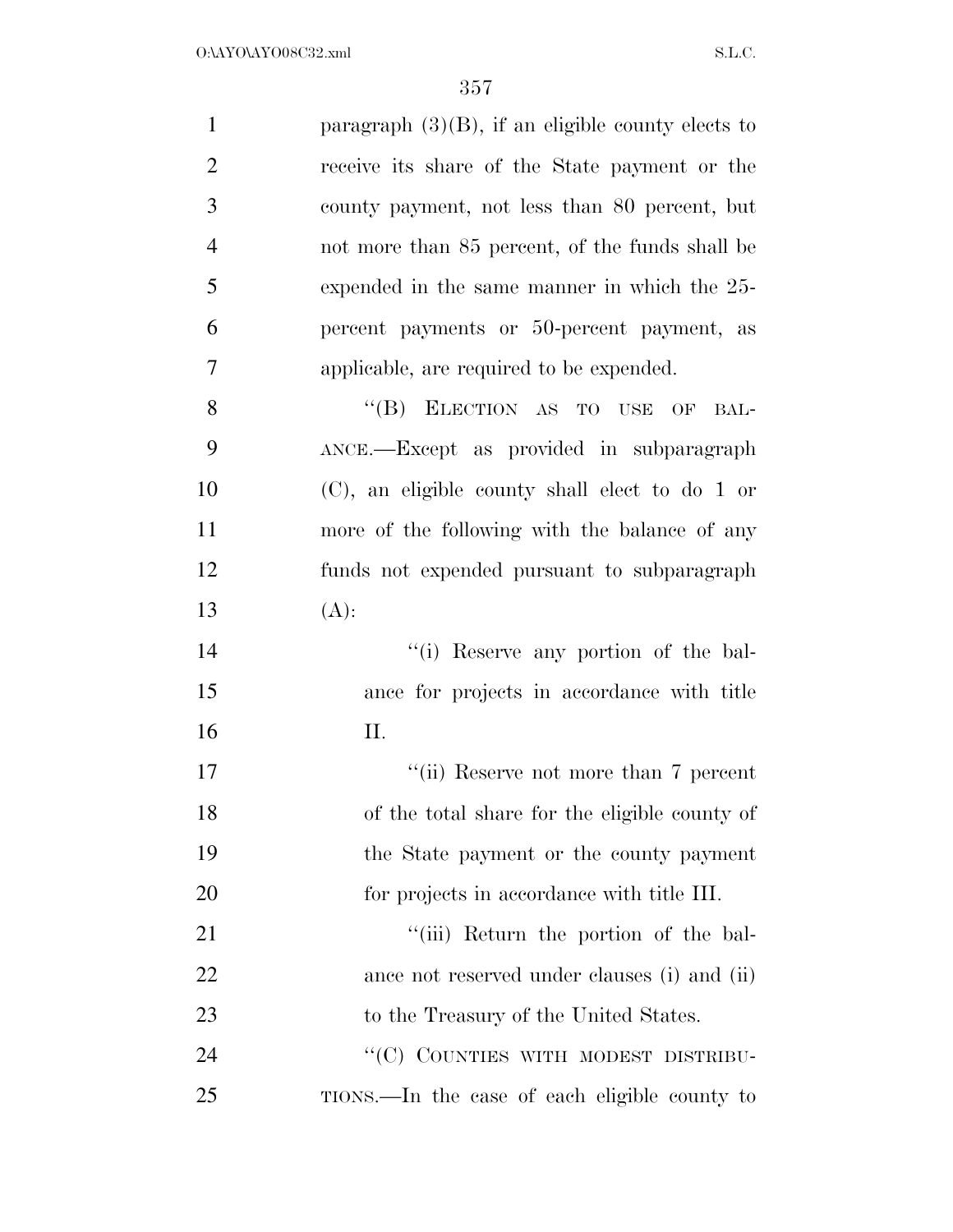| $\mathbf{1}$   | which more than $$100,000$ , but less than         |
|----------------|----------------------------------------------------|
| $\overline{2}$ | \$350,000, is distributed for any fiscal year pur- |
| 3              | suant to either or both of paragraphs $(1)(B)$     |
| $\overline{4}$ | and $(2)(B)$ of subsection (a), the eligible coun- |
| 5              | ty, with respect to the balance of any funds not   |
| 6              | expended pursuant to subparagraph $(A)$ for        |
| 7              | that fiscal year, shall—                           |
| 8              | "(i) reserve any portion of the balance            |
| 9              | $for-$                                             |
| 10             | "(I) carrying out projects under                   |
| 11             | title II;                                          |
| 12             | "(II) carrying out projects under                  |
| 13             | title III; or                                      |
| 14             | "(III) a combination of the pur-                   |
| 15             | poses described in subclauses (I) and              |
| 16             | $(II);$ or                                         |
| 17             | "(ii) return the portion of the balance            |
| 18             | not reserved under clause (i) to the Treas-        |
| 19             | ury of the United States.                          |
| 20             | $``(2)$ DISTRIBUTION OF FUNDS.—                    |
| 21             | "(A) IN GENERAL.—Funds reserved by an              |
| 22             | eligible county under subparagraph $(B)(i)$ or     |
| 23             | $(C)(i)$ of paragraph $(1)$ for carrying out       |
| 24             | projects under title II shall be deposited in a    |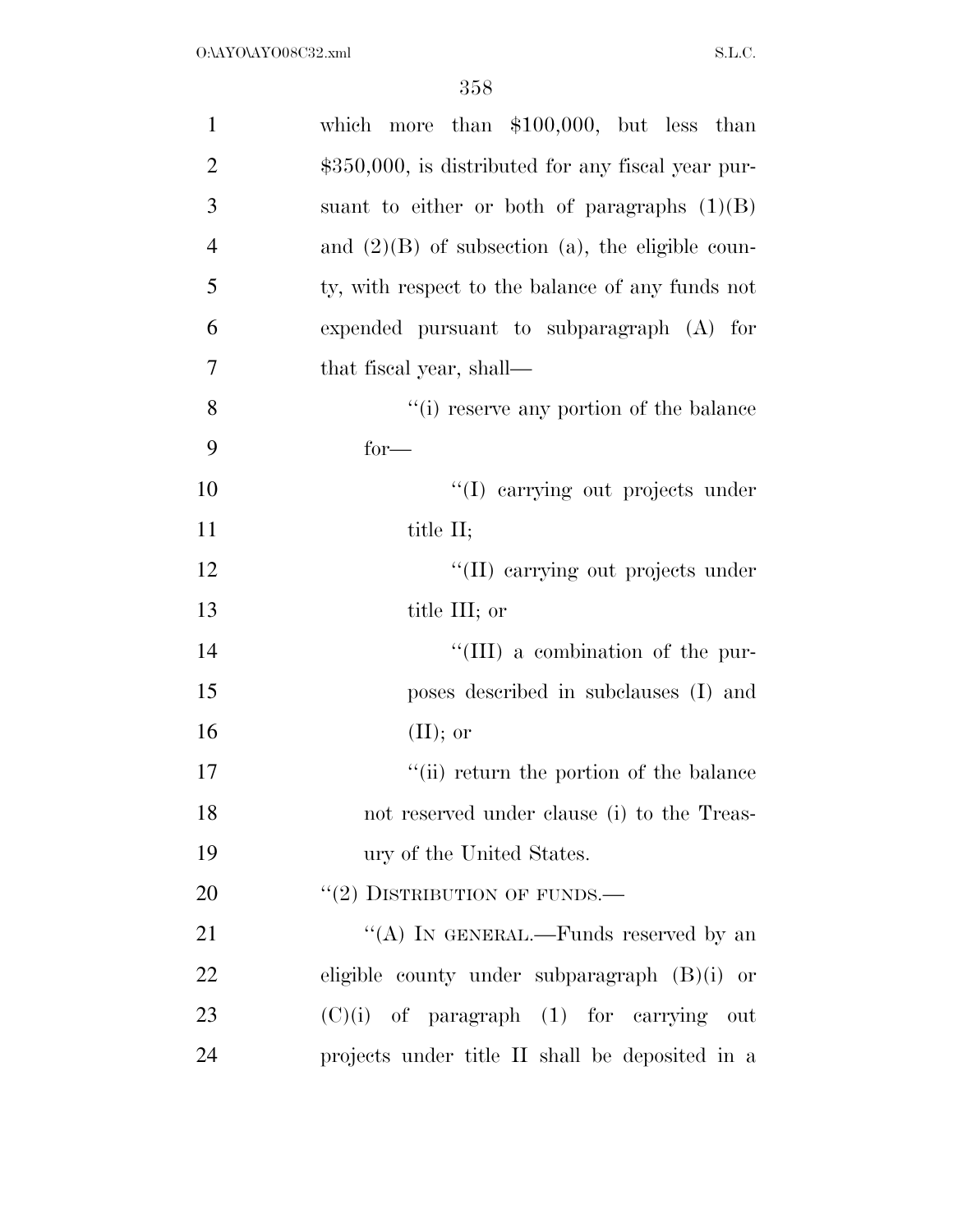| $\mathbf{1}$   | special account in the Treasury of the United |
|----------------|-----------------------------------------------|
| $\overline{2}$ | States.                                       |
| 3              | "(B) AVAILABILITY.—Amounts deposited          |
| $\overline{4}$ | under subparagraph $(A)$ shall—               |
| 5              | "(i) be available for expenditure by          |
| 6              | the Secretary concerned, without further      |
| $\tau$         | appropriation; and                            |
| 8              | "(ii) remain available until expended         |
| 9              | in accordance with title II.                  |
| 10             | $``(3)$ ELECTION.—                            |
| 11             | "(A) NOTIFICATION.-                           |
| 12             | "(i) IN GENERAL.—An eligible county           |
| 13             | shall notify the Secretary concerned of an    |
| 14             | election by the eligible county under this    |
| 15             | subsection not later than September 30,       |
| 16             | 2008 (or as soon thereafter as the Sec-       |
| 17             | retary concerned determines is<br>prac-       |
| 18             | ticable), and each September 30 thereafter    |
| 19             | for each succeeding fiscal year.              |
| 20             | "(ii) FAILURE TO ELECT.—Except as             |
| 21             | provided in subparagraph (B), if the eligi-   |
| 22             | ble county fails to make an election by the   |
| 23             | date specified in clause (i), the eligible    |
| 24             | county shall—                                 |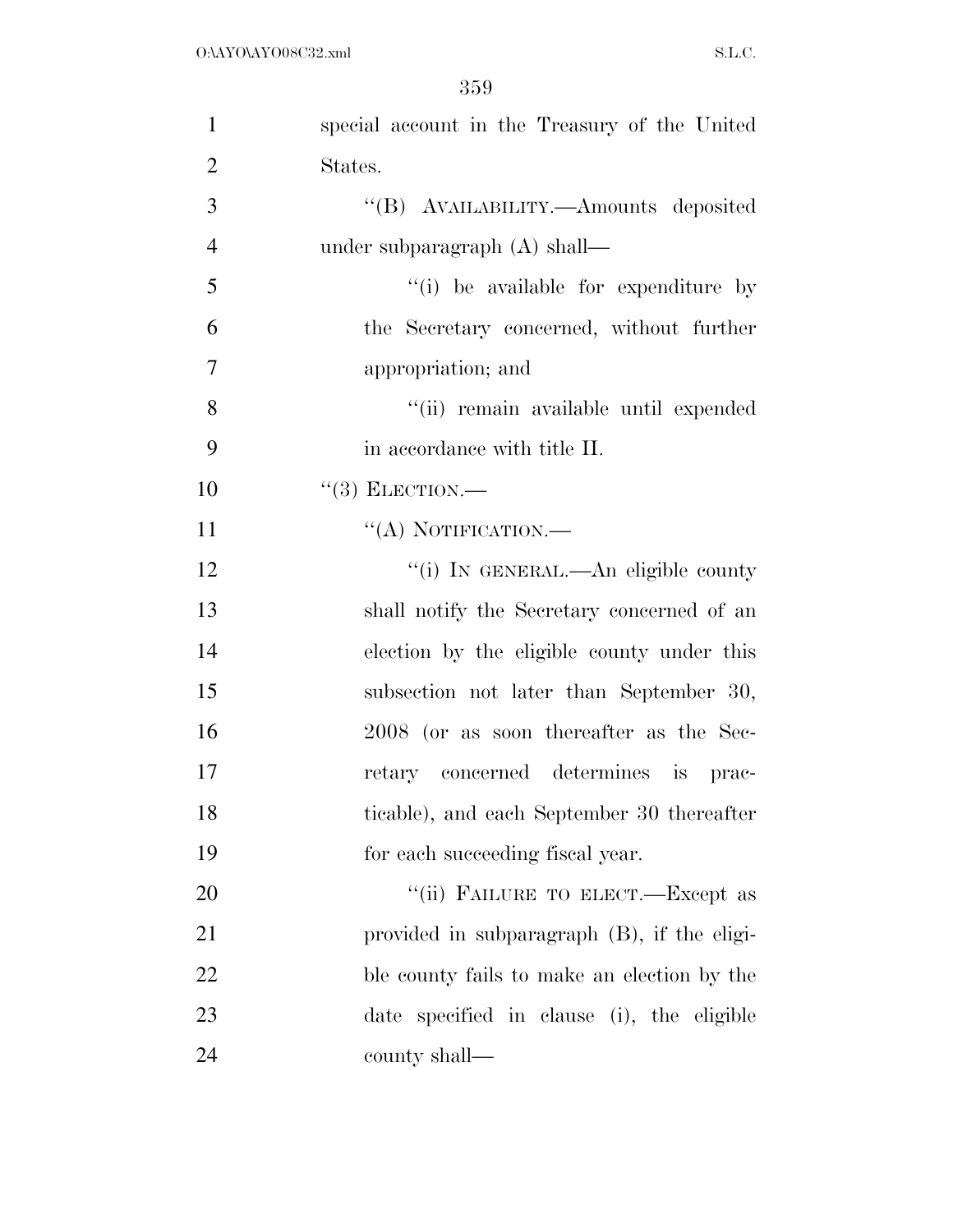| $\mathbf{1}$   | $\lq\lq$ be considered to have elected                     |
|----------------|------------------------------------------------------------|
| $\overline{2}$ | to expend 85 percent of the funds in                       |
| 3              | accordance with paragraph $(1)(A);$                        |
| $\overline{4}$ | and                                                        |
| 5              | $\lq\lq$ (II) return the balance to the                    |
| 6              | Treasury of the United States.                             |
| $\overline{7}$ | "(B) COUNTIES WITH MINOR DISTRIBU-                         |
| 8              | TIONS.—In the case of each eligible county to              |
| 9              | which less than $$100,000$ is distributed for any          |
| 10             | fiscal year pursuant to either or both of para-            |
| 11             | graphs $(1)(B)$ and $(2)(B)$ of subsection (a), the        |
| 12             | eligible county may elect to expend all the funds          |
| 13             | in the same manner in which the 25-percent                 |
| 14             | payments or 50-percent payments, as applica-               |
| 15             | ble, are required to be expended.                          |
| 16             | "(e) TIME FOR PAYMENT.—The payments required               |
| 17             | under this section for a fiscal year shall be made as soon |
| 18             | as practicable after the end of that fiscal year.          |
| 19             | "SEC. 103. TRANSITION PAYMENTS TO STATES.                  |
| 20             | "(a) DEFINITIONS.—In this section:                         |
| 21             | "(1) ADJUSTED AMOUNT.—The term 'adjusted                   |
| 22             | amount' means, with respect to a covered State—            |
| 23             | "(A) for fiscal year 2008, 90 percent of-                  |
| 24             | $f'(i)$ the sum of the amounts paid for                    |
| 25             | fiscal year 2006 under section $102(a)(2)$                 |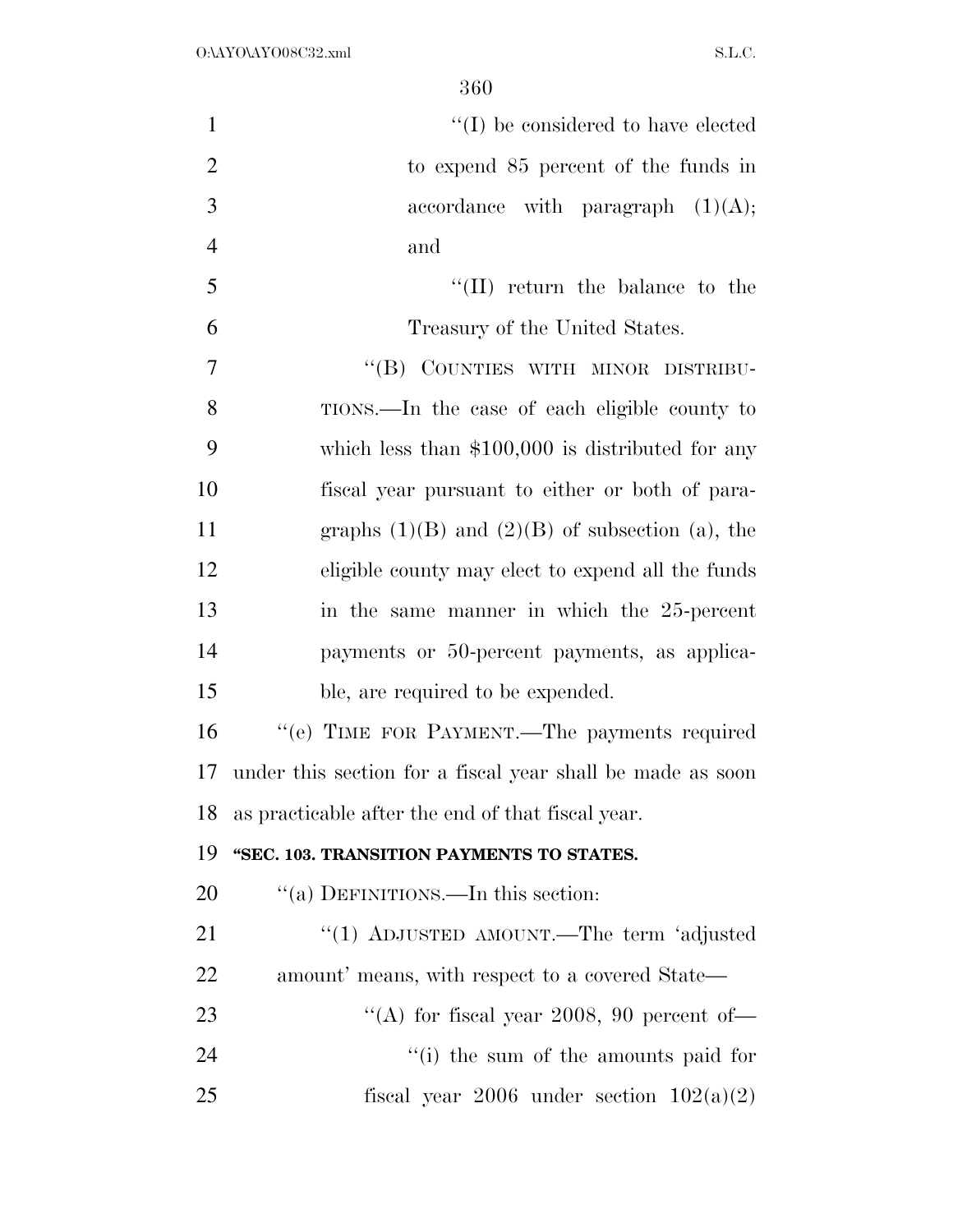| $\mathbf{1}$   | (as in effect on September 29, 2006) for     |
|----------------|----------------------------------------------|
| $\overline{2}$ | the eligible counties in the covered State   |
| 3              | that have elected under section $102(b)$ to  |
| $\overline{4}$ | receive a share of the State payment for     |
| 5              | fiscal year 2008; and                        |
| 6              | "(ii) the sum of the amounts paid for        |
| 7              | fiscal year 2006 under section $103(a)(2)$   |
| 8              | (as in effect on September 29, 2006) for     |
| 9              | the eligible counties in the State of Oregon |
| 10             | that have elected under section $102(b)$ to  |
| 11             | receive the county payment for fiscal year   |
| 12             | 2008;                                        |
| 13             | "(B) for fiscal year 2009, 81 percent of-    |
| 14             | "(i) the sum of the amounts paid for         |
| 15             | fiscal year 2006 under section $102(a)(2)$   |
| 16             | (as in effect on September 29, 2006) for     |
| 17             | the eligible counties in the covered State   |
| 18             | that have elected under section $102(b)$ to  |
| 19             | receive a share of the State payment for     |
| 20             | fiscal year 2009; and                        |
| 21             | "(ii) the sum of the amounts paid for        |
| 22             | fiscal year 2006 under section $103(a)(2)$   |
| 23             | (as in effect on September 29, 2006) for     |
| 24             | the eligible counties in the State of Oregon |
| 25             | that have elected under section $102(b)$ to  |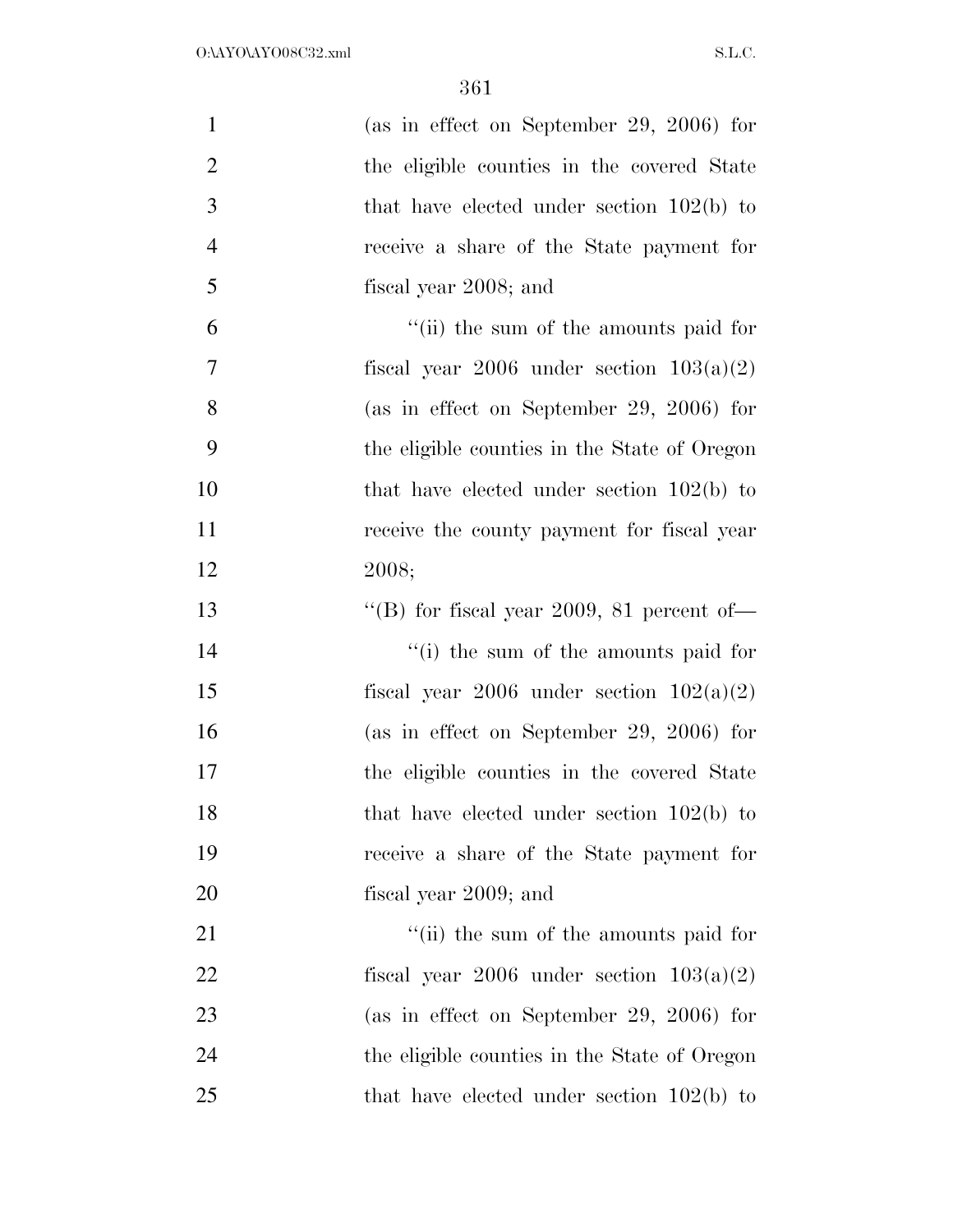| $\mathbf{1}$   | receive the county payment for fiscal year                       |
|----------------|------------------------------------------------------------------|
| $\overline{2}$ | $2009$ ; and                                                     |
| 3              | "(C) for fiscal year 2010, 73 percent of-                        |
| $\overline{4}$ | "(i) the sum of the amounts paid for                             |
| 5              | fiscal year 2006 under section $102(a)(2)$                       |
| 6              | (as in effect on September 29, 2006) for                         |
| 7              | the eligible counties in the covered State                       |
| 8              | that have elected under section $102(b)$ to                      |
| 9              | receive a share of the State payment for                         |
| 10             | fiscal year 2010; and                                            |
| 11             | "(ii) the sum of the amounts paid for                            |
| 12             | fiscal year 2006 under section $103(a)(2)$                       |
| 13             | (as in effect on September 29, 2006) for                         |
| 14             | the eligible counties in the State of Oregon                     |
| 15             | that have elected under section $102(b)$ to                      |
| 16             | receive the county payment for fiscal year                       |
| 17             | 2010.                                                            |
| 18             | "(2) $CoverED$ $STATE$ . The $term$ 'covered                     |
| 19             | State' means each of the States of California, Lou-              |
| 20             | isiana, Oregon, Pennsylvania, South Carolina, South              |
| 21             | Dakota, Texas, and Washington.                                   |
| 22             | "(b) TRANSITION PAYMENTS.—For each of fiscal                     |
| 23             | years 2008 through 2010, in lieu of the payment amounts          |
| 24             | that otherwise would have been made under paragraphs             |
| 25             | $(1)(B)$ and $(2)(B)$ of section $102(a)$ , the Secretary of the |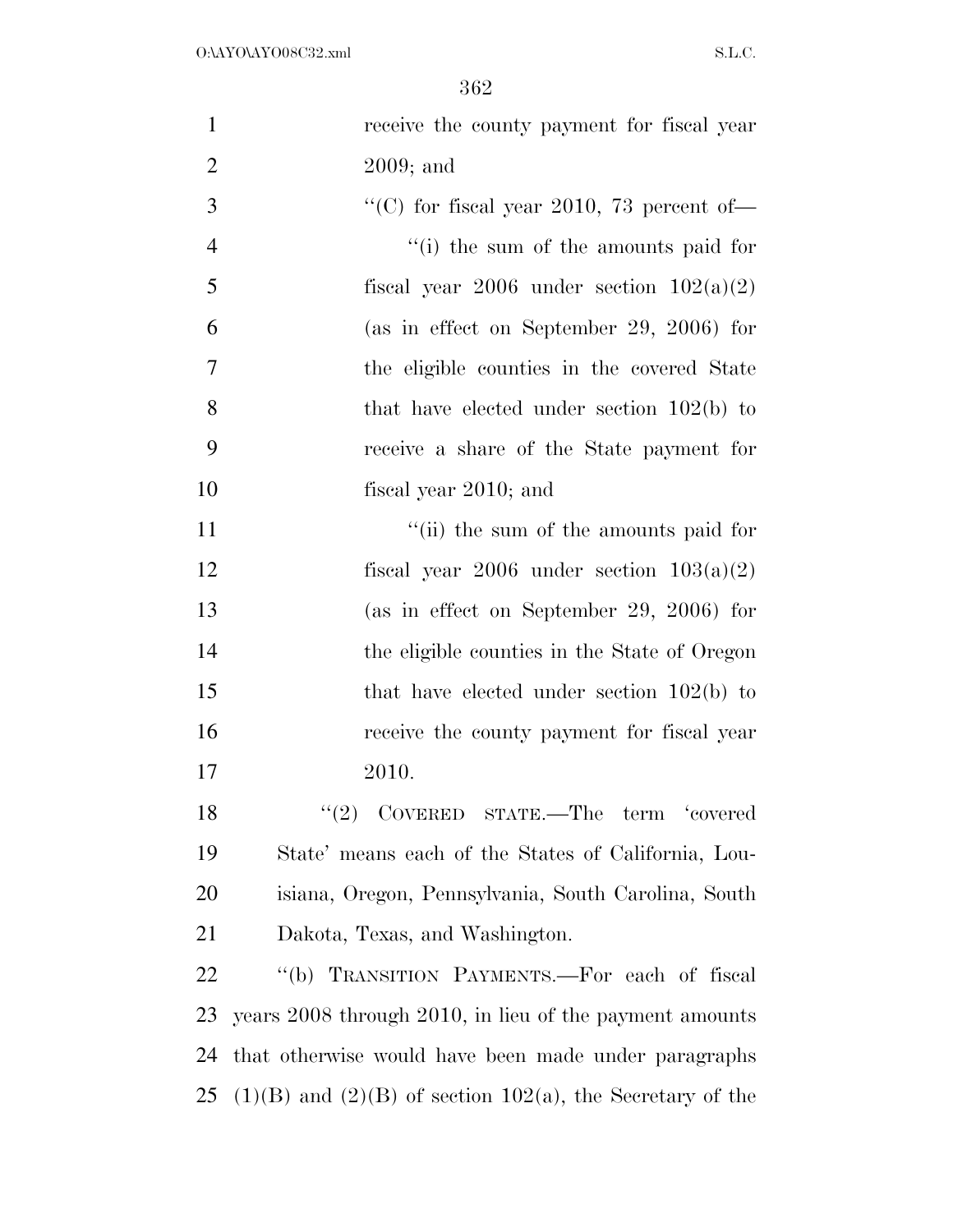O:\AYO\AYO08C32.xml S.L.C.

 Treasury shall pay the adjusted amount to each covered State and the eligible counties within the covered State, as applicable.

 ''(c) DISTRIBUTION OF ADJUSTED AMOUNT.—Ex- cept as provided in subsection (d), it is the intent of Con- gress that the method of distributing the payments under subsection (b) among the counties in the covered States for each of fiscal years 2008 through 2010 be in the same proportion that the payments were distributed to the eligi-ble counties in fiscal year 2006.

 ''(d) DISTRIBUTION OF PAYMENTS IN CALI- FORNIA.—The following payments shall be distributed among the eligible counties in the State of California in the same proportion that payments under section  $102(a)(2)$  (as in effect on September 29, 2006) were dis-tributed to the eligible counties for fiscal year 2006:

17 ''(1) Payments to the State of California under subsection (b).

 ''(2) The shares of the eligible counties of the State payment for California under section 102 for fiscal year 2011.

22 " (e) TREATMENT OF PAYMENTS.—For purposes of this Act, any payment made under subsection (b) shall be considered to be a payment made under section 102(a).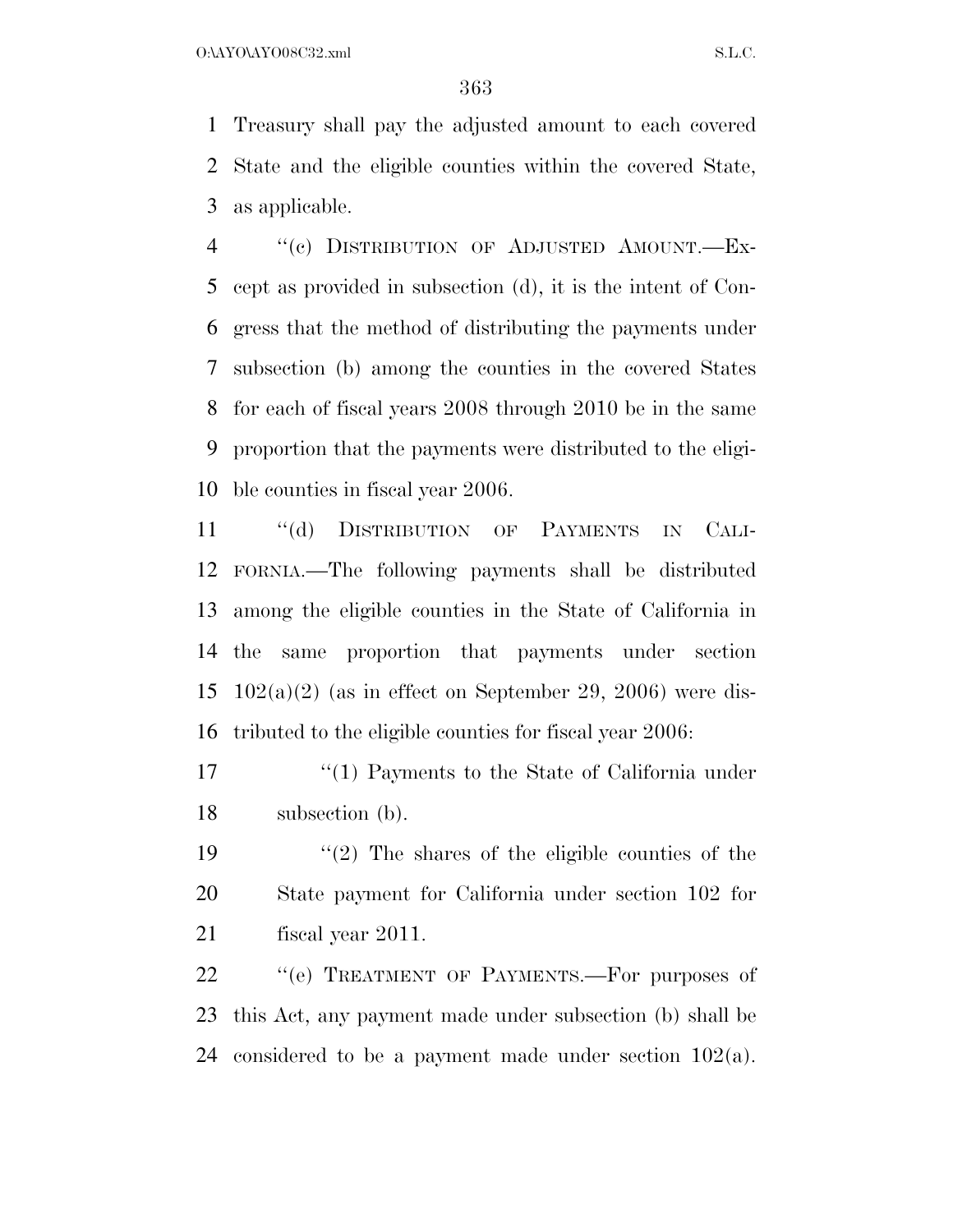# **''TITLE II—SPECIAL PROJECTS ON FEDERAL LAND**

# **''SEC. 201. DEFINITIONS.**

''In this title:

 ''(1) PARTICIPATING COUNTY.—The term 'par- ticipating county' means an eligible county that elects under section 102(d) to expend a portion of the Federal funds received under section 102 in ac-cordance with this title.

 ''(2) PROJECT FUNDS.—The term 'project funds' means all funds an eligible county elects under section 102(d) to reserve for expenditure in accordance with this title.

14 ''(3) RESOURCE ADVISORY COMMITTEE.—The term 'resource advisory committee' means—

 ''(A) an advisory committee established by the Secretary concerned under section 205; or 18 ''(B) an advisory committee determined by the Secretary concerned to meet the require-ments of section 205.

21 "(4) RESOURCE MANAGEMENT PLAN.—The term 'resource management plan' means—

23 "(A) a land use plan prepared by the Bu- reau of Land Management for units of the Fed-25 eral land described in section  $3(7)(B)$  pursuant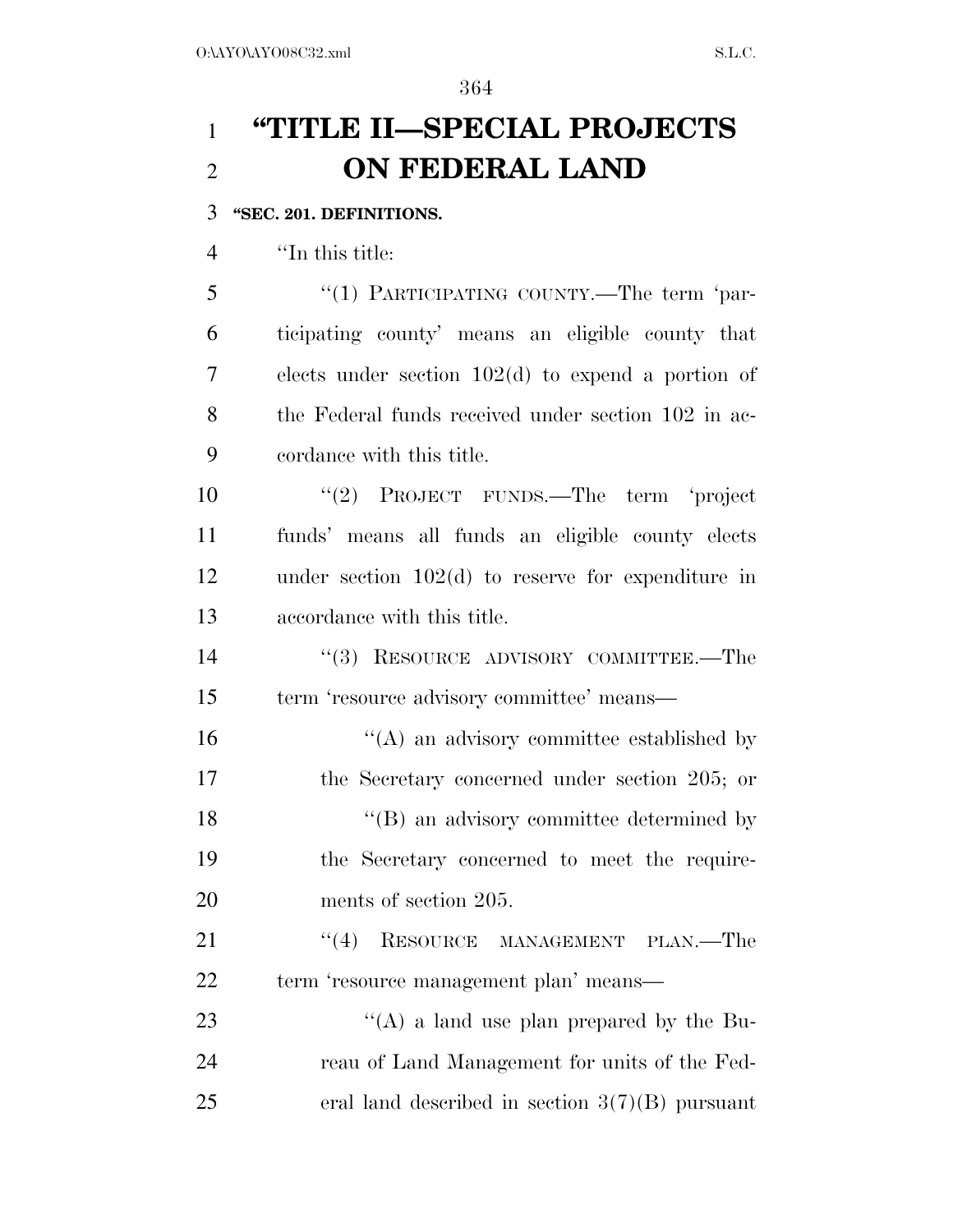| $\mathbf{1}$   | to section 202 of the Federal Land Policy and                  |
|----------------|----------------------------------------------------------------|
| $\overline{2}$ | Management Act of 1976 (43 U.S.C. 1712); or                    |
| 3              | $\lq\lq(B)$ a land and resource management                     |
| $\overline{4}$ | plan prepared by the Forest Service for units of               |
| 5              | the National Forest System pursuant to section                 |
| 6              | 6 of the Forest and Rangeland Renewable Re-                    |
| 7              | sources Planning Act of 1974 (16 U.S.C.                        |
| 8              | $1604$ ).                                                      |
| 9              | "SEC. 202. GENERAL LIMITATION ON USE OF PROJECT                |
| 10             | <b>FUNDS.</b>                                                  |
| 11             | "(a) LIMITATION.—Project funds shall be expended               |
| 12             | solely on projects that meet the requirements of this title.   |
| 13             | "(b) AUTHORIZED USES.—Project funds may be                     |
| 14             | used by the Secretary concerned for the purpose of enter-      |
| 15             | ing into and implementing cooperative agreements with          |
|                | 16 willing Federal agencies, State and local governments, pri- |
|                | 17 vate and nonprofit entities, and landowners for protection, |
| 18             | restoration, and enhancement of fish and wildlife habitat,     |
| 19             | and other resource objectives consistent with the purposes     |
| 20             | of this Act on Federal land and on non-Federal land where      |
| 21             | projects would benefit the resources on Federal land.          |
| 22             | "SEC. 203. SUBMISSION OF PROJECT PROPOSALS.                    |
| 23             | "(a) SUBMISSION OF PROJECT PROPOSALS TO SEC-                   |
| 24             | RETARY CONCERNED.—                                             |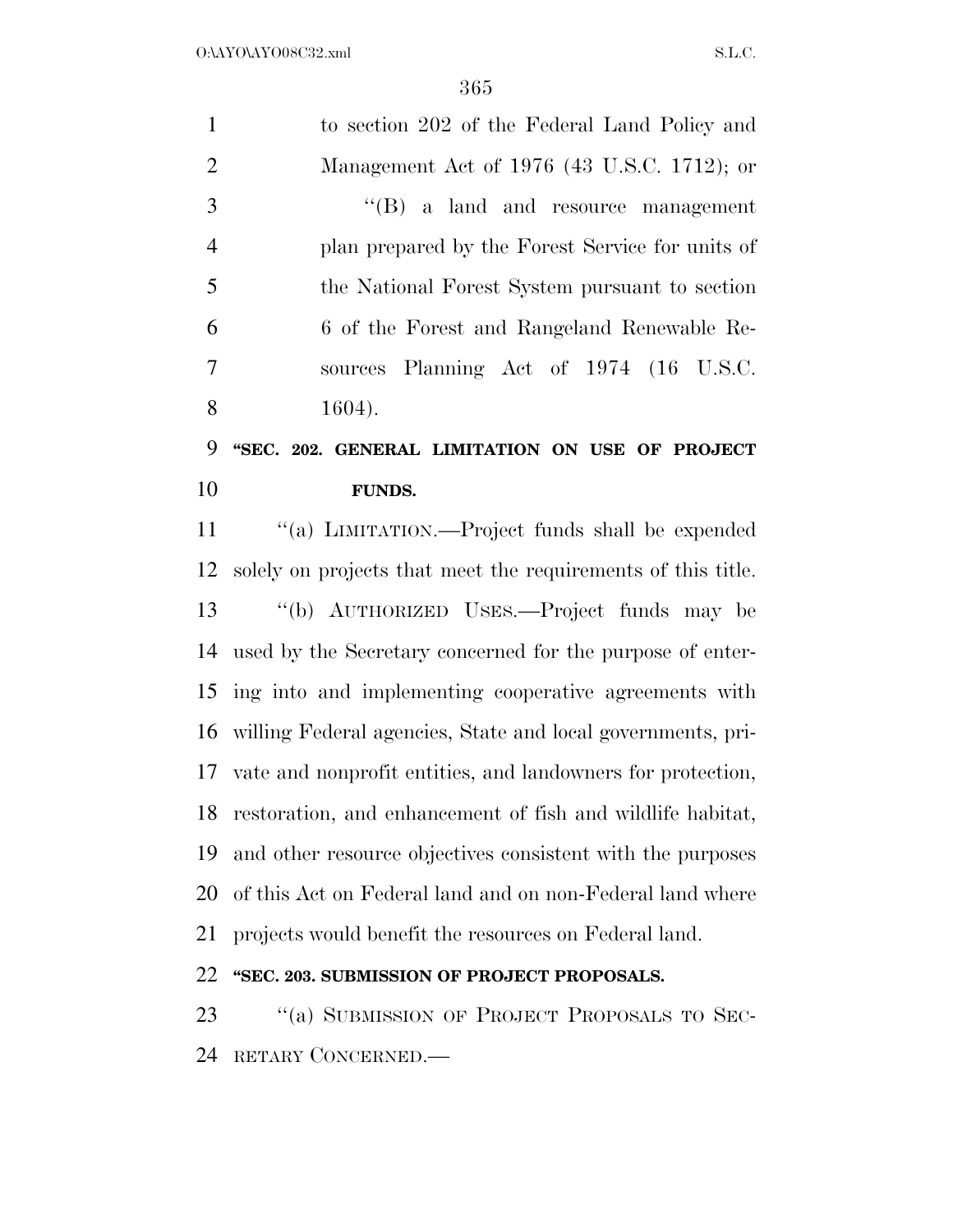1 "(1) PROJECTS FUNDED USING PROJECT FUNDS.—Not later than September 30 for fiscal year 2008 (or as soon thereafter as the Secretary concerned determines is practicable), and each Sep- tember 30 thereafter for each succeeding fiscal year through fiscal year 2011, each resource advisory committee shall submit to the Secretary concerned a description of any projects that the resource advi- sory committee proposes the Secretary undertake using any project funds reserved by eligible counties 11 in the area in which the resource advisory committee has geographic jurisdiction.

13 ''(2) PROJECTS FUNDED USING OTHER FUNDS.—A resource advisory committee may submit to the Secretary concerned a description of any projects that the committee proposes the Secretary undertake using funds from State or local govern- ments, or from the private sector, other than project funds and funds appropriated and otherwise avail-able to do similar work.

21 "(3) JOINT PROJECTS.—Participating counties or other persons may propose to pool project funds or other funds, described in paragraph (2), and jointly propose a project or group of projects to a re-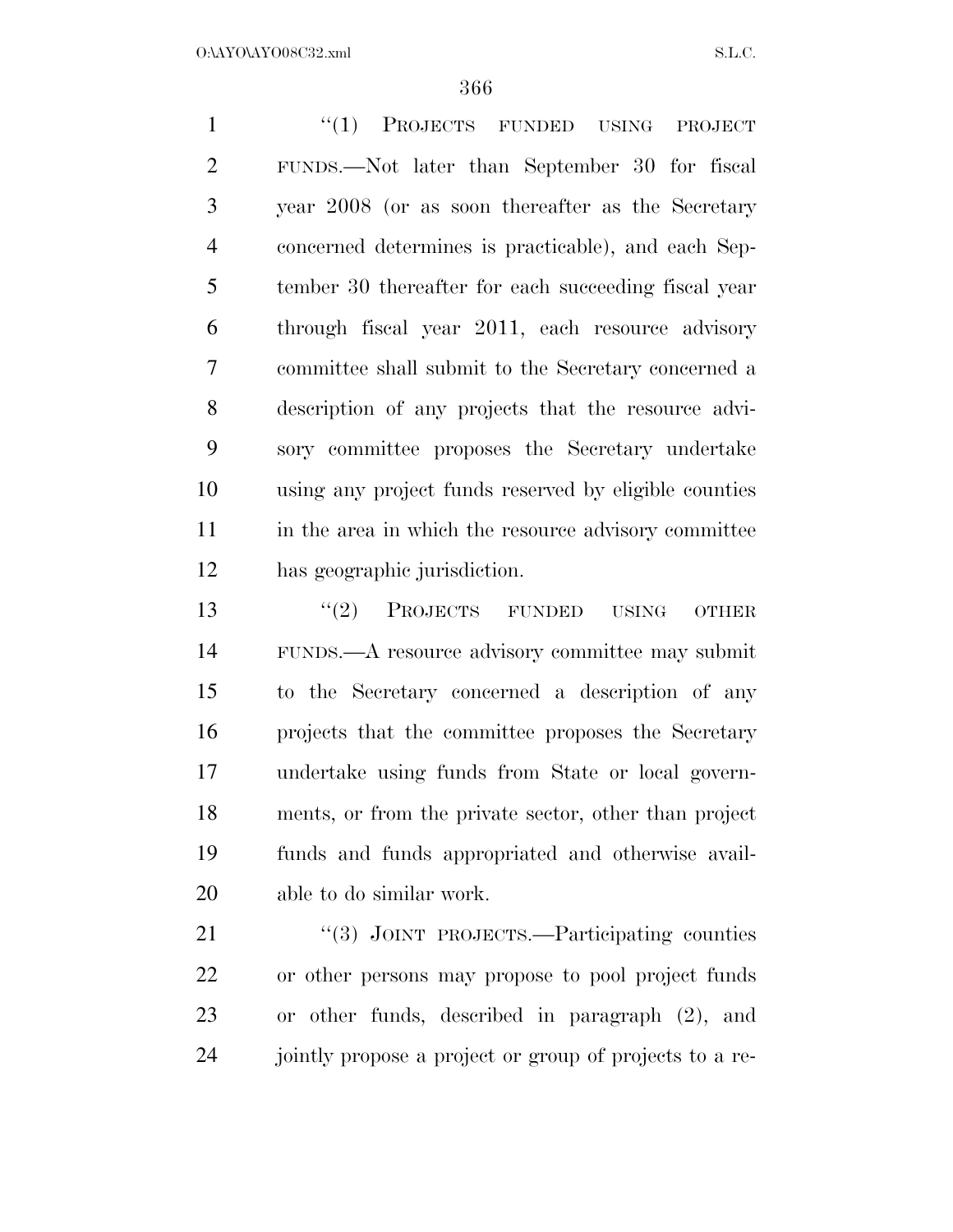| $\mathbf{1}$   | source advisory committee established under section          |
|----------------|--------------------------------------------------------------|
| $\overline{2}$ | 205.                                                         |
| 3              | REQUIRED DESCRIPTION OF PROJECTS.-In<br>$\lq\lq(b)$          |
| $\overline{4}$ | submitting proposed projects to the Secretary concerned      |
| 5              | under subsection (a), a resource advisory committee shall    |
| 6              | include in the description of each proposed project the fol- |
| $\overline{7}$ | lowing information:                                          |
| 8              | $``(1)$ The purpose of the project and a descrip-            |
| 9              | tion of how the project will meet the purposes of this       |
| 10             | title.                                                       |
| 11             | $\lq(2)$ The anticipated duration of the project.            |
| 12             | $\cdot$ (3) The anticipated cost of the project.             |
| 13             | $\lq(4)$ The proposed source of funding for the              |
| 14             | project, whether project funds or other funds.               |
| 15             | $\lq(5)(\mathrm{A})$ Expected outcomes, including how the    |
| 16             | project will meet or exceed desired ecological condi-        |
| 17             | tions, maintenance objectives, or stewardship objec-         |
| 18             | tives.                                                       |
| 19             | $\lq\lq$ (B) An estimate of the amount of any timber,        |
|                |                                                              |

 forage, and other commodities and other economic activity, including jobs generated, if any, anticipated as part of the project.

23 ''(6) A detailed monitoring plan, including 24 funding needs and sources, that—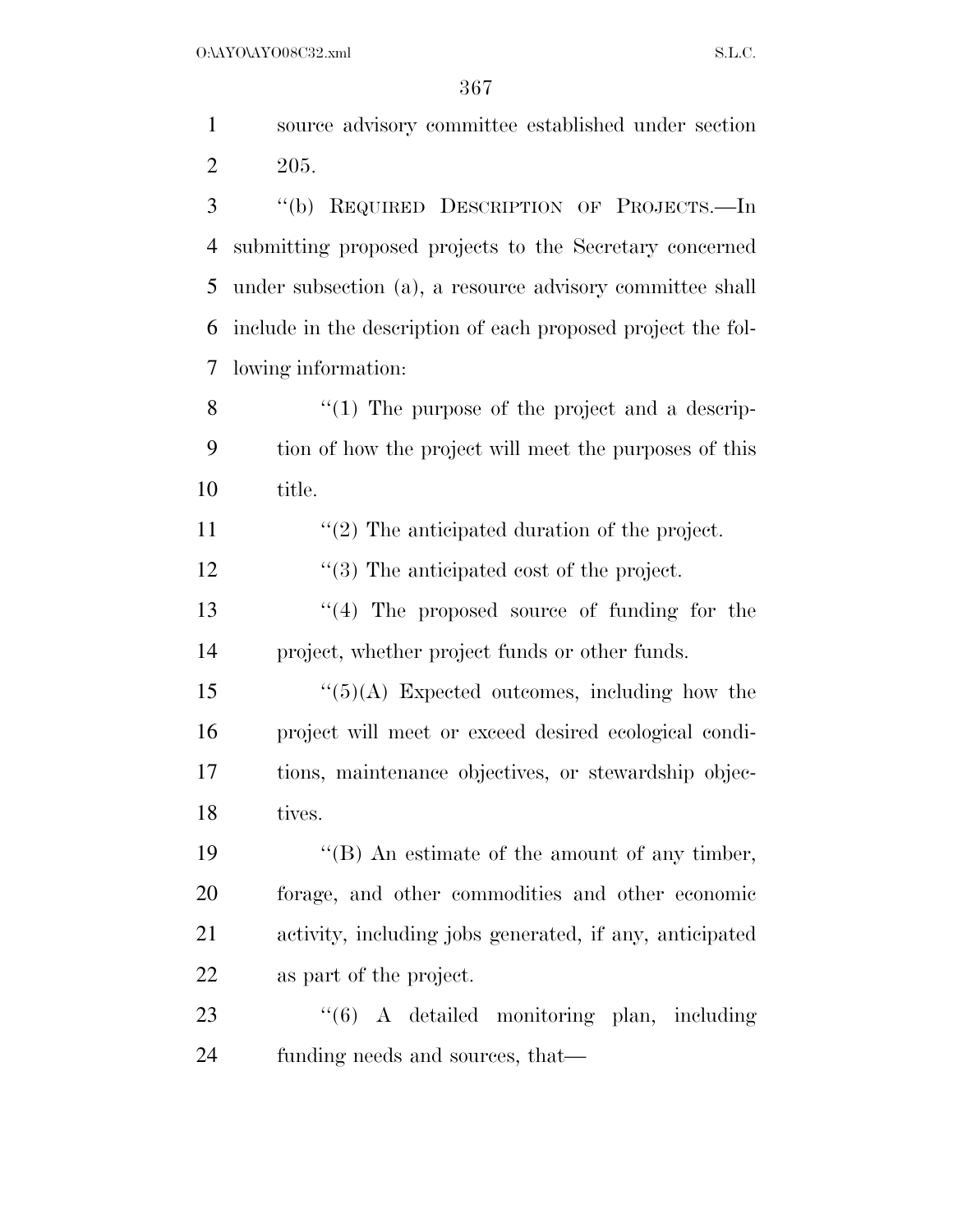| $\mathbf{1}$   | $\lq\lq$ tracks and identifies the positive or           |
|----------------|----------------------------------------------------------|
| $\overline{2}$ | negative impacts of the project, implementation,         |
| 3              | and provides for validation monitoring; and              |
| $\overline{4}$ | "(B) includes an assessment of the fol-                  |
| 5              | lowing:                                                  |
| 6              | "(i) Whether or not the project met or                   |
| $\overline{7}$ | exceeded desired ecological conditions; cre-             |
| 8              | ated local employment or training opportu-               |
| 9              | nities, including summer youth jobs pro-                 |
| 10             | grams such as the Youth Conservation                     |
| 11             | Corps where appropriate.                                 |
| 12             | "(ii) Whether the project improved                       |
| 13             | the use of, or added value to, any products              |
| 14             | removed from land consistent with the pur-               |
| 15             | poses of this title.                                     |
| 16             | $\lq(7)$ An assessment that the project is to be in      |
| 17             | the public interest.                                     |
| 18             | "(c) AUTHORIZED PROJECTS.—Projects proposed              |
| 19             | under subsection (a) shall be consistent with section 2. |
| 20             | "SEC. 204. EVALUATION AND APPROVAL OF PROJECTS BY        |
| 21             | SECRETARY CONCERNED.                                     |
| 22             | "(a) CONDITIONS FOR APPROVAL OF PROPOSED                 |
| 23             | PROJECT.—The Secretary concerned may make a decision     |
|                |                                                          |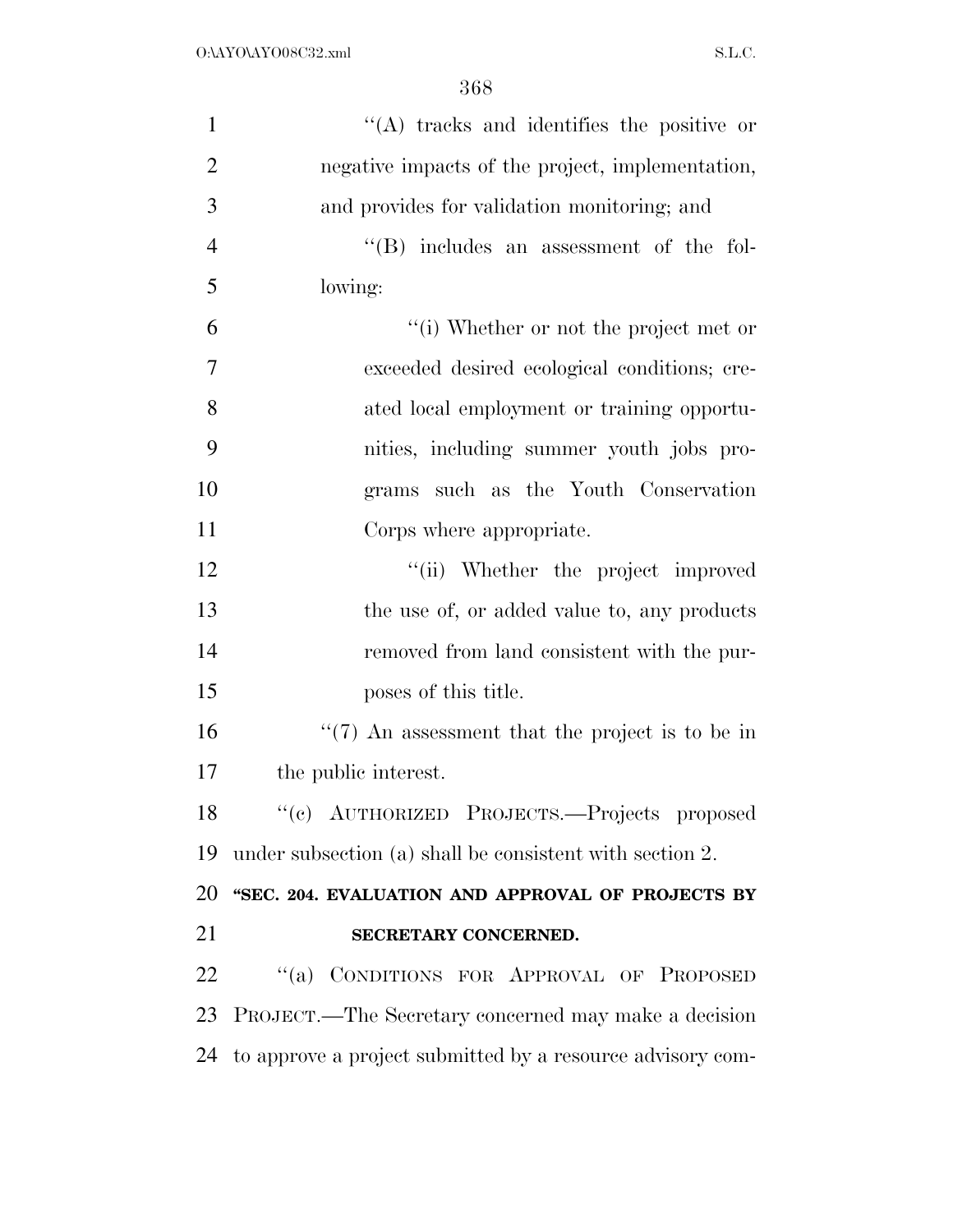mittee under section 203 only if the proposed project satis-fies each of the following conditions:

3 "(1) The project complies with all applicable Federal laws (including regulations).

5 "(2) The project is consistent with the applica- ble resource management plan and with any water- shed or subsequent plan developed pursuant to the resource management plan and approved by the Sec-retary concerned.

 $\frac{10}{2}$  ''(3) The project has been approved by the re- source advisory committee in accordance with sec- tion 205, including the procedures issued under sub-section (e) of that section.

 ''(4) A project description has been submitted by the resource advisory committee to the Secretary concerned in accordance with section 203.

 $\frac{1}{5}$  The project will improve the maintenance of existing infrastructure, implement stewardship ob- jectives that enhance forest ecosystems, and restore and improve land health and water quality.

21 "(b) ENVIRONMENTAL REVIEWS.—

22 "(1) REQUEST FOR PAYMENT BY COUNTY.— The Secretary concerned may request the resource advisory committee submitting a proposed project to agree to the use of project funds to pay for any envi-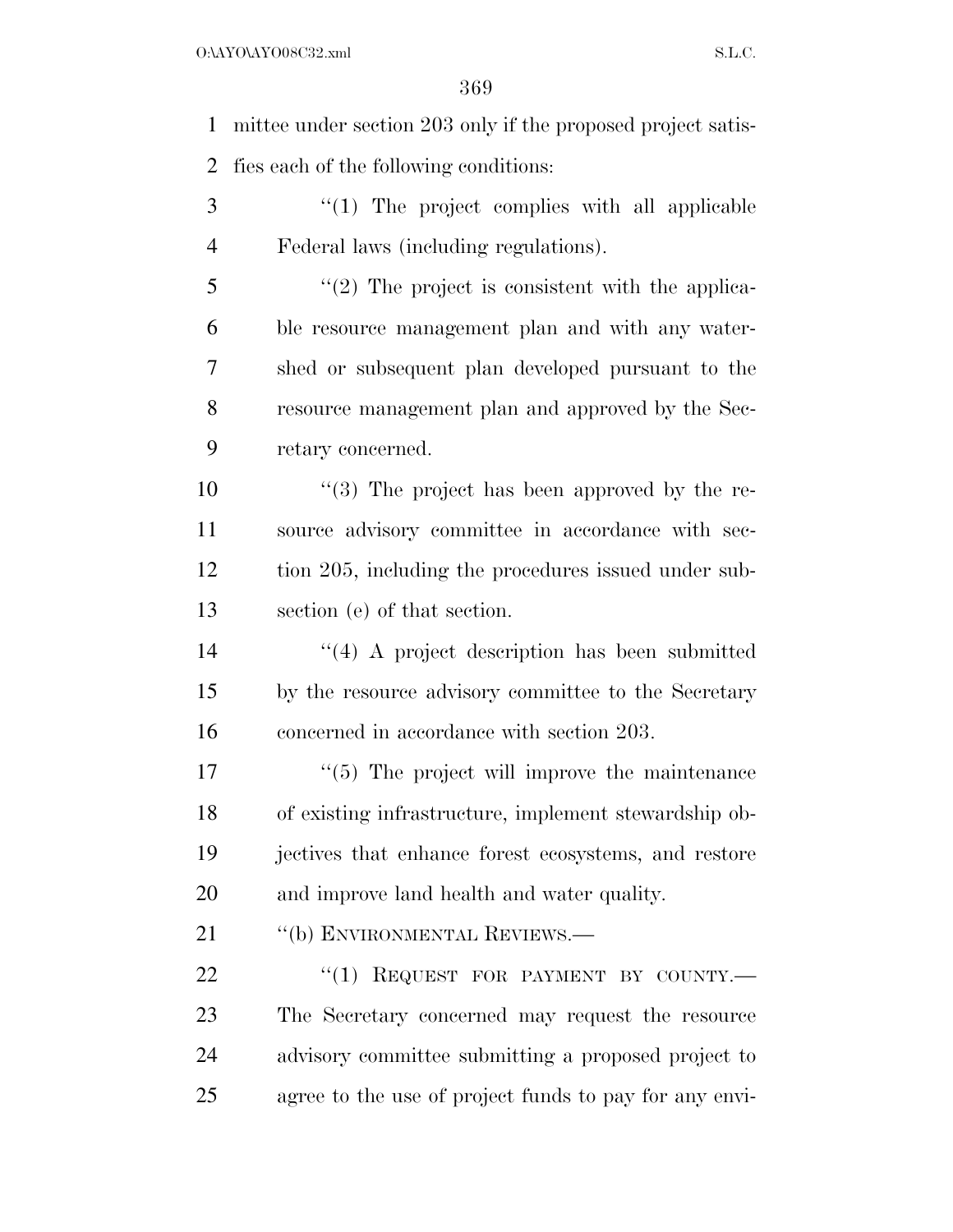ronmental review, consultation, or compliance with applicable environmental laws required in connection with the project. 4 "(2) CONDUCT OF ENVIRONMENTAL REVIEW.— If a payment is requested under paragraph (1) and the resource advisory committee agrees to the ex- penditure of funds for this purpose, the Secretary concerned shall conduct environmental review, con- sultation, or other compliance responsibilities in ac- cordance with Federal laws (including regulations). 11 "(3) EFFECT OF REFUSAL TO PAY.—

12 "(A) IN GENERAL.—If a resource advisory committee does not agree to the expenditure of funds under paragraph (1), the project shall be deemed withdrawn from further consideration by the Secretary concerned pursuant to this title.

18 "(B) EFFECT OF WITHDRAWAL.—A with- drawal under subparagraph (A) shall be deemed to be a rejection of the project for purposes of section 207(c).

22 "(c) DECISIONS OF SECRETARY CONCERNED.—

23 "(1) REJECTION OF PROJECTS.—

24 "(A) IN GENERAL.—A decision by the Sec-retary concerned to reject a proposed project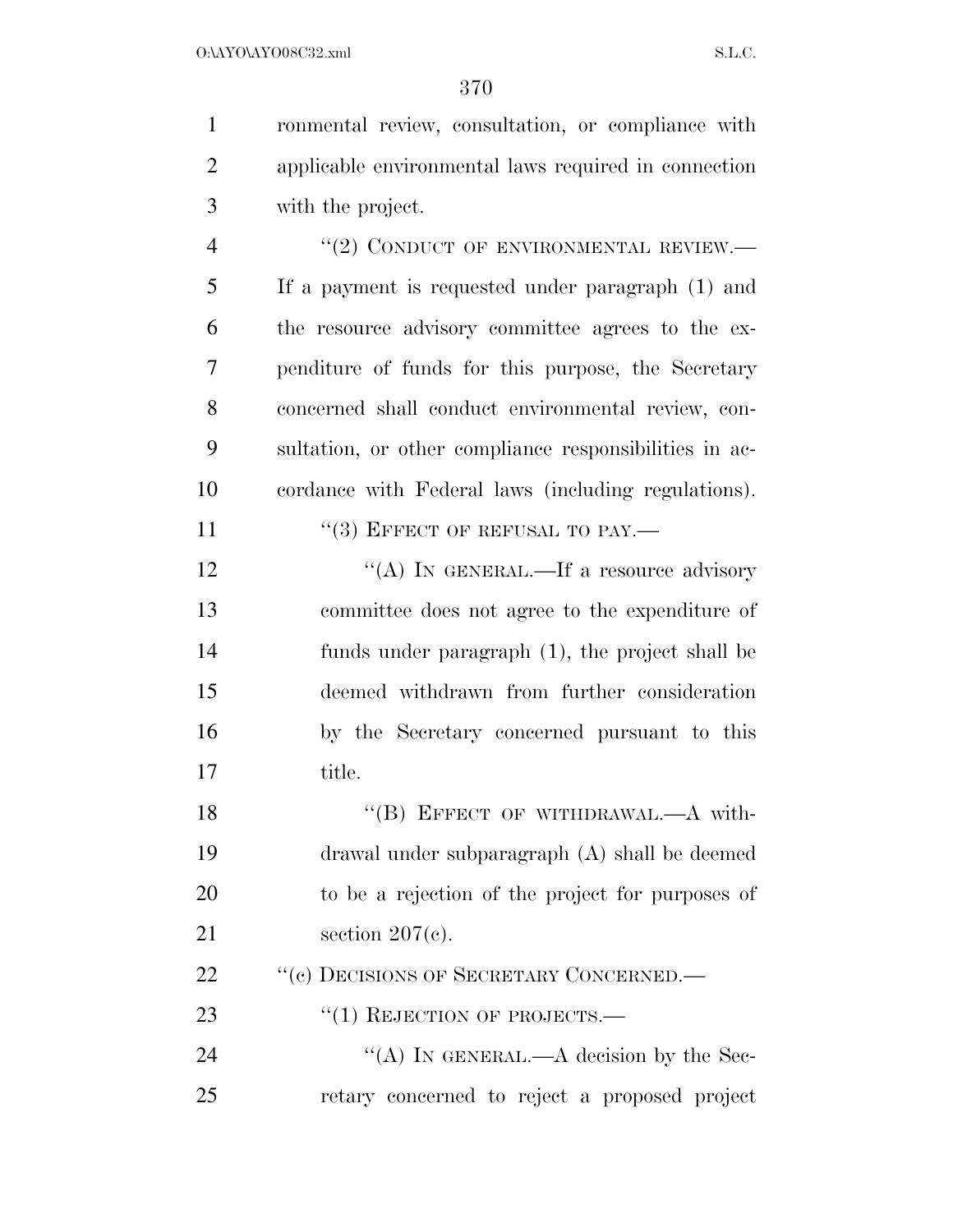| $\mathbf{1}$   | shall be at the sole discretion of the Secretary |
|----------------|--------------------------------------------------|
| 2              | concerned.                                       |
| 3              | "(B) NO ADMINISTRATIVE APPEAL OR JU-             |
| $\overline{4}$ | DICIAL REVIEW.—Notwithstanding any other         |
| 5              | provision of law, a decision by the Secretary    |
| 6              | concerned to reject a proposed project shall not |
| 7              | be subject to administrative appeal or judicial  |

review.

9 "'(C) NOTICE OF REJECTION.—Not later than 30 days after the date on which the Sec- retary concerned makes the rejection decision, the Secretary concerned shall notify in writing the resource advisory committee that submitted the proposed project of the rejection and the reasons for rejection.

16 "(2) NOTICE OF PROJECT APPROVAL.—The Secretary concerned shall publish in the Federal Register notice of each project approved under sub- section (a) if the notice would be required had the project originated with the Secretary.

21 "(d) SOURCE AND CONDUCT OF PROJECT.—Once the Secretary concerned accepts a project for review under section 203, the acceptance shall be deemed a Federal ac-tion for all purposes.

''(e) IMPLEMENTATION OF APPROVED PROJECTS.—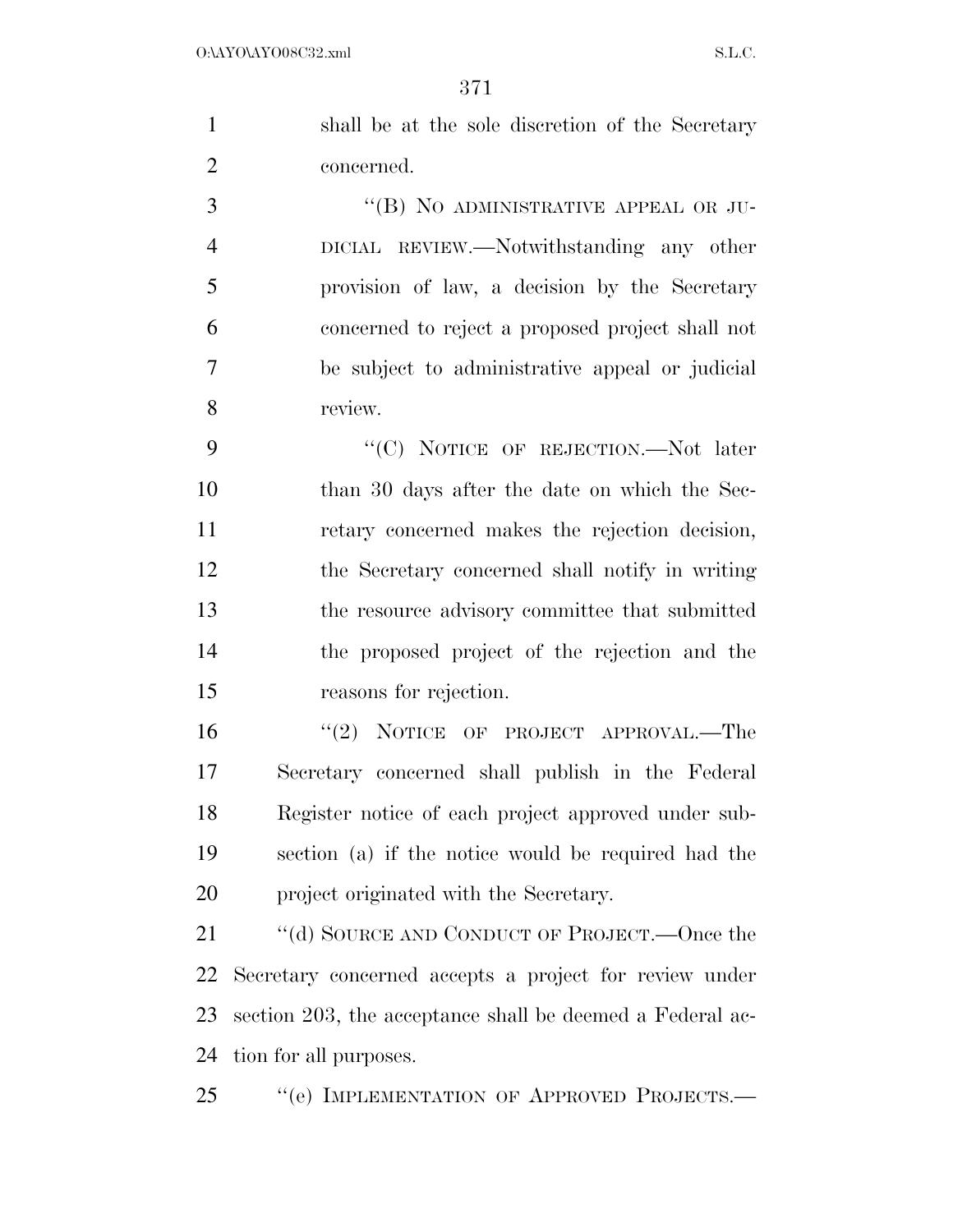| $\mathbf{1}$   | "(1) COOPERATION.—Notwithstanding chapter            |
|----------------|------------------------------------------------------|
| $\overline{2}$ | 63 of title 31, United States Code, using project    |
| 3              | funds the Secretary concerned may enter into con-    |
| $\overline{4}$ | tracts, grants, and cooperative agreements with      |
| 5              | States and local governments, private and nonprofit  |
| 6              | entities, and landowners and other persons to assist |
| 7              | the Secretary in carrying out an approved project.   |
| 8              | $``(2)$ BEST VALUE CONTRACTING.—                     |
| 9              | "(A) IN GENERAL.—For any project in-                 |
| 10             | volving a contract authorized by paragraph (1)       |
| 11             | the Secretary concerned may elect a source for       |
| 12             | performance of the contract on a best value          |
| 13             | basis.                                               |
| 14             | "(B) FACTORS.—The Secretary concerned                |
| 15             | shall determine best value based on such factors     |
| 16             | $as-$                                                |
| 17             | "(i) the technical demands and com-                  |
| 18             | plexity of the work to be done;                      |
| 19             | $\lq\lq$ (ii)(I) the ecological objectives of the    |
| 20             | project; and                                         |
| 21             | "(II) the sensitivity of the resources               |
| 22             | being treated;                                       |
| 23             | "(iii) the past experience by the con-               |
| 24             | tractor with the type of work being done,            |
| 25             | using the type of equipment proposed for             |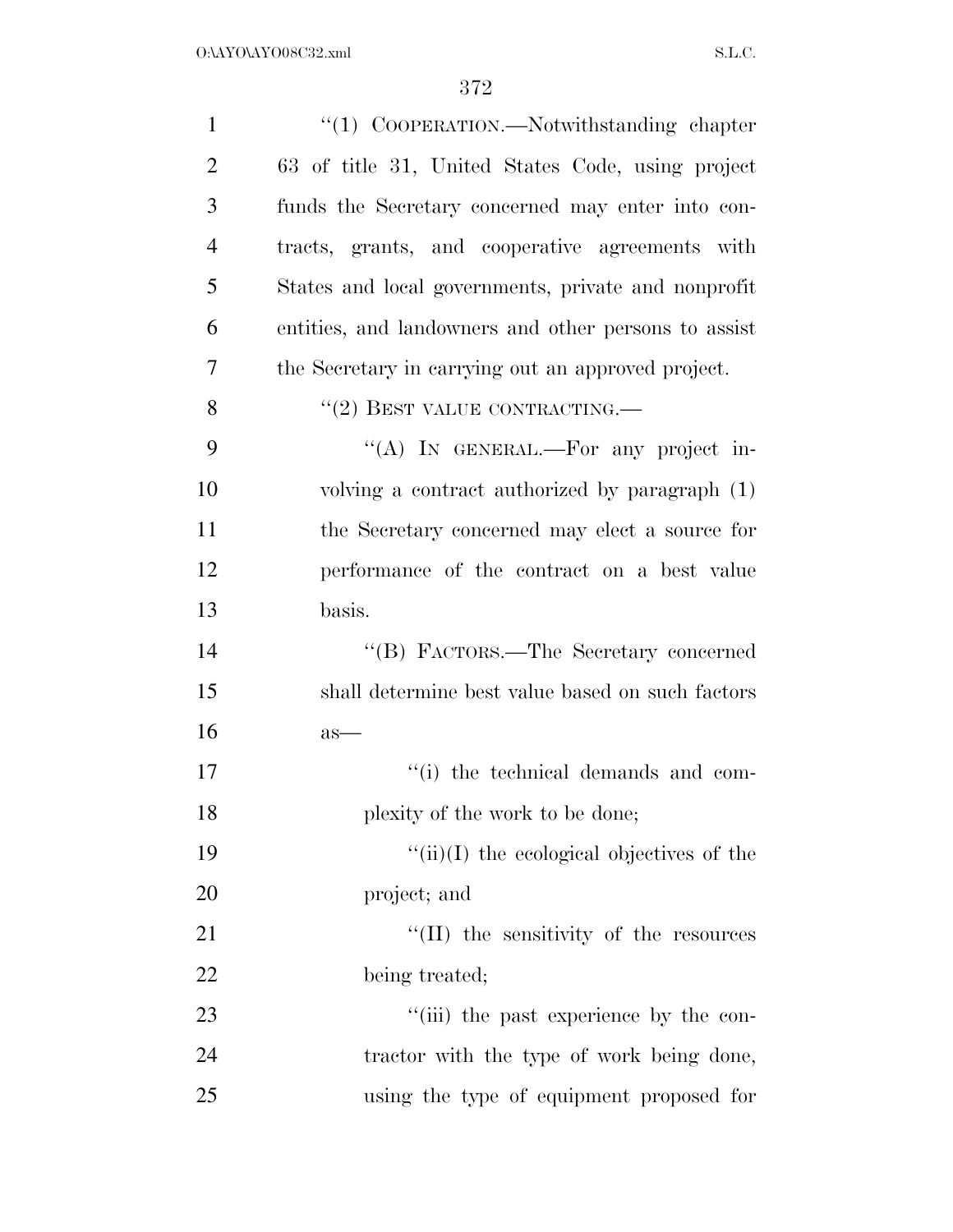| $\mathbf{1}$   | the project, and meeting or exceeding de-         |
|----------------|---------------------------------------------------|
| $\overline{2}$ | sired ecological conditions; and                  |
| 3              | $``(iv)$ the commitment of the con-               |
| $\overline{4}$ | tractor to hiring highly qualified workers        |
| 5              | and local residents.                              |
| 6              | "(3) MERCHANTABLE TIMBER CONTRACTING              |
| $\overline{7}$ | PILOT PROGRAM.                                    |
| 8              | "(A) ESTABLISHMENT.—The Secretary                 |
| 9              | concerned shall establish a pilot program to im-  |
| 10             | plement a certain percentage of approved          |
| 11             | projects involving the sale of merchantable tim-  |
| 12             | ber using separate contracts for—                 |
| 13             | "(i) the harvesting or collection of              |
| 14             | merchantable timber; and                          |
| 15             | $"$ (ii) the sale of the timber.                  |
| 16             | "(B) ANNUAL PERCENTAGES.—Under the                |
| 17             | pilot program, the Secretary concerned shall en-  |
| 18             | sure that, on a nationwide basis, not less than   |
| 19             | the following percentage of all approved projects |
| 20             | involving the sale of merchantable timber are     |
| 21             | implemented using separate contracts:             |
| 22             | "(i) For fiscal year $2008$ , $35$ percent.       |
| 23             | "(ii) For fiscal year 2009, 45 percent.           |
| 24             | "(iii) For each of fiscal years 2010              |
| 25             | and $2011$ , 50 percent.                          |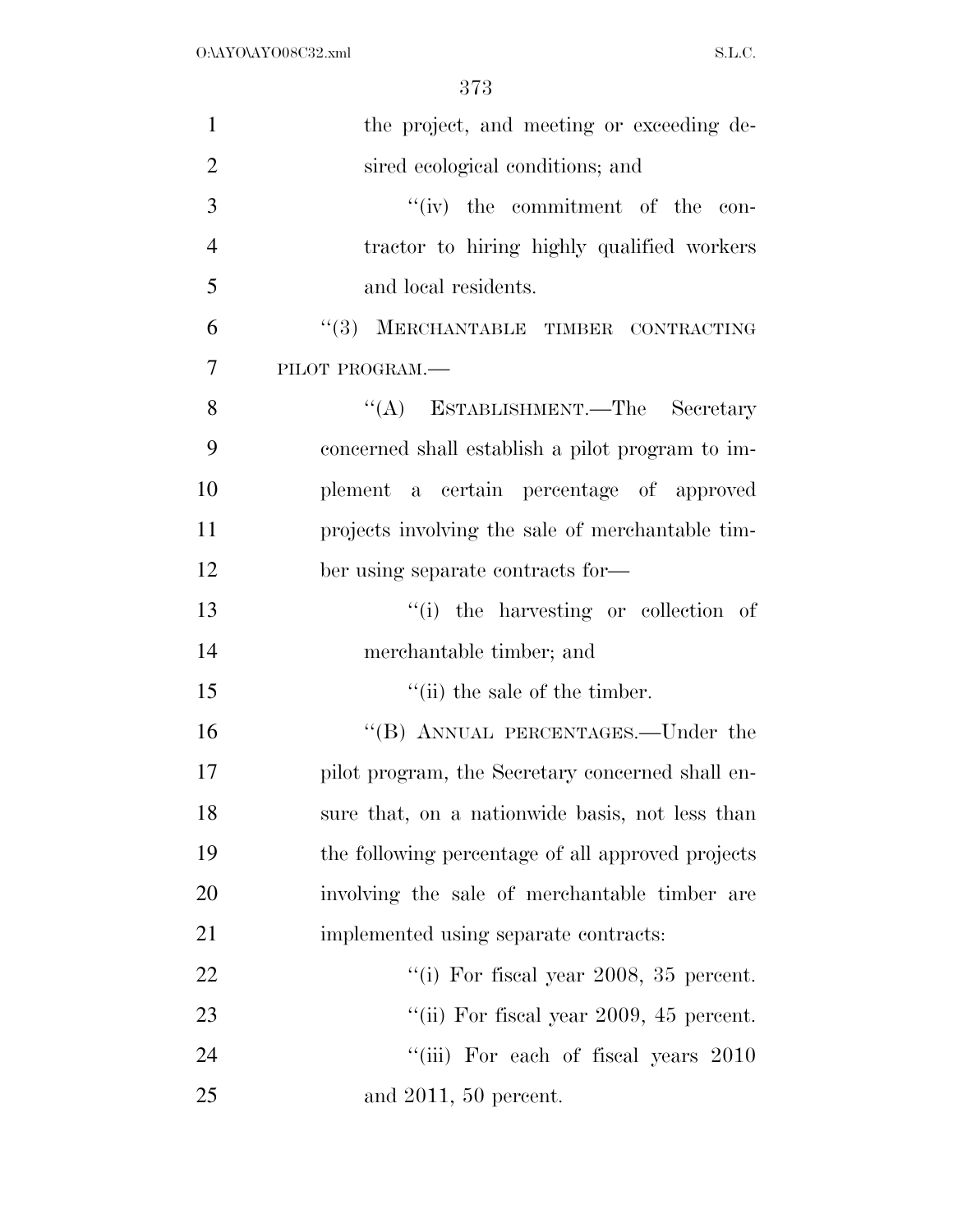| $\mathbf{1}$   | "(C) INCLUSION IN PILOT PROGRAM.—The           |
|----------------|------------------------------------------------|
| $\overline{2}$ | decision whether to use separate contracts to  |
| 3              | implement a project involving the sale of mer- |
| $\overline{4}$ | chantable timber shall be made by the Sec-     |
| 5              | retary concerned after the approval of the     |
| 6              | project under this title.                      |
| $\overline{7}$ | $\lq\lq$ (D) ASSISTANCE.—                      |
| 8              | "(i) IN GENERAL.—The Secretary                 |
| 9              | concerned may use funds from any appro-        |
| 10             | priated account available to the Secretary     |
| 11             | for the Federal land to assist in the ad-      |
| 12             | ministration of projects conducted under       |
| 13             | the pilot program.                             |
| 14             | "(ii) MAXIMUM AMOUNT OF ASSIST-                |
| 15             | ANCE.-The total amount obligated under         |
| 16             | subparagraph may not exceed<br>this            |
| 17             | $$1,000,000$ for any fiscal year during        |
| 18             | which the pilot program is in effect.          |
| 19             | " $(E)$ REVIEW AND REPORT.—                    |
| 20             | "(i) INITIAL REPORT.—Not later than            |
| 21             | September 30, 2010, the Comptroller Gen-       |
| 22             | eral shall submit to the Committees on Ag-     |
| 23             | riculture, Nutrition, and Forestry and En-     |
| 24             | ergy and Natural Resources of the Senate       |
| 25             | and the Committees on Agriculture and          |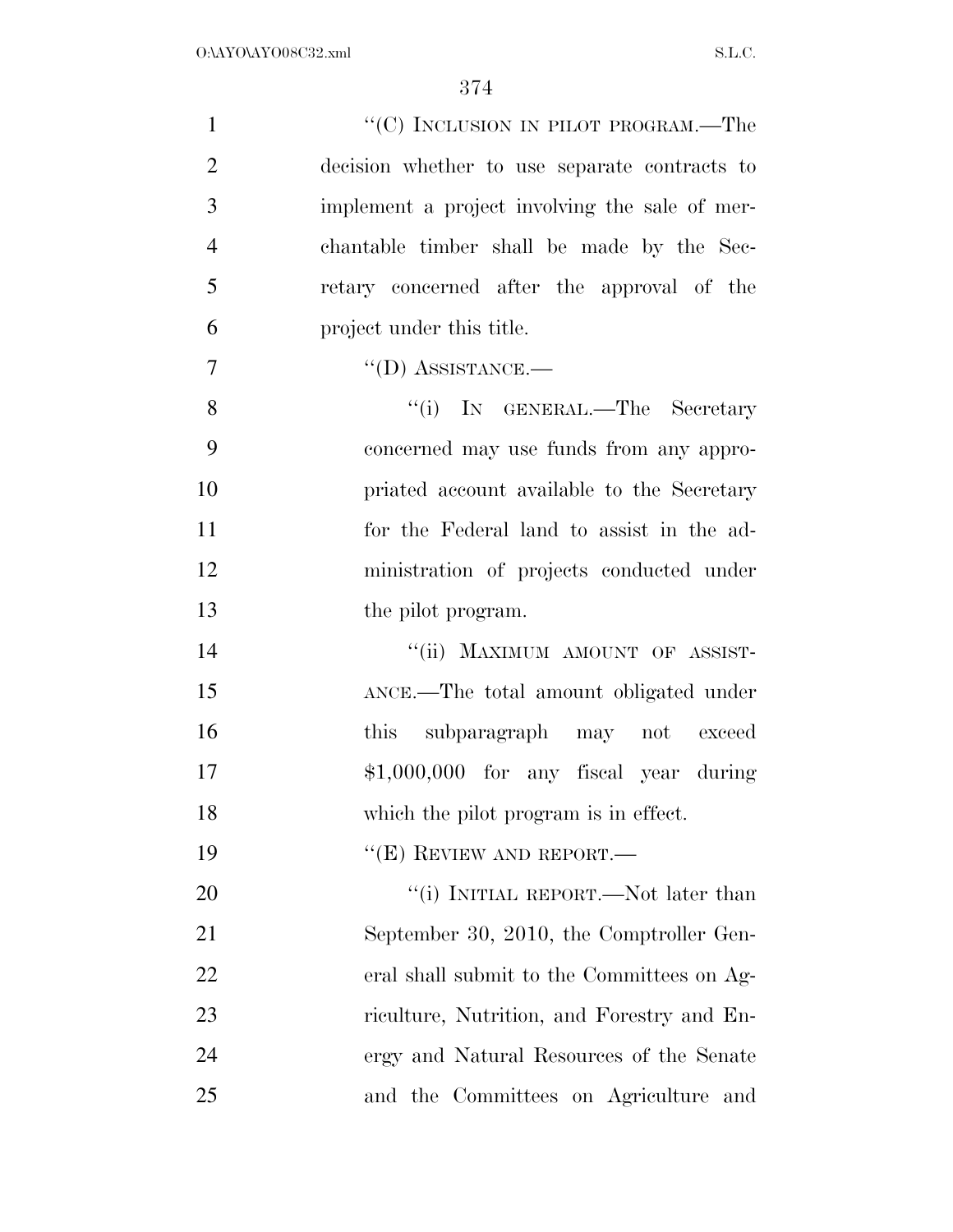Natural Resources of the House of Rep- resentatives a report assessing the pilot program.

4 "(ii) ANNUAL REPORT.—The Sec- retary concerned shall submit to the Com- mittees on Agriculture, Nutrition, and For- estry and Energy and Natural Resources of the Senate and the Committees on Agri- culture and Natural Resources of the House of Representatives an annual report describing the results of the pilot program. ''(f) REQUIREMENTS FOR PROJECT FUNDS.—The Secretary shall ensure that at least 50 percent of all project funds be used for projects that are primarily dedi- cated— ''(1) to road maintenance, decommissioning, or obliteration; or  $\frac{1}{2}$  to restoration of streams and watersheds. **''SEC. 205. RESOURCE ADVISORY COMMITTEES.** 

20 "(a) ESTABLISHMENT AND PURPOSE OF RESOURCE ADVISORY COMMITTEES.—

22 "(1) ESTABLISHMENT.—The Secretary con- cerned shall establish and maintain resource advi- sory committees to perform the duties in subsection (b), except as provided in paragraph (4).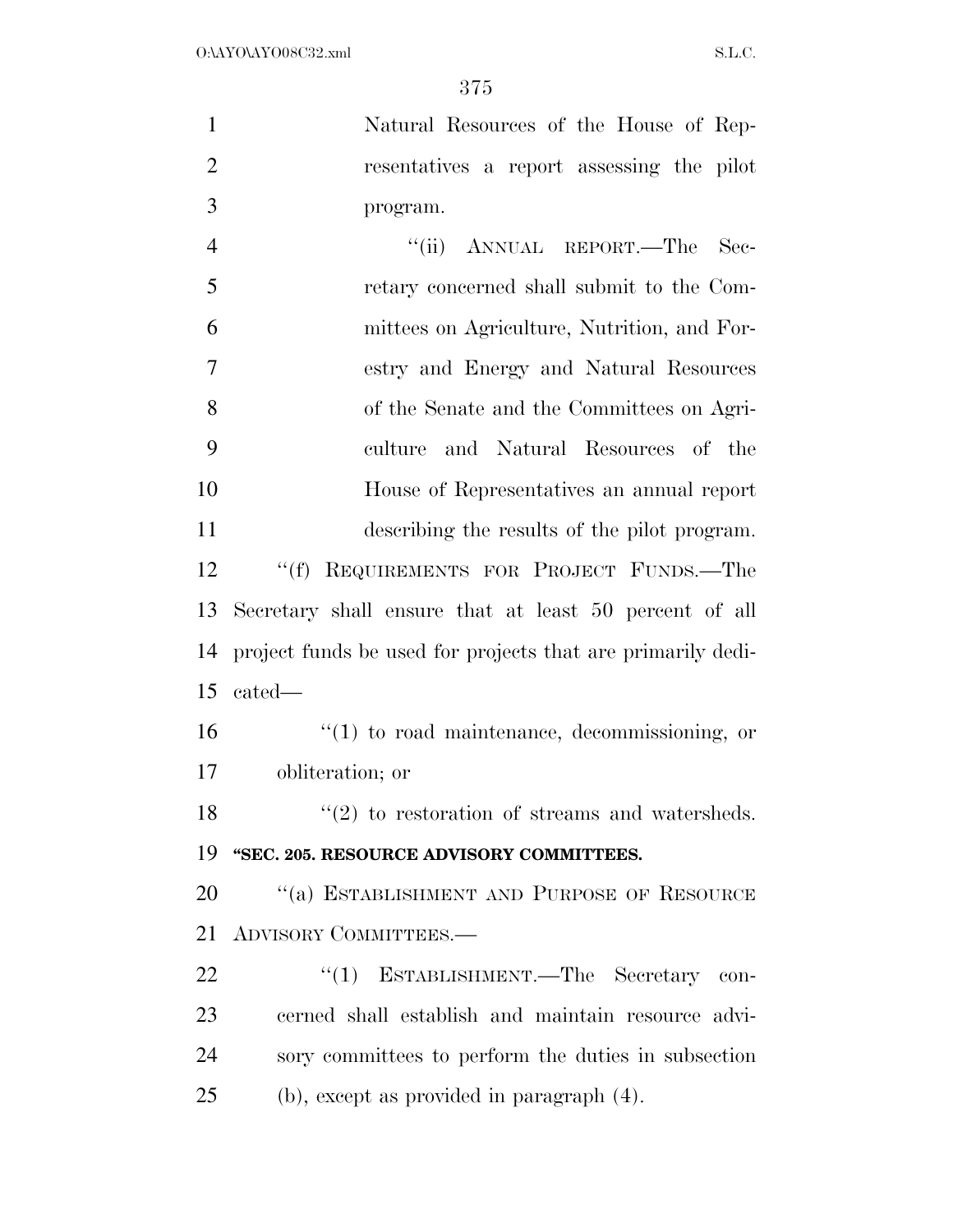| $\mathbf{1}$   | "(2) PURPOSE.—The purpose of a resource ad-             |
|----------------|---------------------------------------------------------|
| $\overline{2}$ | visory committee shall be—                              |
| 3              | "(A) to improve collaborative relationships;            |
| $\overline{4}$ | and                                                     |
| 5              | "(B) to provide advice and recommenda-                  |
| 6              | tions to the land management agencies con-              |
| 7              | sistent with the purposes of this title.                |
| 8              | "(3) ACCESS TO RESOURCE ADVISORY COMMIT-                |
| 9              | TEES.—To ensure that each unit of Federal land          |
| 10             | has access to a resource advisory committee, and        |
| 11             | that there is sufficient interest in participation on a |
| 12             | committee to ensure that membership can be bal-         |
| 13             | anced in terms of the points of view represented and    |
| 14             | the functions to be performed, the Secretary con-       |
| 15             |                                                         |
|                | cerned may, establish resource advisory committees      |
| 16             | for part of, or 1 or more, units of Federal land.       |
| 17             | "(4) EXISTING ADVISORY COMMITTEES.-                     |
| 18             | "(A) IN GENERAL.- An advisory com-                      |
| 19             | mittee that meets the requirements of this sec-         |
| 20             | tion, a resource advisory committee established         |
| 21             | before September 29, 2006, or an advisory com-          |
| 22             | mittee determined by the Secretary concerned            |
| 23             | before September 29, 2006, to meet the re-              |
| 24             | quirements of this section may be deemed by             |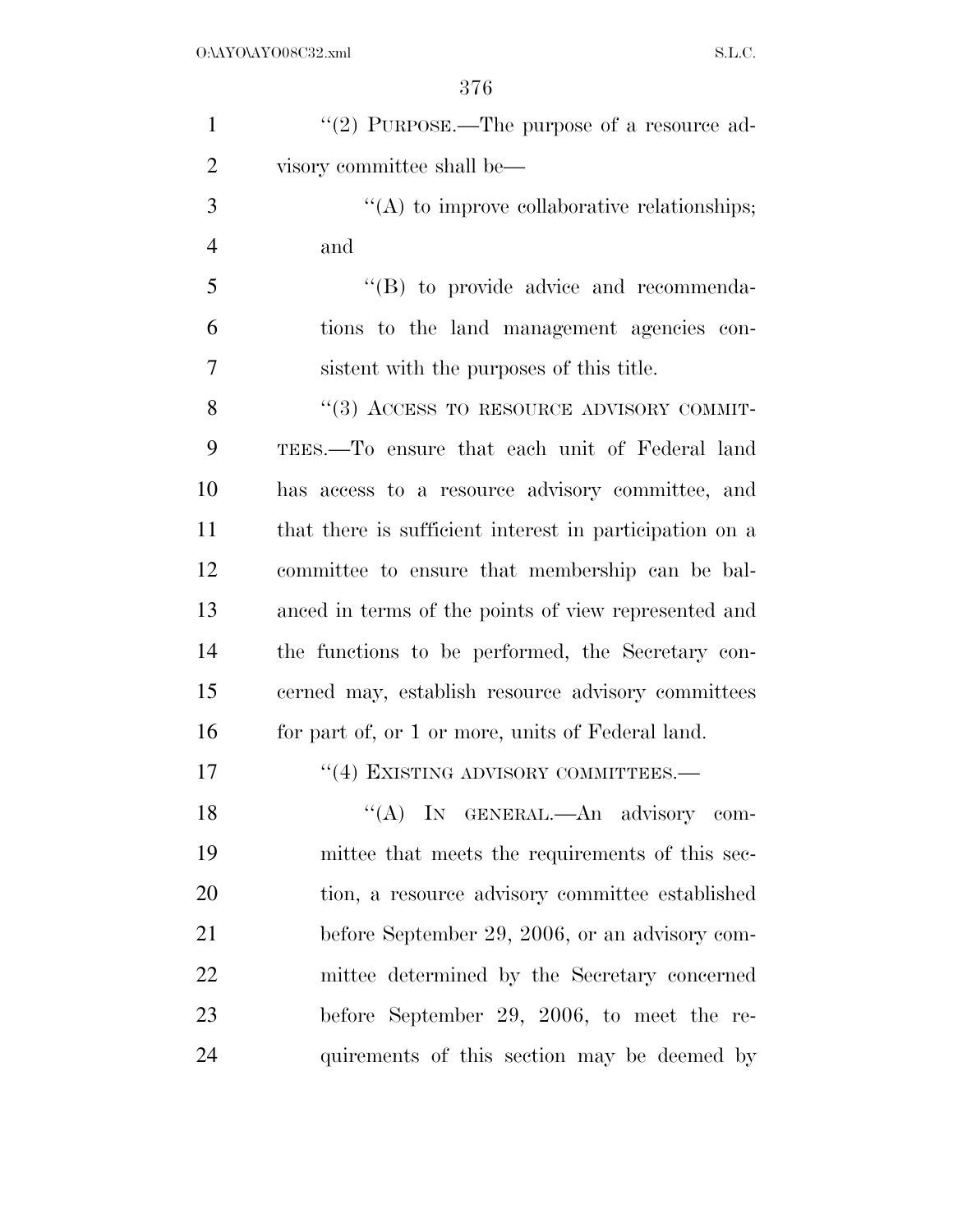| $\mathbf{1}$   | the Secretary concerned to be a resource advi-           |
|----------------|----------------------------------------------------------|
| $\overline{2}$ | sory committee for the purposes of this title.           |
| $\mathfrak{Z}$ | " $(B)$ CHARTER.—A charter for a com-                    |
| $\overline{4}$ | mittee described in subparagraph (A) that was            |
| 5              | filed on or before September 29, 2006, shall be          |
| 6              | considered to be filed for purposes of this Act.         |
| 7              | "(C) BUREAU OF LAND MANAGEMENT AD-                       |
| 8              | VISORY COMMITTEES.—The Secretary of the In-              |
| 9              | terior may deem a resource advisory committee            |
| 10             | meeting the requirements of subpart 1784 of              |
| 11             | part 1780 of title 43, Code of Federal Regula-           |
| 12             | tions, as a resource advisory committee for the          |
| 13             | purposes of this title.                                  |
| 14             | "(b) DUTIES.—A resource advisory committee               |
| 15             | shall-                                                   |
| 16             | $"(1)$ review projects proposed under this title by      |
| 17             | participating counties and other persons;                |
| 18             | $\lq(2)$ propose projects and funding to the Sec-        |
| 19             | retary concerned under section 203;                      |
| 20             | $\cdot$ (3) provide early and continuous coordination    |
| 21             | with appropriate land management agency officials        |
| 22             | in recommending projects consistent with purposes        |
| 23             | of this Act under this title;                            |
| 24             | $\cdot$ (4) provide frequent opportunities for citizens, |
| 25             | organizations, tribes, land management agencies,         |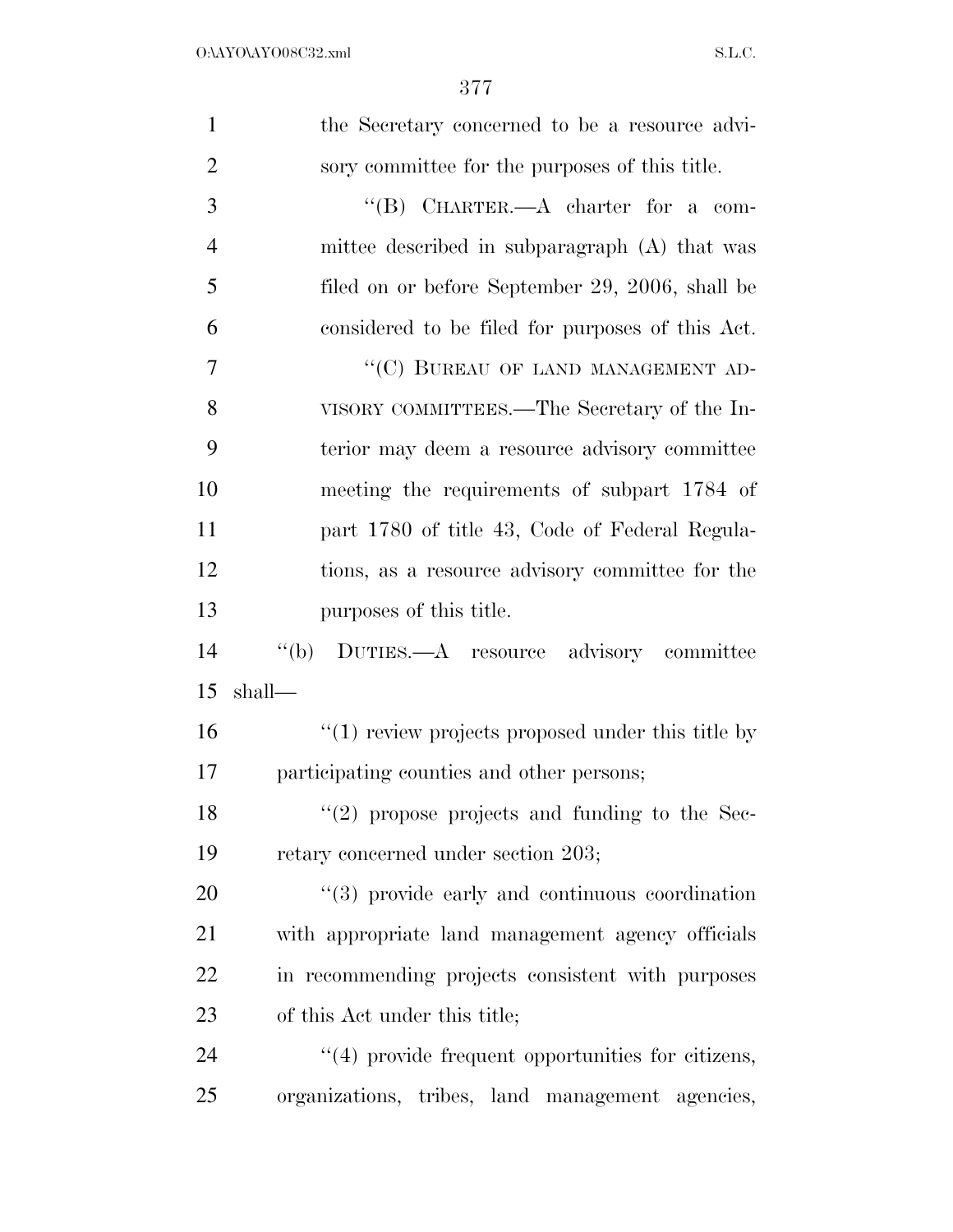| $\mathbf{1}$   | and other interested parties to participate openly         |
|----------------|------------------------------------------------------------|
| $\overline{2}$ | and meaningfully, beginning at the early stages of         |
| 3              | the project development process under this title;          |
| $\overline{4}$ | $\lq(5)(A)$ monitor projects that have been ap-            |
| 5              | proved under section 204; and                              |
| 6              | "(B) advise the designated Federal official on             |
| 7              | the progress of the monitoring efforts under sub-          |
| 8              | paragraph $(A)$ ; and                                      |
| 9              | $\cdot\cdot\cdot(6)$ make recommendations to the Secretary |
| 10             | concerned for any appropriate changes or adjust-           |
| 11             | ments to the projects being monitored by the re-           |
| 12             | source advisory committee.                                 |
| 13             | "(c) APPOINTMENT BY THE SECRETARY.-                        |
| 14             | $``(1)$ APPOINTMENT AND TERM.—                             |
| 15             | "(A) IN GENERAL.—The Secretary con-                        |
| 16             | cerned, shall appoint the members of resource              |
| 17             | advisory committees for a term of 4 years be-              |
| 18             | ginning on the date of appointment.                        |
| 19             | "(B) REAPPOINTMENT.—The Secretary                          |
| 20             | concerned may reappoint members to subse-                  |
| 21             | quent 4-year terms.                                        |
| 22             | (2)<br>BASIC REQUIREMENTS.-The Secretary                   |
| 23             | concerned shall ensure that each resource advisory         |
| 24             | committee established meets the requirements of            |
| 25             | subsection (d).                                            |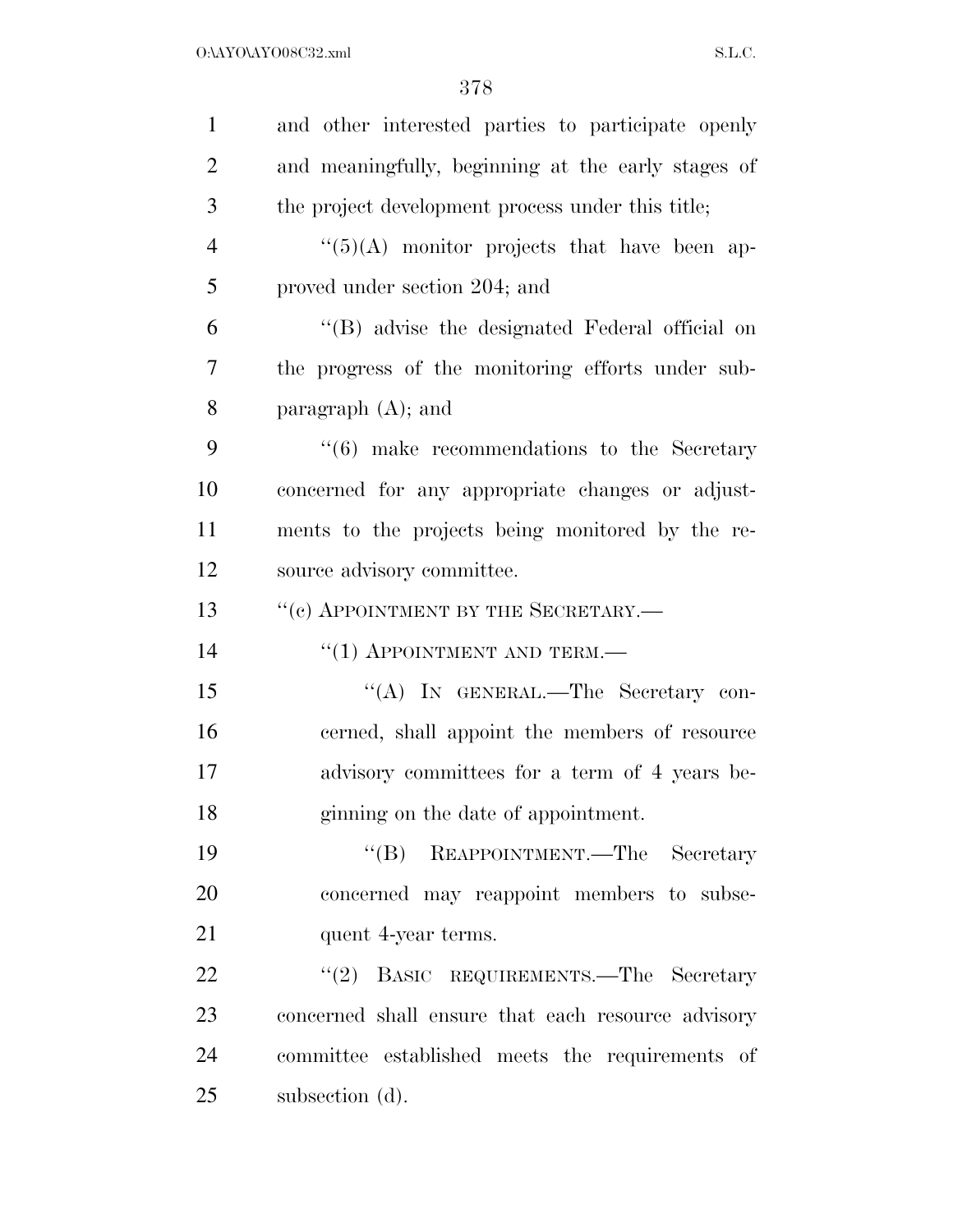| $\mathbf{1}$   | "(3) INITIAL APPOINTMENT.—Not later than              |
|----------------|-------------------------------------------------------|
| $\overline{2}$ | 180 days after the date of the enactment of this Act, |
| 3              | the Secretary concerned shall make initial appoint-   |
| $\overline{4}$ | ments to the resource advisory committees.            |
| 5              | "(4) VACANCIES.—The Secretary concerned               |
| 6              | shall make appointments to fill vacancies on any re-  |
| $\overline{7}$ | source advisory committee as soon as practicable      |
| 8              | after the vacancy has occurred.                       |
| 9              | $\cdot\cdot$ (5) COMPENSATION.—Members of the<br>re-  |
| 10             | source advisory committees shall not receive any      |
| 11             | compensation.                                         |
| 12             | "(d) COMPOSITION OF ADVISORY COMMITTEE.-              |
| 13             | "(1) NUMBER.—Each resource advisory com-              |
| 14             | mittee shall be comprised of 15 members.              |
| 15             | "(2) COMMUNITY INTERESTS REPRESENTED.                 |
| 16             | Committee members shall be representative of the      |
| 17             | interests of the following 3 categories:              |
| 18             | "(A) 5 persons that—                                  |
| 19             | "(i) represent organized labor or non-                |
| 20             | timber forest product harvester groups;               |
| 21             | "(ii) represent developed outdoor                     |
| 22             | recreation, off highway vehicle users, or             |
| 23             | commercial recreation activities;                     |
| 24             | $``(iii)$ represent—                                  |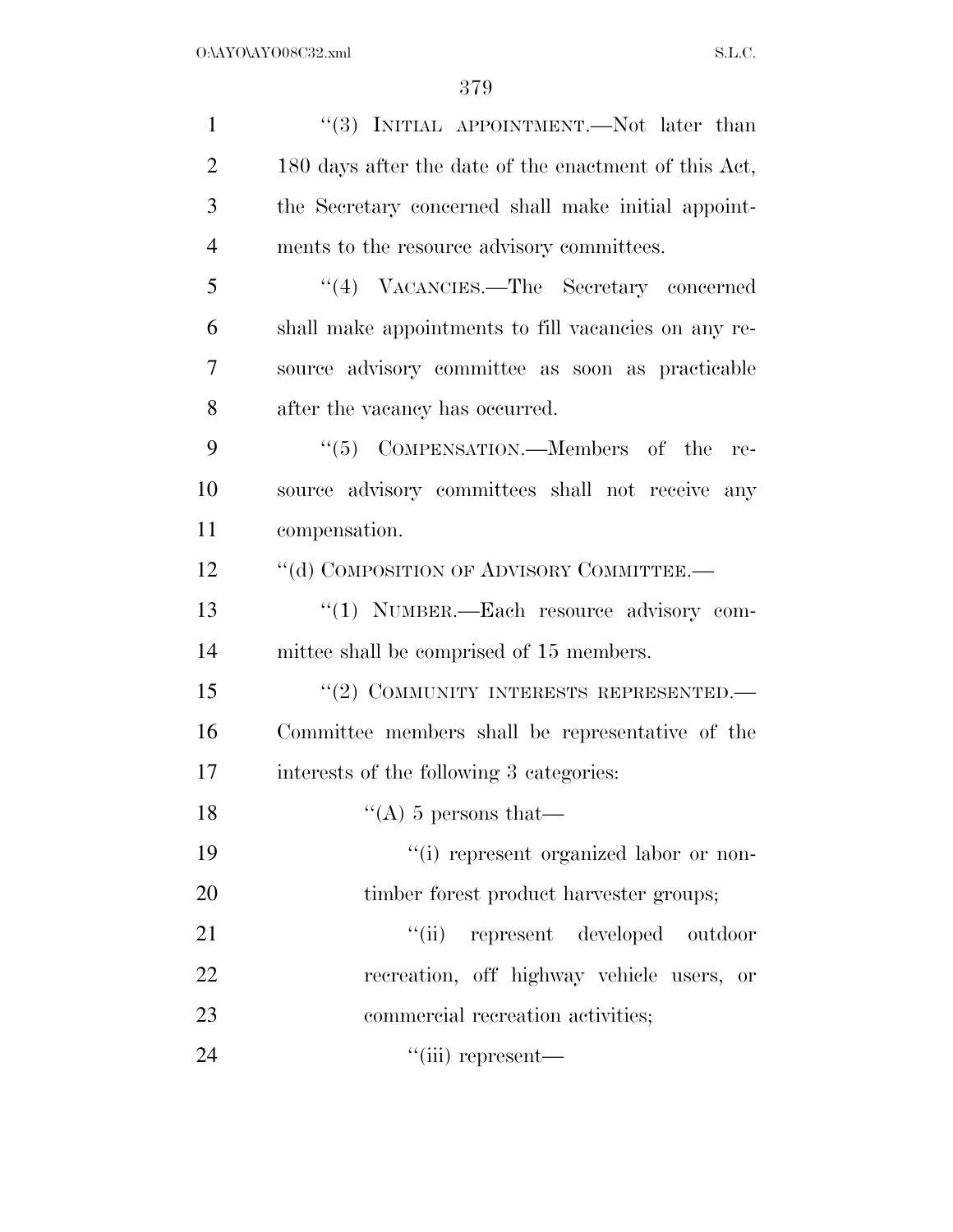| $\mathbf{1}$   | "(I) energy and mineral develop-                 |
|----------------|--------------------------------------------------|
| $\overline{2}$ | ment interests; or                               |
| 3              | "(II) commercial or recreational                 |
| $\overline{4}$ | fishing interests;                               |
| 5              | $``(iv)$ represent the commercial timber         |
| 6              | industry; or                                     |
| $\overline{7}$ | $f'(v)$ hold Federal grazing or other            |
| 8              | land use permits, or represent nonindus-         |
| 9              | trial private forest land owners, within the     |
| 10             | area for which the committee is organized.       |
| 11             | $\lq$ <sup>"</sup> (B) 5 persons that represent— |
| 12             | "(i) nationally recognized environ-              |
| 13             | mental organizations;                            |
| 14             | "(ii) regionally or locally recognized           |
| 15             | environmental organizations;                     |
| 16             | "(iii) dispersed recreational activities;        |
| 17             | "(iv) archaeological and historical in-          |
| 18             | terests; or                                      |
| 19             | "(v) nationally or regionally recog-             |
| 20             | nized wild horse and burro interest groups,      |
| 21             | wildlife or hunting organizations, or water-     |
| 22             | shed associations.                               |
| 23             | $\lq\lq$ (C) 5 persons that —                    |
| 24             | "(i) hold State elected office (or a             |
| 25             | designee);                                       |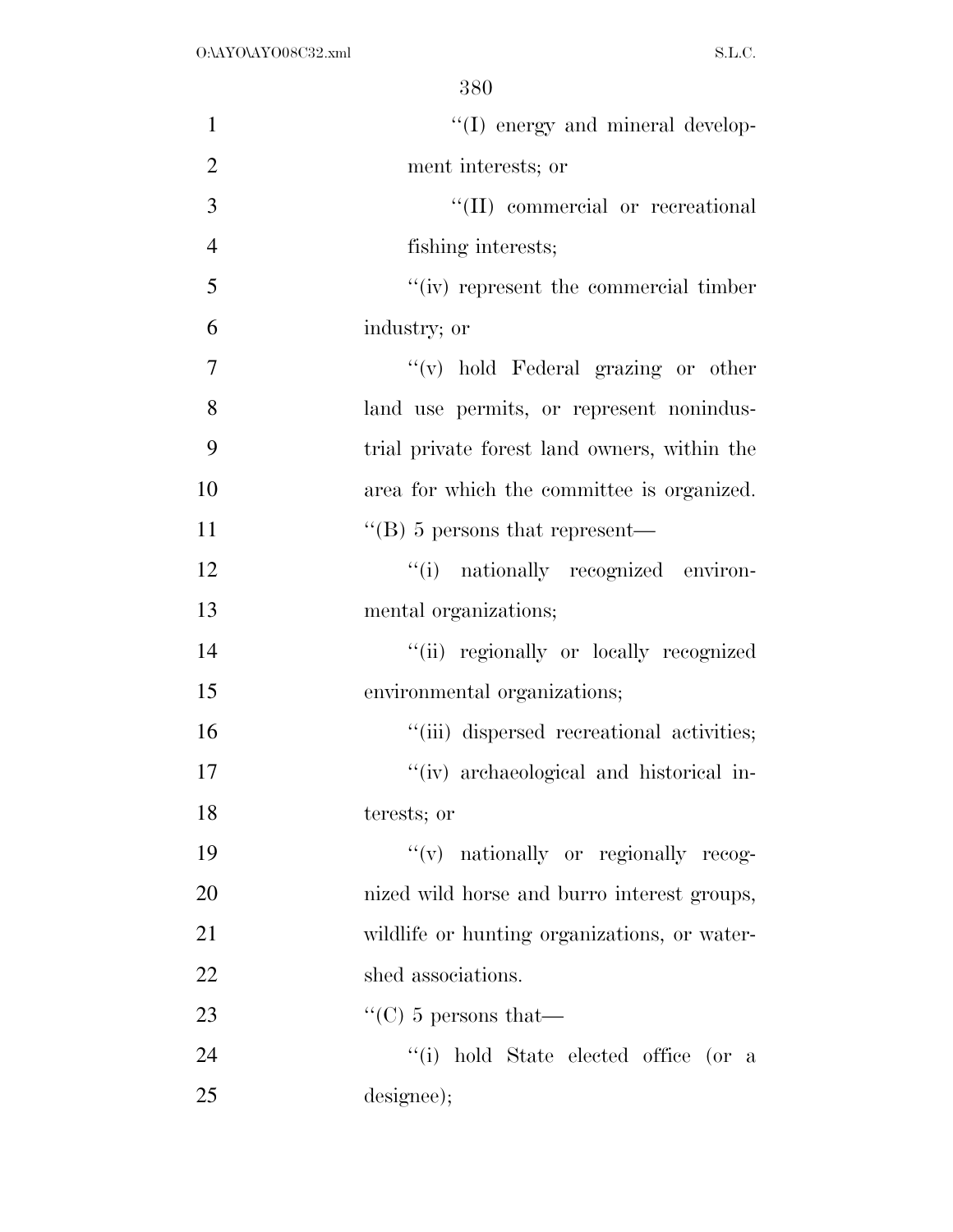| $\mathbf{1}$   | "(ii) hold county or local elected of-                 |
|----------------|--------------------------------------------------------|
| $\overline{2}$ | fice;                                                  |
| 3              | "(iii) represent American Indian                       |
| $\overline{4}$ | tribes within or adjacent to the area for              |
| 5              | which the committee is organized;                      |
| 6              | "(iv) are school officials or teachers;                |
| $\overline{7}$ | <b>or</b>                                              |
| 8              | $f'(v)$ represent the affected public at               |
| 9              | large.                                                 |
| 10             | "(3) BALANCED REPRESENTATION.—In ap-                   |
| 11             | pointing committee members from the 3 categories       |
| 12             | in paragraph (2), the Secretary concerned shall pro-   |
| 13             | vide for balanced and broad representation from        |
| 14             | within each category.                                  |
| 15             | "(4) GEOGRAPHIC DISTRIBUTION.—The mem-                 |
| 16             | bers of a resource advisory committee shall reside     |
| 17             | within the State in which the committee has juris-     |
| 18             | diction and, to extent practicable, the Secretary con- |
| 19             | cerned shall ensure local representation in each cat-  |
| 20             | egory in paragraph $(2)$ .                             |
| 21             | "(5) CHAIRPERSON.—A majority on each re-               |
| 22             | source advisory committee shall select the chair-      |
| 23             | person of the committee.                               |
| 24             | "(e) APPROVAL PROCEDURES.—                             |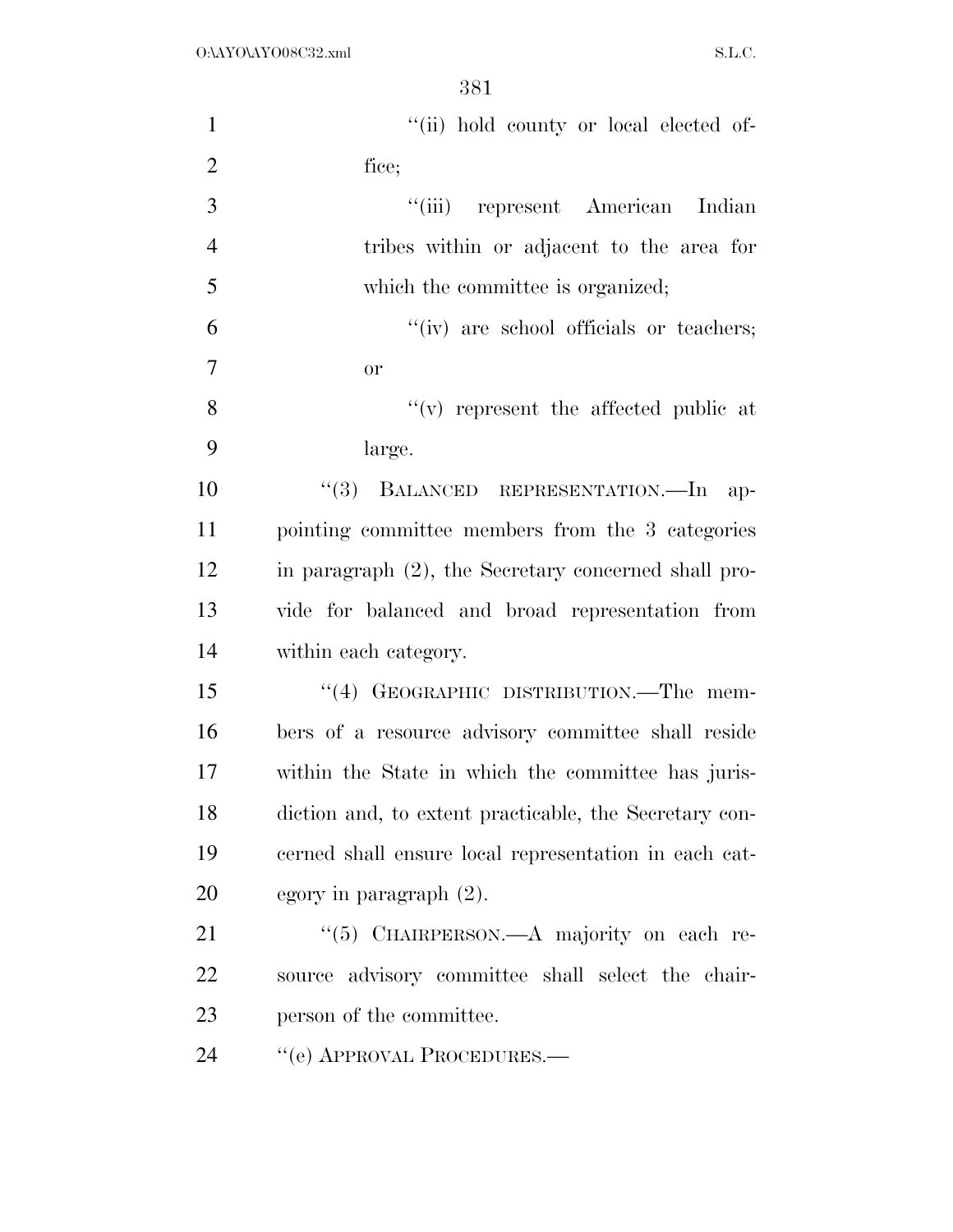| $\mathbf{1}$   | "(1) IN GENERAL.—Subject to paragraph $(3)$ ,           |
|----------------|---------------------------------------------------------|
| $\overline{2}$ | each resource advisory committee shall establish pro-   |
| 3              | cedures for proposing projects to the Secretary con-    |
| $\overline{4}$ | cerned under this title.                                |
| 5              | "(2) QUORUM.—A quorum must be present to                |
| 6              | constitute an official meeting of the committee.        |
| 7              | "(3) APPROVAL BY MAJORITY OF MEMBERS.-                  |
| 8              | A project may be proposed by a resource advisory        |
| 9              | committee to the Secretary concerned under section      |
| 10             | $203(a)$ , if the project has been approved by a major- |
| 11             | ity of members of the committee from each of the        |
| 12             | 3 categories in subsection $(d)(2)$ .                   |
|                |                                                         |
| 13             | "(f) OTHER COMMITTEE AUTHORITIES AND RE-                |
| 14             | QUIREMENTS.-                                            |
| 15             | "(1) STAFF ASSISTANCE. A resource advisory              |
| 16             | committee may submit to the Secretary concerned a       |
| 17             | request for periodic staff assistance from Federal      |
| 18             | employees under the jurisdiction of the Secretary.      |
| 19             | "(2) MEETINGS.—All meetings of a resource               |
| 20             | advisory committee shall be announced at least 1        |
| 21             | week in advance in a local newspaper of record and      |
| 22             | shall be open to the public.                            |
| 23             | "(3) RECORDS.—A resource advisory committee             |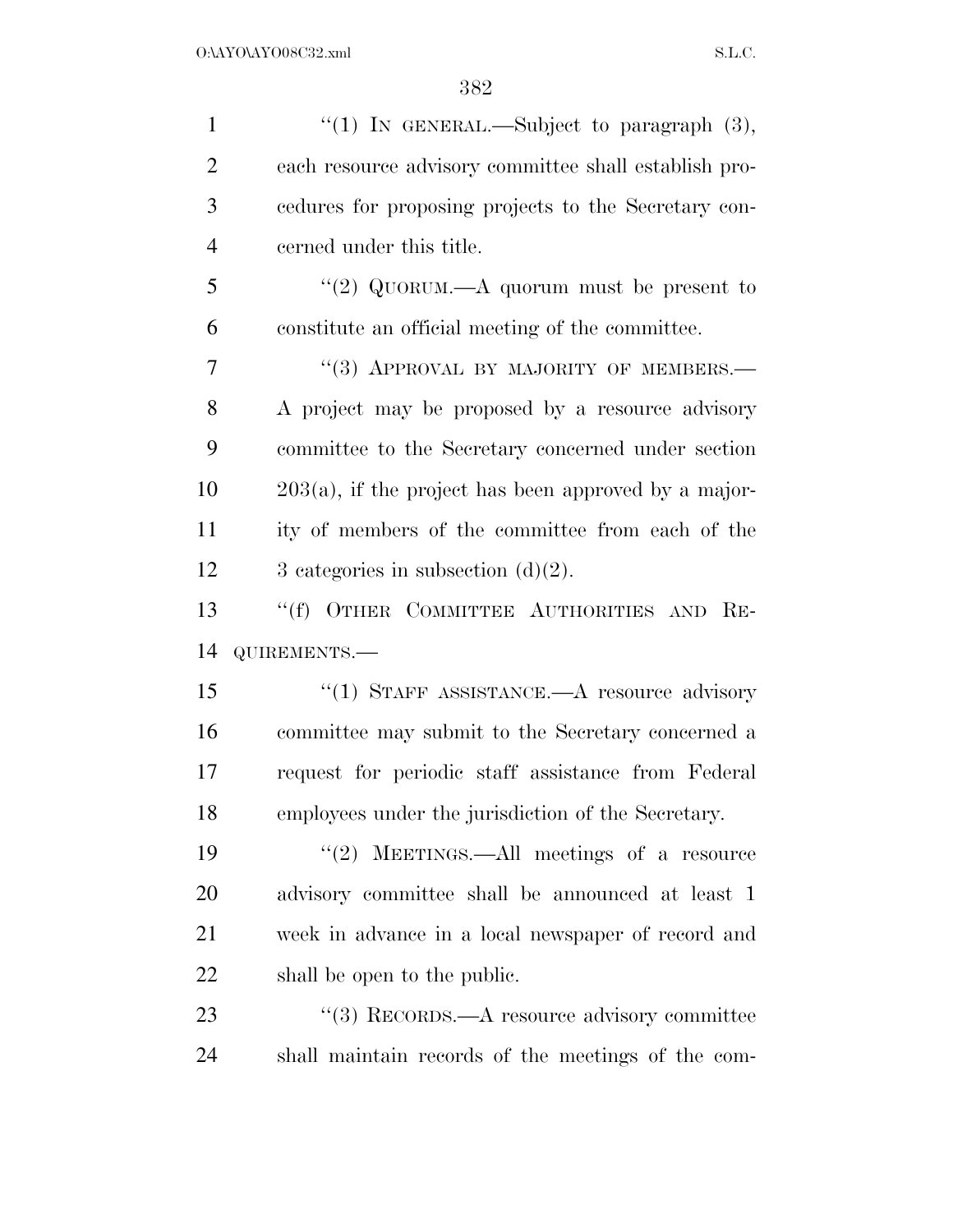mittee and make the records available for public in-spection.

### **''SEC. 206. USE OF PROJECT FUNDS.**

 ''(a) AGREEMENT REGARDING SCHEDULE AND COST OF PROJECT.—

 ''(1) AGREEMENT BETWEEN PARTIES.—The Secretary concerned may carry out a project sub- mitted by a resource advisory committee under sec- tion 203(a) using project funds or other funds de-10 scribed in section  $203(a)(2)$ , if, as soon as prac- ticable after the issuance of a decision document for the project and the exhaustion of all administrative appeals and judicial review of the project decision, the Secretary concerned and the resource advisory committee enter into an agreement addressing, at a minimum, the following:

17  $\langle (A)$  The schedule for completing the project.

19  $\langle \text{A} \rangle$  The total cost of the project, includ- ing the level of agency overhead to be assessed against the project.

22  $\text{``(C)}$  For a multiyear project, the esti- mated cost of the project for each of the fiscal years in which it will be carried out.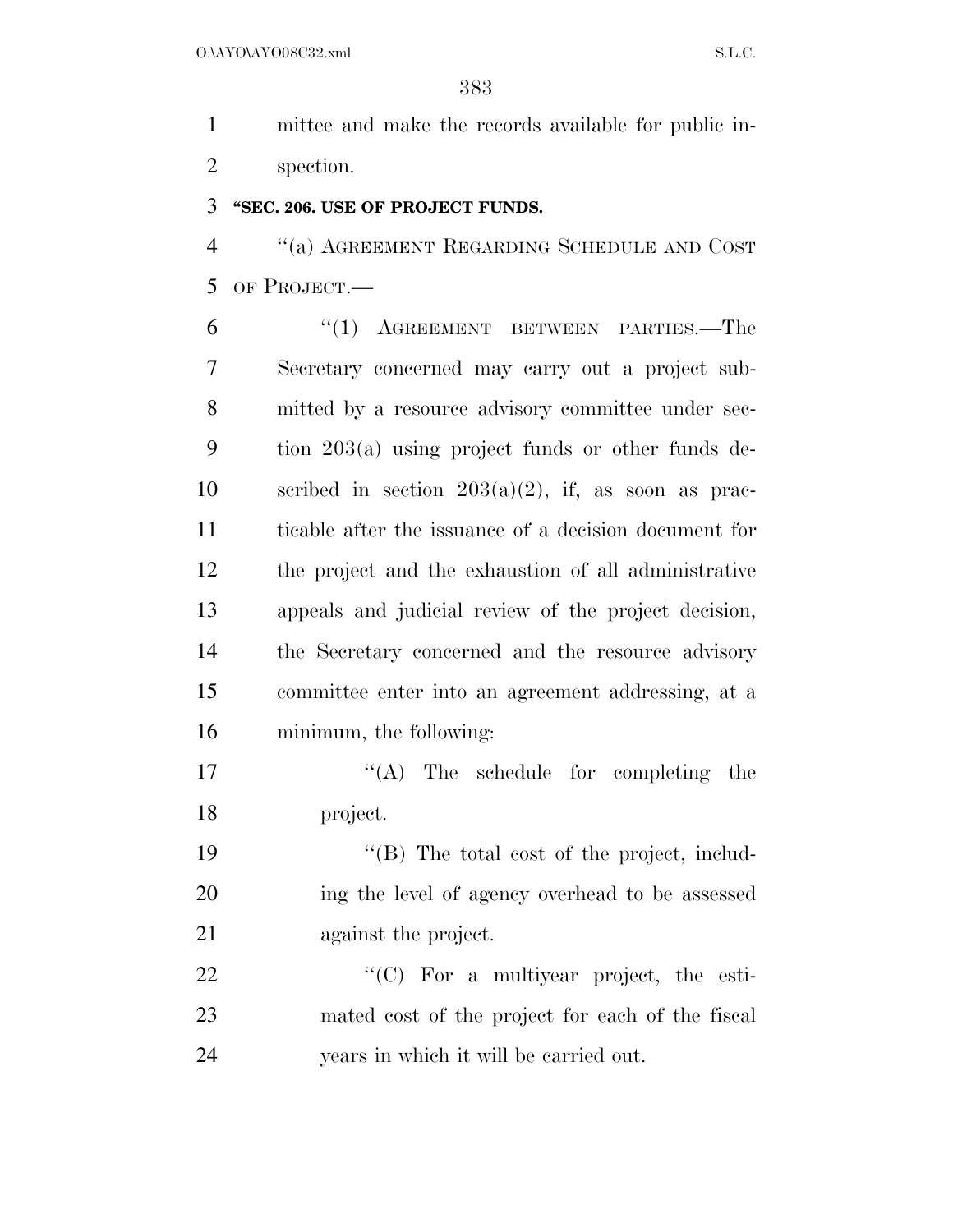$''(D)$  The remedies for failure of the Sec- retary concerned to comply with the terms of the agreement consistent with current Federal law.

 "(2) LIMITED USE OF FEDERAL FUNDS.—The Secretary concerned may decide, at the sole discre- tion of the Secretary concerned, to cover the costs of a portion of an approved project using Federal funds appropriated or otherwise available to the Sec-retary for the same purposes as the project.

11 "(b) TRANSFER OF PROJECT FUNDS.—

12 "(1) INITIAL TRANSFER REQUIRED. As soon as practicable after the agreement is reached under subsection (a) with regard to a project to be funded in whole or in part using project funds, or other 16 funds described in section  $203(a)(2)$ , the Secretary concerned shall transfer to the applicable unit of Na- tional Forest System land or Bureau of Land Man- agement District an amount of project funds equal to—

 $\langle (A)$  in the case of a project to be com- pleted in a single fiscal year, the total amount specified in the agreement to be paid using project funds, or other funds described in sec-25 tion  $203(a)(2)$ ; or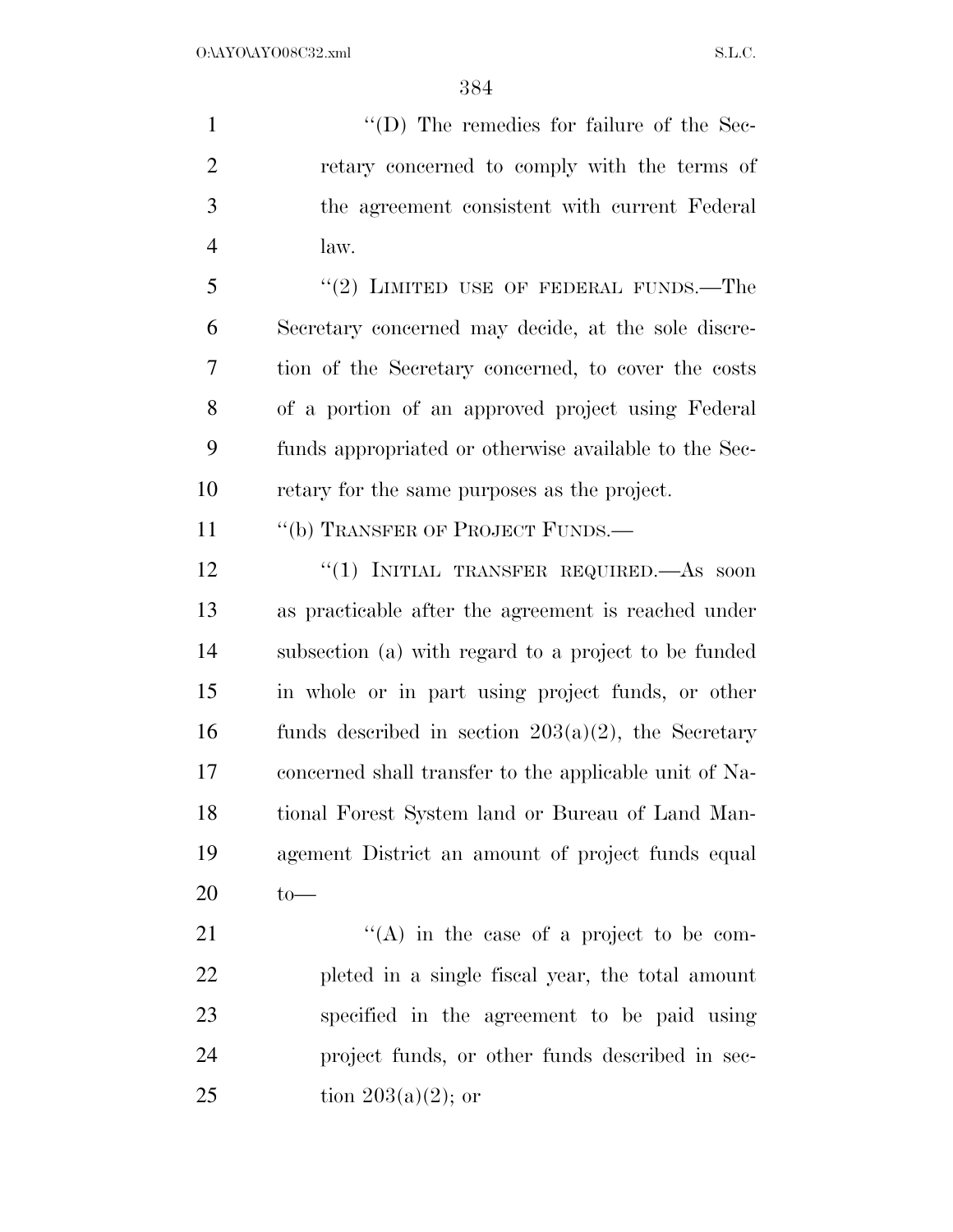| $\mathbf{1}$   | $\lq$ (B) in the case of a multiyear project, the     |
|----------------|-------------------------------------------------------|
| $\overline{2}$ | amount specified in the agreement to be paid          |
| 3              | using project funds, or other funds described in      |
| $\overline{4}$ | section $203(a)(2)$ for the first fiscal year.        |
| 5              | "(2) CONDITION ON PROJECT COMMENCE-                   |
| 6              | MENT.—The unit of National Forest System land or      |
| 7              | Bureau of Land Management District concerned,         |
| 8              | shall not commence a project until the project funds, |
| 9              | or other funds described in section $203(a)(2)$ re-   |
| 10             | quired to be transferred under paragraph (1) for the  |
| 11             | project, have been made available by the Secretary    |
| 12             | concerned.                                            |
| 13             | "(3) SUBSEQUENT TRANSFERS FOR MULTIYEAR               |
| 14             | PROJECTS.-                                            |
| 15             | "(A) IN GENERAL.—For the second and                   |
| 16             | subsequent fiscal years of a multiyear project to     |
| 17             | be funded in whole or in part using project           |
| 18             | funds, the unit of National Forest System land        |
| 19             | or Bureau of Land Management District con-            |
| 20             | cerned shall use the amount of project funds re-      |
| 21             | quired to continue the project in that fiscal year    |
| 22             | according to the agreement entered into under         |
| 23             | subsection (a).                                       |
| 24             | "(B) SUSPENSION OF WORK.—The Sec-                     |
| 25             | retary concerned shall suspend work on the            |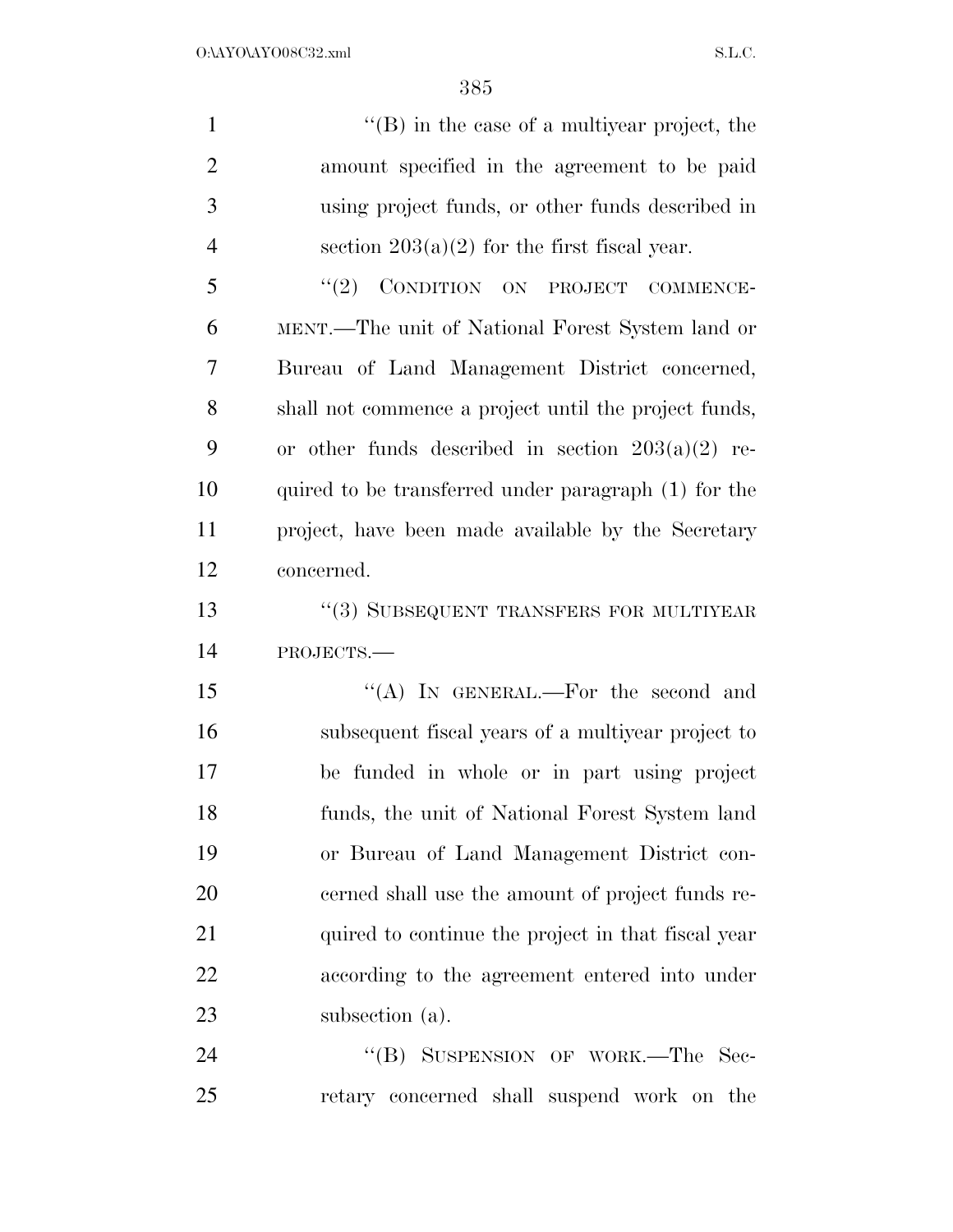project if the project funds required by the agreement in the second and subsequent fiscal years are not available.

### **''SEC. 207. AVAILABILITY OF PROJECT FUNDS.**

 ''(a) SUBMISSION OF PROPOSED PROJECTS TO OBLI- GATE FUNDS.—By September 30, 2008 (or as soon there- after as the Secretary concerned determines is prac- ticable), and each September 30 thereafter for each suc- ceeding fiscal year through fiscal year 2011, a resource advisory committee shall submit to the Secretary con-11 cerned pursuant to section  $203(a)(1)$  a sufficient number of project proposals that, if approved, would result in the obligation of at least the full amount of the project funds reserved by the participating county in the preceding fiscal year.

 ''(b) USE OR TRANSFER OF UNOBLIGATED FUNDS.—Subject to section 208, if a resource advisory committee fails to comply with subsection (a) for a fiscal year, any project funds reserved by the participating coun- ty in the preceding fiscal year and remaining unobligated shall be available for use as part of the project submissions in the next fiscal year.

23 "(c) EFFECT OF REJECTION OF PROJECTS.—Subject to section 208, any project funds reserved by a partici-pating county in the preceding fiscal year that are unobli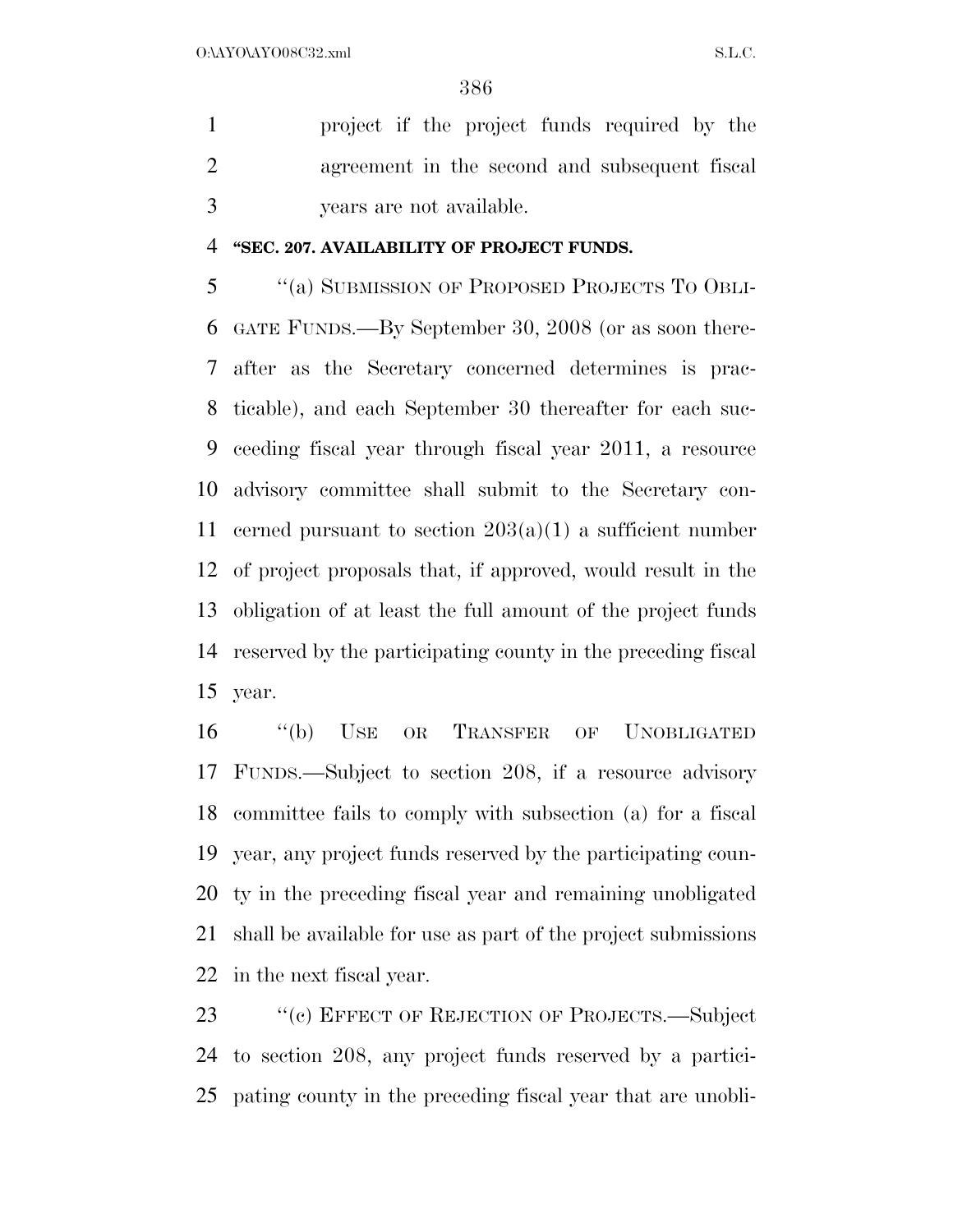O:\AYO\AYO08C32.xml S.L.C.

 gated at the end of a fiscal year because the Secretary concerned has rejected one or more proposed projects shall be available for use as part of the project submissions in the next fiscal year.

5 "(d) EFFECT OF COURT ORDERS.—

 ''(1) IN GENERAL.—If an approved project under this Act is enjoined or prohibited by a Federal court, the Secretary concerned shall return the un- obligated project funds related to the project to the participating county or counties that reserved the funds.

12 ''(2) EXPENDITURE OF FUNDS.—The returned funds shall be available for the county to expend in the same manner as the funds reserved by the coun- ty under subparagraph (B) or (C)(i) of section  $16 \qquad 102(\mathrm{d})(1).$ 

### **''SEC. 208. TERMINATION OF AUTHORITY.**

18 "(a) IN GENERAL.—The authority to initiate projects under this title shall terminate on September 30, 2011. ''(b) DEPOSITS IN TREASURY.—Any project funds not obligated by September 30, 2012, shall be deposited in the Treasury of the United States.

# **''TITLE III—COUNTY FUNDS**

## **''SEC. 301. DEFINITIONS.**

''In this title: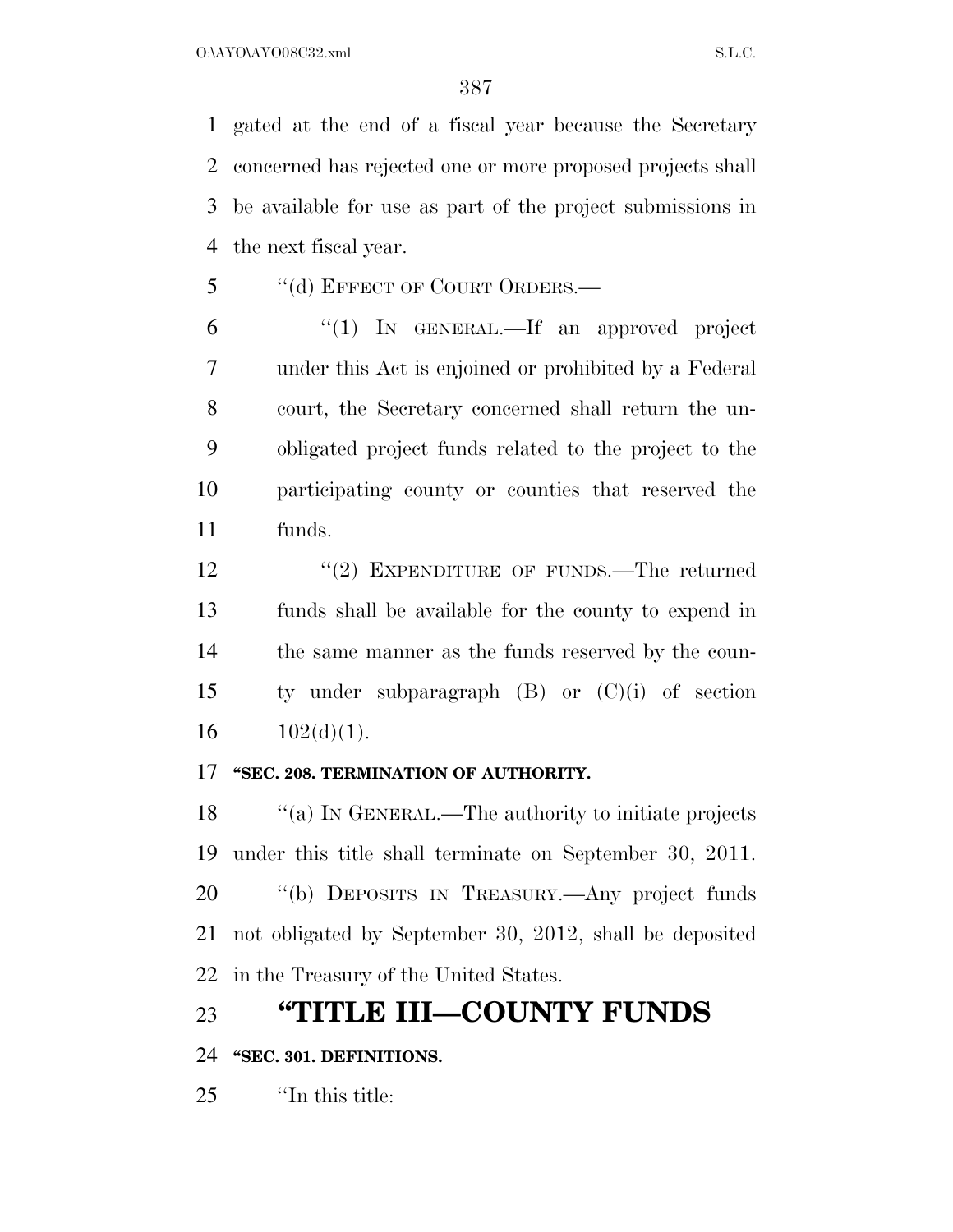1 "(1) COUNTY FUNDS.—The term 'county funds' means all funds an eligible county elects under sec- tion 102(d) to reserve for expenditure in accordance with this title.

5 "(2) PARTICIPATING COUNTY.—The term 'par- ticipating county' means an eligible county that elects under section 102(d) to expend a portion of the Federal funds received under section 102 in ac-cordance with this title.

**''SEC. 302. USE.** 

 ''(a) AUTHORIZED USES.—A participating county, including any applicable agencies of the participating county, shall use county funds, in accordance with this title, only—

 ''(1) to carry out activities under the Firewise Communities program to provide to homeowners in fire-sensitive ecosystems education on, and assist- ance with implementing, techniques in home siting, home construction, and home landscaping that can increase the protection of people and property from wildfires;

22  $\langle \langle 2 \rangle$  to reimburse the participating county for search and rescue and other emergency services, in-cluding firefighting, that are—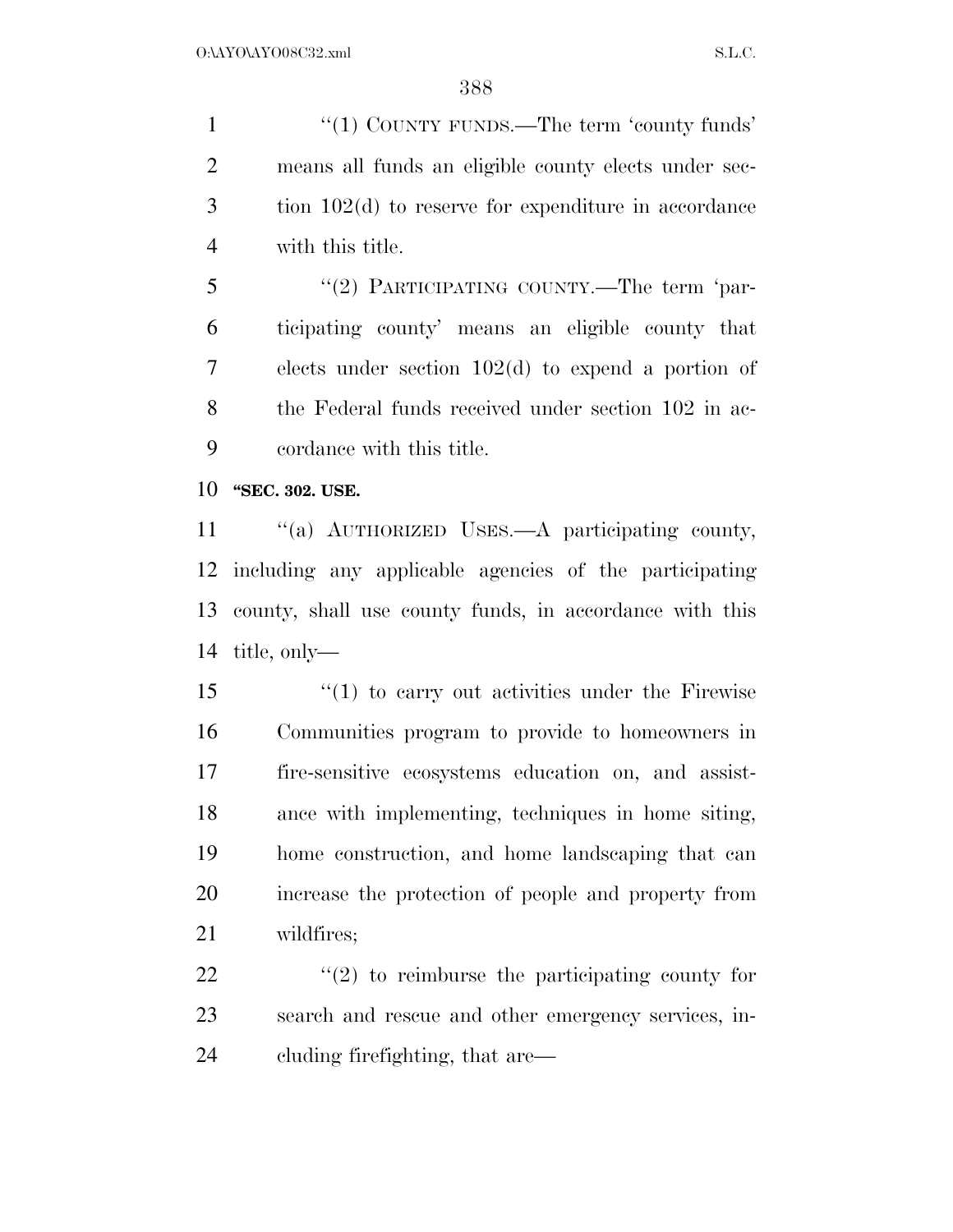| $\mathbf{1}$   | $\lq\lq$ performed on Federal land after the                  |
|----------------|---------------------------------------------------------------|
| $\overline{2}$ | date on which the use was approved under sub-                 |
| 3              | section $(b)$ ;                                               |
| $\overline{4}$ | $\lq\lq (B)$ paid for by the participating county;            |
| 5              | and                                                           |
| 6              | $\lq(3)$ to develop community wildfire protection             |
| 7              | plans in coordination with the appropriate Secretary          |
| 8              | concerned.                                                    |
| 9              | "(b) PROPOSALS.—A participating county shall use              |
| 10             | county funds for a use described in subsection (a) only       |
| 11             | after a 45-day public comment period, at the beginning        |
| 12             | of which the participating county shall—                      |
| 13             | $\lq(1)$ publish in any publications of local record          |
| 14             | a proposal that describes the proposed use of the             |
| 15             | county funds; and                                             |
| 16             | $\lq(2)$ submit the proposal to any resource advi-            |
| 17             | sory committee established under section 205 for the          |
| 18             | participating county.                                         |
| 19             | "SEC. 303. CERTIFICATION.                                     |
| 20             | "(a) IN GENERAL.—Not later than February 1 of the             |
| 21             | year after the year in which any county funds were ex-        |
| 22             | pended by a participating county, the appropriate official    |
| 23             | of the participating county shall submit to the Secretary     |
| 24             | concerned a certification that the county funds expended      |
|                | 25 in the applicable year have been used for the uses author- |
|                |                                                               |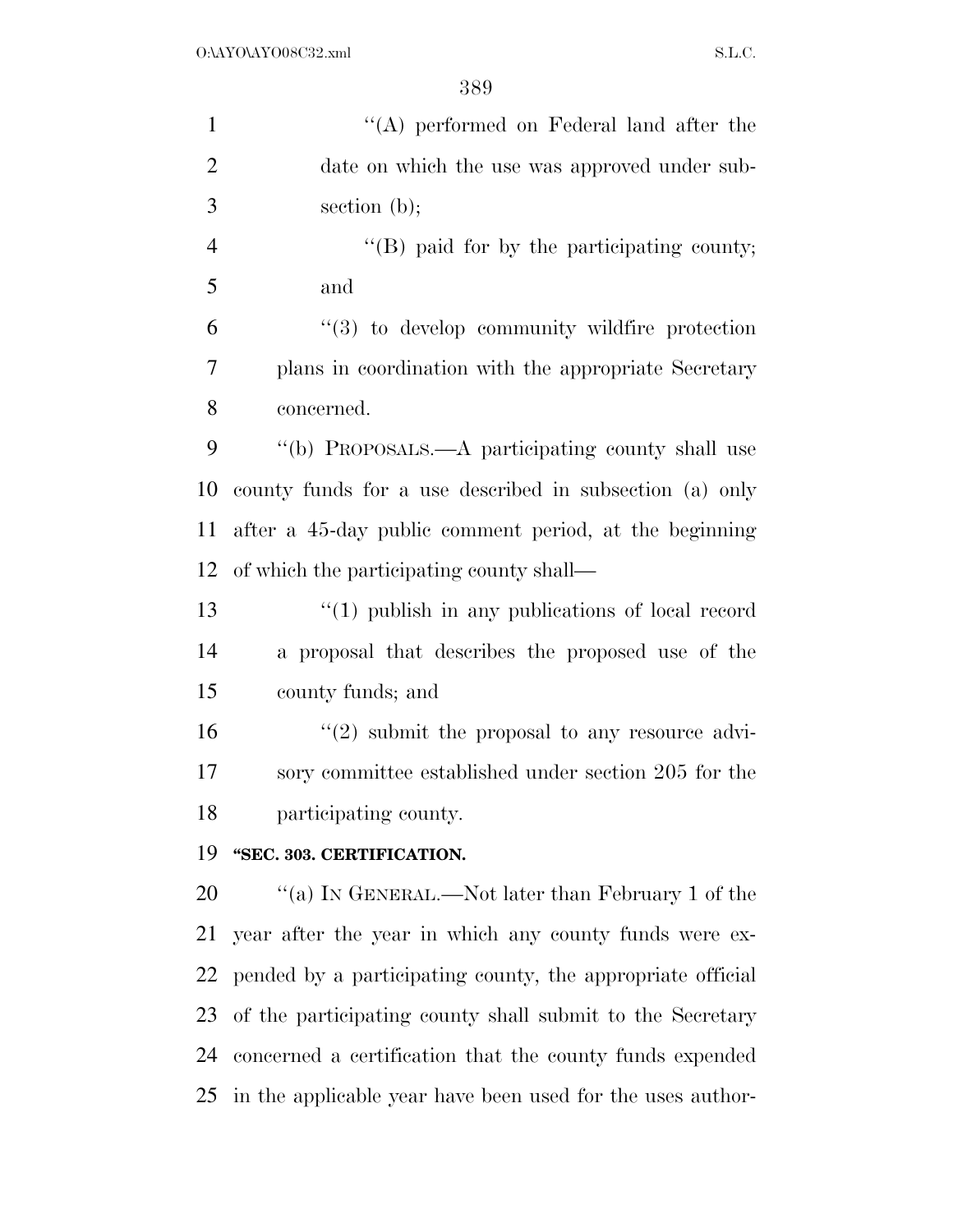ized under section 302(a), including a description of the amounts expended and the uses for which the amounts were expended.

 ''(b) REVIEW.—The Secretary concerned shall review the certifications submitted under subsection (a) as the Secretary concerned determines to be appropriate.

# **''SEC. 304. TERMINATION OF AUTHORITY.**

 ''(a) IN GENERAL.—The authority to initiate projects under this title terminates on September 30, 2011.

 ''(b) AVAILABILITY.—Any county funds not obligated by September 30, 2012, shall be returned to the Treasury of the United States.

# **''TITLE IV—MISCELLANEOUS PROVISIONS**

### **''SEC. 401. REGULATIONS.**

 ''The Secretary of Agriculture and the Secretary of the Interior shall issue regulations to carry out the pur-poses of this Act.

#### **''SEC. 402. AUTHORIZATION OF APPROPRIATIONS.**

 ''There are authorized to be appropriated such sums as are necessary to carry out this Act for each of fiscal years 2008 through 2011.

#### **''SEC. 403. TREATMENT OF FUNDS AND REVENUES.**

 ''(a) RELATION TO OTHER APPROPRIATIONS.— Funds made available under section 402 and funds made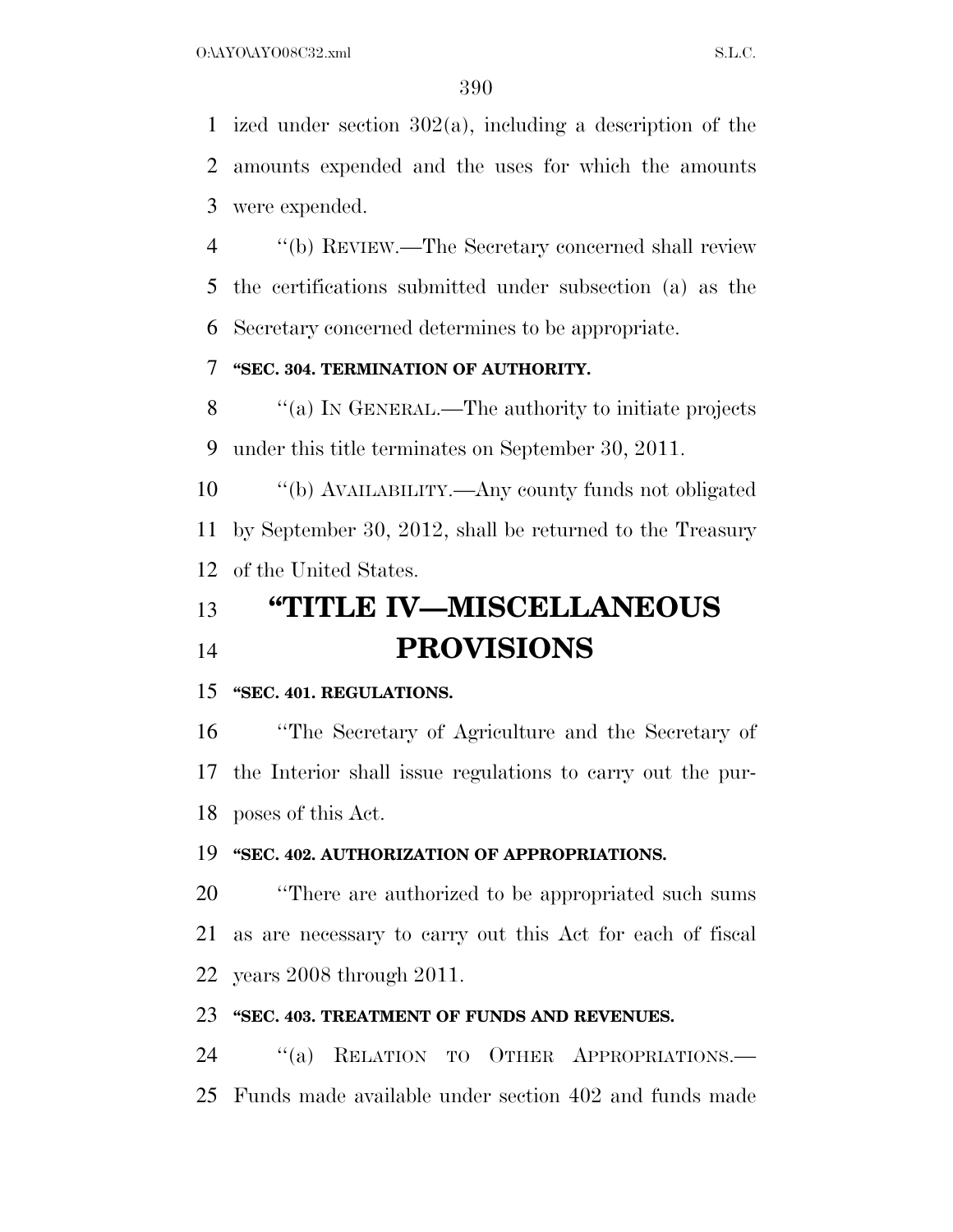$O:\Delta YO\Delta YO08C32.xml$  S.L.C.

 available to a Secretary concerned under section 206 shall be in addition to any other annual appropriations for the Forest Service and the Bureau of Land Management.

4 "(b) DEPOSIT OF REVENUES AND OTHER FUNDS.— All revenues generated from projects pursuant to title II, including any interest accrued from the revenues, shall be deposited in the Treasury of the United States.''.

 (b) FOREST RECEIPT PAYMENTS TO ELIGIBLE STATES AND COUNTIES.—

 (1) ACT OF MAY 23, 1908.—The sixth paragraph under the heading ''FOREST SERVICE'' in the Act of May 23, 1908 (16 U.S.C. 500) is amended in the first sentence by striking ''twenty-five percentum'' and all that follows through ''shall be paid'' and in- serting the following: ''an amount equal to the an- nual average of 25 percent of all amounts received for the applicable fiscal year and each of the pre- ceding 6 fiscal years from each national forest shall be paid''.

 (2) WEEKS LAW.—Section 13 of the Act of March 1, 1911 (commonly known as the ''Weeks Law'') (16 U.S.C. 500) is amended in the first sen- tence by striking ''twenty-five percentum'' and all that follows through ''shall be paid'' and inserting the following: ''an amount equal to the annual aver-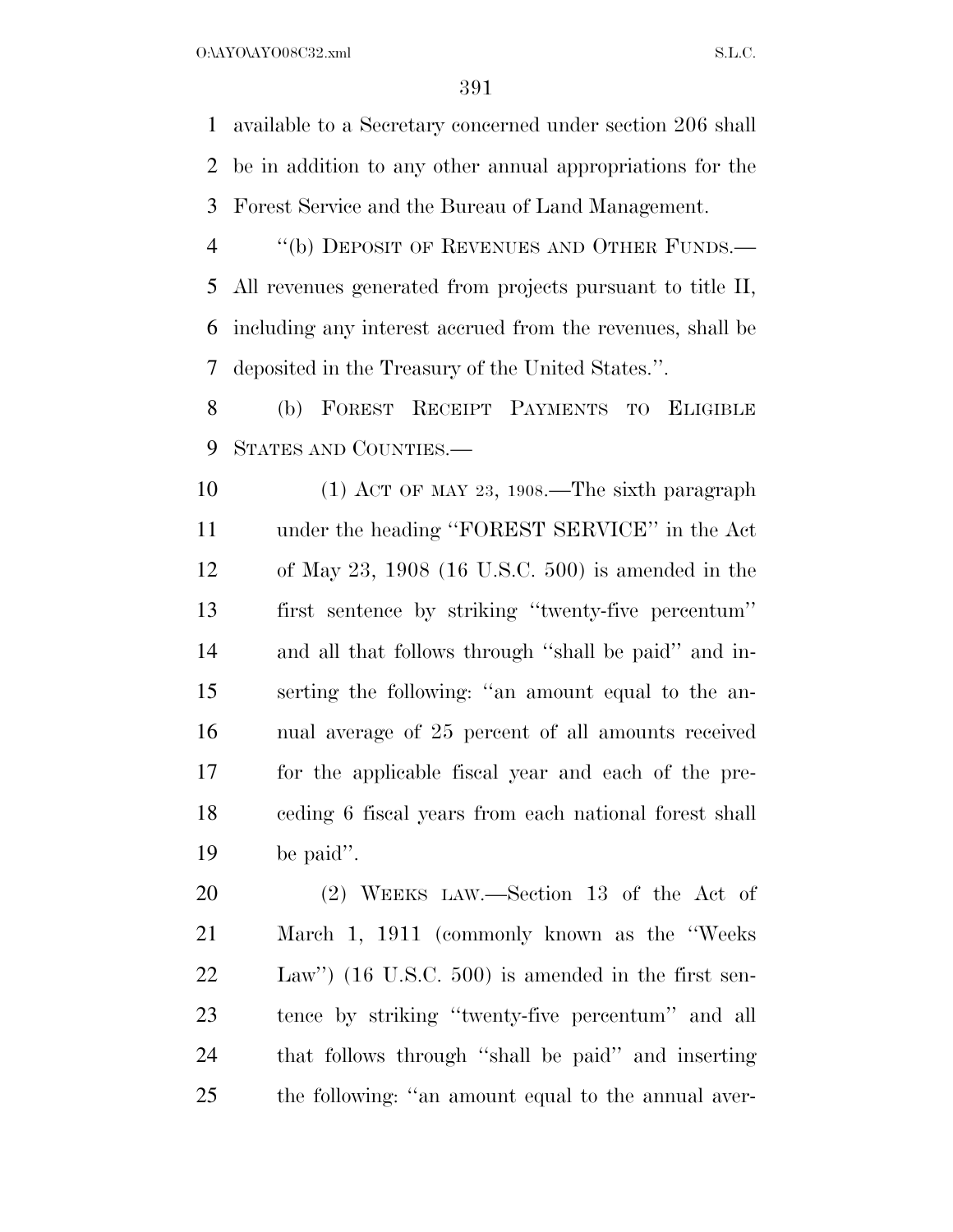| $\mathbf{1}$   | age of 25 percent of all amounts received for the ap-    |
|----------------|----------------------------------------------------------|
| $\overline{2}$ | plicable fiscal year and each of the preceding 6 fiscal  |
| 3              | years from each national forest shall be paid".          |
| $\overline{4}$ | (c) PAYMENTS IN LIEU OF TAXES.—                          |
| 5              | (1) IN GENERAL.—Section $6906$ of title 31,              |
| 6              | United States Code, is amended to read as follows:       |
| 7              | "§ 6906. Funding                                         |
| 8              | "For each of fiscal years 2008 through 2012—             |
| 9              | $\lq(1)$ each county or other eligible unit of local     |
| 10             | government shall be entitled to payment under this       |
| 11             | chapter; and                                             |
| 12             | $\cdot\cdot(2)$ sums shall be made available to the Sec- |
| 13             | retary of the Interior for obligation or expenditure in  |
| 14             | accordance with this chapter.".                          |
| 15             | (2) CONFORMING AMENDMENT.—The table of                   |
| 16             | sections for chapter 69 of title 31, United States       |
| 17             | Code, is amended by striking the item relating to        |
| 18             | section 6906 and inserting the following:                |
|                | "6906. Funding.".                                        |
| 19             | (3) BUDGET SCOREKEEPING.—                                |
| 20             | (A) IN GENERAL.—Notwithstanding the                      |
| 21             | Budget Scorekeeping Guidelines and the accom-            |
| 22             | panying list of programs and accounts set forth          |
| 23             | in the joint explanatory statement of the com-           |
| 24             | mittee of conference accompanying Conference             |
| 25             | Report $105-217$ , the section in this title re-         |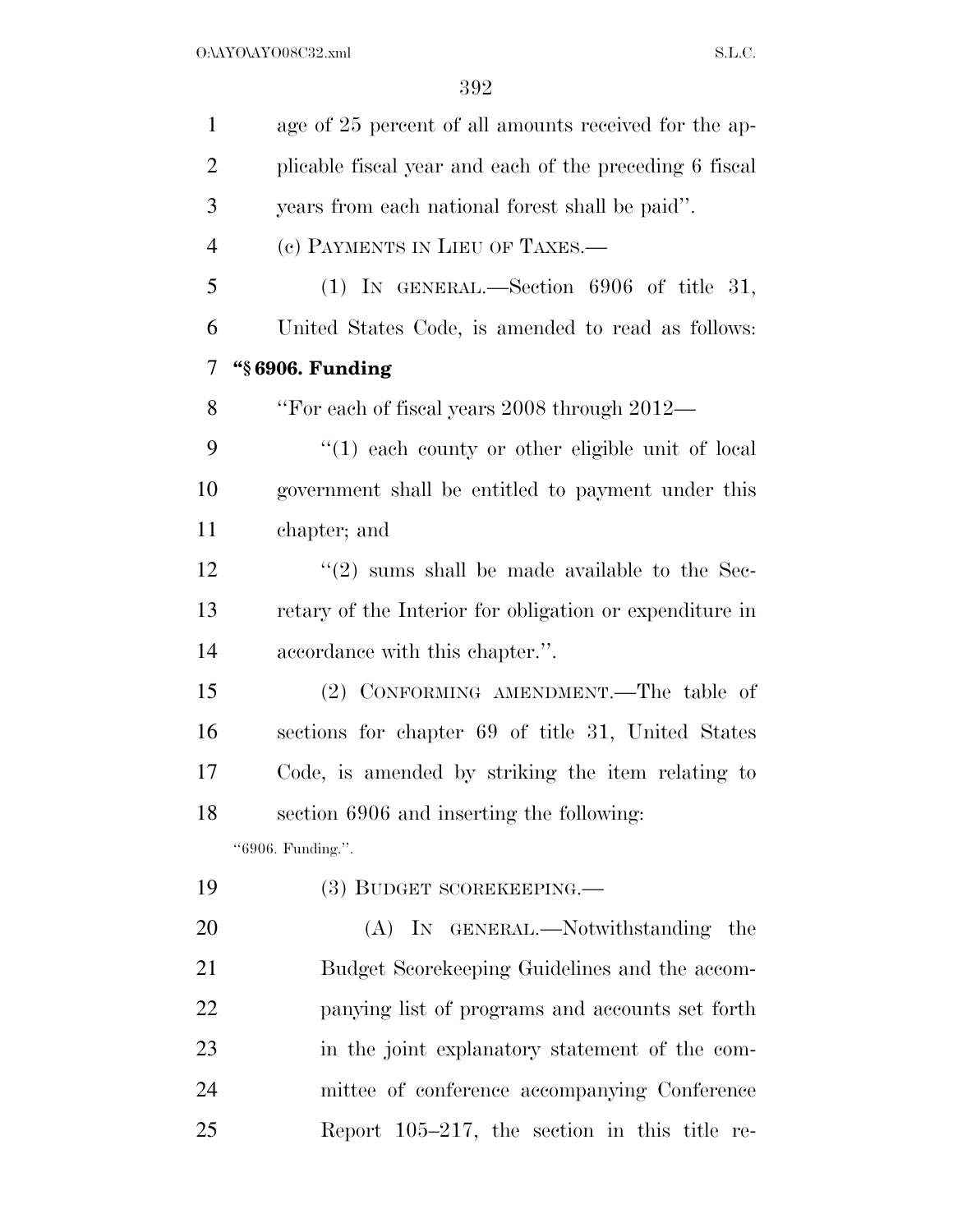garding Payments in Lieu of Taxes shall be treated in the baseline for purposes of section 257 of the Balanced Budget and Emergency Deficit Control Act of 1985 (as in effect prior to September 30, 2002), and by the Chairmen of the House and Senate Budget Committees, as appropriate, for purposes of budget enforce- ment in the House and Senate, and under the Congressional Budget Act of 1974 as if Pay- ment in Lieu of Taxes (14–1114–0–1–806) were an account designated as Appropriated Entitlements and Mandatories for Fiscal Year 1997 in the joint explanatory statement of the committee of conference accompanying Con- ference Report 105–217. (B) EFFECTIVE DATE.—This paragraph shall remain in effect for the fiscal years to which the entitlement in section 6906 of title 31, United States Code (as amended by para-20 graph  $(1)$ ), applies. **SEC. 602. TRANSFER TO ABANDONED MINE RECLAMATION FUND.**  Subparagraph (C) of section 402(i)(1) of the Surface Mining Control and Reclamation Act of 1977 (30 U.S.C. 25 1232(i)(1)) is amended by striking "and  $$9,000,000$  on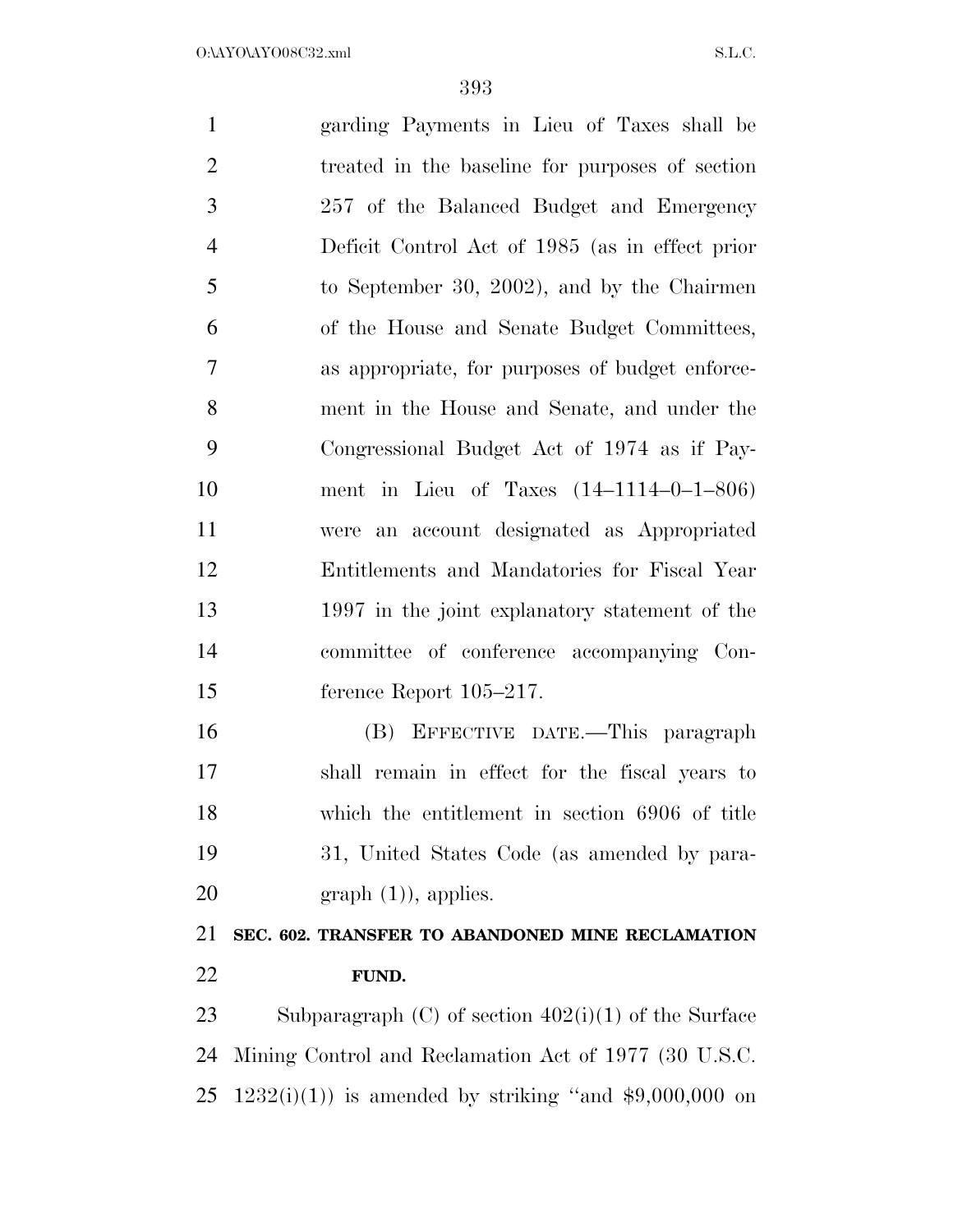October 1, 2009'' and inserting ''\$9,000,000 on October 1, 2009, and \$9,000,000 on October 1, 2010''. **TITLE VII—DISASTER RELIEF Subtitle A—Heartland and Hurricane Ike Disaster Relief SEC. 701. SHORT TITLE.**  This subtitle may be cited as the ''Heartland Disaster Tax Relief Act of 2008''. **SEC. 702. TEMPORARY TAX RELIEF FOR AREAS DAMAGED BY 2008 MIDWESTERN SEVERE STORMS, TOR- NADOS, AND FLOODING.**  (a) IN GENERAL.—Subject to the modifications de- scribed in this section, the following provisions of or relat- ing to the Internal Revenue Code of 1986 shall apply to any Midwestern disaster area in addition to the areas to which such provisions otherwise apply: 17 (1) GO ZONE BENEFITS.— (A) Section 1400N (relating to tax bene-19 fits) other than subsections (b), (d), (e), (i), (j), 20 (m), and (o) thereof. (B) Section 1400O (relating to education 22 tax benefits). 23 (C) Section 1400P (relating to housing tax benefits).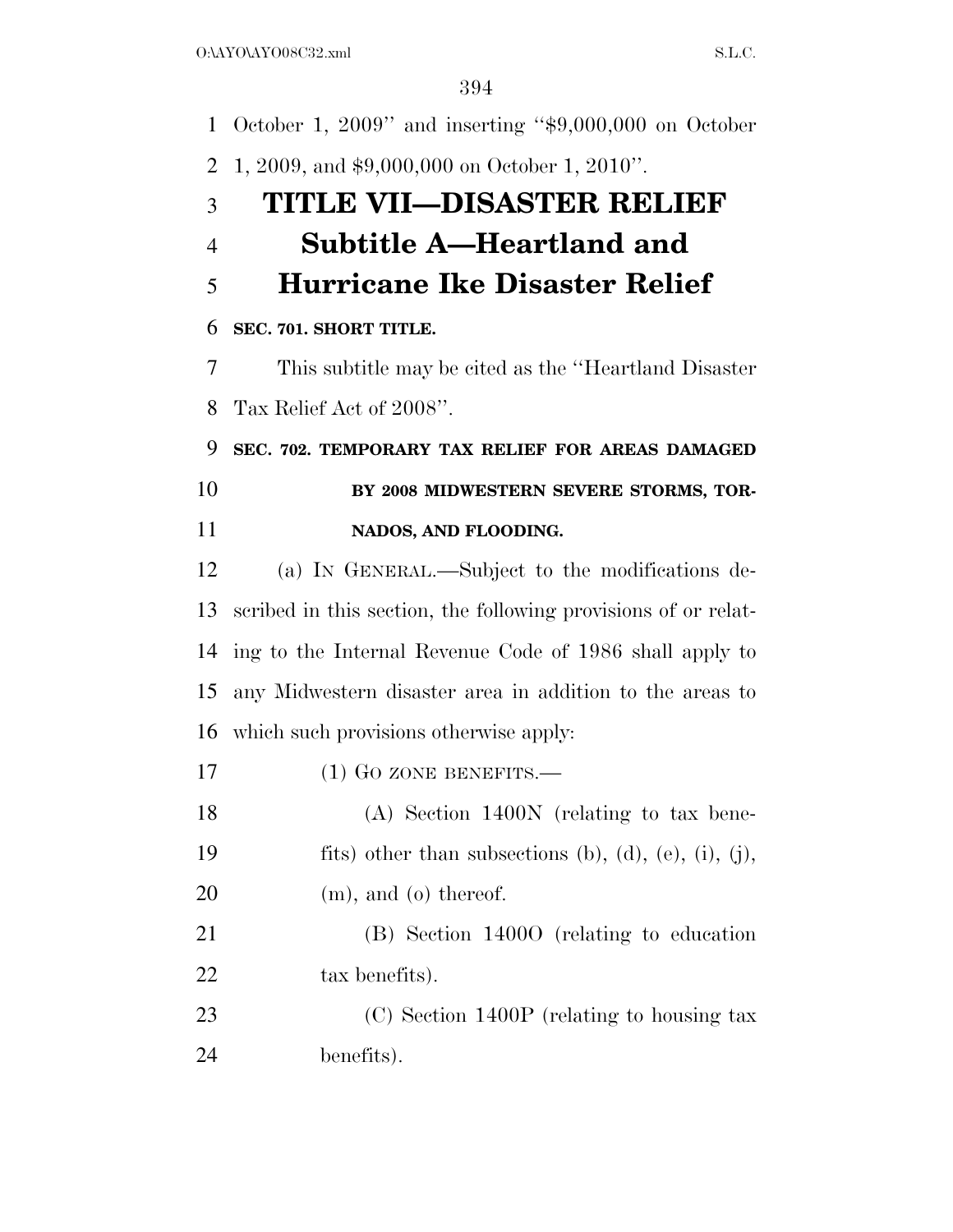| $\mathbf{1}$   | (D) Section 1400Q (relating to special               |
|----------------|------------------------------------------------------|
| $\overline{2}$ | rules for use of retirement funds).                  |
| 3              | $(E)$ Section 1400R(a) (relating to em-              |
| $\overline{4}$ | ployee retention credit for employers).              |
| 5              | (F) Section 1400S (relating to additional            |
| 6              | tax relief) other than subsection (d) thereof.       |
| 7              | $(G)$ Section 1400T (relating to special             |
| 8              | rules for mortgage revenue bonds).                   |
| 9              | (2) OTHER BENEFITS INCLUDED IN KATRINA               |
| 10             | EMERGENCY TAX RELIEF ACT OF 2005. Sections           |
| 11             | 302, 303, 304, 401, and 405 of the Katrina Emer-     |
| 12             | gency Tax Relief Act of 2005.                        |
| 13             | (b) MIDWESTERN DISASTER AREA.-                       |
| 14             | (1) IN GENERAL.—For purposes of this section         |
| 15             | and for applying the substitutions described in sub- |
| 16             | sections (d) and (e), the term "Midwestern disaster  |
| 17             | area" means an area-                                 |
| 18             | (A) with respect to which a major disaster           |
| 19             | has been declared by the President on or after       |
| 20             | May 20, 2008, and before August 1, 2008,             |
| 21             | under section 401 of the Robert T. Stafford          |
| 22             | Disaster Relief and Emergency Assistance Act         |
| 23             | by reason of severe storms, tornados, or flood-      |
| 24             | ing occurring in any of the States of Arkansas,      |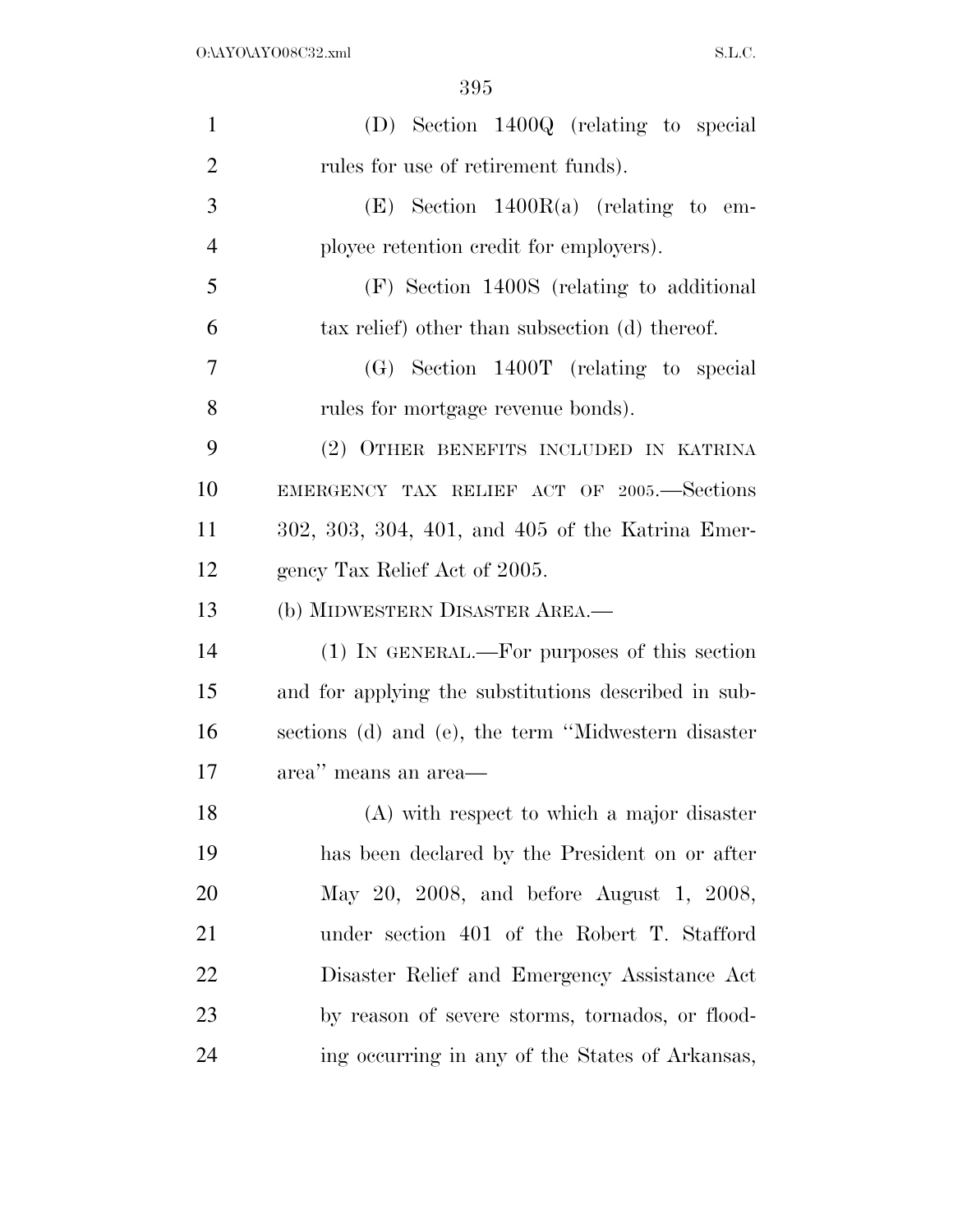| $\mathbf{1}$   | Illinois, Indiana, Iowa, Kansas, Michigan, Min-       |
|----------------|-------------------------------------------------------|
| $\overline{2}$ | nesota, Missouri, Nebraska, and Wisconsin, and        |
| 3              | (B) determined by the President to war-               |
| $\overline{4}$ | rant individual or individual and public assist-      |
| 5              | ance from the Federal Government under such           |
| 6              | Act with respect to damages attributable to           |
| 7              | such severe storms, tornados, or flooding.            |
| 8              | (2) CERTAIN BENEFITS AVAILABLE TO AREAS               |
| 9              | ELIGIBLE ONLY FOR PUBLIC ASSISTANCE.—For pur-         |
| 10             | poses of applying this section to benefits under the  |
| 11             | following provisions, paragraph (1) shall be applied  |
| 12             | without regard to subparagraph (B):                   |
| 13             | $(A)$ Sections 1400Q, 1400S(b), and                   |
| 14             | $1400S(d)$ of the Internal Revenue Code of            |
| 15             | 1986.                                                 |
| 16             | $(B)$ Sections 302, 401, and 405 of the               |
| 17             | Katrina Emergency Tax Relief Act of 2005.             |
| 18             | (c) REFERENCES.-                                      |
| 19             | $(1)$ AREA.—Any reference in such provisions to       |
| 20             | the Hurricane Katrina disaster area or the Gulf Op-   |
| 21             | portunity Zone shall be treated as a reference to any |
| 22             | Midwestern disaster area and any reference to the     |
| 23             | Hurricane Katrina disaster area or the Gulf Oppor-    |
| 24             | tunity Zone within a State shall be treated as a ref- |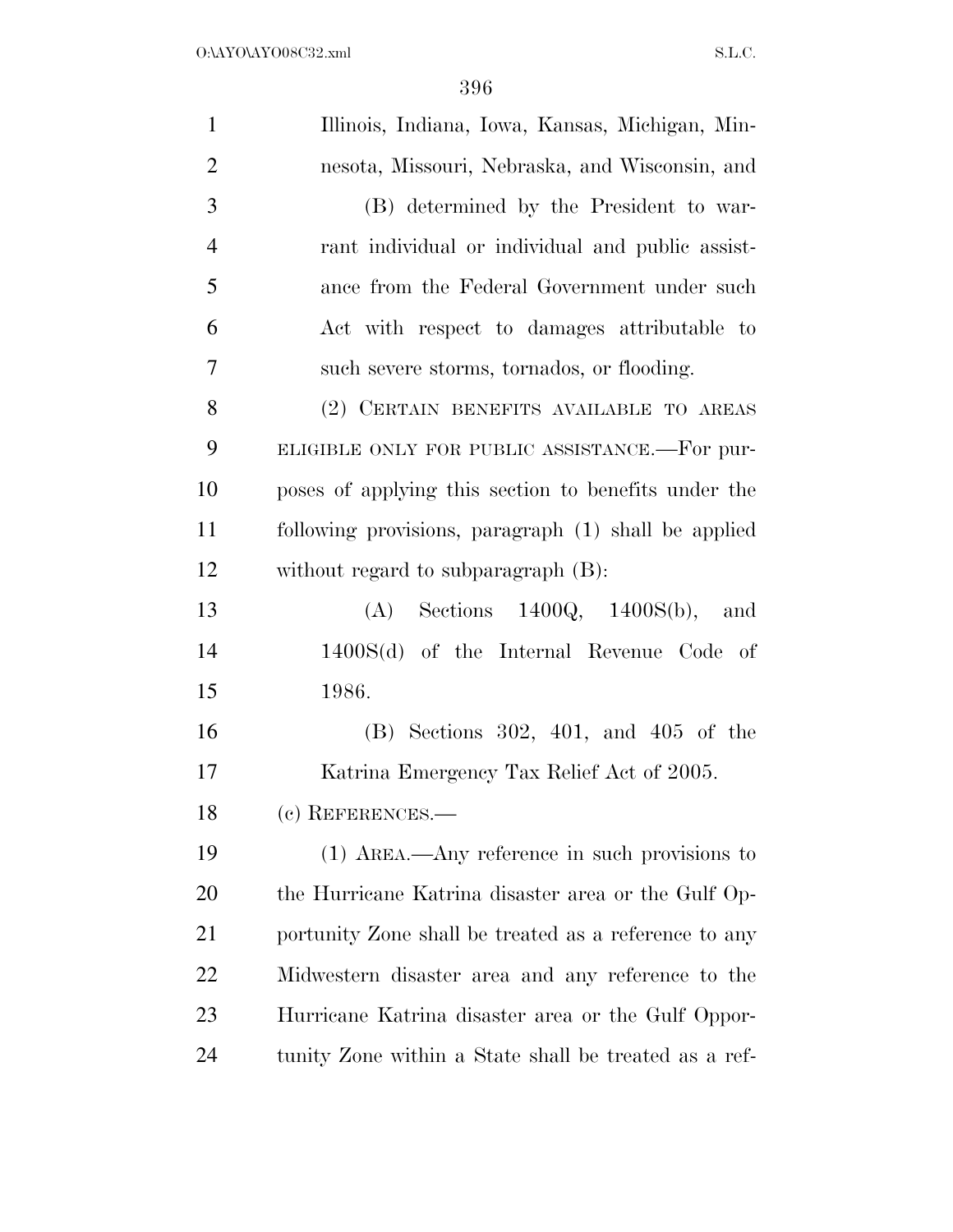erence to all Midwestern disaster areas within the State.

 (2) ITEMS ATTRIBUTABLE TO DISASTER.—Any reference in such provisions to any loss, damage, or other item attributable to Hurricane Katrina shall be treated as a reference to any loss, damage, or other item attributable to the severe storms, tor- nados, or flooding giving rise to any Presidential 9 declaration described in subsection  $(b)(1)(A)$ .

 (3) APPLICABLE DISASTER DATE.—For pur- poses of applying the substitutions described in sub- sections (d) and (e), the term ''applicable disaster date'' means, with respect to any Midwestern dis- aster area, the date on which the severe storms, tor- nados, or flooding giving rise to the Presidential dec-16 laration described in subsection  $(b)(1)(A)$  occurred. (d) MODIFICATIONS TO 1986 CODE.—The following provisions of the Internal Revenue Code of 1986 shall be applied with the following modifications:

 (1) TAX-EXEMPT BOND FINANCING.—Section  $21 \t1400N(a)$ —

 (A) by substituting ''qualified Midwestern disaster area bond'' for ''qualified Gulf Oppor-tunity Zone Bond'' each place it appears, except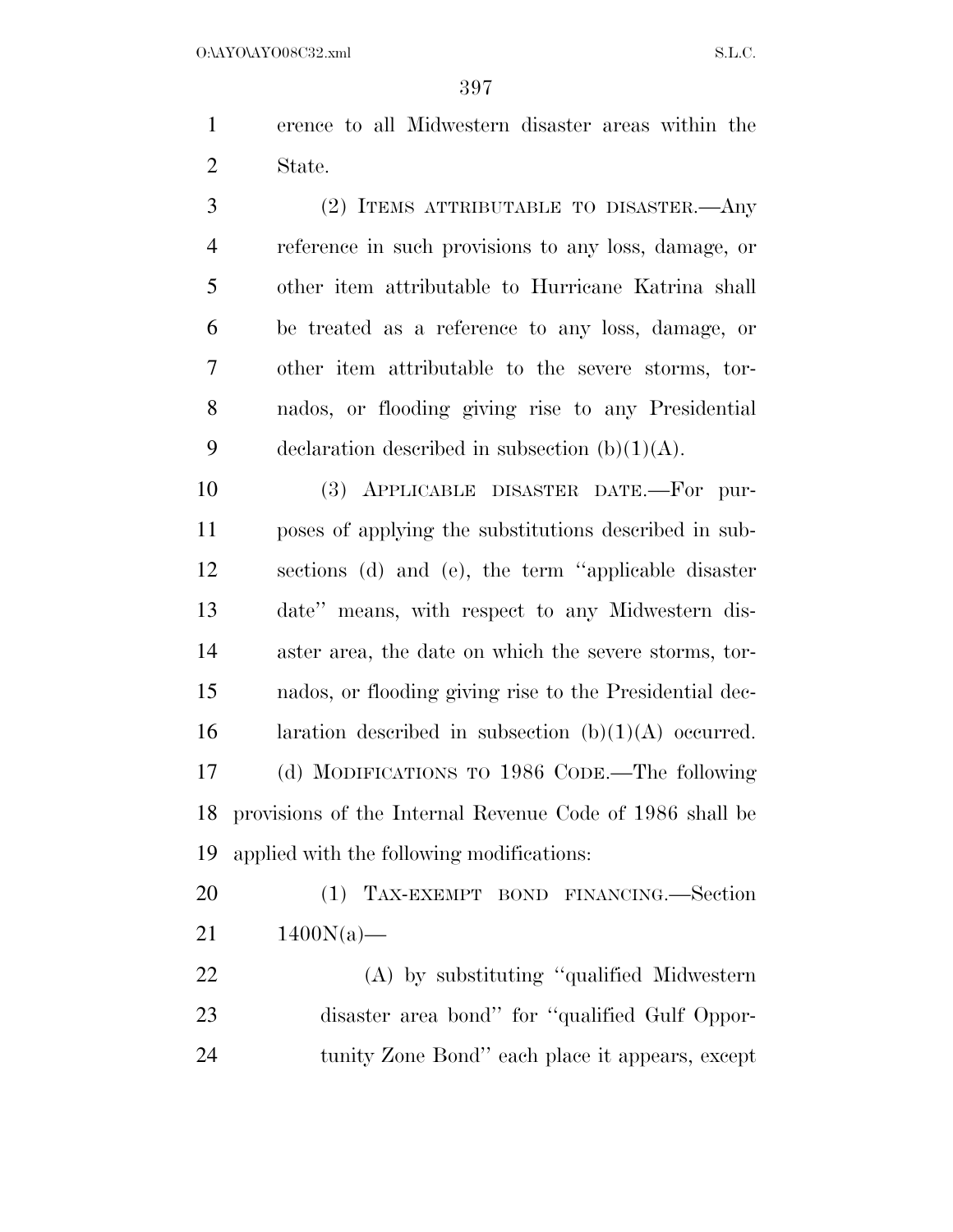| 1              | that in determining whether a bond is a quali- |
|----------------|------------------------------------------------|
| $\overline{2}$ | fied Midwestern disaster area bond—            |
| 3              | (i) paragraph $(2)(A)(i)$ shall be ap-         |
| $\overline{4}$ | plied by only treating costs as qualified      |
| 5              | project costs if—                              |
| 6              | (I) in the case of a project involv-           |
| 7              | ing a private business use (as defined         |
| 8              | in section $141(b)(6)$ , either the per-       |
| 9              | son using the property suffered a loss         |
| 10             | in a trade or business attributable to         |
| 11             | the severe storms, tornados, or flood-         |
| 12             | ing giving rise to any Presidential dec-       |
| 13             | laration<br>described<br>subsection<br>in      |
| 14             | $(b)(1)(A)$ or is a person designated for      |
| 15             | purposes of this section by the Gov-           |
| 16             | ernor of the State in which the project        |
| 17             | is located as a person carrying on a           |
| 18             | trade or business replacing a trade or         |
| 19             | business with respect to which another         |
| 20             | person suffered such a loss, and               |
| 21             | (II) in the case of a project relat-           |
| 22             | ing to public utility property, the            |
| 23             | project involves repair or reconstruc-         |
| 24             | tion of public utility property dam-           |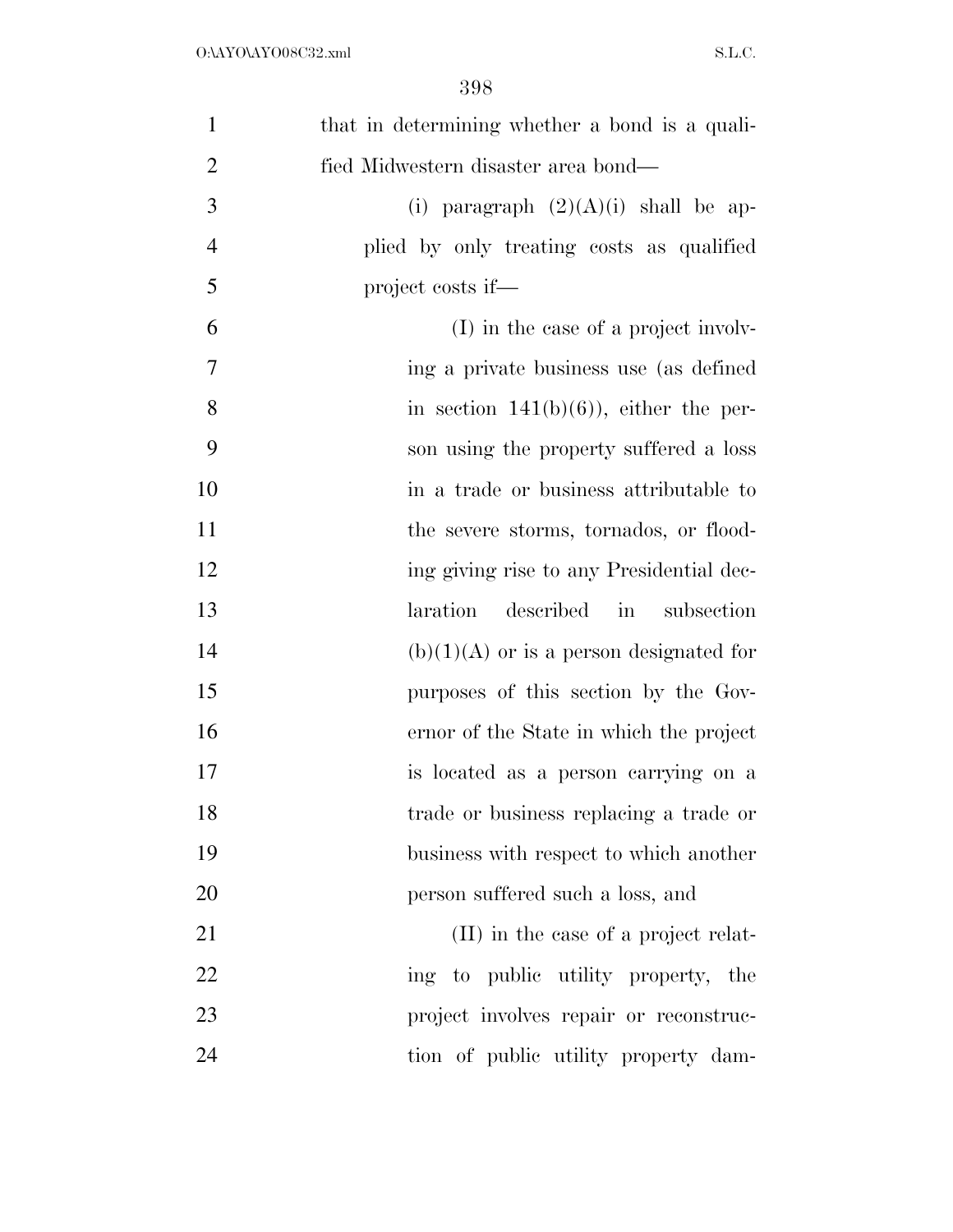| $\mathbf{1}$   | aged by such severe storms, tornados,             |
|----------------|---------------------------------------------------|
| $\overline{2}$ | or flooding, and                                  |
| 3              | (ii) paragraph $(2)(A)(ii)$ shall be ap-          |
| $\overline{4}$ | plied by treating an issue as a qualified         |
| 5              | mortgage issue only if 95 percent or more         |
| 6              | of the net proceeds (as defined in section        |
| 7              | $150(a)(3)$ of the issue are to be used to        |
| 8              | provide financing for mortgagors who suf-         |
| 9              | fered damages to their principal residences       |
| 10             | attributable to such severe storms, tor-          |
| 11             | nados, or flooding.                               |
| 12             | (B) by substituting "any State in which a         |
| 13             | Midwestern disaster area is located" for "the     |
| 14             | State of Alabama, Louisiana, or Mississippi" in   |
| 15             | paragraph $(2)(B)$ ,                              |
| 16             | (C) by substituting "designated for pur-          |
| 17             | poses of this section (on the basis of providing  |
| 18             | assistance to areas in the order in which such    |
| 19             | assistance is most needed)" for "designated for   |
| 20             | purposes of this section" in paragraph $(2)(C)$ , |
| 21             | (D) by substituting "January 1, 2013" for         |
| 22             | "January 1, 2011" in paragraph $(2)(D)$ ,         |
| 23             | (E) in paragraph $(3)(A)$ —                       |
| 24             | (i) by substituting " $$1,000"$ for               |
| 25             | " $$2,500"$ , and                                 |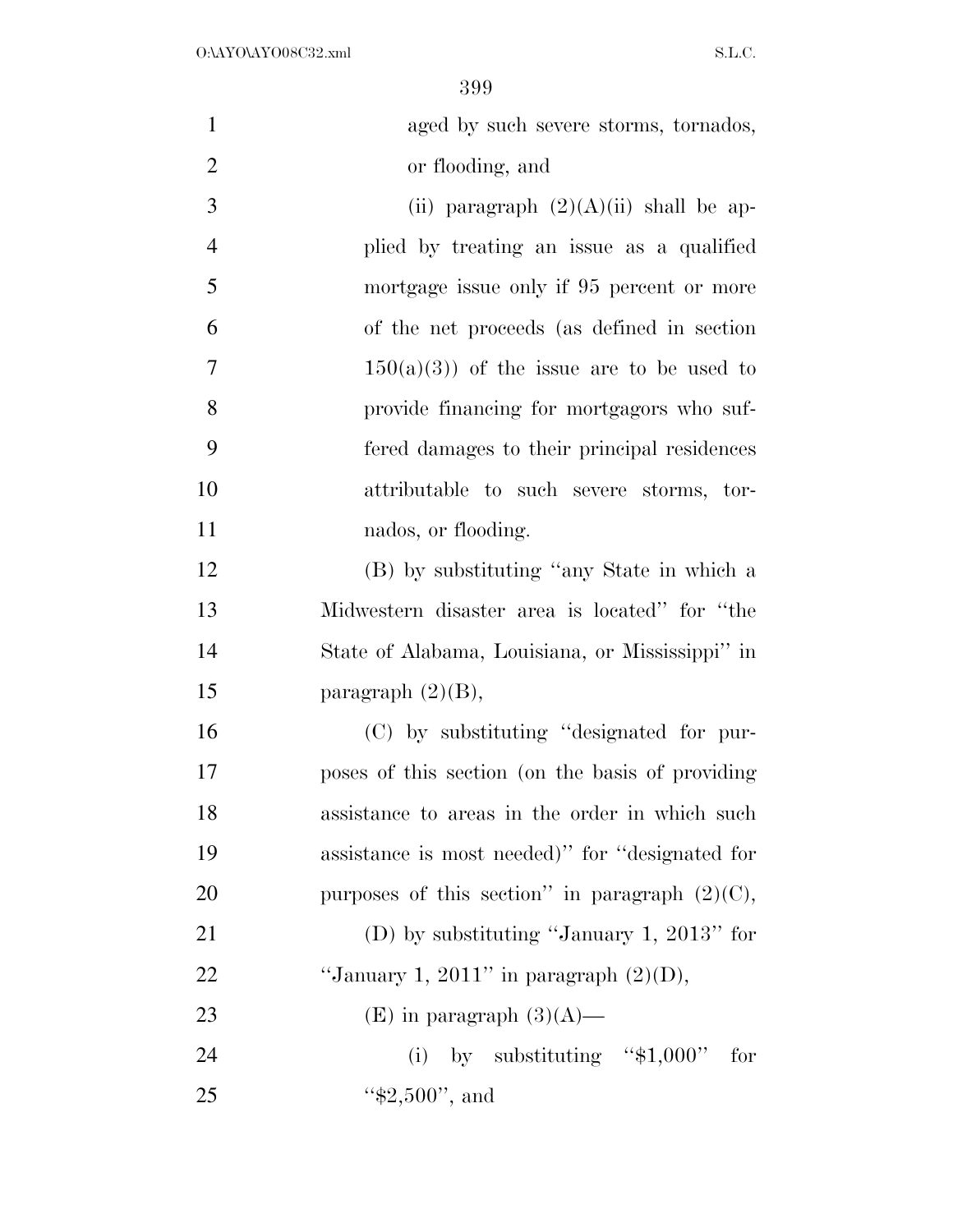| $\mathbf{1}$   | (ii) by substituting "before the ear-             |
|----------------|---------------------------------------------------|
| $\overline{2}$ | liest applicable disaster date for Mid-           |
| 3              | western disaster areas within the State"          |
| $\overline{4}$ | for "before August 28, $2005$ ",                  |
| 5              | (F) by substituting "qualified Midwestern         |
| 6              | disaster area repair or construction" for "quali- |
| 7              | fied GO Zone repair or construction" each place   |
| 8              | it appears,                                       |
| 9              | $(G)$ by substituting "after the date of the      |
| 10             | enactment of the Heartland Disaster Tax Relief    |
| 11             | Act of 2008 and before January 1, 2013" for       |
| 12             | "after the date of the enactment of this para-    |
| 13             | graph and before January 1, 2011" in para-        |
| 14             | graph $(7)(C)$ , and                              |
| 15             | $(H)$ by disregarding paragraph $(8)$ thereof.    |
| 16             | (2) LOW-INCOME HOUSING CREDIT.—Section            |
| 17             | $1400N(c)$ —                                      |
| 18             | (A) only with respect to calendar years           |
| 19             | 2008, 2009, and 2010,                             |
| 20             | (B) by substituting "Disaster Recovery As-        |
| 21             | sistance housing amount" for "Gulf Oppor-         |
| 22             | tunity housing amount" each place it appears,     |
| 23             | (C) in paragraph $(1)(B)$ —                       |
| 24             | (i) by substituting " $\$8.00"$ for               |
| 25             | " $$18.00"$ , and                                 |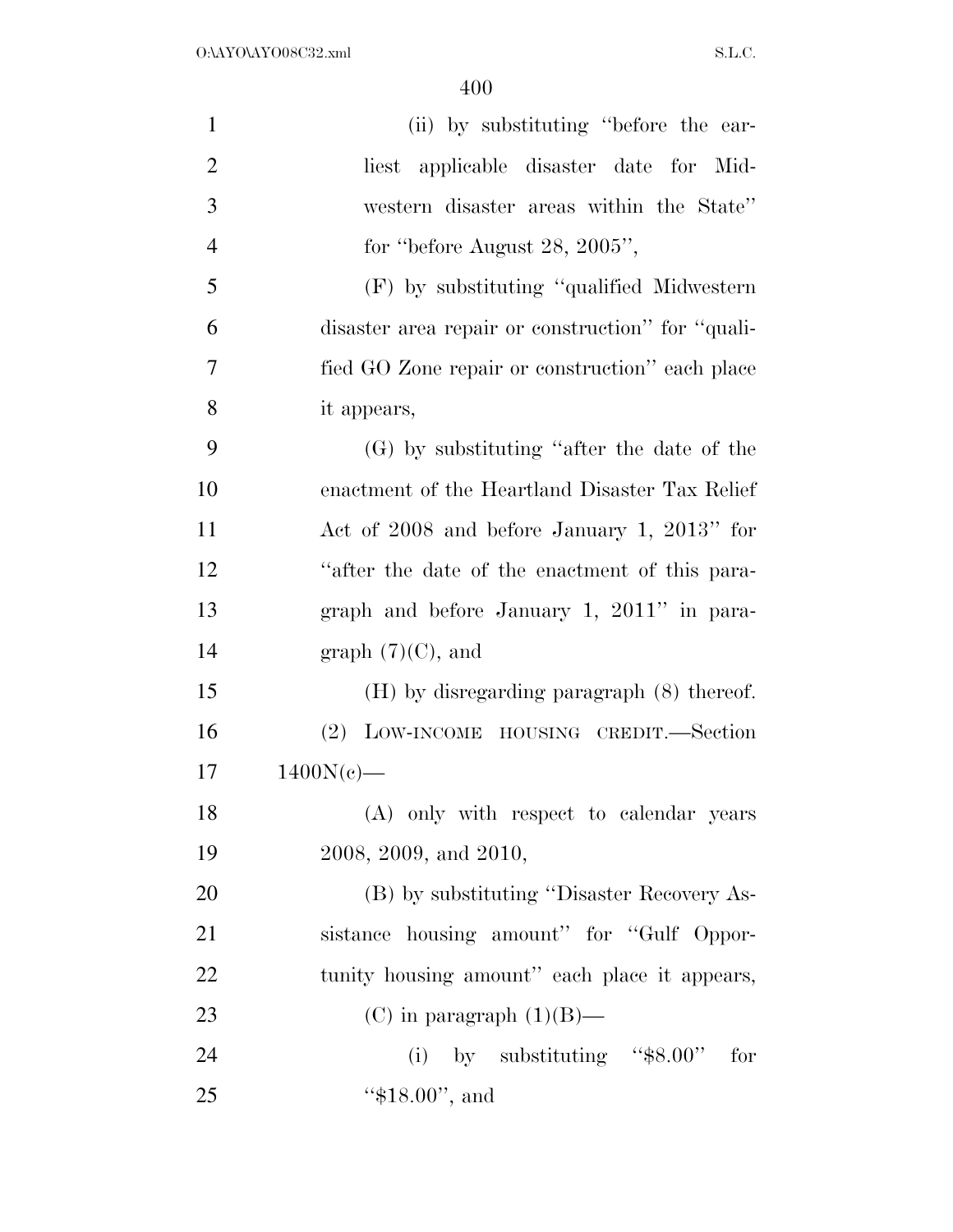| $\mathbf{1}$   | (ii) by substituting "before the ear-                     |
|----------------|-----------------------------------------------------------|
| $\overline{2}$ | liest applicable disaster date for Mid-                   |
| 3              | western disaster areas within the State"                  |
| $\overline{4}$ | for "before August 28, 2005", and                         |
| 5              | (D) determined without regard to para-                    |
| 6              | graphs $(2)$ , $(3)$ , $(4)$ , $(5)$ , and $(6)$ thereof. |
| 7              | (3) EXPENSING FOR CERTAIN DEMOLITION AND                  |
| 8              | CLEAN-UP COSTS.—Section $1400N(f)$ —                      |
| 9              | $(A)$ by substituting "qualified Disaster Re-             |
| 10             | covery Assistance clean-up cost" for "qualified"          |
| 11             | Gulf Opportunity Zone clean-up cost" each                 |
| 12             | place it appears,                                         |
| 13             | (B) by substituting "beginning on the ap-                 |
| 14             | plicable disaster date and ending on December             |
| 15             | $31, 2010$ " for "beginning on August 28, 2005,           |
| 16             | and ending on December 31, 2007" in para-                 |
| 17             | $graph(2)$ , and                                          |
| 18             | (C) by treating costs as qualified Disaster               |
| 19             | Recovery Assistance clean-up costs only if the            |
| 20             | removal of debris or demolition of any structure          |
| 21             | was necessary due to damage attributable to               |
| 22             | the severe storms, tornados, or flooding giving           |
| 23             | rise to any Presidential declaration described in         |
| 24             | subsection (b) $(1)(A)$ .                                 |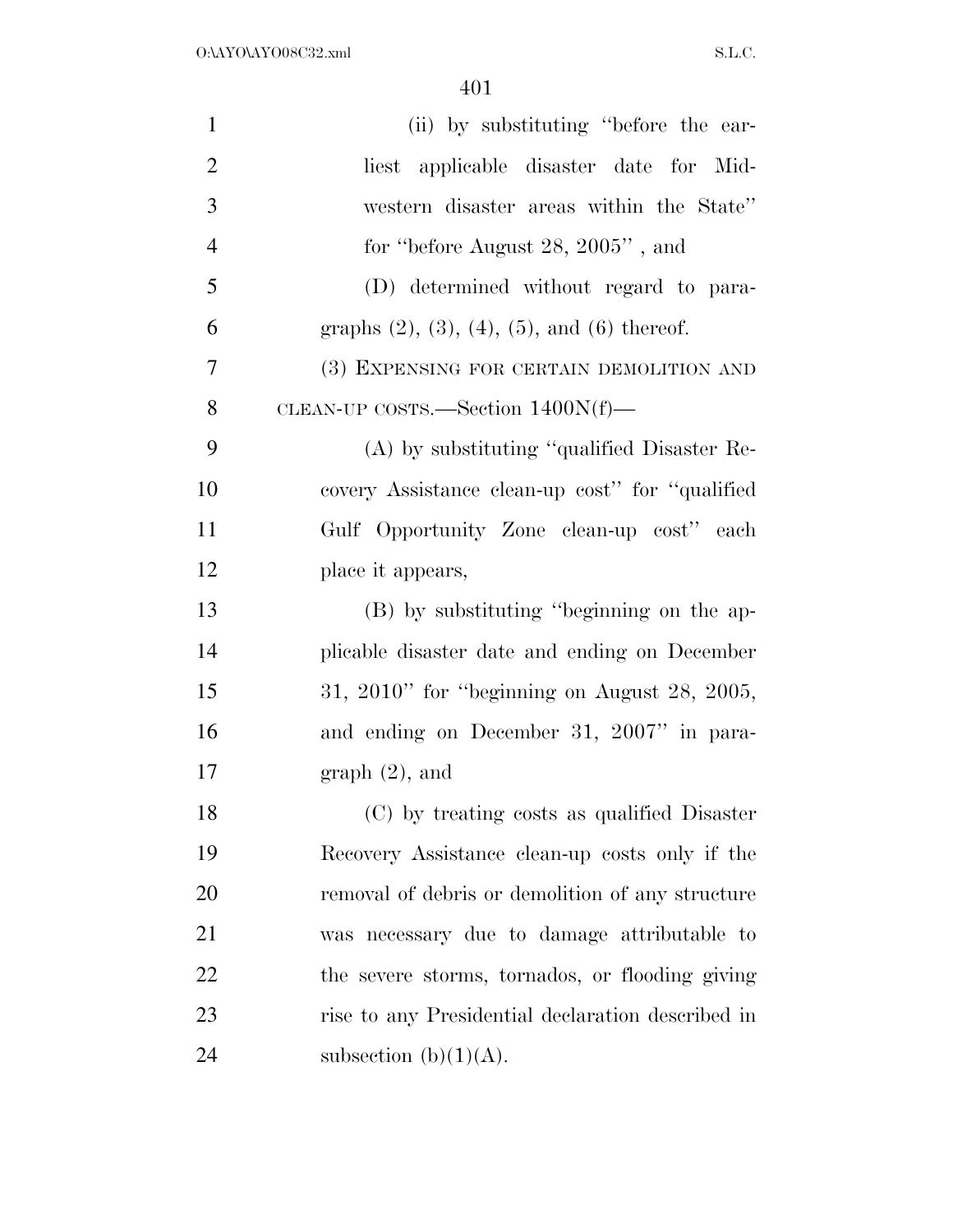| $\mathbf{1}$   | (4) EXTENSION OF EXPENSING FOR ENVIRON-          |
|----------------|--------------------------------------------------|
| $\overline{2}$ | MENTAL REMEDIATION COSTS.—Section $1400N(g)$ —   |
| 3              | (A) by substituting "the applicable disaster     |
| $\overline{4}$ | date" for "August 28, 2005" each place it ap-    |
| 5              | pears,                                           |
| 6              | $(B)$ by substituting "January 1, 2011" for      |
| 7              | "January 1, 2008" in paragraph $(1)$ ,           |
| 8              | $(C)$ by substituting "December 31, 2010"        |
| 9              | for "December 31, 2007" in paragraph $(1)$ , and |
| 10             | (D) by treating a site as a qualified con-       |
| 11             | taminated site only if the release (or threat of |
| 12             | release) or disposal of a hazardous substance at |
| 13             | the site was attributable to the severe storms,  |
| 14             | tornados, or flooding giving rise to any Presi-  |
| 15             | dential declaration described in subsection      |
| 16             | (b)(1)(A).                                       |
| 17             | (5) INCREASE IN REHABILITATION CREDIT.           |
| 18             | Section 1400 $N(h)$ , as amended by this Act—    |
| 19             | (A) by substituting "the applicable disaster     |
| 20             | date" for "August 28, 2005",                     |
| 21             | $(B)$ by substituting "December 31, 2011"        |
| 22             | for "December 31, 2009" in paragraph $(1)$ , and |
| 23             | (C) by only applying such subsection to          |
| 24             | qualified rehabilitation expenditures with re-   |
| 25             | spect to any building or structure which was     |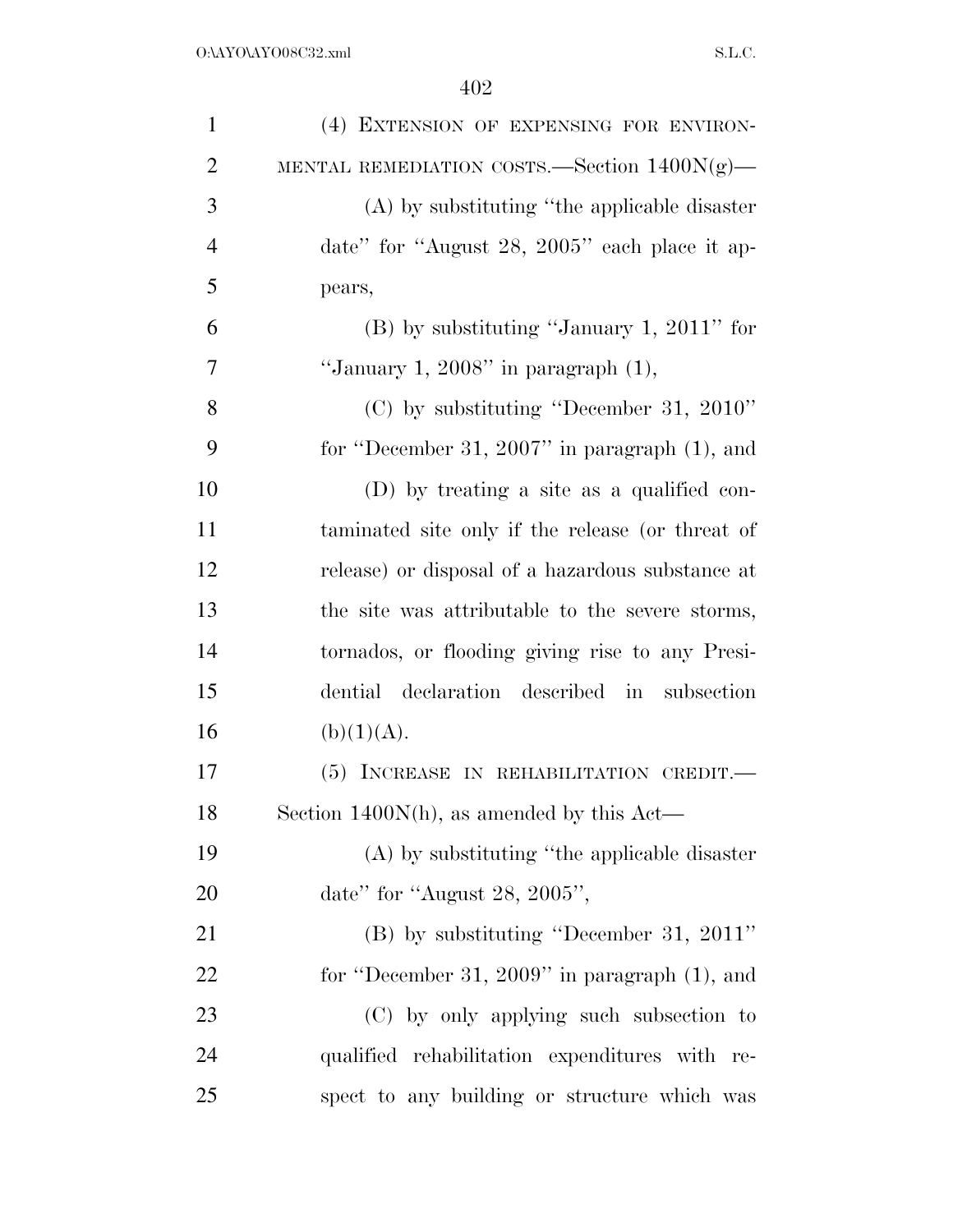| $\mathbf{1}$   | damaged or destroyed as a result of the severe        |
|----------------|-------------------------------------------------------|
| $\overline{2}$ | storms, tornados, or flooding giving rise to any      |
| 3              | Presidential declaration described in subsection      |
| $\overline{4}$ | (b)(1)(A).                                            |
| 5              | (6) TREATMENT OF NET OPERATING LOSSES                 |
| 6              | DISASTER LOSSES.—Section<br><b>ATTRIBUTABLE</b><br>TO |
| 7              | $1400N(k)$ —                                          |
| 8              | (A) by substituting "qualified Disaster Re-           |
| 9              | covery Assistance loss" for "qualified Gulf Op-       |
| 10             | portunity Zone loss" each place it appears,           |
| 11             | (B) by substituting "after the day before             |
| 12             | the applicable disaster date, and before January      |
| 13             | 1, 2011" for "after August 27, 2005, and be-          |
| 14             | fore January 1, 2008" each place it appears,          |
| 15             | (C) by substituting "the applicable disaster          |
| 16             | date" for "August 28, 2005" in paragraph              |
| 17             | (2)(B)(ii)(I),                                        |
| 18             | (D) by substituting "qualified Disaster Re-           |
| 19             | covery Assistance property" for "qualified Gulf"      |
| 20             | Opportunity Zone property" in paragraph               |
| 21             | $(2)(B)(iv)$ , and                                    |
| 22             | (E) by substituting "qualified Disaster Re-           |
| 23             | covery Assistance casualty loss" for "qualified"      |
| 24             | Gulf Opportunity Zone casualty loss" each             |
| 25             | place it appears.                                     |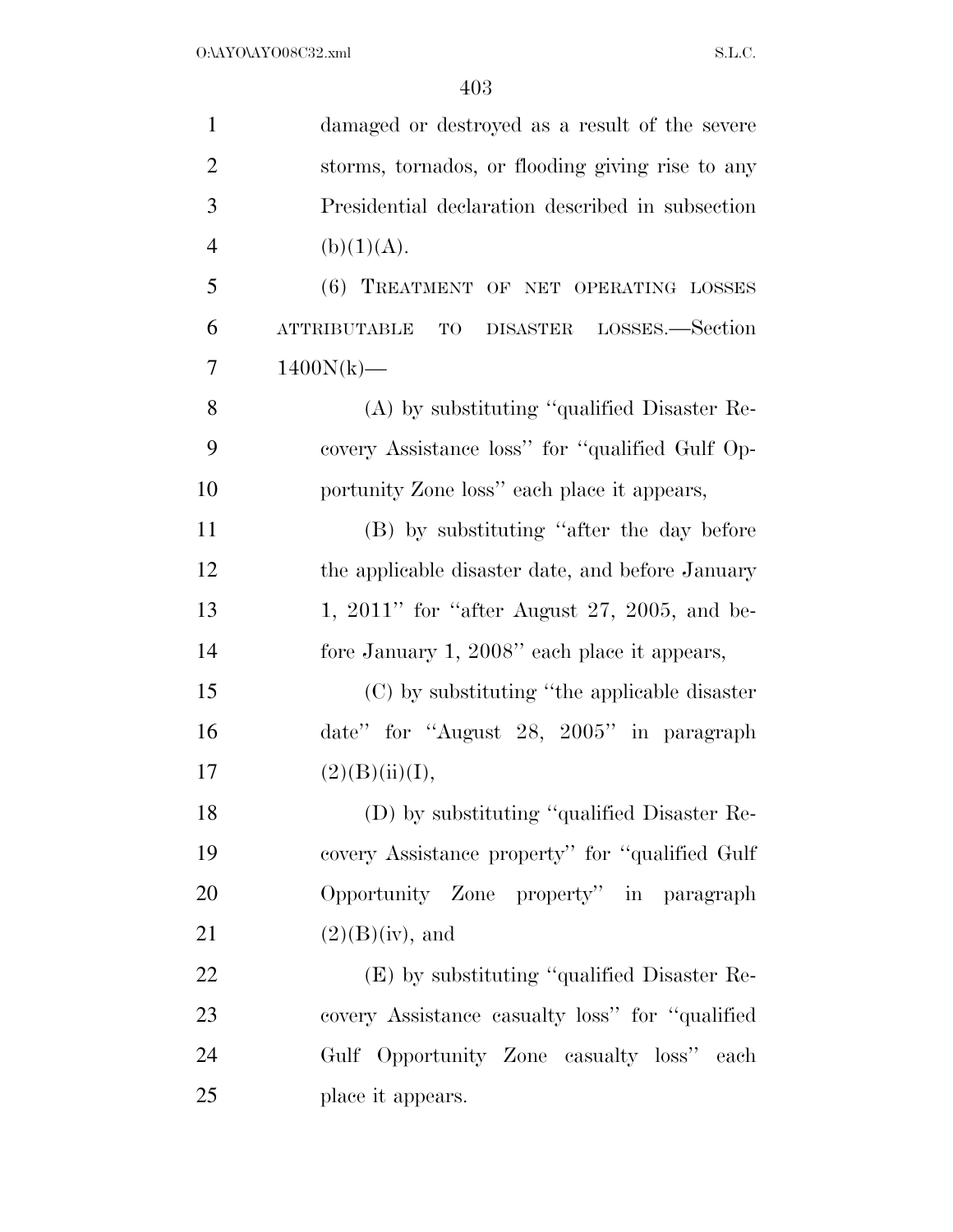| $\mathbf{1}$   | (7) CREDIT TO HOLDERS OF TAX CREDIT              |
|----------------|--------------------------------------------------|
| $\overline{2}$ | BONDS.—Section 1400N(l)—                         |
| 3              | (A) by substituting "Midwestern tax credit"      |
| $\overline{4}$ | bond" for "Gulf tax credit bond" each place it   |
| 5              | appears,                                         |
| 6              | (B) by substituting "any State in which a        |
| 7              | Midwestern disaster area is located or any in-   |
| 8              | strumentality of the State" for "the State of    |
| 9              | Alabama, Louisiana, or Mississippi" in para-     |
| 10             | graph $(4)(A)(i)$ ,                              |
| 11             | (C) by substituting "after December 31,          |
| 12             | $2008$ and before January 1, $2010$ " for "after |
| 13             | December 31, 2005, and before January 1,         |
| 14             | 2007",                                           |
| 15             | (D) by substituting "shall not exceed            |
| 16             | $$100,000,000$ for any State with an aggregate   |
| 17             | population located in all Midwestern disaster    |
| 18             | areas within the State of at least 2,000,000,    |
| 19             | \$50,000,000 for any State with an aggregate     |
| 20             | population located in all Midwestern disaster    |
| 21             | areas within the State of at least 1,000,000 but |
| 22             | less than $2,000,000$ , and zero for any other   |
| 23             | State. The population of a State within any      |
| 24             | area shall be determined on the basis of the     |
| 25             | most recent census estimate of resident popu-    |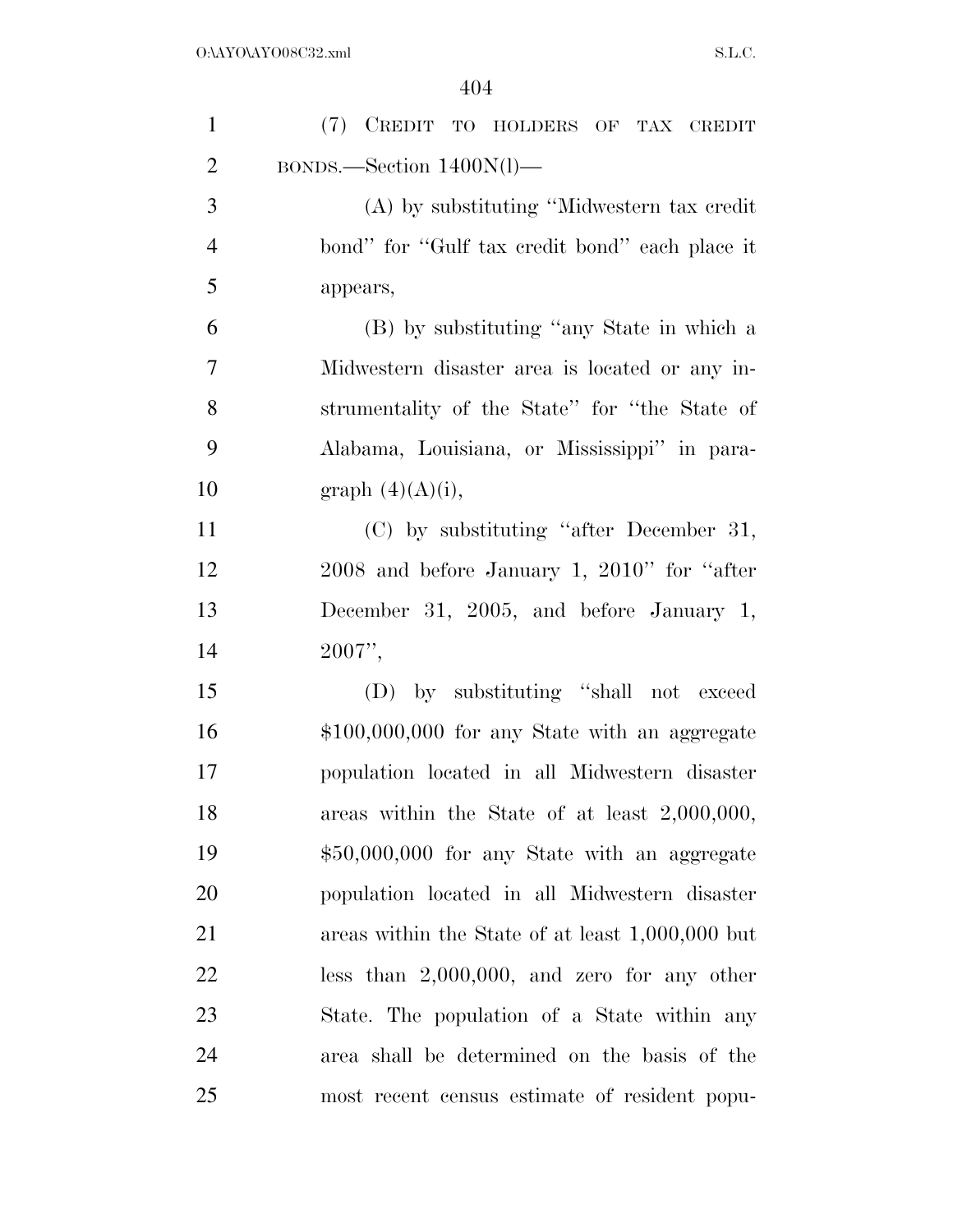| $\mathbf{1}$   | lation released by the Bureau of Census before     |
|----------------|----------------------------------------------------|
| $\overline{2}$ | the earliest applicable disaster date for Mid-     |
| 3              | western disaster areas within the State." for      |
| $\overline{4}$ | "shall not exceed" and all that follows in para-   |
| 5              | graph $(4)(C)$ , and                               |
| 6              | (E) by substituting "the earliest applicable       |
| $\overline{7}$ | disaster date for Midwestern disaster areas        |
| 8              | within the State" for "August 28, $2005"$ in       |
| 9              | paragraph $(5)(A)$ .                               |
| 10             | EDUCATION TAX BENEFITS.—Section<br>(8)             |
| 11             | 14000, by substituting "2008 or 2009" for "2005    |
| 12             | or $2006$ ".                                       |
| 13             | (9) HOUSING TAX BENEFITS.—Section 1400P,           |
| 14             | by substituting "the applicable disaster date" for |
| 15             | "August 28, 2005" in subsection $(c)(1)$ .         |
| 16             | (10) SPECIAL RULES FOR USE OF RETIREMENT           |
| 17             | FUNDS.—Section 1400Q—                              |
| 18             | (A) by substituting "qualified Disaster Re-        |
| 19             | covery Assistance distribution" for "qualified     |
| 20             | hurricane distribution" each place it appears,     |
| 21             | (B) by substituting "on or after the appli-        |
| 22             | cable disaster date and before January 1,          |
| 23             | $2010$ " for "on or after August 25, 2005, and     |
| 24             | before January 1, $2007"$ in subsection            |
| 25             | (a)(4)(A)(i),                                      |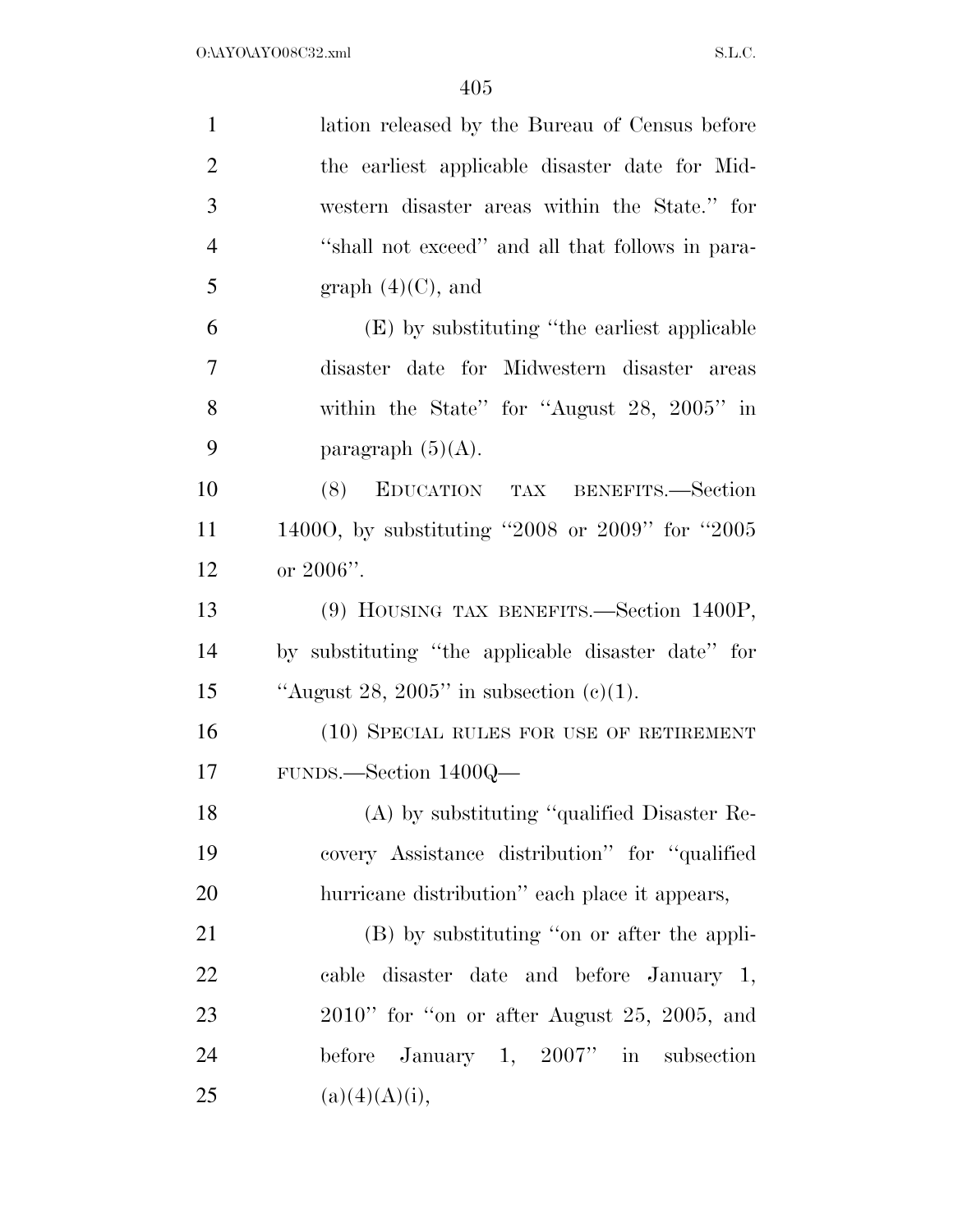| $\mathbf{1}$   | (C) by substituting "the applicable disaster       |
|----------------|----------------------------------------------------|
| $\overline{2}$ | date" for "August $28$ , $2005$ " in subsections   |
| 3              | $(a)(4)(A)(i)$ and $(c)(3)(B)$ ,                   |
| $\overline{4}$ | (D) by disregarding clauses (ii) and (iii) of      |
| 5              | subsection (a) $(4)(A)$ thereof,                   |
| 6              | (E) by substituting "qualified storm dam-          |
| 7              | age distribution" for "qualified Katrina dis-      |
| 8              | tribution" each place it appears,                  |
| 9              | $(F)$ by substituting "after the date which        |
| 10             | is 6 months before the applicable disaster date    |
| 11             | and before the date which is the day after the     |
| 12             | applicable disaster date" for "after February"     |
| 13             | $28, 2005,$ and before August $29, 2005$ " in sub- |
| 14             | section $(b)(2)(B)(ii)$ ,                          |
| 15             | (G) by substituting "the Midwestern dis-           |
| 16             | aster area, but not so purchased or constructed    |
| 17             | on account of severe storms, tornados, or flood-   |
| 18             | ing giving rise to the designation of the area as  |
| 19             | a disaster area" for "the Hurricane Katrina"       |
| 20             | disaster area, but not so purchased or con-        |
| 21             | structed on account of Hurricane Katrina" in       |
| 22             | subsection $(b)(2)(B)(iii)$ ,                      |
| 23             | (H) by substituting "beginning on the ap-          |
| 24             | plicable disaster date and ending on the date      |
| 25             | which is 5 months after the date of the enact-     |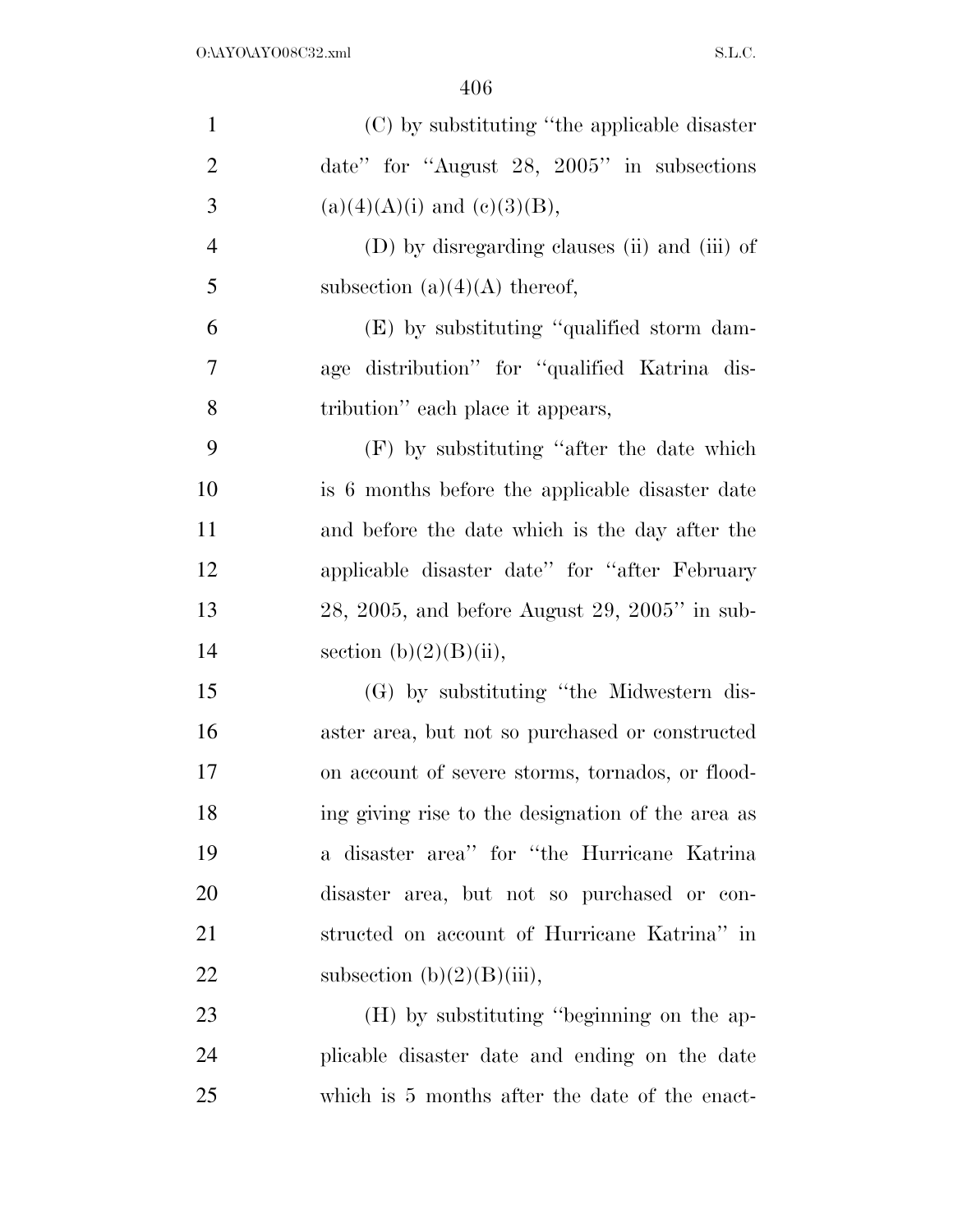| $\mathbf{1}$   | ment of the Heartland Disaster Tax Relief Act     |
|----------------|---------------------------------------------------|
| $\overline{2}$ | of $2008$ " for "beginning on August $25, 2005$ , |
| 3              | and ending on February 28, 2006" in sub-          |
| $\overline{4}$ | section $(b)(3)(A)$ ,                             |
| 5              | (I) by substituting "qualified storm dam-         |
| 6              | individual" for "qualified Hurricane<br>age       |
| 7              | Katrina individual" each place it appears,        |
| 8              | (J) by substituting "December 31, 2009"           |
| 9              | for "December 31, 2006" in subsection             |
| 10             | (e)(2)(A),                                        |
| 11             | $(K)$ by disregarding subparagraphs $(C)$         |
| 12             | and (D) of subsection $(e)(3)$ thereof,           |
| 13             | (L) by substituting "beginning on the date        |
| 14             | of the enactment of the Heartland Disaster Tax    |
| 15             | Relief Act of 2008 and ending on December 31,     |
| 16             | 2009" for "beginning on September 24, 2005,       |
| 17             | and ending on December 31, 2006" in sub-          |
| 18             | section $(c)(4)(A)(i)$ ,                          |
| 19             | (M) by substituting "the applicable dis-          |
| 20             | aster date" for "August 25, 2005" in sub-         |
| 21             | section $(e)(4)(A)(ii)$ , and                     |
| 22             | (N) by substituting "January 1, 2010" for         |
| 23             | "January 1, 2007" in subsection $(d)(2)(A)(ii)$ . |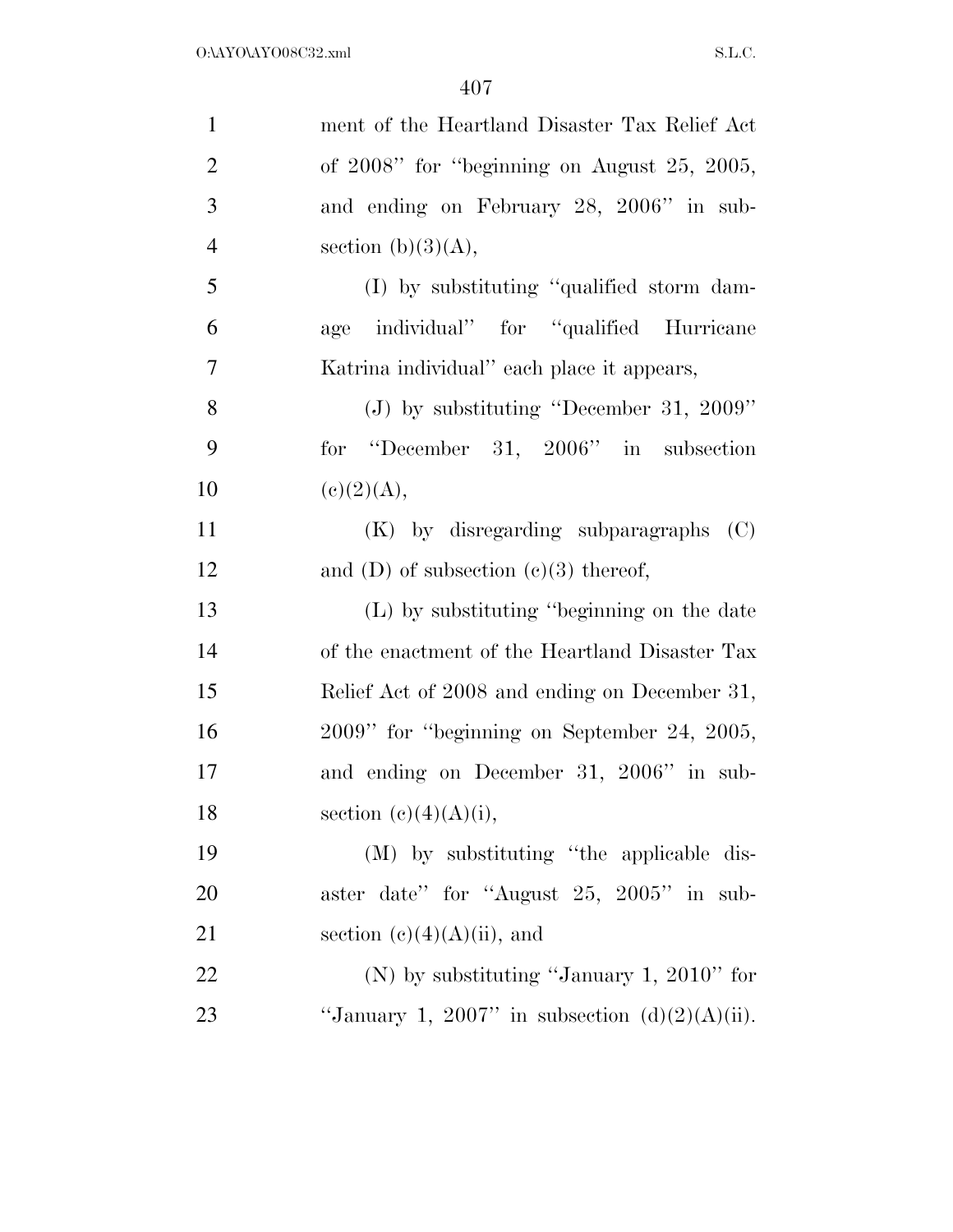| $\mathbf{1}$   | (11) EMPLOYEE RETENTION CREDIT FOR EM-               |
|----------------|------------------------------------------------------|
| $\overline{2}$ | PLOYERS AFFECTED BY SEVERE STORMS, TOR-              |
| 3              | NADOS, AND FLOODING.—Section $1400R(a)$ —            |
| $\overline{4}$ | $(A)$ by substituting "the applicable disaster"      |
| 5              | date" for "August 28, 2005" each place it ap-        |
| 6              | pears,                                               |
| 7              | $(B)$ by substituting "January 1, 2009" for          |
| 8              | "January 1, 2006" both places it appears, and        |
| 9              | (C) only with respect to eligible employers          |
| 10             | who employed an average of not more than 200         |
| 11             | employees on business days during the taxable        |
| 12             | year before the applicable disaster date.            |
| 13             | (12) TEMPORARY SUSPENSION OF LIMITATIONS             |
| 14             | CONTRIBUTIONS.—Section<br>ON<br>CHARITABLE           |
| 15             | $1400S(a)$ , by substituting the following paragraph |
| 16             | for paragraph $(4)$ thereof:                         |
| 17             | $``(4)$ QUALIFIED CONTRIBUTIONS.—                    |
| 18             | "(A) IN GENERAL.—For purposes of this                |
| 19             | subsection, the term 'qualified contribution'        |
| 20             | means any charitable contribution (as defined        |
| 21             | in section $170(e)$ if—                              |
| 22             | $``(i)$ such contribution—                           |
| 23             | $\lq\lq$ (I) is paid during the period be-           |
| 24             | ginning on the earliest applicable dis-              |
| 25             | aster date for all States and ending                 |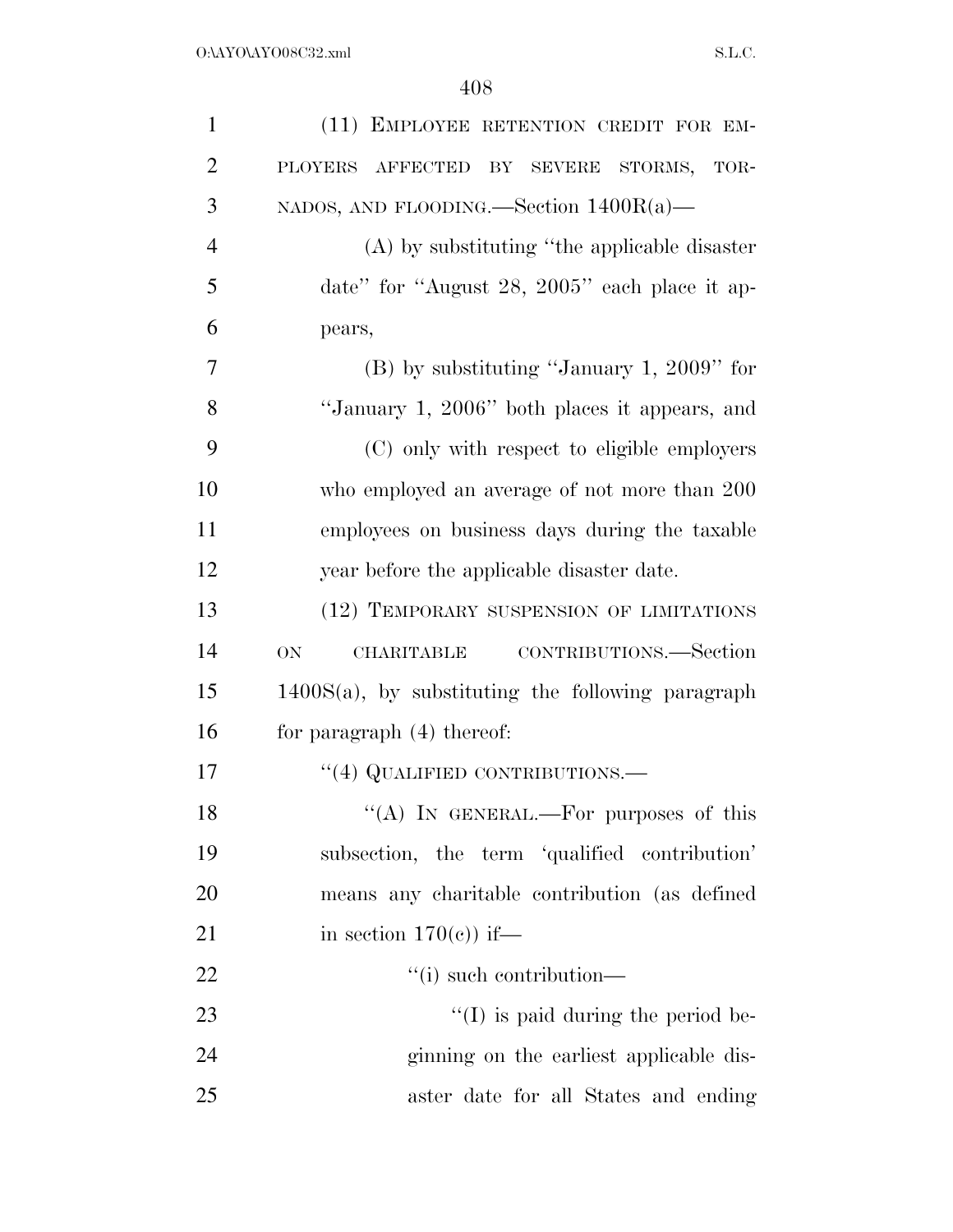| $\mathbf{1}$   | on December 31, 2008, in cash to an              |
|----------------|--------------------------------------------------|
| $\overline{2}$ | organization described in<br>section             |
| 3              | $170(b)(1)(A)$ , and                             |
| $\overline{4}$ | $\lq\lq$ (II) is made for relief efforts in      |
| 5              | 1 or more Midwestern disaster areas,             |
| 6              | "(ii) the taxpayer obtains from such             |
| 7              | organization contemporaneous written ac-         |
| 8              | knowledgment (within the meaning of sec-         |
| 9              | tion $170(f)(8)$ that such contribution was      |
| 10             | used (or is to be used) for relief efforts in    |
| 11             | 1 or more Midwestern disaster areas, and         |
| 12             | "(iii) the taxpayer has elected the ap-          |
| 13             | plication of this subsection with respect to     |
| 14             | such contribution.                               |
| 15             | "(B) EXCEPTION.—Such term shall not in-          |
| 16             | clude a contribution by a donor if the contribu- |
| 17             | tion is—                                         |
| 18             | "(i) to an organization described in             |
| 19             | section $509(a)(3)$ , or                         |
| 20             | "(ii) for establishment of a new, or             |
| 21             | maintenance of an existing, donor advised        |
| 22             | fund (as defined in section $4966(d)(2)$ ).      |
| 23             | "(C) APPLICATION OF ELECTION TO PART-            |
| 24             | NERSHIPS AND S CORPORATIONS.—In the case         |
| 25             | of a partnership or S corporation, the election  |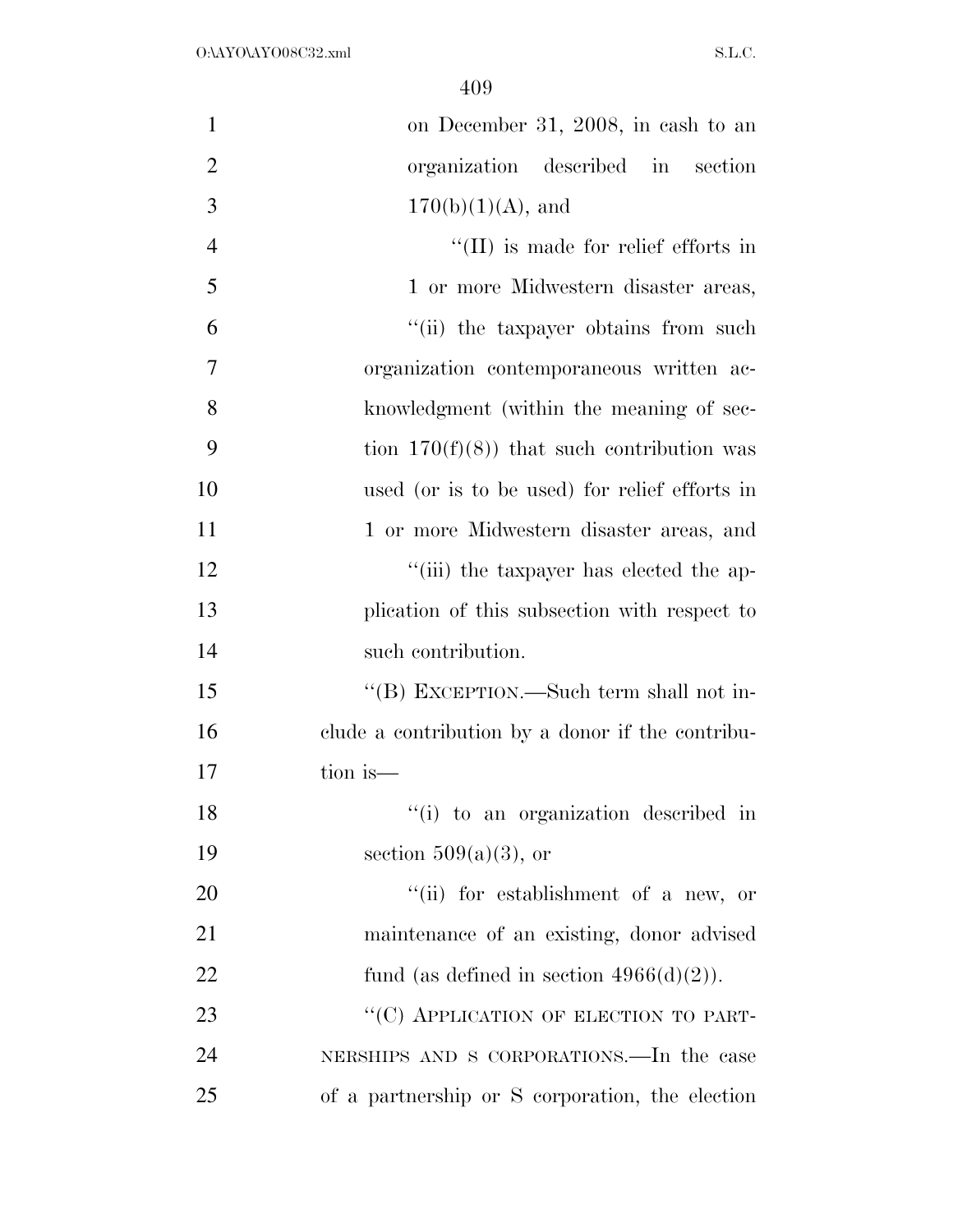| $\mathbf{1}$   | under subparagraph $(A)(iii)$ shall be made sepa-          |
|----------------|------------------------------------------------------------|
| $\overline{2}$ | rately by each partner or shareholder.".                   |
| 3              | (13) SUSPENSION OF CERTAIN LIMITATIONS ON                  |
| $\overline{4}$ | LOSSES.—Section<br><b>PERSONAL</b><br>CASUALTY             |
| 5              | $1400S(b)(1)$ , by substituting "the applicable disaster"  |
| 6              | date" for "August 25, 2005".                               |
| 7              | $(14)$ SPECIAL<br><b>RULE</b><br>FOR<br><b>DETERMINING</b> |
| 8              | EARNED INCOME.—Section $1400S(d)$ —                        |
| 9              | (A) by treating an individual as a qualified               |
| 10             | individual if such individual's principal place of         |
| 11             | abode on the applicable disaster date was lo-              |
| 12             | cated in a Midwestern disaster area,                       |
| 13             | (B) by treating the applicable disaster date               |
| 14             | with respect to any such individual as the appli-          |
| 15             | cable date for purposes of such subsection, and            |
| 16             | (C) by treating an area as described in                    |
| 17             | paragraph $(2)(B)(ii)$ thereof if the area is a            |
| 18             | Midwestern disaster area only by reason of sub-            |
| 19             | section $(b)(2)$ of this section (relating to areas        |
| 20             | eligible only for public assistance).                      |
| 21             | (15) ADJUSTMENTS REGARDING TAXPAYER AND                    |
| 22             | DEPENDENCY STATUS.—Section $1400S(e)$ , by sub-            |
| 23             | stituting "2008 or 2009" for "2005 or 2006".               |
| 24             | (e) MODIFICATIONS TO KATRINA EMERGENCY TAX                 |
| 25             | RELIEF ACT OF 2005.—The following provisions of the        |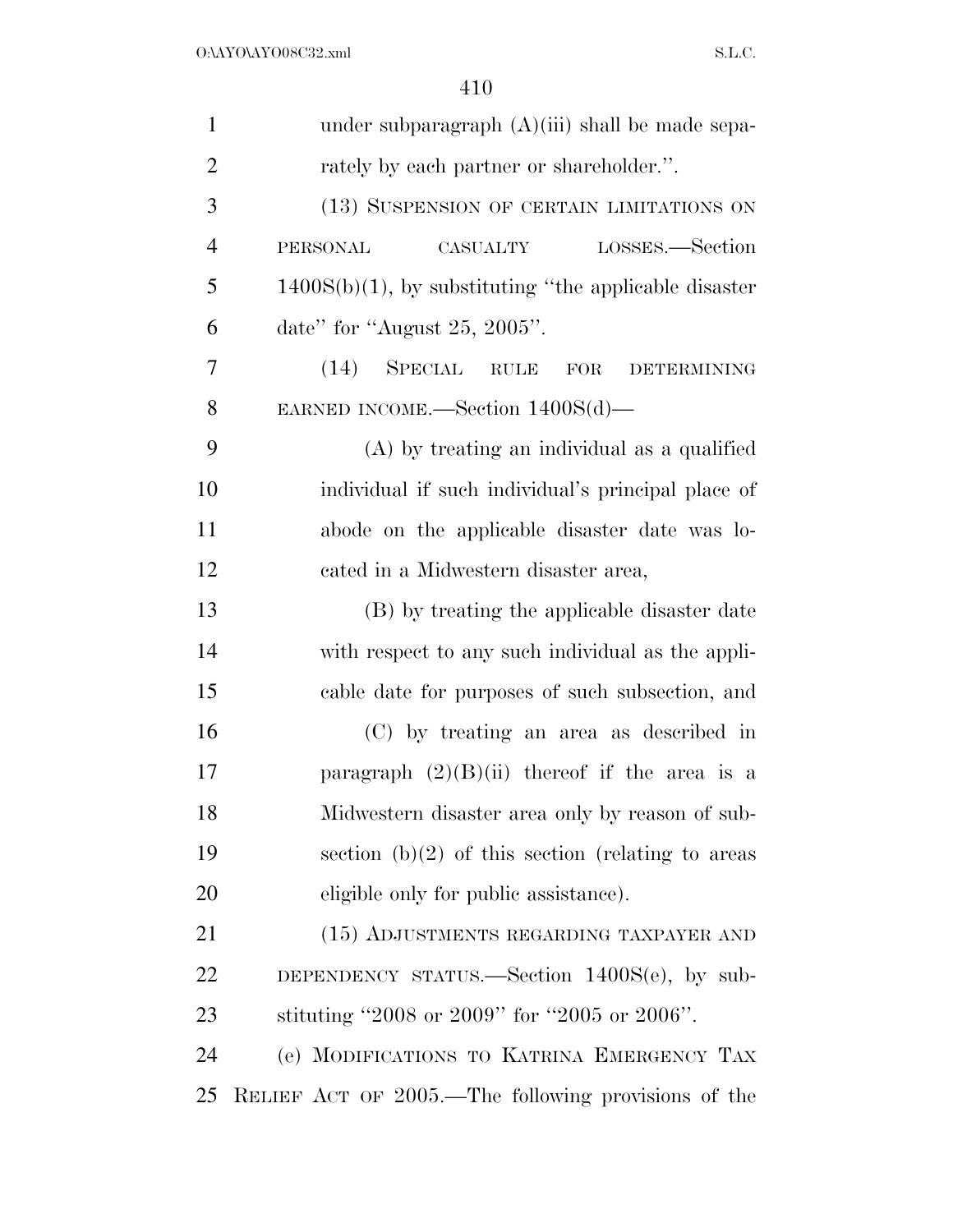| $\mathbf{1}$   | Katrina Emergency Tax Relief Act of 2005 shall be ap- |
|----------------|-------------------------------------------------------|
| $\overline{2}$ | plied with the following modifications:               |
| 3              | (1) ADDITIONAL EXEMPTION FOR HOUSING DIS-             |
| $\overline{4}$ | PLACED INDIVIDUAL.—Section 302—                       |
| 5              | (A) by substituting "2008 or 2009" for                |
| 6              | " $2005$ or $2006$ " in subsection (a) thereof,       |
| 7              | (B) by substituting "Midwestern displaced             |
| 8              | individual" for "Hurricane Katrina displaced          |
| 9              | individual" each place it appears, and                |
| 10             | (C) by treating an area as a core disaster            |
| 11             | area for purposes of applying subsection (c)          |
| 12             | thereof if the area is a Midwestern disaster area     |
| 13             | without regard to subsection $(b)(2)$ of this sec-    |
| 14             | tion (relating to areas eligible only for public      |
| 15             | assistance).                                          |
| 16             | (2) INCREASE IN STANDARD MILEAGE RATE.—               |
| 17             | Section 303, by substituting "beginning on the ap-    |
| 18             | plicable disaster date and ending on December 31,     |
| 19             | 2008" for "beginning on August 25, 2005, and end-     |
| 20             | ing on December 31, 2006".                            |
| 21             | (3) MILEAGE REIMBURSEMENTS FOR CHARI-                 |
| 22             | TABLE VOLUNTEERS.—Section 304—                        |
| 23             | $(A)$ by substituting "beginning on the ap-           |
| 24             | plicable disaster date and ending on December         |
| 25             | $31, 2008"$ for "beginning on August 25, 2005,        |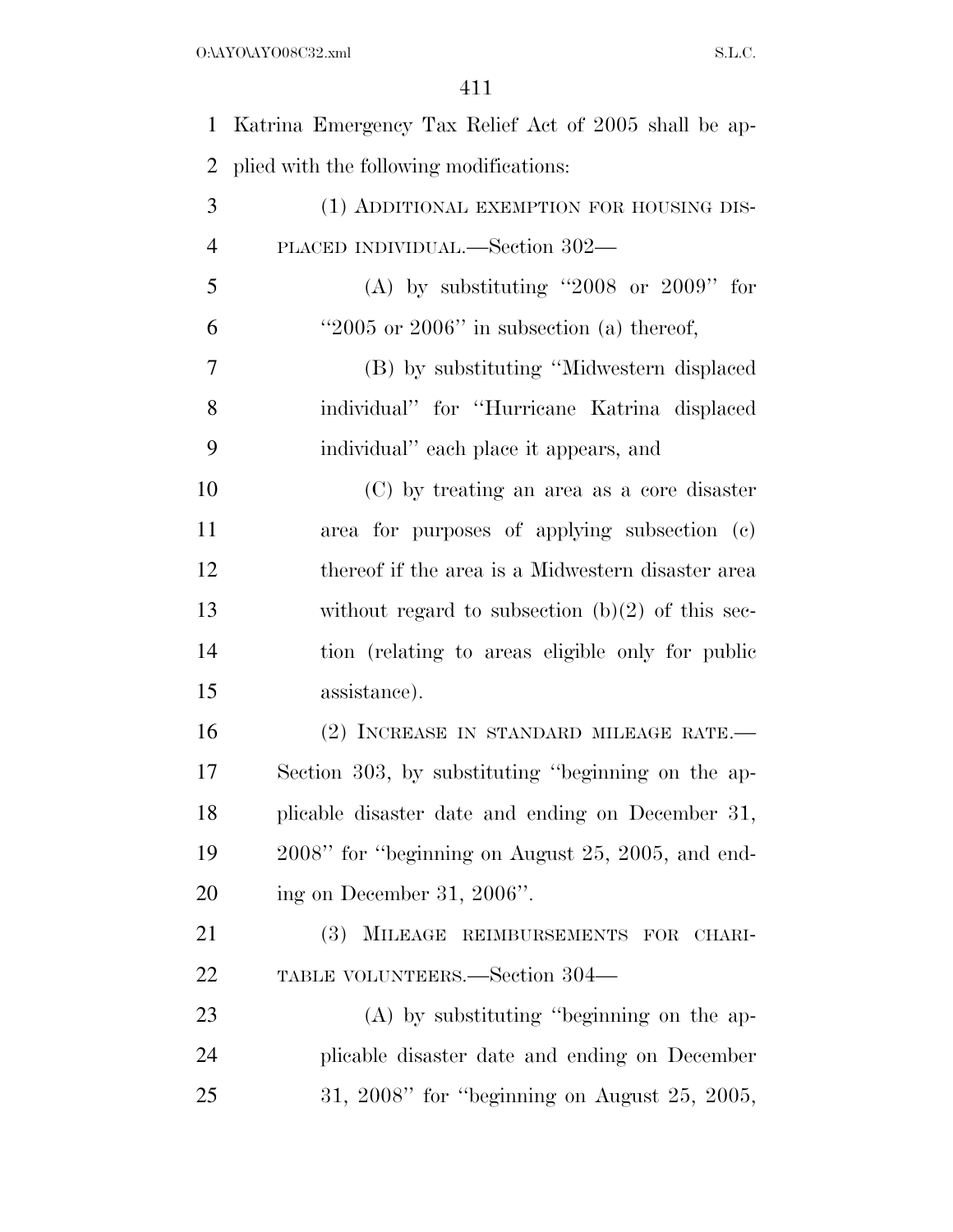| $\mathbf{1}$   | and ending on December 31, 2006" in sub-           |
|----------------|----------------------------------------------------|
| $\overline{2}$ | section (a), and                                   |
| 3              | (B) by substituting "the applicable disaster       |
| $\overline{4}$ | date" for "August 25, 2005" in subsection $(a)$ .  |
| 5              | (4) EXCLUSION OF CERTAIN CANCELLATION OF           |
| 6              | INDEBTEDNESS INCOME.—Section 401—                  |
| 7              | (A) by treating an individual whose prin-          |
| 8              | cipal place of abode on the applicable disaster    |
| 9              | date was in a Midwestern disaster area (deter-     |
| 10             | mined without regard to subsection $(b)(2)$ of     |
| 11             | this section) as an individual described in sub-   |
| 12             | section $(b)(1)$ thereof, and by treating an indi- |
| 13             | vidual whose principal place of abode on the ap-   |
| 14             | plicable disaster date was in a Midwestern dis-    |
| 15             | aster area solely by reason of subsection $(b)(2)$ |
| 16             | of this section as an individual described in sub- |
| 17             | section $(b)(2)$ thereof,                          |
| 18             | (B) by substituting "the applicable disaster       |
| 19             | date" for "August 28, 2005" both places it ap-     |
| 20             | pears, and                                         |
| 21             | $(C)$ by substituting "January 1, 2010" for        |
| 22             | "January 1, 2007" in subsection $(e)$ .            |
| 23             | (5) EXTENSION OF REPLACEMENT PERIOD FOR            |
| 24             | NONRECOGNITION OF GAIN.—Section 405, by sub-       |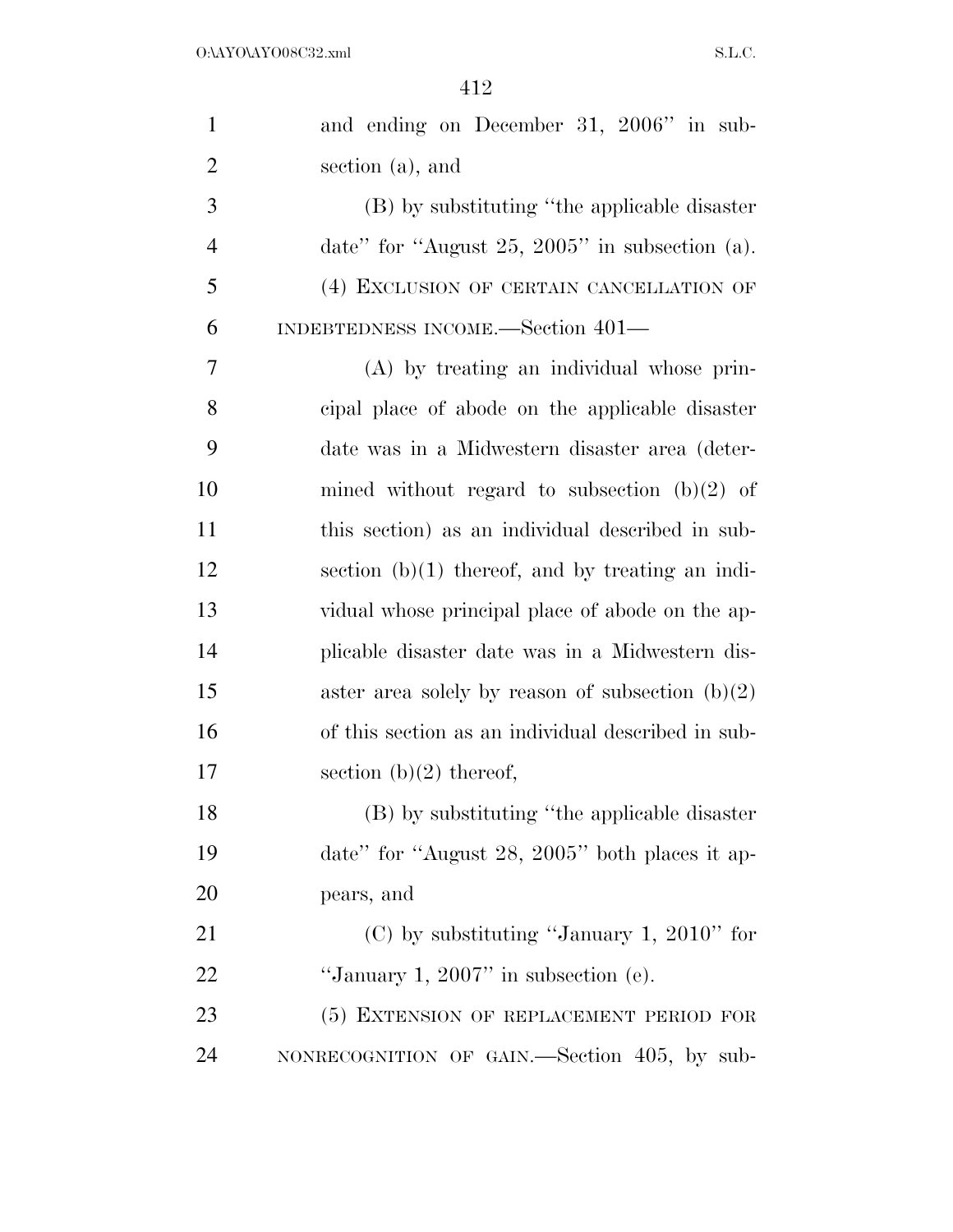stituting ''on or after the applicable disaster date'' 2 for "on or after August  $25, 2005$ ".

### **SEC. 703. REPORTING REQUIREMENTS RELATING TO DIS-ASTER RELIEF CONTRIBUTIONS.**

 (a) IN GENERAL.—Section 6033(b) (relating to re- turns of certain organizations described in section  $7\quad 501(c)(3)$  is amended by striking "and" at the end of paragraph (13), by redesignating paragraph (14) as para- graph (15), and by adding after paragraph (13) the fol-lowing new paragraph:

 $\frac{1}{14}$  such information as the Secretary may require with respect to disaster relief activities, in- cluding the amount and use of qualified contribu-tions to which section 1400S(a) applies, and''.

 (b) EFFECTIVE DATE.—The amendments made by this section shall apply to returns the due date for which (determined without regard to any extension) occurs after December 31, 2008.

#### **SEC. 704. TEMPORARY TAX-EXEMPT BOND FINANCING AND**

### **LOW-INCOME HOUSING TAX RELIEF FOR AREAS DAMAGED BY HURRICANE IKE.**

 (a) TAX-EXEMPT BOND FINANCING.—Section 1400N(a) of the Internal Revenue Code of 1986 shall apply to any Hurricane Ike disaster area in addition to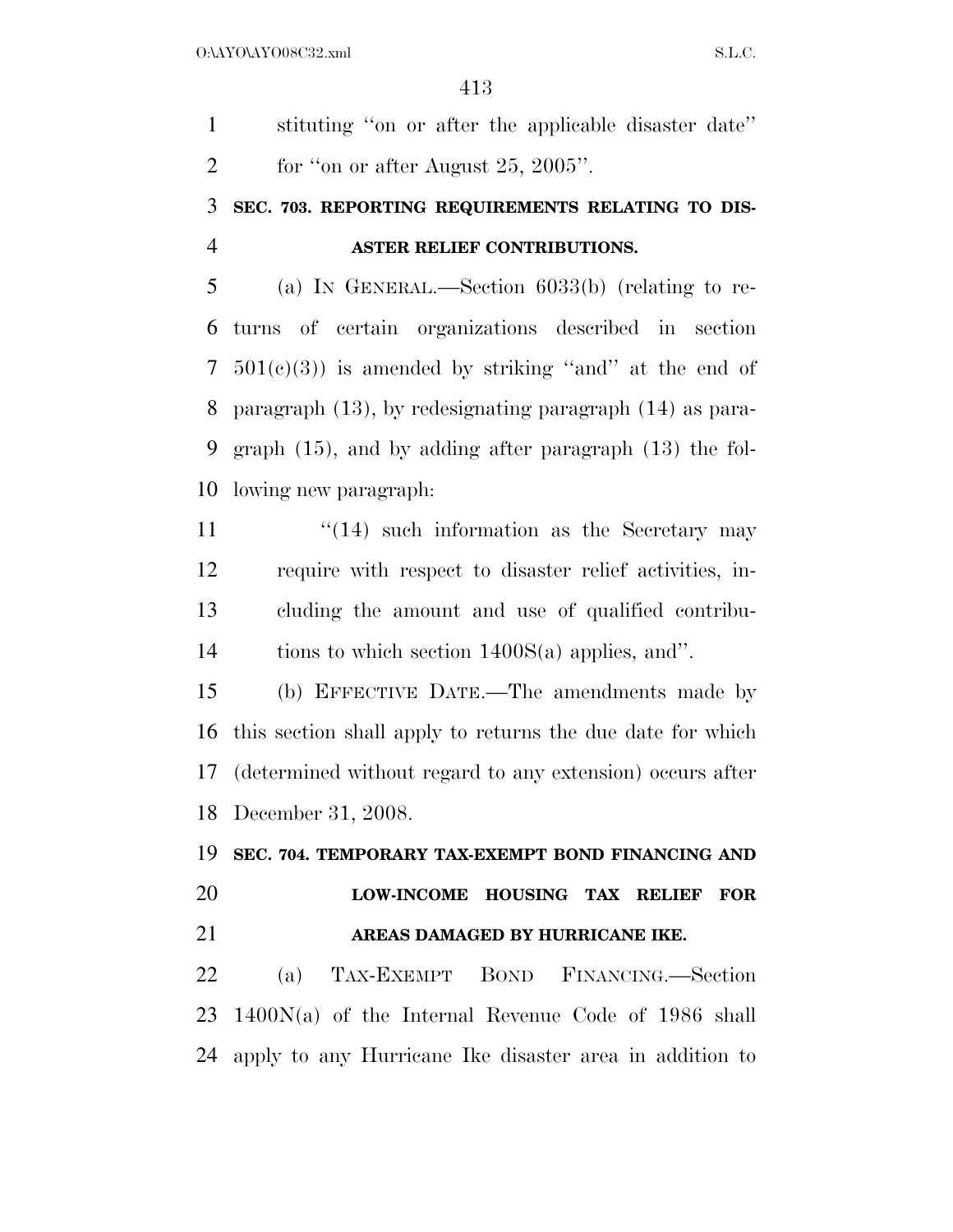any other area referenced in such section, but with the following modifications:

 (1) By substituting ''qualified Hurricane Ike disaster area bond'' for ''qualified Gulf Opportunity Zone Bond'' each place it appears, except that in de- termining whether a bond is a qualified Hurricane Ike disaster area bond— 8 (A) paragraph  $(2)(A)(i)$  shall be applied by

 only treating costs as qualified project costs if—

11 (i) in the case of a project involving a private business use (as defined in section  $141(b)(6)$ , either the person using the property suffered a loss in a trade or busi- ness attributable to Hurricane Ike or is a person designated for purposes of this sec-17 tion by the Governor of the State in which the project is located as a person carrying on a trade or business replacing a trade or business with respect to which another per-son suffered such a loss, and

22 (ii) in the case of a project relating to 23 public utility property, the project involves repair or reconstruction of public utility property damaged by Hurricane Ike, and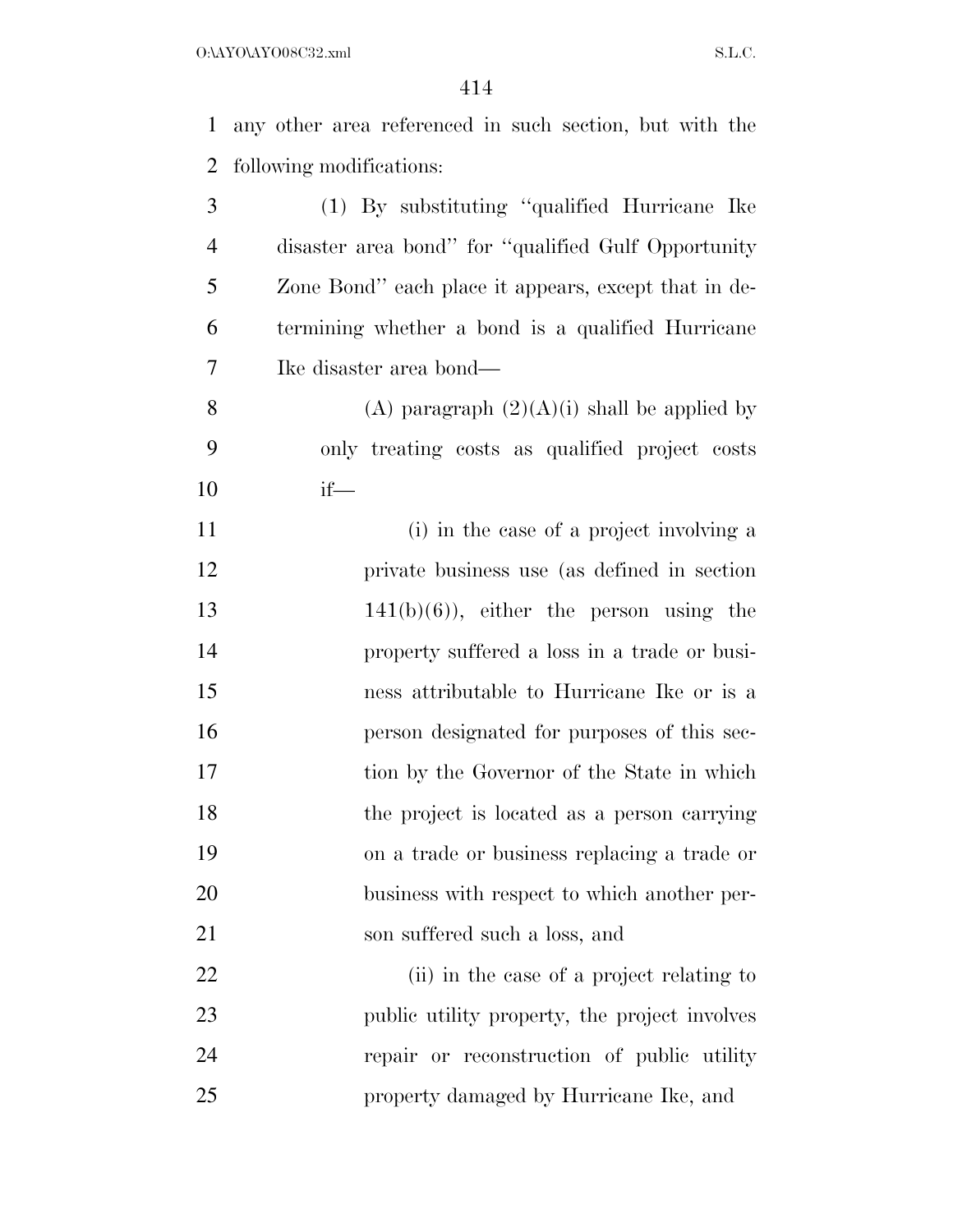| $\mathbf{1}$   | (B) paragraph $(2)(A)(ii)$ shall be applied           |
|----------------|-------------------------------------------------------|
| $\overline{2}$ | by treating an issue as a qualified mortgage          |
| 3              | issue only if 95 percent or more of the net pro-      |
| $\overline{4}$ | ceeds (as defined in section $150(a)(3)$ ) of the     |
| 5              | issue are to be used to provide financing for         |
| 6              | mortgagors who suffered damages to their prin-        |
| 7              | cipal residences attributable to Hurricane Ike.       |
| 8              | (2) By substituting "any State in which any           |
| 9              | Hurricane Ike disaster area is located" for "the      |
| 10             | State of Alabama, Louisiana, or Mississippi" in       |
| 11             | paragraph $(2)(B)$ .                                  |
| 12             | (3) By substituting "designated for purposes of       |
| 13             | this section (on the basis of providing assistance to |
| 14             | areas in the order in which such assistance is most   |
| 15             | needed)" for "designated for purposes of this sec-    |
| 16             | tion" in paragraph $(2)(C)$ .                         |
| 17             | (4) By substituting "January 1, $2013"$ for           |
| 18             | "January 1, 2011" in paragraph $(2)(D)$ .             |
| 19             | (5) By substituting the following for subpara-        |
| 20             | graph $(A)$ of paragraph $(3)$ :                      |
| 21             | "(A) AGGREGATE AMOUNT DESIGNATED.—                    |
| 22             | The maximum aggregate face amount of bonds            |
| 23             | which may be designated under this subsection         |
| 24             | with respect to any State shall not exceed the        |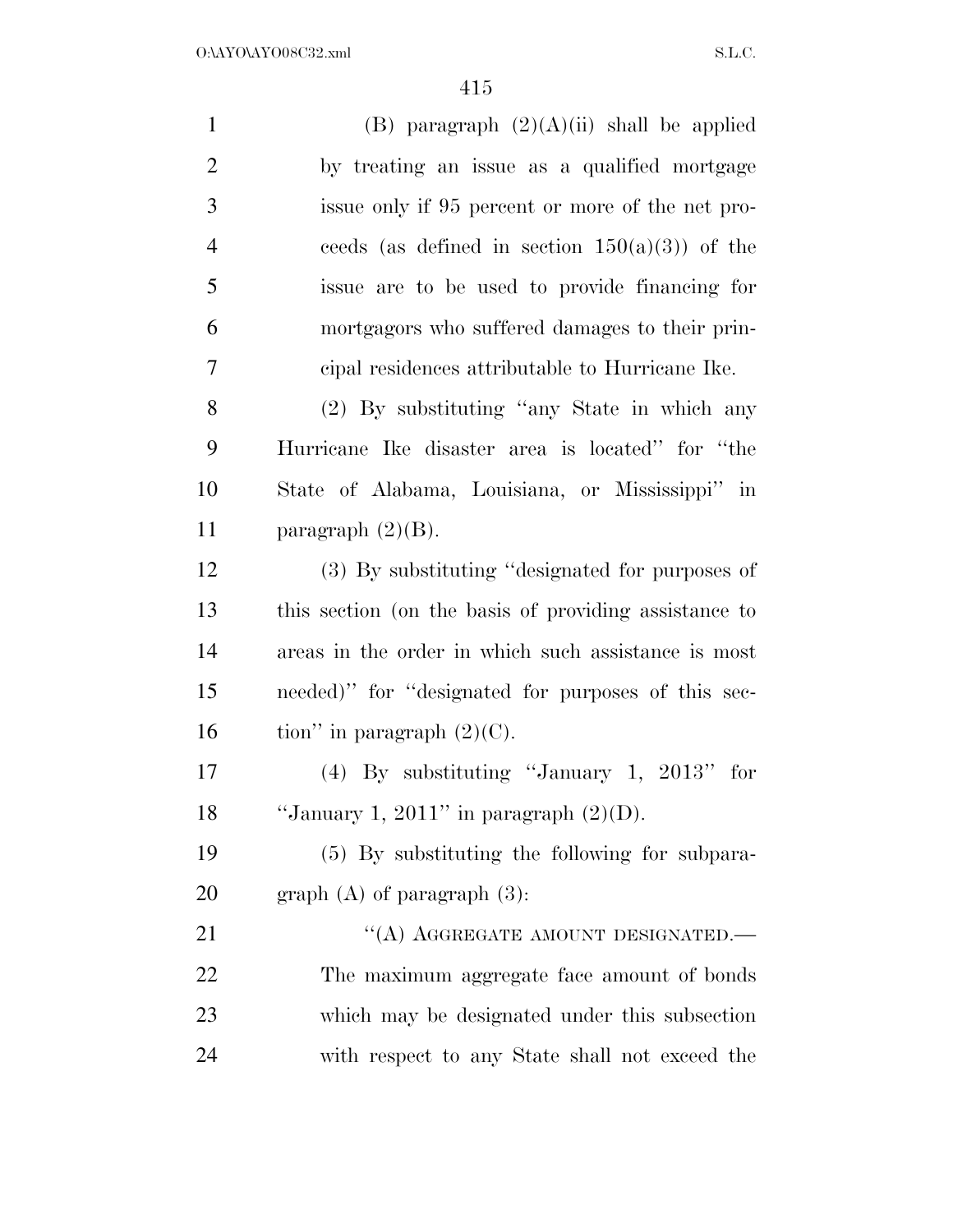| $\mathbf{1}$   | product of $$2,000$ multiplied by the portion of     |
|----------------|------------------------------------------------------|
| $\overline{2}$ | the State population which is in-                    |
| 3              | "(i) in the case of Texas, the counties              |
| $\overline{4}$ | of Brazoria, Chambers, Galveston, Jeffer-            |
| 5              | son, and Orange, and                                 |
| 6              | "(ii) in the case of Louisiana, the par-             |
| 7              | ishes of Calcasieu and Cameron,                      |
| 8              | (as determined on the basis of the most recent       |
| 9              | census estimate of resident population released      |
| 10             | by the Bureau of Census before September 13,         |
| 11             | $2008$ ).".                                          |
| 12             | (6) By substituting "qualified Hurricane Ike         |
| 13             | disaster area repair or construction" for "qualified |
| 14             | GO Zone repair or construction" each place it ap-    |
| 15             | pears.                                               |
| 16             | (7) By substituting "after the date of the en-       |
| 17             | actment of the Heartland Disaster Tax Relief Act of  |
| 18             | 2008 and before January 1, 2013" for "after the      |
| 19             | date of the enactment of this paragraph and before   |
| 20             | January 1, 2011" in paragraph $(7)(C)$ .             |
| 21             | $(8)$ By disregarding paragraph $(8)$ thereof.       |
| <u>22</u>      | $(9)$ By substituting "any Hurricane Ike disaster"   |
| 23             | area" for "the Gulf Opportunity Zone" each place it  |
| 24             | appears.                                             |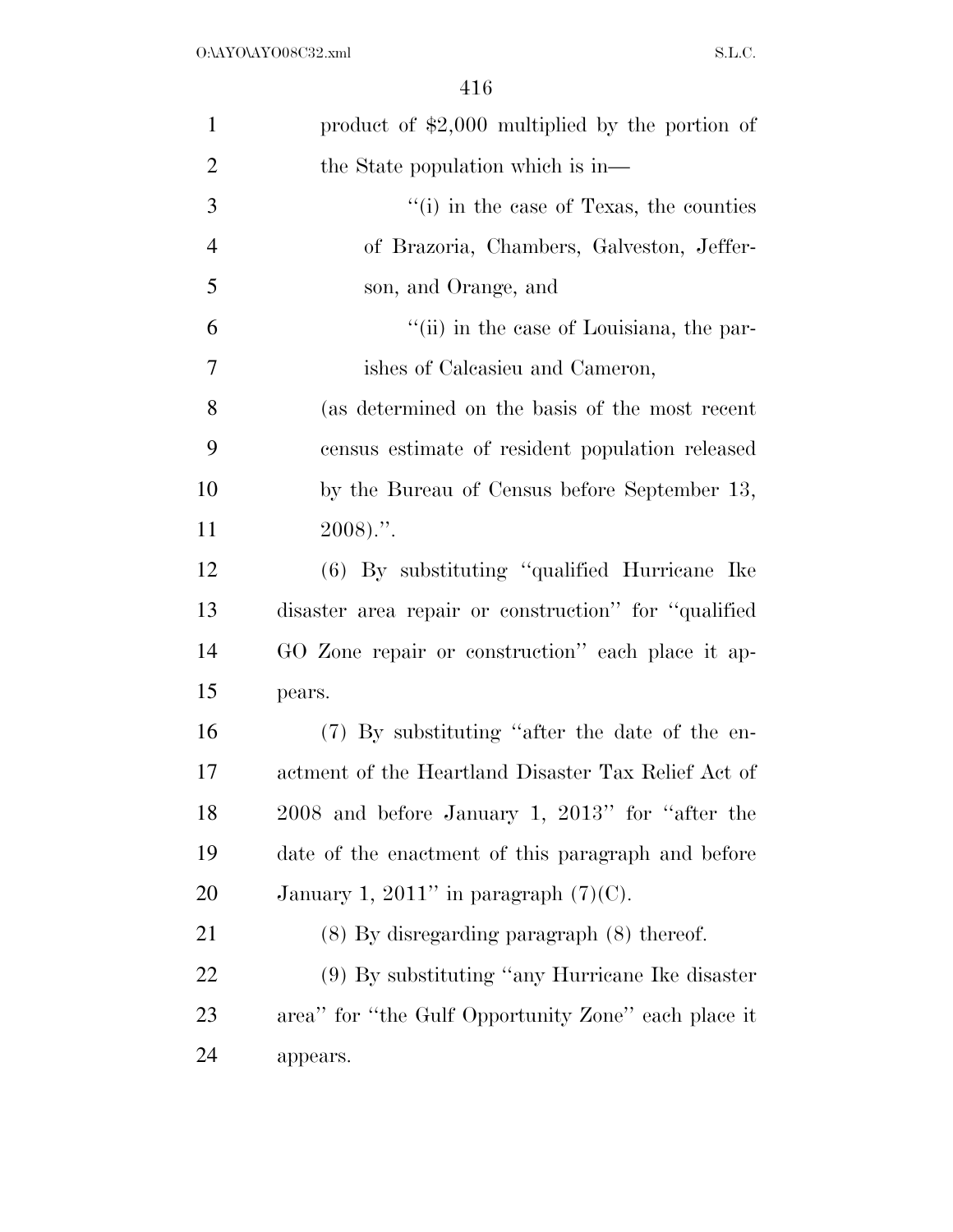| $\mathbf{1}$ | LOW-INCOME HOUSING CREDIT.-Section<br>(b)               |
|--------------|---------------------------------------------------------|
| 2            | $1400N(c)$ of the Internal Revenue Code of 1986 shall   |
| 3            | apply to any Hurricane Ike disaster area in addition to |
| 4            | any other area referenced in such section, but with the |
| 5            | following modifications:                                |
| 6            | $(1)$ Only with respect to calendar years 2008,         |
| 7            | 2009, and 2010.                                         |
| 8            | (2) By substituting "any Hurricane Ike disaster"        |
| 9            | area" for "the Gulf Opportunity Zone" each place it     |
| 10           | appears.                                                |
| 11           | (3) By substituting "Hurricane Ike Recovery"            |
| 12           | Assistance housing amount" for "Gulf Opportunity"       |
| 13           | housing amount" each place it appears.                  |
| 14           | (4) By substituting the following for subpara-          |
| 15           | graph $(B)$ of paragraph $(1)$ :                        |
| 16           | HURRICANE<br>$\mathrm{``(B)}$<br>IKE<br>${\rm HOUSING}$ |
| 17           | $AMOUNT.$ For purposes of subparagraph $(A)$ ,          |
| 18           |                                                         |
|              | term 'Hurricane Ike<br>housing amount'<br>the           |
| 19           | means, for any calendar year, the amount equal          |
| 20           | to the product of $$16.00$ multiplied by the por-       |
| 21           | tion of the State population which is in—               |
| 22           | "(i) in the case of Texas, the counties                 |
| 23           | of Brazoria, Chambers, Galveston, Jeffer-               |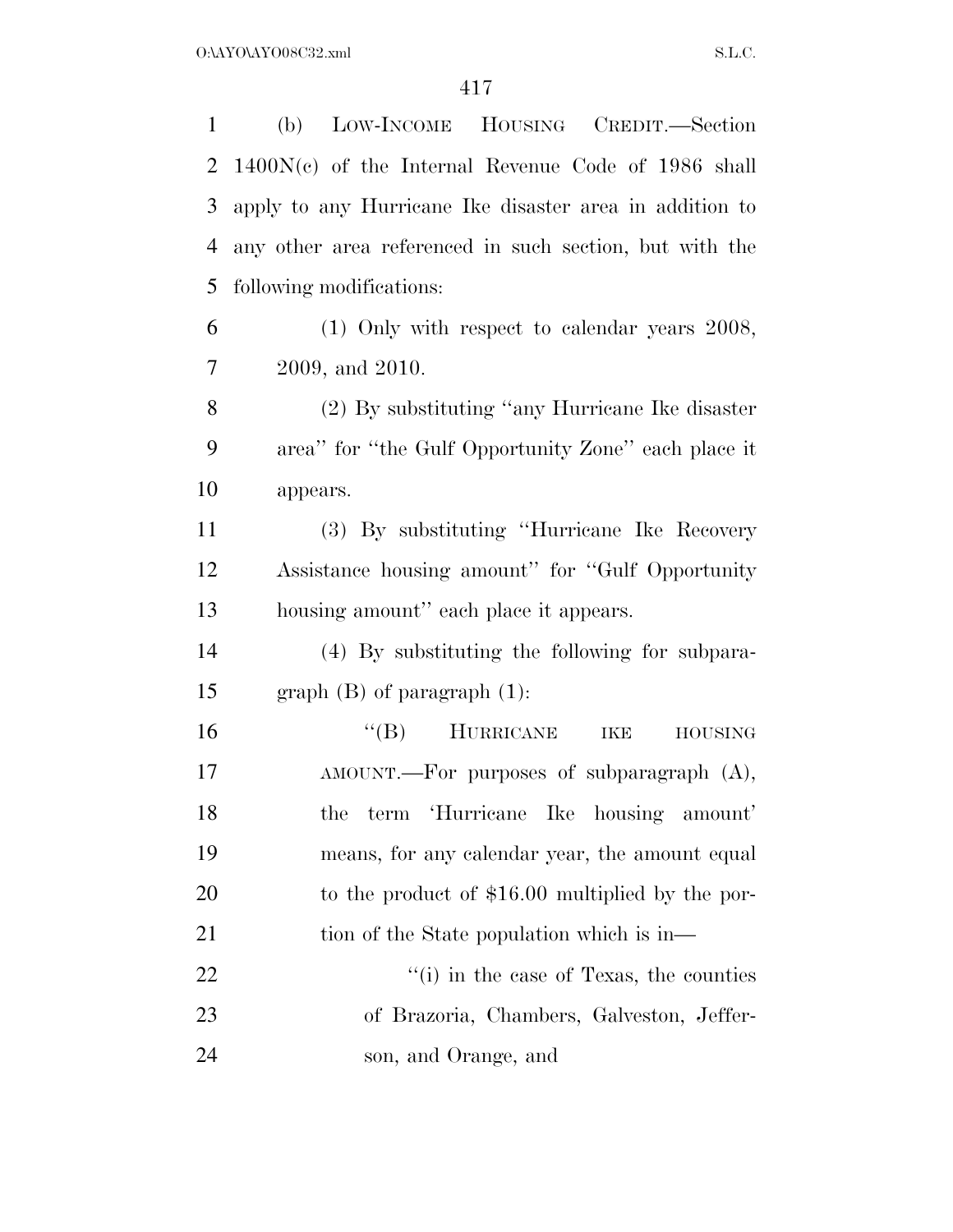$O:\Delta YO\Delta YO08C32.xml$  S.L.C.

| $\mathbf{1}$   | "(ii) in the case of Louisiana, the par-                     |
|----------------|--------------------------------------------------------------|
| $\overline{2}$ | ishes of Calcasieu and Cameron,                              |
| 3              | (as determined on the basis of the most recent               |
| $\overline{4}$ | census estimate of resident population released              |
| 5              | by the Bureau of Census before September 13,                 |
| 6              | $2008$ ).".                                                  |
| 7              | (5) Determined without regard to paragraphs                  |
| 8              | $(2), (3), (4), (5),$ and $(6)$ thereof.                     |
| 9              | (c) HURRICANE IKE DISASTER AREA.—For purposes                |
| 10             | of this section and for applying the substitutions described |
| 11             | in subsections (a) and (b), the term "Hurricane Ike dis-     |
| 12             | aster area" means an area in the State of Texas or Lou-      |
| 13             | isiana—                                                      |
| 14             | (1) with respect to which a major disaster has               |
| 15             | been declared by the President on September 13,              |
| 16             | 2008, under section 401 of the Robert T. Stafford            |
| 17             | Disaster Relief and Emergency Assistance Act by              |
| 18             | reason of Hurricane Ike, and                                 |
| 19             | (2) determined by the President to warrant in-               |
| 20             | dividual or individual and public assistance from the        |
| 21             | Federal Government under such Act with respect to            |
| 22             | damages attributable to Hurricane Ike.                       |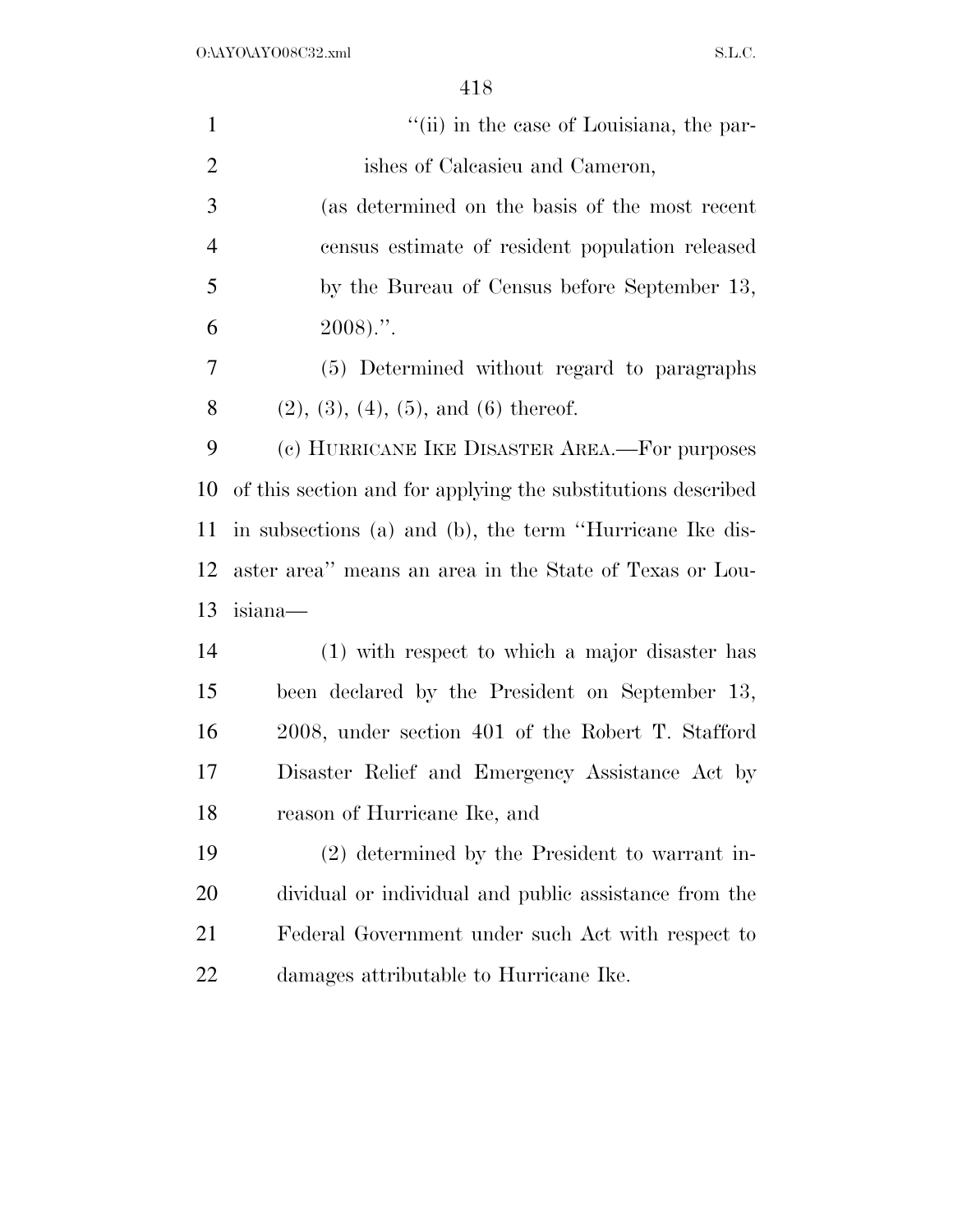# **Subtitle B—National Disaster Relief**

 **SEC. 706. LOSSES ATTRIBUTABLE TO FEDERALLY DE-CLARED DISASTERS.** 

 (a) WAIVER OF ADJUSTED GROSS INCOME LIMITA-TION.—

 (1) IN GENERAL.—Subsection (h) of section 165 is amended by redesignating paragraphs (3) and (4) as paragraphs (4) and (5), respectively, and by inserting after paragraph (2) the following new paragraph:

12 "(3) SPECIAL RULE FOR LOSSES IN FEDERALLY DECLARED DISASTERS.—

14 "(A) IN GENERAL.—If an individual has a net disaster loss for any taxable year, the 16 amount determined under paragraph  $(2)(A)(ii)$ shall be the sum of—

18 ''(i) such net disaster loss, and

 $"$ (ii) so much of the excess referred to in the matter preceding clause (i) of para-21 graph  $(2)(A)$  (reduced by the amount in clause (i) of this subparagraph) as exceeds 10 percent of the adjusted gross income of 24 the individual.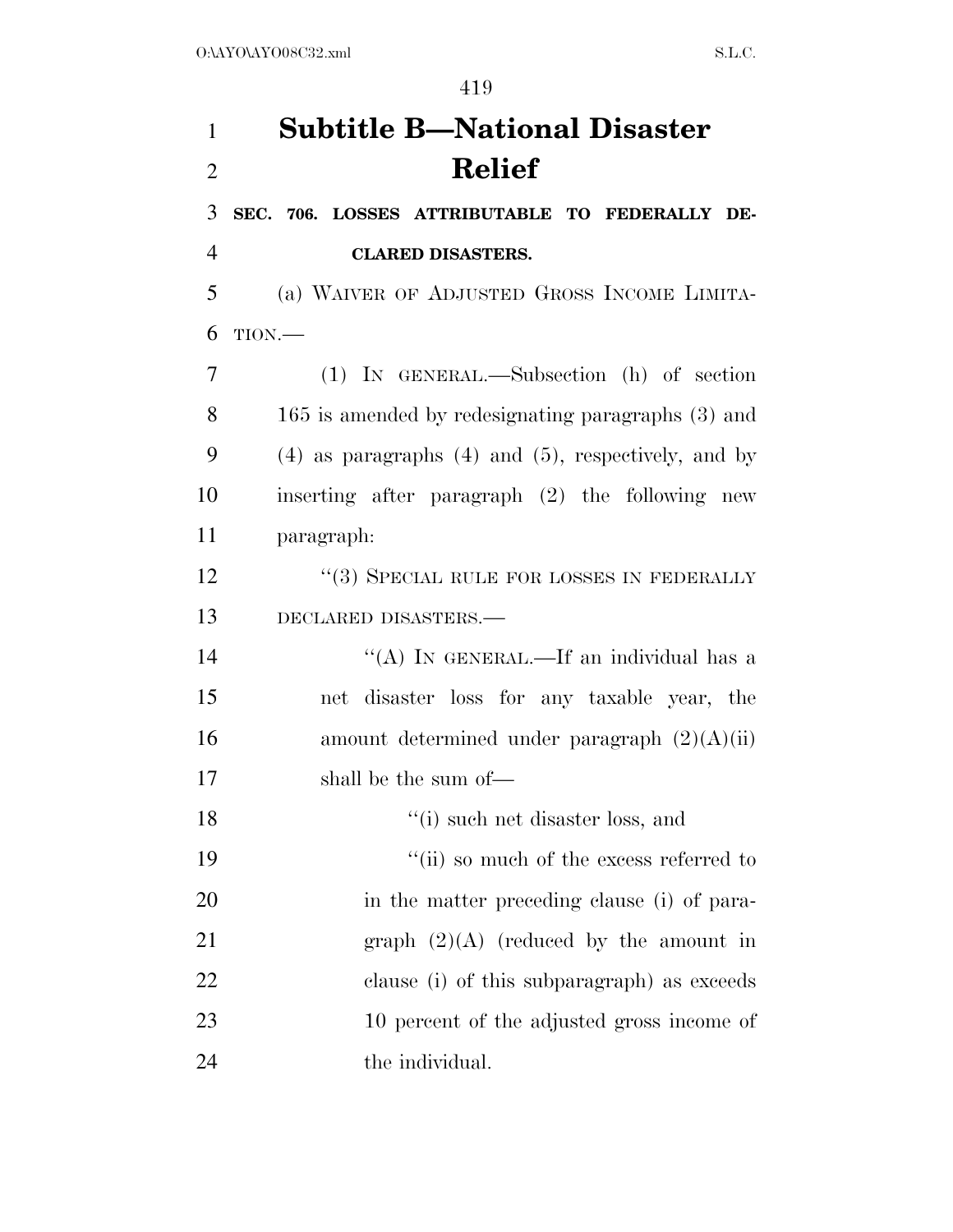| $\mathbf{1}$   | "(B) NET DISASTER LOSS.—For purposes           |
|----------------|------------------------------------------------|
| $\overline{2}$ | of subparagraph $(A)$ , the term 'net disaster |
| 3              | loss' means the excess of—                     |
| $\overline{4}$ | "(i) the personal casualty losses—             |
| 5              | $\lq\lq$ attributable to a federally           |
| 6              | declared disaster occurring before             |
| $\overline{7}$ | January 1, 2010, and                           |
| 8              | $\lq\lq$ (II) occurring in a disaster          |
| 9              | area, over                                     |
| 10             | "(ii) personal casualty gains.                 |
| 11             | "(C) FEDERALLY DECLARED DISASTER. $-$          |
| 12             | For purposes of this paragraph—                |
| 13             | "(i) FEDERALLY DECLARED<br>DIS-                |
| 14             | ASTER.—The term 'federally declared dis-       |
| 15             | aster' means any disaster subsequently de-     |
| 16             | termined by the President of the United        |
| 17             | States to warrant assistance by the Fed-       |
| 18             | eral Government under the Robert T. Staf-      |
| 19             | ford Disaster Relief and Emergency Assist-     |
| 20             | ance Act.                                      |
| 21             | "(ii) DISASTER AREA.—The term 'dis-            |
| 22             | aster area' means the area so determined       |
| 23             | to warrant such assistance.".                  |
| 24             | (2) CONFORMING AMENDMENTS.-                    |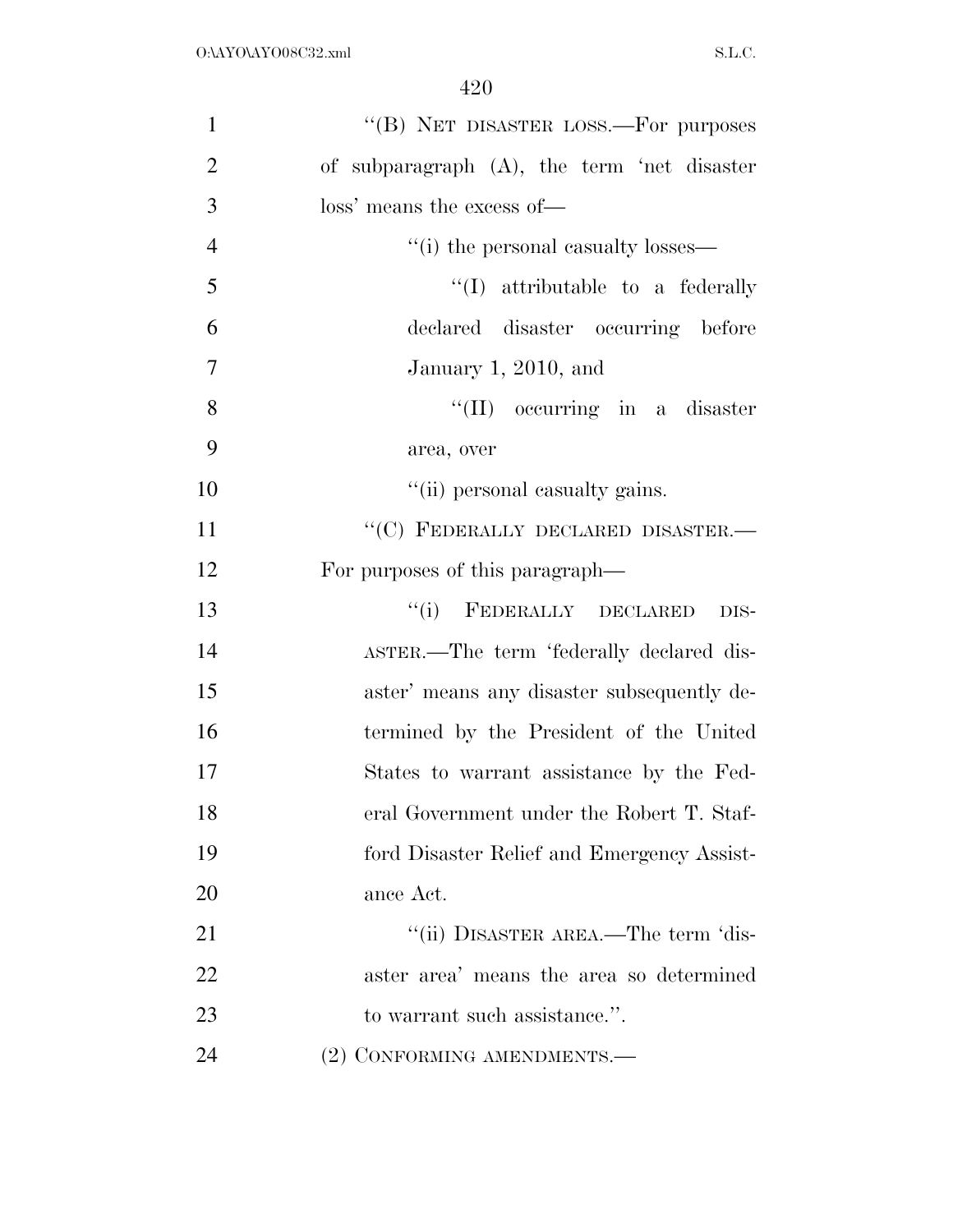| $\mathbf{1}$   | (A) Section $165(h)(4)(B)$ (as so redesig-            |
|----------------|-------------------------------------------------------|
| $\overline{2}$ | nated) is amended by striking "paragraph $(2)$ "      |
| 3              | and inserting "paragraphs $(2)$ and $(3)$ ".          |
| $\overline{4}$ | $(B)$ Section 165(i)(1) is amended by strik-          |
| 5              | ing "loss" and all that follows through "Act"         |
| 6              | and inserting "loss occurring in a disaster area      |
| $\overline{7}$ | defined by clause (ii) of subsection<br>(as           |
| 8              | $(h)(3)(C)$ and attributable to a federally de-       |
| 9              | clared disaster (as defined by clause (i) of such     |
| 10             | subsection)".                                         |
| 11             | $(C)$ Section 165(i)(4) is amended by strik-          |
| 12             | ing "Presidentially declared disaster (as defined     |
| 13             | by section $1033(h)(3)$ " and inserting "federally    |
| 14             | declared disaster (as defined by subsection           |
| 15             | $(h)(3)(C)(i)$ ".                                     |
| 16             | $(D)(i)$ So much of subsection $(h)$ of section       |
| 17             | 1033 as precedes subparagraph (A) of para-            |
| 18             | graph (1) thereof is amended to read as follows:      |
| 19             | "(h) SPECIAL RULES FOR PROPERTY DAMAGED BY            |
| 20             | FEDERALLY DECLARED DISASTERS.                         |
| 21             | "(1) PRINCIPAL RESIDENCES.—If the tax-                |
| 22             | payer's principal residence or any of its contents is |
| 23             | located in a disaster area and is compulsorily or in- |
| 24             | voluntarily converted as a result of a federally de-  |
| 25             | clared disaster—".                                    |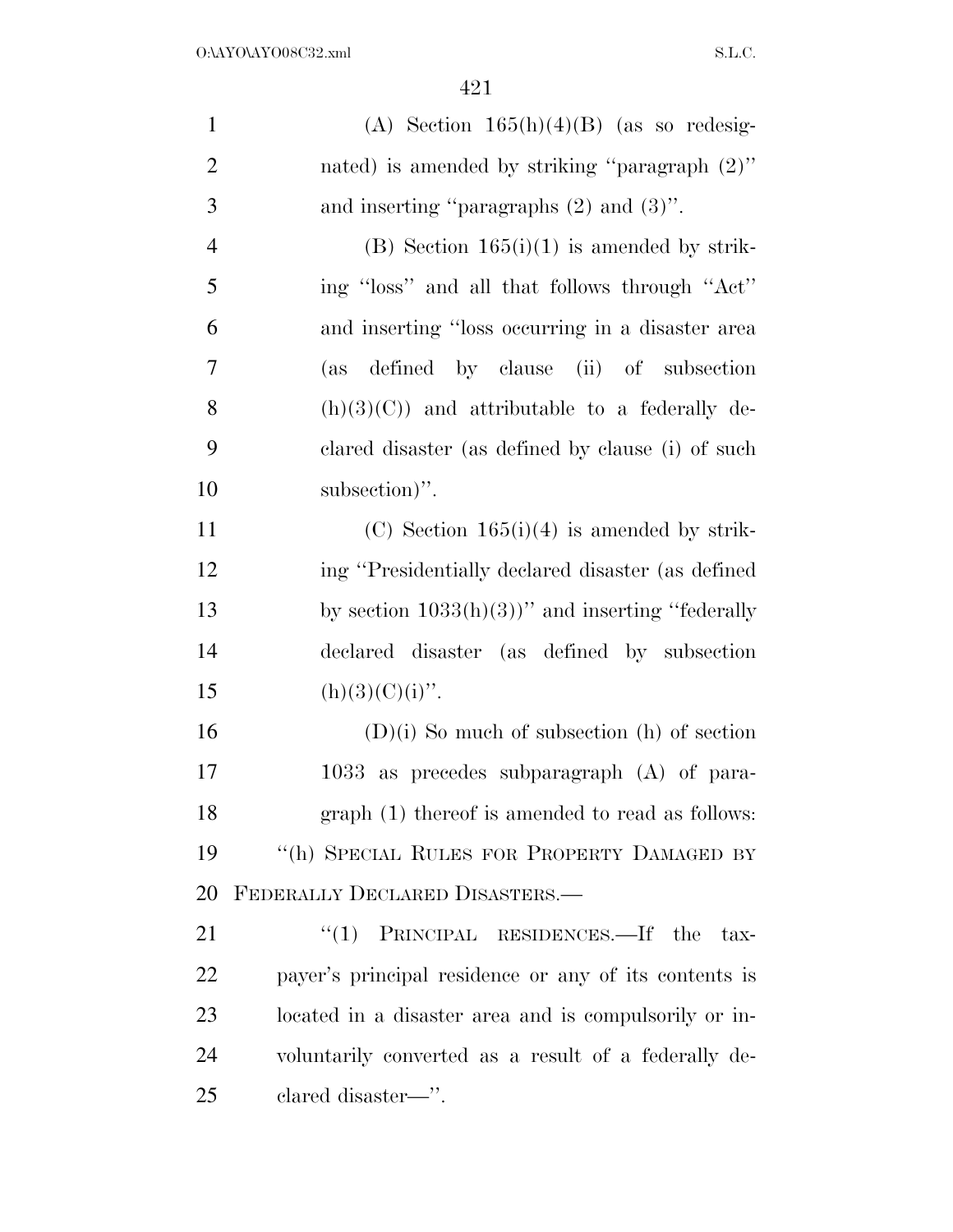| $\mathbf{1}$   | (ii) Paragraph $(2)$ of section $1033(h)$ is           |
|----------------|--------------------------------------------------------|
| $\overline{2}$ | amended by striking "investment" and all that          |
| 3              | follows through "disaster" and inserting "in-          |
| $\overline{4}$ | vestment located in a disaster area<br>and             |
| 5              | compulsorily or involuntarily converted as a re-       |
| 6              | sult of a federally declared disaster".                |
| $\overline{7}$ | (iii) Paragraph $(3)$ of section $1033(h)$ is          |
| 8              | amended to read as follows:                            |
| 9              | "(3) FEDERALLY DECLARED DISASTER; DIS-                 |
| 10             | ASTER AREA.—The terms "federally declared dis-         |
| 11             | aster" and "disaster area" shall have the respective   |
| 12             | meaning given such terms by section $165(h)(3)(C)$ .". |
| 13             | (iv) Section $139(c)(2)$ is amended to read            |
| 14             | as follows:                                            |
| 15             | $\lq(2)$ federally declared disaster (as defined by    |
| 16             | section $165(h)(3)(C)(i)$ ,".                          |
| 17             | (II)<br>(v) Subclause<br>$\sigma f$<br>section         |
| 18             | $172(b)(1)(F)(ii)$ is amended by striking "Presi-      |
| 19             | dentially declared disasters (as defined in sec-       |
| 20             | tion $1033(h)(3)$ " and inserting "federally de-       |
| 21             | clared disasters (as defined by subsection             |
| 22             | $(h)(3)(C)(i))$ ".                                     |
| 23             | $(III)$ of<br>Subclause<br>section<br>(vi)             |
| 24             | $172(b)(1)(F)(ii)$ is amended by striking "Presi-      |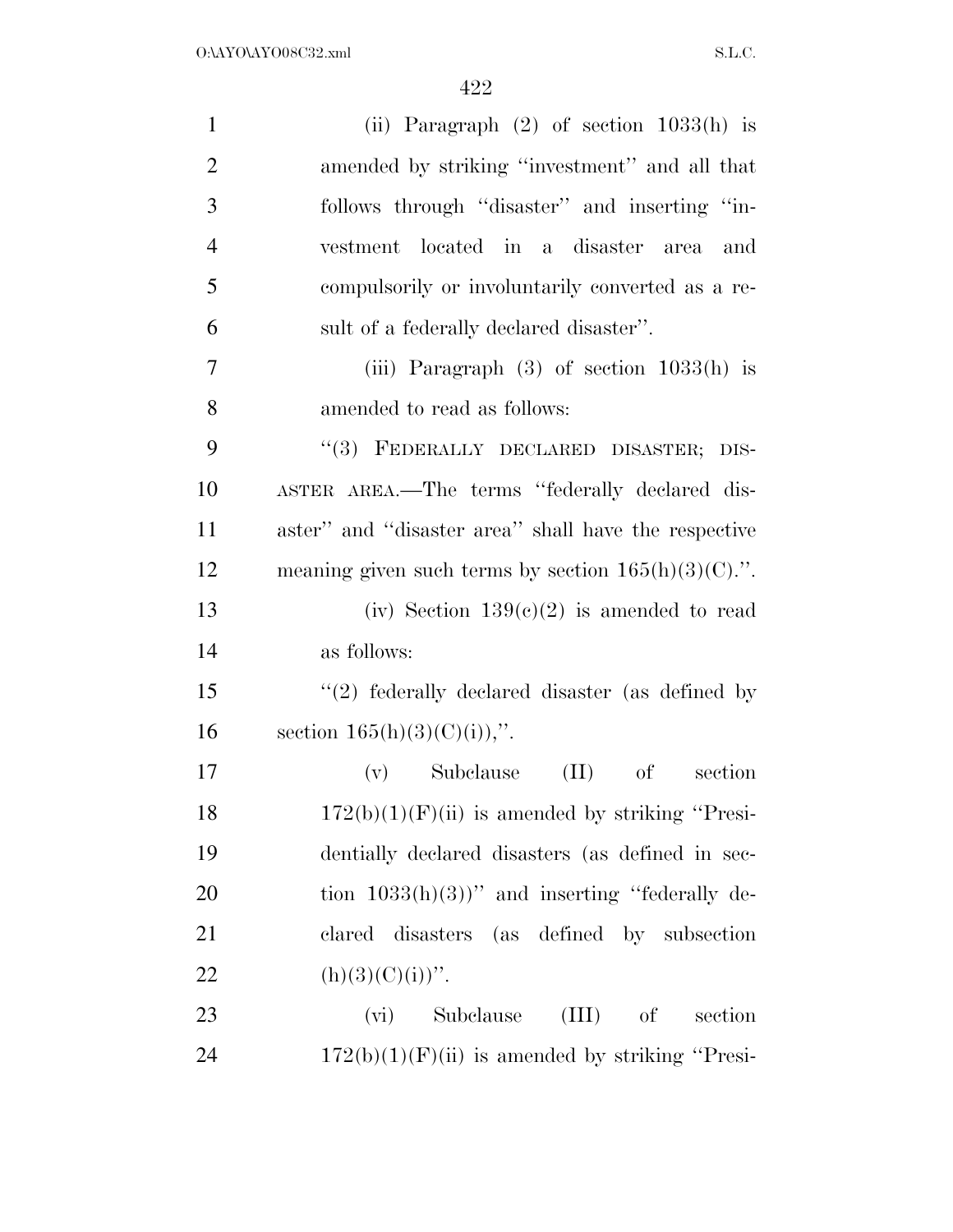| $\mathbf{1}$   | dentially declared disasters" and inserting "fed-      |
|----------------|--------------------------------------------------------|
| $\overline{2}$ | erally declared disasters".                            |
| 3              | (vii) Subsection (a) of section 7508A is               |
| $\overline{4}$ | amended by striking "Presidentially declared"          |
| 5              | disaster (as defined in section $1033(h)(3)$ )" and    |
| 6              | inserting "federally declared disaster (as de-         |
| 7              | fined by section $165(h)(3)(C(i))$ ".                  |
| 8              | (b) INCREASE IN STANDARD DEDUCTION BY DIS-             |
| 9              | ASTER CASUALTY LOSS.—                                  |
| 10             | $(1)$ IN GENERAL.—Paragraph $(1)$ of section           |
| 11             | $63(c)$ , as amended by the Housing Assistance Tax     |
| 12             | Act of 2008, is amended by striking "and" at the       |
| 13             | end of subparagraph (B), by striking the period at     |
| 14             | the end of subparagraph $(C)$ and inserting ", and",   |
| 15             | and by adding at the end the following new subpara-    |
| 16             | graph:                                                 |
| 17             | $\lq\lq$ the disaster loss deduction.".                |
| 18             | (2) DISASTER LOSS DEDUCTION.-Subsection                |
| 19             | $(c)$ of section 63, as amended by the Housing Assist- |
| 20             | ance Tax Act of 2008, is amended by adding at the      |
| 21             | end the following new paragraph.                       |
| 22             | DISASTER LOSS DEDUCTION.-For the<br>(8)                |
| 23             | purposes of paragraph (1), the term 'disaster loss     |
| 24             | deduction' means the net disaster loss (as defined in  |
| 25             | section $165(h)(3)(B)$ .".                             |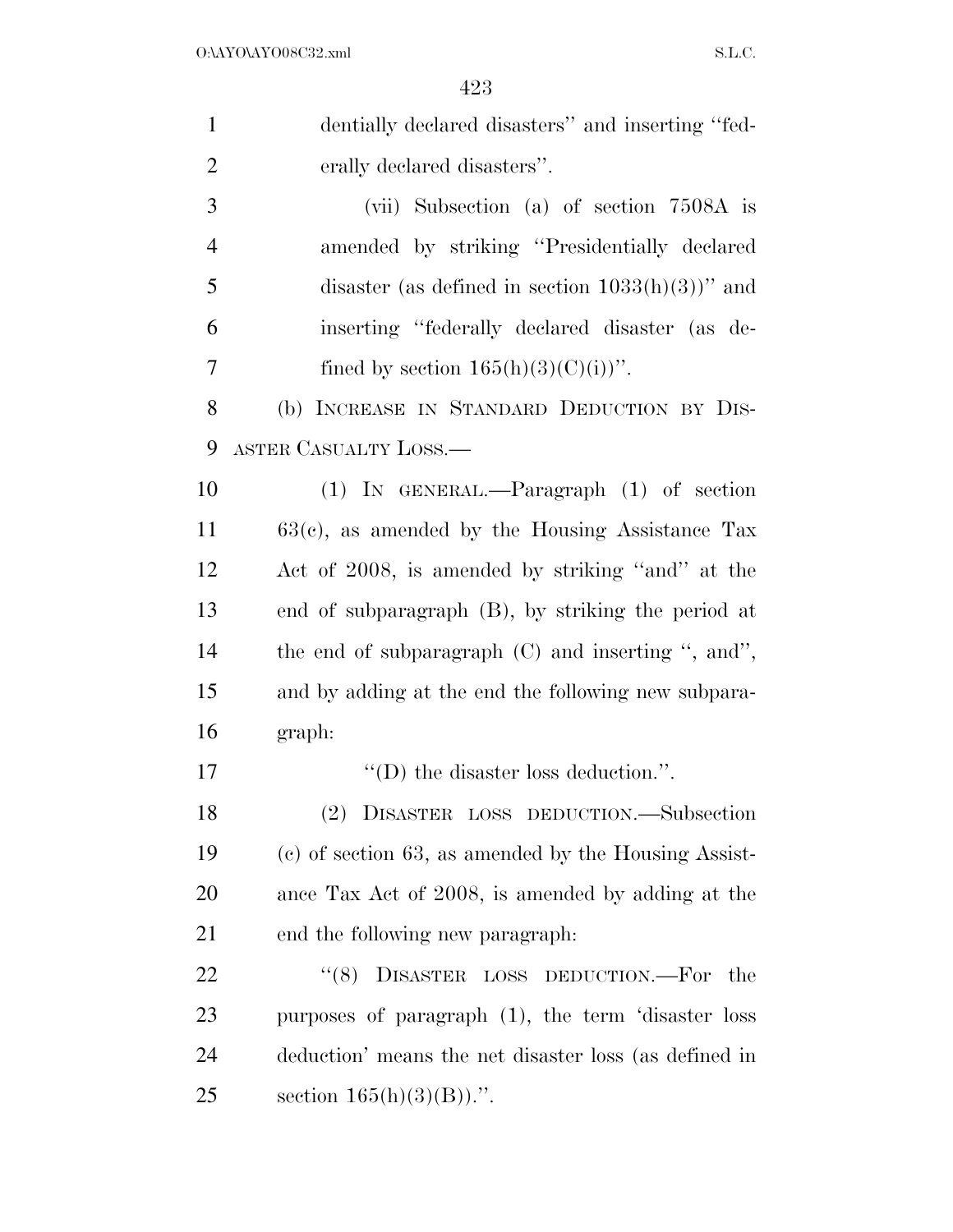(3) ALLOWANCE IN COMPUTING ALTERNATIVE MINIMUM TAXABLE INCOME.—Subparagraph (E) of section 56(b)(1) is amended by adding at the end the following new sentence: ''The preceding sentence shall not apply to so much of the standard deduction 6 as is determined under section  $63(e)(1)(D)$ .". (c) INCREASE IN LIMITATION ON INDIVIDUAL LOSS PER CASUALTY.—Paragraph (1) of section 165(h) is amended by striking ''\$100'' and inserting ''\$500 (\$100 for taxable years beginning after December 31, 2009)''. (d) EFFECTIVE DATES.— 12 (1) IN GENERAL.—Except as provided by para- graph (2), the amendments made by this section shall apply to disasters declared in taxable years be- ginning after December 31, 2007. (2) INCREASE IN LIMITATION ON INDIVIDUAL LOSS PER CASUALTY.—The amendment made by subsection (c) shall apply to taxable years beginning after December 31, 2008. **SEC. 707. EXPENSING OF QUALIFIED DISASTER EXPENSES.**  (a) IN GENERAL.—Part VI of subchapter B of chap- ter 1 is amended by inserting after section 198 the fol-lowing new section: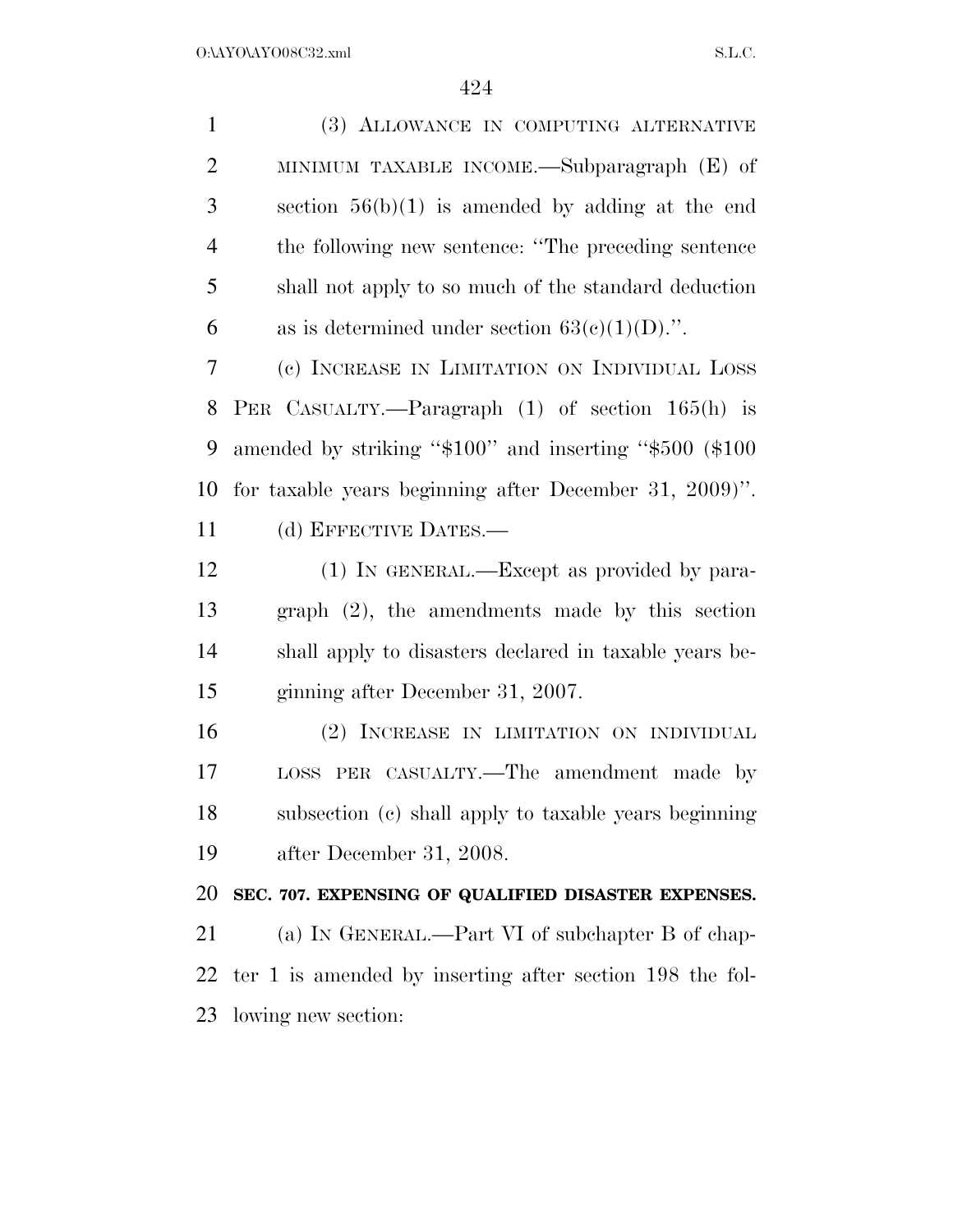### **''SEC. 198A. EXPENSING OF QUALIFIED DISASTER EX-PENSES.**

 ''(a) IN GENERAL.—A taxpayer may elect to treat any qualified disaster expenses which are paid or incurred by the taxpayer as an expense which is not chargeable to capital account. Any expense which is so treated shall be allowed as a deduction for the taxable year in which it is paid or incurred.

 ''(b) QUALIFIED DISASTER EXPENSE.—For purposes of this section, the term 'qualified disaster expense' means any expenditure—

 ''(1) which is paid or incurred in connection with a trade or business or with business-related property,

15  $\frac{15}{2}$  which is —

 $\mathcal{L}(A)$  for the abatement or control of haz- ardous substances that were released on ac- count of a federally declared disaster occurring before January 1, 2010,

 $"$ (B) for the removal of debris from, or the demolition of structures on, real property which is business-related property damaged or de- stroyed as a result of a federally declared dis-aster occurring before such date, or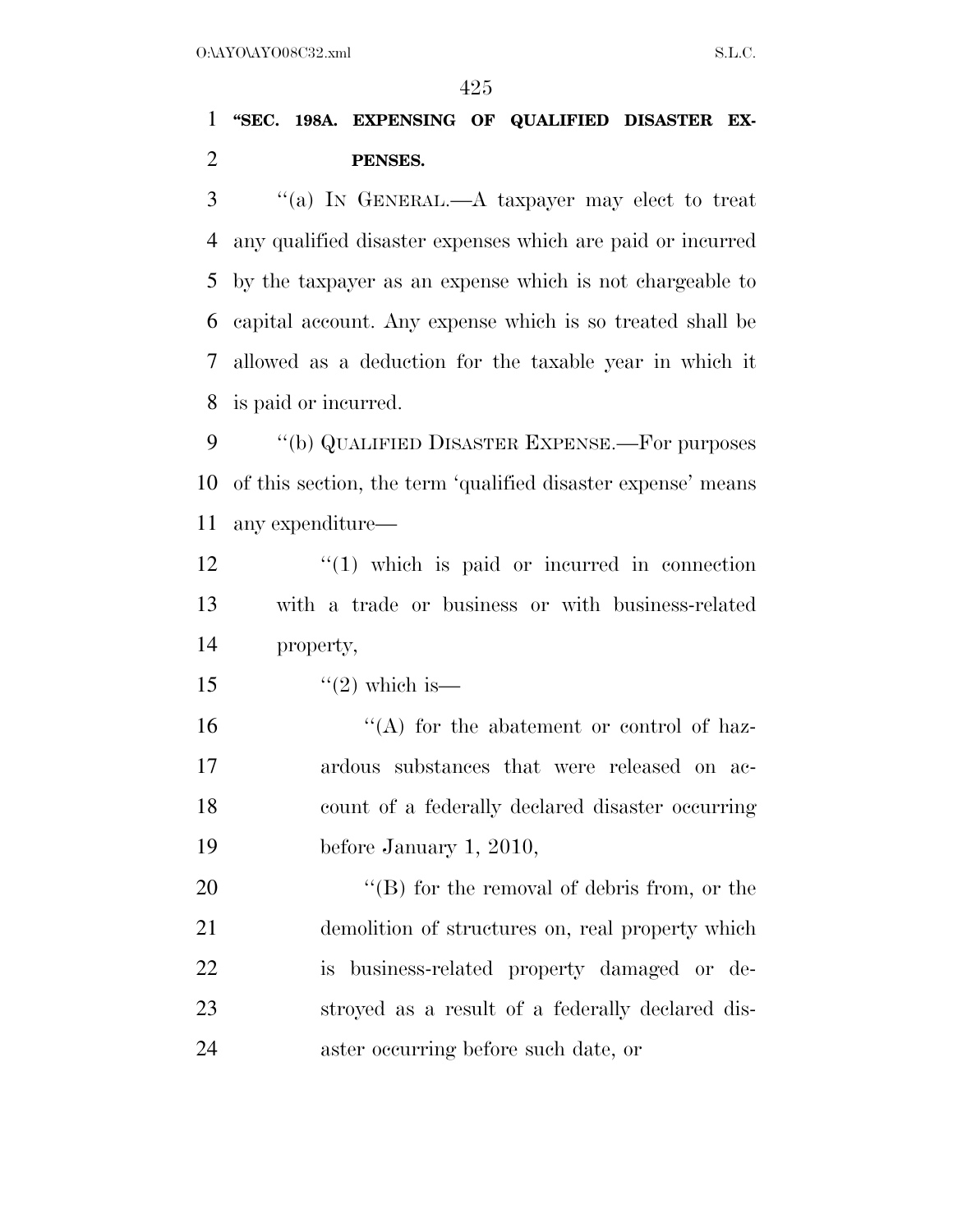| $\mathbf{1}$   | $\lq\lq$ (C) for the repair of business-related             |
|----------------|-------------------------------------------------------------|
| $\overline{2}$ | property damaged as a result of a federally de-             |
| 3              | clared disaster occurring before such date, and             |
| $\overline{4}$ | $\lq(3)$ which is otherwise chargeable to capital ac-       |
| 5              | count.                                                      |
| 6              | "(c) OTHER DEFINITIONS.—For purposes of this                |
| $\overline{7}$ | section-                                                    |
| 8              | BUSINESS-RELATED PROPERTY.—The<br>``(1)                     |
| 9              | term 'business-related property' means property—            |
| 10             | "(A) held by the taxpayer for use in a                      |
| 11             | trade or business or for the production of in-              |
| 12             | come, or                                                    |
| 13             | "(B) described in section $1221(a)(1)$ in the               |
| 14             | hands of the taxpayer.                                      |
| 15             | "(2) FEDERALLY DECLARED DISASTER.—The                       |
| 16             | term 'federally declared disaster' has the meaning          |
| 17             | given such term by section $165(h)(3)(C)(i)$ .              |
| 18             | "(d) DEDUCTION RECAPTURED AS ORDINARY IN-                   |
| 19             | COME ON SALE, ETC.—Solely for purposes of section           |
| 20             | 1245, in the case of property to which a qualified disaster |
| 21             | expense would have been capitalized but for this section—   |
| 22             | $\lq(1)$ the deduction allowed by this section for          |
| 23             | such expense shall be treated as a deduction for de-        |
| 24             | preciation, and                                             |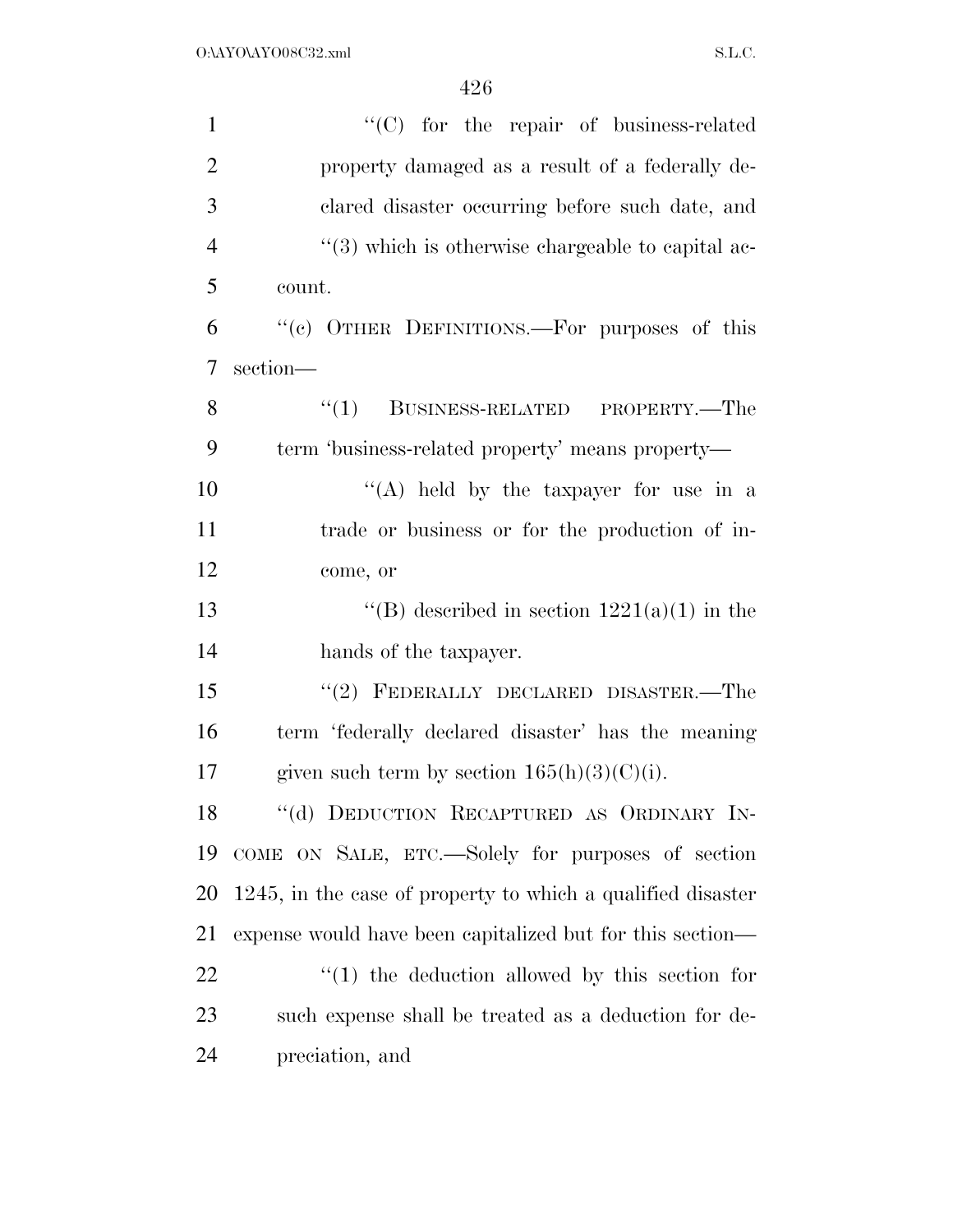1 ''(2) such property (if not otherwise section 1245 property) shall be treated as section 1245 property solely for purposes of applying section 1245 to such deduction.

 ''(e) COORDINATION WITH OTHER PROVISIONS.— Sections 198, 280B, and 468 shall not apply to amounts which are treated as expenses under this section.

 ''(f) REGULATIONS.—The Secretary shall prescribe such regulations as may be necessary or appropriate to carry out the purposes of this section.''.

 (b) CLERICAL AMENDMENT.—The table of sections for part VI of subchapter B of chapter 1 is amended by inserting after the item relating to section 198 the fol-lowing new item:

''Sec. 198A. Expensing of Qualified Disaster Expenses.''.

 (c) EFFECTIVE DATE.—The amendments made by this section shall apply to amounts paid or incurred after December 31, 2007 in connection with disaster declared after such date.

 **SEC. 708. NET OPERATING LOSSES ATTRIBUTABLE TO FED-ERALLY DECLARED DISASTERS.** 

 (a) IN GENERAL.—Paragraph (1) of section 172(b) is amended by adding at the end the following new sub-paragraph:

24 "(J) CERTAIN LOSSES ATTRIBUTABLE FEDERALLY DECLARED DISASTERS.—In the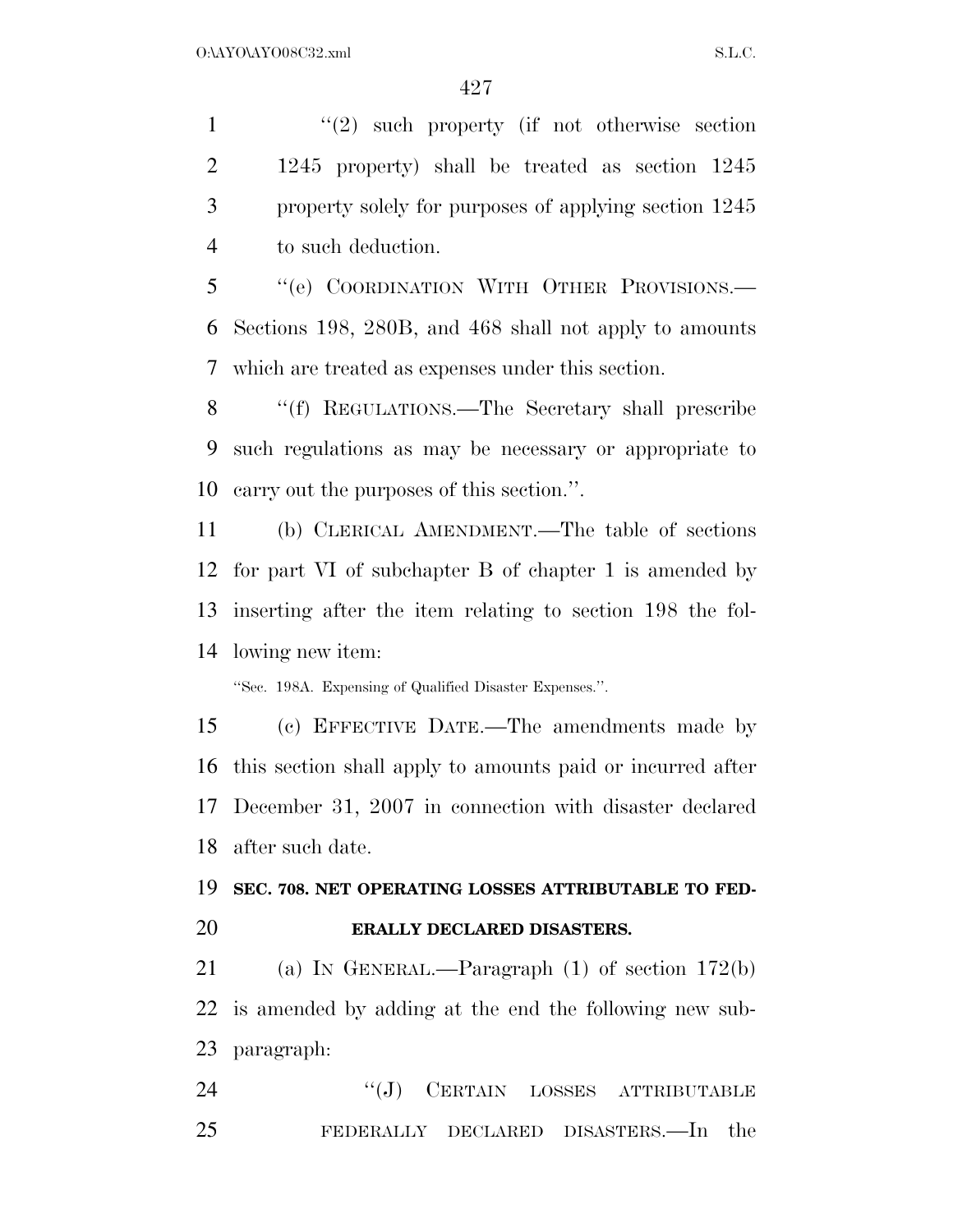| $\mathbf{1}$   | case of a taxpayer who has a qualified disaster            |
|----------------|------------------------------------------------------------|
| $\overline{2}$ | $loss$ (as defined in subsection (j)), such loss           |
| 3              | shall be a net operating loss carryback to each            |
| $\overline{4}$ | of the 5 taxable years preceding the taxable               |
| 5              | year of such loss.".                                       |
| 6              | (b) QUALIFIED DISASTER LOSS.—Section 172 is                |
| 7              | amended by redesignating subsections (j) and (k) as sub-   |
| 8              | sections (k) and (l), respectively, and by inserting after |
| 9              | subsection (i) the following new subsection:               |
| 10             | "(j) RULES RELATING TO QUALIFIED DISASTER                  |
| 11             | LOSSES.—For purposes of this section—                      |
| 12             | "(1) IN GENERAL.—The term 'qualified dis-                  |
| 13             | aster loss' means the lesser of—                           |
| 14             | "(A) the sum of-                                           |
| 15             | "(i) the losses allowable under section                    |
| 16             | 165 for the taxable year—                                  |
| 17             | $\lq\lq$ attributable to a federally                       |
| 18             | declared disaster (as defined in sec-                      |
| 19             | tion $165(h)(3)(C)(i)$ occurring before                    |
| 20             | January 1, 2010, and                                       |
| 21             | "(II) occurring in a disaster area                         |
|                |                                                            |
| 22             | defined<br>$\operatorname{in}$<br>section<br>(as           |
| 23             | $165(h)(3)(C(ii))$ , and                                   |
| 24             | "(ii) the deduction for the taxable                        |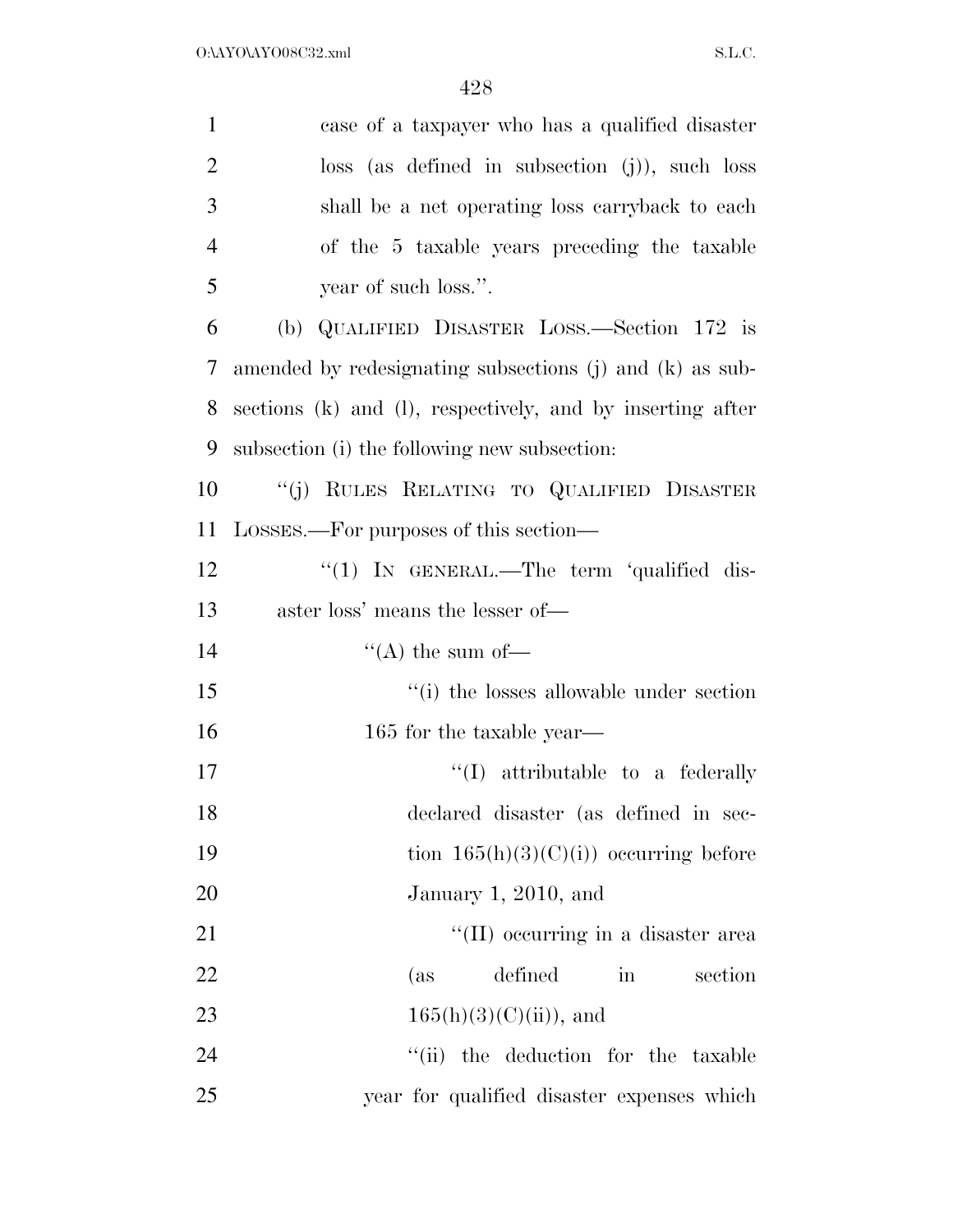$O:\Delta YO\Delta YO08C32.xml$  S.L.C.

| $\mathbf{1}$   | is allowable under section $198A(a)$ or                        |
|----------------|----------------------------------------------------------------|
| $\overline{2}$ | which would be so allowable if not other-                      |
| 3              | wise treated as an expense, or                                 |
| $\overline{4}$ | "(B) the net operating loss for such tax-                      |
| 5              | able year.                                                     |
| 6              | (2)<br><b>COORDINATION</b><br><b>WITH</b><br><b>SUBSECTION</b> |
| 7              | $(b)(2)$ .—For purposes of applying subsection $(b)(2)$ ,      |
| 8              | a qualified disaster loss for any taxable year shall be        |
| 9              | treated in a manner similar to the manner in which             |
| 10             | a specified liability loss is treated.                         |
| 11             | "(3) ELECTION.—Any taxpayer entitled to a $5-$                 |
| 12             | year carryback under subsection $(b)(1)(J)$ from any           |
| 13             | loss year may elect to have the carryback period               |
| 14             | with respect to such loss year determined without re-          |
| 15             | gard to subsection $(b)(1)(J)$ . Such election shall be        |
| 16             | made in such manner as may be prescribed by the                |
| 17             | Secretary and shall be made by the due date (includ-           |
| 18             | ing extensions of time) for filing the taxpayer's re-          |
| 19             | turn for the taxable year of the net operating loss.           |
| 20             | Such election, once made for any taxable year, shall           |
| 21             | be irrevocable for such taxable year.                          |
| 22             | "(4) EXCLUSION.—The term 'qualified disaster                   |
| 23             | loss' shall not include any loss with respect to any           |
| 24             | property described in section $1400N(p)(3)$ .".                |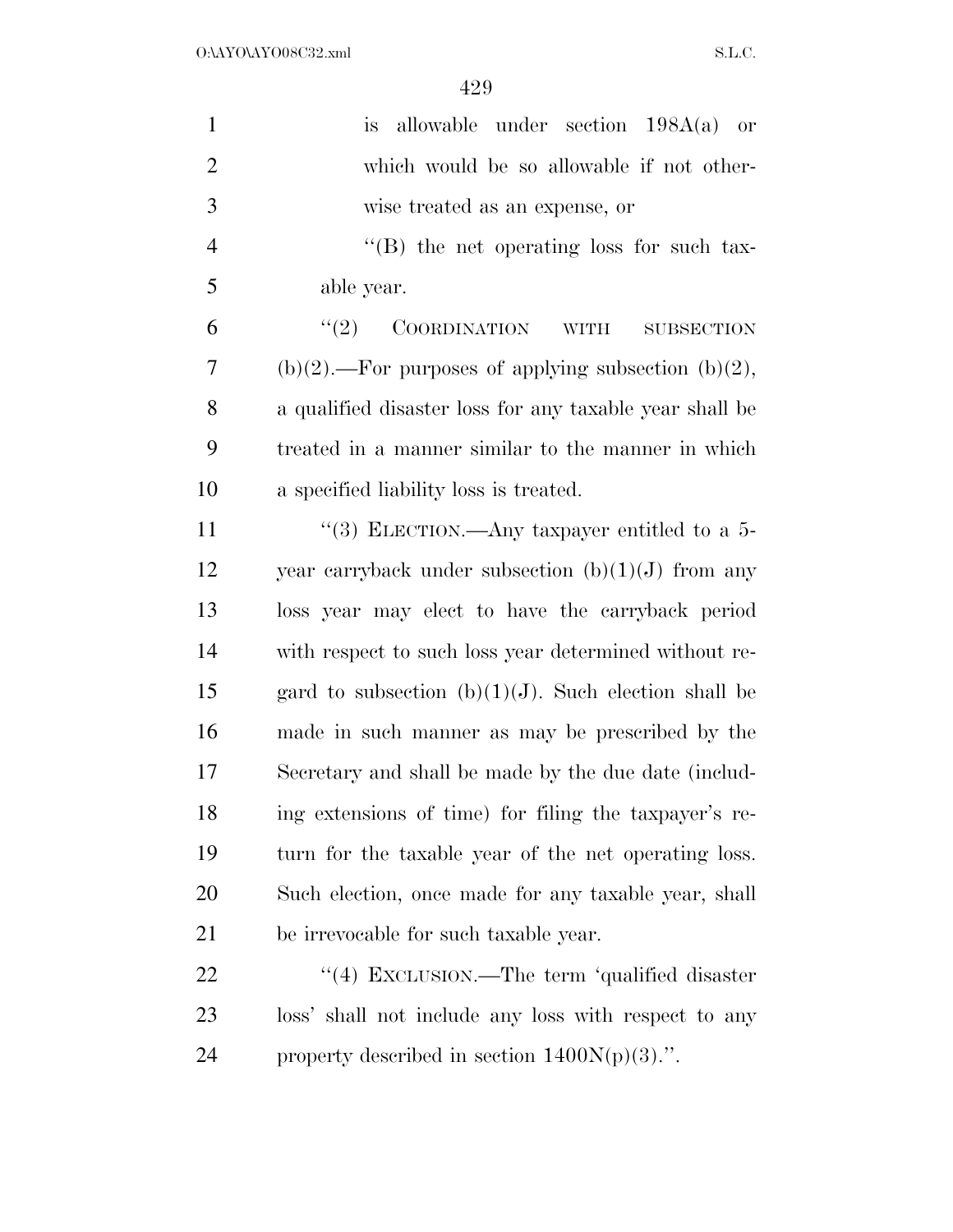(c) LOSS DEDUCTION ALLOWED IN COMPUTING AL- TERNATIVE MINIMUM TAXABLE INCOME.—Subsection (d) of section 56 is amended by adding at the end the fol-lowing new paragraph:

5 "(3) NET OPERATING LOSS ATTRIBUTABLE TO FEDERALLY DECLARED DISASTERS.—In the case of a taxpayer which has a qualified disaster loss (as de-8 fined by section  $172(b)(1)(J)$  for the taxable year, paragraph (1) shall be applied by increasing the amount determined under subparagraph (A)(ii)(I) thereof by the sum of the carrybacks and carryovers of such loss.''.

13 (d) CONFORMING AMENDMENTS.—

14 (1) Clause (ii) of section  $172(b)(1)(F)$  is amended by inserting ''or qualified disaster loss (as defined in subsection (j))'' before the period at the end of the last sentence.

 (2) Paragraph (1) of section 172(i) is amended by adding at the end the following new flush sen-tence:

 ''Such term shall not include any qualified disaster loss (as defined in subsection (j)).''.

 (e) EFFECTIVE DATE.—The amendments made by this section shall apply to losses arising in taxable years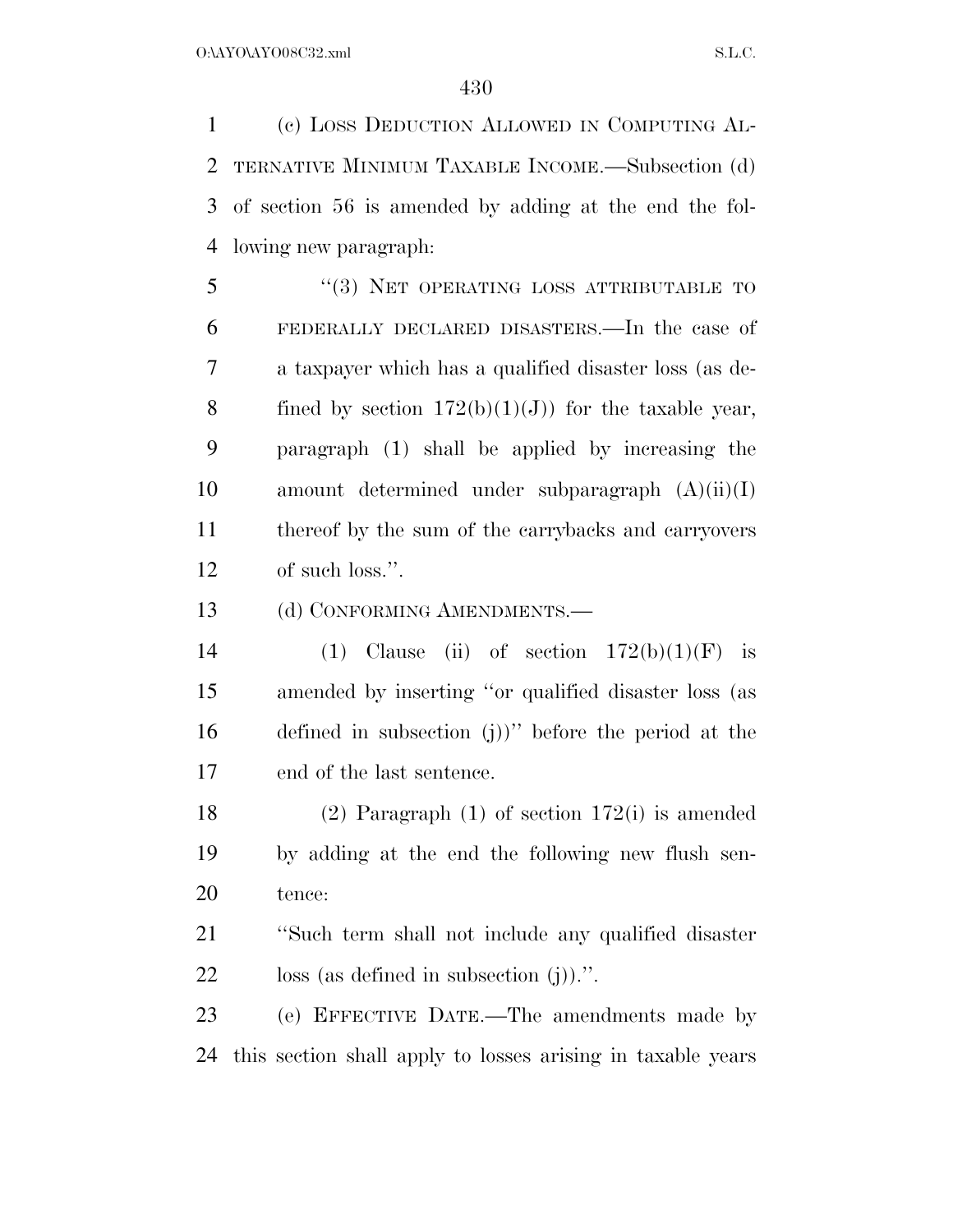beginning after December 31, 2007, in connection with disasters declared after such date.

## **SEC. 709. WAIVER OF CERTAIN MORTGAGE REVENUE BOND REQUIREMENTS FOLLOWING FEDERALLY DE-CLARED DISASTERS.**

 (a) IN GENERAL.—Subsection (k) of section 143 is amended by adding at the end the following new para-graph:

9 "(12) SPECIAL RULES FOR RESIDENCES DE-10 STROYED IN FEDERALLY DECLARED DISASTERS.—

11 "(A) PRINCIPAL RESIDENCE DE- STROYED.—At the election of the taxpayer, if the principal residence (within the meaning of 14 section 121) of such taxpayer is—

 ''(i) rendered unsafe for use as a resi- dence by reason of a federally declared dis- aster occurring before January 1, 2010, or 18 ''(ii) demolished or relocated by rea- son of an order of the government of a State or political subdivision thereof on ac- count of a federally declared disaster oc-curring before such date,

 then, for the 2-year period beginning on the date of the disaster declaration, subsection (d)(1) shall not apply with respect to such tax-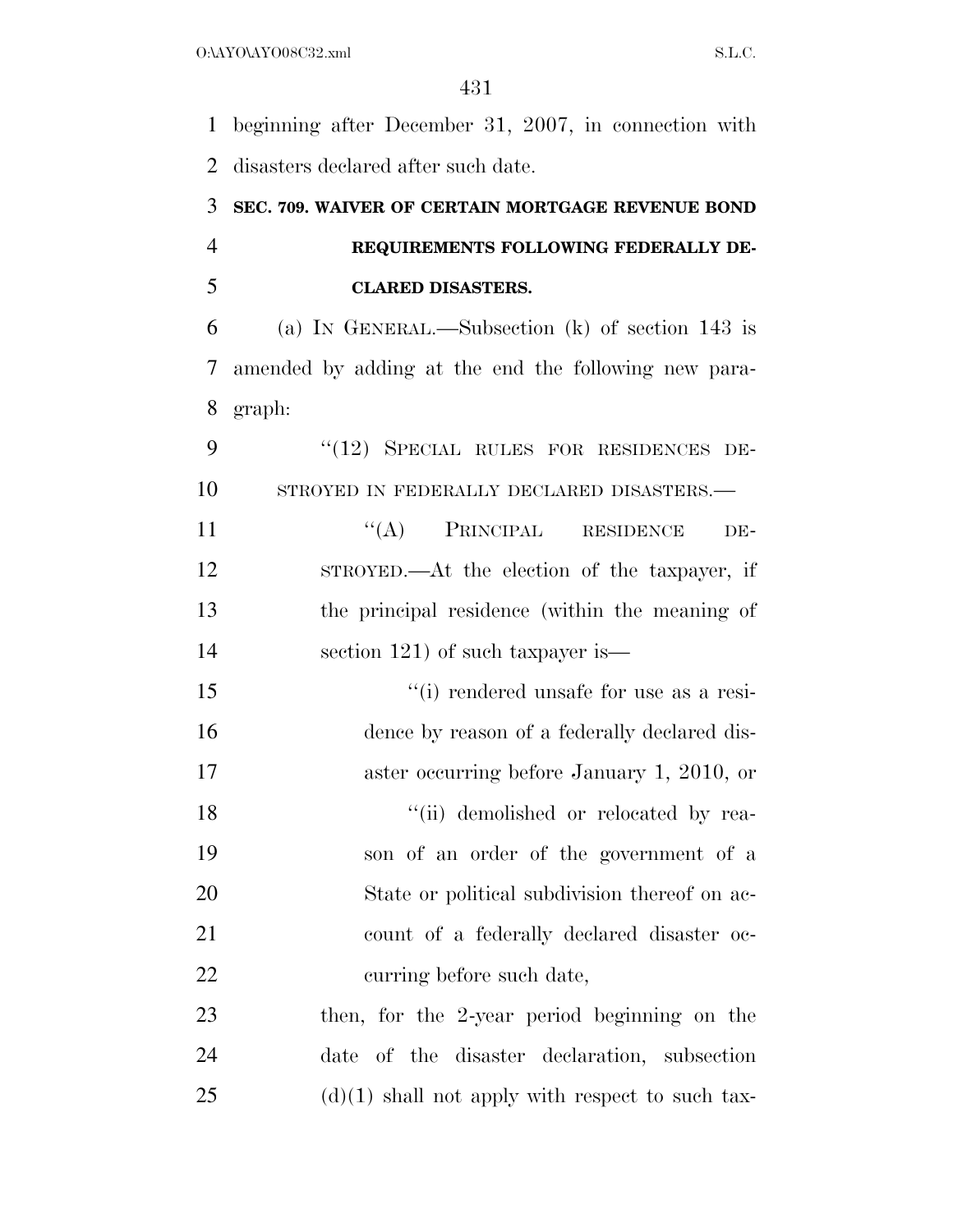| $\mathbf{1}$   | payer and subsection (e) shall be applied by    |
|----------------|-------------------------------------------------|
| $\overline{2}$ | substituting '110' for '90' in paragraph $(1)$  |
| 3              | thereof.                                        |
| $\overline{4}$ | "(B) PRINCIPAL RESIDENCE DAMAGED.-              |
| 5              | "(i) IN GENERAL.—At the election of             |
| 6              | the taxpayer, if the principal residence        |
| 7              | (within the meaning of section $121$ ) of       |
| 8              | such taxpayer was damaged as the result         |
| 9              | of a federally declared disaster occurring      |
| 10             | before January 1, 2010, any owner-financ-       |
| 11             | ing provided in connection with the repair      |
| 12             | or reconstruction of such residence shall be    |
| 13             | treated as a qualified rehabilitation loan.     |
| 14             | LIMITATION.—The aggregate<br>``(ii)             |
| 15             | owner-financing to which clause (i) applies     |
| 16             | shall not exceed the lesser of—                 |
| 17             | $\lq\lq$ the cost of such repair or re-         |
| 18             | construction, or                                |
| 19             | "(II) $$150,000$ .                              |
| 20             | "(C) FEDERALLY DECLARED DISASTER.-              |
| 21             | For purposes of this paragraph, the term 'fed-  |
| 22             | erally declared disaster' has the meaning given |
| 23             | such term by section $165(h)(3)(C)(i)$ .        |
| 24             | "(D) ELECTION; DENIAL OF DOUBLE BEN-            |
| 25             | EFIT.                                           |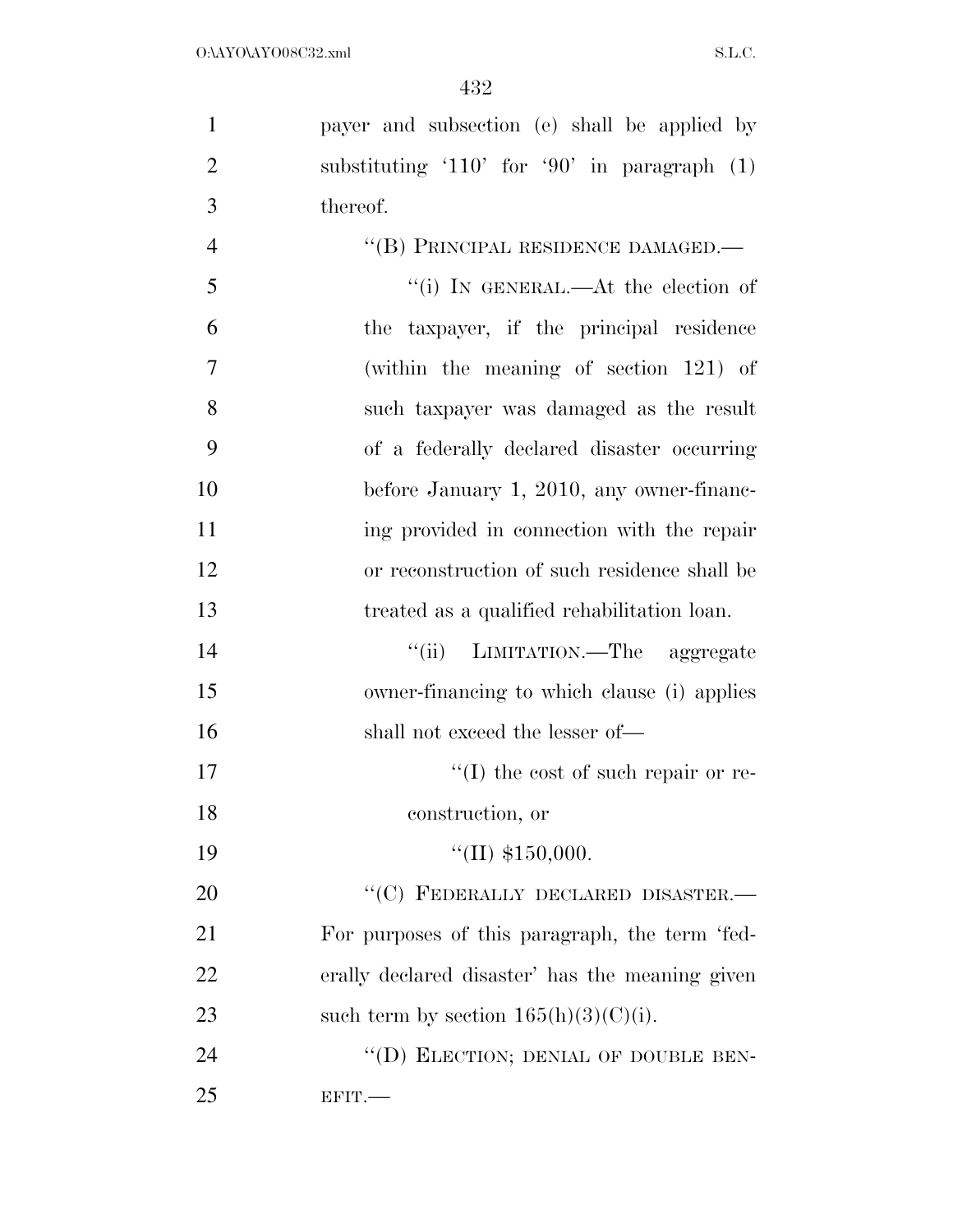| $\mathbf{1}$         | "(i) ELECTION.—An election under                            |
|----------------------|-------------------------------------------------------------|
| $\overline{2}$       | this paragraph may not be revoked except                    |
| 3                    | with the consent of the Secretary.                          |
| $\overline{4}$       | "(ii) DENIAL OF DOUBLE BENEFIT.-                            |
| 5                    | If a taxpayer elects the application of this                |
| 6                    | paragraph, paragraph (11) shall not apply                   |
| $\overline{7}$       | with respect to the purchase or financing                   |
| 8                    | of any residence by such taxpayer.".                        |
| 9                    | (b) EFFECTIVE DATE.—The amendment made by                   |
| 10                   | subsection (a) shall apply to disasters occurring after De- |
| 11                   | cember 31, 2007.                                            |
| 12                   | SEC. 710. SPECIAL DEPRECIATION ALLOWANCE FOR QUALI-         |
|                      |                                                             |
|                      | FIED DISASTER PROPERTY.                                     |
| 13<br>14             | (a) IN GENERAL.—Section 168, as amended by this             |
|                      | Act, is amended by adding at the end the following new      |
|                      | subsection:                                                 |
|                      | "(n) SPECIAL ALLOWANCE FOR QUALIFIED DIS-                   |
| 15<br>16<br>17<br>18 | ASTER ASSISTANCE PROPERTY.                                  |
| 19                   | " $(1)$ In GENERAL.—In the case of any qualified            |
| 20                   | disaster assistance property—                               |
|                      | "(A) the depreciation deduction provided                    |
| 21<br>22             | by section $167(a)$ for the taxable year in which           |
| 23                   | such property is placed in service shall include            |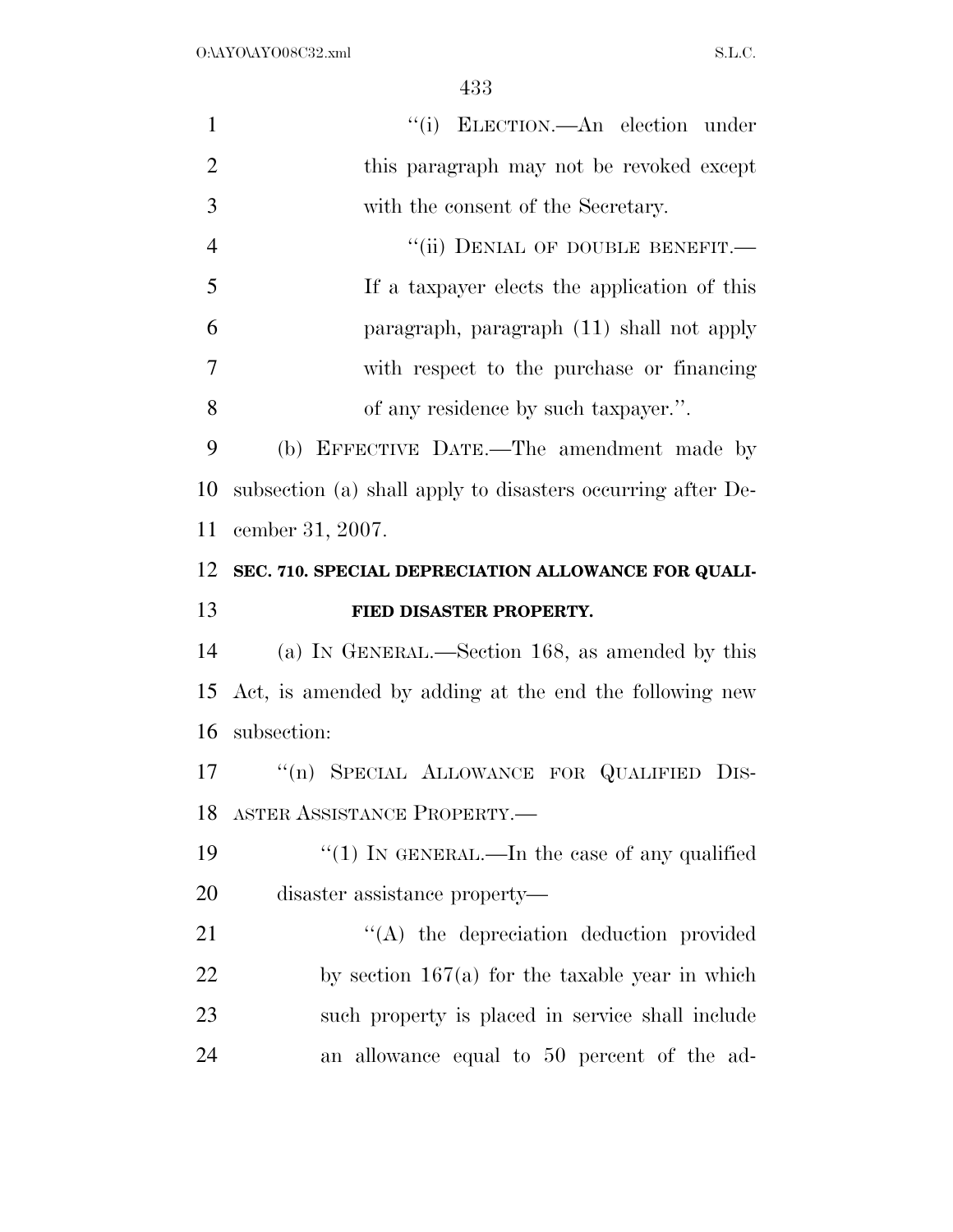| $\mathbf{1}$   | justed basis of the qualified disaster assistance |
|----------------|---------------------------------------------------|
| $\overline{2}$ | property, and                                     |
| 3              | "(B) the adjusted basis of the qualified          |
| $\overline{4}$ | disaster assistance property shall be reduced by  |
|                |                                                   |
| 5              | the amount of such deduction before computing     |
| 6              | the amount otherwise allowable as a deprecia-     |
| 7              | tion deduction under this chapter for such tax-   |
| 8              | able year and any subsequent taxable year.        |
| 9              | "(2) QUALIFIED DISASTER ASSISTANCE PROP-          |
| 10             | ERTY.—For purposes of this subsection—            |
| 11             | "(A) IN GENERAL.—The term 'qualified              |
| 12             | disaster assistance property' means any prop-     |
| 13             | $erty-$                                           |
| 14             | $``(i)(I)$ which is described in sub-             |
| 15             | section $(k)(2)(A)(i)$ , or                       |
| 16             | "(II) which is nonresidential real                |
| 17             | property or residential rental property,          |
| 18             | "(ii) substantially all of the use of             |
| 19             | which is $-$                                      |
| 20             | $\lq(1)$ in a disaster area with re-              |
| 21             | spect to a federally declared disaster            |
| 22             | occurring before January 1, 2010,                 |
| 23             | and                                               |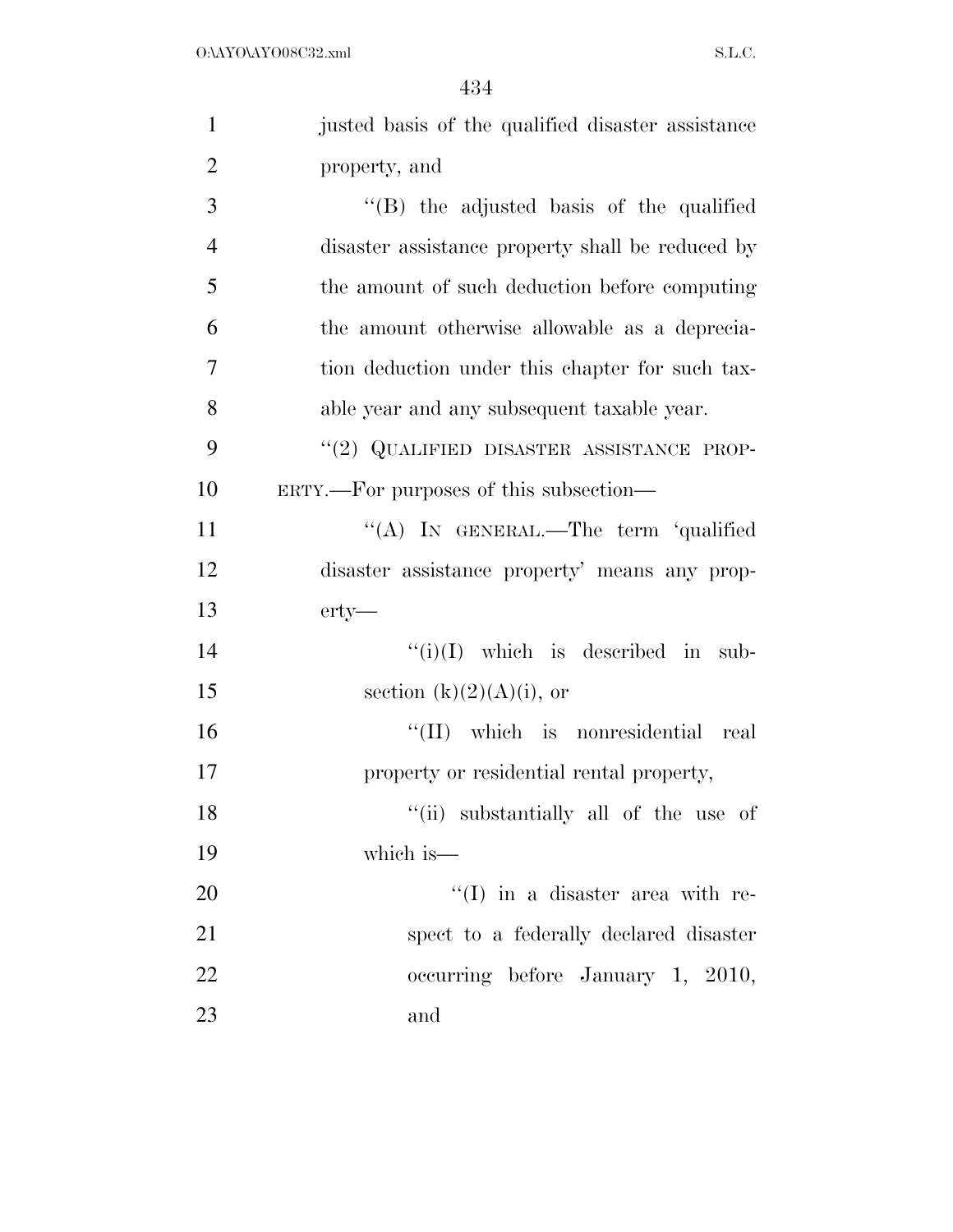$\text{``(II)}$  in the active conduct of a 2 trade or business by the taxpayer in such disaster area, ''(iii) which—

 $\frac{1}{1}$  rehabilitates property dam- aged, or replaces property destroyed or condemned, as a result of such fed- erally declared disaster, except that, for purposes of this clause, property shall be treated as replacing property destroyed or condemned if, as part of an integrated plan, such property re- places property which is included in a continuous area which includes real property destroyed or condemned, and  $\frac{1}{10}$  is similar in nature to, and located in the same county as, the property being rehabilitated or re- placed, 20 ''(iv) the original use of which in such disaster area commences with an eligible 22 taxpayer on or after the applicable disaster date,

24  $''(v)$  which is acquired by such eligible taxpayer by purchase (as defined in section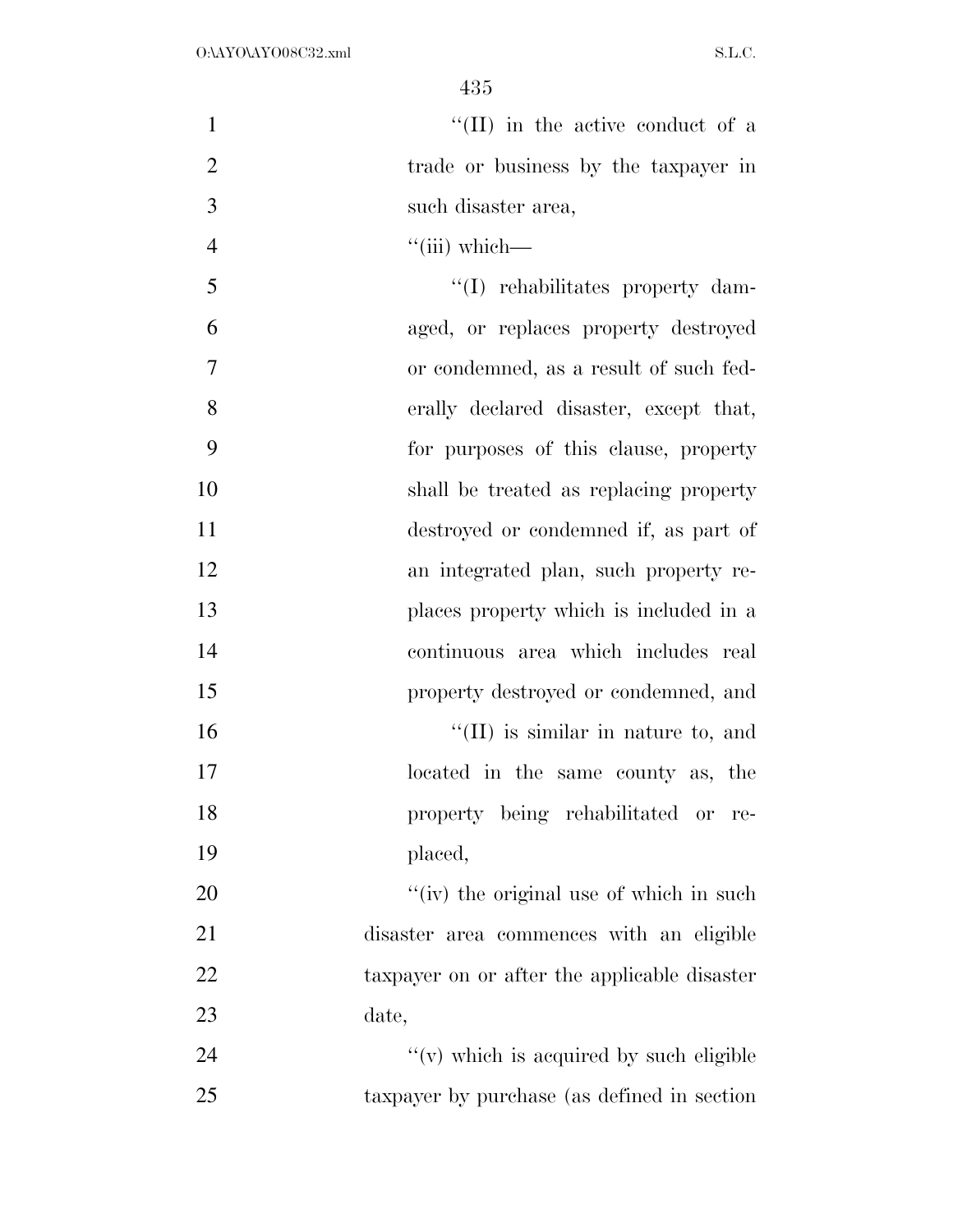| $\mathbf{1}$   | $179(d)$ on or after the applicable disaster   |
|----------------|------------------------------------------------|
| $\overline{2}$ | date, but only if no written binding con-      |
| 3              | tract for the acquisition was in effect be-    |
| $\overline{4}$ | fore such date, and                            |
| 5              | "(vi) which is placed in service by            |
| 6              | such eligible taxpayer on or before the date   |
| 7              | which is the last day of the third calendar    |
| 8              | year following the applicable disaster date    |
| 9              | (the fourth calendar year in the case of       |
| 10             | nonresidential real property and residential   |
| 11             | rental property).                              |
| 12             | $\lq\lq$ (B) EXCEPTIONS.—                      |
| 13             | ``(i)<br>OTHER BONUS DEPRECIATION              |
| 14             | PROPERTY.—The term 'qualified disaster         |
| 15             | assistance property' shall not include—        |
| 16             | "(I) any property to which sub-                |
| 17             | section (k) (determined without re-            |
| 18             | gard to paragraph $(4)$ , $(l)$ , or $(m)$ ap- |
| 19             | plies,                                         |
| 20             | "(II) any property to which sec-               |
| 21             | tion $1400N(d)$ applies, and                   |
| 22             | "(III) any property described in               |
| 23             | section $1400N(p)(3)$ .                        |
| 24             | "(ii) ALTERNATIVE DEPRECIATION                 |
| 25             | PROPERTY.—The term 'qualified disaster         |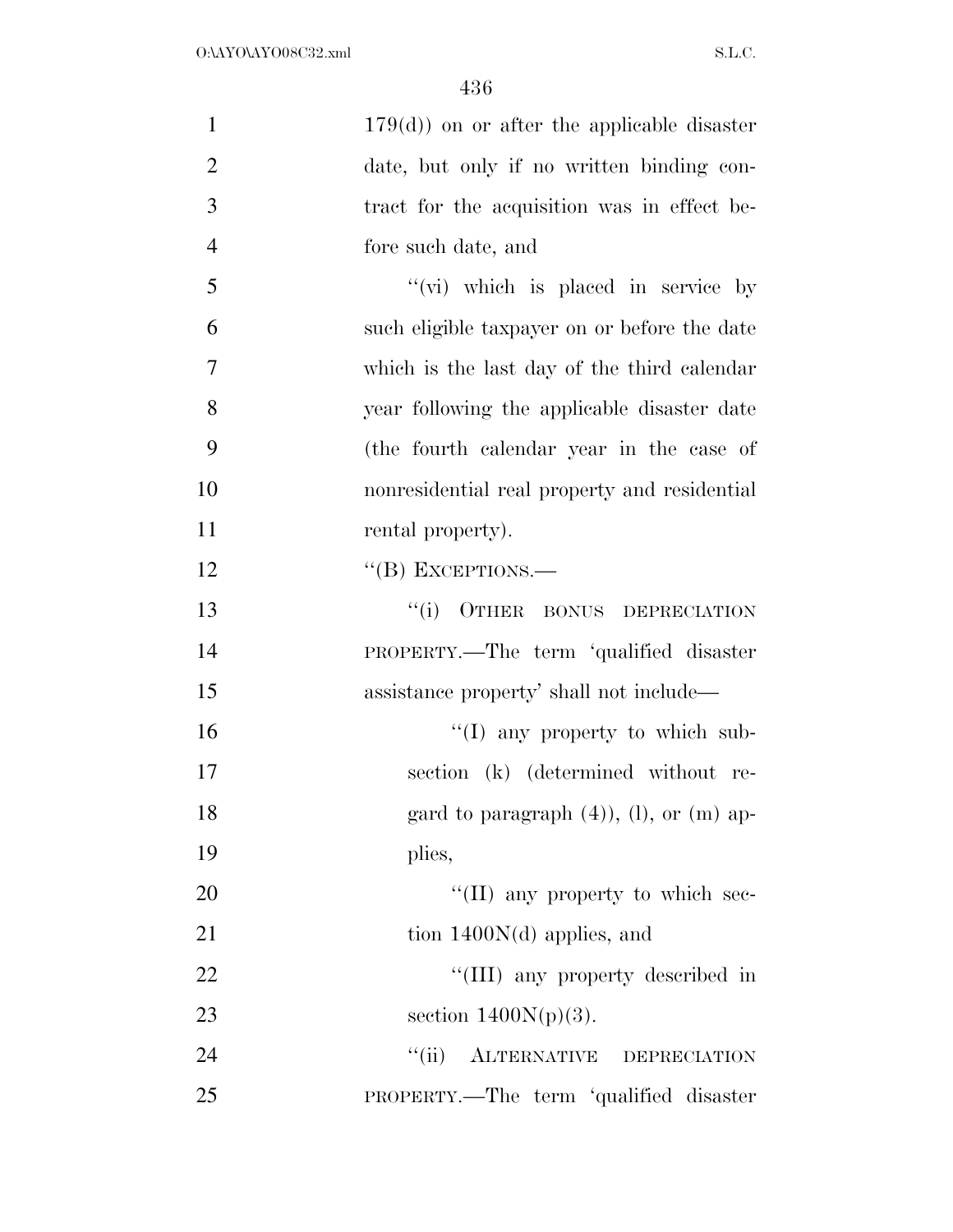| $\mathbf{1}$   | assistance property' shall not include any         |
|----------------|----------------------------------------------------|
| $\overline{2}$ | property to which the alternative deprecia-        |
| 3              | tion system under subsection (g) applies,          |
| $\overline{4}$ | determined without regard to paragraph             |
| 5              | $(7)$ of subsection $(g)$ (relating to election to |
| 6              | have system apply).                                |
| $\tau$         | "(iii) TAX-EXEMPT BOND FINANCED                    |
| 8              | PROPERTY.—Such term shall not include              |
| 9              | any property any portion of which is fi-           |
| 10             | nanced with the proceeds of any obligation         |
| 11             | the interest on which is exempt from tax           |
| 12             | under section 103.                                 |
| 13             | "(iv) QUALIFIED REVITALIZATION                     |
| 14             | BUILDINGS.—Such term shall not include             |
| 15             | any qualified revitalization building with         |
| 16             | respect to which the taxpayer has elected          |
| 17             | the application of paragraph $(1)$ or $(2)$ of     |
| 18             | section $1400I(a)$ .                               |
| 19             | "(v) ELECTION OUT.—If a taxpayer                   |
| 20             | makes an election under this clause with           |
| 21             | respect to any class of property for any           |
| 22             | taxable year, this subsection shall not            |
| 23             | apply to all property in such class placed         |
| 24             | in service during such taxable year.               |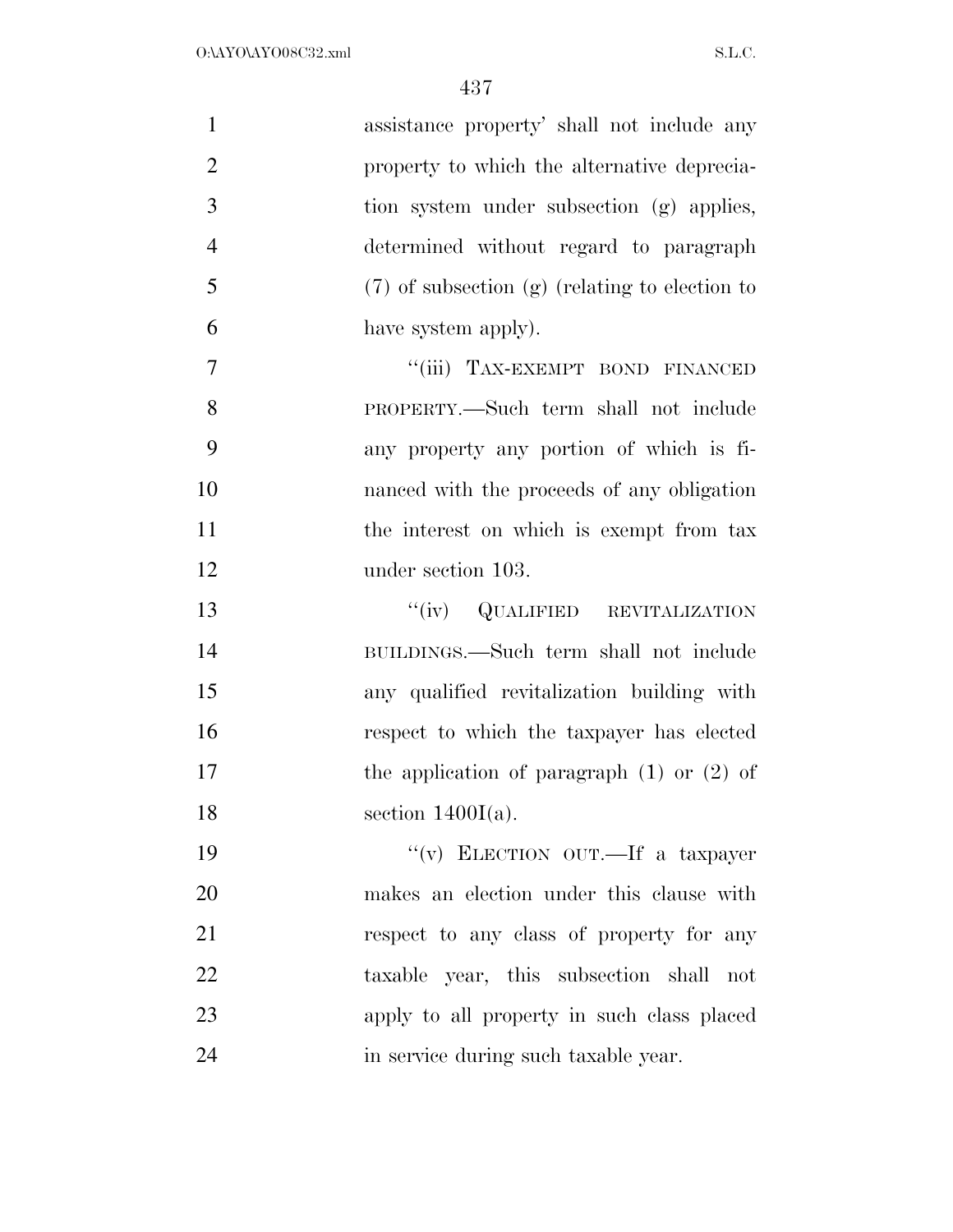| $\mathbf{1}$   | "(C) SPECIAL RULES.—For purposes of               |
|----------------|---------------------------------------------------|
| $\overline{2}$ | this subsection, rules similar to the rules of    |
| 3              | subparagraph $(E)$ of subsection $(k)(2)$ shall   |
| $\overline{4}$ | apply, except that such subparagraph shall be     |
| 5              | applied                                           |
| 6              | "(i) by substituting 'the applicable              |
| $\overline{7}$ | disaster date' for 'December 31, 2007'            |
| 8              | each place it appears therein,                    |
| 9              | "(ii) without regard to 'and before               |
| 10             | January 1, 2009' in clause (i) thereof, and       |
| 11             | "(iii) by substituting 'qualified dis-            |
| 12             | aster assistance property' for 'qualified         |
| 13             | property' in clause (iv) thereof.                 |
| 14             | "(D) ALLOWANCE AGAINST ALTERNATIVE                |
| 15             | MINIMUM TAX.—For purposes of this sub-            |
| 16             | section, rules similar to the rules of subsection |
| 17             | $(k)(2)(G)$ shall apply.                          |
| 18             | "(3) OTHER DEFINITIONS.-For purposes of           |
| 19             | this subsection—                                  |
| 20             | "(A) APPLICABLE DISASTER DATE.—The                |
| 21             | term 'applicable disaster date' means, with re-   |
| 22             | spect to any federally declared disaster, the     |
| 23             | date on which such federally declared disaster    |
| 24             | occurs.                                           |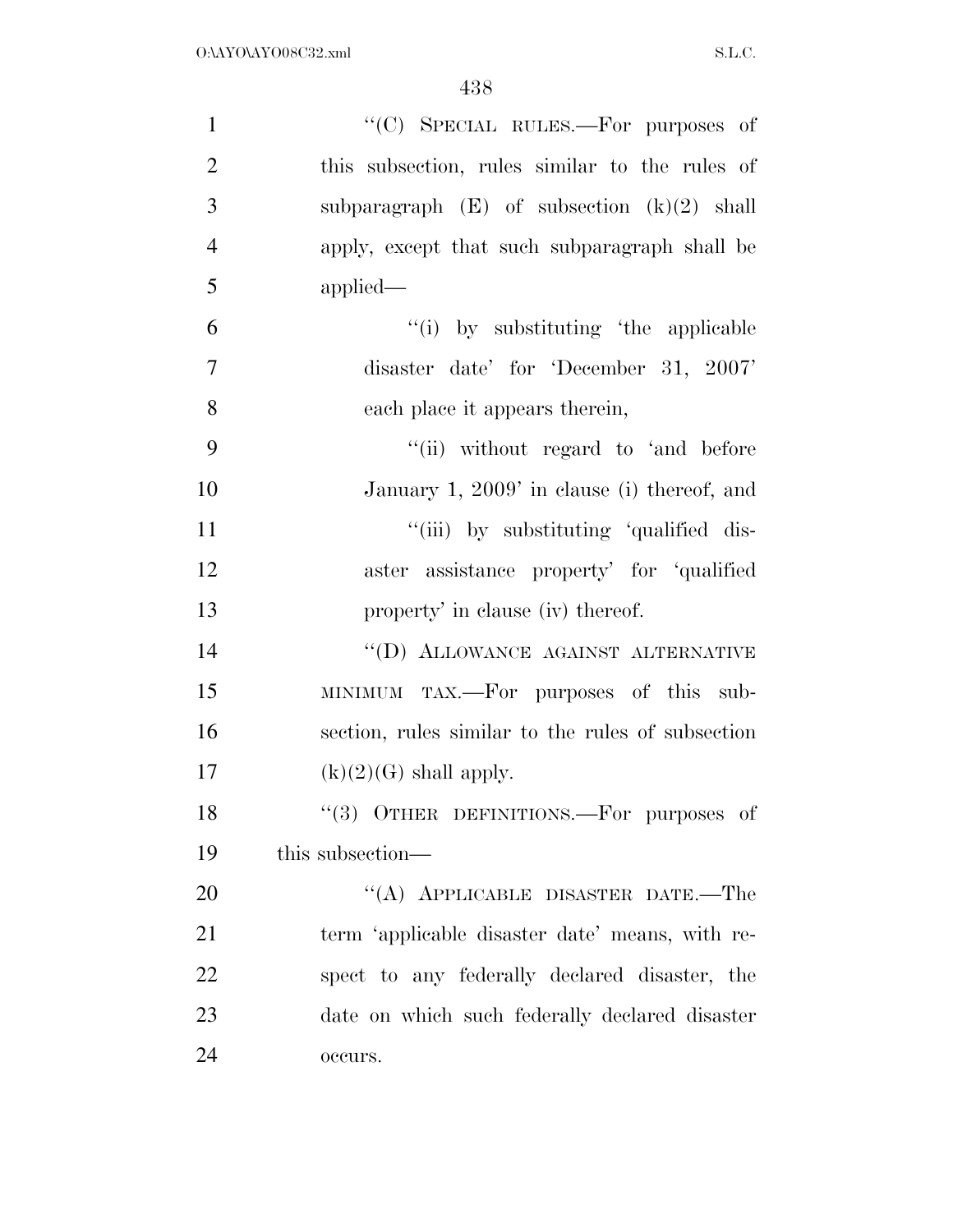1 "(B) FEDERALLY DECLARED DISASTER.— The term 'federally declared disaster' has the meaning given such term under section  $165(h)(3)(C)(i)$ . ''(C) DISASTER AREA.—The term 'disaster area' has the meaning given such term under 7 section  $165(h)(3)(C)(ii)$ . ''(D) ELIGIBLE TAXPAYER.—The term 'eli- gible taxpayer' means a taxpayer who has suf- fered an economic loss attributable to a feder- ally declared disaster. 12 "(4) RECAPTURE.—For purposes of this sub- section, rules similar to the rules under section 179(d)(10) shall apply with respect to any qualified disaster assistance property which ceases to be quali- fied disaster assistance property.''. (b) EFFECTIVE DATE.—The amendment made by this section shall apply to property placed in service after December 31, 2007, with respect disasters declared after such date. **SEC. 711. INCREASED EXPENSING FOR QUALIFIED DIS- ASTER ASSISTANCE PROPERTY.**  (a) IN GENERAL.—Section 179 is amended by adding at the end the following new subsection: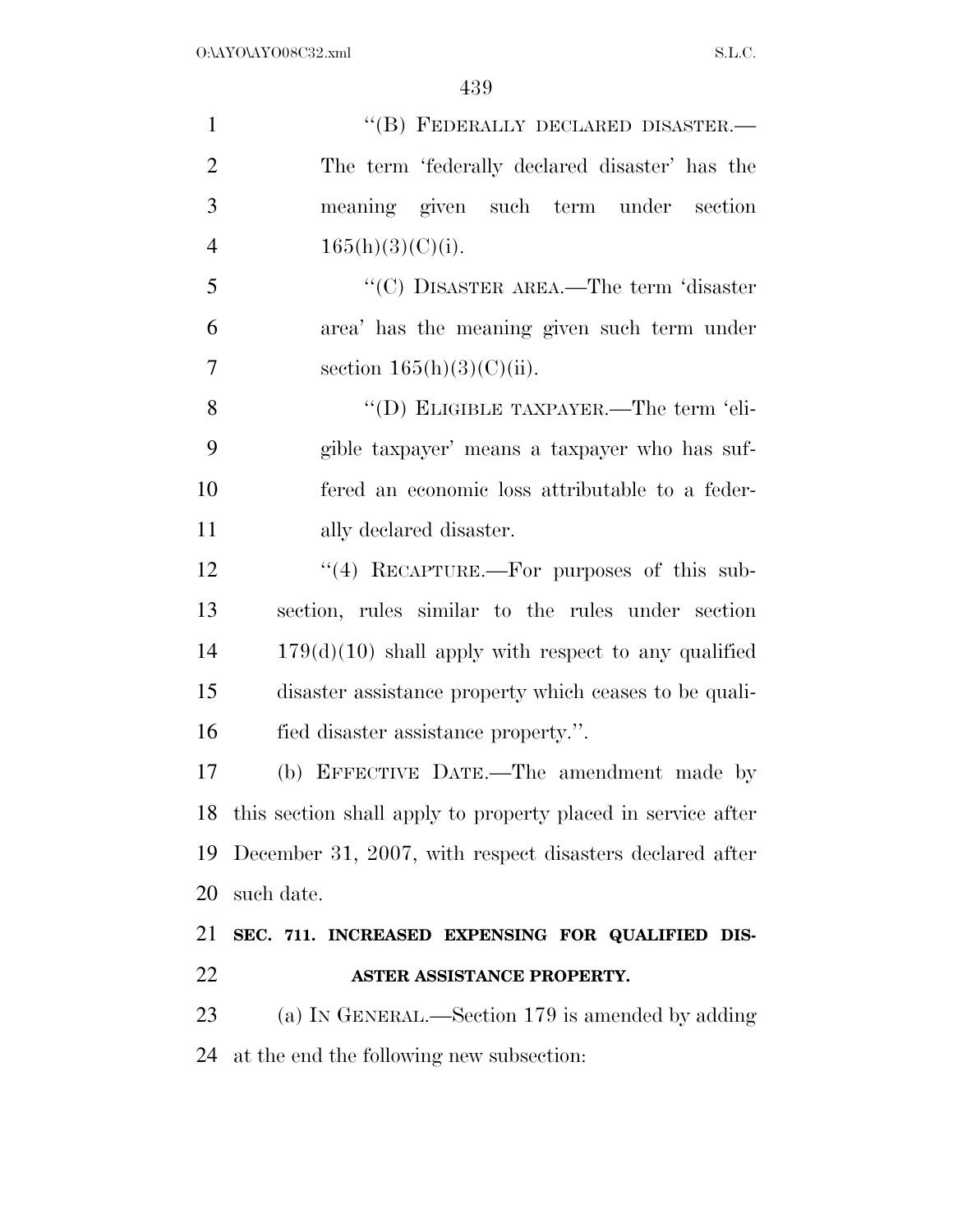| $\mathbf{1}$   | "(e) SPECIAL RULES FOR QUALIFIED DISASTER AS-             |
|----------------|-----------------------------------------------------------|
| $\overline{2}$ | SISTANCE PROPERTY.-                                       |
| 3              | "(1) IN GENERAL.—For purposes of this sec-                |
| $\overline{4}$ | tion-                                                     |
| 5              | "(A) the dollar amount in effect under                    |
| 6              | subsection $(b)(1)$ for the taxable year shall be         |
| 7              | increased by the lesser of—                               |
| 8              | ``(i) \$100,000, or                                       |
| 9              | $``$ (ii) the cost of qualified section 179               |
| 10             | disaster assistance property placed in serv-              |
| 11             | ice during the taxable year, and                          |
| 12             | "(B) the dollar amount in effect under                    |
| 13             | subsection $(b)(2)$ for the taxable year shall be         |
| 14             | increased by the lesser of-                               |
| 15             | $(4)$ \$600,000, or                                       |
| 16             | $\lq$ <sup>"</sup> (ii) the cost of qualified section 179 |
| 17             | disaster assistance property placed in serv-              |
| 18             | ice during the taxable year.                              |
| 19             | "(2) QUALIFIED SECTION 179 DISASTER ASSIST-               |
| 20             | ANCE PROPERTY.—For purposes of this subsection,           |
| 21             | the term 'qualified section 179 disaster assistance       |
| 22             | property' means section 179 property (as defined in       |
| 23             | subsection (d)) which is qualified disaster assistance    |
| 24             | property (as defined in section $168(n)(2)$ ).            |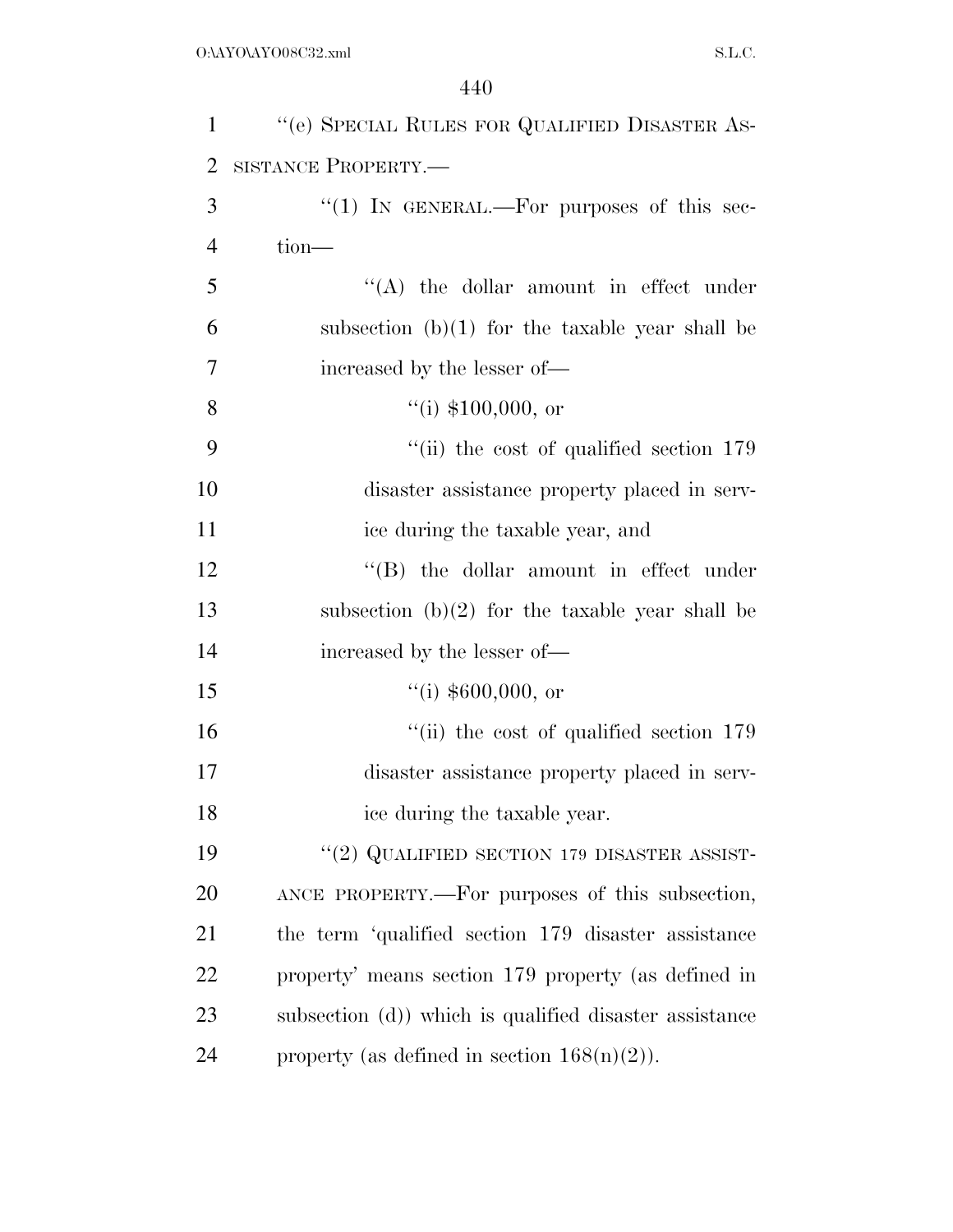| $\mathbf{1}$   | "(3) COORDINATION WITH<br><b>EMPOWERMENT</b>                 |
|----------------|--------------------------------------------------------------|
| $\overline{2}$ | ZONES AND RENEWAL COMMUNITIES. For purposes                  |
| 3              | of sections 1397A and 1400J, qualified section 179           |
| $\overline{4}$ | disaster assistance property shall not be treated as         |
| 5              | qualified zone property or qualified renewal prop-           |
| 6              | erty, unless the taxpayer elects not to take such            |
| 7              | qualified section 179 disaster assistance property           |
| 8              | into account for purposes of this subsection.                |
| 9              | $\cdot$ (4) RECAPTURE.—For purposes of this sub-             |
| 10             | section, rules similar to the rules under subsection         |
| 11             | $(d)(10)$ shall apply with respect to any qualified sec-     |
| 12             | tion 179 disaster assistance property which ceases to        |
| 13             | be qualified section 179 disaster assistance prop-           |
| 14             | $\text{erty."}.$                                             |
| 15             | (b) EFFECTIVE DATE.—The amendment made by                    |
| 16             | this section shall apply to property placed in service after |
| 17             | December 31, 2007, with respect disasters declared after     |
| 18             | such date.                                                   |
| 19             | SEC. 712. COORDINATION WITH HEARTLAND DISASTER RE-           |
| 20             | LIEF.                                                        |
| 21             | The amendments made by this subtitle, other than             |
|                | 22 the amendments made by sections $706(a)(2)$ , 710, and    |
|                |                                                              |

 711, shall not apply to any disaster described in section 24  $702(e)(1)(A)$ , or to any expenditure or loss resulting from such disaster.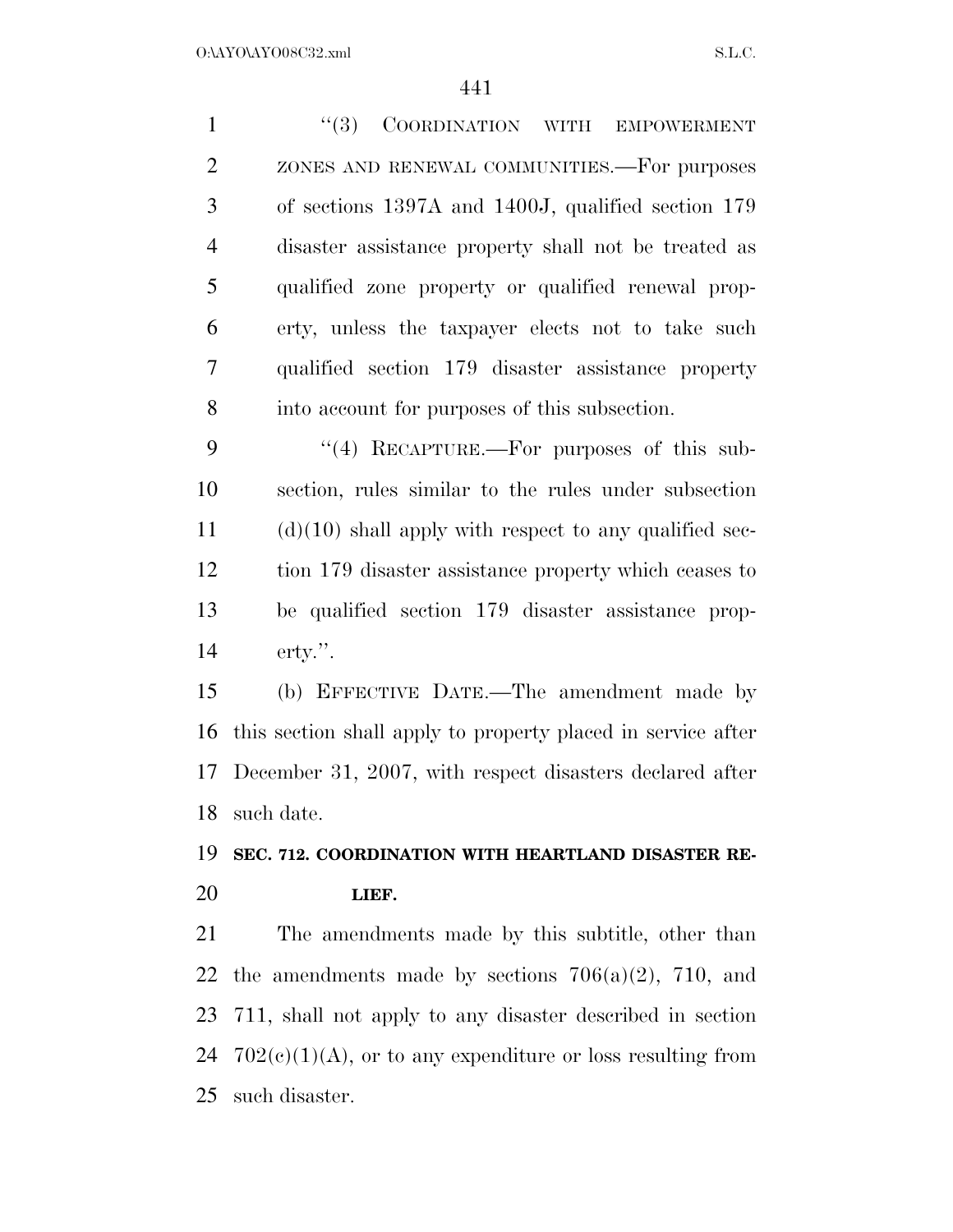## **TITLE VIII—SPENDING REDUC- TIONS AND APPROPRIATE REVENUE RAISERS FOR NEW TAX RELIEF POLICY**

 **SEC. 801. NONQUALIFIED DEFERRED COMPENSATION FROM CERTAIN TAX INDIFFERENT PARTIES.** 

 (a) IN GENERAL.—Subpart B of part II of sub- chapter E of chapter 1 is amended by inserting after sec-tion 457 the following new section:

 **''SEC. 457A. NONQUALIFIED DEFERRED COMPENSATION FROM CERTAIN TAX INDIFFERENT PARTIES.** 

12 "(a) In GENERAL.—Any compensation which is de- ferred under a nonqualified deferred compensation plan of a nonqualified entity shall be includible in gross income when there is no substantial risk of forfeiture of the rights to such compensation.

 ''(b) NONQUALIFIED ENTITY.—For purposes of this section, the term 'nonqualified entity' means—

19  $\frac{1}{2}$  (1) any foreign corporation unless substan-20 tially all of its income is—

 $\langle (A)$  effectively connected with the conduct of a trade or business in the United States, or  $\text{``(B) subject to a comprehensive foreign in--}$ come tax, and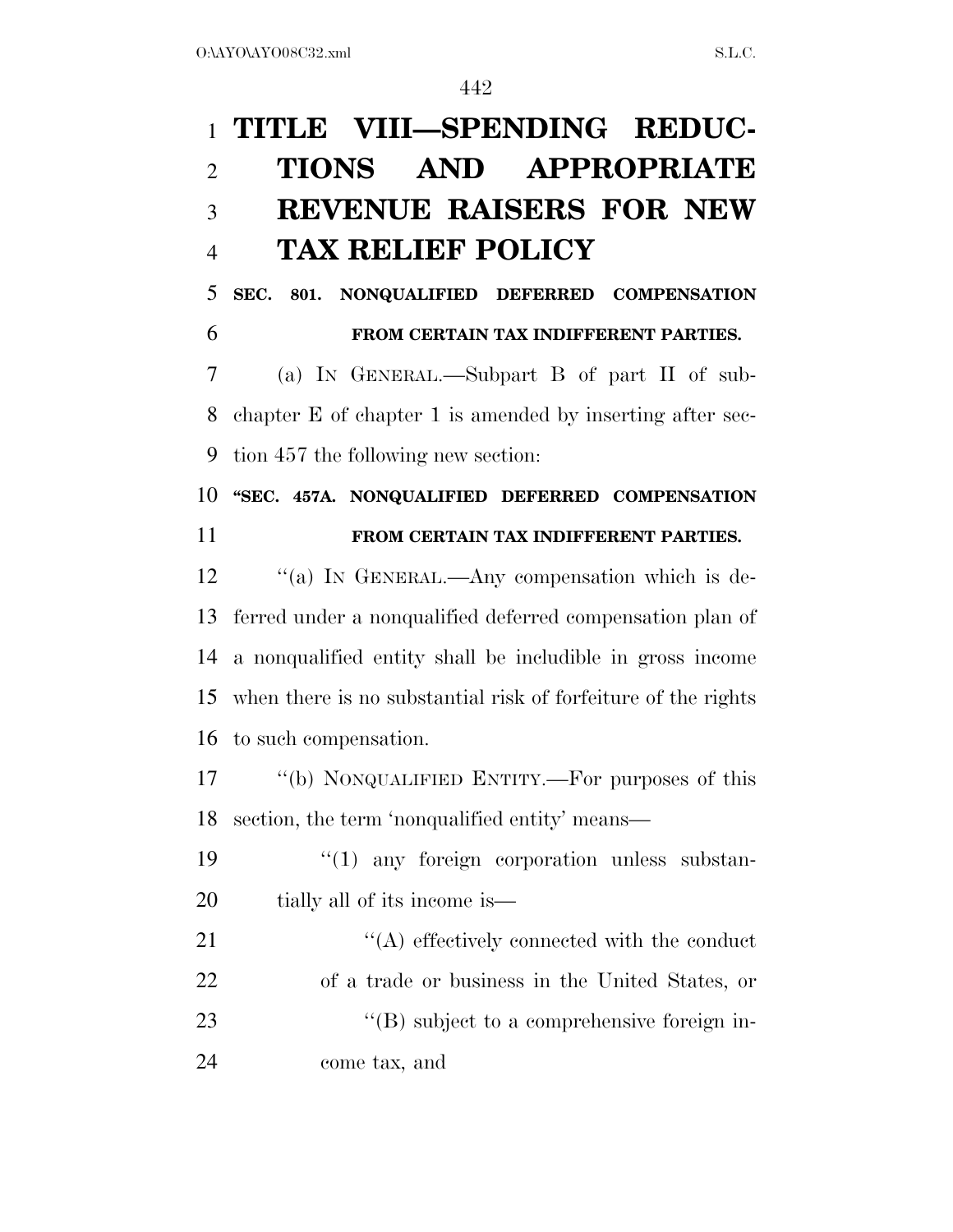| $\mathbf{1}$   | $\lq(2)$ any partnership unless substantially all of   |
|----------------|--------------------------------------------------------|
| 2              | its income is allocated to persons other than—         |
| 3              | $\lq\lq$ foreign persons with respect to whom          |
| $\overline{4}$ | such income is not subject to a comprehensive          |
| 5              | foreign income tax, and                                |
| 6              | $\lq\lq$ organizations which are exempt from           |
| 7              | tax under this title.                                  |
| 8              | "(c) DETERMINABILITY OF AMOUNTS OF COMPENSA-           |
| 9              | $TION$ .                                               |
| 10             | "(1) IN GENERAL.—If the amount of any com-             |
| 11             | pensation is not determinable at the time that such    |
| 12             | compensation is otherwise includible in gross income   |
| 13             | under subsection $(a)$ —                               |
| 14             | $\lq\lq$ such amount shall be so includible in         |
| 15             | gross income when determinable, and                    |
| 16             | $\lq\lq (B)$ the tax imposed under this chapter        |
| 17             | for the taxable year in which such compensation        |
| 18             | is includible in gross income shall be increased       |
| 19             | by the sum of-                                         |
| 20             | "(i) the amount of interest determined                 |
| 21             | under paragraph $(2)$ , and                            |
| 22             | "(ii) an amount equal to 20 percent of                 |
| 23             | the amount of such compensation.                       |
| 24             | "(2) INTEREST.—For purposes of paragraph               |
| 25             | $(1)(B)(i)$ , the interest determined under this para- |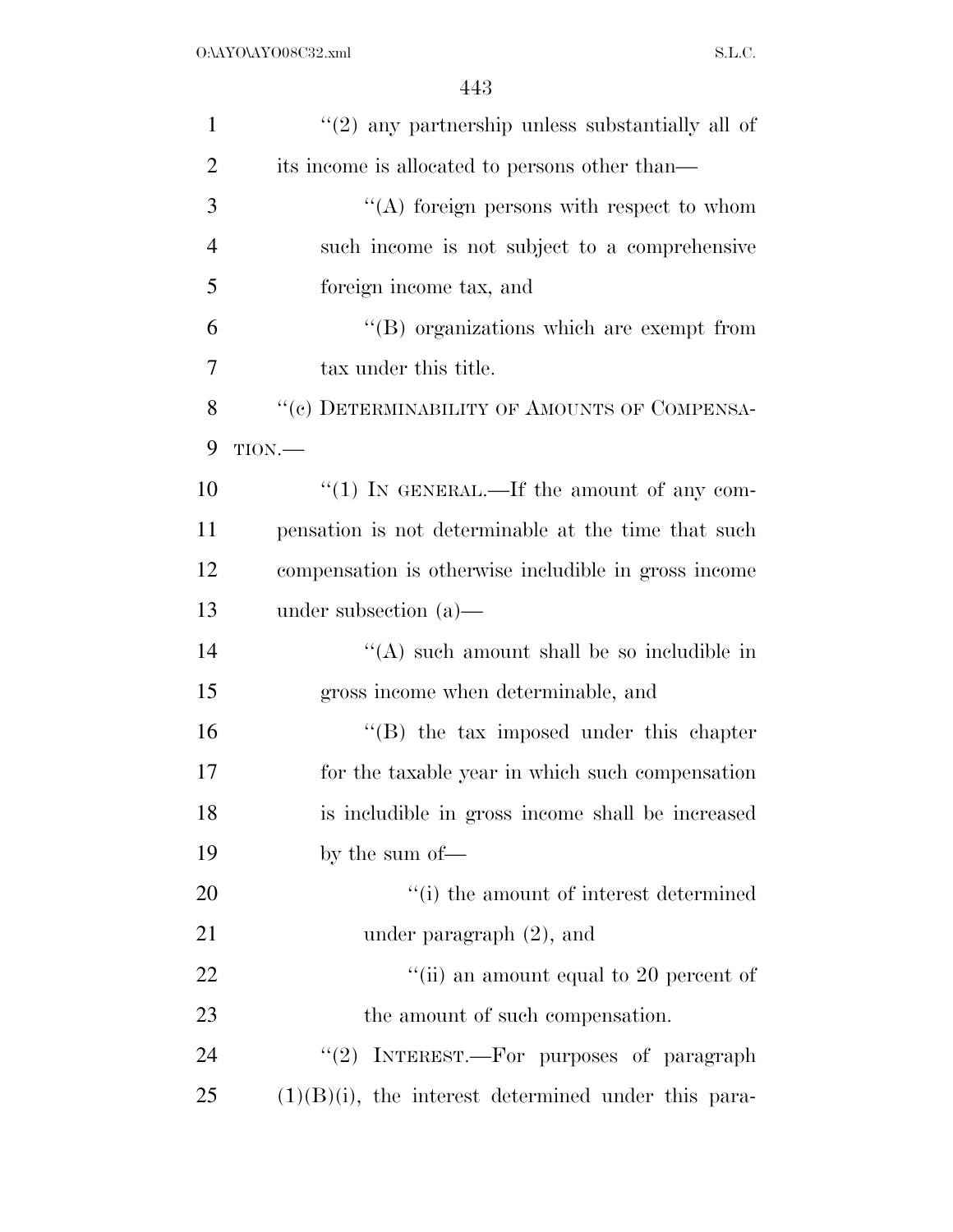$O:\Delta YO\Delta YO08C32.xml$  S.L.C.

| $\mathbf{1}$   | graph for any taxable year is the amount of interest      |
|----------------|-----------------------------------------------------------|
| $\overline{2}$ | at the underpayment rate under section 6621 plus          |
| 3              | 1 percentage point on the underpayments that would        |
| $\overline{4}$ | have occurred had the deferred compensation been          |
| 5              | includible in gross income for the taxable year in        |
| 6              | which first deferred or, if later, the first taxable year |
| 7              | in which such deferred compensation is not subject        |
| 8              | to a substantial risk of forfeiture.                      |
| 9              | "(d) OTHER DEFINITIONS AND SPECIAL RULES.-                |
| 10             | For purposes of this section—                             |
| 11             | $``(1)$ SUBSTANTIAL RISK OF FORFEITURE.—                  |
| 12             | "(A) IN GENERAL.—The rights of a person                   |
| 13             | to compensation shall be treated as subject to            |
| 14             | a substantial risk of forfeiture only if such per-        |
| 15             | son's rights to such compensation are condi-              |
| 16             | tioned upon the future performance of substan-            |
| 17             | tial services by any individual.                          |
| 18             | ``(B)<br>EXCEPTION FOR COMPENSATION                       |
| 19             | BASED ON GAIN RECOGNIZED ON AN INVEST-                    |
| 20             | MENT ASSET.                                               |
| 21             | "(i) IN GENERAL.—To the extent pro-                       |
| 22             | vided in regulations prescribed by the Sec-               |
| 23             | retary, if compensation is determined solely              |
| 24             | by reference to the amount of gain recog-                 |
| 25             | nized on the disposition of an investment                 |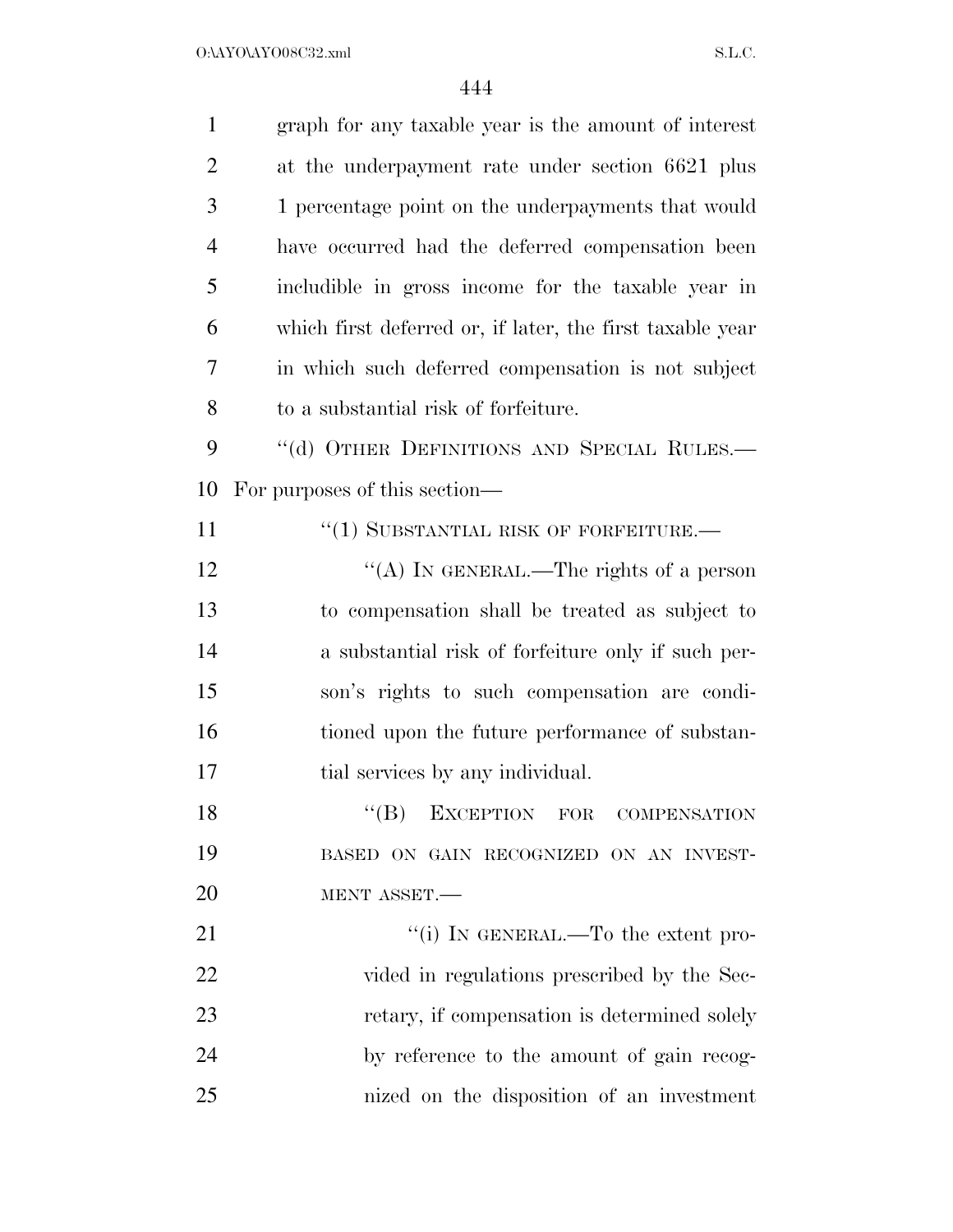| $\mathbf{1}$   | asset, such compensation shall be treated   |
|----------------|---------------------------------------------|
| $\overline{2}$ | subject to a substantial risk of for-<br>as |
| 3              | feiture until the date of such disposition. |
| $\overline{4}$ | "(ii) INVESTMENT ASSET.—For pur-            |
| 5              | poses of clause (i), the term 'investment   |
| 6              | asset' means any single asset (other than   |
| $\tau$         | an investment fund or similar entity)—      |
| 8              | "(I) acquired directly by an in-            |
| 9              | vestment fund or similar entity,            |
| 10             | $\lq\lq$ (II) with respect to which such    |
| 11             | entity does not (nor does any person        |
| 12             | related to such entity) participate in      |
| 13             | the active management of such asset         |
| 14             | (or if such asset is an interest in an      |
| 15             | entity, in the active management of         |
| 16             | the activities of such entity), and         |
| 17             | "(III) substantially all of any             |
| 18             | gain on the disposition of which (other     |
| 19             | than such deferred compensation) is         |
| 20             | allocated to investors in such entity.      |
| 21             | ``(iii)<br>COORDINATION WITH SPECIAL        |
| 22             | RULE.—Paragraph $(3)(B)$ shall not apply    |
| 23             | to any compensation to which clause (i)     |
| 24             | applies.                                    |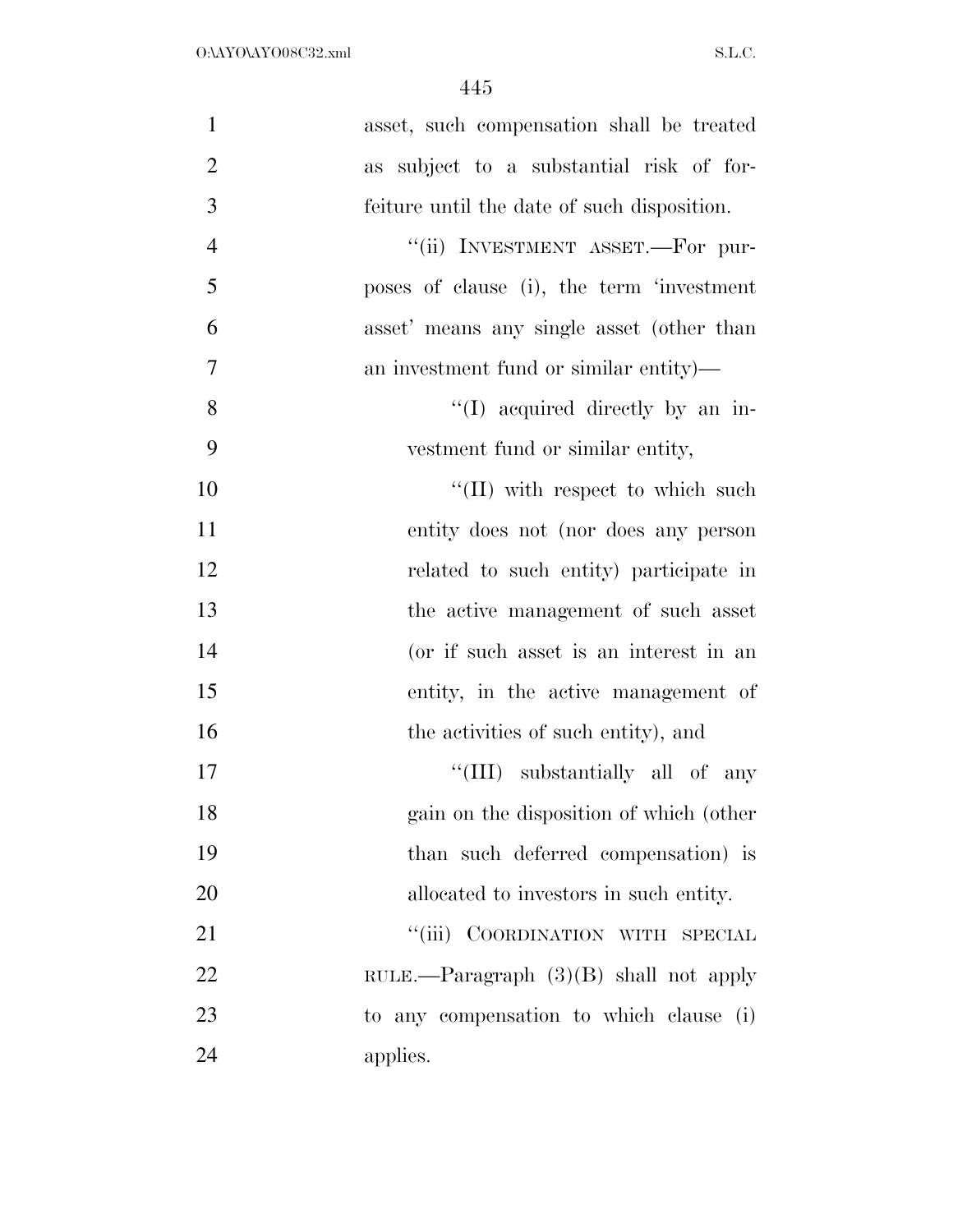| $\mathbf{1}$   | $``(2)$ COMPREHENSIVE FOREIGN INCOME TAX.—         |
|----------------|----------------------------------------------------|
| $\overline{2}$ | The term 'comprehensive foreign income tax' means, |
| 3              | with respect to any foreign person, the income tax |
| $\overline{4}$ | of a foreign country if—                           |
| 5              | $\lq\lq$ such person is eligible for the benefits  |
| 6              | of a comprehensive income tax treaty between       |
| $\overline{7}$ | such foreign country and the United States, or     |
| 8              | $\lq\lq (B)$ such person demonstrates to the sat-  |
| 9              | is faction of the Secretary that such foreign      |
| 10             | country has a comprehensive income tax.            |
| 11             | "(3) NONQUALIFIED DEFERRED COMPENSA-               |
| 12             | TION PLAN.-                                        |
| 13             | "(A) IN GENERAL.—The term 'non-                    |
| 14             | qualified deferred compensation plan' has the      |
| 15             | meaning given such term under section              |
| 16             | $409A(d)$ , except that such term shall include    |
| 17             | any plan that provides a right to compensation     |
| 18             | based on the appreciation in value of a specified  |
| 19             | number of equity units of the service recipient.   |
| 20             | $\lq\lq (B)$<br>EXCEPTION.—Compensation<br>shall   |
| 21             | not be treated as deferred for purposes of this    |
| 22             | section if the service provider receives payment   |
| 23             | of such compensation not later than 12 months      |
| 24             | after the end of the taxable year of the service   |
| 25             | recipient during which the right to the payment    |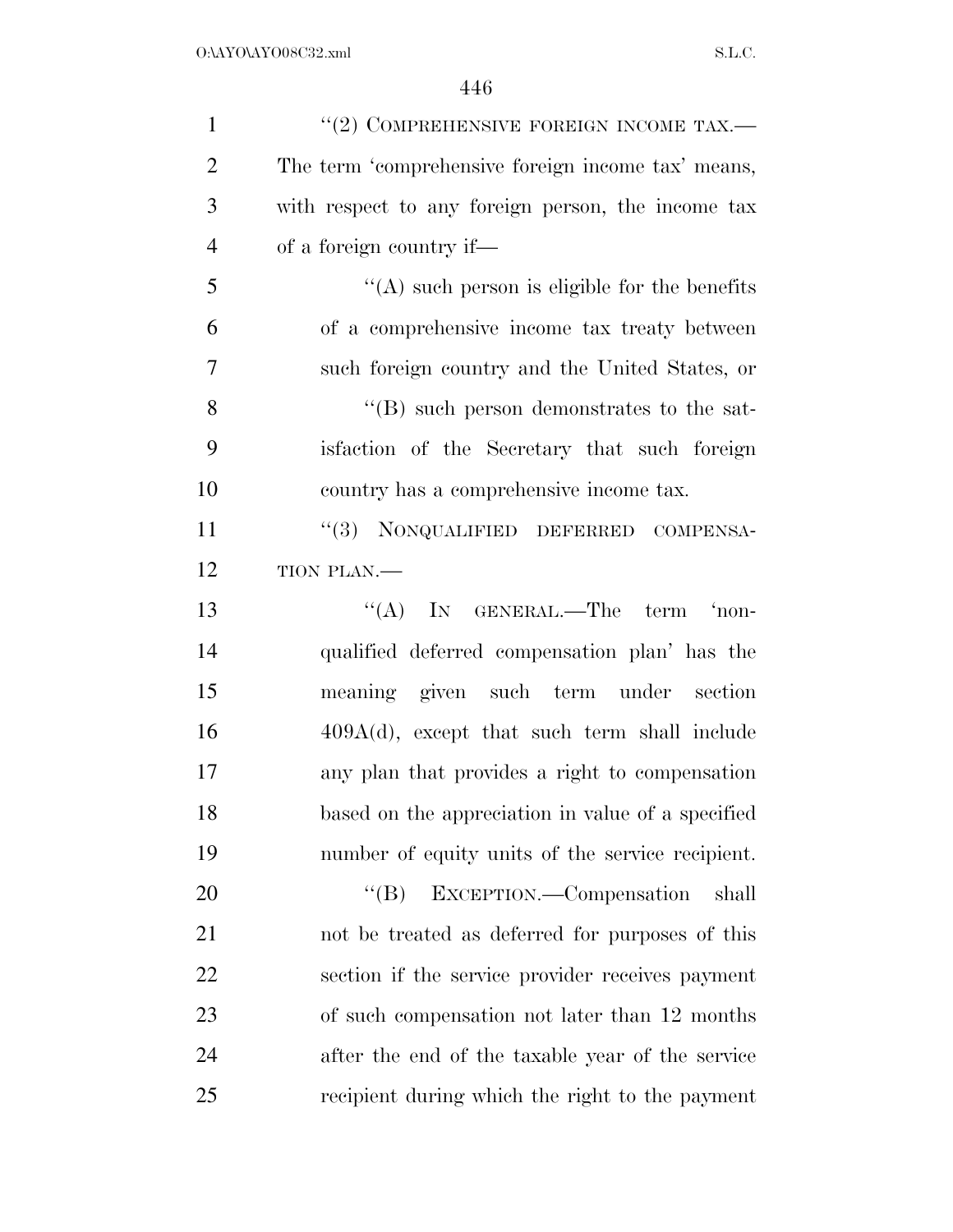of such compensation is no longer subject to a substantial risk of forfeiture.

3 "(4) EXCEPTION FOR CERTAIN COMPENSATION WITH RESPECT TO EFFECTIVELY CONNECTED IN- COME.—In the case a foreign corporation with in- come which is taxable under section 882, this section shall not apply to compensation which, had such compensation had been paid in cash on the date that such compensation ceased to be subject to a sub- stantial risk of forfeiture, would have been deduct- ible by such foreign corporation against such income. 12 "(5) APPLICATION OF RULES.—Rules similar to the rules of paragraphs (5) and (6) of section  $14 \qquad \qquad 409A(d)$  shall apply.

 ''(e) REGULATIONS.—The Secretary shall prescribe such regulations as may be necessary or appropriate to carry out the purposes of this section, including regula- tions disregarding a substantial risk of forfeiture in cases where necessary to carry out the purposes of this sec-tion.''.

 (b) CONFORMING AMENDMENT.—Section 26(b)(2), as amended by the Housing Assistance Tax Act of 2008, is amended by striking ''and'' at the end of subparagraph (V), by striking the period at the end of subparagraph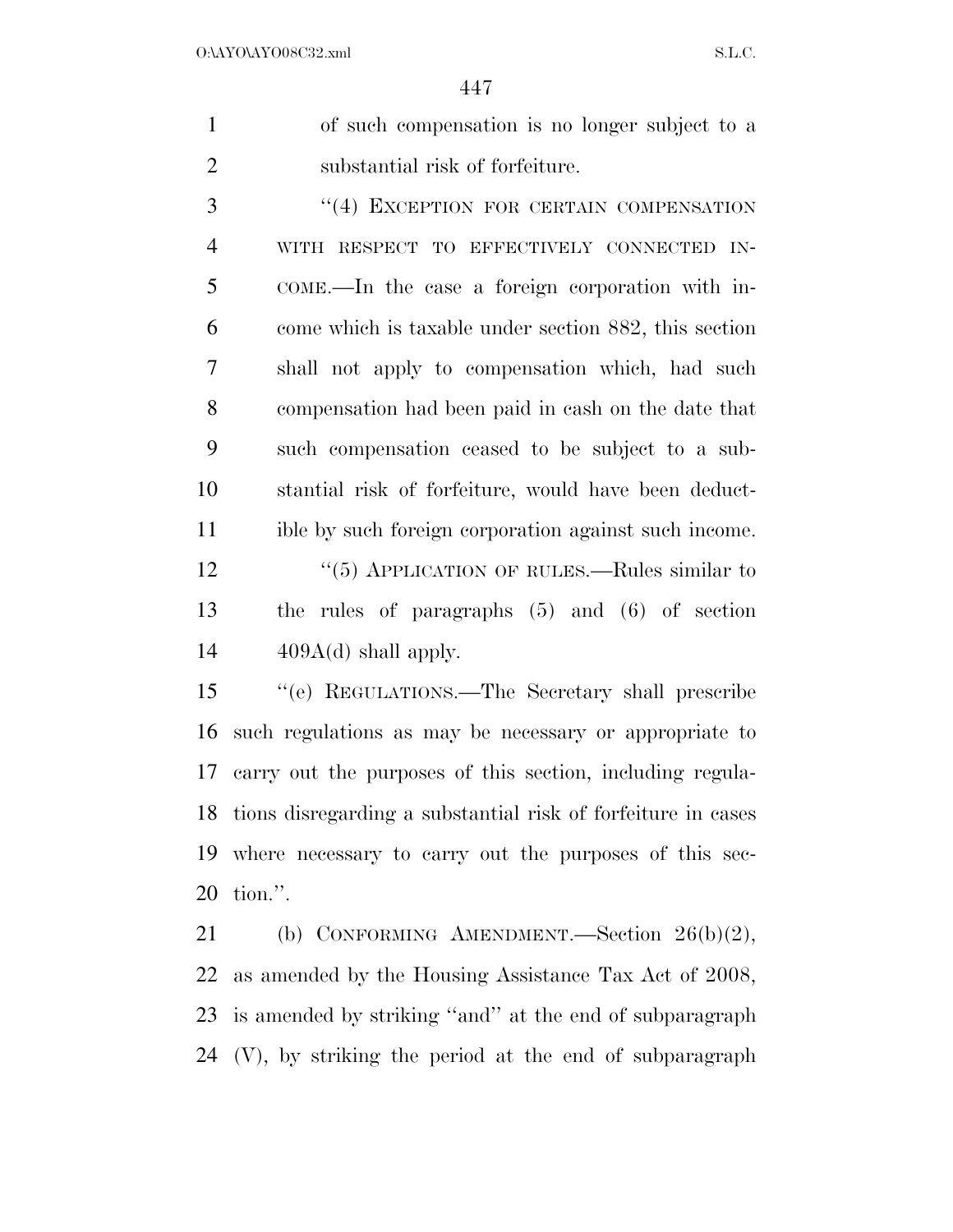(W) and inserting '', and'', and by adding at the end the following new subparagraph:

3  $\text{``(X)} \text{ section } 457A(e)(1)(B) \text{ (relating to de-}$ terminability of amounts of compensation).''.

 (c) CLERICAL AMENDMENT.—The table of sections of subpart B of part II of subchapter E of chapter 1 is amended by inserting after the item relating to section 457 the following new item:

(d) EFFECTIVE DATE.—

 (1) IN GENERAL.—Except as otherwise pro- vided in this subsection, the amendments made by this section shall apply to amounts deferred which are attributable to services performed after Decem-ber 31, 2008.

 (2) APPLICATION TO EXISTING DEFERRALS.— In the case of any amount deferred to which the amendments made by this section do not apply solely by reason of the fact that the amount is attributable to services performed before January 1, 2009, to the extent such amount is not includible in gross income in a taxable year beginning before 2018, such amounts shall be includible in gross income in the later of—

<sup>&#</sup>x27;'Sec. 457A. Nonqualified deferred compensation from certain tax indifferent parties.''.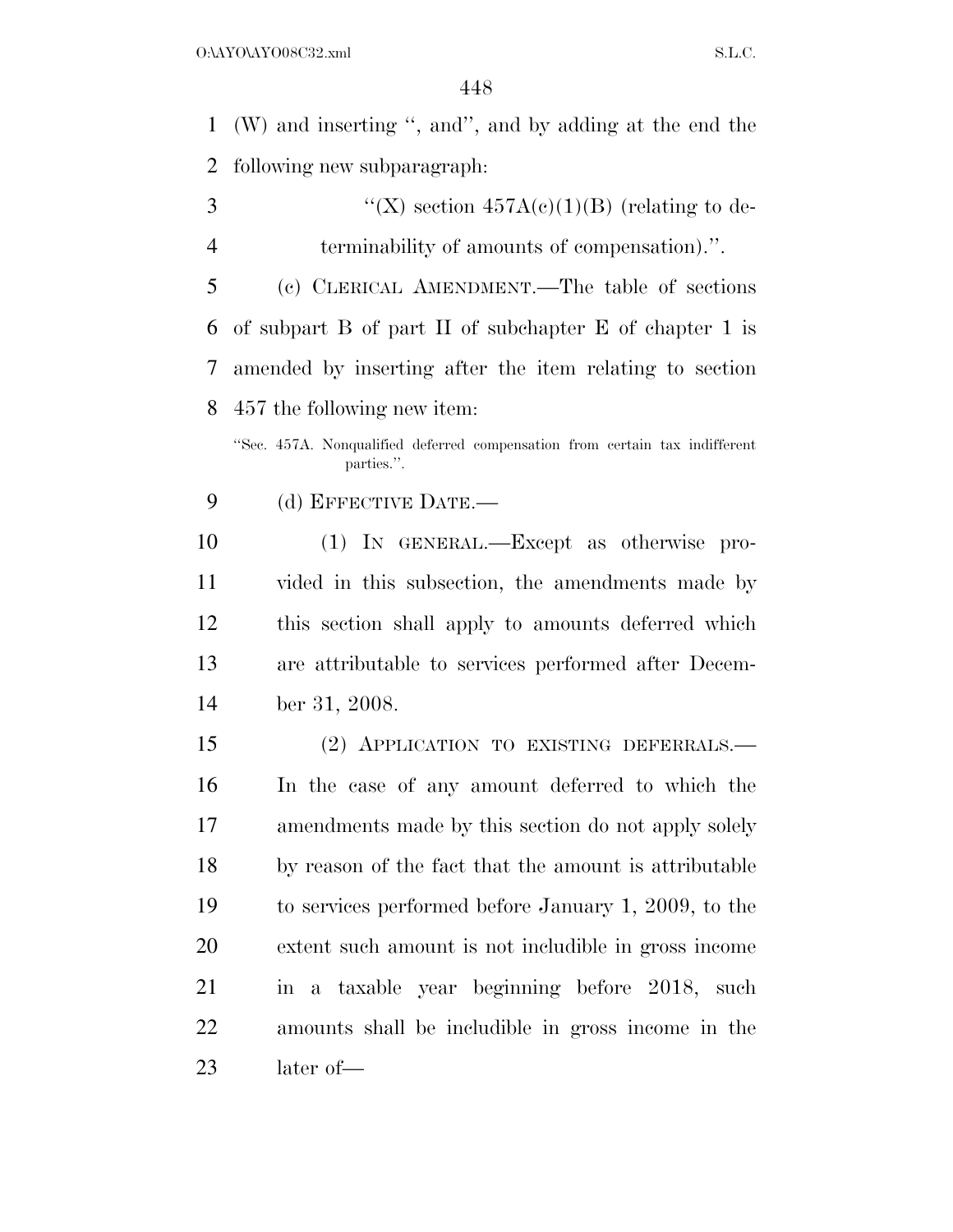| (A) the last taxable year beginning before |
|--------------------------------------------|
| 2018, or                                   |

 (B) the taxable year in which there is no substantial risk of forfeiture of the rights to such compensation (determined in the same manner as determined for purposes of section 457A of the Internal Revenue Code of 1986, as added by this section).

 (3) ACCELERATED PAYMENTS.—No later than 120 days after the date of the enactment of this Act, the Secretary shall issue guidance providing a lim- ited period of time during which a nonqualified de- ferred compensation arrangement attributable to services performed on or before December 31, 2008, may, without violating the requirements of section 409A(a) of the Internal Revenue Code of 1986, be amended to conform the date of distribution to the date the amounts are required to be included in in-come.

 (4) CERTAIN BACK-TO-BACK ARRANGEMENTS.— If the taxpayer is also a service recipient and main- tains one or more nonqualified deferred compensa- tion arrangements for its service providers under which any amount is attributable to services per-formed on or before December 31, 2008, the guid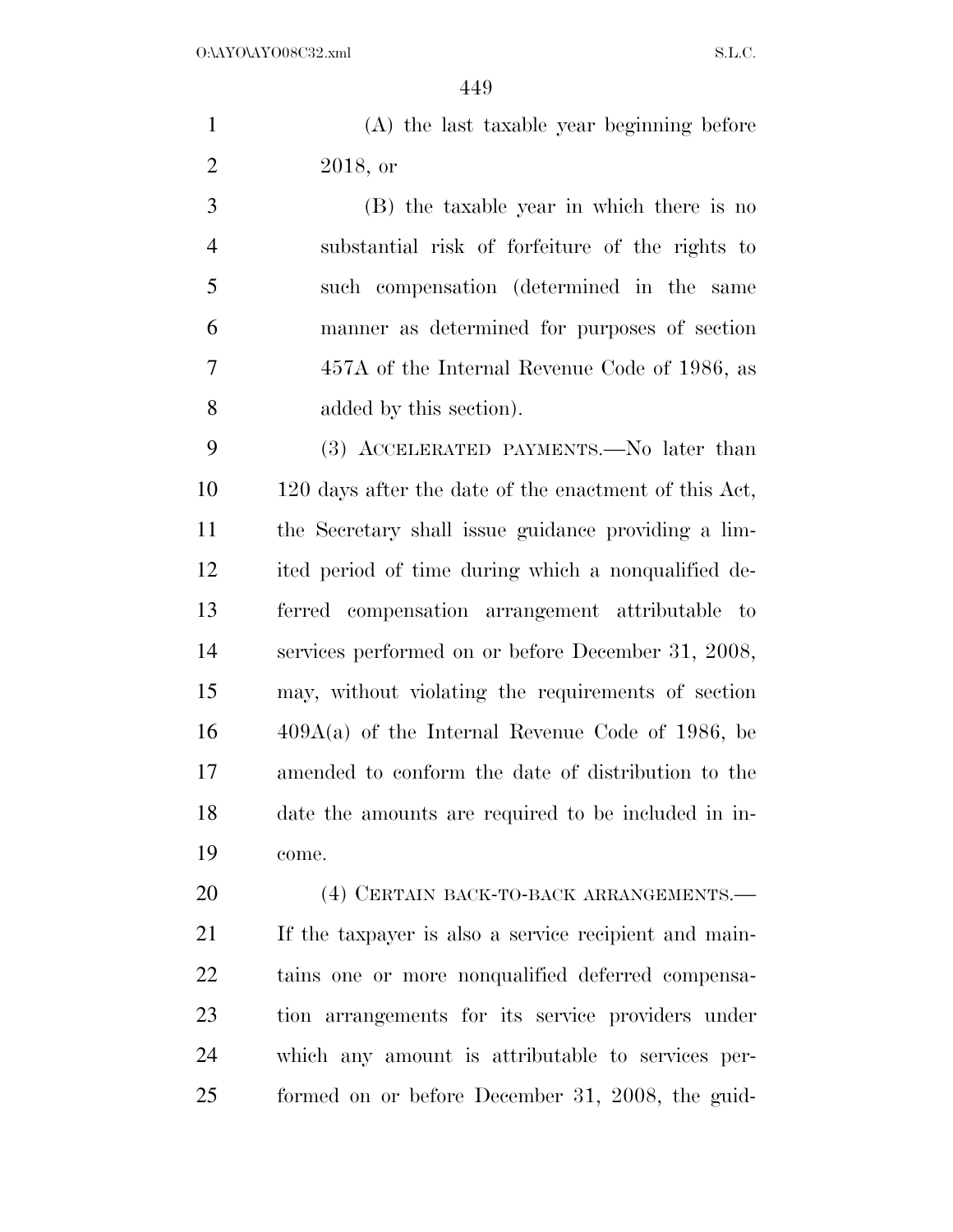$O:\Delta$ YO $\Delta$ YO08C32.xml S.L.C.

 ance issued under paragraph (4) shall permit such arrangements to be amended to conform the dates of distribution under such arrangement to the date amounts are required to be included in the income of such taxpayer under this subsection.

 (5) ACCELERATED PAYMENT NOT TREATED AS MATERIAL MODIFICATION.—Any amendment to a nonqualified deferred compensation arrangement made pursuant to paragraph (4) or (5) shall not be treated as a material modification of the arrange- ment for purposes of section 409A of the Internal Revenue Code of 1986.